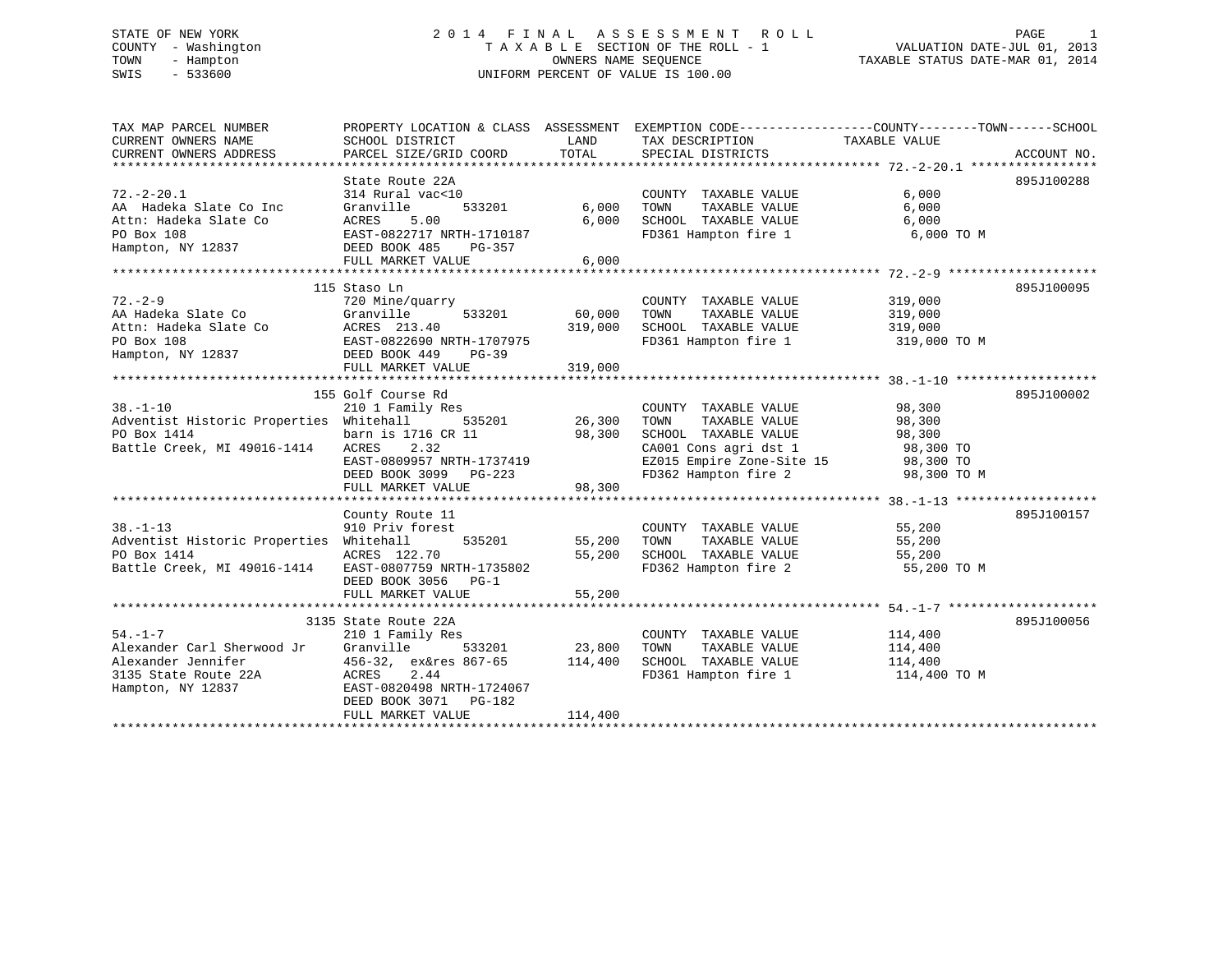# STATE OF NEW YORK 2 0 1 4 F I N A L A S S E S S M E N T R O L L PAGE 2 COUNTY - Washington T A X A B L E SECTION OF THE ROLL - 1 VALUATION DATE-JUL 01, 2013 TOWN - Hampton OWNERS NAME SEQUENCE TAXABLE STATUS DATE-MAR 01, 2014 SWIS - 533600 UNIFORM PERCENT OF VALUE IS 100.00

| TAX MAP PARCEL NUMBER<br>CURRENT OWNERS NAME<br>CURRENT OWNERS ADDRESS | PROPERTY LOCATION & CLASS ASSESSMENT EXEMPTION CODE----------------COUNTY-------TOWN-----SCHOOL<br>SCHOOL DISTRICT<br>PARCEL SIZE/GRID COORD | LAND<br>TOTAL            | TAX DESCRIPTION<br>SPECIAL DISTRICTS | TAXABLE VALUE                     | ACCOUNT NO.        |
|------------------------------------------------------------------------|----------------------------------------------------------------------------------------------------------------------------------------------|--------------------------|--------------------------------------|-----------------------------------|--------------------|
|                                                                        |                                                                                                                                              |                          |                                      |                                   |                    |
|                                                                        | 1047 North Quivey Hill Ln                                                                                                                    |                          |                                      |                                   | 895J100539         |
| $81. - 1 - 20$                                                         | з<br>533201<br>210 1 Family Res                                                                                                              |                          | VET COM CT 41131                     | 50,000                            | 45,000<br>$\Omega$ |
| Ambrosi Rene John                                                      | Granville                                                                                                                                    | VET CON<br>31,800 STAR B | 41854                                | $\overline{0}$                    | $\Omega$<br>30,000 |
| Obrien Ambrosi Carrie A                                                | ACRES<br>4.00                                                                                                                                |                          | 232,300 COUNTY TAXABLE VALUE         | 182,300                           |                    |
| PO Box 89                                                              | EAST-0818179 NRTH-1701208                                                                                                                    |                          | TOWN                                 | TAXABLE VALUE<br>187,300          |                    |
| Hampton, NY 12837                                                      | DEED BOOK 820<br>PG-150                                                                                                                      |                          |                                      | SCHOOL TAXABLE VALUE 202,300      |                    |
|                                                                        | FULL MARKET VALUE                                                                                                                            |                          | 232,300 FD361 Hampton fire 1         | 232,300 TO M                      |                    |
|                                                                        |                                                                                                                                              |                          |                                      |                                   |                    |
|                                                                        | 364 Manchester Rd                                                                                                                            |                          |                                      |                                   | 895J100574         |
| $31. - 1 - 3.5$                                                        | 210 1 Family Res                                                                                                                             |                          | STAR B<br>41854                      | $0 \qquad \qquad$                 | $\Omega$<br>30,000 |
| Amerio John M                                                          | 535201<br>Whitehall                                                                                                                          | 24,000                   | COUNTY TAXABLE VALUE                 | 114,900                           |                    |
| Amerio Lori M                                                          |                                                                                                                                              | 114,900                  | TOWN<br>TAXABLE VALUE                | 114,900                           |                    |
| 364 Manchester Rd                                                      |                                                                                                                                              |                          | SCHOOL TAXABLE VALUE                 | 84,900                            |                    |
| Whitehall, NY 12887                                                    | ACRES 1.00<br>EAST-0808698 NRTH-1745804<br>CAST-0808698 NRTH-1745804<br>DEED BOOK 731<br>PG-148                                              |                          |                                      | FD361 Hampton fire 1 114,900 TO M |                    |
|                                                                        | FULL MARKET VALUE                                                                                                                            | 114,900                  |                                      |                                   |                    |
|                                                                        |                                                                                                                                              |                          |                                      |                                   |                    |
|                                                                        | 50 Hampton Heights Way                                                                                                                       |                          |                                      |                                   | 895J100659         |
| $80. - 1 - 24$                                                         | 260 Seasonal res                                                                                                                             |                          | COUNTY TAXABLE VALUE                 | 64,700                            |                    |
| Ariola Paul R                                                          | 533201<br>Granville                                                                                                                          | 36,000                   | TOWN<br>TAXABLE VALUE                | 64,700                            |                    |
| Ariola Anne Marie                                                      |                                                                                                                                              | 64,700                   | SCHOOL TAXABLE VALUE                 | 64,700                            |                    |
| 32 Twining Ave                                                         | ACRES 5.89<br>EAST-0809969 NRTH-1701608                                                                                                      |                          | FD361 Hampton fire 1                 | 64,700 TO M                       |                    |
| Waterbury, CT 06705                                                    | DEED BOOK 605<br>PG-208                                                                                                                      |                          |                                      |                                   |                    |
|                                                                        | FULL MARKET VALUE                                                                                                                            | 64,700                   |                                      |                                   |                    |
|                                                                        |                                                                                                                                              |                          |                                      |                                   |                    |
|                                                                        | 14 Greenfield Ln                                                                                                                             |                          |                                      |                                   | 895J100005         |
| $72.2 - 3 - 7$                                                         | 210 1 Family Res                                                                                                                             |                          | STAR B<br>41854                      | $\overline{0}$                    | $\Omega$<br>30,000 |
| Arnhold Forrest J                                                      | 533201<br>Granville                                                                                                                          |                          | 12,300 COUNTY TAXABLE VALUE          | 68,200                            |                    |
| Arnhold Stacie A                                                       | $72 - 3 - 7$                                                                                                                                 | 68,200                   | TOWN<br>TAXABLE VALUE                | 68,200                            |                    |
| 14 Greenfield Ln                                                       | FRNT 50.00 DPTH 234.00                                                                                                                       |                          | SCHOOL TAXABLE VALUE                 | 38,200                            |                    |
| Hampton, NY 12837                                                      | EAST-0824092 NRTH-1712241                                                                                                                    |                          | FD361 Hampton fire 1                 | 68,200 TO M                       |                    |
|                                                                        | DEED BOOK 843<br>PG-87                                                                                                                       |                          |                                      |                                   |                    |
|                                                                        | FULL MARKET VALUE                                                                                                                            | 68,200                   |                                      |                                   |                    |
|                                                                        |                                                                                                                                              |                          |                                      |                                   |                    |
|                                                                        | County Route 18 OFF                                                                                                                          |                          |                                      |                                   | 895J100057         |
| $62 - 1 - 44$                                                          | 910 Priv forest                                                                                                                              |                          | COUNTY TAXABLE VALUE                 | 5,600                             |                    |
| Atwood Michael L                                                       | Granville<br>533201                                                                                                                          | 5,600                    | TOWN<br>TAXABLE VALUE                | 5,600                             |                    |
| Atwood Linda                                                           | Lot 1                                                                                                                                        | 5,600                    | SCHOOL TAXABLE VALUE                 | 5,600                             |                    |
| 1879 County Route 18                                                   | Filed Sub #12261                                                                                                                             |                          | FD361 Hampton fire 1                 | 5,600 TO M                        |                    |
| Whitehall, NY 12887                                                    | ACRES 12.45                                                                                                                                  |                          |                                      |                                   |                    |
|                                                                        | EAST-0810293 NRTH-1716491                                                                                                                    |                          |                                      |                                   |                    |
|                                                                        | DEED BOOK 467<br><b>PG-589</b>                                                                                                               |                          |                                      |                                   |                    |
|                                                                        | FULL MARKET VALUE                                                                                                                            | 5,600                    |                                      |                                   |                    |
|                                                                        |                                                                                                                                              |                          |                                      |                                   |                    |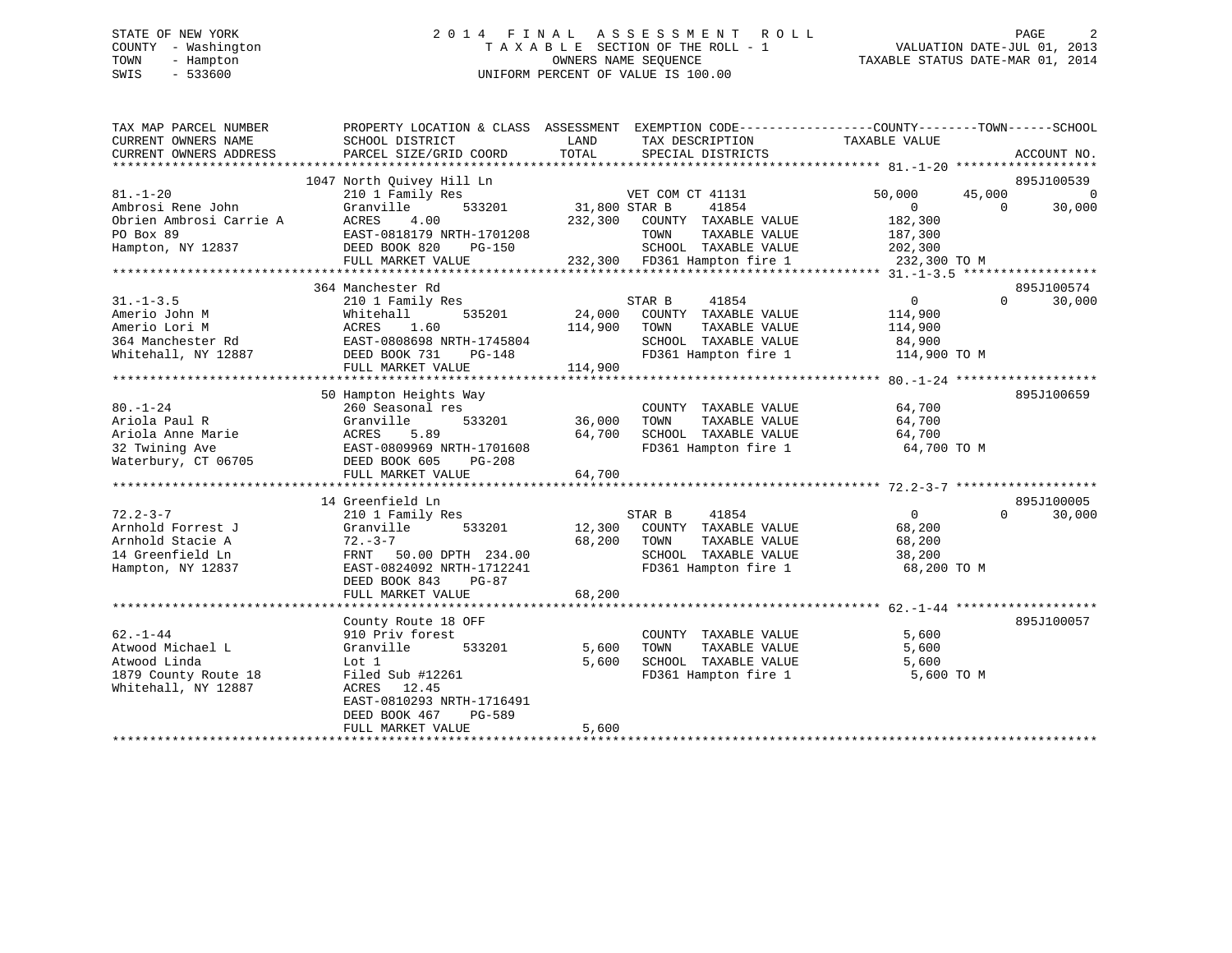# STATE OF NEW YORK 2 0 1 4 F I N A L A S S E S S M E N T R O L L PAGE 3 COUNTY - Washington T A X A B L E SECTION OF THE ROLL - 1 VALUATION DATE-JUL 01, 2013 TOWN - Hampton OWNERS NAME SEQUENCE TAXABLE STATUS DATE-MAR 01, 2014 SWIS - 533600 UNIFORM PERCENT OF VALUE IS 100.00

| TAX MAP PARCEL NUMBER<br>CURRENT OWNERS NAME<br>CURRENT OWNERS ADDRESS                                            | PROPERTY LOCATION & CLASS ASSESSMENT<br>SCHOOL DISTRICT<br>PARCEL SIZE/GRID COORD                                                                                            | LAND<br>TAX DESCRIPTION<br>TOTAL<br>SPECIAL DISTRICTS                                                                                                                                                                                                | EXEMPTION CODE-----------------COUNTY-------TOWN------SCHOOL<br>TAXABLE VALUE<br>ACCOUNT NO.                                                                                                                                    |
|-------------------------------------------------------------------------------------------------------------------|------------------------------------------------------------------------------------------------------------------------------------------------------------------------------|------------------------------------------------------------------------------------------------------------------------------------------------------------------------------------------------------------------------------------------------------|---------------------------------------------------------------------------------------------------------------------------------------------------------------------------------------------------------------------------------|
| $62. - 1 - 45$<br>Atwood Michael L<br>Atwood Linda<br>1879 County Route 18<br>Whitehall, NY 12887                 | 1879 County Route 18<br>240 Rural res<br>535201<br>Whitehall<br>18.0ac Deed<br>ACRES 30.20<br>EAST-0809495 NRTH-1716243<br>DEED BOOK 436<br>PG-740<br>FULL MARKET VALUE      | 41854<br>STAR B<br>38,800<br>COUNTY TAXABLE VALUE<br>119,800<br>TOWN<br>TAXABLE VALUE<br>SCHOOL TAXABLE VALUE<br>FD361 Hampton fire 1<br>119,800                                                                                                     | 895J100009<br>$0 \qquad \qquad$<br>30,000<br>$\Omega$<br>119,800<br>119,800<br>89,800<br>119,800 TO M                                                                                                                           |
| $62. - 1 - 46$<br>Atwood Michael L<br>Atwood Linda<br>1879 County Route 18<br>Whitehall, NY 12887                 | County Route 18<br>314 Rural vac<10<br>535201<br>Whitehall<br>2.20<br>ACRES<br>EAST-0809762 NRTH-1715315<br>DEED BOOK 510<br>PG-82<br>FULL MARKET VALUE                      | COUNTY TAXABLE VALUE<br>500<br>TOWN<br>TAXABLE VALUE<br>500<br>SCHOOL TAXABLE VALUE<br>FD361 Hampton fire 1<br>500                                                                                                                                   | 895J100138<br>500<br>500<br>500<br>500 TO M                                                                                                                                                                                     |
| $72. - 2 - 27.1$<br>Austin Dennis T<br>Austin Netta L<br>PO Box 106<br>Hampton, NY 12837                          | 20 Perry Heights Way<br>210 1 Family Res<br>Granville<br>533201<br>ROW 565/260<br>ACRES<br>1.10<br>EAST-0822827 NRTH-1712119<br>DEED BOOK 565<br>PG-258<br>FULL MARKET VALUE | STAR B<br>41854<br>22,300<br>COUNTY TAXABLE VALUE<br>124,900<br>TOWN<br>TAXABLE VALUE<br>SCHOOL TAXABLE VALUE<br>FD361 Hampton fire 1<br>124,900                                                                                                     | 895J101748<br>$\mathbf{0}$<br>$\Omega$<br>30,000<br>124,900<br>124,900<br>94,900<br>124,900 TO M                                                                                                                                |
| $72. - 2 - 7.2$<br>Austin George Charles<br>Austin Julia Ann<br>2 Grape St<br>Fair Haven, VT 05743                | State Route 22A<br>314 Rural vac<10<br>533201<br>Granville<br>ACRES<br>8.00<br>EAST-0822920 NRTH-1710677<br>DEED BOOK 953<br>PG-131<br>FULL MARKET VALUE                     | COUNTY TAXABLE VALUE<br>29,500<br>TOWN<br>TAXABLE VALUE<br>29,500<br>SCHOOL TAXABLE VALUE<br>FD361 Hampton fire 1<br>29,500                                                                                                                          | 895J100427<br>29,500<br>29,500<br>29,500<br>29,500 TO M                                                                                                                                                                         |
| $62. - 1 - 51$<br>Babcock Grover R<br>Lawrence Nancy J<br>1811 County Route 18<br>PO Box 144<br>Hampton, NY 12837 | 1811 County Route 18<br>240 Rural res<br>535201<br>Whitehall<br>ACRES 135.50<br>EAST-0808161 NRTH-1716441<br>DEED BOOK 842<br>PG-80<br>FULL MARKET VALUE                     | 38 PCT OF VALUE USED FOR EXEMPTION PURPOSES<br>VET WAR CT 41121<br>107,800 AGED-ALL 41800<br>274,400 STAR EN<br>41834<br>STAR B MH 41864<br>COUNTY TAXABLE VALUE<br>274,400<br>TOWN<br>TAXABLE VALUE<br>SCHOOL TAXABLE VALUE<br>FD361 Hampton fire 1 | 895J100135<br>15,641<br>15,641<br>$\overline{\phantom{0}}$<br>44,316<br>44,316<br>52,136<br>64,200<br>$\overline{0}$<br>$\overline{0}$<br>$\overline{0}$<br>$\Omega$<br>30,000<br>214,443<br>214,443<br>128,064<br>274,400 TO M |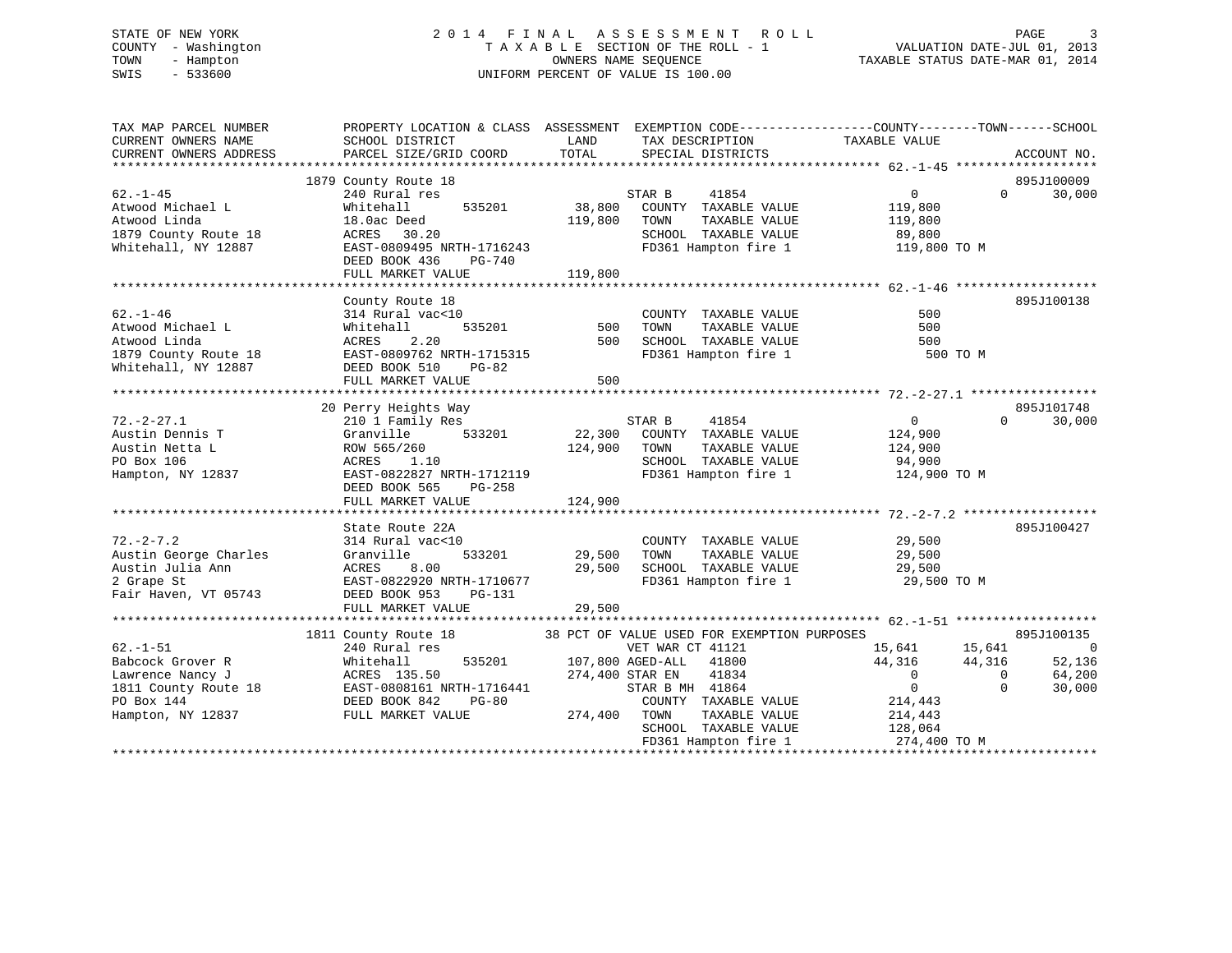# STATE OF NEW YORK 2 0 1 4 F I N A L A S S E S S M E N T R O L L PAGE 4 COUNTY - Washington T A X A B L E SECTION OF THE ROLL - 1 VALUATION DATE-JUL 01, 2013 TOWN - Hampton OWNERS NAME SEQUENCE TAXABLE STATUS DATE-MAR 01, 2014 SWIS - 533600 UNIFORM PERCENT OF VALUE IS 100.00

| TAX MAP PARCEL NUMBER<br>PROPERTY LOCATION & CLASS ASSESSMENT<br>EXEMPTION CODE-----------------COUNTY-------TOWN------SCHOOL<br>TAXABLE VALUE<br>CURRENT OWNERS NAME<br>SCHOOL DISTRICT<br>LAND<br>TAX DESCRIPTION |                                         |
|---------------------------------------------------------------------------------------------------------------------------------------------------------------------------------------------------------------------|-----------------------------------------|
| PARCEL SIZE/GRID COORD<br>TOTAL<br>CURRENT OWNERS ADDRESS<br>SPECIAL DISTRICTS                                                                                                                                      | ACCOUNT NO.                             |
| ******************<br>*******                                                                                                                                                                                       |                                         |
| 89 County Route 20                                                                                                                                                                                                  | 895J100126                              |
| $72. - 2 - 13$<br>210 1 Family Res<br>$\mathbf 0$<br>41854<br>STAR B                                                                                                                                                | $\Omega$<br>30,000                      |
| Baker Brian S<br>Granville<br>533201<br>22,000<br>COUNTY TAXABLE VALUE<br>71,700                                                                                                                                    |                                         |
| 89 County Route 20<br>ACRES<br>1.00<br>71,700<br>TOWN<br>TAXABLE VALUE<br>71,700                                                                                                                                    |                                         |
| Hampton, NY 12837<br>EAST-0824389 NRTH-1705687<br>SCHOOL TAXABLE VALUE<br>41,700                                                                                                                                    |                                         |
| DEED BOOK 3103<br>FD361 Hampton fire 1<br>71,700 TO M<br>PG-295                                                                                                                                                     |                                         |
| 71,700<br>FULL MARKET VALUE                                                                                                                                                                                         |                                         |
|                                                                                                                                                                                                                     |                                         |
| 20 Hampton Heights Way                                                                                                                                                                                              | 895J100589                              |
| $80. - 1 - 15$<br>210 1 Family Res<br>COUNTY TAXABLE VALUE<br>111,400                                                                                                                                               |                                         |
| Baker Clarence S<br>35,000<br>Granville<br>533201<br>TOWN<br>TAXABLE VALUE<br>111,400                                                                                                                               |                                         |
| 20 Hampton Heights Way<br>791/89; 3154/172<br>111,400<br>SCHOOL TAXABLE VALUE<br>111,400                                                                                                                            |                                         |
| Hampton, NY 12837<br>ACRES<br>5.01<br>FD361 Hampton fire 1<br>111,400 TO M                                                                                                                                          |                                         |
| EAST-0811564 NRTH-1702246                                                                                                                                                                                           |                                         |
| DEED BOOK 3154 PG-172                                                                                                                                                                                               |                                         |
| FULL MARKET VALUE<br>111,400                                                                                                                                                                                        |                                         |
|                                                                                                                                                                                                                     |                                         |
| 135 Rainbow Way                                                                                                                                                                                                     | 895J100594                              |
| $81. - 1 - 18$<br>260 Seasonal res<br>COUNTY TAXABLE VALUE<br>71,200                                                                                                                                                |                                         |
| Baker Eric J<br>Granville<br>533201<br>71,200<br>33,700<br>TOWN<br>TAXABLE VALUE                                                                                                                                    |                                         |
| 71,200<br>SCHOOL TAXABLE VALUE<br>875 VT RT 133<br>ACRES<br>4.60<br>71,200                                                                                                                                          |                                         |
| Pawlet, VT 05761<br>FD361 Hampton fire 1<br>71,200 TO M<br>EAST-0817127 NRTH-1700691                                                                                                                                |                                         |
| DEED BOOK 704<br>$PG-213$                                                                                                                                                                                           |                                         |
| FULL MARKET VALUE<br>71,200                                                                                                                                                                                         |                                         |
|                                                                                                                                                                                                                     |                                         |
| Ouivey Hill Rd                                                                                                                                                                                                      | 895J100600                              |
| $81. - 1 - 40$<br>314 Rural vac<10<br>14,500<br>COUNTY TAXABLE VALUE                                                                                                                                                |                                         |
| Baker Eric J<br>Granville<br>533201<br>14,500<br>TOWN<br>TAXABLE VALUE<br>14,500                                                                                                                                    |                                         |
| 14,500<br>Baker Sondra K<br>ACRES<br>4.80<br>SCHOOL TAXABLE VALUE<br>14,500                                                                                                                                         |                                         |
| 875 Vt Hwy 133<br>EAST-0816652 NRTH-1701196<br>FD361 Hampton fire 1<br>14,500 TO M                                                                                                                                  |                                         |
| Pawlet, VT 05761<br>DEED BOOK 781<br>$PG-60$                                                                                                                                                                        |                                         |
| FULL MARKET VALUE<br>14,500                                                                                                                                                                                         |                                         |
|                                                                                                                                                                                                                     |                                         |
| 2063 County Route 18                                                                                                                                                                                                | 895J100413                              |
| $71. - 1 - 3$<br>41834<br>$\overline{0}$<br>210 1 Family Res<br>STAR EN                                                                                                                                             | $\Omega$<br>64,200                      |
| Baker Francis M LE<br>COUNTY TAXABLE VALUE<br>89,600<br>Granville<br>533201<br>33,400                                                                                                                               |                                         |
| Baker Carolyn LE<br>89,600<br>ACRES<br>4.50<br>TOWN<br>TAXABLE VALUE<br>89,600                                                                                                                                      |                                         |
| 2063 County Route 18<br>EAST-0813210 NRTH-1713950<br>SCHOOL TAXABLE VALUE<br>25,400                                                                                                                                 |                                         |
| Whitehall, NY 12887<br>DEED BOOK 823<br>FD361 Hampton fire 1<br>89,600 TO M<br><b>PG-183</b>                                                                                                                        |                                         |
| 89,600<br>FULL MARKET VALUE                                                                                                                                                                                         |                                         |
| ********************                                                                                                                                                                                                | ********** 71.-1-15.2 ***************** |
| 158 Hills Pond Rd                                                                                                                                                                                                   | 895J101773                              |
| $71. - 1 - 15.2$<br>270 Mfg housing<br>48,500<br>COUNTY TAXABLE VALUE                                                                                                                                               |                                         |
| Balch Timothy M<br>Granville<br>533201<br>27,800<br>TOWN<br>TAXABLE VALUE<br>48,500                                                                                                                                 |                                         |
| Covell Jessi E<br>Sub Div Lot 2<br>48,500<br>SCHOOL TAXABLE VALUE<br>48,500                                                                                                                                         |                                         |
| 158 Hills Pond Rd<br>FD361 Hampton fire 1<br>48,500 TO M<br>770-59                                                                                                                                                  |                                         |
| Whitehall, NY 12887<br>ACRES<br>2.77                                                                                                                                                                                |                                         |
| EAST-0815927 NRTH-1705314                                                                                                                                                                                           |                                         |
| DEED BOOK 3170<br>$PG-300$                                                                                                                                                                                          |                                         |
| 48,500<br>FULL MARKET VALUE<br>* * * * * * * * * * * * * * * * * * * *                                                                                                                                              |                                         |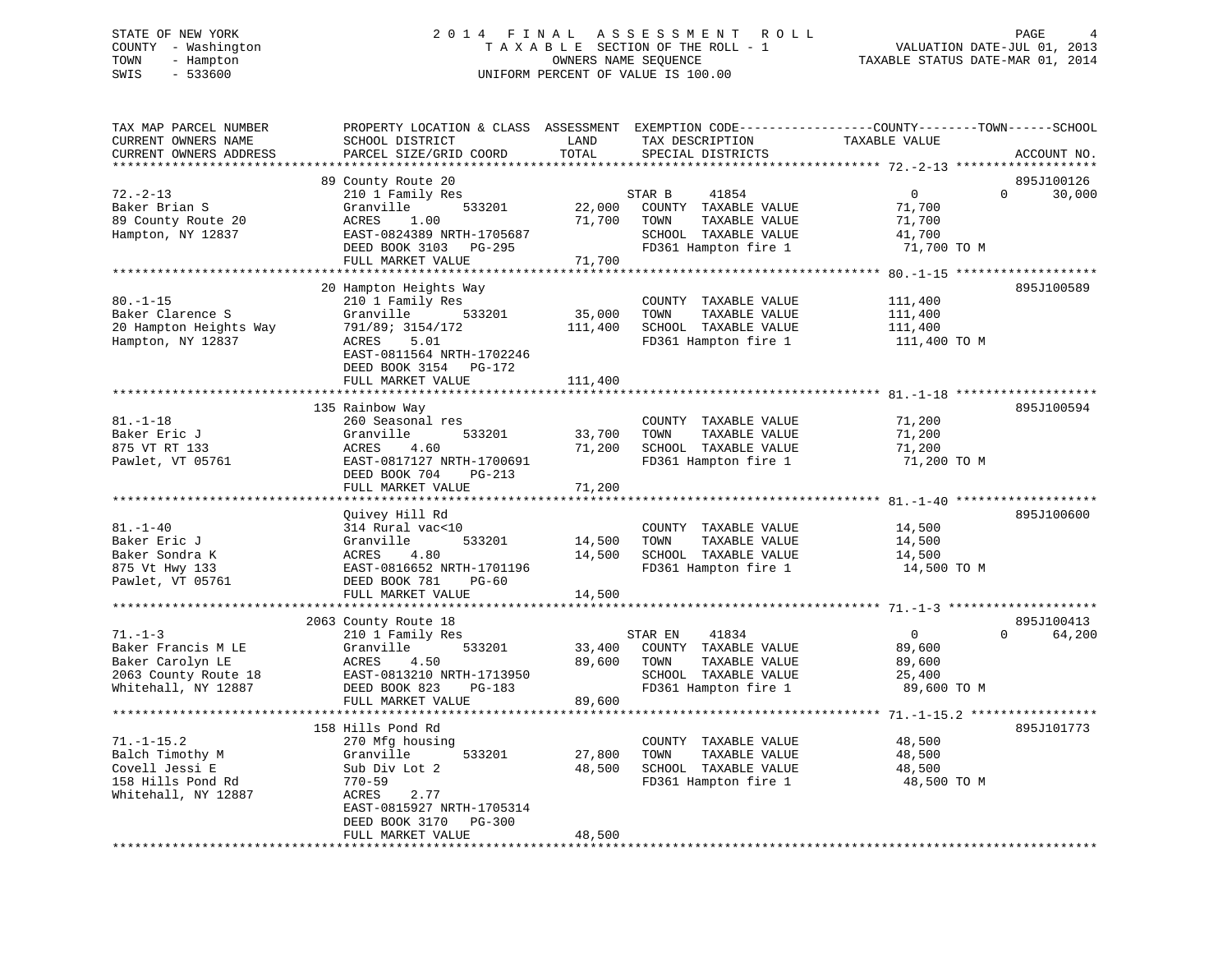# STATE OF NEW YORK 2 0 1 4 F I N A L A S S E S S M E N T R O L L PAGE 5 COUNTY - Washington T A X A B L E SECTION OF THE ROLL - 1 VALUATION DATE-JUL 01, 2013 TOWN - Hampton OWNERS NAME SEQUENCE TAXABLE STATUS DATE-MAR 01, 2014 SWIS - 533600 UNIFORM PERCENT OF VALUE IS 100.00

| TAX MAP PARCEL NUMBER<br>CURRENT OWNERS NAME | PROPERTY LOCATION & CLASS ASSESSMENT EXEMPTION CODE---------------COUNTY-------TOWN-----SCHOOL<br>SCHOOL DISTRICT | LAND             | TAX DESCRIPTION                               | TAXABLE VALUE         |                    |
|----------------------------------------------|-------------------------------------------------------------------------------------------------------------------|------------------|-----------------------------------------------|-----------------------|--------------------|
| CURRENT OWNERS ADDRESS                       | PARCEL SIZE/GRID COORD                                                                                            | TOTAL            | SPECIAL DISTRICTS                             |                       | ACCOUNT NO.        |
|                                              |                                                                                                                   |                  |                                               |                       |                    |
|                                              | 115 Hickey Rd                                                                                                     |                  |                                               |                       | 895J100580         |
| $62. - 1 - 29$                               | 270 Mfg housing                                                                                                   |                  | VET WAR CT 41121                              | 8,580                 | 8,580<br>$\Omega$  |
| Ballard Calvin<br>Ballard Lona               | Granville<br>533201<br>ACRES<br>5.42                                                                              | 35,400<br>57,200 | COUNTY TAXABLE VALUE<br>TAXABLE VALUE         | 48,620                |                    |
| 115 Hickey Rd                                | EAST-0813564 NRTH-1716900                                                                                         |                  | TOWN<br>SCHOOL TAXABLE VALUE                  | 48,620<br>57,200      |                    |
| Hampton, NY 12837                            | DEED BOOK 851<br>PG-246                                                                                           |                  | FD361 Hampton fire 1                          | 57,200 TO M           |                    |
|                                              | FULL MARKET VALUE                                                                                                 | 57,200           |                                               |                       |                    |
|                                              |                                                                                                                   |                  |                                               |                       |                    |
|                                              | Hills Pond Rd                                                                                                     |                  |                                               |                       |                    |
| $71. - 1 - 23.11$                            | 311 Res vac land                                                                                                  |                  | COUNTY TAXABLE VALUE                          | 500                   |                    |
| Ballard Donald                               | 533201<br>Granville                                                                                               | 500              | TAXABLE VALUE<br>TOWN                         | 500                   |                    |
| 2100 County Route 18                         | FRNT 147.00 DPTH 44.00                                                                                            | 500              | SCHOOL TAXABLE VALUE                          | 500                   |                    |
| Whitehall, NY 12887                          | EAST-0814394 NRTH-1711575                                                                                         |                  | FD361 Hampton fire 1                          | 500 TO M              |                    |
|                                              | DEED BOOK 2589 PG-70                                                                                              |                  |                                               |                       |                    |
|                                              | FULL MARKET VALUE                                                                                                 | 500              |                                               |                       |                    |
|                                              |                                                                                                                   |                  |                                               |                       |                    |
|                                              | 2100 County Route 18                                                                                              |                  |                                               |                       | 895J100012         |
| $71. - 1 - 4$                                | 270 Mfg housing                                                                                                   |                  | STAR EN<br>41834                              | $\overline{0}$        | $\Omega$<br>64,200 |
| Ballard Donald Jr                            | Granville<br>533201                                                                                               | 24,300           | COUNTY TAXABLE VALUE                          | 69,900                |                    |
| Ballard Donna                                | ACRES<br>1.70<br>EAST-0814185 NRTH-1713567                                                                        | 69,900           | TOWN<br>TAXABLE VALUE                         | 69,900                |                    |
| 2100 County Route 18                         |                                                                                                                   |                  | SCHOOL TAXABLE VALUE                          | 5,700                 |                    |
| Whitehall, NY 12887                          | DEED BOOK 427<br>PG-667                                                                                           |                  | FD361 Hampton fire 1                          | 69,900 TO M           |                    |
|                                              | FULL MARKET VALUE                                                                                                 | 69,900           |                                               |                       |                    |
|                                              | 435 Hills Pond Rd                                                                                                 |                  |                                               |                       |                    |
| $71. - 1 - 23.8$                             | 270 Mfg housing                                                                                                   |                  | COUNTY TAXABLE VALUE                          | 68,200                |                    |
| Ballard Donald W                             | Granville<br>533201                                                                                               | 23,800           | TOWN<br>TAXABLE VALUE                         | 68,200                |                    |
| 2100 County Route 18                         | ACRES<br>1.55                                                                                                     | 68,200           | SCHOOL TAXABLE VALUE                          | 68,200                |                    |
| Whitehall, NY 12887                          | EAST-0814310 NRTH-1711745                                                                                         |                  | FD361 Hampton fire 1                          | 68,200 TO M           |                    |
|                                              | DEED BOOK 692<br><b>PG-175</b>                                                                                    |                  |                                               |                       |                    |
|                                              | FULL MARKET VALUE                                                                                                 | 68,200           |                                               |                       |                    |
|                                              |                                                                                                                   |                  |                                               |                       |                    |
|                                              | Hills Pond Rd                                                                                                     |                  |                                               |                       | 895J100013         |
| $71. - 1 - 12$                               | 323 Vacant rural                                                                                                  |                  | COUNTY TAXABLE VALUE                          | 58,000                |                    |
| Ballard Gary L                               | Granville<br>533201                                                                                               | 58,000           | TOWN<br>TAXABLE VALUE                         | 58,000                |                    |
| 400 Hills Pond Rd                            | ACRES 64.70                                                                                                       | 58,000           | SCHOOL TAXABLE VALUE                          | 58,000                |                    |
| Whitehall, NY 12887                          | EAST-0815588 NRTH-1711159                                                                                         |                  | FD361 Hampton fire 1                          | 58,000 TO M           |                    |
|                                              | DEED BOOK 877<br>PG-299                                                                                           |                  |                                               |                       |                    |
|                                              | FULL MARKET VALUE                                                                                                 | 58,000           |                                               |                       |                    |
|                                              |                                                                                                                   |                  |                                               |                       |                    |
|                                              | 400 Hills Pond Rd                                                                                                 |                  |                                               |                       | 895J101820         |
| $71. - 1 - 12.1$                             | 270 Mfg housing                                                                                                   |                  | STAR B<br>41854                               | $\overline{0}$        | $\Omega$<br>30,000 |
| Ballard Gary L                               | 533201<br>Granville                                                                                               | 29,400           | COUNTY TAXABLE VALUE                          | 79,900                |                    |
| 400 Hills Pond Rd                            | 3.28<br>ACRES                                                                                                     | 79,900           | TAXABLE VALUE<br>TOWN<br>SCHOOL TAXABLE VALUE | 79,900                |                    |
| Whitehall, NY 12887                          | EAST-0815093 NRTH-1710778<br>DEED BOOK 637<br>PG-17                                                               |                  | FD361 Hampton fire 1                          | 49,900<br>79,900 TO M |                    |
|                                              | FULL MARKET VALUE                                                                                                 | 79,900           |                                               |                       |                    |
|                                              |                                                                                                                   |                  |                                               |                       |                    |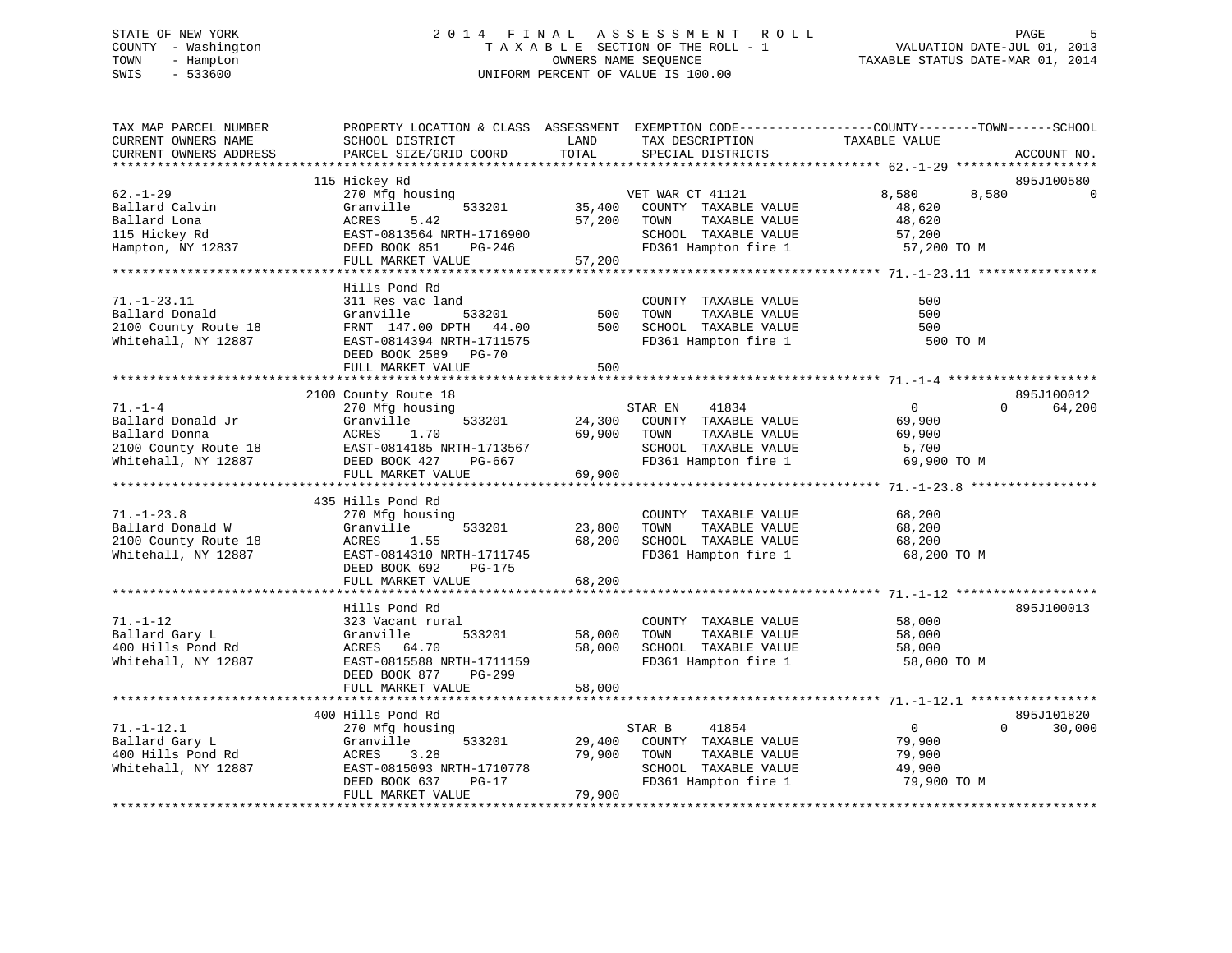# STATE OF NEW YORK 2 0 1 4 F I N A L A S S E S S M E N T R O L L PAGE 6 COUNTY - Washington T A X A B L E SECTION OF THE ROLL - 1 VALUATION DATE-JUL 01, 2013 TOWN - Hampton OWNERS NAME SEQUENCE TAXABLE STATUS DATE-MAR 01, 2014 SWIS - 533600 UNIFORM PERCENT OF VALUE IS 100.00

| TAX MAP PARCEL NUMBER<br>CURRENT OWNERS NAME<br>CURRENT OWNERS ADDRESS                                   | PROPERTY LOCATION & CLASS ASSESSMENT EXEMPTION CODE---------------COUNTY-------TOWN------SCHOOL<br>SCHOOL DISTRICT<br>PARCEL SIZE/GRID COORD                          | LAND<br>TOTAL                | TAX DESCRIPTION<br>SPECIAL DISTRICTS                                                                              | TAXABLE VALUE                                               | ACCOUNT NO.                      |
|----------------------------------------------------------------------------------------------------------|-----------------------------------------------------------------------------------------------------------------------------------------------------------------------|------------------------------|-------------------------------------------------------------------------------------------------------------------|-------------------------------------------------------------|----------------------------------|
| $71. - 1 - 23.2$<br>Ballard James E Sr<br>Ballard Marion<br>PO Box 31<br>Hampton, NY 12837               | 391 Hills Pond Rd<br>270 Mfg housing<br>Granville<br>533201<br>477/702<br>2.00<br>ACRES<br>EAST-0814728 NRTH-1710585<br>DEED BOOK 464<br>$PG-692$                     | 25,300<br>63,800             | STAR B<br>41854<br>COUNTY TAXABLE VALUE<br>TAXABLE VALUE<br>TOWN<br>SCHOOL TAXABLE VALUE<br>FD361 Hampton fire 1  | $\Omega$<br>63,800<br>63,800<br>33,800<br>63,800 TO M       | 895J100564<br>30,000<br>$\Omega$ |
|                                                                                                          | FULL MARKET VALUE                                                                                                                                                     | 63,800                       |                                                                                                                   |                                                             |                                  |
| $72. - 1 - 16$<br>Baptie Kathryn ETAL<br>Prouty Sarah ETAL<br>49 River St<br>Poultney, VT 05764          | South Rd<br>323 Vacant rural<br>533201<br>Granville<br>ACRES<br>50.00<br>EAST-0818367 NRTH-1707034<br>DEED BOOK 3310 PG-90<br>FULL MARKET VALUE                       | 72,000<br>72,000<br>72,000   | COUNTY TAXABLE VALUE<br>TAXABLE VALUE<br>TOWN<br>SCHOOL TAXABLE VALUE<br>FD361 Hampton fire 1                     | 72,000<br>72,000<br>72,000<br>72,000 TO M                   | 895J100265                       |
|                                                                                                          |                                                                                                                                                                       |                              |                                                                                                                   |                                                             |                                  |
| $53. - 1 - 2$<br>Barber John M<br>Nikas William L<br>116 Oak St<br>PO Box 267<br>Hudson Falls, NY 12839  | LOT Taylor Pat<br>260 Seasonal res<br>Whitehall<br>535201<br>ROW 815/227<br>ACRES 278.00<br>EAST-0811770 NRTH-1725578<br>DEED BOOK 504<br>PG-588<br>FULL MARKET VALUE | 55,000<br>136,300<br>136,300 | COUNTY TAXABLE VALUE<br>TOWN<br>TAXABLE VALUE<br>SCHOOL TAXABLE VALUE<br>FD362 Hampton fire 2                     | 136,300<br>136,300<br>136,300<br>136,300 TO M               | 895J100115                       |
|                                                                                                          | Ecuyer Pat                                                                                                                                                            |                              |                                                                                                                   |                                                             | 895J100277                       |
| $53 - 1 - 8$<br>Barber John M<br>Attn: Hunt Lake Land Holding I 60 Ad<br>PO Box 193<br>Corinth, NY 12822 | 910 Priv forest<br>Granville<br>533201<br>ACRES<br>50.90<br>EAST-0810711 NRTH-1722163<br>DEED BOOK 834<br>$PG-283$<br>FULL MARKET VALUE                               | 22,900<br>22,900<br>22,900   | COUNTY TAXABLE VALUE<br>TOWN<br>TAXABLE VALUE<br>SCHOOL TAXABLE VALUE<br>FD361 Hampton fire 1                     | 22,900<br>22,900<br>22,900<br>22,900 TO M                   |                                  |
|                                                                                                          |                                                                                                                                                                       |                              |                                                                                                                   |                                                             |                                  |
| $45. - 1 - 1$<br>Barkley Nancy E<br>Attn: Nancy E Moore<br>1496 County Route 11<br>Whitehall, NY 12887   | 1496 County Route 11<br>210 1 Family Res<br>Whitehall<br>535201<br>ACRES<br>2.10<br>EAST-0804425 NRTH-1736903<br>DEED BOOK 728<br>PG-274<br>FULL MARKET VALUE         | 25,600<br>92,200<br>92,200   | STAR EN<br>41834<br>COUNTY TAXABLE VALUE<br>TOWN<br>TAXABLE VALUE<br>SCHOOL TAXABLE VALUE<br>FD362 Hampton fire 2 | $\overline{0}$<br>92,200<br>92,200<br>28,000<br>92,200 TO M | 895J100556<br>$\Omega$<br>64,200 |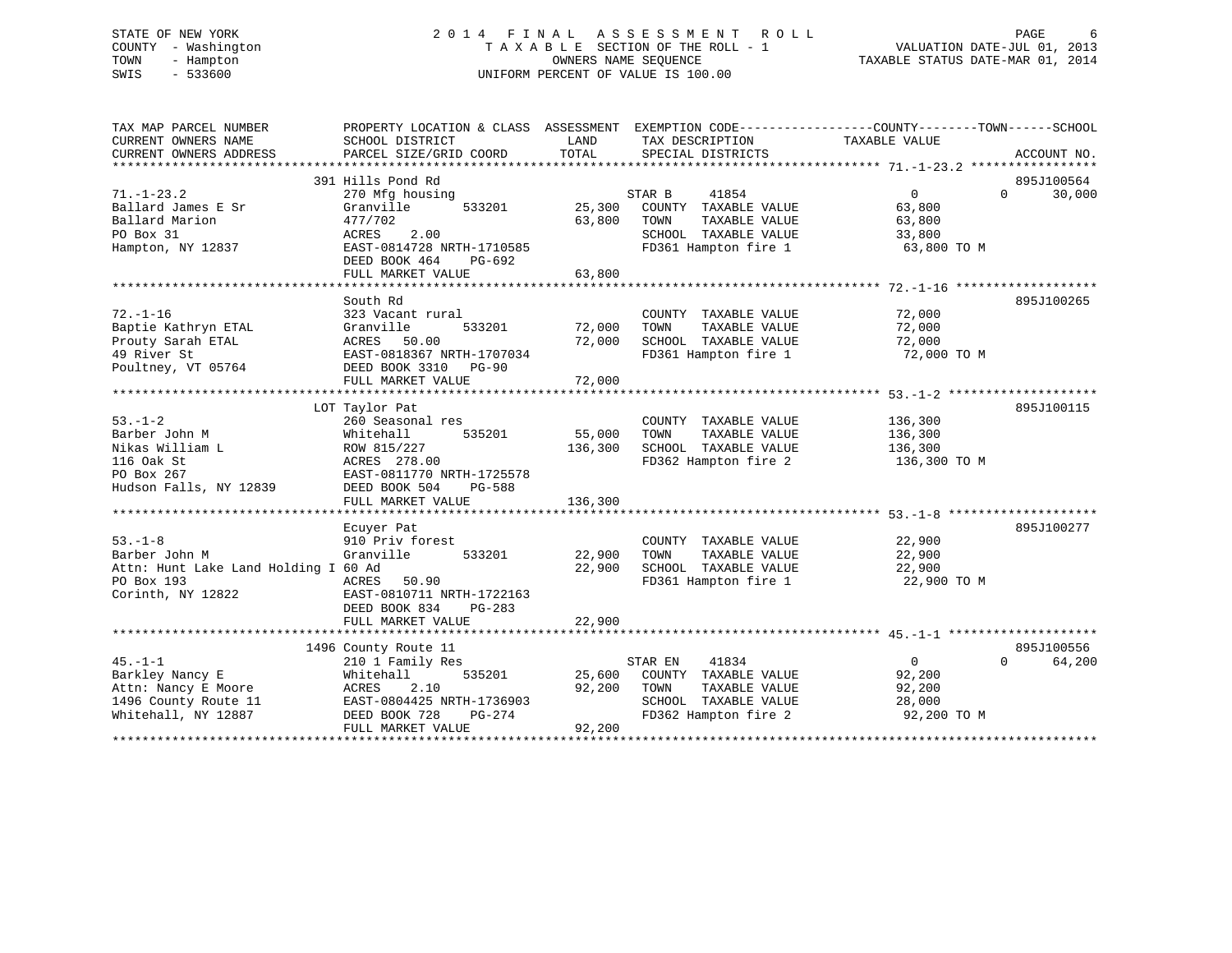# STATE OF NEW YORK 2 0 1 4 F I N A L A S S E S S M E N T R O L L PAGE 7 COUNTY - Washington T A X A B L E SECTION OF THE ROLL - 1 VALUATION DATE-JUL 01, 2013 TOWN - Hampton OWNERS NAME SEQUENCE TAXABLE STATUS DATE-MAR 01, 2014 SWIS - 533600 UNIFORM PERCENT OF VALUE IS 100.00

| TAX MAP PARCEL NUMBER<br>CURRENT OWNERS NAME<br>CURRENT OWNERS ADDRESS                                    | PROPERTY LOCATION & CLASS ASSESSMENT EXEMPTION CODE---------------COUNTY-------TOWN------SCHOOL<br>SCHOOL DISTRICT<br>PARCEL SIZE/GRID COORD                                                                 | LAND<br>TOTAL                          | TAX DESCRIPTION<br>SPECIAL DISTRICTS                                                                                                                                                                      | TAXABLE VALUE                                                                                   | ACCOUNT NO.                                                      |
|-----------------------------------------------------------------------------------------------------------|--------------------------------------------------------------------------------------------------------------------------------------------------------------------------------------------------------------|----------------------------------------|-----------------------------------------------------------------------------------------------------------------------------------------------------------------------------------------------------------|-------------------------------------------------------------------------------------------------|------------------------------------------------------------------|
| $38. - 1 - 7$<br>Barsalow William E Jr<br>21 Prospect St<br>Fair Haven, VT 05743                          | 18 Manchester Rd<br>240 Rural res<br>535201<br>Whitehall<br>$530 - 345$<br>ACRES 31.49<br>EAST-0811522 NRTH-1738456<br>DEED BOOK 2897 PG-51<br>FULL MARKET VALUE                                             | 61,500<br>190,100<br>190,100           | STAR EN<br>41834<br>COUNTY TAXABLE VALUE<br>TAXABLE VALUE<br>TOWN<br>SCHOOL TAXABLE VALUE<br>FD362 Hampton fire 2                                                                                         | $\overline{0}$<br>190,100<br>190,100<br>125,900<br>190,100 TO M                                 | 895J100063<br>64,200<br>$\Omega$                                 |
| $72. - 1 - 18$<br>Bassett Ernest R Jr<br>Bassett Suzanne M<br>19 Westview Dr<br>Granville, NY 12832       | South Rd<br>323 Vacant rural<br>Granville<br>533201<br>ACRES 31.40<br>EAST-0818684 NRTH-1707973<br>DEED BOOK 788<br>$PG-52$<br>FULL MARKET VALUE                                                             | 42,500<br>42,500<br>42,500             | COUNTY TAXABLE VALUE<br>TOWN<br>TAXABLE VALUE<br>SCHOOL TAXABLE VALUE<br>FD361 Hampton fire 1                                                                                                             | 42,500<br>42,500<br>42,500<br>42,500 TO M                                                       | 895J100084                                                       |
| $38. - 1 - 12.4$<br>Beckwith Tiffany<br>32 Vladyka Woods Rd<br>Whitehall, NY 12887                        | 32 Vladyka Woods Rd<br>210 1 Family Res<br>Whitehall<br>535201<br>1.00<br>ACRES<br>EAST-0806198 NRTH-1737688<br>DEED BOOK 779<br>PG-275<br>FULL MARKET VALUE                                                 | STAR B<br>22,000<br>157,300<br>157,300 | 41854<br>COUNTY TAXABLE VALUE<br>TAXABLE VALUE<br>TOWN<br>SCHOOL TAXABLE VALUE<br>FD362 Hampton fire 2                                                                                                    | $\overline{0}$<br>157,300<br>157,300<br>127,300<br>157,300 TO M                                 | $\Omega$<br>30,000                                               |
| $71.4 - 2 - 11$<br>Belger Joseph T<br>214 Greenway Ter<br>River Edge, NJ 07661                            | 1040 West Way<br>210 1 Family Res - WTRFNT<br>Granville<br>533201<br>LOT 7<br>504/49<br>$71. - 2 - 11$<br>FRNT 100.00 DPTH 216.00<br>EAST-0815625 NRTH-1707253<br>DEED BOOK 1973 PG-289<br>FULL MARKET VALUE | 27,600<br>199,700<br>199,700           | COUNTY TAXABLE VALUE<br>TOWN<br>TAXABLE VALUE<br>SCHOOL TAXABLE VALUE<br>FD361 Hampton fire 1                                                                                                             | 199,700<br>199,700<br>199,700<br>199,700 TO M                                                   | 895J100298                                                       |
| $62 - 1 - 39$<br>Bernhardt C Frederick<br>Bernhardt Lynn M<br>1933 County Route 18<br>Whitehall, NY 12887 | 1933 County Route 18<br>270 Mfg housing<br>Whitehall<br>535201<br>ACRES 19.20<br>EAST-0810854 NRTH-1715002<br>DEED BOOK 1843 PG-212<br>FULL MARKET VALUE                                                     | 91,800 STAR B                          | 73 PCT OF VALUE USED FOR EXEMPTION PURPOSES<br>VET WAR C 41122<br>49,200 VET WAR T 41123<br>41854<br>COUNTY TAXABLE VALUE<br>TOWN<br>TAXABLE VALUE<br>91,800 SCHOOL TAXABLE VALUE<br>FD361 Hampton fire 1 | 10,052<br>$\overline{0}$<br>10,052<br>$\mathbf{0}$<br>81,748<br>81,748<br>61,800<br>91,800 TO M | 895J100163<br>$\Omega$<br>$\mathbf 0$<br>0<br>30,000<br>$\Omega$ |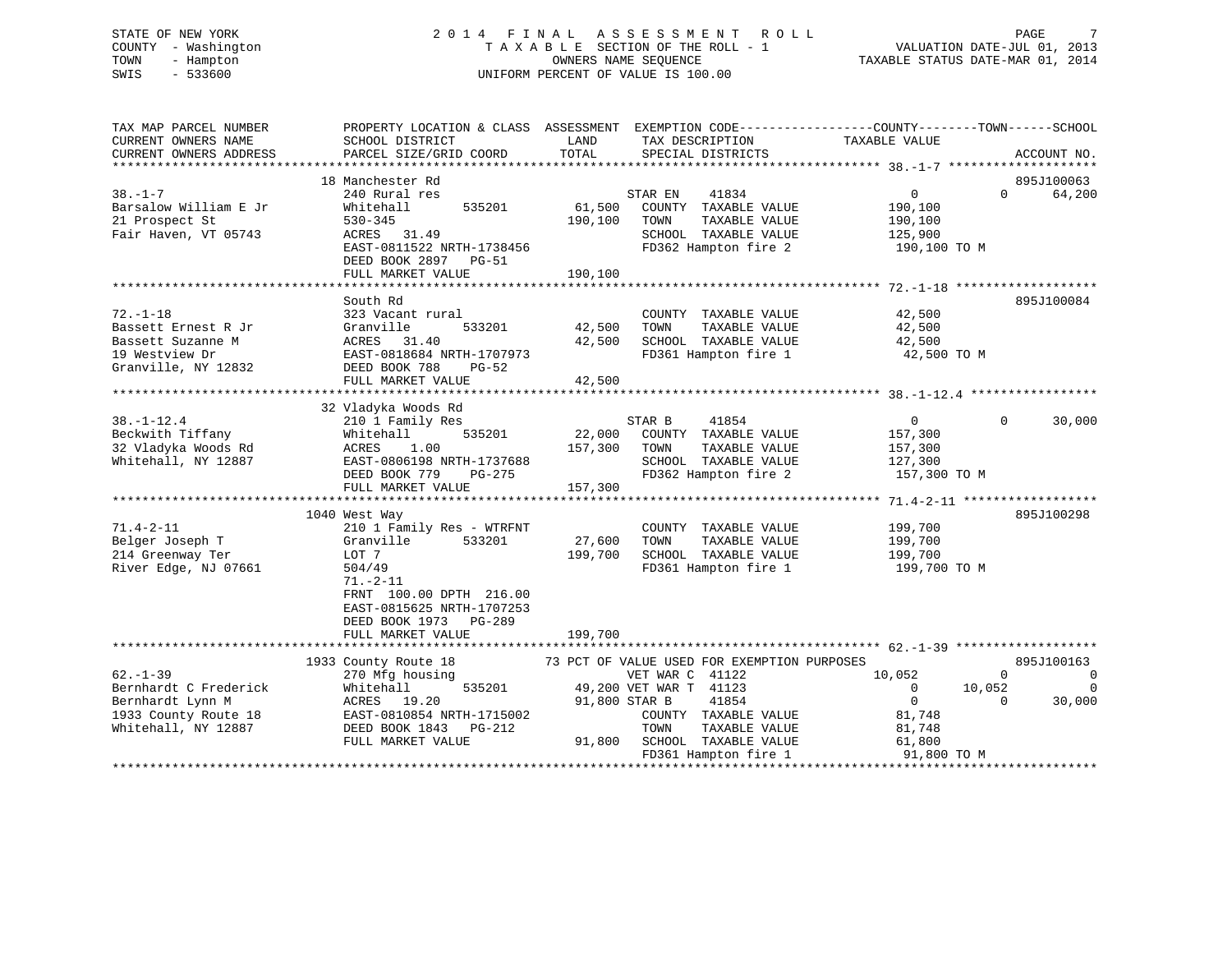# STATE OF NEW YORK 2 0 1 4 F I N A L A S S E S S M E N T R O L L PAGE 8 COUNTY - Washington T A X A B L E SECTION OF THE ROLL - 1 VALUATION DATE-JUL 01, 2013 TOWN - Hampton OWNERS NAME SEQUENCE TAXABLE STATUS DATE-MAR 01, 2014 SWIS - 533600 UNIFORM PERCENT OF VALUE IS 100.00

TAX MAP PARCEL NUMBER PROPERTY LOCATION & CLASS ASSESSMENT EXEMPTION CODE------------------COUNTY--------TOWN------SCHOOL CURRENT OWNERS NAME SCHOOL DISTRICT LAND TAX DESCRIPTION TAXABLE VALUE CURRENT OWNERS ADDRESS PARCEL SIZE/GRID COORD TOTAL SPECIAL DISTRICTS ACCOUNT NO. \*\*\*\*\*\*\*\*\*\*\*\*\*\*\*\*\*\*\*\*\*\*\*\*\*\*\*\*\*\*\*\*\*\*\*\*\*\*\*\*\*\*\*\*\*\*\*\*\*\*\*\*\*\*\*\*\*\*\*\*\*\*\*\*\*\*\*\*\*\*\*\*\*\*\*\*\*\*\*\*\*\*\*\*\*\*\*\*\*\*\*\*\*\*\*\*\*\*\*\*\*\*\* 72.-2-16 \*\*\*\*\*\*\*\*\*\*\*\*\*\*\*\*\*\*\* 84 Staso Ln 895J10019172.-2-16 210 1 Family Res COUNTY TAXABLE VALUE 78,700 Bessette Sr Raymond J Trustee Granville 533201 24,000 TOWN TAXABLE VALUE 78,700 62 Middleton Rd ACRES 1.60 78,700 SCHOOL TAXABLE VALUE 78,700 Granville, NY 12832 EAST-0821897 NRTH-1708582 FD361 Hampton fire 1 78,700 TO M DEED BOOK 3308 PG-178FULL MARKET VALUE 78,700 \*\*\*\*\*\*\*\*\*\*\*\*\*\*\*\*\*\*\*\*\*\*\*\*\*\*\*\*\*\*\*\*\*\*\*\*\*\*\*\*\*\*\*\*\*\*\*\*\*\*\*\*\*\*\*\*\*\*\*\*\*\*\*\*\*\*\*\*\*\*\*\*\*\*\*\*\*\*\*\*\*\*\*\*\*\*\*\*\*\*\*\*\*\*\*\*\*\*\*\*\*\*\* 72.-2-18.1 \*\*\*\*\*\*\*\*\*\*\*\*\*\*\*\*\* 2452 County Route 18 72.-2-18.1 210 1 Family Res STAR B 41854 0 0 30,000 Best Timothy R Granville 533201 23,700 COUNTY TAXABLE VALUE 197,200 Best Jessica 317/572 197,200 TOWN TAXABLE VALUE 197,200 2452 County Route 18 Filed sub div 27A-66 SCHOOL TAXABLE VALUE 167,200 Whitehall, NY 12887 ACRES 1.53 FD361 Hampton fire 1 197,200 TO M EAST-0821333 NRTH-1710151 DEED BOOK 2946 PG-291 FULL MARKET VALUE 197,200 \*\*\*\*\*\*\*\*\*\*\*\*\*\*\*\*\*\*\*\*\*\*\*\*\*\*\*\*\*\*\*\*\*\*\*\*\*\*\*\*\*\*\*\*\*\*\*\*\*\*\*\*\*\*\*\*\*\*\*\*\*\*\*\*\*\*\*\*\*\*\*\*\*\*\*\*\*\*\*\*\*\*\*\*\*\*\*\*\*\*\*\*\*\*\*\*\*\*\*\*\*\*\* 72.2-3-12.1 \*\*\*\*\*\*\*\*\*\*\*\*\*\*\*\* 23 Greenfield Ln 895J101823 $0 \t 30.000$ 72.2-3-12.1 210 1 Family Res STAR B 41854 0 0 30,000 Betit Francis Granville 533201 13,400 COUNTY TAXABLE VALUE 103,100 Betit Jean 72.-3-12.1 103,100 TOWN TAXABLE VALUE 103,100 471 New Boston Rd FRNT 141.00 DPTH 111.00 SCHOOL TAXABLE VALUE 73,100 Hampton, NY 12837 EAST-0823864 NRTH-1711937 FD361 Hampton fire 1 103,100 TO M DEED BOOK 850 PG-191 FULL MARKET VALUE 103,100 \*\*\*\*\*\*\*\*\*\*\*\*\*\*\*\*\*\*\*\*\*\*\*\*\*\*\*\*\*\*\*\*\*\*\*\*\*\*\*\*\*\*\*\*\*\*\*\*\*\*\*\*\*\*\*\*\*\*\*\*\*\*\*\*\*\*\*\*\*\*\*\*\*\*\*\*\*\*\*\*\*\*\*\*\*\*\*\*\*\*\*\*\*\*\*\*\*\*\*\*\*\*\* 71.-1-17 \*\*\*\*\*\*\*\*\*\*\*\*\*\*\*\*\*\*\* 135 Hills Pond Rd 895J100271 $0 \t 30,000$ 71.-1-17 240 Rural res STAR B 41854 0 0 30,000 Billow Matthew J Granville 533201 67,300 COUNTY TAXABLE VALUE 145,400 135 Hills Pond Rd 2407/160 145,400 TOWN TAXABLE VALUE 145,400 Whitehall, NY 12887 ACRES 34.40 SCHOOL TAXABLE VALUE 115,400 EAST-0814662 NRTH-1705653 FD361 Hampton fire 1 145,400 TO M DEED BOOK 852 PG-247FULL MARKET VALUE 145,400 \*\*\*\*\*\*\*\*\*\*\*\*\*\*\*\*\*\*\*\*\*\*\*\*\*\*\*\*\*\*\*\*\*\*\*\*\*\*\*\*\*\*\*\*\*\*\*\*\*\*\*\*\*\*\*\*\*\*\*\*\*\*\*\*\*\*\*\*\*\*\*\*\*\*\*\*\*\*\*\*\*\*\*\*\*\*\*\*\*\*\*\*\*\*\*\*\*\*\*\*\*\*\* 71.4-3-2 \*\*\*\*\*\*\*\*\*\*\*\*\*\*\*\*\*\*\* 1128 East Way 895J100083 71.4-3-2 260 Seasonal res - WTRFNT COUNTY TAXABLE VALUE 119,800 Billow Philip J Granville 533201 27,000 TOWN TAXABLE VALUE 119,800 Billow Helen K 71.-3-2 119,800 SCHOOL TAXABLE VALUE 119,800 4 Holly Ln FRNT 100.00 DPTH 145.00 FD361 Hampton fire 1 119,800 TO M Castleton, NY 12033 EAST-0815526 NRTH-1708455 DEED BOOK 923 PG-50FULL MARKET VALUE 119,800 \*\*\*\*\*\*\*\*\*\*\*\*\*\*\*\*\*\*\*\*\*\*\*\*\*\*\*\*\*\*\*\*\*\*\*\*\*\*\*\*\*\*\*\*\*\*\*\*\*\*\*\*\*\*\*\*\*\*\*\*\*\*\*\*\*\*\*\*\*\*\*\*\*\*\*\*\*\*\*\*\*\*\*\*\*\*\*\*\*\*\*\*\*\*\*\*\*\*\*\*\*\*\*\*\*\*\*\*\*\*\*\*\*\*\*\*\*\*\*\*\*\*\*\*\*\*\*\*\*\*\*\*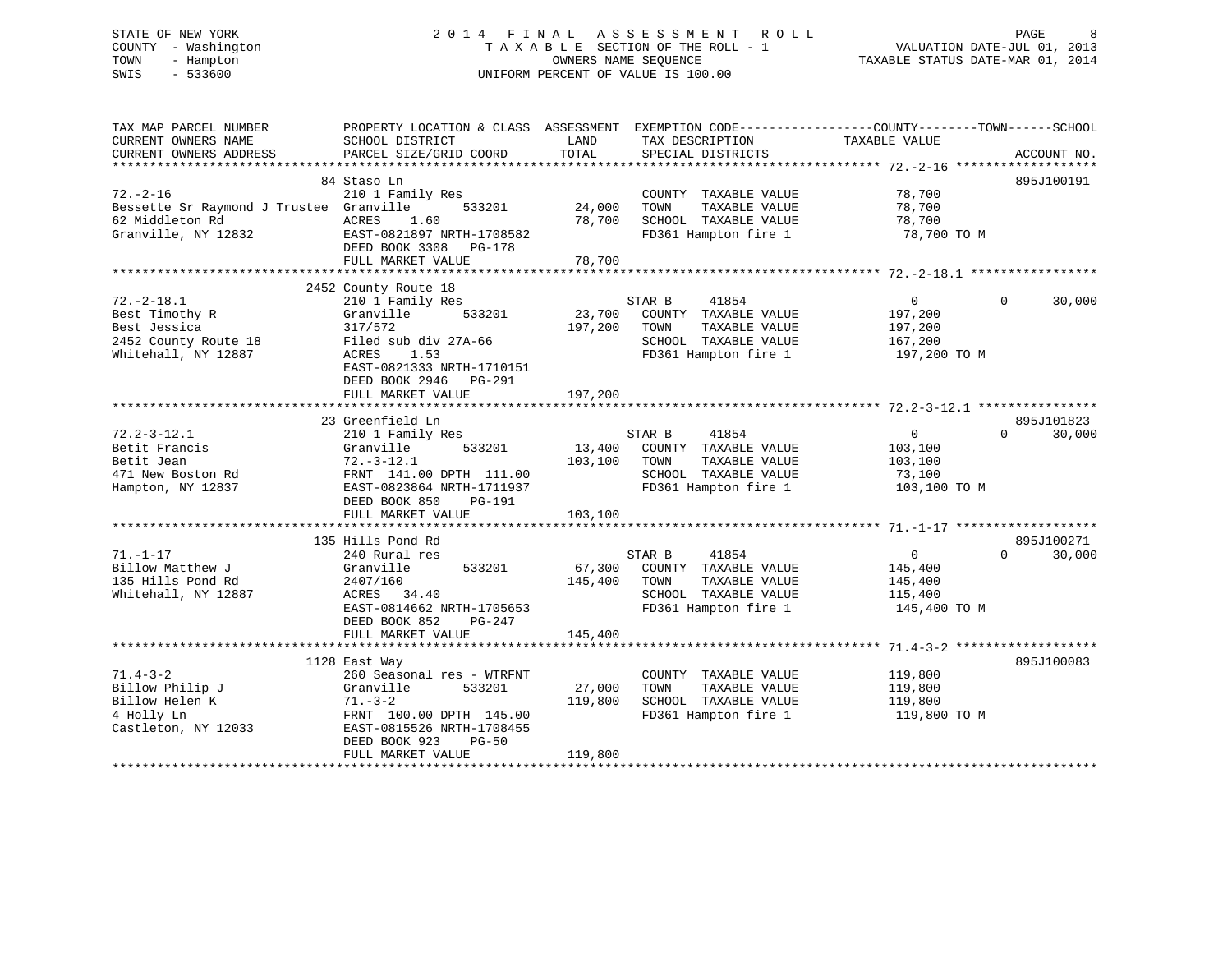# STATE OF NEW YORK 2 0 1 4 F I N A L A S S E S S M E N T R O L L PAGE 9 COUNTY - Washington T A X A B L E SECTION OF THE ROLL - 1 VALUATION DATE-JUL 01, 2013 TOWN - Hampton OWNERS NAME SEQUENCE TAXABLE STATUS DATE-MAR 01, 2014 SWIS - 533600 UNIFORM PERCENT OF VALUE IS 100.00

| TAX MAP PARCEL NUMBER<br>CURRENT OWNERS NAME<br>CURRENT OWNERS ADDRESS | PROPERTY LOCATION & CLASS ASSESSMENT<br>SCHOOL DISTRICT<br>PARCEL SIZE/GRID COORD | LAND<br>TOTAL                     | TAX DESCRIPTION<br>SPECIAL DISTRICTS          | EXEMPTION CODE-----------------COUNTY-------TOWN------SCHOOL<br>TAXABLE VALUE | ACCOUNT NO. |
|------------------------------------------------------------------------|-----------------------------------------------------------------------------------|-----------------------------------|-----------------------------------------------|-------------------------------------------------------------------------------|-------------|
|                                                                        |                                                                                   |                                   |                                               |                                                                               |             |
|                                                                        | 110 Campbell Ln                                                                   |                                   |                                               |                                                                               | 895J100220  |
| $72. - 2 - 2$                                                          | $425$ Bar                                                                         |                                   | COUNTY TAXABLE VALUE                          | 110,300                                                                       |             |
| Birkenhead David                                                       | Granville<br>533201                                                               | 6,200                             | TOWN<br>TAXABLE VALUE                         | 110,300                                                                       |             |
| PO Box 324                                                             | ACRES<br>1.17                                                                     | 110,300                           | SCHOOL TAXABLE VALUE                          | 110,300                                                                       |             |
| Fair Haven, VT 05743                                                   | EAST-0824607 NRTH-1712456                                                         |                                   | FD361 Hampton fire 1                          | 110,300 TO M                                                                  |             |
|                                                                        | DEED BOOK 1666<br>PG-287                                                          |                                   |                                               |                                                                               |             |
|                                                                        | FULL MARKET VALUE<br>**********************                                       | 110,300                           |                                               |                                                                               |             |
|                                                                        | 116 Chapman Rd                                                                    |                                   |                                               |                                                                               | 895J100535  |
| $45. - 1 - 25.2$                                                       | 210 1 Family Res                                                                  |                                   | STAR B<br>41854                               | $\Omega$<br>$\Omega$                                                          | 30,000      |
| Blackbird Thomas                                                       | 535201<br>Whitehall                                                               | 22,000                            | COUNTY TAXABLE VALUE                          | 99,200                                                                        |             |
| Blackbird Linda                                                        | 1.00<br>ACRES                                                                     | 99,200                            | TOWN<br>TAXABLE VALUE                         | 99,200                                                                        |             |
| 116 Chapman Rd                                                         | EAST-0807884 NRTH-1732702                                                         |                                   | SCHOOL TAXABLE VALUE                          | 69,200                                                                        |             |
| Whitehall, NY 12887                                                    | DEED BOOK 454<br>PG-543                                                           |                                   | FD362 Hampton fire 2                          | 99,200 TO M                                                                   |             |
|                                                                        | FULL MARKET VALUE                                                                 | 99,200                            |                                               |                                                                               |             |
|                                                                        |                                                                                   |                                   |                                               | ********** 62.-1-14 ****                                                      |             |
|                                                                        | 56 Wicked Hollow Way                                                              |                                   |                                               |                                                                               | 895J100647  |
| $62. - 1 - 14$                                                         | 270 Mfg housing                                                                   |                                   | COUNTY TAXABLE VALUE                          | 72,100                                                                        |             |
| Blankley Jeffrey S                                                     | Granville<br>533201                                                               | 35,100                            | TAXABLE VALUE<br>TOWN                         | 72,100                                                                        |             |
| Blankley Edna                                                          | ACRES<br>5.06                                                                     | 72,100                            | SCHOOL TAXABLE VALUE                          | 72,100                                                                        |             |
| Box 37H                                                                | EAST-0813284 NRTH-1720041                                                         |                                   | FD361 Hampton fire 1                          | 72,100 TO M                                                                   |             |
| Hampton, NY 12837                                                      | DEED BOOK 519<br><b>PG-251</b>                                                    |                                   |                                               |                                                                               |             |
|                                                                        | FULL MARKET VALUE<br>* * * * * * * * * * * * * * * * * * * *                      | 72,100<br>* * * * * * * * * * * * | ******************************                |                                                                               |             |
|                                                                        |                                                                                   |                                   |                                               | $62. -1 - 15$ *******************                                             |             |
|                                                                        | 48 Wicked Hollow Way                                                              |                                   |                                               |                                                                               | 895J100615  |
| $62. - 1 - 15$<br>Blankley Jeffrey S                                   | 312 Vac w/imprv<br>Granville<br>533201                                            | 14,000                            | COUNTY TAXABLE VALUE<br>TOWN<br>TAXABLE VALUE | 14,500<br>14,500                                                              |             |
| Wilbur Edna                                                            | ACRES<br>6.20                                                                     | 14,500                            | SCHOOL TAXABLE VALUE                          | 14,500                                                                        |             |
| PO Box 61                                                              | EAST-0813413 NRTH-1720601                                                         |                                   | FD361 Hampton fire 1                          | 14,500 TO M                                                                   |             |
| Hampton, NY 12837                                                      | DEED BOOK 773<br>$PG-139$                                                         |                                   |                                               |                                                                               |             |
|                                                                        | FULL MARKET VALUE                                                                 | 14,500                            |                                               |                                                                               |             |
|                                                                        |                                                                                   |                                   |                                               | ************************ 53.-1-7.8 *******************                        |             |
|                                                                        | 16 By The Way                                                                     |                                   |                                               |                                                                               | 895J100610  |
| $53. - 1 - 7.8$                                                        | 260 Seasonal res                                                                  |                                   | COUNTY TAXABLE VALUE                          | 42,400                                                                        |             |
| Boden Stephen J                                                        | Granville<br>533201                                                               | 32,400                            | TOWN<br>TAXABLE VALUE                         | 42,400                                                                        |             |
| Attn: James Boden                                                      | ACRES<br>6.35                                                                     | 42,400                            | SCHOOL TAXABLE VALUE                          | 42,400                                                                        |             |
| 331 Allen St Apt 4                                                     | EAST-0814224 NRTH-1721316                                                         |                                   | FD361 Hampton fire 1                          | 42,400 TO M                                                                   |             |
| Hudson, NY 12534-2446                                                  | DEED BOOK 592<br>PG-173                                                           |                                   |                                               |                                                                               |             |
|                                                                        | FULL MARKET VALUE                                                                 | 42,400                            |                                               |                                                                               |             |
|                                                                        |                                                                                   | **********                        |                                               | ******************************** 53.-1-7.9 ******************                 |             |
|                                                                        | By The Way                                                                        |                                   |                                               |                                                                               | 895J100626  |
| $53. - 1 - 7.9$                                                        | 314 Rural vac<10                                                                  |                                   | COUNTY TAXABLE VALUE                          | 14,500                                                                        |             |
| Boden Stephen J                                                        | Granville<br>533201                                                               | 14,500                            | TOWN<br>TAXABLE VALUE                         | 14,500                                                                        |             |
| Attn: James Boden                                                      | ACRES<br>4.66                                                                     | 14,500                            | SCHOOL TAXABLE VALUE                          | 14,500                                                                        |             |
| 331 Allen St Apt 4<br>Hudson, NY 12534-2446                            | EAST-0814212 NRTH-1721596<br>DEED BOOK 592<br>PG-173                              |                                   | FD361 Hampton fire 1                          | 14,500 TO M                                                                   |             |
|                                                                        | FULL MARKET VALUE                                                                 | 14,500                            |                                               |                                                                               |             |
|                                                                        |                                                                                   |                                   |                                               |                                                                               |             |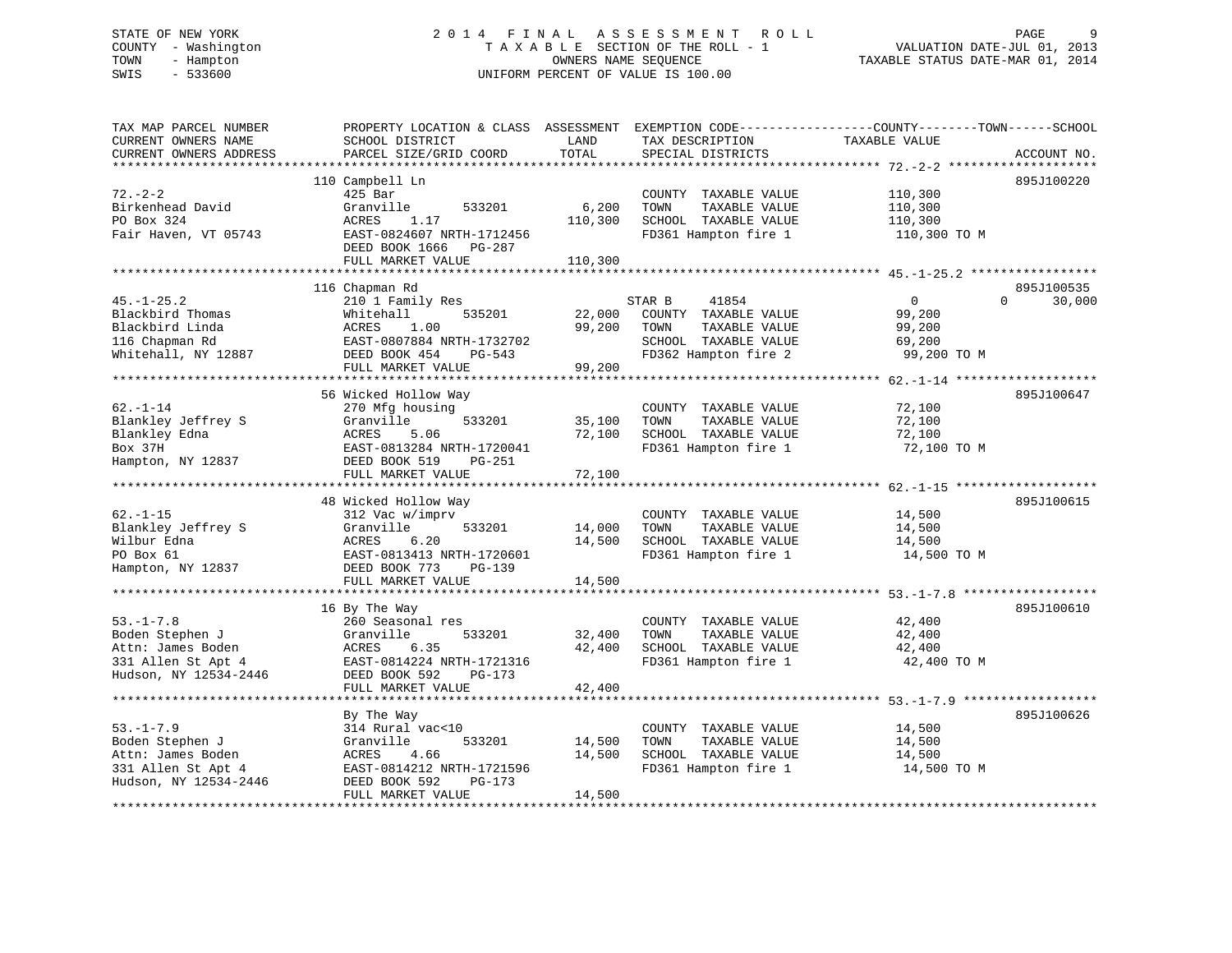# STATE OF NEW YORK 2 0 1 4 F I N A L A S S E S S M E N T R O L L PAGE 10 COUNTY - Washington T A X A B L E SECTION OF THE ROLL - 1 VALUATION DATE-JUL 01, 2013 TOWN - Hampton OWNERS NAME SEQUENCE TAXABLE STATUS DATE-MAR 01, 2014 SWIS - 533600 UNIFORM PERCENT OF VALUE IS 100.00

| TAX MAP PARCEL NUMBER<br>CURRENT OWNERS NAME<br>CURRENT OWNERS ADDRESS<br>********************                                      | PROPERTY LOCATION & CLASS ASSESSMENT<br>SCHOOL DISTRICT<br>PARCEL SIZE/GRID COORD                                                                                                          | LAND<br>TOTAL<br>*********                | TAX DESCRIPTION<br>SPECIAL DISTRICTS                                                                             | EXEMPTION CODE-----------------COUNTY-------TOWN------SCHOOL<br>TAXABLE VALUE<br>************************************ 53.-1-7.17 ********** | ACCOUNT NO.                      |
|-------------------------------------------------------------------------------------------------------------------------------------|--------------------------------------------------------------------------------------------------------------------------------------------------------------------------------------------|-------------------------------------------|------------------------------------------------------------------------------------------------------------------|---------------------------------------------------------------------------------------------------------------------------------------------|----------------------------------|
| $53. - 1 - 7.17$<br>Boden Stephen J Etal<br>Grady Patricia Etal<br>Attn: James Boden<br>331 Allen St Apt 4<br>Hudson, NY 12534-2446 | Hickey Rd<br>314 Rural vac<10<br>Granville<br>533201<br>Common Area<br>See Notes for Deed Refere<br>ACRES<br>1.60<br>EAST-0814739 NRTH-1721345<br>FULL MARKET VALUE                        | 14,500<br>14,500<br>14,500                | COUNTY TAXABLE VALUE<br>TAXABLE VALUE<br>TOWN<br>SCHOOL TAXABLE VALUE<br>FD361 Hampton fire 1                    | 14,500<br>14,500<br>14,500<br>14,500 TO M                                                                                                   | 895J100674                       |
| *********************<br>$53. - 1 - 4$<br>Boivin George<br>Tougas Pauline E<br>132 Roberts Ln<br>Hampton, NY 12837                  | 132 Roberts Ln<br>210 1 Family Res<br>533201<br>Granville<br>3.07<br>ACRES<br>EAST-0816986 NRTH-1724055<br>DEED BOOK 708<br>PG-27<br>FULL MARKET VALUE                                     | 28,700<br>114,400<br>114,400              | STAR B<br>41854<br>COUNTY TAXABLE VALUE<br>TOWN<br>TAXABLE VALUE<br>SCHOOL TAXABLE VALUE<br>FD361 Hampton fire 1 | $\overline{0}$<br>114,400<br>114,400<br>84,400<br>114,400 TO M                                                                              | 895J100707<br>$\Omega$<br>30,000 |
| $80. - 1 - 22$<br>Boles John T<br>183 S Beach Ave<br>Old Greenwich, CT 06870                                                        | 60 Hampton Heights Way<br>260 Seasonal res<br>Granville<br>533201<br>ACRES<br>5.02<br>EAST-0809995 NRTH-1701154<br>DEED BOOK 2902<br>PG-330<br>FULL MARKET VALUE                           | 35,000<br>62,000<br>62,000                | COUNTY TAXABLE VALUE<br>TOWN<br>TAXABLE VALUE<br>SCHOOL TAXABLE VALUE<br>FD361 Hampton fire 1                    | 62,000<br>62,000<br>62,000<br>62,000 TO M                                                                                                   | 895J100677                       |
| $62. - 1 - 48$<br>Borichevsky Frances A<br>3 Lantern Ln<br>Nashua, NH 03062                                                         | 1902 County Route 18<br>314 Rural vac<10<br>Whitehall<br>535201<br>1.00<br>ACRES<br>EAST-0809607 NRTH-1715050<br>DEED BOOK 459<br>PG-486<br>FULL MARKET VALUE                              | 12,500<br>12,500<br>12,500                | COUNTY TAXABLE VALUE<br>TAXABLE VALUE<br>TOWN<br>SCHOOL TAXABLE VALUE<br>FD361 Hampton fire 1                    | 12,500<br>12,500<br>12,500<br>12,500 TO M                                                                                                   | 895J100139                       |
| $62. - 1 - 47$<br>Borichevsky Natasha L<br>5 Great Hill Cart<br>Exeter, NH 03833                                                    | *****************************<br>County Route 18<br>314 Rural vac<10<br>535201<br>Whitehall<br>2.40<br>ACRES<br>EAST-0809783 NRTH-1714891<br>DEED BOOK 3002<br>PG-156<br>FULL MARKET VALUE | 17,500<br>17,500<br>17,500                | COUNTY TAXABLE VALUE<br>TOWN<br>TAXABLE VALUE<br>SCHOOL TAXABLE VALUE<br>FD361 Hampton fire 1                    | 17,500<br>17,500<br>17,500<br>17,500 TO M                                                                                                   | 895J100019                       |
| $81. - 1 - 41$<br>Bouplon Carl A Jr<br>PO Box 14<br>Sandisfield, MA 01255                                                           | ***********************<br>98 Rainbow Way<br>314 Rural vac<10<br>533201<br>Granville<br><b>ACRES</b><br>4.10<br>EAST-0816612 NRTH-1701377<br>DEED BOOK 895<br>$PG-93$<br>FULL MARKET VALUE | ***********<br>14,000<br>14,000<br>14,000 | COUNTY TAXABLE VALUE<br>TOWN<br>TAXABLE VALUE<br>SCHOOL TAXABLE VALUE<br>FD361 Hampton fire 1                    | 14,000<br>14,000<br>14,000<br>14,000 TO M                                                                                                   | 895J100568                       |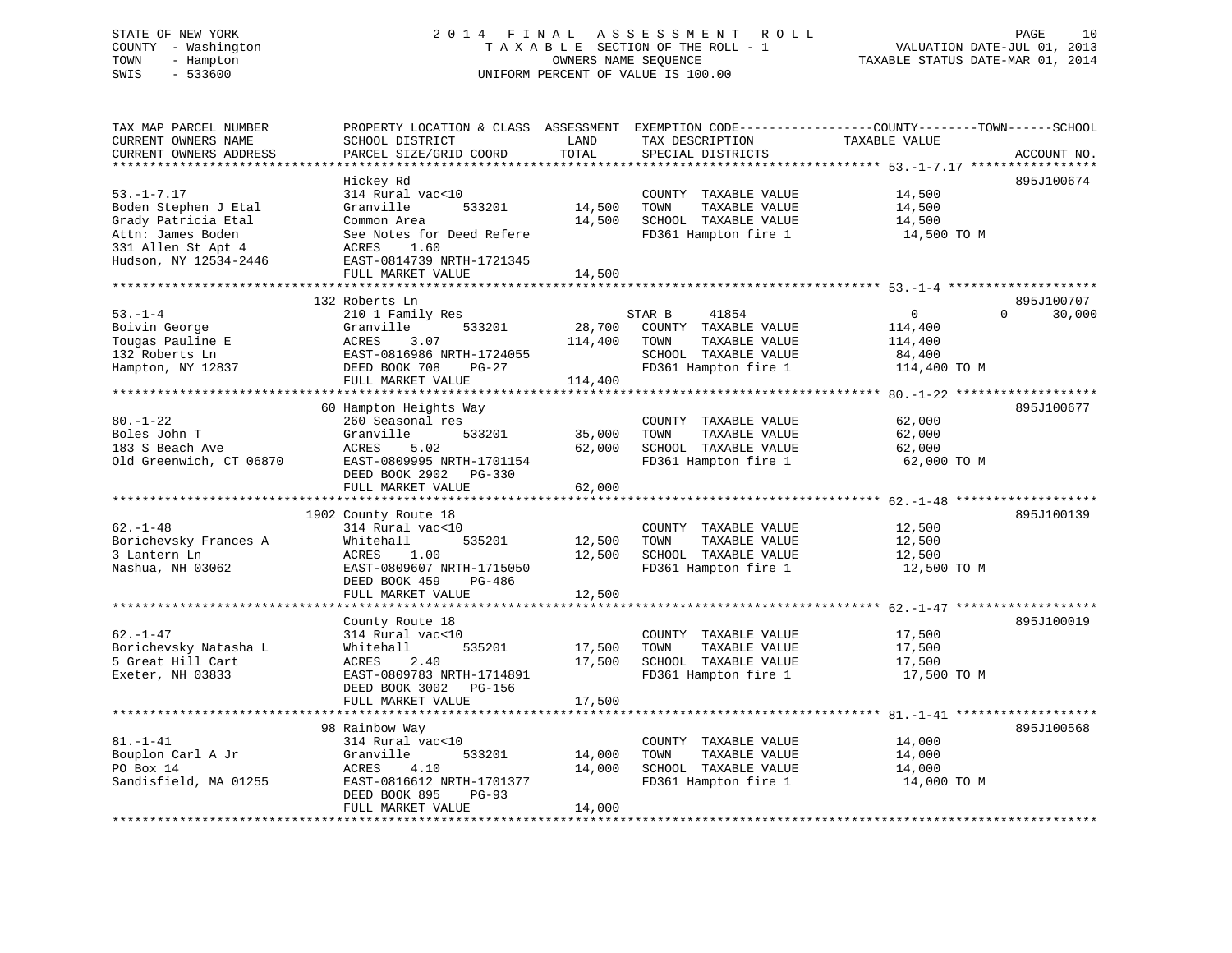# STATE OF NEW YORK 2 0 1 4 F I N A L A S S E S S M E N T R O L L PAGE 11 COUNTY - Washington T A X A B L E SECTION OF THE ROLL - 1 VALUATION DATE-JUL 01, 2013 TOWN - Hampton OWNERS NAME SEQUENCE TAXABLE STATUS DATE-MAR 01, 2014 SWIS - 533600 UNIFORM PERCENT OF VALUE IS 100.00

| TAX MAP PARCEL NUMBER  | PROPERTY LOCATION & CLASS ASSESSMENT |         | EXEMPTION CODE-----------------COUNTY-------TOWN------SCHOOL |                |                    |
|------------------------|--------------------------------------|---------|--------------------------------------------------------------|----------------|--------------------|
| CURRENT OWNERS NAME    | SCHOOL DISTRICT                      | LAND    | TAX DESCRIPTION                                              | TAXABLE VALUE  |                    |
| CURRENT OWNERS ADDRESS | PARCEL SIZE/GRID COORD               | TOTAL   | SPECIAL DISTRICTS                                            |                | ACCOUNT NO.        |
|                        |                                      |         |                                                              |                |                    |
|                        | 90 Rainbow Way                       |         |                                                              |                | 895J100607         |
| $81. - 1 - 42$         | 260 Seasonal res                     |         | COUNTY TAXABLE VALUE                                         | 38,500         |                    |
| Bouplon Carl Jr        | Granville<br>533201                  | 35,000  | TOWN<br>TAXABLE VALUE                                        | 38,500         |                    |
| PO Box 14              | ACRES<br>5.00                        | 38,500  | SCHOOL TAXABLE VALUE                                         | 38,500         |                    |
| Sandisfield, MA 01255  | EAST-0816580 NRTH-1701564            |         | FD361 Hampton fire 1                                         | 38,500 TO M    |                    |
|                        | DEED BOOK 878<br>PG-192              |         |                                                              |                |                    |
|                        | FULL MARKET VALUE                    | 38,500  |                                                              |                |                    |
|                        |                                      |         |                                                              |                |                    |
|                        | 2603 State Route 22A                 |         |                                                              |                | 895J100283         |
| $72. - 2 - 28$         | 270 Mfg housing                      |         | STAR B<br>41854                                              | 0              | $\Omega$<br>30,000 |
| Bourn James R          | 533201<br>Granville                  | 14,500  | COUNTY TAXABLE VALUE                                         | 34,500         |                    |
| 2603 State Route 22A   | 86.00 DPTH 209.00<br>FRNT            | 34,500  | TOWN<br>TAXABLE VALUE                                        | 34,500         |                    |
| Hampton, NY 12837      | EAST-0823060 NRTH-1711837            |         | SCHOOL TAXABLE VALUE                                         | 4,500          |                    |
|                        | DEED BOOK 2520 PG-173                |         | FD361 Hampton fire 1                                         | 34,500 TO M    |                    |
|                        | FULL MARKET VALUE                    | 34,500  |                                                              |                |                    |
|                        |                                      |         |                                                              |                |                    |
|                        | 3038 State Route 22A                 |         |                                                              |                | 895J100178         |
| $63. -1 - 3$           | 210 1 Family Res                     |         | COUNTY TAXABLE VALUE                                         | 68,600         |                    |
| Bradley Michael P      | 533201<br>Granville                  | 11,700  | TAXABLE VALUE<br>TOWN                                        | 68,600         |                    |
| Bradley Virginia       | FRNT 147.50 DPTH 125.00              | 68,600  | SCHOOL TAXABLE VALUE                                         | 68,600         |                    |
| 1014 Clark Hollow Rd   | EAST-0821408 NRTH-1721889            |         | FD361 Hampton fire 1                                         | 68,600 TO M    |                    |
| Poultney, VT 05764     | DEED BOOK 2206 PG-191                |         |                                                              |                |                    |
|                        | FULL MARKET VALUE                    | 68,600  |                                                              |                |                    |
|                        |                                      |         |                                                              |                |                    |
|                        | 35 County Route 20                   |         |                                                              |                | 895J100128         |
| $81 - 2 - 5$           | 210 1 Family Res                     |         | STAR B<br>41854                                              | $\overline{0}$ | $\Omega$<br>30,000 |
| Brayton Mark Jr        | Granville<br>533201                  |         | 22,300 COUNTY TAXABLE VALUE                                  | 96,600         |                    |
| 35 County Route 20     | 1.10<br>ACRES                        | 96,600  | TOWN<br>TAXABLE VALUE                                        | 96,600         |                    |
| Hampton, NY 12837      | EAST-0823504 NRTH-1704361            |         | SCHOOL TAXABLE VALUE                                         | 66,600         |                    |
|                        | DEED BOOK 953<br>$PG-10$             |         | FD361 Hampton fire 1                                         | 96,600 TO M    |                    |
|                        | FULL MARKET VALUE                    | 96,600  |                                                              |                |                    |
|                        |                                      |         |                                                              |                |                    |
|                        | 1064 West Way                        |         |                                                              |                | 895J100021         |
| $71.4 - 2 - 5$         |                                      |         | 41854                                                        | $\overline{0}$ | $\Omega$<br>30,000 |
|                        | 210 1 Family Res - WTRFNT            |         | STAR B                                                       |                |                    |
| Bridges Family Trust   | Granville<br>533201                  | 27,100  | COUNTY TAXABLE VALUE                                         | 186,200        |                    |
| Bridges Nancy          | LOT 13                               | 186,200 | TOWN<br>TAXABLE VALUE                                        | 186,200        |                    |
| PO Box 62              | $71. - 2 - 5$                        |         | SCHOOL TAXABLE VALUE                                         | 156,200        |                    |
| Hampton, NY 12837      | FRNT 100.00 DPTH 261.00              |         | FD361 Hampton fire 1                                         | 186,200 то м   |                    |
|                        | EAST-0815222 NRTH-1707704            |         |                                                              |                |                    |
|                        | DEED BOOK 738<br>$PG-232$            |         |                                                              |                |                    |
|                        | FULL MARKET VALUE                    | 186,200 |                                                              |                |                    |
|                        |                                      |         |                                                              |                |                    |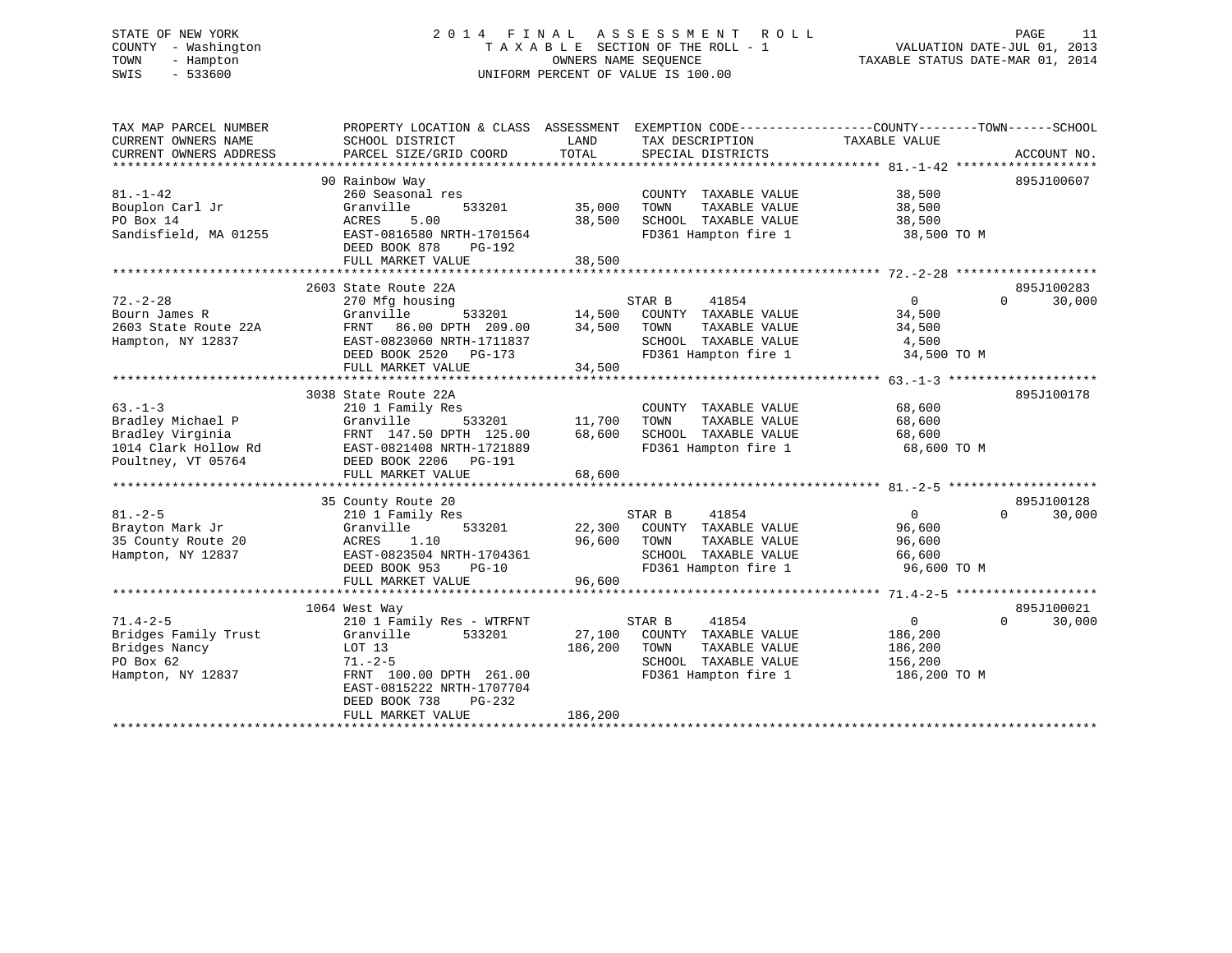# STATE OF NEW YORK 2 0 1 4 F I N A L A S S E S S M E N T R O L L PAGE 12 COUNTY - Washington T A X A B L E SECTION OF THE ROLL - 1 VALUATION DATE-JUL 01, 2013 TOWN - Hampton OWNERS NAME SEQUENCE TAXABLE STATUS DATE-MAR 01, 2014 SWIS - 533600 UNIFORM PERCENT OF VALUE IS 100.00

| TAX MAP PARCEL NUMBER<br>CURRENT OWNERS NAME<br>CURRENT OWNERS ADDRESS | PROPERTY LOCATION & CLASS ASSESSMENT<br>SCHOOL DISTRICT<br>PARCEL SIZE/GRID COORD | LAND<br>TOTAL | EXEMPTION CODE----------------COUNTY-------TOWN------SCHOOL<br>TAX DESCRIPTION<br>SPECIAL DISTRICTS | TAXABLE VALUE    | ACCOUNT NO.                  |
|------------------------------------------------------------------------|-----------------------------------------------------------------------------------|---------------|-----------------------------------------------------------------------------------------------------|------------------|------------------------------|
| $54. - 1 - 13.1$                                                       | 486 Hickey Rd<br>210 1 Family Res                                                 |               | AGED-CO/TN 41801                                                                                    | 48,050<br>48,050 | 895J100694<br>$\overline{0}$ |
| Briere Bernard LE                                                      | 533201<br>Granville                                                               |               | 30,100 AGED-SCH 41804                                                                               | $\overline{0}$   | 19,220<br>$\Omega$           |
| Briere Betty LE                                                        | 3.50<br>ACRES                                                                     |               | 41834<br>96,100 STAR EN                                                                             | $\overline{0}$   | $\Omega$<br>64,200           |
| 486 Hickey Rd                                                          | EAST-0819355 NRTH-1721325                                                         |               | COUNTY TAXABLE VALUE                                                                                | 48,050           |                              |
| Hampton, NY 12837                                                      | DEED BOOK 720<br>PG-237                                                           |               | TOWN<br>TAXABLE VALUE                                                                               | 48,050           |                              |
|                                                                        | FULL MARKET VALUE                                                                 |               | 96,100 SCHOOL TAXABLE VALUE                                                                         | 12,680           |                              |
|                                                                        |                                                                                   |               | FD361 Hampton fire 1                                                                                | 96,100 TO M      |                              |
|                                                                        |                                                                                   |               |                                                                                                     |                  |                              |
|                                                                        | 3094 State Route 22A                                                              |               |                                                                                                     |                  |                              |
| $54. - 1 - 10.1$                                                       | 210 1 Family Res                                                                  |               | 41854<br>STAR B                                                                                     | $\overline{0}$   | 30,000<br>0                  |
| Briere Jeffrey F                                                       | Granville<br>533201                                                               |               | 23,800 COUNTY TAXABLE VALUE                                                                         | 101,800          |                              |
| Brown Lorraine L                                                       | ACRES<br>1.55                                                                     | 101,800       | TOWN<br>TAXABLE VALUE                                                                               | 101,800          |                              |
| 3096 State Route 22A                                                   | EAST-0821136 NRTH-1723229                                                         |               | SCHOOL TAXABLE VALUE                                                                                | 71,800           |                              |
| Hampton, NY 12837                                                      | DEED BOOK 2698 PG-240                                                             |               | FD361 Hampton fire 1                                                                                | 101,800 TO M     |                              |
|                                                                        | FULL MARKET VALUE                                                                 | 101,800       |                                                                                                     |                  |                              |
|                                                                        |                                                                                   |               |                                                                                                     |                  | 895J100534                   |
| $62. -1 - 41$                                                          | 1938 County Route 18<br>210 1 Family Res                                          |               | 41854<br>STAR B                                                                                     | $\overline{0}$   | $\Omega$<br>30,000           |
| Briggs Scott                                                           | 533201<br>Granville                                                               | 28,800        | COUNTY TAXABLE VALUE                                                                                | 99,600           |                              |
| 1938 County Route 18                                                   | 3.09 BANK<br>ACRES<br>40                                                          | 99,600        | TOWN<br>TAXABLE VALUE                                                                               | 99,600           |                              |
| Whitehall, NY 12887                                                    | EAST-0810342 NRTH-1714265                                                         |               | SCHOOL TAXABLE VALUE                                                                                | 69,600           |                              |
|                                                                        | DEED BOOK 2309 PG-32                                                              |               | FD361 Hampton fire 1                                                                                | 99,600 TO M      |                              |
|                                                                        | FULL MARKET VALUE                                                                 | 99,600        |                                                                                                     |                  |                              |
|                                                                        |                                                                                   |               |                                                                                                     |                  |                              |
|                                                                        | 2723 State Route 22A                                                              |               |                                                                                                     |                  |                              |
| $63. -1 - 7.1$                                                         | 210 1 Family Res                                                                  |               | COUNTY TAXABLE VALUE                                                                                | 133,800          |                              |
| Brown Brian                                                            | Granville<br>533201                                                               | 19,300        | TOWN<br>TAXABLE VALUE                                                                               | 133,800          |                              |
| 2723 State Route 22A                                                   | FRNT<br>23.00 DPTH 325.00                                                         | 133,800       | SCHOOL TAXABLE VALUE                                                                                | 133,800          |                              |
| Hampton, NY 12837                                                      | EAST-0823550 NRTH-1714427                                                         |               | FD361 Hampton fire 1                                                                                | 133,800 TO M     |                              |
|                                                                        | DEED BOOK 2476 PG-88                                                              |               |                                                                                                     |                  |                              |
|                                                                        | FULL MARKET VALUE                                                                 | 133,800       |                                                                                                     |                  |                              |
|                                                                        |                                                                                   |               |                                                                                                     |                  | 895J100542                   |
| $31. - 1 - 3.2$                                                        | 1432 Carvers Falls Ln<br>210 1 Family Res                                         |               | STAR B<br>41854                                                                                     | $\overline{0}$   | $\Omega$<br>30,000           |
| Brown Elos                                                             | 535201<br>Whitehall                                                               | 25,900        | COUNTY TAXABLE VALUE                                                                                | 77,400           |                              |
| Ellis Susan Ann                                                        | ACRES<br>2.19                                                                     | 77,400        | TOWN<br>TAXABLE VALUE                                                                               | 77,400           |                              |
| 1432 Carvers Falls Ln                                                  | EAST-0808711 NRTH-1747113                                                         |               | SCHOOL TAXABLE VALUE                                                                                | 47,400           |                              |
| Whitehall, NY 12887                                                    | DEED BOOK 2909 PG-232                                                             |               | FD362 Hampton fire 2                                                                                | 77,400 TO M      |                              |
|                                                                        | FULL MARKET VALUE                                                                 | 77,400        |                                                                                                     |                  |                              |
|                                                                        |                                                                                   |               |                                                                                                     |                  |                              |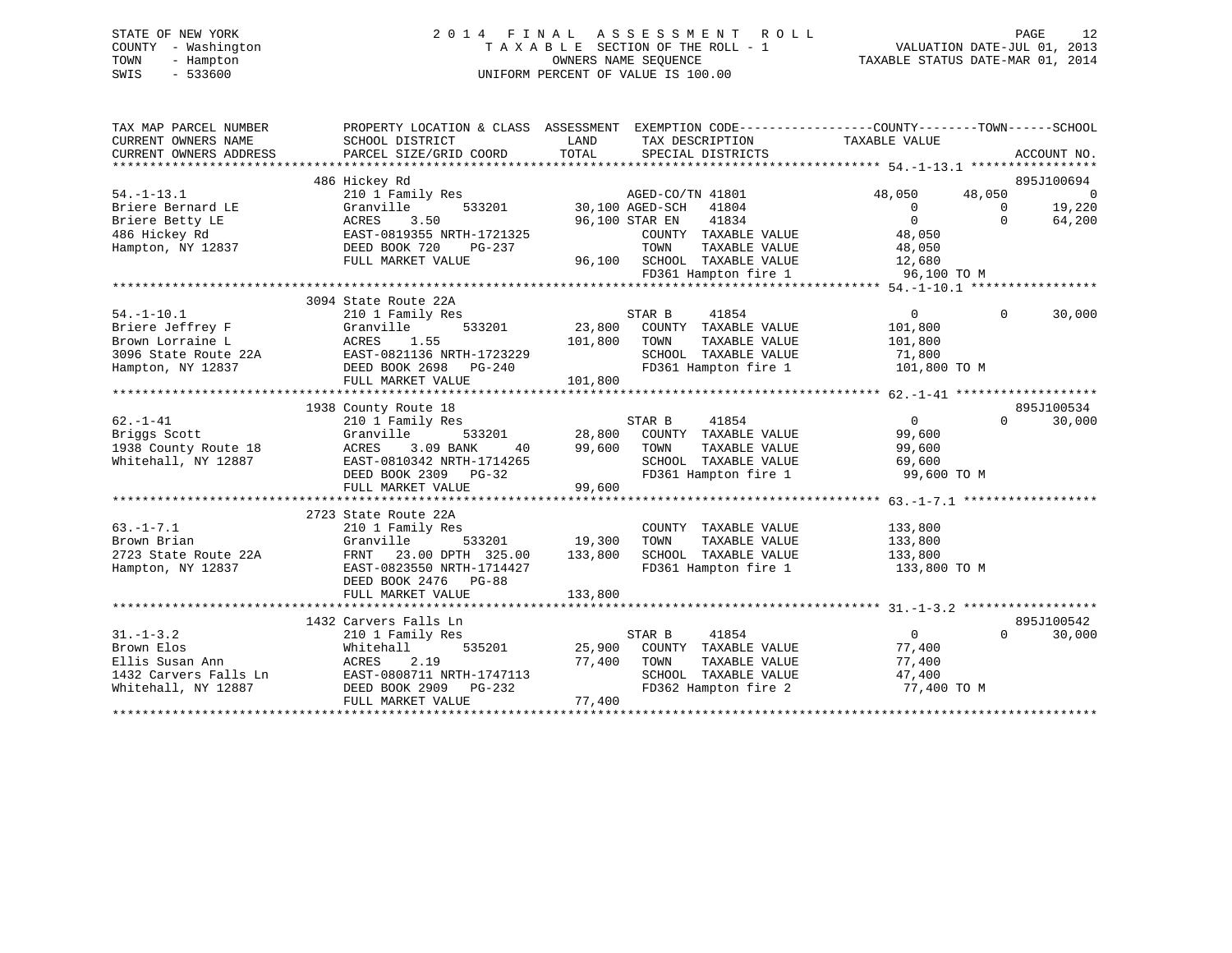# STATE OF NEW YORK 2 0 1 4 F I N A L A S S E S S M E N T R O L L PAGE 13 COUNTY - Washington T A X A B L E SECTION OF THE ROLL - 1 VALUATION DATE-JUL 01, 2013 TOWN - Hampton OWNERS NAME SEQUENCE TAXABLE STATUS DATE-MAR 01, 2014 SWIS - 533600 UNIFORM PERCENT OF VALUE IS 100.00

| TAX MAP PARCEL NUMBER<br>CURRENT OWNERS NAME<br>CURRENT OWNERS ADDRESS               | PROPERTY LOCATION & CLASS ASSESSMENT<br>SCHOOL DISTRICT<br>PARCEL SIZE/GRID COORD                                                                                                                         | LAND<br>TOTAL                | EXEMPTION CODE-----------------COUNTY-------TOWN------SCHOOL<br>TAX DESCRIPTION<br>SPECIAL DISTRICTS             | TAXABLE VALUE                                                   | ACCOUNT NO.                      |
|--------------------------------------------------------------------------------------|-----------------------------------------------------------------------------------------------------------------------------------------------------------------------------------------------------------|------------------------------|------------------------------------------------------------------------------------------------------------------|-----------------------------------------------------------------|----------------------------------|
| $31. - 1 - 7$<br>Brown Elos A Jr<br>1463 Carvers Falls Ln<br>Whitehall, NY 12887     | 1463 Carvers Falls Ln<br>210 1 Family Res<br>Whitehall<br>535201<br>Lot 5<br>9.56<br>ACRES<br>EAST-0807790 NRTH-1747637<br>DEED BOOK 2483 PG-67<br>FULL MARKET VALUE                                      | 40,000<br>136,800<br>136,800 | 41854<br>STAR B<br>COUNTY TAXABLE VALUE<br>TOWN<br>TAXABLE VALUE<br>SCHOOL TAXABLE VALUE<br>FD362 Hampton fire 2 | $\overline{0}$<br>136,800<br>136,800<br>106,800<br>136,800 ТО М | 895J101713<br>$\Omega$<br>30,000 |
| $38. - 1 - 7.3$<br>Brown Henry<br>Brown Gail<br>99 Sanders St<br>Whitehall, NY 12887 | Manchester Rd<br>314 Rural vac<10<br>535201<br>Whitehall<br>Sub Div Lot 1-B<br>2.53<br>ACRES<br>EAST-0810990 NRTH-1738929<br>PG-57<br>DEED BOOK 944<br>FULL MARKET VALUE                                  | 18,000<br>18,000<br>18,000   | COUNTY TAXABLE VALUE<br>TOWN<br>TAXABLE VALUE<br>SCHOOL TAXABLE VALUE<br>FD362 Hampton fire 2                    | 18,000<br>18,000<br>18,000<br>18,000 TO M                       |                                  |
| $54. - 1 - 10$<br>Brown Lorraine F<br>47 S Main St<br>Fair Haven, VT 05743           | 3096 State Route 22A OFF<br>449 Other Storag<br>533201<br>Granville<br>no rd frontage ROW only<br>624/301<br>1.29<br>ACRES<br>EAST-0821367 NRTH-1723294<br>DEED BOOK 624<br>$PG-314$<br>FULL MARKET VALUE | 4,500<br>98,700<br>98,700    | COUNTY TAXABLE VALUE<br>TAXABLE VALUE<br>TOWN<br>SCHOOL TAXABLE VALUE<br>FD361 Hampton fire 1                    | 98,700<br>98,700<br>98,700<br>98,700 TO M                       | 895J100150                       |
| $71.4 - 2 - 4$<br>Budwick Julianne<br>206 Sugar Hill Way<br>Crown Point, NY 12928    | 1070 West Way<br>260 Seasonal res - WTRFNT<br>533201<br>Granville<br>Lot 14<br>$71. - 2 - 4$<br>FRNT 103.00 DPTH 277.00<br>EAST-0815159 NRTH-1707783<br>DEED BOOK 2181    PG-345<br>FULL MARKET VALUE     | 28,000<br>163,400<br>163,400 | COUNTY TAXABLE VALUE<br>TAXABLE VALUE<br>TOWN<br>SCHOOL TAXABLE VALUE<br>FD361 Hampton fire 1                    | 163,400<br>163,400<br>163,400<br>163,400 TO M                   | 895J100040                       |
| $63. - 1 - 10.4$<br>Buley Michele<br>2831 State Route 22A<br>Hampton, NY 12837       | 2831 State Route 22A<br>210 1 Family Res<br>Granville<br>533201<br>FRNT 200.00 DPTH 100.00<br>EAST-0822814 NRTH-1716947<br>DEED BOOK 1667<br>PG-109<br>FULL MARKET VALUE                                  | 15,600<br>69,000<br>69,000   | 41854<br>STAR B<br>COUNTY TAXABLE VALUE<br>TOWN<br>TAXABLE VALUE<br>SCHOOL TAXABLE VALUE<br>FD361 Hampton fire 1 | $\overline{0}$<br>69,000<br>69,000<br>39,000<br>69,000 TO M     | 895J101816<br>$\Omega$<br>30,000 |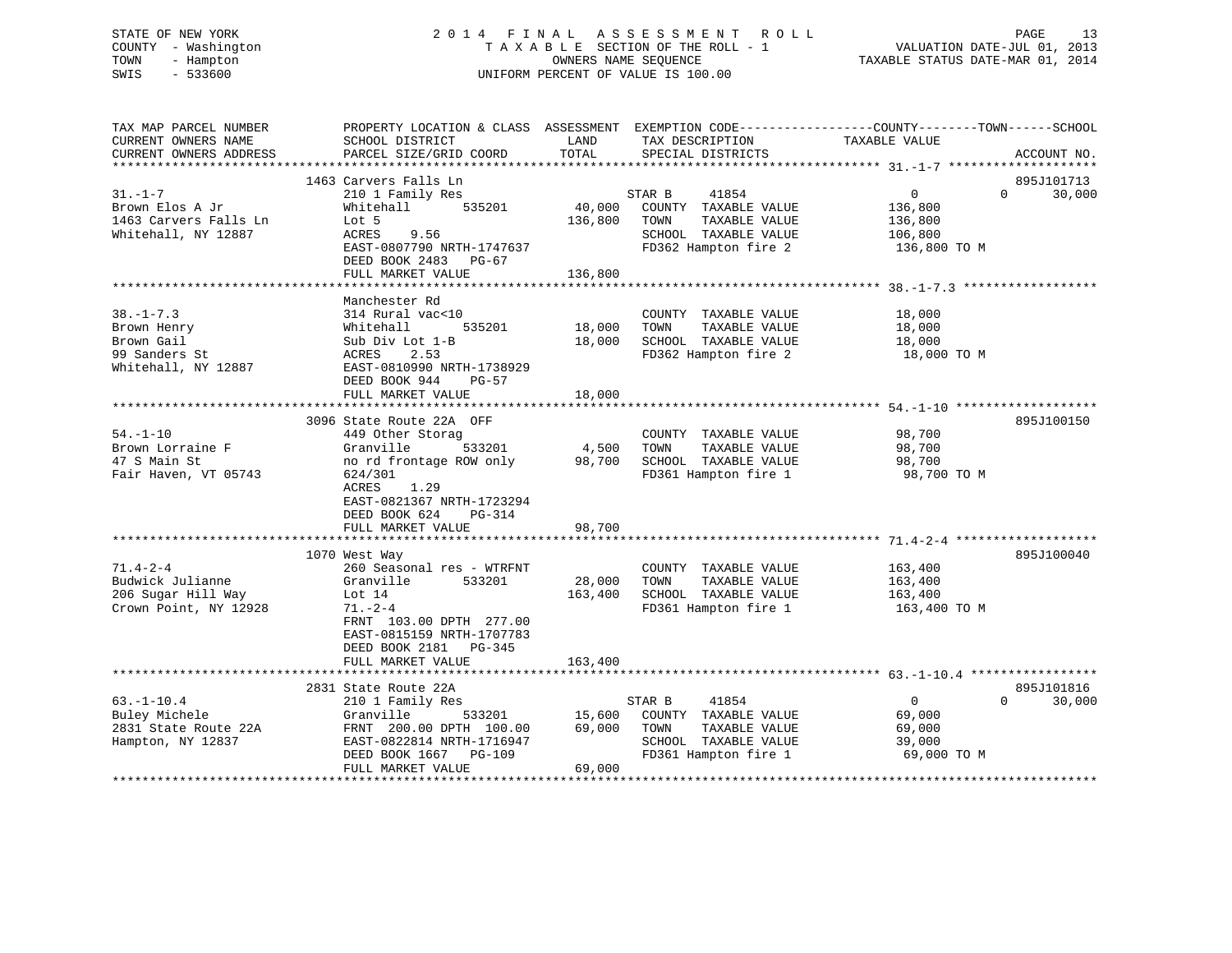# STATE OF NEW YORK 2 0 1 4 F I N A L A S S E S S M E N T R O L L PAGE 14 COUNTY - Washington T A X A B L E SECTION OF THE ROLL - 1 VALUATION DATE-JUL 01, 2013 TOWN - Hampton OWNERS NAME SEQUENCE TAXABLE STATUS DATE-MAR 01, 2014 SWIS - 533600 UNIFORM PERCENT OF VALUE IS 100.00

| TAX MAP PARCEL NUMBER<br>CURRENT OWNERS NAME<br>CURRENT OWNERS ADDRESS | PROPERTY LOCATION & CLASS ASSESSMENT EXEMPTION CODE---------------COUNTY-------TOWN------SCHOOL<br>SCHOOL DISTRICT<br>PARCEL SIZE/GRID COORD | LAND<br>TOTAL                    | TAX DESCRIPTION TAXABLE VALUE<br>SPECIAL DISTRICTS                                |                           |          | ACCOUNT NO.          |
|------------------------------------------------------------------------|----------------------------------------------------------------------------------------------------------------------------------------------|----------------------------------|-----------------------------------------------------------------------------------|---------------------------|----------|----------------------|
| $31. - 1 - 2$                                                          | 1295 Carvers Falls Rd<br>112 Dairy farm                                                                                                      |                                  | AG DIST<br>41720                                                                  | 57,242                    | 57,242   | 895J100027<br>57,242 |
| Bunker Paul<br>1295 Carvers Falls Rd                                   | Whitehall<br>ACRES 186.80                                                                                                                    | 535201 138,000 STAR B<br>165,500 | 41854<br>COUNTY TAXABLE VALUE                                                     | $\overline{0}$<br>108,258 | $\Omega$ | 30,000               |
| Whitehall, NY 12887                                                    | EAST-0806337 NRTH-1746265<br>DEED BOOK 497 PG-782                                                                                            |                                  | TOWN<br>TAXABLE VALUE<br>SCHOOL TAXABLE VALUE                                     | 108,258<br>78,258         |          |                      |
| MAY BE SUBJECT TO PAYMENT<br>UNDER AGDIST LAW TIL 2018                 | FULL MARKET VALUE                                                                                                                            |                                  | 165,500 CA001 Cons agri dst 1<br>57,242 EX<br>$FD362$ Hampton fire 2 165,500 TO M | 108,258 TO                |          |                      |
|                                                                        |                                                                                                                                              |                                  |                                                                                   |                           |          |                      |
|                                                                        | Ecuyer Pat                                                                                                                                   |                                  |                                                                                   |                           |          | 895J100144           |
| $53. - 1 - 10$                                                         | 910 Priv forest                                                                                                                              |                                  | COUNTY TAXABLE VALUE                                                              | 36,400                    |          |                      |
| Bunker Susan A                                                         | Whitehall                                                                                                                                    | 535201 36,400                    | TOWN<br>TAXABLE VALUE                                                             | 36,400                    |          |                      |
| 75 County Route 9A<br>Whitehall, NY 12887                              | ACRES 124.50<br>EAST-0807497 NRTH-1720759                                                                                                    | 36,400                           | SCHOOL TAXABLE VALUE<br>FD361 Hampton fire 1                                      | 36,400<br>36,400 TO M     |          |                      |
|                                                                        | DEED BOOK 2195 PG-196<br>FULL MARKET VALUE                                                                                                   | 36,400                           |                                                                                   |                           |          |                      |
|                                                                        |                                                                                                                                              |                                  |                                                                                   |                           |          |                      |
|                                                                        | County Route 18 OFF                                                                                                                          |                                  |                                                                                   |                           |          | 895J100145           |
| $62. - 1 - 52$                                                         | 910 Priv forest                                                                                                                              |                                  | COUNTY TAXABLE VALUE                                                              | 17,400                    |          |                      |
| Bunker Susan A                                                         | 535201<br>Whitehall                                                                                                                          | 17,400                           | TOWN<br>TAXABLE VALUE                                                             | 17,400                    |          |                      |
| Bunker Eugene N<br>75 County Route 9A EAST-0807450 NRTH-1718136        | ACRES 38.60                                                                                                                                  |                                  | 17,400 SCHOOL TAXABLE VALUE<br>FD361 Hampton fire 1                               | 17,400<br>17,400 TO M     |          |                      |
| Whitehall, NY 12887                                                    | DEED BOOK 3255 PG-264                                                                                                                        |                                  |                                                                                   |                           |          |                      |
|                                                                        |                                                                                                                                              |                                  |                                                                                   |                           |          |                      |
|                                                                        | 40 Camp Way                                                                                                                                  |                                  |                                                                                   |                           |          | 895J100635           |
| $53. - 1 - 17$                                                         | 322 Rural vac>10                                                                                                                             |                                  | COUNTY TAXABLE VALUE                                                              | 14,500                    |          |                      |
| Burgess Kathryn W ETAL                                                 | Granville                                                                                                                                    | 533201 14,500                    | TOWN<br>TAXABLE VALUE                                                             | 14,500                    |          |                      |
| 79 Hinkle Dr                                                           | ACRES 18.86                                                                                                                                  | 14,500                           | SCHOOL TAXABLE VALUE                                                              | 14,500                    |          |                      |
| Bordentown, NJ 08505                                                   | EAST-0813168 NRTH-1722659<br>DEED BOOK 3128 PG-189<br>FULL MARKET VALUE                                                                      | 14,500                           | FD361 Hampton fire 1 14,500 TO M                                                  |                           |          |                      |
|                                                                        |                                                                                                                                              |                                  |                                                                                   |                           |          |                      |
|                                                                        | Ecuyer Pat                                                                                                                                   |                                  |                                                                                   |                           |          | 895J100612           |
| $53. - 1 - 19$                                                         | 910 Priv forest                                                                                                                              |                                  | COUNTY TAXABLE VALUE                                                              | 14,100                    |          |                      |
| Burgess Kathryn W ETAL                                                 | 533201<br>Granville                                                                                                                          | 14,100                           | TOWN<br>TAXABLE VALUE                                                             | 14,100                    |          |                      |
| 79 Hinkle Dr                                                           | ACRES 31.38                                                                                                                                  | 14,100                           | SCHOOL TAXABLE VALUE                                                              | 14,100                    |          |                      |
| Bordentown, NJ 08505                                                   | EAST-0812022 NRTH-1722659<br>DEED BOOK 3128 PG-189<br>FULL MARKET VALUE                                                                      | 14,100                           | FD361 Hampton fire 1                                                              | 14,100 TO M               |          |                      |
|                                                                        |                                                                                                                                              |                                  |                                                                                   |                           |          |                      |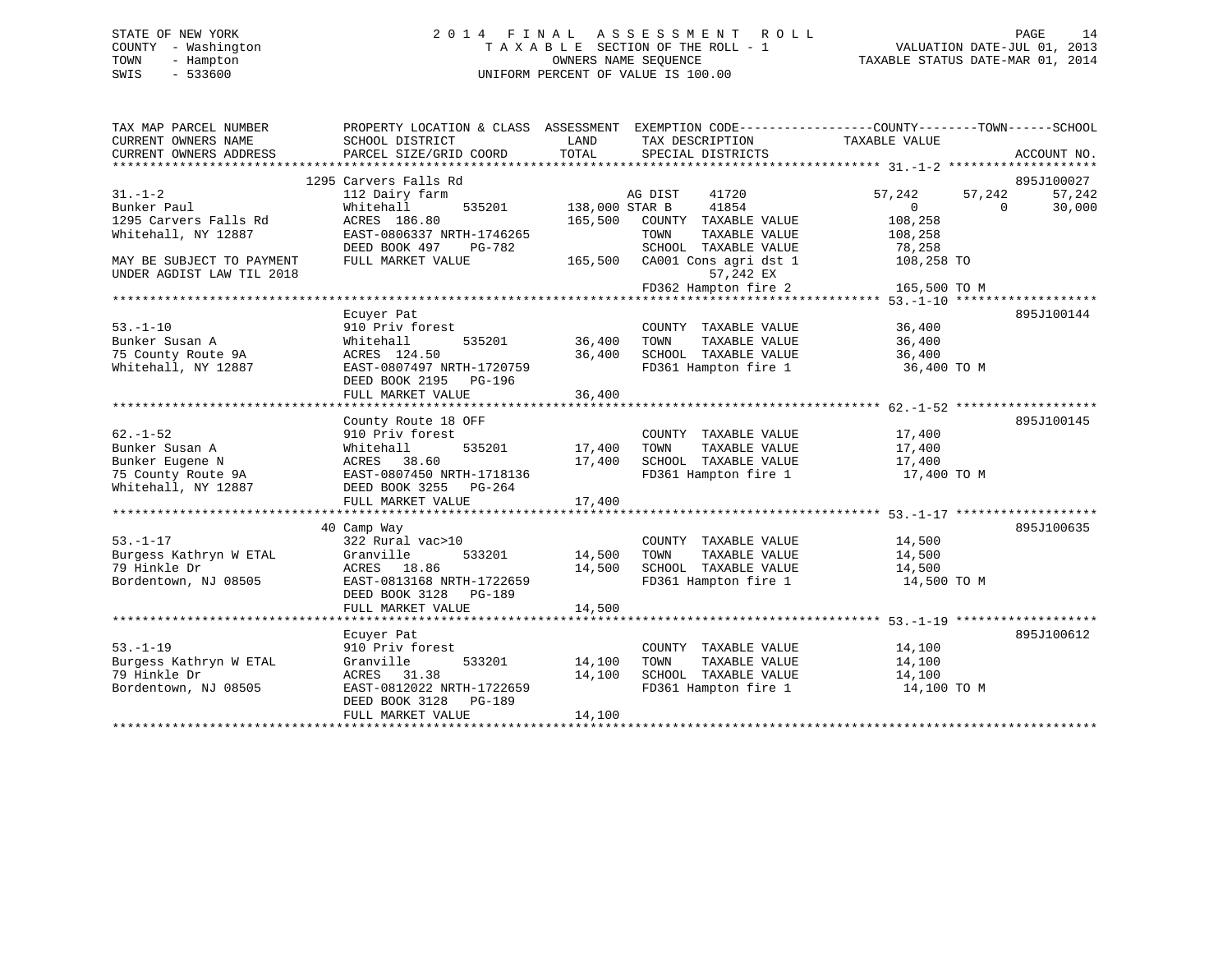| STATE OF NEW YORK   |  | 2014 FINAL ASSESSMENT ROLL         |                                  | PAGE                        | 15 |
|---------------------|--|------------------------------------|----------------------------------|-----------------------------|----|
| COUNTY - Washington |  | TAXABLE SECTION OF THE ROLL - 1    |                                  | VALUATION DATE-JUL 01, 2013 |    |
| TOWN<br>- Hampton   |  | OWNERS NAME SEOUENCE               | TAXABLE STATUS DATE-MAR 01, 2014 |                             |    |
| $-533600$<br>SWIS   |  | UNIFORM PERCENT OF VALUE IS 100.00 |                                  |                             |    |
|                     |  |                                    |                                  |                             |    |

| TAX MAP PARCEL NUMBER                               |                                                 | PROPERTY LOCATION & CLASS ASSESSMENT EXEMPTION CODE----------------COUNTY-------TOWN------SCHOOL |                                                                                                                                                                                                                                                                                                                                    |                 |
|-----------------------------------------------------|-------------------------------------------------|--------------------------------------------------------------------------------------------------|------------------------------------------------------------------------------------------------------------------------------------------------------------------------------------------------------------------------------------------------------------------------------------------------------------------------------------|-----------------|
| CURRENT OWNERS NAME                                 | SCHOOL DISTRICT                                 | LAND<br>TAX DESCRIPTION TAXABLE VALUE                                                            |                                                                                                                                                                                                                                                                                                                                    |                 |
| CURRENT OWNERS ADDRESS                              | PARCEL SIZE/GRID COORD                          | TOTAL SPECIAL DISTRICTS                                                                          |                                                                                                                                                                                                                                                                                                                                    | ACCOUNT NO.     |
|                                                     |                                                 |                                                                                                  |                                                                                                                                                                                                                                                                                                                                    |                 |
|                                                     | 1446 Carvers Falls Ln                           |                                                                                                  |                                                                                                                                                                                                                                                                                                                                    | 895J101791      |
| $31. - 1 - 3.8$                                     | 270 Mfg housing                                 | VET COM CT 41131                                                                                 | 20, 225 20, 225                                                                                                                                                                                                                                                                                                                    | $\sim$ 0        |
| Burney Charlotte -LE-                               | Whitehall                                       | 535201 22,000 VET DIS CT 41141                                                                   | 20,225 20,225 0                                                                                                                                                                                                                                                                                                                    |                 |
| Pettis William                                      | ACRES<br>1.00                                   | 80,900 AGED-ALL<br>41800                                                                         | 20,225                                                                                                                                                                                                                                                                                                                             | 20, 225 40, 450 |
| 1446 Carvers Falls Ln                               | EAST-0808590 NRTH-1747403                       | STAR EN<br>41834                                                                                 | $\begin{smallmatrix}&&0\0&225\end{smallmatrix}$<br>$\overline{0}$                                                                                                                                                                                                                                                                  | 40,450          |
| Whitehall, NY 12887                                 | DEED BOOK 2282    PG-200                        | COUNTY TAXABLE VALUE                                                                             |                                                                                                                                                                                                                                                                                                                                    |                 |
|                                                     | FULL MARKET VALUE                               | 80,900 TOWN<br>TAXABLE VALUE                                                                     | 20,225                                                                                                                                                                                                                                                                                                                             |                 |
|                                                     |                                                 | SCHOOL TAXABLE VALUE                                                                             | $\Omega$                                                                                                                                                                                                                                                                                                                           |                 |
|                                                     |                                                 | FD362 Hampton fire 2 80,900 TO M                                                                 |                                                                                                                                                                                                                                                                                                                                    |                 |
|                                                     |                                                 |                                                                                                  |                                                                                                                                                                                                                                                                                                                                    |                 |
|                                                     | 1396 Carvers Falls Ln                           |                                                                                                  |                                                                                                                                                                                                                                                                                                                                    | 895J100686      |
| $31. - 1 - 3.6$                                     | 270 Mfg housing                                 | VET COM C 41132                                                                                  | 15,075<br>$\Omega$                                                                                                                                                                                                                                                                                                                 | $\overline{0}$  |
| Burney Paul J                                       | Whitehall                                       | 535201 25,300 VET COM T 41133                                                                    | 15,075<br>$\sim$ 0                                                                                                                                                                                                                                                                                                                 | $\overline{0}$  |
| Burney Gladys M                                     | ACRES<br>2.00                                   | 60,300 VET DIS C 41142                                                                           | 30,150<br>$\overline{0}$                                                                                                                                                                                                                                                                                                           | $\Omega$        |
|                                                     | 1396 Carvers Falls Ln EAST-0808592 NRTH-1746218 | VET DIS T 41143                                                                                  | 30,150<br>$\overline{0}$                                                                                                                                                                                                                                                                                                           | $\overline{0}$  |
| Whitehall, NY 12887                                 | DEED BOOK 3200 PG-287                           | STAR EN<br>41834                                                                                 | $\overline{0}$<br>$\overline{0}$                                                                                                                                                                                                                                                                                                   | 60,300          |
|                                                     | FULL MARKET VALUE                               | 60,300 COUNTY TAXABLE VALUE                                                                      | 15,075                                                                                                                                                                                                                                                                                                                             |                 |
|                                                     |                                                 | TAXABLE VALUE<br>TOWN                                                                            | 15,075                                                                                                                                                                                                                                                                                                                             |                 |
|                                                     |                                                 | SCHOOL TAXABLE VALUE                                                                             | $\overline{a}$ and $\overline{a}$ and $\overline{a}$ and $\overline{a}$ and $\overline{a}$ and $\overline{a}$ and $\overline{a}$ and $\overline{a}$ and $\overline{a}$ and $\overline{a}$ and $\overline{a}$ and $\overline{a}$ and $\overline{a}$ and $\overline{a}$ and $\overline{a}$ and $\overline{a}$ and $\overline{a}$ and |                 |
|                                                     |                                                 | FD361 Hampton fire 1                                                                             | 60,300 TO M                                                                                                                                                                                                                                                                                                                        |                 |
|                                                     | 2583 State Route 22A                            |                                                                                                  |                                                                                                                                                                                                                                                                                                                                    | 895J100415      |
| $72. - 2 - 23$                                      | 280 Res Multiple                                | AGED-CO/TN 41801                                                                                 | 33, 215 33, 215                                                                                                                                                                                                                                                                                                                    | $\overline{0}$  |
| Burroughs Dwight                                    | Granville                                       | 41834<br>533201 33,100 STAR EN                                                                   | $\overline{0}$<br>$\Omega$                                                                                                                                                                                                                                                                                                         | 64,200          |
| Burroughs Wanda                                     | ACRES<br>4.40                                   | 94,900 COUNTY TAXABLE VALUE                                                                      | 61,685                                                                                                                                                                                                                                                                                                                             |                 |
| Burroughs Wanda<br>2583 State Route 22A<br>PO Box 4 | EAST-0822455 NRTH-1710869                       | TAXABLE VALUE<br>TOWN                                                                            | 61,685                                                                                                                                                                                                                                                                                                                             |                 |
| PO Box 4                                            | DEED BOOK 448<br>PG-876                         | SCHOOL TAXABLE VALUE                                                                             | 30,700                                                                                                                                                                                                                                                                                                                             |                 |
| Hampton, NY 12837-0004                              | FULL MARKET VALUE                               | 94,900 FD361 Hampton fire 1                                                                      | 94,900 TO M                                                                                                                                                                                                                                                                                                                        |                 |
|                                                     |                                                 |                                                                                                  |                                                                                                                                                                                                                                                                                                                                    |                 |
|                                                     | 21 Ouiet Way                                    |                                                                                                  |                                                                                                                                                                                                                                                                                                                                    | 895J100637      |
| $62. - 1 - 35$                                      | 260 Seasonal res                                | COUNTY TAXABLE VALUE                                                                             | 36,700                                                                                                                                                                                                                                                                                                                             |                 |
| Bvak Corporation                                    | 533201<br>Granville                             | TAXABLE VALUE<br>29,200<br>TOWN                                                                  | 36,700                                                                                                                                                                                                                                                                                                                             |                 |
| PO Box 1572                                         | 543-78 784-169                                  | 36,700<br>SCHOOL TAXABLE VALUE                                                                   | 36,700                                                                                                                                                                                                                                                                                                                             |                 |
| Castleton, VT 05735                                 | 26.32<br>ACRES                                  | FD361 Hampton fire 1 36,700 TO M                                                                 |                                                                                                                                                                                                                                                                                                                                    |                 |
|                                                     | EAST-0811266 NRTH-1716266                       |                                                                                                  |                                                                                                                                                                                                                                                                                                                                    |                 |
|                                                     | DEED BOOK 543<br>$PG-75$                        |                                                                                                  |                                                                                                                                                                                                                                                                                                                                    |                 |
|                                                     | FULL MARKET VALUE                               | 36,700                                                                                           |                                                                                                                                                                                                                                                                                                                                    |                 |
|                                                     |                                                 |                                                                                                  |                                                                                                                                                                                                                                                                                                                                    |                 |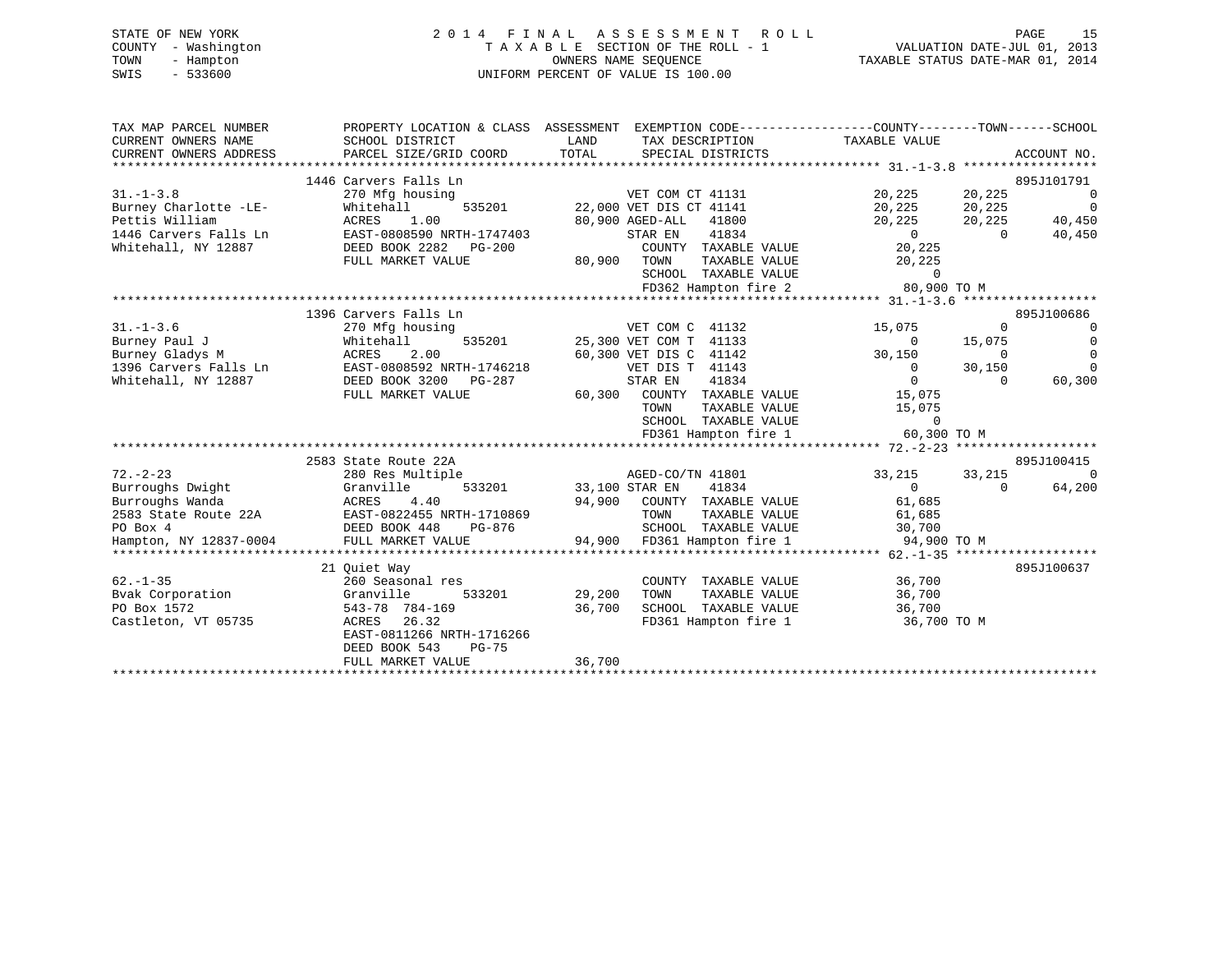# STATE OF NEW YORK 2 0 1 4 F I N A L A S S E S S M E N T R O L L PAGE 16 COUNTY - Washington T A X A B L E SECTION OF THE ROLL - 1 VALUATION DATE-JUL 01, 2013 TOWN - Hampton OWNERS NAME SEQUENCE TAXABLE STATUS DATE-MAR 01, 2014 SWIS - 533600 UNIFORM PERCENT OF VALUE IS 100.00

| TOTAL<br>PARCEL SIZE/GRID COORD<br>SPECIAL DISTRICTS<br>ACCOUNT NO.<br>*******************<br>******<br>29 Pratt Rd<br>895J100212<br>$72. - 1 - 3$<br>240 Rural res<br>41720<br>43,410<br>43,410<br>43,410<br>AG DIST<br>Byler Harvey R<br>Granville<br>533201<br>116,700 STAR B<br>41854<br>$\Omega$<br>30,000<br>$\overline{0}$<br>127,390<br>ACRES 124.30<br>170,800<br>COUNTY TAXABLE VALUE<br>EAST-0820570 NRTH-1711489<br>TOWN<br>TAXABLE VALUE<br>127,390<br>SCHOOL TAXABLE VALUE<br>DEED BOOK 3382<br>PG-235<br>97,390<br>CA001 Cons agri dst 1<br>FULL MARKET VALUE<br>170,800<br>127,390 TO<br>43,410 EX<br>FD361 Hampton fire 1<br>170,800 TO M<br>UNDER AGDIST LAW TIL 2018<br>15 Forest Hill Way<br>895J100112<br>$71. - 1 - 29$<br>240 Rural res<br>64,200<br>STAR EN<br>41834<br>$\Omega$<br>$\mathbf 0$<br>Granville<br>62,000 FOR 480A<br>47460<br>30,900<br>30,900<br>30,900<br>Cahill Earl R Sr<br>533201<br>PO Box 123<br>163,400<br>680/39 ROW Agmt<br>COUNTY TAXABLE VALUE<br>132,500<br>Hampton, NY 12837<br>ACRES<br>99.37<br>TOWN<br>TAXABLE VALUE<br>132,500<br>EAST-0811010 NRTH-1707969<br>SCHOOL TAXABLE VALUE<br>68,300<br>DEED BOOK 889<br>FD361 Hampton fire 1<br>$PG-137$<br>163,400 TO M<br>MAY BE SUBJECT TO PAYMENT<br>163,400<br>UNDER RPTL480A UNTIL 2023<br>FULL MARKET VALUE<br>1439 County Route 21<br>895J100242<br>312 Vac w/imprv<br>COUNTY TAXABLE VALUE<br>173,800<br>Granville<br>533201<br>169,000<br>TAXABLE VALUE<br>TOWN<br>173,800<br>SCHOOL TAXABLE VALUE<br>173,800<br>$951 - 65$<br>173,800<br>ACRES 288.50<br>FD361 Hampton fire 1<br>173,800 TO M<br>EAST-0811781 NRTH-1699528<br>DEED BOOK 831<br><b>PG-181</b><br>FULL MARKET VALUE<br>173,800<br>*************************<br>49 Hickey Rd<br>895J101727<br>$62. - 1 - 38.1$<br>55,000<br>260 Seasonal res<br>COUNTY TAXABLE VALUE<br>Calkins James E<br>533201<br>50,000<br>TOWN<br>TAXABLE VALUE<br>Granville<br>55,000<br>Calkins Nancy J<br>25.00<br>55,000<br>SCHOOL TAXABLE VALUE<br>ACRES<br>55,000<br>9 Stockton Ln<br>EAST-0813124 NRTH-1714762<br>FD361 Hampton fire 1<br>55,000 TO M<br>Stonybrook, NY 11790<br>DEED BOOK 563<br>PG-334<br>55,000<br>FULL MARKET VALUE<br>*****************************<br>895J100710<br>27 Manor Ln<br>210 1 Family Res<br>STAR B<br>41854<br>$\overline{0}$<br>$\Omega$<br>30,000<br>Granville<br>533201<br>24,300<br>COUNTY TAXABLE VALUE<br>177,800<br>177,800<br>TAXABLE VALUE<br>177,800<br>-LE-to garage only<br>TOWN<br>Hampton, NY 12837<br>for David Camara Jr<br>SCHOOL TAXABLE VALUE<br>147,800<br>ACRES<br>1.70<br>FD361 Hampton fire 1<br>177,800 TO M<br>EAST-0820565 NRTH-1725648<br>DEED BOOK 2961<br>$PG-5$<br>177,800<br>FULL MARKET VALUE | TAX MAP PARCEL NUMBER<br>CURRENT OWNERS NAME | PROPERTY LOCATION & CLASS ASSESSMENT<br>SCHOOL DISTRICT | LAND<br>TAX DESCRIPTION | EXEMPTION CODE----------------COUNTY-------TOWN------SCHOOL<br>TAXABLE VALUE |
|----------------------------------------------------------------------------------------------------------------------------------------------------------------------------------------------------------------------------------------------------------------------------------------------------------------------------------------------------------------------------------------------------------------------------------------------------------------------------------------------------------------------------------------------------------------------------------------------------------------------------------------------------------------------------------------------------------------------------------------------------------------------------------------------------------------------------------------------------------------------------------------------------------------------------------------------------------------------------------------------------------------------------------------------------------------------------------------------------------------------------------------------------------------------------------------------------------------------------------------------------------------------------------------------------------------------------------------------------------------------------------------------------------------------------------------------------------------------------------------------------------------------------------------------------------------------------------------------------------------------------------------------------------------------------------------------------------------------------------------------------------------------------------------------------------------------------------------------------------------------------------------------------------------------------------------------------------------------------------------------------------------------------------------------------------------------------------------------------------------------------------------------------------------------------------------------------------------------------------------------------------------------------------------------------------------------------------------------------------------------------------------------------------------------------------------------------------------------------------------------------------------------------------------------------------------------------------------------------------------------------------------------------------------------------------------------------------------------|----------------------------------------------|---------------------------------------------------------|-------------------------|------------------------------------------------------------------------------|
|                                                                                                                                                                                                                                                                                                                                                                                                                                                                                                                                                                                                                                                                                                                                                                                                                                                                                                                                                                                                                                                                                                                                                                                                                                                                                                                                                                                                                                                                                                                                                                                                                                                                                                                                                                                                                                                                                                                                                                                                                                                                                                                                                                                                                                                                                                                                                                                                                                                                                                                                                                                                                                                                                                                      | CURRENT OWNERS ADDRESS                       |                                                         |                         |                                                                              |
|                                                                                                                                                                                                                                                                                                                                                                                                                                                                                                                                                                                                                                                                                                                                                                                                                                                                                                                                                                                                                                                                                                                                                                                                                                                                                                                                                                                                                                                                                                                                                                                                                                                                                                                                                                                                                                                                                                                                                                                                                                                                                                                                                                                                                                                                                                                                                                                                                                                                                                                                                                                                                                                                                                                      |                                              |                                                         |                         |                                                                              |
|                                                                                                                                                                                                                                                                                                                                                                                                                                                                                                                                                                                                                                                                                                                                                                                                                                                                                                                                                                                                                                                                                                                                                                                                                                                                                                                                                                                                                                                                                                                                                                                                                                                                                                                                                                                                                                                                                                                                                                                                                                                                                                                                                                                                                                                                                                                                                                                                                                                                                                                                                                                                                                                                                                                      |                                              |                                                         |                         |                                                                              |
|                                                                                                                                                                                                                                                                                                                                                                                                                                                                                                                                                                                                                                                                                                                                                                                                                                                                                                                                                                                                                                                                                                                                                                                                                                                                                                                                                                                                                                                                                                                                                                                                                                                                                                                                                                                                                                                                                                                                                                                                                                                                                                                                                                                                                                                                                                                                                                                                                                                                                                                                                                                                                                                                                                                      |                                              |                                                         |                         |                                                                              |
|                                                                                                                                                                                                                                                                                                                                                                                                                                                                                                                                                                                                                                                                                                                                                                                                                                                                                                                                                                                                                                                                                                                                                                                                                                                                                                                                                                                                                                                                                                                                                                                                                                                                                                                                                                                                                                                                                                                                                                                                                                                                                                                                                                                                                                                                                                                                                                                                                                                                                                                                                                                                                                                                                                                      | Byler Sarah L                                |                                                         |                         |                                                                              |
|                                                                                                                                                                                                                                                                                                                                                                                                                                                                                                                                                                                                                                                                                                                                                                                                                                                                                                                                                                                                                                                                                                                                                                                                                                                                                                                                                                                                                                                                                                                                                                                                                                                                                                                                                                                                                                                                                                                                                                                                                                                                                                                                                                                                                                                                                                                                                                                                                                                                                                                                                                                                                                                                                                                      | 29 Pratt Rd                                  |                                                         |                         |                                                                              |
|                                                                                                                                                                                                                                                                                                                                                                                                                                                                                                                                                                                                                                                                                                                                                                                                                                                                                                                                                                                                                                                                                                                                                                                                                                                                                                                                                                                                                                                                                                                                                                                                                                                                                                                                                                                                                                                                                                                                                                                                                                                                                                                                                                                                                                                                                                                                                                                                                                                                                                                                                                                                                                                                                                                      | Hampton, NY 12837                            |                                                         |                         |                                                                              |
|                                                                                                                                                                                                                                                                                                                                                                                                                                                                                                                                                                                                                                                                                                                                                                                                                                                                                                                                                                                                                                                                                                                                                                                                                                                                                                                                                                                                                                                                                                                                                                                                                                                                                                                                                                                                                                                                                                                                                                                                                                                                                                                                                                                                                                                                                                                                                                                                                                                                                                                                                                                                                                                                                                                      |                                              |                                                         |                         |                                                                              |
|                                                                                                                                                                                                                                                                                                                                                                                                                                                                                                                                                                                                                                                                                                                                                                                                                                                                                                                                                                                                                                                                                                                                                                                                                                                                                                                                                                                                                                                                                                                                                                                                                                                                                                                                                                                                                                                                                                                                                                                                                                                                                                                                                                                                                                                                                                                                                                                                                                                                                                                                                                                                                                                                                                                      | MAY BE SUBJECT TO PAYMENT                    |                                                         |                         |                                                                              |
|                                                                                                                                                                                                                                                                                                                                                                                                                                                                                                                                                                                                                                                                                                                                                                                                                                                                                                                                                                                                                                                                                                                                                                                                                                                                                                                                                                                                                                                                                                                                                                                                                                                                                                                                                                                                                                                                                                                                                                                                                                                                                                                                                                                                                                                                                                                                                                                                                                                                                                                                                                                                                                                                                                                      |                                              |                                                         |                         |                                                                              |
|                                                                                                                                                                                                                                                                                                                                                                                                                                                                                                                                                                                                                                                                                                                                                                                                                                                                                                                                                                                                                                                                                                                                                                                                                                                                                                                                                                                                                                                                                                                                                                                                                                                                                                                                                                                                                                                                                                                                                                                                                                                                                                                                                                                                                                                                                                                                                                                                                                                                                                                                                                                                                                                                                                                      |                                              |                                                         |                         |                                                                              |
|                                                                                                                                                                                                                                                                                                                                                                                                                                                                                                                                                                                                                                                                                                                                                                                                                                                                                                                                                                                                                                                                                                                                                                                                                                                                                                                                                                                                                                                                                                                                                                                                                                                                                                                                                                                                                                                                                                                                                                                                                                                                                                                                                                                                                                                                                                                                                                                                                                                                                                                                                                                                                                                                                                                      |                                              |                                                         |                         |                                                                              |
|                                                                                                                                                                                                                                                                                                                                                                                                                                                                                                                                                                                                                                                                                                                                                                                                                                                                                                                                                                                                                                                                                                                                                                                                                                                                                                                                                                                                                                                                                                                                                                                                                                                                                                                                                                                                                                                                                                                                                                                                                                                                                                                                                                                                                                                                                                                                                                                                                                                                                                                                                                                                                                                                                                                      |                                              |                                                         |                         |                                                                              |
|                                                                                                                                                                                                                                                                                                                                                                                                                                                                                                                                                                                                                                                                                                                                                                                                                                                                                                                                                                                                                                                                                                                                                                                                                                                                                                                                                                                                                                                                                                                                                                                                                                                                                                                                                                                                                                                                                                                                                                                                                                                                                                                                                                                                                                                                                                                                                                                                                                                                                                                                                                                                                                                                                                                      |                                              |                                                         |                         |                                                                              |
|                                                                                                                                                                                                                                                                                                                                                                                                                                                                                                                                                                                                                                                                                                                                                                                                                                                                                                                                                                                                                                                                                                                                                                                                                                                                                                                                                                                                                                                                                                                                                                                                                                                                                                                                                                                                                                                                                                                                                                                                                                                                                                                                                                                                                                                                                                                                                                                                                                                                                                                                                                                                                                                                                                                      |                                              |                                                         |                         |                                                                              |
|                                                                                                                                                                                                                                                                                                                                                                                                                                                                                                                                                                                                                                                                                                                                                                                                                                                                                                                                                                                                                                                                                                                                                                                                                                                                                                                                                                                                                                                                                                                                                                                                                                                                                                                                                                                                                                                                                                                                                                                                                                                                                                                                                                                                                                                                                                                                                                                                                                                                                                                                                                                                                                                                                                                      |                                              |                                                         |                         |                                                                              |
|                                                                                                                                                                                                                                                                                                                                                                                                                                                                                                                                                                                                                                                                                                                                                                                                                                                                                                                                                                                                                                                                                                                                                                                                                                                                                                                                                                                                                                                                                                                                                                                                                                                                                                                                                                                                                                                                                                                                                                                                                                                                                                                                                                                                                                                                                                                                                                                                                                                                                                                                                                                                                                                                                                                      |                                              |                                                         |                         |                                                                              |
|                                                                                                                                                                                                                                                                                                                                                                                                                                                                                                                                                                                                                                                                                                                                                                                                                                                                                                                                                                                                                                                                                                                                                                                                                                                                                                                                                                                                                                                                                                                                                                                                                                                                                                                                                                                                                                                                                                                                                                                                                                                                                                                                                                                                                                                                                                                                                                                                                                                                                                                                                                                                                                                                                                                      |                                              |                                                         |                         |                                                                              |
|                                                                                                                                                                                                                                                                                                                                                                                                                                                                                                                                                                                                                                                                                                                                                                                                                                                                                                                                                                                                                                                                                                                                                                                                                                                                                                                                                                                                                                                                                                                                                                                                                                                                                                                                                                                                                                                                                                                                                                                                                                                                                                                                                                                                                                                                                                                                                                                                                                                                                                                                                                                                                                                                                                                      |                                              |                                                         |                         |                                                                              |
|                                                                                                                                                                                                                                                                                                                                                                                                                                                                                                                                                                                                                                                                                                                                                                                                                                                                                                                                                                                                                                                                                                                                                                                                                                                                                                                                                                                                                                                                                                                                                                                                                                                                                                                                                                                                                                                                                                                                                                                                                                                                                                                                                                                                                                                                                                                                                                                                                                                                                                                                                                                                                                                                                                                      |                                              |                                                         |                         |                                                                              |
|                                                                                                                                                                                                                                                                                                                                                                                                                                                                                                                                                                                                                                                                                                                                                                                                                                                                                                                                                                                                                                                                                                                                                                                                                                                                                                                                                                                                                                                                                                                                                                                                                                                                                                                                                                                                                                                                                                                                                                                                                                                                                                                                                                                                                                                                                                                                                                                                                                                                                                                                                                                                                                                                                                                      | $80. -1 - 7.1$                               |                                                         |                         |                                                                              |
|                                                                                                                                                                                                                                                                                                                                                                                                                                                                                                                                                                                                                                                                                                                                                                                                                                                                                                                                                                                                                                                                                                                                                                                                                                                                                                                                                                                                                                                                                                                                                                                                                                                                                                                                                                                                                                                                                                                                                                                                                                                                                                                                                                                                                                                                                                                                                                                                                                                                                                                                                                                                                                                                                                                      | Calder Gordon S Jr                           |                                                         |                         |                                                                              |
|                                                                                                                                                                                                                                                                                                                                                                                                                                                                                                                                                                                                                                                                                                                                                                                                                                                                                                                                                                                                                                                                                                                                                                                                                                                                                                                                                                                                                                                                                                                                                                                                                                                                                                                                                                                                                                                                                                                                                                                                                                                                                                                                                                                                                                                                                                                                                                                                                                                                                                                                                                                                                                                                                                                      | Dempsey Stephen C                            |                                                         |                         |                                                                              |
|                                                                                                                                                                                                                                                                                                                                                                                                                                                                                                                                                                                                                                                                                                                                                                                                                                                                                                                                                                                                                                                                                                                                                                                                                                                                                                                                                                                                                                                                                                                                                                                                                                                                                                                                                                                                                                                                                                                                                                                                                                                                                                                                                                                                                                                                                                                                                                                                                                                                                                                                                                                                                                                                                                                      | 540 Green Peak Orchard                       |                                                         |                         |                                                                              |
|                                                                                                                                                                                                                                                                                                                                                                                                                                                                                                                                                                                                                                                                                                                                                                                                                                                                                                                                                                                                                                                                                                                                                                                                                                                                                                                                                                                                                                                                                                                                                                                                                                                                                                                                                                                                                                                                                                                                                                                                                                                                                                                                                                                                                                                                                                                                                                                                                                                                                                                                                                                                                                                                                                                      | East Dorset, VT 05253                        |                                                         |                         |                                                                              |
|                                                                                                                                                                                                                                                                                                                                                                                                                                                                                                                                                                                                                                                                                                                                                                                                                                                                                                                                                                                                                                                                                                                                                                                                                                                                                                                                                                                                                                                                                                                                                                                                                                                                                                                                                                                                                                                                                                                                                                                                                                                                                                                                                                                                                                                                                                                                                                                                                                                                                                                                                                                                                                                                                                                      |                                              |                                                         |                         |                                                                              |
|                                                                                                                                                                                                                                                                                                                                                                                                                                                                                                                                                                                                                                                                                                                                                                                                                                                                                                                                                                                                                                                                                                                                                                                                                                                                                                                                                                                                                                                                                                                                                                                                                                                                                                                                                                                                                                                                                                                                                                                                                                                                                                                                                                                                                                                                                                                                                                                                                                                                                                                                                                                                                                                                                                                      |                                              |                                                         |                         |                                                                              |
|                                                                                                                                                                                                                                                                                                                                                                                                                                                                                                                                                                                                                                                                                                                                                                                                                                                                                                                                                                                                                                                                                                                                                                                                                                                                                                                                                                                                                                                                                                                                                                                                                                                                                                                                                                                                                                                                                                                                                                                                                                                                                                                                                                                                                                                                                                                                                                                                                                                                                                                                                                                                                                                                                                                      |                                              |                                                         |                         |                                                                              |
|                                                                                                                                                                                                                                                                                                                                                                                                                                                                                                                                                                                                                                                                                                                                                                                                                                                                                                                                                                                                                                                                                                                                                                                                                                                                                                                                                                                                                                                                                                                                                                                                                                                                                                                                                                                                                                                                                                                                                                                                                                                                                                                                                                                                                                                                                                                                                                                                                                                                                                                                                                                                                                                                                                                      |                                              |                                                         |                         |                                                                              |
|                                                                                                                                                                                                                                                                                                                                                                                                                                                                                                                                                                                                                                                                                                                                                                                                                                                                                                                                                                                                                                                                                                                                                                                                                                                                                                                                                                                                                                                                                                                                                                                                                                                                                                                                                                                                                                                                                                                                                                                                                                                                                                                                                                                                                                                                                                                                                                                                                                                                                                                                                                                                                                                                                                                      |                                              |                                                         |                         |                                                                              |
|                                                                                                                                                                                                                                                                                                                                                                                                                                                                                                                                                                                                                                                                                                                                                                                                                                                                                                                                                                                                                                                                                                                                                                                                                                                                                                                                                                                                                                                                                                                                                                                                                                                                                                                                                                                                                                                                                                                                                                                                                                                                                                                                                                                                                                                                                                                                                                                                                                                                                                                                                                                                                                                                                                                      |                                              |                                                         |                         |                                                                              |
|                                                                                                                                                                                                                                                                                                                                                                                                                                                                                                                                                                                                                                                                                                                                                                                                                                                                                                                                                                                                                                                                                                                                                                                                                                                                                                                                                                                                                                                                                                                                                                                                                                                                                                                                                                                                                                                                                                                                                                                                                                                                                                                                                                                                                                                                                                                                                                                                                                                                                                                                                                                                                                                                                                                      |                                              |                                                         |                         |                                                                              |
|                                                                                                                                                                                                                                                                                                                                                                                                                                                                                                                                                                                                                                                                                                                                                                                                                                                                                                                                                                                                                                                                                                                                                                                                                                                                                                                                                                                                                                                                                                                                                                                                                                                                                                                                                                                                                                                                                                                                                                                                                                                                                                                                                                                                                                                                                                                                                                                                                                                                                                                                                                                                                                                                                                                      |                                              |                                                         |                         |                                                                              |
|                                                                                                                                                                                                                                                                                                                                                                                                                                                                                                                                                                                                                                                                                                                                                                                                                                                                                                                                                                                                                                                                                                                                                                                                                                                                                                                                                                                                                                                                                                                                                                                                                                                                                                                                                                                                                                                                                                                                                                                                                                                                                                                                                                                                                                                                                                                                                                                                                                                                                                                                                                                                                                                                                                                      |                                              |                                                         |                         |                                                                              |
|                                                                                                                                                                                                                                                                                                                                                                                                                                                                                                                                                                                                                                                                                                                                                                                                                                                                                                                                                                                                                                                                                                                                                                                                                                                                                                                                                                                                                                                                                                                                                                                                                                                                                                                                                                                                                                                                                                                                                                                                                                                                                                                                                                                                                                                                                                                                                                                                                                                                                                                                                                                                                                                                                                                      |                                              |                                                         |                         |                                                                              |
|                                                                                                                                                                                                                                                                                                                                                                                                                                                                                                                                                                                                                                                                                                                                                                                                                                                                                                                                                                                                                                                                                                                                                                                                                                                                                                                                                                                                                                                                                                                                                                                                                                                                                                                                                                                                                                                                                                                                                                                                                                                                                                                                                                                                                                                                                                                                                                                                                                                                                                                                                                                                                                                                                                                      |                                              |                                                         |                         |                                                                              |
|                                                                                                                                                                                                                                                                                                                                                                                                                                                                                                                                                                                                                                                                                                                                                                                                                                                                                                                                                                                                                                                                                                                                                                                                                                                                                                                                                                                                                                                                                                                                                                                                                                                                                                                                                                                                                                                                                                                                                                                                                                                                                                                                                                                                                                                                                                                                                                                                                                                                                                                                                                                                                                                                                                                      | $54. - 1 - 5.1$                              |                                                         |                         |                                                                              |
|                                                                                                                                                                                                                                                                                                                                                                                                                                                                                                                                                                                                                                                                                                                                                                                                                                                                                                                                                                                                                                                                                                                                                                                                                                                                                                                                                                                                                                                                                                                                                                                                                                                                                                                                                                                                                                                                                                                                                                                                                                                                                                                                                                                                                                                                                                                                                                                                                                                                                                                                                                                                                                                                                                                      | Camara Daniel                                |                                                         |                         |                                                                              |
|                                                                                                                                                                                                                                                                                                                                                                                                                                                                                                                                                                                                                                                                                                                                                                                                                                                                                                                                                                                                                                                                                                                                                                                                                                                                                                                                                                                                                                                                                                                                                                                                                                                                                                                                                                                                                                                                                                                                                                                                                                                                                                                                                                                                                                                                                                                                                                                                                                                                                                                                                                                                                                                                                                                      | 27 Manor Ln                                  |                                                         |                         |                                                                              |
|                                                                                                                                                                                                                                                                                                                                                                                                                                                                                                                                                                                                                                                                                                                                                                                                                                                                                                                                                                                                                                                                                                                                                                                                                                                                                                                                                                                                                                                                                                                                                                                                                                                                                                                                                                                                                                                                                                                                                                                                                                                                                                                                                                                                                                                                                                                                                                                                                                                                                                                                                                                                                                                                                                                      |                                              |                                                         |                         |                                                                              |
|                                                                                                                                                                                                                                                                                                                                                                                                                                                                                                                                                                                                                                                                                                                                                                                                                                                                                                                                                                                                                                                                                                                                                                                                                                                                                                                                                                                                                                                                                                                                                                                                                                                                                                                                                                                                                                                                                                                                                                                                                                                                                                                                                                                                                                                                                                                                                                                                                                                                                                                                                                                                                                                                                                                      |                                              |                                                         |                         |                                                                              |
|                                                                                                                                                                                                                                                                                                                                                                                                                                                                                                                                                                                                                                                                                                                                                                                                                                                                                                                                                                                                                                                                                                                                                                                                                                                                                                                                                                                                                                                                                                                                                                                                                                                                                                                                                                                                                                                                                                                                                                                                                                                                                                                                                                                                                                                                                                                                                                                                                                                                                                                                                                                                                                                                                                                      |                                              |                                                         |                         |                                                                              |
|                                                                                                                                                                                                                                                                                                                                                                                                                                                                                                                                                                                                                                                                                                                                                                                                                                                                                                                                                                                                                                                                                                                                                                                                                                                                                                                                                                                                                                                                                                                                                                                                                                                                                                                                                                                                                                                                                                                                                                                                                                                                                                                                                                                                                                                                                                                                                                                                                                                                                                                                                                                                                                                                                                                      |                                              |                                                         |                         |                                                                              |
|                                                                                                                                                                                                                                                                                                                                                                                                                                                                                                                                                                                                                                                                                                                                                                                                                                                                                                                                                                                                                                                                                                                                                                                                                                                                                                                                                                                                                                                                                                                                                                                                                                                                                                                                                                                                                                                                                                                                                                                                                                                                                                                                                                                                                                                                                                                                                                                                                                                                                                                                                                                                                                                                                                                      |                                              |                                                         |                         |                                                                              |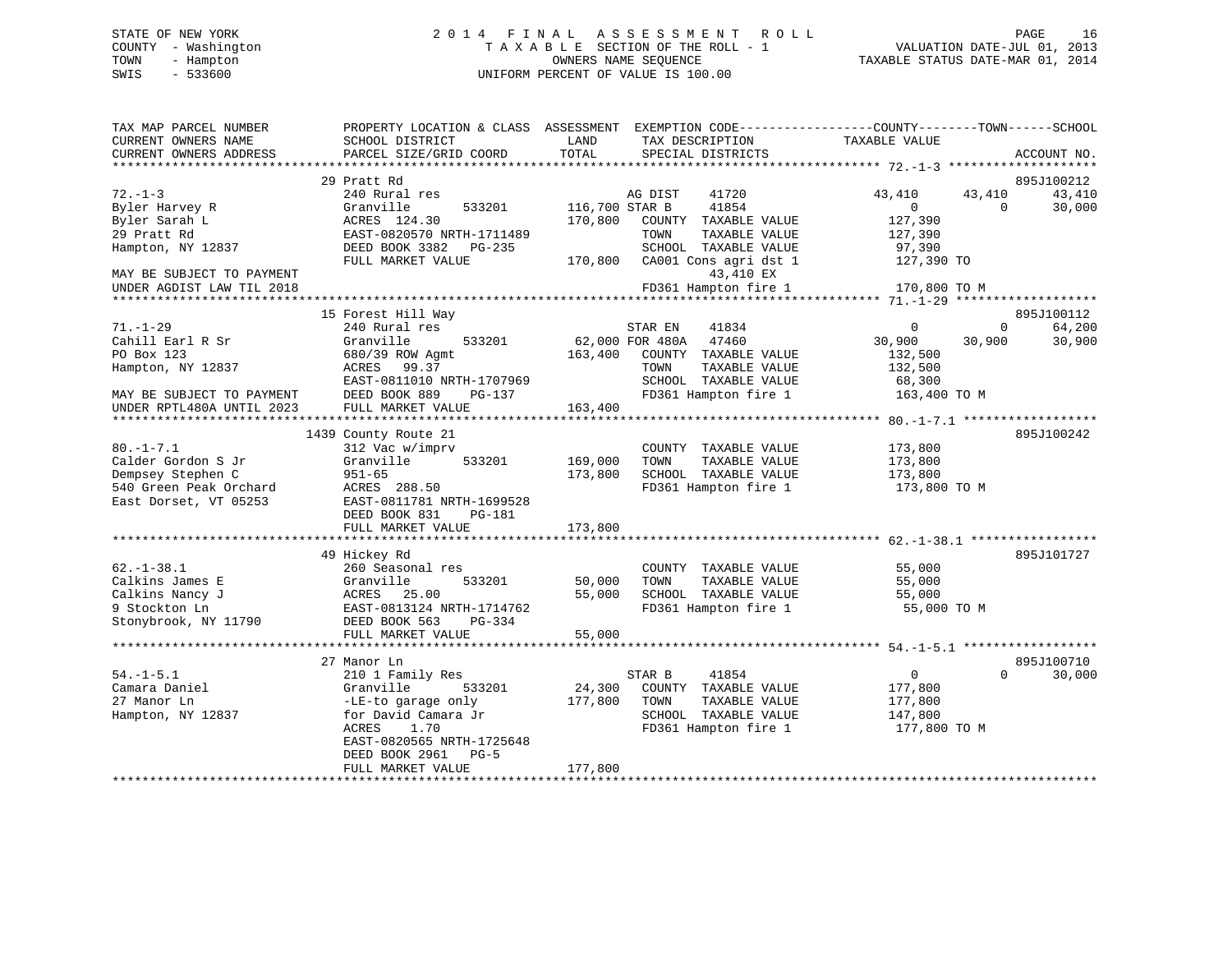### STATE OF NEW YORK 2 0 1 4 F I N A L A S S E S S M E N T R O L L PAGE 17COUNTY - Washington  $T A X A B L E$  SECTION OF THE ROLL - 1<br>TOWN - Hampton DWNERS NAME SEQUENCE TOWN - Hampton OWNERS NAME SEQUENCE TAXABLE STATUS DATE-MAR 01, 2014 SWIS - 533600 UNIFORM PERCENT OF VALUE IS 100.00

| TAX MAP PARCEL NUMBER<br>CURRENT OWNERS NAME<br>CURRENT OWNERS ADDRESS                                 | PROPERTY LOCATION & CLASS ASSESSMENT<br>SCHOOL DISTRICT<br>PARCEL SIZE/GRID COORD                                                                                                                    | LAND<br>TOTAL                | TAX DESCRIPTION<br>SPECIAL DISTRICTS                                                          | EXEMPTION CODE-----------------COUNTY-------TOWN------SCHOOL<br>TAXABLE VALUE | ACCOUNT NO.        |
|--------------------------------------------------------------------------------------------------------|------------------------------------------------------------------------------------------------------------------------------------------------------------------------------------------------------|------------------------------|-----------------------------------------------------------------------------------------------|-------------------------------------------------------------------------------|--------------------|
| **********************<br>$63. -1 - 5$<br>Camara David C<br>PO Box 8<br>Fair Haven, VT 05743           | *****************************<br>2732 State Route 22A<br>312 Vac w/imprv<br>Granville<br>533201<br>ACRES<br>1.60<br>EAST-0823846 NRTH-1714835<br>DEED BOOK 486<br>PG-859<br>FULL MARKET VALUE        | 24,000<br>36,000<br>36,000   | COUNTY TAXABLE VALUE<br>TAXABLE VALUE<br>TOWN<br>SCHOOL TAXABLE VALUE<br>FD361 Hampton fire 1 | 36,000<br>36,000<br>36,000<br>36,000 TO M                                     | 895J100032         |
|                                                                                                        | **********************                                                                                                                                                                               |                              |                                                                                               | ************************ 72.-1-11                                             |                    |
| $72. - 1 - 11$<br>Canarick Group LLC<br>c/o Jack Canarick Manager<br>27 Glen St<br>Glen Cove, NY 11542 | 521 South Rd<br>240 Rural res<br>Granville<br>533201<br>ACRES 32.70<br>EAST-0820270 NRTH-1709551<br>DEED BOOK 2729<br><b>PG-61</b><br>FULL MARKET VALUE                                              | 62,700<br>77,800<br>77,800   | COUNTY TAXABLE VALUE<br>TAXABLE VALUE<br>TOWN<br>SCHOOL TAXABLE VALUE<br>FD361 Hampton fire 1 | 77,800<br>77,800<br>77,800<br>77,800 TO M                                     | 895J100033         |
|                                                                                                        |                                                                                                                                                                                                      |                              |                                                                                               |                                                                               |                    |
| $71. - 1 - 14.91$<br>Caputi Thomas<br>Israelson Joan<br>74 E Granby Rd<br>Granby, CT 06035             | Hills Pond Rd<br>314 Rural vac<10 - WTRFNT<br>Granville<br>533201<br>ACRES<br>2.05<br>EAST-0816322 NRTH-1707800<br>DEED BOOK 1799 PG-123                                                             | 63,000<br>63,000             | COUNTY TAXABLE VALUE<br>TOWN<br>TAXABLE VALUE<br>SCHOOL TAXABLE VALUE<br>FD361 Hampton fire 1 | 63,000<br>63,000<br>63,000<br>63,000 TO M                                     | 895J101805         |
|                                                                                                        | FULL MARKET VALUE                                                                                                                                                                                    | 63,000                       |                                                                                               |                                                                               |                    |
|                                                                                                        | 42 Perry Heights Way                                                                                                                                                                                 |                              |                                                                                               |                                                                               | 895J100639         |
| $72. - 2 - 40$<br>Cartier William                                                                      | 210 1 Family Res<br>Granville<br>533201                                                                                                                                                              | 22,000                       | STAR B<br>41854<br>COUNTY TAXABLE VALUE                                                       | $\overline{0}$<br>169,600                                                     | $\Omega$<br>30,000 |
| Cartier Carol Lynn<br>42 Perry Heights Way<br>Hampton, NY 12837                                        | 1.00<br>ACRES<br>EAST-0822918 NRTH-1712600<br>DEED BOOK 2496 PG-76<br>FULL MARKET VALUE                                                                                                              | 169,600<br>169,600           | TAXABLE VALUE<br>TOWN<br>SCHOOL TAXABLE VALUE<br>FD361 Hampton fire 1                         | 169,600<br>139,600<br>169,600 TO M                                            |                    |
| $45. - 1 - 22$<br>Casey Michael P<br>162 Chittenden Rd<br>Chittenden, VT 05737                         | *****************************<br>56 Golf Course Rd<br>240 Rural res<br>Whitehall<br>535201<br>ACRES 12.40<br>EAST-0810876 NRTH-1735320<br>DEED BOOK 721<br>PG-185<br>FULL MARKET VALUE               | 42,400<br>147,200<br>147,200 | COUNTY TAXABLE VALUE<br>TOWN<br>TAXABLE VALUE<br>SCHOOL TAXABLE VALUE<br>FD362 Hampton fire 2 | 147,200<br>147,200<br>147,200<br>147,200 TO M                                 | 895J100069         |
|                                                                                                        |                                                                                                                                                                                                      |                              |                                                                                               |                                                                               |                    |
| $71.4 - 2 - 12$<br>Chadwick Brendan A<br>c/o Brian Chadwick<br>701 Jones Rd<br>Rochester, NY 14612     | 1036 West Way<br>260 Seasonal res - WTRFNT<br>Granville<br>533201<br>LOT 6<br>$71. - 2 - 12$<br>FRNT 100.00 DPTH 203.00<br>EAST-0815695 NRTH-1707181<br>DEED BOOK 459<br>PG-143<br>FULL MARKET VALUE | 27,100<br>116,700<br>116,700 | COUNTY TAXABLE VALUE<br>TAXABLE VALUE<br>TOWN<br>SCHOOL TAXABLE VALUE<br>FD361 Hampton fire 1 | 116,700<br>116,700<br>116,700<br>116,700 TO M                                 | 895J100237         |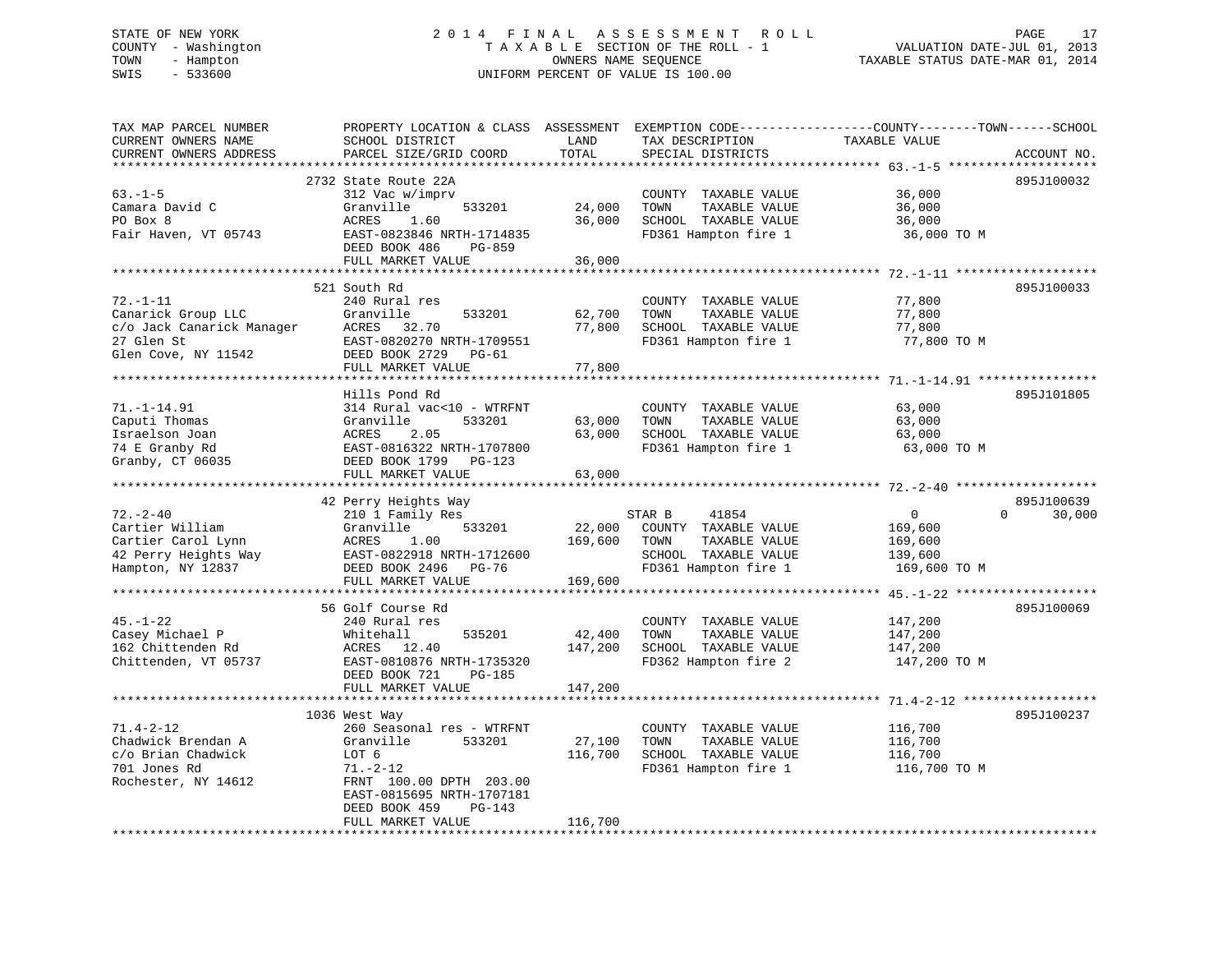### STATE OF NEW YORK 2 0 1 4 F I N A L A S S E S S M E N T R O L L PAGE 18COUNTY - Washington  $T A X A B L E$  SECTION OF THE ROLL - 1<br>TOWN - Hampton DWNERS NAME SEQUENCE TOWN - Hampton OWNERS NAME SEQUENCE TAXABLE STATUS DATE-MAR 01, 2014 SWIS - 533600 UNIFORM PERCENT OF VALUE IS 100.00

VALUATION DATE-JUL 01, 2013

| TAX MAP PARCEL NUMBER      | PROPERTY LOCATION & CLASS ASSESSMENT                 |                  |                                              |               |             |
|----------------------------|------------------------------------------------------|------------------|----------------------------------------------|---------------|-------------|
| CURRENT OWNERS NAME        | SCHOOL DISTRICT                                      | LAND             | TAX DESCRIPTION                              | TAXABLE VALUE |             |
| CURRENT OWNERS ADDRESS     | PARCEL SIZE/GRID COORD                               | TOTAL            | SPECIAL DISTRICTS                            |               | ACCOUNT NO. |
|                            |                                                      |                  |                                              |               |             |
| $71.4 - 2 - 21$            | Hills Pond Rd<br>311 Res vac land - WTRFNT           |                  |                                              |               | 895J100228  |
|                            |                                                      |                  | COUNTY TAXABLE VALUE                         | 27,000        |             |
| Chadwick Brian             | Granville<br>533201<br>$71. - 2 - 21$                | 27,000<br>27,000 | TOWN<br>TAXABLE VALUE                        | 27,000        |             |
| 701 James Rd               |                                                      |                  | SCHOOL TAXABLE VALUE<br>FD361 Hampton fire 1 | 27,000        |             |
| Rochester, NY 14612        | FRNT 212.00 DPTH 226.00<br>EAST-0816410 NRTH-1707115 |                  |                                              | 27,000 TO M   |             |
|                            | DEED BOOK 2131<br>$PG-40$                            |                  |                                              |               |             |
|                            | FULL MARKET VALUE                                    | 27,000           |                                              |               |             |
|                            |                                                      |                  |                                              |               |             |
|                            | 235 Hills Pond Rd                                    |                  |                                              |               | 895J100037  |
| $71.4 - 2 - 22$            | 260 Seasonal res - WTRFNT                            |                  | COUNTY TAXABLE VALUE                         | 104,400       |             |
| Chadwick Vincent L         | Granville<br>533201                                  | 26,700           | TOWN<br>TAXABLE VALUE                        | 104,400       |             |
| 117 Linden Ave             | $71. - 2 - 22$                                       | 104,400          | SCHOOL TAXABLE VALUE                         | 104,400       |             |
| Johnstown, NY 12095        | 85.00 DPTH 226.00<br>FRNT                            |                  | FD361 Hampton fire 1                         | 104,400 TO M  |             |
|                            | EAST-0816422 NRTH-1707237                            |                  |                                              |               |             |
|                            | DEED BOOK 3152 PG-236                                |                  |                                              |               |             |
|                            | FULL MARKET VALUE                                    | 104,400          |                                              |               |             |
|                            |                                                      |                  |                                              |               |             |
|                            | LOT 8 Faesh Pat                                      |                  |                                              |               | 895J100701  |
| $71. - 1 - 28$             | 314 Rural vac<10                                     |                  | COUNTY TAXABLE VALUE                         | 3,000         |             |
| Champlain Gas & Oil LLC    | Granville<br>533201                                  | 3,000            | TOWN<br>TAXABLE VALUE                        | 3,000         |             |
| 350 Flat Rock Rd           | 6.00<br>ACRES                                        | 3,000            | SCHOOL TAXABLE VALUE                         | 3,000         |             |
| Lake George, NY 12845      | EAST-0812291 NRTH-1708206                            |                  | FD361 Hampton fire 1                         | 3,000 TO M    |             |
|                            | DEED BOOK 3017 PG-282                                |                  |                                              |               |             |
|                            | FULL MARKET VALUE                                    | 3,000            |                                              |               |             |
|                            |                                                      |                  |                                              |               |             |
|                            | 210 Carvers Falls Rd                                 |                  |                                              |               | 895J101780  |
| $38. - 1 - 2.4$            | 314 Rural vac<10                                     |                  | COUNTY TAXABLE VALUE                         | 14,000        |             |
| Chase Nancy                | Whitehall<br>535201                                  | 14,000           | TAXABLE VALUE<br>TOWN                        | 14,000        |             |
| 169 Crystal Hts            | 1.33<br>ACRES                                        | 14,000           | SCHOOL TAXABLE VALUE                         | 14,000        |             |
| Bomoseen, VT 05732         | EAST-0804984 NRTH-1744604                            |                  | FD362 Hampton fire 2                         | 14,000 TO M   |             |
|                            | DEED BOOK 2232 PG-140                                |                  |                                              |               |             |
|                            | FULL MARKET VALUE                                    | 14,000           |                                              |               |             |
|                            |                                                      |                  |                                              |               |             |
|                            | 1111 North Quivey Hill Ln                            |                  |                                              |               | 895J100531  |
| $81. - 1 - 23$             | 210 1 Family Res                                     |                  | COUNTY TAXABLE VALUE                         | 124,900       |             |
| Clark Diantha E            | 533201<br>Granville                                  | 35,000           | TOWN<br>TAXABLE VALUE                        | 124,900       |             |
| 1152 Tompkins Ave          | ACRES<br>5.00                                        | 124,900          | SCHOOL TAXABLE VALUE                         | 124,900       |             |
| South Plainfield, NJ 07080 | EAST-0818628 NRTH-1702006                            |                  | FD361 Hampton fire 1                         | 124,900 TO M  |             |
|                            | DEED BOOK 738<br>$PG-11$                             |                  |                                              |               |             |
|                            | FULL MARKET VALUE                                    | 124,900          |                                              |               |             |
|                            |                                                      |                  |                                              |               |             |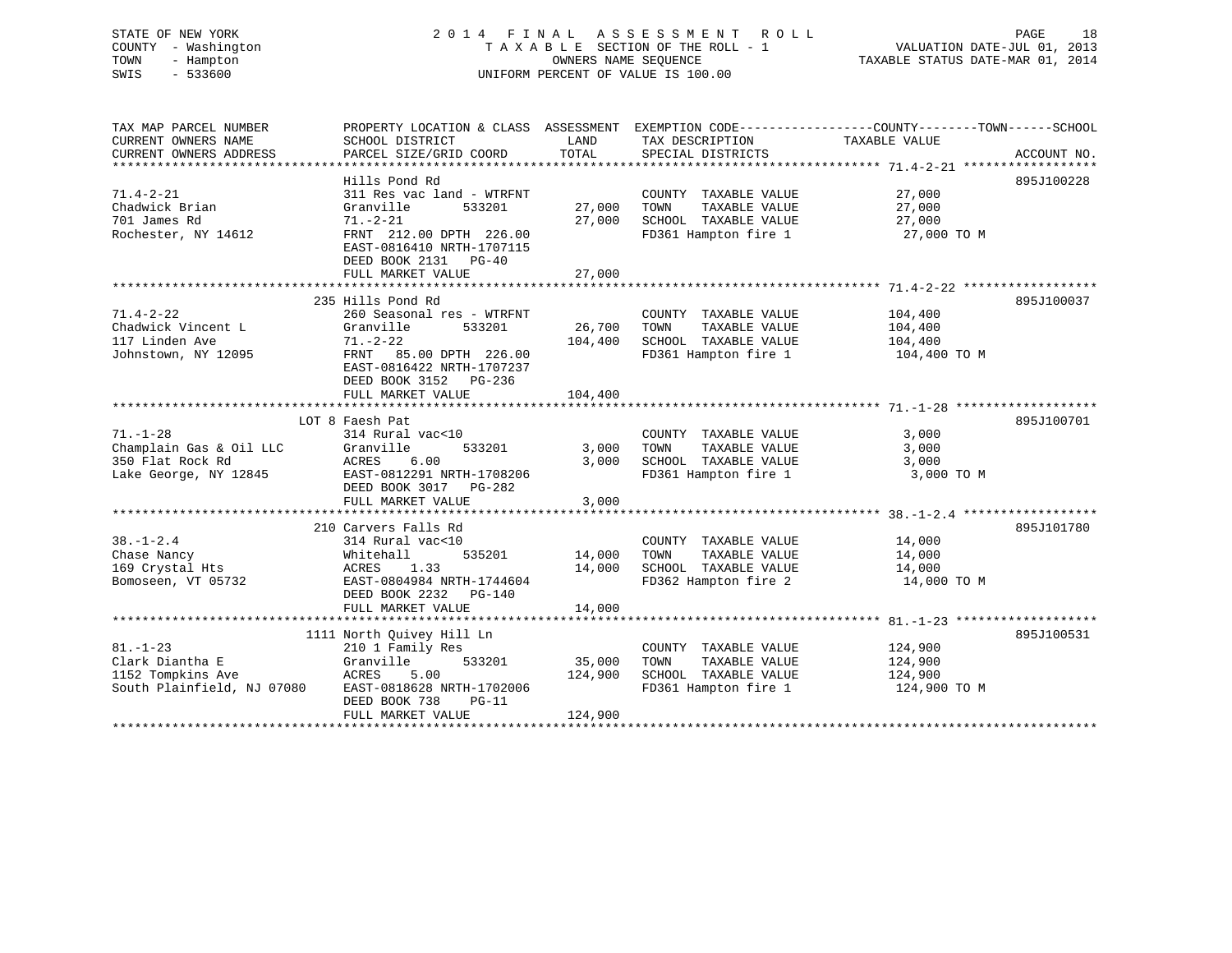# STATE OF NEW YORK 2 0 1 4 F I N A L A S S E S S M E N T R O L L PAGE 19 COUNTY - Washington T A X A B L E SECTION OF THE ROLL - 1 VALUATION DATE-JUL 01, 2013 TOWN - Hampton OWNERS NAME SEQUENCE TAXABLE STATUS DATE-MAR 01, 2014 SWIS - 533600 UNIFORM PERCENT OF VALUE IS 100.00

| TAX MAP PARCEL NUMBER<br>CURRENT OWNERS NAME<br>CURRENT OWNERS ADDRESS                        | PROPERTY LOCATION & CLASS ASSESSMENT<br>SCHOOL DISTRICT<br>PARCEL SIZE/GRID COORD                                                                              | LAND<br>TOTAL         | TAX DESCRIPTION<br>SPECIAL DISTRICTS                                                                                            | EXEMPTION CODE-----------------COUNTY-------TOWN------SCHOOL<br>TAXABLE VALUE<br>ACCOUNT NO. |
|-----------------------------------------------------------------------------------------------|----------------------------------------------------------------------------------------------------------------------------------------------------------------|-----------------------|---------------------------------------------------------------------------------------------------------------------------------|----------------------------------------------------------------------------------------------|
|                                                                                               |                                                                                                                                                                |                       |                                                                                                                                 |                                                                                              |
| $81. - 1 - 24$<br>Clark Diantha E<br>1152 Tompkins Ave<br>South Plainfield, NJ 07080          | Quivey Hill Rd<br>314 Rural vac<10<br>Granville<br>533201<br>ACRES<br>1.00<br>EAST-0818546 NRTH-1702181<br>DEED BOOK 738<br>$PG-11$                            | 3,500<br>3,500        | COUNTY TAXABLE VALUE<br>TOWN<br>TAXABLE VALUE<br>SCHOOL TAXABLE VALUE<br>FD361 Hampton fire 1                                   | 895J100551<br>3,500<br>3,500<br>3,500<br>3,500 TO M                                          |
|                                                                                               | FULL MARKET VALUE                                                                                                                                              | 3,500                 |                                                                                                                                 |                                                                                              |
|                                                                                               |                                                                                                                                                                |                       |                                                                                                                                 |                                                                                              |
| $63. - 1 - 2.2$<br>Clark Leon Jr<br>Clark Alane<br>7528 Vermont Route 30<br>Pawlet, VT 05761  | 3011 State Route 22A<br>210 1 Family Res<br>533201<br>Granville<br>Filed Subdiv 12134<br>665/119<br>FRNT 1250.00 DPTH<br>ACRES<br>8.31                         | 38,600<br>125,000     | COUNTY TAXABLE VALUE<br>TAXABLE VALUE<br>TOWN<br>SCHOOL TAXABLE VALUE<br>CA001 Cons agri dst 1<br>FD361 Hampton fire 1          | 125,000<br>125,000<br>125,000<br>125,000 TO<br>125,000 TO M                                  |
|                                                                                               | EAST-0821285 NRTH-1721034<br>DEED BOOK 918<br>PG-278<br>FULL MARKET VALUE                                                                                      | 125,000<br>********** |                                                                                                                                 |                                                                                              |
|                                                                                               | State Route 22A                                                                                                                                                |                       |                                                                                                                                 |                                                                                              |
| $63. - 1 - 2.1$<br>Clark Leon R<br>Clark Alane C<br>175 Hickory Hollow Rd<br>Pawlet, VT 05761 | 105 Vac farmland<br>Granville<br>533201<br>665/119<br>ACRES 129.80<br>EAST-0821108 NRTH-1719456<br>DEED BOOK 918<br>PG-278                                     | 109,500<br>109,500    | 41720<br>AG DIST<br>COUNTY TAXABLE VALUE<br>TAXABLE VALUE<br>TOWN<br>SCHOOL TAXABLE VALUE<br>CA001 Cons agri dst 1<br>56,572 EX | 56,572<br>56,572<br>56,572<br>52,928<br>52,928<br>52,928<br>52,928 TO                        |
| MAY BE SUBJECT TO PAYMENT<br>UNDER AGDIST LAW TIL 2018                                        | FULL MARKET VALUE                                                                                                                                              | 109,500               | FD361 Hampton fire 1                                                                                                            | 109,500 TO M                                                                                 |
|                                                                                               |                                                                                                                                                                |                       |                                                                                                                                 |                                                                                              |
| $80. - 1 - 30$<br>Clark William J<br>Clark Patricia G<br>37 Burwood Ave<br>Stamford, CT 06902 | Ridgecrest Way<br>311 Res vac land<br>535201<br>Whitehall<br>Lot 2 Sect 2<br>FRNT 154.00 DPTH 241.00<br>EAST-0810621 NRTH-1704517                              | 9,000<br>9,000        | COUNTY TAXABLE VALUE<br>TOWN<br>TAXABLE VALUE<br>SCHOOL TAXABLE VALUE<br>FD361 Hampton fire 1                                   | 895J101750<br>9,000<br>9,000<br>9,000<br>9,000 TO M                                          |
|                                                                                               | DEED BOOK 1798<br>PG-334<br>FULL MARKET VALUE                                                                                                                  | 9,000                 |                                                                                                                                 |                                                                                              |
|                                                                                               |                                                                                                                                                                |                       |                                                                                                                                 |                                                                                              |
| $80. - 1 - 31$<br>Clark William J<br>Clark Patricia G<br>37 Burwood Ave<br>Stamford, CT 06902 | 11 Ridgecrest Way<br>210 1 Family Res<br>Whitehall<br>535201<br>LOT 3<br>FRNT 124.00 DPTH 270.00<br>EAST-0810434 NRTH-1704466<br>DEED BOOK 827<br><b>PG-54</b> | 20,000<br>164,300     | COUNTY TAXABLE VALUE<br>TOWN<br>TAXABLE VALUE<br>SCHOOL TAXABLE VALUE<br>FD361 Hampton fire 1                                   | 895J101751<br>164,300<br>164,300<br>164,300<br>164,300 TO M                                  |
|                                                                                               | FULL MARKET VALUE                                                                                                                                              | 164,300               |                                                                                                                                 |                                                                                              |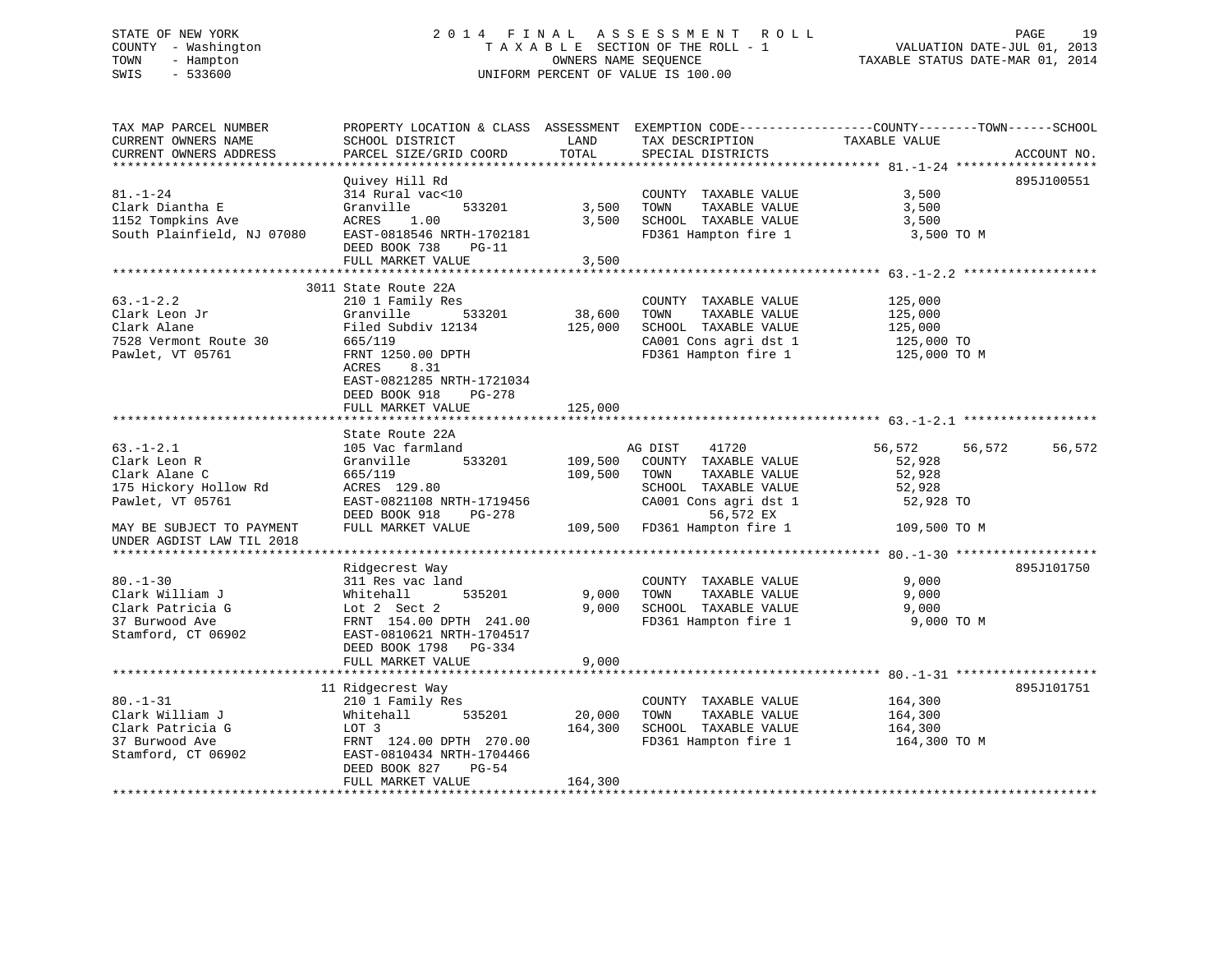# STATE OF NEW YORK 2 0 1 4 F I N A L A S S E S S M E N T R O L L PAGE 20 COUNTY - Washington T A X A B L E SECTION OF THE ROLL - 1 VALUATION DATE-JUL 01, 2013 TOWN - Hampton OWNERS NAME SEQUENCE TAXABLE STATUS DATE-MAR 01, 2014 SWIS - 533600 UNIFORM PERCENT OF VALUE IS 100.00

| TAX MAP PARCEL NUMBER<br>CURRENT OWNERS NAME                                                                          | PROPERTY LOCATION & CLASS ASSESSMENT EXEMPTION CODE---------------COUNTY-------TOWN-----SCHOOL<br>SCHOOL DISTRICT                                                  | LAND                         | TAX DESCRIPTION                                                                                                    | TAXABLE VALUE                                                      |                                  |
|-----------------------------------------------------------------------------------------------------------------------|--------------------------------------------------------------------------------------------------------------------------------------------------------------------|------------------------------|--------------------------------------------------------------------------------------------------------------------|--------------------------------------------------------------------|----------------------------------|
| CURRENT OWNERS ADDRESS                                                                                                | PARCEL SIZE/GRID COORD                                                                                                                                             | TOTAL                        | SPECIAL DISTRICTS                                                                                                  |                                                                    | ACCOUNT NO.                      |
|                                                                                                                       |                                                                                                                                                                    |                              |                                                                                                                    |                                                                    |                                  |
| $38. - 1 - 7.2$<br>Clifford Chad H<br>Clifford Jessica L<br>26 Sugar Hill Way<br>Whitehall, NY 12887                  | 26 Sugar Hill Way<br>210 1 Family Res<br>Whitehall<br>535201<br>Lot 8B<br>1.86<br>ACRES<br>EAST-0811543 NRTH-1738540<br>DEED BOOK 2392 PG-101<br>FULL MARKET VALUE | 24,800<br>132,800<br>132,800 | COUNTY TAXABLE VALUE<br>TOWN<br>TAXABLE VALUE<br>SCHOOL TAXABLE VALUE<br>FD362 Hampton fire 2                      | 132,800<br>132,800<br>132,800<br>132,800 TO M                      | 895J101812                       |
|                                                                                                                       |                                                                                                                                                                    |                              |                                                                                                                    |                                                                    |                                  |
| $81. - 1 - 25$<br>Cohen Anne Louise<br>Attn: Cohen Dodd Anne Louise<br>1151 N Quivey Hill Ln<br>Whitehall, NY 12887   | Quivey Hill Rd<br>314 Rural vac<10<br>533201<br>Granville<br>669/34<br>ACRES<br>4.00<br>EAST-0818557 NRTH-1702330<br>DEED BOOK 601<br>$PG-6$                       | 23,000<br>23,000             | COUNTY TAXABLE VALUE<br>TOWN<br>TAXABLE VALUE<br>SCHOOL TAXABLE VALUE<br>FD361 Hampton fire 1                      | 23,000<br>23,000<br>23,000<br>23,000 TO M                          | 895J100546                       |
|                                                                                                                       | FULL MARKET VALUE                                                                                                                                                  | 23,000                       |                                                                                                                    |                                                                    |                                  |
|                                                                                                                       |                                                                                                                                                                    |                              |                                                                                                                    |                                                                    |                                  |
| $81. - 1 - 26.1$<br>Cohen Anne Louise<br>Attn: Cohen-Dodd Anne Louise<br>1151 N Quivey Hill Rd<br>Whitehall, NY 12887 | 1143+1151 North Quivey Hill Ln<br>280 Res Multiple<br>533201<br>Granville<br>669/34<br>ACRES 14.00<br>EAST-0818471 NRTH-1702946<br>DEED BOOK 447<br>PG-206         | 282,100 TOWN                 | STAR B<br>41854<br>44,900 COUNTY TAXABLE VALUE<br>TAXABLE VALUE<br>SCHOOL TAXABLE VALUE<br>FD361 Hampton fire 1    | $0 \qquad \qquad$<br>282,100<br>282,100<br>252,100<br>282,100 TO M | 895J100416<br>$\Omega$<br>30,000 |
|                                                                                                                       | FULL MARKET VALUE                                                                                                                                                  | 282,100                      |                                                                                                                    |                                                                    |                                  |
| $81. - 1 - 1.1$<br>Cole Stephen<br>161 Quaker Path<br>Setauket, NY 11733                                              | 197 South Rd<br>240 Rural res<br>Granville<br>533201<br>ACRES 18.24<br>EAST-0816939 NRTH-1704457<br>DEED BOOK 1733 PG-155                                          | 48,200<br>252,600            | COUNTY TAXABLE VALUE<br>TAXABLE VALUE<br>TOWN<br>SCHOOL TAXABLE VALUE<br>FD361 Hampton fire 1                      | 252,600<br>252,600<br>252,600<br>252,600 TO M                      | 895J100679                       |
|                                                                                                                       | FULL MARKET VALUE                                                                                                                                                  | 252,600                      |                                                                                                                    |                                                                    |                                  |
|                                                                                                                       |                                                                                                                                                                    |                              |                                                                                                                    |                                                                    |                                  |
| $81. - 2 - 20.4$<br>Colombo Joseph<br>416 Chestnut Ave<br>Mamaroneck, NY 10543                                        | 2240 State Route 22A<br>240 Rural res<br>533201<br>Granville<br>ACRES 58.18<br>EAST-0823854 NRTH-1702951<br>DEED BOOK 1915 PG-223                                  | 82,700<br>148,100            | AG DIST<br>41720<br>COUNTY TAXABLE VALUE<br>TOWN<br>TAXABLE VALUE<br>SCHOOL TAXABLE VALUE<br>CA001 Cons agri dst 1 | 31,947<br>116,153<br>116,153<br>116,153<br>116,153 TO              | 31,947<br>31,947                 |
| MAY BE SUBJECT TO PAYMENT<br>UNDER AGDIST LAW TIL 2018                                                                | FULL MARKET VALUE                                                                                                                                                  | 148,100                      | 31,947 EX<br>FD361 Hampton fire 1 148,100 TO M                                                                     |                                                                    |                                  |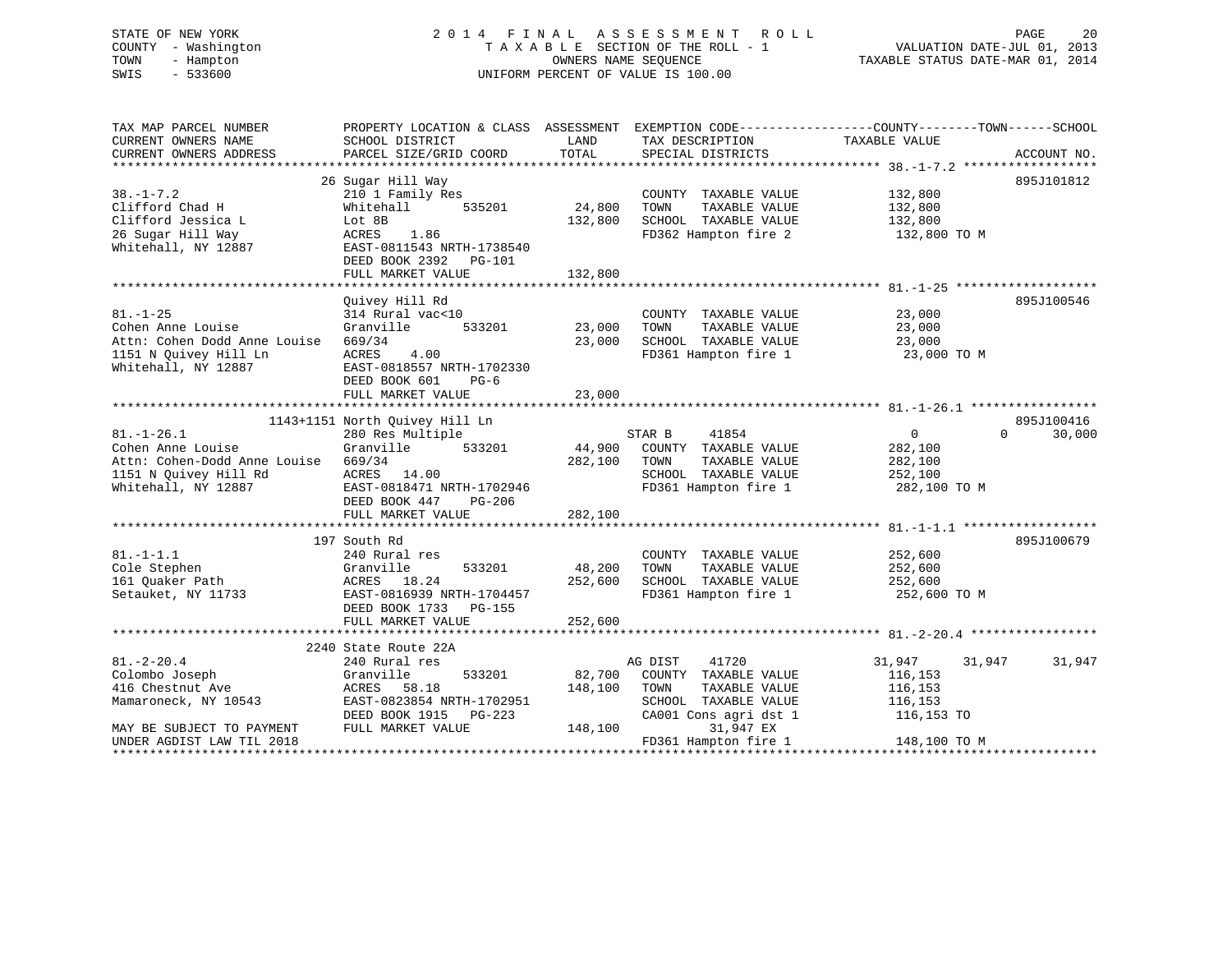# STATE OF NEW YORK 2 0 1 4 F I N A L A S S E S S M E N T R O L L PAGE 21 COUNTY - Washington T A X A B L E SECTION OF THE ROLL - 1 VALUATION DATE-JUL 01, 2013 TOWN - Hampton OWNERS NAME SEQUENCE TAXABLE STATUS DATE-MAR 01, 2014 SWIS - 533600 UNIFORM PERCENT OF VALUE IS 100.00

| TAX MAP PARCEL NUMBER      | PROPERTY LOCATION & CLASS ASSESSMENT EXEMPTION CODE----------------COUNTY-------TOWN------SCHOOL |         |                                   |               |             |
|----------------------------|--------------------------------------------------------------------------------------------------|---------|-----------------------------------|---------------|-------------|
| CURRENT OWNERS NAME        | SCHOOL DISTRICT                                                                                  | LAND    | TAX DESCRIPTION                   | TAXABLE VALUE |             |
| CURRENT OWNERS ADDRESS     | PARCEL SIZE/GRID COORD                                                                           | TOTAL   | SPECIAL DISTRICTS                 |               | ACCOUNT NO. |
|                            | 2461 State Route 22A                                                                             |         |                                   |               | 895J100015  |
| $72. - 2 - 17$             | 210 1 Family Res                                                                                 |         | COUNTY TAXABLE VALUE              | 70,800        |             |
| Combs Heather              | 533201<br>Granville                                                                              | 18,300  | TOWN<br>TAXABLE VALUE             | 70,800        |             |
| 2461 State Route 22A       | FRNT 170.00 DPTH 165.00                                                                          | 70,800  | SCHOOL TAXABLE VALUE              | 70,800        |             |
| Hampton, NY 12837          | EAST-0821627 NRTH-1708555                                                                        |         | FD361 Hampton fire 1              | 70,800 TO M   |             |
|                            | DEED BOOK 2776 PG-159                                                                            |         |                                   |               |             |
|                            | FULL MARKET VALUE                                                                                | 70,800  |                                   |               |             |
|                            |                                                                                                  |         |                                   |               |             |
|                            | 1052 West Way                                                                                    |         |                                   |               | 895J100114  |
| $71.4 - 2 - 8$             | 260 Seasonal res - WTRFNT                                                                        |         | COUNTY TAXABLE VALUE              | 158,600       |             |
| Conlee Bonnie Jean Trustee | Granville<br>533201                                                                              | 27,200  | TOWN<br>TAXABLE VALUE             | 158,600       |             |
| 364 Madigan Rd             | LOT 10                                                                                           | 158,600 | SCHOOL TAXABLE VALUE 158,600      |               |             |
| Schaghticoke, NY 12154     | $71. - 2 - 8$                                                                                    |         | FD361 Hampton fire 1 158,600 TO M |               |             |
|                            | FRNT 103.00 DPTH 273.00                                                                          |         |                                   |               |             |
|                            | EAST-0815420 NRTH-1707475                                                                        |         |                                   |               |             |
|                            | DEED BOOK 3088 PG-19                                                                             |         |                                   |               |             |
|                            | FULL MARKET VALUE                                                                                | 158,600 |                                   |               |             |
|                            |                                                                                                  |         |                                   |               |             |
|                            | Hills Pond Rd                                                                                    |         |                                   |               | 895J100684  |
| $71. - 1 - 14.7$           | 314 Rural vac<10                                                                                 |         | COUNTY TAXABLE VALUE              | 13,000        |             |
| Connolly Edward Trust      | 533201<br>Granville                                                                              | 13,000  | TOWN<br>TAXABLE VALUE             | 13,000        |             |
| Connolly Marilyn Trust     | ACRES<br>1.09                                                                                    | 13,000  | SCHOOL TAXABLE VALUE              | 13,000        |             |
| 1122 East Way              | EAST-0815702 NRTH-1709078                                                                        |         | FD361 Hampton fire 1              | 13,000 TO M   |             |
| Whitehall, NY 12887        | DEED BOOK 3365 PG-327                                                                            |         |                                   |               |             |
|                            | FULL MARKET VALUE                                                                                | 13,000  |                                   |               |             |
|                            |                                                                                                  |         |                                   |               |             |
|                            | Hills Pond Rd                                                                                    |         |                                   |               | 895J101802  |
| $71. - 1 - 14.71$          | 314 Rural vac<10                                                                                 |         | COUNTY TAXABLE VALUE              | 14,000        |             |
| Connolly Edward Trust      | 533201<br>Granville                                                                              | 14,000  | TAXABLE VALUE<br>TOWN             | 14,000        |             |
| Connolly Marilyn Trust     | ACRES<br>1.35                                                                                    | 14,000  | SCHOOL TAXABLE VALUE              | 14,000        |             |
| 1122 East Way              | EAST-0815583 NRTH-1709219                                                                        |         | FD361 Hampton fire 1              | 14,000 TO M   |             |
| Whitehall, NY 12887        | DEED BOOK 3365 PG-327                                                                            |         |                                   |               |             |
|                            | FULL MARKET VALUE                                                                                | 14,000  |                                   |               |             |
|                            |                                                                                                  |         |                                   |               |             |
|                            | Hills Pond Rd OFF                                                                                |         |                                   |               | 895J101803  |
| $71. - 1 - 14.72$          | 314 Rural vac<10                                                                                 |         | COUNTY TAXABLE VALUE              | 12,500        |             |
| Connolly Edward Trust      | Granville<br>533201                                                                              | 12,500  | TAXABLE VALUE<br>TOWN             | 12,500        |             |
| Connolly Marilyn Trust     | ACRES 1.03                                                                                       | 12,500  | SCHOOL TAXABLE VALUE              | 12,500        |             |
| 1122 East Way              | EAST-0815536 NRTH-1708961                                                                        |         | FD361 Hampton fire 1              | 12,500 TO M   |             |
| Whitehall, NY 12887        | DEED BOOK 3365 PG-327                                                                            |         |                                   |               |             |
|                            | FULL MARKET VALUE                                                                                | 12,500  |                                   |               |             |
|                            |                                                                                                  |         |                                   |               |             |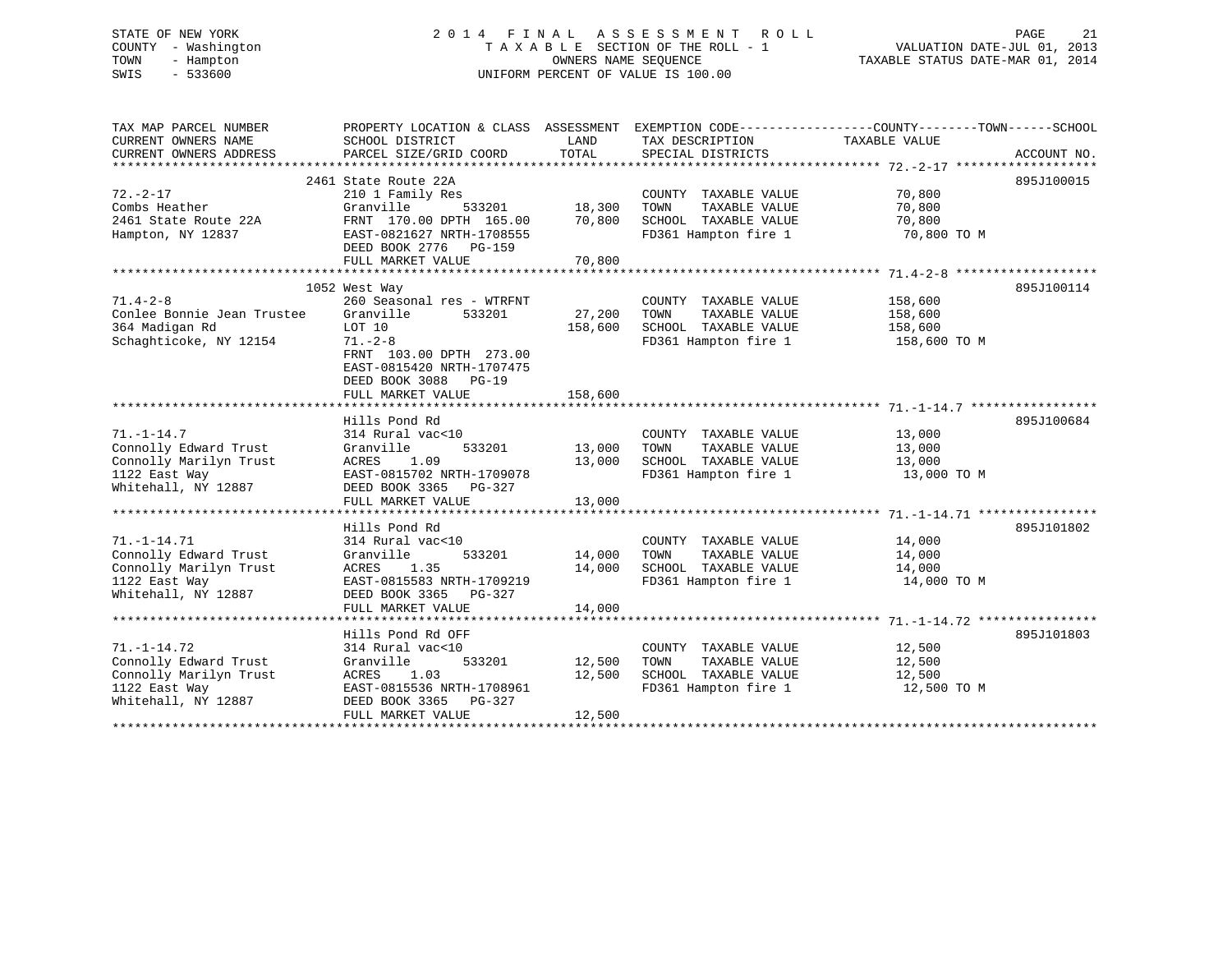# STATE OF NEW YORK 2 0 1 4 F I N A L A S S E S S M E N T R O L L PAGE 22 COUNTY - Washington T A X A B L E SECTION OF THE ROLL - 1 VALUATION DATE-JUL 01, 2013 TOWN - Hampton OWNERS NAME SEQUENCE TAXABLE STATUS DATE-MAR 01, 2014 SWIS - 533600 UNIFORM PERCENT OF VALUE IS 100.00

| TAX MAP PARCEL NUMBER<br>CURRENT OWNERS NAME<br>CURRENT OWNERS ADDRESS                            | PROPERTY LOCATION & CLASS ASSESSMENT EXEMPTION CODE----------------COUNTY-------TOWN-----SCHOOL<br>SCHOOL DISTRICT<br>PARCEL SIZE/GRID COORD                      | LAND<br>TOTAL            | TAX DESCRIPTION<br>SPECIAL DISTRICTS                                                                                    | TAXABLE VALUE                                               | ACCOUNT NO.                      |
|---------------------------------------------------------------------------------------------------|-------------------------------------------------------------------------------------------------------------------------------------------------------------------|--------------------------|-------------------------------------------------------------------------------------------------------------------------|-------------------------------------------------------------|----------------------------------|
| $71. - 1 - 14.73$                                                                                 | 1122 Hills Pond Way<br>210 1 Family Res - WTRFNT                                                                                                                  |                          | VET WAR CT 41121                                                                                                        | 24,915<br>24,915                                            | 895J101804<br>$\Omega$           |
| Connolly Edward Trust<br>Connolly Marilyn Trust<br>1122 East Way                                  | Granville<br>533201<br>1.14<br>ACRES<br>EAST-0815453 NRTH-1708674                                                                                                 | 28,000 STAR B<br>166,100 | 41854<br>COUNTY TAXABLE VALUE<br>TAXABLE VALUE<br>TOWN                                                                  | $\overline{0}$<br>141,185<br>141,185                        | 30,000<br>$\Omega$               |
| Whitehall, NY 12887                                                                               | DEED BOOK 3365 PG-327<br>FULL MARKET VALUE                                                                                                                        |                          | SCHOOL TAXABLE VALUE<br>166,100 FD361 Hampton fire 1                                                                    | 136,100<br>166,100 TO M                                     |                                  |
| $81. - 1 - 14$<br>Continental Stone Co<br>Box 100<br>Saylorsburg, PA 18353                        | 1037 North Quivey Hill Ln<br>322 Rural vac>10<br>533201<br>Granville<br>ACRES 23.00<br>EAST-0817316 NRTH-1700110                                                  | 46,000<br>46,000         | COUNTY TAXABLE VALUE<br>TOWN       TAXABLE  VALUE<br>SCHOOL    TAXABLE  VALUE<br>FD361 Hampton fire 1 46,000 TO M       | 46,000<br>46,000<br>46,000                                  | 895J100041                       |
|                                                                                                   | DEED BOOK 402<br>PG-762<br>FULL MARKET VALUE                                                                                                                      | 46,000                   |                                                                                                                         |                                                             |                                  |
| $62. - 1 - 22$<br>Coombs Charles E<br>200 Hickey Rd<br>Hampton, NY 12837                          | 212 Hickey Rd<br>314 Rural vac<10<br>Granville<br>533201<br>ACRES<br>2.80<br>EAST-0814324 NRTH-1718670<br>DEED BOOK 3163 PG-121<br>FULL MARKET VALUE              | 9,000<br>9,000<br>9,000  | COUNTY TAXABLE VALUE<br>TOWN      TAXABLE VALUE<br>SCHOOL   TAXABLE VALUE<br>FD361 Hampton fire 1 9,000 TO M            | 9,000<br>9,000<br>9,000                                     | 895J100683                       |
| $62. - 1 - 22.1$<br>Coombs Charles E<br>Coombs Penny Bailey<br>200 Hickey Rd<br>Hampton, NY 12837 | 200 Hickey Rd<br>270 Mfg housing<br>533201<br>Granville<br>FRNT 358.00 DPTH 133.00<br>EAST-0814149 NRTH-1718365<br>DEED BOOK 904<br>$PG-200$<br>FULL MARKET VALUE | 50,200<br>50,200         | STAR B<br>41854<br>22,300 COUNTY TAXABLE VALUE<br>TOWN<br>TAXABLE VALUE<br>SCHOOL TAXABLE VALUE<br>FD361 Hampton fire 1 | $\overline{0}$<br>50,200<br>50,200<br>20,200<br>50,200 TO M | 875J101745<br>$\Omega$<br>30,000 |
| $81. - 2 - 23.2$                                                                                  | State Route 22A W/off<br>323 Vacant rural                                                                                                                         |                          | COUNTY TAXABLE VALUE                                                                                                    | 1,000                                                       |                                  |
| Coppins Richard<br>1059 State Route 22A<br>Hampton, NY 12837                                      | Granville<br>533201<br>May be subject to ag pena<br>until 2015<br>FRNT 31.00 DPTH 35.00<br>EAST-0822298 NRTH-1699317<br>DEED BOOK 2859 PG-316                     | 1,000<br>1,000           | TAXABLE VALUE<br>TOWN<br>SCHOOL TAXABLE VALUE<br>FD361 Hampton fire 1                                                   | 1,000<br>1,000<br>1,000 TO M                                |                                  |
|                                                                                                   | FULL MARKET VALUE                                                                                                                                                 | 1,000                    |                                                                                                                         |                                                             |                                  |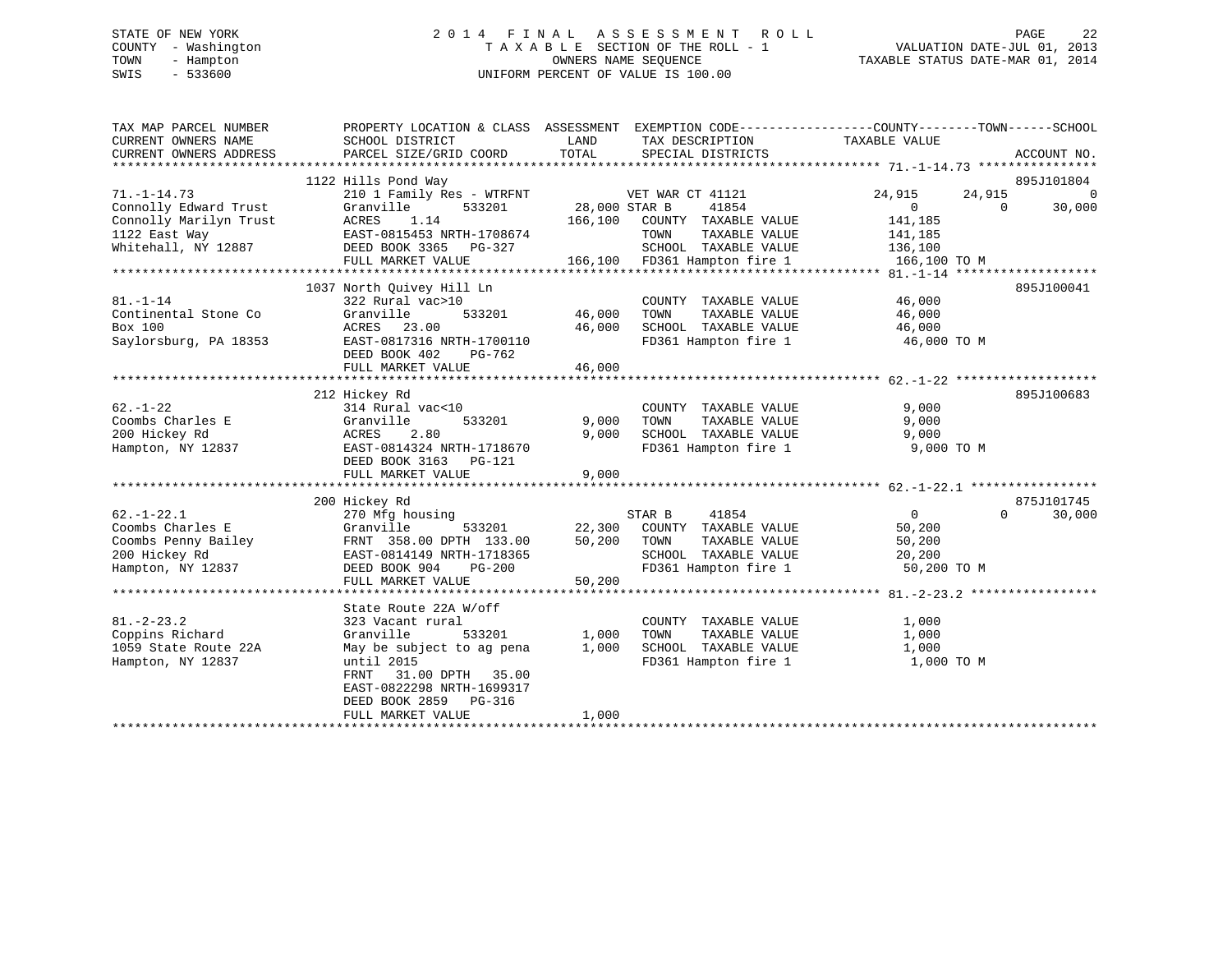# STATE OF NEW YORK 2 0 1 4 F I N A L A S S E S S M E N T R O L L PAGE 23 COUNTY - Washington T A X A B L E SECTION OF THE ROLL - 1 VALUATION DATE-JUL 01, 2013 TOWN - Hampton OWNERS NAME SEQUENCE TAXABLE STATUS DATE-MAR 01, 2014 SWIS - 533600 UNIFORM PERCENT OF VALUE IS 100.00

| TAX MAP PARCEL NUMBER       | PROPERTY LOCATION & CLASS ASSESSMENT |                | EXEMPTION CODE-----------------COUNTY-------TOWN------SCHOOL |                |                          |
|-----------------------------|--------------------------------------|----------------|--------------------------------------------------------------|----------------|--------------------------|
| CURRENT OWNERS NAME         | SCHOOL DISTRICT                      | LAND           | TAX DESCRIPTION                                              | TAXABLE VALUE  |                          |
| CURRENT OWNERS ADDRESS      | PARCEL SIZE/GRID COORD               | TOTAL          | SPECIAL DISTRICTS                                            |                | ACCOUNT NO.              |
|                             |                                      |                |                                                              |                |                          |
|                             | 45 Ballard Rd                        |                |                                                              |                | 895J100011               |
| $72. - 2 - 22$              | 210 1 Family Res                     |                | COUNTY TAXABLE VALUE                                         | 75,600         |                          |
| Corey Dawn                  | Granville<br>533201                  | 27,200         | TAXABLE VALUE<br>TOWN                                        | 75,600         |                          |
| 296 Blossom Hill Rd         | 2.60<br>ACRES                        | 75,600         | SCHOOL TAXABLE VALUE                                         | 75,600         |                          |
| Wells, VT 05774             | EAST-0822097 NRTH-1710754            |                | FD361 Hampton fire 1                                         | 75,600 TO M    |                          |
|                             | DEED BOOK 321<br>PG-448              |                |                                                              |                |                          |
|                             | FULL MARKET VALUE                    | 75,600         |                                                              |                |                          |
|                             | 1045 North Quivey Hill Ln            |                |                                                              |                | 895J100431               |
| $81. - 1 - 19$              | 240 Rural res                        |                | STAR EN<br>41834                                             | $\mathbf{0}$   | 64,200<br>$\Omega$       |
| Corvington Jean Max Rev Tru | Granville<br>533201                  | 46,000         | COUNTY TAXABLE VALUE                                         | 191,800        |                          |
| 1045 North Quivey Hill Ln   | ACRES 16.00                          | 191,800        | TOWN<br>TAXABLE VALUE                                        | 191,800        |                          |
| PO Box 56                   | EAST-0817910 NRTH-1700934            |                | SCHOOL TAXABLE VALUE                                         | 127,600        |                          |
| Hampton, NY 12837           | DEED BOOK 2021 PG-272                |                | FD361 Hampton fire 1                                         | 191,800 TO M   |                          |
|                             | FULL MARKET VALUE                    | 191,800        |                                                              |                |                          |
|                             |                                      |                |                                                              |                |                          |
|                             | 1719 County Route 21                 |                |                                                              |                | 895J101757               |
| $80. - 1 - 39$              | 210 1 Family Res                     |                | STAR B<br>41854                                              | $\overline{0}$ | $\Omega$<br>30,000       |
| Cosh Larry                  | 535201<br>Whitehall                  | 22,100         | COUNTY TAXABLE VALUE                                         | 169,300        |                          |
| Cosh Gwynne                 | LOT 11                               | 169,300        | TAXABLE VALUE<br>TOWN                                        | 169,300        |                          |
| 1719 County Route 21        | ACRES<br>1.04 BANK<br>185            |                | SCHOOL TAXABLE VALUE                                         | 139,300        |                          |
| Whitehall, NY 12887         | EAST-0810451 NRTH-1704879            |                | FD361 Hampton fire 1                                         | 169,300 TO M   |                          |
|                             | DEED BOOK 2013 PG-98                 |                |                                                              |                |                          |
|                             | FULL MARKET VALUE                    | 169,300        |                                                              |                |                          |
|                             |                                      |                |                                                              |                |                          |
|                             | 2271 County Route 18                 |                |                                                              |                | 895J100180               |
| $63. - 1 - 12$              | 240 Rural res                        |                | 41720<br>AG DIST                                             | 19,100         | 19,100<br>19,100         |
| Coulter Martha              | Granville<br>533201                  | 149,200 STAR B | 41854                                                        | $\overline{0}$ | 30,000<br>$\overline{0}$ |
| 2271 County Route 18        | ACRES 262.84                         |                | 323,800 FOR 480A<br>47460                                    | 81,225         | 81,225<br>81,225         |
| PO Box 74                   | EAST-0817384 NRTH-1715923            |                | COUNTY TAXABLE VALUE                                         | 223,475        |                          |
| Hampton, NY 12837           | DEED BOOK 827<br>PG-250              |                | TOWN<br>TAXABLE VALUE                                        | 223,475        |                          |
|                             | FULL MARKET VALUE                    | 323,800        | SCHOOL TAXABLE VALUE                                         | 193,475        |                          |
| MAY BE SUBJECT TO PAYMENT   |                                      |                | CA001 Cons agri dst 1                                        | 304,700 TO     |                          |
| UNDER RPTL480A UNTIL 2023   |                                      |                | 19,100 EX                                                    |                |                          |
|                             |                                      |                | FD361 Hampton fire 1                                         | 323,800 TO M   |                          |
|                             |                                      |                |                                                              |                |                          |
|                             | 166 Hickey Rd                        |                |                                                              |                | 895J100570               |
| $62. - 1 - 25$              | 210 1 Family Res                     |                | 41854<br>STAR B                                              | $\mathbf{0}$   | $\Omega$<br>30,000       |
| Cram Carl L                 | Granville<br>533201                  | 23,000         | COUNTY TAXABLE VALUE                                         | 80,400         |                          |
| Taylor Wendy L              | 1.30<br>ACRES                        | 80,400         | TOWN<br>TAXABLE VALUE                                        | 80,400         |                          |
| 166 Hickey Rd               | EAST-0814112 NRTH-1717944            |                | SCHOOL TAXABLE VALUE                                         | 50,400         |                          |
| Hampton, NY 12837           | DEED BOOK 692<br>$PG-142$            |                | FD361 Hampton fire 1                                         | 80,400 TO M    |                          |
|                             | FULL MARKET VALUE                    | 80,400         |                                                              |                |                          |
|                             |                                      |                |                                                              |                |                          |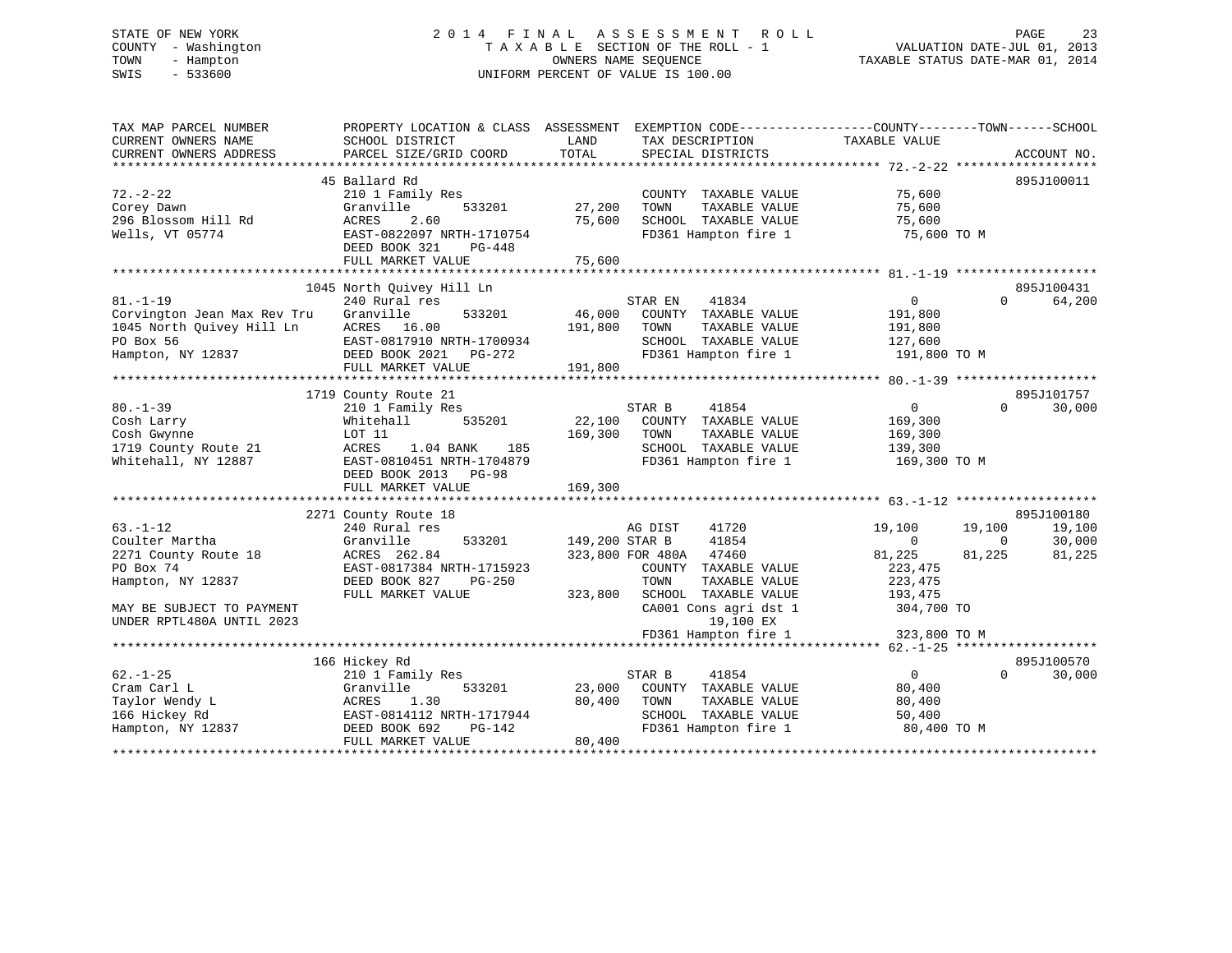# STATE OF NEW YORK 2 0 1 4 F I N A L A S S E S S M E N T R O L L PAGE 24 COUNTY - Washington T A X A B L E SECTION OF THE ROLL - 1 VALUATION DATE-JUL 01, 2013 TOWN - Hampton OWNERS NAME SEQUENCE TAXABLE STATUS DATE-MAR 01, 2014 SWIS - 533600 UNIFORM PERCENT OF VALUE IS 100.00

| LAND<br>TAXABLE VALUE<br>CURRENT OWNERS NAME<br>SCHOOL DISTRICT<br>TAX DESCRIPTION<br>TOTAL<br>CURRENT OWNERS ADDRESS<br>PARCEL SIZE/GRID COORD<br>SPECIAL DISTRICTS | ACCOUNT NO. |
|----------------------------------------------------------------------------------------------------------------------------------------------------------------------|-------------|
|                                                                                                                                                                      |             |
| 200 South Rd                                                                                                                                                         | 895J100439  |
| $81. - 1 - 51$<br>$\mathsf{O}$<br>$\Omega$<br>210 1 Family Res<br>STAR B<br>41854                                                                                    | 30,000      |
| 31,800<br>COUNTY TAXABLE VALUE<br>Curtis Glenn<br>Granville<br>533201<br>143,300                                                                                     |             |
| Curtis Elizabeth<br>ACRES<br>4.00<br>143,300<br>TAXABLE VALUE<br>TOWN<br>143,300                                                                                     |             |
| EAST-0817421 NRTH-1703227<br>SCHOOL TAXABLE VALUE<br>200 South Rd<br>113,300                                                                                         |             |
| DEED BOOK 936<br>FD361 Hampton fire 1<br>143,300 TO M<br>Hampton, NY 12837<br>PG-79                                                                                  |             |
| FULL MARKET VALUE<br>143,300                                                                                                                                         |             |
|                                                                                                                                                                      |             |
| 450 Hills Pond Rd<br>$\Omega$<br>$\Omega$                                                                                                                            | 895J100403  |
| $71. - 1 - 10$<br>210 1 Family Res<br>41854<br>STAR B                                                                                                                | 30,000      |
| Granville<br>533201<br>30,800 DISAB-C/T 41931<br>Dalaba Carl E<br>30,600<br>30,600                                                                                   | $\mathbf 0$ |
| Dalaba Donna M<br>ACRES<br>3.70<br>61,200<br>COUNTY TAXABLE VALUE<br>30,600                                                                                          |             |
| EAST-0814854 NRTH-1712055<br>450 Hills Pond Rd<br>TOWN<br>TAXABLE VALUE<br>30,600                                                                                    |             |
| SCHOOL TAXABLE VALUE<br>Whitehall, NY 12887<br>DEED BOOK 2650 PG-1<br>31,200                                                                                         |             |
| 61,200 FD361 Hampton fire 1<br>FULL MARKET VALUE<br>61,200 TO M                                                                                                      |             |
|                                                                                                                                                                      |             |
| 323 Hickey Rd                                                                                                                                                        | 895J100575  |
| 210 1 Family Res<br>$\overline{0}$<br>$53. - 1 - 7.3$<br>STAR B<br>41854<br>$\Omega$                                                                                 | 30,000      |
| Daley James<br>Granville<br>533201<br>35,000<br>COUNTY TAXABLE VALUE<br>111,900                                                                                      |             |
| 5.00<br>Daley Stephanie<br>ACRES<br>111,900<br>TOWN<br>TAXABLE VALUE<br>111,900                                                                                      |             |
| 323 Hickey Rd<br>EAST-0815206 NRTH-1721585<br>SCHOOL TAXABLE VALUE<br>81,900                                                                                         |             |
| FD361 Hampton fire 1<br>Hampton, NY 12837<br>DEED BOOK 940<br>PG-241<br>111,900 TO M                                                                                 |             |
| 111,900<br>FULL MARKET VALUE                                                                                                                                         |             |
|                                                                                                                                                                      |             |
| 1381+1389 Carvers Falls Ln                                                                                                                                           | 895J100405  |
| $31. - 1 - 5$<br>280 Res Multiple<br>COUNTY TAXABLE VALUE<br>127,200                                                                                                 |             |
| Davis Kellie<br>Whitehall<br>535201<br>35,300<br>TOWN<br>TAXABLE VALUE<br>127,200                                                                                    |             |
| 1381 Carvers Falls Ln<br>SCHOOL TAXABLE VALUE<br>ACRES<br>5.30<br>127,200<br>127,200                                                                                 |             |
| Whitehall, NY 12887<br>EAST-0807950 NRTH-1746003<br>FD362 Hampton fire 2<br>127,200 TO M                                                                             |             |
| DEED BOOK 911<br>PG-64                                                                                                                                               |             |
| 127,200<br>FULL MARKET VALUE                                                                                                                                         |             |
|                                                                                                                                                                      |             |
| Carvers Falls Rd                                                                                                                                                     | 895J100104  |
| $38. - 1 - 1$<br>323 Vacant rural<br>COUNTY TAXABLE VALUE<br>46,000                                                                                                  |             |
| Davis Robert W<br>535201<br>46,000<br>TAXABLE VALUE<br>Whitehall<br>TOWN<br>46,000                                                                                   |             |
| Davis Tammy L<br>SCHOOL TAXABLE VALUE<br>ACRES<br>97.77<br>46,000<br>46,000                                                                                          |             |
| 200 Carvers Falls Rd<br>EAST-0804116 NRTH-1742559<br>CA001 Cons agri dst 1<br>46,000 TO                                                                              |             |
| FD362 Hampton fire 2<br>Whitehall, NY 12887<br>DEED BOOK 865<br>46,000 TO M<br>PG-164                                                                                |             |
| FULL MARKET VALUE<br>46,000                                                                                                                                          |             |
| *******************************                                                                                                                                      |             |
| 200 Carvers Falls Rd                                                                                                                                                 | 895J101793  |
| $38. - 1 - 2.5$<br>$\overline{0}$<br>210 1 Family Res<br>STAR B<br>41854<br>$\Omega$                                                                                 | 30,000      |
| 535201<br>35,100<br>Davis Robert W<br>Whitehall<br>COUNTY TAXABLE VALUE<br>108,800                                                                                   |             |
| 108,800<br>Davis Tammy<br>ACRES<br>5.10<br>TOWN<br>TAXABLE VALUE<br>108,800                                                                                          |             |
| 200 S Carvers Falls Rd<br>EAST-0804958 NRTH-1744350<br>SCHOOL TAXABLE VALUE<br>78,800                                                                                |             |
| Whitehall, NY 12887<br>FD362 Hampton fire 2<br>DEED BOOK 738<br>PG-167<br>108,800 TO M                                                                               |             |
| FULL MARKET VALUE<br>108,800                                                                                                                                         |             |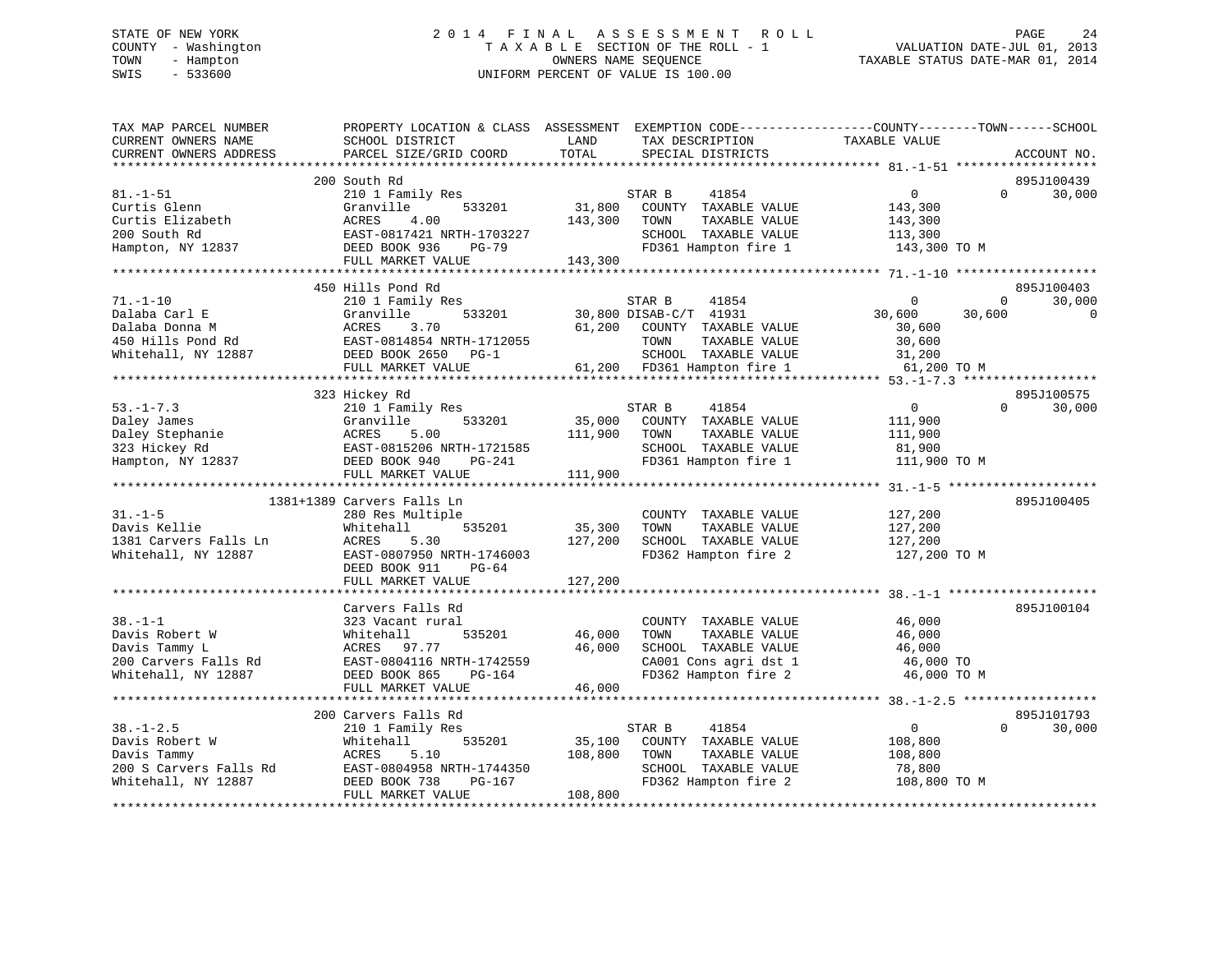# STATE OF NEW YORK 2 0 1 4 F I N A L A S S E S S M E N T R O L L PAGE 25 COUNTY - Washington T A X A B L E SECTION OF THE ROLL - 1 VALUATION DATE-JUL 01, 2013 TOWN - Hampton OWNERS NAME SEQUENCE TAXABLE STATUS DATE-MAR 01, 2014 SWIS - 533600 UNIFORM PERCENT OF VALUE IS 100.00

| TAX MAP PARCEL NUMBER                                               | PROPERTY LOCATION & CLASS ASSESSMENT EXEMPTION CODE----------------COUNTY-------TOWN------SCHOOL |                 |                                               |                   |                                      |
|---------------------------------------------------------------------|--------------------------------------------------------------------------------------------------|-----------------|-----------------------------------------------|-------------------|--------------------------------------|
| CURRENT OWNERS NAME                                                 | SCHOOL DISTRICT                                                                                  | LAND            | TAX DESCRIPTION                               | TAXABLE VALUE     |                                      |
| CURRENT OWNERS ADDRESS                                              | PARCEL SIZE/GRID COORD                                                                           | TOTAL           | SPECIAL DISTRICTS                             |                   | ACCOUNT NO.                          |
|                                                                     |                                                                                                  |                 |                                               |                   |                                      |
|                                                                     | 1165 North Ouivey Hill Ln                                                                        |                 |                                               |                   | 895J100436                           |
| $81. - 1 - 27$                                                      | 210 1 Family Res                                                                                 |                 | STAR B<br>41854                               | $0 \qquad \qquad$ | $\Omega$<br>30,000                   |
| Dekalb Samuel                                                       | Granville<br>533201                                                                              | 25,300          | COUNTY TAXABLE VALUE                          | 69,500            |                                      |
| Dekalb Samuer<br>1165 North Quivey Hill Ln<br>1165 North Carrierory | ACRES<br>2.00                                                                                    | 69,500          | TOWN<br>TAXABLE VALUE                         | 69,500            |                                      |
| Whitehall, NY 12887                                                 | EAST-0818791 NRTH-1703426                                                                        |                 | SCHOOL TAXABLE VALUE                          | 39,500            |                                      |
|                                                                     | DEED BOOK 934<br>PG-316                                                                          |                 | FD361 Hampton fire 1 69,500 TO M              |                   |                                      |
|                                                                     | FULL MARKET VALUE                                                                                | 69,500          |                                               |                   |                                      |
|                                                                     |                                                                                                  |                 |                                               |                   |                                      |
|                                                                     | 223 Hills Pond Rd                                                                                |                 |                                               |                   | 895J100227                           |
| $71.4 - 2 - 20$                                                     | 210 1 Family Res - WTRFNT                                                                        |                 | COUNTY TAXABLE VALUE                          | 250,000           |                                      |
| Dempsey Craig F                                                     | 533201<br>Granville                                                                              | 27,800          | TOWN<br>TAXABLE VALUE                         | 250,000           |                                      |
| Dempsey Maria G                                                     | $71. - 2 - 20$                                                                                   | 250,000         | SCHOOL TAXABLE VALUE                          | 250,000           |                                      |
| 56 Sonat Rd                                                         | FRNT 212.00 DPTH 220.00                                                                          |                 | FD361 Hampton fire 1                          | 250,000 TO M      |                                      |
| Clifton Park, NY 12065                                              | EAST-0816363 NRTH-1706940                                                                        |                 |                                               |                   |                                      |
|                                                                     | DEED BOOK 2478 PG-290                                                                            |                 |                                               |                   |                                      |
|                                                                     | FULL MARKET VALUE                                                                                | 250,000         |                                               |                   |                                      |
|                                                                     |                                                                                                  |                 |                                               |                   |                                      |
|                                                                     | 247 South Rd                                                                                     |                 |                                               |                   | 895J100239                           |
| $81. -1 -1$                                                         | 240 Rural res                                                                                    |                 | 41854<br>STAR B                               | 0                 | 30,000<br>$\Omega$                   |
| Dennison Edwin M                                                    | Granville<br>533201                                                                              | 81,500          | COUNTY TAXABLE VALUE                          | 270,100           |                                      |
| Dennison Gail A                                                     | STANDITE<br>ACRES 54.65<br>EAST-0818180 DEED BOOK 535                                            | 270,100         | TOWN<br>TAXABLE VALUE                         | 270,100           |                                      |
| 247 South Rd                                                        | EAST-0818180 NRTH-1704551                                                                        |                 | SCHOOL TAXABLE VALUE                          | 240,100           |                                      |
| PO Box 43                                                           | DEED BOOK 535<br>PG-125                                                                          |                 | FD361 Hampton fire 1                          | 270,100 TO M      |                                      |
| Hampton, NY 12837                                                   | FULL MARKET VALUE                                                                                | 270,100         |                                               |                   |                                      |
|                                                                     |                                                                                                  |                 |                                               |                   |                                      |
|                                                                     | Hills Pond Rd                                                                                    |                 |                                               |                   | 895J101807                           |
| $71.4 - 2 - 19.1$                                                   | 314 Rural vac<10 - WTRFNT                                                                        |                 | COUNTY TAXABLE VALUE                          | 9,500             |                                      |
| Dennison Edwin Mark                                                 | 533201                                                                                           | 9,500           |                                               |                   |                                      |
| Dennison Gail                                                       | Granville<br>$71.-2-19.1$                                                                        | 9,500           | TAXABLE VALUE<br>TOWN<br>SCHOOL TAXABLE VALUE | 9,500<br>9,500    |                                      |
|                                                                     | <b>ACRES</b><br>2.77                                                                             |                 |                                               |                   |                                      |
| 247 South Rd                                                        |                                                                                                  |                 | FD361 Hampton fire 1                          | 9,500 TO M        |                                      |
| PO Box 43                                                           | EAST-0816067 NRTH-1706604                                                                        |                 |                                               |                   |                                      |
| Hampton, NY 12837                                                   | DEED BOOK 605<br><b>PG-124</b>                                                                   |                 |                                               |                   |                                      |
|                                                                     | FULL MARKET VALUE                                                                                | 9,500           |                                               |                   |                                      |
|                                                                     |                                                                                                  |                 |                                               |                   |                                      |
|                                                                     | 259 South Rd                                                                                     |                 |                                               |                   |                                      |
| $81 - 1 - 1.4$                                                      | 210 1 Family Res                                                                                 |                 | VET COM CT 41131                              | 40,650            | 40,650<br>$\overline{0}$<br>$\Omega$ |
| Dennison Erla                                                       | 533201<br>Granville                                                                              |                 | 22,700 VET DIS CT 41141                       | 8,130             | 8,130<br>$\Omega$                    |
| 259 South Rd                                                        | 1.03<br>ACRES                                                                                    | 162,600 STAR EN | 41834                                         | $\overline{0}$    | 64,200                               |
| PO Box 57                                                           | EAST-0818591 NRTH-1703806                                                                        |                 | COUNTY TAXABLE VALUE                          | 113,820           |                                      |
| Hampton, NY 12837                                                   | DEED BOOK 873<br>PG-128                                                                          |                 | TOWN<br>TAXABLE VALUE                         | 113,820           |                                      |
|                                                                     | FULL MARKET VALUE                                                                                | 162,600         | SCHOOL TAXABLE VALUE                          | 98,400            |                                      |
|                                                                     |                                                                                                  |                 | FD361 Hampton fire 1                          | 162,600 TO M      |                                      |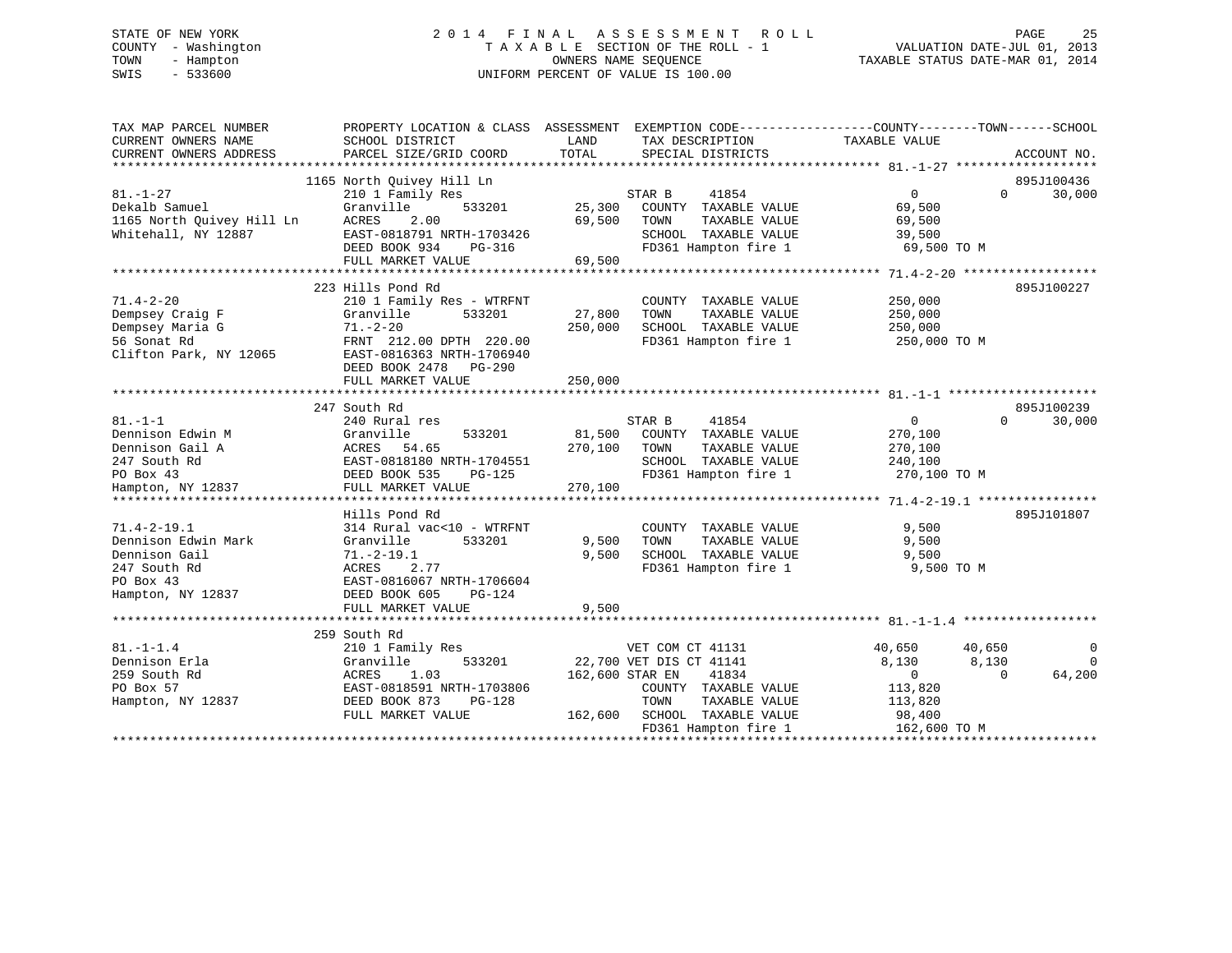# STATE OF NEW YORK 2 0 1 4 F I N A L A S S E S S M E N T R O L L PAGE 26 COUNTY - Washington T A X A B L E SECTION OF THE ROLL - 1 VALUATION DATE-JUL 01, 2013 TOWN - Hampton OWNERS NAME SEQUENCE TAXABLE STATUS DATE-MAR 01, 2014 SWIS - 533600 UNIFORM PERCENT OF VALUE IS 100.00

| TAX MAP PARCEL NUMBER  | PROPERTY LOCATION & CLASS ASSESSMENT EXEMPTION CODE----------------COUNTY-------TOWN------SCHOOL |             |                             |                  |                               |
|------------------------|--------------------------------------------------------------------------------------------------|-------------|-----------------------------|------------------|-------------------------------|
| CURRENT OWNERS NAME    | SCHOOL DISTRICT                                                                                  | LAND        | TAX DESCRIPTION             | TAXABLE VALUE    |                               |
| CURRENT OWNERS ADDRESS | PARCEL SIZE/GRID COORD                                                                           | TOTAL       | SPECIAL DISTRICTS           |                  | ACCOUNT NO.                   |
|                        |                                                                                                  |             |                             |                  |                               |
|                        | LOT 8 Faesh Pat                                                                                  |             |                             |                  | 895J100188                    |
| $71. - 1 - 25$         | 314 Rural vac<10                                                                                 |             | COUNTY TAXABLE VALUE        | 2,500            |                               |
| Derderian Paul         | Granville<br>533201                                                                              | 2,500       | TOWN<br>TAXABLE VALUE       | 2,500            |                               |
| Obrien James           | ETANVITTE<br>ACRES 5.50<br>EAST-0813317 NRTH-1709174                                             | 2,500       | SCHOOL TAXABLE VALUE        | 2,500            |                               |
| 701 E Calle Decibola   |                                                                                                  |             | FD361 Hampton fire 1        | 2,500 TO M       |                               |
| Tucson, AZ 85718       | DEED BOOK 450<br>$PG-221$                                                                        |             |                             |                  |                               |
|                        | FULL MARKET VALUE                                                                                | 2,500       |                             |                  |                               |
|                        |                                                                                                  |             |                             |                  |                               |
|                        | LOT 8 Faesh Pat                                                                                  |             |                             |                  | 895J100186                    |
| $71. - 1 - 27$         | 910 Priv forest                                                                                  |             | COUNTY TAXABLE VALUE        | 11,300           |                               |
| Derderian Paul         | Granville<br>533201                                                                              | 11,300      | TOWN<br>TAXABLE VALUE       | 11,300           |                               |
| Obrien James           | 25.13 Ad                                                                                         | 11,300      | SCHOOL TAXABLE VALUE        | 11,300           |                               |
| 701 E Calle Decibola   | ACRES 25.13                                                                                      |             | FD361 Hampton fire 1        | 11,300 TO M      |                               |
| Tucson, AZ 85718       | EAST-0812270 NRTH-1708912                                                                        |             |                             |                  |                               |
|                        | DEED BOOK 450<br>PG-221                                                                          |             |                             |                  |                               |
|                        | FULL MARKET VALUE                                                                                | 11,300      |                             |                  |                               |
|                        |                                                                                                  |             |                             |                  |                               |
|                        | Greenfield Ln                                                                                    |             |                             |                  | 895J100161                    |
| $72.2 - 3 - 2$         | 311 Res vac land                                                                                 |             | COUNTY TAXABLE VALUE        | 200              |                               |
| Despres Robert W       | Granville<br>533201                                                                              | 200         | TOWN<br>TAXABLE VALUE       | 200              |                               |
| Despres Robert         | 706/118 Hwy Approp                                                                               | 200         | SCHOOL TAXABLE VALUE        | 200              |                               |
| Box 134 Bell Hall      | $72. - 3 - 2$                                                                                    |             | FD361 Hampton fire 1        | 200 TO M         |                               |
| Fair Haven, VT 05743   | FRNT 38.00 DPTH 100.00                                                                           |             |                             |                  |                               |
|                        | EAST-0824337 NRTH-1712245                                                                        |             |                             |                  |                               |
|                        | DEED BOOK 670<br>PG-326                                                                          |             |                             |                  |                               |
|                        | FULL MARKET VALUE                                                                                | 200         |                             |                  |                               |
|                        |                                                                                                  |             |                             |                  |                               |
|                        | 22 Manor Ln                                                                                      |             |                             |                  | 895J101821                    |
| $54. - 1 - 6.1$        | 210 1 Family Res                                                                                 |             | STAR EN 41834               | $\overline{0}$   | $\Omega$<br>61,600            |
| Destiso William S      | 533201<br>Granville                                                                              |             | 18,600 COUNTY TAXABLE VALUE |                  |                               |
|                        |                                                                                                  | 61,600      | TOWN                        | 61,600<br>61,600 |                               |
| 22 Manor Ln            | 1.40<br>ACRES                                                                                    |             | TAXABLE VALUE               |                  |                               |
| Hampton, NY 12837      | EAST-0820897 NRTH-1725603                                                                        |             | SCHOOL TAXABLE VALUE        | $\sim$ 0         |                               |
|                        | DEED BOOK 785<br>PG-178                                                                          |             | FD361 Hampton fire 1        | 61,600 TO M      |                               |
|                        | FULL MARKET VALUE                                                                                | 61,600      |                             |                  |                               |
|                        |                                                                                                  |             |                             |                  |                               |
|                        | 11973 State Route 4                                                                              |             |                             |                  |                               |
| $45. - 1 - 26.1$       | 210 1 Family Res                                                                                 |             | VET COM C 41132             | 12,675           | $\sim$ 0<br>0                 |
| Dewey Leo A Jr         | 535201<br>Whitehall                                                                              |             | 14,800 VET COM T 41133      | $\sim$ 0         | 12,675<br>$\overline{0}$      |
| 11973 State Route 4    | Ease 907/141                                                                                     |             | 50,700 VET DIS C 41142      | 10,140           | $\mathbf 0$<br>$\overline{0}$ |
| Whitehall, NY 12887    | ACRES 1.85                                                                                       |             | VET DIS T 41143             | $\overline{0}$   | 10,140<br>$\Omega$            |
|                        | EAST-0807535 NRTH-1731115                                                                        |             | 41854<br>STAR B             | $\overline{0}$   | $\Omega$<br>30,000            |
|                        | DEED BOOK 907<br>PG-139                                                                          |             | COUNTY TAXABLE VALUE        | 27,885           |                               |
|                        | FULL MARKET VALUE                                                                                | 50,700 TOWN | TAXABLE VALUE               | 27,885           |                               |
|                        |                                                                                                  |             | SCHOOL TAXABLE VALUE        | 20,700           |                               |
|                        |                                                                                                  |             |                             |                  |                               |
|                        |                                                                                                  |             |                             |                  |                               |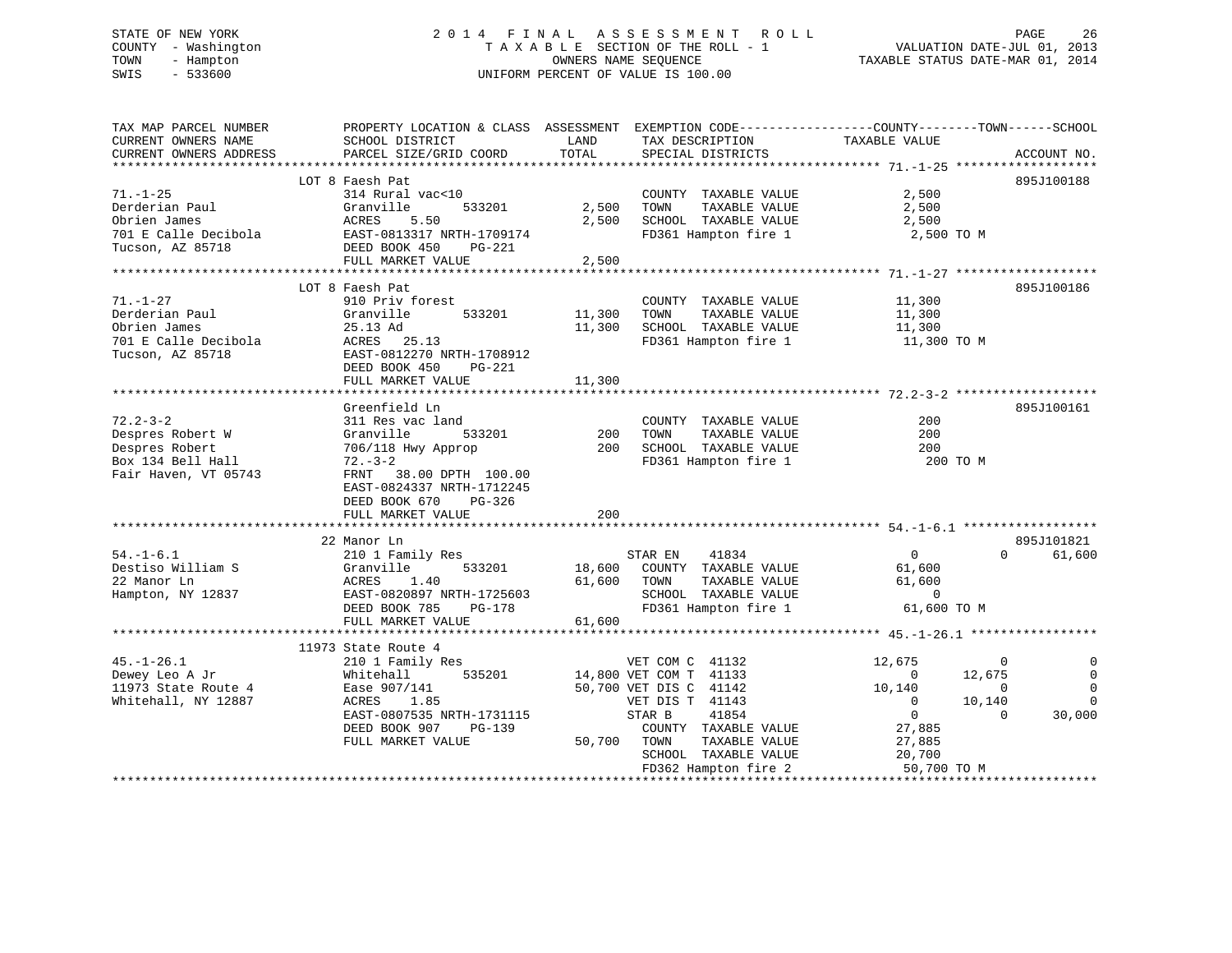# STATE OF NEW YORK 2 0 1 4 F I N A L A S S E S S M E N T R O L L PAGE 27 COUNTY - Washington T A X A B L E SECTION OF THE ROLL - 1 VALUATION DATE-JUL 01, 2013 TOWN - Hampton OWNERS NAME SEQUENCE TAXABLE STATUS DATE-MAR 01, 2014 SWIS - 533600 UNIFORM PERCENT OF VALUE IS 100.00

| TAX MAP PARCEL NUMBER<br>CURRENT OWNERS NAME<br>CURRENT OWNERS ADDRESS                               | PROPERTY LOCATION & CLASS ASSESSMENT EXEMPTION CODE----------------COUNTY-------TOWN------SCHOOL<br>SCHOOL DISTRICT<br>PARCEL SIZE/GRID COORD                       | LAND<br>TOTAL              | TAX DESCRIPTION<br>SPECIAL DISTRICTS                                                                                                                                                                                                              | TAXABLE VALUE                                                                                     | ACCOUNT NO.                                                                        |
|------------------------------------------------------------------------------------------------------|---------------------------------------------------------------------------------------------------------------------------------------------------------------------|----------------------------|---------------------------------------------------------------------------------------------------------------------------------------------------------------------------------------------------------------------------------------------------|---------------------------------------------------------------------------------------------------|------------------------------------------------------------------------------------|
| $72. - 2 - 18$<br>Diekel Mary<br>2281 State Route 22A<br>Hampton, NY 12837                           | State Route 22A<br>323 Vacant rural<br>Granville<br>533201<br>382/64<br>ACRES 42.70<br>EAST-0821355 NRTH-1708948<br>DEED BOOK 317<br>PG-572<br>FULL MARKET VALUE    | 66,500<br>66,500<br>66,500 | COUNTY TAXABLE VALUE<br>TOWN<br>TAXABLE VALUE<br>SCHOOL TAXABLE VALUE<br>CA001 Cons agri dst 1<br>FD361 Hampton fire 1                                                                                                                            | 66,500<br>66,500<br>66,500<br>66,500 TO<br>66,500 TO M                                            | 895J100051                                                                         |
|                                                                                                      |                                                                                                                                                                     |                            |                                                                                                                                                                                                                                                   |                                                                                                   |                                                                                    |
| $81. - 2 - 1$<br>Diekel Mary<br>2281 State Route 22A<br>Hampton, NY 12837                            | 2281 State Route 22A<br>240 Rural res<br>Granville<br>533201<br>ACRES 129.70<br>EAST-0822024 NRTH-1704901<br>DEED BOOK 317<br>PG-572<br>FULL MARKET VALUE           | 184,000                    | 58 PCT OF VALUE USED FOR EXEMPTION PURPOSES<br>VET WAR CT 41121<br>105,900 AGED-CO/TN 41801<br>184,000 STAR EN<br>41834<br>COUNTY TAXABLE VALUE<br>TOWN<br>TAXABLE VALUE<br>SCHOOL TAXABLE VALUE<br>CA001 Cons agri dst 1<br>FD361 Hampton fire 1 | 16,008<br>22,678<br>$\overline{0}$<br>145,314<br>145,314<br>119,800<br>184,000 TO<br>184,000 TO M | 895J100052<br>16,008<br>$\mathbf 0$<br>22,678<br>$\mathbf 0$<br>64,200<br>$\Omega$ |
|                                                                                                      |                                                                                                                                                                     |                            |                                                                                                                                                                                                                                                   |                                                                                                   |                                                                                    |
| $80. -1 - 41$<br>Diele Claire R<br>Diele Kathryn<br>62 Vanderburgh Rd<br>Poughquag, NY 12570         | 1722 County Route 21<br>210 1 Family Res<br>535201<br>Whitehall<br>LOT 13<br>FRNT 125.00 DPTH 291.00<br>EAST-0810638 NRTH-1705158<br>DEED BOOK 563<br>$PG-310$      | 20,600<br>129,800          | COUNTY TAXABLE VALUE<br>TOWN<br>TAXABLE VALUE<br>SCHOOL TAXABLE VALUE<br>FD361 Hampton fire 1                                                                                                                                                     | 129,800<br>129,800<br>129,800<br>129,800 TO M                                                     | 895J101737                                                                         |
|                                                                                                      | FULL MARKET VALUE                                                                                                                                                   | 129,800                    |                                                                                                                                                                                                                                                   |                                                                                                   |                                                                                    |
| $53. - 1 - 7.10$<br>Dimuzio Henry R Jr<br>Edwards Rhonda J<br>1288 Munger St<br>Middlebury, VT 05753 | Hickey Rd OFF<br>322 Rural vac>10<br>533201<br>Granville<br>ACRES 22.76<br>EAST-0813612 NRTH-1721623<br>DEED BOOK 2648 PG-115<br>FULL MARKET VALUE                  | 16,500<br>16,500<br>16,500 | COUNTY TAXABLE VALUE<br>TOWN<br>TAXABLE VALUE<br>SCHOOL TAXABLE VALUE<br>FD361 Hampton fire 1                                                                                                                                                     | 16,500<br>16,500<br>16,500<br>16,500 TO M                                                         | 895J100661                                                                         |
|                                                                                                      |                                                                                                                                                                     |                            |                                                                                                                                                                                                                                                   |                                                                                                   |                                                                                    |
| $81. - 1 - 8$<br>Dirga Michael<br>1130 North Ouivey Hill Ln<br>PO Box 19<br>Hampton, NY 12837        | 1130 North Ouivey Hill Ln<br>210 1 Family Res<br>Granville<br>533201<br>ACRES<br>4.00<br>EAST-0819241 NRTH-1702471<br>$PG-24$<br>DEED BOOK 700<br>FULL MARKET VALUE | 31,800<br>79,500<br>79,500 | STAR B<br>41854<br>COUNTY TAXABLE VALUE<br>TOWN<br>TAXABLE VALUE<br>SCHOOL TAXABLE VALUE<br>FD361 Hampton fire 1                                                                                                                                  | $\mathbf{0}$<br>79,500<br>79,500<br>49,500<br>79,500 TO M                                         | 895J100441<br>0<br>30,000                                                          |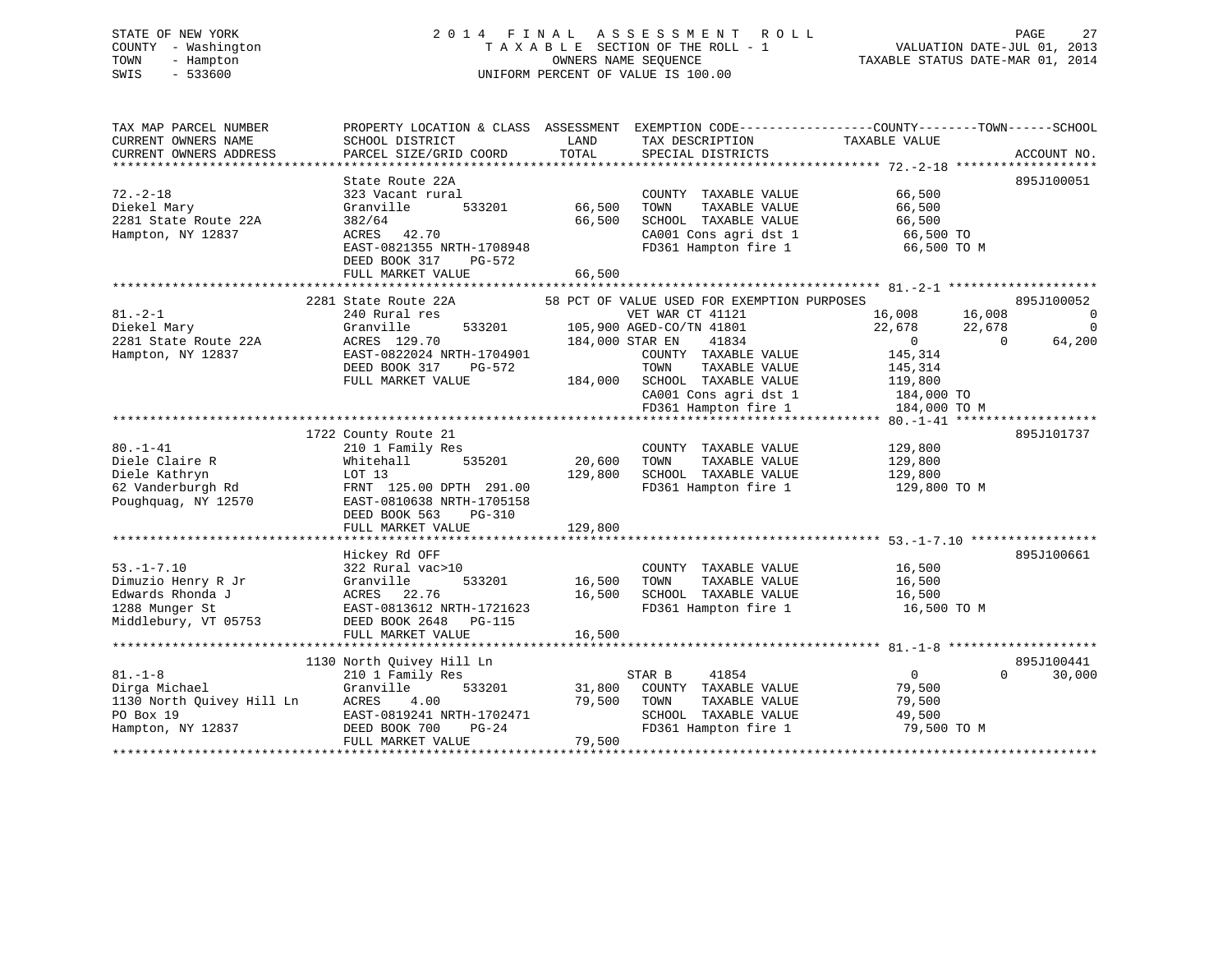# STATE OF NEW YORK 2 0 1 4 F I N A L A S S E S S M E N T R O L L PAGE 28 COUNTY - Washington T A X A B L E SECTION OF THE ROLL - 1 VALUATION DATE-JUL 01, 2013 TOWN - Hampton OWNERS NAME SEQUENCE TAXABLE STATUS DATE-MAR 01, 2014 SWIS - 533600 UNIFORM PERCENT OF VALUE IS 100.00

| TAX MAP PARCEL NUMBER<br>CURRENT OWNERS NAME<br>CURRENT OWNERS ADDRESS                            | SCHOOL DISTRICT<br>PARCEL SIZE/GRID COORD                                                                                                                                                                       | LAND<br>TAX DESCRIPTION<br>TOTAL<br>SPECIAL DISTRICTS                                                                                                  | PROPERTY LOCATION & CLASS ASSESSMENT EXEMPTION CODE---------------COUNTY-------TOWN-----SCHOOL<br>TAXABLE VALUE<br>ACCOUNT NO.             |
|---------------------------------------------------------------------------------------------------|-----------------------------------------------------------------------------------------------------------------------------------------------------------------------------------------------------------------|--------------------------------------------------------------------------------------------------------------------------------------------------------|--------------------------------------------------------------------------------------------------------------------------------------------|
|                                                                                                   |                                                                                                                                                                                                                 |                                                                                                                                                        |                                                                                                                                            |
| $54. - 1 - 12$<br>Disorda Maurice O<br>Disorda Joyce<br>3078 State Route 22A<br>Hampton, NY 12837 | 3078 State Route 22A<br>210 1 Family Res<br>Granville<br>533201<br>FRNT<br>99.00 DPTH 90.00<br>EAST-0821147 NRTH-1722826<br>DEED BOOK 439<br>$PG-37$<br>FULL MARKET VALUE                                       | 41854<br>STAR B<br>8,800<br>COUNTY TAXABLE VALUE<br>91,800<br>TOWN<br>TAXABLE VALUE<br>SCHOOL TAXABLE VALUE<br>FD361 Hampton fire 1<br>91,800          | 895J100221<br>$\overline{0}$<br>30,000<br>$\Omega$<br>91,800<br>91,800<br>61,800<br>91,800 TO M                                            |
|                                                                                                   |                                                                                                                                                                                                                 |                                                                                                                                                        |                                                                                                                                            |
| $71.3 - 3 - 10$<br>Dobush Daniel<br>Dobush Roseanna<br>332 Fire Island Ave<br>Babylon, NY 11702   | 32 Forest Hill Way<br>210 1 Family Res - WTRFNT<br>Whitehall<br>535201<br>Subdiv Lot 7B Section 3<br>899-296<br>$80. - 3 - 10$<br>FRNT 105.00 DPTH 278.00<br>EAST-0810594 NRTH-1706062<br>DEED BOOK 943<br>PG-7 | COUNTY TAXABLE VALUE<br>20,000<br>TAXABLE VALUE<br>TOWN<br>182,300<br>SCHOOL TAXABLE VALUE<br>FD361 Hampton fire 1                                     | 182,300<br>182,300<br>182,300<br>182,300 TO M                                                                                              |
|                                                                                                   | FULL MARKET VALUE                                                                                                                                                                                               | 182,300                                                                                                                                                |                                                                                                                                            |
|                                                                                                   |                                                                                                                                                                                                                 |                                                                                                                                                        |                                                                                                                                            |
| $80. - 1 - 66$<br>Dobush Daniel J<br>Dobush Roseanna<br>332 Fire Island Ave<br>Babylon, NY 11702  | County Route 21 OFF<br>311 Res vac land<br>535201<br>Whitehall<br>Sect 6 Lot 4<br>ACRES 10.00<br>EAST-0811620 NRTH-1706184<br>DEED BOOK 2115 PG-142<br>FULL MARKET VALUE                                        | COUNTY TAXABLE VALUE<br>9,500<br>TOWN<br>TAXABLE VALUE<br>9,500<br>SCHOOL TAXABLE VALUE<br>FD361 Hampton fire 1<br>9,500                               | 9,500<br>9,500<br>9,500<br>9,500 TO M                                                                                                      |
|                                                                                                   |                                                                                                                                                                                                                 |                                                                                                                                                        | 895J100438                                                                                                                                 |
| $81. - 1 - 49$<br>Dodds Richard C Jr<br>34 Rainbow Way 36<br>Hampton, NY 12837                    | 34 Rainbow Way<br>210 1 Family Res<br>533201<br>Granville<br>4.00<br>ACRES<br>EAST-0817320 NRTH-1702599<br>DEED BOOK 586<br>PG-322<br>FULL MARKET VALUE                                                         | 41834<br>STAR EN<br>31,800<br>COUNTY TAXABLE VALUE<br>113,600<br>TOWN<br>TAXABLE VALUE<br>SCHOOL TAXABLE VALUE<br>FD361 Hampton fire 1                 | $\overline{0}$<br>$\Omega$<br>64,200<br>113,600<br>113,600<br>49,400<br>113,600 TO M                                                       |
|                                                                                                   |                                                                                                                                                                                                                 | 113,600                                                                                                                                                |                                                                                                                                            |
| $71. - 1 - 8$<br>Dodge William S<br>Dodge Carol A<br>PO Box 157<br>Hampton, NY 12837              | 2162 County Route 18<br>210 1 Family Res<br>533201<br>Granville<br>1.60<br>ACRES<br>EAST-0815393 NRTH-1713332<br>DEED BOOK 609<br>PG-159<br>FULL MARKET VALUE                                                   | VET COM C 41132<br>24,000 VET COM T 41133<br>130,300 STAR EN<br>41834<br>COUNTY TAXABLE VALUE<br>TOWN<br>TAXABLE VALUE<br>130,300 SCHOOL TAXABLE VALUE | 895J100181<br>32,575<br>$\mathbf{0}$<br>0<br>32,575<br>$\Omega$<br>0<br>$\overline{0}$<br>$\Omega$<br>64,200<br>97,725<br>97,725<br>66,100 |
|                                                                                                   |                                                                                                                                                                                                                 | FD361 Hampton fire 1                                                                                                                                   | 130,300 TO M                                                                                                                               |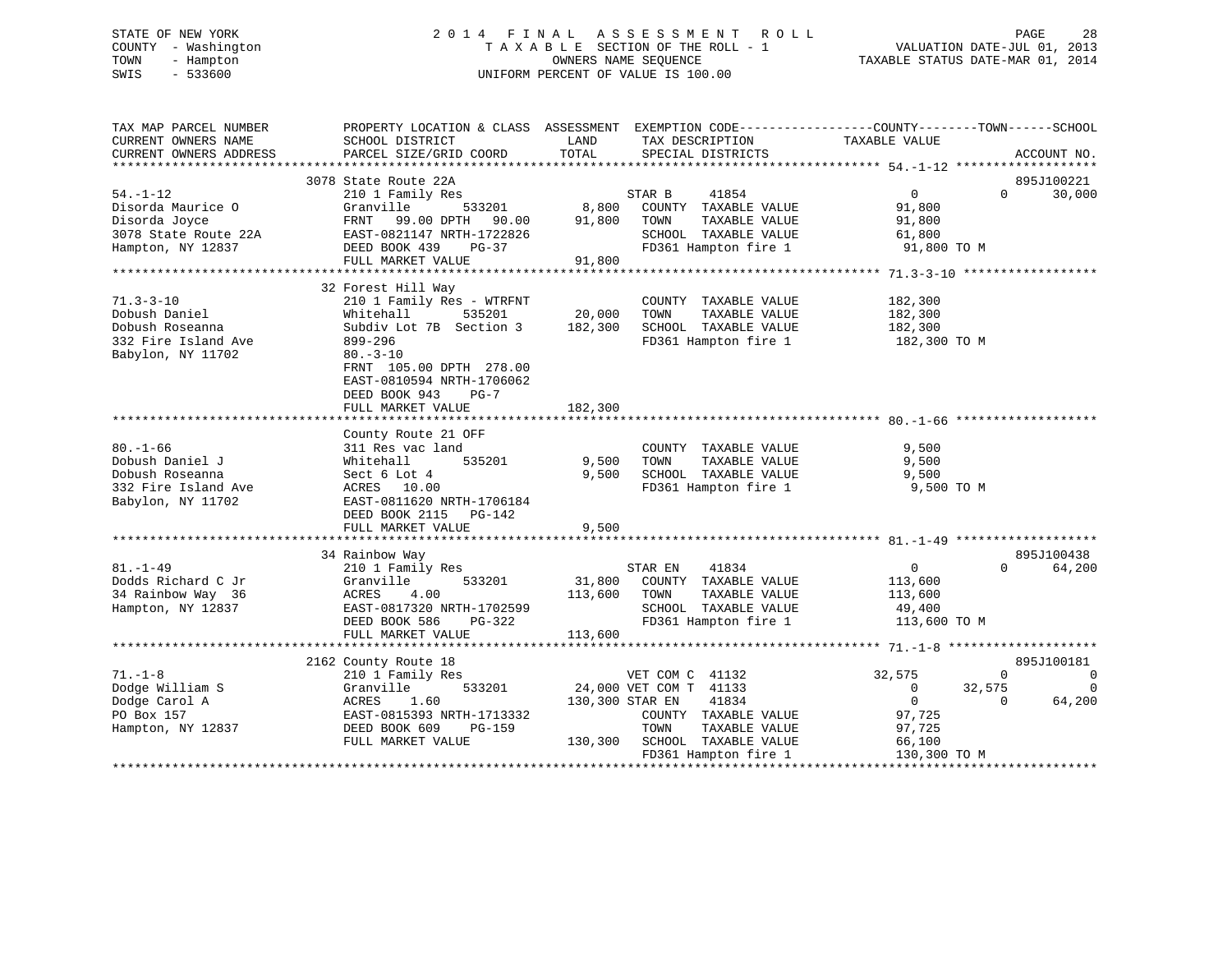### STATE OF NEW YORK 2014 FINAL ASSESSMENT ROLL PAGE 29 COUNTY - Washington T A X A B L E SECTION OF THE ROLL - 1 TOWN - Hampton OWNERS NAME SEQUENCE TAXABLE STATUS DATE-MAR 01, 2014 SWIS - 533600 UNIFORM PERCENT OF VALUE IS 100.00

| PARCEL SIZE/GRID COORD<br>99 Hickey Rd<br>895J100254<br>$62. - 1 - 37$<br>$\overline{0}$<br>240 Rural res<br>41854<br>$\Omega$<br>30,000<br>STAR B<br>533201<br>40,500<br>COUNTY TAXABLE VALUE<br>172,200<br>Doty Kim E<br>Granville<br>99 Hickey Rd<br>ACRES 10.00<br>172,200<br>TAXABLE VALUE<br>TOWN<br>172,200<br>Hampton, NY 12837<br>EAST-0813250 NRTH-1715787<br>SCHOOL TAXABLE VALUE<br>142,200<br>DEED BOOK 2856 PG-264<br>FD361 Hampton fire 1<br>172,200 TO M<br>172,200<br>FULL MARKET VALUE<br>895J100162<br>165 Chapman Rd<br>$45. - 1 - 16$<br>240 Rural res<br>AG DIST<br>41720<br>27,311<br>27,311<br>27,311<br>Douglas William<br>535201<br>64,800<br>COUNTY TAXABLE VALUE<br>130,889<br>Whitehall<br>Douglas Sally<br>158,200<br>TAXABLE VALUE<br>130,889<br>819-79<br>TOWN<br>6 Douglas Way<br>ACRES 34.80<br>SCHOOL TAXABLE VALUE<br>130,889<br>Whitehall, NY 12887<br>EAST-0808535 NRTH-1733956<br>CA001 Cons agri dst 1<br>130,889 TO<br>27,311 EX<br>DEED BOOK 816<br>$PG-1$<br>158,200 FD362 Hampton fire 2<br>FULL MARKET VALUE<br>MAY BE SUBJECT TO PAYMENT<br>158,200 TO M<br>UNDER AGDIST LAW TIL 2018<br>Chapman Rd OFF<br>895J100557<br>9,500<br>$45. - 1 - 14$<br>322 Rural vac>10<br>COUNTY TAXABLE VALUE<br>Douglas William H<br>9,500<br>TAXABLE VALUE<br>9,500<br>Whitehall<br>535201<br>TOWN<br>Douglas Sally A<br>ACRES 20.00<br>9,500<br>SCHOOL TAXABLE VALUE<br>9,500<br>EAST-0807337 NRTH-1734136<br>FD362 Hampton fire 2<br>9,500 TO M<br>6 Douglas Way<br>Whitehall, NY 12887<br>DEED BOOK 2784<br><b>PG-150</b><br>FULL MARKET VALUE<br>9,500<br>895J100565<br>Chapman Rd<br>$45. - 1 - 25.3$<br>322 Rural vac>10<br>COUNTY TAXABLE VALUE<br>35,000<br>Douglas William H<br>535201<br>35,000<br>Whitehall<br>TOWN<br>TAXABLE VALUE<br>35,000<br>Douglas Sally<br>819-79<br>35,000<br>SCHOOL TAXABLE VALUE<br>35,000<br>CA001 Cons agri dst 1<br>6 Douglas Way<br>ACRES 13.50<br>35,000 TO |
|---------------------------------------------------------------------------------------------------------------------------------------------------------------------------------------------------------------------------------------------------------------------------------------------------------------------------------------------------------------------------------------------------------------------------------------------------------------------------------------------------------------------------------------------------------------------------------------------------------------------------------------------------------------------------------------------------------------------------------------------------------------------------------------------------------------------------------------------------------------------------------------------------------------------------------------------------------------------------------------------------------------------------------------------------------------------------------------------------------------------------------------------------------------------------------------------------------------------------------------------------------------------------------------------------------------------------------------------------------------------------------------------------------------------------------------------------------------------------------------------------------------------------------------------------------------------------------------------------------------------------------------------------------------------------------------------------------------------------------------------------------------------------------------------------------------------------------------------------------------------------------------------------------------------------------------|
|                                                                                                                                                                                                                                                                                                                                                                                                                                                                                                                                                                                                                                                                                                                                                                                                                                                                                                                                                                                                                                                                                                                                                                                                                                                                                                                                                                                                                                                                                                                                                                                                                                                                                                                                                                                                                                                                                                                                       |
|                                                                                                                                                                                                                                                                                                                                                                                                                                                                                                                                                                                                                                                                                                                                                                                                                                                                                                                                                                                                                                                                                                                                                                                                                                                                                                                                                                                                                                                                                                                                                                                                                                                                                                                                                                                                                                                                                                                                       |
|                                                                                                                                                                                                                                                                                                                                                                                                                                                                                                                                                                                                                                                                                                                                                                                                                                                                                                                                                                                                                                                                                                                                                                                                                                                                                                                                                                                                                                                                                                                                                                                                                                                                                                                                                                                                                                                                                                                                       |
|                                                                                                                                                                                                                                                                                                                                                                                                                                                                                                                                                                                                                                                                                                                                                                                                                                                                                                                                                                                                                                                                                                                                                                                                                                                                                                                                                                                                                                                                                                                                                                                                                                                                                                                                                                                                                                                                                                                                       |
|                                                                                                                                                                                                                                                                                                                                                                                                                                                                                                                                                                                                                                                                                                                                                                                                                                                                                                                                                                                                                                                                                                                                                                                                                                                                                                                                                                                                                                                                                                                                                                                                                                                                                                                                                                                                                                                                                                                                       |
|                                                                                                                                                                                                                                                                                                                                                                                                                                                                                                                                                                                                                                                                                                                                                                                                                                                                                                                                                                                                                                                                                                                                                                                                                                                                                                                                                                                                                                                                                                                                                                                                                                                                                                                                                                                                                                                                                                                                       |
|                                                                                                                                                                                                                                                                                                                                                                                                                                                                                                                                                                                                                                                                                                                                                                                                                                                                                                                                                                                                                                                                                                                                                                                                                                                                                                                                                                                                                                                                                                                                                                                                                                                                                                                                                                                                                                                                                                                                       |
|                                                                                                                                                                                                                                                                                                                                                                                                                                                                                                                                                                                                                                                                                                                                                                                                                                                                                                                                                                                                                                                                                                                                                                                                                                                                                                                                                                                                                                                                                                                                                                                                                                                                                                                                                                                                                                                                                                                                       |
|                                                                                                                                                                                                                                                                                                                                                                                                                                                                                                                                                                                                                                                                                                                                                                                                                                                                                                                                                                                                                                                                                                                                                                                                                                                                                                                                                                                                                                                                                                                                                                                                                                                                                                                                                                                                                                                                                                                                       |
|                                                                                                                                                                                                                                                                                                                                                                                                                                                                                                                                                                                                                                                                                                                                                                                                                                                                                                                                                                                                                                                                                                                                                                                                                                                                                                                                                                                                                                                                                                                                                                                                                                                                                                                                                                                                                                                                                                                                       |
|                                                                                                                                                                                                                                                                                                                                                                                                                                                                                                                                                                                                                                                                                                                                                                                                                                                                                                                                                                                                                                                                                                                                                                                                                                                                                                                                                                                                                                                                                                                                                                                                                                                                                                                                                                                                                                                                                                                                       |
|                                                                                                                                                                                                                                                                                                                                                                                                                                                                                                                                                                                                                                                                                                                                                                                                                                                                                                                                                                                                                                                                                                                                                                                                                                                                                                                                                                                                                                                                                                                                                                                                                                                                                                                                                                                                                                                                                                                                       |
|                                                                                                                                                                                                                                                                                                                                                                                                                                                                                                                                                                                                                                                                                                                                                                                                                                                                                                                                                                                                                                                                                                                                                                                                                                                                                                                                                                                                                                                                                                                                                                                                                                                                                                                                                                                                                                                                                                                                       |
|                                                                                                                                                                                                                                                                                                                                                                                                                                                                                                                                                                                                                                                                                                                                                                                                                                                                                                                                                                                                                                                                                                                                                                                                                                                                                                                                                                                                                                                                                                                                                                                                                                                                                                                                                                                                                                                                                                                                       |
|                                                                                                                                                                                                                                                                                                                                                                                                                                                                                                                                                                                                                                                                                                                                                                                                                                                                                                                                                                                                                                                                                                                                                                                                                                                                                                                                                                                                                                                                                                                                                                                                                                                                                                                                                                                                                                                                                                                                       |
|                                                                                                                                                                                                                                                                                                                                                                                                                                                                                                                                                                                                                                                                                                                                                                                                                                                                                                                                                                                                                                                                                                                                                                                                                                                                                                                                                                                                                                                                                                                                                                                                                                                                                                                                                                                                                                                                                                                                       |
|                                                                                                                                                                                                                                                                                                                                                                                                                                                                                                                                                                                                                                                                                                                                                                                                                                                                                                                                                                                                                                                                                                                                                                                                                                                                                                                                                                                                                                                                                                                                                                                                                                                                                                                                                                                                                                                                                                                                       |
|                                                                                                                                                                                                                                                                                                                                                                                                                                                                                                                                                                                                                                                                                                                                                                                                                                                                                                                                                                                                                                                                                                                                                                                                                                                                                                                                                                                                                                                                                                                                                                                                                                                                                                                                                                                                                                                                                                                                       |
|                                                                                                                                                                                                                                                                                                                                                                                                                                                                                                                                                                                                                                                                                                                                                                                                                                                                                                                                                                                                                                                                                                                                                                                                                                                                                                                                                                                                                                                                                                                                                                                                                                                                                                                                                                                                                                                                                                                                       |
|                                                                                                                                                                                                                                                                                                                                                                                                                                                                                                                                                                                                                                                                                                                                                                                                                                                                                                                                                                                                                                                                                                                                                                                                                                                                                                                                                                                                                                                                                                                                                                                                                                                                                                                                                                                                                                                                                                                                       |
|                                                                                                                                                                                                                                                                                                                                                                                                                                                                                                                                                                                                                                                                                                                                                                                                                                                                                                                                                                                                                                                                                                                                                                                                                                                                                                                                                                                                                                                                                                                                                                                                                                                                                                                                                                                                                                                                                                                                       |
|                                                                                                                                                                                                                                                                                                                                                                                                                                                                                                                                                                                                                                                                                                                                                                                                                                                                                                                                                                                                                                                                                                                                                                                                                                                                                                                                                                                                                                                                                                                                                                                                                                                                                                                                                                                                                                                                                                                                       |
|                                                                                                                                                                                                                                                                                                                                                                                                                                                                                                                                                                                                                                                                                                                                                                                                                                                                                                                                                                                                                                                                                                                                                                                                                                                                                                                                                                                                                                                                                                                                                                                                                                                                                                                                                                                                                                                                                                                                       |
|                                                                                                                                                                                                                                                                                                                                                                                                                                                                                                                                                                                                                                                                                                                                                                                                                                                                                                                                                                                                                                                                                                                                                                                                                                                                                                                                                                                                                                                                                                                                                                                                                                                                                                                                                                                                                                                                                                                                       |
|                                                                                                                                                                                                                                                                                                                                                                                                                                                                                                                                                                                                                                                                                                                                                                                                                                                                                                                                                                                                                                                                                                                                                                                                                                                                                                                                                                                                                                                                                                                                                                                                                                                                                                                                                                                                                                                                                                                                       |
|                                                                                                                                                                                                                                                                                                                                                                                                                                                                                                                                                                                                                                                                                                                                                                                                                                                                                                                                                                                                                                                                                                                                                                                                                                                                                                                                                                                                                                                                                                                                                                                                                                                                                                                                                                                                                                                                                                                                       |
|                                                                                                                                                                                                                                                                                                                                                                                                                                                                                                                                                                                                                                                                                                                                                                                                                                                                                                                                                                                                                                                                                                                                                                                                                                                                                                                                                                                                                                                                                                                                                                                                                                                                                                                                                                                                                                                                                                                                       |
|                                                                                                                                                                                                                                                                                                                                                                                                                                                                                                                                                                                                                                                                                                                                                                                                                                                                                                                                                                                                                                                                                                                                                                                                                                                                                                                                                                                                                                                                                                                                                                                                                                                                                                                                                                                                                                                                                                                                       |
|                                                                                                                                                                                                                                                                                                                                                                                                                                                                                                                                                                                                                                                                                                                                                                                                                                                                                                                                                                                                                                                                                                                                                                                                                                                                                                                                                                                                                                                                                                                                                                                                                                                                                                                                                                                                                                                                                                                                       |
| Whitehall, NY 12887<br>EAST-0807741 NRTH-1733369<br>FD361 Hampton fire 1<br>35,000 TO M                                                                                                                                                                                                                                                                                                                                                                                                                                                                                                                                                                                                                                                                                                                                                                                                                                                                                                                                                                                                                                                                                                                                                                                                                                                                                                                                                                                                                                                                                                                                                                                                                                                                                                                                                                                                                                               |
| DEED BOOK 816<br>$PG-1$                                                                                                                                                                                                                                                                                                                                                                                                                                                                                                                                                                                                                                                                                                                                                                                                                                                                                                                                                                                                                                                                                                                                                                                                                                                                                                                                                                                                                                                                                                                                                                                                                                                                                                                                                                                                                                                                                                               |
| 35,000<br>FULL MARKET VALUE                                                                                                                                                                                                                                                                                                                                                                                                                                                                                                                                                                                                                                                                                                                                                                                                                                                                                                                                                                                                                                                                                                                                                                                                                                                                                                                                                                                                                                                                                                                                                                                                                                                                                                                                                                                                                                                                                                           |
|                                                                                                                                                                                                                                                                                                                                                                                                                                                                                                                                                                                                                                                                                                                                                                                                                                                                                                                                                                                                                                                                                                                                                                                                                                                                                                                                                                                                                                                                                                                                                                                                                                                                                                                                                                                                                                                                                                                                       |
| 895J100055<br>11846 State Route 4                                                                                                                                                                                                                                                                                                                                                                                                                                                                                                                                                                                                                                                                                                                                                                                                                                                                                                                                                                                                                                                                                                                                                                                                                                                                                                                                                                                                                                                                                                                                                                                                                                                                                                                                                                                                                                                                                                     |
| $45. - 1 - 28.1$<br>41720<br>40,836<br>40,836<br>112 Dairy farm<br>AG DIST<br>40,836                                                                                                                                                                                                                                                                                                                                                                                                                                                                                                                                                                                                                                                                                                                                                                                                                                                                                                                                                                                                                                                                                                                                                                                                                                                                                                                                                                                                                                                                                                                                                                                                                                                                                                                                                                                                                                                  |
| Douglas William H<br>Whitehall<br>535201<br>91,800<br>COUNTY TAXABLE VALUE<br>111,964                                                                                                                                                                                                                                                                                                                                                                                                                                                                                                                                                                                                                                                                                                                                                                                                                                                                                                                                                                                                                                                                                                                                                                                                                                                                                                                                                                                                                                                                                                                                                                                                                                                                                                                                                                                                                                                 |
| Douglas Sally<br>ACRES 78.00<br>152,800<br>TAXABLE VALUE<br>TOWN<br>111,964                                                                                                                                                                                                                                                                                                                                                                                                                                                                                                                                                                                                                                                                                                                                                                                                                                                                                                                                                                                                                                                                                                                                                                                                                                                                                                                                                                                                                                                                                                                                                                                                                                                                                                                                                                                                                                                           |
| 6 Douglas Way<br>EAST-0806514 NRTH-1729187<br>SCHOOL TAXABLE VALUE<br>111,964                                                                                                                                                                                                                                                                                                                                                                                                                                                                                                                                                                                                                                                                                                                                                                                                                                                                                                                                                                                                                                                                                                                                                                                                                                                                                                                                                                                                                                                                                                                                                                                                                                                                                                                                                                                                                                                         |
| Whitehall, NY 12887<br>CA001 Cons agri dst 1<br>DEED BOOK 699<br>$PG-48$<br>111,964 TO                                                                                                                                                                                                                                                                                                                                                                                                                                                                                                                                                                                                                                                                                                                                                                                                                                                                                                                                                                                                                                                                                                                                                                                                                                                                                                                                                                                                                                                                                                                                                                                                                                                                                                                                                                                                                                                |
| 40,836 EX<br>FULL MARKET VALUE<br>152,800                                                                                                                                                                                                                                                                                                                                                                                                                                                                                                                                                                                                                                                                                                                                                                                                                                                                                                                                                                                                                                                                                                                                                                                                                                                                                                                                                                                                                                                                                                                                                                                                                                                                                                                                                                                                                                                                                             |
| FD362 Hampton fire 2<br>MAY BE SUBJECT TO PAYMENT<br>152,800 TO M                                                                                                                                                                                                                                                                                                                                                                                                                                                                                                                                                                                                                                                                                                                                                                                                                                                                                                                                                                                                                                                                                                                                                                                                                                                                                                                                                                                                                                                                                                                                                                                                                                                                                                                                                                                                                                                                     |
| UNDER AGDIST LAW TIL 2018<br>**********************                                                                                                                                                                                                                                                                                                                                                                                                                                                                                                                                                                                                                                                                                                                                                                                                                                                                                                                                                                                                                                                                                                                                                                                                                                                                                                                                                                                                                                                                                                                                                                                                                                                                                                                                                                                                                                                                                   |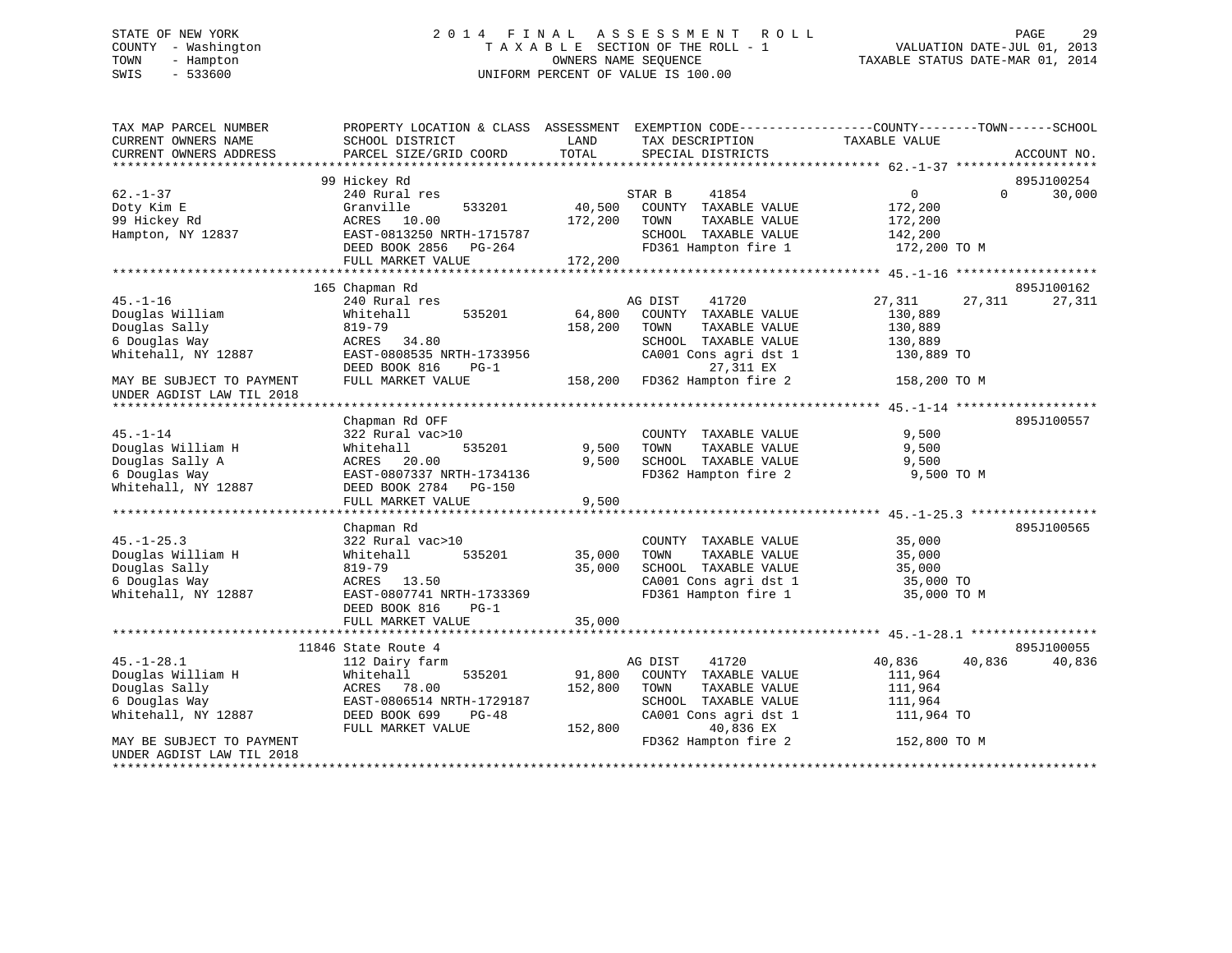| STATE OF NEW YORK<br>COUNTY - Washington<br>TOWN<br>- Hampton<br>SWIS<br>$-533600$ | 2014 FINAL                                                                       | OWNERS NAME SEOUENCE | A S S E S S M E N T<br>R O L L<br>TAXABLE SECTION OF THE ROLL - 1<br>UNIFORM PERCENT OF VALUE IS 100.00 | PAGE<br>30<br>VALUATION DATE-JUL 01, 2013<br>TAXABLE STATUS DATE-MAR 01, 2014                    |
|------------------------------------------------------------------------------------|----------------------------------------------------------------------------------|----------------------|---------------------------------------------------------------------------------------------------------|--------------------------------------------------------------------------------------------------|
| TAX MAP PARCEL NUMBER                                                              |                                                                                  |                      |                                                                                                         | PROPERTY LOCATION & CLASS ASSESSMENT EXEMPTION CODE----------------COUNTY-------TOWN------SCHOOL |
| CURRENT OWNERS NAME                                                                | SCHOOL DISTRICT                                                                  | LAND                 | TAX DESCRIPTION                                                                                         | TAXABLE VALUE                                                                                    |
| CURRENT OWNERS ADDRESS<br>***************                                          | PARCEL SIZE/GRID COORD                                                           | TOTAL                | SPECIAL DISTRICTS                                                                                       | ACCOUNT NO.                                                                                      |
|                                                                                    | 11850 State Route 4                                                              |                      |                                                                                                         | 895J100054                                                                                       |
| $45. - 1 - 28.2$                                                                   | 422 Diner/lunch                                                                  |                      | COUNTY TAXABLE VALUE                                                                                    | 99,700                                                                                           |
| Douglas William H                                                                  | Whitehall<br>535201                                                              | 9,500                | TOWN<br>TAXABLE VALUE                                                                                   | 99,700                                                                                           |
| Douglas Sally                                                                      | Big Apple Diner                                                                  | 99,700               | SCHOOL TAXABLE VALUE                                                                                    | 99,700                                                                                           |
| 6 Douglas Way                                                                      | Lot 1                                                                            |                      | FD362 Hampton fire 2                                                                                    | 99,700 TO M                                                                                      |
| Whitehall, NY 12887                                                                | FRNT 470.00 DPTH 109.00<br>EAST-0806272 NRTH-1728423<br>DEED BOOK 703<br>$PG-91$ |                      |                                                                                                         |                                                                                                  |
|                                                                                    | FULL MARKET VALUE                                                                | 99,700               |                                                                                                         |                                                                                                  |
|                                                                                    | *******************                                                              |                      |                                                                                                         |                                                                                                  |
|                                                                                    | 6 Douglas Way                                                                    |                      |                                                                                                         |                                                                                                  |
| $45. - 1 - 28.3$                                                                   | 220 2 Family Res                                                                 |                      | STAR EN<br>41834                                                                                        | $\mathbf 0$<br>$\Omega$<br>64,200                                                                |
| Douglas William H<br>Douglas Sally                                                 | 535201<br>Whitehall                                                              | 22,100               | COUNTY TAXABLE VALUE<br>TOWN                                                                            | 104,400                                                                                          |
| 6 Douglas Way                                                                      | Lot 2<br>ACRES<br>1.04                                                           | 104,400              | TAXABLE VALUE<br>SCHOOL TAXABLE VALUE                                                                   | 104,400                                                                                          |
| Whitehall, NY 12887                                                                | EAST-0806514 NRTH-1728581                                                        |                      | FD362 Hampton fire 2                                                                                    | 40,200<br>104,400 TO M                                                                           |
|                                                                                    | DEED BOOK 698<br>PG-30                                                           |                      |                                                                                                         |                                                                                                  |
|                                                                                    | FULL MARKET VALUE                                                                | 104,400              |                                                                                                         |                                                                                                  |
|                                                                                    |                                                                                  |                      |                                                                                                         |                                                                                                  |
|                                                                                    | LOT 6&7 Taylor Pat                                                               |                      |                                                                                                         | 895J100053                                                                                       |
| $53. - 1 - 14$                                                                     | 910 Priv forest                                                                  |                      | COUNTY TAXABLE VALUE                                                                                    | 38,500                                                                                           |
| Douglas William H                                                                  | 535201<br>Whitehall                                                              | 38,500               | TAXABLE VALUE<br>TOWN                                                                                   | 38,500                                                                                           |
| Douglas Sally                                                                      | 85.60<br>ACRES                                                                   | 38,500               | SCHOOL TAXABLE VALUE                                                                                    | 38,500                                                                                           |
| 6 Douglas Way                                                                      | EAST-0808515 NRTH-1723886                                                        |                      | FD362 Hampton fire 2                                                                                    | 38,500 TO M                                                                                      |
| Whitehall, NY 12887                                                                | DEED BOOK 699<br>$PG-48$                                                         |                      |                                                                                                         |                                                                                                  |
|                                                                                    | FULL MARKET VALUE<br>******************************                              | 38,500               |                                                                                                         |                                                                                                  |
|                                                                                    | County Route 18                                                                  |                      |                                                                                                         | 895J100291                                                                                       |
| $71. - 1 - 1.1$                                                                    | 322 Rural vac>10                                                                 |                      | COUNTY TAXABLE VALUE                                                                                    | 31,500                                                                                           |
| Downing Duane                                                                      | Granville<br>533201                                                              | 31,500               | TOWN<br>TAXABLE VALUE                                                                                   | 31,500                                                                                           |
| 118 South Williams St                                                              | ACRES 11.10                                                                      | 31,500               | SCHOOL TAXABLE VALUE                                                                                    | 31,500                                                                                           |
| Whitehall, NY 12887                                                                | EAST-0811731 NRTH-1713812                                                        |                      | FD361 Hampton fire 1                                                                                    | 31,500 TO M                                                                                      |
|                                                                                    | DEED BOOK 3357<br>PG-65                                                          |                      |                                                                                                         |                                                                                                  |
|                                                                                    | FULL MARKET VALUE                                                                | 31,500               |                                                                                                         |                                                                                                  |
|                                                                                    |                                                                                  |                      |                                                                                                         |                                                                                                  |
|                                                                                    | County Route 18                                                                  |                      |                                                                                                         | 895J100020                                                                                       |
| $62. - 1 - 49$                                                                     | 322 Rural vac>10                                                                 |                      | COUNTY TAXABLE VALUE                                                                                    | 17,500                                                                                           |
| Downing Duane P                                                                    | 535201<br>Whitehall                                                              | 17,500               | TAXABLE VALUE<br>TOWN                                                                                   | 17,500                                                                                           |
| 118 South Williams St                                                              | Sub Div Lot 5                                                                    | 17,500               | SCHOOL TAXABLE VALUE                                                                                    | 17,500                                                                                           |
| Whitehall, NY 12887                                                                | ACRES 18.50                                                                      |                      | FD361 Hampton fire 1                                                                                    | 17,500 TO M                                                                                      |
|                                                                                    | EAST-0809908 NRTH-1713574                                                        |                      |                                                                                                         |                                                                                                  |
|                                                                                    | DEED BOOK 3116<br>PG-267<br>FULL MARKET VALUE                                    | 17,500               |                                                                                                         |                                                                                                  |
|                                                                                    |                                                                                  | *******              |                                                                                                         |                                                                                                  |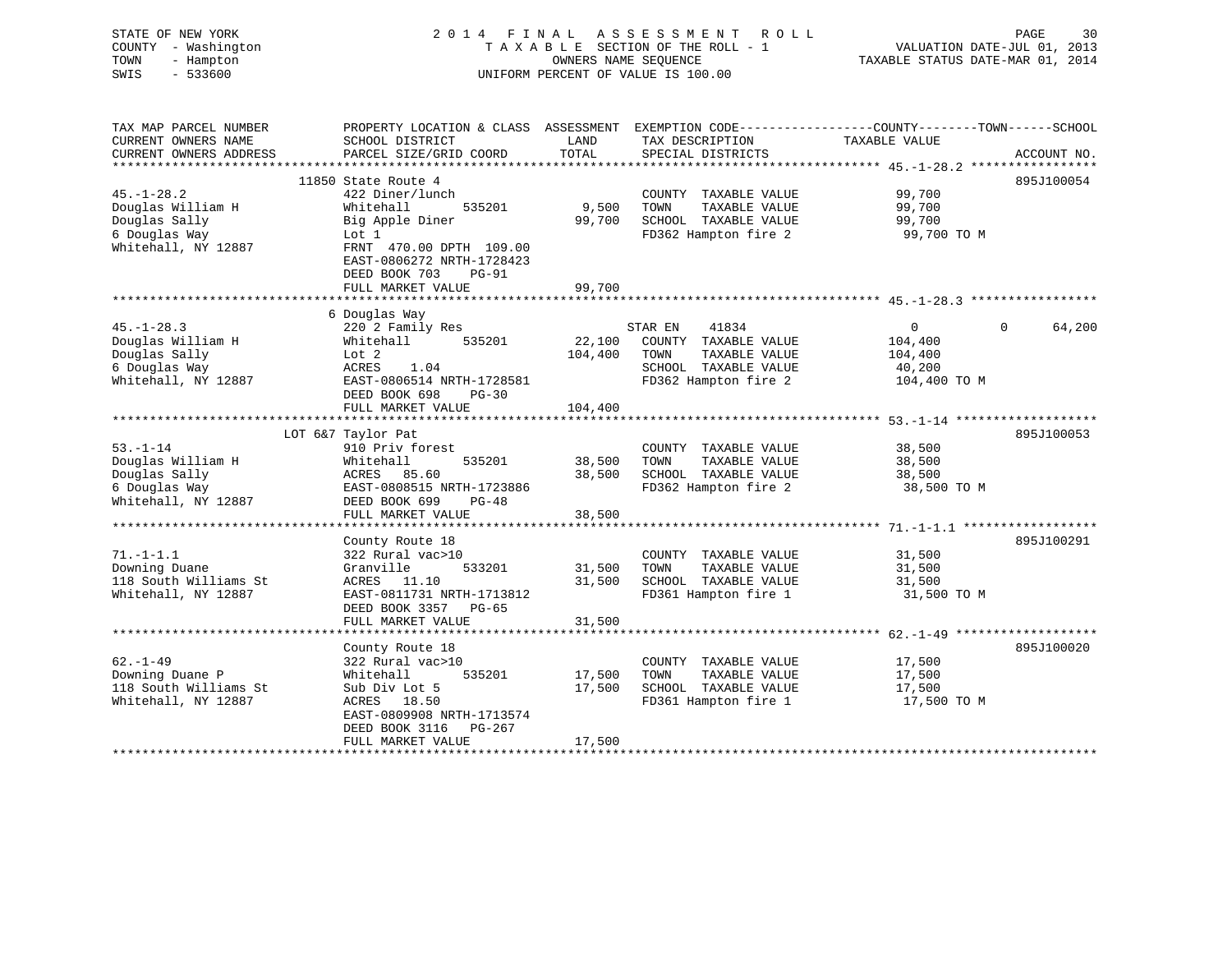# STATE OF NEW YORK 2 0 1 4 F I N A L A S S E S S M E N T R O L L PAGE 31 COUNTY - Washington T A X A B L E SECTION OF THE ROLL - 1 VALUATION DATE-JUL 01, 2013 TOWN - Hampton OWNERS NAME SEQUENCE TAXABLE STATUS DATE-MAR 01, 2014 SWIS - 533600 UNIFORM PERCENT OF VALUE IS 100.00

| PARCEL SIZE/GRID COORD<br>TOTAL<br>SPECIAL DISTRICTS<br>ACCOUNT NO.<br>**************************<br>81 Hampton Heights Way<br>895J100678<br>62,000<br>260 Seasonal res<br>COUNTY TAXABLE VALUE<br>27,500<br>Granville<br>533201<br>TOWN<br>TAXABLE VALUE<br>62,000<br>62,000<br>ACRES<br>5.02<br>SCHOOL TAXABLE VALUE<br>62,000<br>EAST-0809832 NRTH-1702189<br>FD361 Hampton fire 1<br>62,000 TO M<br>DEED BOOK 710<br>PG-107<br>FULL MARKET VALUE<br>62,000<br>1137 North Quivey Hill Ln<br>895J100545<br>$81. - 1 - 26.2$<br>210 1 Family Res<br>$\overline{0}$<br>$\Omega$<br>30,000<br>STAR B<br>41854<br>533201<br>25,300<br>Dundon Matthew<br>Granville<br>COUNTY TAXABLE VALUE<br>56,900<br>2.00<br>56,900<br>Dundon Samantha<br>ACRES<br>TOWN<br>TAXABLE VALUE<br>56,900<br>1137 N Quivey Hill $\text{Ln}$<br>SCHOOL TAXABLE VALUE<br>EAST-0818733 NRTH-1702569<br>26,900<br>Whitehall, NY 12887-3217<br>DEED BOOK 939<br>FD361 Hampton fire 1<br>56,900 TO M<br>PG-247<br>FULL MARKET VALUE<br>56,900<br>177 Hills Pond Rd<br>28,400<br>$71. - 1 - 16.2$<br>270 Mfg housing<br>STAR B<br>41854<br>$\overline{0}$<br>$\Omega$<br>Dunn Russell S Jr<br>Granville<br>533201<br>22,200<br>COUNTY TAXABLE VALUE<br>28,400<br>Dunn Tami J<br>FRNT 200.00 DPTH 230.00<br>28,400<br>TOWN<br>TAXABLE VALUE<br>28,400<br>177 Hills Pond Rd<br>EAST-0815852 NRTH-1706170<br>SCHOOL TAXABLE VALUE<br>$\overline{0}$<br>FD361 Hampton fire 1<br>28,400 TO M<br>Whitehall, NY 12887<br>DEED BOOK 2710 PG-255<br>FULL MARKET VALUE<br>28,400<br>196 Hills Pond Rd<br>64,200<br>41834<br>$\mathbf{0}$<br>$\Omega$<br>$71. - 1 - 15.8$<br>210 1 Family Res<br>STAR EN<br>533201<br>23,900<br>COUNTY TAXABLE VALUE<br>85,700<br>Dunn Russell S Sr<br>Granville<br>Dunn Joan E<br>ACRES<br>1.58<br>85,700<br>TOWN<br>TAXABLE VALUE<br>85,700<br>196 Hills Pond Rd<br>EAST-0816399 NRTH-1706318<br>SCHOOL TAXABLE VALUE<br>21,500<br>PO Box 175<br>DEED BOOK 2837<br>FD361 Hampton fire 1<br>85,700 TO M<br>PG-274<br>85,700<br>Hampton, NY 12837<br>FULL MARKET VALUE<br>895J100429<br>1093 North Quivey Hill Ln<br>$81. - 1 - 22$<br>STAR B<br>41854<br>$\overline{0}$<br>$\Omega$<br>30,000<br>210 1 Family Res<br>Dupuis Racheal<br>Granville<br>533201<br>31,800<br>COUNTY TAXABLE VALUE<br>124,600<br>Dupuis Paul<br>124,600<br>TAXABLE VALUE<br>ACRES<br>4.00<br>TOWN<br>124,600<br>1093 North Quivey Hill Ln<br>SCHOOL TAXABLE VALUE<br>EAST-0818662 NRTH-1701695<br>94,600<br>Whitehall, NY 12887<br>DEED BOOK 3055 PG-129<br>FD361 Hampton fire 1<br>124,600 TO M<br>FULL MARKET VALUE<br>124,600<br>895J100029<br>State Route 22A OFF<br>$72. - 2 - 8$<br>14,500<br>314 Rural vac<10<br>COUNTY TAXABLE VALUE<br>Durant Herve S<br>Granville<br>533201<br>14,500<br>TOWN<br>TAXABLE VALUE<br>14,500<br>90 Northfield Ave Unit 31C<br>ACRES<br>6.50<br>14,500<br>SCHOOL TAXABLE VALUE<br>14,500<br>FD361 Hampton fire 1<br>West Orange, NJ 07052<br>EAST-0824186 NRTH-1710701<br>14,500 TO M<br>DEED BOOK 2589<br>PG-262<br>14,500<br>FULL MARKET VALUE | TAX MAP PARCEL NUMBER<br>CURRENT OWNERS NAME | PROPERTY LOCATION & CLASS ASSESSMENT<br>SCHOOL DISTRICT | LAND | TAX DESCRIPTION | EXEMPTION CODE-----------------COUNTY-------TOWN------SCHOOL<br>TAXABLE VALUE |  |
|---------------------------------------------------------------------------------------------------------------------------------------------------------------------------------------------------------------------------------------------------------------------------------------------------------------------------------------------------------------------------------------------------------------------------------------------------------------------------------------------------------------------------------------------------------------------------------------------------------------------------------------------------------------------------------------------------------------------------------------------------------------------------------------------------------------------------------------------------------------------------------------------------------------------------------------------------------------------------------------------------------------------------------------------------------------------------------------------------------------------------------------------------------------------------------------------------------------------------------------------------------------------------------------------------------------------------------------------------------------------------------------------------------------------------------------------------------------------------------------------------------------------------------------------------------------------------------------------------------------------------------------------------------------------------------------------------------------------------------------------------------------------------------------------------------------------------------------------------------------------------------------------------------------------------------------------------------------------------------------------------------------------------------------------------------------------------------------------------------------------------------------------------------------------------------------------------------------------------------------------------------------------------------------------------------------------------------------------------------------------------------------------------------------------------------------------------------------------------------------------------------------------------------------------------------------------------------------------------------------------------------------------------------------------------------------------------------------------------------------------------------------------------------------------------------------------------------------------------------------------------------------------------------------------------------------------------------------------------------------------------------------------------------------------------------|----------------------------------------------|---------------------------------------------------------|------|-----------------|-------------------------------------------------------------------------------|--|
|                                                                                                                                                                                                                                                                                                                                                                                                                                                                                                                                                                                                                                                                                                                                                                                                                                                                                                                                                                                                                                                                                                                                                                                                                                                                                                                                                                                                                                                                                                                                                                                                                                                                                                                                                                                                                                                                                                                                                                                                                                                                                                                                                                                                                                                                                                                                                                                                                                                                                                                                                                                                                                                                                                                                                                                                                                                                                                                                                                                                                                                         | CURRENT OWNERS ADDRESS                       |                                                         |      |                 |                                                                               |  |
|                                                                                                                                                                                                                                                                                                                                                                                                                                                                                                                                                                                                                                                                                                                                                                                                                                                                                                                                                                                                                                                                                                                                                                                                                                                                                                                                                                                                                                                                                                                                                                                                                                                                                                                                                                                                                                                                                                                                                                                                                                                                                                                                                                                                                                                                                                                                                                                                                                                                                                                                                                                                                                                                                                                                                                                                                                                                                                                                                                                                                                                         | ******************                           |                                                         |      |                 |                                                                               |  |
|                                                                                                                                                                                                                                                                                                                                                                                                                                                                                                                                                                                                                                                                                                                                                                                                                                                                                                                                                                                                                                                                                                                                                                                                                                                                                                                                                                                                                                                                                                                                                                                                                                                                                                                                                                                                                                                                                                                                                                                                                                                                                                                                                                                                                                                                                                                                                                                                                                                                                                                                                                                                                                                                                                                                                                                                                                                                                                                                                                                                                                                         |                                              |                                                         |      |                 |                                                                               |  |
|                                                                                                                                                                                                                                                                                                                                                                                                                                                                                                                                                                                                                                                                                                                                                                                                                                                                                                                                                                                                                                                                                                                                                                                                                                                                                                                                                                                                                                                                                                                                                                                                                                                                                                                                                                                                                                                                                                                                                                                                                                                                                                                                                                                                                                                                                                                                                                                                                                                                                                                                                                                                                                                                                                                                                                                                                                                                                                                                                                                                                                                         | $80. - 1 - 28$                               |                                                         |      |                 |                                                                               |  |
|                                                                                                                                                                                                                                                                                                                                                                                                                                                                                                                                                                                                                                                                                                                                                                                                                                                                                                                                                                                                                                                                                                                                                                                                                                                                                                                                                                                                                                                                                                                                                                                                                                                                                                                                                                                                                                                                                                                                                                                                                                                                                                                                                                                                                                                                                                                                                                                                                                                                                                                                                                                                                                                                                                                                                                                                                                                                                                                                                                                                                                                         | Drain Thomas                                 |                                                         |      |                 |                                                                               |  |
|                                                                                                                                                                                                                                                                                                                                                                                                                                                                                                                                                                                                                                                                                                                                                                                                                                                                                                                                                                                                                                                                                                                                                                                                                                                                                                                                                                                                                                                                                                                                                                                                                                                                                                                                                                                                                                                                                                                                                                                                                                                                                                                                                                                                                                                                                                                                                                                                                                                                                                                                                                                                                                                                                                                                                                                                                                                                                                                                                                                                                                                         | 42 Birch Ln                                  |                                                         |      |                 |                                                                               |  |
|                                                                                                                                                                                                                                                                                                                                                                                                                                                                                                                                                                                                                                                                                                                                                                                                                                                                                                                                                                                                                                                                                                                                                                                                                                                                                                                                                                                                                                                                                                                                                                                                                                                                                                                                                                                                                                                                                                                                                                                                                                                                                                                                                                                                                                                                                                                                                                                                                                                                                                                                                                                                                                                                                                                                                                                                                                                                                                                                                                                                                                                         | Kensington, CT 06037                         |                                                         |      |                 |                                                                               |  |
|                                                                                                                                                                                                                                                                                                                                                                                                                                                                                                                                                                                                                                                                                                                                                                                                                                                                                                                                                                                                                                                                                                                                                                                                                                                                                                                                                                                                                                                                                                                                                                                                                                                                                                                                                                                                                                                                                                                                                                                                                                                                                                                                                                                                                                                                                                                                                                                                                                                                                                                                                                                                                                                                                                                                                                                                                                                                                                                                                                                                                                                         |                                              |                                                         |      |                 |                                                                               |  |
|                                                                                                                                                                                                                                                                                                                                                                                                                                                                                                                                                                                                                                                                                                                                                                                                                                                                                                                                                                                                                                                                                                                                                                                                                                                                                                                                                                                                                                                                                                                                                                                                                                                                                                                                                                                                                                                                                                                                                                                                                                                                                                                                                                                                                                                                                                                                                                                                                                                                                                                                                                                                                                                                                                                                                                                                                                                                                                                                                                                                                                                         |                                              |                                                         |      |                 |                                                                               |  |
|                                                                                                                                                                                                                                                                                                                                                                                                                                                                                                                                                                                                                                                                                                                                                                                                                                                                                                                                                                                                                                                                                                                                                                                                                                                                                                                                                                                                                                                                                                                                                                                                                                                                                                                                                                                                                                                                                                                                                                                                                                                                                                                                                                                                                                                                                                                                                                                                                                                                                                                                                                                                                                                                                                                                                                                                                                                                                                                                                                                                                                                         |                                              |                                                         |      |                 |                                                                               |  |
|                                                                                                                                                                                                                                                                                                                                                                                                                                                                                                                                                                                                                                                                                                                                                                                                                                                                                                                                                                                                                                                                                                                                                                                                                                                                                                                                                                                                                                                                                                                                                                                                                                                                                                                                                                                                                                                                                                                                                                                                                                                                                                                                                                                                                                                                                                                                                                                                                                                                                                                                                                                                                                                                                                                                                                                                                                                                                                                                                                                                                                                         |                                              |                                                         |      |                 |                                                                               |  |
|                                                                                                                                                                                                                                                                                                                                                                                                                                                                                                                                                                                                                                                                                                                                                                                                                                                                                                                                                                                                                                                                                                                                                                                                                                                                                                                                                                                                                                                                                                                                                                                                                                                                                                                                                                                                                                                                                                                                                                                                                                                                                                                                                                                                                                                                                                                                                                                                                                                                                                                                                                                                                                                                                                                                                                                                                                                                                                                                                                                                                                                         |                                              |                                                         |      |                 |                                                                               |  |
|                                                                                                                                                                                                                                                                                                                                                                                                                                                                                                                                                                                                                                                                                                                                                                                                                                                                                                                                                                                                                                                                                                                                                                                                                                                                                                                                                                                                                                                                                                                                                                                                                                                                                                                                                                                                                                                                                                                                                                                                                                                                                                                                                                                                                                                                                                                                                                                                                                                                                                                                                                                                                                                                                                                                                                                                                                                                                                                                                                                                                                                         |                                              |                                                         |      |                 |                                                                               |  |
|                                                                                                                                                                                                                                                                                                                                                                                                                                                                                                                                                                                                                                                                                                                                                                                                                                                                                                                                                                                                                                                                                                                                                                                                                                                                                                                                                                                                                                                                                                                                                                                                                                                                                                                                                                                                                                                                                                                                                                                                                                                                                                                                                                                                                                                                                                                                                                                                                                                                                                                                                                                                                                                                                                                                                                                                                                                                                                                                                                                                                                                         |                                              |                                                         |      |                 |                                                                               |  |
|                                                                                                                                                                                                                                                                                                                                                                                                                                                                                                                                                                                                                                                                                                                                                                                                                                                                                                                                                                                                                                                                                                                                                                                                                                                                                                                                                                                                                                                                                                                                                                                                                                                                                                                                                                                                                                                                                                                                                                                                                                                                                                                                                                                                                                                                                                                                                                                                                                                                                                                                                                                                                                                                                                                                                                                                                                                                                                                                                                                                                                                         |                                              |                                                         |      |                 |                                                                               |  |
|                                                                                                                                                                                                                                                                                                                                                                                                                                                                                                                                                                                                                                                                                                                                                                                                                                                                                                                                                                                                                                                                                                                                                                                                                                                                                                                                                                                                                                                                                                                                                                                                                                                                                                                                                                                                                                                                                                                                                                                                                                                                                                                                                                                                                                                                                                                                                                                                                                                                                                                                                                                                                                                                                                                                                                                                                                                                                                                                                                                                                                                         |                                              |                                                         |      |                 |                                                                               |  |
|                                                                                                                                                                                                                                                                                                                                                                                                                                                                                                                                                                                                                                                                                                                                                                                                                                                                                                                                                                                                                                                                                                                                                                                                                                                                                                                                                                                                                                                                                                                                                                                                                                                                                                                                                                                                                                                                                                                                                                                                                                                                                                                                                                                                                                                                                                                                                                                                                                                                                                                                                                                                                                                                                                                                                                                                                                                                                                                                                                                                                                                         |                                              |                                                         |      |                 |                                                                               |  |
|                                                                                                                                                                                                                                                                                                                                                                                                                                                                                                                                                                                                                                                                                                                                                                                                                                                                                                                                                                                                                                                                                                                                                                                                                                                                                                                                                                                                                                                                                                                                                                                                                                                                                                                                                                                                                                                                                                                                                                                                                                                                                                                                                                                                                                                                                                                                                                                                                                                                                                                                                                                                                                                                                                                                                                                                                                                                                                                                                                                                                                                         |                                              |                                                         |      |                 |                                                                               |  |
|                                                                                                                                                                                                                                                                                                                                                                                                                                                                                                                                                                                                                                                                                                                                                                                                                                                                                                                                                                                                                                                                                                                                                                                                                                                                                                                                                                                                                                                                                                                                                                                                                                                                                                                                                                                                                                                                                                                                                                                                                                                                                                                                                                                                                                                                                                                                                                                                                                                                                                                                                                                                                                                                                                                                                                                                                                                                                                                                                                                                                                                         |                                              |                                                         |      |                 |                                                                               |  |
|                                                                                                                                                                                                                                                                                                                                                                                                                                                                                                                                                                                                                                                                                                                                                                                                                                                                                                                                                                                                                                                                                                                                                                                                                                                                                                                                                                                                                                                                                                                                                                                                                                                                                                                                                                                                                                                                                                                                                                                                                                                                                                                                                                                                                                                                                                                                                                                                                                                                                                                                                                                                                                                                                                                                                                                                                                                                                                                                                                                                                                                         |                                              |                                                         |      |                 |                                                                               |  |
|                                                                                                                                                                                                                                                                                                                                                                                                                                                                                                                                                                                                                                                                                                                                                                                                                                                                                                                                                                                                                                                                                                                                                                                                                                                                                                                                                                                                                                                                                                                                                                                                                                                                                                                                                                                                                                                                                                                                                                                                                                                                                                                                                                                                                                                                                                                                                                                                                                                                                                                                                                                                                                                                                                                                                                                                                                                                                                                                                                                                                                                         |                                              |                                                         |      |                 |                                                                               |  |
|                                                                                                                                                                                                                                                                                                                                                                                                                                                                                                                                                                                                                                                                                                                                                                                                                                                                                                                                                                                                                                                                                                                                                                                                                                                                                                                                                                                                                                                                                                                                                                                                                                                                                                                                                                                                                                                                                                                                                                                                                                                                                                                                                                                                                                                                                                                                                                                                                                                                                                                                                                                                                                                                                                                                                                                                                                                                                                                                                                                                                                                         |                                              |                                                         |      |                 |                                                                               |  |
|                                                                                                                                                                                                                                                                                                                                                                                                                                                                                                                                                                                                                                                                                                                                                                                                                                                                                                                                                                                                                                                                                                                                                                                                                                                                                                                                                                                                                                                                                                                                                                                                                                                                                                                                                                                                                                                                                                                                                                                                                                                                                                                                                                                                                                                                                                                                                                                                                                                                                                                                                                                                                                                                                                                                                                                                                                                                                                                                                                                                                                                         |                                              |                                                         |      |                 |                                                                               |  |
|                                                                                                                                                                                                                                                                                                                                                                                                                                                                                                                                                                                                                                                                                                                                                                                                                                                                                                                                                                                                                                                                                                                                                                                                                                                                                                                                                                                                                                                                                                                                                                                                                                                                                                                                                                                                                                                                                                                                                                                                                                                                                                                                                                                                                                                                                                                                                                                                                                                                                                                                                                                                                                                                                                                                                                                                                                                                                                                                                                                                                                                         |                                              |                                                         |      |                 |                                                                               |  |
|                                                                                                                                                                                                                                                                                                                                                                                                                                                                                                                                                                                                                                                                                                                                                                                                                                                                                                                                                                                                                                                                                                                                                                                                                                                                                                                                                                                                                                                                                                                                                                                                                                                                                                                                                                                                                                                                                                                                                                                                                                                                                                                                                                                                                                                                                                                                                                                                                                                                                                                                                                                                                                                                                                                                                                                                                                                                                                                                                                                                                                                         |                                              |                                                         |      |                 |                                                                               |  |
|                                                                                                                                                                                                                                                                                                                                                                                                                                                                                                                                                                                                                                                                                                                                                                                                                                                                                                                                                                                                                                                                                                                                                                                                                                                                                                                                                                                                                                                                                                                                                                                                                                                                                                                                                                                                                                                                                                                                                                                                                                                                                                                                                                                                                                                                                                                                                                                                                                                                                                                                                                                                                                                                                                                                                                                                                                                                                                                                                                                                                                                         |                                              |                                                         |      |                 |                                                                               |  |
|                                                                                                                                                                                                                                                                                                                                                                                                                                                                                                                                                                                                                                                                                                                                                                                                                                                                                                                                                                                                                                                                                                                                                                                                                                                                                                                                                                                                                                                                                                                                                                                                                                                                                                                                                                                                                                                                                                                                                                                                                                                                                                                                                                                                                                                                                                                                                                                                                                                                                                                                                                                                                                                                                                                                                                                                                                                                                                                                                                                                                                                         |                                              |                                                         |      |                 |                                                                               |  |
|                                                                                                                                                                                                                                                                                                                                                                                                                                                                                                                                                                                                                                                                                                                                                                                                                                                                                                                                                                                                                                                                                                                                                                                                                                                                                                                                                                                                                                                                                                                                                                                                                                                                                                                                                                                                                                                                                                                                                                                                                                                                                                                                                                                                                                                                                                                                                                                                                                                                                                                                                                                                                                                                                                                                                                                                                                                                                                                                                                                                                                                         |                                              |                                                         |      |                 |                                                                               |  |
|                                                                                                                                                                                                                                                                                                                                                                                                                                                                                                                                                                                                                                                                                                                                                                                                                                                                                                                                                                                                                                                                                                                                                                                                                                                                                                                                                                                                                                                                                                                                                                                                                                                                                                                                                                                                                                                                                                                                                                                                                                                                                                                                                                                                                                                                                                                                                                                                                                                                                                                                                                                                                                                                                                                                                                                                                                                                                                                                                                                                                                                         |                                              |                                                         |      |                 |                                                                               |  |
|                                                                                                                                                                                                                                                                                                                                                                                                                                                                                                                                                                                                                                                                                                                                                                                                                                                                                                                                                                                                                                                                                                                                                                                                                                                                                                                                                                                                                                                                                                                                                                                                                                                                                                                                                                                                                                                                                                                                                                                                                                                                                                                                                                                                                                                                                                                                                                                                                                                                                                                                                                                                                                                                                                                                                                                                                                                                                                                                                                                                                                                         |                                              |                                                         |      |                 |                                                                               |  |
|                                                                                                                                                                                                                                                                                                                                                                                                                                                                                                                                                                                                                                                                                                                                                                                                                                                                                                                                                                                                                                                                                                                                                                                                                                                                                                                                                                                                                                                                                                                                                                                                                                                                                                                                                                                                                                                                                                                                                                                                                                                                                                                                                                                                                                                                                                                                                                                                                                                                                                                                                                                                                                                                                                                                                                                                                                                                                                                                                                                                                                                         |                                              |                                                         |      |                 |                                                                               |  |
|                                                                                                                                                                                                                                                                                                                                                                                                                                                                                                                                                                                                                                                                                                                                                                                                                                                                                                                                                                                                                                                                                                                                                                                                                                                                                                                                                                                                                                                                                                                                                                                                                                                                                                                                                                                                                                                                                                                                                                                                                                                                                                                                                                                                                                                                                                                                                                                                                                                                                                                                                                                                                                                                                                                                                                                                                                                                                                                                                                                                                                                         |                                              |                                                         |      |                 |                                                                               |  |
|                                                                                                                                                                                                                                                                                                                                                                                                                                                                                                                                                                                                                                                                                                                                                                                                                                                                                                                                                                                                                                                                                                                                                                                                                                                                                                                                                                                                                                                                                                                                                                                                                                                                                                                                                                                                                                                                                                                                                                                                                                                                                                                                                                                                                                                                                                                                                                                                                                                                                                                                                                                                                                                                                                                                                                                                                                                                                                                                                                                                                                                         |                                              |                                                         |      |                 |                                                                               |  |
|                                                                                                                                                                                                                                                                                                                                                                                                                                                                                                                                                                                                                                                                                                                                                                                                                                                                                                                                                                                                                                                                                                                                                                                                                                                                                                                                                                                                                                                                                                                                                                                                                                                                                                                                                                                                                                                                                                                                                                                                                                                                                                                                                                                                                                                                                                                                                                                                                                                                                                                                                                                                                                                                                                                                                                                                                                                                                                                                                                                                                                                         |                                              |                                                         |      |                 |                                                                               |  |
|                                                                                                                                                                                                                                                                                                                                                                                                                                                                                                                                                                                                                                                                                                                                                                                                                                                                                                                                                                                                                                                                                                                                                                                                                                                                                                                                                                                                                                                                                                                                                                                                                                                                                                                                                                                                                                                                                                                                                                                                                                                                                                                                                                                                                                                                                                                                                                                                                                                                                                                                                                                                                                                                                                                                                                                                                                                                                                                                                                                                                                                         |                                              |                                                         |      |                 |                                                                               |  |
|                                                                                                                                                                                                                                                                                                                                                                                                                                                                                                                                                                                                                                                                                                                                                                                                                                                                                                                                                                                                                                                                                                                                                                                                                                                                                                                                                                                                                                                                                                                                                                                                                                                                                                                                                                                                                                                                                                                                                                                                                                                                                                                                                                                                                                                                                                                                                                                                                                                                                                                                                                                                                                                                                                                                                                                                                                                                                                                                                                                                                                                         |                                              |                                                         |      |                 |                                                                               |  |
|                                                                                                                                                                                                                                                                                                                                                                                                                                                                                                                                                                                                                                                                                                                                                                                                                                                                                                                                                                                                                                                                                                                                                                                                                                                                                                                                                                                                                                                                                                                                                                                                                                                                                                                                                                                                                                                                                                                                                                                                                                                                                                                                                                                                                                                                                                                                                                                                                                                                                                                                                                                                                                                                                                                                                                                                                                                                                                                                                                                                                                                         |                                              |                                                         |      |                 |                                                                               |  |
|                                                                                                                                                                                                                                                                                                                                                                                                                                                                                                                                                                                                                                                                                                                                                                                                                                                                                                                                                                                                                                                                                                                                                                                                                                                                                                                                                                                                                                                                                                                                                                                                                                                                                                                                                                                                                                                                                                                                                                                                                                                                                                                                                                                                                                                                                                                                                                                                                                                                                                                                                                                                                                                                                                                                                                                                                                                                                                                                                                                                                                                         |                                              |                                                         |      |                 |                                                                               |  |
|                                                                                                                                                                                                                                                                                                                                                                                                                                                                                                                                                                                                                                                                                                                                                                                                                                                                                                                                                                                                                                                                                                                                                                                                                                                                                                                                                                                                                                                                                                                                                                                                                                                                                                                                                                                                                                                                                                                                                                                                                                                                                                                                                                                                                                                                                                                                                                                                                                                                                                                                                                                                                                                                                                                                                                                                                                                                                                                                                                                                                                                         |                                              |                                                         |      |                 |                                                                               |  |
|                                                                                                                                                                                                                                                                                                                                                                                                                                                                                                                                                                                                                                                                                                                                                                                                                                                                                                                                                                                                                                                                                                                                                                                                                                                                                                                                                                                                                                                                                                                                                                                                                                                                                                                                                                                                                                                                                                                                                                                                                                                                                                                                                                                                                                                                                                                                                                                                                                                                                                                                                                                                                                                                                                                                                                                                                                                                                                                                                                                                                                                         |                                              |                                                         |      |                 |                                                                               |  |
|                                                                                                                                                                                                                                                                                                                                                                                                                                                                                                                                                                                                                                                                                                                                                                                                                                                                                                                                                                                                                                                                                                                                                                                                                                                                                                                                                                                                                                                                                                                                                                                                                                                                                                                                                                                                                                                                                                                                                                                                                                                                                                                                                                                                                                                                                                                                                                                                                                                                                                                                                                                                                                                                                                                                                                                                                                                                                                                                                                                                                                                         |                                              |                                                         |      |                 |                                                                               |  |
|                                                                                                                                                                                                                                                                                                                                                                                                                                                                                                                                                                                                                                                                                                                                                                                                                                                                                                                                                                                                                                                                                                                                                                                                                                                                                                                                                                                                                                                                                                                                                                                                                                                                                                                                                                                                                                                                                                                                                                                                                                                                                                                                                                                                                                                                                                                                                                                                                                                                                                                                                                                                                                                                                                                                                                                                                                                                                                                                                                                                                                                         |                                              |                                                         |      |                 |                                                                               |  |
|                                                                                                                                                                                                                                                                                                                                                                                                                                                                                                                                                                                                                                                                                                                                                                                                                                                                                                                                                                                                                                                                                                                                                                                                                                                                                                                                                                                                                                                                                                                                                                                                                                                                                                                                                                                                                                                                                                                                                                                                                                                                                                                                                                                                                                                                                                                                                                                                                                                                                                                                                                                                                                                                                                                                                                                                                                                                                                                                                                                                                                                         |                                              |                                                         |      |                 |                                                                               |  |
|                                                                                                                                                                                                                                                                                                                                                                                                                                                                                                                                                                                                                                                                                                                                                                                                                                                                                                                                                                                                                                                                                                                                                                                                                                                                                                                                                                                                                                                                                                                                                                                                                                                                                                                                                                                                                                                                                                                                                                                                                                                                                                                                                                                                                                                                                                                                                                                                                                                                                                                                                                                                                                                                                                                                                                                                                                                                                                                                                                                                                                                         |                                              |                                                         |      |                 |                                                                               |  |
|                                                                                                                                                                                                                                                                                                                                                                                                                                                                                                                                                                                                                                                                                                                                                                                                                                                                                                                                                                                                                                                                                                                                                                                                                                                                                                                                                                                                                                                                                                                                                                                                                                                                                                                                                                                                                                                                                                                                                                                                                                                                                                                                                                                                                                                                                                                                                                                                                                                                                                                                                                                                                                                                                                                                                                                                                                                                                                                                                                                                                                                         |                                              |                                                         |      |                 |                                                                               |  |
|                                                                                                                                                                                                                                                                                                                                                                                                                                                                                                                                                                                                                                                                                                                                                                                                                                                                                                                                                                                                                                                                                                                                                                                                                                                                                                                                                                                                                                                                                                                                                                                                                                                                                                                                                                                                                                                                                                                                                                                                                                                                                                                                                                                                                                                                                                                                                                                                                                                                                                                                                                                                                                                                                                                                                                                                                                                                                                                                                                                                                                                         |                                              |                                                         |      |                 |                                                                               |  |
|                                                                                                                                                                                                                                                                                                                                                                                                                                                                                                                                                                                                                                                                                                                                                                                                                                                                                                                                                                                                                                                                                                                                                                                                                                                                                                                                                                                                                                                                                                                                                                                                                                                                                                                                                                                                                                                                                                                                                                                                                                                                                                                                                                                                                                                                                                                                                                                                                                                                                                                                                                                                                                                                                                                                                                                                                                                                                                                                                                                                                                                         |                                              |                                                         |      |                 |                                                                               |  |
|                                                                                                                                                                                                                                                                                                                                                                                                                                                                                                                                                                                                                                                                                                                                                                                                                                                                                                                                                                                                                                                                                                                                                                                                                                                                                                                                                                                                                                                                                                                                                                                                                                                                                                                                                                                                                                                                                                                                                                                                                                                                                                                                                                                                                                                                                                                                                                                                                                                                                                                                                                                                                                                                                                                                                                                                                                                                                                                                                                                                                                                         |                                              |                                                         |      |                 |                                                                               |  |
|                                                                                                                                                                                                                                                                                                                                                                                                                                                                                                                                                                                                                                                                                                                                                                                                                                                                                                                                                                                                                                                                                                                                                                                                                                                                                                                                                                                                                                                                                                                                                                                                                                                                                                                                                                                                                                                                                                                                                                                                                                                                                                                                                                                                                                                                                                                                                                                                                                                                                                                                                                                                                                                                                                                                                                                                                                                                                                                                                                                                                                                         |                                              |                                                         |      |                 |                                                                               |  |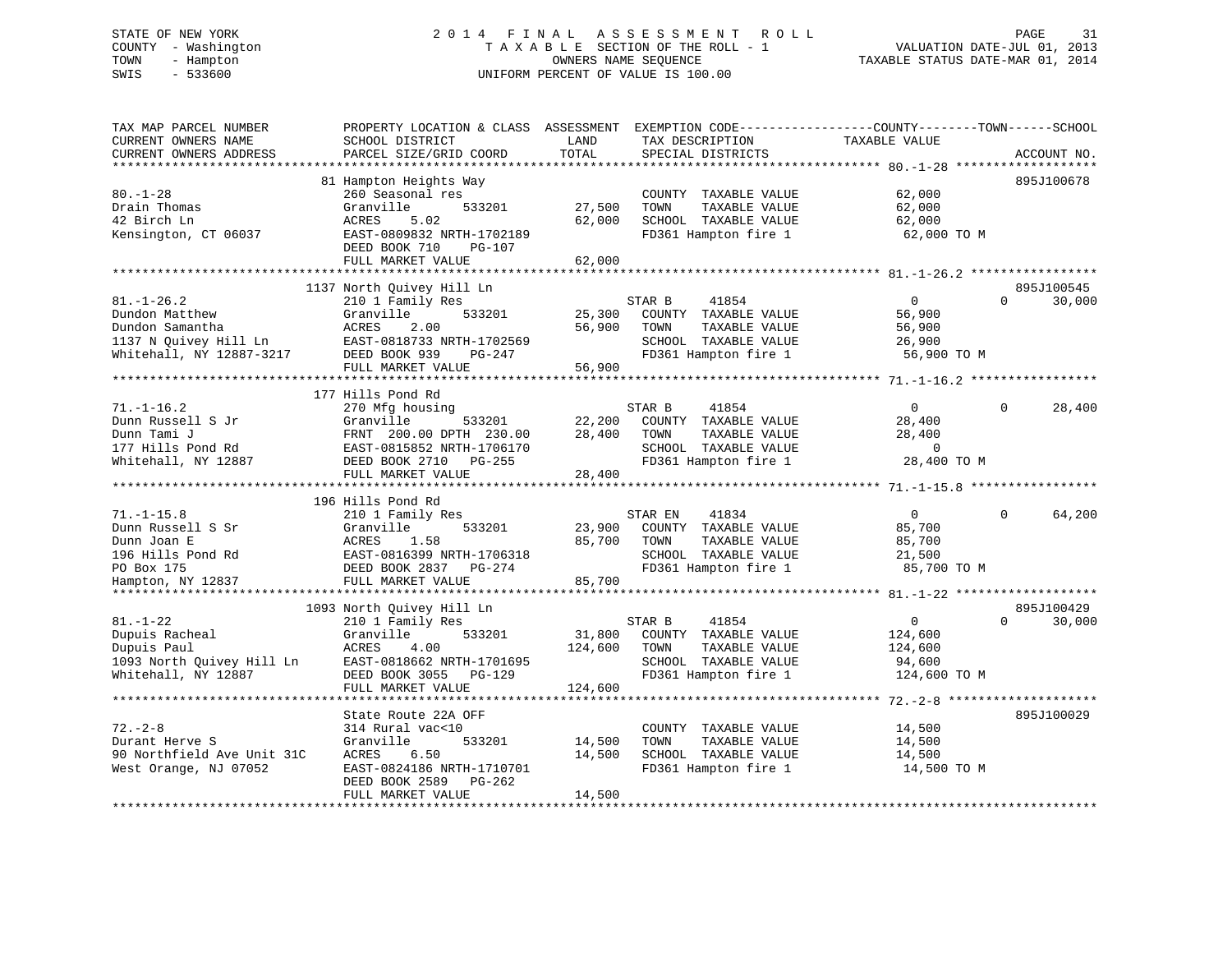# STATE OF NEW YORK 2 0 1 4 F I N A L A S S E S S M E N T R O L L PAGE 32 COUNTY - Washington T A X A B L E SECTION OF THE ROLL - 1 VALUATION DATE-JUL 01, 2013 TOWN - Hampton OWNERS NAME SEQUENCE TAXABLE STATUS DATE-MAR 01, 2014 SWIS - 533600 UNIFORM PERCENT OF VALUE IS 100.00

| TAX MAP PARCEL NUMBER<br>CURRENT OWNERS NAME<br>CURRENT OWNERS ADDRESS                                                           | PROPERTY LOCATION & CLASS ASSESSMENT EXEMPTION CODE---------------COUNTY-------TOWN-----SCHOOL<br>SCHOOL DISTRICT<br>PARCEL SIZE/GRID COORD                | LAND<br>TOTAL            | TAX DESCRIPTION<br>SPECIAL DISTRICTS                                                                                                                     | TAXABLE VALUE                                                    | ACCOUNT NO.                      |
|----------------------------------------------------------------------------------------------------------------------------------|------------------------------------------------------------------------------------------------------------------------------------------------------------|--------------------------|----------------------------------------------------------------------------------------------------------------------------------------------------------|------------------------------------------------------------------|----------------------------------|
| $62. - 1 - 2$<br>Durfee Seth<br>Durfee Grace Cuomo<br>PO Box 124<br>Fair Haven, VT 05743                                         | Hickey Rd OFF<br>910 Priv forest<br>533201<br>Granville<br>ACRES 26.76<br>EAST-0809900 NRTH-1719665<br>DEED BOOK 3055 PG-251                               | 12,000<br>12,000         | COUNTY TAXABLE VALUE<br>TOWN<br>TAXABLE VALUE<br>SCHOOL TAXABLE VALUE<br>FD361 Hampton fire 1 12,000 TO M                                                | 12,000<br>12,000<br>12,000                                       | 895J100629                       |
|                                                                                                                                  | FULL MARKET VALUE                                                                                                                                          | 12,000                   |                                                                                                                                                          |                                                                  |                                  |
|                                                                                                                                  |                                                                                                                                                            |                          |                                                                                                                                                          |                                                                  |                                  |
| $62 - 1 - 3$<br>Durfee Seth<br>183 Wicked Hollow Way<br>Hampton, NY 12837                                                        | 183 Wicked Hollow Way<br>240 Rural res<br>Granville<br>533201<br>ACRES 27.27<br>EAST-0810834 NRTH-1719735<br>DEED BOOK 876<br>PG-247<br>FULL MARKET VALUE  | 134,600<br>134,600       | STAR B<br>41854<br>39,600 COUNTY TAXABLE VALUE<br>TOWN<br>TAXABLE VALUE<br>SCHOOL TAXABLE VALUE 104,600<br>FD361 Hampton fire 1                          | $\overline{0}$<br>134,600<br>134,600<br>134,600 TO M             | 895J100630<br>$\Omega$<br>30,000 |
|                                                                                                                                  | State Route 22A                                                                                                                                            |                          |                                                                                                                                                          |                                                                  | 895J100141                       |
| $54. - 1 - 14.1$<br>Durham Joseph A<br>1 Krall Rd<br>Hampton, NY 12837<br>MAY BE SUBJECT TO PAYMENT<br>UNDER AGDIST LAW TIL 2018 | 323 Vacant rural<br>Granville<br>533201<br>sub div lot 2<br>Easement 3201/301<br>ACRES 158.40<br>EAST-0818236 NRTH-1725621<br>DEED BOOK 867<br>PG-65       | 71,300<br>71,300         | AG DIST<br>41720<br>COUNTY TAXABLE VALUE<br>TOWN<br>TAXABLE VALUE<br>SCHOOL TAXABLE VALUE<br>CA001 Cons agri dst 1<br>47,065 EX<br>FD361 Hampton fire 1  | 47,065<br>24,235<br>24,235<br>24,235<br>24,235 TO<br>71,300 TO M | 47,065<br>47,065                 |
|                                                                                                                                  |                                                                                                                                                            |                          |                                                                                                                                                          |                                                                  |                                  |
| $38. - 1 - 2.6$<br>Echevarris Dulcidio Jr<br>Echevarris Barbara<br>56 Park Rd<br>Oxford, CT 06483                                | 64 Lemayville Way<br>210 1 Family Res<br>Whitehall<br>ACRES<br>6.42<br>EAST-0805328 NRTH-1743386<br>DEED BOOK 603<br>$PG-340$                              | 535201 36,400<br>152,500 | COUNTY TAXABLE VALUE<br>TOWN<br>TAXABLE VALUE<br>SCHOOL TAXABLE VALUE<br>FD362 Hampton fire 2                                                            | 152,500<br>152,500<br>152,500<br>152,500 TO M                    | 895J101794                       |
|                                                                                                                                  | FULL MARKET VALUE                                                                                                                                          | 152,500                  |                                                                                                                                                          |                                                                  |                                  |
| $62 - 1 - 13$<br>Edwards Edward<br>73 Wicked Hollow Way<br>Hampton, NY 12837                                                     | 73 Wicked Hollow Way<br>210 1 Family Res<br>533201<br>Granville<br>ACRES 5.05<br>EAST-0812982 NRTH-1719833<br>DEED BOOK 918<br>PG-167<br>FULL MARKET VALUE | 89,100<br>89,100         | STAR B<br>41854<br>28,500 COUNTY TAXABLE VALUE<br>TOWN<br>TAXABLE VALUE<br>TOWN       TAXABLE  VALUE<br>SCHOOL    TAXABLE  VALUE<br>FD361 Hampton fire 1 | $\overline{0}$<br>89,100<br>89,100<br>59,100<br>89,100 TO M      | 895J101716<br>$\Omega$<br>30,000 |
|                                                                                                                                  |                                                                                                                                                            |                          |                                                                                                                                                          |                                                                  |                                  |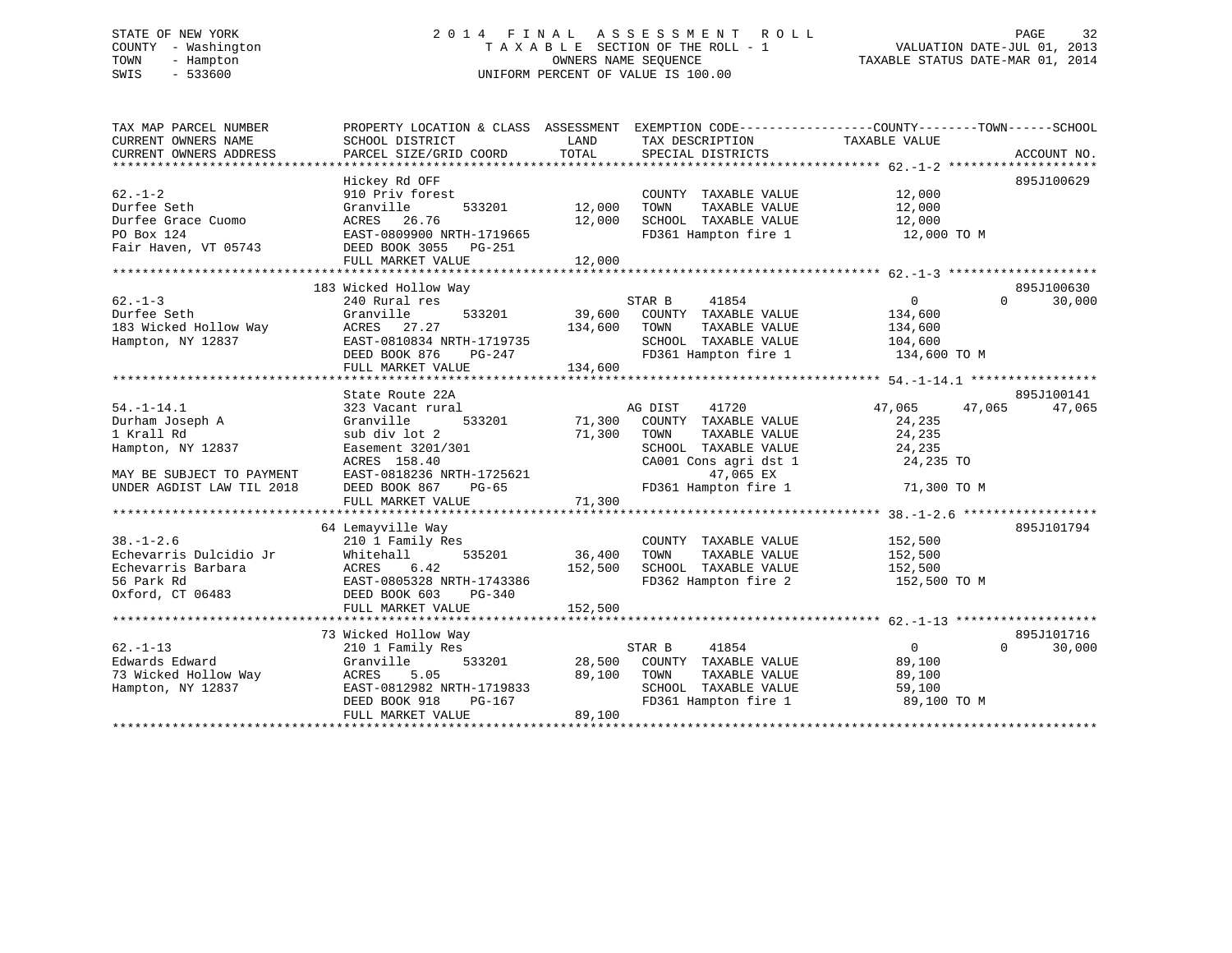# STATE OF NEW YORK 2 0 1 4 F I N A L A S S E S S M E N T R O L L PAGE 33 COUNTY - Washington T A X A B L E SECTION OF THE ROLL - 1 VALUATION DATE-JUL 01, 2013 TOWN - Hampton OWNERS NAME SEQUENCE TAXABLE STATUS DATE-MAR 01, 2014 SWIS - 533600 UNIFORM PERCENT OF VALUE IS 100.00

| TAX MAP PARCEL NUMBER<br>CURRENT OWNERS NAME                                       | PROPERTY LOCATION & CLASS ASSESSMENT<br>SCHOOL DISTRICT                                                                                | LAND<br>TOTAL           | EXEMPTION CODE-----------------COUNTY-------TOWN------SCHOOL<br>TAX DESCRIPTION                            | TAXABLE VALUE                         |                    |
|------------------------------------------------------------------------------------|----------------------------------------------------------------------------------------------------------------------------------------|-------------------------|------------------------------------------------------------------------------------------------------------|---------------------------------------|--------------------|
| CURRENT OWNERS ADDRESS                                                             | PARCEL SIZE/GRID COORD                                                                                                                 |                         | SPECIAL DISTRICTS                                                                                          |                                       | ACCOUNT NO.        |
|                                                                                    | 28 Ouiet Way                                                                                                                           |                         |                                                                                                            |                                       | 895J100641         |
| $62 - 1 - 34$<br>Edwards Edward<br>73 Wicked Hollow Way<br>Hampton, NY 12837       | 322 Rural vac>10<br>Granville<br>533201<br>ACRES 11.23<br>EAST-0811419 NRTH-1717353                                                    | 5,500<br>5,500          | COUNTY TAXABLE VALUE<br>TAXABLE VALUE<br>TOWN<br>SCHOOL TAXABLE VALUE<br>FD361 Hampton fire 1              | 5,500<br>5,500<br>5,500<br>5,500 TO M |                    |
|                                                                                    | DEED BOOK 918<br>PG-163<br>FULL MARKET VALUE                                                                                           | 5,500                   |                                                                                                            |                                       |                    |
|                                                                                    |                                                                                                                                        |                         |                                                                                                            |                                       |                    |
|                                                                                    | 1018 West Way                                                                                                                          |                         |                                                                                                            |                                       | 895J100278         |
| $71.4 - 2 - 18$                                                                    | 210 1 Family Res - WTRFNT                                                                                                              |                         | 41854<br>STAR B                                                                                            | $\overline{0}$                        | $\Omega$<br>30,000 |
| Edwards Thomas M ETAL<br>ATT Gail Dennison<br>247 South Rd<br>PO Box 43            | Granville<br>533201<br>LOT 1B<br>688/193<br>$71. - 2 - 18$                                                                             | 13,500<br>116,300       | COUNTY TAXABLE VALUE<br>TAXABLE VALUE<br>TOWN<br>SCHOOL TAXABLE VALUE<br>FD361 Hampton fire 1 116,300 TO M | 116,300<br>116,300<br>86,300          |                    |
| Hampton, NY 12837                                                                  | FRNT 100.00 DPTH 187.00<br>EAST-0816085 NRTH-1706890<br>DEED BOOK 918<br><b>PG-170</b><br>FULL MARKET VALUE                            | 116,300                 |                                                                                                            |                                       |                    |
|                                                                                    |                                                                                                                                        |                         |                                                                                                            |                                       |                    |
|                                                                                    | 194 Wicked Hollow Way                                                                                                                  |                         |                                                                                                            |                                       | 895J100628         |
| $62 - 1 - 4$                                                                       | 240 Rural res                                                                                                                          |                         | COUNTY TAXABLE VALUE                                                                                       | 323,100                               |                    |
| Eisenlau Lauralee                                                                  | Granville<br>533201                                                                                                                    | 73,100                  | TAXABLE VALUE<br>TOWN                                                                                      | 323,100                               |                    |
| 10 Roswell Ave                                                                     | ACRES<br>50.68                                                                                                                         | 323,100                 | SCHOOL TAXABLE VALUE                                                                                       | 323,100                               |                    |
| Oceanside, NY 11572                                                                | EAST-0811039 NRTH-1720871<br>DEED BOOK 3104 PG-308<br>FULL MARKET VALUE                                                                | 323,100                 | FD361 Hampton fire 1                                                                                       | 323,100 TO M                          |                    |
|                                                                                    |                                                                                                                                        |                         |                                                                                                            |                                       |                    |
|                                                                                    | South Rd                                                                                                                               |                         |                                                                                                            |                                       | 895J100067         |
| $72. - 1 - 15$<br>Evergreen Quarries LLC<br>68 E Potter St<br>Granville, NY 12832  | 720 Mine/quarry<br>Granville<br>533201<br>ACRES<br>7.81<br>EAST-0820565 NRTH-1707639<br>DEED BOOK 2337<br>$PG-16$<br>FULL MARKET VALUE | 6,800<br>6,800<br>6,800 | COUNTY TAXABLE VALUE<br>TAXABLE VALUE<br>TOWN<br>SCHOOL TAXABLE VALUE<br>FD361 Hampton fire 1              | 6,800<br>6,800<br>6,800<br>6,800 TO M |                    |
|                                                                                    |                                                                                                                                        |                         |                                                                                                            |                                       |                    |
|                                                                                    | State Route 22A OFF                                                                                                                    |                         |                                                                                                            |                                       | 895J100230         |
| $72. - 2 - 15$<br>Evergreen Quarries LLC<br>68 E Potter Ave<br>Granville, NY 12832 | 720 Mine/quarry<br>533201<br>Granville<br>ACRES 5.96<br>EAST-0820812 NRTH-1707252<br>DEED BOOK 2337 PG-16<br>FULL MARKET VALUE         | 6,000<br>6,000<br>6,000 | COUNTY TAXABLE VALUE<br>TAXABLE VALUE<br>TOWN<br>SCHOOL TAXABLE VALUE<br>FD361 Hampton fire 1              | 6,000<br>6,000<br>6,000<br>6,000 TO M |                    |
|                                                                                    |                                                                                                                                        |                         |                                                                                                            |                                       |                    |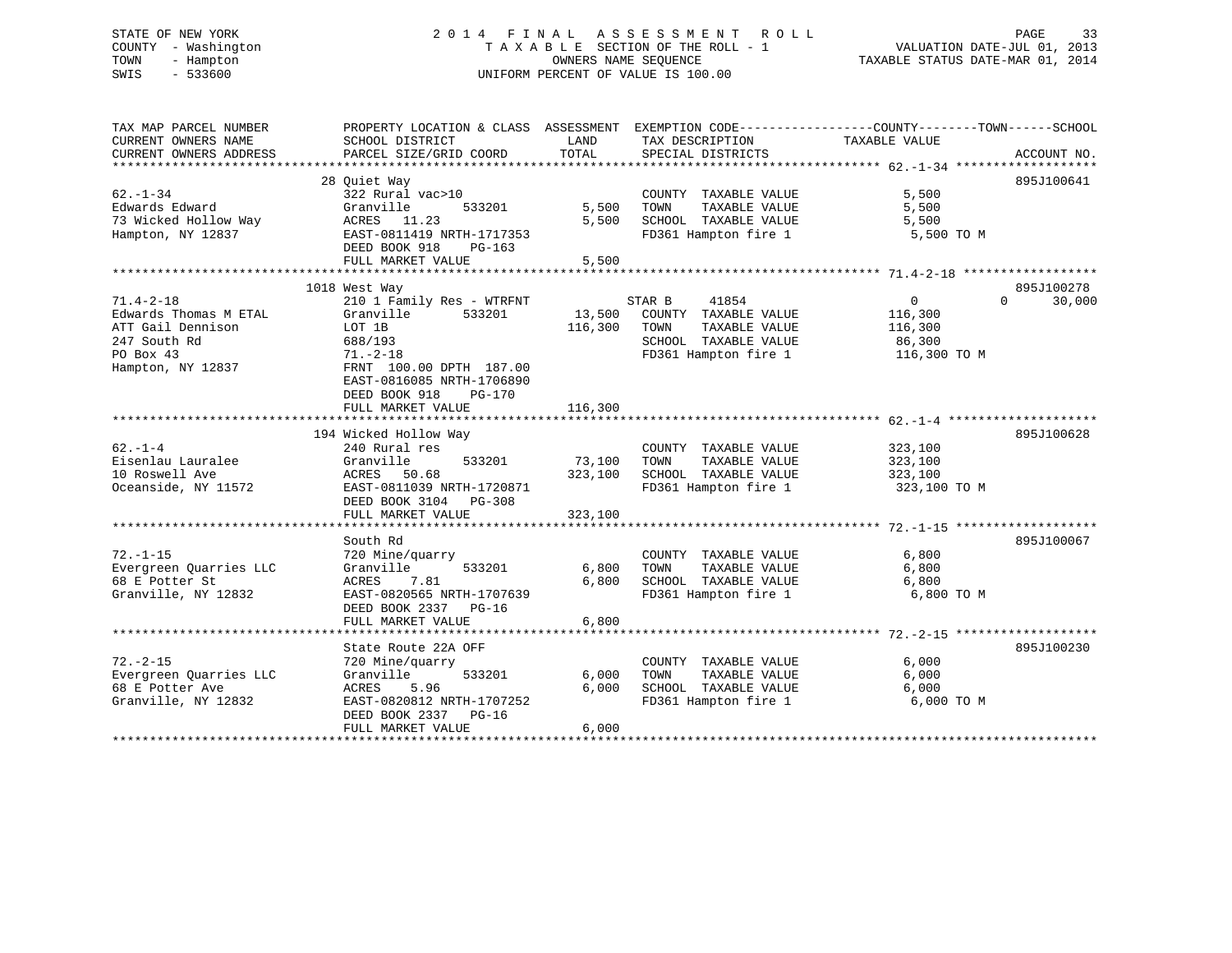# STATE OF NEW YORK 2 0 1 4 F I N A L A S S E S S M E N T R O L L PAGE 34 COUNTY - Washington T A X A B L E SECTION OF THE ROLL - 1 VALUATION DATE-JUL 01, 2013 TOWN - Hampton OWNERS NAME SEQUENCE TAXABLE STATUS DATE-MAR 01, 2014 SWIS - 533600 UNIFORM PERCENT OF VALUE IS 100.00

| TAX MAP PARCEL NUMBER<br>CURRENT OWNERS NAME<br>CURRENT OWNERS ADDRESS                                                          | PROPERTY LOCATION & CLASS ASSESSMENT<br>SCHOOL DISTRICT<br>PARCEL SIZE/GRID COORD                                                                                       | LAND<br>TOTAL                | EXEMPTION CODE-----------------COUNTY-------TOWN------SCHOOL<br>TAX DESCRIPTION<br>SPECIAL DISTRICTS                   | TAXABLE VALUE                                               | ACCOUNT NO.        |
|---------------------------------------------------------------------------------------------------------------------------------|-------------------------------------------------------------------------------------------------------------------------------------------------------------------------|------------------------------|------------------------------------------------------------------------------------------------------------------------|-------------------------------------------------------------|--------------------|
|                                                                                                                                 |                                                                                                                                                                         |                              |                                                                                                                        |                                                             |                    |
| $71. - 1 - 14.61$<br>Fallon Kathleen A<br>PO Box 305<br>S Lyme, CT 06376-0305                                                   | Hills Pond Rd<br>314 Rural vac<10 - WTRFNT<br>Granville<br>533201<br><b>ACRES</b><br>7.81<br>EAST-0815295 NRTH-1709234<br>DEED BOOK 832<br>$PG-291$                     | 38,000<br>38,000             | COUNTY TAXABLE VALUE<br>TOWN<br>TAXABLE VALUE<br>SCHOOL TAXABLE VALUE<br>FD361 Hampton fire 1                          | 38,000<br>38,000<br>38,000<br>38,000 TO M                   | 895J101801         |
|                                                                                                                                 | FULL MARKET VALUE                                                                                                                                                       | 38,000                       |                                                                                                                        |                                                             |                    |
|                                                                                                                                 |                                                                                                                                                                         |                              |                                                                                                                        |                                                             |                    |
| $62. - 1 - 27$<br>Farris Nolan<br>635 Garden St 4<br>Hoboken, NJ 07030                                                          | 44 Hickey Rd<br>240 Rural res<br>Granville<br>533201<br>50.10<br>ACRES<br>EAST-0814246 NRTH-1714668<br>DEED BOOK 2463 PG-148<br>FULL MARKET VALUE                       | 80,400<br>246,000<br>246,000 | COUNTY TAXABLE VALUE<br>TOWN<br>TAXABLE VALUE<br>SCHOOL TAXABLE VALUE<br>CA001 Cons agri dst 1<br>FD361 Hampton fire 1 | 246,000<br>246,000<br>246,000<br>246,000 TO<br>246,000 TO M | 895J100007         |
|                                                                                                                                 |                                                                                                                                                                         |                              |                                                                                                                        |                                                             |                    |
| $38. - 1 - 12.2$<br>Fenton Donald J<br>Fenton Tiffany L<br>32 Vladyka Woods Rd<br>Whitehall, NY 12887                           | Vladyka Woods Rd<br>322 Rural vac>10<br>Whitehall<br>535201<br>ACRES 18.27<br>EAST-0806713 NRTH-1738931<br>DEED BOOK 916<br>$PG-113$<br>FULL MARKET VALUE               | 30,000<br>30,000<br>30,000   | COUNTY TAXABLE VALUE<br>TOWN<br>TAXABLE VALUE<br>SCHOOL TAXABLE VALUE<br>FD362 Hampton fire 2                          | 30,000<br>30,000<br>30,000<br>30,000 TO M                   | 895J100624         |
|                                                                                                                                 |                                                                                                                                                                         |                              |                                                                                                                        |                                                             |                    |
| $53. - 1 - 7.13$<br>Ferquson Dauna<br>271 Hickey Rd<br>Hampton, NY 12837                                                        | 271 Hickey Rd<br>210 1 Family Res<br>Granville<br>533201<br>5.44<br>ACRES<br>EAST-0814243 NRTH-1720113<br>DEED BOOK 955<br>$PG-284$<br>FULL MARKET VALUE                | 35,400<br>148,600<br>148,600 | COUNTY TAXABLE VALUE<br>TOWN<br>TAXABLE VALUE<br>SCHOOL TAXABLE VALUE<br>FD361 Hampton fire 1                          | 148,600<br>148,600<br>148,600<br>148,600 TO M               | 895J100662         |
|                                                                                                                                 |                                                                                                                                                                         |                              |                                                                                                                        |                                                             |                    |
| $81. - 2 - 17$<br>Ferguson Edward -LE-<br>Ferquson Frank D<br>c/o Jeffrey Ferguson<br>2193 State Route 22A<br>Hampton, NY 12837 | 2177 State Route 22A<br>210 1 Family Res<br>Granville<br>533201<br>FRNT 190.00 DPTH 120.00<br>EAST-0822890 NRTH-1702281<br>DEED BOOK 760<br>PG-335<br>FULL MARKET VALUE | 16,800<br>45,900<br>45,900   | COUNTY TAXABLE VALUE<br>TOWN<br>TAXABLE VALUE<br>SCHOOL TAXABLE VALUE<br>FD361 Hampton fire 1                          | 45,900<br>45,900<br>45,900<br>45,900 TO M                   | 895J100068         |
|                                                                                                                                 | 2193 State Route 22A                                                                                                                                                    |                              |                                                                                                                        |                                                             | 895J100409         |
| $81. - 2 - 16$<br>Ferguson Jeffrey<br>2193 State Route 22A<br>Hampton, NY 12837                                                 | 210 1 Family Res<br>Granville<br>533201<br>FRNT<br>67.00 DPTH 126.00<br>EAST-0822915 NRTH-1702409<br>DEED BOOK 2869<br>PG-300<br>FULL MARKET VALUE                      | 8,400<br>76,900<br>76,900    | 41854<br>STAR B<br>COUNTY TAXABLE VALUE<br>TOWN<br>TAXABLE VALUE<br>SCHOOL TAXABLE VALUE<br>FD361 Hampton fire 1       | $\mathbf 0$<br>76,900<br>76,900<br>46,900<br>76,900 TO M    | $\Omega$<br>30,000 |
|                                                                                                                                 |                                                                                                                                                                         |                              |                                                                                                                        |                                                             |                    |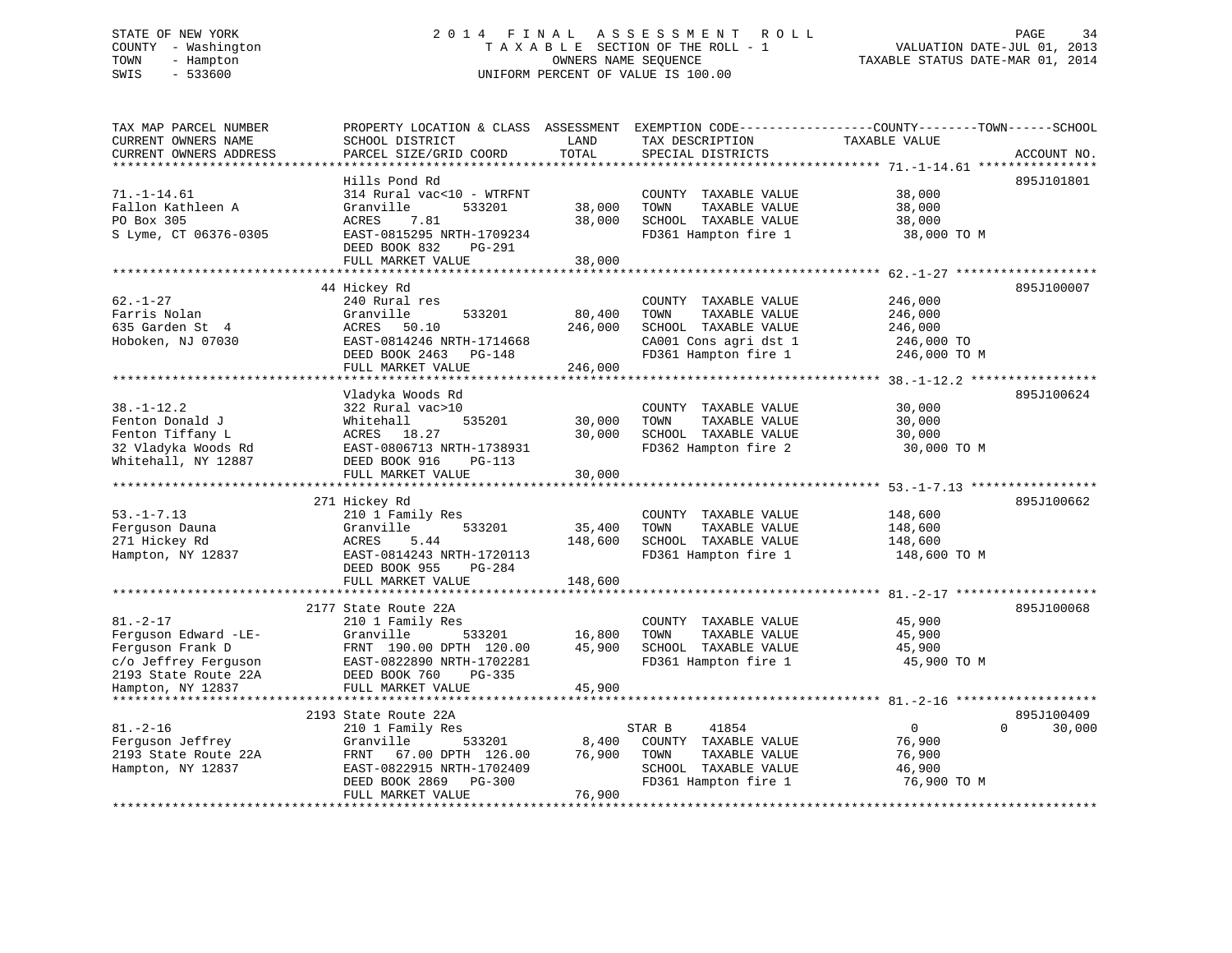# STATE OF NEW YORK 2 0 1 4 F I N A L A S S E S S M E N T R O L L PAGE 35 COUNTY - Washington T A X A B L E SECTION OF THE ROLL - 1 VALUATION DATE-JUL 01, 2013 TOWN - Hampton OWNERS NAME SEQUENCE TAXABLE STATUS DATE-MAR 01, 2014 SWIS - 533600 UNIFORM PERCENT OF VALUE IS 100.00

| TAX MAP PARCEL NUMBER     | PROPERTY LOCATION & CLASS ASSESSMENT EXEMPTION CODE---------------COUNTY-------TOWN------SCHOOL |         |                       |                |                    |
|---------------------------|-------------------------------------------------------------------------------------------------|---------|-----------------------|----------------|--------------------|
| CURRENT OWNERS NAME       | SCHOOL DISTRICT                                                                                 | LAND    | TAX DESCRIPTION       | TAXABLE VALUE  |                    |
| CURRENT OWNERS ADDRESS    | PARCEL SIZE/GRID COORD                                                                          | TOTAL   | SPECIAL DISTRICTS     |                | ACCOUNT NO.        |
|                           |                                                                                                 |         |                       |                |                    |
|                           | State Route 22A                                                                                 |         |                       |                | 895J100065         |
| $81. - 2 - 15$            | 311 Res vac land                                                                                |         | COUNTY TAXABLE VALUE  | 2,500          |                    |
| Ferquson Jeffrey F        | Granville<br>533201                                                                             | 2,500   | TOWN<br>TAXABLE VALUE | 2,500          |                    |
| 2193 State Route 22A      | 564/350                                                                                         | 2,500   | SCHOOL TAXABLE VALUE  | 2,500          |                    |
| Hampton, NY 12837         | FRNT 54.00 DPTH 126.00                                                                          |         | FD361 Hampton fire 1  | 2,500 TO M     |                    |
|                           | EAST-0822927 NRTH-1702465                                                                       |         |                       |                |                    |
|                           | DEED BOOK 3144 PG-321                                                                           |         |                       |                |                    |
|                           | FULL MARKET VALUE                                                                               | 2,500   |                       |                |                    |
|                           |                                                                                                 |         |                       |                |                    |
|                           | 2167 State Route 22A                                                                            |         |                       |                | 895J101740         |
| $81. -2 - 17.1$           | 270 Mfg housing                                                                                 |         | COUNTY TAXABLE VALUE  | 18,400         |                    |
| Ferguson Thorn            | 533201<br>Granville                                                                             | 15,400  | TOWN<br>TAXABLE VALUE | 18,400         |                    |
| 6806 State Route 22       | FRNT 179.00 DPTH 110.00                                                                         | 18,400  | SCHOOL TAXABLE VALUE  | 18,400         |                    |
| Salem, NY 12865           | EAST-0822850 NRTH-1702082                                                                       |         | FD361 Hampton fire 1  | 18,400 TO M    |                    |
|                           | DEED BOOK 3059<br>PG-119                                                                        |         |                       |                |                    |
|                           | FULL MARKET VALUE                                                                               | 18,400  |                       |                |                    |
|                           |                                                                                                 |         |                       |                |                    |
|                           | 2195 State Route 22A                                                                            |         |                       |                |                    |
| $81. -2 - 15.1$           | 210 1 Family Res                                                                                |         | 41854<br>STAR B       | $\overline{0}$ | $\Omega$<br>30,000 |
| Ferquson Wayne            | Granville<br>533201                                                                             | 7,000   | COUNTY TAXABLE VALUE  | 55,900         |                    |
| 2193 State Route 22A      | FRNT 60.00 DPTH 116.00                                                                          | 55,900  | TOWN<br>TAXABLE VALUE | 55,900         |                    |
| Hampton, NY 12837         | EAST-0822937 NRTH-1702517                                                                       |         | SCHOOL TAXABLE VALUE  | 25,900         |                    |
|                           | DEED BOOK 957<br>$PG-218$                                                                       |         | FD361 Hampton fire 1  | 55,900 TO M    |                    |
|                           | FULL MARKET VALUE                                                                               | 55,900  |                       |                |                    |
|                           |                                                                                                 |         |                       |                |                    |
|                           | 1132 East Way                                                                                   |         |                       |                | 895J100543         |
| $71.4 - 3 - 3$            | 260 Seasonal res - WTRFNT                                                                       |         | COUNTY TAXABLE VALUE  | 121,100        |                    |
|                           | 533201                                                                                          | 27,000  |                       |                |                    |
| Finch Warren L            | Granville                                                                                       |         | TOWN<br>TAXABLE VALUE | 121,100        |                    |
| Finch Mary A              | $71. - 3 - 3$                                                                                   | 121,100 | SCHOOL TAXABLE VALUE  | 121,100        |                    |
| 700 Dover Dr              | FRNT 100.00 DPTH 145.00                                                                         |         | FD361 Hampton fire 1  | 121,100 TO M   |                    |
| College Station, TX 77845 | EAST-0815598 NRTH-1708394                                                                       |         |                       |                |                    |
|                           | DEED BOOK 3131<br>PG-122                                                                        |         |                       |                |                    |
|                           | FULL MARKET VALUE                                                                               | 121,100 |                       |                |                    |
|                           |                                                                                                 |         |                       |                |                    |
|                           | 1393 Carvers Falls Ln                                                                           |         |                       |                | 895J101810         |
| $31. - 1 - 4.1$           | 270 Mfg housing                                                                                 |         | STAR B<br>41854       | $\overline{0}$ | $\Omega$<br>30,000 |
| Fiorino Frank J           | 535201<br>Whitehall                                                                             | 22,300  | COUNTY TAXABLE VALUE  | 55,000         |                    |
| Fiorino Gina M            | ACRES 1.10                                                                                      | 55,000  | TOWN<br>TAXABLE VALUE | 55,000         |                    |
| 1393 Carvers Falls Ln     | EAST-0808164 NRTH-1746193                                                                       |         | SCHOOL TAXABLE VALUE  | 25,000         |                    |
| Whitehall, NY 12887       | DEED BOOK 623<br>PG-307                                                                         |         | FD362 Hampton fire 2  | 55,000 TO M    |                    |
|                           | FULL MARKET VALUE                                                                               | 55,000  |                       |                |                    |
|                           |                                                                                                 |         |                       |                |                    |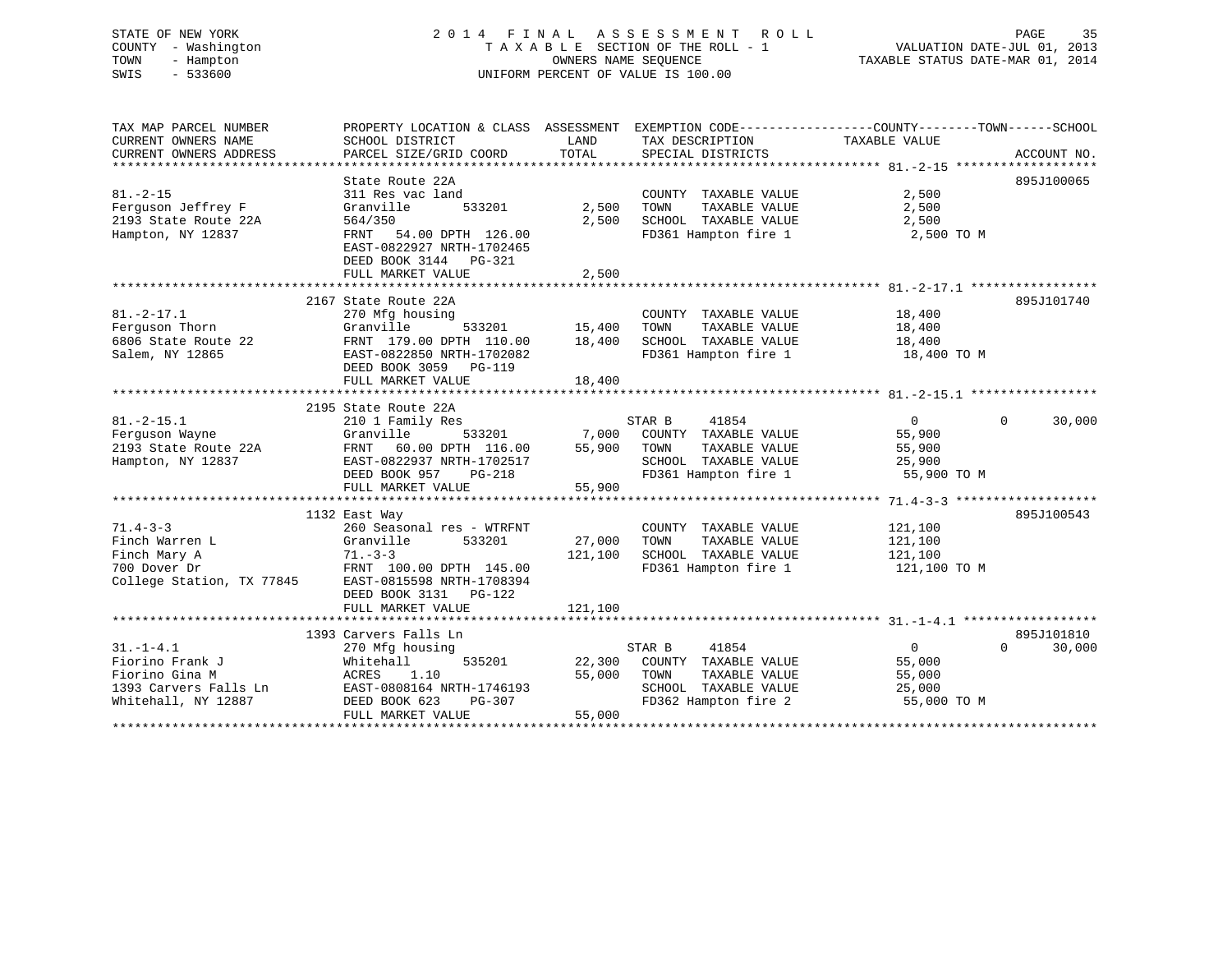# STATE OF NEW YORK 2 0 1 4 F I N A L A S S E S S M E N T R O L L PAGE 36 COUNTY - Washington T A X A B L E SECTION OF THE ROLL - 1 VALUATION DATE-JUL 01, 2013 TOWN - Hampton OWNERS NAME SEQUENCE TAXABLE STATUS DATE-MAR 01, 2014 SWIS - 533600 UNIFORM PERCENT OF VALUE IS 100.00

| TAX MAP PARCEL NUMBER  | PROPERTY LOCATION & CLASS ASSESSMENT |         |                       | EXEMPTION CODE-----------------COUNTY-------TOWN------SCHOOL |                    |
|------------------------|--------------------------------------|---------|-----------------------|--------------------------------------------------------------|--------------------|
| CURRENT OWNERS NAME    | SCHOOL DISTRICT                      | LAND    | TAX DESCRIPTION       | TAXABLE VALUE                                                |                    |
| CURRENT OWNERS ADDRESS | PARCEL SIZE/GRID COORD               | TOTAL   | SPECIAL DISTRICTS     |                                                              | ACCOUNT NO.        |
|                        |                                      |         |                       |                                                              |                    |
|                        | Vladyka Woods Rd OFF                 |         |                       |                                                              | 895J100235         |
| $38. - 1 - 18$         | 314 Rural vac<10                     |         | COUNTY TAXABLE VALUE  | 19,000                                                       |                    |
| Fish Scott             | 535201<br>Whitehall                  | 19,000  | TOWN<br>TAXABLE VALUE | 19,000                                                       |                    |
| Fish Sheri M           | ACRES<br>9.20                        | 19,000  | SCHOOL TAXABLE VALUE  | 19,000                                                       |                    |
| 69 Vladyka Woods Rd    | EAST-0804807 NRTH-1738018            |         | FD362 Hampton fire 2  | 19,000 TO M                                                  |                    |
| Whitehall, NY 12887    | DEED BOOK 3194 PG-168                |         |                       |                                                              |                    |
|                        | FULL MARKET VALUE                    | 19,000  |                       |                                                              |                    |
|                        |                                      |         |                       |                                                              |                    |
|                        | Vladyka Woods Rd OFF                 |         |                       |                                                              | 895J100062         |
| $38. - 1 - 19$         | 322 Rural vac>10                     |         | COUNTY TAXABLE VALUE  | 6,500                                                        |                    |
| Fish Scott             | 535201<br>Whitehall                  | 6,500   | TOWN<br>TAXABLE VALUE | 6,500                                                        |                    |
| 69 Vladyka Woods Rd    | ACRES 13.50                          | 6,500   | SCHOOL TAXABLE VALUE  | 6,500                                                        |                    |
| Whitehall, NY 12887    | EAST-0804771 NRTH-1738355            |         | FD362 Hampton fire 2  | 6,500 то м                                                   |                    |
|                        | DEED BOOK 1867 PG-176                |         |                       |                                                              |                    |
|                        |                                      | 6,500   |                       |                                                              |                    |
|                        | FULL MARKET VALUE                    |         |                       |                                                              |                    |
|                        | 69 Vladyka Woods Rd                  |         |                       |                                                              | 895J100164         |
|                        |                                      |         | STAR B                |                                                              | $\Omega$           |
| $38. - 1 - 12.1$       | 240 Rural res                        |         | 41854                 | $\overline{0}$                                               | 30,000             |
| Fish Scott D           | Whitehall<br>535201                  | 64,700  | COUNTY TAXABLE VALUE  | 198,500                                                      |                    |
| Fish Sheri M           | ACRES 34.70                          | 198,500 | TAXABLE VALUE<br>TOWN | 198,500                                                      |                    |
| 69 Vladyka Woods Rd    | EAST-0805343 NRTH-1738727            |         | SCHOOL TAXABLE VALUE  | 168,500                                                      |                    |
| Whitehall, NY 12887    | DEED BOOK 844<br>$PG-32$             |         | FD362 Hampton fire 2  | 198,500 TO M                                                 |                    |
|                        | FULL MARKET VALUE                    | 198,500 |                       |                                                              |                    |
|                        |                                      |         |                       |                                                              |                    |
|                        | Carlton Rd                           |         |                       |                                                              | 895J101809         |
| $45. - 1 - 5.2$        | 314 Rural vac<10                     |         | COUNTY TAXABLE VALUE  | 22,500                                                       |                    |
| Flood Diane G          | Whitehall<br>535201                  | 22,500  | TOWN<br>TAXABLE VALUE | 22,500                                                       |                    |
| Hogan Kevin            | Lot 1 Carlton Woods Sub              | 22,500  | SCHOOL TAXABLE VALUE  | 22,500                                                       |                    |
| 1562 Carlton Rd        | ACRES<br>3.85                        |         | FD362 Hampton fire 2  | 22,500 TO M                                                  |                    |
| Whitehall, NY 12887    | EAST-0805414 NRTH-1735122            |         |                       |                                                              |                    |
|                        | DEED BOOK 3224 PG-316                |         |                       |                                                              |                    |
|                        | FULL MARKET VALUE                    | 22,500  |                       |                                                              |                    |
|                        |                                      |         |                       |                                                              |                    |
|                        | 1562 Carlton Rd                      |         |                       |                                                              |                    |
| $45. - 1 - 5.4$        | 210 1 Family Res                     |         | STAR B<br>41854       | $\overline{0}$                                               | $\Omega$<br>30,000 |
| Flood Diane G          | Whitehall<br>535201                  | 38,400  | COUNTY TAXABLE VALUE  | 114,900                                                      |                    |
| Hogan Kevin            | Lot 2                                | 114,900 | TOWN<br>TAXABLE VALUE | 114,900                                                      |                    |
| 1562 Carlton Rd        | ACRES 8.43                           |         | SCHOOL TAXABLE VALUE  | 84,900                                                       |                    |
| Whitehall, NY 12887    | EAST-0805661 NRTH-1734842            |         | CA001 Cons agri dst 1 | 114,900 TO                                                   |                    |
|                        | DEED BOOK 3224<br>PG-319             |         | FD362 Hampton fire 2  | 114,900 TO M                                                 |                    |
|                        | FULL MARKET VALUE                    | 114,900 |                       |                                                              |                    |
|                        |                                      |         |                       |                                                              |                    |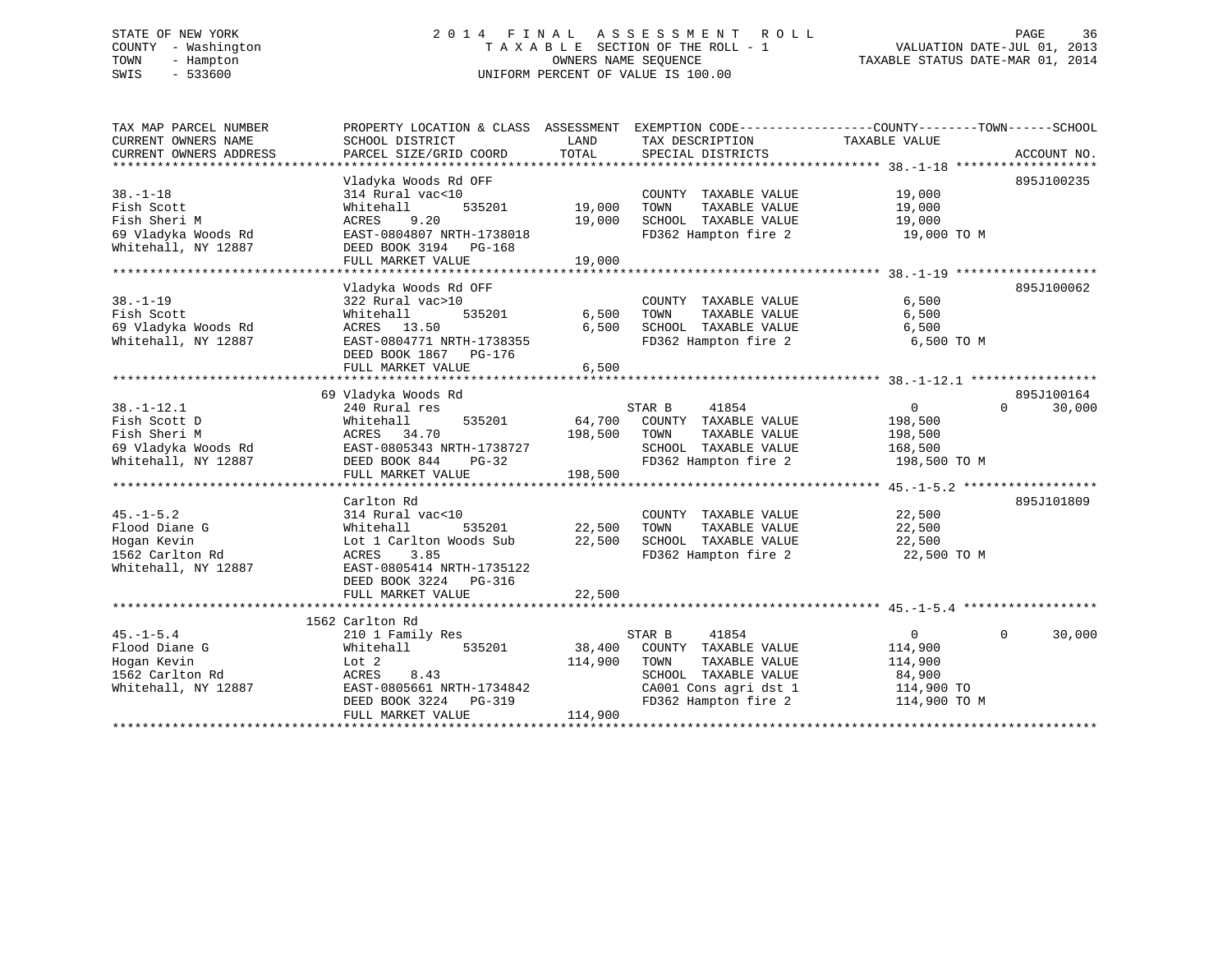# STATE OF NEW YORK 2 0 1 4 F I N A L A S S E S S M E N T R O L L PAGE 37 COUNTY - Washington T A X A B L E SECTION OF THE ROLL - 1 VALUATION DATE-JUL 01, 2013 TOWN - Hampton OWNERS NAME SEQUENCE TAXABLE STATUS DATE-MAR 01, 2014 SWIS - 533600 UNIFORM PERCENT OF VALUE IS 100.00

| TAX MAP PARCEL NUMBER<br>CURRENT OWNERS NAME<br>CURRENT OWNERS ADDRESS<br>********************         | PROPERTY LOCATION & CLASS ASSESSMENT<br>SCHOOL DISTRICT<br>PARCEL SIZE/GRID COORD                                                             | LAND<br>TOTAL                | TAX DESCRIPTION<br>SPECIAL DISTRICTS                                                                             | EXEMPTION CODE-----------------COUNTY-------TOWN------SCHOOL<br>TAXABLE VALUE<br>ACCOUNT NO.               |
|--------------------------------------------------------------------------------------------------------|-----------------------------------------------------------------------------------------------------------------------------------------------|------------------------------|------------------------------------------------------------------------------------------------------------------|------------------------------------------------------------------------------------------------------------|
| $80. - 1 - 2.8$<br>Flynn Peter<br>Flynn Roxann<br>PO Box 104<br>Hampton, NY 12837                      | County Route 21<br>323 Vacant rural<br>Granville<br>533201<br>Lot 1<br>ACRES<br>56.17<br>EAST-0812501 NRTH-1703510<br>DEED BOOK 924<br>PG-127 | 38,500<br>38,500             | COUNTY TAXABLE VALUE<br>TOWN<br>TAXABLE VALUE<br>SCHOOL TAXABLE VALUE<br>FD361 Hampton fire 1                    | 38,500<br>38,500<br>38,500<br>38,500 TO M                                                                  |
|                                                                                                        | FULL MARKET VALUE                                                                                                                             | 38,500                       |                                                                                                                  |                                                                                                            |
| $80. - 1 - 13$<br>Flynn Peter<br>Flynn Roxann<br>1615 County Route 21                                  | 1615 County Route 21<br>210 1 Family Res<br>533201<br>Granville<br>ACRES<br>3.03<br>EAST-0811914 NRTH-1702777                                 | 28,600<br>77,400             | COUNTY TAXABLE VALUE<br>TOWN<br>TAXABLE VALUE<br>SCHOOL TAXABLE VALUE<br>FD361 Hampton fire 1                    | 895J100587<br>77,400<br>77,400<br>77,400<br>77,400 TO M                                                    |
| PO Box 104<br>Hampton, NY 12837                                                                        | DEED BOOK 937<br>PG-240<br>FULL MARKET VALUE                                                                                                  | 77,400                       |                                                                                                                  |                                                                                                            |
|                                                                                                        |                                                                                                                                               |                              |                                                                                                                  |                                                                                                            |
| $81. - 2 - 13$<br>Flynn Peter<br>Flynn Roxanne<br>2227 State Route 22A<br>PO Box 104                   | 2227 State Route 22A<br>415 Motel<br>Granville<br>533201<br>4.40<br>ACRES<br>EAST-0822890 NRTH-1703112<br>DEED BOOK 924<br>$PG-130$           | 9,400<br>265,500             | COUNTY TAXABLE VALUE<br>TOWN<br>TAXABLE VALUE<br>SCHOOL TAXABLE VALUE<br>FD361 Hampton fire 1                    | 895J100197<br>265,500<br>265,500<br>265,500<br>265,500 TO M                                                |
| Hampton, NY 12837                                                                                      | FULL MARKET VALUE                                                                                                                             | 265,500                      |                                                                                                                  |                                                                                                            |
| $81. - 2 - 14$<br>Flynn Peter J<br>Flynn Roxanne<br>2227 State Route 22A<br>Hampton, NY 12837          | 2203 State Route 22A<br>210 1 Family Res<br>Granville<br>533201<br>ACRES<br>3.24<br>EAST-0822821 NRTH-1702719<br>DEED BOOK 1706<br>PG-261     | 29,300<br>46,700             | COUNTY TAXABLE VALUE<br>TOWN<br>TAXABLE VALUE<br>SCHOOL TAXABLE VALUE<br>FD361 Hampton fire 1                    | 895J100130<br>46,700<br>46,700<br>46,700<br>46,700 TO M                                                    |
|                                                                                                        | FULL MARKET VALUE                                                                                                                             | 46,700                       |                                                                                                                  |                                                                                                            |
|                                                                                                        | 2163 County Route 18                                                                                                                          |                              |                                                                                                                  | 895J100670                                                                                                 |
| $62. - 1 - 26.2$<br>Foryan Thomas M<br>Foryan Dorothy M<br>2163 County Route 18<br>Whitehall, NY 12887 | 210 1 Family Res<br>Granville<br>533201<br>ACRES<br>5.90<br>EAST-0815572 NRTH-1713989<br>DEED BOOK 2624 PG-101<br>FULL MARKET VALUE           | 35,900<br>143,800<br>143,800 | STAR B<br>41854<br>COUNTY TAXABLE VALUE<br>TOWN<br>TAXABLE VALUE<br>SCHOOL TAXABLE VALUE<br>FD361 Hampton fire 1 | $\mathbf 0$<br>$\Omega$<br>30,000<br>143,800<br>143,800<br>113,800<br>143,800 TO M<br>******************** |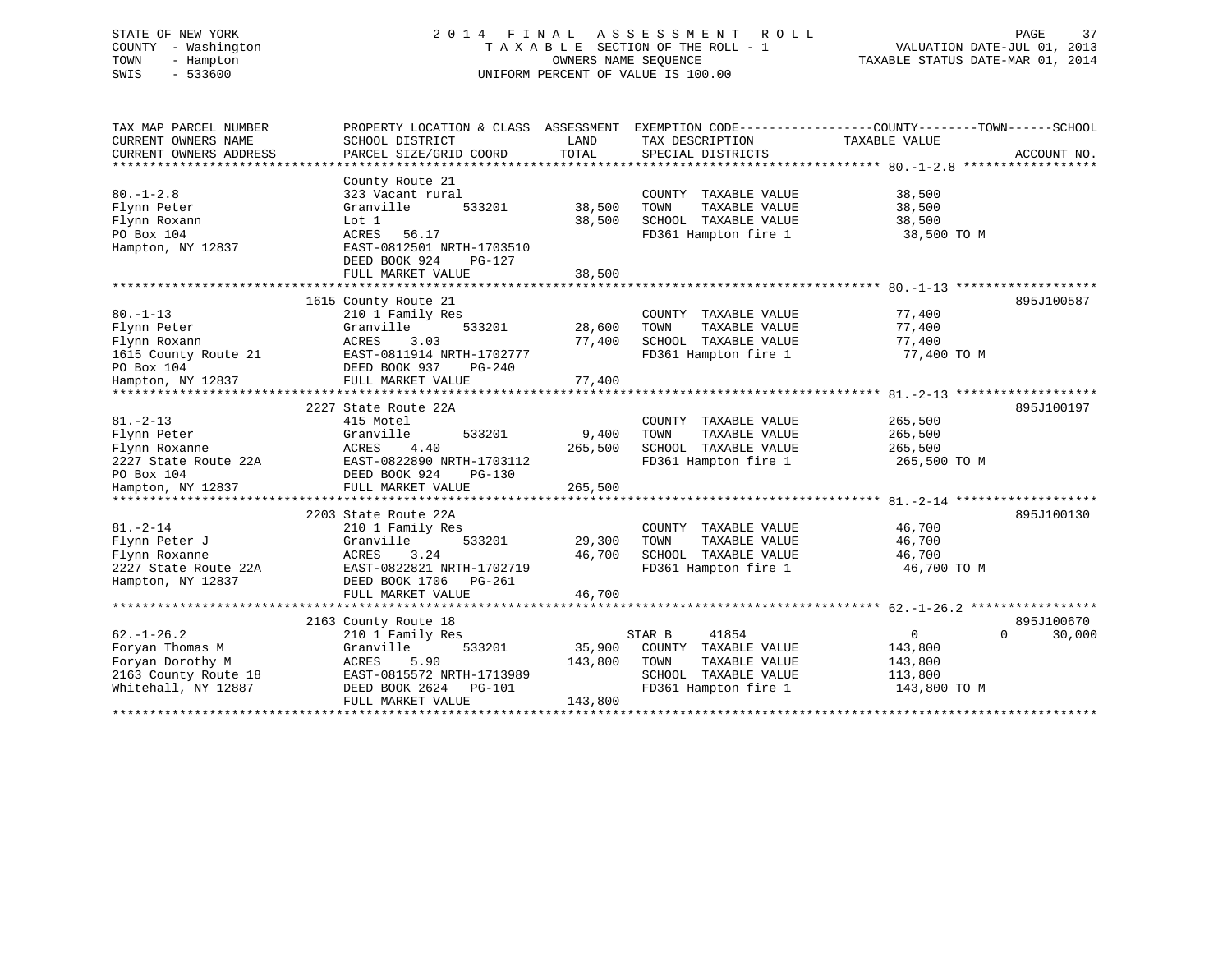# STATE OF NEW YORK 2 0 1 4 F I N A L A S S E S S M E N T R O L L PAGE 38 COUNTY - Washington T A X A B L E SECTION OF THE ROLL - 1 VALUATION DATE-JUL 01, 2013 TOWN - Hampton OWNERS NAME SEQUENCE TAXABLE STATUS DATE-MAR 01, 2014 SWIS - 533600 UNIFORM PERCENT OF VALUE IS 100.00

| TAX MAP PARCEL NUMBER<br>CURRENT OWNERS NAME<br>CURRENT OWNERS ADDRESS | SCHOOL DISTRICT<br>PARCEL SIZE/GRID COORD | LAND<br>TOTAL | TAX DESCRIPTION<br>SPECIAL DISTRICTS         | PROPERTY LOCATION & CLASS ASSESSMENT EXEMPTION CODE----------------COUNTY-------TOWN------SCHOOL<br>TAXABLE VALUE | ACCOUNT NO. |
|------------------------------------------------------------------------|-------------------------------------------|---------------|----------------------------------------------|-------------------------------------------------------------------------------------------------------------------|-------------|
|                                                                        |                                           |               |                                              |                                                                                                                   |             |
|                                                                        | 31 Greenfield Ln                          |               |                                              |                                                                                                                   | 895J100100  |
| $72. - 2 - 4$                                                          | 210 1 Family Res                          |               | VET WAR C 41122                              | 14,235<br>0                                                                                                       | 0           |
| Fox Carol                                                              | Granville<br>533201                       |               | 23,600 VET WAR T 41123                       | 14,235<br>0                                                                                                       | $\mathbf 0$ |
| 31 Greenfield Ln                                                       | 1.50<br>ACRES                             |               | 94,900 STAR B<br>41854                       | $\mathbf 0$<br>0                                                                                                  | 30,000      |
| Hampton, NY 12837                                                      | EAST-0823790 NRTH-1711724                 |               | COUNTY TAXABLE VALUE                         | 80,665                                                                                                            |             |
|                                                                        | DEED BOOK 3373<br>PG-307                  |               | TOWN<br>TAXABLE VALUE                        | 80,665                                                                                                            |             |
|                                                                        | FULL MARKET VALUE                         | 94,900        | SCHOOL TAXABLE VALUE                         | 64,900                                                                                                            |             |
|                                                                        |                                           |               | FD361 Hampton fire 1                         | 94,900 TO M                                                                                                       |             |
|                                                                        |                                           |               |                                              |                                                                                                                   |             |
|                                                                        | 1032 West Way                             |               |                                              |                                                                                                                   | 895J100075  |
| $71.4 - 2 - 13$<br>Francesconi John S                                  | 260 Seasonal res - WTRFNT<br>Granville    |               | COUNTY TAXABLE VALUE                         | 116,700                                                                                                           |             |
| Francesconi Eileen                                                     | 533201                                    | 27,000        | TOWN<br>TAXABLE VALUE                        | 116,700                                                                                                           |             |
| 59 Glenridge Ave                                                       | LOT 5<br>$71. - 2 - 13$                   | 116,700       | SCHOOL TAXABLE VALUE<br>FD361 Hampton fire 1 | 116,700<br>116,700 TO M                                                                                           |             |
| Stony Brook, NY 11790-2401                                             | FRNT 100.00 DPTH 212.00                   |               |                                              |                                                                                                                   |             |
|                                                                        | EAST-0815754 NRTH-1707099                 |               |                                              |                                                                                                                   |             |
|                                                                        | DEED BOOK 429<br>PG-829                   |               |                                              |                                                                                                                   |             |
|                                                                        | FULL MARKET VALUE                         | 116,700       |                                              |                                                                                                                   |             |
|                                                                        |                                           |               |                                              |                                                                                                                   |             |
|                                                                        | 8 Greenfield Ln                           |               |                                              |                                                                                                                   | 895J100285  |
| $72.2 - 3 - 3$                                                         | 311 Res vac land                          |               | COUNTY TAXABLE VALUE                         | 500                                                                                                               |             |
| Gage William                                                           | Granville<br>533201                       | 500           | TAXABLE VALUE<br>TOWN                        | 500                                                                                                               |             |
| Gage Sharon                                                            | 713/144 Hwy Approp                        | 500           | SCHOOL TAXABLE VALUE                         | 500                                                                                                               |             |
| PO Box 73                                                              | $72 - 3 - 3$                              |               | FD361 Hampton fire 1                         | 500 TO M                                                                                                          |             |
| Hampton, NY 12837                                                      | 60.00 DPTH 100.00<br>FRNT                 |               |                                              |                                                                                                                   |             |
|                                                                        | EAST-0824289 NRTH-1712249                 |               |                                              |                                                                                                                   |             |
|                                                                        | DEED BOOK 909<br>$PG-223$                 |               |                                              |                                                                                                                   |             |
|                                                                        | FULL MARKET VALUE                         | 500           |                                              |                                                                                                                   |             |
|                                                                        |                                           |               |                                              |                                                                                                                   |             |
|                                                                        | 5 Greenfield Ln                           |               |                                              |                                                                                                                   | 895J100279  |
| $72.2 - 3 - 4$                                                         | 449 Other Storag                          |               | COUNTY TAXABLE VALUE                         | 9,000                                                                                                             |             |
| Gage William A                                                         | Granville<br>533201                       | 6,000         | TOWN<br>TAXABLE VALUE                        | 9,000                                                                                                             |             |
| Gage Sharon K                                                          | $72. - 3 - 4$                             | 9.000         | SCHOOL TAXABLE VALUE                         | 9,000                                                                                                             |             |
| PO Box 73                                                              | FRNT 123.00 DPTH 125.00                   |               | FD361 Hampton fire 1                         | 9,000 TO M                                                                                                        |             |
| Hampton, NY 12837                                                      | EAST-0824287 NRTH-1712087                 |               |                                              |                                                                                                                   |             |
|                                                                        | FULL MARKET VALUE                         | 9,000         |                                              |                                                                                                                   |             |
|                                                                        |                                           |               |                                              |                                                                                                                   |             |
|                                                                        | Greenfield Ln                             |               |                                              |                                                                                                                   | 895J100210  |
| $72.2 - 3 - 4.1$                                                       | 330 Vacant comm                           |               | COUNTY TAXABLE VALUE                         | 500                                                                                                               |             |
| Gage William A                                                         | Granville<br>533201                       | 500           | TOWN<br>TAXABLE VALUE                        | 500                                                                                                               |             |
| Gage Sharon K                                                          | Water Rts & Dam                           | 500           | SCHOOL TAXABLE VALUE                         | 500                                                                                                               |             |
| PO Box 73                                                              | 911/28                                    |               | FD361 Hampton fire 1                         | 500 TO M                                                                                                          |             |
| Hampton, NY 12837                                                      | $72. - 3 - 4.1$                           |               |                                              |                                                                                                                   |             |
|                                                                        | FRNT 160.00 DPTH 105.00                   |               |                                              |                                                                                                                   |             |
|                                                                        | EAST-0824489 NRTH-1712235                 |               |                                              |                                                                                                                   |             |
|                                                                        | DEED BOOK 902<br>PG-296                   |               |                                              |                                                                                                                   |             |
| **********************                                                 | FULL MARKET VALUE                         | 500           |                                              |                                                                                                                   |             |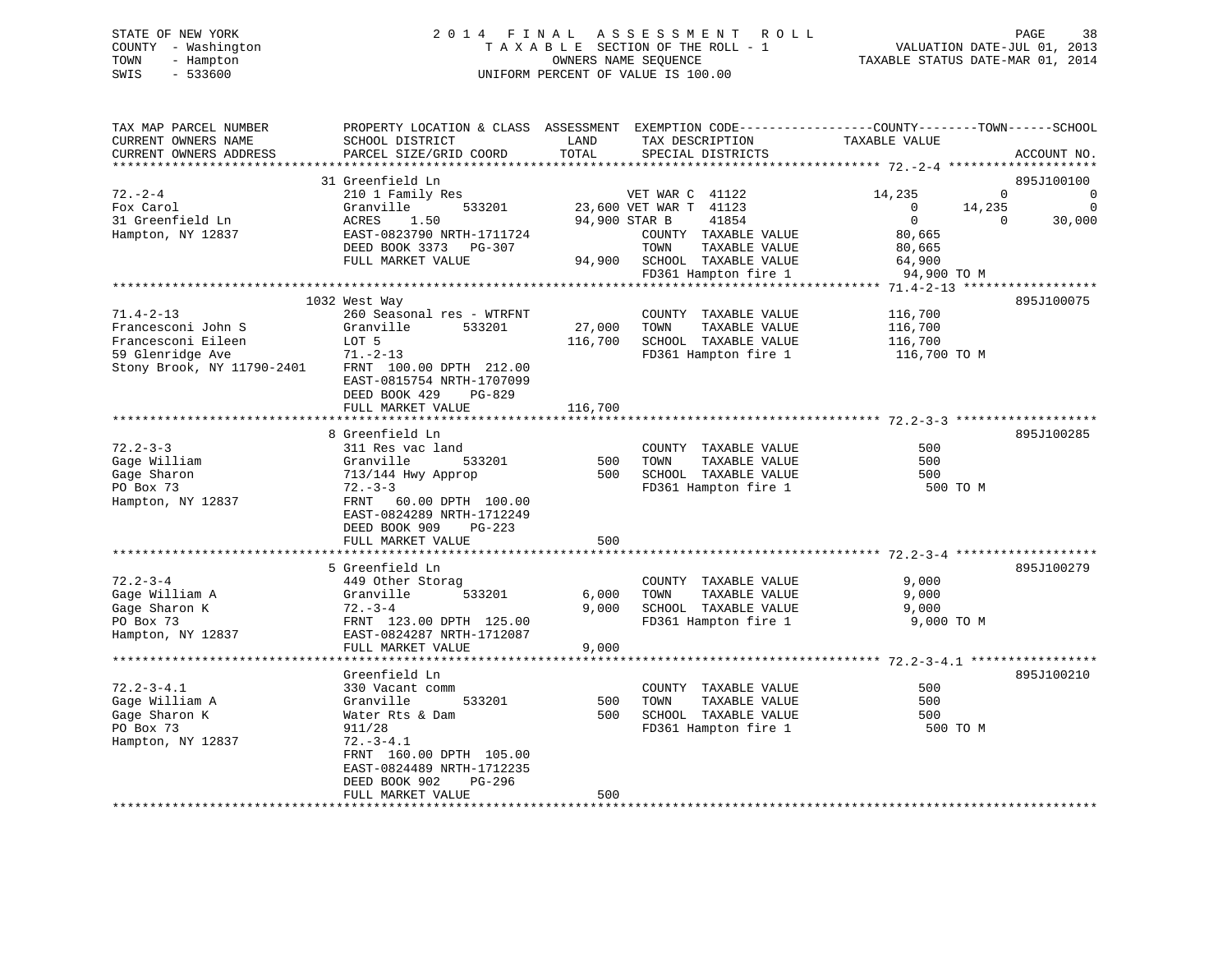# STATE OF NEW YORK 2 0 1 4 F I N A L A S S E S S M E N T R O L L PAGE 39 COUNTY - Washington T A X A B L E SECTION OF THE ROLL - 1 VALUATION DATE-JUL 01, 2013 TOWN - Hampton OWNERS NAME SEQUENCE TAXABLE STATUS DATE-MAR 01, 2014 SWIS - 533600 UNIFORM PERCENT OF VALUE IS 100.00

| TAX MAP PARCEL NUMBER<br>CURRENT OWNERS NAME<br>CURRENT OWNERS ADDRESS                             | PROPERTY LOCATION & CLASS ASSESSMENT<br>SCHOOL DISTRICT<br>PARCEL SIZE/GRID COORD                                                                                                  | LAND<br>TOTAL                | EXEMPTION CODE-----------------COUNTY-------TOWN------SCHOOL<br>TAX DESCRIPTION<br>SPECIAL DISTRICTS              | TAXABLE VALUE                                                | ACCOUNT NO.                      |
|----------------------------------------------------------------------------------------------------|------------------------------------------------------------------------------------------------------------------------------------------------------------------------------------|------------------------------|-------------------------------------------------------------------------------------------------------------------|--------------------------------------------------------------|----------------------------------|
| $72.2 - 3 - 5$<br>Gage William A<br>Gage Sharon K<br>PO Box 73<br>Hampton, NY 12837                | 9 Greenfield Ln<br>311 Res vac land<br>533201<br>Granville<br>$72. - 3 - 5$<br>FRNT 80.00 DPTH 125.00<br>EAST-0824197 NRTH-1712050<br>DEED BOOK 906<br>PG-274<br>FULL MARKET VALUE | 2,000<br>2,000<br>2,000      | COUNTY TAXABLE VALUE<br>TAXABLE VALUE<br>TOWN<br>SCHOOL TAXABLE VALUE<br>FD361 Hampton fire 1                     | 2,000<br>2,000<br>2,000<br>2,000 TO M                        | 895J100282                       |
|                                                                                                    |                                                                                                                                                                                    |                              |                                                                                                                   |                                                              |                                  |
| $72.2 - 3 - 6$<br>Gage William A<br>Gage Sharon K<br>PO Box 73<br>Hampton, NY 12837                | 10 Greenfield Ln<br>210 1 Family Res<br>533201<br>Granville<br>$72. - 3 - 6$<br>FRNT 69.00 DPTH<br>20.00<br>EAST-0824234 NRTH-1712180<br>PG-306<br>DEED BOOK 906                   | 3,500<br>19,200              | 41834<br>STAR EN<br>COUNTY TAXABLE VALUE<br>TAXABLE VALUE<br>TOWN<br>SCHOOL TAXABLE VALUE<br>FD361 Hampton fire 1 | $\Omega$<br>19,200<br>19,200<br>$\mathbf 0$<br>19,200 TO M   | 895J100280<br>19,200<br>$\Omega$ |
|                                                                                                    | FULL MARKET VALUE                                                                                                                                                                  | 19,200                       |                                                                                                                   |                                                              |                                  |
| $62. - 1 - 11$<br>Gardner Jerry P<br>Gardner Janice<br>PO Box 32<br>Hampton, NY 12837              | 100 Wicked Hollow Way<br>271 Mfg housings<br>533201<br>Granville<br>ACRES 10.01<br>EAST-0812301 NRTH-1719682<br>DEED BOOK 585<br>PG-313<br>FULL MARKET VALUE                       | 31,000<br>102,300<br>102,300 | STAR EN<br>41834<br>COUNTY TAXABLE VALUE<br>TOWN<br>TAXABLE VALUE<br>SCHOOL TAXABLE VALUE<br>FD361 Hampton fire 1 | $\mathbf{0}$<br>102,300<br>102,300<br>38,100<br>102,300 TO M | 895J100563<br>$\Omega$<br>64,200 |
|                                                                                                    | *****************************                                                                                                                                                      |                              | ***********************                                                                                           | *********** 72.-2-27.2 *****************                     |                                  |
| $72. - 2 - 27.2$<br>Garrick Timothy<br>Garrick Doreen<br>16 Perry Heights Way<br>Hampton, NY 12837 | 16 Perry Heights Way<br>210 1 Family Res<br>533201<br>Granville<br>1.00<br>ACRES<br>EAST-0822905 NRTH-1711914<br>DEED BOOK 834<br>$PG-163$<br>FULL MARKET VALUE                    | 22,000<br>142,400<br>142,400 | COUNTY TAXABLE VALUE<br>TAXABLE VALUE<br>TOWN<br>SCHOOL TAXABLE VALUE<br>FD361 Hampton fire 1                     | 142,400<br>142,400<br>142,400<br>142,400 TO M                | 895J101822                       |
|                                                                                                    |                                                                                                                                                                                    |                              |                                                                                                                   |                                                              |                                  |
| $80. - 1 - 2.3$<br>Gdyk Robert J<br>Gdyk Cheryl<br>1730 County Route 21<br>Whitehall, NY 12887     | County Route 21<br>311 Res vac land<br>535201<br>Whitehall<br>Lot 5A Sec2<br>FRNT 240.00 DPTH 269.00<br>EAST-0810398 NRTH-1705387<br>DEED BOOK 3352<br>PG-320<br>FULL MARKET VALUE | 2,000<br>2,000<br>2,000      | COUNTY TAXABLE VALUE<br>TAXABLE VALUE<br>TOWN<br>SCHOOL TAXABLE VALUE<br>FD361 Hampton fire 1                     | 2,000<br>2,000<br>2,000<br>2,000 TO M                        | 895J101731                       |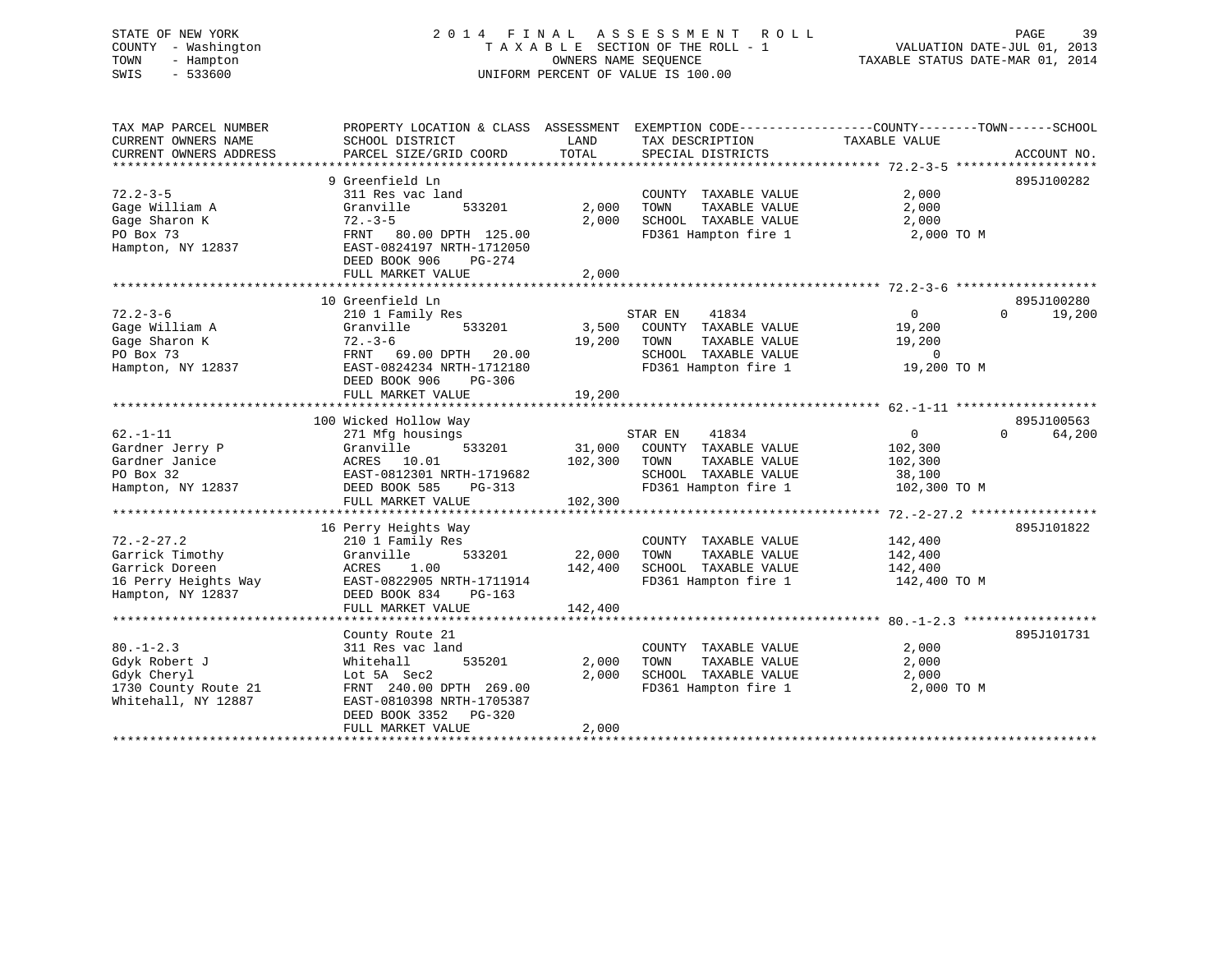#### STATE OF NEW YORK 2 0 1 4 F I N A L A S S E S S M E N T R O L L PAGE 40COUNTY - Washington  $\begin{array}{ccc}\n\text{T A X A B L E} & \text{SECTION OF THE ROLL - 1} \\
\text{T} & \text{M N N} & \text{D} & \text{N N N} \\
\text{D} & \text{D} & \text{D} & \text{D} \\
\end{array}$ TOWN - Hampton OWNERS NAME SEQUENCE TAXABLE STATUS DATE-MAR 01, 2014 SWIS - 533600 UNIFORM PERCENT OF VALUE IS 100.00

| TAX MAP PARCEL NUMBER<br>CURRENT OWNERS NAME<br>CURRENT OWNERS ADDRESS                                  | PROPERTY LOCATION & CLASS ASSESSMENT<br>SCHOOL DISTRICT<br>PARCEL SIZE/GRID COORD                                                                    | LAND<br>TOTAL              | EXEMPTION CODE-----------------COUNTY-------TOWN------SCHOOL<br>TAX DESCRIPTION<br>SPECIAL DISTRICTS | TAXABLE VALUE                                 |                              | ACCOUNT NO.             |
|---------------------------------------------------------------------------------------------------------|------------------------------------------------------------------------------------------------------------------------------------------------------|----------------------------|------------------------------------------------------------------------------------------------------|-----------------------------------------------|------------------------------|-------------------------|
|                                                                                                         |                                                                                                                                                      |                            |                                                                                                      |                                               |                              |                         |
|                                                                                                         | 1730 County Route 21                                                                                                                                 |                            |                                                                                                      |                                               |                              | 895J101759              |
| $80. - 1 - 42$<br>Gdyk Robert J<br>Gdyk Cheryl                                                          | 210 1 Family Res<br>535201<br>Whitehall<br>LOT 14                                                                                                    | 195,300 STAR B             | VET COM CT 41131<br>22,300 VET DIS CT 41141<br>41854                                                 | 48,825<br>97,650<br>$\overline{0}$            | 45,000<br>90,000<br>$\Omega$ | 0<br>$\Omega$<br>30,000 |
| 1730 County Route 21<br>Whitehall, NY 12887                                                             | ACRES<br>1.08<br>EAST-0810555 NRTH-1705277<br>DEED BOOK 3352<br>PG-320                                                                               |                            | COUNTY TAXABLE VALUE<br>TAXABLE VALUE<br>TOWN<br>SCHOOL TAXABLE VALUE                                | 48,825<br>60,300<br>165,300                   |                              |                         |
|                                                                                                         | FULL MARKET VALUE                                                                                                                                    |                            | 195,300 FD361 Hampton fire 1                                                                         | 195,300 TO M                                  |                              |                         |
|                                                                                                         |                                                                                                                                                      |                            |                                                                                                      |                                               |                              |                         |
| $71. - 1 - 14.3$<br>Gebig Elaine Living Trust<br>Gebig Elaine Trustee<br>PO Box 69<br>Hampton, NY 12837 | Hills Pond Rd<br>322 Rural vac>10<br>Granville<br>533201<br>ACRES 17.39<br>EAST-0816792 NRTH-1708783<br>DEED BOOK 2681<br>PG-96<br>FULL MARKET VALUE | 20,500<br>20,500<br>20,500 | COUNTY TAXABLE VALUE<br>TOWN<br>TAXABLE VALUE<br>SCHOOL TAXABLE VALUE<br>FD361 Hampton fire 1        | 20,500<br>20,500<br>20,500<br>20,500 TO M     |                              | 895J100653              |
|                                                                                                         |                                                                                                                                                      |                            |                                                                                                      |                                               |                              |                         |
|                                                                                                         | 285 Hills Pond Rd                                                                                                                                    |                            |                                                                                                      |                                               |                              | 895J101728              |
| $71. - 1 - 14.31$<br>Gebig Richard Living Trust<br>Gebig Richard E<br>285 Hills Pond Rd<br>PO Box 69    | 210 1 Family Res - WTRFNT<br>Granville<br>533201<br>ACRES<br>1.48<br>EAST-0815967 NRTH-1708359<br>DEED BOOK 2677<br>$PG-49$                          | 14,800<br>166,900          | COUNTY TAXABLE VALUE<br>TAXABLE VALUE<br>TOWN<br>SCHOOL TAXABLE VALUE<br>FD361 Hampton fire 1        | 166,900<br>166,900<br>166,900<br>166,900 TO M |                              |                         |
| Hampton, NY 12837                                                                                       | FULL MARKET VALUE                                                                                                                                    | 166,900                    |                                                                                                      |                                               |                              |                         |
|                                                                                                         |                                                                                                                                                      |                            |                                                                                                      |                                               |                              |                         |
|                                                                                                         | 2269 County Route 18                                                                                                                                 |                            |                                                                                                      |                                               |                              |                         |
| $63. - 1 - 12.1$                                                                                        | 240 Rural res                                                                                                                                        |                            | 41720<br>AG DIST                                                                                     | 6,991                                         | 6,991                        | 6,991                   |
| Geear Jonathan B<br>Mayer Maria B<br>PO Box 135                                                         | Granville<br>533201<br>ACRES 16.00<br>EAST-0817630 NRTH-1713460                                                                                      | 46,000 STAR B<br>205,300   | 41854<br>COUNTY TAXABLE VALUE<br>TOWN<br>TAXABLE VALUE                                               | $\Omega$<br>198,309<br>198,309                | $\Omega$                     | 30,000                  |
| Hampton, NY 12837<br>MAY BE SUBJECT TO PAYMENT                                                          | DEED BOOK 898<br>PG-106<br>FULL MARKET VALUE                                                                                                         | 205,300                    | SCHOOL TAXABLE VALUE<br>CA001 Cons agri dst 1<br>6,991 EX                                            | 168,309<br>198,309 TO                         |                              |                         |
| UNDER AGDIST LAW TIL 2018                                                                               |                                                                                                                                                      |                            | FD361 Hampton fire 1                                                                                 | 205,300 TO M                                  |                              |                         |
|                                                                                                         |                                                                                                                                                      |                            |                                                                                                      |                                               |                              |                         |
|                                                                                                         | 2246 County Route 18                                                                                                                                 |                            |                                                                                                      |                                               |                              |                         |
| $63. - 1 - 12.2$                                                                                        | 240 Rural res                                                                                                                                        |                            | AG DIST<br>41720                                                                                     | 9,667                                         | 9,667                        | 9,667                   |
| Geear Jonathan B                                                                                        | 533201<br>Granville                                                                                                                                  |                            | 110,300 FOR 480A<br>47460                                                                            | 45,724                                        | 45,724                       | 45,724                  |
| Mayer Maria B                                                                                           | ACRES 101.42                                                                                                                                         | 217,200                    | COUNTY TAXABLE VALUE                                                                                 | 161,809                                       |                              |                         |
| PO Box 135                                                                                              | EAST-0817487 NRTH-1711641                                                                                                                            |                            | TAXABLE VALUE<br>TOWN                                                                                | 161,809                                       |                              |                         |
| Hampton, NY 12837                                                                                       | DEED BOOK 2337<br>PG-58<br>FULL MARKET VALUE                                                                                                         | 217,200                    | SCHOOL TAXABLE VALUE<br>CA001 Cons agri dst 1                                                        | 161,809<br>207,533 TO                         |                              |                         |
| MAY BE SUBJECT TO PAYMENT<br>UNDER RPTL480A UNTIL 2023<br>*********************                         |                                                                                                                                                      |                            | 9,667 EX<br>FD361 Hampton fire 1                                                                     | 217,200 TO M                                  |                              |                         |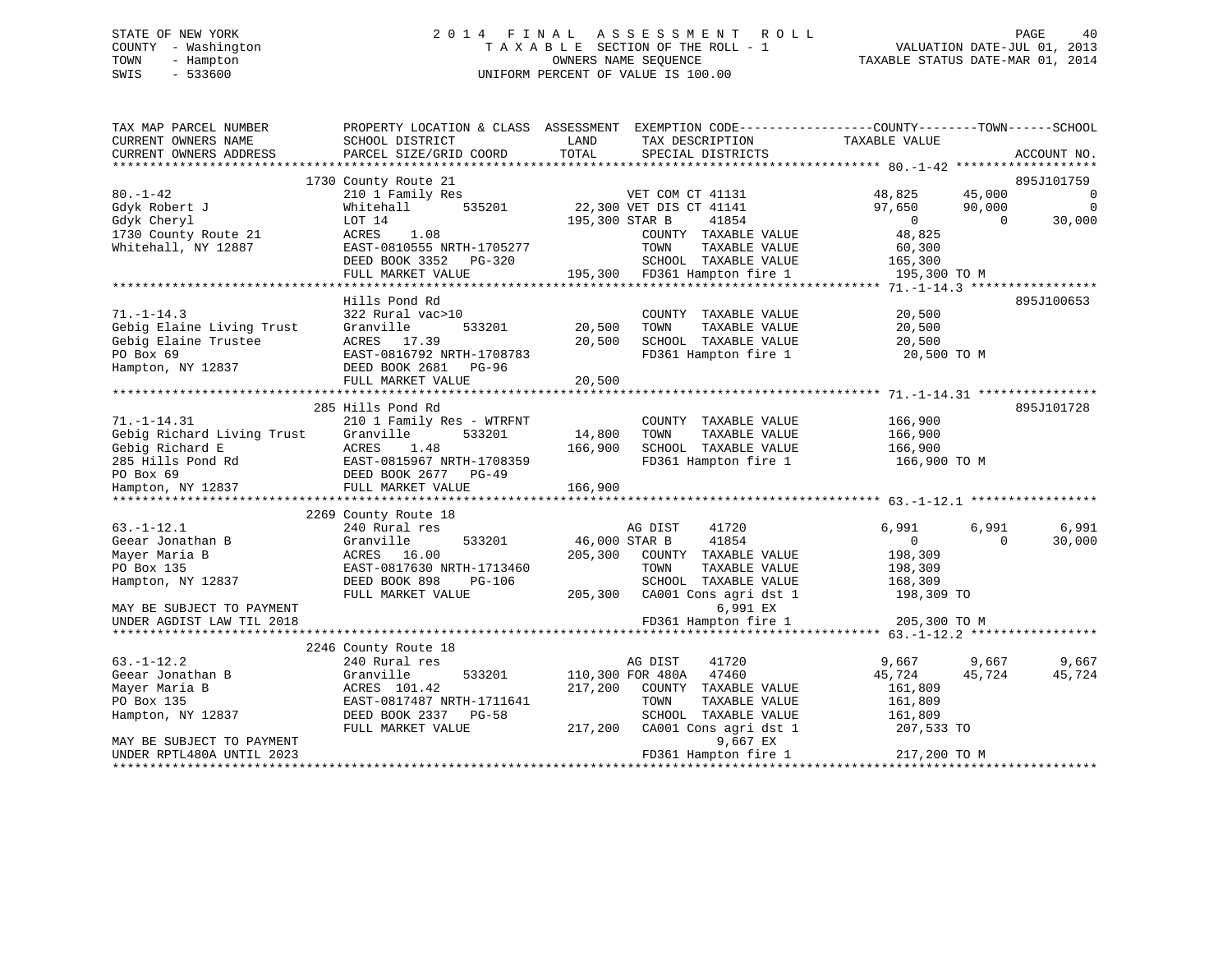# STATE OF NEW YORK 2 0 1 4 F I N A L A S S E S S M E N T R O L L PAGE 41 COUNTY - Washington T A X A B L E SECTION OF THE ROLL - 1 VALUATION DATE-JUL 01, 2013 TOWN - Hampton OWNERS NAME SEQUENCE TAXABLE STATUS DATE-MAR 01, 2014 SWIS - 533600 UNIFORM PERCENT OF VALUE IS 100.00

| TAX MAP PARCEL NUMBER<br>CURRENT OWNERS NAME<br>CURRENT OWNERS ADDRESS | PROPERTY LOCATION & CLASS ASSESSMENT EXEMPTION CODE----------------COUNTY-------TOWN------SCHOOL<br>SCHOOL DISTRICT<br>PARCEL SIZE/GRID COORD | LAND<br>TOTAL | TAX DESCRIPTION<br>SPECIAL DISTRICTS        | TAXABLE VALUE  |              | ACCOUNT NO. |
|------------------------------------------------------------------------|-----------------------------------------------------------------------------------------------------------------------------------------------|---------------|---------------------------------------------|----------------|--------------|-------------|
|                                                                        |                                                                                                                                               |               |                                             |                |              |             |
|                                                                        | 160 Perry Rd                                                                                                                                  |               | 45 PCT OF VALUE USED FOR EXEMPTION PURPOSES |                |              | 895J100081  |
| $45. - 1 - 23$                                                         | 280 Res Multiple                                                                                                                              |               | VET WAR C 41122                             | 30,000         | $\mathbf 0$  | 0           |
| Genier Victor                                                          | 533201<br>Granville                                                                                                                           |               | 161,000 VET WAR T 41123                     | $\Omega$       | 27,000       | $\Omega$    |
| Genier Linda                                                           | ACRES 257.50                                                                                                                                  |               | 486,100 VET DIS C 41142                     | 32,812         | $\mathbf{0}$ | $\Omega$    |
| 1199 Bolger Rd                                                         | EAST-0814716 NRTH-1729192                                                                                                                     |               | VET DIS T 41143                             | $\mathbf{0}$   | 32,812       | $\Omega$    |
| Fair Haven, VT 05743                                                   | DEED BOOK 3106 PG-265                                                                                                                         |               | AG DIST<br>41720                            | $\overline{0}$ | $\mathbf 0$  | $\Omega$    |
|                                                                        | FULL MARKET VALUE                                                                                                                             | 486,100       | COUNTY TAXABLE VALUE                        | 423,288        |              |             |
| MAY BE SUBJECT TO PAYMENT                                              |                                                                                                                                               |               | TAXABLE VALUE<br>TOWN                       | 426,288        |              |             |
| UNDER RPTL483 UNTIL 2019                                               |                                                                                                                                               |               | SCHOOL TAXABLE VALUE                        | 486,100        |              |             |
|                                                                        |                                                                                                                                               |               | CA001 Cons agri dst 1                       | 486,100 TO     |              |             |
|                                                                        |                                                                                                                                               |               | FD361 Hampton fire 1                        | 486,100 TO M   |              |             |
|                                                                        |                                                                                                                                               |               |                                             |                |              |             |
|                                                                        | State Route 22A OFF                                                                                                                           |               |                                             |                |              | 895J100143  |
| $54. - 1 - 2$                                                          | 322 Rural vac>10                                                                                                                              |               | COUNTY TAXABLE VALUE                        | 10,500         |              |             |
| Genier Victor                                                          | Granville<br>533201                                                                                                                           | 10,500        | TAXABLE VALUE<br>TOWN                       | 10,500         |              |             |
| Genier Linda                                                           | ACRES<br>22.00                                                                                                                                | 10,500        | SCHOOL TAXABLE VALUE                        | 10,500         |              |             |
| 1199 Bolger Rd                                                         | EAST-0818330 NRTH-1728008                                                                                                                     |               | CA001 Cons agri dst 1                       | 10,500 TO      |              |             |
| Fair Haven, VT 05743                                                   | DEED BOOK 3109 PG-303                                                                                                                         |               | FD361 Hampton fire 1                        | 10,500 TO M    |              |             |
|                                                                        | FULL MARKET VALUE                                                                                                                             | 10,500        |                                             |                |              |             |
|                                                                        |                                                                                                                                               |               |                                             |                |              |             |
|                                                                        | State Route 22A OFF                                                                                                                           |               |                                             |                |              |             |
| $54. - 1 - 3.3$                                                        | 314 Rural vac<10                                                                                                                              |               | COUNTY TAXABLE VALUE                        | 16,500         |              |             |
| Genier Victor<br>Genier Linda                                          | Granville<br>533201                                                                                                                           | 16,500        | TAXABLE VALUE<br>TOWN                       | 16,500         |              |             |
|                                                                        | ACRES<br>7.67                                                                                                                                 | 16,500        | SCHOOL TAXABLE VALUE                        | 16,500         |              |             |
| 1199 Bolger Rd                                                         | EAST-0819209 NRTH-1727461                                                                                                                     |               | FD361 Hampton fire 1                        | 16,500 TO M    |              |             |
| Fair Haven, VT 05743                                                   | DEED BOOK 3106<br>PG-265<br>FULL MARKET VALUE                                                                                                 |               |                                             |                |              |             |
|                                                                        |                                                                                                                                               | 16,500        | ******************************* 54.-1-14.6  |                |              |             |
|                                                                        | State Route 22A OFF                                                                                                                           |               |                                             |                |              |             |
| $54. - 1 - 14.6$                                                       | 323 Vacant rural                                                                                                                              |               | COUNTY TAXABLE VALUE                        | 21,000         |              |             |
| Genier Victor                                                          | 533201<br>Granville                                                                                                                           | 21,000        | TAXABLE VALUE<br>TOWN                       | 21,000         |              |             |
| Genier Linda                                                           | ACRES 43.95                                                                                                                                   | 21,000        | SCHOOL TAXABLE VALUE                        | 21,000         |              |             |
| 1199 Bolger Rd                                                         | EAST-0817113 NRTH-1727492                                                                                                                     |               | FD361 Hampton fire 1                        | 21,000 TO M    |              |             |
| Fair Haven, VT 05743                                                   | DEED BOOK 3106<br>PG-265                                                                                                                      |               |                                             |                |              |             |
|                                                                        | FULL MARKET VALUE                                                                                                                             | 21,000        |                                             |                |              |             |
|                                                                        |                                                                                                                                               |               |                                             |                |              |             |
|                                                                        | 25 Hampton Heights Way                                                                                                                        |               |                                             |                |              | 895J100605  |
| $80. - 1 - 16$                                                         | 260 Seasonal res                                                                                                                              |               | COUNTY TAXABLE VALUE                        | 71,700         |              |             |
| Gereg Matthew J                                                        | Granville<br>533201                                                                                                                           | 35,000        | TOWN<br>TAXABLE VALUE                       | 71,700         |              |             |
| Fowler Wendyann C                                                      | ACRES<br>5.01                                                                                                                                 | 71,700        | SCHOOL TAXABLE VALUE                        | 71,700         |              |             |
| c/o Wendy Fowler                                                       | EAST-0811381 NRTH-1701963                                                                                                                     |               | FD361 Hampton fire 1                        | 71,700 TO M    |              |             |
| 361 Field St                                                           | DEED BOOK 3393 PG-221                                                                                                                         |               |                                             |                |              |             |
| Naugatuck, CT 06770                                                    | FULL MARKET VALUE                                                                                                                             | 71,700        |                                             |                |              |             |
| PRIOR OWNER ON 3/01/2014<br>Anzalone Anthony A                         |                                                                                                                                               |               |                                             |                |              |             |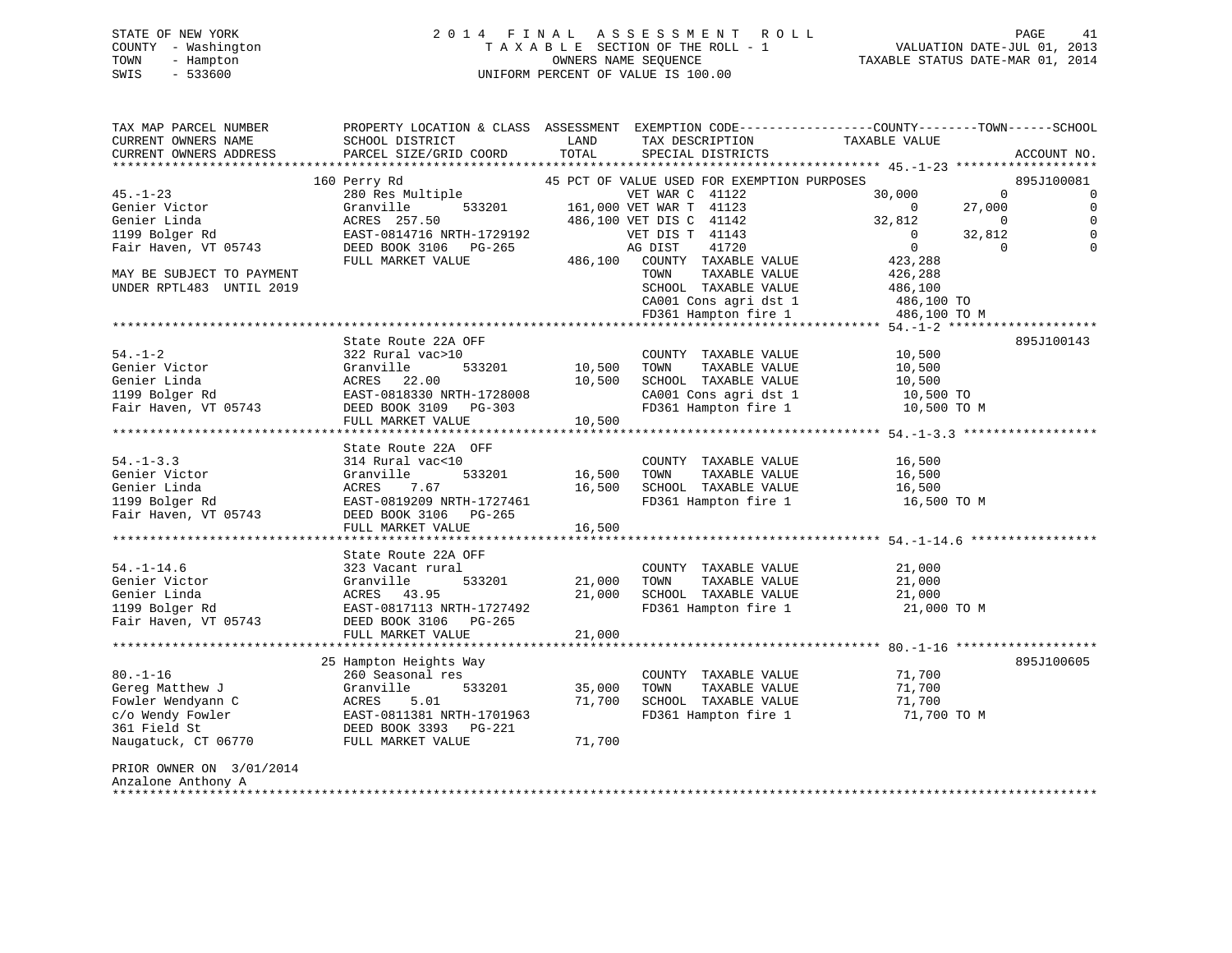# STATE OF NEW YORK 2 0 1 4 F I N A L A S S E S S M E N T R O L L PAGE 42 COUNTY - Washington T A X A B L E SECTION OF THE ROLL - 1 VALUATION DATE-JUL 01, 2013 TOWN - Hampton OWNERS NAME SEQUENCE TAXABLE STATUS DATE-MAR 01, 2014 SWIS - 533600 UNIFORM PERCENT OF VALUE IS 100.00

| TAX MAP PARCEL NUMBER<br>CURRENT OWNERS NAME<br>CURRENT OWNERS ADDRESS                   | PROPERTY LOCATION & CLASS ASSESSMENT<br>SCHOOL DISTRICT<br>PARCEL SIZE/GRID COORD                                                                      | LAND<br>TOTAL              | TAX DESCRIPTION<br>SPECIAL DISTRICTS                                                          | TAXABLE VALUE                                 | ACCOUNT NO. |
|------------------------------------------------------------------------------------------|--------------------------------------------------------------------------------------------------------------------------------------------------------|----------------------------|-----------------------------------------------------------------------------------------------|-----------------------------------------------|-------------|
| *************************                                                                | Hills Pond Rd                                                                                                                                          |                            |                                                                                               |                                               | 895J100656  |
| $71. - 1 - 23.3$<br>Glickstein Jerome M<br>711 Old Bethlehem Rd<br>Ouakertown, PA 18951  | 322 Rural vac>10<br>Granville<br>533201<br>2.00<br>ACRES<br>EAST-0813708 NRTH-1711175<br>DEED BOOK 2910<br>PG-109<br>FULL MARKET VALUE                 | 6,500<br>6,500<br>6,500    | COUNTY TAXABLE VALUE<br>TOWN<br>TAXABLE VALUE<br>SCHOOL TAXABLE VALUE<br>FD361 Hampton fire 1 | 6,500<br>6,500<br>6,500<br>6,500 TO M         |             |
|                                                                                          |                                                                                                                                                        |                            |                                                                                               |                                               |             |
| $71. - 1 - 23.9$<br>Glickstein Jerome M<br>711 Old Bethlehem Rd<br>Ouakertown, PA 18951  | 395 Hills Pond Rd<br>240 Rural res<br>Granville<br>533201<br>Sub Div Lot 2<br>ACRES 53.32<br>EAST-0813678 NRTH-1710097                                 | 84,100<br>260,400          | COUNTY TAXABLE VALUE<br>TAXABLE VALUE<br>TOWN<br>SCHOOL TAXABLE VALUE<br>FD361 Hampton fire 1 | 260,400<br>260,400<br>260,400<br>260,400 TO M |             |
|                                                                                          | DEED BOOK 2910<br>PG-109<br>FULL MARKET VALUE                                                                                                          | 260,400                    |                                                                                               |                                               |             |
|                                                                                          | 399 Hills Pond Rd                                                                                                                                      |                            |                                                                                               |                                               |             |
| $71. - 1 - 23.10$<br>Glickstein Jerome M<br>711 Old Bethlehem Rd<br>Ouakertown, PA 18951 | 240 Rural res<br>533201<br>Granville<br>Sub Div Lot 3<br>ACRES 98.56<br>EAST-0812719 NRTH-1710806<br>DEED BOOK 2910<br>PG-109                          | 104,000<br>207,500         | COUNTY TAXABLE VALUE<br>TAXABLE VALUE<br>TOWN<br>SCHOOL TAXABLE VALUE<br>FD361 Hampton fire 1 | 207,500<br>207,500<br>207,500<br>207,500 TO M |             |
|                                                                                          | FULL MARKET VALUE                                                                                                                                      | 207,500                    |                                                                                               |                                               |             |
| $71. - 1 - 26$<br>Glickstein Jerome M<br>711 Old Bethlehem Rd<br>Ouakertown, PA 18951    | LOT 8 Faesh Pat<br>910 Priv forest<br>Granville<br>533201<br>ACRES 30.33<br>EAST-0813327 NRTH-1708207<br>DEED BOOK 2910<br>PG-109<br>FULL MARKET VALUE | 13,600<br>13,600<br>13,600 | COUNTY TAXABLE VALUE<br>TOWN<br>TAXABLE VALUE<br>SCHOOL TAXABLE VALUE<br>FD361 Hampton fire 1 | 13,600<br>13,600<br>13,600<br>13,600 TO M     | 895J100295  |
|                                                                                          | County Route 21                                                                                                                                        |                            |                                                                                               |                                               | 895J101732  |
| $80. - 1 - 2.6$<br>Goodman Cheryl<br>1783 County Route 21<br>Whitehall, NY 12887         | 314 Rural vac<10<br>535201<br>Whitehall<br>ACRES 5.10<br>EAST-0809087 NRTH-1706407<br>DEED BOOK 2996<br>PG-198<br>FULL MARKET VALUE                    | 26,500<br>26,500<br>26,500 | COUNTY TAXABLE VALUE<br>TOWN<br>TAXABLE VALUE<br>SCHOOL TAXABLE VALUE<br>FD361 Hampton fire 1 | 26,500<br>26,500<br>26,500<br>26,500 TO M     |             |
|                                                                                          |                                                                                                                                                        |                            |                                                                                               |                                               |             |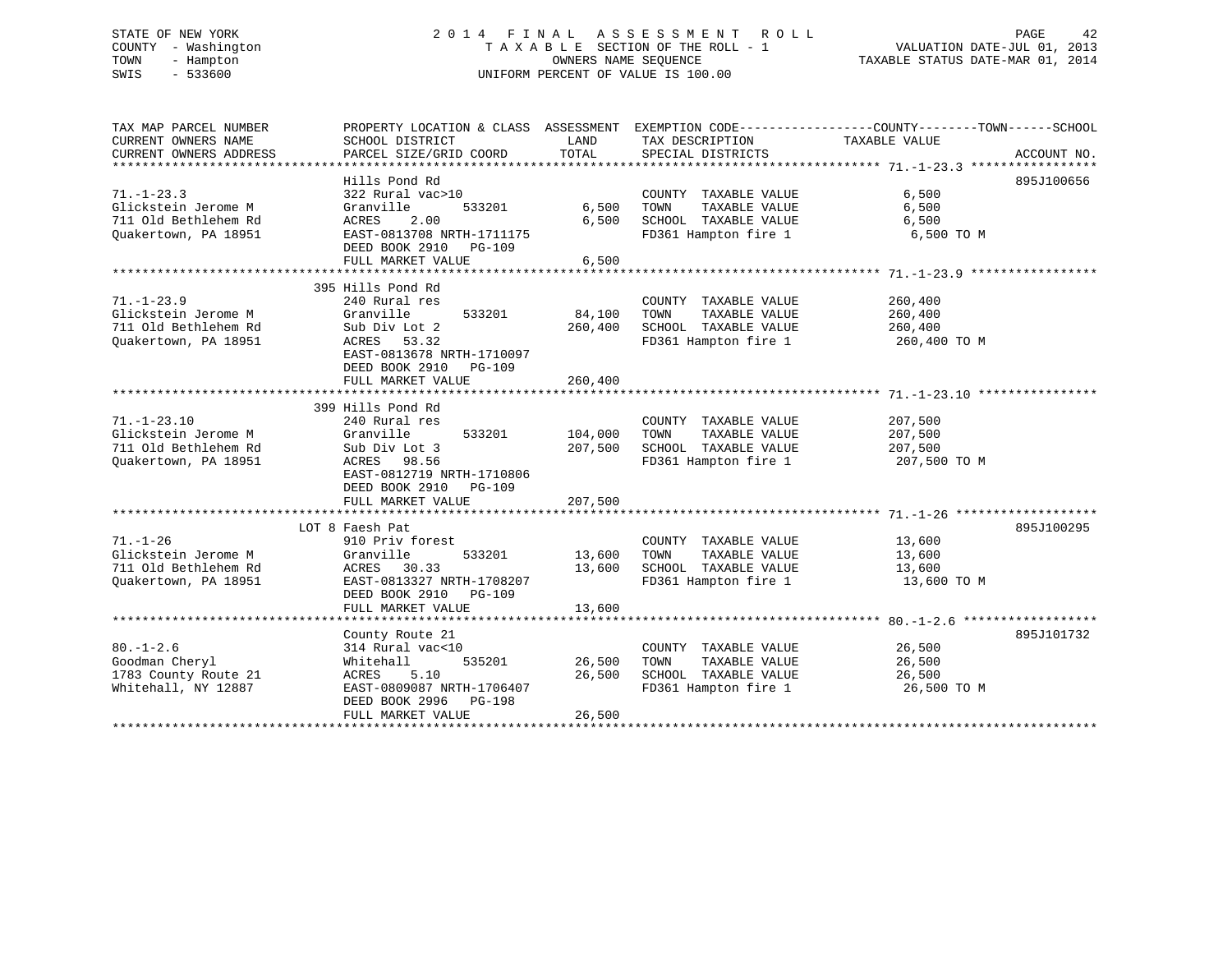# STATE OF NEW YORK 2 0 1 4 F I N A L A S S E S S M E N T R O L L PAGE 43 COUNTY - Washington T A X A B L E SECTION OF THE ROLL - 1 VALUATION DATE-JUL 01, 2013 TOWN - Hampton OWNERS NAME SEQUENCE TAXABLE STATUS DATE-MAR 01, 2014 SWIS - 533600 UNIFORM PERCENT OF VALUE IS 100.00

| TAX MAP PARCEL NUMBER<br>CURRENT OWNERS NAME<br>CURRENT OWNERS ADDRESS | PROPERTY LOCATION & CLASS ASSESSMENT EXEMPTION CODE---------------COUNTY-------TOWN-----SCHOOL<br>SCHOOL DISTRICT<br>PARCEL SIZE/GRID COORD | LAND<br>TOTAL | TAX DESCRIPTION<br>SPECIAL DISTRICTS | TAXABLE VALUE     | ACCOUNT NO.        |
|------------------------------------------------------------------------|---------------------------------------------------------------------------------------------------------------------------------------------|---------------|--------------------------------------|-------------------|--------------------|
|                                                                        |                                                                                                                                             |               |                                      |                   |                    |
|                                                                        | 1783 County Route 21                                                                                                                        |               |                                      |                   | 895J101733         |
| $80. - 1 - 2.7$                                                        | 210 1 Family Res                                                                                                                            |               | STAR B<br>41854                      | $\overline{0}$    | $\Omega$<br>30,000 |
| Goodman Cheryl                                                         | 535201<br>Whitehall                                                                                                                         | 35,100        | COUNTY TAXABLE VALUE                 | 94,400            |                    |
| 1783 County Route 21                                                   | 5.10<br>ACRES                                                                                                                               | 94,400        | TAXABLE VALUE<br>TOWN                | 94,400            |                    |
| Whitehall, NY 12887                                                    | EAST-0809186 NRTH-1706109                                                                                                                   |               | SCHOOL TAXABLE VALUE                 | 64,400            |                    |
|                                                                        | DEED BOOK 2996 PG-198                                                                                                                       |               | FD361 Hampton fire 1                 | 94,400 TO M       |                    |
|                                                                        | FULL MARKET VALUE                                                                                                                           | 94,400        |                                      |                   |                    |
|                                                                        |                                                                                                                                             |               |                                      |                   |                    |
|                                                                        | Roberts Ln OFF                                                                                                                              |               |                                      |                   | 895J100233         |
| $53. - 1 - 4.1$                                                        | 910 Priv forest                                                                                                                             |               | FOR 480A<br>47460                    | 57,720<br>57,720  | 57,720             |
| Goodrich Mark D                                                        | Granville<br>533201                                                                                                                         | 76,800        | COUNTY TAXABLE VALUE                 | 19,080            |                    |
| Goodrich Patricia A                                                    | Forest Tax 3222/7                                                                                                                           | 76,800        | TOWN<br>TAXABLE VALUE                | 19,080            |                    |
| 149 Roberts Ln                                                         | ACRES 262.70                                                                                                                                |               | SCHOOL TAXABLE VALUE                 | 19,080            |                    |
| Hampton, NY 12837                                                      | EAST-0814758 NRTH-1725240                                                                                                                   |               | CA001 Cons agri dst 1                | 76,800 TO         |                    |
|                                                                        | DEED BOOK 569<br>$PG-244$                                                                                                                   |               | FD361 Hampton fire 1                 | 76,800 TO M       |                    |
| MAY BE SUBJECT TO PAYMENT<br>UNDER RPTL480A UNTIL 2023                 | FULL MARKET VALUE                                                                                                                           | 76,800        |                                      |                   |                    |
|                                                                        |                                                                                                                                             |               |                                      |                   |                    |
|                                                                        | 149 Roberts Ln                                                                                                                              |               |                                      |                   | 895J100406         |
| $53. - 1 - 4.4$                                                        | 210 1 Family Res                                                                                                                            |               | 41854<br>STAR B                      | $\overline{0}$    | $\Omega$<br>30,000 |
| Goodrich Mark D                                                        | 533201<br>Granville                                                                                                                         |               | 37,700 COUNTY TAXABLE VALUE          | 188,300           |                    |
| Goodrich Patricia A                                                    | ACRES<br>7.70                                                                                                                               | 188,300       | TAXABLE VALUE<br>TOWN                | 188,300           |                    |
| 149 Roberts Ln                                                         | EAST-0816256 NRTH-1723939                                                                                                                   |               | SCHOOL TAXABLE VALUE                 | 158,300           |                    |
| Hampton, NY 12837                                                      | DEED BOOK 480<br>PG-1060                                                                                                                    |               | FD361 Hampton fire 1                 | 188,300 TO M      |                    |
|                                                                        | FULL MARKET VALUE                                                                                                                           | 188,300       |                                      |                   |                    |
|                                                                        |                                                                                                                                             |               |                                      |                   |                    |
|                                                                        | Roberts Ln                                                                                                                                  |               |                                      |                   | 895J100709         |
| $53. - 1 - 4.6$                                                        | 314 Rural vac<10                                                                                                                            |               | COUNTY TAXABLE VALUE                 | 16,500            |                    |
| Goodrich Mark D                                                        | 533201<br>Granville                                                                                                                         | 16,500        | TOWN<br>TAXABLE VALUE                | 16,500            |                    |
| Goodrich Patricia A                                                    | 5.80<br>ACRES                                                                                                                               | 16,500        | SCHOOL TAXABLE VALUE                 | 16,500            |                    |
| 149 Roberts Ln                                                         | EAST-0816567 NRTH-1724287                                                                                                                   |               | FD361 Hampton fire 1                 | 16,500 TO M       |                    |
| Hampton, NY 12837                                                      | DEED BOOK 517<br>$PG-40$                                                                                                                    |               |                                      |                   |                    |
|                                                                        | FULL MARKET VALUE                                                                                                                           | 16,500        |                                      |                   |                    |
|                                                                        |                                                                                                                                             |               |                                      |                   |                    |
|                                                                        | 1569 County Route 11                                                                                                                        |               |                                      |                   | 895J100089         |
| $38. - 1 - 16$                                                         | 210 1 Family Res                                                                                                                            |               | 41854<br>STAR B                      | $0 \qquad \qquad$ | $\Omega$<br>30,000 |
| Gosselin Brian                                                         | Whitehall<br>535201                                                                                                                         | 19,500        | COUNTY TAXABLE VALUE                 | 48,000            |                    |
| 1569 County Route 11                                                   | FRNT 100.00 DPTH 208.00                                                                                                                     | 48,000        | TOWN<br>TAXABLE VALUE                | 48,000            |                    |
| Whitehall, NY 12887                                                    | EAST-0806133 NRTH-1737200                                                                                                                   |               | SCHOOL TAXABLE VALUE                 | 18,000            |                    |
|                                                                        | DEED BOOK 903<br>$PG-259$                                                                                                                   |               | FD362 Hampton fire 2                 | 48,000 TO M       |                    |
|                                                                        | FULL MARKET VALUE                                                                                                                           | 48,000        |                                      |                   |                    |
|                                                                        |                                                                                                                                             |               |                                      |                   |                    |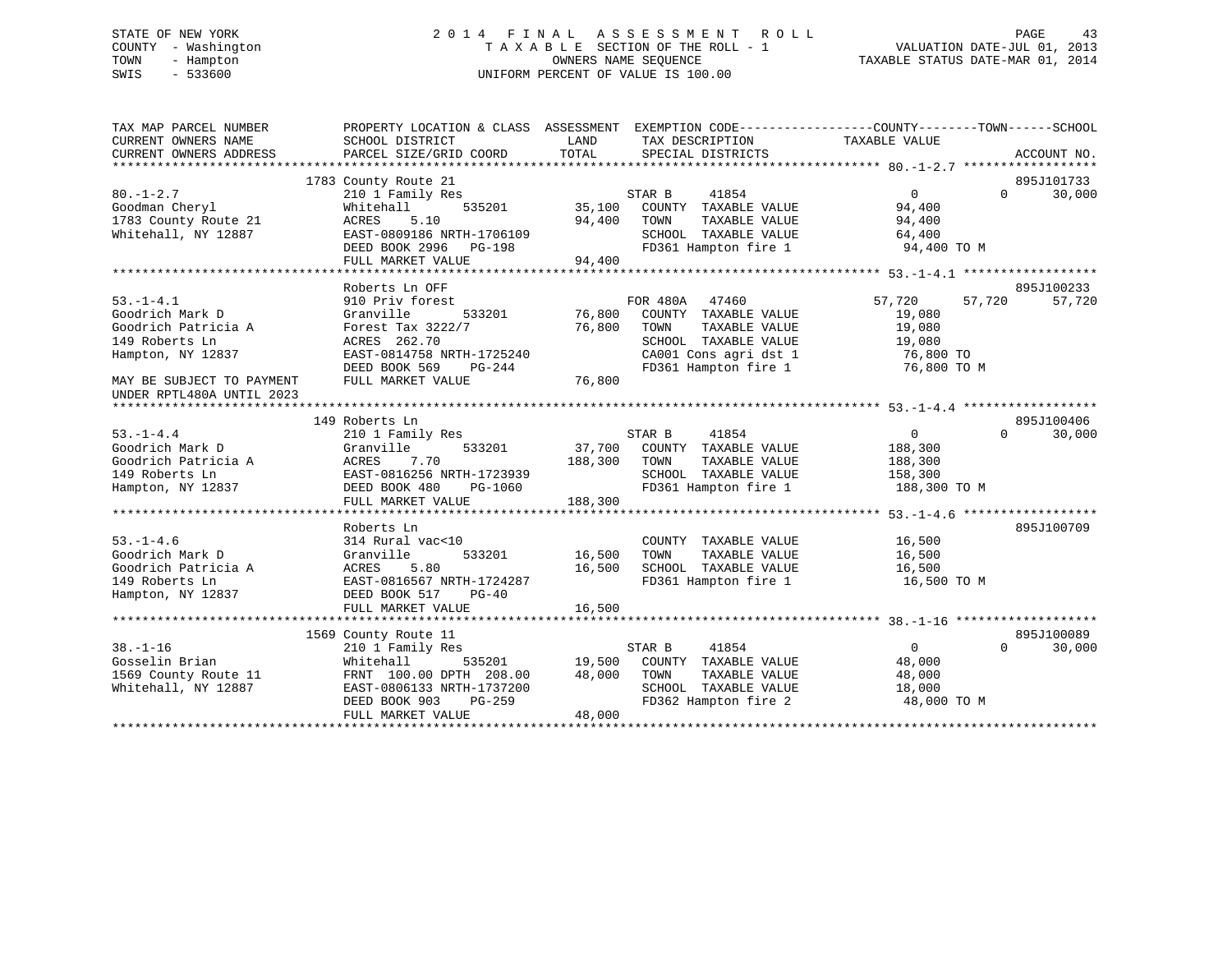# STATE OF NEW YORK 2 0 1 4 F I N A L A S S E S S M E N T R O L L PAGE 44 COUNTY - Washington T A X A B L E SECTION OF THE ROLL - 1 VALUATION DATE-JUL 01, 2013 TOWN - Hampton OWNERS NAME SEQUENCE TAXABLE STATUS DATE-MAR 01, 2014 SWIS - 533600 UNIFORM PERCENT OF VALUE IS 100.00

| TAX MAP PARCEL NUMBER<br>CURRENT OWNERS NAME                                                 | PROPERTY LOCATION & CLASS ASSESSMENT EXEMPTION CODE----------------COUNTY-------TOWN------SCHOOL<br>SCHOOL DISTRICT                   | LAND               | TAX DESCRIPTION                                                                                                                              | TAXABLE VALUE                                                                       |                      |
|----------------------------------------------------------------------------------------------|---------------------------------------------------------------------------------------------------------------------------------------|--------------------|----------------------------------------------------------------------------------------------------------------------------------------------|-------------------------------------------------------------------------------------|----------------------|
| CURRENT OWNERS ADDRESS                                                                       | PARCEL SIZE/GRID COORD                                                                                                                | TOTAL              | SPECIAL DISTRICTS                                                                                                                            |                                                                                     | ACCOUNT NO.          |
|                                                                                              | 1575 County Route 11                                                                                                                  |                    |                                                                                                                                              |                                                                                     | 895J101813           |
| $38. - 1 - 15.2$<br>Gosselin Eileen<br>1575 County Route 11                                  | 270 Mfg housing<br>535201<br>Whitehall<br>$888 - 1$                                                                                   | 62,000             | CW_10_VET/ 41151<br>27,900 STAR EN<br>41834<br>COUNTY TAXABLE VALUE                                                                          | 6,200<br>6,200<br>$\Omega$<br>$\Omega$<br>55,800                                    | $\Omega$<br>62,000   |
| Whitehall, NY 12887                                                                          | 2.80<br>ACRES<br>EAST-0806376 NRTH-1737337<br>DEED BOOK 630<br><b>PG-51</b><br>FULL MARKET VALUE                                      | 62,000             | TAXABLE VALUE<br>TOWN<br>SCHOOL TAXABLE VALUE<br>FD362 Hampton fire 2                                                                        | 55,800<br>$\mathbf 0$<br>62,000 TO M                                                |                      |
|                                                                                              |                                                                                                                                       |                    |                                                                                                                                              |                                                                                     |                      |
| $38. - 1 - 15.1$<br>Gosselin Russell J<br>Gosselin Linda L                                   | Vladyka Woods Rd<br>311 Res vac land<br>Whitehall<br>535201<br>FRNT 251.00 DPTH 147.00                                                | 9,500<br>9,500     | COUNTY TAXABLE VALUE<br>TOWN<br>TAXABLE VALUE<br>SCHOOL TAXABLE VALUE                                                                        | 9,500<br>9,500<br>9,500                                                             | 895J101795           |
| 46 LeClaire Rd<br>Clemons, NY 12819                                                          | EAST-0806014 NRTH-1737180<br>DEED BOOK 595<br>$PG-39$<br>FULL MARKET VALUE                                                            | 9,500              | FD362 Hampton fire 2                                                                                                                         | 9,500 TO M                                                                          |                      |
|                                                                                              |                                                                                                                                       |                    |                                                                                                                                              |                                                                                     |                      |
|                                                                                              | 155 Hickey Rd                                                                                                                         |                    |                                                                                                                                              |                                                                                     | 895J100703           |
| $62. - 1 - 32.1$<br>Goyette Lloyd F<br>Goyette Cindy L<br>155 Hickey Rd<br>Hampton, NY 12837 | 270 Mfg housing<br>Granville<br>533201<br>ACRES<br>5.00<br>EAST-0813694 NRTH-1717589<br>DEED BOOK 505<br>PG-1059                      | 35,000<br>65,500   | STAR B<br>41854<br>COUNTY TAXABLE VALUE<br>TOWN<br>TAXABLE VALUE<br>SCHOOL TAXABLE VALUE<br>FD361 Hampton fire 1                             | $\Omega$<br>65,500<br>65,500<br>35,500<br>65,500 TO M                               | $\Omega$<br>30,000   |
|                                                                                              | FULL MARKET VALUE                                                                                                                     | 65,500             |                                                                                                                                              |                                                                                     |                      |
|                                                                                              | *****************************                                                                                                         |                    |                                                                                                                                              |                                                                                     |                      |
|                                                                                              | 273 Hickey Rd                                                                                                                         |                    |                                                                                                                                              |                                                                                     | 895J100640           |
| $53. - 1 - 7.12$<br>Grady Patricia<br>273 Hickey Rd<br>Hampton, NY 12837                     | 210 1 Family Res<br>Granville<br>533201<br>ACRES<br>6.52<br>EAST-0814340 NRTH-1720453<br>DEED BOOK 503<br>PG-532<br>FULL MARKET VALUE | 162,100<br>162,100 | VET WAR CT 41121<br>36,500 VET DIS CT 41141<br>COUNTY TAXABLE VALUE<br>TOWN<br>TAXABLE VALUE<br>SCHOOL TAXABLE VALUE<br>FD361 Hampton fire 1 | 24,315<br>24,315<br>81,050<br>81,050<br>56,735<br>56,735<br>162,100<br>162,100 TO M | $\Omega$<br>$\Omega$ |
|                                                                                              |                                                                                                                                       |                    |                                                                                                                                              |                                                                                     |                      |
| $81. - 1 - 36$<br>Graham Keith<br>166 Route 106<br>Perkinsville, VT 05151                    | 62 Rainbow Way<br>260 Seasonal res<br>Granville<br>533201<br>ACRES<br>4.10<br>EAST-0817397 NRTH-1702002<br>DEED BOOK 2488<br>PG-177   | 32,100<br>45,400   | COUNTY TAXABLE VALUE<br>TOWN<br>TAXABLE VALUE<br>SCHOOL TAXABLE VALUE<br>FD361 Hampton fire 1                                                | 45,400<br>45,400<br>45,400<br>45,400 TO M                                           | 895J100597           |
|                                                                                              | FULL MARKET VALUE                                                                                                                     | 45,400             |                                                                                                                                              |                                                                                     |                      |
|                                                                                              |                                                                                                                                       |                    |                                                                                                                                              |                                                                                     |                      |
| $72. - 2 - 10$<br>Green Mountain College                                                     | State Route 22A OFF<br>314 Rural vac<10<br>Granville<br>533201                                                                        | 12,500             | COUNTY TAXABLE VALUE<br>TOWN<br>TAXABLE VALUE                                                                                                | 12,500<br>12,500                                                                    | 895J100092           |
| Poultney, VT 05764                                                                           | <b>ACRES</b><br>3.70<br>EAST-0824341 NRTH-1709168<br>FULL MARKET VALUE                                                                | 12,500<br>12,500   | SCHOOL TAXABLE VALUE<br>FD361 Hampton fire 1                                                                                                 | 12,500<br>12,500 TO M                                                               |                      |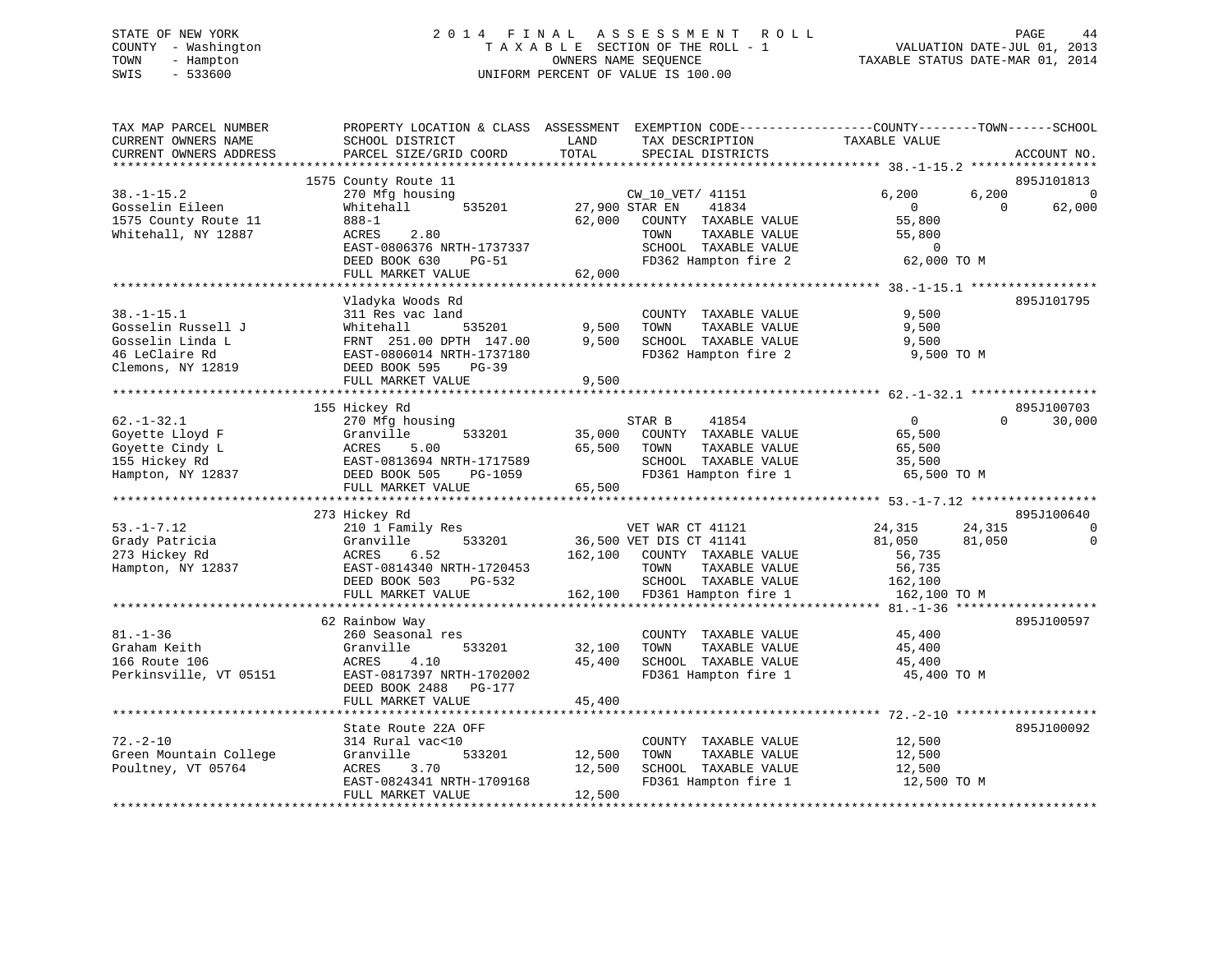# STATE OF NEW YORK 2 0 1 4 F I N A L A S S E S S M E N T R O L L PAGE 45 COUNTY - Washington T A X A B L E SECTION OF THE ROLL - 1 VALUATION DATE-JUL 01, 2013 TOWN - Hampton OWNERS NAME SEQUENCE TAXABLE STATUS DATE-MAR 01, 2014 SWIS - 533600 UNIFORM PERCENT OF VALUE IS 100.00

| SCHOOL DISTRICT<br>LAND<br>TAX DESCRIPTION<br>TAXABLE VALUE<br>TOTAL<br>PARCEL SIZE/GRID COORD<br>SPECIAL DISTRICTS<br>895J100530<br>Staso Ln<br>$72. - 2 - 11$<br>6,500<br>314 Rural vac<10<br>COUNTY TAXABLE VALUE<br>6,500<br>6,500<br>Green Mountain College<br>533201<br>TOWN<br>TAXABLE VALUE<br>Granville<br>6,500<br>Poultney, VT 05764<br>1.90<br>SCHOOL TAXABLE VALUE<br>6,500<br>ACRES<br>EAST-0824234 NRTH-1708156<br>FD361 Hampton fire 1<br>6,500 TO M<br>FULL MARKET VALUE<br>6,500<br>895J101817<br>County Route 20<br>$72. - 2 - 12.1$<br>322 Rural vac>10<br>COUNTY TAXABLE VALUE<br>5,500<br>5,500<br>Greene James C<br>Granville<br>533201<br>TOWN<br>TAXABLE VALUE<br>5,500<br>SCHOOL TAXABLE VALUE<br>17 Ad<br>5,500<br>5,500<br>ACRES 11.90<br>FD361 Hampton fire 1<br>5,500 TO M<br>EAST-0824017 NRTH-1706190<br>DEED BOOK 863<br>$PG-284$<br>5,500<br>FULL MARKET VALUE<br>1518 Carlton Rd<br>$45. - 1 - 5.5$<br>VET COM C 41132<br>34,525<br>270 Mfg housing<br>$\Omega$<br>Gregorio Francisco A<br>Whitehall<br>535201<br>35,000 VET COM T 41133<br>34,525<br>$\mathbf 0$<br>Gregorio Susan G<br>138,100 VET DIS C 41142<br>41,430<br>Lot 5<br>$\Omega$<br>ACRES<br>5.01 BANK<br>26<br>VET DIS T 41143<br>41,430<br>1518 Carlton Rd<br>$\Omega$<br>$\Omega$<br>Whitehall, NY 12887<br>EAST-0804885 NRTH-1733917<br>41834<br>$\Omega$<br>64,200<br>STAR EN<br>DEED BOOK 2684 PG-300<br>62,145<br>COUNTY TAXABLE VALUE<br>FULL MARKET VALUE<br>138,100 TOWN<br>TAXABLE VALUE<br>62,145<br>73,900<br>SCHOOL TAXABLE VALUE<br>FD361 Hampton fire 1<br>138,100 TO M<br>228 Carvers Falls Rd<br>41854<br>$\mathbf{0}$<br>210 1 Family Res<br>STAR B<br>$\Omega$<br>Grenier Jeffery S<br>Whitehall<br>535201<br>29,000<br>COUNTY TAXABLE VALUE<br>130,600<br>228 Carvers Falls Rd<br>3.15<br>TAXABLE VALUE<br>ACRES<br>130,600<br>TOWN<br>130,600<br>Whitehall, NY 12887<br>EAST-0805425 NRTH-1744728<br>SCHOOL TAXABLE VALUE<br>100,600<br>FD362 Hampton fire 2<br>DEED BOOK 2799 PG-113<br>130,600 TO M<br>FULL MARKET VALUE<br>130,600<br>895J100400<br>2175 County Route 18<br>$63. - 1 - 13.1$<br>41854<br>$\overline{0}$<br>30,000<br>240 Rural res<br>STAR B<br>$\Omega$<br>533201<br>40,500<br>COUNTY TAXABLE VALUE<br>Guest Brian M<br>Granville<br>134,300<br>Groesbeck Ciara B<br>134,300<br>TAXABLE VALUE<br>448/1001-457/793<br>TOWN<br>134,300<br>SCHOOL TAXABLE VALUE<br>Sub Div Lot 1<br>104,300<br>ACRES 10.00<br>CA001 Cons agri dst 1<br>134,300 TO<br>FD361 Hampton fire 1<br>EAST-0816259 NRTH-1713898<br>134,300 TO M<br>DEED BOOK 3368<br>PG-310<br>134,300<br>FULL MARKET VALUE | TAX MAP PARCEL NUMBER  | PROPERTY LOCATION & CLASS ASSESSMENT EXEMPTION CODE--------------COUNTY-------TOWN-----SCHOOL |  |             |
|-----------------------------------------------------------------------------------------------------------------------------------------------------------------------------------------------------------------------------------------------------------------------------------------------------------------------------------------------------------------------------------------------------------------------------------------------------------------------------------------------------------------------------------------------------------------------------------------------------------------------------------------------------------------------------------------------------------------------------------------------------------------------------------------------------------------------------------------------------------------------------------------------------------------------------------------------------------------------------------------------------------------------------------------------------------------------------------------------------------------------------------------------------------------------------------------------------------------------------------------------------------------------------------------------------------------------------------------------------------------------------------------------------------------------------------------------------------------------------------------------------------------------------------------------------------------------------------------------------------------------------------------------------------------------------------------------------------------------------------------------------------------------------------------------------------------------------------------------------------------------------------------------------------------------------------------------------------------------------------------------------------------------------------------------------------------------------------------------------------------------------------------------------------------------------------------------------------------------------------------------------------------------------------------------------------------------------------------------------------------------------------------------------------------------------------------------------------------------------------------------------------------------------------------------------------------------------------------------------------------------------|------------------------|-----------------------------------------------------------------------------------------------|--|-------------|
|                                                                                                                                                                                                                                                                                                                                                                                                                                                                                                                                                                                                                                                                                                                                                                                                                                                                                                                                                                                                                                                                                                                                                                                                                                                                                                                                                                                                                                                                                                                                                                                                                                                                                                                                                                                                                                                                                                                                                                                                                                                                                                                                                                                                                                                                                                                                                                                                                                                                                                                                                                                                                             | CURRENT OWNERS NAME    |                                                                                               |  |             |
|                                                                                                                                                                                                                                                                                                                                                                                                                                                                                                                                                                                                                                                                                                                                                                                                                                                                                                                                                                                                                                                                                                                                                                                                                                                                                                                                                                                                                                                                                                                                                                                                                                                                                                                                                                                                                                                                                                                                                                                                                                                                                                                                                                                                                                                                                                                                                                                                                                                                                                                                                                                                                             | CURRENT OWNERS ADDRESS |                                                                                               |  | ACCOUNT NO. |
|                                                                                                                                                                                                                                                                                                                                                                                                                                                                                                                                                                                                                                                                                                                                                                                                                                                                                                                                                                                                                                                                                                                                                                                                                                                                                                                                                                                                                                                                                                                                                                                                                                                                                                                                                                                                                                                                                                                                                                                                                                                                                                                                                                                                                                                                                                                                                                                                                                                                                                                                                                                                                             |                        |                                                                                               |  |             |
|                                                                                                                                                                                                                                                                                                                                                                                                                                                                                                                                                                                                                                                                                                                                                                                                                                                                                                                                                                                                                                                                                                                                                                                                                                                                                                                                                                                                                                                                                                                                                                                                                                                                                                                                                                                                                                                                                                                                                                                                                                                                                                                                                                                                                                                                                                                                                                                                                                                                                                                                                                                                                             |                        |                                                                                               |  |             |
|                                                                                                                                                                                                                                                                                                                                                                                                                                                                                                                                                                                                                                                                                                                                                                                                                                                                                                                                                                                                                                                                                                                                                                                                                                                                                                                                                                                                                                                                                                                                                                                                                                                                                                                                                                                                                                                                                                                                                                                                                                                                                                                                                                                                                                                                                                                                                                                                                                                                                                                                                                                                                             |                        |                                                                                               |  |             |
|                                                                                                                                                                                                                                                                                                                                                                                                                                                                                                                                                                                                                                                                                                                                                                                                                                                                                                                                                                                                                                                                                                                                                                                                                                                                                                                                                                                                                                                                                                                                                                                                                                                                                                                                                                                                                                                                                                                                                                                                                                                                                                                                                                                                                                                                                                                                                                                                                                                                                                                                                                                                                             |                        |                                                                                               |  |             |
|                                                                                                                                                                                                                                                                                                                                                                                                                                                                                                                                                                                                                                                                                                                                                                                                                                                                                                                                                                                                                                                                                                                                                                                                                                                                                                                                                                                                                                                                                                                                                                                                                                                                                                                                                                                                                                                                                                                                                                                                                                                                                                                                                                                                                                                                                                                                                                                                                                                                                                                                                                                                                             |                        |                                                                                               |  |             |
|                                                                                                                                                                                                                                                                                                                                                                                                                                                                                                                                                                                                                                                                                                                                                                                                                                                                                                                                                                                                                                                                                                                                                                                                                                                                                                                                                                                                                                                                                                                                                                                                                                                                                                                                                                                                                                                                                                                                                                                                                                                                                                                                                                                                                                                                                                                                                                                                                                                                                                                                                                                                                             |                        |                                                                                               |  |             |
|                                                                                                                                                                                                                                                                                                                                                                                                                                                                                                                                                                                                                                                                                                                                                                                                                                                                                                                                                                                                                                                                                                                                                                                                                                                                                                                                                                                                                                                                                                                                                                                                                                                                                                                                                                                                                                                                                                                                                                                                                                                                                                                                                                                                                                                                                                                                                                                                                                                                                                                                                                                                                             |                        |                                                                                               |  |             |
|                                                                                                                                                                                                                                                                                                                                                                                                                                                                                                                                                                                                                                                                                                                                                                                                                                                                                                                                                                                                                                                                                                                                                                                                                                                                                                                                                                                                                                                                                                                                                                                                                                                                                                                                                                                                                                                                                                                                                                                                                                                                                                                                                                                                                                                                                                                                                                                                                                                                                                                                                                                                                             |                        |                                                                                               |  |             |
|                                                                                                                                                                                                                                                                                                                                                                                                                                                                                                                                                                                                                                                                                                                                                                                                                                                                                                                                                                                                                                                                                                                                                                                                                                                                                                                                                                                                                                                                                                                                                                                                                                                                                                                                                                                                                                                                                                                                                                                                                                                                                                                                                                                                                                                                                                                                                                                                                                                                                                                                                                                                                             |                        |                                                                                               |  |             |
|                                                                                                                                                                                                                                                                                                                                                                                                                                                                                                                                                                                                                                                                                                                                                                                                                                                                                                                                                                                                                                                                                                                                                                                                                                                                                                                                                                                                                                                                                                                                                                                                                                                                                                                                                                                                                                                                                                                                                                                                                                                                                                                                                                                                                                                                                                                                                                                                                                                                                                                                                                                                                             |                        |                                                                                               |  |             |
|                                                                                                                                                                                                                                                                                                                                                                                                                                                                                                                                                                                                                                                                                                                                                                                                                                                                                                                                                                                                                                                                                                                                                                                                                                                                                                                                                                                                                                                                                                                                                                                                                                                                                                                                                                                                                                                                                                                                                                                                                                                                                                                                                                                                                                                                                                                                                                                                                                                                                                                                                                                                                             |                        |                                                                                               |  |             |
|                                                                                                                                                                                                                                                                                                                                                                                                                                                                                                                                                                                                                                                                                                                                                                                                                                                                                                                                                                                                                                                                                                                                                                                                                                                                                                                                                                                                                                                                                                                                                                                                                                                                                                                                                                                                                                                                                                                                                                                                                                                                                                                                                                                                                                                                                                                                                                                                                                                                                                                                                                                                                             |                        |                                                                                               |  |             |
|                                                                                                                                                                                                                                                                                                                                                                                                                                                                                                                                                                                                                                                                                                                                                                                                                                                                                                                                                                                                                                                                                                                                                                                                                                                                                                                                                                                                                                                                                                                                                                                                                                                                                                                                                                                                                                                                                                                                                                                                                                                                                                                                                                                                                                                                                                                                                                                                                                                                                                                                                                                                                             | Attn: Bernard Greene   |                                                                                               |  |             |
|                                                                                                                                                                                                                                                                                                                                                                                                                                                                                                                                                                                                                                                                                                                                                                                                                                                                                                                                                                                                                                                                                                                                                                                                                                                                                                                                                                                                                                                                                                                                                                                                                                                                                                                                                                                                                                                                                                                                                                                                                                                                                                                                                                                                                                                                                                                                                                                                                                                                                                                                                                                                                             | PO Box 145             |                                                                                               |  |             |
|                                                                                                                                                                                                                                                                                                                                                                                                                                                                                                                                                                                                                                                                                                                                                                                                                                                                                                                                                                                                                                                                                                                                                                                                                                                                                                                                                                                                                                                                                                                                                                                                                                                                                                                                                                                                                                                                                                                                                                                                                                                                                                                                                                                                                                                                                                                                                                                                                                                                                                                                                                                                                             | Hampton, NY 12837      |                                                                                               |  |             |
|                                                                                                                                                                                                                                                                                                                                                                                                                                                                                                                                                                                                                                                                                                                                                                                                                                                                                                                                                                                                                                                                                                                                                                                                                                                                                                                                                                                                                                                                                                                                                                                                                                                                                                                                                                                                                                                                                                                                                                                                                                                                                                                                                                                                                                                                                                                                                                                                                                                                                                                                                                                                                             |                        |                                                                                               |  |             |
|                                                                                                                                                                                                                                                                                                                                                                                                                                                                                                                                                                                                                                                                                                                                                                                                                                                                                                                                                                                                                                                                                                                                                                                                                                                                                                                                                                                                                                                                                                                                                                                                                                                                                                                                                                                                                                                                                                                                                                                                                                                                                                                                                                                                                                                                                                                                                                                                                                                                                                                                                                                                                             |                        |                                                                                               |  |             |
|                                                                                                                                                                                                                                                                                                                                                                                                                                                                                                                                                                                                                                                                                                                                                                                                                                                                                                                                                                                                                                                                                                                                                                                                                                                                                                                                                                                                                                                                                                                                                                                                                                                                                                                                                                                                                                                                                                                                                                                                                                                                                                                                                                                                                                                                                                                                                                                                                                                                                                                                                                                                                             |                        |                                                                                               |  |             |
|                                                                                                                                                                                                                                                                                                                                                                                                                                                                                                                                                                                                                                                                                                                                                                                                                                                                                                                                                                                                                                                                                                                                                                                                                                                                                                                                                                                                                                                                                                                                                                                                                                                                                                                                                                                                                                                                                                                                                                                                                                                                                                                                                                                                                                                                                                                                                                                                                                                                                                                                                                                                                             |                        |                                                                                               |  |             |
|                                                                                                                                                                                                                                                                                                                                                                                                                                                                                                                                                                                                                                                                                                                                                                                                                                                                                                                                                                                                                                                                                                                                                                                                                                                                                                                                                                                                                                                                                                                                                                                                                                                                                                                                                                                                                                                                                                                                                                                                                                                                                                                                                                                                                                                                                                                                                                                                                                                                                                                                                                                                                             |                        |                                                                                               |  |             |
|                                                                                                                                                                                                                                                                                                                                                                                                                                                                                                                                                                                                                                                                                                                                                                                                                                                                                                                                                                                                                                                                                                                                                                                                                                                                                                                                                                                                                                                                                                                                                                                                                                                                                                                                                                                                                                                                                                                                                                                                                                                                                                                                                                                                                                                                                                                                                                                                                                                                                                                                                                                                                             |                        |                                                                                               |  |             |
|                                                                                                                                                                                                                                                                                                                                                                                                                                                                                                                                                                                                                                                                                                                                                                                                                                                                                                                                                                                                                                                                                                                                                                                                                                                                                                                                                                                                                                                                                                                                                                                                                                                                                                                                                                                                                                                                                                                                                                                                                                                                                                                                                                                                                                                                                                                                                                                                                                                                                                                                                                                                                             |                        |                                                                                               |  |             |
|                                                                                                                                                                                                                                                                                                                                                                                                                                                                                                                                                                                                                                                                                                                                                                                                                                                                                                                                                                                                                                                                                                                                                                                                                                                                                                                                                                                                                                                                                                                                                                                                                                                                                                                                                                                                                                                                                                                                                                                                                                                                                                                                                                                                                                                                                                                                                                                                                                                                                                                                                                                                                             |                        |                                                                                               |  |             |
|                                                                                                                                                                                                                                                                                                                                                                                                                                                                                                                                                                                                                                                                                                                                                                                                                                                                                                                                                                                                                                                                                                                                                                                                                                                                                                                                                                                                                                                                                                                                                                                                                                                                                                                                                                                                                                                                                                                                                                                                                                                                                                                                                                                                                                                                                                                                                                                                                                                                                                                                                                                                                             |                        |                                                                                               |  |             |
|                                                                                                                                                                                                                                                                                                                                                                                                                                                                                                                                                                                                                                                                                                                                                                                                                                                                                                                                                                                                                                                                                                                                                                                                                                                                                                                                                                                                                                                                                                                                                                                                                                                                                                                                                                                                                                                                                                                                                                                                                                                                                                                                                                                                                                                                                                                                                                                                                                                                                                                                                                                                                             |                        |                                                                                               |  |             |
|                                                                                                                                                                                                                                                                                                                                                                                                                                                                                                                                                                                                                                                                                                                                                                                                                                                                                                                                                                                                                                                                                                                                                                                                                                                                                                                                                                                                                                                                                                                                                                                                                                                                                                                                                                                                                                                                                                                                                                                                                                                                                                                                                                                                                                                                                                                                                                                                                                                                                                                                                                                                                             |                        |                                                                                               |  |             |
|                                                                                                                                                                                                                                                                                                                                                                                                                                                                                                                                                                                                                                                                                                                                                                                                                                                                                                                                                                                                                                                                                                                                                                                                                                                                                                                                                                                                                                                                                                                                                                                                                                                                                                                                                                                                                                                                                                                                                                                                                                                                                                                                                                                                                                                                                                                                                                                                                                                                                                                                                                                                                             |                        |                                                                                               |  |             |
|                                                                                                                                                                                                                                                                                                                                                                                                                                                                                                                                                                                                                                                                                                                                                                                                                                                                                                                                                                                                                                                                                                                                                                                                                                                                                                                                                                                                                                                                                                                                                                                                                                                                                                                                                                                                                                                                                                                                                                                                                                                                                                                                                                                                                                                                                                                                                                                                                                                                                                                                                                                                                             |                        |                                                                                               |  |             |
|                                                                                                                                                                                                                                                                                                                                                                                                                                                                                                                                                                                                                                                                                                                                                                                                                                                                                                                                                                                                                                                                                                                                                                                                                                                                                                                                                                                                                                                                                                                                                                                                                                                                                                                                                                                                                                                                                                                                                                                                                                                                                                                                                                                                                                                                                                                                                                                                                                                                                                                                                                                                                             |                        |                                                                                               |  |             |
|                                                                                                                                                                                                                                                                                                                                                                                                                                                                                                                                                                                                                                                                                                                                                                                                                                                                                                                                                                                                                                                                                                                                                                                                                                                                                                                                                                                                                                                                                                                                                                                                                                                                                                                                                                                                                                                                                                                                                                                                                                                                                                                                                                                                                                                                                                                                                                                                                                                                                                                                                                                                                             |                        |                                                                                               |  |             |
|                                                                                                                                                                                                                                                                                                                                                                                                                                                                                                                                                                                                                                                                                                                                                                                                                                                                                                                                                                                                                                                                                                                                                                                                                                                                                                                                                                                                                                                                                                                                                                                                                                                                                                                                                                                                                                                                                                                                                                                                                                                                                                                                                                                                                                                                                                                                                                                                                                                                                                                                                                                                                             |                        |                                                                                               |  | 895J101763  |
|                                                                                                                                                                                                                                                                                                                                                                                                                                                                                                                                                                                                                                                                                                                                                                                                                                                                                                                                                                                                                                                                                                                                                                                                                                                                                                                                                                                                                                                                                                                                                                                                                                                                                                                                                                                                                                                                                                                                                                                                                                                                                                                                                                                                                                                                                                                                                                                                                                                                                                                                                                                                                             | $38. - 1 - 2.2$        |                                                                                               |  | 30,000      |
|                                                                                                                                                                                                                                                                                                                                                                                                                                                                                                                                                                                                                                                                                                                                                                                                                                                                                                                                                                                                                                                                                                                                                                                                                                                                                                                                                                                                                                                                                                                                                                                                                                                                                                                                                                                                                                                                                                                                                                                                                                                                                                                                                                                                                                                                                                                                                                                                                                                                                                                                                                                                                             |                        |                                                                                               |  |             |
|                                                                                                                                                                                                                                                                                                                                                                                                                                                                                                                                                                                                                                                                                                                                                                                                                                                                                                                                                                                                                                                                                                                                                                                                                                                                                                                                                                                                                                                                                                                                                                                                                                                                                                                                                                                                                                                                                                                                                                                                                                                                                                                                                                                                                                                                                                                                                                                                                                                                                                                                                                                                                             |                        |                                                                                               |  |             |
|                                                                                                                                                                                                                                                                                                                                                                                                                                                                                                                                                                                                                                                                                                                                                                                                                                                                                                                                                                                                                                                                                                                                                                                                                                                                                                                                                                                                                                                                                                                                                                                                                                                                                                                                                                                                                                                                                                                                                                                                                                                                                                                                                                                                                                                                                                                                                                                                                                                                                                                                                                                                                             |                        |                                                                                               |  |             |
|                                                                                                                                                                                                                                                                                                                                                                                                                                                                                                                                                                                                                                                                                                                                                                                                                                                                                                                                                                                                                                                                                                                                                                                                                                                                                                                                                                                                                                                                                                                                                                                                                                                                                                                                                                                                                                                                                                                                                                                                                                                                                                                                                                                                                                                                                                                                                                                                                                                                                                                                                                                                                             |                        |                                                                                               |  |             |
|                                                                                                                                                                                                                                                                                                                                                                                                                                                                                                                                                                                                                                                                                                                                                                                                                                                                                                                                                                                                                                                                                                                                                                                                                                                                                                                                                                                                                                                                                                                                                                                                                                                                                                                                                                                                                                                                                                                                                                                                                                                                                                                                                                                                                                                                                                                                                                                                                                                                                                                                                                                                                             |                        |                                                                                               |  |             |
|                                                                                                                                                                                                                                                                                                                                                                                                                                                                                                                                                                                                                                                                                                                                                                                                                                                                                                                                                                                                                                                                                                                                                                                                                                                                                                                                                                                                                                                                                                                                                                                                                                                                                                                                                                                                                                                                                                                                                                                                                                                                                                                                                                                                                                                                                                                                                                                                                                                                                                                                                                                                                             |                        |                                                                                               |  |             |
|                                                                                                                                                                                                                                                                                                                                                                                                                                                                                                                                                                                                                                                                                                                                                                                                                                                                                                                                                                                                                                                                                                                                                                                                                                                                                                                                                                                                                                                                                                                                                                                                                                                                                                                                                                                                                                                                                                                                                                                                                                                                                                                                                                                                                                                                                                                                                                                                                                                                                                                                                                                                                             |                        |                                                                                               |  |             |
|                                                                                                                                                                                                                                                                                                                                                                                                                                                                                                                                                                                                                                                                                                                                                                                                                                                                                                                                                                                                                                                                                                                                                                                                                                                                                                                                                                                                                                                                                                                                                                                                                                                                                                                                                                                                                                                                                                                                                                                                                                                                                                                                                                                                                                                                                                                                                                                                                                                                                                                                                                                                                             |                        |                                                                                               |  |             |
|                                                                                                                                                                                                                                                                                                                                                                                                                                                                                                                                                                                                                                                                                                                                                                                                                                                                                                                                                                                                                                                                                                                                                                                                                                                                                                                                                                                                                                                                                                                                                                                                                                                                                                                                                                                                                                                                                                                                                                                                                                                                                                                                                                                                                                                                                                                                                                                                                                                                                                                                                                                                                             |                        |                                                                                               |  |             |
|                                                                                                                                                                                                                                                                                                                                                                                                                                                                                                                                                                                                                                                                                                                                                                                                                                                                                                                                                                                                                                                                                                                                                                                                                                                                                                                                                                                                                                                                                                                                                                                                                                                                                                                                                                                                                                                                                                                                                                                                                                                                                                                                                                                                                                                                                                                                                                                                                                                                                                                                                                                                                             |                        |                                                                                               |  |             |
|                                                                                                                                                                                                                                                                                                                                                                                                                                                                                                                                                                                                                                                                                                                                                                                                                                                                                                                                                                                                                                                                                                                                                                                                                                                                                                                                                                                                                                                                                                                                                                                                                                                                                                                                                                                                                                                                                                                                                                                                                                                                                                                                                                                                                                                                                                                                                                                                                                                                                                                                                                                                                             |                        |                                                                                               |  |             |
|                                                                                                                                                                                                                                                                                                                                                                                                                                                                                                                                                                                                                                                                                                                                                                                                                                                                                                                                                                                                                                                                                                                                                                                                                                                                                                                                                                                                                                                                                                                                                                                                                                                                                                                                                                                                                                                                                                                                                                                                                                                                                                                                                                                                                                                                                                                                                                                                                                                                                                                                                                                                                             | 2175 County Route 18   |                                                                                               |  |             |
|                                                                                                                                                                                                                                                                                                                                                                                                                                                                                                                                                                                                                                                                                                                                                                                                                                                                                                                                                                                                                                                                                                                                                                                                                                                                                                                                                                                                                                                                                                                                                                                                                                                                                                                                                                                                                                                                                                                                                                                                                                                                                                                                                                                                                                                                                                                                                                                                                                                                                                                                                                                                                             | Whitehall, NY 12887    |                                                                                               |  |             |
|                                                                                                                                                                                                                                                                                                                                                                                                                                                                                                                                                                                                                                                                                                                                                                                                                                                                                                                                                                                                                                                                                                                                                                                                                                                                                                                                                                                                                                                                                                                                                                                                                                                                                                                                                                                                                                                                                                                                                                                                                                                                                                                                                                                                                                                                                                                                                                                                                                                                                                                                                                                                                             |                        |                                                                                               |  |             |
|                                                                                                                                                                                                                                                                                                                                                                                                                                                                                                                                                                                                                                                                                                                                                                                                                                                                                                                                                                                                                                                                                                                                                                                                                                                                                                                                                                                                                                                                                                                                                                                                                                                                                                                                                                                                                                                                                                                                                                                                                                                                                                                                                                                                                                                                                                                                                                                                                                                                                                                                                                                                                             |                        |                                                                                               |  |             |
|                                                                                                                                                                                                                                                                                                                                                                                                                                                                                                                                                                                                                                                                                                                                                                                                                                                                                                                                                                                                                                                                                                                                                                                                                                                                                                                                                                                                                                                                                                                                                                                                                                                                                                                                                                                                                                                                                                                                                                                                                                                                                                                                                                                                                                                                                                                                                                                                                                                                                                                                                                                                                             |                        |                                                                                               |  |             |
|                                                                                                                                                                                                                                                                                                                                                                                                                                                                                                                                                                                                                                                                                                                                                                                                                                                                                                                                                                                                                                                                                                                                                                                                                                                                                                                                                                                                                                                                                                                                                                                                                                                                                                                                                                                                                                                                                                                                                                                                                                                                                                                                                                                                                                                                                                                                                                                                                                                                                                                                                                                                                             |                        |                                                                                               |  |             |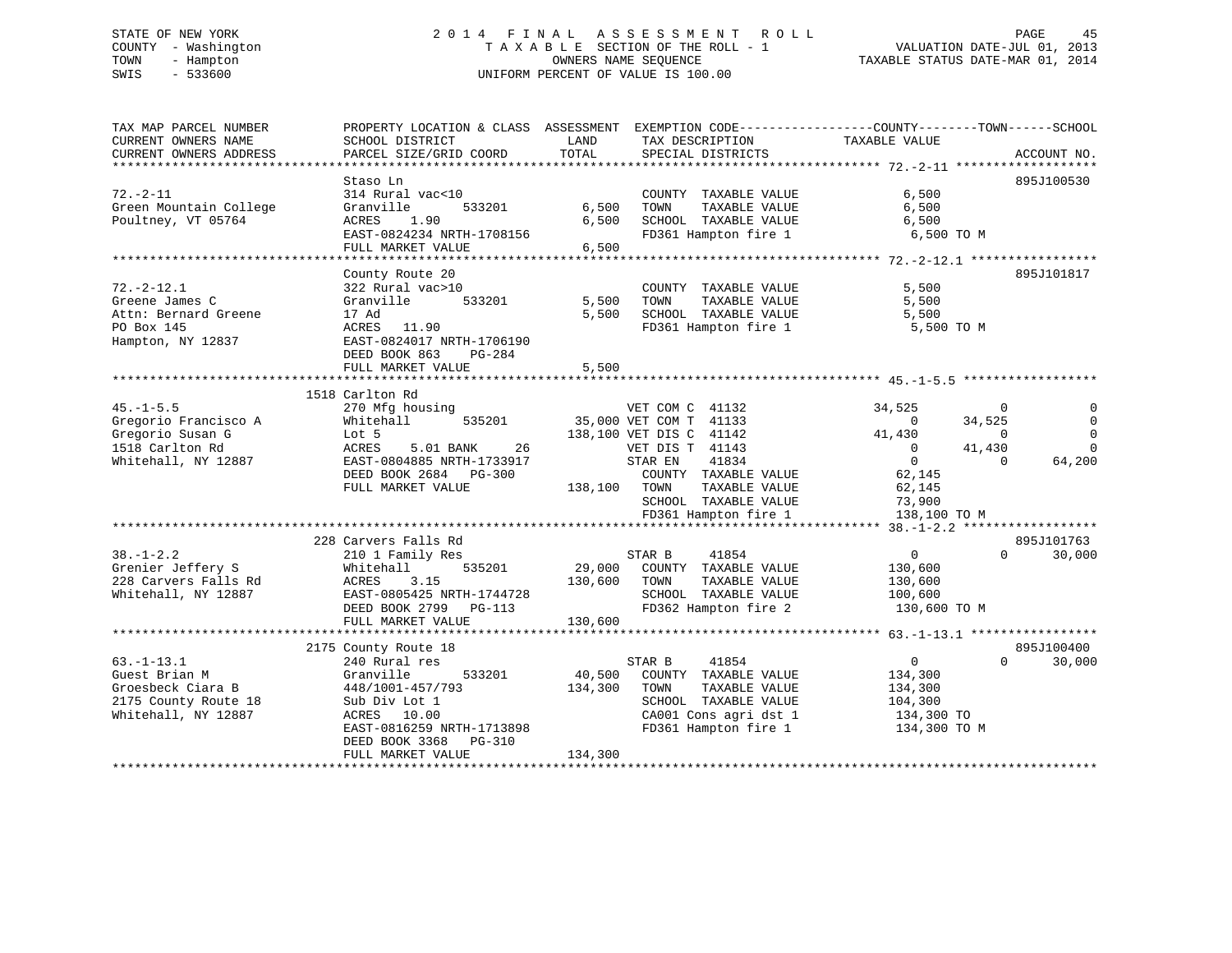# STATE OF NEW YORK 2 0 1 4 F I N A L A S S E S S M E N T R O L L PAGE 46 COUNTY - Washington T A X A B L E SECTION OF THE ROLL - 1 VALUATION DATE-JUL 01, 2013 TOWN - Hampton OWNERS NAME SEQUENCE TAXABLE STATUS DATE-MAR 01, 2014 SWIS - 533600 UNIFORM PERCENT OF VALUE IS 100.00

| TAX MAP PARCEL NUMBER<br>CURRENT OWNERS NAME<br>CURRENT OWNERS ADDRESS                                       | SCHOOL DISTRICT<br>PARCEL SIZE/GRID COORD                                                                                                                                              | TAX DESCRIPTION TAXABLE VALUE<br>LAND<br>TOTAL<br>SPECIAL DISTRICTS                                                                                             | PROPERTY LOCATION & CLASS ASSESSMENT EXEMPTION CODE---------------COUNTY-------TOWN-----SCHOOL<br>ACCOUNT NO.        |
|--------------------------------------------------------------------------------------------------------------|----------------------------------------------------------------------------------------------------------------------------------------------------------------------------------------|-----------------------------------------------------------------------------------------------------------------------------------------------------------------|----------------------------------------------------------------------------------------------------------------------|
| $80. - 1 - 44$<br>Gysel Catherine M -LE-<br>Gysel Walter<br>30 Mirror Lake Way<br>Hampton, NY 12837          | 30 Mirror Lake Way<br>210 1 Family Res - WTRFNT<br>Whitehall<br>535201<br>LOT 16<br>FRNT 154.00 DPTH 201.00<br>EAST-0810844 NRTH-1705230<br>DEED BOOK 3307 PG-166<br>FULL MARKET VALUE | 41834<br>STAR EN<br>25,000<br>COUNTY TAXABLE VALUE<br>184,400<br>TOWN<br>TAXABLE VALUE<br>SCHOOL TAXABLE VALUE<br>FD361 Hampton fire 1<br>184,400               | 895J101760<br>$\overline{0}$<br>$\Omega$<br>64,200<br>184,400<br>184,400<br>120,200<br>184,400 TO M                  |
|                                                                                                              |                                                                                                                                                                                        |                                                                                                                                                                 |                                                                                                                      |
| $63. -1 - 11$<br>Hadeka Gary J<br>773 Briar Hill<br>West Pawlet, VT 05775                                    | County Route 18 OFF<br>720 Mine/quarry<br>Granville<br>533201<br>ACRES 109.40<br>EAST-0819580 NRTH-1715268<br>DEED BOOK 1695 PG-225                                                    | COUNTY TAXABLE VALUE<br>97,000<br>TOWN<br>TAXABLE VALUE<br>SCHOOL TAXABLE VALUE<br>97,000<br>FD361 Hampton fire 1                                               | 895J100097<br>97,000<br>97,000<br>97,000<br>97,000 TO M                                                              |
|                                                                                                              | FULL MARKET VALUE                                                                                                                                                                      | 97,000                                                                                                                                                          |                                                                                                                      |
| $72. - 1 - 10$<br>Hadley William B<br>4265 Lake St<br>Bridport, VT 05734                                     | 2453 County Route 18<br>210 1 Family Res<br>Granville<br>533201<br>FRNT 140.00 DPTH 124.00<br>EAST-0821364 NRTH-1710464<br>DEED BOOK 905<br>PG-129                                     | COUNTY TAXABLE VALUE<br>14,300<br>TAXABLE VALUE<br>TOWN<br>108,400<br>SCHOOL TAXABLE VALUE<br>FD361 Hampton fire 1                                              | 895J100185<br>108,400<br>108,400<br>108,400<br>108,400 TO M                                                          |
|                                                                                                              | FULL MARKET VALUE                                                                                                                                                                      | 108,400                                                                                                                                                         |                                                                                                                      |
|                                                                                                              | 2528 County Route 18                                                                                                                                                                   |                                                                                                                                                                 | 895J100294                                                                                                           |
| $72. - 2 - 25$<br>Haight Robert<br>Edgeworth Laura<br>2528 County Route 18<br>PO Box 54<br>Hampton, NY 12837 | 210 1 Family Res<br>533201<br>Granville<br>713/156 Hwy Approp<br>ACRES 1.00<br>EAST-0822795 NRTH-1711370<br>DEED BOOK 2419    PG-261<br>FULL MARKET VALUE                              | VET COM CT 41131<br>22,000 STAR EN<br>41834<br>143,300 COUNTY TAXABLE VALUE<br>TOWN<br>TAXABLE VALUE<br>SCHOOL TAXABLE VALUE<br>FD361 Hampton fire 1<br>143,300 | 35,825<br>35,825<br>$\Omega$<br>64,200<br>$\overline{0}$<br>$\Omega$<br>107,475<br>107,475<br>79,100<br>143,300 TO M |
|                                                                                                              |                                                                                                                                                                                        |                                                                                                                                                                 |                                                                                                                      |
| $81. - 1 - 16$<br>Halberstadt David<br>Rio Barbara<br>ATT:Barbara Rio<br>65 Mordella Rd                      | Rainbow Way<br>314 Rural vac<10<br>Granville<br>533201<br>5.30<br>ACRES<br>EAST-0816390 NRTH-1700534<br>PG-280<br>DEED BOOK 490                                                        | COUNTY TAXABLE VALUE<br>15,000<br>TOWN<br>TAXABLE VALUE<br>15,000<br>SCHOOL TAXABLE VALUE<br>FD361 Hampton fire 1                                               | 895J100593<br>15,000<br>15,000<br>15,000<br>15,000 TO M                                                              |
| Albany, NY 12205                                                                                             | FULL MARKET VALUE                                                                                                                                                                      | 15,000                                                                                                                                                          |                                                                                                                      |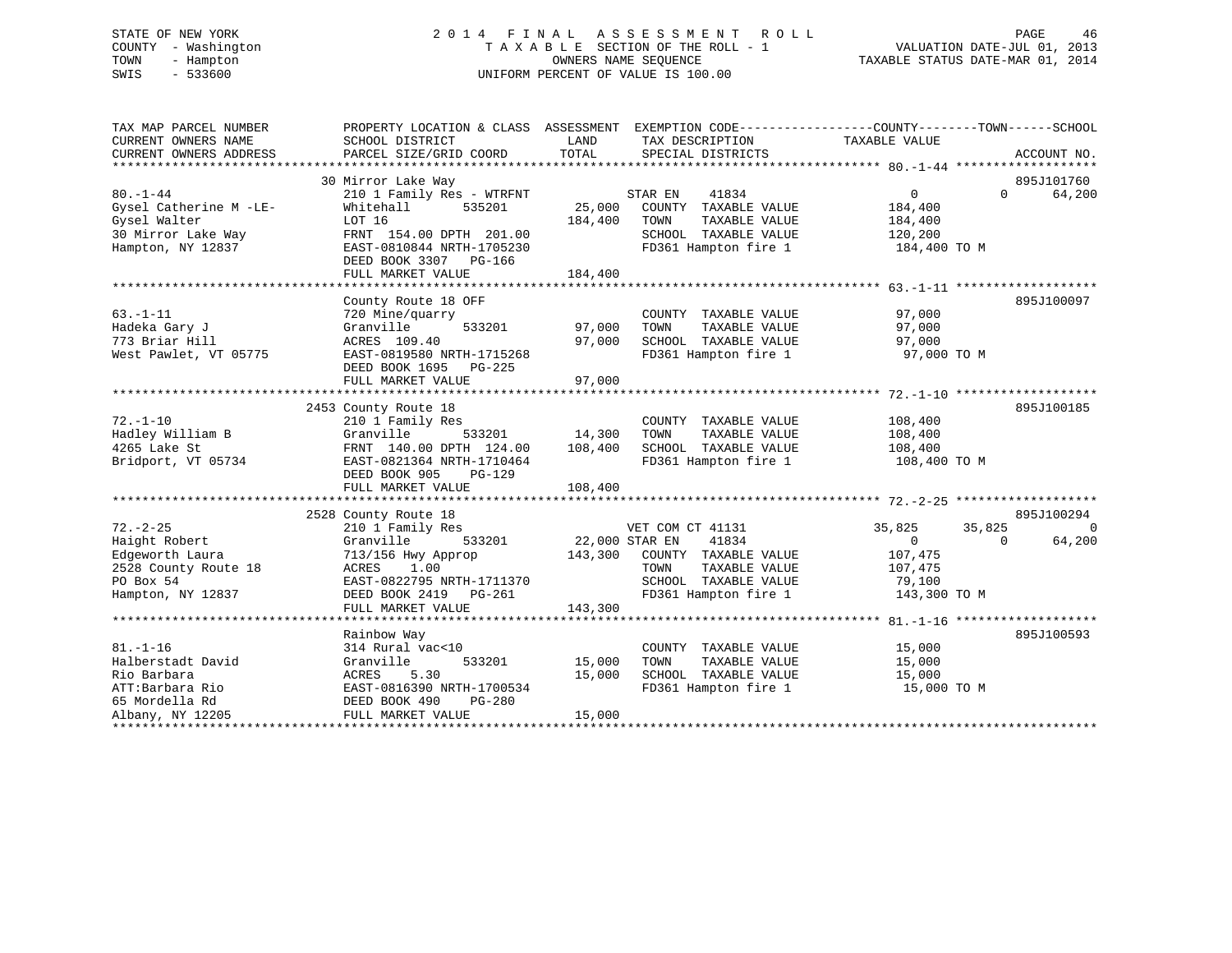# STATE OF NEW YORK 2 0 1 4 F I N A L A S S E S S M E N T R O L L PAGE 47 COUNTY - Washington T A X A B L E SECTION OF THE ROLL - 1 VALUATION DATE-JUL 01, 2013 TOWN - Hampton OWNERS NAME SEQUENCE TAXABLE STATUS DATE-MAR 01, 2014 SWIS - 533600 UNIFORM PERCENT OF VALUE IS 100.00

| TAX MAP PARCEL NUMBER<br>CURRENT OWNERS NAME<br>CURRENT OWNERS ADDRESS                                      | PROPERTY LOCATION & CLASS ASSESSMENT<br>SCHOOL DISTRICT<br>PARCEL SIZE/GRID COORD                                                                                                                              | LAND<br>TOTAL<br>*********    | TAX DESCRIPTION<br>SPECIAL DISTRICTS                                                                                                          | EXEMPTION CODE-----------------COUNTY-------TOWN------SCHOOL<br>TAXABLE VALUE                      | ACCOUNT NO.                    |
|-------------------------------------------------------------------------------------------------------------|----------------------------------------------------------------------------------------------------------------------------------------------------------------------------------------------------------------|-------------------------------|-----------------------------------------------------------------------------------------------------------------------------------------------|----------------------------------------------------------------------------------------------------|--------------------------------|
| $81. - 1 - 50.1$<br>Hale Irene M<br>Hale Dennis J<br>121 Rockland Ave<br>Waterbury, CT 06708                | 160 South Rd<br>260 Seasonal res<br>Granville<br>533201<br>ACRES<br>6.20<br>EAST-0816859 NRTH-1702977<br>DEED BOOK 3021 PG-264                                                                                 | 36,200<br>74,300              | COUNTY TAXABLE VALUE<br>TOWN<br>TAXABLE VALUE<br>SCHOOL TAXABLE VALUE<br>FD361 Hampton fire 1                                                 | 74,300<br>74,300<br>74,300<br>74,300 TO M                                                          | 895J100606                     |
|                                                                                                             | FULL MARKET VALUE                                                                                                                                                                                              | 74,300                        |                                                                                                                                               |                                                                                                    |                                |
| $62. - 1 - 27.2$<br>Haley George W Jr<br>2097 County Route 18<br>Whitehall, NY 12887                        | 2097 County Route 18<br>210 1 Family Res<br>Granville<br>533201<br>ACRES<br>1.75<br>EAST-0813832 NRTH-1713808                                                                                                  | 24,400<br>74,300              | COUNTY TAXABLE VALUE<br>TOWN<br>TAXABLE VALUE<br>SCHOOL TAXABLE VALUE<br>FD361 Hampton fire 1                                                 | 74,300<br>74,300<br>74,300<br>74,300 TO M                                                          |                                |
|                                                                                                             | DEED BOOK 1819 PG-89                                                                                                                                                                                           |                               |                                                                                                                                               |                                                                                                    |                                |
|                                                                                                             | FULL MARKET VALUE                                                                                                                                                                                              | 74,300                        |                                                                                                                                               |                                                                                                    |                                |
| $71. - 1 - 14.4$<br>Hallar Michael J Jr<br>Williams Mary Ellen<br>c/o Mary Ellen Williams<br>876 North Rd   | Hills Pond Rd<br>322 Rural vac>10<br>533201<br>Granville<br>ACRES 19.39<br>EAST-0816941 NRTH-1708288<br>DEED BOOK 740<br>PG-112                                                                                | 21,500<br>21,500              | COUNTY TAXABLE VALUE<br>TAXABLE VALUE<br>TOWN<br>SCHOOL TAXABLE VALUE<br>FD361 Hampton fire 1                                                 | 21,500<br>21,500<br>21,500<br>21,500 TO M                                                          | 895J100654                     |
| Greenwich, NY 12834<br>******************                                                                   | FULL MARKET VALUE                                                                                                                                                                                              | 21,500                        |                                                                                                                                               |                                                                                                    |                                |
| $62. - 1 - 39.1$<br>Hamel Hilda<br>1977 County Route 18<br>Whitehall, NY 12887                              | 1977 County Route 18<br>210 1 Family Res<br>Whitehall<br>535201<br>4.40<br>ACRES<br>EAST-0811162 NRTH-1714299<br>DEED BOOK 778<br>PG-158                                                                       | 33,100 STAR EN<br>110,100     | 41800<br>AGED-ALL<br>41834<br>COUNTY TAXABLE VALUE<br>TOWN<br>TAXABLE VALUE<br>SCHOOL TAXABLE VALUE                                           | 55,050<br>55,050<br>$\overline{0}$<br>$\Omega$<br>55,050<br>55,050<br>$\overline{0}$               | 895J100699<br>55,050<br>55,050 |
|                                                                                                             | FULL MARKET VALUE                                                                                                                                                                                              | 110,100                       | FD361 Hampton fire 1                                                                                                                          | 110,100 TO M                                                                                       |                                |
| $38. - 1 - 10.2$<br>Hampton BioFuels<br>ATT:Private Capital Group<br>9 W 19th St Fl 2<br>New York, NY 10011 | ************************<br>131 Golf Course Rd<br>330 Vacant comm<br>Whitehall<br>535201<br>Sub Div Lot A and P/O of<br>ACRES 97.01<br>EAST-0809546 NRTH-1735824<br>DEED BOOK 2302 PG-215<br>FULL MARKET VALUE | 268,500<br>268,500<br>268,500 | COUNTY TAXABLE VALUE<br>TOWN<br>TAXABLE VALUE<br>SCHOOL TAXABLE VALUE<br>CA001 Cons agri dst 1<br>EZ005 Empire Zone 5<br>FD362 Hampton fire 2 | $38. - 1 - 10.2$ ****<br>268,500<br>268,500<br>268,500<br>268,500 TO<br>268,500 TO<br>268,500 TO M |                                |
|                                                                                                             |                                                                                                                                                                                                                |                               |                                                                                                                                               |                                                                                                    |                                |
| $72. -2 - 24. -8801$<br>Hampton Vol Fire Dept Inc<br>2520 County Route 18<br>Hampton, NY 12837              | County Route 18<br>652 Govt bldgs<br>533201<br>Granville<br>Post Office<br>Assmt Split<br>EAST-0786250 NRTH-1285730<br>DEED BOOK 490<br>PG-966                                                                 | 8,700<br>8,700                | COUNTY TAXABLE VALUE<br>TOWN<br>TAXABLE VALUE<br>SCHOOL TAXABLE VALUE<br>FD361 Hampton fire 1                                                 | 8,700<br>8,700<br>8,700<br>8,700 TO M                                                              | 895J100675                     |
|                                                                                                             | FULL MARKET VALUE                                                                                                                                                                                              | 8,700                         |                                                                                                                                               |                                                                                                    |                                |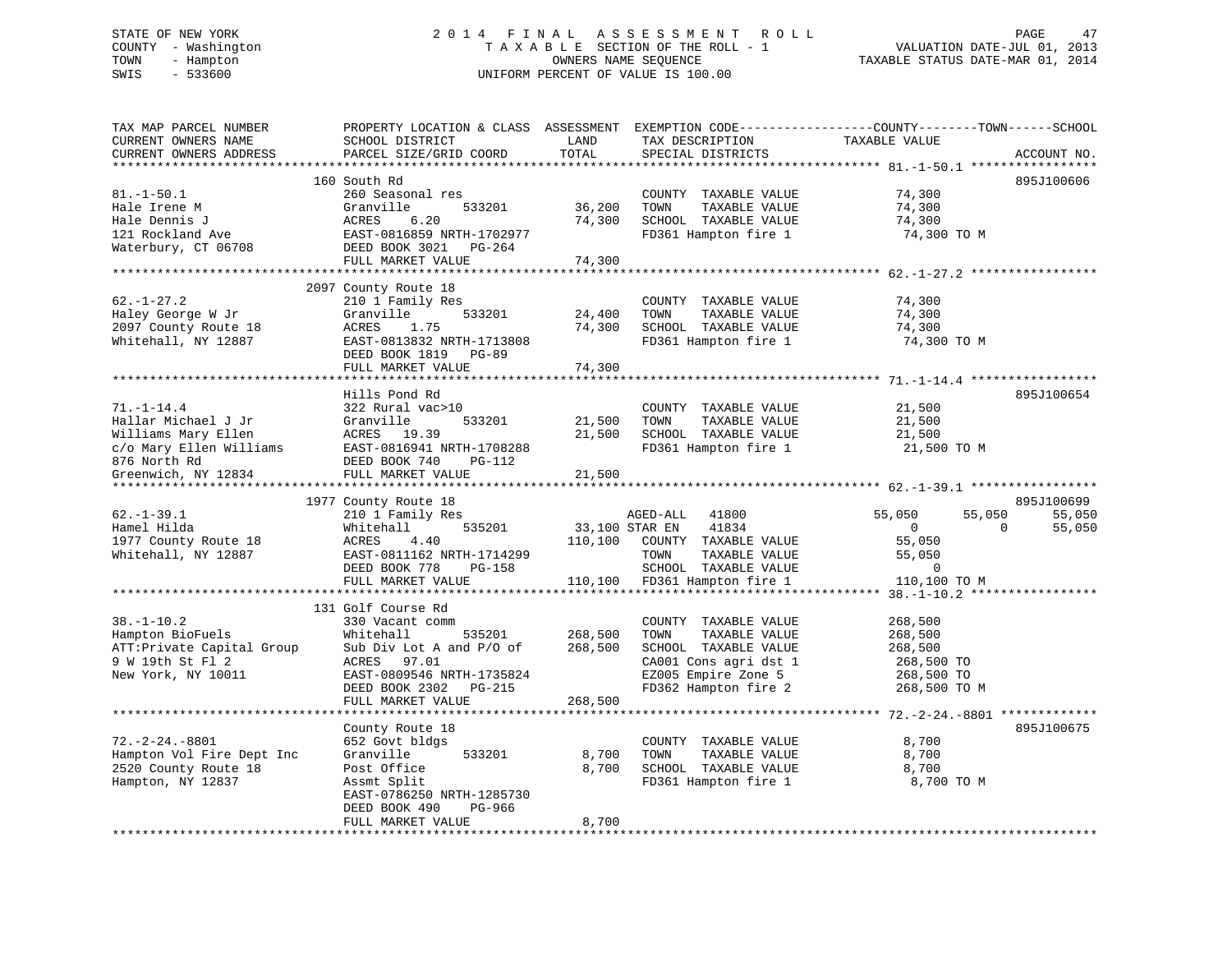# STATE OF NEW YORK 2 0 1 4 F I N A L A S S E S S M E N T R O L L PAGE 48 COUNTY - Washington T A X A B L E SECTION OF THE ROLL - 1 VALUATION DATE-JUL 01, 2013 TOWN - Hampton OWNERS NAME SEQUENCE TAXABLE STATUS DATE-MAR 01, 2014 SWIS - 533600 UNIFORM PERCENT OF VALUE IS 100.00

| TAX MAP PARCEL NUMBER<br>CURRENT OWNERS NAME                                                                | SCHOOL DISTRICT                                                                                                                                                                                       | LAND                         | PROPERTY LOCATION & CLASS ASSESSMENT EXEMPTION CODE----------------COUNTY-------TOWN------SCHOOL<br>TAX DESCRIPTION                        | TAXABLE VALUE                                                                 |          |                      |
|-------------------------------------------------------------------------------------------------------------|-------------------------------------------------------------------------------------------------------------------------------------------------------------------------------------------------------|------------------------------|--------------------------------------------------------------------------------------------------------------------------------------------|-------------------------------------------------------------------------------|----------|----------------------|
| CURRENT OWNERS ADDRESS                                                                                      | PARCEL SIZE/GRID COORD                                                                                                                                                                                | TOTAL                        | SPECIAL DISTRICTS                                                                                                                          |                                                                               |          | ACCOUNT NO.          |
|                                                                                                             | 1547 Carlton Rd                                                                                                                                                                                       |                              |                                                                                                                                            |                                                                               |          | 895J100189           |
| $45. - 1 - 5$<br>Hanafin Rhonda<br>ATT: Rhonda Hutchins<br>1547 Carlton Rd<br>Whitehall, NY 12887           | 210 1 Family Res<br>535201<br>Whitehall<br>Lot 7<br>5.01<br>ACRES<br>EAST-0804799 NRTH-1735128<br>DEED BOOK 895<br>PG-246<br>FULL MARKET VALUE                                                        | 35,000<br>102,700<br>102,700 | STAR B<br>41854<br>COUNTY TAXABLE VALUE<br>TAXABLE VALUE<br>TOWN<br>SCHOOL TAXABLE VALUE<br>FD362 Hampton fire 2                           | $\overline{0}$<br>102,700<br>102,700<br>72,700<br>102,700 TO M                | $\Omega$ | 30,000               |
| $38. - 1 - 21$<br>Harmon Charles E<br>Harmon Grace<br>Attn: Coralie Embree<br>260 Mapleridge Rd             | Vladyka Woods Rd OFF<br>322 Rural vac>10<br>Whitehall<br>535201<br>ACRES 18.00<br>EAST-0804516 NRTH-1740781<br>DEED BOOK 469<br>PG-862                                                                | 8,500<br>8,500               | COUNTY TAXABLE VALUE<br>TOWN<br>TAXABLE VALUE<br>SCHOOL TAXABLE VALUE<br>FD362 Hampton fire 2                                              | 8,500<br>8,500<br>8,500<br>8,500 TO M                                         |          | 895J100146           |
| Gloverville, NY 12078                                                                                       | FULL MARKET VALUE                                                                                                                                                                                     | 8,500                        |                                                                                                                                            |                                                                               |          |                      |
| $38. - 1 - 11.1$<br>Hawley Bonnie L<br>1651 County Route 11<br>Whitehall, NY 12887                          | County Route 11<br>322 Rural vac>10<br>535201<br>Whitehall<br>FRNT 43.00 DPTH<br>ACRES 49.91<br>EAST-0807804 NRTH-1738870<br>DEED BOOK 864<br>PG-179<br>FULL MARKET VALUE                             | 72,300<br>72,300<br>72,300   | COUNTY TAXABLE VALUE<br>TOWN<br>TAXABLE VALUE<br>SCHOOL TAXABLE VALUE<br>CA001 Cons agri dst 1<br>FD362 Hampton fire 2                     | 72,300<br>72,300<br>72,300<br>72,300 TO<br>72,300 TO M                        |          |                      |
| $38. - 1 - 11.2$<br>Hawley Bonnie L<br>1651 County Route 11<br>Whitehall, NY 12887                          | 1651 County Route 11<br>240 Rural res<br>535201<br>Whitehall<br>Filed Sub $# 12257$<br>FRNT 747.00 DPTH<br>ACRES 14.89<br>EAST-0808226 NRTH-1737782<br>DEED BOOK 3115<br>$PG-99$<br>FULL MARKET VALUE | 45,900<br>179,600<br>179,600 | STAR EN<br>41834<br>COUNTY TAXABLE VALUE<br>TOWN<br>TAXABLE VALUE<br>SCHOOL TAXABLE VALUE<br>CA001 Cons agri dst 1<br>FD362 Hampton fire 2 | $\overline{0}$<br>179,600<br>179,600<br>115,400<br>179,600 TO<br>179,600 TO M | $\Omega$ | 64,200               |
|                                                                                                             |                                                                                                                                                                                                       |                              |                                                                                                                                            |                                                                               |          |                      |
| $80. - 1 - 25$<br>Heibler Douglas W<br>Heibler Elizabeth J<br>75 Hampton Heights Way<br>Whitehall, NY 12887 | 75 Hampton Heights Way<br>210 1 Family Res<br>533201<br>Granville<br>LOT 19<br>5.96<br>ACRES<br>EAST-0809882 NRTH-1701852<br>DEED BOOK 742<br>PG-115<br>FULL MARKET VALUE                             | 15,000<br>53,700<br>53,700   | 41854<br>STAR B<br>COUNTY TAXABLE VALUE<br>TOWN<br>TAXABLE VALUE<br>SCHOOL TAXABLE VALUE<br>FD361 Hampton fire 1                           | $\overline{0}$<br>53,700<br>53,700<br>23,700<br>53,700 TO M                   | $\Omega$ | 895J100688<br>30,000 |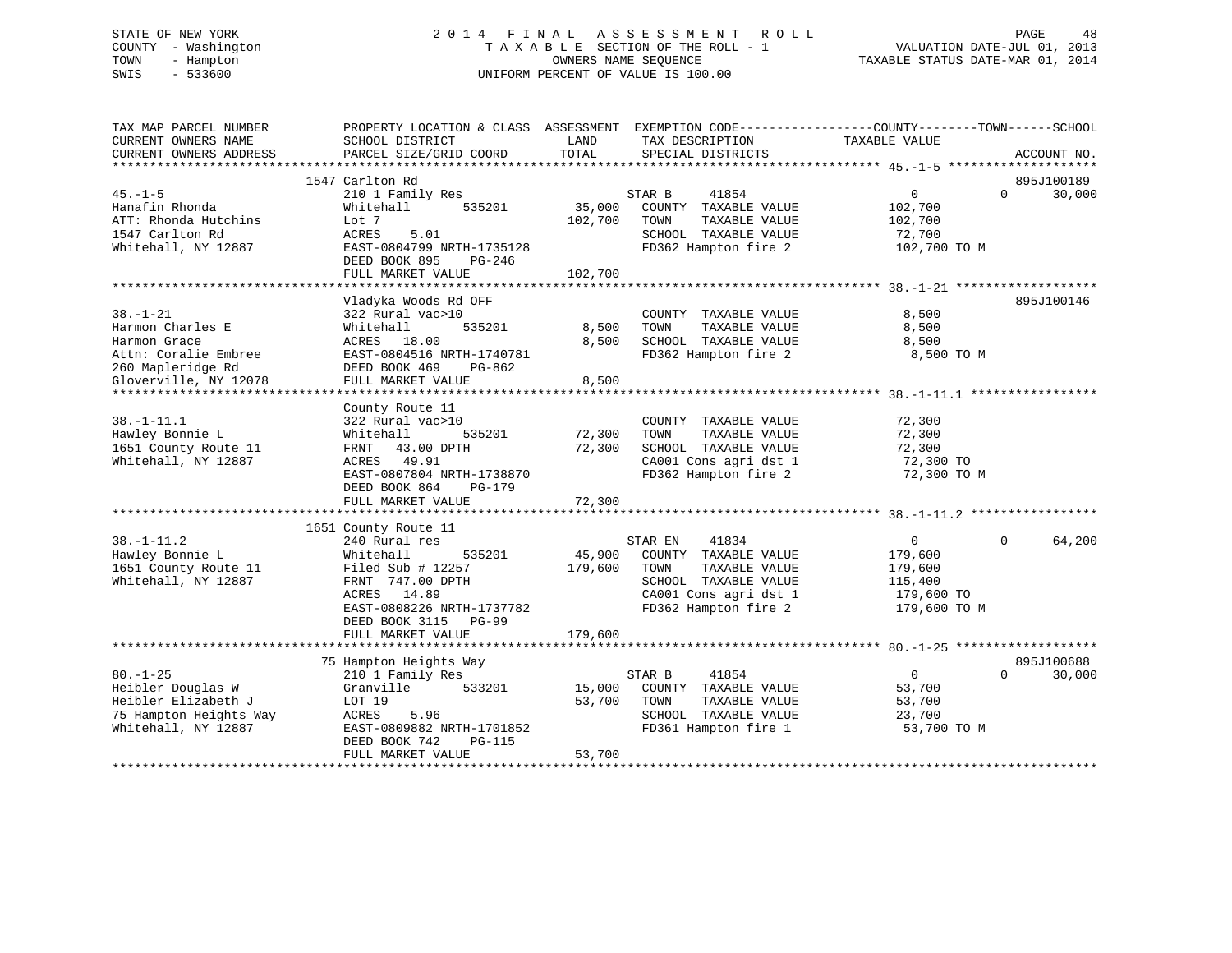# STATE OF NEW YORK 2 0 1 4 F I N A L A S S E S S M E N T R O L L PAGE 49 COUNTY - Washington T A X A B L E SECTION OF THE ROLL - 1 VALUATION DATE-JUL 01, 2013 TOWN - Hampton OWNERS NAME SEQUENCE TAXABLE STATUS DATE-MAR 01, 2014 SWIS - 533600 UNIFORM PERCENT OF VALUE IS 100.00

| TAX MAP PARCEL NUMBER<br>CURRENT OWNERS NAME<br>CURRENT OWNERS ADDRESS                                         | PROPERTY LOCATION & CLASS ASSESSMENT<br>SCHOOL DISTRICT<br>PARCEL SIZE/GRID COORD                                                                                              | LAND<br>TOTAL                       | EXEMPTION CODE-----------------COUNTY-------TOWN------SCHOOL<br>TAX DESCRIPTION<br>SPECIAL DISTRICTS                                                                    | TAXABLE VALUE                                                                  |                              | ACCOUNT NO.             |
|----------------------------------------------------------------------------------------------------------------|--------------------------------------------------------------------------------------------------------------------------------------------------------------------------------|-------------------------------------|-------------------------------------------------------------------------------------------------------------------------------------------------------------------------|--------------------------------------------------------------------------------|------------------------------|-------------------------|
|                                                                                                                |                                                                                                                                                                                | ********                            |                                                                                                                                                                         |                                                                                |                              |                         |
| $80. - 1 - 26$<br>Heibler Richard<br>44 Hampton Heights Way<br>Whitehall, NY 12887                             | 44 Hampton Heights Way<br>210 1 Family Res<br>Granville<br>533201<br>ACRES<br>5.02<br>EAST-0810386 NRTH-1702013<br>DEED BOOK 2842<br>PG-209<br>FULL MARKET VALUE               | 35,000<br>79,900<br>79,900          | COUNTY TAXABLE VALUE<br>TOWN<br>TAXABLE VALUE<br>SCHOOL TAXABLE VALUE<br>FD361 Hampton fire 1                                                                           | 79,900<br>79,900<br>79,900<br>79,900 TO M                                      |                              | 895J100667              |
|                                                                                                                |                                                                                                                                                                                |                                     |                                                                                                                                                                         |                                                                                |                              |                         |
| $81. - 1 - 35$<br>Heimerle Gary<br>Backer Teresa<br>PO Box 41<br>Hampton, NY 12837                             | Rainbow Way<br>314 Rural vac<10<br>Granville<br>533201<br>ACRES<br>6.00<br>EAST-0817743 NRTH-1701956<br>DEED BOOK 1722 PG-26<br>FULL MARKET VALUE                              | 27,500<br>27,500                    | COUNTY TAXABLE VALUE<br>TAXABLE VALUE<br>TOWN<br>SCHOOL TAXABLE VALUE<br>FD361 Hampton fire 1                                                                           | 27,500<br>27,500<br>27,500<br>27,500 TO M                                      |                              | 895J100541              |
|                                                                                                                |                                                                                                                                                                                | 27,500                              |                                                                                                                                                                         |                                                                                |                              |                         |
|                                                                                                                | 41 Rainbow Way                                                                                                                                                                 |                                     |                                                                                                                                                                         |                                                                                |                              | 895J101739              |
| $81. - 1 - 32$<br>Heimerle Gary B<br>Heimerle Teresa M<br>41 Rainbow Way<br>Hampton, NY 12837                  | 210 1 Family Res<br>533201<br>Granville<br>ACRES<br>5.00<br>EAST-0818048 NRTH-1702503<br>DEED BOOK 3105 PG-344<br>FULL MARKET VALUE                                            | 35,000 STAR B<br>166,900<br>166,900 | VET WAR CT 41121<br>41854<br>COUNTY TAXABLE VALUE<br>TOWN<br>TAXABLE VALUE<br>SCHOOL TAXABLE VALUE<br>FD361 Hampton fire 1                                              | 25,035<br>$\mathbf{0}$<br>141,865<br>141,865<br>136,900<br>166,900 TO M        | 25,035<br>$\Omega$           | 30,000                  |
|                                                                                                                |                                                                                                                                                                                |                                     |                                                                                                                                                                         | ************** 62.-1-8                                                         | *******                      |                         |
| $62. -1 - 8$<br>Hilder Paul<br>Hilder Sara<br>330 County Route 21<br>Granville, NY 12832                       | Hickey Rd OFF<br>322 Rural vac>10<br>Granville<br>533201<br>ACRES 13.62<br>EAST-0811221 NRTH-1718396<br>DEED BOOK 1844 PG-344                                                  | 10,000<br>10,000                    | COUNTY TAXABLE VALUE<br>TOWN<br>TAXABLE VALUE<br>SCHOOL TAXABLE VALUE<br>FD361 Hampton fire 1                                                                           | 10,000<br>10,000<br>10,000<br>10,000 TO M                                      |                              | 895J100632              |
|                                                                                                                | FULL MARKET VALUE                                                                                                                                                              | 10,000                              |                                                                                                                                                                         |                                                                                |                              |                         |
|                                                                                                                | ***************************                                                                                                                                                    |                                     |                                                                                                                                                                         |                                                                                |                              |                         |
| $53. - 1 - 7.7$<br>Hilder Peter L<br>Hilder Amy L<br>PO Box 147<br>Hampton, NY 12837                           | 313 Hickey Rd<br>210 1 Family Res<br>Granville<br>533201<br>ACRES<br>6.41<br>EAST-0814887 NRTH-1721689<br>DEED BOOK 3297<br>PG-29<br>FULL MARKET VALUE                         | 36,400<br>144,400<br>144,400        | 41854<br>STAR B<br>COUNTY TAXABLE VALUE<br>TOWN<br>TAXABLE VALUE<br>SCHOOL TAXABLE VALUE<br>FD361 Hampton fire 1                                                        | 0<br>144,400<br>144,400<br>114,400<br>144,400 TO M                             | $\Omega$                     | 895J100609<br>30,000    |
|                                                                                                                | 42 Greenfield Ln                                                                                                                                                               |                                     |                                                                                                                                                                         |                                                                                |                              | 895J100106              |
| $72.2 - 3 - 17$<br>Hilder Robert G<br>Hilder Catherine A<br>42 Greenfield Ln<br>PO Box 13<br>Hampton, NY 12837 | 210 1 Family Res<br>Granville<br>533201<br>713/150 Hwy Approp<br>$72. - 3 - 17$<br>ACRES<br>1.40<br>EAST-0823591 NRTH-1712239<br>DEED BOOK 425<br>PG-1016<br>FULL MARKET VALUE | 68,600                              | VET COM CT 41131<br>23,300 VET DIS CT 41141<br>68,600 STAR EN<br>41834<br>COUNTY TAXABLE VALUE<br>TAXABLE VALUE<br>TOWN<br>SCHOOL TAXABLE VALUE<br>FD361 Hampton fire 1 | 17,150<br>30,870<br>$\overline{0}$<br>20,580<br>20,580<br>4,400<br>68,600 TO M | 17,150<br>30,870<br>$\Omega$ | 0<br>$\Omega$<br>64,200 |
|                                                                                                                |                                                                                                                                                                                |                                     |                                                                                                                                                                         |                                                                                |                              |                         |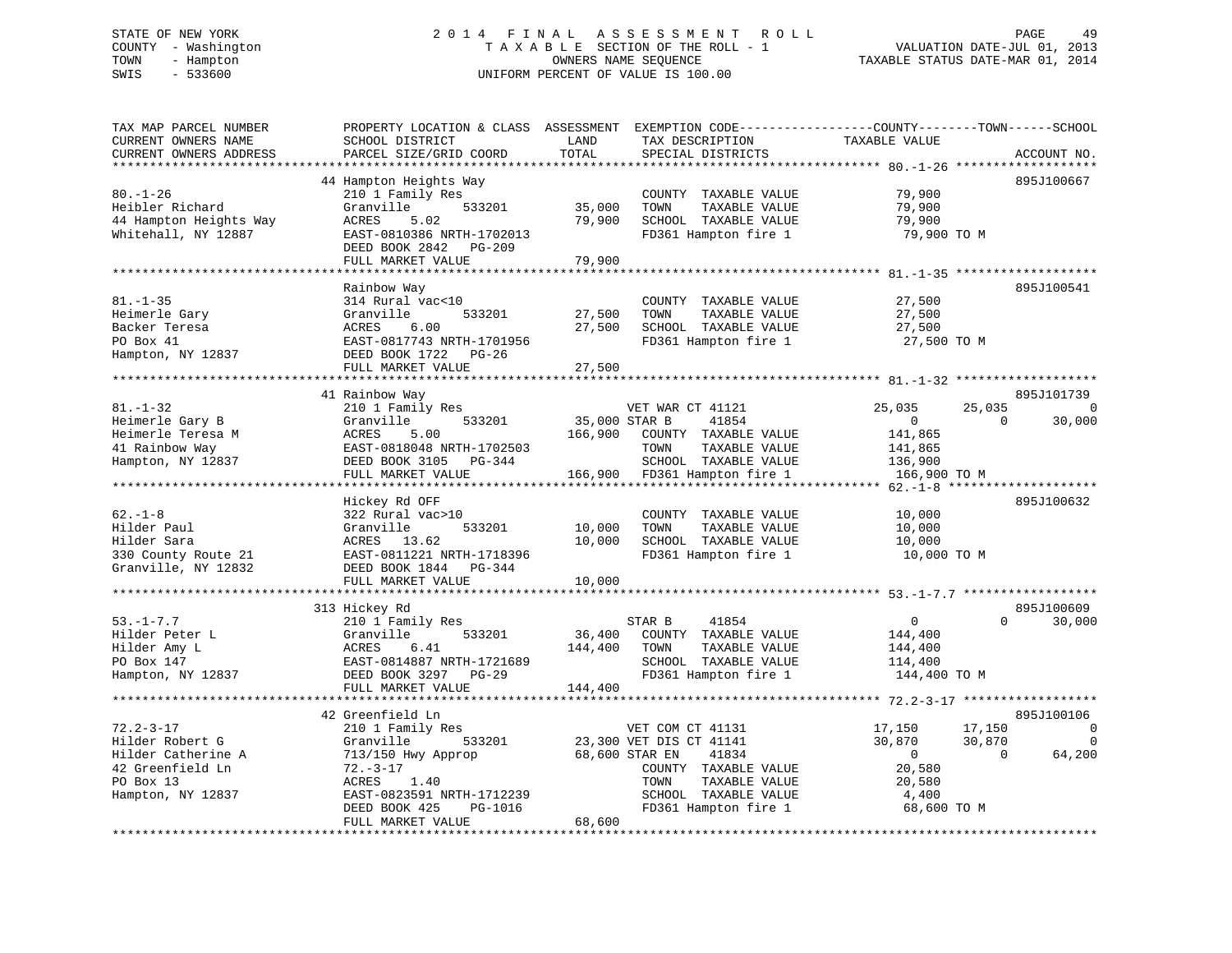# STATE OF NEW YORK 2 0 1 4 F I N A L A S S E S S M E N T R O L L PAGE 50 COUNTY - Washington T A X A B L E SECTION OF THE ROLL - 1 VALUATION DATE-JUL 01, 2013 TOWN - Hampton OWNERS NAME SEQUENCE TAXABLE STATUS DATE-MAR 01, 2014 SWIS - 533600 UNIFORM PERCENT OF VALUE IS 100.00

| TAX MAP PARCEL NUMBER<br>CURRENT OWNERS NAME<br>CURRENT OWNERS ADDRESS                                | PROPERTY LOCATION & CLASS ASSESSMENT<br>SCHOOL DISTRICT<br>PARCEL SIZE/GRID COORD                                                                                                                  | LAND<br>TOTAL                                | TAX DESCRIPTION<br>SPECIAL DISTRICTS                                                           | EXEMPTION CODE----------------COUNTY-------TOWN------SCHOOL<br>TAXABLE VALUE | ACCOUNT NO.                      |
|-------------------------------------------------------------------------------------------------------|----------------------------------------------------------------------------------------------------------------------------------------------------------------------------------------------------|----------------------------------------------|------------------------------------------------------------------------------------------------|------------------------------------------------------------------------------|----------------------------------|
| $72.2 - 3 - 16$<br>Hilder Robert G Jr<br>Hilder Maryann<br>38 Greenfield Ln<br>Hampton, NY 12837      | 38 Greenfield Ln<br>210 1 Family Res<br>Granville<br>533201<br>$72. - 3 - 16$<br>FRNT 80.00 DPTH 276.00<br>EAST-0823535 NRTH-1712074<br>DEED BOOK 1987 PG-100<br>FULL MARKET VALUE                 | STAR B<br>16,300<br>58,100<br>TOWN<br>58,100 | 41854<br>COUNTY TAXABLE VALUE<br>TAXABLE VALUE<br>SCHOOL TAXABLE VALUE<br>FD361 Hampton fire 1 | $\overline{0}$<br>58,100<br>58,100<br>28,100<br>58,100 TO M                  | 895J100243<br>$\Omega$<br>30,000 |
| $72.2 - 3 - 15$<br>Hill George D<br>Hill Jennifer L<br>34 Greenfield Ln<br>Hampton, NY 12837          | 34 Greenfield Ln<br>210 1 Family Res<br>533201<br>Granville<br>$72. - 3 - 15$<br>FRNT 132.00 DPTH 128.00<br>EAST-0823649 NRTH-1712034<br>DEED BOOK 2464 PG-60<br>FULL MARKET VALUE                 | STAR B<br>13,400<br>38,900<br>TOWN<br>38,900 | 41854<br>COUNTY TAXABLE VALUE<br>TAXABLE VALUE<br>SCHOOL TAXABLE VALUE<br>FD361 Hampton fire 1 | $\overline{0}$<br>38,900<br>38,900<br>8,900<br>38,900 TO M                   | 895J100087<br>$\Omega$<br>30,000 |
| $71. - 1 - 14.9$<br>Hoell Joseph A<br>Hoell Nancy L<br>428 County Route 3<br>Putnam Station, NY 12861 | Hills Pond Rd<br>314 Rural vac<10 - WTRFNT<br>Granville<br>533201<br>LF 69'<br>FRNT 130.00 DPTH 342.00<br>EAST-0816254 NRTH-1707937<br>DEED BOOK 3354 PG-210<br>FULL MARKET VALUE                  | 20,700<br>TOWN<br>20,700<br>20,700           | COUNTY TAXABLE VALUE<br>TAXABLE VALUE<br>SCHOOL TAXABLE VALUE<br>FD361 Hampton fire 1          | 20,700<br>20,700<br>20,700<br>20,700 TO M                                    | 895J101717                       |
| $71.4 - 3 - 6$<br>Hoff Margaret<br>928 Lafayette Ave<br>Niagara Falls, NY 14305-1111 71.-3-6          | 1141 East Way<br>260 Seasonal res - WTRFNT<br>533201<br>Granville<br>426/1066, W2831/46<br>FRNT<br>75.00 DPTH 140.00<br>EAST-0815707 NRTH-1708266<br>DEED BOOK 426<br>PG-1066<br>FULL MARKET VALUE | 20,300<br>TOWN<br>122,400<br>122,400         | COUNTY TAXABLE VALUE<br>TAXABLE VALUE<br>SCHOOL TAXABLE VALUE<br>FD361 Hampton fire 1          | 122,400<br>122,400<br>122,400<br>122,400 TO M                                | 895J100266                       |
| $72.2 - 3 - 14$<br>Hoffman Jennifer J<br>30 Greenfield Ln<br>Hampton, NY 12837                        | 30 Greenfield Ln<br>210 1 Family Res<br>Granville<br>533201<br>$72. - 3 - 14$<br>FRNT<br>64.00 DPTH 175.00<br>EAST-0823738 NRTH-1712083<br>DEED BOOK 3354<br>PG-335<br>FULL MARKET VALUE           | STAR B<br>9,200<br>59,400<br>TOWN<br>59,400  | 41854<br>COUNTY TAXABLE VALUE<br>TAXABLE VALUE<br>SCHOOL TAXABLE VALUE<br>FD361 Hampton fire 1 | $\overline{0}$<br>59,400<br>59,400<br>29,400<br>59,400 TO M                  | 895J100018<br>30,000<br>$\Omega$ |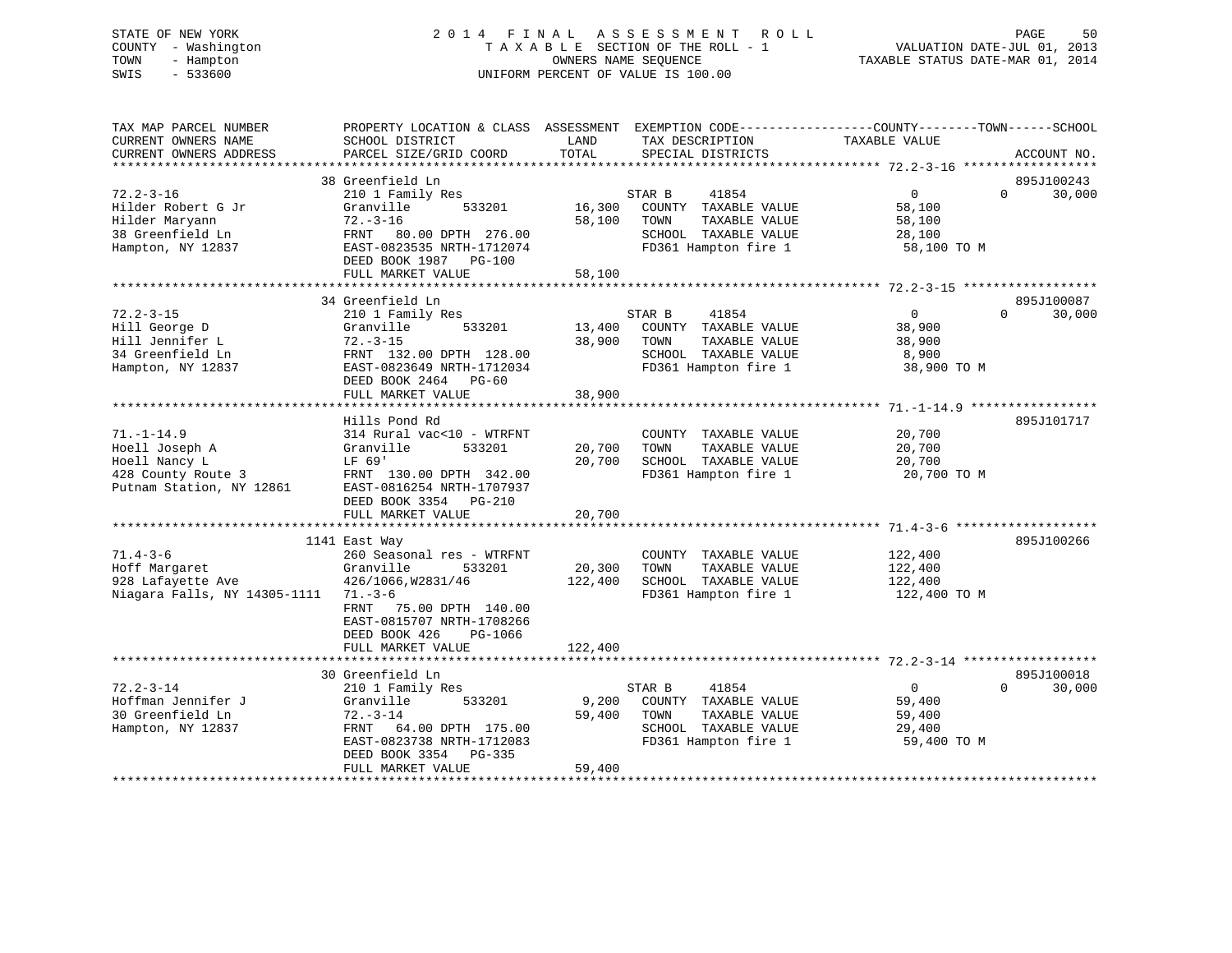# STATE OF NEW YORK 2 0 1 4 F I N A L A S S E S S M E N T R O L L PAGE 51 COUNTY - Washington T A X A B L E SECTION OF THE ROLL - 1 VALUATION DATE-JUL 01, 2013 TOWN - Hampton OWNERS NAME SEQUENCE TAXABLE STATUS DATE-MAR 01, 2014 SWIS - 533600 UNIFORM PERCENT OF VALUE IS 100.00

| TAX MAP PARCEL NUMBER<br>CURRENT OWNERS NAME                                                                   | PROPERTY LOCATION & CLASS ASSESSMENT<br>SCHOOL DISTRICT                                                                                                              | LAND                      | EXEMPTION CODE-----------------COUNTY-------TOWN------SCHOOL<br>TAX DESCRIPTION                                        | TAXABLE VALUE                                                   |                    |                                  |
|----------------------------------------------------------------------------------------------------------------|----------------------------------------------------------------------------------------------------------------------------------------------------------------------|---------------------------|------------------------------------------------------------------------------------------------------------------------|-----------------------------------------------------------------|--------------------|----------------------------------|
| CURRENT OWNERS ADDRESS                                                                                         | PARCEL SIZE/GRID COORD                                                                                                                                               | TOTAL                     | SPECIAL DISTRICTS                                                                                                      |                                                                 |                    | ACCOUNT NO.<br>***************** |
|                                                                                                                | 2138 State Route 22A                                                                                                                                                 |                           |                                                                                                                        |                                                                 |                    |                                  |
| $81. - 2 - 20.5$<br>Hogan Richard<br>353 Central Park W<br>New York, NY 10025                                  | 323 Vacant rural<br>Granville<br>533201<br>barns and silo removed 20<br>ACRES 71.70                                                                                  | 22,000<br>22,000          | COUNTY TAXABLE VALUE<br>TOWN<br>TAXABLE VALUE<br>SCHOOL TAXABLE VALUE<br>CA001 Cons agri dst 1                         | 22,000<br>22,000<br>22,000<br>22,000 TO                         |                    |                                  |
|                                                                                                                | EAST-0823594 NRTH-1701059<br>DEED BOOK 928<br>PG-251<br>FULL MARKET VALUE                                                                                            | 22,000                    | FD361 Hampton fire 1                                                                                                   | 22,000 TO M                                                     |                    |                                  |
|                                                                                                                |                                                                                                                                                                      |                           |                                                                                                                        |                                                                 |                    |                                  |
|                                                                                                                | 2075 State Route 22A                                                                                                                                                 |                           |                                                                                                                        |                                                                 |                    | 895J101742                       |
| $81. - 2 - 24$<br>Hogan Richard<br>353 Central Park W<br>New York, NY 10025                                    | 280 Res Multiple<br>533201<br>Granville<br>Con Eas 2067/306<br>1706-<br>Con Eas 794/191<br>ACRES 199.50<br>EAST-0821251 NRTH-1701954<br>DEED BOOK 1701 PG-43         | 91,400<br>774,800         | COUNTY TAXABLE VALUE<br>TOWN<br>TAXABLE VALUE<br>SCHOOL TAXABLE VALUE<br>CA001 Cons agri dst 1<br>FD361 Hampton fire 1 | 774,800<br>774,800<br>774,800<br>774,800 TO<br>774,800 TO M     |                    |                                  |
|                                                                                                                | FULL MARKET VALUE                                                                                                                                                    | 774,800                   |                                                                                                                        |                                                                 |                    |                                  |
|                                                                                                                |                                                                                                                                                                      |                           |                                                                                                                        |                                                                 |                    |                                  |
| $72. - 2 - 7.3$<br>Holland David O<br>Holland Mary A<br>2604 State Route 22A<br>PO Box 52<br>Hampton, NY 12837 | 2606 State Route 22A<br>210 1 Family Res<br>533201<br>Granville<br>LOT 1- 711/270 Hwy Approp<br>ACRES<br>2.32<br>EAST-0823277 NRTH-1711592<br>DEED BOOK 712<br>PG-23 | 22,000<br>130,600         | STAR B<br>41854<br>COUNTY TAXABLE VALUE<br>TOWN<br>TAXABLE VALUE<br>SCHOOL TAXABLE VALUE<br>FD361 Hampton fire 1       | $\overline{0}$<br>130,600<br>130,600<br>100,600<br>130,600 TO M | $\Omega$           | 30,000                           |
|                                                                                                                | FULL MARKET VALUE                                                                                                                                                    | 130,600                   |                                                                                                                        |                                                                 |                    |                                  |
|                                                                                                                |                                                                                                                                                                      |                           |                                                                                                                        |                                                                 |                    |                                  |
|                                                                                                                | 79 Chapman Rd                                                                                                                                                        |                           |                                                                                                                        |                                                                 |                    | 895J100038                       |
| $45. - 1 - 8$<br>Hollister Charlotte M<br>79 Chapman Rd<br>Whitehall, NY 12887                                 | 240 Rural res<br>535201<br>Whitehall<br>ACRES 87.10<br>EAST-0806590 NRTH-1732972<br>DEED BOOK 2062 PG-116                                                            | 92,100 STAR EN<br>227,200 | AG DIST<br>41720<br>41834<br>COUNTY TAXABLE VALUE<br>TOWN<br>TAXABLE VALUE<br>SCHOOL TAXABLE VALUE                     | 26,508<br>$\overline{0}$<br>200,692<br>200,692<br>136,492       | 26,508<br>$\Omega$ | 26,508<br>64,200                 |
| MAY BE SUBJECT TO PAYMENT<br>UNDER AGDIST LAW TIL 2018                                                         | FULL MARKET VALUE                                                                                                                                                    | 227,200                   | CA001 Cons agri dst 1<br>26,508 EX                                                                                     | 200,692 TO                                                      |                    |                                  |
|                                                                                                                |                                                                                                                                                                      |                           | FD362 Hampton fire 2                                                                                                   | 227,200 TO M                                                    |                    |                                  |
|                                                                                                                | 64 Chapman Rd                                                                                                                                                        |                           |                                                                                                                        |                                                                 |                    |                                  |
| $45. - 1 - 8.1$<br>Hollister Cynthia A<br>64 Chapman Rd<br>Whitehall, NY 12887                                 | 210 1 Family Res<br>Whitehall<br>535201<br>ACRES<br>1.01<br>EAST-0806585 NRTH-1732493                                                                                | 22,000<br>190,500         | STAR B<br>41854<br>COUNTY TAXABLE VALUE<br>TAXABLE VALUE<br>TOWN<br>SCHOOL TAXABLE VALUE                               | $\mathbf{0}$<br>190,500<br>190,500<br>160,500                   | $\Omega$           | 30,000                           |
|                                                                                                                | DEED BOOK 716<br>PG-124<br>FULL MARKET VALUE                                                                                                                         | 190,500                   | FD362 Hampton fire 2                                                                                                   | 190,500 TO M                                                    |                    |                                  |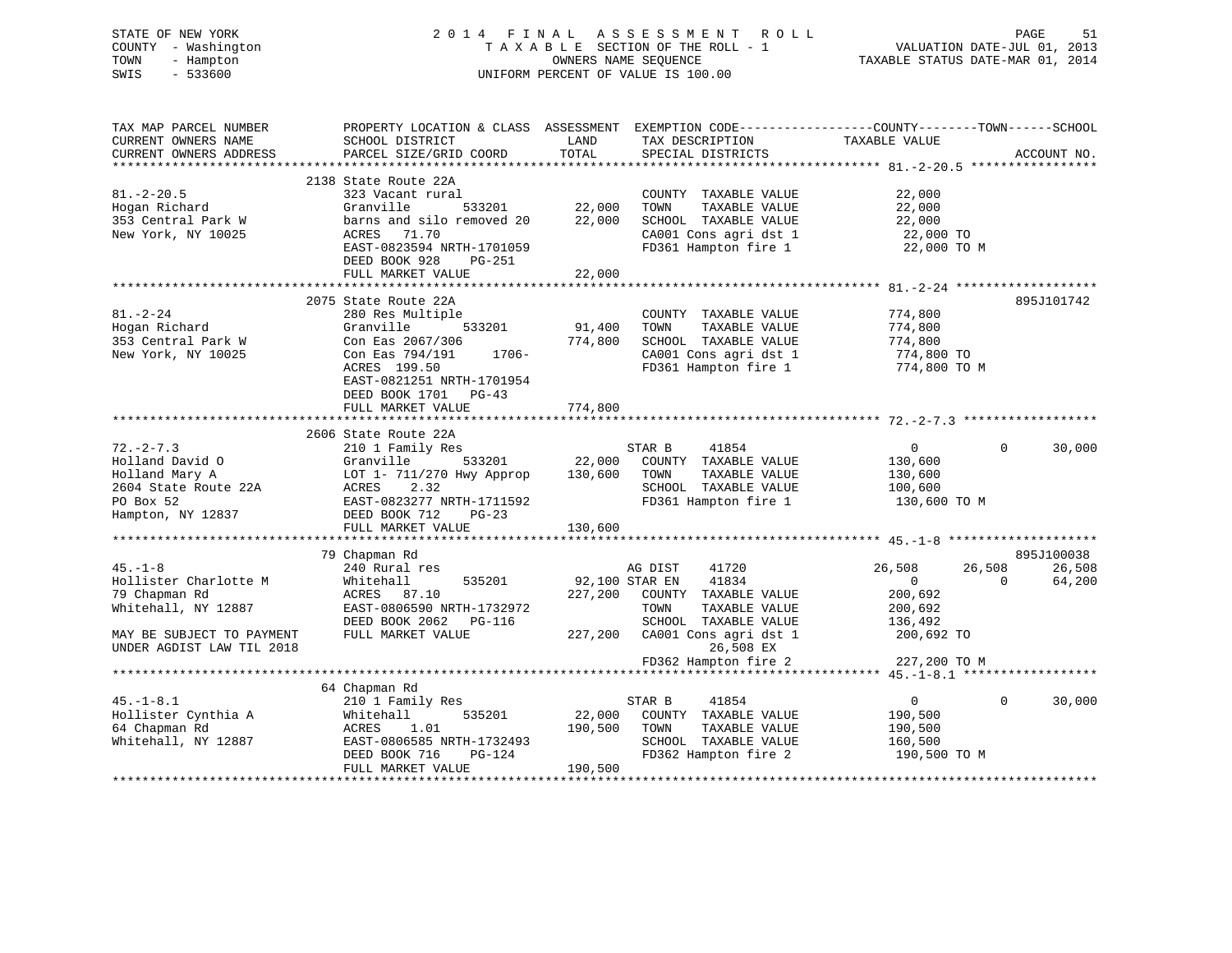# STATE OF NEW YORK 2 0 1 4 F I N A L A S S E S S M E N T R O L L PAGE 52 COUNTY - Washington T A X A B L E SECTION OF THE ROLL - 1 VALUATION DATE-JUL 01, 2013 TOWN - Hampton OWNERS NAME SEQUENCE TAXABLE STATUS DATE-MAR 01, 2014 SWIS - 533600 UNIFORM PERCENT OF VALUE IS 100.00

| TAX MAP PARCEL NUMBER<br>CURRENT OWNERS NAME<br>CURRENT OWNERS ADDRESS                                     | SCHOOL DISTRICT<br>PARCEL SIZE/GRID COORD                                                                                                    | PROPERTY LOCATION & CLASS ASSESSMENT EXEMPTION CODE----------------COUNTY-------TOWN-----SCHOOL<br>LAND<br>TAX DESCRIPTION<br>TOTAL<br>SPECIAL DISTRICTS      | TAXABLE VALUE<br>ACCOUNT NO.                                          |
|------------------------------------------------------------------------------------------------------------|----------------------------------------------------------------------------------------------------------------------------------------------|---------------------------------------------------------------------------------------------------------------------------------------------------------------|-----------------------------------------------------------------------|
|                                                                                                            |                                                                                                                                              |                                                                                                                                                               |                                                                       |
|                                                                                                            | County Route 11                                                                                                                              |                                                                                                                                                               | 895J100108                                                            |
| $38. - 1 - 8.1$<br>Hollister John H ETAL<br>Hollister Brian D<br>83 Hollister Rd<br>Whitehall, NY 12887    | 105 Vac farmland<br>535201<br>Whitehall<br>637/204<br>ACRES 62.40<br>EAST-0811012 NRTH-1736877                                               | AG DIST<br>41720<br>86,300 COUNTY TAXABLE VALUE<br>86,300<br>TOWN<br>TAXABLE VALUE<br>SCHOOL TAXABLE VALUE<br>CA001 Cons agri dst 1                           | 58,647<br>58,647<br>58,647<br>27,653<br>27,653<br>27,653<br>27,653 TO |
|                                                                                                            | DEED BOOK 728<br>PG-254                                                                                                                      | 58,647 EX                                                                                                                                                     |                                                                       |
| MAY BE SUBJECT TO PAYMENT<br>UNDER AGDIST LAW TIL 2018                                                     | FULL MARKET VALUE                                                                                                                            | 50,047 EA<br>86,300 FD362 Hampton fire 2                                                                                                                      | 86,300 TO M                                                           |
|                                                                                                            | Carlton Rd                                                                                                                                   |                                                                                                                                                               | 895J100262                                                            |
| $45. - 1 - 2$<br>Hollister John H ETAL<br>Hollister David R<br>83 Hollister Rd<br>Whitehall, NY 12887      | 105 Vac farmland<br>Whitehall<br>535201<br>ACRES 16.70<br>EAST-0805192 NRTH-1736535<br>DEED BOOK 728<br>PG-250<br>FULL MARKET VALUE          | AG DIST<br>41720<br>36,700<br>COUNTY TAXABLE VALUE<br>36,700<br>TOWN<br>TAXABLE VALUE<br>SCHOOL TAXABLE VALUE<br>CA001 Cons agri dst 1<br>36,700<br>31,199 EX | 31,199<br>31,199<br>31,199<br>5,501<br>5,501<br>5,501<br>5,501 TO     |
| MAY BE SUBJECT TO PAYMENT<br>UNDER AGDIST LAW TIL 2018                                                     |                                                                                                                                              | FD362 Hampton fire 2                                                                                                                                          | 36,700 TO M                                                           |
|                                                                                                            | Chapman Rd                                                                                                                                   |                                                                                                                                                               | 895J100107                                                            |
| $45. - 1 - 7$                                                                                              | 105 Vac farmland                                                                                                                             | AG DIST<br>41720                                                                                                                                              | 58,457<br>58,457<br>58,457                                            |
| Hollister John H ETAL<br>Hollister Brian D<br>83 Hollister Rd                                              | Whitehall<br>535201<br>ACRES 86.20<br>EAST-0805619 NRTH-1731921                                                                              | 91,100 COUNTY TAXABLE VALUE<br>91,100<br>TOWN<br>TAXABLE VALUE<br>SCHOOL TAXABLE VALUE                                                                        | 32,643<br>32,643<br>32,643                                            |
| Whitehall, NY 12887                                                                                        | DEED BOOK 728<br>PG-254<br>FULL MARKET VALUE                                                                                                 | CA001 Cons agri dst 1<br>91,100<br>58,457 EX                                                                                                                  | 32,643 TO                                                             |
| MAY BE SUBJECT TO PAYMENT<br>UNDER AGDIST LAW TIL 2018                                                     |                                                                                                                                              | FD362 Hampton fire 2                                                                                                                                          | 91,100 TO M                                                           |
|                                                                                                            | Hickey Rd                                                                                                                                    |                                                                                                                                                               | 895J100238                                                            |
| $63 - 1 - 1$<br>Holmes Naomi R<br>474 Hickey Rd<br>Hampton, NY 12837                                       | 314 Rural vac<10<br>533201<br>Granville<br>Will 3120/216<br>ACRES<br>1.55<br>EAST-0818573 NRTH-1720980<br>DEED BOOK W3120 PG-216             | COUNTY TAXABLE VALUE<br>14,500<br>TAXABLE VALUE<br>TOWN<br>14,500 SCHOOL TAXABLE VALUE<br>FD361 Hampton fire 1                                                | 14,500<br>14,500<br>14,500<br>14,500 TO M                             |
|                                                                                                            | FULL MARKET VALUE                                                                                                                            | 14,500                                                                                                                                                        |                                                                       |
|                                                                                                            |                                                                                                                                              |                                                                                                                                                               |                                                                       |
| $71. - 1 - 19$<br>Hooper/Shaw/Ritchie<br>Attn: Colleen Hooper<br>55 Aiken Rd<br>Middle Granville, NY 12849 | Hills Pond Rd OFF<br>314 Rural vac<10<br>Granville<br>533201<br>ACRES<br>3.00<br>EAST-0814353 NRTH-1707183<br>DEED BOOK 739<br><b>PG-188</b> | COUNTY TAXABLE VALUE<br>TAXABLE VALUE<br>1,500<br>TOWN<br>1,500<br>SCHOOL TAXABLE VALUE<br>FD361 Hampton fire 1                                               | 895J100113<br>1,500<br>1,500<br>1,500<br>1,500 TO M                   |
|                                                                                                            | FULL MARKET VALUE                                                                                                                            | 1,500                                                                                                                                                         |                                                                       |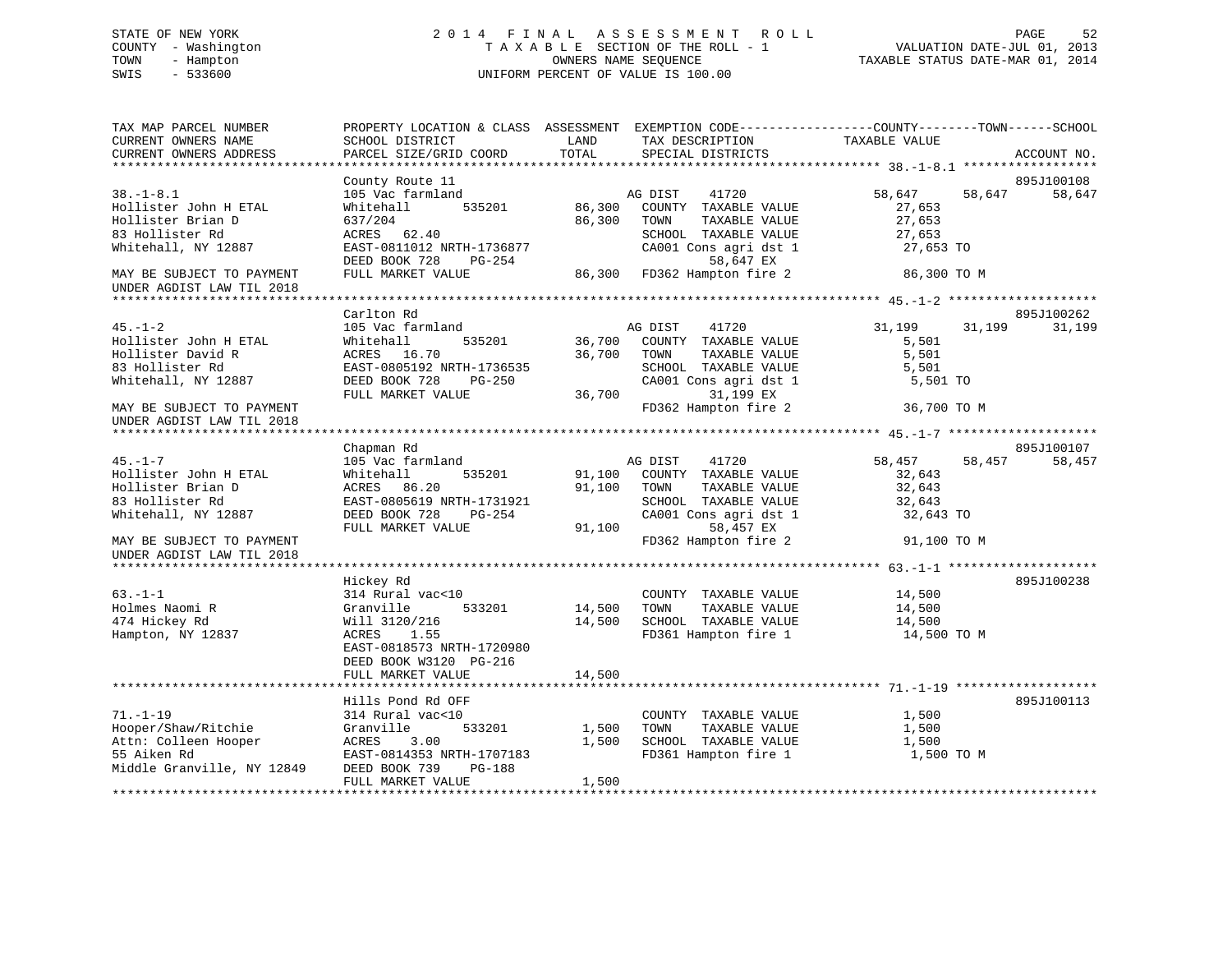# STATE OF NEW YORK 2 0 1 4 F I N A L A S S E S S M E N T R O L L PAGE 53 COUNTY - Washington T A X A B L E SECTION OF THE ROLL - 1 VALUATION DATE-JUL 01, 2013 TOWN - Hampton OWNERS NAME SEQUENCE TAXABLE STATUS DATE-MAR 01, 2014 SWIS - 533600 UNIFORM PERCENT OF VALUE IS 100.00

| TAX MAP PARCEL NUMBER<br>CURRENT OWNERS NAME<br>CURRENT OWNERS ADDRESS | PROPERTY LOCATION & CLASS ASSESSMENT EXEMPTION CODE----------------COUNTY-------TOWN-----SCHOOL<br>SCHOOL DISTRICT<br>PARCEL SIZE/GRID COORD | LAND<br>TOTAL | TAX DESCRIPTION<br>SPECIAL DISTRICTS | TAXABLE VALUE  |          | ACCOUNT NO. |
|------------------------------------------------------------------------|----------------------------------------------------------------------------------------------------------------------------------------------|---------------|--------------------------------------|----------------|----------|-------------|
|                                                                        |                                                                                                                                              |               |                                      |                |          |             |
|                                                                        | 32 Golf Course Rd                                                                                                                            |               |                                      |                |          | 895J101797  |
| $45. - 1 - 24.2$                                                       | 270 Mfg housing                                                                                                                              |               | STAR B<br>41854                      | $\overline{0}$ | $\Omega$ | 30,000      |
| Horvath Patti Ann                                                      | Whitehall<br>535201                                                                                                                          | 22,000        | COUNTY TAXABLE VALUE                 | 79,100         |          |             |
| 32 Golf Course Rd                                                      | 1.00<br>ACRES                                                                                                                                | 79,100        | TOWN<br>TAXABLE VALUE                | 79,100         |          |             |
| Whitehall, NY 12887                                                    | EAST-0810517 NRTH-1734543                                                                                                                    |               | SCHOOL TAXABLE VALUE                 | 49,100         |          |             |
|                                                                        | DEED BOOK 599 PG-72                                                                                                                          |               | FD362 Hampton fire 2                 | 79,100 TO M    |          |             |
|                                                                        | FULL MARKET VALUE                                                                                                                            | 79,100        |                                      |                |          |             |
|                                                                        |                                                                                                                                              |               |                                      |                |          |             |
|                                                                        | 106 Hickey Rd                                                                                                                                |               |                                      |                |          |             |
| $62. - 1 - 28.2$                                                       | 210 1 Family Res                                                                                                                             |               | COUNTY TAXABLE VALUE                 | 106,600        |          |             |
| HSBC Bank                                                              | Granville<br>533201                                                                                                                          | 25,500        | TOWN<br>TAXABLE VALUE                | 106,600        |          |             |
| 400 W Capital St                                                       | ACRES<br>2.08                                                                                                                                | 106,600       | SCHOOL TAXABLE VALUE                 | 106,600        |          |             |
| Little Rock, AR 72203                                                  | EAST-0813893 NRTH-1716431                                                                                                                    |               | FD361 Hampton fire 1                 | 106,600 TO M   |          |             |
|                                                                        | DEED BOOK 3364 PG-61                                                                                                                         |               |                                      |                |          |             |
|                                                                        | FULL MARKET VALUE                                                                                                                            | 106,600       |                                      |                |          |             |
|                                                                        |                                                                                                                                              |               |                                      |                |          |             |
|                                                                        | 11962 State Route 4                                                                                                                          |               |                                      |                |          | 895J100147  |
| $45. - 1 - 26$                                                         | 151 Fruit crop                                                                                                                               |               | 41720<br>AG DIST                     | 42,268         | 42,268   | 42,268      |
|                                                                        | 535201                                                                                                                                       |               |                                      |                |          |             |
| Hubbard Timothy R Sr                                                   | Whitehall                                                                                                                                    | 75,700        | COUNTY TAXABLE VALUE                 | 395,032        |          |             |
| Hubbard Bonnie L                                                       | ACRES 46.33                                                                                                                                  | 437,300       | TOWN<br>TAXABLE VALUE                | 395,032        |          |             |
| 268 Hubard Lane Pl                                                     | EAST-0808070 NRTH-1730154                                                                                                                    |               | SCHOOL TAXABLE VALUE                 | 395,032        |          |             |
| North Clarendon, VT 05759                                              | DEED BOOK 1843 PG-178                                                                                                                        |               | CA001 Cons agri dst 1                | 395,032 TO     |          |             |
|                                                                        | FULL MARKET VALUE                                                                                                                            | 437,300       | 42,268 EX                            |                |          |             |
| MAY BE SUBJECT TO PAYMENT                                              |                                                                                                                                              |               | FD362 Hampton fire 2                 | 437,300 TO M   |          |             |
| UNDER AGDIST LAW TIL 2018                                              |                                                                                                                                              |               |                                      |                |          |             |
|                                                                        |                                                                                                                                              |               |                                      |                |          |             |
|                                                                        | 2038 County Route 18                                                                                                                         |               |                                      |                |          | 895J100651  |
| $71. - 1 - 1.4$                                                        | 210 1 Family Res                                                                                                                             |               | 41854<br>STAR B                      | $\overline{0}$ | $\Omega$ | 30,000      |
| Hughes Christopher                                                     | 533201<br>Granville                                                                                                                          |               | 31,300 COUNTY TAXABLE VALUE          | 149,000        |          |             |
| 2038 County Route 18                                                   | 2487/304,2851/144                                                                                                                            | 149,000       | TAXABLE VALUE<br>TOWN                | 149,000        |          |             |
| Whitehall, NY 12887                                                    | ACRES<br>3.86                                                                                                                                |               | SCHOOL TAXABLE VALUE                 | 119,000        |          |             |
|                                                                        | EAST-0812255 NRTH-1713787                                                                                                                    |               | FD361 Hampton fire 1                 | 149,000 TO M   |          |             |
|                                                                        | DEED BOOK 2851 PG-144                                                                                                                        |               |                                      |                |          |             |
|                                                                        | FULL MARKET VALUE                                                                                                                            | 149,000       |                                      |                |          |             |
|                                                                        |                                                                                                                                              |               |                                      |                |          |             |
|                                                                        | 2044 County Route 18                                                                                                                         |               |                                      |                |          | 895J100426  |
| $71. - 1 - 1.2$                                                        | 314 Rural vac<10                                                                                                                             |               | COUNTY TAXABLE VALUE                 | 20,500         |          |             |
| Hughes Christopher G                                                   | 533201<br>Granville                                                                                                                          | 20,500        | TOWN<br>TAXABLE VALUE                | 20,500         |          |             |
| 2038 County Route 18                                                   | ACRES<br>3.30                                                                                                                                | 20,500        | SCHOOL TAXABLE VALUE                 | 20,500         |          |             |
|                                                                        |                                                                                                                                              |               |                                      |                |          |             |
| Whitehall, NY 12887                                                    | EAST-0812541 NRTH-1713725                                                                                                                    |               | FD361 Hampton fire 1                 | 20,500 TO M    |          |             |
|                                                                        | DEED BOOK 3153 PG-315                                                                                                                        |               |                                      |                |          |             |
|                                                                        | FULL MARKET VALUE                                                                                                                            | 20,500        |                                      |                |          |             |
|                                                                        |                                                                                                                                              |               |                                      |                |          |             |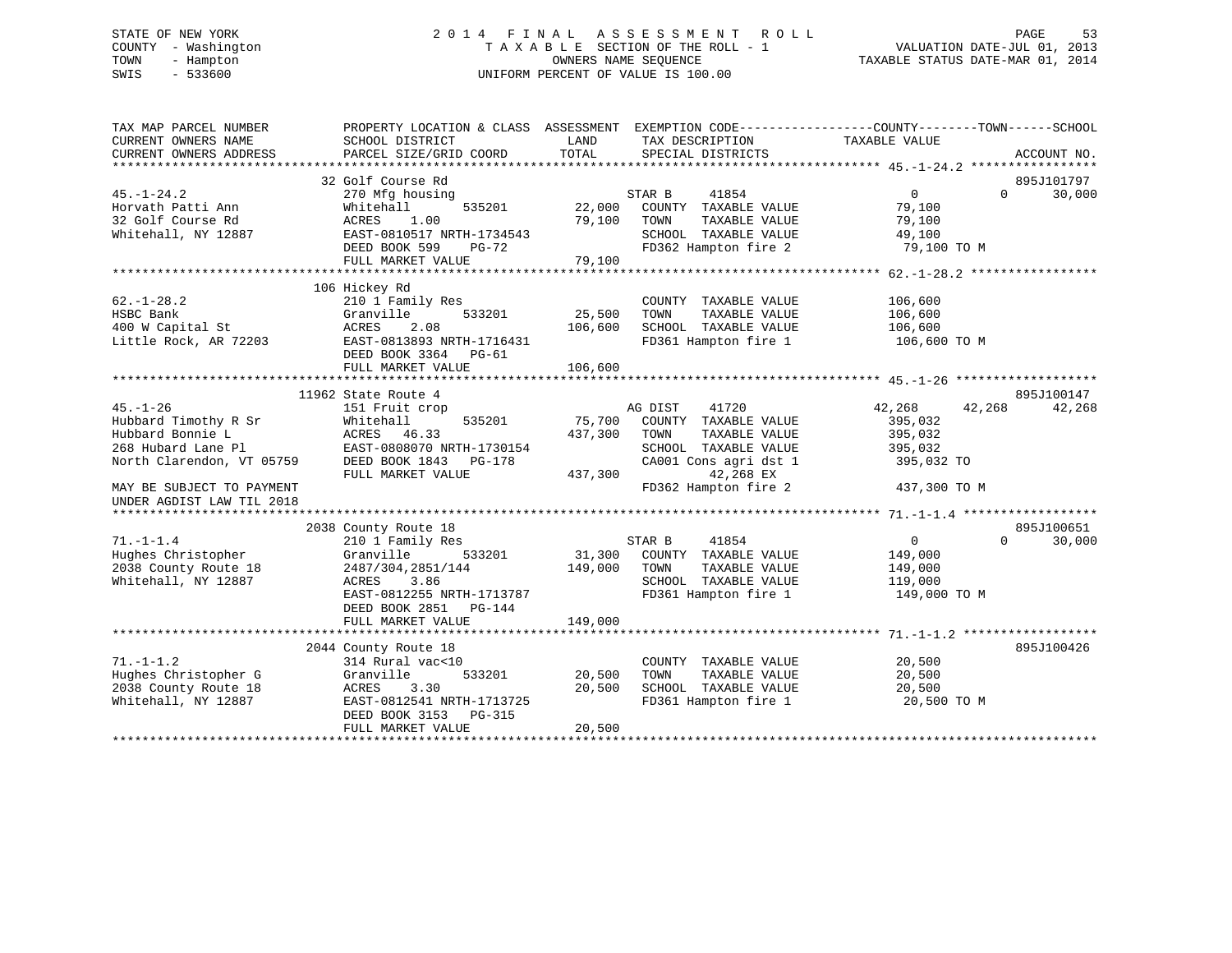# STATE OF NEW YORK 2 0 1 4 F I N A L A S S E S S M E N T R O L L PAGE 54 COUNTY - Washington T A X A B L E SECTION OF THE ROLL - 1 VALUATION DATE-JUL 01, 2013 TOWN - Hampton OWNERS NAME SEQUENCE TAXABLE STATUS DATE-MAR 01, 2014 SWIS - 533600 UNIFORM PERCENT OF VALUE IS 100.00

| TAX MAP PARCEL NUMBER<br>CURRENT OWNERS NAME<br>CURRENT OWNERS ADDRESS                                      | PROPERTY LOCATION & CLASS ASSESSMENT<br>SCHOOL DISTRICT<br>PARCEL SIZE/GRID COORD                                                                             | LAND<br>TOTAL              | TAX DESCRIPTION<br>SPECIAL DISTRICTS                                                                             | EXEMPTION CODE-----------------COUNTY-------TOWN------SCHOOL<br>TAXABLE VALUE | ACCOUNT NO.                      |
|-------------------------------------------------------------------------------------------------------------|---------------------------------------------------------------------------------------------------------------------------------------------------------------|----------------------------|------------------------------------------------------------------------------------------------------------------|-------------------------------------------------------------------------------|----------------------------------|
| ***********************                                                                                     | ***********************                                                                                                                                       |                            |                                                                                                                  |                                                                               |                                  |
| $80. - 1 - 27$<br>Hughes David J<br>43 Spencer St<br>Mt Kisco, NY 10549                                     | 38 Hampton Heights Way<br>260 Seasonal res<br>Granville<br>533201<br>ACRES<br>5.04<br>EAST-0810761 NRTH-1702315<br>DEED BOOK 3000 PG-157<br>FULL MARKET VALUE | 35,000<br>77,800<br>77,800 | COUNTY TAXABLE VALUE<br>TOWN<br>TAXABLE VALUE<br>SCHOOL TAXABLE VALUE<br>FD361 Hampton fire 1                    | 77,800<br>77,800<br>77,800<br>77,800 TO M                                     | 895J100634                       |
|                                                                                                             |                                                                                                                                                               |                            |                                                                                                                  |                                                                               |                                  |
| $53. - 1 - 11$<br>Hunt Lake Land Holding Co<br>PO Box 193<br>Corinth, NY 12822                              | LOT 6 Taylor Pat<br>910 Priv forest<br>Whitehall<br>535201<br>60.20<br>ACRES<br>EAST-0806873 NRTH-1723411<br>DEED BOOK 918<br>PG-233<br>FULL MARKET VALUE     | 27,100<br>27,100<br>27,100 | COUNTY TAXABLE VALUE<br>TAXABLE VALUE<br>TOWN<br>SCHOOL TAXABLE VALUE<br>FD362 Hampton fire 2                    | 27,100<br>27,100<br>27,100<br>27,100 TO M                                     | 895J100245                       |
|                                                                                                             |                                                                                                                                                               |                            |                                                                                                                  |                                                                               |                                  |
| $53. - 1 - 12$<br>Hunt Lake Land Holding Co<br>PO Box 193<br>Corinth, NY 12822                              | LOT 6&7 Taylor Pat<br>322 Rural vac>10<br>Whitehall<br>535201<br>ACRES 12.50<br>EAST-0808254 NRTH-1722739<br>DEED BOOK 1979 PG-222<br>FULL MARKET VALUE       | 9,000<br>9,000<br>9,000    | COUNTY TAXABLE VALUE<br>TAXABLE VALUE<br>TOWN<br>SCHOOL TAXABLE VALUE<br>FD362 Hampton fire 2                    | 9,000<br>9,000<br>9,000<br>9,000 TO M                                         | 895J100246                       |
|                                                                                                             |                                                                                                                                                               |                            |                                                                                                                  |                                                                               |                                  |
| $53. - 1 - 9$<br>Hunt Lake Land Holding Co Inc Whitehall<br>PO Box 193<br>Corinth, NY 12822                 | Ecuyer Pat<br>910 Priv forest<br>535201<br>ACRES 42.00<br>EAST-0808997 NRTH-1722146<br>DEED BOOK 2369 PG-48<br>FULL MARKET VALUE                              | 18,900<br>18,900<br>18,900 | COUNTY TAXABLE VALUE<br>TOWN<br>TAXABLE VALUE<br>SCHOOL TAXABLE VALUE<br>FD362 Hampton fire 2                    | 18,900<br>18,900<br>18,900<br>18,900 TO M                                     | 895J100109                       |
|                                                                                                             |                                                                                                                                                               |                            |                                                                                                                  |                                                                               |                                  |
| $31. - 1 - 3.7$<br>Hurlbut Martha<br>Sargent Charles Harold<br>1440 Carvers Falls Ln<br>Whitehall, NY 12887 | Carvers Falls Ln OFF<br>311 Res vac land<br>Whitehall<br>535201<br>FRNT 311.00 DPTH 236.00<br>EAST-0808873 NRTH-1747406<br>DEED BOOK 835<br>PG-275            | 1,500<br>1,500             | COUNTY TAXABLE VALUE<br>TOWN<br>TAXABLE VALUE<br>SCHOOL TAXABLE VALUE<br>FD362 Hampton fire 2                    | 1,500<br>1,500<br>1,500<br>1,500 TO M                                         | 895J101790                       |
|                                                                                                             | FULL MARKET VALUE                                                                                                                                             | 1,500                      |                                                                                                                  |                                                                               |                                  |
|                                                                                                             |                                                                                                                                                               |                            |                                                                                                                  |                                                                               |                                  |
| $31. - 1 - 3.9$<br>Hurlbut Martha<br>Sargent Charles Harold<br>1440 Carvers Falls Ln<br>Whitehall, NY 12887 | 1440 Carvers Falls Ln<br>270 Mfg housing<br>Whitehall<br>535201<br>ACRES<br>1.00<br>EAST-0808659 NRTH-1747299<br>DEED BOOK 835<br>PG-275                      | 12,000<br>67,300           | STAR B<br>41854<br>COUNTY TAXABLE VALUE<br>TAXABLE VALUE<br>TOWN<br>SCHOOL TAXABLE VALUE<br>FD362 Hampton fire 2 | $\overline{0}$<br>67,300<br>67,300<br>37,300<br>67,300 TO M                   | 895J101792<br>$\Omega$<br>30,000 |
|                                                                                                             | FULL MARKET VALUE                                                                                                                                             | 67,300                     |                                                                                                                  |                                                                               |                                  |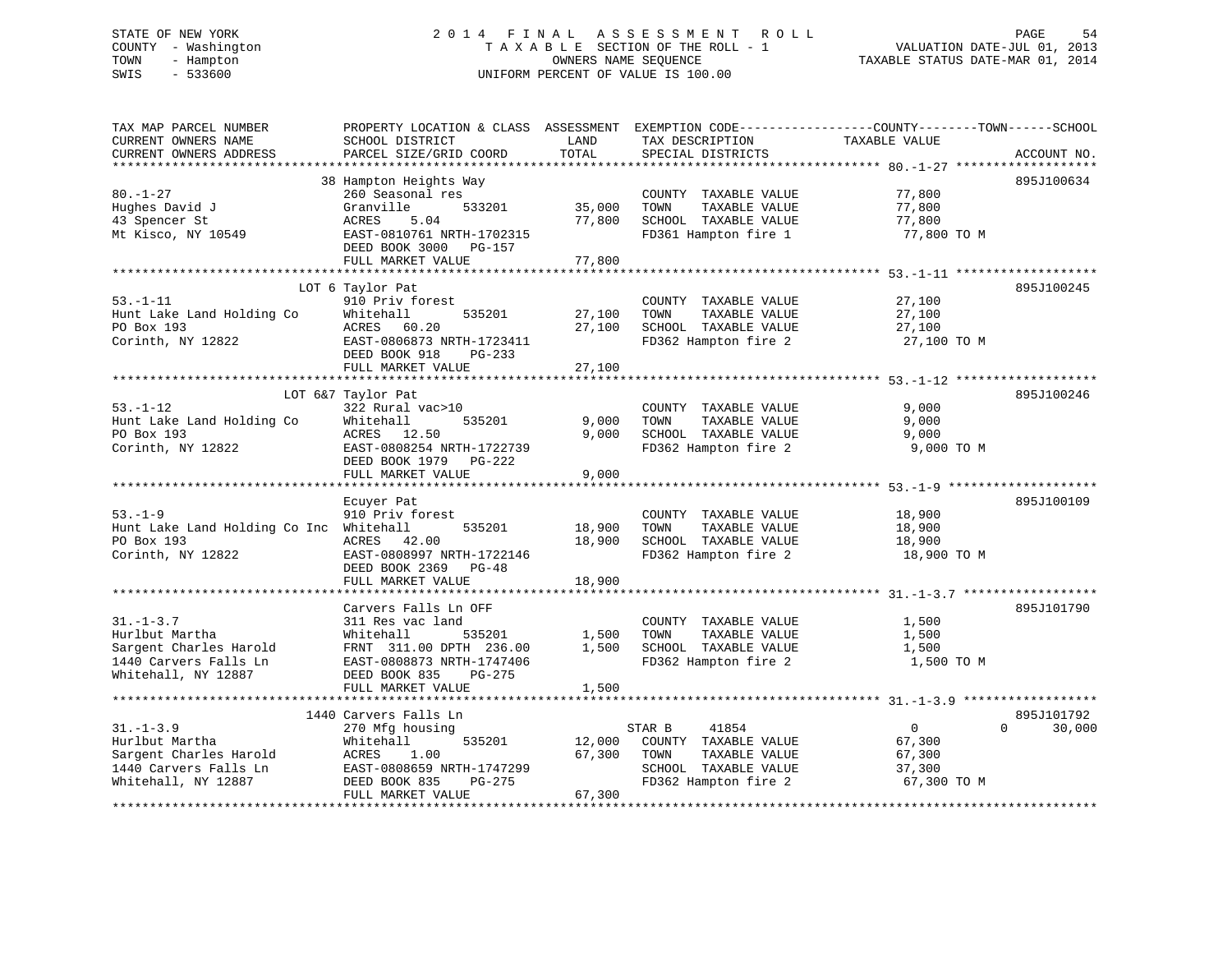# STATE OF NEW YORK 2 0 1 4 F I N A L A S S E S S M E N T R O L L PAGE 55 COUNTY - Washington T A X A B L E SECTION OF THE ROLL - 1 VALUATION DATE-JUL 01, 2013 TOWN - Hampton OWNERS NAME SEQUENCE TAXABLE STATUS DATE-MAR 01, 2014 SWIS - 533600 UNIFORM PERCENT OF VALUE IS 100.00

| TAX MAP PARCEL NUMBER<br>CURRENT OWNERS NAME<br>CURRENT OWNERS ADDRESS | PROPERTY LOCATION & CLASS ASSESSMENT<br>SCHOOL DISTRICT<br>PARCEL SIZE/GRID COORD | LAND<br>TOTAL | TAX DESCRIPTION<br>SPECIAL DISTRICTS         | EXEMPTION CODE-----------------COUNTY-------TOWN------SCHOOL<br>TAXABLE VALUE | ACCOUNT NO.        |
|------------------------------------------------------------------------|-----------------------------------------------------------------------------------|---------------|----------------------------------------------|-------------------------------------------------------------------------------|--------------------|
|                                                                        |                                                                                   |               |                                              |                                                                               |                    |
|                                                                        | 78 Rainbow Way                                                                    |               |                                              |                                                                               | 895J100601         |
| $81. - 1 - 43$                                                         | 210 1 Family Res                                                                  |               | STAR B<br>41854                              | $\overline{0}$                                                                | 30,000<br>$\Omega$ |
| Hurley Justin R                                                        | Granville<br>533201                                                               | 31,800        | COUNTY TAXABLE VALUE                         | 105,000                                                                       |                    |
| Lavin Holly J                                                          | ACRES<br>4.00                                                                     | 105,000       | TAXABLE VALUE<br>TOWN                        | 105,000                                                                       |                    |
| 78 Rainbow Way                                                         | EAST-0816907 NRTH-1701952                                                         |               | SCHOOL TAXABLE VALUE                         | 75,000                                                                        |                    |
| PO Box 95                                                              | DEED BOOK 3130 PG-308                                                             |               | FD361 Hampton fire 1                         | 105,000 TO M                                                                  |                    |
| Whitehall, NY 12887                                                    | FULL MARKET VALUE                                                                 | 105,000       |                                              |                                                                               |                    |
|                                                                        |                                                                                   |               |                                              |                                                                               |                    |
|                                                                        | 1058 West Way                                                                     |               |                                              |                                                                               | 895J100216         |
| $71.4 - 2 - 7$                                                         | 260 Seasonal res - WTRFNT                                                         |               | COUNTY TAXABLE VALUE                         | 131,600                                                                       |                    |
| Ihrig Richard                                                          | Granville<br>533201                                                               | 27,200        | TOWN<br>TAXABLE VALUE                        | 131,600                                                                       |                    |
| 276 Temple Hill Rd                                                     | $71. - 2 - 7$                                                                     | 131,600       | SCHOOL TAXABLE VALUE                         | 131,600                                                                       |                    |
| New Windsor, NY 12553                                                  | FRNT 100.00 DPTH 273.00                                                           |               | FD361 Hampton fire 1                         | 131,600 TO M                                                                  |                    |
|                                                                        | EAST-0815352 NRTH-1707548                                                         |               |                                              |                                                                               |                    |
|                                                                        | DEED BOOK 2868<br>PG-139                                                          |               |                                              |                                                                               |                    |
|                                                                        | FULL MARKET VALUE                                                                 | 131,600       |                                              |                                                                               |                    |
|                                                                        |                                                                                   |               |                                              |                                                                               |                    |
|                                                                        | Hickey Rd OFF                                                                     |               |                                              |                                                                               | 895J100616         |
| $62 - 1 - 9$                                                           | 322 Rural vac>10                                                                  |               | COUNTY TAXABLE VALUE                         | 10,000                                                                        |                    |
| Illsley Alice E                                                        | Granville<br>533201                                                               | 10,000        | TAXABLE VALUE<br>TOWN                        | 10,000                                                                        |                    |
| 201 White Rd<br>Poultney, VT 05764                                     | ACRES 15.30                                                                       | 10,000        | SCHOOL TAXABLE VALUE<br>FD361 Hampton fire 1 | 10,000                                                                        |                    |
|                                                                        | EAST-0811786 NRTH-1718269                                                         |               |                                              | 10,000 TO M                                                                   |                    |
|                                                                        | DEED BOOK 678<br>$PG-53$<br>FULL MARKET VALUE                                     | 10,000        |                                              |                                                                               |                    |
|                                                                        |                                                                                   |               |                                              |                                                                               |                    |
|                                                                        | 32 Manor Ln                                                                       |               |                                              |                                                                               | 895J100082         |
| $54. - 1 - 5$                                                          | 270 Mfg housing                                                                   |               | STAR EN<br>41834                             | $\overline{0}$                                                                | $\Omega$<br>64,200 |
| Illsley Richard Trustee                                                | Granville<br>533201                                                               | 36,300        | COUNTY TAXABLE VALUE                         | 96,100                                                                        |                    |
| Illsley Anna Trustee                                                   | 6.30<br>ACRES                                                                     | 96,100        | TAXABLE VALUE<br>TOWN                        | 96,100                                                                        |                    |
| 32 Manor Ln                                                            | EAST-0821030 NRTH-1725962                                                         |               | SCHOOL TAXABLE VALUE                         | 31,900                                                                        |                    |
| Hampton, NY 12837                                                      | DEED BOOK 1844    PG-118                                                          |               | FD361 Hampton fire 1                         | 96,100 TO M                                                                   |                    |
|                                                                        | FULL MARKET VALUE                                                                 | 96,100        |                                              |                                                                               |                    |
|                                                                        |                                                                                   |               |                                              |                                                                               |                    |
|                                                                        | Vladyka Woods Rd OFF                                                              |               |                                              |                                                                               | 895J100046         |
| $38. - 1 - 22$                                                         | 910 Priv forest                                                                   |               | COUNTY TAXABLE VALUE                         | 42,900                                                                        |                    |
| Integrity Holdings LLC                                                 | 535201<br>Whitehall                                                               | 42,900        | TAXABLE VALUE<br>TOWN                        | 42,900                                                                        |                    |
| 8 Morin St                                                             | ROW 942/144                                                                       | 42,900        | SCHOOL TAXABLE VALUE                         | 42,900                                                                        |                    |
| Biddeford, ME 04005                                                    | 102 AD Contract 2957/133                                                          |               | FD362 Hampton fire 2                         | 42,900 TO M                                                                   |                    |
|                                                                        | ACRES 146.80                                                                      |               |                                              |                                                                               |                    |
|                                                                        | EAST-0805965 NRTH-1742546                                                         |               |                                              |                                                                               |                    |
|                                                                        | DEED BOOK 3015<br>PG-97                                                           |               |                                              |                                                                               |                    |
|                                                                        | FULL MARKET VALUE                                                                 | 42,900        |                                              |                                                                               |                    |
|                                                                        |                                                                                   |               |                                              |                                                                               |                    |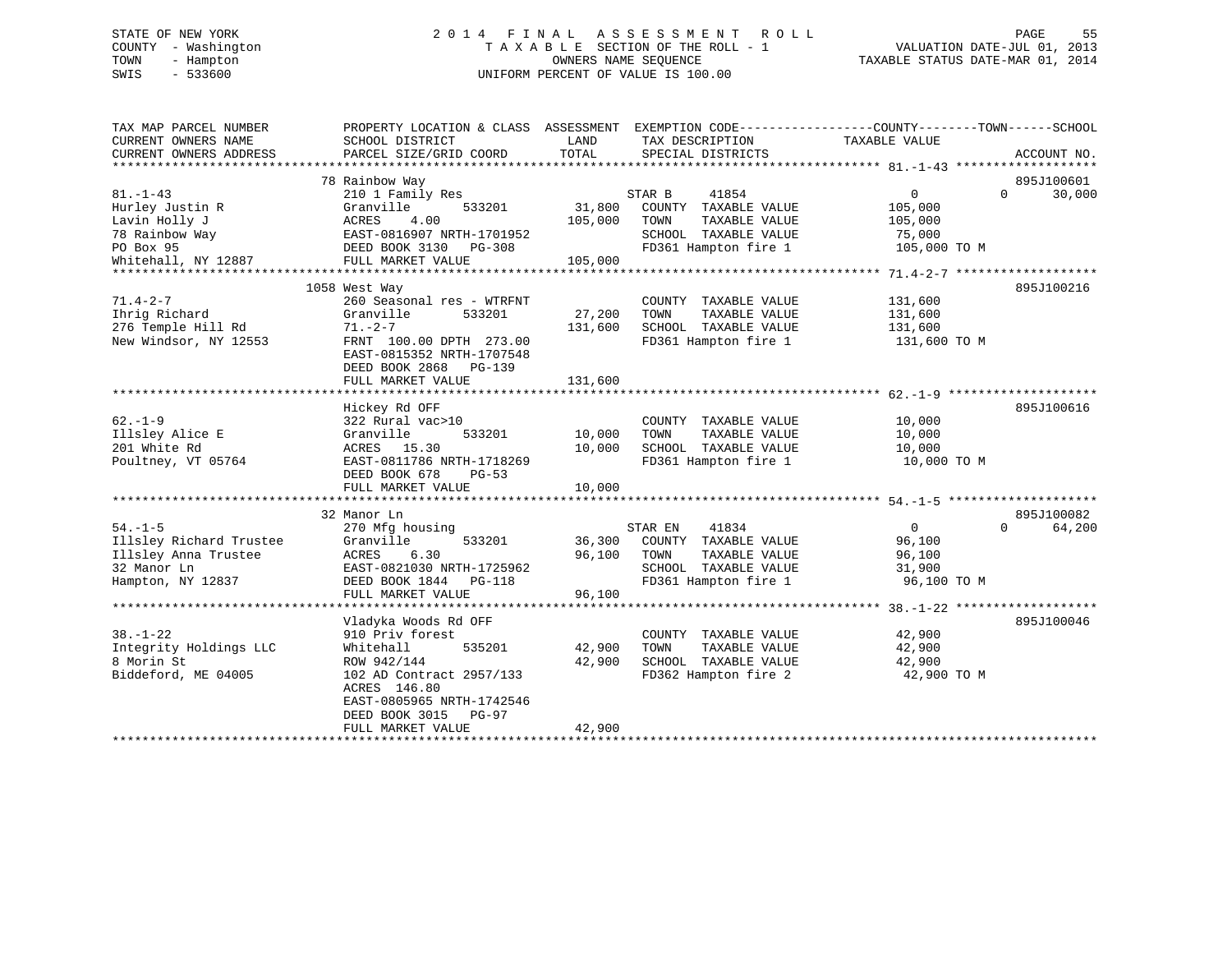# STATE OF NEW YORK 2 0 1 4 F I N A L A S S E S S M E N T R O L L PAGE 56 COUNTY - Washington T A X A B L E SECTION OF THE ROLL - 1 VALUATION DATE-JUL 01, 2013 TOWN - Hampton OWNERS NAME SEQUENCE TAXABLE STATUS DATE-MAR 01, 2014 SWIS - 533600 UNIFORM PERCENT OF VALUE IS 100.00

| TAX MAP PARCEL NUMBER<br>CURRENT OWNERS NAME<br>CURRENT OWNERS ADDRESS                         | PROPERTY LOCATION & CLASS ASSESSMENT EXEMPTION CODE---------------COUNTY-------TOWN-----SCHOOL<br>SCHOOL DISTRICT<br>PARCEL SIZE/GRID COORD                                | LAND<br>TOTAL                | TAX DESCRIPTION<br>SPECIAL DISTRICTS                                                                                                      | TAXABLE VALUE                                                                    | ACCOUNT NO.        |
|------------------------------------------------------------------------------------------------|----------------------------------------------------------------------------------------------------------------------------------------------------------------------------|------------------------------|-------------------------------------------------------------------------------------------------------------------------------------------|----------------------------------------------------------------------------------|--------------------|
| $45. - 1 - 5.3$<br>Irizarry Jose G<br>Irizarry Nancy<br>1536 Carlton Rd<br>Whitehall, NY 12887 | 1536 Carlton Rd<br>240 Rural res<br>535201<br>Whitehall<br>Lots $3 & 4$<br>ACRES 10.18 BANK<br>26<br>EAST-0805141 NRTH-1734477<br>DEED BOOK 647 PG-94<br>FULL MARKET VALUE | 40,200<br>202,300<br>202,300 | 41854<br>STAR B<br>COUNTY TAXABLE VALUE<br>TOWN<br>TAXABLE VALUE<br>SCHOOL TAXABLE VALUE<br>CA001 Cons agri dst 1<br>FD362 Hampton fire 2 | $0 \qquad \qquad$<br>202,300<br>202,300<br>172,300<br>202,300 TO<br>202,300 TO M | $\Omega$<br>30,000 |
| $81. - 1 - 39$<br>Irwin Deborah<br>121 Hogtown Rd<br>Fort Ann, NY 12827                        | 128 Rainbow Way<br>260 Seasonal res<br>Granville<br>533201<br>ACRES<br>5.30<br>EAST-0816687 NRTH-1700996<br>DEED BOOK 826<br>$PG-18$<br>FULL MARKET VALUE                  | 30,000<br>35,000<br>35,000   | COUNTY TAXABLE VALUE<br>TOWN<br>TAXABLE VALUE<br>SCHOOL TAXABLE VALUE<br>FD361 Hampton fire 1                                             | 35,000<br>35,000<br>35,000<br>35,000 TO M                                        | 895J100599         |
| $80. -1 - 5.1$<br>Jaros Tomasz<br>Jaros Dawn<br>52-6 Meetinghouse Village<br>Meriden, CT 06450 | County Route 21<br>314 Rural vac<10<br>533201<br>Granville<br>Sub Div Lot 1<br>ACRES 6.41<br>EAST-0813468 NRTH-1701551<br>DEED BOOK 2387 PG-196<br>FULL MARKET VALUE       | 28,000<br>28,000<br>28,000   | COUNTY TAXABLE VALUE<br>TOWN<br>TAXABLE VALUE<br>SCHOOL TAXABLE VALUE<br>FD361 Hampton fire 1                                             | 28,000<br>28,000<br>28,000<br>28,000 TO M                                        |                    |
| $80. -1 - 5.2$<br>Jaros Tomasz<br>Jaros Dawn<br>52-6 Meetinghouse Village<br>Meriden, CT 06450 | County Route 21<br>314 Rural vac<10<br>533201<br>Granville<br>Sub Div Lot 2<br>ACRES<br>3.92<br>EAST-0813680 NRTH-1701248<br>DEED BOOK 2387 PG-196<br>FULL MARKET VALUE    | 22,500<br>22,500<br>22,500   | COUNTY TAXABLE VALUE<br>TOWN<br>TAXABLE VALUE<br>SCHOOL TAXABLE VALUE<br>FD361 Hampton fire 1                                             | 22,500<br>22,500<br>22,500<br>22,500 TO M                                        |                    |
| $80. -1 - 5.3$<br>Jaros Tomasz<br>Jaros Dawn<br>52-6 Meetinhouse Village<br>Meriden, CT 06450  | County Route 21<br>314 Rural vac<10<br>Granville<br>533201<br>Sub Div Lot 3<br>ACRES<br>3.65<br>EAST-0777380 NRTH-1275560<br>DEED BOOK 2387<br>PG-196<br>FULL MARKET VALUE | 20,500<br>20,500<br>20,500   | COUNTY TAXABLE VALUE<br>TAXABLE VALUE<br>TOWN<br>SCHOOL TAXABLE VALUE<br>FD361 Hampton fire 1                                             | 20,500<br>20,500<br>20,500<br>20,500 TO M                                        |                    |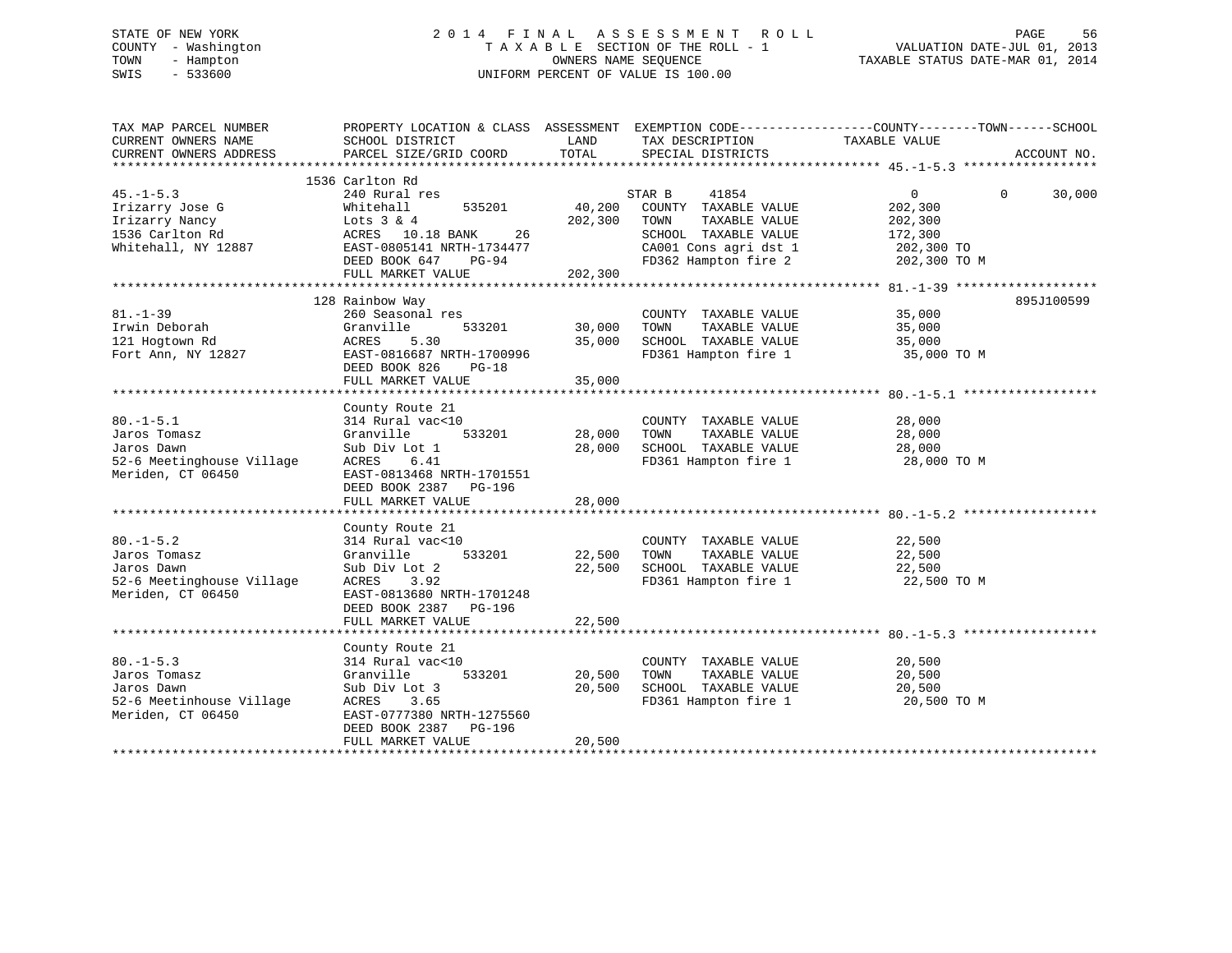# STATE OF NEW YORK 2 0 1 4 F I N A L A S S E S S M E N T R O L L PAGE 57 COUNTY - Washington T A X A B L E SECTION OF THE ROLL - 1 VALUATION DATE-JUL 01, 2013 TOWN - Hampton OWNERS NAME SEQUENCE TAXABLE STATUS DATE-MAR 01, 2014 SWIS - 533600 UNIFORM PERCENT OF VALUE IS 100.00

| TAX MAP PARCEL NUMBER<br>CURRENT OWNERS NAME<br>CURRENT OWNERS ADDRESS                           | PROPERTY LOCATION & CLASS ASSESSMENT EXEMPTION CODE---------------COUNTY-------TOWN-----SCHOOL<br>SCHOOL DISTRICT<br>PARCEL SIZE/GRID COORD                                | LAND<br>TOTAL                | TAX DESCRIPTION<br>SPECIAL DISTRICTS                                                                             | TAXABLE VALUE                                                              | ACCOUNT NO.          |
|--------------------------------------------------------------------------------------------------|----------------------------------------------------------------------------------------------------------------------------------------------------------------------------|------------------------------|------------------------------------------------------------------------------------------------------------------|----------------------------------------------------------------------------|----------------------|
| $80. -1 - 5.4$<br>Jaros Tomasz<br>Jaros Dawn<br>52-6 Meetinghouse Village<br>Meriden, CT 06450   | South Rd<br>314 Rural vac<10<br>Granville<br>533201<br>Sub Div Lot 4<br>ACRES<br>3.24<br>EAST-0813907 NRTH-1700781<br>DEED BOOK 2387 PG-196<br>FULL MARKET VALUE           | 20,500<br>20,500<br>20,500   | COUNTY TAXABLE VALUE<br>TAXABLE VALUE<br>TOWN<br>SCHOOL TAXABLE VALUE<br>FD361 Hampton fire 1                    | 20,500<br>20,500<br>20,500<br>20,500 TO M                                  |                      |
|                                                                                                  | South Rd                                                                                                                                                                   |                              |                                                                                                                  |                                                                            |                      |
| $80. -1 - 5.5$<br>Jaros Tomasz<br>Jaros Dawn<br>52-6 Meetinghouse Village<br>Meriden, CT 06450   | 314 Rural vac<10<br>Granville<br>533201<br>Sub Div Lot 5<br>2.21<br>ACRES<br>EAST-0814701 NRTH-1701490<br>DEED BOOK 2387 PG-196<br>FULL MARKET VALUE                       | 16,500<br>16,500<br>16,500   | COUNTY TAXABLE VALUE<br>TOWN<br>TAXABLE VALUE<br>SCHOOL TAXABLE VALUE<br>FD361 Hampton fire 1                    | 16,500<br>16,500<br>16,500<br>16,500 TO M                                  |                      |
|                                                                                                  |                                                                                                                                                                            |                              |                                                                                                                  |                                                                            |                      |
| $80. -1 - 5$<br>Jaros Tomasz S<br>Jaros Dawn M<br>52-6 Meetinghouse Village<br>Meriden, CT 06450 | South Rd<br>314 Rural vac<10<br>533201<br>Granville<br>Sub Div Lot 6<br>ACRES<br>7.02<br>EAST-0814210 NRTH-1701426<br>DEED BOOK 2387 PG-196                                | 28,500<br>28,500             | COUNTY TAXABLE VALUE<br>TAXABLE VALUE<br>TOWN<br>SCHOOL TAXABLE VALUE<br>FD361 Hampton fire 1                    | 28,500<br>28,500<br>28,500<br>28,500 TO M                                  | 895J100211           |
|                                                                                                  | FULL MARKET VALUE                                                                                                                                                          | 28,500                       |                                                                                                                  |                                                                            |                      |
| $80. -1 - 9$<br>Jensen David P<br>Jensen Sarah M<br>9 Smith Way<br>Whitehall, NY 12887           | 9 Smith Way<br>210 1 Family Res<br>Granville<br>533201<br>ACRES<br>3.01<br>EAST-0812659 NRTH-1701700<br>DEED BOOK 2386 PG-163<br>FULL MARKET VALUE                         | 28,500<br>118,400<br>118,400 | 41854<br>STAR B<br>COUNTY TAXABLE VALUE<br>TOWN<br>TAXABLE VALUE<br>SCHOOL TAXABLE VALUE<br>FD361 Hampton fire 1 | $\overline{0}$<br>$\Omega$<br>118,400<br>118,400<br>88,400<br>118,400 TO M | 895J100588<br>30,000 |
|                                                                                                  | County Route 21 OFF                                                                                                                                                        |                              |                                                                                                                  |                                                                            | 895J101784           |
| $80. -1 - 49$<br>Johnson Robert<br>Johnson Elaine I<br>134 Hobson Av<br>St James, NY 11780       | 311 Res vac land - WTRFNT<br>Whitehall<br>535201<br>Sect 2 Lot 11A<br>FRNT 171.00 DPTH 340.00<br>EAST-0811093 NRTH-1704733<br>DEED BOOK 786<br>PG-188<br>FULL MARKET VALUE | 26,000<br>26,000<br>26,000   | COUNTY TAXABLE VALUE<br>TAXABLE VALUE<br>TOWN<br>SCHOOL TAXABLE VALUE<br>FD361 Hampton fire 1                    | 26,000<br>26,000<br>26,000<br>26,000 TO M                                  |                      |
|                                                                                                  |                                                                                                                                                                            |                              |                                                                                                                  |                                                                            |                      |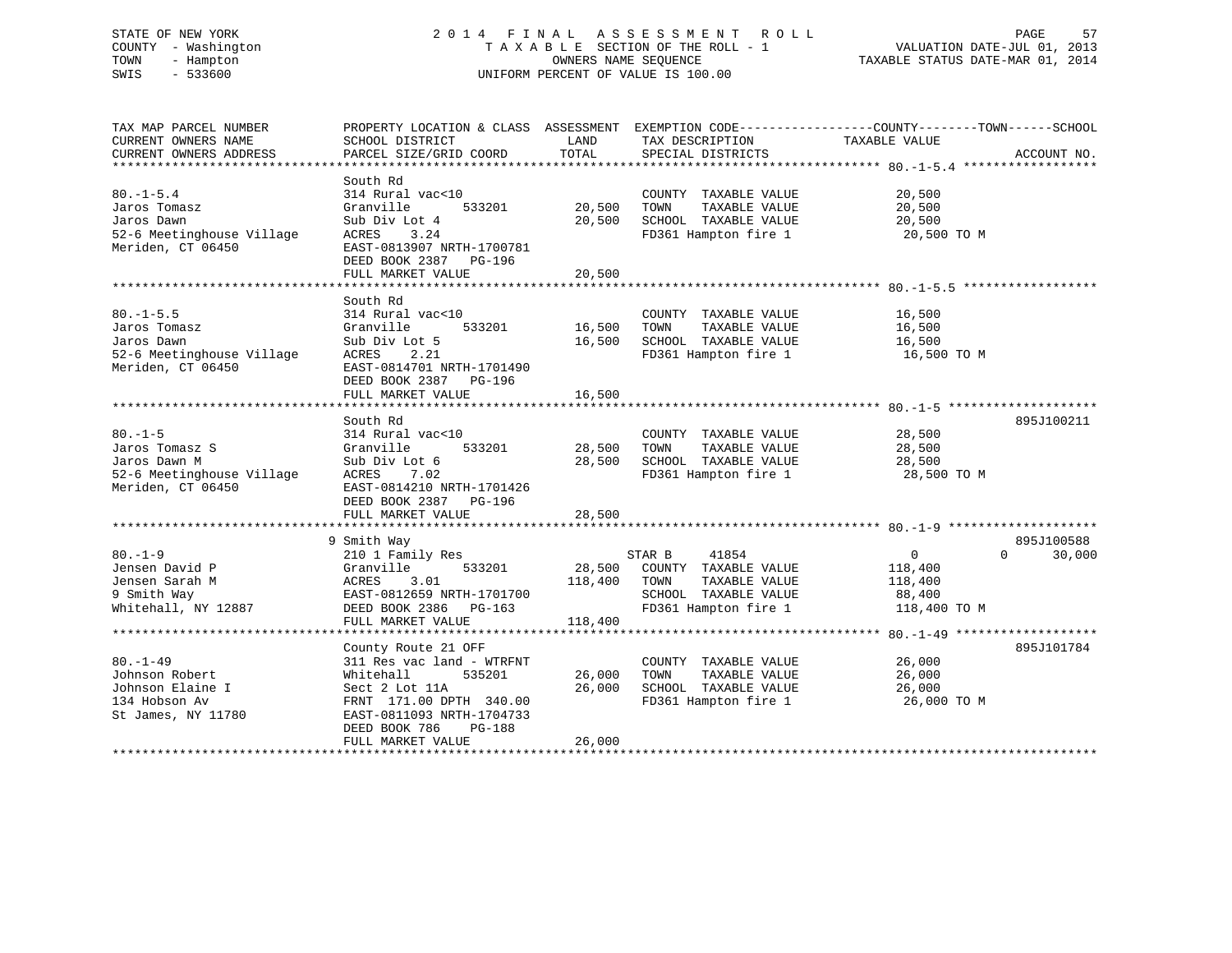# STATE OF NEW YORK 2 0 1 4 F I N A L A S S E S S M E N T R O L L PAGE 58 COUNTY - Washington T A X A B L E SECTION OF THE ROLL - 1 VALUATION DATE-JUL 01, 2013 TOWN - Hampton OWNERS NAME SEQUENCE TAXABLE STATUS DATE-MAR 01, 2014 SWIS - 533600 UNIFORM PERCENT OF VALUE IS 100.00

| TAX MAP PARCEL NUMBER<br>CURRENT OWNERS NAME | PROPERTY LOCATION & CLASS ASSESSMENT EXEMPTION CODE----------------COUNTY-------TOWN------SCHOOL<br>SCHOOL DISTRICT | LAND    | TAX DESCRIPTION       | TAXABLE VALUE              |             |
|----------------------------------------------|---------------------------------------------------------------------------------------------------------------------|---------|-----------------------|----------------------------|-------------|
| CURRENT OWNERS ADDRESS                       | PARCEL SIZE/GRID COORD                                                                                              | TOTAL   | SPECIAL DISTRICTS     |                            | ACCOUNT NO. |
|                                              |                                                                                                                     |         |                       |                            |             |
|                                              | 10 Lakeview Way                                                                                                     |         |                       |                            | 895J101781  |
| $80. - 1 - 46$                               | 210 1 Family Res - WTRFNT                                                                                           |         | COUNTY TAXABLE VALUE  | 174,800                    |             |
| Johnson Robert A                             | Whitehall 535201                                                                                                    | 25,000  | TOWN<br>TAXABLE VALUE | 174,800                    |             |
| Johnson Elaine                               | LOT 8A<br>1.01                                                                                                      | 174,800 | SCHOOL TAXABLE VALUE  | 174,800                    |             |
| 134 Hobson Ave<br>St James Li, NY 11780      | ACRES                                                                                                               |         | FD361 Hampton fire 1  | 174,800 TO M               |             |
|                                              | EAST-0810849 NRTH-1704963<br>DEED BOOK 633                                                                          |         |                       |                            |             |
|                                              | PG-305<br>FULL MARKET VALUE                                                                                         | 174,800 |                       |                            |             |
|                                              |                                                                                                                     |         |                       |                            |             |
|                                              | 41 Greenfield Ln                                                                                                    |         |                       |                            | 895L100030  |
| $72. - 2 - 6$                                | 210 1 Family Res                                                                                                    |         | STAR B<br>41854       | $\overline{0}$<br>$\Omega$ | 30,000      |
| Johnson Timothy E                            | 533201<br>Granville                                                                                                 | 22,600  | COUNTY TAXABLE VALUE  | 62,700                     |             |
| Larkin Ruth M                                | Granvi<br>ACRES<br>1.18                                                                                             | 62,700  | TOWN<br>TAXABLE VALUE | 62,700                     |             |
| 41 Greenfield Ln                             |                                                                                                                     |         | SCHOOL TAXABLE VALUE  | 32,700                     |             |
| Hampton, NY 12837                            | EAST-0823580 NRTH-1711574<br>DEED BOOK 2823 PG-47                                                                   |         | FD361 Hampton fire 1  | 62,700 TO M                |             |
|                                              | FULL MARKET VALUE                                                                                                   | 62,700  |                       |                            |             |
|                                              |                                                                                                                     |         |                       |                            |             |
|                                              | 11879 State Route 4                                                                                                 |         |                       |                            | 895J100049  |
| $45. - 1 - 29$                               | 210 1 Family Res                                                                                                    |         | COUNTY TAXABLE VALUE  | 71,200                     |             |
| Johnson Wayne R                              | Whitehall<br>535201                                                                                                 | 22,000  | TAXABLE VALUE<br>TOWN | 71,200                     |             |
| Johnson Tina M                               | ACRES<br>1.00                                                                                                       | 71,200  | SCHOOL TAXABLE VALUE  | 71,200                     |             |
| 11879 State Route 4                          | EAST-0806559 NRTH-1729099                                                                                           |         | FD362 Hampton fire 2  | 71,200 TO M                |             |
| Whitehall, NY 12887                          | DEED BOOK 2777 PG-222                                                                                               |         |                       |                            |             |
|                                              | FULL MARKET VALUE                                                                                                   | 71,200  |                       |                            |             |
|                                              |                                                                                                                     |         |                       |                            |             |
|                                              | 2314 County Route 18                                                                                                |         |                       |                            |             |
| $72. - 1 - 1.1$                              | 270 Mfg housing                                                                                                     |         | STAR B<br>41854       | 0<br>$\Omega$              | 30,000      |
| Jones Benjamian G Jr                         | Granville<br>533201                                                                                                 | 23,700  | COUNTY TAXABLE VALUE  | 60,700                     |             |
| Jones Kathleen A                             | FRNT 220.00 DPTH 300.00 60,700                                                                                      |         | TOWN<br>TAXABLE VALUE | 60,700                     |             |
| 2314 County Route 18                         | FRNT 220.00 DPTH 300.00<br>EAST-0818902 NRTH-1712608                                                                |         | SCHOOL TAXABLE VALUE  | 30,700                     |             |
| Whitehall, NY 12887 DEED BOOK 892            | PG-238                                                                                                              |         | FD361 Hampton fire 1  | 60,700 TO M                |             |
|                                              | FULL MARKET VALUE                                                                                                   | 60,700  |                       |                            |             |
|                                              |                                                                                                                     |         |                       |                            |             |
|                                              | 1094 West Way                                                                                                       |         |                       |                            | 895J100120  |
| $71.4 - 2 - 1$                               | 260 Seasonal res - WTRFNT                                                                                           |         | COUNTY TAXABLE VALUE  | 146,800                    |             |
| Jones Brian                                  | Granville<br>533201                                                                                                 | 43,800  | TAXABLE VALUE<br>TOWN | 146,800                    |             |
| 5841 County Route 30                         | 591/73 596/197                                                                                                      | 146,800 | SCHOOL TAXABLE VALUE  | 146,800                    |             |
| Granville, NY 12832                          | $71. - 2 - 1$                                                                                                       |         | FD361 Hampton fire 1  | 146,800 TO M               |             |
|                                              | ACRES<br>2.63                                                                                                       |         |                       |                            |             |
|                                              | EAST-0814848 NRTH-1708349                                                                                           |         |                       |                            |             |
|                                              | DEED BOOK 3124 PG-118                                                                                               |         |                       |                            |             |
|                                              | FULL MARKET VALUE                                                                                                   | 146,800 |                       |                            |             |
|                                              |                                                                                                                     |         |                       |                            |             |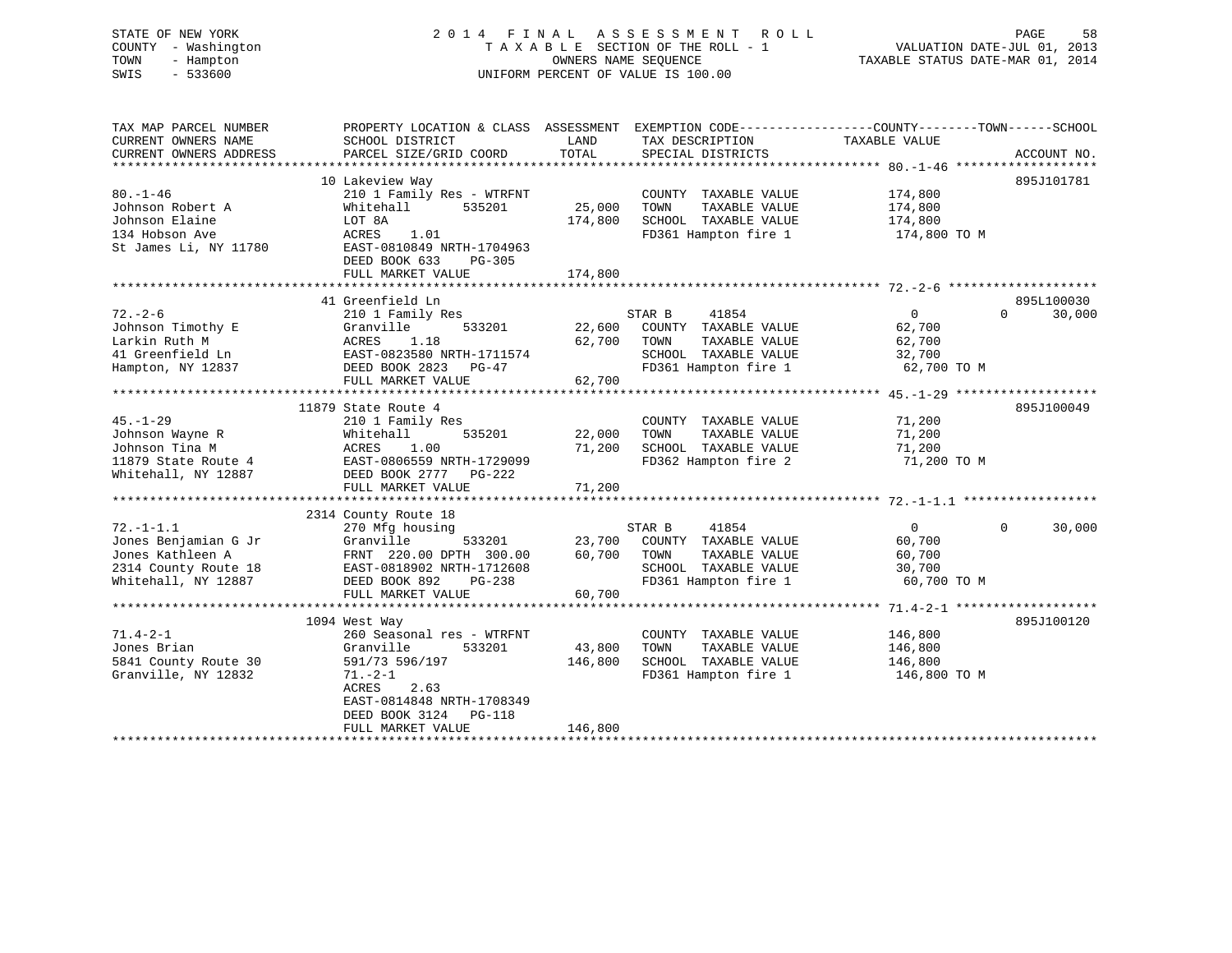# STATE OF NEW YORK 2 0 1 4 F I N A L A S S E S S M E N T R O L L PAGE 59 COUNTY - Washington T A X A B L E SECTION OF THE ROLL - 1 VALUATION DATE-JUL 01, 2013 TOWN - Hampton OWNERS NAME SEQUENCE TAXABLE STATUS DATE-MAR 01, 2014 SWIS - 533600 UNIFORM PERCENT OF VALUE IS 100.00

| TAX MAP PARCEL NUMBER<br>CURRENT OWNERS NAME<br>CURRENT OWNERS ADDRESS                                                                       | PROPERTY LOCATION & CLASS ASSESSMENT EXEMPTION CODE---------------COUNTY-------TOWN-----SCHOOL<br>SCHOOL DISTRICT<br>PARCEL SIZE/GRID COORD                                     | TOTAL                          | LAND TAX DESCRIPTION<br>SPECIAL DISTRICTS                                                                                                                                          | TAXABLE VALUE                                                          | ACCOUNT NO.                       |
|----------------------------------------------------------------------------------------------------------------------------------------------|---------------------------------------------------------------------------------------------------------------------------------------------------------------------------------|--------------------------------|------------------------------------------------------------------------------------------------------------------------------------------------------------------------------------|------------------------------------------------------------------------|-----------------------------------|
| $71. - 1 - 11.1$<br>Jones Bruce E<br>2338 County Route 18<br>Whitehall, NY 12887                                                             | Hills Pond Rd OFF<br>314 Rural vac<10<br>Granville<br>ACRES 7.00<br>EAST-0816360 NRTH-1711265<br>DEED BOOK 1858 PG-149<br>FULL MARKET VALUE                                     | 533201 8,500<br>8,500<br>8,500 | COUNTY TAXABLE VALUE<br>TOWN<br>TAXABLE VALUE<br>SCHOOL TAXABLE VALUE<br>FD361 Hampton fire 1 8,500 TO M                                                                           | 8,500<br>8,500<br>8,500                                                | 895J100119                        |
| $72. - 1 - 1$<br>Jones Bruce E<br>2338 County Route 18<br>Whitehall, NY 12887<br>Mitehall, NY 12887<br>Mitehall, NY 12887<br>Mitehall (2001) | 2338 County Route 18<br>County Route 18<br>283 Res w/Comuse<br>Granville<br><b>DEED BOOK 1858</b> PG-149<br>FULL MARKET VALUE                                                   |                                | STAR B 41854<br>533201 102,300 COUNTY TAXABLE VALUE<br>1712202 SCHOOL TAXABLE VALUE 263,700<br>3-149 CA001 Cons agri dst 1 293,700 TO<br>293,700 FD361 Hampton fire 1 293,700 TO M | $\overline{0}$<br>293,700<br>TAXABLE VALUE 293,700                     | 895J100118<br>30,000<br>$\Omega$  |
| $72. - 1 - 22$<br>Whitehall, NY 12887                                                                                                        | 2373 County Route 18<br>322 Rural vac>10<br>533201<br>ACRES 11.70<br>EAST-0819586 NRTH-1711354<br>DEED BOOK 1706 PG-126<br>FULL MARKET VALUE 33,500                             | 33,500<br>33,500               | COUNTY TAXABLE VALUE 33,500<br>TOWN TAXABLE VALUE 33,500<br>SCHOOL TAXABLE VALUE 33,500<br>CA001 Cons agri dst 1 33,500 TO<br>FD361 Hampton fire 1                                 | 33,500 TO M                                                            | 895J100207                        |
| $71.4 - 2 - 1.1$<br>Jones Daniel<br>Jones Laura<br>c/o Gerald Jones<br>5871 County Route 30<br>Hartford, NY 12838                            | Hills Pond Rd<br>314 Rural vac<10 - WTRFNT<br>533201 31,500<br>Granville<br>$71.-2-1.1$<br>ACRES 1.05<br>EAST-0814913 NRTH-1708111<br>DEED BOOK 691 PG-265<br>FULL MARKET VALUE | 31,500<br>31,500               | COUNTY TAXABLE VALUE<br>TAXABLE VALUE<br>TOWN<br>SCHOOL TAXABLE VALUE<br>FD361 Hampton fire 1                                                                                      | 31,500<br>31,500<br>31,500 TO M<br>31,500 TO M                         |                                   |
|                                                                                                                                              | 29 Pratt                                                                                                                                                                        |                                |                                                                                                                                                                                    |                                                                        |                                   |
| $72. - 1 - 3.1$<br>Jones David<br>Hampton, NY 12837 DEED BOOK 760                                                                            | 210 1 Family Res<br>Granville<br><b>PG-220</b><br>FULL MARKET VALUE                                                                                                             | 533201 22,000 STAR B           | CW_10_VET/ 41151<br>41854<br>SCHOOL TAXABLE VALUE<br>135,400 FD361 Hampton fire 1                                                                                                  | 8,000<br>8,000<br>$\overline{0}$<br>127,400<br>105,400<br>135,400 TO M | $\mathbf 0$<br>30,000<br>$\Omega$ |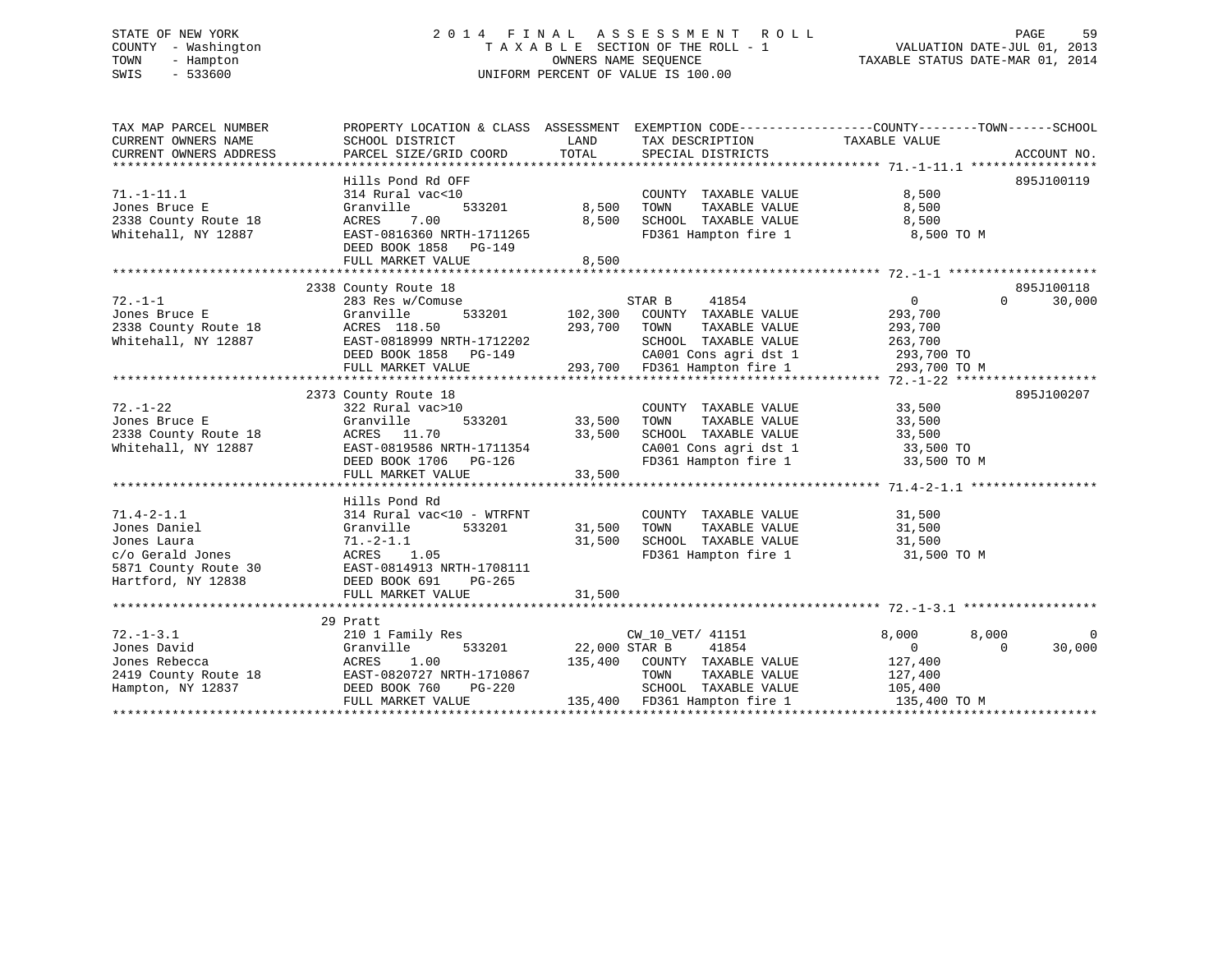# STATE OF NEW YORK 2 0 1 4 F I N A L A S S E S S M E N T R O L L PAGE 60 COUNTY - Washington T A X A B L E SECTION OF THE ROLL - 1 VALUATION DATE-JUL 01, 2013 TOWN - Hampton OWNERS NAME SEQUENCE TAXABLE STATUS DATE-MAR 01, 2014 SWIS - 533600 UNIFORM PERCENT OF VALUE IS 100.00

TAX MAP PARCEL NUMBER PROPERTY LOCATION & CLASS ASSESSMENT EXEMPTION CODE------------------COUNTY--------TOWN------SCHOOL CURRENT OWNERS NAME SCHOOL DISTRICT LAND TAX DESCRIPTION TAXABLE VALUE CURRENT OWNERS ADDRESS PARCEL SIZE/GRID COORD TOTAL SPECIAL DISTRICTS ACCOUNT NO. \*\*\*\*\*\*\*\*\*\*\*\*\*\*\*\*\*\*\*\*\*\*\*\*\*\*\*\*\*\*\*\*\*\*\*\*\*\*\*\*\*\*\*\*\*\*\*\*\*\*\*\*\*\*\*\*\*\*\*\*\*\*\*\*\*\*\*\*\*\*\*\*\*\*\*\*\*\*\*\*\*\*\*\*\*\*\*\*\*\*\*\*\*\*\*\*\*\*\*\*\*\*\* 72.-1-3.2 \*\*\*\*\*\*\*\*\*\*\*\*\*\*\*\*\*\* County Route 18 72.-1-3.2 314 Rural vac<10 COUNTY TAXABLE VALUE 1,000 Jones David Granville 533201 1,000 TOWN TAXABLE VALUE 1,000 Jones Rebecca Lot B Filed Survey 12526 1,000 SCHOOL TAXABLE VALUE 1,000 2419 County Route 18 FRNT 65.00 DPTH 321.00 CA001 Cons agri dst 1 1,000 TO Hampton, NY 12837 EAST-0820798 NRTH-1710751 FD361 Hampton fire 1 1,000 TO M DEED BOOK 3376 PG-189 FULL MARKET VALUE 1,000 \*\*\*\*\*\*\*\*\*\*\*\*\*\*\*\*\*\*\*\*\*\*\*\*\*\*\*\*\*\*\*\*\*\*\*\*\*\*\*\*\*\*\*\*\*\*\*\*\*\*\*\*\*\*\*\*\*\*\*\*\*\*\*\*\*\*\*\*\*\*\*\*\*\*\*\*\*\*\*\*\*\*\*\*\*\*\*\*\*\*\*\*\*\*\*\*\*\*\*\*\*\*\* 72.-1-3.3 \*\*\*\*\*\*\*\*\*\*\*\*\*\*\*\*\*\* County Route 18 72.-1-3.3 314 Rural vac<10 COUNTY TAXABLE VALUE 1,000 Jones David Granville 533201 1,000 TOWN TAXABLE VALUE 1,000 Jones Rebecca Lot A Filed Survey 12526 1,000 SCHOOL TAXABLE VALUE 1,000 2419 County Route 18 FRNT 235.00 DPTH 173.00 CA001 Cons agri dst 1 1,000 TO Hampton, NY 12837 EAST-0820592 NRTH-1711029 FD361 Hampton fire 1 1,000 TO M DEED BOOK 3376 PG-189 FULL MARKET VALUE 1,000 \*\*\*\*\*\*\*\*\*\*\*\*\*\*\*\*\*\*\*\*\*\*\*\*\*\*\*\*\*\*\*\*\*\*\*\*\*\*\*\*\*\*\*\*\*\*\*\*\*\*\*\*\*\*\*\*\*\*\*\*\*\*\*\*\*\*\*\*\*\*\*\*\*\*\*\*\*\*\*\*\*\*\*\*\*\*\*\*\*\*\*\*\*\*\*\*\*\*\*\*\*\*\* 72.2-3-13 \*\*\*\*\*\*\*\*\*\*\*\*\*\*\*\*\*\* Greenfield Ln 895J10027572.2-3-13 312 Vac w/imprv COUNTY TAXABLE VALUE 6,100 Jones David Granville 533201 5,000 TOWN TAXABLE VALUE 6,100 Jones Mary 72.-3-13 6,100 SCHOOL TAXABLE VALUE 6,100 Box 52 Main St FRNT 56.00 DPTH 190.00 FD361 Hampton fire 1 6,100 TO M Hampton, NY 12837 EAST-0823774 NRTH-1712231 DEED BOOK 709 PG-110 FULL MARKET VALUE 6,100 \*\*\*\*\*\*\*\*\*\*\*\*\*\*\*\*\*\*\*\*\*\*\*\*\*\*\*\*\*\*\*\*\*\*\*\*\*\*\*\*\*\*\*\*\*\*\*\*\*\*\*\*\*\*\*\*\*\*\*\*\*\*\*\*\*\*\*\*\*\*\*\*\*\*\*\*\*\*\*\*\*\*\*\*\*\*\*\*\*\*\*\*\*\*\*\*\*\*\*\*\*\*\* 72.2-3-10 \*\*\*\*\*\*\*\*\*\*\*\*\*\*\*\*\*\* 20 Greenfield Ln 895J100276 $0 \t 30,000$ 72.2-3-10 210 1 Family Res STAR B 41854 0 0 30,000 Jones David A Granville 533201 9,200 COUNTY TAXABLE VALUE 59,900 Jones Mary F 72.-3-10 59,900 TOWN TAXABLE VALUE 59,900 20 Greenfield Ln FRNT 50.00 DPTH 190.00 SCHOOL TAXABLE VALUE 29,900 Hampton, NY 12837 EAST-0823945 NRTH-1712170 FD361 Hampton fire 1 59,900 TO M DEED BOOK 709 PG-108 FULL MARKET VALUE 59,900 \*\*\*\*\*\*\*\*\*\*\*\*\*\*\*\*\*\*\*\*\*\*\*\*\*\*\*\*\*\*\*\*\*\*\*\*\*\*\*\*\*\*\*\*\*\*\*\*\*\*\*\*\*\*\*\*\*\*\*\*\*\*\*\*\*\*\*\*\*\*\*\*\*\*\*\*\*\*\*\*\*\*\*\*\*\*\*\*\*\*\*\*\*\*\*\*\*\*\*\*\*\*\* 81.-1-31 \*\*\*\*\*\*\*\*\*\*\*\*\*\*\*\*\*\*\* 38 Rainbow Way 895J100596 81.-1-31 312 Vac w/imprv COUNTY TAXABLE VALUE 31,700 Jones Douglas R Granville 533201 21,000 TOWN TAXABLE VALUE 31,700 Molly Jo ACRES 5.00 31,700 SCHOOL TAXABLE VALUE 31,700 224 College St North EAST-0817655 NRTH-1702466 FD361 Hampton fire 1 31,700 TO M Poultney, VT 05764 DEED BOOK 819 PG-295 FULL MARKET VALUE 31,700 \*\*\*\*\*\*\*\*\*\*\*\*\*\*\*\*\*\*\*\*\*\*\*\*\*\*\*\*\*\*\*\*\*\*\*\*\*\*\*\*\*\*\*\*\*\*\*\*\*\*\*\*\*\*\*\*\*\*\*\*\*\*\*\*\*\*\*\*\*\*\*\*\*\*\*\*\*\*\*\*\*\*\*\*\*\*\*\*\*\*\*\*\*\*\*\*\*\*\*\*\*\*\*\*\*\*\*\*\*\*\*\*\*\*\*\*\*\*\*\*\*\*\*\*\*\*\*\*\*\*\*\*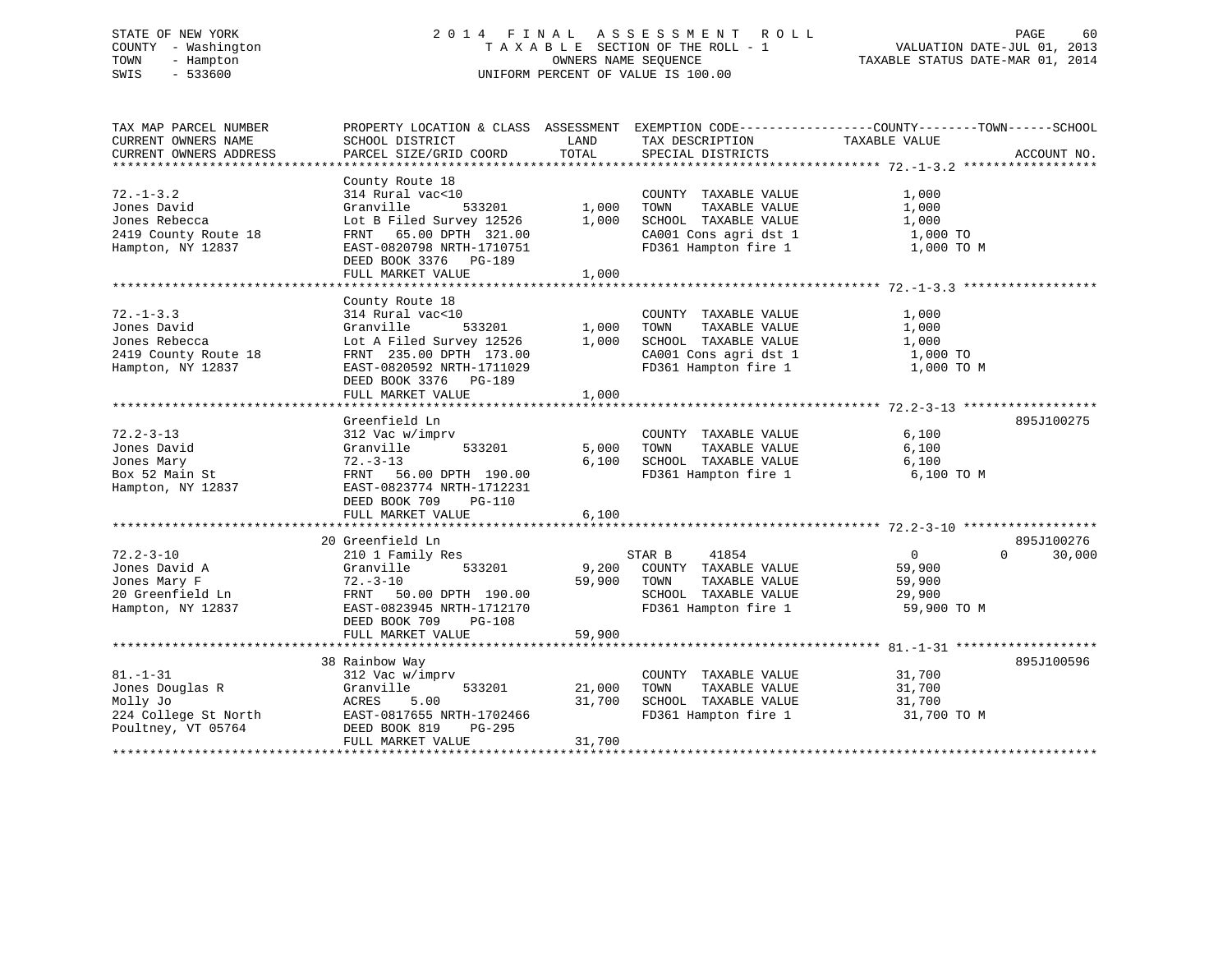# STATE OF NEW YORK 2 0 1 4 F I N A L A S S E S S M E N T R O L L PAGE 61 COUNTY - Washington T A X A B L E SECTION OF THE ROLL - 1 VALUATION DATE-JUL 01, 2013 TOWN - Hampton OWNERS NAME SEQUENCE TAXABLE STATUS DATE-MAR 01, 2014 SWIS - 533600 UNIFORM PERCENT OF VALUE IS 100.00

| TAX MAP PARCEL NUMBER<br>CURRENT OWNERS NAME                                                   | PROPERTY LOCATION & CLASS ASSESSMENT EXEMPTION CODE----------------COUNTY-------TOWN------SCHOOL<br>SCHOOL DISTRICT                                                            | LAND                         | TAX DESCRIPTION                                                                               | TAXABLE VALUE                                 |             |
|------------------------------------------------------------------------------------------------|--------------------------------------------------------------------------------------------------------------------------------------------------------------------------------|------------------------------|-----------------------------------------------------------------------------------------------|-----------------------------------------------|-------------|
| CURRENT OWNERS ADDRESS                                                                         | PARCEL SIZE/GRID COORD                                                                                                                                                         | TOTAL                        | SPECIAL DISTRICTS                                                                             |                                               | ACCOUNT NO. |
| $80. - 1 - 58$<br>Joseph Robert<br>Joseph Grace<br>20 Georgian Ln<br>Darien, CT 06820          | County Route 21 OFF<br>311 Res vac land<br>535201<br>Whitehall<br>Sect 5 Lot 3<br>5.05<br>ACRES<br>EAST-0809467 NRTH-1704807<br>DEED BOOK 787<br>PG-312<br>FULL MARKET VALUE   | 3,000<br>3,000<br>3,000      | COUNTY TAXABLE VALUE<br>TOWN<br>TAXABLE VALUE<br>SCHOOL TAXABLE VALUE<br>FD361 Hampton fire 1 | 3,000<br>3,000<br>3,000<br>3,000 TO M         |             |
| $80. - 1 - 59$<br>Joseph Robert<br>Joseph Grace<br>20 Georgian Ln<br>Darien, CT 06820          | County Route 21 OFF<br>311 Res vac land<br>535201<br>Whitehall<br>Sect 5 Lot 4<br>ACRES<br>5.09<br>EAST-0809376 NRTH-1705045<br>DEED BOOK 787<br>PG-310<br>FULL MARKET VALUE   | 3,000<br>3,000<br>3,000      | COUNTY TAXABLE VALUE<br>TOWN<br>TAXABLE VALUE<br>SCHOOL TAXABLE VALUE<br>FD361 Hampton fire 1 | 3,000<br>3,000<br>3,000<br>3,000 TO M         |             |
| $80. - 1 - 34$<br>Joseph Robert W<br>Joseph Grace L<br>20 Georgian Ln<br>Darien, CT 06820      | 35 Ridgecrest Way<br>210 1 Family Res<br>535201<br>Whitehall<br>Lot 6 & $P/O$ 7<br>ACRES 1.10<br>EAST-0810050 NRTH-1704867<br>DEED BOOK 585<br>PG-305<br>FULL MARKET VALUE     | 22,300<br>180,000<br>180,000 | COUNTY TAXABLE VALUE<br>TOWN<br>TAXABLE VALUE<br>SCHOOL TAXABLE VALUE<br>FD361 Hampton fire 1 | 180,000<br>180,000<br>180,000<br>180,000 TO M | 895J101753  |
| $31. - 1 - 8$<br>Jurnak Ronald T Sr<br>PO Box 577<br>Poultney, VT 05764                        | 1435&1437 Carvers Falls Ln<br>220 2 Family Res<br>535201<br>Whitehall<br>Lot 4<br>ACRES<br>6.40<br>EAST-0807991 NRTH-1747241<br>DEED BOOK 879<br>$PG-163$<br>FULL MARKET VALUE | 36,400<br>124,600<br>124,600 | COUNTY TAXABLE VALUE<br>TAXABLE VALUE<br>TOWN<br>SCHOOL TAXABLE VALUE<br>FD362 Hampton fire 2 | 124,600<br>124,600<br>124,600<br>124,600 TO M | 895J101719  |
|                                                                                                |                                                                                                                                                                                |                              |                                                                                               |                                               |             |
| $71. - 1 - 14.5$<br>Kafka James E<br>Weiss Deborah R<br>64 Pond View Ln<br>Chappaqua, NY 10514 | 247 Hills Pond Rd<br>210 1 Family Res - WTRFNT<br>533201<br>Granville<br>ACRES<br>1.17<br>EAST-0816391 NRTH-1707604<br>DEED BOOK 1851 PG-99<br>FULL MARKET VALUE               | 36,900<br>318,100<br>318,100 | COUNTY TAXABLE VALUE<br>TAXABLE VALUE<br>TOWN<br>SCHOOL TAXABLE VALUE<br>FD361 Hampton fire 1 | 318,100<br>318,100<br>318,100<br>318,100 TO M | 895J100655  |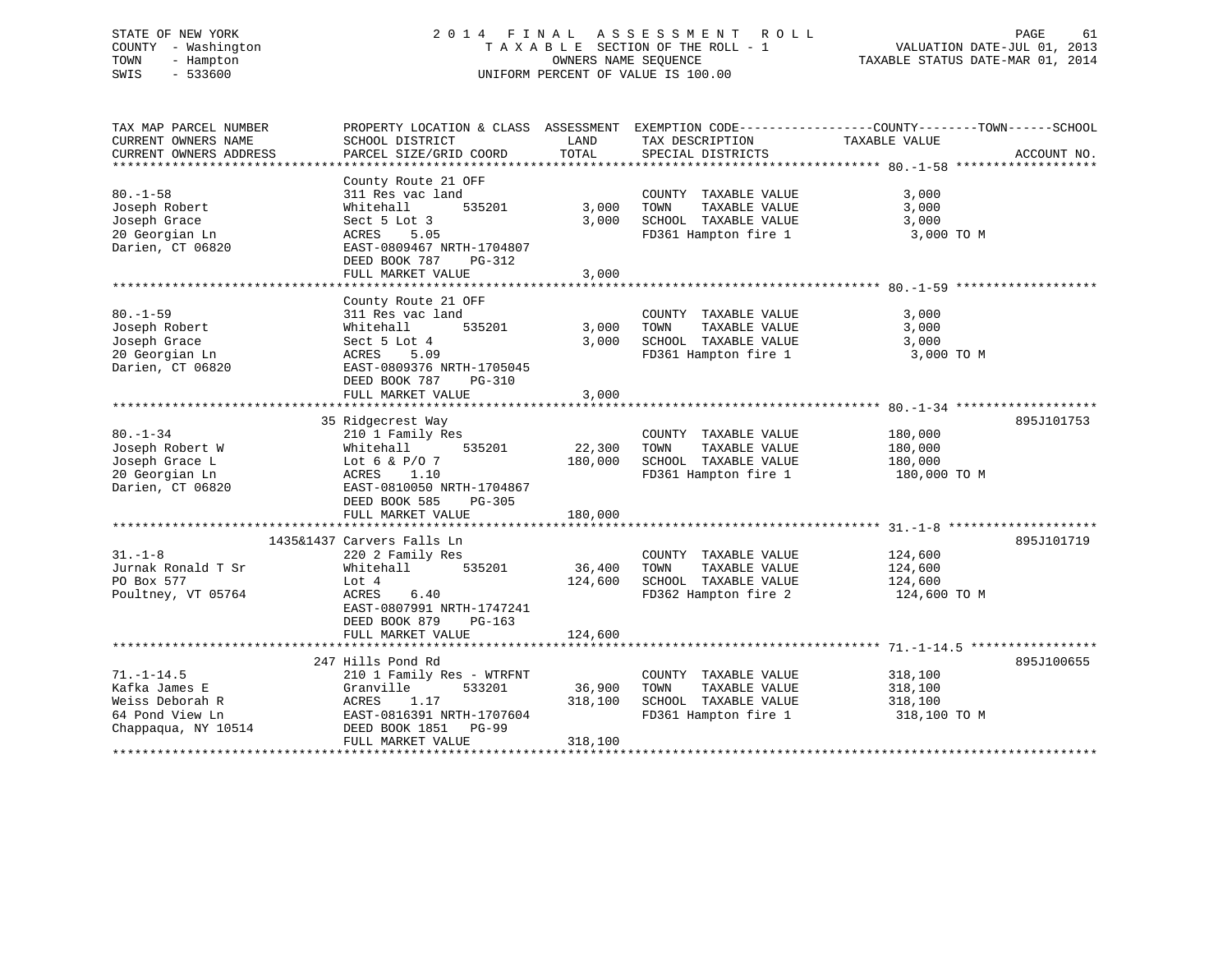# STATE OF NEW YORK 2 0 1 4 F I N A L A S S E S S M E N T R O L L PAGE 62 COUNTY - Washington T A X A B L E SECTION OF THE ROLL - 1 VALUATION DATE-JUL 01, 2013 TOWN - Hampton OWNERS NAME SEQUENCE TAXABLE STATUS DATE-MAR 01, 2014 SWIS - 533600 UNIFORM PERCENT OF VALUE IS 100.00

| TAX MAP PARCEL NUMBER<br>CURRENT OWNERS NAME<br>CURRENT OWNERS ADDRESS                                   | SCHOOL DISTRICT<br>PARCEL SIZE/GRID COORD                                                                                                                                                   | LAND<br>TOTAL                | TAX DESCRIPTION<br>SPECIAL DISTRICTS                                                          | PROPERTY LOCATION & CLASS ASSESSMENT EXEMPTION CODE----------------COUNTY-------TOWN------SCHOOL<br>TAXABLE VALUE<br>ACCOUNT NO. |
|----------------------------------------------------------------------------------------------------------|---------------------------------------------------------------------------------------------------------------------------------------------------------------------------------------------|------------------------------|-----------------------------------------------------------------------------------------------|----------------------------------------------------------------------------------------------------------------------------------|
| $80. - 1 - 64$<br>Kavanagh Michael ETAL<br>Bauch Jeffery ETAL<br>31 Glenrich Rd<br>Saint James, NY 11780 | 38 Forest Hill Way<br>210 1 Family Res - WTRFNT<br>535201<br>Whitehall<br>Sect 6 Lot 2<br>ACRES<br>5.00<br>EAST-0811039 NRTH-1706125<br>DEED BOOK 2160<br><b>PG-72</b><br>FULL MARKET VALUE | 20,000<br>230,700<br>230,700 | COUNTY TAXABLE VALUE<br>TOWN<br>TAXABLE VALUE<br>SCHOOL TAXABLE VALUE<br>FD361 Hampton fire 1 | 230,700<br>230,700<br>230,700<br>230,700 TO M                                                                                    |
| $80. - 1 - 65$<br>Kavanagh Michael ETAL<br>Bauch Jeffery ETAL<br>31 Glenrich Rd<br>Saint James, NY 11780 | County Route 21 OFF<br>323 Vacant rural<br>535201<br>Whitehall<br>Sect 6 Lot 3<br>ACRES 27.90<br>EAST-0811761 NRTH-1705229<br>DEED BOOK 2160<br>PG-72<br>FULL MARKET VALUE                  | 19,000<br>19,000<br>19,000   | COUNTY TAXABLE VALUE<br>TOWN<br>TAXABLE VALUE<br>SCHOOL TAXABLE VALUE<br>FD361 Hampton fire 1 | 19,000<br>19,000<br>19,000<br>19,000 TO M                                                                                        |
| $71.3 - 3 - 11$<br>Kavanagh Michael W<br>Kavanagh Stacey L                                               | Forest Hill Way<br>311 Res vac land - WTRFNT<br>535201<br>Whitehall<br>Subdiv Lot 6B                                                                                                        | 26,000<br>26,000             | COUNTY TAXABLE VALUE<br>TOWN<br>TAXABLE VALUE<br>SCHOOL TAXABLE VALUE                         | 26,000<br>26,000<br>26,000                                                                                                       |
| 31 Glenrich Dr<br>Saint James, NY 11780                                                                  | Sect 3 3028/28<br>$80. -3 - 11$<br>FRNT<br>70.00 DPTH 403.00<br>EAST-0810785 NRTH-1706035<br>DEED BOOK 3028 PG-28                                                                           |                              | FD361 Hampton fire 1                                                                          | 26,000 TO M                                                                                                                      |
|                                                                                                          | FULL MARKET VALUE                                                                                                                                                                           | 26,000                       |                                                                                               |                                                                                                                                  |
|                                                                                                          | 79 County Route 20                                                                                                                                                                          |                              |                                                                                               | 895J101818                                                                                                                       |
| $72. - 2 - 12.2$                                                                                         | 314 Rural vac<10                                                                                                                                                                            |                              | COUNTY TAXABLE VALUE                                                                          | 22,500                                                                                                                           |
| Kearney Edward                                                                                           | 533201<br>Granville                                                                                                                                                                         | 22,500                       | TAXABLE VALUE<br>TOWN                                                                         | 22,500                                                                                                                           |
| 503 Seabreeze Dr                                                                                         | ACRES<br>5.90                                                                                                                                                                               | 22,500                       | SCHOOL TAXABLE VALUE                                                                          | 22,500                                                                                                                           |
| Garden City, SC 29576                                                                                    | EAST-0824039 NRTH-1705439<br>DEED BOOK 787<br>PG-45                                                                                                                                         |                              | FD361 Hampton fire 1                                                                          | 22,500 TO M                                                                                                                      |
|                                                                                                          | FULL MARKET VALUE                                                                                                                                                                           | 22,500                       |                                                                                               |                                                                                                                                  |
|                                                                                                          | 322 Hickey Rd                                                                                                                                                                               |                              |                                                                                               | 895J100577                                                                                                                       |
| $53. - 1 - 7.5$                                                                                          | 210 1 Family Res                                                                                                                                                                            |                              | STAR B<br>41854                                                                               | $\mathbf 0$<br>$\Omega$<br>30,000                                                                                                |
| Keefe Bruce S                                                                                            | Granville<br>533201                                                                                                                                                                         | 35,500                       | COUNTY TAXABLE VALUE                                                                          | 125,900                                                                                                                          |
| Keefe Kathy A                                                                                            | ACRES<br>5.50                                                                                                                                                                               | 125,900                      | TOWN<br>TAXABLE VALUE                                                                         | 125,900                                                                                                                          |
| 322 Hickey Rd                                                                                            | EAST-0815230 NRTH-1720691                                                                                                                                                                   |                              | SCHOOL TAXABLE VALUE                                                                          | 95,900                                                                                                                           |
| Hampton, NY 12837                                                                                        | DEED BOOK 555<br>PG-148<br>FULL MARKET VALUE                                                                                                                                                | 125,900                      | FD361 Hampton fire 1                                                                          | 125,900 TO M                                                                                                                     |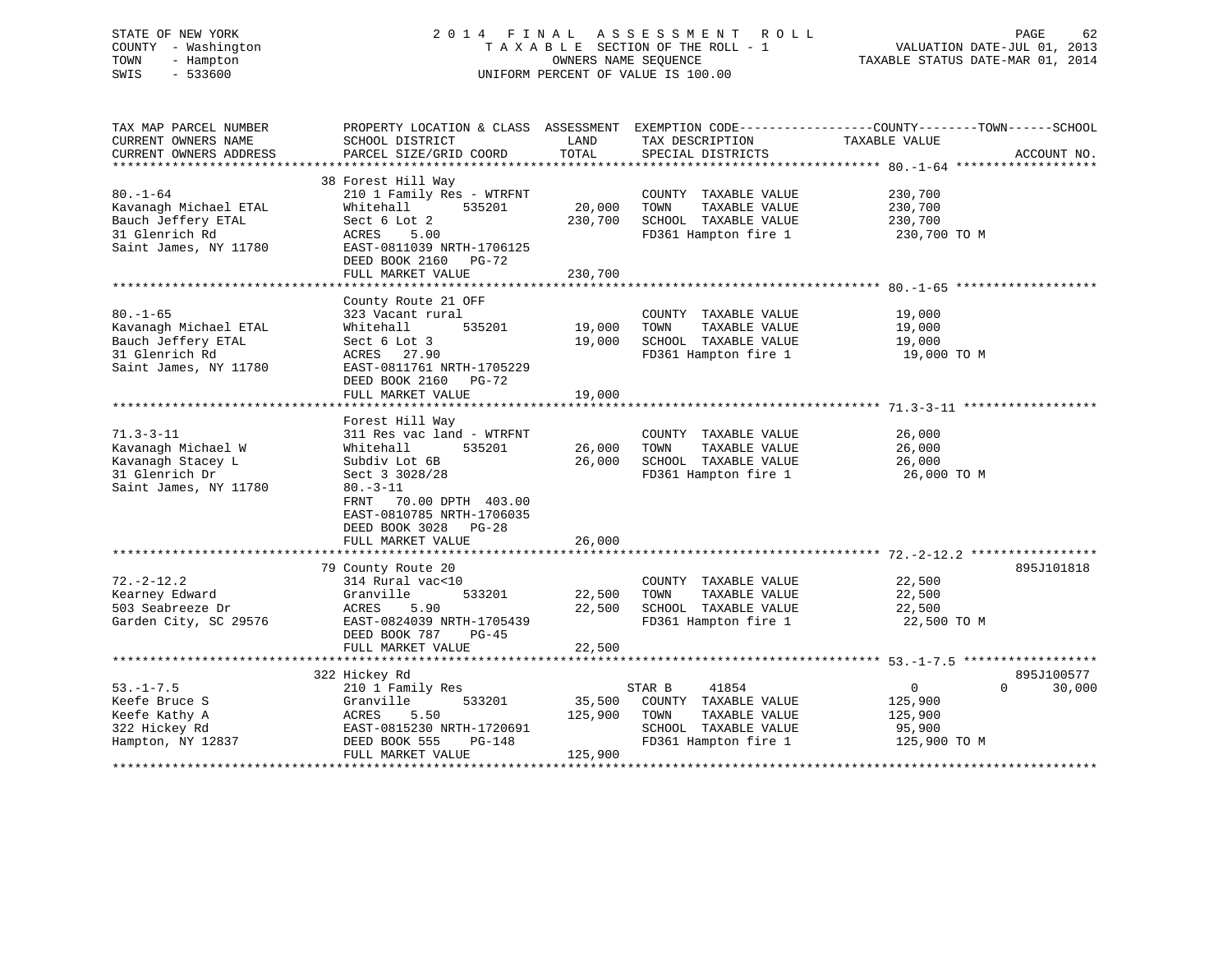# STATE OF NEW YORK 2 0 1 4 F I N A L A S S E S S M E N T R O L L PAGE 63 COUNTY - Washington T A X A B L E SECTION OF THE ROLL - 1 VALUATION DATE-JUL 01, 2013 TOWN - Hampton OWNERS NAME SEQUENCE TAXABLE STATUS DATE-MAR 01, 2014 SWIS - 533600 UNIFORM PERCENT OF VALUE IS 100.00

| TAX MAP PARCEL NUMBER                         |                                           |                                                       | PROPERTY LOCATION & CLASS ASSESSMENT EXEMPTION CODE---------------COUNTY-------TOWN-----SCHOOL<br>TAXABLE VALUE |
|-----------------------------------------------|-------------------------------------------|-------------------------------------------------------|-----------------------------------------------------------------------------------------------------------------|
| CURRENT OWNERS NAME<br>CURRENT OWNERS ADDRESS | SCHOOL DISTRICT<br>PARCEL SIZE/GRID COORD | LAND<br>TAX DESCRIPTION<br>TOTAL<br>SPECIAL DISTRICTS | ACCOUNT NO.                                                                                                     |
|                                               |                                           |                                                       |                                                                                                                 |
|                                               | County Route 21                           |                                                       | 895J100131                                                                                                      |
| $80. -1 - 1$                                  | 312 Vac w/imprv                           | COUNTY TAXABLE VALUE                                  | 113,200                                                                                                         |
| Keefe-Mart Maria                              | Granville<br>533201                       | 112,000<br>TAXABLE VALUE<br>TOWN                      | 113,200                                                                                                         |
| 5045 San Vincente Dr                          | 743/21                                    | 113,200<br>SCHOOL TAXABLE VALUE                       | 113,200                                                                                                         |
| Santa Barbara, CA 93111                       | ACRES 120.40                              | FD361 Hampton fire 1                                  | 113,200 TO M                                                                                                    |
|                                               | EAST-0810550 NRTH-1703460                 |                                                       |                                                                                                                 |
|                                               | DEED BOOK 758<br>$PG-210$                 |                                                       |                                                                                                                 |
|                                               | FULL MARKET VALUE                         | 113,200                                               |                                                                                                                 |
|                                               |                                           |                                                       |                                                                                                                 |
|                                               | 2523 County Route 18                      | 89 PCT OF VALUE USED FOR EXEMPTION PURPOSES           |                                                                                                                 |
| $72. - 1 - 4.1$                               | 240 Rural res                             | VET COM CT 41131                                      | 50,000<br>45,000                                                                                                |
| Kelley James L                                | 533201<br>Granville                       | 46,400 STAR EN<br>41834                               | $\overline{0}$<br>64,200<br>$\Omega$                                                                            |
| Noble Emily A                                 | LOT 2                                     | 242,100<br>COUNTY TAXABLE VALUE                       | 192,100                                                                                                         |
| 2521 County Route 18                          | ACRES 15.40                               | TOWN<br>TAXABLE VALUE                                 | 197,100                                                                                                         |
| PO Box 23                                     | EAST-0822124 NRTH-1711923                 | SCHOOL TAXABLE VALUE                                  | 177,900                                                                                                         |
| Hampton, NY 12837                             | DEED BOOK 805<br>PG-333                   | FD361 Hampton fire 1                                  | 242,100 TO M                                                                                                    |
|                                               | FULL MARKET VALUE                         | 242,100                                               |                                                                                                                 |
|                                               |                                           |                                                       |                                                                                                                 |
|                                               | 36 Perry Heights Way                      |                                                       | 895J101676                                                                                                      |
| $72. - 2 - 41$                                | 210 1 Family Res                          | STAR B<br>41854                                       | 0<br>$\Omega$<br>30,000                                                                                         |
| Kelly Mark                                    | 533201<br>Granville                       | 22,000<br>COUNTY TAXABLE VALUE                        | 118,400                                                                                                         |
| Kelly Paula                                   | ACRES<br>1.00                             | 118,400<br>TOWN<br>TAXABLE VALUE                      | 118,400                                                                                                         |
| 36 Perry Heights Way                          | EAST-0822866 NRTH-1712401                 | SCHOOL TAXABLE VALUE                                  | 88,400                                                                                                          |
| PO Box 149                                    | DEED BOOK 2848 PG-93                      | FD361 Hampton fire 1                                  | 118,400 TO M                                                                                                    |
| Hampton, NY 12837                             | FULL MARKET VALUE                         | 118,400                                               |                                                                                                                 |
|                                               |                                           |                                                       |                                                                                                                 |
|                                               | 82 Golf Course Rd                         |                                                       | 895J100133                                                                                                      |
| $45. - 1 - 20$                                | 270 Mfg housing                           | 41854<br>STAR B                                       | $\overline{0}$<br>30,000<br>$\Omega$                                                                            |
| Kenny Barry                                   | 535201<br>Whitehall                       | 39,400<br>COUNTY TAXABLE VALUE                        | 55,900                                                                                                          |
| Kenny Angela                                  | ACRES<br>9.40                             | 55,900<br>TOWN<br>TAXABLE VALUE                       | 55,900                                                                                                          |
| 82 Golf Course Rd                             | EAST-0810979 NRTH-1735871                 | SCHOOL TAXABLE VALUE                                  | 25,900                                                                                                          |
| Whitehall, NY 12887                           | DEED BOOK 888<br>PG-267                   | CA001 Cons agri dst 1                                 | 55,900 TO                                                                                                       |
|                                               | FULL MARKET VALUE                         | 55,900 FD362 Hampton fire 2                           | 55,900 TO M                                                                                                     |
|                                               | **************************                |                                                       |                                                                                                                 |
|                                               | 12 Hampton Heights Way                    |                                                       | 895J100590                                                                                                      |
| $80. - 1 - 14$                                | 210 1 Family Res                          | 41854<br>STAR B                                       | $\overline{0}$<br>$\Omega$<br>30,000                                                                            |
| Keyes Susan A                                 | 533201<br>Granville                       | 28,600<br>COUNTY TAXABLE VALUE                        | 97,000                                                                                                          |
| 12 Hampton Heights Way                        | ACRES<br>3.02                             | 97,000<br>TAXABLE VALUE<br>TOWN                       | 97,000                                                                                                          |
| Whitehall, NY 12887                           | EAST-0811888 NRTH-1702424                 | SCHOOL TAXABLE VALUE                                  | 67,000                                                                                                          |
|                                               | DEED BOOK 938<br>PG-192                   | FD361 Hampton fire 1                                  | 97,000 TO M                                                                                                     |
|                                               | FULL MARKET VALUE                         | 97,000                                                |                                                                                                                 |
|                                               |                                           |                                                       |                                                                                                                 |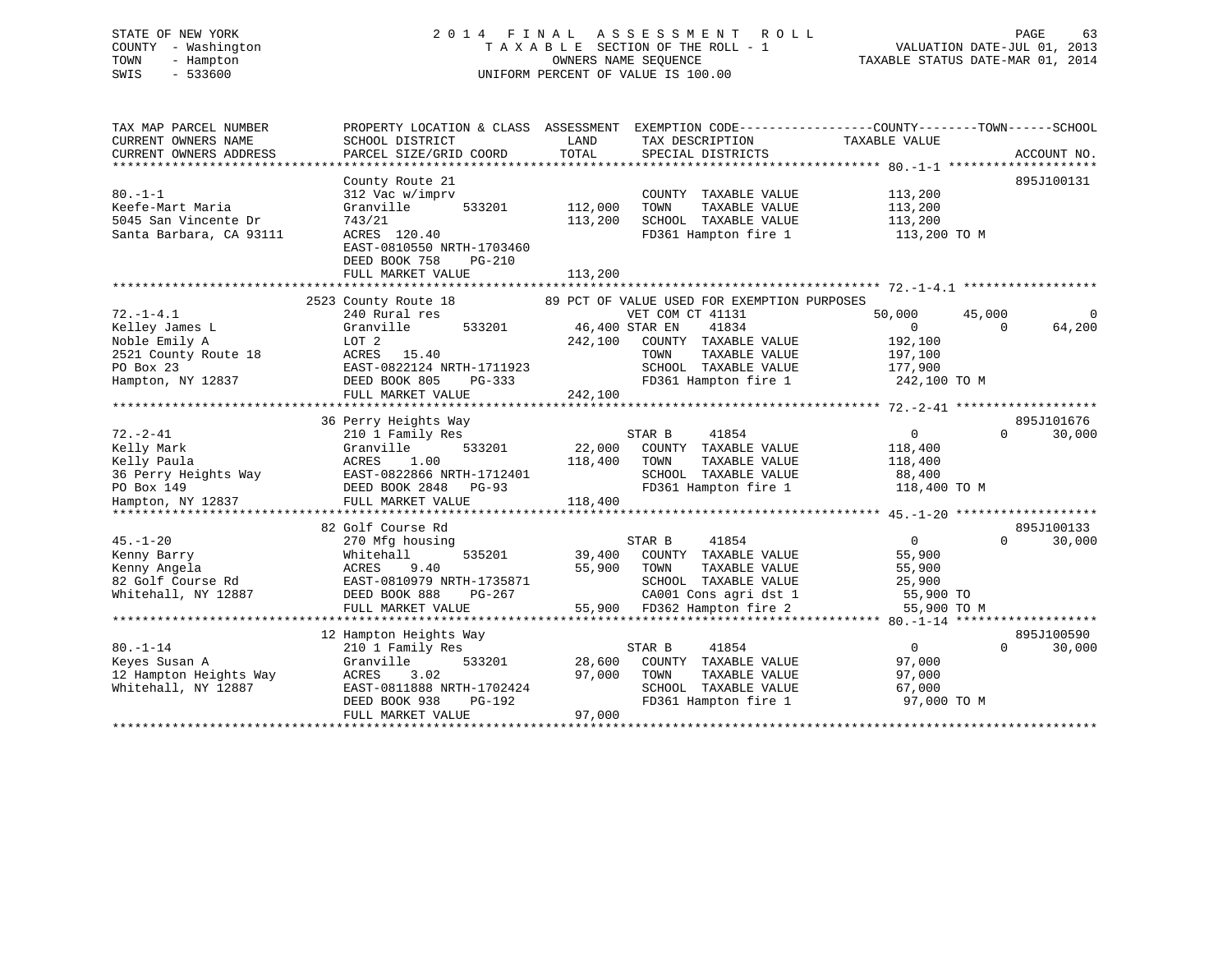# STATE OF NEW YORK 2 0 1 4 F I N A L A S S E S S M E N T R O L L PAGE 64 COUNTY - Washington T A X A B L E SECTION OF THE ROLL - 1 VALUATION DATE-JUL 01, 2013 TOWN - Hampton OWNERS NAME SEQUENCE TAXABLE STATUS DATE-MAR 01, 2014 SWIS - 533600 UNIFORM PERCENT OF VALUE IS 100.00

| 2609 State Route 22A<br>$72. - 2 - 29$<br>210 1 Family Res<br>VET COM CT 41131<br>16,050<br>16,050<br>Granville<br>533201<br>23,300 AGED-ALL<br>41800<br>24,075<br>Kinney Osmyn<br>24,075<br>41834<br>Kinney Norma<br>1.40<br>64,200 STAR EN<br>$\overline{0}$<br>ACRES<br>$\Omega$<br>24,075<br>2609 State Route 22A<br>EAST-0823080 NRTH-1712020<br>COUNTY TAXABLE VALUE<br>Hampton, NY 12837<br>DEED BOOK 338<br>PG-315<br>TOWN<br>TAXABLE VALUE<br>24,075<br>FULL MARKET VALUE<br>64,200 SCHOOL TAXABLE VALUE<br>$\Omega$<br>FD361 Hampton fire 1<br>64,200 TO M<br>North Quivey Hill Ln<br>$81. - 1 - 9$<br>314 Rural vac<10<br>15,000<br>COUNTY TAXABLE VALUE<br>Kinsey Kenneth W Jr<br>15,000<br>TAXABLE VALUE<br>Granville<br>533201<br>TOWN<br>15,000<br>SCHOOL TAXABLE VALUE<br>Kinsey Virginia H<br>ACRES<br>1.71<br>15,000<br>15,000<br>21 Rogers St<br>EAST-0819242 NRTH-1702212<br>FD361 Hampton fire 1<br>15,000 TO M<br>Carver, MA 02330<br>DEED BOOK 1806<br>PG-41 | TAX MAP PARCEL NUMBER<br>CURRENT OWNERS NAME<br>CURRENT OWNERS ADDRESS | SCHOOL DISTRICT<br>PARCEL SIZE/GRID COORD | LAND<br>TAX DESCRIPTION<br>TOTAL<br>SPECIAL DISTRICTS | PROPERTY LOCATION & CLASS ASSESSMENT EXEMPTION CODE---------------COUNTY-------TOWN-----SCHOOL<br>TAXABLE VALUE<br>ACCOUNT NO. |
|-------------------------------------------------------------------------------------------------------------------------------------------------------------------------------------------------------------------------------------------------------------------------------------------------------------------------------------------------------------------------------------------------------------------------------------------------------------------------------------------------------------------------------------------------------------------------------------------------------------------------------------------------------------------------------------------------------------------------------------------------------------------------------------------------------------------------------------------------------------------------------------------------------------------------------------------------------------------------------------|------------------------------------------------------------------------|-------------------------------------------|-------------------------------------------------------|--------------------------------------------------------------------------------------------------------------------------------|
|                                                                                                                                                                                                                                                                                                                                                                                                                                                                                                                                                                                                                                                                                                                                                                                                                                                                                                                                                                                     |                                                                        |                                           |                                                       |                                                                                                                                |
|                                                                                                                                                                                                                                                                                                                                                                                                                                                                                                                                                                                                                                                                                                                                                                                                                                                                                                                                                                                     |                                                                        |                                           |                                                       | 895J100137                                                                                                                     |
|                                                                                                                                                                                                                                                                                                                                                                                                                                                                                                                                                                                                                                                                                                                                                                                                                                                                                                                                                                                     |                                                                        |                                           |                                                       | $\overline{0}$                                                                                                                 |
|                                                                                                                                                                                                                                                                                                                                                                                                                                                                                                                                                                                                                                                                                                                                                                                                                                                                                                                                                                                     |                                                                        |                                           |                                                       | 32,100                                                                                                                         |
|                                                                                                                                                                                                                                                                                                                                                                                                                                                                                                                                                                                                                                                                                                                                                                                                                                                                                                                                                                                     |                                                                        |                                           |                                                       | 32,100                                                                                                                         |
|                                                                                                                                                                                                                                                                                                                                                                                                                                                                                                                                                                                                                                                                                                                                                                                                                                                                                                                                                                                     |                                                                        |                                           |                                                       |                                                                                                                                |
|                                                                                                                                                                                                                                                                                                                                                                                                                                                                                                                                                                                                                                                                                                                                                                                                                                                                                                                                                                                     |                                                                        |                                           |                                                       |                                                                                                                                |
|                                                                                                                                                                                                                                                                                                                                                                                                                                                                                                                                                                                                                                                                                                                                                                                                                                                                                                                                                                                     |                                                                        |                                           |                                                       |                                                                                                                                |
|                                                                                                                                                                                                                                                                                                                                                                                                                                                                                                                                                                                                                                                                                                                                                                                                                                                                                                                                                                                     |                                                                        |                                           |                                                       |                                                                                                                                |
|                                                                                                                                                                                                                                                                                                                                                                                                                                                                                                                                                                                                                                                                                                                                                                                                                                                                                                                                                                                     |                                                                        |                                           |                                                       |                                                                                                                                |
|                                                                                                                                                                                                                                                                                                                                                                                                                                                                                                                                                                                                                                                                                                                                                                                                                                                                                                                                                                                     |                                                                        |                                           |                                                       | 895J100592                                                                                                                     |
|                                                                                                                                                                                                                                                                                                                                                                                                                                                                                                                                                                                                                                                                                                                                                                                                                                                                                                                                                                                     |                                                                        |                                           |                                                       |                                                                                                                                |
|                                                                                                                                                                                                                                                                                                                                                                                                                                                                                                                                                                                                                                                                                                                                                                                                                                                                                                                                                                                     |                                                                        |                                           |                                                       |                                                                                                                                |
|                                                                                                                                                                                                                                                                                                                                                                                                                                                                                                                                                                                                                                                                                                                                                                                                                                                                                                                                                                                     |                                                                        |                                           |                                                       |                                                                                                                                |
|                                                                                                                                                                                                                                                                                                                                                                                                                                                                                                                                                                                                                                                                                                                                                                                                                                                                                                                                                                                     |                                                                        |                                           |                                                       |                                                                                                                                |
|                                                                                                                                                                                                                                                                                                                                                                                                                                                                                                                                                                                                                                                                                                                                                                                                                                                                                                                                                                                     |                                                                        |                                           |                                                       |                                                                                                                                |
|                                                                                                                                                                                                                                                                                                                                                                                                                                                                                                                                                                                                                                                                                                                                                                                                                                                                                                                                                                                     |                                                                        | FULL MARKET VALUE                         | 15,000                                                |                                                                                                                                |
|                                                                                                                                                                                                                                                                                                                                                                                                                                                                                                                                                                                                                                                                                                                                                                                                                                                                                                                                                                                     |                                                                        |                                           |                                                       |                                                                                                                                |
| North Quivey Hill Ln                                                                                                                                                                                                                                                                                                                                                                                                                                                                                                                                                                                                                                                                                                                                                                                                                                                                                                                                                                |                                                                        |                                           |                                                       | 895J100437                                                                                                                     |
| $81. - 1 - 10$<br>314 Rural vac<10<br>23,000<br>COUNTY TAXABLE VALUE                                                                                                                                                                                                                                                                                                                                                                                                                                                                                                                                                                                                                                                                                                                                                                                                                                                                                                                |                                                                        |                                           |                                                       |                                                                                                                                |
| Kinsey Kenneth W Jr<br>Granville<br>533201<br>23,000<br>TOWN<br>TAXABLE VALUE<br>23,000                                                                                                                                                                                                                                                                                                                                                                                                                                                                                                                                                                                                                                                                                                                                                                                                                                                                                             |                                                                        |                                           |                                                       |                                                                                                                                |
| 23,000<br>SCHOOL TAXABLE VALUE<br>Kinsey Virginia H<br>4.00<br>23,000<br>ACRES                                                                                                                                                                                                                                                                                                                                                                                                                                                                                                                                                                                                                                                                                                                                                                                                                                                                                                      |                                                                        |                                           |                                                       |                                                                                                                                |
| 21 Rogers St<br>EAST-0819238 NRTH-1701960<br>FD361 Hampton fire 1<br>23,000 TO M                                                                                                                                                                                                                                                                                                                                                                                                                                                                                                                                                                                                                                                                                                                                                                                                                                                                                                    |                                                                        |                                           |                                                       |                                                                                                                                |
| Carver, MA 02330<br>DEED BOOK 1806 PG-41                                                                                                                                                                                                                                                                                                                                                                                                                                                                                                                                                                                                                                                                                                                                                                                                                                                                                                                                            |                                                                        |                                           |                                                       |                                                                                                                                |
| FULL MARKET VALUE<br>23,000                                                                                                                                                                                                                                                                                                                                                                                                                                                                                                                                                                                                                                                                                                                                                                                                                                                                                                                                                         |                                                                        |                                           |                                                       |                                                                                                                                |
|                                                                                                                                                                                                                                                                                                                                                                                                                                                                                                                                                                                                                                                                                                                                                                                                                                                                                                                                                                                     |                                                                        |                                           |                                                       |                                                                                                                                |
| 1092 North Ouivey Hill Ln                                                                                                                                                                                                                                                                                                                                                                                                                                                                                                                                                                                                                                                                                                                                                                                                                                                                                                                                                           |                                                                        |                                           |                                                       | 895J100433                                                                                                                     |
| $81. - 1 - 11$<br>210 1 Family Res<br>$\overline{0}$<br>STAR EN<br>41834<br>$\Omega$                                                                                                                                                                                                                                                                                                                                                                                                                                                                                                                                                                                                                                                                                                                                                                                                                                                                                                |                                                                        |                                           |                                                       | 64,200                                                                                                                         |
| 533201<br>31,800<br>Kinsey Kenneth W Jr<br>Granville<br>COUNTY TAXABLE VALUE<br>138,100                                                                                                                                                                                                                                                                                                                                                                                                                                                                                                                                                                                                                                                                                                                                                                                                                                                                                             |                                                                        |                                           |                                                       |                                                                                                                                |
| Kinsey Virginia H<br>4.00<br>138,100<br>TAXABLE VALUE<br>ACRES<br>TOWN<br>138,100                                                                                                                                                                                                                                                                                                                                                                                                                                                                                                                                                                                                                                                                                                                                                                                                                                                                                                   |                                                                        |                                           |                                                       |                                                                                                                                |
| 1092 North Quivey Hill Ln<br>SCHOOL TAXABLE VALUE<br>EAST-0819240 NRTH-1701616<br>73,900                                                                                                                                                                                                                                                                                                                                                                                                                                                                                                                                                                                                                                                                                                                                                                                                                                                                                            |                                                                        |                                           |                                                       |                                                                                                                                |
| FD361 Hampton fire 1<br>PO Box 7<br>138,100 TO M<br>DEED BOOK 1806 PG-41                                                                                                                                                                                                                                                                                                                                                                                                                                                                                                                                                                                                                                                                                                                                                                                                                                                                                                            |                                                                        |                                           |                                                       |                                                                                                                                |
| 138,100<br>FULL MARKET VALUE<br>Hampton, NY 12837                                                                                                                                                                                                                                                                                                                                                                                                                                                                                                                                                                                                                                                                                                                                                                                                                                                                                                                                   |                                                                        |                                           |                                                       |                                                                                                                                |
|                                                                                                                                                                                                                                                                                                                                                                                                                                                                                                                                                                                                                                                                                                                                                                                                                                                                                                                                                                                     |                                                                        |                                           |                                                       |                                                                                                                                |
| 2655 State Route 22A                                                                                                                                                                                                                                                                                                                                                                                                                                                                                                                                                                                                                                                                                                                                                                                                                                                                                                                                                                |                                                                        |                                           |                                                       | 895J100293                                                                                                                     |
| $72. - 2 - 37$<br>210 1 Family Res<br>STAR B<br>41854<br>$\mathbf{0}$<br>$\Omega$                                                                                                                                                                                                                                                                                                                                                                                                                                                                                                                                                                                                                                                                                                                                                                                                                                                                                                   |                                                                        |                                           |                                                       | 30,000                                                                                                                         |
| Kirby Donald R Jr<br>Granville<br>533201<br>37,100<br>COUNTY TAXABLE VALUE<br>139,400                                                                                                                                                                                                                                                                                                                                                                                                                                                                                                                                                                                                                                                                                                                                                                                                                                                                                               |                                                                        |                                           |                                                       |                                                                                                                                |
| PO Box 47<br>713/148 Hwy Approp<br>139,400<br>TOWN<br>TAXABLE VALUE<br>139,400                                                                                                                                                                                                                                                                                                                                                                                                                                                                                                                                                                                                                                                                                                                                                                                                                                                                                                      |                                                                        |                                           |                                                       |                                                                                                                                |
| <b>ACRES</b><br>7.09<br>SCHOOL TAXABLE VALUE<br>Hampton, NY 12837<br>109,400                                                                                                                                                                                                                                                                                                                                                                                                                                                                                                                                                                                                                                                                                                                                                                                                                                                                                                        |                                                                        |                                           |                                                       |                                                                                                                                |
| FD361 Hampton fire 1<br>EAST-0823376 NRTH-1712846<br>139,400 TO M                                                                                                                                                                                                                                                                                                                                                                                                                                                                                                                                                                                                                                                                                                                                                                                                                                                                                                                   |                                                                        |                                           |                                                       |                                                                                                                                |
| PG-245<br>DEED BOOK 716                                                                                                                                                                                                                                                                                                                                                                                                                                                                                                                                                                                                                                                                                                                                                                                                                                                                                                                                                             |                                                                        |                                           |                                                       |                                                                                                                                |
| 139,400<br>FULL MARKET VALUE                                                                                                                                                                                                                                                                                                                                                                                                                                                                                                                                                                                                                                                                                                                                                                                                                                                                                                                                                        |                                                                        |                                           |                                                       |                                                                                                                                |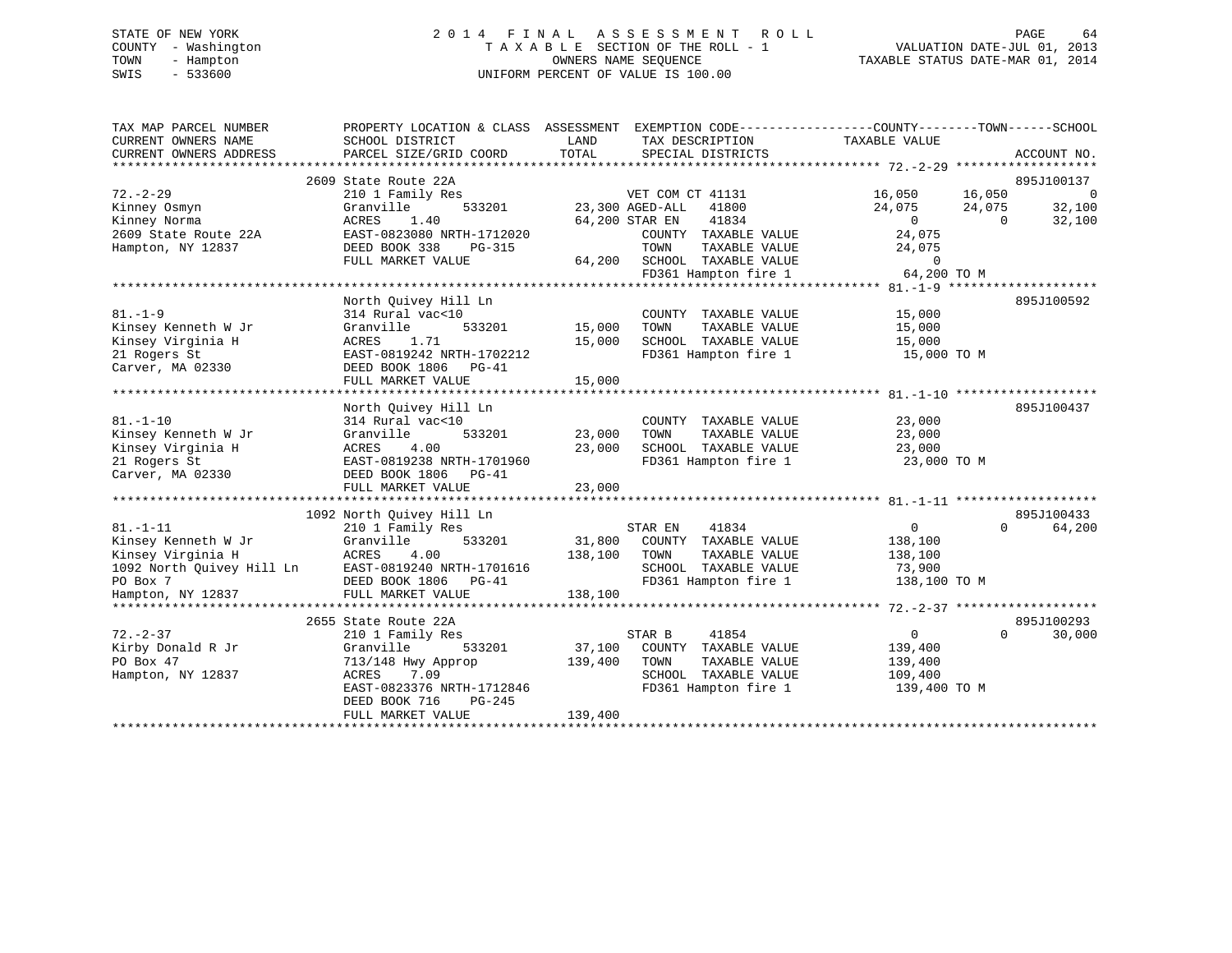# STATE OF NEW YORK 2 0 1 4 F I N A L A S S E S S M E N T R O L L PAGE 65 COUNTY - Washington T A X A B L E SECTION OF THE ROLL - 1 VALUATION DATE-JUL 01, 2013 TOWN - Hampton OWNERS NAME SEQUENCE TAXABLE STATUS DATE-MAR 01, 2014 SWIS - 533600 UNIFORM PERCENT OF VALUE IS 100.00

| TAX MAP PARCEL NUMBER<br>CURRENT OWNERS NAME                                                               | PROPERTY LOCATION & CLASS ASSESSMENT EXEMPTION CODE-----------------COUNTY-------TOWN-----SCHOOL<br>SCHOOL DISTRICT                                                                       | LAND                         | TAX DESCRIPTION                                                                               | TAXABLE VALUE                                 |             |
|------------------------------------------------------------------------------------------------------------|-------------------------------------------------------------------------------------------------------------------------------------------------------------------------------------------|------------------------------|-----------------------------------------------------------------------------------------------|-----------------------------------------------|-------------|
| CURRENT OWNERS ADDRESS                                                                                     | PARCEL SIZE/GRID COORD                                                                                                                                                                    | TOTAL                        | SPECIAL DISTRICTS                                                                             |                                               | ACCOUNT NO. |
|                                                                                                            |                                                                                                                                                                                           |                              |                                                                                               |                                               |             |
| $71. - 1 - 14.10$<br>Kneer Bradley<br>Kneer Christopher<br>133 Williams Rd<br>North Massapequa, NY 11758   | Hills Pond Rd<br>314 Rural vac<10 - WTRFNT<br>Granville<br>533201<br>Lot 1<br>FRNT 113.00 DPTH 237.00<br>EAST-0816435 NRTH-1707458<br>DEED BOOK 2618 PG-47                                | 32,600<br>32,600             | COUNTY TAXABLE VALUE<br>TOWN<br>TAXABLE VALUE<br>SCHOOL TAXABLE VALUE<br>FD361 Hampton fire 1 | 32,600<br>32,600<br>32,600<br>32,600 TO M     |             |
|                                                                                                            | FULL MARKET VALUE                                                                                                                                                                         | 32,600                       |                                                                                               |                                               |             |
|                                                                                                            | ******************************                                                                                                                                                            | **************               | ******************************** 71. -1-14.12 ***********                                     |                                               |             |
| $71. - 1 - 14.12$<br>Kneer Bradley<br>Kneer Christopher<br>133 Williams Rd<br>North Massapequa, NY 11758   | Hills Pond Rd<br>314 Rural vac<10 - WTRFNT<br>Granville<br>533201<br>Lot 2<br>FRNT 113.00 DPTH 213.00<br>EAST-0816438 NRTH-1707337                                                        | 32,600<br>32,600             | COUNTY TAXABLE VALUE<br>TOWN<br>TAXABLE VALUE<br>SCHOOL TAXABLE VALUE<br>FD361 Hampton fire 1 | 32,600<br>32,600<br>32,600<br>32,600 TO M     |             |
|                                                                                                            | DEED BOOK 2618 PG-47                                                                                                                                                                      |                              |                                                                                               |                                               |             |
|                                                                                                            | FULL MARKET VALUE                                                                                                                                                                         | 32,600                       |                                                                                               |                                               |             |
|                                                                                                            | County Route 18                                                                                                                                                                           |                              |                                                                                               |                                               |             |
| $62. - 1 - 49.3$<br>Kneer Bradley C ETAL<br>Kneer Diane P ETAL<br>39 Veronese Ct<br>St Augustine, FL 32086 | 322 Rural vac>10<br>535201<br>Whitehall<br>Sub Div Lot 3<br>ACRES 18.50<br>EAST-0809279 NRTH-1713942<br>DEED BOOK 2248 PG-324<br>FULL MARKET VALUE                                        | 29,500<br>29,500<br>29,500   | COUNTY TAXABLE VALUE<br>TOWN<br>TAXABLE VALUE<br>SCHOOL TAXABLE VALUE<br>FD361 Hampton fire 1 | 29,500<br>29,500<br>29,500<br>29,500 TO M     |             |
|                                                                                                            |                                                                                                                                                                                           |                              |                                                                                               |                                               |             |
| $62. - 1 - 49.1$<br>Kneer Conlon Judith<br>37-49 Hilaire Way<br>Seaford, NY 11783                          | County Route 18<br>322 Rural vac>10<br>Whitehall<br>535201<br>Sub Div Lot 1<br>ACRES 18.50<br>EAST-0808764 NRTH-1714280<br>DEED BOOK 735<br>PG-216                                        | 29,500<br>29,500             | COUNTY TAXABLE VALUE<br>TAXABLE VALUE<br>TOWN<br>SCHOOL TAXABLE VALUE<br>FD361 Hampton fire 1 | 29,500<br>29,500<br>29,500<br>29,500 TO M     |             |
|                                                                                                            | FULL MARKET VALUE                                                                                                                                                                         | 29,500                       |                                                                                               |                                               |             |
|                                                                                                            |                                                                                                                                                                                           |                              |                                                                                               |                                               |             |
| $71.4 - 3 - 1$<br>Kneer Conlon Judith E<br>3749 Hilari Way<br>Seaford, NY 11783                            | 1125 East Way<br>260 Seasonal res - WTRFNT<br>Granville<br>533201<br>$71. - 3 - 1$<br>FRNT 90.00 DPTH 178.00<br>EAST-0815465 NRTH-1708532<br>DEED BOOK 821<br>PG-284<br>FULL MARKET VALUE | 24,300<br>177,000<br>177,000 | COUNTY TAXABLE VALUE<br>TAXABLE VALUE<br>TOWN<br>SCHOOL TAXABLE VALUE<br>FD361 Hampton fire 1 | 177,000<br>177,000<br>177,000<br>177,000 TO M | 895J100148  |
|                                                                                                            | ************************                                                                                                                                                                  |                              |                                                                                               |                                               |             |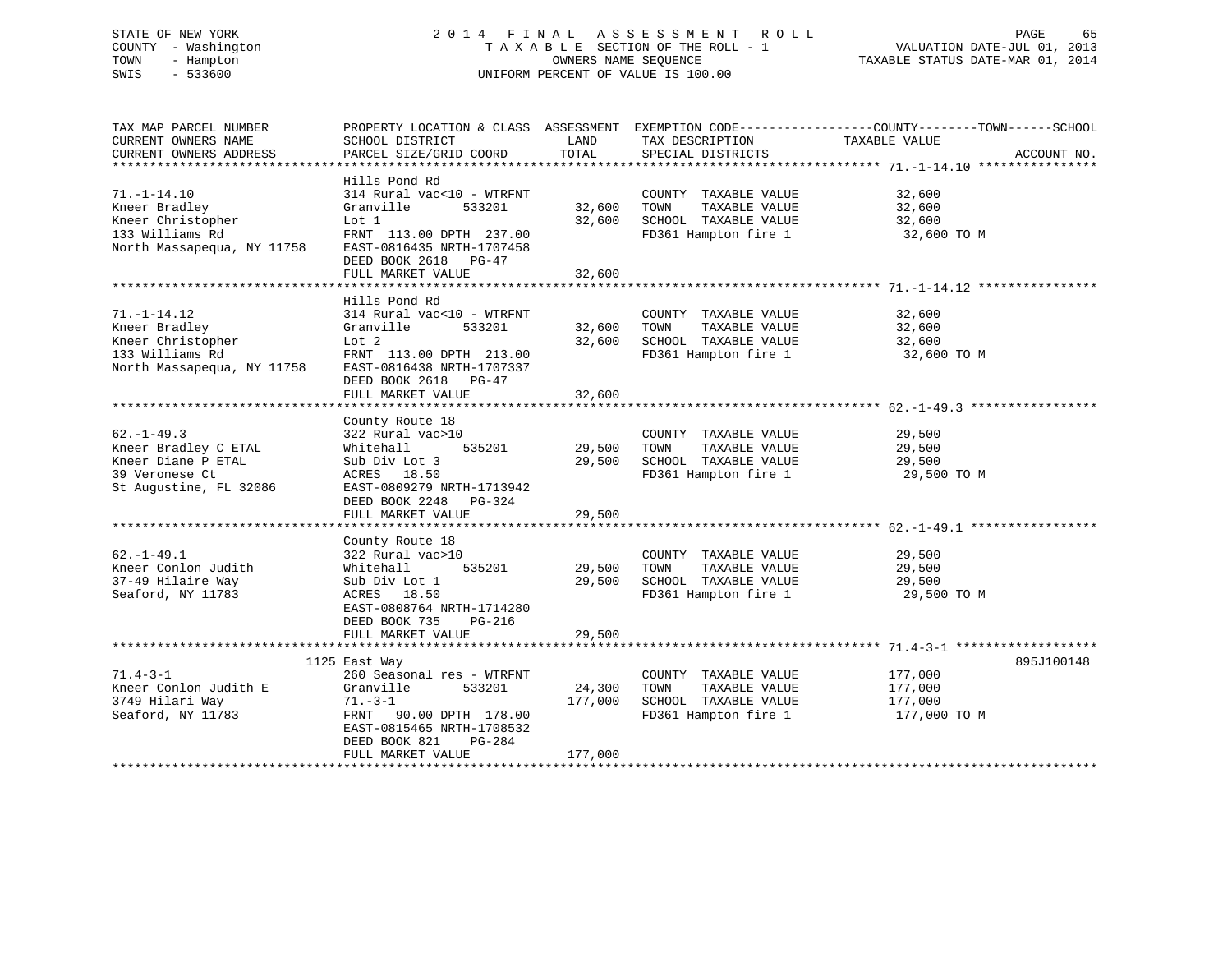# STATE OF NEW YORK 2 0 1 4 F I N A L A S S E S S M E N T R O L L PAGE 66 COUNTY - Washington T A X A B L E SECTION OF THE ROLL - 1 VALUATION DATE-JUL 01, 2013 TOWN - Hampton OWNERS NAME SEQUENCE TAXABLE STATUS DATE-MAR 01, 2014 SWIS - 533600 UNIFORM PERCENT OF VALUE IS 100.00

| TAX MAP PARCEL NUMBER<br>CURRENT OWNERS NAME<br>CURRENT OWNERS ADDRESS | PROPERTY LOCATION & CLASS ASSESSMENT EXEMPTION CODE---------------COUNTY-------TOWN-----SCHOOL<br>SCHOOL DISTRICT<br>PARCEL SIZE/GRID COORD | LAND<br>TOTAL | TAX DESCRIPTION<br>SPECIAL DISTRICTS         | TAXABLE VALUE | ACCOUNT NO. |
|------------------------------------------------------------------------|---------------------------------------------------------------------------------------------------------------------------------------------|---------------|----------------------------------------------|---------------|-------------|
|                                                                        |                                                                                                                                             |               |                                              |               |             |
|                                                                        | 1928 County Route 18                                                                                                                        |               |                                              |               | 895J100417  |
| $62. - 1 - 42$                                                         | 210 1 Family Res                                                                                                                            |               | COUNTY TAXABLE VALUE                         | 105,800       |             |
| Kneer Jodie                                                            | Granville<br>533201                                                                                                                         | 31,700        | TAXABLE VALUE<br>TOWN                        | 105,800       |             |
|                                                                        |                                                                                                                                             | 105,800       | SCHOOL TAXABLE VALUE                         | 105,800       |             |
|                                                                        |                                                                                                                                             |               | FD361 Hampton fire 1 105,800 TO M            |               |             |
|                                                                        |                                                                                                                                             |               |                                              |               |             |
|                                                                        | FULL MARKET VALUE                                                                                                                           | 105,800       |                                              |               |             |
|                                                                        |                                                                                                                                             |               |                                              |               |             |
|                                                                        | County Route 18                                                                                                                             |               |                                              |               |             |
| $62. - 1 - 49.4$                                                       | 322 Rural vac>10                                                                                                                            |               | COUNTY TAXABLE VALUE                         | 30,500        |             |
| Kneer Robert                                                           | 535201<br>Whitehall                                                                                                                         | 30,500        | TOWN<br>TAXABLE VALUE                        | 30,500        |             |
| Kneer Jill                                                             | Sub Div Lot 4                                                                                                                               | 30,500        | SCHOOL TAXABLE VALUE                         | 30,500        |             |
| 133 William Rd                                                         | ACRES 20.47                                                                                                                                 |               | FD361 Hampton fire 1                         | 30,500 TO M   |             |
| N Massapequa, NY 11758                                                 | EAST-0809572 NRTH-1713741                                                                                                                   |               |                                              |               |             |
|                                                                        | DEED BOOK 821<br>PG-293                                                                                                                     |               |                                              |               |             |
|                                                                        | FULL MARKET VALUE                                                                                                                           | 30,500        |                                              |               |             |
|                                                                        |                                                                                                                                             |               |                                              |               |             |
|                                                                        | 1970 County Route 18                                                                                                                        |               |                                              |               | 895J100584  |
| $71. - 1 - 1.5$                                                        | 260 Seasonal res                                                                                                                            |               | COUNTY TAXABLE VALUE                         | 84,800        |             |
| Kneer Robert                                                           | 533201<br>Granville                                                                                                                         | 29,800        | TOWN<br>TAXABLE VALUE                        | 84,800        |             |
| Kneer Jill                                                             | 4.20<br>ACRES                                                                                                                               | 84,800        | SCHOOL TAXABLE VALUE<br>FD361 Hampton fire 1 | 84,800        |             |
| 133 William Rd                                                         | EAST-0810882 NRTH-1713815                                                                                                                   |               |                                              | 84,800 TO M   |             |
| N Massapequa, NY 11758                                                 | DEED BOOK 466<br>PG-571                                                                                                                     |               |                                              |               |             |
|                                                                        | FULL MARKET VALUE                                                                                                                           | 84,800        |                                              |               |             |
|                                                                        |                                                                                                                                             |               |                                              |               |             |
|                                                                        | County Route 18                                                                                                                             |               |                                              |               |             |
| $62. - 1 - 49.2$                                                       | 322 Rural vac>10                                                                                                                            |               | COUNTY TAXABLE VALUE                         | 29,500        |             |
| Kneer Scott                                                            | 535201<br>Whitehall                                                                                                                         | 29,500        | TAXABLE VALUE<br>TOWN                        | 29,500        |             |
| Kneer Melinda                                                          | Sub Div Lot 2                                                                                                                               | 29,500        | SCHOOL TAXABLE VALUE<br>FD361 Hampton fire 1 | 29,500        |             |
| 7602 Arthurs Rd                                                        | ACRES 18.50                                                                                                                                 |               |                                              | 29,500 TO M   |             |
| Fort Pierce, FL 34951                                                  | EAST-0809021 NRTH-1714089                                                                                                                   |               |                                              |               |             |
|                                                                        | DEED BOOK 821<br>PG-291                                                                                                                     |               |                                              |               |             |
|                                                                        | FULL MARKET VALUE                                                                                                                           | 29,500        |                                              |               |             |
|                                                                        |                                                                                                                                             |               |                                              |               |             |
|                                                                        | 18 Ouiet Way                                                                                                                                |               |                                              |               | 895J100636  |
| $62 - 1 - 33$                                                          | 260 Seasonal res                                                                                                                            |               | COUNTY TAXABLE VALUE                         | 58,100        |             |
| Koehler Henry P ETAL                                                   | Granville<br>533201                                                                                                                         | 42,300        | TOWN<br>TAXABLE VALUE                        | 58,100        |             |
| 135 Edgewood Ave                                                       | 30.13<br>ACRES                                                                                                                              | 58,100        | SCHOOL TAXABLE VALUE                         | 58,100        |             |
| Ronkonkoma, NY 11779                                                   | EAST-0812140 NRTH-1716892                                                                                                                   |               | FD361 Hampton fire 1                         | 58,100 TO M   |             |
|                                                                        | DEED BOOK 562<br>PG-328                                                                                                                     |               |                                              |               |             |
|                                                                        | FULL MARKET VALUE                                                                                                                           | 58,100        |                                              |               |             |
|                                                                        |                                                                                                                                             |               |                                              |               |             |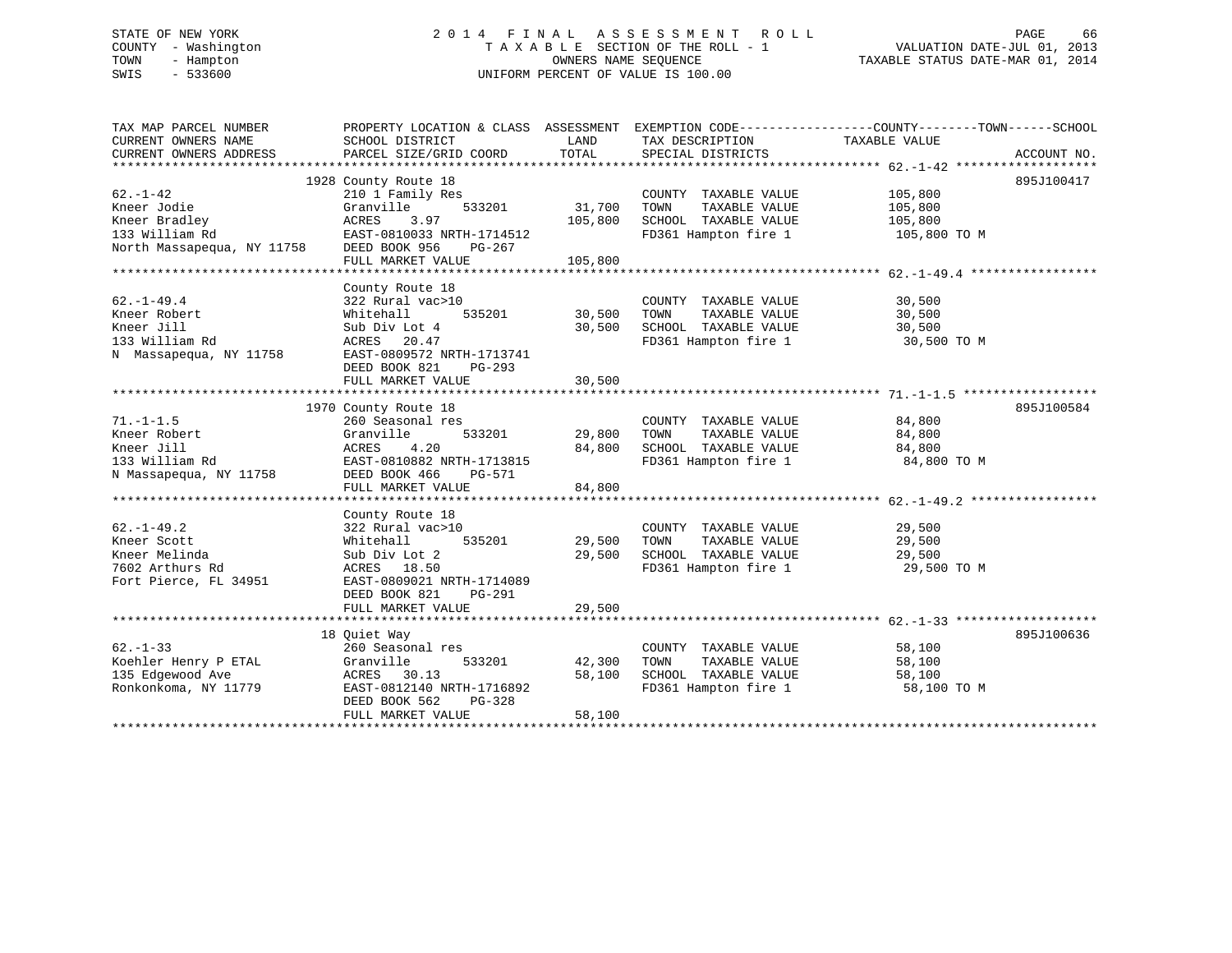# STATE OF NEW YORK 2 0 1 4 F I N A L A S S E S S M E N T R O L L PAGE 67 COUNTY - Washington T A X A B L E SECTION OF THE ROLL - 1 VALUATION DATE-JUL 01, 2013 TOWN - Hampton OWNERS NAME SEQUENCE TAXABLE STATUS DATE-MAR 01, 2014 SWIS - 533600 UNIFORM PERCENT OF VALUE IS 100.00

| TAX MAP PARCEL NUMBER<br>CURRENT OWNERS NAME<br>CURRENT OWNERS ADDRESS                                 | PROPERTY LOCATION & CLASS ASSESSMENT<br>SCHOOL DISTRICT<br>PARCEL SIZE/GRID COORD                                                                                   | LAND<br>TOTAL              | TAX DESCRIPTION TAXABLE VALUE<br>SPECIAL DISTRICTS                                            | EXEMPTION CODE-----------------COUNTY-------TOWN------SCHOOL | ACCOUNT NO. |
|--------------------------------------------------------------------------------------------------------|---------------------------------------------------------------------------------------------------------------------------------------------------------------------|----------------------------|-----------------------------------------------------------------------------------------------|--------------------------------------------------------------|-------------|
| $80. - 1 - 43$<br>Kovacs Karen F<br>Kovacs Susan L<br>10 Stone Dam Rd<br>Bethel, CT 06801              | 21 Mirror Lake Way<br>210 1 Family Res - WTRFNT<br>535201<br>Whitehall<br>LOT 15<br>FRNT 195.00 DPTH 150.00<br>EAST-0810795 NRTH-1705364<br>DEED BOOK 560<br>PG-107 | 25,000<br>208,800          | COUNTY TAXABLE VALUE<br>TOWN<br>TAXABLE VALUE<br>SCHOOL TAXABLE VALUE<br>FD361 Hampton fire 1 | 208,800<br>208,800<br>208,800<br>208,800 TO M                | 895J101738  |
|                                                                                                        | FULL MARKET VALUE                                                                                                                                                   | 208,800                    |                                                                                               |                                                              |             |
| $80. - 1 - 47$                                                                                         | 2 Lakeview Way<br>210 1 Family Res - WTRFNT                                                                                                                         |                            | COUNTY TAXABLE VALUE                                                                          | 177,800                                                      | 895J101782  |
| Krieger Kevin M<br>16 Glenwood Dr<br>Ellington, CT 06029                                               | 535201<br>Whitehall<br>LOT 9A<br>FRNT 120.00 DPTH 279.00<br>EAST-0810930 NRTH-1704892<br>DEED BOOK 1718 PG-11                                                       | 25,000<br>177,800          | TOWN<br>TAXABLE VALUE<br>SCHOOL TAXABLE VALUE<br>FD361 Hampton fire 1                         | 177,800<br>177,800<br>177,800 TO M                           |             |
|                                                                                                        | FULL MARKET VALUE                                                                                                                                                   | 177,800                    |                                                                                               |                                                              |             |
|                                                                                                        | 1046 North Quivey Hill Ln                                                                                                                                           |                            |                                                                                               |                                                              | 895J100432  |
| $81. - 1 - 12$<br>Kroeber Jean T<br>226 St Johns Pl<br>Brooklyn, NY 11217                              | 260 Seasonal res<br>533201<br>Granville<br>ACRES 12.00<br>EAST-0819089 NRTH-1700992<br>DEED BOOK 450<br>PG-236                                                      | 42,000<br>139,400          | COUNTY TAXABLE VALUE<br>TOWN<br>TAXABLE VALUE<br>SCHOOL TAXABLE VALUE<br>FD361 Hampton fire 1 | 139,400<br>139,400<br>139,400<br>139,400 TO M                |             |
|                                                                                                        | FULL MARKET VALUE                                                                                                                                                   | 139,400                    |                                                                                               |                                                              |             |
|                                                                                                        |                                                                                                                                                                     |                            |                                                                                               |                                                              |             |
| $81. - 2 - 25$<br>Kroeber Jean T<br>226 Saint Johns Pl<br>Brooklyn, NY 11217                           | Ouivey Hill Rd OFF<br>314 Rural vac<10<br>Granville<br>533201<br>ACRES<br>9.18<br>EAST-0819583 NRTH-1700800<br>DEED BOOK 559<br>PG-277<br>FULL MARKET VALUE         | 9,500<br>9,500<br>9,500    | COUNTY TAXABLE VALUE<br>TOWN<br>TAXABLE VALUE<br>SCHOOL TAXABLE VALUE<br>FD361 Hampton fire 1 | 9,500<br>9,500<br>9,500<br>9,500 TO M                        | 895J101743  |
|                                                                                                        |                                                                                                                                                                     |                            |                                                                                               |                                                              |             |
| $62 - 1 - 30$<br>Kucharski Robert K<br>Kucharski Diane M<br>25 Hickory St<br>Terryville, CT 06786-6010 | 12 Ouiet Way<br>322 Rural vac>10<br>Granville<br>533201<br>ACRES 12.80<br>EAST-0812929 NRTH-1716754<br>DEED BOOK 763<br>$PG-245$<br>FULL MARKET VALUE               | 17,000<br>17,000<br>17,000 | COUNTY TAXABLE VALUE<br>TOWN<br>TAXABLE VALUE<br>SCHOOL TAXABLE VALUE<br>FD361 Hampton fire 1 | 17,000<br>17,000<br>17,000<br>17,000 TO M                    | 895J100614  |
| *******************                                                                                    |                                                                                                                                                                     |                            |                                                                                               |                                                              |             |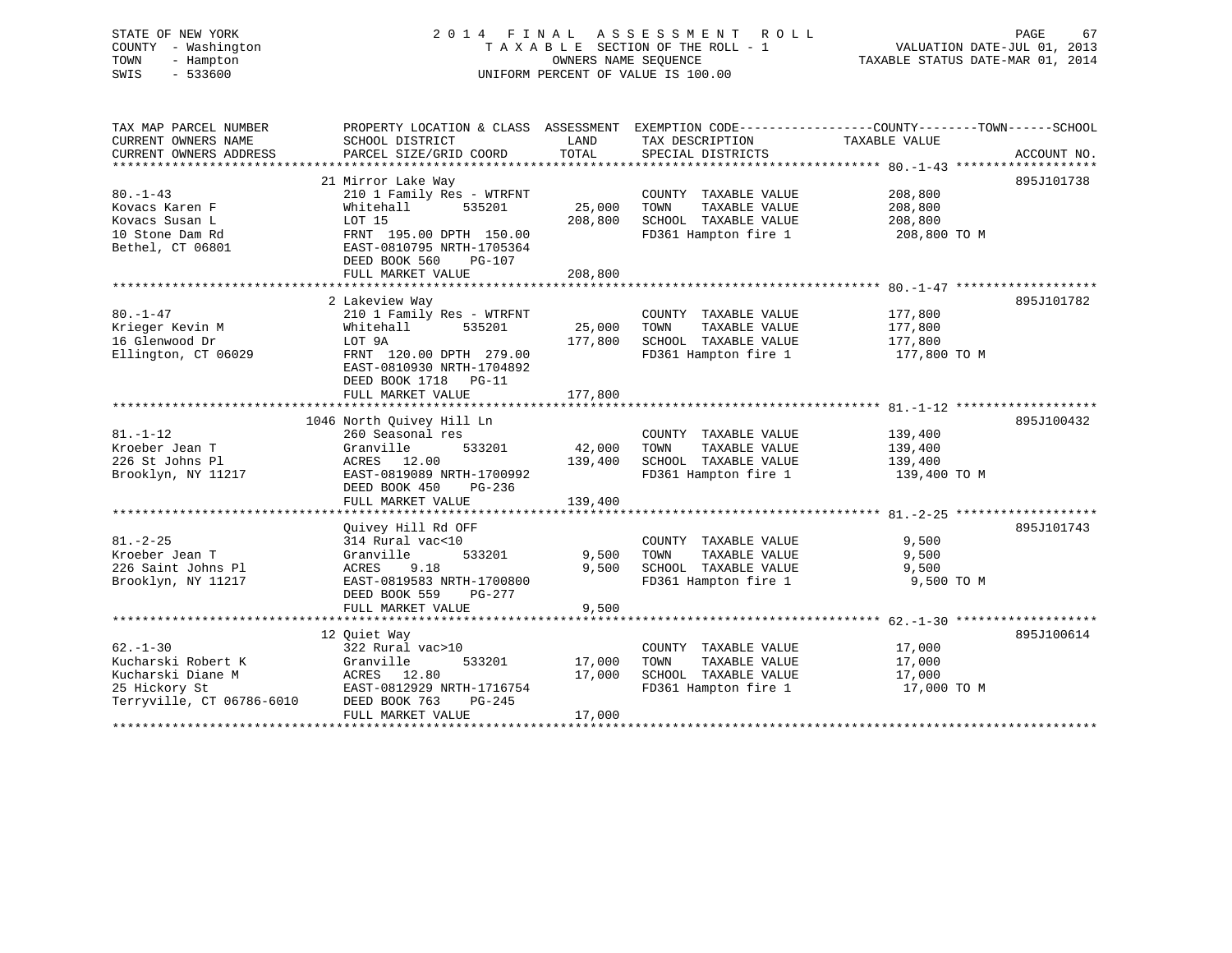STATE OF NEW YORK 2 0 1 4 F I N A L A S S E S S M E N T R O L L PAGE 68 COUNTY - Washington T A X A B L E SECTION OF THE ROLL - 1 VALUATION DATE-JUL 01, 2013 TOWN - Hampton OWNERS NAME SEQUENCE TAXABLE STATUS DATE-MAR 01, 2014 SWIS - 533600 UNIFORM PERCENT OF VALUE IS 100.00

| TAX MAP PARCEL NUMBER<br>CURRENT OWNERS NAME<br>CURRENT OWNERS ADDRESS                                                                               | PROPERTY LOCATION & CLASS ASSESSMENT EXEMPTION CODE---------------COUNTY-------TOWN-----SCHOOL<br>SCHOOL DISTRICT<br>PARCEL SIZE/GRID COORD                                 | LAND<br>TOTAL                 | TAX DESCRIPTION<br>SPECIAL DISTRICTS                                                                                                                                                                   | TAXABLE VALUE                                                                                               | ACCOUNT NO.                                        |
|------------------------------------------------------------------------------------------------------------------------------------------------------|-----------------------------------------------------------------------------------------------------------------------------------------------------------------------------|-------------------------------|--------------------------------------------------------------------------------------------------------------------------------------------------------------------------------------------------------|-------------------------------------------------------------------------------------------------------------|----------------------------------------------------|
|                                                                                                                                                      |                                                                                                                                                                             |                               |                                                                                                                                                                                                        |                                                                                                             |                                                    |
| $38. - 1 - 7.4$<br>Kugler Gary<br>Kugler Sylvia<br>12 Sugar Hill Way<br>Whitehall, NY 12887                                                          | 12 Sugar Hill Way<br>210 1 Family Res<br>535201<br>Whitehall<br>Sub Lot 3A<br>ACRES 2.50<br>EAST-0811293 NRTH-1738039<br>DEED BOOK 1817    PG-278<br>FULL MARKET VALUE      | 154,300<br>154,300            | 41834<br>STAR EN<br>26,900 COUNTY TAXABLE VALUE<br>TOWN<br>TAXABLE VALUE<br>SCHOOL TAXABLE VALUE<br>FD362 Hampton fire 2                                                                               | $\overline{0}$<br>154,300<br>154,300<br>90,100<br>154,300 TO M                                              | 64,200<br>$\Omega$                                 |
|                                                                                                                                                      |                                                                                                                                                                             |                               |                                                                                                                                                                                                        |                                                                                                             |                                                    |
| $81. - 1 - 46$<br>Kyles Gladys S -LE-<br>Kyles Sandra L<br>120 South Rd<br>PO Box 22<br>Hampton, NY 12837                                            | 120 South Rd<br>210 1 Family Res<br>Granville<br>533201<br>Life Estate 3057/153<br>Gladys S Kyles<br>5.20<br>ACRES<br>EAST-0816186 NRTH-1701931<br>DEED BOOK 3057<br>PG-153 | 35,200<br>110,100             | STAR B<br>41854<br>COUNTY TAXABLE VALUE<br>TOWN<br>TAXABLE VALUE<br>SCHOOL TAXABLE VALUE<br>FD361 Hampton fire 1                                                                                       | $\overline{0}$<br>110,100<br>110,100<br>80,100<br>110,100 TO M                                              | 895J100603<br>30,000<br>$\Omega$                   |
|                                                                                                                                                      | FULL MARKET VALUE                                                                                                                                                           | 110,100                       |                                                                                                                                                                                                        |                                                                                                             |                                                    |
|                                                                                                                                                      |                                                                                                                                                                             |                               |                                                                                                                                                                                                        |                                                                                                             | 895J100064                                         |
| $53. - 1 - 6$<br>Lafemina Salvatore<br>Lafemina Katherine<br>81 Atlantic Ave<br>Blue Point, NY 11715                                                 | 361 Hickey Rd<br>240 Rural res<br>Granville<br>533201<br>ACRES 230.28<br>EAST-0816261 NRTH-1721281<br>DEED BOOK 950<br>$PG-293$<br>FULL MARKET VALUE                        | 138,600<br>253,500<br>253,500 | COUNTY TAXABLE VALUE<br>TOWN<br>TAXABLE VALUE<br>SCHOOL TAXABLE VALUE<br>CA001 Cons agri dst 1<br>FD361 Hampton fire 1                                                                                 | 253,500<br>253,500<br>253,500<br>253,500 TO<br>253,500 TO M                                                 |                                                    |
|                                                                                                                                                      |                                                                                                                                                                             |                               |                                                                                                                                                                                                        |                                                                                                             |                                                    |
| $53. -1 - 7.11$<br>Lafemina Salvatore<br>Lafemina Katherine<br>81 Atlantic Ave<br>Blue Point, NY 11715                                               | Hickey Rd OFF<br>314 Rural vac<10<br>Granville<br>533201<br>4.60<br>ACRES<br>EAST-0815174 NRTH-1722164<br>DEED BOOK 950<br>PG-293                                           | 7,000<br>7,000                | COUNTY TAXABLE VALUE<br>TAXABLE VALUE<br>TOWN<br>SCHOOL TAXABLE VALUE<br>FD361 Hampton fire 1                                                                                                          | 7,000<br>7,000<br>7,000<br>7,000 TO M                                                                       | 895J100669                                         |
|                                                                                                                                                      | FULL MARKET VALUE                                                                                                                                                           | 7,000                         |                                                                                                                                                                                                        |                                                                                                             |                                                    |
|                                                                                                                                                      | 12144 State Route 4                                                                                                                                                         |                               |                                                                                                                                                                                                        |                                                                                                             | 895J100024                                         |
| $45. - 1 - 24$<br>Larose Ann<br>Smith Sherry<br>12144 State Route 4<br>Whitehall, NY 12887<br>MAY BE SUBJECT TO PAYMENT<br>UNDER AGDIST LAW TIL 2018 | 240 Rural res<br>535201<br>Whitehall<br>ACRES 494.80<br>EAST-0810664 NRTH-1730035<br>DEED BOOK 3213 PG-103<br>FULL MARKET VALUE                                             | 238,100 STAR EN<br>311,000    | 41720<br>AG DIST<br>41834<br>311,000 SILO EXMP 42100<br>COUNTY TAXABLE VALUE<br>TOWN<br>TAXABLE VALUE<br>SCHOOL TAXABLE VALUE<br>CA001 Cons agri dst 1<br>3,472 EX<br>FD362 Hampton fire 2<br>3,472 EX | $\Omega$<br>$\overline{0}$<br>3,472<br>3,472<br>307,528<br>307,528<br>243,328<br>307,528 TO<br>307,528 TO M | $\Omega$<br>$\overline{0}$<br>64,200<br>0<br>3,472 |
|                                                                                                                                                      |                                                                                                                                                                             |                               |                                                                                                                                                                                                        |                                                                                                             |                                                    |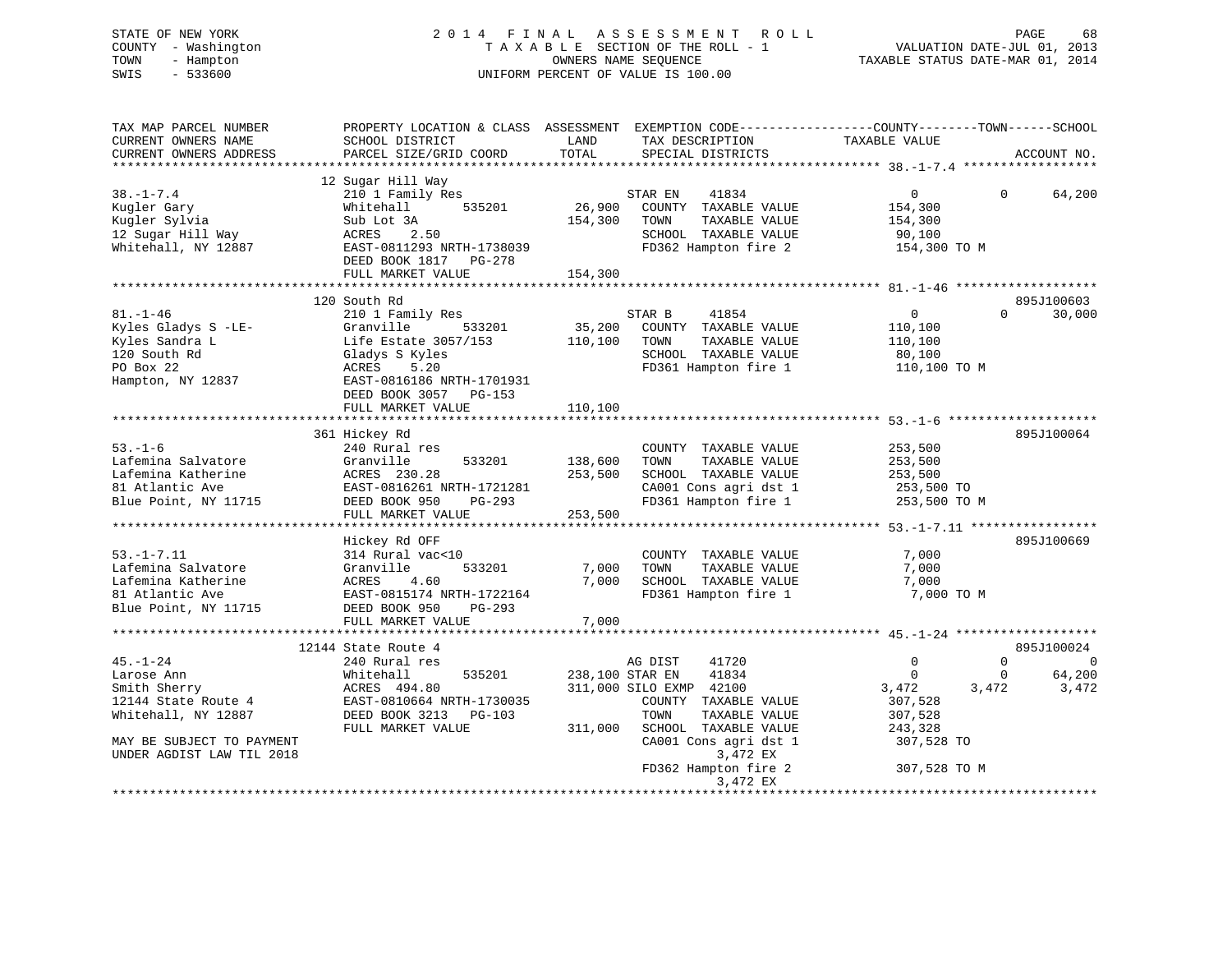# STATE OF NEW YORK 2 0 1 4 F I N A L A S S E S S M E N T R O L L PAGE 69 COUNTY - Washington T A X A B L E SECTION OF THE ROLL - 1 VALUATION DATE-JUL 01, 2013 TOWN - Hampton OWNERS NAME SEQUENCE TAXABLE STATUS DATE-MAR 01, 2014 SWIS - 533600 UNIFORM PERCENT OF VALUE IS 100.00

| TAX MAP PARCEL NUMBER<br>CURRENT OWNERS NAME<br>CURRENT OWNERS ADDRESS | PROPERTY LOCATION & CLASS ASSESSMENT<br>SCHOOL DISTRICT<br>PARCEL SIZE/GRID COORD | LAND<br>TOTAL | TAX DESCRIPTION<br>SPECIAL DISTRICTS | EXEMPTION CODE-----------------COUNTY-------TOWN------SCHOOL<br>TAXABLE VALUE | ACCOUNT NO.                      |
|------------------------------------------------------------------------|-----------------------------------------------------------------------------------|---------------|--------------------------------------|-------------------------------------------------------------------------------|----------------------------------|
|                                                                        |                                                                                   |               |                                      |                                                                               |                                  |
| $45. - 1 - 6$                                                          | 1558 Carlton OFF Rd<br>210 1 Family Res                                           |               | STAR B<br>41854                      | $\mathbf{0}$                                                                  | 895J100554<br>30,000<br>$\Omega$ |
| Lavin Zachary R                                                        | Whitehall<br>535201                                                               | 35,500        | COUNTY TAXABLE VALUE                 | 151,900                                                                       |                                  |
| Lavin Jennifer A                                                       | ROW 2532/249                                                                      | 151,900       | TOWN<br>TAXABLE VALUE                | 151,900                                                                       |                                  |
| 1558 Carlton Rd                                                        | ACRES<br>5.47                                                                     |               | SCHOOL TAXABLE VALUE                 | 121,900                                                                       |                                  |
| Whitehall, NY 12887                                                    | EAST-0805957 NRTH-1734398                                                         |               | FD362 Hampton fire 2                 | 151,900 TO M                                                                  |                                  |
|                                                                        | DEED BOOK 2962<br>PG-223<br>FULL MARKET VALUE                                     | 151,900       |                                      |                                                                               |                                  |
|                                                                        |                                                                                   |               |                                      |                                                                               |                                  |
|                                                                        | 11899 State Route 4                                                               |               |                                      |                                                                               | 895J100249                       |
| $45. - 1 - 30$                                                         | 415 Motel                                                                         |               | COUNTY TAXABLE VALUE                 | 185,000                                                                       |                                  |
| Lawrence William T                                                     | Whitehall<br>535201                                                               | 42,000        | TOWN<br>TAXABLE VALUE                | 185,000                                                                       |                                  |
| 15 Douglas Way                                                         | 5.24<br>ACRES                                                                     | 185,000       | SCHOOL TAXABLE VALUE                 | 185,000                                                                       |                                  |
| Whitehall, NY 12887                                                    | EAST-0806767 NRTH-1729689                                                         |               | FD362 Hampton fire 2                 | 185,000 TO M                                                                  |                                  |
|                                                                        | DEED BOOK 2649<br>PG-244                                                          |               |                                      |                                                                               |                                  |
|                                                                        | FULL MARKET VALUE                                                                 | 185,000       |                                      |                                                                               |                                  |
|                                                                        |                                                                                   |               |                                      |                                                                               |                                  |
|                                                                        | 3132 State Route 22A                                                              |               |                                      |                                                                               | 895J100290                       |
| $54. - 1 - 8$                                                          | 240 Rural res                                                                     |               | COUNTY TAXABLE VALUE                 | 131,600                                                                       |                                  |
| Laxton Michael                                                         | Granville<br>533201                                                               | 51,800        | TOWN<br>TAXABLE VALUE                | 131,600                                                                       |                                  |
| Laxton Lilyan K                                                        | ACRES 21.80                                                                       | 131,600       | SCHOOL TAXABLE VALUE                 | 131,600                                                                       |                                  |
| 237 Cochran Pl                                                         | EAST-0821381 NRTH-1724005                                                         |               | CA001 Cons agri dst 1                | 131,600 TO                                                                    |                                  |
| Valley Stream, NY 11581                                                | DEED BOOK 796<br>PG-188                                                           |               | FD361 Hampton fire 1                 | 131,600 TO M                                                                  |                                  |
|                                                                        | FULL MARKET VALUE                                                                 | 131,600       |                                      |                                                                               |                                  |
|                                                                        |                                                                                   |               |                                      |                                                                               |                                  |
|                                                                        | 6 Queens Way                                                                      |               |                                      |                                                                               |                                  |
| $71. - 1 - 2.2$                                                        | 270 Mfg housing                                                                   |               | STAR B MH 41864                      | $\overline{0}$                                                                | 0<br>18,400                      |
| Leddick Carl                                                           | 533201<br>Granville                                                               | 23,800        | COUNTY TAXABLE VALUE                 | 36,700                                                                        |                                  |
| Leddick Elaine                                                         | Sub Div Lot 3                                                                     | 36,700        | TOWN<br>TAXABLE VALUE                | 36,700                                                                        |                                  |
| 6 Queens Way                                                           | ACRES<br>1.54                                                                     |               | SCHOOL TAXABLE VALUE                 | 18,300                                                                        |                                  |
| PO Box 67                                                              | EAST-0813372 NRTH-1713203                                                         |               | FD361 Hampton fire 1                 | 36,700 TO M                                                                   |                                  |
| Hampton, NY 12837                                                      | DEED BOOK 951<br>$PG-144$                                                         |               |                                      |                                                                               |                                  |
|                                                                        | FULL MARKET VALUE                                                                 | 36,700        |                                      |                                                                               |                                  |
|                                                                        |                                                                                   |               |                                      |                                                                               |                                  |
|                                                                        | 5 Dewey Rd                                                                        |               |                                      |                                                                               | 895J100036                       |
| $45. - 1 - 11.1$                                                       | 210 1 Family Res                                                                  |               | 41854<br>STAR B                      | $\overline{0}$                                                                | $\Omega$<br>30,000               |
| Leipfert Joyce                                                         | 535201<br>Whitehall                                                               | 24,000        | COUNTY TAXABLE VALUE                 | 101,400                                                                       |                                  |
| 5 Dewey Rd                                                             | ACRES<br>1.60                                                                     | 101,400       | TOWN<br>TAXABLE VALUE                | 101,400                                                                       |                                  |
| Whitehall, NY 12887                                                    | EAST-0807909 NRTH-1731843                                                         |               | SCHOOL TAXABLE VALUE                 | 71,400                                                                        |                                  |
|                                                                        | DEED BOOK 2506<br>PG-153                                                          |               | FD362 Hampton fire 2                 | 101,400 TO M                                                                  |                                  |
|                                                                        | FULL MARKET VALUE                                                                 | 101,400       |                                      |                                                                               |                                  |
|                                                                        |                                                                                   |               |                                      |                                                                               |                                  |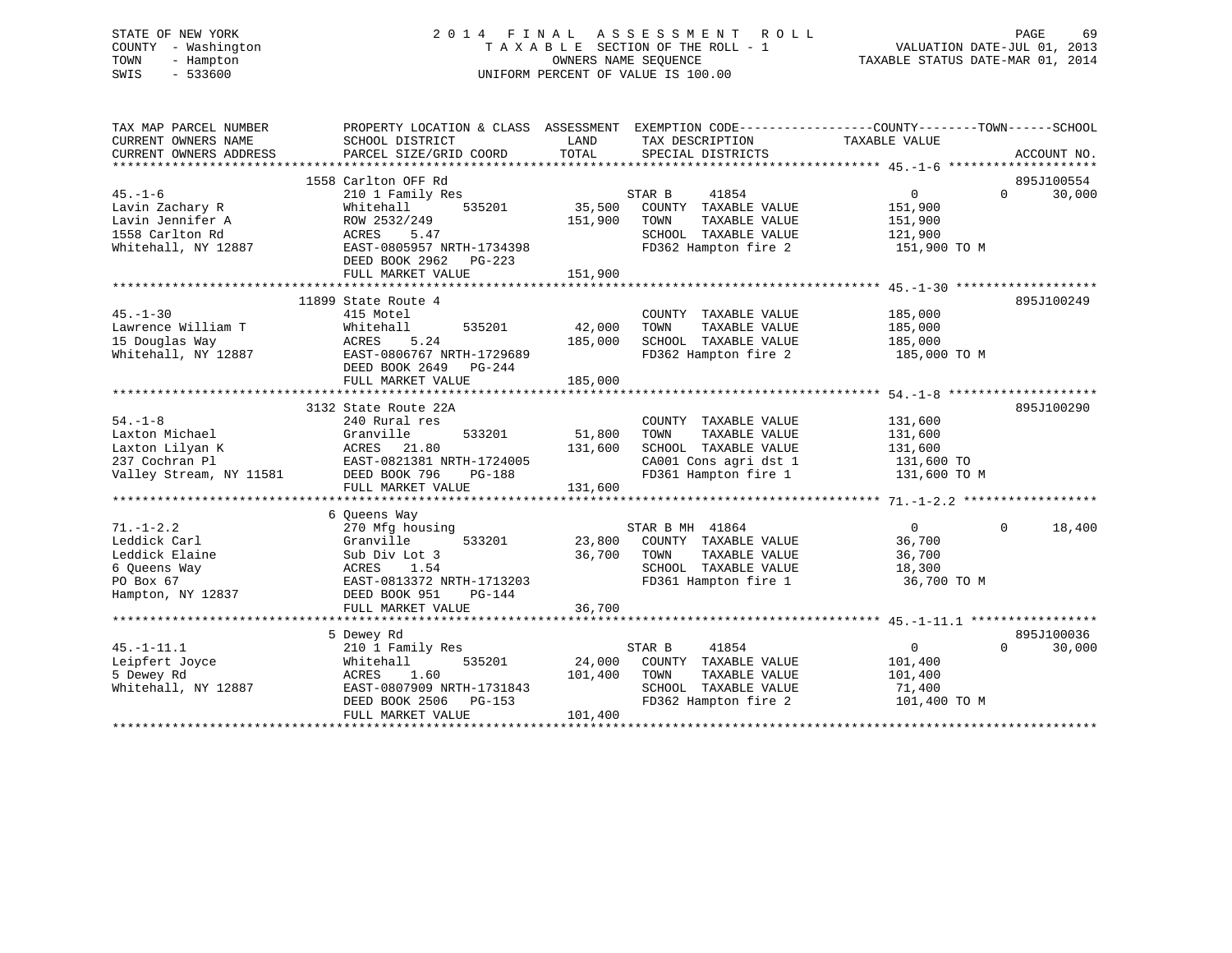# STATE OF NEW YORK 2 0 1 4 F I N A L A S S E S S M E N T R O L L PAGE 70 COUNTY - Washington T A X A B L E SECTION OF THE ROLL - 1 VALUATION DATE-JUL 01, 2013 TOWN - Hampton OWNERS NAME SEQUENCE TAXABLE STATUS DATE-MAR 01, 2014 SWIS - 533600 UNIFORM PERCENT OF VALUE IS 100.00

| TAX MAP PARCEL NUMBER<br>CURRENT OWNERS NAME<br>CURRENT OWNERS ADDRESS | PROPERTY LOCATION & CLASS ASSESSMENT<br>SCHOOL DISTRICT<br>PARCEL SIZE/GRID COORD | LAND<br>TOTAL    | TAX DESCRIPTION<br>SPECIAL DISTRICTS          | EXEMPTION CODE-----------------COUNTY-------TOWN------SCHOOL<br>TAXABLE VALUE | ACCOUNT NO. |
|------------------------------------------------------------------------|-----------------------------------------------------------------------------------|------------------|-----------------------------------------------|-------------------------------------------------------------------------------|-------------|
|                                                                        |                                                                                   |                  |                                               |                                                                               |             |
| $38. - 1 - 2$                                                          | 27 Lemayville Way                                                                 |                  |                                               |                                                                               | 895J100407  |
|                                                                        | 210 1 Family Res                                                                  | 34,000           | COUNTY TAXABLE VALUE                          | 150,000                                                                       |             |
| Lemay Allan W<br>PO Box 785                                            | Whitehall<br>535201<br>ACRES<br>5.10                                              | 150,000          | TOWN<br>TAXABLE VALUE<br>SCHOOL TAXABLE VALUE | 150,000<br>150,000                                                            |             |
| Wells, VT 05774                                                        | EAST-0805401 NRTH-1744144                                                         |                  | FD362 Hampton fire 2                          |                                                                               |             |
|                                                                        | DEED BOOK 550<br>PG-188<br>FULL MARKET VALUE                                      | 150,000          |                                               | 150,000 TO M                                                                  |             |
|                                                                        |                                                                                   |                  |                                               |                                                                               |             |
|                                                                        | 19 Lemayville Way                                                                 |                  |                                               |                                                                               | 895J101764  |
| $38. - 1 - 2.3$                                                        | 210 1 Family Res                                                                  |                  | COUNTY TAXABLE VALUE                          | 74,300                                                                        |             |
| Lemay Allan W                                                          | Whitehall<br>535201                                                               | 28,900           | TOWN<br>TAXABLE VALUE                         | 74,300                                                                        |             |
| PO Box 785                                                             | ACRES<br>3.11                                                                     | 74,300           | SCHOOL TAXABLE VALUE                          | 74,300                                                                        |             |
| Wells, VT 05774                                                        | EAST-0805351 NRTH-1744598                                                         |                  | FD362 Hampton fire 2                          | 74,300 TO M                                                                   |             |
|                                                                        | DEED BOOK 2599<br>$PG-103$                                                        |                  |                                               |                                                                               |             |
|                                                                        | FULL MARKET VALUE                                                                 | 74,300           |                                               |                                                                               |             |
|                                                                        |                                                                                   |                  |                                               |                                                                               |             |
|                                                                        | 63 Lemayville Way                                                                 |                  |                                               |                                                                               |             |
| $38. - 1 - 2.7$                                                        | 270 Mfg housing                                                                   |                  | COUNTY TAXABLE VALUE                          | 43,100                                                                        |             |
|                                                                        |                                                                                   |                  |                                               |                                                                               |             |
| Lemay Allan W<br>PO Box 785                                            | Whitehall<br>535201<br>Lot 2                                                      | 28,500<br>43,100 | TOWN<br>TAXABLE VALUE<br>SCHOOL TAXABLE VALUE | 43,100                                                                        |             |
|                                                                        |                                                                                   |                  |                                               | 43,100                                                                        |             |
| Wells, VT 05774                                                        | ACRES<br>3.00<br>EAST-0805471 NRTH-1743796<br>DEED BOOK 550<br><b>PG-188</b>      |                  | FD362 Hampton fire 2                          | 43,100 TO M                                                                   |             |
|                                                                        | FULL MARKET VALUE                                                                 | 43,100           |                                               |                                                                               |             |
|                                                                        |                                                                                   |                  |                                               |                                                                               |             |
|                                                                        | 140 Lemayville Way                                                                |                  |                                               |                                                                               |             |
| $38. - 1 - 2.8$                                                        | 270 Mfg housing                                                                   |                  | COUNTY TAXABLE VALUE                          | 37,500                                                                        |             |
| Lemay Allan W                                                          | 535201<br>Whitehall                                                               | 23,700           | TAXABLE VALUE<br>TOWN                         | 37,500                                                                        |             |
| PO Box 785                                                             | Lot 3                                                                             | 37,500           | SCHOOL TAXABLE VALUE                          | 37,500                                                                        |             |
| Wells, VT 05774                                                        | ACRES<br>1.51                                                                     |                  | FD362 Hampton fire 2                          | 37,500 TO M                                                                   |             |
|                                                                        | EAST-0805636 NRTH-1743655                                                         |                  |                                               |                                                                               |             |
|                                                                        | DEED BOOK 550<br><b>PG-188</b>                                                    |                  |                                               |                                                                               |             |
|                                                                        | FULL MARKET VALUE                                                                 | 37,500           |                                               |                                                                               |             |
|                                                                        |                                                                                   |                  |                                               |                                                                               |             |
|                                                                        | 121 & 129 Lemayville Way                                                          |                  |                                               |                                                                               |             |
| $38. - 1 - 2.9$                                                        | 210 1 Family Res                                                                  |                  | COUNTY TAXABLE VALUE                          | 97,200                                                                        |             |
| Lemay Allan W                                                          | 535201<br>Whitehall                                                               | 24,100           | TOWN<br>TAXABLE VALUE                         | 97,200                                                                        |             |
| PO Box 785                                                             | Lot 4                                                                             | 97,200           | SCHOOL TAXABLE VALUE                          | 97,200                                                                        |             |
| Wells, VT 05774                                                        | ACRES<br>1.64                                                                     |                  | FD362 Hampton fire 2                          | 97,200 TO M                                                                   |             |
|                                                                        | EAST-0805844 NRTH-1743972                                                         |                  |                                               |                                                                               |             |
|                                                                        | DEED BOOK 550<br><b>PG-188</b>                                                    |                  |                                               |                                                                               |             |
|                                                                        | FULL MARKET VALUE                                                                 | 97,200           |                                               |                                                                               |             |
|                                                                        |                                                                                   |                  |                                               |                                                                               |             |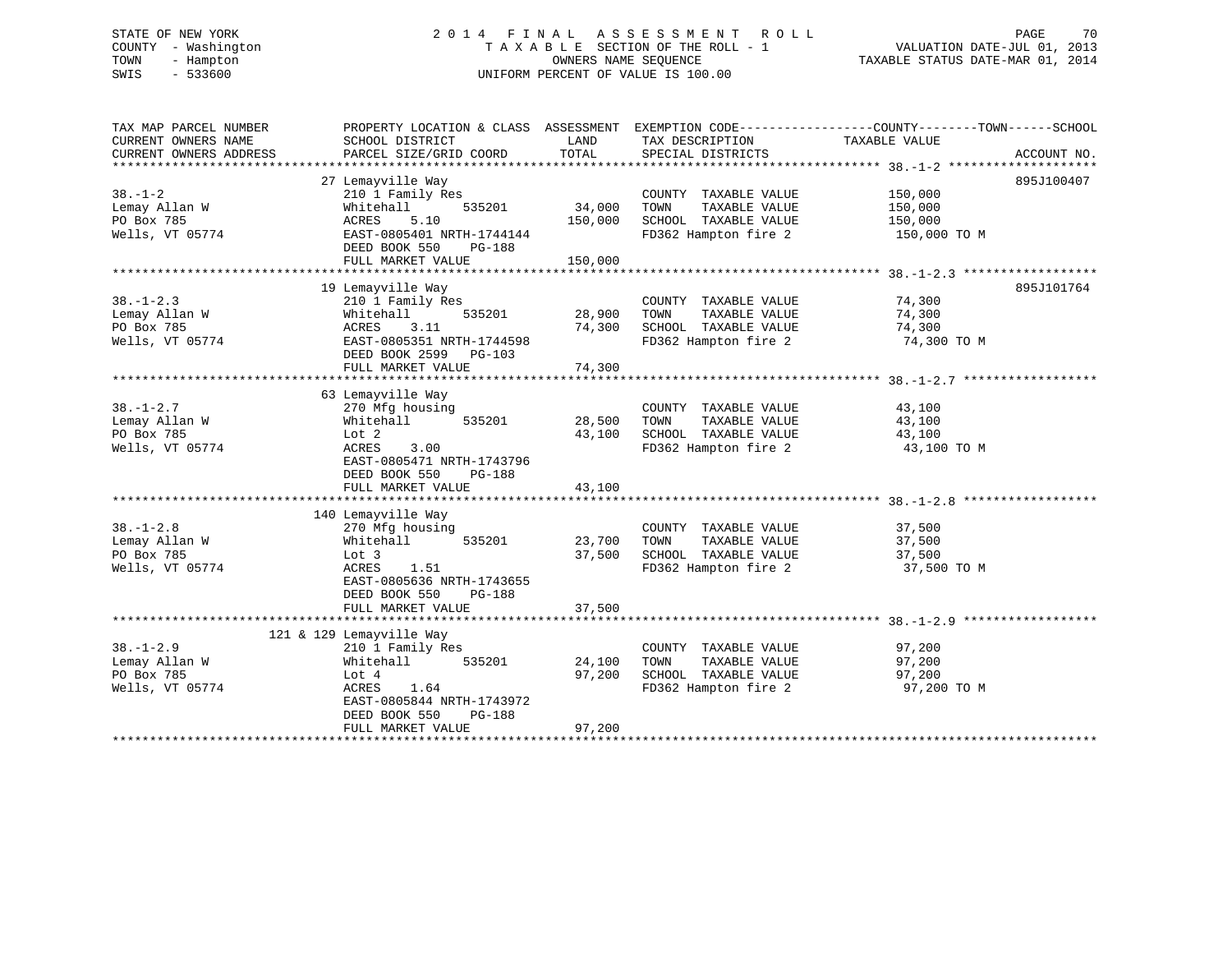# STATE OF NEW YORK 2 0 1 4 F I N A L A S S E S S M E N T R O L L PAGE 71 COUNTY - Washington T A X A B L E SECTION OF THE ROLL - 1 VALUATION DATE-JUL 01, 2013 TOWN - Hampton OWNERS NAME SEQUENCE TAXABLE STATUS DATE-MAR 01, 2014 SWIS - 533600 UNIFORM PERCENT OF VALUE IS 100.00

| TAX MAP PARCEL NUMBER<br>CURRENT OWNERS NAME<br>CURRENT OWNERS ADDRESS                                 | PROPERTY LOCATION & CLASS ASSESSMENT<br>SCHOOL DISTRICT<br>PARCEL SIZE/GRID COORD                                                                                            | LAND<br>TOTAL                | EXEMPTION CODE-----------------COUNTY-------TOWN------SCHOOL<br>TAX DESCRIPTION<br>SPECIAL DISTRICTS                   | TAXABLE VALUE                                                 | ACCOUNT NO.                      |
|--------------------------------------------------------------------------------------------------------|------------------------------------------------------------------------------------------------------------------------------------------------------------------------------|------------------------------|------------------------------------------------------------------------------------------------------------------------|---------------------------------------------------------------|----------------------------------|
| $38. - 1 - 2.10$<br>Lemay Allan W<br>PO Box 785<br>Wells, VT 05774                                     | 116 Lemayville Way<br>270 Mfg housing<br>535201<br>Whitehall<br>Lot 5<br>ACRES<br>1.36<br>EAST-0805643 NRTH-1743999<br>DEED BOOK 550<br>PG-188<br>FULL MARKET VALUE          | 23,200<br>49,100<br>49,100   | COUNTY TAXABLE VALUE<br>TOWN<br>TAXABLE VALUE<br>SCHOOL TAXABLE VALUE<br>FD362 Hampton fire 2                          | 49,100<br>49,100<br>49,100<br>49,100 TO M                     |                                  |
|                                                                                                        |                                                                                                                                                                              |                              |                                                                                                                        |                                                               |                                  |
| $80. - 1 - 2.10$<br>Lemire Robert J Jr<br>Lemire Maryann<br>23 Pequot Rd<br>Southampton, MA 01073      | County Route 21<br>322 Rural vac>10<br>533201<br>Granville<br>LOT 3<br>ACRES<br>19.09<br>EAST-0813566 NRTH-1702187<br>DEED BOOK 769<br><b>PG-89</b>                          | 47,000<br>47,000             | COUNTY TAXABLE VALUE<br>TAXABLE VALUE<br>TOWN<br>SCHOOL TAXABLE VALUE<br>FD361 Hampton fire 1                          | 47,000<br>47,000<br>47,000<br>47,000 TO M                     |                                  |
|                                                                                                        | FULL MARKET VALUE                                                                                                                                                            | 47,000                       |                                                                                                                        |                                                               |                                  |
|                                                                                                        | 413 South Rd                                                                                                                                                                 |                              |                                                                                                                        |                                                               |                                  |
| $72. - 1 - 16.1$<br>Lenfesty James -LE-<br>Pelletier Kathlene A<br>413 South Rd<br>Whitehall, NY 12887 | $215$ 1 Fam Res w/<br>Granville<br>533201<br>Life Estate James Lenfest<br>3104/98<br>ACRES<br>9.73<br>EAST-0819313 NRTH-1706977<br>DEED BOOK 3104 PG-98<br>FULL MARKET VALUE | 39,700<br>141,600<br>141,600 | STAR B<br>41854<br>COUNTY TAXABLE VALUE<br>TOWN<br>TAXABLE VALUE<br>SCHOOL TAXABLE VALUE<br>FD361 Hampton fire 1       | $\mathbf{0}$<br>141,600<br>141,600<br>111,600<br>141,600 TO M | $\Omega$<br>30,000               |
|                                                                                                        | County Route 18                                                                                                                                                              |                              |                                                                                                                        |                                                               | 895J100400                       |
| $63. - 1 - 13$<br>Lenihan Scott W<br>Lenihan Jean A<br>2213 County Route 18<br>Whitehall, NY 12887     | 312 Vac w/imprv<br>Granville<br>533201<br>448/1001-457/793<br>ACRES 15.80<br>EAST-0816625 NRTH-1712735<br>DEED BOOK 440<br>PG-641                                            | 38,700<br>46,600             | COUNTY TAXABLE VALUE<br>TAXABLE VALUE<br>TOWN<br>SCHOOL TAXABLE VALUE<br>CA001 Cons agri dst 1<br>FD361 Hampton fire 1 | 46,600<br>46,600<br>46,600<br>46,600 TO<br>46,600 TO M        |                                  |
|                                                                                                        | FULL MARKET VALUE                                                                                                                                                            | 46,600                       |                                                                                                                        |                                                               |                                  |
| $63. - 1 - 13.2$<br>Lenihan Scott W                                                                    | 2211 County Route 18<br>240 Rural res<br>Granville<br>533201                                                                                                                 | 41,800                       | 41854<br>STAR B<br>COUNTY TAXABLE VALUE                                                                                | $\overline{0}$<br>148,800                                     | 895J100400<br>30,000<br>$\Omega$ |
| Lenihan Jean A<br>2211 County Route 18<br>Whitehall, NY 12887                                          | 440/641-448/1001-457/793<br>Sub Div Lot 2<br>ACRES<br>11.21<br>EAST-0816595 NRTH-1713729<br>DEED BOOK 440<br>PG-641<br>FULL MARKET VALUE                                     | 148,800<br>148,800           | TOWN<br>TAXABLE VALUE<br>SCHOOL TAXABLE VALUE<br>CA001 Cons agri dst 1<br>FD361 Hampton fire 1                         | 148,800<br>118,800<br>148,800 TO<br>148,800 TO M              |                                  |
|                                                                                                        |                                                                                                                                                                              |                              |                                                                                                                        |                                                               |                                  |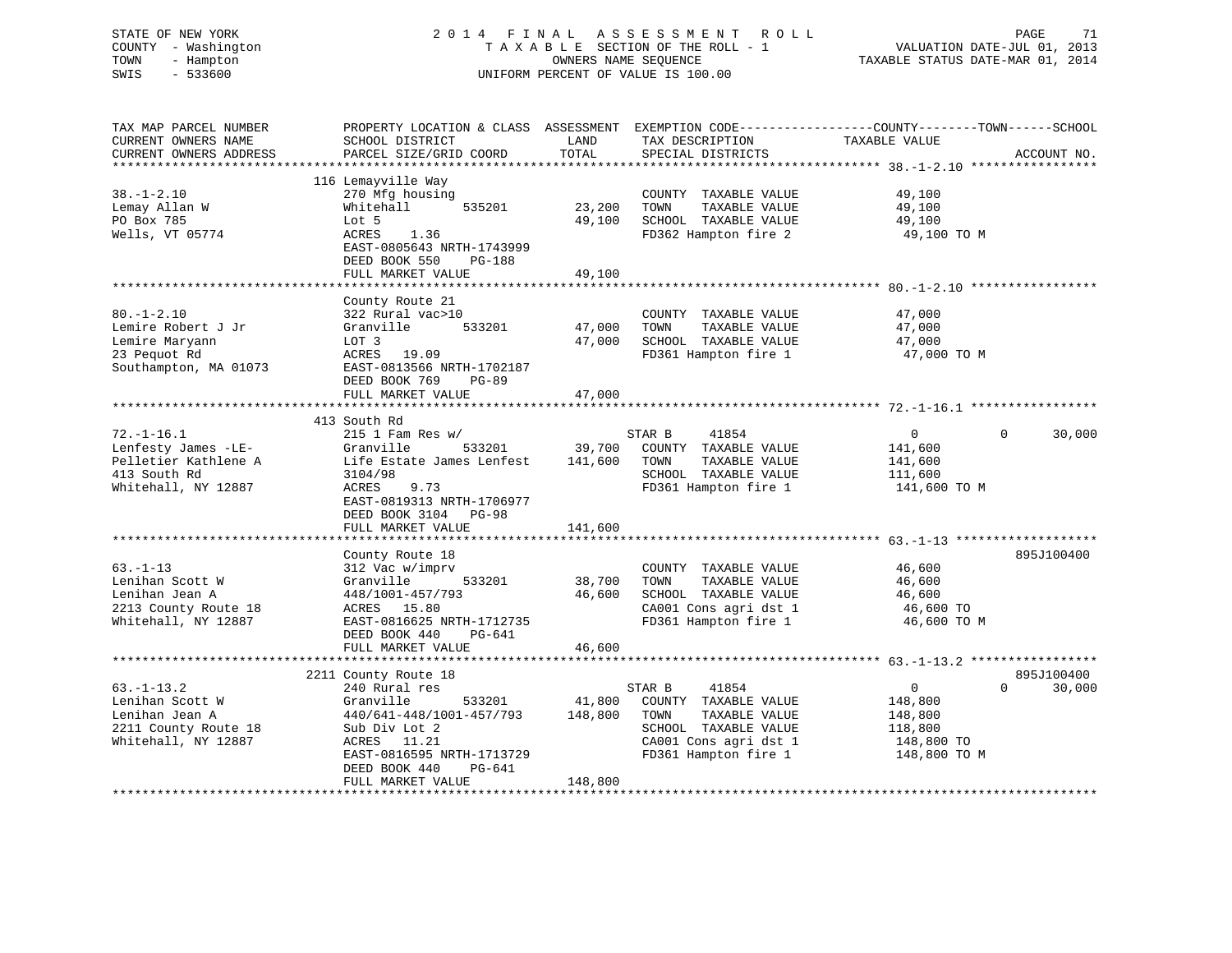# STATE OF NEW YORK 2 0 1 4 F I N A L A S S E S S M E N T R O L L PAGE 72 COUNTY - Washington T A X A B L E SECTION OF THE ROLL - 1 VALUATION DATE-JUL 01, 2013 TOWN - Hampton OWNERS NAME SEQUENCE TAXABLE STATUS DATE-MAR 01, 2014 SWIS - 533600 UNIFORM PERCENT OF VALUE IS 100.00

| TAX MAP PARCEL NUMBER<br>CURRENT OWNERS NAME<br>CURRENT OWNERS ADDRESS | SCHOOL DISTRICT<br>PARCEL SIZE/GRID COORD | LAND<br>TAX DESCRIPTION<br>TOTAL<br>SPECIAL DISTRICTS | PROPERTY LOCATION & CLASS ASSESSMENT EXEMPTION CODE---------------COUNTY-------TOWN-----SCHOOL<br>TAXABLE VALUE<br>ACCOUNT NO. |
|------------------------------------------------------------------------|-------------------------------------------|-------------------------------------------------------|--------------------------------------------------------------------------------------------------------------------------------|
|                                                                        |                                           |                                                       |                                                                                                                                |
|                                                                        | 11952 State Route 4                       |                                                       | 895J100217                                                                                                                     |
| $45. - 1 - 27$                                                         | 210 1 Family Res                          | VET COM C 41132                                       | 30,275<br>$\Omega$<br>0                                                                                                        |
| Leonard Thomas C -LE-                                                  | 535201<br>Whitehall                       | 23,600 VET COM T 41133                                | $\overline{0}$<br>30,275<br>0                                                                                                  |
| Leonard Karen                                                          | 1.50<br>ACRES                             | 41834<br>121,100 STAR EN                              | 64,200<br>$\overline{0}$<br>$\Omega$                                                                                           |
| 11952 State Route 4                                                    | EAST-0807466 NRTH-1730359                 | COUNTY TAXABLE VALUE                                  | 90,825                                                                                                                         |
| Whitehall, NY 12887                                                    | DEED BOOK 3272 PG-8                       | TOWN<br>TAXABLE VALUE                                 | 90,825                                                                                                                         |
|                                                                        | FULL MARKET VALUE                         | 121,100 SCHOOL TAXABLE VALUE                          | 56,900                                                                                                                         |
|                                                                        |                                           | FD362 Hampton fire 2                                  | 121,100 TO M                                                                                                                   |
|                                                                        |                                           |                                                       |                                                                                                                                |
|                                                                        | 19 Ridgecrest Way                         |                                                       | 895J101752                                                                                                                     |
| $80. - 1 - 33$                                                         | 210 1 Family Res                          | STAR B<br>41854                                       | 0<br>$\Omega$<br>30,000                                                                                                        |
| Lichtenberger Linda                                                    | 535201<br>Whitehall                       | 22,700<br>COUNTY TAXABLE VALUE                        | 180,500                                                                                                                        |
| PO Box 83                                                              | LOT 5                                     | 180,500<br>TOWN<br>TAXABLE VALUE                      | 180,500                                                                                                                        |
| Granville, NY 12832                                                    | Driveway Agmt 603/322                     | SCHOOL TAXABLE VALUE                                  | 150,500                                                                                                                        |
|                                                                        | ACRES<br>1.21                             | FD361 Hampton fire 1                                  | 180,500 TO M                                                                                                                   |
|                                                                        | EAST-0810148 NRTH-1704708                 |                                                       |                                                                                                                                |
|                                                                        | DEED BOOK 566<br>$PG-5$                   |                                                       |                                                                                                                                |
|                                                                        | FULL MARKET VALUE                         | 180,500                                               |                                                                                                                                |
|                                                                        |                                           |                                                       |                                                                                                                                |
|                                                                        | County Route 21 OFF                       |                                                       |                                                                                                                                |
| $80. - 1 - 57$                                                         | 311 Res vac land                          | COUNTY TAXABLE VALUE                                  | 3,000                                                                                                                          |
| Lichtenberger Linda                                                    | 535201<br>Whitehall                       | 3,000<br>TOWN<br>TAXABLE VALUE                        | 3,000                                                                                                                          |
| PO Box 83                                                              | Sect 5 Lot 2                              | 3,000<br>SCHOOL TAXABLE VALUE                         | 3,000                                                                                                                          |
| Granville, NY 12832                                                    | ACRES<br>5.06                             | FD361 Hampton fire 1                                  | 3,000 TO M                                                                                                                     |
|                                                                        | EAST-0809519 NRTH-1704584                 |                                                       |                                                                                                                                |
|                                                                        | DEED BOOK 787<br>$PG-318$                 |                                                       |                                                                                                                                |
|                                                                        | FULL MARKET VALUE                         | 3,000                                                 |                                                                                                                                |
|                                                                        |                                           |                                                       |                                                                                                                                |
|                                                                        | 104 Hickey Rd                             |                                                       |                                                                                                                                |
| $62. - 1 - 28.1$                                                       | 210 1 Family Res                          | COUNTY TAXABLE VALUE                                  | 52,400                                                                                                                         |
| Little Rory J                                                          | Granville<br>533201                       | 22,000<br>TAXABLE VALUE<br>TOWN                       | 52,400                                                                                                                         |
| Derouchie Katherine G                                                  | ACRES<br>1.00                             | 52,400<br>SCHOOL TAXABLE VALUE                        | 52,400                                                                                                                         |
| 104 Hickey Rd                                                          | EAST-0813867 NRTH-1716141                 | FD361 Hampton fire 1                                  | 52,400 TO M                                                                                                                    |
| Hampton, NY 12837                                                      | DEED BOOK 2122    PG-35                   |                                                       |                                                                                                                                |
|                                                                        | FULL MARKET VALUE                         | 52,400                                                |                                                                                                                                |
|                                                                        |                                           |                                                       |                                                                                                                                |
|                                                                        | 35 Greenfield Ln                          |                                                       | 895J100223                                                                                                                     |
| $72. - 2 - 5$                                                          | 210 1 Family Res                          | COUNTY TAXABLE VALUE                                  | 73,400                                                                                                                         |
| Loomis Robert J                                                        | Granville<br>533201                       | 23,000<br>TOWN<br>TAXABLE VALUE                       | 73,400                                                                                                                         |
| PO Box 141                                                             | ACRES<br>1.30 BANK<br>26                  | SCHOOL TAXABLE VALUE<br>73,400                        | 73,400                                                                                                                         |
| Hampton, NY 12837                                                      | EAST-0823649 NRTH-1711706                 | FD361 Hampton fire 1                                  | 73,400 TO M                                                                                                                    |
|                                                                        | DEED BOOK 3033 PG-64                      |                                                       |                                                                                                                                |
|                                                                        | FULL MARKET VALUE                         | 73,400                                                |                                                                                                                                |
|                                                                        |                                           |                                                       |                                                                                                                                |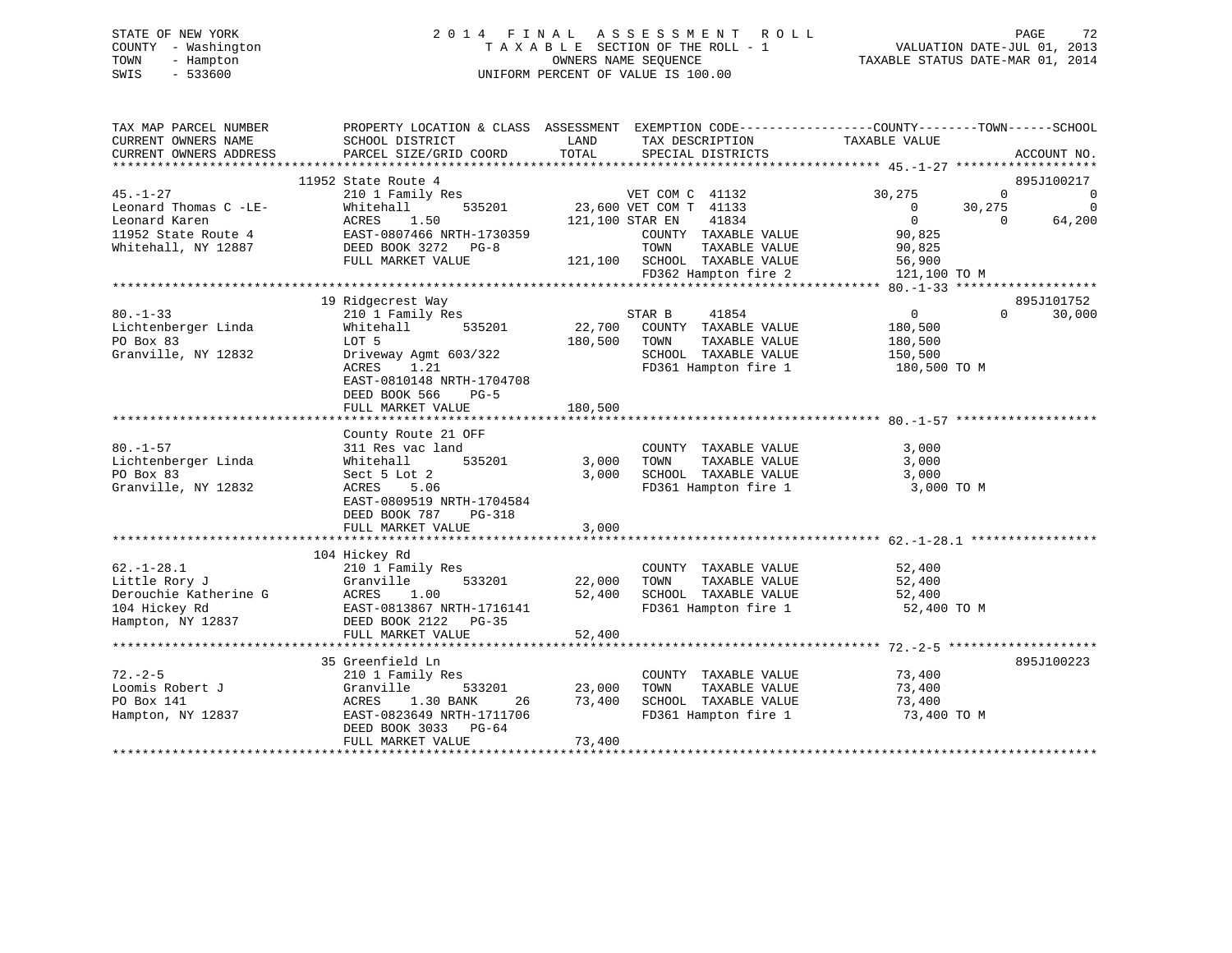# STATE OF NEW YORK 2 0 1 4 F I N A L A S S E S S M E N T R O L L PAGE 73 COUNTY - Washington T A X A B L E SECTION OF THE ROLL - 1 VALUATION DATE-JUL 01, 2013 TOWN - Hampton OWNERS NAME SEQUENCE TAXABLE STATUS DATE-MAR 01, 2014 SWIS - 533600 UNIFORM PERCENT OF VALUE IS 100.00

| TAX MAP PARCEL NUMBER<br>CURRENT OWNERS NAME<br>CURRENT OWNERS ADDRESS                             | SCHOOL DISTRICT<br>PARCEL SIZE/GRID COORD                                                                                                                                    | LAND<br>TOTAL                       | TAX DESCRIPTION TAXABLE VALUE<br>SPECIAL DISTRICTS                                                                                                                                                                    | PROPERTY LOCATION & CLASS ASSESSMENT EXEMPTION CODE---------------COUNTY-------TOWN-----SCHOOL                  | ACCOUNT NO.                                      |
|----------------------------------------------------------------------------------------------------|------------------------------------------------------------------------------------------------------------------------------------------------------------------------------|-------------------------------------|-----------------------------------------------------------------------------------------------------------------------------------------------------------------------------------------------------------------------|-----------------------------------------------------------------------------------------------------------------|--------------------------------------------------|
| $80. - 1 - 63$<br>Lopez Paul<br>58 Indiana Ave<br>Oueensbury, NY 12804                             | County Route 21 OFF<br>322 Rural vac>10<br>Whitehall<br>535201<br>Sect 6 Lot 1<br>ACRES 11.17<br>EAST-0811174 NRTH-1706606<br>DEED BOOK 786<br>$PG-200$<br>FULL MARKET VALUE | 20,500<br>20,500<br>20,500          | COUNTY TAXABLE VALUE<br>TAXABLE VALUE<br>TOWN<br>SCHOOL TAXABLE VALUE<br>FD361 Hampton fire 1                                                                                                                         | 20,500<br>20,500<br>20,500<br>20,500 TO M                                                                       |                                                  |
|                                                                                                    |                                                                                                                                                                              |                                     |                                                                                                                                                                                                                       |                                                                                                                 |                                                  |
| $80. - 1 - 2.1$<br>Lopez Paul R<br>58 Indiana Ave<br>Queensbury, NY 12804                          | 1720 County Route 21<br>210 1 Family Res<br>535201<br>Whitehall<br>Ex & Res 473/566<br>FRNT 244.00 DPTH 141.00<br>EAST-0810677 NRTH-1705009<br>DEED BOOK 430<br>PG-625       | 20,200<br>44,500                    | COUNTY TAXABLE VALUE<br>TAXABLE VALUE<br>TOWN<br>SCHOOL TAXABLE VALUE 44,500<br>FD361 Hampton fire 1                                                                                                                  | 44,500<br>44,500<br>44,500 TO M                                                                                 | 895J100151                                       |
|                                                                                                    | FULL MARKET VALUE                                                                                                                                                            | 44,500                              |                                                                                                                                                                                                                       |                                                                                                                 |                                                  |
|                                                                                                    |                                                                                                                                                                              |                                     |                                                                                                                                                                                                                       |                                                                                                                 |                                                  |
| $80. - 1 - 2.5$<br>Lopez Paul R<br>58 Indiana Ave<br>Queensbury, NY 12804                          | LOT 4 Faesh Pat<br>910 Priv forest<br>Granville<br>533201<br>ACRES<br>78.00<br>EAST-0812525 NRTH-1706412<br>DEED BOOK 430<br>PG-625<br>FULL MARKET VALUE                     | 35,100<br>35,100<br>35,100          | COUNTY TAXABLE VALUE<br>TOWN<br>TAXABLE VALUE<br>SCHOOL TAXABLE VALUE<br>FD361 Hampton fire 1                                                                                                                         | 35,100<br>35,100<br>35,100<br>35,100 TO M                                                                       | 895J100619                                       |
|                                                                                                    |                                                                                                                                                                              |                                     |                                                                                                                                                                                                                       |                                                                                                                 |                                                  |
| $45. - 1 - 24.1$<br>Lussier Phillip<br>Lussier Barbara<br>46 Golf Course Rd<br>Whitehall, NY 12887 | 46 Golf Course Rd<br>270 Mfg housing<br>535201<br>Whitehall<br>ACRES<br>9.00<br>EAST-0810683 NRTH-1734426<br>DEED BOOK 599<br>PG-70<br>FULL MARKET VALUE                     |                                     | 74 PCT OF VALUE USED FOR EXEMPTION PURPOSES<br>VET WAR CT 41121<br>39,000 AGED-ALL 41800<br>63,000 STAR EN 41834<br>COUNTY TAXABLE VALUE<br>TOWN TAXABLE VALUE<br>63,000 SCHOOL TAXABLE VALUE<br>FD362 Hampton fire 2 | 6,993 6,993<br>19,814 19,814<br>$\overline{0}$<br>$\overline{0}$<br>36,193<br>36,193<br>$\Omega$<br>63,000 TO M | 895J101766<br>$\overline{0}$<br>23,310<br>39,690 |
|                                                                                                    |                                                                                                                                                                              |                                     |                                                                                                                                                                                                                       |                                                                                                                 |                                                  |
| $72. - 2 - 20.2$<br>Lyman Brenda M<br>2535 State Route 22A<br>Hampton, NY 12837                    | 2535 State Route 22A<br>210 1 Family Res<br>533201<br>Granville<br>3.25 Ad<br>ACRES<br>2.60<br>EAST-0822228 NRTH-1710279<br>DEED BOOK 694<br>FULL MARKET VALUE               | 27,200 STAR B<br>$PG-125$<br>44,200 | DISAB-C/T 41931<br>41854<br>44,200 COUNTY TAXABLE VALUE<br>TAXABLE VALUE<br>TOWN<br>SCHOOL TAXABLE VALUE<br>FD361 Hampton fire 1                                                                                      | 22,100<br>22,100<br>$\overline{0}$<br>$\bigcirc$<br>22,100<br>22,100<br>14,200<br>44,200 TO M                   | 895J100657<br>$\overline{\phantom{0}}$<br>30,000 |
|                                                                                                    |                                                                                                                                                                              |                                     |                                                                                                                                                                                                                       |                                                                                                                 |                                                  |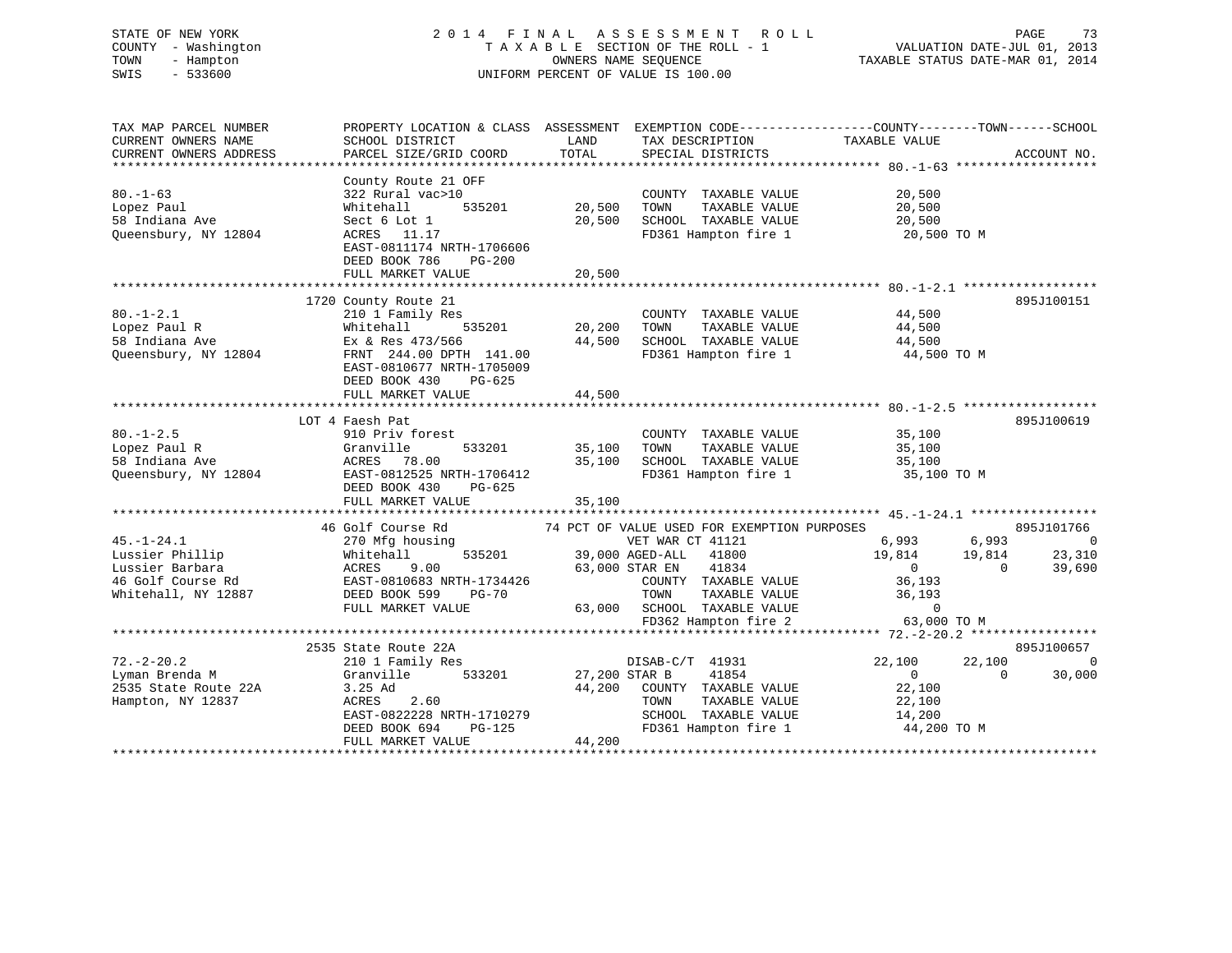# STATE OF NEW YORK 2 0 1 4 F I N A L A S S E S S M E N T R O L L PAGE 74 COUNTY - Washington T A X A B L E SECTION OF THE ROLL - 1 VALUATION DATE-JUL 01, 2013 TOWN - Hampton OWNERS NAME SEQUENCE TAXABLE STATUS DATE-MAR 01, 2014 SWIS - 533600 UNIFORM PERCENT OF VALUE IS 100.00

| TAX MAP PARCEL NUMBER                 | PROPERTY LOCATION & CLASS ASSESSMENT EXEMPTION CODE----------------COUNTY-------TOWN------SCHOOL              |               |                                                                          |                                                |                          |
|---------------------------------------|---------------------------------------------------------------------------------------------------------------|---------------|--------------------------------------------------------------------------|------------------------------------------------|--------------------------|
| CURRENT OWNERS NAME                   | SCHOOL DISTRICT                                                                                               | LAND          | TAX DESCRIPTION                                                          | TAXABLE VALUE                                  |                          |
| CURRENT OWNERS ADDRESS                | PARCEL SIZE/GRID COORD                                                                                        | TOTAL         | SPECIAL DISTRICTS                                                        |                                                | ACCOUNT NO.              |
|                                       |                                                                                                               |               |                                                                          |                                                |                          |
|                                       | State Route 22A                                                                                               |               |                                                                          |                                                | 895J100170               |
| $63. -1 - 8$                          | 314 Rural vac<10                                                                                              |               | COUNTY TAXABLE VALUE 14,000                                              |                                                |                          |
| Lyman Walter Daniel                   | Granville                                                                                                     | 533201 14,000 | TAXABLE VALUE<br>TOWN                                                    | 14,000                                         |                          |
| Lyman Susan M                         |                                                                                                               |               |                                                                          |                                                |                          |
| 107 Church St                         | ACRES 1.34 14,000<br>EAST-0823495 NRTH-1714664                                                                |               | SCHOOL TAXABLE VALUE<br>FD361 Hampton fire 1                             | 14,000<br>14,000 TO M                          |                          |
| Poultney, VT 05764 DEED BOOK 586      | PG-335                                                                                                        |               |                                                                          |                                                |                          |
|                                       | FULL MARKET VALUE                                                                                             | 14,000        |                                                                          |                                                |                          |
|                                       |                                                                                                               |               |                                                                          |                                                |                          |
|                                       | 2753 State Route 22A                                                                                          |               |                                                                          |                                                | 895J100160               |
| $63. - 1 - 9$                         | 210 1 Family Res                                                                                              |               | COUNTY TAXABLE VALUE                                                     | 117,900                                        |                          |
| Lyman Water Daniel                    | Granville                                                                                                     | 533201 23,300 | TOWN                                                                     |                                                |                          |
| Lyman Susan M                         | ACRES<br>1.40                                                                                                 | 117,900       | SCHOOL TAXABLE VALUE                                                     | TAXABLE VALUE 117,900<br>TAXABLE VALUE 117,900 |                          |
| 107 Church St                         | EAST-0823229 NRTH-1715132                                                                                     |               |                                                                          | FD361 Hampton fire 1 117,900 TO M              |                          |
| Poultney, VT 05764 DEED BOOK 437      | PG-137                                                                                                        |               |                                                                          |                                                |                          |
|                                       | FULL MARKET VALUE                                                                                             | 117,900       |                                                                          |                                                |                          |
|                                       |                                                                                                               |               |                                                                          |                                                |                          |
|                                       | Carvers Falls Rd                                                                                              |               |                                                                          |                                                | 895J101720               |
| $31. - 1 - 9$                         | 314 Rural vac<10                                                                                              |               | COUNTY TAXABLE VALUE 26,500                                              |                                                |                          |
| Lyon Matthew J                        | Whitehall 535201                                                                                              | 26,500        | TOWN TAXABLE VALUE                                                       |                                                |                          |
| Mclean Robert J                       |                                                                                                               | 26,500        | SCHOOL TAXABLE VALUE                                                     | 26,500<br>26,500                               |                          |
| 51 Whitman Rd                         | Whiteh<br>Lot 3<br>ACRES<br>EAST-0<br>ACRES 5.12                                                              |               |                                                                          | FD362 Hampton fire 2 26,500 TO M               |                          |
| Madison, CT 06443                     | EAST-0808158 NRTH-1746951                                                                                     |               |                                                                          |                                                |                          |
|                                       | DEED BOOK 540<br>PG-223                                                                                       |               |                                                                          |                                                |                          |
|                                       | FULL MARKET VALUE                                                                                             | 26,500        |                                                                          |                                                |                          |
|                                       |                                                                                                               |               |                                                                          |                                                |                          |
|                                       | 1925 County Route 18 63 PCT OF VALUE USED FOR EXEMPTION PURPOSES                                              |               |                                                                          |                                                | 895J100008               |
| $62. - 1 - 43$                        | 240 Rural res                                                                                                 |               | VET WAR CT 41121                                                         | 15,351                                         | 15,351<br>$\overline{0}$ |
| Lyons Timothy                         |                                                                                                               |               |                                                                          | $\overline{0}$                                 | 30,000<br>$\Omega$       |
| Lyons Terry A                         | Whitehall  535201  42,500 STAR B  41854<br>ACRES  12.50   123,300 COUNTY TAXABLE VALUE                        |               |                                                                          | 107,949                                        |                          |
|                                       | Lyons Terry A<br>1925 County Route 18<br>1925 County Route 18<br>1925 County Route 18<br>1925 County Route 18 |               | TAXABLE VALUE<br>TOWN                                                    | 107,949                                        |                          |
| Whitehall, NY 12887                   | DEED BOOK 751<br>PG-303                                                                                       |               |                                                                          |                                                |                          |
|                                       | FULL MARKET VALUE                                                                                             |               | SCHOOL TAXABLE VALUE 93,300<br>123,300 FD361 Hampton fire 1 123,300 TO M |                                                |                          |
|                                       |                                                                                                               |               |                                                                          |                                                |                          |
|                                       | County Route 18 N/off                                                                                         |               |                                                                          |                                                |                          |
| $62. - 1 - 44.1$                      | 910 Priv forest                                                                                               |               | COUNTY TAXABLE VALUE                                                     | 5,600                                          |                          |
|                                       | Granville                                                                                                     | 533201 5,600  |                                                                          | 5,600                                          |                          |
| Lyons Timothy $M$<br>Lyons Terry A    | Lot 2                                                                                                         | 5,600         | TOWN      TAXABLE VALUE<br>SCHOOL   TAXABLE VALUE                        | 5,600                                          |                          |
| 1925 County Route 18 Filed Sub #12261 |                                                                                                               |               |                                                                          | FD361 Hampton fire 1 5,600 TO M                |                          |
| Whitehall, NY 12887                   | ACRES 12.45                                                                                                   |               |                                                                          |                                                |                          |
|                                       | EAST-0810585 NRTH-1716039                                                                                     |               |                                                                          |                                                |                          |
|                                       | DEED BOOK 3118 PG-323                                                                                         |               |                                                                          |                                                |                          |
|                                       | FULL MARKET VALUE                                                                                             | 5,600         |                                                                          |                                                |                          |
|                                       |                                                                                                               |               |                                                                          |                                                |                          |
|                                       |                                                                                                               |               |                                                                          |                                                |                          |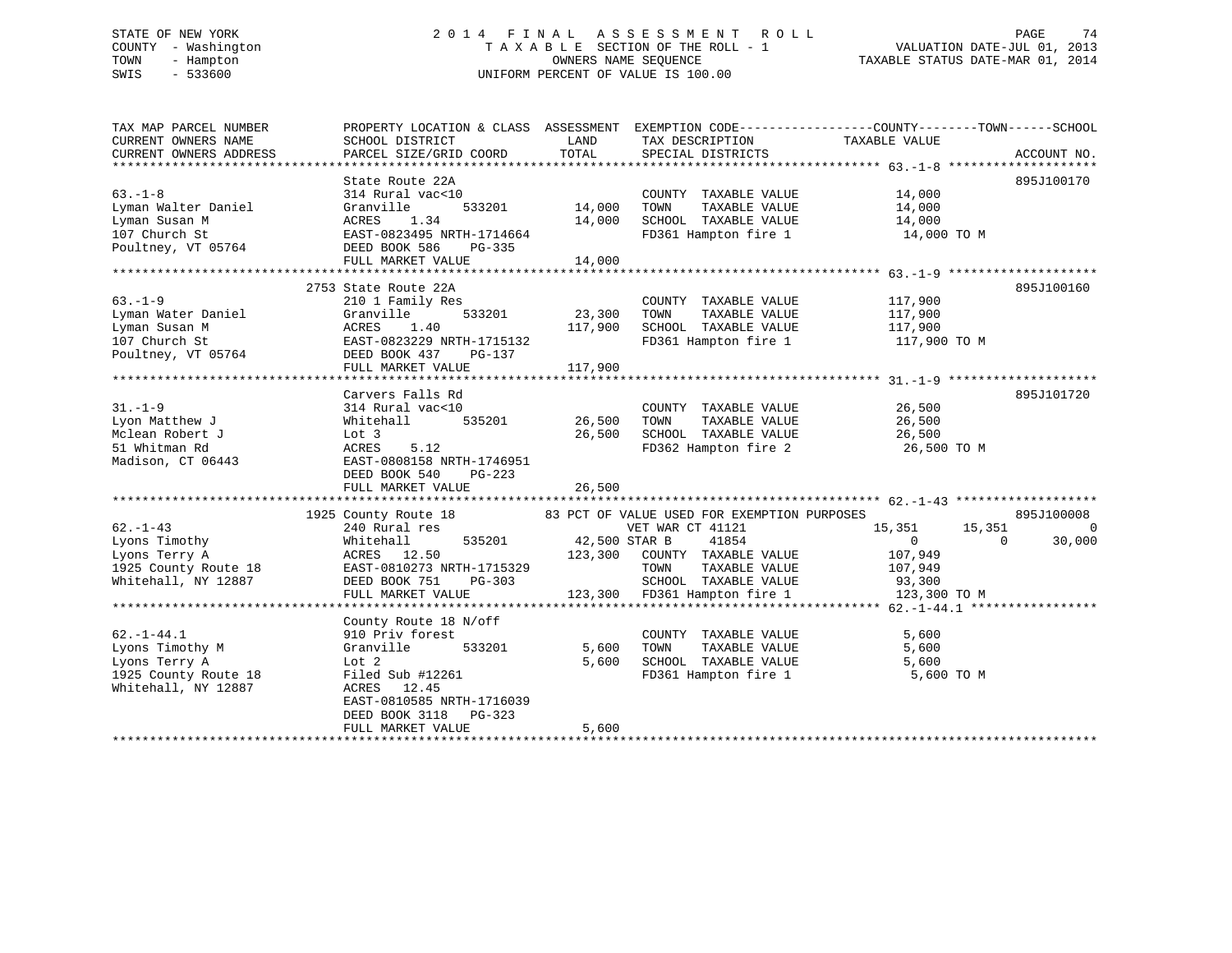# STATE OF NEW YORK 2 0 1 4 F I N A L A S S E S S M E N T R O L L PAGE 75 COUNTY - Washington T A X A B L E SECTION OF THE ROLL - 1 VALUATION DATE-JUL 01, 2013 TOWN - Hampton OWNERS NAME SEQUENCE TAXABLE STATUS DATE-MAR 01, 2014 SWIS - 533600 UNIFORM PERCENT OF VALUE IS 100.00

| TAX MAP PARCEL NUMBER<br>CURRENT OWNERS NAME<br>CURRENT OWNERS ADDRESS                          | PROPERTY LOCATION & CLASS ASSESSMENT EXEMPTION CODE----------------COUNTY-------TOWN------SCHOOL<br>SCHOOL DISTRICT<br>PARCEL SIZE/GRID COORD                                                                             | LAND<br>TOTAL                | TAX DESCRIPTION<br>SPECIAL DISTRICTS                                                           | TAXABLE VALUE                                 | ACCOUNT NO. |
|-------------------------------------------------------------------------------------------------|---------------------------------------------------------------------------------------------------------------------------------------------------------------------------------------------------------------------------|------------------------------|------------------------------------------------------------------------------------------------|-----------------------------------------------|-------------|
| $80. - 1 - 12.1$<br>MacNeil Robbin R<br>1305 Highland Ave<br>Augusta, GA 30904                  | 3 Hampton Heights Way<br>220 2 Family Res<br>Granville<br>533201<br>ACRES<br>5.01<br>EAST-0812286 NRTH-1702228<br>DEED BOOK 1698 PG-188<br>FULL MARKET VALUE                                                              | 35,000<br>108,800<br>108,800 | COUNTY TAXABLE VALUE<br>TAXABLE VALUE<br>TOWN<br>SCHOOL TAXABLE VALUE<br>FD361 Hampton fire 1  | 108,800<br>108,800<br>108,800<br>108,800 TO M | 895J100697  |
| $72. - 1 - 2$                                                                                   | 2395 County Route 18<br>240 Rural res                                                                                                                                                                                     |                              | COUNTY TAXABLE VALUE                                                                           | 84,800                                        | 895J100101  |
| Mahar James E LE<br>Mahar Rosemarie LE<br>87 Fred Ave<br>Dunedin, FL 34698                      | Granville<br>533201<br>ACRES 12.50<br>EAST-0820101 NRTH-1711978<br>DEED BOOK 510<br>PG-215<br>FULL MARKET VALUE                                                                                                           | 42,500<br>84,800<br>84,800   | TAXABLE VALUE<br>TOWN<br>SCHOOL TAXABLE VALUE<br>CA001 Cons agri dst 1<br>FD361 Hampton fire 1 | 84,800<br>84,800<br>84,800 TO<br>84,800 TO M  |             |
|                                                                                                 | 280 South Rd                                                                                                                                                                                                              |                              |                                                                                                |                                               | 895J100442  |
| $81. -1 - 3$<br>Mahoney Edward D Jr<br>Mahoney Christine M<br>20 Mekeel St<br>Katonah, NY 10536 | 260 Seasonal res<br>Granville<br>533201<br>ACRES 10.00<br>EAST-0819530 NRTH-1703876<br>DEED BOOK 735<br>PG-291<br>FULL MARKET VALUE                                                                                       | 40,000<br>87,900<br>87,900   | COUNTY TAXABLE VALUE<br>TAXABLE VALUE<br>TOWN<br>SCHOOL TAXABLE VALUE<br>FD361 Hampton fire 1  | 87,900<br>87,900<br>87,900<br>87,900 TO M     |             |
| $71. - 1 - 30.7$<br>Main Street Express LLC The<br>770 Bedford Ridge Rd<br>Mt Kisco, NY 10549   | County Route 21<br>311 Res vac land<br>535201<br>Whitehall<br>Sect 4 Lot 6<br>ACRES<br>7.70<br>EAST-0808951 NRTH-1706867<br>DEED BOOK 2792 PG-253<br>FULL MARKET VALUE                                                    | 25,500<br>25,500<br>25,500   | COUNTY TAXABLE VALUE<br>TOWN<br>TAXABLE VALUE<br>SCHOOL TAXABLE VALUE<br>FD361 Hampton fire 1  | 25,500<br>25,500<br>25,500<br>25,500 TO M     |             |
| $71.3 - 3 - 3$<br>Main Street Express LLC The<br>770 Bedford Ridge Rd<br>Mt Kisco, NY 10549     | County Route 21 OFF<br>311 Res vac land - WTRFNT<br>Whitehall<br>535201<br>Subdiv Lot 20B<br>Sect 3<br>$80 - 3 - 3$<br>FRNT 169.00 DPTH 324.00<br>EAST-0810279 NRTH-1706570<br>DEED BOOK 2792 PG-265<br>FULL MARKET VALUE | 26,000<br>26,000<br>26,000   | COUNTY TAXABLE VALUE<br>TAXABLE VALUE<br>TOWN<br>SCHOOL TAXABLE VALUE<br>FD361 Hampton fire 1  | 26,000<br>26,000<br>26,000<br>26,000 TO M     |             |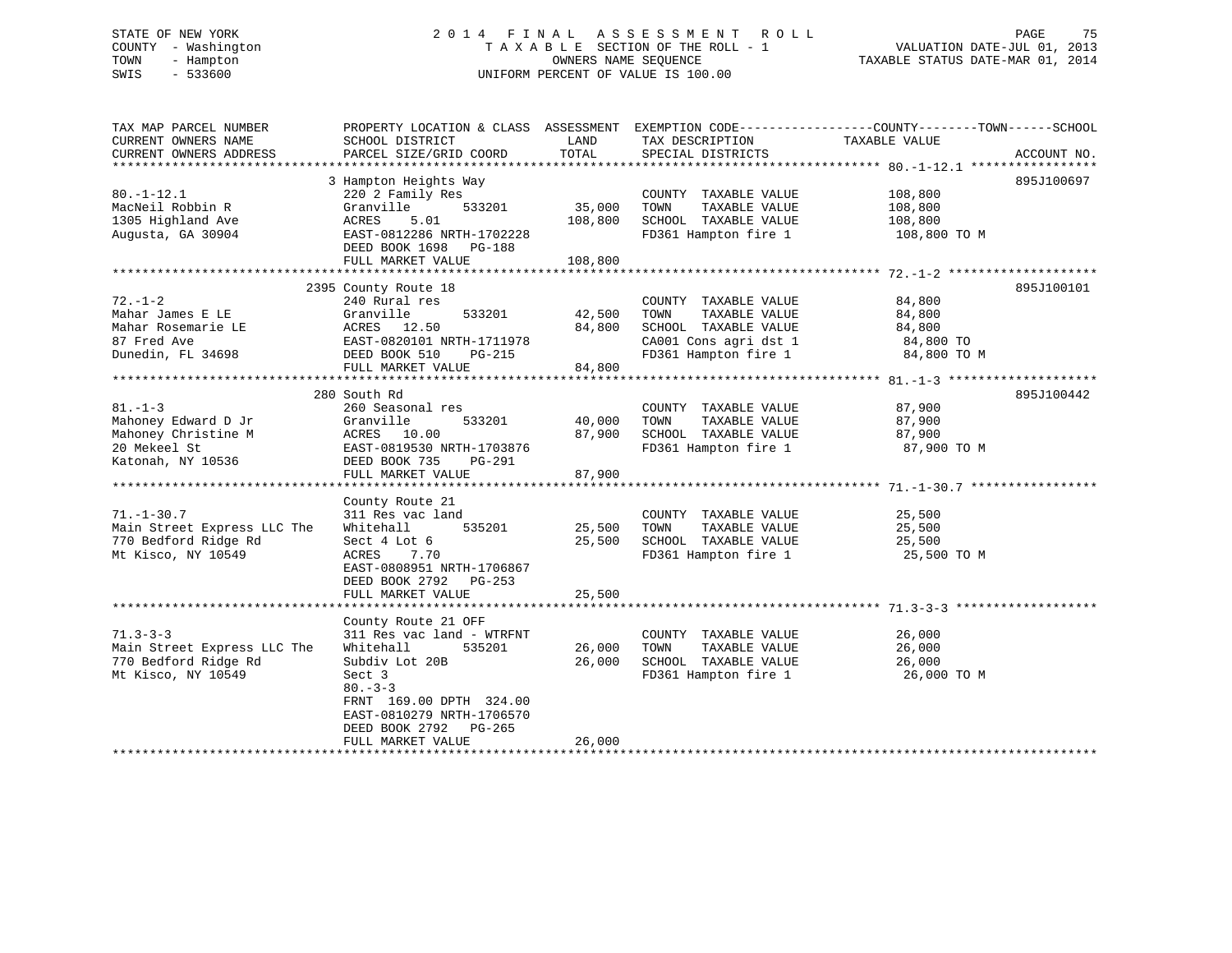| STATE OF NEW YORK<br>COUNTY - Washington<br>TOWN<br>- Hampton<br>$-533600$<br>SWIS                                                                                                         | 2014 FINAL                                                                                                                                                                                                                                                                                                                                                                                                                           | OWNERS NAME SEQUENCE                           | A S S E S S M E N T A O L L<br>TAXABLE SECTION OF THE ROLL - 1<br>UNIFORM PERCENT OF VALUE IS 100.00                                                                                           | 76<br>PAGE<br>VALUATION DATE-JUL 01, 2013<br>TAXABLE STATUS DATE-MAR 01, 2014          |
|--------------------------------------------------------------------------------------------------------------------------------------------------------------------------------------------|--------------------------------------------------------------------------------------------------------------------------------------------------------------------------------------------------------------------------------------------------------------------------------------------------------------------------------------------------------------------------------------------------------------------------------------|------------------------------------------------|------------------------------------------------------------------------------------------------------------------------------------------------------------------------------------------------|----------------------------------------------------------------------------------------|
| TAX MAP PARCEL NUMBER<br>CURRENT OWNERS NAME                                                                                                                                               | PROPERTY LOCATION & CLASS ASSESSMENT<br>SCHOOL DISTRICT                                                                                                                                                                                                                                                                                                                                                                              | LAND                                           | TAX DESCRIPTION                                                                                                                                                                                | EXEMPTION CODE-----------------COUNTY-------TOWN------SCHOOL<br>TAXABLE VALUE          |
| CURRENT OWNERS ADDRESS<br>*************************                                                                                                                                        | PARCEL SIZE/GRID COORD                                                                                                                                                                                                                                                                                                                                                                                                               | TOTAL                                          | SPECIAL DISTRICTS                                                                                                                                                                              | ACCOUNT NO.                                                                            |
| $71.3 - 3 - 4$<br>Main Street Express LLC The<br>770 Bedford Ridge Rd<br>Mt Kisco, NY 10549                                                                                                | County Route 21 OFF<br>311 Res vac land - WTRFNT<br>Whitehall<br>535201<br>Subdiv Lot 5B<br>Sect 3<br>$80 - 3 - 4$<br>FRNT 191.00 DPTH 324.00<br>EAST-0810347 NRTH-1706468<br>DEED BOOK 2792 PG-269                                                                                                                                                                                                                                  | 26,000<br>26,000                               | COUNTY TAXABLE VALUE<br>TOWN<br>TAXABLE VALUE<br>SCHOOL TAXABLE VALUE<br>FD361 Hampton fire 1                                                                                                  | 26,000<br>26,000<br>26,000<br>26,000 TO M                                              |
|                                                                                                                                                                                            | FULL MARKET VALUE                                                                                                                                                                                                                                                                                                                                                                                                                    | 26,000                                         |                                                                                                                                                                                                |                                                                                        |
|                                                                                                                                                                                            | ************************                                                                                                                                                                                                                                                                                                                                                                                                             | **********                                     |                                                                                                                                                                                                |                                                                                        |
| $71.3 - 3 - 5$<br>Main Street Express LLC The<br>770 Bedford Ridge Rd<br>Mt Kisco, NY 10549<br>$71.3 - 3 - 6$<br>Main Street Express LLC The<br>770 Bedford Ridge Rd<br>Mt Kisco, NY 10549 | County Route 21 OFF<br>311 Res vac land - WTRFNT<br>Whitehall<br>535201<br>Subdiv Lot 12B<br>Sect 3<br>$80 - 3 - 5$<br>FRNT 142.00 DPTH 457.00<br>EAST-0810272 NRTH-1706363<br>DEED BOOK 2792 PG-273<br>FULL MARKET VALUE<br>County Route 21 OFF<br>311 Res vac land - WTRFNT<br>Whitehall<br>535201<br>Subdiv Lot 11B<br>Sect 3<br>$80 - 3 - 6$<br>FRNT 200.00 DPTH 457.00<br>EAST-0810245 NRTH-1706245<br>DEED BOOK 2792<br>PG-277 | 26,000<br>26,000<br>26,000<br>26,000<br>26,000 | COUNTY TAXABLE VALUE<br>TOWN<br>TAXABLE VALUE<br>SCHOOL TAXABLE VALUE<br>FD361 Hampton fire 1<br>COUNTY TAXABLE VALUE<br>TOWN<br>TAXABLE VALUE<br>SCHOOL TAXABLE VALUE<br>FD361 Hampton fire 1 | 26,000<br>26,000<br>26,000<br>26,000 TO M<br>26,000<br>26,000<br>26,000<br>26,000 TO M |
|                                                                                                                                                                                            | FULL MARKET VALUE<br>******************                                                                                                                                                                                                                                                                                                                                                                                              | 26,000                                         | ************************** 71.3-3-7                                                                                                                                                            |                                                                                        |
| $71.3 - 3 - 7$<br>Main Street Express LLC The<br>770 Bedford Ridge<br>Mt Kisco, NY 10549                                                                                                   | County Route 21 OFF<br>311 Res vac land - WTRFNT<br>Whitehall<br>535201<br>Subdiv Lot 10B<br>Sect 3<br>$80 - 3 - 7$<br>FRNT 201.00 DPTH 273.00<br>EAST-0810314 NRTH-1706181<br>DEED BOOK 2792<br>PG-281<br>FULL MARKET VALUE                                                                                                                                                                                                         | 26,000<br>26,000<br>26,000                     | COUNTY TAXABLE VALUE<br>TOWN<br>TAXABLE VALUE<br>SCHOOL TAXABLE VALUE<br>FD361 Hampton fire 1                                                                                                  | 26,000<br>26,000<br>26,000<br>26,000 то м                                              |
| **********************                                                                                                                                                                     |                                                                                                                                                                                                                                                                                                                                                                                                                                      | .                                              |                                                                                                                                                                                                |                                                                                        |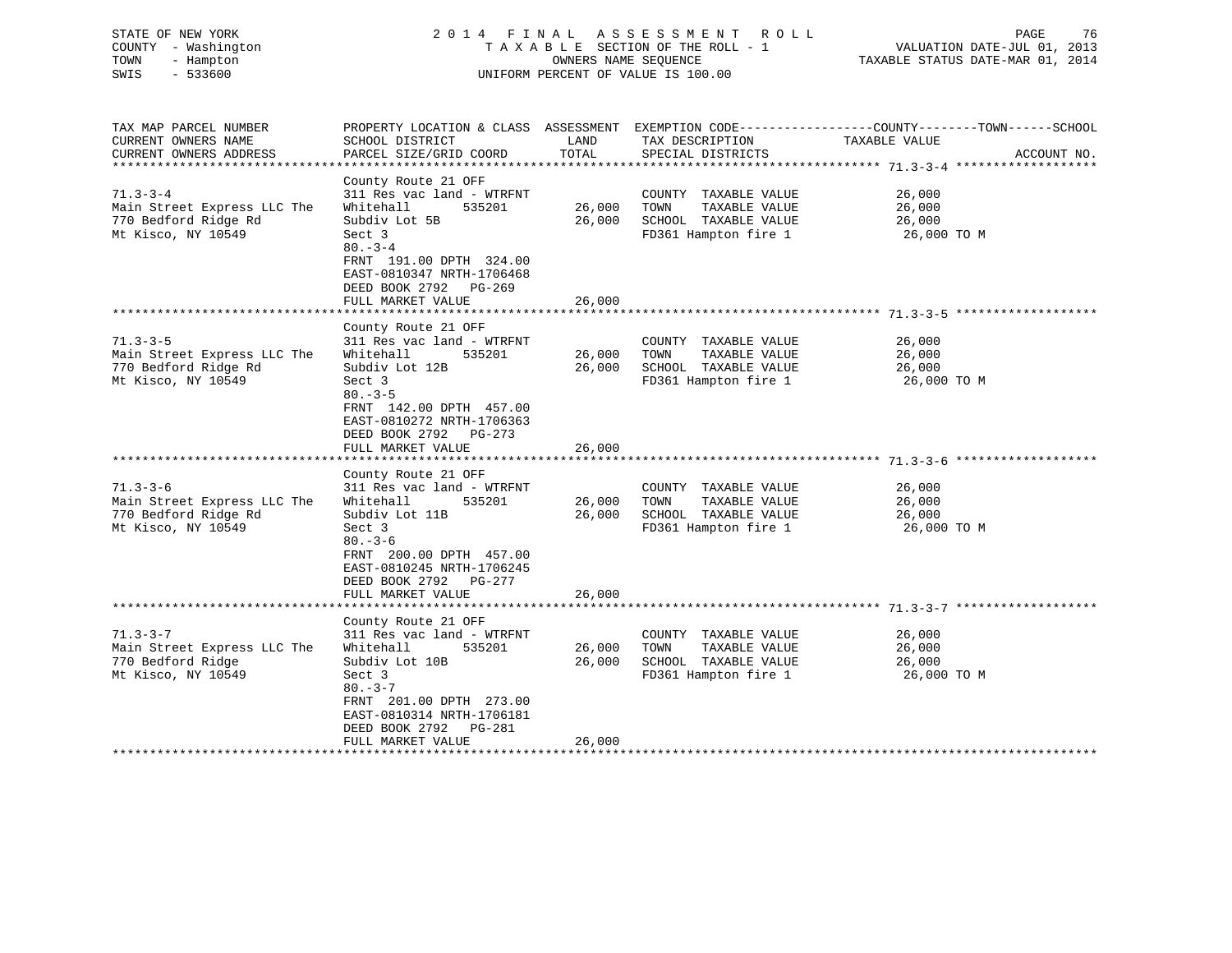# STATE OF NEW YORK 2 0 1 4 F I N A L A S S E S S M E N T R O L L PAGE 77 COUNTY - Washington T A X A B L E SECTION OF THE ROLL - 1 VALUATION DATE-JUL 01, 2013 TOWN - Hampton OWNERS NAME SEQUENCE TAXABLE STATUS DATE-MAR 01, 2014 SWIS - 533600 UNIFORM PERCENT OF VALUE IS 100.00

| TAX MAP PARCEL NUMBER<br>CURRENT OWNERS NAME<br>CURRENT OWNERS ADDRESS<br>******************** | SCHOOL DISTRICT<br>PARCEL SIZE/GRID COORD                                                                                                                                                                                    | LAND<br>TOTAL              | TAX DESCRIPTION<br>SPECIAL DISTRICTS                                                                                                                                                                       | PROPERTY LOCATION & CLASS ASSESSMENT EXEMPTION CODE----------------COUNTY-------TOWN------SCHOOL<br>TAXABLE VALUE                                                    | ACCOUNT NO.                                                      |
|------------------------------------------------------------------------------------------------|------------------------------------------------------------------------------------------------------------------------------------------------------------------------------------------------------------------------------|----------------------------|------------------------------------------------------------------------------------------------------------------------------------------------------------------------------------------------------------|----------------------------------------------------------------------------------------------------------------------------------------------------------------------|------------------------------------------------------------------|
| $80. - 1 - 36$<br>Main Street Express LLC The<br>770 Bedford Ridge Rd<br>Mt Kisco, NY 10549    | Ridgecrest Way<br>311 Res vac land<br>Whitehall<br>535201<br>LOT 8<br>FRNT 323.00 DPTH 160.00<br>EAST-0810137 NRTH-1705095<br>DEED BOOK 2792 PG-261<br>FULL MARKET VALUE                                                     | 1,500<br>1,500<br>1,500    | COUNTY TAXABLE VALUE<br>TOWN<br>TAXABLE VALUE<br>SCHOOL TAXABLE VALUE<br>FD361 Hampton fire 1                                                                                                              | 1,500<br>1,500<br>1,500<br>1,500 TO M                                                                                                                                | 895J101755                                                       |
| $80. - 1 - 62$<br>Main Street Express LLC The<br>770 Bedford Ridge Rd<br>Mt Kisco, NY 10549    | **************************<br>County Route 21<br>311 Res vac land<br>535201<br>Whitehall<br>Sect 5 Lot 7<br>ACRES<br>5.20<br>EAST-0809318 NRTH-1705862<br>DEED BOOK 2792 PG-257<br>FULL MARKET VALUE                         | 12,000<br>12,000<br>12,000 | COUNTY TAXABLE VALUE<br>TOWN<br>TAXABLE VALUE<br>SCHOOL TAXABLE VALUE<br>FD361 Hampton fire 1                                                                                                              | 12,000<br>12,000<br>12,000<br>12,000 TO M                                                                                                                            |                                                                  |
| $71. - 1 - 23.1$<br>Mako International LLC<br>12 Elmwood Rd<br>Menands, NY 12204               | Hills Pond Rd<br>314 Rural vac<10<br>Granville<br>533201<br>Sub Div Lot 1<br>6.30<br>ACRES<br>EAST-0814653 NRTH-1710243<br>DEED BOOK 3017<br>PG-62<br>FULL MARKET VALUE                                                      | 27,500<br>27,500<br>27,500 | COUNTY TAXABLE VALUE<br>TOWN<br>TAXABLE VALUE<br>SCHOOL TAXABLE VALUE<br>FD361 Hampton fire 1                                                                                                              | 27,500<br>27,500<br>27,500<br>27,500 TO M                                                                                                                            | 895J100010                                                       |
|                                                                                                | ***********************                                                                                                                                                                                                      | ************               |                                                                                                                                                                                                            |                                                                                                                                                                      |                                                                  |
| $31. - 1 - 4$<br>Manell Robert<br>Manell Robin<br>1399 Carvers Falls Ln<br>Whitehall, NY 12887 | 1399 Carvers Falls Ln<br>210 1 Family Res<br>Whitehall<br>535201<br>ACRES<br>3.90<br>EAST-0807952 NRTH-1746334<br>DEED BOOK 2950<br>PG-67<br>FULL MARKET VALUE                                                               | 88,700                     | VET COM C 41132<br>31,400 VET COM T 41133<br>88,700 VET DIS C 41142<br>VET DIS T 41143<br>41854<br>STAR B<br>COUNTY TAXABLE VALUE<br>TAXABLE VALUE<br>TOWN<br>SCHOOL TAXABLE VALUE<br>FD362 Hampton fire 2 | $\Omega$<br>22,175<br>22,175<br>$\Omega$<br>22,175<br>$\mathbf 0$<br>$\mathbf{0}$<br>22,175<br>$\mathbf{0}$<br>$\Omega$<br>44,350<br>44,350<br>58,700<br>88,700 TO M | 895J100215<br>0<br>$\Omega$<br>$\mathbf 0$<br>$\Omega$<br>30,000 |
|                                                                                                | ************************************                                                                                                                                                                                         |                            |                                                                                                                                                                                                            |                                                                                                                                                                      | *******************                                              |
| $71.3 - 3 - 8$<br>Maniaci Robert<br>Maniaci Elaine<br>132 Galleon Rd<br>Manahawkin, NJ 08050   | 28 Forest Hill Way<br>260 Seasonal res - WTRFNT<br>Whitehall<br>535201<br>Sub Div Lot 9B<br>Sect 3<br>$80 - 3 - 8$<br>FRNT<br>66.00 DPTH 243.00<br>EAST-0810430 NRTH-1706168<br>DEED BOOK 893<br>PG-240<br>FULL MARKET VALUE | 20,000<br>75,200<br>75,200 | COUNTY TAXABLE VALUE<br>TOWN<br>TAXABLE VALUE<br>SCHOOL TAXABLE VALUE<br>FD361 Hampton fire 1                                                                                                              | 75,200<br>75,200<br>75,200<br>75,200 TO M                                                                                                                            |                                                                  |
|                                                                                                |                                                                                                                                                                                                                              |                            |                                                                                                                                                                                                            |                                                                                                                                                                      |                                                                  |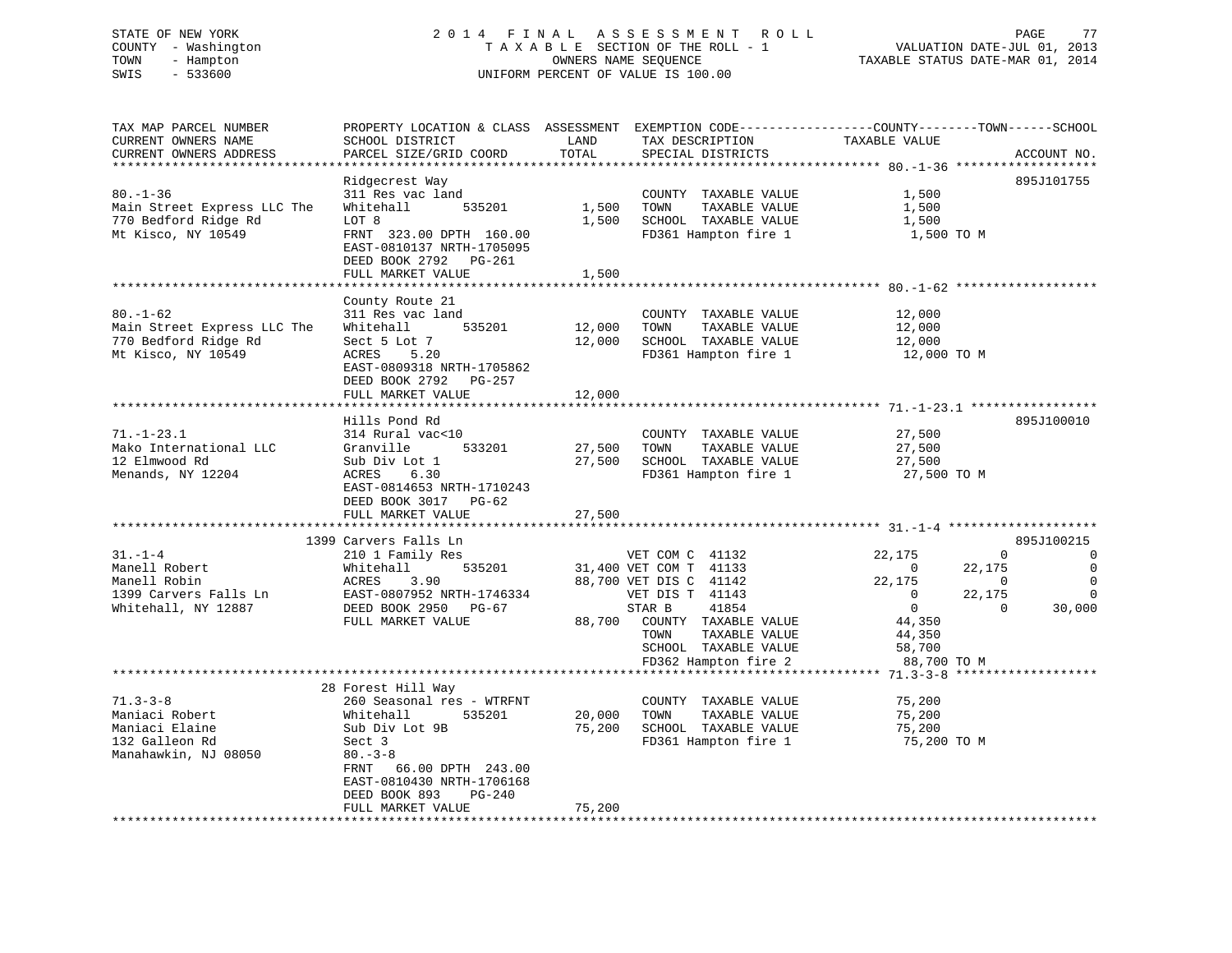| STATE OF NEW YORK<br>COUNTY - Washington<br>TOWN<br>- Hampton<br>SWIS<br>$-533600$ | 2014 FINAL                                                                      | OWNERS NAME SEOUENCE | A S S E S S M E N T<br>R O L L<br>TAXABLE SECTION OF THE ROLL - 1<br>UNIFORM PERCENT OF VALUE IS 100.00 | VALUATION DATE-JUL 01, 2013<br>TAXABLE STATUS DATE-MAR 01, 2014                                                   | PAGE<br>78  |
|------------------------------------------------------------------------------------|---------------------------------------------------------------------------------|----------------------|---------------------------------------------------------------------------------------------------------|-------------------------------------------------------------------------------------------------------------------|-------------|
| TAX MAP PARCEL NUMBER<br>CURRENT OWNERS NAME                                       | SCHOOL DISTRICT                                                                 | LAND                 | TAX DESCRIPTION                                                                                         | PROPERTY LOCATION & CLASS ASSESSMENT EXEMPTION CODE----------------COUNTY-------TOWN------SCHOOL<br>TAXABLE VALUE |             |
| CURRENT OWNERS ADDRESS                                                             | PARCEL SIZE/GRID COORD                                                          | TOTAL                | SPECIAL DISTRICTS                                                                                       |                                                                                                                   | ACCOUNT NO. |
|                                                                                    | 1048 West Way                                                                   |                      |                                                                                                         |                                                                                                                   | 895J100061  |
| $71.4 - 2 - 9$                                                                     | 260 Seasonal res - WTRFNT                                                       |                      | COUNTY TAXABLE VALUE                                                                                    | 138,600                                                                                                           |             |
| Manzer Jane A                                                                      | Granville<br>533201                                                             | 27,100               | TOWN<br>TAXABLE VALUE                                                                                   | 138,600                                                                                                           |             |
| Cook Timothy                                                                       | LOT 9                                                                           | 138,600              | SCHOOL TAXABLE VALUE                                                                                    | 138,600                                                                                                           |             |
| Attn: Jane Manzer                                                                  | 471/745 501/1049                                                                |                      | FD361 Hampton fire 1                                                                                    | 138,600 TO M                                                                                                      |             |
| 279 Church St                                                                      | $71. - 2 - 9$                                                                   |                      |                                                                                                         |                                                                                                                   |             |
| Buchanan, NY 10511                                                                 | FRNT 103.00 DPTH 259.00<br>EAST-0815483 NRTH-1707397<br>DEED BOOK 447<br>PG-732 |                      |                                                                                                         |                                                                                                                   |             |
|                                                                                    | FULL MARKET VALUE                                                               | 138,600              |                                                                                                         |                                                                                                                   |             |
|                                                                                    | County Route 18                                                                 |                      |                                                                                                         |                                                                                                                   | 895J100292  |
| $62. - 1 - 40$                                                                     | 322 Rural vac>10                                                                |                      | COUNTY TAXABLE VALUE                                                                                    | 29,000                                                                                                            |             |
| Mapes Harold C                                                                     | 533201<br>Granville                                                             | 29,000               | TAXABLE VALUE<br>TOWN                                                                                   | 29,000                                                                                                            |             |
| 22 Cedarwood Dr                                                                    | 13.00<br>ACRES                                                                  | 29,000               | SCHOOL TAXABLE VALUE                                                                                    | 29,000                                                                                                            |             |
| Queensbury, NY 12804                                                               | EAST-0810353 NRTH-1713951                                                       |                      | FD361 Hampton fire 1                                                                                    | 29,000 TO M                                                                                                       |             |
|                                                                                    | DEED BOOK 2277 PG-327                                                           |                      |                                                                                                         |                                                                                                                   |             |
|                                                                                    | FULL MARKET VALUE                                                               | 29,000               |                                                                                                         |                                                                                                                   |             |
|                                                                                    |                                                                                 |                      |                                                                                                         |                                                                                                                   |             |
|                                                                                    | County Route 18 OFF                                                             |                      |                                                                                                         |                                                                                                                   | 895J100412  |
| $71. - 1 - 1.3$                                                                    | 323 Vacant rural                                                                |                      | COUNTY TAXABLE VALUE                                                                                    | 23,500                                                                                                            |             |
| Mapes Harold C                                                                     | Granville<br>533201                                                             | 23,500               | TAXABLE VALUE<br>TOWN                                                                                   | 23,500                                                                                                            |             |
| 22 Cedarwood Dr<br>Queensbury, NY 12804                                            | ACRES<br>56.91<br>EAST-0810883 NRTH-1712549                                     | 23,500               | SCHOOL TAXABLE VALUE<br>FD361 Hampton fire 1                                                            | 23,500<br>23,500 TO M                                                                                             |             |
|                                                                                    | DEED BOOK 2277 PG-327                                                           |                      |                                                                                                         |                                                                                                                   |             |
|                                                                                    | FULL MARKET VALUE                                                               | 23,500               |                                                                                                         |                                                                                                                   |             |
|                                                                                    | *******************                                                             | ***************      |                                                                                                         |                                                                                                                   |             |
|                                                                                    | 123 Campbell Ln                                                                 |                      |                                                                                                         |                                                                                                                   | 895J100404  |
| $72. - 2 - 35$                                                                     | 210 1 Family Res                                                                |                      | STAR B<br>41854                                                                                         | $\mathbf{0}$<br>$\Omega$                                                                                          | 30,000      |
| Marin Lucie G                                                                      | Granville<br>533201                                                             | 36,600               | COUNTY TAXABLE VALUE                                                                                    | 133,000                                                                                                           |             |
| Attn: Bailey Lucie                                                                 | 496/825,596/34,2653/6                                                           | 133,000              | TOWN<br>TAXABLE VALUE                                                                                   | 133,000                                                                                                           |             |
| PO Box 113                                                                         | 715/177-178 Hwy 742/185                                                         |                      | SCHOOL TAXABLE VALUE                                                                                    | 103,000                                                                                                           |             |
| Hampton, NY 12837                                                                  | 6.10<br>ACRES                                                                   |                      | FD361 Hampton fire 1                                                                                    | 133,000 TO M                                                                                                      |             |
|                                                                                    | EAST-0824120 NRTH-1712946                                                       |                      |                                                                                                         |                                                                                                                   |             |
|                                                                                    | DEED BOOK 496<br>PG-825<br>FULL MARKET VALUE                                    | 133,000              |                                                                                                         |                                                                                                                   |             |
|                                                                                    |                                                                                 |                      |                                                                                                         |                                                                                                                   |             |
|                                                                                    | 68 Rainbow Way                                                                  |                      |                                                                                                         |                                                                                                                   | 895J100598  |
| $81. - 1 - 37$                                                                     | 260 Seasonal res                                                                |                      | COUNTY TAXABLE VALUE                                                                                    | 60,400                                                                                                            |             |
| Marino Leah M                                                                      | Granville<br>533201                                                             | 31,800               | TAXABLE VALUE<br>TOWN                                                                                   | 60,400                                                                                                            |             |
| Macri Patricia                                                                     | ACRES<br>4.00                                                                   | 60,400               | SCHOOL TAXABLE VALUE                                                                                    | 60,400                                                                                                            |             |
| 68 Rainbow Way                                                                     | EAST-0817188 NRTH-1701965                                                       |                      | FD361 Hampton fire 1                                                                                    | 60,400 TO M                                                                                                       |             |
| PO Box 86                                                                          | DEED BOOK 3145 PG-71                                                            |                      |                                                                                                         |                                                                                                                   |             |

60,400 Hampton, NY 12837 FULL MARKET VALUE \*\*\*\*\*\*\*\*\*\*\*\*\*\*\*\*\*\*\*\*\*\*\*\*\*\*\*\*\*\*\*\*\*\*\*\*\*\*\*\*\*\*\*\*\*\*\*\*\*\*\*\*\*\*\*\*\*\*\*\*\*\*\*\*\*\*\*\*\*\*\*\*\*\*\*\*\*\*\*\*\*\*\*\*\*\*\*\*\*\*\*\*\*\*\*\*\*\*\*\*\*\*\*\*\*\*\*\*\*\*\*\*\*\*\*\*\*\*\*\*\*\*\*\*\*\*\*\*\*\*\*\*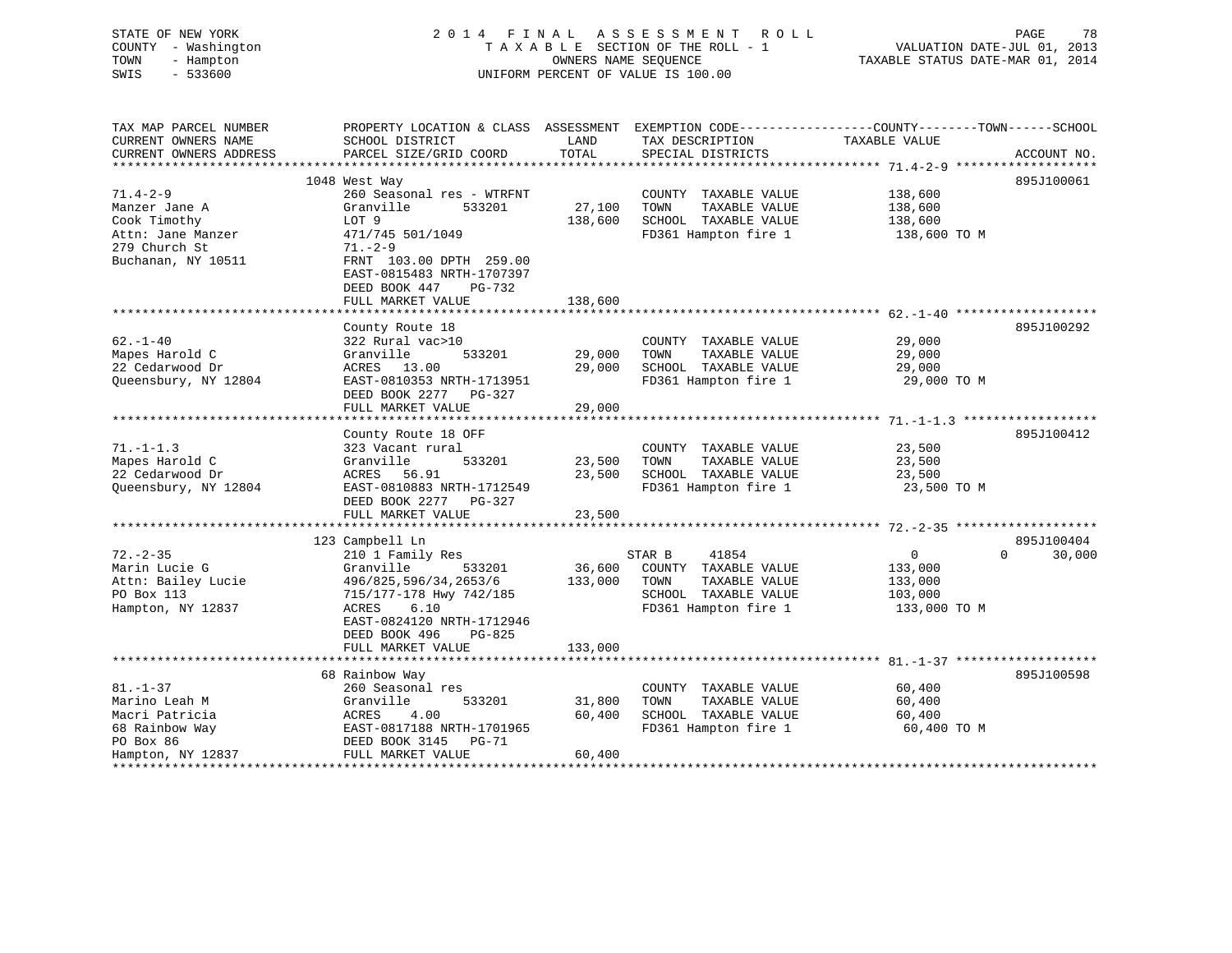# STATE OF NEW YORK 2 0 1 4 F I N A L A S S E S S M E N T R O L L PAGE 79 COUNTY - Washington T A X A B L E SECTION OF THE ROLL - 1 VALUATION DATE-JUL 01, 2013 TOWN - Hampton OWNERS NAME SEQUENCE TAXABLE STATUS DATE-MAR 01, 2014 SWIS - 533600 UNIFORM PERCENT OF VALUE IS 100.00

| TAX MAP PARCEL NUMBER                                    |                                         |         |                             | PROPERTY LOCATION & CLASS ASSESSMENT EXEMPTION CODE----------------COUNTY-------TOWN------SCHOOL |             |
|----------------------------------------------------------|-----------------------------------------|---------|-----------------------------|--------------------------------------------------------------------------------------------------|-------------|
| CURRENT OWNERS NAME                                      | SCHOOL DISTRICT                         | LAND    | TAX DESCRIPTION             | TAXABLE VALUE                                                                                    |             |
| CURRENT OWNERS ADDRESS                                   | PARCEL SIZE/GRID COORD                  | TOTAL   | SPECIAL DISTRICTS           |                                                                                                  | ACCOUNT NO. |
|                                                          |                                         |         |                             |                                                                                                  |             |
|                                                          | 74 Golf Course Rd                       |         |                             |                                                                                                  | 895J100693  |
| $45. - 1 - 22.1$                                         | 270 Mfg housing                         |         | COUNTY TAXABLE VALUE        | 23,000                                                                                           |             |
| Markie Ronald                                            | Whitehall<br>535201                     | 13,000  | TOWN<br>TAXABLE VALUE       | 23,000                                                                                           |             |
| Box 2193                                                 | FRNT 100.00 DPTH 150.00                 | 23,000  | SCHOOL TAXABLE VALUE        | 23,000                                                                                           |             |
| Whitehall, NY 12887                                      | EAST-0810398 NRTH-1735541               |         | FD362 Hampton fire 2        | 23,000 TO M                                                                                      |             |
|                                                          | DEED BOOK 502<br>PG-1025                |         |                             |                                                                                                  |             |
|                                                          | FULL MARKET VALUE                       | 23,000  |                             |                                                                                                  |             |
|                                                          |                                         |         |                             |                                                                                                  |             |
|                                                          | 1754 County Route 21                    |         |                             |                                                                                                  |             |
| $71.3 - 3 - 14$                                          | 210 1 Family Res - WTRFNT               |         | COUNTY TAXABLE VALUE        | 148,100                                                                                          |             |
| Martel Philip                                            | 535201<br>Whitehall                     | 25,000  | TOWN<br>TAXABLE VALUE       | 148,100                                                                                          |             |
| Martel Ermelinda                                         | Subdiv Lot 2B                           | 148,100 | SCHOOL TAXABLE VALUE        | 148,100                                                                                          |             |
| 30 Lakeview Rd                                           |                                         |         |                             |                                                                                                  |             |
|                                                          | Sect 3                                  |         | FD361 Hampton fire 1        | 148,100 TO M                                                                                     |             |
| Terryville, CT 06786                                     | $80. - 3 - 14$                          |         |                             |                                                                                                  |             |
|                                                          | FRNT 128.00 DPTH 234.00                 |         |                             |                                                                                                  |             |
|                                                          | EAST-0810221 NRTH-1705746               |         |                             |                                                                                                  |             |
|                                                          | DEED BOOK 927<br>PG-96                  |         |                             |                                                                                                  |             |
|                                                          | FULL MARKET VALUE                       | 148,100 |                             |                                                                                                  |             |
|                                                          |                                         |         |                             |                                                                                                  |             |
|                                                          | 3 Mirror Lake Way                       |         |                             |                                                                                                  |             |
| $71.3 - 3 - 13$                                          | 311 Res vac land - WTRFNT               |         | COUNTY TAXABLE VALUE        | 26,000                                                                                           |             |
| Martel Philip E                                          | 535201<br>Whitehall                     | 26,000  | TOWN<br>TAXABLE VALUE       | 26,000                                                                                           |             |
| Martel Ermelinda                                         | Subdiv 3B                               | 26,000  | SCHOOL TAXABLE VALUE        | 26,000                                                                                           |             |
| 30 Lakeview Rd                                           | Sect 3                                  |         | FD361 Hampton fire 1        | 26,000 TO M                                                                                      |             |
| Terryville, CT 06786                                     | $80. - 3 - 13$                          |         |                             |                                                                                                  |             |
|                                                          | FRNT 128.00 DPTH 271.00                 |         |                             |                                                                                                  |             |
|                                                          | EAST-0810339 NRTH-1705635               |         |                             |                                                                                                  |             |
|                                                          | DEED BOOK 927<br>PG-96                  |         |                             |                                                                                                  |             |
|                                                          | FULL MARKET VALUE                       | 26,000  |                             |                                                                                                  |             |
|                                                          |                                         |         |                             |                                                                                                  |             |
|                                                          | 12 Vladyka Woods Rd                     |         |                             |                                                                                                  |             |
| $38. - 1 - 15.3$                                         | 210 1 Family Res                        |         | STAR B<br>41854             | $\Omega$<br>$\overline{0}$                                                                       | 30,000      |
| Martelle Arthur B                                        | Whitehall<br>535201                     |         | 24,600 COUNTY TAXABLE VALUE | 101,400                                                                                          |             |
| Martelle Melissa A                                       |                                         | 101,400 | TOWN<br>TAXABLE VALUE       | 101,400                                                                                          |             |
| 12 Vladka Rd                                             | ACRES 1.80<br>EAST-0806170 NRTH-1737442 |         | SCHOOL TAXABLE VALUE        |                                                                                                  |             |
|                                                          |                                         |         |                             | 71,400                                                                                           |             |
| Whitehall, NY 12887                                      |                                         |         | FD362 Hampton fire 2        | 101,400 TO M                                                                                     |             |
|                                                          | FULL MARKET VALUE                       | 101,400 |                             |                                                                                                  |             |
|                                                          |                                         |         |                             |                                                                                                  |             |
|                                                          | 15 Greenfield Ln                        |         |                             |                                                                                                  | 895J100281  |
| $72 - 2 - 3$                                             | 240 Rural res                           |         | COUNTY TAXABLE VALUE        | 73,300                                                                                           |             |
| Martin Daniel J                                          | Granville<br>533201                     | 42,200  | TOWN<br>TAXABLE VALUE       | 73,300                                                                                           |             |
| 2 Chambers Ln                                            | ACRES 11.50                             | 73,300  | SCHOOL TAXABLE VALUE        | 73,300                                                                                           |             |
| White River Junction, VT 05001 EAST-0824081 NRTH-1711576 |                                         |         | FD361 Hampton fire 1        | 73,300 TO M                                                                                      |             |
|                                                          | DEED BOOK 2480<br>PG-119                |         |                             |                                                                                                  |             |
|                                                          | FULL MARKET VALUE                       | 73,300  |                             |                                                                                                  |             |
|                                                          |                                         |         |                             |                                                                                                  |             |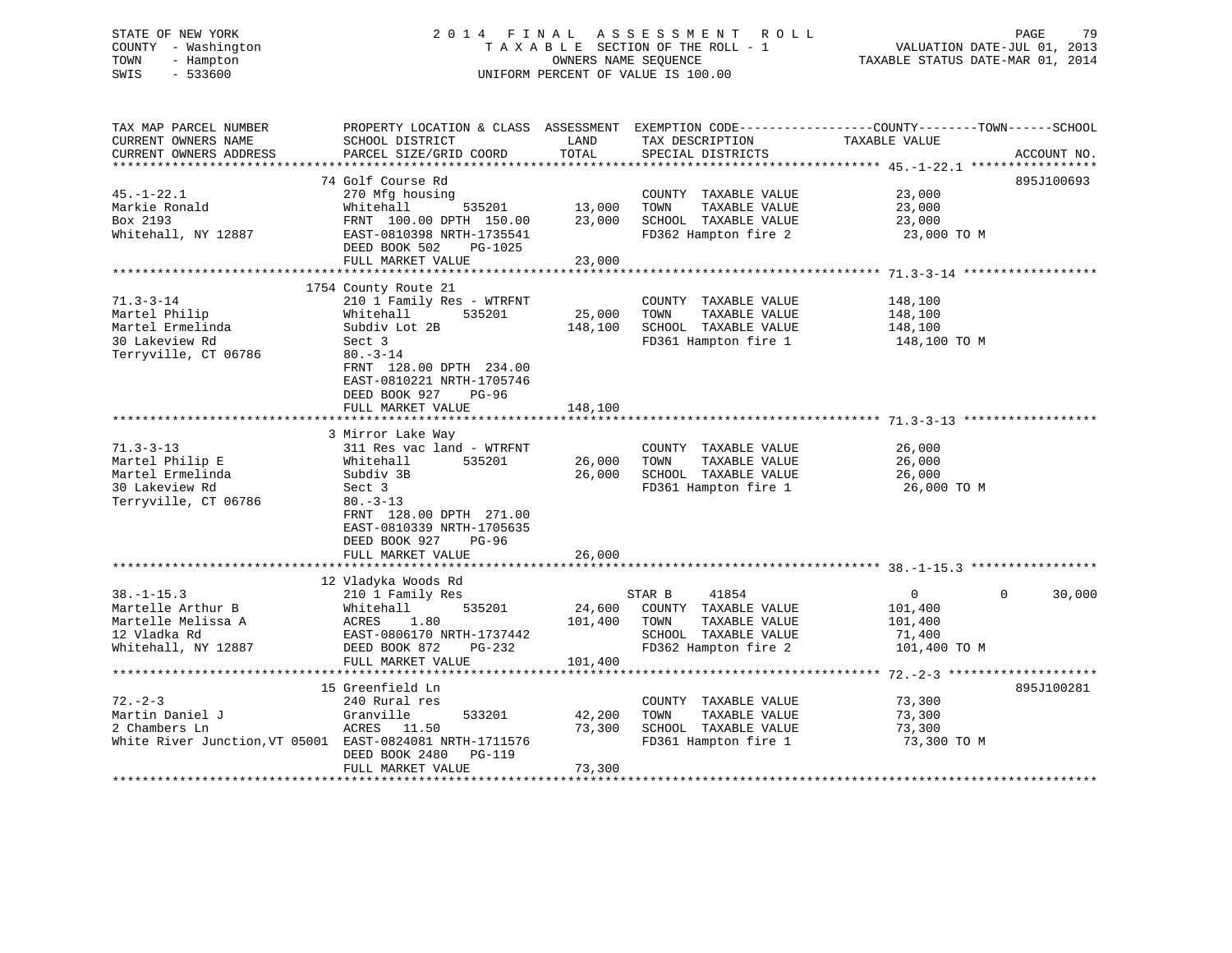# STATE OF NEW YORK 2 0 1 4 F I N A L A S S E S S M E N T R O L L PAGE 80 COUNTY - Washington T A X A B L E SECTION OF THE ROLL - 1 VALUATION DATE-JUL 01, 2013 TOWN - Hampton OWNERS NAME SEQUENCE TAXABLE STATUS DATE-MAR 01, 2014 SWIS - 533600 UNIFORM PERCENT OF VALUE IS 100.00

| TAX MAP PARCEL NUMBER<br>CURRENT OWNERS NAME<br>CURRENT OWNERS ADDRESS<br>************************                                | PROPERTY LOCATION & CLASS ASSESSMENT EXEMPTION CODE----------------COUNTY-------TOWN------SCHOOL<br>SCHOOL DISTRICT<br>PARCEL SIZE/GRID COORD        | LAND<br>TOTAL              | TAX DESCRIPTION<br>SPECIAL DISTRICTS                                                                                                                              | TAXABLE VALUE                                                                |                                                       | ACCOUNT NO.                              |
|-----------------------------------------------------------------------------------------------------------------------------------|------------------------------------------------------------------------------------------------------------------------------------------------------|----------------------------|-------------------------------------------------------------------------------------------------------------------------------------------------------------------|------------------------------------------------------------------------------|-------------------------------------------------------|------------------------------------------|
|                                                                                                                                   |                                                                                                                                                      |                            |                                                                                                                                                                   |                                                                              |                                                       |                                          |
| $81. - 2 - 3.1$<br>Martindale William M<br>Martindale Sherry<br>2300 State Route 22A<br>Hampton, NY 12837                         | 2300 State Route 22A<br>210 1 Family Res<br>Granville<br>533201<br>FRNT 185.00 DPTH<br>86.00<br>EAST-0822730 NRTH-1705166<br>DEED BOOK 523<br>PG-283 | 13,600<br>42,400           | 41854<br>STAR B<br>COUNTY TAXABLE VALUE<br>TAXABLE VALUE<br>TOWN<br>SCHOOL TAXABLE VALUE<br>FD361 Hampton fire 1                                                  | $\overline{0}$<br>42,400<br>42,400<br>12,400<br>42,400 TO M                  | $\Omega$                                              | 895J101718<br>30,000                     |
|                                                                                                                                   | FULL MARKET VALUE                                                                                                                                    | 42,400                     |                                                                                                                                                                   |                                                                              |                                                       |                                          |
|                                                                                                                                   |                                                                                                                                                      |                            |                                                                                                                                                                   |                                                                              |                                                       |                                          |
|                                                                                                                                   | State Route 22A                                                                                                                                      |                            |                                                                                                                                                                   |                                                                              |                                                       | 895J100613                               |
| $54. - 1 - 14.2$<br>Mashak Family Trust<br>Attn: John A Mashak Trustee<br>584 Hickey Rd<br>Hampton, NY 12837                      | 105 Vac farmland<br>Granville<br>533201<br>ACRES 35.27<br>EAST-0821639 NRTH-1724556<br>DEED BOOK 689<br>PG-306<br>FULL MARKET VALUE                  | 28,600<br>28,600<br>28,600 | AG DIST<br>41720<br>COUNTY TAXABLE VALUE<br>TOWN<br>TAXABLE VALUE<br>SCHOOL TAXABLE VALUE<br>CA001 Cons agri dst 1<br>7,327 EX                                    | 7,327<br>21,273<br>21,273<br>21,273<br>21,273 TO                             | 7,327                                                 | 7,327                                    |
| MAY BE SUBJECT TO PAYMENT                                                                                                         |                                                                                                                                                      |                            | FD361 Hampton fire 1                                                                                                                                              | 28,600 TO M                                                                  |                                                       |                                          |
| UNDER AGDIST LAW TIL 2018                                                                                                         |                                                                                                                                                      |                            |                                                                                                                                                                   |                                                                              |                                                       |                                          |
|                                                                                                                                   |                                                                                                                                                      |                            |                                                                                                                                                                   |                                                                              |                                                       |                                          |
| $62. - 1 - 23$<br>Mashak Family Trust<br>Attn: John A Mashak Trustee<br>584 Hickey Rd<br>Hampton, NY 12837                        | Hickey Rd OFF<br>322 Rural vac>10<br>Granville<br>533201<br>ACRES 17.00<br>EAST-0815653 NRTH-1718567<br>DEED BOOK 689<br>PG-308<br>FULL MARKET VALUE | 8,000<br>8,000<br>8,000    | COUNTY TAXABLE VALUE<br>TAXABLE VALUE<br>TOWN<br>SCHOOL TAXABLE VALUE<br>CA001 Cons agri dst 1<br>FD361 Hampton fire 1                                            | 8,000<br>8,000<br>8,000<br>8,000 TO<br>8,000 TO M                            |                                                       | 895J100165                               |
|                                                                                                                                   |                                                                                                                                                      |                            |                                                                                                                                                                   |                                                                              |                                                       |                                          |
| $62. - 1 - 24$<br>Mashak John<br>584 Hickey Rd<br>Hampton, NY 12837                                                               | Hickey Rd OFF<br>322 Rural vac>10<br>Granville<br>533201<br>10 Ad<br>13.70<br>ACRES<br>EAST-0816107 NRTH-1718147<br>DEED BOOK 819<br>PG-344          | 6,500<br>6,500             | COUNTY TAXABLE VALUE<br>TAXABLE VALUE<br>TOWN<br>SCHOOL TAXABLE VALUE<br>CA001 Cons agri dst 1<br>FD361 Hampton fire 1                                            | 6,500<br>6,500<br>6,500<br>6,500 TO<br>6,500 TO M                            |                                                       | 895J100171                               |
|                                                                                                                                   | FULL MARKET VALUE                                                                                                                                    | 6,500                      |                                                                                                                                                                   |                                                                              |                                                       |                                          |
|                                                                                                                                   | 12 Roberts Ln                                                                                                                                        |                            | 25 PCT OF VALUE USED FOR EXEMPTION PURPOSES                                                                                                                       |                                                                              |                                                       | 895J100166                               |
| $54. - 1 - 13$<br>Mashak Mildred -LE-<br>Mashak Family Trust<br>Attn: Mashak John A Trustee<br>584 Hickey Rd<br>Hampton, NY 12837 | 112 Dairy farm<br>Granville<br>533201<br>695/142<br>ACRES 267.50<br>EAST-0819980 NRTH-1722190<br>DEED BOOK 689<br>PG-308<br>FULL MARKET VALUE        | 501,700                    | AG DIST<br>41720<br>165,900 AGED-CO/TN 41801<br>501,700 AGED-SCH<br>41804<br>41834<br>STAR EN<br>SILO EXMP 42100<br>COUNTY TAXABLE VALUE<br>TOWN<br>TAXABLE VALUE | 35,085<br>50,170<br>$\Omega$<br>$\mathbf{0}$<br>40,909<br>375,536<br>375,536 | 35,085<br>50,170<br>$\Omega$<br>$\mathbf 0$<br>40,909 | 35,085<br>0<br>6,271<br>64,200<br>40,909 |
| MAY BE SUBJECT TO PAYMENT<br>UNDER AGDIST LAW TIL 2018                                                                            |                                                                                                                                                      |                            | SCHOOL TAXABLE VALUE<br>CA001 Cons agri dst 1<br>75,994 EX<br>FD361 Hampton fire 1<br>40,909 EX                                                                   | 355,235<br>425,706 TO<br>460,791 TO M                                        |                                                       |                                          |
|                                                                                                                                   |                                                                                                                                                      |                            |                                                                                                                                                                   |                                                                              |                                                       |                                          |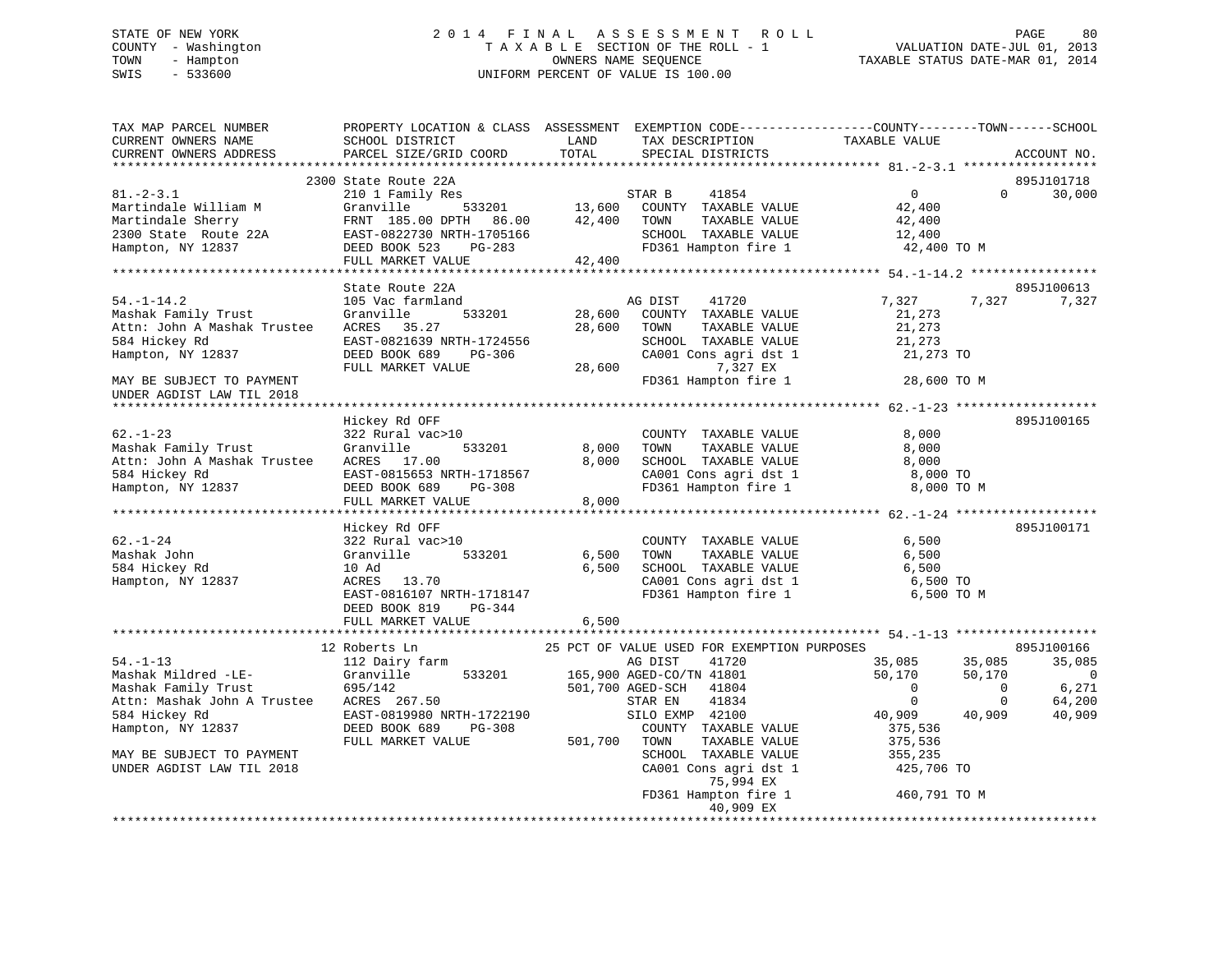# STATE OF NEW YORK 2 0 1 4 F I N A L A S S E S S M E N T R O L L PAGE 81 COUNTY - Washington T A X A B L E SECTION OF THE ROLL - 1 VALUATION DATE-JUL 01, 2013 TOWN - Hampton OWNERS NAME SEQUENCE TAXABLE STATUS DATE-MAR 01, 2014 SWIS - 533600 UNIFORM PERCENT OF VALUE IS 100.00

| TAX MAP PARCEL NUMBER<br>CURRENT OWNERS NAME<br>CURRENT OWNERS ADDRESS                              | PROPERTY LOCATION & CLASS ASSESSMENT EXEMPTION CODE----------------COUNTY-------TOWN------SCHOOL<br>SCHOOL DISTRICT<br>PARCEL SIZE/GRID COORD                                                  | LAND<br>TOTAL                | TAX DESCRIPTION<br>SPECIAL DISTRICTS                                                                                                               | TAXABLE VALUE                                                                 | ACCOUNT NO.                      |
|-----------------------------------------------------------------------------------------------------|------------------------------------------------------------------------------------------------------------------------------------------------------------------------------------------------|------------------------------|----------------------------------------------------------------------------------------------------------------------------------------------------|-------------------------------------------------------------------------------|----------------------------------|
| $80. - 1 - 20$<br>Maslak Shirley A<br>Colligan Michael G<br>PO Box 8<br>Plymouth, CT 06782          | 70 Hampton Heights Way<br>260 Seasonal res<br>Granville<br>533201<br>724/255<br>ACRES<br>5.02<br>EAST-0810837 NRTH-1701266<br>DEED BOOK 2779 PG-242<br>FULL MARKET VALUE                       | 35,000<br>59,400<br>59,400   | COUNTY TAXABLE VALUE<br>TOWN<br>TAXABLE VALUE<br>SCHOOL TAXABLE VALUE<br>FD361 Hampton fire 1                                                      | 59,400<br>59,400<br>59,400<br>59,400 TO M                                     | 895J100672                       |
| $45. - 1 - 3$<br>Mason Tiffany K<br>1585 Carlton Rd<br>Whitehall, NY 12887                          | 1585 Carlton Rd<br>240 Rural res<br>Whitehall<br>535201<br>893/12<br>ACRES<br>70.00<br>EAST-0805631 NRTH-1735797<br>DEED BOOK 3260 PG-92<br>FULL MARKET VALUE                                  | 86,500<br>202,300<br>202,300 | STAR B<br>41854<br>COUNTY TAXABLE VALUE<br>TAXABLE VALUE<br>TOWN<br>SCHOOL TAXABLE VALUE<br>CA001 Cons agri dst 1<br>FD362 Hampton fire 2          | $\overline{0}$<br>202,300<br>202,300<br>172,300<br>202,300 TO<br>202,300 TO M | 895J100028<br>$\Omega$<br>30,000 |
| $38. - 1 - 10.3$<br>Matta James<br>Matta Joseph Richard<br>PO Box 114<br>Fair Haven, VT 05743       | 1660 County Route 11<br>210 1 Family Res<br>535201<br>Whitehall<br>ACRES<br>2.05<br>EAST-0808691 NRTH-1737213<br>DEED BOOK 2966 PG-145<br>FULL MARKET VALUE                                    | 14,400<br>151,800            | 41834<br>STAR EN<br>COUNTY TAXABLE VALUE<br>TOWN<br>TAXABLE VALUE<br>SCHOOL TAXABLE VALUE<br>CA001 Cons agri dst 1<br>151,800 FD362 Hampton fire 2 | $\Omega$<br>151,800<br>151,800<br>87,600<br>151,800 TO<br>151,800 TO M        | 64,200<br>$\Omega$               |
| $71. - 1 - 11.2$<br>Mayer Maria B<br>Geear Jonathan B<br>2269 County Route 18<br>Hampton, NY 12837  | Hills Pond Rd OFF<br>314 Rural vac<10<br>Granville<br>533201<br>ACRES<br>7.00<br>EAST-0816557 NRTH-1710692<br>DEED BOOK 2337 PG-58<br>FULL MARKET VALUE                                        | 8,500<br>8,500<br>8,500      | COUNTY TAXABLE VALUE<br>TOWN<br>TAXABLE VALUE<br>SCHOOL TAXABLE VALUE<br>FD361 Hampton fire 1                                                      | 8,500<br>8,500<br>8,500<br>8,500 TO M                                         | 895J100408                       |
| $80. - 1 - 32$<br>Mcclintock Douglas J<br>Mcclintock Deanne<br>5 Hamilton Rd<br>Scarsdale, NY 10583 | 17 Ridgecrest Way<br>210 1 Family Res<br>535201<br>Whitehall<br>LOT 4<br>Driveway Agmt 603/322<br>ACRES<br>1.80<br>EAST-0810204 NRTH-1704506<br>DEED BOOK 599<br>$PG-339$<br>FULL MARKET VALUE | 24,600<br>173,500<br>173,500 | COUNTY TAXABLE VALUE<br>TOWN<br>TAXABLE VALUE<br>SCHOOL TAXABLE VALUE<br>FD361 Hampton fire 1                                                      | 173,500<br>173,500<br>173,500<br>173,500 TO M                                 | 895J101735                       |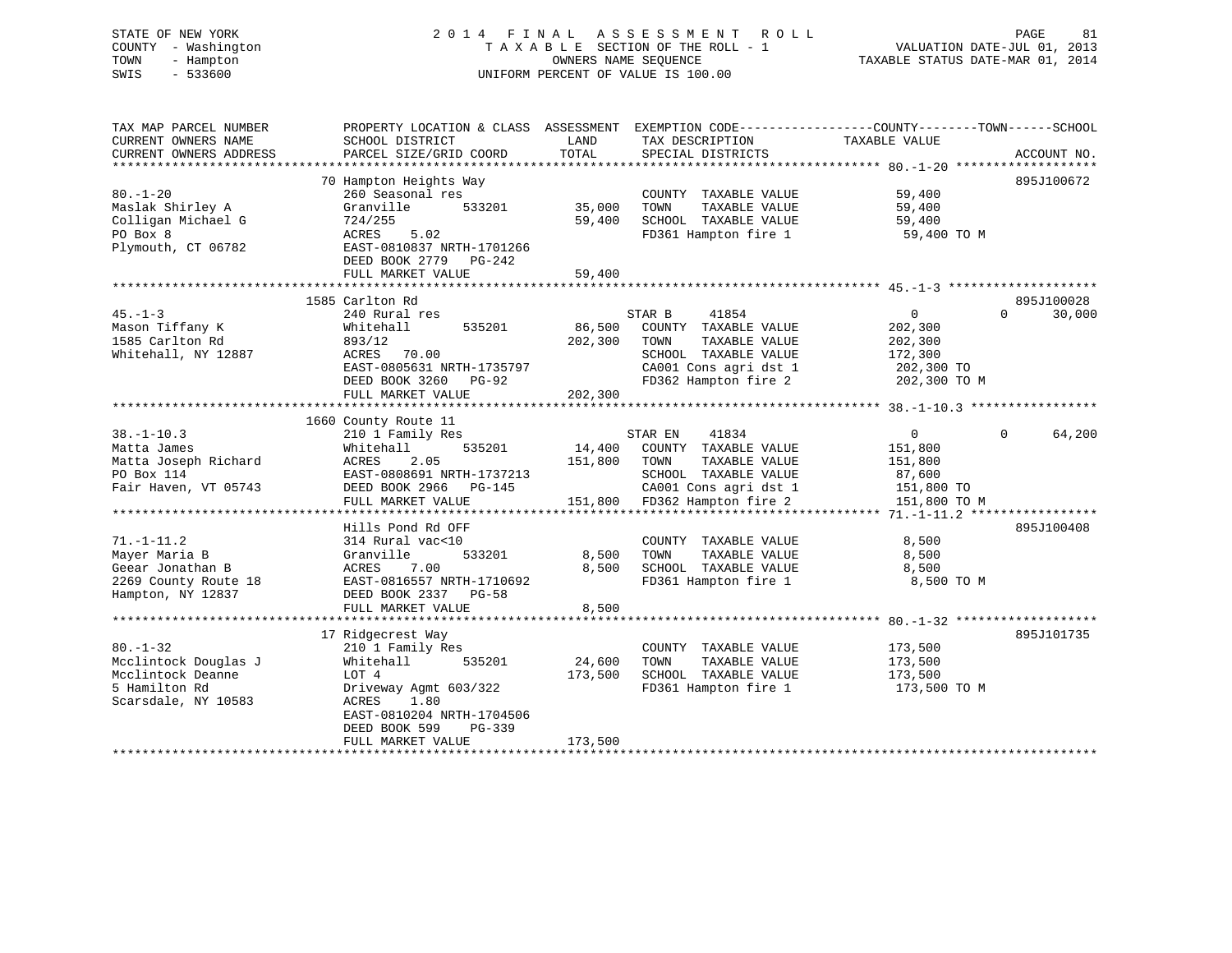# STATE OF NEW YORK 2 0 1 4 F I N A L A S S E S S M E N T R O L L PAGE 82 COUNTY - Washington T A X A B L E SECTION OF THE ROLL - 1 VALUATION DATE-JUL 01, 2013 TOWN - Hampton OWNERS NAME SEQUENCE TAXABLE STATUS DATE-MAR 01, 2014 SWIS - 533600 UNIFORM PERCENT OF VALUE IS 100.00

| TAX MAP PARCEL NUMBER<br>CURRENT OWNERS NAME<br>CURRENT OWNERS ADDRESS                                | PROPERTY LOCATION & CLASS ASSESSMENT<br>SCHOOL DISTRICT<br>PARCEL SIZE/GRID COORD                                                                                            | LAND<br>TOTAL              | TAX DESCRIPTION TAXABLE VALUE<br>SPECIAL DISTRICTS                                                               | EXEMPTION CODE-----------------COUNTY-------TOWN------SCHOOL    | ACCOUNT NO.        |
|-------------------------------------------------------------------------------------------------------|------------------------------------------------------------------------------------------------------------------------------------------------------------------------------|----------------------------|------------------------------------------------------------------------------------------------------------------|-----------------------------------------------------------------|--------------------|
| $80. - 1 - 56$<br>Mcclintock Douglas J<br>Mcclintock Deanne H<br>5 Hamilton Rd<br>Scarsdale, NY 10583 | County Route 21 OFF<br>314 Rural vac<10<br>535201<br>Whitehall<br>Sect 5 Lot 1<br>ACRES<br>5.10<br>EAST-0809573 NRTH-1704369<br>DEED BOOK 787<br>PG-316<br>FULL MARKET VALUE | 3,000<br>3,000<br>3,000    | COUNTY TAXABLE VALUE<br>TAXABLE VALUE<br>TOWN<br>SCHOOL TAXABLE VALUE<br>FD361 Hampton fire 1                    | 3,000<br>3,000<br>3,000<br>3,000 TO M                           |                    |
|                                                                                                       | 224 Hills Pond Rd                                                                                                                                                            | *************              |                                                                                                                  |                                                                 | 895J101772         |
| $71. - 1 - 15.1$<br>McClure Cecil<br>McClure Kathryn<br>224 Hills Pond Rd<br>Hampton, NY 12837        | 210 1 Family Res<br>533201<br>Granville<br>ACRES<br>8.53<br>EAST-0816930 NRTH-1707044<br>DEED BOOK 1951 PG-264                                                               | 38,500<br>147,800          | STAR B<br>41854<br>COUNTY TAXABLE VALUE<br>TOWN<br>TAXABLE VALUE<br>SCHOOL TAXABLE VALUE<br>FD361 Hampton fire 1 | $\overline{0}$<br>147,800<br>147,800<br>117,800<br>147,800 TO M | $\Omega$<br>30,000 |
|                                                                                                       | FULL MARKET VALUE                                                                                                                                                            | 147,800                    |                                                                                                                  |                                                                 |                    |
|                                                                                                       | 34 Hampton Heights Way                                                                                                                                                       |                            |                                                                                                                  |                                                                 | 895J100622         |
| $80. - 1 - 18$<br>Mcclure Gary<br>34 Hampton Heights Way<br>Whitehall, NY 12887                       | 210 1 Family Res<br>533201<br>Granville<br>ACRES<br>5.06<br>EAST-0811165 NRTH-1701635<br>DEED BOOK 2574 PG-165<br>FULL MARKET VALUE                                          | 35,100<br>76,500<br>76,500 | STAR B<br>41854<br>COUNTY TAXABLE VALUE<br>TOWN<br>TAXABLE VALUE<br>SCHOOL TAXABLE VALUE<br>FD361 Hampton fire 1 | $\overline{0}$<br>76,500<br>76,500<br>46,500<br>76,500 TO M     | $\Omega$<br>30,000 |
|                                                                                                       | 2126 County Route 18                                                                                                                                                         |                            |                                                                                                                  |                                                                 | 895J100252         |
| $71. - 1 - 7$<br>McCullen Larry M Estate<br>237 Norton Ave<br>Poultney, VT 05764                      | 270 Mfg housing<br>Granville<br>533201<br>ACRES<br>3.00<br>EAST-0814897 NRTH-1713613<br>DEED BOOK 576<br>PG-286                                                              | 28,500<br>30,000           | COUNTY TAXABLE VALUE<br>TAXABLE VALUE<br>TOWN<br>SCHOOL TAXABLE VALUE<br>FD361 Hampton fire 1                    | 30,000<br>30,000<br>30,000<br>30,000 TO M                       |                    |
|                                                                                                       | FULL MARKET VALUE                                                                                                                                                            | 30,000                     |                                                                                                                  |                                                                 |                    |
| $53. - 1 - 7.6$<br>Mcdermott James E<br>Mcdermott G Sue<br>126 Ramunno Cir<br>Hockessin Del, 19707    | By The Way<br>314 Rural vac<10<br>Granville<br>533201<br>ACRES<br>5.09<br>EAST-0814441 NRTH-1721956<br>DEED BOOK 467<br>PG-437<br>FULL MARKET VALUE                          | 15,000<br>15,000<br>15,000 | COUNTY TAXABLE VALUE<br>TOWN<br>TAXABLE VALUE<br>SCHOOL TAXABLE VALUE<br>FD361 Hampton fire 1                    | 15,000<br>15,000<br>15,000<br>15,000 TO M                       | 895J100578         |
|                                                                                                       |                                                                                                                                                                              |                            |                                                                                                                  |                                                                 |                    |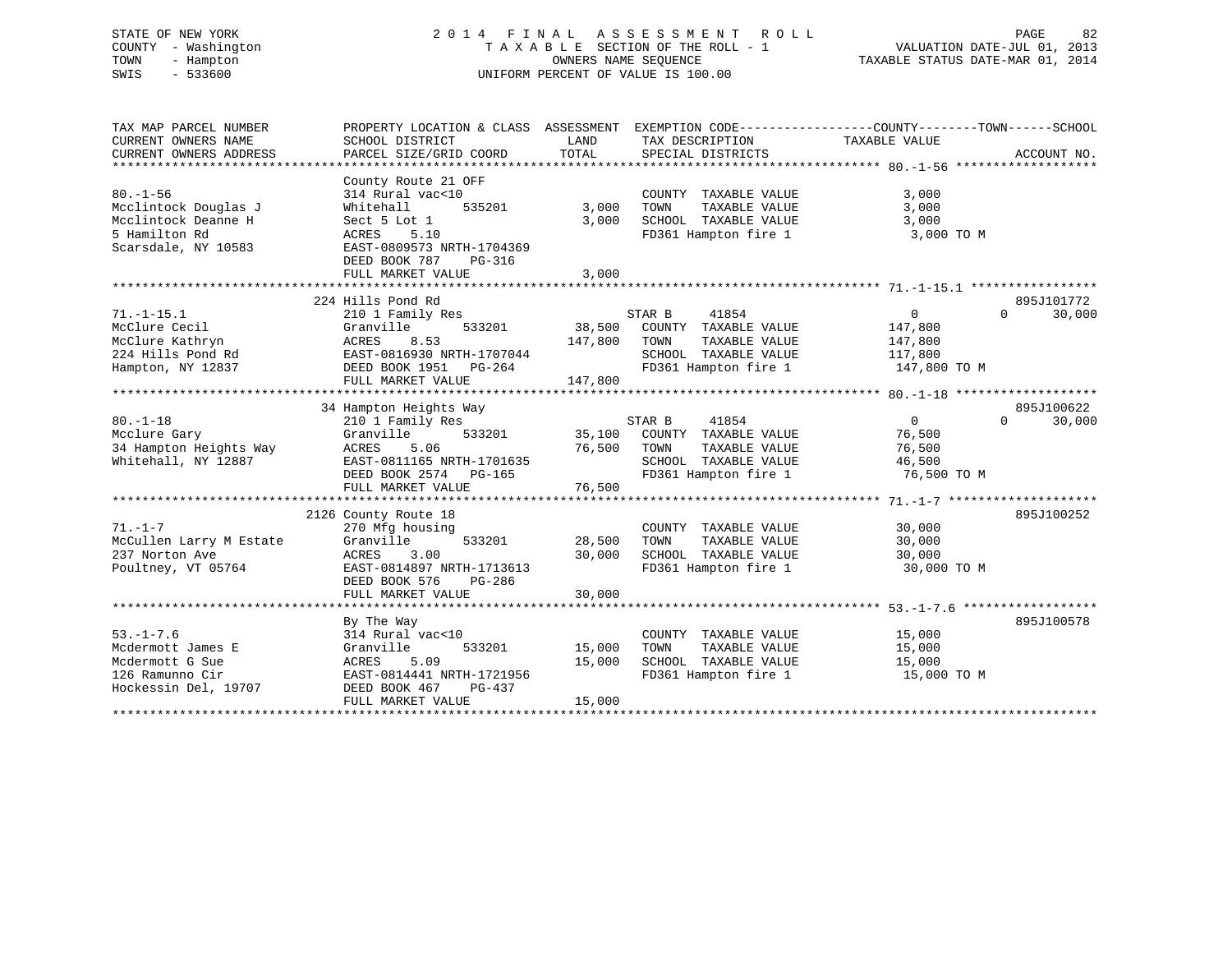# STATE OF NEW YORK 2 0 1 4 F I N A L A S S E S S M E N T R O L L PAGE 83 COUNTY - Washington T A X A B L E SECTION OF THE ROLL - 1 VALUATION DATE-JUL 01, 2013 TOWN - Hampton OWNERS NAME SEQUENCE TAXABLE STATUS DATE-MAR 01, 2014 SWIS - 533600 UNIFORM PERCENT OF VALUE IS 100.00

| TAX MAP PARCEL NUMBER<br>CURRENT OWNERS NAME<br>CURRENT OWNERS ADDRESS                              | PROPERTY LOCATION & CLASS ASSESSMENT<br>SCHOOL DISTRICT<br>PARCEL SIZE/GRID COORD                                                                                          | LAND<br>TOTAL                | EXEMPTION CODE-----------------COUNTY-------TOWN------SCHOOL<br>TAX DESCRIPTION<br>SPECIAL DISTRICTS                                               | TAXABLE VALUE                                                   | ACCOUNT NO.                      |
|-----------------------------------------------------------------------------------------------------|----------------------------------------------------------------------------------------------------------------------------------------------------------------------------|------------------------------|----------------------------------------------------------------------------------------------------------------------------------------------------|-----------------------------------------------------------------|----------------------------------|
|                                                                                                     |                                                                                                                                                                            |                              |                                                                                                                                                    |                                                                 |                                  |
| $81. - 2 - 20.2$<br>McGann Aline C<br>Shutts Roberta<br>2143 State Route 22A<br>Hampton, NY 12837   | 2143 State Route 22A<br>210 1 Family Res<br>Granville<br>533201<br>FRNT 112.00 DPTH<br>90.00<br>EAST-0822532 NRTH-1701652<br>DEED BOOK 2147<br>PG-178<br>FULL MARKET VALUE | 10,100<br>96,600<br>96,600   | STAR B<br>41854<br>COUNTY TAXABLE VALUE<br>TAXABLE VALUE<br>TOWN<br>SCHOOL TAXABLE VALUE<br>FD361 Hampton fire 1                                   | $\mathsf{O}$<br>96,600<br>96,600<br>66,600<br>96,600 TO M       | 895J100428<br>$\Omega$<br>30,000 |
|                                                                                                     |                                                                                                                                                                            |                              |                                                                                                                                                    |                                                                 |                                  |
| $81. - 2 - 20.3$<br>McGann Aline C<br>Shutts Roberta M<br>2143 State Route 22A<br>Hampton, NY 12837 | State Route 22A<br>314 Rural vac<10<br>533201<br>Granville<br>2.70<br>ACRES<br>EAST-0822685 NRTH-1701791<br>DEED BOOK 2147<br>PG-182                                       | 18,500<br>18,500             | COUNTY TAXABLE VALUE<br>TAXABLE VALUE<br>TOWN<br>SCHOOL TAXABLE VALUE<br>FD361 Hampton fire 1                                                      | 18,500<br>18,500<br>18,500<br>18,500 TO M                       | 895J101741                       |
|                                                                                                     | FULL MARKET VALUE                                                                                                                                                          | 18,500                       |                                                                                                                                                    |                                                                 |                                  |
|                                                                                                     | 2264 State Route 22A                                                                                                                                                       |                              |                                                                                                                                                    |                                                                 | 895J100402                       |
| $81. - 2 - 4$<br>Mcgann Gary<br>Mcgann Lynn<br>2137 State Route 22A<br>Hampton, NY 12837            | 270 Mfg housing<br>Granville<br>533201<br>FRNT 130.00 DPTH 350.00<br>EAST-0823230 NRTH-1704391<br>DEED BOOK 439<br>PG-483<br>FULL MARKET VALUE                             | 10,000<br>12,200<br>12,200   | COUNTY TAXABLE VALUE<br>TAXABLE VALUE<br>TOWN<br>SCHOOL TAXABLE VALUE<br>FD361 Hampton fire 1                                                      | 12,200<br>12,200<br>12,200<br>12,200 TO M                       |                                  |
|                                                                                                     |                                                                                                                                                                            |                              |                                                                                                                                                    |                                                                 |                                  |
| $81. - 2 - 26$<br>Mcgann Gary<br>Mcgann Lynn<br>2137 State Route 22A<br>Hampton, NY 12837           | South Rd OFF<br>314 Rural vac<10<br>533201<br>Granville<br>7.90<br>ACRES<br>EAST-0820164 NRTH-1703671<br>DEED BOOK 561<br>$PG-1$<br>FULL MARKET VALUE                      | 4,000<br>4,000<br>4,000      | COUNTY TAXABLE VALUE<br>TAXABLE VALUE<br>TOWN<br>SCHOOL TAXABLE VALUE<br>FD361 Hampton fire 1                                                      | 4,000<br>4,000<br>4,000<br>4,000 TO M                           | 895J101744                       |
|                                                                                                     | ***********************                                                                                                                                                    |                              |                                                                                                                                                    | ********************* 81. -2-20.1 *****************             |                                  |
| $81.-2-20.1$<br>McGann Gary D<br>McGann Lynn D<br>2137 State Route 22A<br>Hampton, NY 12837         | 2137 State Route 22A<br>210 1 Family Res<br>533201<br>Granville<br>7.10<br>ACRES<br>EAST-0822441 NRTH-1701484<br>DEED BOOK 710<br>$PG-53$<br>FULL MARKET VALUE             | 37,100<br>111,900            | STAR EN<br>41834<br>COUNTY TAXABLE VALUE<br>TAXABLE VALUE<br>TOWN<br>SCHOOL TAXABLE VALUE<br>CA001 Cons agri dst 1<br>111,900 FD361 Hampton fire 1 | 0<br>111,900<br>111,900<br>47,700<br>111,900 TO<br>111,900 TO M | 895J100172<br>$\Omega$<br>64,200 |
|                                                                                                     | 109 Roberts Ln                                                                                                                                                             |                              |                                                                                                                                                    |                                                                 | 895J100533                       |
| $53. - 1 - 4.3$<br>McKee Steven R<br>McKee Marie C<br>109 Roberts Ln<br>Hampton, NY 12837           | 240 Rural res<br>533201<br>Granville<br>24.60<br>ACRES<br>EAST-0817312 NRTH-1723225<br>DEED BOOK 926<br>PG-294<br>FULL MARKET VALUE                                        | 54,600<br>171,800<br>171,800 | STAR EN<br>41834<br>COUNTY TAXABLE VALUE<br>TAXABLE VALUE<br>TOWN<br>SCHOOL TAXABLE VALUE<br>FD361 Hampton fire 1                                  | $\overline{0}$<br>171,800<br>171,800<br>107,600<br>171,800 TO M | $\Omega$<br>64,200               |
|                                                                                                     |                                                                                                                                                                            |                              |                                                                                                                                                    |                                                                 |                                  |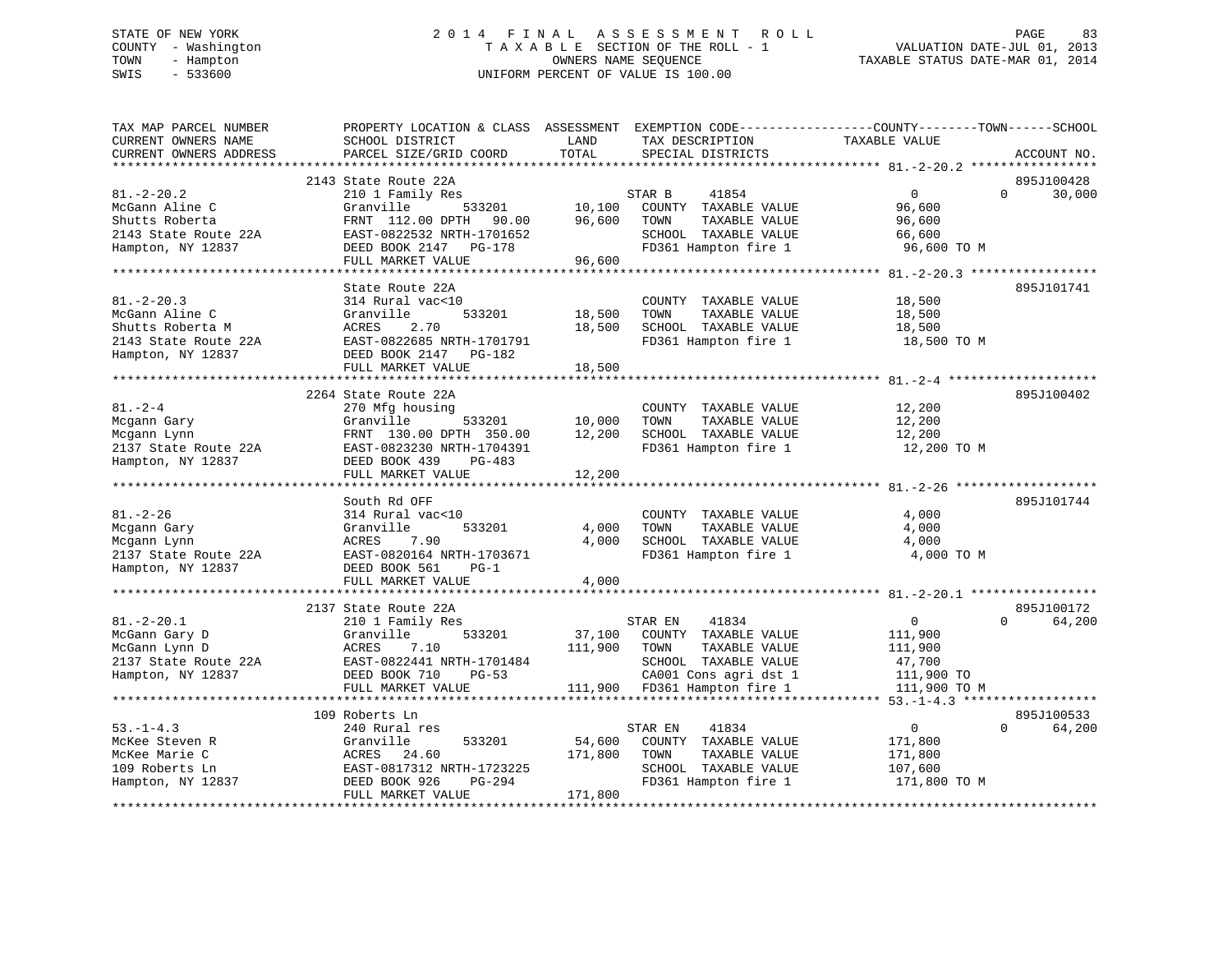# STATE OF NEW YORK 2 0 1 4 F I N A L A S S E S S M E N T R O L L PAGE 84 COUNTY - Washington T A X A B L E SECTION OF THE ROLL - 1 VALUATION DATE-JUL 01, 2013 TOWN - Hampton OWNERS NAME SEQUENCE TAXABLE STATUS DATE-MAR 01, 2014 SWIS - 533600 UNIFORM PERCENT OF VALUE IS 100.00

| TAX MAP PARCEL NUMBER<br>CURRENT OWNERS NAME<br>CURRENT OWNERS ADDRESS<br>*************************                                        | SCHOOL DISTRICT<br>PARCEL SIZE/GRID COORD                                                                                                                                                                                                                  | LAND<br>TOTAL              | TAX DESCRIPTION<br>SPECIAL DISTRICTS                                                          | PROPERTY LOCATION & CLASS ASSESSMENT EXEMPTION CODE---------------COUNTY-------TOWN-----SCHOOL<br>TAXABLE VALUE<br>ACCOUNT NO. |
|--------------------------------------------------------------------------------------------------------------------------------------------|------------------------------------------------------------------------------------------------------------------------------------------------------------------------------------------------------------------------------------------------------------|----------------------------|-----------------------------------------------------------------------------------------------|--------------------------------------------------------------------------------------------------------------------------------|
| $72. - 1 - 17$<br>Mckenzie David G<br>PO Box 623<br>Bomoseen, VT 05732                                                                     | 377 South Rd<br>240 Rural res<br>Granville<br>533201<br>ACRES<br>38.70<br>EAST-0818544 NRTH-1705979<br>DEED BOOK 898<br>PG-61<br>FULL MARKET VALUE                                                                                                         | 68,700<br>83,000<br>83,000 | COUNTY TAXABLE VALUE<br>TOWN<br>TAXABLE VALUE<br>SCHOOL TAXABLE VALUE<br>FD361 Hampton fire 1 | 895J100183<br>83,000<br>83,000<br>83,000<br>83,000 TO M                                                                        |
| $81. - 1 - 13.4$<br>Mead (Estate) Anna J<br>Att:Lawrence Jones/I Campney 899-95 1880/158 to 188<br>166 N William St<br>Whitehall, NY 12887 | North Quivey Hill Ln<br>322 Rural vac>10<br>Granville<br>533201<br>Sub Div Lot 5<br>ACRES 18.65<br>EAST-0818953 NRTH-1700203<br>DEED BOOK J 122 PG-72<br>FULL MARKET VALUE                                                                                 | 19,000<br>19,000<br>19,000 | COUNTY TAXABLE VALUE<br>TOWN<br>TAXABLE VALUE<br>SCHOOL TAXABLE VALUE<br>FD361 Hampton fire 1 | 19,000<br>19,000<br>19,000<br>19,000 TO M                                                                                      |
| $81. - 1 - 13.1$<br>Mead (Estate) Martin C<br>Attn: Martin R & Jane Mead<br>171 Jones Rd<br>Poultney, VT 05764                             | North Quivey Hill Ln<br>322 Rural vac>10<br>Granville<br>533201<br>1880/158 to188<br>Sub Div Lot 2<br>ACRES 18.65<br>EAST-0816939 NRTH-1699100<br>DEED BOOK J 122 PG-72<br>FULL MARKET VALUE                                                               | 19,000<br>19,000<br>19,000 | COUNTY TAXABLE VALUE<br>TAXABLE VALUE<br>TOWN<br>SCHOOL TAXABLE VALUE<br>FD361 Hampton fire 1 | 19,000<br>19,000<br>19,000<br>19,000 TO M                                                                                      |
| $81. - 1 - 13.2$<br>Mead Donald<br>95 Beckwith Rd<br>Whitehall, NY 12887                                                                   | 1002 North Quivey Hill Ln<br>322 Rural vac>10<br>533201<br>Granville<br>1880/158 to 188<br>Sub Div Lot 3<br>ACRES 18.65<br>EAST-0818951 NRTH-1699527<br>DEED BOOK 934<br>PG-301<br>FULL MARKET VALUE                                                       | 19,000<br>19,000<br>19,000 | COUNTY TAXABLE VALUE<br>TOWN<br>TAXABLE VALUE<br>SCHOOL TAXABLE VALUE<br>FD361 Hampton fire 1 | 19,000<br>19,000<br>19,000<br>19,000 TO M                                                                                      |
| $81. - 1 - 13.3$<br>Mead Donald<br>95 Beckwith Rd<br>Whitehall, NY 12887                                                                   | North Quivey Hill Ln<br>322 Rural vac>10<br>Granville<br>533201<br>1880/158 to 188<br>Sub Div Lot 4 Judg 122/7<br>FRNT 670.00 DPTH<br>18.65<br>ACRES<br>EAST-0817507 NRTH-1699581<br>DEED BOOK 2163 PG-53<br>FULL MARKET VALUE<br>************************ | 19,000<br>19,000<br>19,000 | COUNTY TAXABLE VALUE<br>TOWN<br>TAXABLE VALUE<br>SCHOOL TAXABLE VALUE<br>FD361 Hampton fire 1 | 19,000<br>19,000<br>19,000<br>19,000 TO M                                                                                      |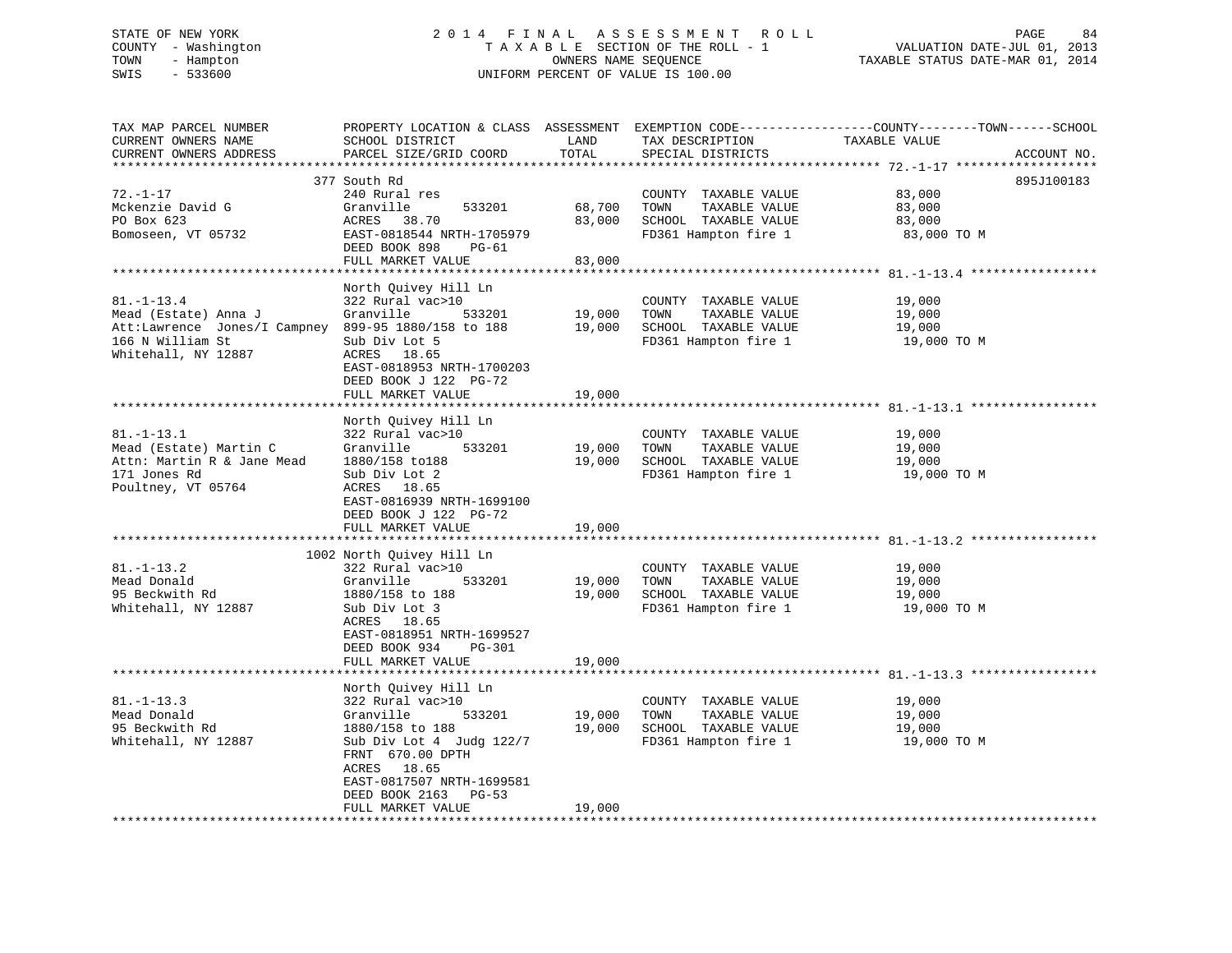# STATE OF NEW YORK 2 0 1 4 F I N A L A S S E S S M E N T R O L L PAGE 85 COUNTY - Washington T A X A B L E SECTION OF THE ROLL - 1 VALUATION DATE-JUL 01, 2013 TOWN - Hampton OWNERS NAME SEQUENCE TAXABLE STATUS DATE-MAR 01, 2014 SWIS - 533600 UNIFORM PERCENT OF VALUE IS 100.00

| TAX MAP PARCEL NUMBER<br>CURRENT OWNERS NAME | PROPERTY LOCATION & CLASS ASSESSMENT<br>SCHOOL DISTRICT | LAND    | EXEMPTION CODE----------------COUNTY-------TOWN------SCHOOL | TAXABLE VALUE  |                    |
|----------------------------------------------|---------------------------------------------------------|---------|-------------------------------------------------------------|----------------|--------------------|
| CURRENT OWNERS ADDRESS                       | PARCEL SIZE/GRID COORD                                  | TOTAL   | TAX DESCRIPTION<br>SPECIAL DISTRICTS                        |                | ACCOUNT NO.        |
|                                              |                                                         |         |                                                             |                |                    |
|                                              | North Ouivey Hill Ln                                    |         |                                                             |                | 895J100176         |
| $81. - 1 - 13$                               | 322 Rural vac>10                                        |         | COUNTY TAXABLE VALUE                                        | 19,000         |                    |
| Mead Donald E                                | 533201<br>Granville                                     | 19,000  | TAXABLE VALUE<br>TOWN                                       | 19,000         |                    |
| 95 Beckwith Rd                               | Sub Div Lot 1                                           | 19,000  | SCHOOL TAXABLE VALUE                                        | 19,000         |                    |
| Whitehall, NY 12887                          | 2168/185,2222/264                                       |         | FD361 Hampton fire 1                                        | 19,000 TO M    |                    |
|                                              | ACRES 18.65                                             |         |                                                             |                |                    |
|                                              | EAST-0818373 NRTH-1698966                               |         |                                                             |                |                    |
|                                              | DEED BOOK 2222<br>PG-264                                |         |                                                             |                |                    |
|                                              | FULL MARKET VALUE                                       | 19,000  |                                                             |                |                    |
|                                              |                                                         |         |                                                             |                |                    |
|                                              | 2888 State Route 22A                                    |         |                                                             |                |                    |
| $63. - 1 - 10.5$                             | 210 1 Family Res                                        |         | STAR B<br>41854                                             | $\overline{0}$ | $\Omega$<br>30,000 |
| Mead Eric                                    | 533201<br>Granville                                     | 21,500  | COUNTY TAXABLE VALUE                                        | 134,500        |                    |
| 2888 State Route 22A                         | FRNT 296.00 DPTH 183.00                                 | 134,500 | TOWN<br>TAXABLE VALUE                                       | 134,500        |                    |
| Hampton, NY 12837                            | EAST-0822459 NRTH-1718284                               |         | SCHOOL TAXABLE VALUE                                        | 104,500        |                    |
|                                              | DEED BOOK 1872 PG-101                                   |         | FD361 Hampton fire 1                                        | 134,500 TO M   |                    |
|                                              | FULL MARKET VALUE                                       | 134,500 |                                                             |                |                    |
|                                              |                                                         |         |                                                             |                |                    |
|                                              | 17 Perry Heights Way                                    |         |                                                             |                | 895J101722         |
| $72. - 2 - 26.2$                             | 270 Mfg housing                                         |         | STAR B<br>41854                                             | $\Omega$       | 30,000<br>$\Omega$ |
| Mead Gary L                                  | 533201<br>Granville                                     | 22,200  | COUNTY TAXABLE VALUE                                        | 44,500         |                    |
| Mead Brenda                                  | ACRES<br>1.05                                           | 44,500  | TOWN<br>TAXABLE VALUE                                       | 44,500         |                    |
| 17 Perry Heights Way                         | EAST-0822656 NRTH-1711900                               |         | SCHOOL TAXABLE VALUE                                        | 14,500         |                    |
| Hampton, NY 12837                            | DEED BOOK 544<br>PG-40                                  |         | FD361 Hampton fire 1                                        | 44,500 TO M    |                    |
|                                              | FULL MARKET VALUE                                       | 44,500  |                                                             |                |                    |
|                                              |                                                         |         |                                                             |                |                    |
|                                              | 2527 County Route 18                                    |         |                                                             |                | 895J100177         |
| $72. - 2 - 26$                               | 210 1 Family Res                                        |         | STAR EN<br>41834                                            | 0              | $\Omega$<br>64,200 |
| Mead James W                                 | 533201<br>Granville                                     |         | 22,700 COUNTY TAXABLE VALUE                                 | 81,300         |                    |
| Mead Linda C                                 | ACRES<br>1.20                                           | 81,300  | TOWN<br>TAXABLE VALUE                                       | 81,300         |                    |
| 2527 County Route 18                         | EAST-0822711 NRTH-1711652                               |         | SCHOOL TAXABLE VALUE                                        | 17,100         |                    |
| Hampton, NY 12837                            | DEED BOOK 403<br>PG-631                                 |         | FD361 Hampton fire 1                                        | 81,300 TO M    |                    |
|                                              | FULL MARKET VALUE                                       | 81,300  |                                                             |                |                    |
|                                              |                                                         |         |                                                             |                |                    |
|                                              | 21 Perry Heights Way                                    |         |                                                             |                | 895J101721         |
| $72. - 2 - 26.1$                             | 270 Mfg housing                                         |         | STAR B<br>41854                                             | $\overline{0}$ | $\Omega$<br>30,000 |
| Mead James W Jr                              | 533201<br>Granville                                     | 20,100  | COUNTY TAXABLE VALUE                                        | 45,000         |                    |
| 21 Perry Heights Way                         | ROW 691/98                                              | 45,000  | TOWN<br>TAXABLE VALUE                                       | 45,000         |                    |
| Hampton, NY 12837                            | FRNT 260.00 DPTH 139.00                                 |         | SCHOOL TAXABLE VALUE                                        | 15,000         |                    |
|                                              | EAST-0822585 NRTH-1712146                               |         | FD361 Hampton fire 1                                        | 45,000 TO M    |                    |
|                                              | DEED BOOK 2674 PG-306                                   |         |                                                             |                |                    |
|                                              | FULL MARKET VALUE                                       | 45,000  |                                                             |                |                    |
|                                              |                                                         |         |                                                             |                |                    |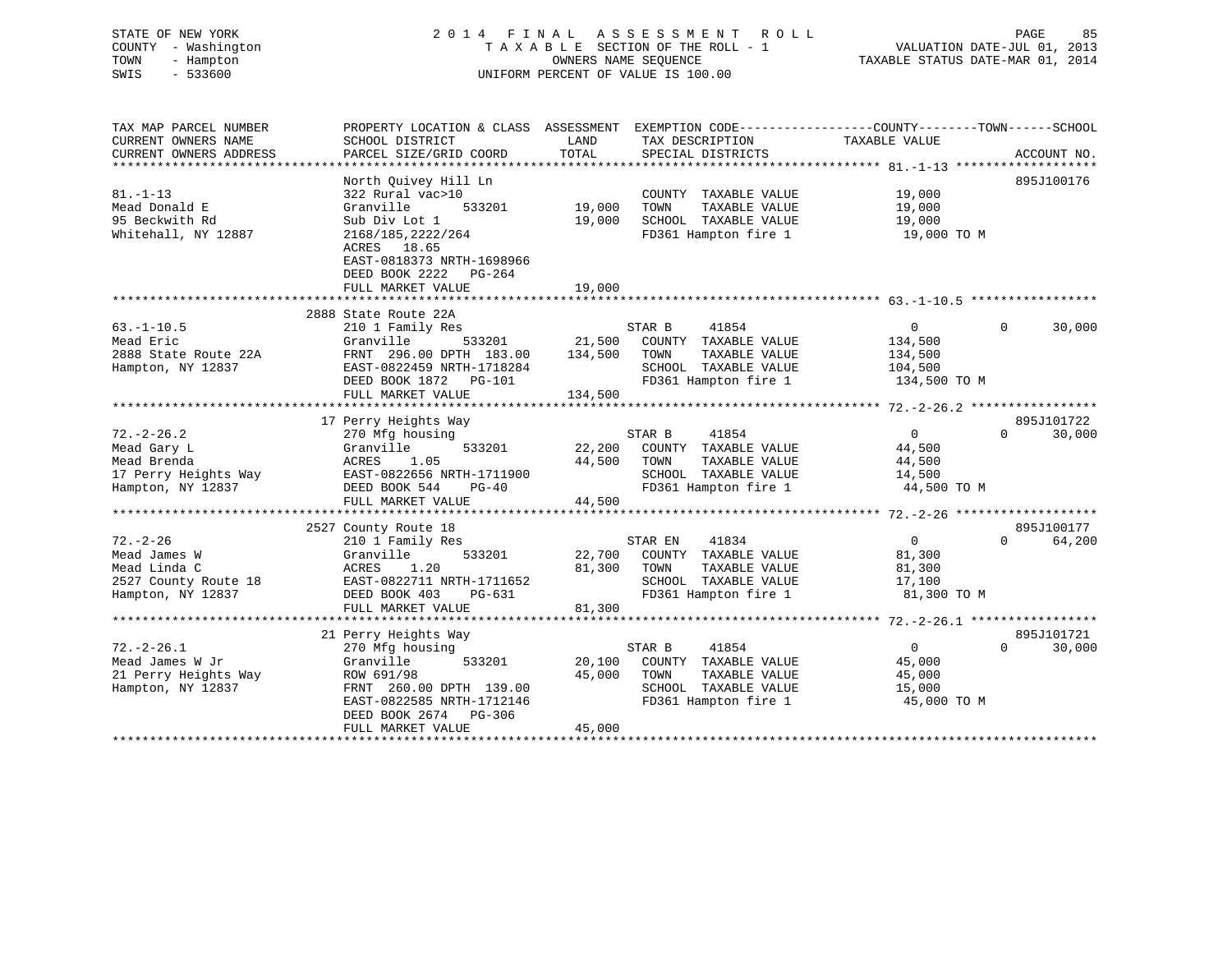# STATE OF NEW YORK 2 0 1 4 F I N A L A S S E S S M E N T R O L L PAGE 86 COUNTY - Washington T A X A B L E SECTION OF THE ROLL - 1 VALUATION DATE-JUL 01, 2013 TOWN - Hampton OWNERS NAME SEQUENCE TAXABLE STATUS DATE-MAR 01, 2014 SWIS - 533600 UNIFORM PERCENT OF VALUE IS 100.00

| TAX MAP PARCEL NUMBER<br>CURRENT OWNERS NAME<br>CURRENT OWNERS ADDRESS                                        | PROPERTY LOCATION & CLASS ASSESSMENT EXEMPTION CODE---------------COUNTY-------TOWN-----SCHOOL<br>SCHOOL DISTRICT<br>PARCEL SIZE/GRID COORD                                                | LAND<br>TOTAL              | TAX DESCRIPTION<br>SPECIAL DISTRICTS                                                                              | TAXABLE VALUE                                                   | ACCOUNT NO.                      |
|---------------------------------------------------------------------------------------------------------------|--------------------------------------------------------------------------------------------------------------------------------------------------------------------------------------------|----------------------------|-------------------------------------------------------------------------------------------------------------------|-----------------------------------------------------------------|----------------------------------|
| $45. - 1 - 21$<br>Mercier Arnold Estate<br>Mercier Shirley Estate<br>80 Golf Course Rd<br>Whitehall, NY 12887 | 80 Golf Course Rd<br>210 1 Family Res<br>Whitehall<br>535201<br>ACRES<br>1.00<br>EAST-0810459 NRTH-1735667<br>DEED BOOK 370<br>PG-401<br>FULL MARKET VALUE                                 | 22,000<br>52,000<br>52,000 | COUNTY TAXABLE VALUE<br>TOWN<br>TAXABLE VALUE<br>SCHOOL TAXABLE VALUE<br>FD362 Hampton fire 2                     | 52,000<br>52,000<br>52,000<br>52,000 TO M                       | 895J100179                       |
|                                                                                                               |                                                                                                                                                                                            |                            |                                                                                                                   |                                                                 |                                  |
| $71.4 - 2 - 14$<br>Merritt Alfred T<br>Merritt Bonnie<br>PO Box 154<br>Hampton, NY 12837                      | 1030 West Way<br>210 1 Family Res - WTRFNT<br>533201<br>Granville<br>LOT 4<br>$71. - 2 - 14$<br>FRNT 100.00 DPTH 212.00<br>EAST-0815817 NRTH-1707022<br>DEED BOOK 531<br>PG-293            | 27,100<br>192,700          | STAR EN<br>41834<br>COUNTY TAXABLE VALUE<br>TOWN<br>TAXABLE VALUE<br>SCHOOL TAXABLE VALUE<br>FD361 Hampton fire 1 | $\overline{0}$<br>192,700<br>192,700<br>128,500<br>192,700 TO M | 895J100142<br>64,200<br>$\Omega$ |
|                                                                                                               | FULL MARKET VALUE                                                                                                                                                                          | 192,700                    |                                                                                                                   |                                                                 |                                  |
| $53. - 1 - 7.18$<br>Mestyan Hazel<br>44 Prospect St<br>Fair Haven, VT 05743                                   | 314 Hickey Rd<br>210 1 Family Res<br>Granville<br>533201<br>ACRES<br>2.60<br>EAST-0815047 NRTH-1720787<br>DEED BOOK 2500<br>PG-309<br>FULL MARKET VALUE                                    | 27,200<br>64,200<br>64,200 | COUNTY TAXABLE VALUE<br>TAXABLE VALUE<br>TOWN<br>SCHOOL TAXABLE VALUE<br>FD361 Hampton fire 1                     | 64,200<br>64,200<br>64,200<br>64,200 TO M                       | 895J101767                       |
| $62. -1 - 15.2$<br>Mestyan Hazel<br>44 Prospect St<br>Fair Haven, VT 05743                                    | 36 Wicked Hollow Way<br>210 1 Family Res<br>533201<br>Granville<br>ACRES<br>3.61<br>EAST-0813824 NRTH-1720190<br>DEED BOOK 585<br>PG-132<br>FULL MARKET VALUE                              | 30,500<br>75,600<br>75,600 | COUNTY TAXABLE VALUE<br>TAXABLE VALUE<br>TOWN<br>SCHOOL TAXABLE VALUE<br>FD361 Hampton fire 1                     | 75,600<br>75,600<br>75,600<br>75,600 TO M                       | 895J101770                       |
| $72.2 - 3 - 19$<br>Mestyan Hazel G<br>44 Prospect St<br>Fair Haven, VT 05743                                  | 2608 State Route 22A<br>210 1 Family Res<br>533201<br>Granville<br>$72. - 3 - 19$<br>FRNT 84.00 DPTH 150.00<br>EAST-0823301 NRTH-1711914<br>DEED BOOK 781<br>$PG-133$<br>FULL MARKET VALUE | 6,000<br>45,900<br>45,900  | COUNTY TAXABLE VALUE<br>TAXABLE VALUE<br>TOWN<br>SCHOOL TAXABLE VALUE<br>FD361 Hampton fire 1                     | 45,900<br>45,900<br>45,900<br>45,900 TO M                       | 895J100044                       |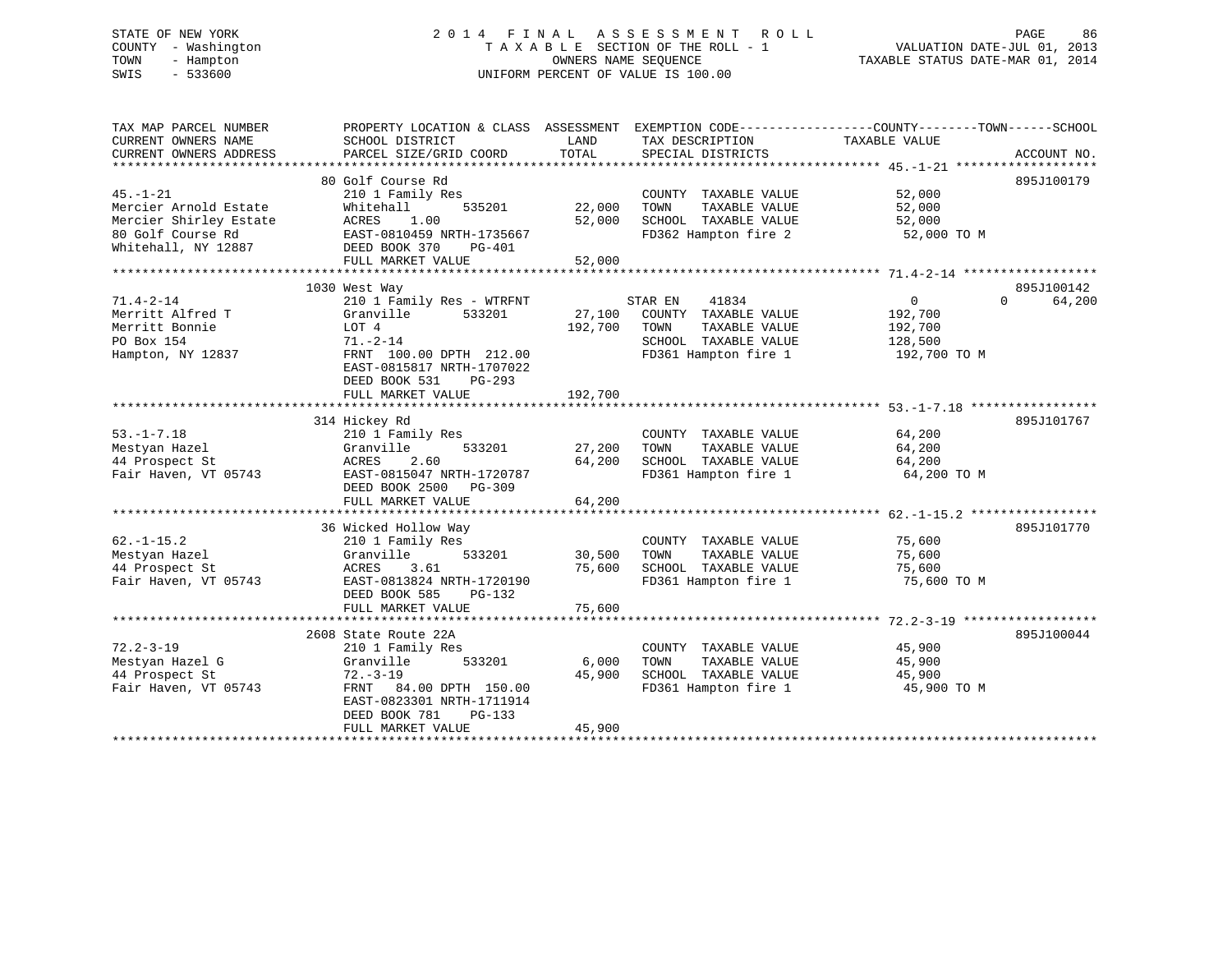# STATE OF NEW YORK 2 0 1 4 F I N A L A S S E S S M E N T R O L L PAGE 87 COUNTY - Washington T A X A B L E SECTION OF THE ROLL - 1 VALUATION DATE-JUL 01, 2013 TOWN - Hampton OWNERS NAME SEQUENCE TAXABLE STATUS DATE-MAR 01, 2014 SWIS - 533600 UNIFORM PERCENT OF VALUE IS 100.00

| TAX MAP PARCEL NUMBER<br>CURRENT OWNERS NAME<br>CURRENT OWNERS ADDRESS                                 | PROPERTY LOCATION & CLASS ASSESSMENT<br>SCHOOL DISTRICT<br>PARCEL SIZE/GRID COORD                                                                                                                  | LAND<br>TOTAL                | EXEMPTION CODE-----------------COUNTY-------TOWN------SCHOOL<br>TAX DESCRIPTION<br>SPECIAL DISTRICTS             | TAXABLE VALUE                                                 | ACCOUNT NO.                      |
|--------------------------------------------------------------------------------------------------------|----------------------------------------------------------------------------------------------------------------------------------------------------------------------------------------------------|------------------------------|------------------------------------------------------------------------------------------------------------------|---------------------------------------------------------------|----------------------------------|
| $53. - 1 - 7.14$<br>Mestyan Steven J<br>Mestyan Melissa A<br>292 Hickey Rd<br>Hampton, NY 12837        | 292 Hickey Rd<br>270 Mfg housing<br>Granville<br>533201<br>579/337<br>ACRES<br>2.50<br>EAST-0814920 NRTH-1720642<br>DEED BOOK 3099<br>PG-186<br>FULL MARKET VALUE                                  | 26,900<br>91,600<br>91,600   | STAR B<br>41854<br>COUNTY TAXABLE VALUE<br>TAXABLE VALUE<br>TOWN<br>SCHOOL TAXABLE VALUE<br>FD361 Hampton fire 1 | $\mathbf{0}$<br>91,600<br>91,600<br>61,600<br>91,600 TO M     | 895J100663<br>$\Omega$<br>30,000 |
| $38. - 1 - 12.3$<br>Milardo Debra M<br>ATT:Debra Sbardella<br>13 Washington St<br>Fair Haven, VT 05743 | 52 Vladyka Woods Rd<br>240 Rural res<br>Whitehall<br>535201<br>ACRES 17.00<br>EAST-0806657 NRTH-1738033<br>DEED BOOK 490<br>PG-845<br>FULL MARKET VALUE                                            | 47,000<br>106,600<br>106,600 | COUNTY TAXABLE VALUE<br>TOWN<br>TAXABLE VALUE<br>SCHOOL TAXABLE VALUE<br>FD362 Hampton fire 2                    | 106,600<br>106,600<br>106,600<br>106,600 TO M                 | 895J100625                       |
| $80. - 1 - 21$<br>Miller James C<br>11547 County Road 239<br>Oxford, FL 34484                          | 64 Hampton Heights Way<br>260 Seasonal res<br>Granville<br>533201<br>Par 21 Lot 15<br>591/84<br>5.02<br>ACRES<br>EAST-0810277 NRTH-1701034<br>DEED BOOK 780<br><b>PG-331</b><br>FULL MARKET VALUE  | 35,000<br>53,400<br>53,400   | COUNTY TAXABLE VALUE<br>TOWN<br>TAXABLE VALUE<br>SCHOOL TAXABLE VALUE<br>FD361 Hampton fire 1                    | 53,400<br>53,400<br>53,400<br>53,400 TO M                     | 895J100572                       |
| $72. - 2 - 27$<br>Miller Nora J<br>2595 State Route 22A<br>Hampton, NY 12837                           | 2595 State Route 22A<br>210 1 Family Res<br>Granville<br>533201<br>FRNT 190.00 DPTH 155.00<br>EAST-0822947 NRTH-1711746<br>DEED BOOK 866<br><b>PG-215</b><br>FULL MARKET VALUE                     | 18,900<br>87,400<br>87,400   | COUNTY TAXABLE VALUE<br>TOWN<br>TAXABLE VALUE<br>SCHOOL TAXABLE VALUE<br>FD361 Hampton fire 1                    | 87,400<br>87,400<br>87,400<br>87,400 TO M                     | 895J100039                       |
| $81. - 1 - 5.1$<br>Mladek Milena E ETAL<br>Mladek Jan C Etal<br>PO Box 25<br>Hampton, NY 12837         | 1158 North Quivey Hill Ln<br>240 Rural res<br>Granville<br>533201<br>464-1117 463-1120 &1123<br>ACRES<br>36.03<br>EAST-0819809 NRTH-1702786<br>DEED BOOK 864<br><b>PG-116</b><br>FULL MARKET VALUE | 66,000<br>185,700<br>185,700 | STAR B<br>41854<br>COUNTY TAXABLE VALUE<br>TOWN<br>TAXABLE VALUE<br>SCHOOL TAXABLE VALUE<br>FD361 Hampton fire 1 | $\mathbf{0}$<br>185,700<br>185,700<br>155,700<br>185,700 TO M | 895J100540<br>$\Omega$<br>30,000 |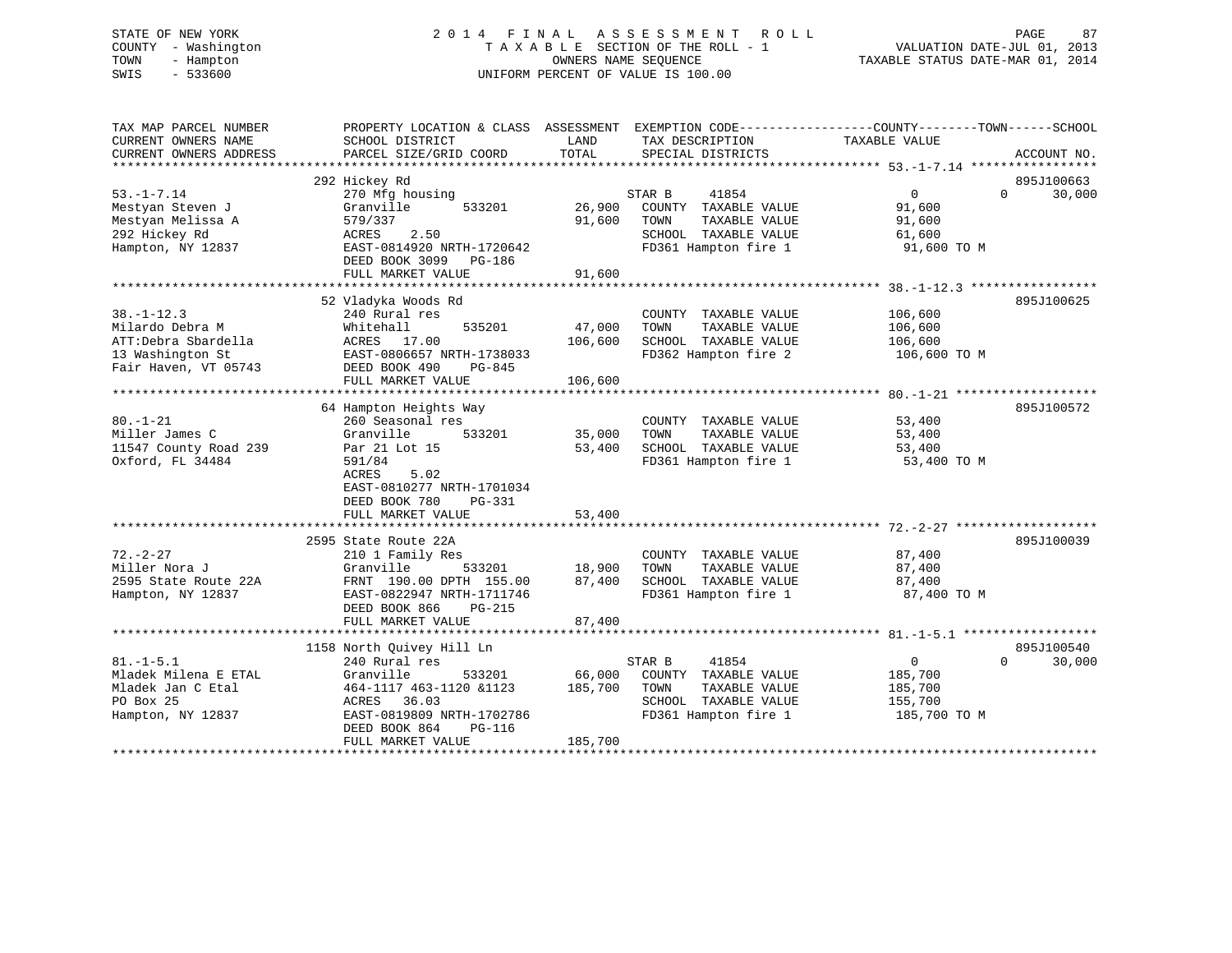# STATE OF NEW YORK 2 0 1 4 F I N A L A S S E S S M E N T R O L L PAGE 88 COUNTY - Washington T A X A B L E SECTION OF THE ROLL - 1 VALUATION DATE-JUL 01, 2013 TOWN - Hampton OWNERS NAME SEQUENCE TAXABLE STATUS DATE-MAR 01, 2014 SWIS - 533600 UNIFORM PERCENT OF VALUE IS 100.00

| TAX MAP PARCEL NUMBER     | PROPERTY LOCATION & CLASS ASSESSMENT EXEMPTION CODE----------------COUNTY-------TOWN------SCHOOL |         |                                   |                   |                             |
|---------------------------|--------------------------------------------------------------------------------------------------|---------|-----------------------------------|-------------------|-----------------------------|
| CURRENT OWNERS NAME       | SCHOOL DISTRICT                                                                                  | LAND    | TAX DESCRIPTION                   | TAXABLE VALUE     |                             |
| CURRENT OWNERS ADDRESS    | PARCEL SIZE/GRID COORD                                                                           | TOTAL   | SPECIAL DISTRICTS                 |                   | ACCOUNT NO.                 |
|                           |                                                                                                  |         |                                   |                   |                             |
|                           | 152 South Rd                                                                                     |         |                                   |                   | 895J100440                  |
| $81. - 1 - 48$            | 260 Seasonal res                                                                                 |         | 41834<br>STAR EN                  | $0 \qquad \qquad$ | $0 \qquad \qquad$<br>64,200 |
| Montgomery Ernest         | Granville<br>533201                                                                              | 31,800  | COUNTY TAXABLE VALUE              | 68,200            |                             |
| 152 South Rd              | ACRES<br>4.00                                                                                    | 68,200  | TOWN<br>TAXABLE VALUE             | 68,200            |                             |
| Hampton, NY 12837         | EAST-0816690 NRTH-1702747                                                                        |         | SCHOOL TAXABLE VALUE              | 4,000             |                             |
|                           | DEED BOOK 505<br>PG-459                                                                          |         | FD361 Hampton fire 1              | 68,200 TO M       |                             |
|                           | FULL MARKET VALUE                                                                                | 68,200  |                                   |                   |                             |
|                           |                                                                                                  |         |                                   |                   |                             |
|                           | 333 Hills Pond Rd                                                                                |         |                                   |                   | 895J100671                  |
| $71. - 1 - 14.6$          | 260 Seasonal res - WTRFNT                                                                        |         | COUNTY TAXABLE VALUE              | 230,700           |                             |
| Mooney Paula              | Granville<br>533201                                                                              | 34,700  | TOWN<br>TAXABLE VALUE             | 230,700           |                             |
| 219 N Ouaker Ln           | 608/223                                                                                          | 230,700 | SCHOOL TAXABLE VALUE              | 230,700           |                             |
| West Hartford Conn, 06119 | 7.82<br>ACRES                                                                                    |         | FD361 Hampton fire 1 230,700 TO M |                   |                             |
|                           | EAST-0815057 NRTH-1709386                                                                        |         |                                   |                   |                             |
|                           | DEED BOOK 800<br>$PG-165$                                                                        |         |                                   |                   |                             |
|                           | FULL MARKET VALUE                                                                                | 230,700 |                                   |                   |                             |
|                           |                                                                                                  |         |                                   |                   |                             |
|                           | Hills Pond Rd OFF                                                                                |         |                                   |                   | 895J100241                  |
| $71. - 1 - 22$            | 910 Priv forest                                                                                  |         | COUNTY TAXABLE VALUE              | 20,200            |                             |
| Mooney Paula              | Granville<br>533201                                                                              | 20,200  | TAXABLE VALUE<br>TOWN             | 20,200            |                             |
| 219 N Ouaker Ln           | 50 Ad<br>ACRES 44.90                                                                             | 20,200  | SCHOOL TAXABLE VALUE              | 20,200            |                             |
| West Hartford, CT 06119   |                                                                                                  |         | FD361 Hampton fire 1              | 20,200 TO M       |                             |
|                           | EAST-0814345 NRTH-1708870<br>DEED BOOK 868<br>$PG-83$                                            |         |                                   |                   |                             |
|                           | FULL MARKET VALUE                                                                                | 20,200  |                                   |                   |                             |
|                           |                                                                                                  |         |                                   |                   |                             |
|                           | Hills Pond Rd OFF                                                                                |         |                                   |                   | 895J100685                  |
| $71. - 1 - 14.8$          | 314 Rural vac<10 - WTRFNT                                                                        |         | COUNTY TAXABLE VALUE              | 28,400            |                             |
| Mooney Thomas C           | Granville<br>533201                                                                              | 28,400  | TOWN<br>TAXABLE VALUE             | 28,400            |                             |
| Mooney Paula A            | ACRES 1.01                                                                                       | 28,400  | SCHOOL TAXABLE VALUE              | 28,400            |                             |
| 219 N Ouaker Ln           | EAST-0815354 NRTH-1708780                                                                        |         | FD361 Hampton fire 1              | 28,400 TO M       |                             |
| West Hartford, CT 06119   | DEED BOOK 2714 PG-248                                                                            |         |                                   |                   |                             |
|                           | FULL MARKET VALUE                                                                                | 28,400  |                                   |                   |                             |
|                           |                                                                                                  |         |                                   |                   |                             |
|                           | 283 Hills Pond Rd                                                                                |         |                                   |                   | 895J101771                  |
| $71. - 1 - 14.33$         | 210 1 Family Res - WTRFNT                                                                        |         | COUNTY TAXABLE VALUE              | 301,600           |                             |
| Moran Michael P           | Granville<br>533201                                                                              | 27,100  | TOWN<br>TAXABLE VALUE             | 301,600           |                             |
| Moran Leslie S            | ACRES 1.44                                                                                       | 301,600 | SCHOOL TAXABLE VALUE              | 301,600           |                             |
| 210 Jay St                | EAST-0816083 NRTH-1708195                                                                        |         | FD361 Hampton fire 1              | 301,600 TO M      |                             |
| Albany, NY 12210          | DEED BOOK 1803<br>PG-270                                                                         |         |                                   |                   |                             |
|                           | FULL MARKET VALUE                                                                                | 301,600 |                                   |                   |                             |
|                           |                                                                                                  |         |                                   |                   |                             |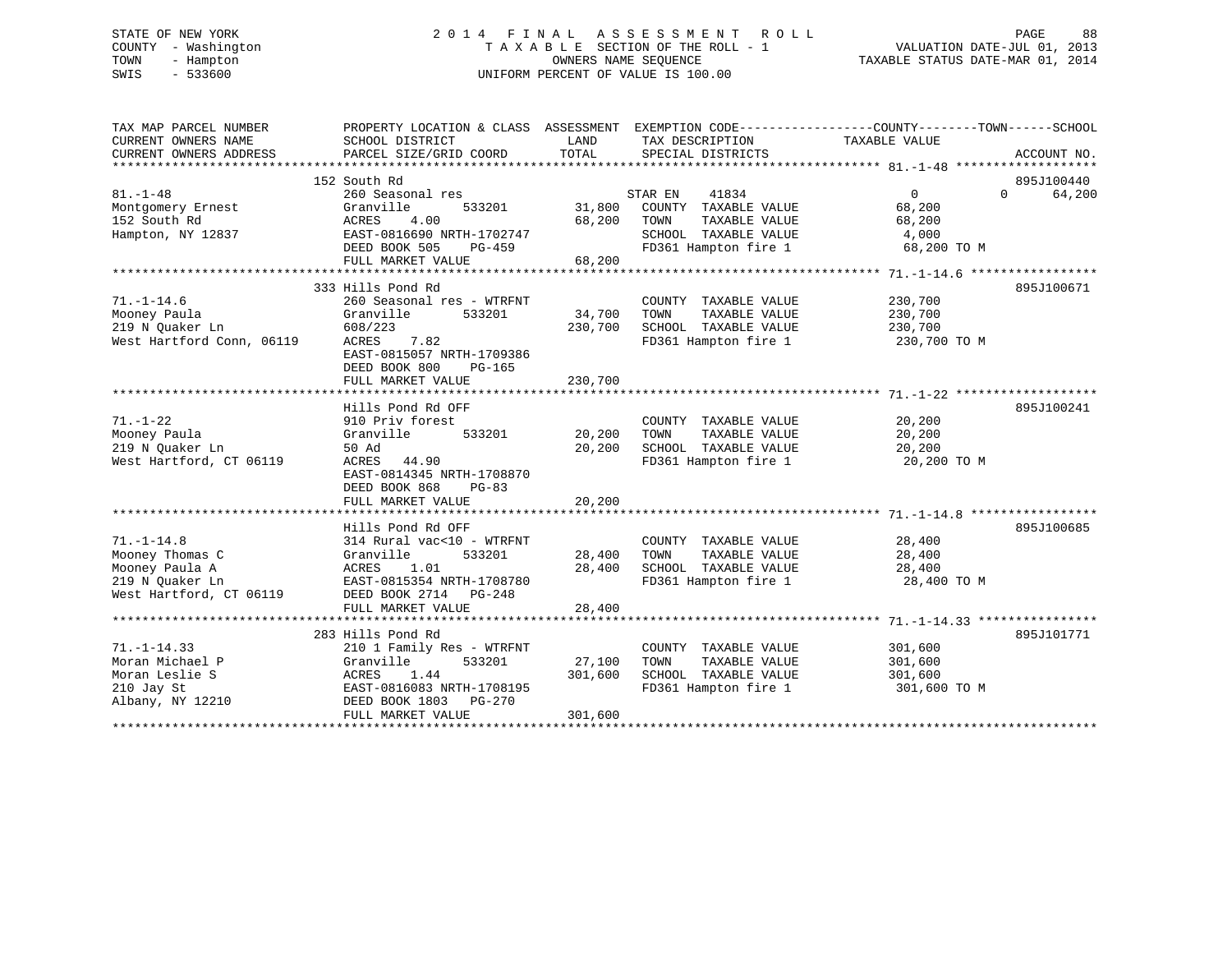# STATE OF NEW YORK 2 0 1 4 F I N A L A S S E S S M E N T R O L L PAGE 89 COUNTY - Washington T A X A B L E SECTION OF THE ROLL - 1 VALUATION DATE-JUL 01, 2013 TOWN - Hampton OWNERS NAME SEQUENCE TAXABLE STATUS DATE-MAR 01, 2014 SWIS - 533600 UNIFORM PERCENT OF VALUE IS 100.00

| TAX MAP PARCEL NUMBER<br>CURRENT OWNERS NAME | PROPERTY LOCATION & CLASS ASSESSMENT EXEMPTION CODE---------------COUNTY-------TOWN------SCHOOL<br>SCHOOL DISTRICT | LAND    | TAX DESCRIPTION                               | TAXABLE VALUE     |                    |
|----------------------------------------------|--------------------------------------------------------------------------------------------------------------------|---------|-----------------------------------------------|-------------------|--------------------|
| CURRENT OWNERS ADDRESS                       | PARCEL SIZE/GRID COORD                                                                                             | TOTAL   | SPECIAL DISTRICTS                             |                   | ACCOUNT NO.        |
|                                              |                                                                                                                    |         |                                               |                   |                    |
|                                              | 437 South Rd                                                                                                       |         |                                               |                   | 895J101776         |
| $72. - 1 - 18.1$                             | 210 1 Family Res                                                                                                   |         | 41854<br>STAR B                               | $0 \qquad \qquad$ | 30,000<br>$\Omega$ |
| Morehouse Debra J                            | 533201<br>Granville                                                                                                | 30,200  | COUNTY TAXABLE VALUE                          | 99,600            |                    |
| 437 South Rd<br>Whitehall, NY 12887          | 3.52<br>ACRES<br>EAST-0819574 NRTH-1707743                                                                         | 99,600  | TAXABLE VALUE<br>TOWN<br>SCHOOL TAXABLE VALUE | 99,600            |                    |
|                                              |                                                                                                                    |         | FD361 Hampton fire 1 99,600 TO M              | 69,600            |                    |
|                                              | DEED BOOK 824<br>PG-51                                                                                             |         |                                               |                   |                    |
|                                              | FULL MARKET VALUE                                                                                                  | 99,600  |                                               |                   |                    |
|                                              |                                                                                                                    |         |                                               |                   |                    |
| $45. - 1 - 5.6$                              | Carlton Rd<br>314 Rural vac<10                                                                                     |         | COUNTY TAXABLE VALUE                          | 6,500             |                    |
| Morrison Michael F                           | 535201<br>Whitehall                                                                                                | 6,500   | TAXABLE VALUE<br>TOWN                         | 6,500             |                    |
| Morrison Sharon R                            | 1.04<br>ACRES                                                                                                      | 6,500   | SCHOOL TAXABLE VALUE                          | 6,500             |                    |
| 2017 Carlton Woods Way                       | EAST-0804669 NRTH-1734419                                                                                          |         | FD362 Hampton fire 2                          | 6,500 TO M        |                    |
| Whitehall, NY 12887                          | DEED BOOK 2748<br>PG-159                                                                                           |         |                                               |                   |                    |
|                                              | FULL MARKET VALUE                                                                                                  | 6,500   |                                               |                   |                    |
|                                              |                                                                                                                    |         |                                               |                   |                    |
|                                              | 171 Hickey Rd                                                                                                      |         |                                               |                   | 895J100711         |
| $62. - 1 - 32.2$                             | 280 Res Multiple                                                                                                   |         | STAR B<br>41854                               | $\overline{0}$    | 30,000<br>$\Omega$ |
| Morse Steven J                               | 533201<br>Granville                                                                                                |         | 35,000 COUNTY TAXABLE VALUE                   | 154,300           |                    |
| Morse Norma H                                | ACRES<br>5.04                                                                                                      | 154,300 | TAXABLE VALUE<br>TOWN                         | 154,300           |                    |
| 171 Hickey Rd                                | EAST-0813633 NRTH-1717993                                                                                          |         | SCHOOL TAXABLE VALUE                          | 124,300           |                    |
| Hampton, NY 12837                            | DEED BOOK 576<br>PG-88                                                                                             |         | FD361 Hampton fire 1                          | 154,300 TO M      |                    |
|                                              | FULL MARKET VALUE                                                                                                  | 154,300 |                                               |                   |                    |
|                                              |                                                                                                                    |         |                                               |                   |                    |
|                                              | 1145 East Way                                                                                                      |         |                                               |                   | 895J100244         |
| $71.4 - 3 - 7$                               | 260 Seasonal res - WTRFNT                                                                                          |         | COUNTY TAXABLE VALUE                          | 119,800           |                    |
| Mulholland Daniel                            | Granville<br>533201                                                                                                | 27,000  | TAXABLE VALUE<br>TOWN                         | 119,800           |                    |
| Mulholland Susan                             | $71. - 3 - 7$                                                                                                      | 119,800 | SCHOOL TAXABLE VALUE                          | 119,800           |                    |
| 10 Davis St                                  | FRNT 100.00 DPTH 100.00                                                                                            |         | FD361 Hampton fire 1                          | 119,800 TO M      |                    |
| Whitehall, NY 12887                          | EAST-0815750 NRTH-1708193                                                                                          |         |                                               |                   |                    |
|                                              | DEED BOOK 838<br>$PG-262$                                                                                          |         |                                               |                   |                    |
|                                              | FULL MARKET VALUE                                                                                                  | 119,800 |                                               |                   |                    |
|                                              |                                                                                                                    |         |                                               |                   |                    |
|                                              | 2164 County Route 18                                                                                               |         |                                               |                   | 895J100134         |
| $62. - 1 - 26.1$                             | 270 Mfg housing                                                                                                    |         | COUNTY TAXABLE VALUE                          | 80,400            |                    |
| Murello George M                             | 533201<br>Granville                                                                                                | 34,100  | TAXABLE VALUE<br>TOWN                         | 80,400            |                    |
| Murello Ann Marie                            | Filed Survey #12140                                                                                                | 80,400  | SCHOOL TAXABLE VALUE                          | 80,400            |                    |
| 2210 Brynsack Rd                             | FRNT 695.00 DPTH                                                                                                   |         | FD361 Hampton fire 1                          | 80,400 TO M       |                    |
| Wallkill, NY 12589                           | ACRES 25.34                                                                                                        |         |                                               |                   |                    |
|                                              | EAST-0815787 NRTH-1712738                                                                                          |         |                                               |                   |                    |
|                                              | DEED BOOK 2858<br>$PG-235$                                                                                         |         |                                               |                   |                    |
|                                              | FULL MARKET VALUE                                                                                                  | 80,400  |                                               |                   |                    |
|                                              |                                                                                                                    |         |                                               |                   |                    |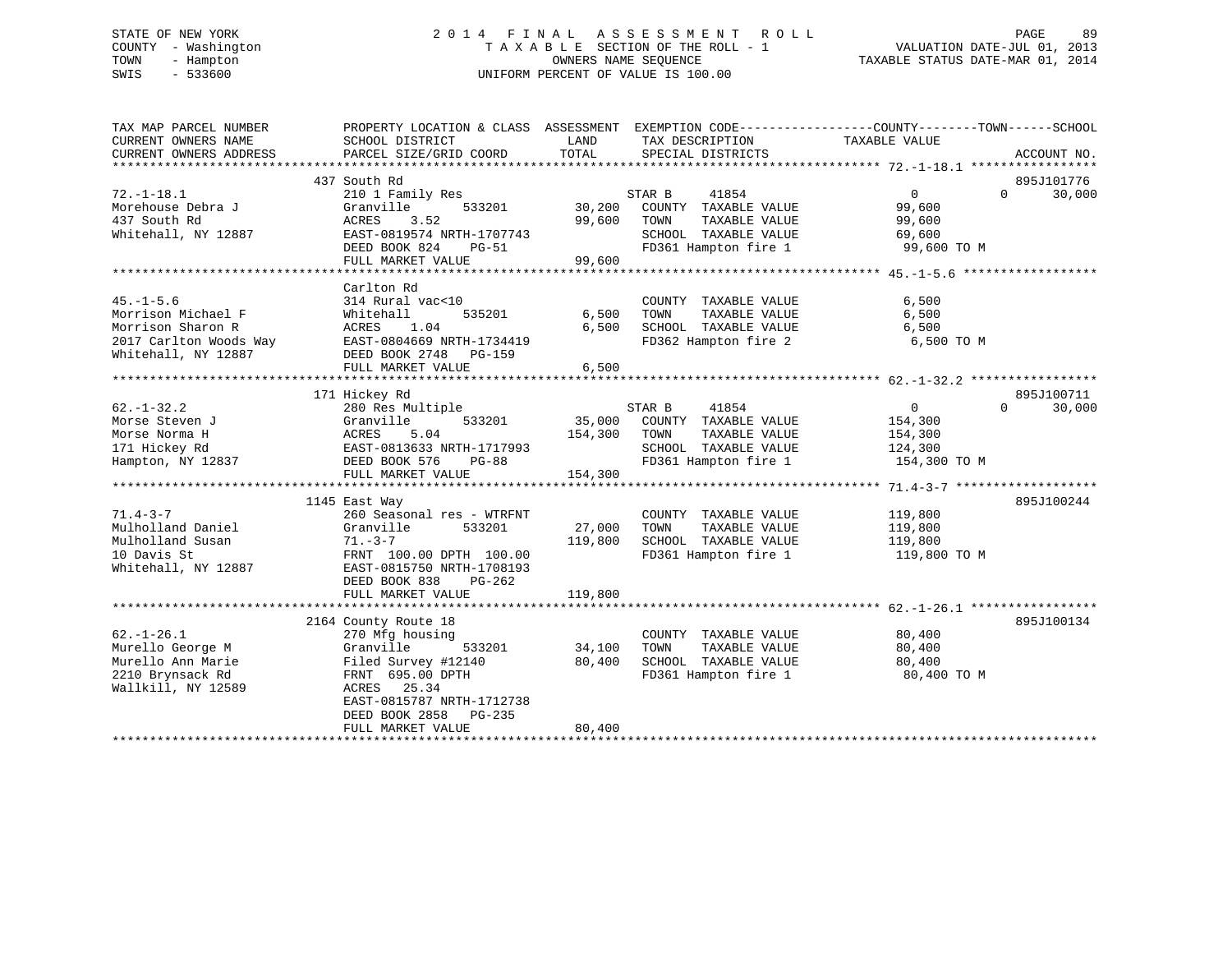STATE OF NEW YORK GOOD CONSULTED A LIGHT AS SESS MENT ROLL CONSUMER AGE 90 COUNTY - Washington  $T A X A B L E$  SECTION OF THE ROLL - 1<br>TOWN - Hampton DATE-JUL 000NERS NAME SEQUENCE

# TOWN - Hampton OWNERS NAME SEQUENCE TAXABLE STATUS DATE-MAR 01, 2014 SWIS - 533600 UNIFORM PERCENT OF VALUE IS 100.00

VALUATION DATE-JUL  $01$ , 2013

| TAX MAP PARCEL NUMBER<br>CURRENT OWNERS NAME<br>CURRENT OWNERS ADDRESS                                   | PROPERTY LOCATION & CLASS ASSESSMENT<br>SCHOOL DISTRICT<br>PARCEL SIZE/GRID COORD                                                                | LAND<br>TOTAL    | EXEMPTION CODE-----------------COUNTY-------TOWN------SCHOOL<br>TAX DESCRIPTION<br>SPECIAL DISTRICTS             | TAXABLE VALUE                                             | ACCOUNT NO.                                    |
|----------------------------------------------------------------------------------------------------------|--------------------------------------------------------------------------------------------------------------------------------------------------|------------------|------------------------------------------------------------------------------------------------------------------|-----------------------------------------------------------|------------------------------------------------|
| ******************                                                                                       |                                                                                                                                                  |                  |                                                                                                                  |                                                           |                                                |
|                                                                                                          | 448 South Rd                                                                                                                                     |                  |                                                                                                                  |                                                           | 895J100184                                     |
| $72. - 1 - 14$<br>Murray Richard<br>448 South Rd                                                         | 210 1 Family Res<br>533201<br>Granville<br>2.00<br>ACRES                                                                                         | 55,900 AGED-SCH  | VET WAR CT 41121<br>25,300 AGED-CO/TN 41801<br>41804                                                             | 8,385<br>21,382<br>$\mathbf 0$                            | 8,385<br>0<br>21,382<br>0<br>8,385<br>$\Omega$ |
| Whitehall, NY 12887                                                                                      | EAST-0820198 NRTH-1707873<br>DEED BOOK 455<br>PG-994<br>FULL MARKET VALUE                                                                        | 55,900           | 41834<br>STAR EN<br>COUNTY TAXABLE VALUE<br>TOWN<br>TAXABLE VALUE                                                | $\mathbf 0$<br>26,133<br>26,133                           | $\Omega$<br>47,515                             |
|                                                                                                          |                                                                                                                                                  |                  | SCHOOL TAXABLE VALUE                                                                                             | $\mathbf 0$                                               |                                                |
|                                                                                                          |                                                                                                                                                  |                  | FD361 Hampton fire 1                                                                                             | 55,900 TO M<br>**************** 72.2-3-1                  | *******************                            |
|                                                                                                          | 12 Greenfield Ln                                                                                                                                 |                  |                                                                                                                  |                                                           | 895J100169                                     |
| $72.2 - 3 - 1$<br>Myers John<br>Myers Justina<br>12 Greenfield Ln<br>Hampton, NY 12837                   | 210 1 Family Res<br>Granville<br>533201<br>738/160 Hwy Approp<br>720/22-23 Hwy Approp<br>$72.-3-1$<br>ACRES<br>3.07<br>EAST-0823989 NRTH-1712407 | 28,700<br>99,200 | STAR B<br>41854<br>COUNTY TAXABLE VALUE<br>TOWN<br>TAXABLE VALUE<br>SCHOOL TAXABLE VALUE<br>FD361 Hampton fire 1 | $\mathbf{0}$<br>99,200<br>99,200<br>69,200<br>99,200 TO M | $\Omega$<br>30,000                             |
|                                                                                                          | DEED BOOK 1849<br>PG-235                                                                                                                         |                  |                                                                                                                  |                                                           |                                                |
|                                                                                                          | FULL MARKET VALUE                                                                                                                                | 99,200           |                                                                                                                  |                                                           |                                                |
|                                                                                                          | 147 Vladyka Woods Rd                                                                                                                             |                  |                                                                                                                  |                                                           | 895J101765                                     |
| $38. - 1 - 20.1$                                                                                         | 210 1 Family Res                                                                                                                                 |                  | COUNTY TAXABLE VALUE                                                                                             | 143,800                                                   |                                                |
| Needham Johanna                                                                                          | Whitehall<br>535201                                                                                                                              | 22,000           | TAXABLE VALUE<br>TOWN                                                                                            | 143,800                                                   |                                                |
| Lawrence Peter                                                                                           | 1.00<br>ACRES                                                                                                                                    | 143,800          | SCHOOL TAXABLE VALUE                                                                                             | 143,800                                                   |                                                |
| ATT: Johanna Genier<br>147 Vladyka Woods Rd                                                              | EAST-0806678 NRTH-1740513<br>DEED BOOK 732<br>PG-331                                                                                             |                  | FD362 Hampton fire 2                                                                                             | 143,800 TO M                                              |                                                |
| Whitehall, NY 12887                                                                                      | FULL MARKET VALUE                                                                                                                                | 143,800          |                                                                                                                  |                                                           |                                                |
|                                                                                                          |                                                                                                                                                  |                  |                                                                                                                  |                                                           |                                                |
| $53. - 1 - 15$<br>Nikas William L<br>Barber John M<br>PO Box 267<br>Hudson Falls, NY 12839               | 100 Camp Way<br>260 Seasonal res<br>535201<br>Whitehall<br>ACRES 47.60<br>EAST-0809912 NRTH-1723705<br>DEED BOOK 771<br>PG-152                   | 21,600<br>31,900 | COUNTY TAXABLE VALUE<br>TOWN<br>TAXABLE VALUE<br>SCHOOL TAXABLE VALUE<br>FD362 Hampton fire 2                    | 31,900<br>31,900<br>31,900<br>31,900 TO M                 | 895J100085                                     |
|                                                                                                          | FULL MARKET VALUE                                                                                                                                | 31,900           |                                                                                                                  |                                                           |                                                |
|                                                                                                          |                                                                                                                                                  |                  |                                                                                                                  |                                                           | 895J100050                                     |
| $53. - 1 - 16$<br>Nikas William L<br>Barber John M<br>116 Oak St<br>PO Box 267<br>Hudson Falls, NY 12839 | LOT 9 Taylor Pat<br>910 Priv forest<br>533201<br>Granville<br>50 Ad<br>ACRES<br>42.50<br>EAST-0812903 NRTH-1724375<br>DEED BOOK 557<br>PG-212    | 19,100<br>19,100 | COUNTY TAXABLE VALUE<br>TAXABLE VALUE<br>TOWN<br>SCHOOL TAXABLE VALUE<br>FD361 Hampton fire 1                    | 19,100<br>19,100<br>19,100<br>19,100 TO M                 |                                                |
|                                                                                                          | FULL MARKET VALUE                                                                                                                                | 19,100           |                                                                                                                  |                                                           |                                                |
|                                                                                                          |                                                                                                                                                  |                  |                                                                                                                  |                                                           |                                                |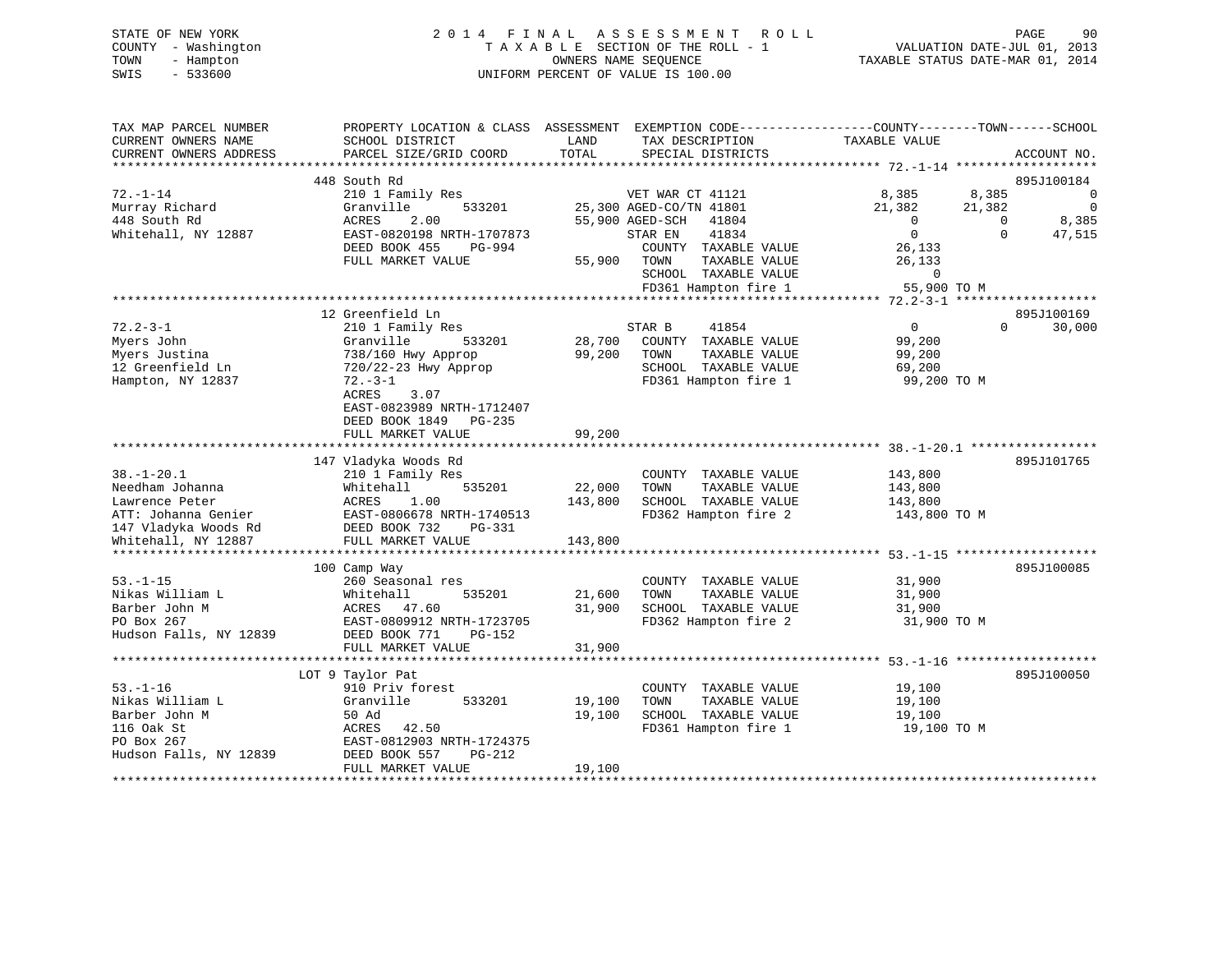# STATE OF NEW YORK 2 0 1 4 F I N A L A S S E S S M E N T R O L L PAGE 91 COUNTY - Washington T A X A B L E SECTION OF THE ROLL - 1 VALUATION DATE-JUL 01, 2013 TOWN - Hampton OWNERS NAME SEQUENCE TAXABLE STATUS DATE-MAR 01, 2014 SWIS - 533600 UNIFORM PERCENT OF VALUE IS 100.00

| TOTAL<br>CURRENT OWNERS ADDRESS<br>PARCEL SIZE/GRID COORD<br>SPECIAL DISTRICTS<br>ACCOUNT NO.<br>2621 State Route 22A<br>895J100273<br>$72. - 2 - 31$<br>$\mathbf{0}$<br>$\Omega$<br>30,000<br>210 1 Family Res<br>41854<br>STAR B<br>Noble John A<br>Granville<br>533201<br>22,900<br>COUNTY TAXABLE VALUE<br>75,600<br>Noble Karen S<br>75,600<br>FRNT 260.00 DPTH 215.00<br>TOWN<br>TAXABLE VALUE<br>75,600<br>SCHOOL TAXABLE VALUE<br>2621 State Route 22A<br>EAST-0823275 NRTH-1712275<br>45,600<br>FD361 Hampton fire 1<br>75,600 TO M<br>Hampton, NY 12837<br>DEED BOOK 871<br>PG-276<br>75,600<br>FULL MARKET VALUE<br>895J100058<br>County Route 20 OFF<br>$72. - 2 - 12$<br>322 Rural vac>10<br>COUNTY TAXABLE VALUE<br>8,500<br>Noble Thomas G<br>533201<br>8,500<br>TOWN<br>TAXABLE VALUE<br>8,500<br>Granville<br>Rose Nancy C<br>2675/53<br>8,500<br>SCHOOL TAXABLE VALUE<br>8,500<br>c/o Nancy Noble<br>ACRES 18.50<br>FD361 Hampton fire 1<br>8,500 TO M<br>970 Granville St<br>EAST-0824209 NRTH-1707030<br>Poultney, VT 05764<br>DEED BOOK 2812<br>PG-12<br>8,500<br>FULL MARKET VALUE<br>895J100422<br>33 Dailey Way<br>$72. - 1 - 5$<br>210 1 Family Res<br>21,120<br>21,120<br>$\Omega$<br>VET WAR CT 41121<br>64,200<br>OBrien David K<br>Granville<br>533201<br>34,800 STAR EN<br>41834<br>$\Omega$<br>$\mathbf{0}$<br>OBrien Barbara S<br>140,800 COUNTY TAXABLE VALUE<br>ACRES<br>4.94<br>119,680<br>33 Dailey Way<br>EAST-0822029 NRTH-1711367<br>TOWN<br>TAXABLE VALUE<br>119,680<br>SCHOOL TAXABLE VALUE<br>Hampton, NY 12837<br>DEED BOOK 2282<br>76,600<br>PG-329<br>FULL MARKET VALUE<br>140,800 FD361 Hampton fire 1<br>140,800 TO M<br>*********************<br>23 Perry Heights Way<br>895J101779<br>$72. - 2 - 42$<br>41854<br>240 Rural res<br>$\overline{0}$<br>30,000<br>STAR B<br>$\Omega$<br>70,300<br>COUNTY TAXABLE VALUE<br>Obrien Thomas W<br>Granville<br>533201<br>305,100<br>305,100<br>Obrien Michelle L<br>ACRES<br>37.07<br>TOWN<br>TAXABLE VALUE<br>305,100<br>PO Box 174<br>EAST-0821898 NRTH-1712919<br>SCHOOL TAXABLE VALUE<br>275,100 | TAX MAP PARCEL NUMBER<br>CURRENT OWNERS NAME | PROPERTY LOCATION & CLASS ASSESSMENT EXEMPTION CODE----------------COUNTY-------TOWN------SCHOOL<br>SCHOOL DISTRICT | LAND | TAX DESCRIPTION       | TAXABLE VALUE |          |
|----------------------------------------------------------------------------------------------------------------------------------------------------------------------------------------------------------------------------------------------------------------------------------------------------------------------------------------------------------------------------------------------------------------------------------------------------------------------------------------------------------------------------------------------------------------------------------------------------------------------------------------------------------------------------------------------------------------------------------------------------------------------------------------------------------------------------------------------------------------------------------------------------------------------------------------------------------------------------------------------------------------------------------------------------------------------------------------------------------------------------------------------------------------------------------------------------------------------------------------------------------------------------------------------------------------------------------------------------------------------------------------------------------------------------------------------------------------------------------------------------------------------------------------------------------------------------------------------------------------------------------------------------------------------------------------------------------------------------------------------------------------------------------------------------------------------------------------------------------------------------------------------------------------------------------------------------------------------------------------------------------------------------------------------------------------------------------------------|----------------------------------------------|---------------------------------------------------------------------------------------------------------------------|------|-----------------------|---------------|----------|
|                                                                                                                                                                                                                                                                                                                                                                                                                                                                                                                                                                                                                                                                                                                                                                                                                                                                                                                                                                                                                                                                                                                                                                                                                                                                                                                                                                                                                                                                                                                                                                                                                                                                                                                                                                                                                                                                                                                                                                                                                                                                                              |                                              |                                                                                                                     |      |                       |               |          |
|                                                                                                                                                                                                                                                                                                                                                                                                                                                                                                                                                                                                                                                                                                                                                                                                                                                                                                                                                                                                                                                                                                                                                                                                                                                                                                                                                                                                                                                                                                                                                                                                                                                                                                                                                                                                                                                                                                                                                                                                                                                                                              |                                              |                                                                                                                     |      |                       |               |          |
|                                                                                                                                                                                                                                                                                                                                                                                                                                                                                                                                                                                                                                                                                                                                                                                                                                                                                                                                                                                                                                                                                                                                                                                                                                                                                                                                                                                                                                                                                                                                                                                                                                                                                                                                                                                                                                                                                                                                                                                                                                                                                              |                                              |                                                                                                                     |      |                       |               |          |
|                                                                                                                                                                                                                                                                                                                                                                                                                                                                                                                                                                                                                                                                                                                                                                                                                                                                                                                                                                                                                                                                                                                                                                                                                                                                                                                                                                                                                                                                                                                                                                                                                                                                                                                                                                                                                                                                                                                                                                                                                                                                                              |                                              |                                                                                                                     |      |                       |               |          |
|                                                                                                                                                                                                                                                                                                                                                                                                                                                                                                                                                                                                                                                                                                                                                                                                                                                                                                                                                                                                                                                                                                                                                                                                                                                                                                                                                                                                                                                                                                                                                                                                                                                                                                                                                                                                                                                                                                                                                                                                                                                                                              |                                              |                                                                                                                     |      |                       |               |          |
|                                                                                                                                                                                                                                                                                                                                                                                                                                                                                                                                                                                                                                                                                                                                                                                                                                                                                                                                                                                                                                                                                                                                                                                                                                                                                                                                                                                                                                                                                                                                                                                                                                                                                                                                                                                                                                                                                                                                                                                                                                                                                              |                                              |                                                                                                                     |      |                       |               |          |
|                                                                                                                                                                                                                                                                                                                                                                                                                                                                                                                                                                                                                                                                                                                                                                                                                                                                                                                                                                                                                                                                                                                                                                                                                                                                                                                                                                                                                                                                                                                                                                                                                                                                                                                                                                                                                                                                                                                                                                                                                                                                                              |                                              |                                                                                                                     |      |                       |               |          |
|                                                                                                                                                                                                                                                                                                                                                                                                                                                                                                                                                                                                                                                                                                                                                                                                                                                                                                                                                                                                                                                                                                                                                                                                                                                                                                                                                                                                                                                                                                                                                                                                                                                                                                                                                                                                                                                                                                                                                                                                                                                                                              |                                              |                                                                                                                     |      |                       |               |          |
|                                                                                                                                                                                                                                                                                                                                                                                                                                                                                                                                                                                                                                                                                                                                                                                                                                                                                                                                                                                                                                                                                                                                                                                                                                                                                                                                                                                                                                                                                                                                                                                                                                                                                                                                                                                                                                                                                                                                                                                                                                                                                              |                                              |                                                                                                                     |      |                       |               |          |
|                                                                                                                                                                                                                                                                                                                                                                                                                                                                                                                                                                                                                                                                                                                                                                                                                                                                                                                                                                                                                                                                                                                                                                                                                                                                                                                                                                                                                                                                                                                                                                                                                                                                                                                                                                                                                                                                                                                                                                                                                                                                                              |                                              |                                                                                                                     |      |                       |               |          |
|                                                                                                                                                                                                                                                                                                                                                                                                                                                                                                                                                                                                                                                                                                                                                                                                                                                                                                                                                                                                                                                                                                                                                                                                                                                                                                                                                                                                                                                                                                                                                                                                                                                                                                                                                                                                                                                                                                                                                                                                                                                                                              |                                              |                                                                                                                     |      |                       |               |          |
|                                                                                                                                                                                                                                                                                                                                                                                                                                                                                                                                                                                                                                                                                                                                                                                                                                                                                                                                                                                                                                                                                                                                                                                                                                                                                                                                                                                                                                                                                                                                                                                                                                                                                                                                                                                                                                                                                                                                                                                                                                                                                              |                                              |                                                                                                                     |      |                       |               |          |
|                                                                                                                                                                                                                                                                                                                                                                                                                                                                                                                                                                                                                                                                                                                                                                                                                                                                                                                                                                                                                                                                                                                                                                                                                                                                                                                                                                                                                                                                                                                                                                                                                                                                                                                                                                                                                                                                                                                                                                                                                                                                                              |                                              |                                                                                                                     |      |                       |               |          |
|                                                                                                                                                                                                                                                                                                                                                                                                                                                                                                                                                                                                                                                                                                                                                                                                                                                                                                                                                                                                                                                                                                                                                                                                                                                                                                                                                                                                                                                                                                                                                                                                                                                                                                                                                                                                                                                                                                                                                                                                                                                                                              |                                              |                                                                                                                     |      |                       |               |          |
|                                                                                                                                                                                                                                                                                                                                                                                                                                                                                                                                                                                                                                                                                                                                                                                                                                                                                                                                                                                                                                                                                                                                                                                                                                                                                                                                                                                                                                                                                                                                                                                                                                                                                                                                                                                                                                                                                                                                                                                                                                                                                              |                                              |                                                                                                                     |      |                       |               |          |
|                                                                                                                                                                                                                                                                                                                                                                                                                                                                                                                                                                                                                                                                                                                                                                                                                                                                                                                                                                                                                                                                                                                                                                                                                                                                                                                                                                                                                                                                                                                                                                                                                                                                                                                                                                                                                                                                                                                                                                                                                                                                                              |                                              |                                                                                                                     |      |                       |               |          |
|                                                                                                                                                                                                                                                                                                                                                                                                                                                                                                                                                                                                                                                                                                                                                                                                                                                                                                                                                                                                                                                                                                                                                                                                                                                                                                                                                                                                                                                                                                                                                                                                                                                                                                                                                                                                                                                                                                                                                                                                                                                                                              |                                              |                                                                                                                     |      |                       |               |          |
|                                                                                                                                                                                                                                                                                                                                                                                                                                                                                                                                                                                                                                                                                                                                                                                                                                                                                                                                                                                                                                                                                                                                                                                                                                                                                                                                                                                                                                                                                                                                                                                                                                                                                                                                                                                                                                                                                                                                                                                                                                                                                              |                                              |                                                                                                                     |      |                       |               |          |
|                                                                                                                                                                                                                                                                                                                                                                                                                                                                                                                                                                                                                                                                                                                                                                                                                                                                                                                                                                                                                                                                                                                                                                                                                                                                                                                                                                                                                                                                                                                                                                                                                                                                                                                                                                                                                                                                                                                                                                                                                                                                                              |                                              |                                                                                                                     |      |                       |               |          |
|                                                                                                                                                                                                                                                                                                                                                                                                                                                                                                                                                                                                                                                                                                                                                                                                                                                                                                                                                                                                                                                                                                                                                                                                                                                                                                                                                                                                                                                                                                                                                                                                                                                                                                                                                                                                                                                                                                                                                                                                                                                                                              |                                              |                                                                                                                     |      |                       |               |          |
|                                                                                                                                                                                                                                                                                                                                                                                                                                                                                                                                                                                                                                                                                                                                                                                                                                                                                                                                                                                                                                                                                                                                                                                                                                                                                                                                                                                                                                                                                                                                                                                                                                                                                                                                                                                                                                                                                                                                                                                                                                                                                              |                                              |                                                                                                                     |      |                       |               |          |
|                                                                                                                                                                                                                                                                                                                                                                                                                                                                                                                                                                                                                                                                                                                                                                                                                                                                                                                                                                                                                                                                                                                                                                                                                                                                                                                                                                                                                                                                                                                                                                                                                                                                                                                                                                                                                                                                                                                                                                                                                                                                                              |                                              |                                                                                                                     |      |                       |               |          |
|                                                                                                                                                                                                                                                                                                                                                                                                                                                                                                                                                                                                                                                                                                                                                                                                                                                                                                                                                                                                                                                                                                                                                                                                                                                                                                                                                                                                                                                                                                                                                                                                                                                                                                                                                                                                                                                                                                                                                                                                                                                                                              |                                              |                                                                                                                     |      |                       |               |          |
|                                                                                                                                                                                                                                                                                                                                                                                                                                                                                                                                                                                                                                                                                                                                                                                                                                                                                                                                                                                                                                                                                                                                                                                                                                                                                                                                                                                                                                                                                                                                                                                                                                                                                                                                                                                                                                                                                                                                                                                                                                                                                              |                                              |                                                                                                                     |      |                       |               |          |
|                                                                                                                                                                                                                                                                                                                                                                                                                                                                                                                                                                                                                                                                                                                                                                                                                                                                                                                                                                                                                                                                                                                                                                                                                                                                                                                                                                                                                                                                                                                                                                                                                                                                                                                                                                                                                                                                                                                                                                                                                                                                                              |                                              |                                                                                                                     |      |                       |               |          |
|                                                                                                                                                                                                                                                                                                                                                                                                                                                                                                                                                                                                                                                                                                                                                                                                                                                                                                                                                                                                                                                                                                                                                                                                                                                                                                                                                                                                                                                                                                                                                                                                                                                                                                                                                                                                                                                                                                                                                                                                                                                                                              |                                              |                                                                                                                     |      |                       |               |          |
|                                                                                                                                                                                                                                                                                                                                                                                                                                                                                                                                                                                                                                                                                                                                                                                                                                                                                                                                                                                                                                                                                                                                                                                                                                                                                                                                                                                                                                                                                                                                                                                                                                                                                                                                                                                                                                                                                                                                                                                                                                                                                              |                                              |                                                                                                                     |      |                       |               |          |
|                                                                                                                                                                                                                                                                                                                                                                                                                                                                                                                                                                                                                                                                                                                                                                                                                                                                                                                                                                                                                                                                                                                                                                                                                                                                                                                                                                                                                                                                                                                                                                                                                                                                                                                                                                                                                                                                                                                                                                                                                                                                                              |                                              |                                                                                                                     |      |                       |               |          |
|                                                                                                                                                                                                                                                                                                                                                                                                                                                                                                                                                                                                                                                                                                                                                                                                                                                                                                                                                                                                                                                                                                                                                                                                                                                                                                                                                                                                                                                                                                                                                                                                                                                                                                                                                                                                                                                                                                                                                                                                                                                                                              |                                              |                                                                                                                     |      |                       |               |          |
|                                                                                                                                                                                                                                                                                                                                                                                                                                                                                                                                                                                                                                                                                                                                                                                                                                                                                                                                                                                                                                                                                                                                                                                                                                                                                                                                                                                                                                                                                                                                                                                                                                                                                                                                                                                                                                                                                                                                                                                                                                                                                              |                                              |                                                                                                                     |      |                       |               |          |
|                                                                                                                                                                                                                                                                                                                                                                                                                                                                                                                                                                                                                                                                                                                                                                                                                                                                                                                                                                                                                                                                                                                                                                                                                                                                                                                                                                                                                                                                                                                                                                                                                                                                                                                                                                                                                                                                                                                                                                                                                                                                                              |                                              |                                                                                                                     |      |                       |               |          |
| 305,100 TO                                                                                                                                                                                                                                                                                                                                                                                                                                                                                                                                                                                                                                                                                                                                                                                                                                                                                                                                                                                                                                                                                                                                                                                                                                                                                                                                                                                                                                                                                                                                                                                                                                                                                                                                                                                                                                                                                                                                                                                                                                                                                   | Hampton, NY 12837                            | DEED BOOK 2069<br><b>PG-150</b>                                                                                     |      | CA001 Cons agri dst 1 |               |          |
| 305,100 FD361 Hampton fire 1<br>FULL MARKET VALUE<br>305,100 TO M                                                                                                                                                                                                                                                                                                                                                                                                                                                                                                                                                                                                                                                                                                                                                                                                                                                                                                                                                                                                                                                                                                                                                                                                                                                                                                                                                                                                                                                                                                                                                                                                                                                                                                                                                                                                                                                                                                                                                                                                                            |                                              |                                                                                                                     |      |                       |               |          |
|                                                                                                                                                                                                                                                                                                                                                                                                                                                                                                                                                                                                                                                                                                                                                                                                                                                                                                                                                                                                                                                                                                                                                                                                                                                                                                                                                                                                                                                                                                                                                                                                                                                                                                                                                                                                                                                                                                                                                                                                                                                                                              |                                              |                                                                                                                     |      |                       |               |          |
| 895J100296<br>56 Staso Ln                                                                                                                                                                                                                                                                                                                                                                                                                                                                                                                                                                                                                                                                                                                                                                                                                                                                                                                                                                                                                                                                                                                                                                                                                                                                                                                                                                                                                                                                                                                                                                                                                                                                                                                                                                                                                                                                                                                                                                                                                                                                    |                                              |                                                                                                                     |      |                       |               |          |
| $72. - 2 - 19$<br>210 1 Family Res<br>26,100<br>26,100<br>VET COM CT 41131                                                                                                                                                                                                                                                                                                                                                                                                                                                                                                                                                                                                                                                                                                                                                                                                                                                                                                                                                                                                                                                                                                                                                                                                                                                                                                                                                                                                                                                                                                                                                                                                                                                                                                                                                                                                                                                                                                                                                                                                                   |                                              |                                                                                                                     |      |                       |               | $\Omega$ |
| 533201<br>23,300 STAR EN<br>41834<br>$\Omega$<br>Orourke Rita<br>Granville<br>$\overline{0}$                                                                                                                                                                                                                                                                                                                                                                                                                                                                                                                                                                                                                                                                                                                                                                                                                                                                                                                                                                                                                                                                                                                                                                                                                                                                                                                                                                                                                                                                                                                                                                                                                                                                                                                                                                                                                                                                                                                                                                                                 |                                              |                                                                                                                     |      |                       |               | 64,200   |
| 56 Staso Rd<br>ACRES<br>1.40<br>104,400<br>COUNTY TAXABLE VALUE<br>78,300                                                                                                                                                                                                                                                                                                                                                                                                                                                                                                                                                                                                                                                                                                                                                                                                                                                                                                                                                                                                                                                                                                                                                                                                                                                                                                                                                                                                                                                                                                                                                                                                                                                                                                                                                                                                                                                                                                                                                                                                                    |                                              |                                                                                                                     |      |                       |               |          |
| PO Box 101<br>EAST-0821712 NRTH-1709187<br>TOWN<br>TAXABLE VALUE<br>78,300                                                                                                                                                                                                                                                                                                                                                                                                                                                                                                                                                                                                                                                                                                                                                                                                                                                                                                                                                                                                                                                                                                                                                                                                                                                                                                                                                                                                                                                                                                                                                                                                                                                                                                                                                                                                                                                                                                                                                                                                                   |                                              |                                                                                                                     |      |                       |               |          |
| DEED BOOK 528<br>SCHOOL TAXABLE VALUE<br>40,200<br>Hampton, NY 12837<br>PG-170                                                                                                                                                                                                                                                                                                                                                                                                                                                                                                                                                                                                                                                                                                                                                                                                                                                                                                                                                                                                                                                                                                                                                                                                                                                                                                                                                                                                                                                                                                                                                                                                                                                                                                                                                                                                                                                                                                                                                                                                               |                                              |                                                                                                                     |      |                       |               |          |
| FD361 Hampton fire 1<br>FULL MARKET VALUE<br>104,400<br>104,400 TO M                                                                                                                                                                                                                                                                                                                                                                                                                                                                                                                                                                                                                                                                                                                                                                                                                                                                                                                                                                                                                                                                                                                                                                                                                                                                                                                                                                                                                                                                                                                                                                                                                                                                                                                                                                                                                                                                                                                                                                                                                         |                                              |                                                                                                                     |      |                       |               |          |
| ************************                                                                                                                                                                                                                                                                                                                                                                                                                                                                                                                                                                                                                                                                                                                                                                                                                                                                                                                                                                                                                                                                                                                                                                                                                                                                                                                                                                                                                                                                                                                                                                                                                                                                                                                                                                                                                                                                                                                                                                                                                                                                     |                                              |                                                                                                                     |      |                       |               |          |
| 41 Hampton Heights Way<br>895J100666                                                                                                                                                                                                                                                                                                                                                                                                                                                                                                                                                                                                                                                                                                                                                                                                                                                                                                                                                                                                                                                                                                                                                                                                                                                                                                                                                                                                                                                                                                                                                                                                                                                                                                                                                                                                                                                                                                                                                                                                                                                         |                                              |                                                                                                                     |      |                       |               |          |
| $80. - 1 - 19$<br>COUNTY TAXABLE VALUE<br>260 Seasonal res<br>105,800                                                                                                                                                                                                                                                                                                                                                                                                                                                                                                                                                                                                                                                                                                                                                                                                                                                                                                                                                                                                                                                                                                                                                                                                                                                                                                                                                                                                                                                                                                                                                                                                                                                                                                                                                                                                                                                                                                                                                                                                                        |                                              |                                                                                                                     |      |                       |               |          |
| TAXABLE VALUE<br>Osterhoudt Ralph Jr<br>Granville<br>533201<br>35,800<br>TOWN<br>105,800                                                                                                                                                                                                                                                                                                                                                                                                                                                                                                                                                                                                                                                                                                                                                                                                                                                                                                                                                                                                                                                                                                                                                                                                                                                                                                                                                                                                                                                                                                                                                                                                                                                                                                                                                                                                                                                                                                                                                                                                     |                                              |                                                                                                                     |      |                       |               |          |
| Osterhoudt Susan R<br>105,800<br>SCHOOL TAXABLE VALUE<br>105,800<br>LOT 13                                                                                                                                                                                                                                                                                                                                                                                                                                                                                                                                                                                                                                                                                                                                                                                                                                                                                                                                                                                                                                                                                                                                                                                                                                                                                                                                                                                                                                                                                                                                                                                                                                                                                                                                                                                                                                                                                                                                                                                                                   |                                              |                                                                                                                     |      |                       |               |          |
| 5.78<br>FD361 Hampton fire 1<br>47 North Cross Rd<br>ACRES<br>105,800 TO M                                                                                                                                                                                                                                                                                                                                                                                                                                                                                                                                                                                                                                                                                                                                                                                                                                                                                                                                                                                                                                                                                                                                                                                                                                                                                                                                                                                                                                                                                                                                                                                                                                                                                                                                                                                                                                                                                                                                                                                                                   |                                              |                                                                                                                     |      |                       |               |          |
| Staatsburg, NY 12580<br>EAST-0810888 NRTH-1701612                                                                                                                                                                                                                                                                                                                                                                                                                                                                                                                                                                                                                                                                                                                                                                                                                                                                                                                                                                                                                                                                                                                                                                                                                                                                                                                                                                                                                                                                                                                                                                                                                                                                                                                                                                                                                                                                                                                                                                                                                                            |                                              |                                                                                                                     |      |                       |               |          |
| DEED BOOK 797<br>PG-91<br>105,800<br>FULL MARKET VALUE                                                                                                                                                                                                                                                                                                                                                                                                                                                                                                                                                                                                                                                                                                                                                                                                                                                                                                                                                                                                                                                                                                                                                                                                                                                                                                                                                                                                                                                                                                                                                                                                                                                                                                                                                                                                                                                                                                                                                                                                                                       |                                              |                                                                                                                     |      |                       |               |          |
|                                                                                                                                                                                                                                                                                                                                                                                                                                                                                                                                                                                                                                                                                                                                                                                                                                                                                                                                                                                                                                                                                                                                                                                                                                                                                                                                                                                                                                                                                                                                                                                                                                                                                                                                                                                                                                                                                                                                                                                                                                                                                              |                                              |                                                                                                                     |      |                       |               |          |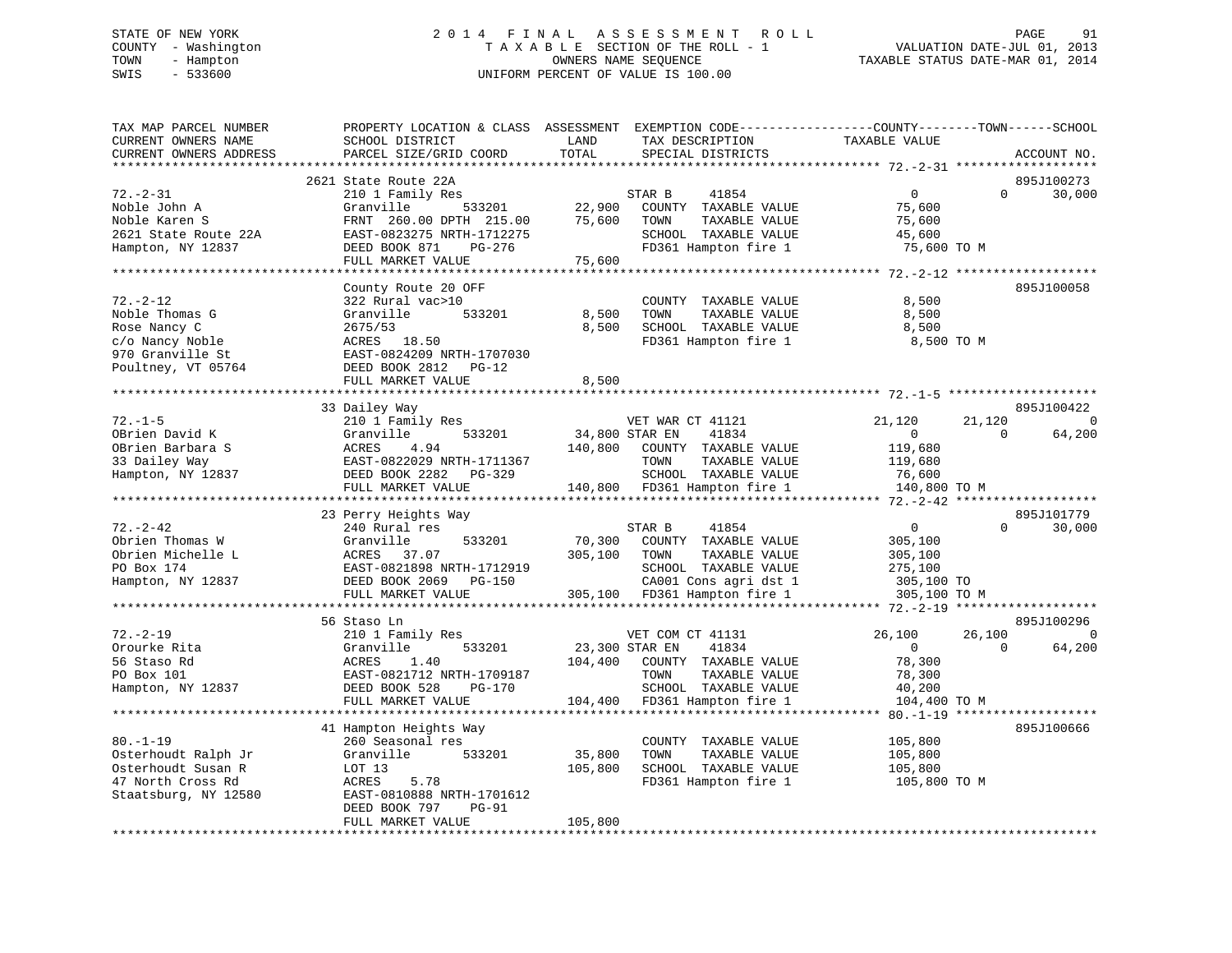# STATE OF NEW YORK 2 0 1 4 F I N A L A S S E S S M E N T R O L L PAGE 92 COUNTY - Washington T A X A B L E SECTION OF THE ROLL - 1 VALUATION DATE-JUL 01, 2013 TOWN - Hampton OWNERS NAME SEQUENCE TAXABLE STATUS DATE-MAR 01, 2014 SWIS - 533600 UNIFORM PERCENT OF VALUE IS 100.00

| TAX MAP PARCEL NUMBER<br>CURRENT OWNERS NAME<br>CURRENT OWNERS ADDRESS | PROPERTY LOCATION & CLASS ASSESSMENT EXEMPTION CODE----------------COUNTY-------TOWN------SCHOOL<br>SCHOOL DISTRICT<br>PARCEL SIZE/GRID COORD | LAND<br>TOTAL     | TAX DESCRIPTION<br>SPECIAL DISTRICTS | TAXABLE VALUE  | ACCOUNT NO.        |
|------------------------------------------------------------------------|-----------------------------------------------------------------------------------------------------------------------------------------------|-------------------|--------------------------------------|----------------|--------------------|
|                                                                        |                                                                                                                                               |                   |                                      |                |                    |
|                                                                        | 2887 State Route 22A                                                                                                                          |                   |                                      |                | 895J100192         |
| $63 - 1 - 4$                                                           | 210 1 Family Res                                                                                                                              |                   | STAR B<br>41854                      | $\mathbf{0}$   | 30,000<br>$\Omega$ |
| Panoushek James M<br>Panoushek Stacey M                                | 533201<br>Granville<br>ACRES<br>4.80                                                                                                          | 34,400<br>194,000 | COUNTY TAXABLE VALUE                 | 194,000        |                    |
|                                                                        |                                                                                                                                               |                   | TOWN<br>TAXABLE VALUE                | 194,000        |                    |
| 2887 State Route 22A                                                   | EAST-0821902 NRTH-1718648                                                                                                                     |                   | SCHOOL TAXABLE VALUE                 | 164,000        |                    |
| Hampton, NY 12837                                                      | DEED BOOK 837<br>PG-164                                                                                                                       |                   | FD361 Hampton fire 1                 | 194,000 TO M   |                    |
|                                                                        | FULL MARKET VALUE                                                                                                                             | 194,000           |                                      |                |                    |
|                                                                        |                                                                                                                                               |                   |                                      |                |                    |
|                                                                        | 2883 State Route 22A                                                                                                                          |                   |                                      |                | 895J101747         |
| $63. -1 - 4.1$                                                         | 270 Mfg housing                                                                                                                               |                   | COUNTY TAXABLE VALUE                 | 42,400         |                    |
| Panoushek Jamie                                                        | 533201<br>Granville                                                                                                                           | 34,300            | TOWN<br>TAXABLE VALUE                | 42,400         |                    |
| Panoushek Stacey                                                       | 4.79<br>ACRES                                                                                                                                 | 42,400            | SCHOOL TAXABLE VALUE                 | 42,400         |                    |
| 2887 State Route 22A                                                   | EAST-0822023 NRTH-1718259                                                                                                                     |                   | FD361 Hampton fire 1                 | 42,400 TO M    |                    |
| Hampton, NY 12837                                                      | DEED BOOK 564<br>PG-317                                                                                                                       |                   |                                      |                |                    |
|                                                                        | FULL MARKET VALUE                                                                                                                             | 42,400            |                                      |                |                    |
|                                                                        |                                                                                                                                               |                   |                                      |                |                    |
|                                                                        | 58 County Route 20                                                                                                                            |                   |                                      |                | 895J100195         |
| $81. - 2 - 9$                                                          | 240 Rural res                                                                                                                                 |                   | STAR EN<br>41834                     | $\overline{0}$ | 64,200<br>$\Omega$ |
| Panoushek Joseph P                                                     | Granville<br>533201                                                                                                                           | 41,100            | COUNTY TAXABLE VALUE                 | 128,000        |                    |
| Panoushek Patricia                                                     | 406/648, 2675/53                                                                                                                              | 128,000           | TOWN<br>TAXABLE VALUE                | 128,000        |                    |
| 66 County Route 20                                                     | ACRES 10.50                                                                                                                                   |                   | SCHOOL TAXABLE VALUE                 | 63,800         |                    |
| Hampton, NY 12837                                                      | EAST-0824158 NRTH-1704551                                                                                                                     |                   | CA001 Cons agri dst 1                | 128,000 TO     |                    |
|                                                                        | DEED BOOK 358<br>PG-590                                                                                                                       |                   | FD361 Hampton fire 1                 | 128,000 TO M   |                    |
|                                                                        | FULL MARKET VALUE                                                                                                                             | 128,000           |                                      |                |                    |
|                                                                        |                                                                                                                                               |                   |                                      |                |                    |
|                                                                        | 60 South Rd                                                                                                                                   |                   |                                      |                | 895J100076         |
| $80. - 1 - 6$                                                          | 270 Mfg housing                                                                                                                               |                   | STAR B<br>41854                      | $\overline{0}$ | $\Omega$<br>30,000 |
| Panoushek Russell -LE-                                                 | 533201<br>Granville                                                                                                                           |                   | 133,400 COUNTY TAXABLE VALUE         | 145,500        |                    |
| Panoushek Russell Jr                                                   | 442/150                                                                                                                                       | 145,500 TOWN      | TAXABLE VALUE                        | 145,500        |                    |
| 60 South Rd                                                            | ACRES 163.20                                                                                                                                  |                   | SCHOOL TAXABLE VALUE                 | 115,500        |                    |
| PO Box 12                                                              | EAST-0815164 NRTH-1699921                                                                                                                     |                   | FD361 Hampton fire 1                 | 145,500 TO M   |                    |
| Hampton, NY 12837                                                      | DEED BOOK 2628<br>$PG-1$                                                                                                                      |                   |                                      |                |                    |
|                                                                        | FULL MARKET VALUE                                                                                                                             | 145,500           |                                      |                |                    |
|                                                                        |                                                                                                                                               |                   |                                      |                |                    |
|                                                                        | 86 South Rd                                                                                                                                   |                   |                                      |                |                    |
| $80. - 1 - 6.1$                                                        | 270 Mfg housing                                                                                                                               |                   | COUNTY TAXABLE VALUE                 | 58,500         |                    |
| Panoushek Tammy                                                        | Granville<br>533201                                                                                                                           | 22,500            | TOWN<br>TAXABLE VALUE                | 58,500         |                    |
| 86 South Rd                                                            | ACRES<br>1.14                                                                                                                                 | 58,500            | SCHOOL TAXABLE VALUE                 | 58,500         |                    |
| Hampton, NY 12837                                                      | EAST-0815336 NRTH-1701527                                                                                                                     |                   | FD361 Hampton fire 1                 | 58,500 TO M    |                    |
|                                                                        | DEED BOOK 3163 PG-126                                                                                                                         |                   |                                      |                |                    |
|                                                                        | FULL MARKET VALUE                                                                                                                             | 58,500            |                                      |                |                    |
|                                                                        |                                                                                                                                               |                   |                                      |                |                    |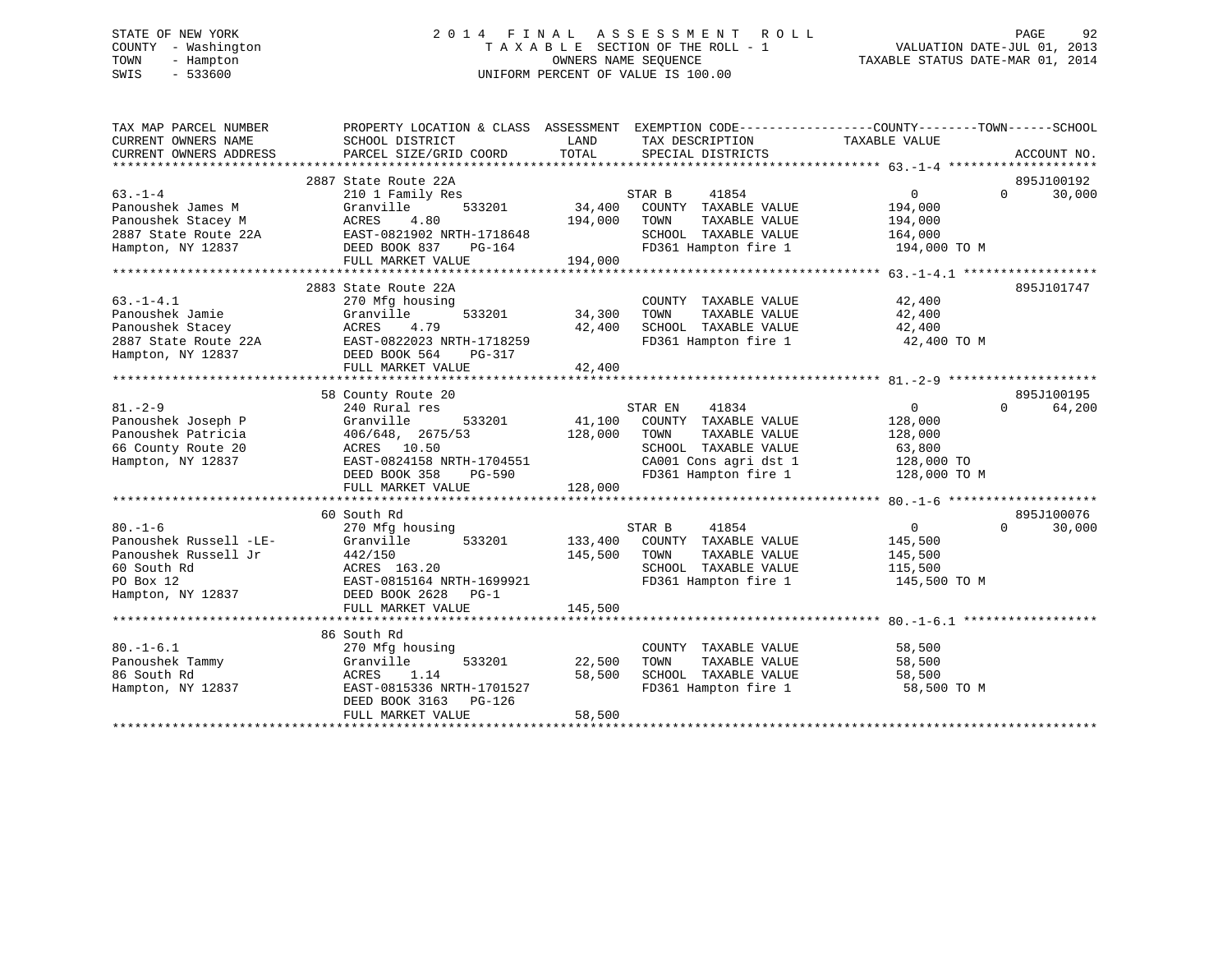# STATE OF NEW YORK 2 0 1 4 F I N A L A S S E S S M E N T R O L L PAGE 93 COUNTY - Washington T A X A B L E SECTION OF THE ROLL - 1 VALUATION DATE-JUL 01, 2013 TOWN - Hampton OWNERS NAME SEQUENCE TAXABLE STATUS DATE-MAR 01, 2014 SWIS - 533600 UNIFORM PERCENT OF VALUE IS 100.00

| TAX MAP PARCEL NUMBER<br>CURRENT OWNERS NAME<br>CURRENT OWNERS ADDRESS                                 | PROPERTY LOCATION & CLASS ASSESSMENT<br>SCHOOL DISTRICT<br>PARCEL SIZE/GRID COORD                                                                                         | LAND<br>TOTAL                | EXEMPTION CODE-----------------COUNTY-------TOWN------SCHOOL<br>TAX DESCRIPTION<br>SPECIAL DISTRICTS              | TAXABLE VALUE                                                  | ACCOUNT NO.                      |
|--------------------------------------------------------------------------------------------------------|---------------------------------------------------------------------------------------------------------------------------------------------------------------------------|------------------------------|-------------------------------------------------------------------------------------------------------------------|----------------------------------------------------------------|----------------------------------|
| ***********************                                                                                |                                                                                                                                                                           |                              |                                                                                                                   |                                                                |                                  |
| $63. - 1 - 4.3$<br>Panoushek Thomas P<br>Panoushek Susan<br>2941 State Route 22A<br>Hampton, NY 12837  | 2941 State Route 22A<br>270 Mfg housing<br>Granville<br>533201<br>ACRES<br>4.68<br>EAST-0821362 NRTH-1720349<br>DEED BOOK 776<br>$PG-26$<br>FULL MARKET VALUE             | 34,000<br>79,500<br>79,500   | COUNTY TAXABLE VALUE<br>TOWN<br>TAXABLE VALUE<br>SCHOOL TAXABLE VALUE<br>FD361 Hampton fire 1                     | 79,500<br>79,500<br>79,500<br>79,500 TO M                      |                                  |
|                                                                                                        |                                                                                                                                                                           |                              |                                                                                                                   |                                                                |                                  |
| $62 - 1 - 5$<br>Paolino John Jr<br>PO Box 363<br>Marron, CT 06444                                      | 30 Camp Way<br>260 Seasonal res<br>Granville<br>533201<br>ACRES 36.68<br>EAST-0812523 NRTH-1720713<br>DEED BOOK 959<br>PG-336                                             | 33,300<br>59,400             | COUNTY TAXABLE VALUE<br>TAXABLE VALUE<br>TOWN<br>SCHOOL TAXABLE VALUE<br>FD361 Hampton fire 1                     | 59,400<br>59,400<br>59,400<br>59,400 TO M                      | 895J100631                       |
|                                                                                                        | FULL MARKET VALUE                                                                                                                                                         | 59,400                       |                                                                                                                   |                                                                |                                  |
|                                                                                                        | 59 County Route 20                                                                                                                                                        |                              |                                                                                                                   |                                                                | 895J100174                       |
| $81. - 2 - 7$<br>Parker Ronald C<br>11 LeeBrook Ln<br>Salem, NY 12865                                  | 210 1 Family Res<br>Granville<br>533201<br>1.37<br>ACRES<br>EAST-0823874 NRTH-1704965<br>DEED BOOK 2017<br>$PG-118$<br>FULL MARKET VALUE                                  | 23,000<br>129,400<br>129,400 | COUNTY TAXABLE VALUE<br>TOWN<br>TAXABLE VALUE<br>SCHOOL TAXABLE VALUE<br>FD361 Hampton fire 1                     | 129,400<br>129,400<br>129,400<br>129,400 TO M                  |                                  |
|                                                                                                        |                                                                                                                                                                           |                              |                                                                                                                   |                                                                |                                  |
| $31. - 1 - 3.1$<br>Parkman Elizabeth A<br>1403 Carvers Falls Ln<br>Whitehall, NY 12887                 | 1403 Carvers Falls Ln<br>270 Mfg housing<br>Whitehall<br>535201<br>Lot 1<br>ACRES<br>4.00<br>EAST-0808083 NRTH-1746532<br>DEED BOOK 3033<br>$PG-260$<br>FULL MARKET VALUE | 31,800<br>76,000<br>76,000   | STAR B<br>41854<br>COUNTY TAXABLE VALUE<br>TOWN<br>TAXABLE VALUE<br>SCHOOL TAXABLE VALUE<br>FD362 Hampton fire 2  | $\overline{0}$<br>76,000<br>76,000<br>46,000<br>76,000 TO M    | 895J100226<br>$\Omega$<br>30,000 |
|                                                                                                        | 1625 County Route 11                                                                                                                                                      |                              |                                                                                                                   |                                                                | 895J100236                       |
| $38. - 1 - 11$<br>Parrott Irving<br>Parrott Constance I<br>1625 County Route 11<br>Whitehall, NY 12887 | 240 Rural res<br>535201<br>Whitehall<br>10.20<br>ACRES<br>EAST-0807495 NRTH-1737750<br>DEED BOOK 1837<br>PG-78                                                            | 40,200<br>126,300            | STAR EN<br>41834<br>COUNTY TAXABLE VALUE<br>TOWN<br>TAXABLE VALUE<br>SCHOOL TAXABLE VALUE<br>FD362 Hampton fire 2 | $\overline{0}$<br>126,300<br>126,300<br>62,100<br>126,300 TO M | 64,200<br>$\Omega$               |
|                                                                                                        | FULL MARKET VALUE                                                                                                                                                         | 126,300                      |                                                                                                                   |                                                                |                                  |
|                                                                                                        |                                                                                                                                                                           |                              |                                                                                                                   |                                                                |                                  |
| $71. - 1 - 20$<br>Parsons David<br>PO Box 294<br>Granville, NY 12832                                   | Hills Pond Rd OFF<br>314 Rural vac<10<br>533201<br>Granville<br>ACRES<br>3.00<br>EAST-0814265 NRTH-1707730<br>DEED BOOK 2586<br>PG-272                                    | 1,500<br>1,500               | COUNTY TAXABLE VALUE<br>TAXABLE VALUE<br>TOWN<br>SCHOOL TAXABLE VALUE<br>FD361 Hampton fire 1                     | 1,500<br>1,500<br>1,500<br>1,500 TO M                          | 895J100026                       |
|                                                                                                        | FULL MARKET VALUE                                                                                                                                                         | 1,500                        |                                                                                                                   |                                                                |                                  |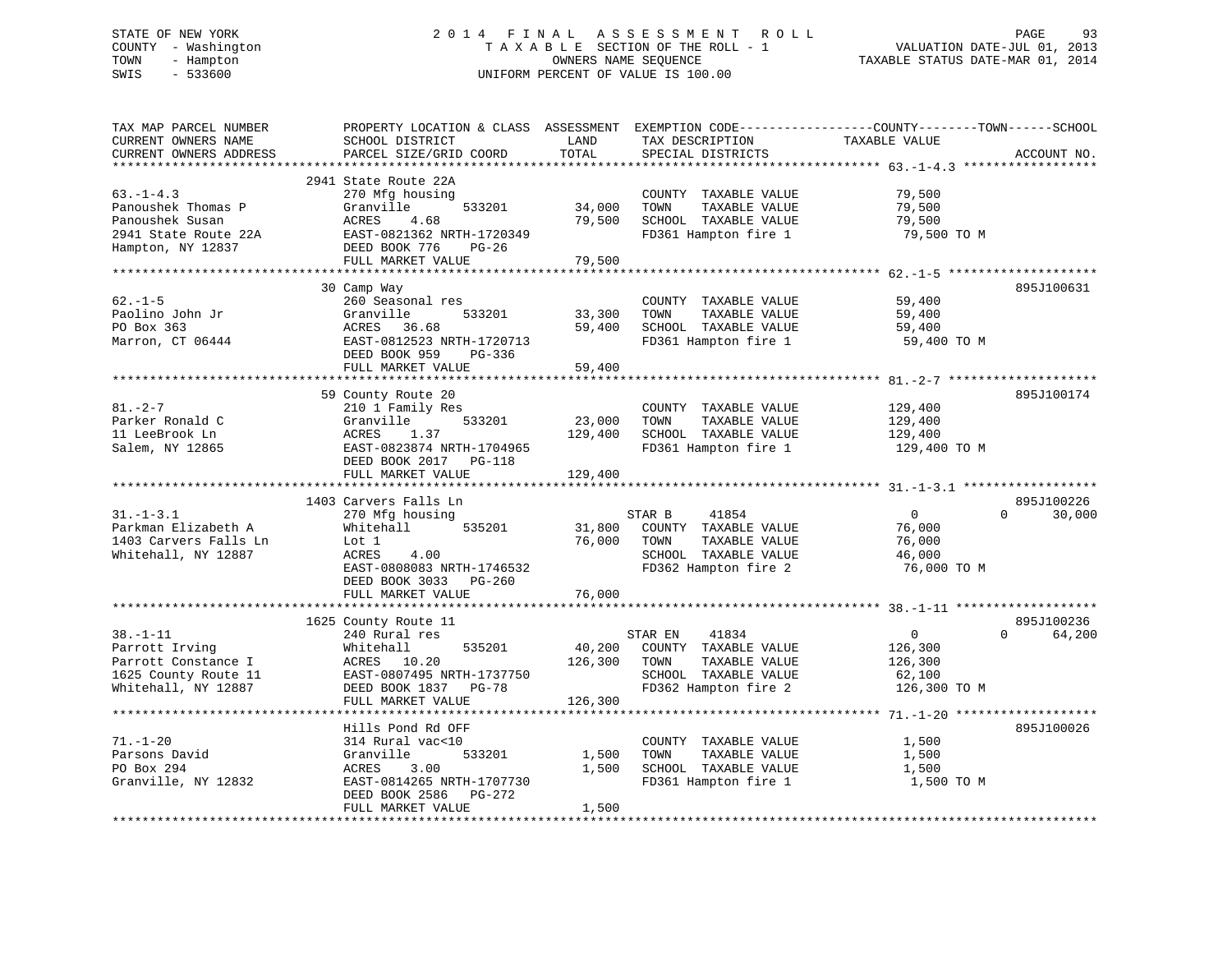#### STATE OF NEW YORK GALL 2014 FINAL ASSESSMENT ROLL CHASSER 94 COUNTY - Washington  $\begin{array}{ccc} 1 & 0 & 0 \\ -1 & 0 & 0 \end{array}$  T A X A B L E SECTION OF THE ROLL - 1 TOWN - Hampton OWNERS NAME SEQUENCE TAXABLE STATUS DATE-MAR 01, 2014 SWIS - 533600 UNIFORM PERCENT OF VALUE IS 100.00

| TAX MAP PARCEL NUMBER<br>CURRENT OWNERS NAME    | PROPERTY LOCATION & CLASS ASSESSMENT<br>SCHOOL DISTRICT | LAND                  | TAX DESCRIPTION                         | EXEMPTION CODE-----------------COUNTY--------TOWN-----SCHOOL<br>TAXABLE VALUE |
|-------------------------------------------------|---------------------------------------------------------|-----------------------|-----------------------------------------|-------------------------------------------------------------------------------|
| CURRENT OWNERS ADDRESS<br>********************* | PARCEL SIZE/GRID COORD                                  | TOTAL<br>**********   | SPECIAL DISTRICTS                       | ACCOUNT NO.                                                                   |
|                                                 | Hills Pond Rd OFF                                       |                       |                                         |                                                                               |
| $71. - 1 - 21.1$                                | 314 Rural vac<10                                        |                       | COUNTY TAXABLE VALUE                    | 1,500                                                                         |
| Parsons David                                   | Granville<br>533201                                     | 1,500                 | TOWN<br>TAXABLE VALUE                   | 1,500                                                                         |
| PO Box 294                                      | ACRES<br>3.00                                           | 1,500                 | SCHOOL TAXABLE VALUE                    | 1,500                                                                         |
| Granville, NY 12832                             | EAST-0814304 NRTH-1707599                               |                       | FD361 Hampton fire 1                    | 1,500 TO M                                                                    |
|                                                 | DEED BOOK 2586<br>PG-272                                |                       |                                         |                                                                               |
|                                                 | FULL MARKET VALUE                                       | 1,500                 |                                         |                                                                               |
|                                                 | *********************                                   |                       | ***************************** 53.-1-4.2 |                                                                               |
|                                                 | 118 Roberts Ln                                          |                       |                                         | 895J100425                                                                    |
| $53. - 1 - 4.2$                                 | 210 1 Family Res                                        |                       | 41854<br>STAR B                         | $\mathbf{0}$<br>$\Omega$<br>30,000                                            |
| Partch Gregory A                                | Granville<br>533201                                     | 38,800                | COUNTY TAXABLE VALUE                    | 177,000                                                                       |
| 118 Roberts Ln                                  | ACRES<br>8.80                                           | 177,000               | TOWN<br>TAXABLE VALUE                   | 177,000                                                                       |
| Hampton, NY 12837                               | EAST-0817143 NRTH-1724552                               |                       | SCHOOL TAXABLE VALUE                    | 147,000                                                                       |
|                                                 | DEED BOOK 2891 PG-213                                   |                       | CA001 Cons agri dst 1                   | 177,000 TO                                                                    |
|                                                 | FULL MARKET VALUE                                       |                       | 177,000 FD361 Hampton fire 1            | 177,000 TO M                                                                  |
|                                                 |                                                         |                       |                                         |                                                                               |
|                                                 | Roberts Ln                                              |                       |                                         | 895J101798                                                                    |
| $53. - 1 - 4.7$                                 | 314 Rural vac<10                                        |                       | COUNTY TAXABLE VALUE                    | 19,000                                                                        |
| Partch Gregory A                                | Granville<br>533201                                     | 19,000                | TAXABLE VALUE<br>TOWN                   | 19,000                                                                        |
| 118 Roberts Ln                                  | 2.90<br>ACRES                                           | 19,000                | SCHOOL TAXABLE VALUE                    | 19,000                                                                        |
| Hampton, NY 12837                               | EAST-0817300 NRTH-1723932                               |                       | FD361 Hampton fire 1                    | 19,000 TO M                                                                   |
|                                                 | DEED BOOK 2891<br>PG-213                                |                       |                                         |                                                                               |
|                                                 | FULL MARKET VALUE                                       | 19,000                |                                         |                                                                               |
|                                                 | **********************                                  | * * * * * * * * * * * |                                         |                                                                               |
|                                                 | Roberts Ln OFF                                          |                       |                                         | 895J101768                                                                    |
| $54. - 1 - 14.3$                                | 910 Priv forest                                         |                       | COUNTY TAXABLE VALUE                    | 15,500                                                                        |
| Partch Gregory A                                | 533201<br>Granville                                     | 15,500                | TOWN<br>TAXABLE VALUE                   | 15,500                                                                        |
| 118 Roberts Ln                                  | ACRES<br>34.50                                          | 15,500                | SCHOOL TAXABLE VALUE                    | 15,500                                                                        |
| Hampton, NY 12837                               | EAST-0817187 NRTH-1725081                               |                       | FD361 Hampton fire 1                    | 15,500 TO M                                                                   |
|                                                 | DEED BOOK 2891<br>PG-213                                |                       |                                         |                                                                               |
|                                                 | FULL MARKET VALUE                                       | 15,500                |                                         |                                                                               |
|                                                 |                                                         |                       |                                         |                                                                               |
|                                                 | 56 Hampton Heights Way                                  |                       |                                         | 895J100673                                                                    |
| $80. - 1 - 23$                                  | 210 1 Family Res                                        |                       | COUNTY TAXABLE VALUE                    | 56,900                                                                        |
| Payne Kathleen P                                | Granville<br>533201                                     | 35,000                | TOWN<br>TAXABLE VALUE                   | 56,900                                                                        |
| 341 Oakwood Ave                                 | ACRES<br>5.03                                           | 56,900                | SCHOOL TAXABLE VALUE                    | 56,900                                                                        |
| West Hartford, CT 06110                         | EAST-0810024 NRTH-1701392                               |                       | FD361 Hampton fire 1                    | 56,900 TO M                                                                   |
|                                                 | DEED BOOK 2313<br>PG-342                                |                       |                                         |                                                                               |
|                                                 | FULL MARKET VALUE<br>*******************                | 56,900                |                                         | *********************** 71.3-3-12                                             |
|                                                 | County Route 21 OFF                                     |                       |                                         |                                                                               |
| $71.3 - 3 - 12$                                 | 314 Rural vac<10 - WTRFNT                               |                       | COUNTY TAXABLE VALUE                    | 26,000                                                                        |
| Pedlick John                                    | Whitehall<br>535201                                     | 26,000                | TAXABLE VALUE<br>TOWN                   | 26,000                                                                        |
| Pedlick Susan                                   | Subdiv Lot 4B                                           | 26,000                | SCHOOL TAXABLE VALUE                    | 26,000                                                                        |
| 68 Outlook St                                   | Sect 3                                                  |                       | FD361 Hampton fire 1                    | 26,000 TO M                                                                   |
| Butler, NJ 07405                                | $80. - 3 - 12$                                          |                       |                                         |                                                                               |
|                                                 | ACRES<br>2.34                                           |                       |                                         |                                                                               |
|                                                 | EAST-0810580 NRTH-1705712                               |                       |                                         |                                                                               |
|                                                 | PG-209<br>DEED BOOK 786                                 |                       |                                         |                                                                               |
|                                                 | FULL MARKET VALUE                                       | 26,000                |                                         |                                                                               |
| ************************                        |                                                         |                       |                                         |                                                                               |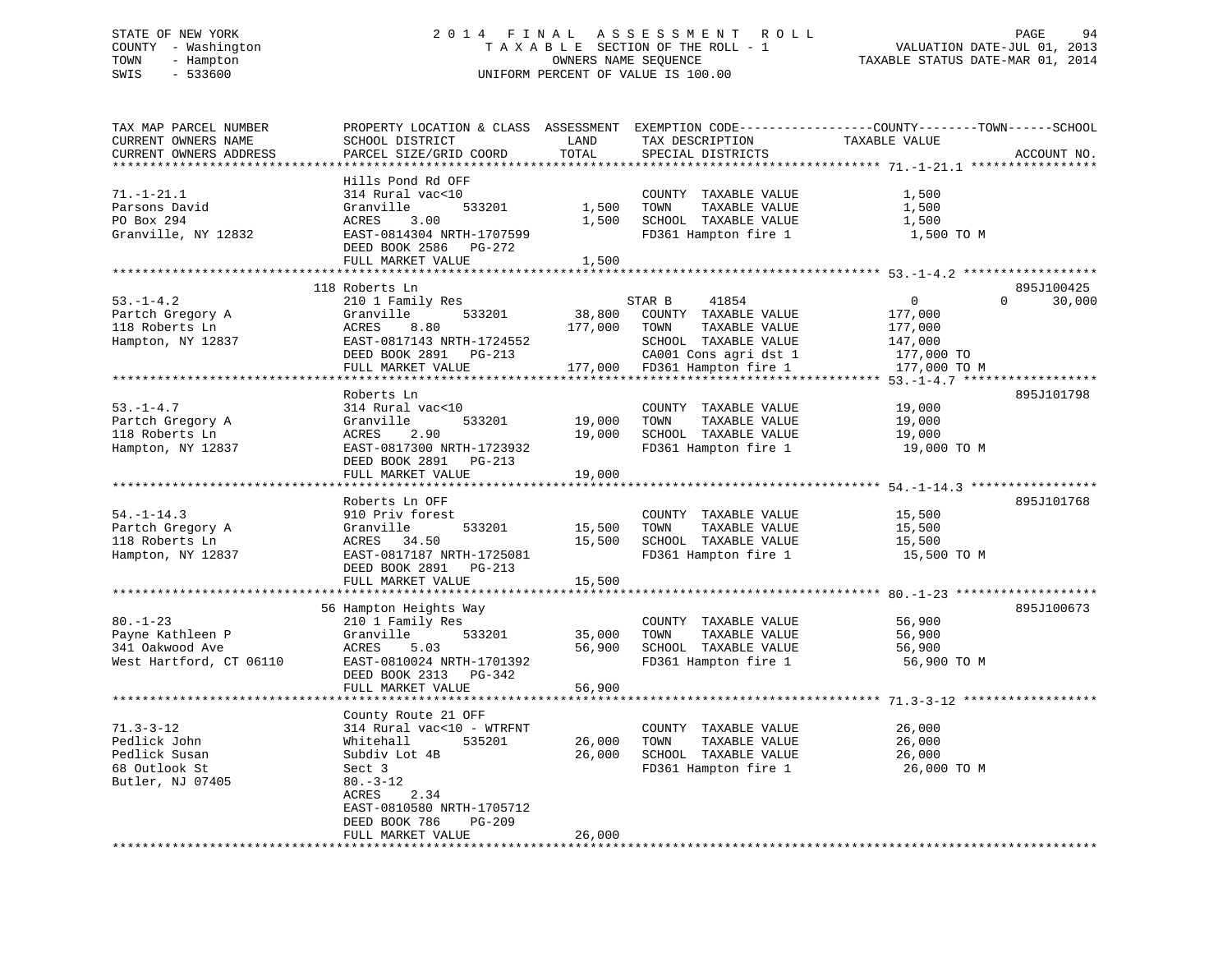# STATE OF NEW YORK 2 0 1 4 F I N A L A S S E S S M E N T R O L L PAGE 95 COUNTY - Washington T A X A B L E SECTION OF THE ROLL - 1 VALUATION DATE-JUL 01, 2013 TOWN - Hampton OWNERS NAME SEQUENCE TAXABLE STATUS DATE-MAR 01, 2014 SWIS - 533600 UNIFORM PERCENT OF VALUE IS 100.00

| TOTAL<br>PARCEL SIZE/GRID COORD<br>CURRENT OWNERS ADDRESS<br>SPECIAL DISTRICTS<br>ACCOUNT NO.<br>*************<br>$80, -1 - 54$ ********************<br>17 Mirror Lake Way<br>895J101789<br>$80. - 1 - 54$<br>210 1 Family Res - WTRFNT<br>219,000<br>COUNTY TAXABLE VALUE<br>25,000<br>Pedlick John S<br>Whitehall<br>535201<br>TOWN<br>TAXABLE VALUE<br>219,000<br>Pedlick Susan<br>219,000<br>SCHOOL TAXABLE VALUE<br>219,000<br>Lot $7A & P/O$ 6A<br>FD361 Hampton fire 1<br>FRNT 101.00 DPTH 316.00<br>219,000 TO M<br>EAST-0810776 NRTH-1705585<br>DEED BOOK 613<br>$PG-202$<br>219,000<br>FULL MARKET VALUE<br>895J101758<br>10 Ridgecrest Way<br>210 1 Family Res<br>176,100<br>COUNTY TAXABLE VALUE<br>22,400<br>TAXABLE VALUE<br>176,100<br>Whitehall<br>535201<br>TOWN<br>176,100<br>LOT 12<br>SCHOOL TAXABLE VALUE<br>176,100<br>ACRES<br>1.11<br>FD361 Hampton fire 1<br>176,100 TO M<br>EAST-0810543 NRTH-1704746<br>DEED BOOK 2549<br>PG-26<br>176,100<br>FULL MARKET VALUE<br>895J100620<br>20 Smith Way<br>$80. - 1 - 11$<br>41854<br>30,000<br>260 Seasonal res<br>STAR B<br>$\Omega$<br>$\Omega$<br>Perrine Patricia<br>Granville<br>533201<br>35,600<br>COUNTY TAXABLE VALUE<br>69,900<br>69,900<br>20 Smith Way<br>5.56<br>TOWN<br>TAXABLE VALUE<br>69,900<br>ACRES<br>Whitehall, NY 12887<br>EAST-0812324 NRTH-1701826<br>SCHOOL TAXABLE VALUE<br>39,900<br>FD361 Hampton fire 1<br>69,900 TO M<br>DEED BOOK 937<br>PG-172<br>69,900<br>FULL MARKET VALUE<br>72 Perry Heights Way<br>895J100633<br>$72. - 2 - 38$<br>41854<br>$\Omega$<br>$\Omega$<br>30,000<br>210 1 Family Res<br>STAR B<br>22,700<br>Perry Lisa J<br>Granville<br>533201<br>COUNTY TAXABLE VALUE<br>116,300<br>72 Perry Heights Way<br>1.20<br>116,300<br>ACRES<br>TOWN<br>TAXABLE VALUE<br>116,300<br>PO Box 107<br>EAST-0823093 NRTH-1713195<br>SCHOOL TAXABLE VALUE<br>86,300<br>FD361 Hampton fire 1<br>Hampton, NY 12837<br>DEED BOOK 479<br>PG-180<br>116,300 TO M<br>116,300<br>FULL MARKET VALUE<br>106 Roberts Ln<br>$54. - 1 - 13.2$<br>30,000<br>STAR B<br>41854<br>$\mathbf{0}$<br>$\Omega$<br>210 1 Family Res<br>533201<br>35,000<br>Perry Susan M<br>Granville<br>COUNTY TAXABLE VALUE<br>135,400<br>5.00<br>106 Roberts Ln<br>ACRES<br>135,400<br>TAXABLE VALUE<br>TOWN<br>135,400<br>SCHOOL TAXABLE VALUE<br>Hampton, NY 12837<br>EAST-0817697 NRTH-1723729<br>105,400<br>FD361 Hampton fire 1<br>135,400 TO M<br>DEED BOOK 689<br>PG-311<br>135,400<br>FULL MARKET VALUE | TAX MAP PARCEL NUMBER<br>CURRENT OWNERS NAME | SCHOOL DISTRICT | LAND | TAX DESCRIPTION | PROPERTY LOCATION & CLASS ASSESSMENT EXEMPTION CODE--------------COUNTY-------TOWN-----SCHOOL<br>TAXABLE VALUE |  |
|-------------------------------------------------------------------------------------------------------------------------------------------------------------------------------------------------------------------------------------------------------------------------------------------------------------------------------------------------------------------------------------------------------------------------------------------------------------------------------------------------------------------------------------------------------------------------------------------------------------------------------------------------------------------------------------------------------------------------------------------------------------------------------------------------------------------------------------------------------------------------------------------------------------------------------------------------------------------------------------------------------------------------------------------------------------------------------------------------------------------------------------------------------------------------------------------------------------------------------------------------------------------------------------------------------------------------------------------------------------------------------------------------------------------------------------------------------------------------------------------------------------------------------------------------------------------------------------------------------------------------------------------------------------------------------------------------------------------------------------------------------------------------------------------------------------------------------------------------------------------------------------------------------------------------------------------------------------------------------------------------------------------------------------------------------------------------------------------------------------------------------------------------------------------------------------------------------------------------------------------------------------------------------------------------------------------------------------------------------------------------------------------------------------------------------------------------------------------------------------|----------------------------------------------|-----------------|------|-----------------|----------------------------------------------------------------------------------------------------------------|--|
|                                                                                                                                                                                                                                                                                                                                                                                                                                                                                                                                                                                                                                                                                                                                                                                                                                                                                                                                                                                                                                                                                                                                                                                                                                                                                                                                                                                                                                                                                                                                                                                                                                                                                                                                                                                                                                                                                                                                                                                                                                                                                                                                                                                                                                                                                                                                                                                                                                                                                     |                                              |                 |      |                 |                                                                                                                |  |
|                                                                                                                                                                                                                                                                                                                                                                                                                                                                                                                                                                                                                                                                                                                                                                                                                                                                                                                                                                                                                                                                                                                                                                                                                                                                                                                                                                                                                                                                                                                                                                                                                                                                                                                                                                                                                                                                                                                                                                                                                                                                                                                                                                                                                                                                                                                                                                                                                                                                                     |                                              |                 |      |                 |                                                                                                                |  |
|                                                                                                                                                                                                                                                                                                                                                                                                                                                                                                                                                                                                                                                                                                                                                                                                                                                                                                                                                                                                                                                                                                                                                                                                                                                                                                                                                                                                                                                                                                                                                                                                                                                                                                                                                                                                                                                                                                                                                                                                                                                                                                                                                                                                                                                                                                                                                                                                                                                                                     |                                              |                 |      |                 |                                                                                                                |  |
|                                                                                                                                                                                                                                                                                                                                                                                                                                                                                                                                                                                                                                                                                                                                                                                                                                                                                                                                                                                                                                                                                                                                                                                                                                                                                                                                                                                                                                                                                                                                                                                                                                                                                                                                                                                                                                                                                                                                                                                                                                                                                                                                                                                                                                                                                                                                                                                                                                                                                     |                                              |                 |      |                 |                                                                                                                |  |
|                                                                                                                                                                                                                                                                                                                                                                                                                                                                                                                                                                                                                                                                                                                                                                                                                                                                                                                                                                                                                                                                                                                                                                                                                                                                                                                                                                                                                                                                                                                                                                                                                                                                                                                                                                                                                                                                                                                                                                                                                                                                                                                                                                                                                                                                                                                                                                                                                                                                                     |                                              |                 |      |                 |                                                                                                                |  |
|                                                                                                                                                                                                                                                                                                                                                                                                                                                                                                                                                                                                                                                                                                                                                                                                                                                                                                                                                                                                                                                                                                                                                                                                                                                                                                                                                                                                                                                                                                                                                                                                                                                                                                                                                                                                                                                                                                                                                                                                                                                                                                                                                                                                                                                                                                                                                                                                                                                                                     |                                              |                 |      |                 |                                                                                                                |  |
|                                                                                                                                                                                                                                                                                                                                                                                                                                                                                                                                                                                                                                                                                                                                                                                                                                                                                                                                                                                                                                                                                                                                                                                                                                                                                                                                                                                                                                                                                                                                                                                                                                                                                                                                                                                                                                                                                                                                                                                                                                                                                                                                                                                                                                                                                                                                                                                                                                                                                     | 68 Outlook St                                |                 |      |                 |                                                                                                                |  |
|                                                                                                                                                                                                                                                                                                                                                                                                                                                                                                                                                                                                                                                                                                                                                                                                                                                                                                                                                                                                                                                                                                                                                                                                                                                                                                                                                                                                                                                                                                                                                                                                                                                                                                                                                                                                                                                                                                                                                                                                                                                                                                                                                                                                                                                                                                                                                                                                                                                                                     | Butler, NJ 07405                             |                 |      |                 |                                                                                                                |  |
|                                                                                                                                                                                                                                                                                                                                                                                                                                                                                                                                                                                                                                                                                                                                                                                                                                                                                                                                                                                                                                                                                                                                                                                                                                                                                                                                                                                                                                                                                                                                                                                                                                                                                                                                                                                                                                                                                                                                                                                                                                                                                                                                                                                                                                                                                                                                                                                                                                                                                     |                                              |                 |      |                 |                                                                                                                |  |
|                                                                                                                                                                                                                                                                                                                                                                                                                                                                                                                                                                                                                                                                                                                                                                                                                                                                                                                                                                                                                                                                                                                                                                                                                                                                                                                                                                                                                                                                                                                                                                                                                                                                                                                                                                                                                                                                                                                                                                                                                                                                                                                                                                                                                                                                                                                                                                                                                                                                                     |                                              |                 |      |                 |                                                                                                                |  |
|                                                                                                                                                                                                                                                                                                                                                                                                                                                                                                                                                                                                                                                                                                                                                                                                                                                                                                                                                                                                                                                                                                                                                                                                                                                                                                                                                                                                                                                                                                                                                                                                                                                                                                                                                                                                                                                                                                                                                                                                                                                                                                                                                                                                                                                                                                                                                                                                                                                                                     |                                              |                 |      |                 |                                                                                                                |  |
|                                                                                                                                                                                                                                                                                                                                                                                                                                                                                                                                                                                                                                                                                                                                                                                                                                                                                                                                                                                                                                                                                                                                                                                                                                                                                                                                                                                                                                                                                                                                                                                                                                                                                                                                                                                                                                                                                                                                                                                                                                                                                                                                                                                                                                                                                                                                                                                                                                                                                     |                                              |                 |      |                 |                                                                                                                |  |
|                                                                                                                                                                                                                                                                                                                                                                                                                                                                                                                                                                                                                                                                                                                                                                                                                                                                                                                                                                                                                                                                                                                                                                                                                                                                                                                                                                                                                                                                                                                                                                                                                                                                                                                                                                                                                                                                                                                                                                                                                                                                                                                                                                                                                                                                                                                                                                                                                                                                                     | $80. -1 - 40$                                |                 |      |                 |                                                                                                                |  |
|                                                                                                                                                                                                                                                                                                                                                                                                                                                                                                                                                                                                                                                                                                                                                                                                                                                                                                                                                                                                                                                                                                                                                                                                                                                                                                                                                                                                                                                                                                                                                                                                                                                                                                                                                                                                                                                                                                                                                                                                                                                                                                                                                                                                                                                                                                                                                                                                                                                                                     | Peffer George                                |                 |      |                 |                                                                                                                |  |
|                                                                                                                                                                                                                                                                                                                                                                                                                                                                                                                                                                                                                                                                                                                                                                                                                                                                                                                                                                                                                                                                                                                                                                                                                                                                                                                                                                                                                                                                                                                                                                                                                                                                                                                                                                                                                                                                                                                                                                                                                                                                                                                                                                                                                                                                                                                                                                                                                                                                                     | Peffer Myra R                                |                 |      |                 |                                                                                                                |  |
|                                                                                                                                                                                                                                                                                                                                                                                                                                                                                                                                                                                                                                                                                                                                                                                                                                                                                                                                                                                                                                                                                                                                                                                                                                                                                                                                                                                                                                                                                                                                                                                                                                                                                                                                                                                                                                                                                                                                                                                                                                                                                                                                                                                                                                                                                                                                                                                                                                                                                     | 10 Ridgecrest Way                            |                 |      |                 |                                                                                                                |  |
|                                                                                                                                                                                                                                                                                                                                                                                                                                                                                                                                                                                                                                                                                                                                                                                                                                                                                                                                                                                                                                                                                                                                                                                                                                                                                                                                                                                                                                                                                                                                                                                                                                                                                                                                                                                                                                                                                                                                                                                                                                                                                                                                                                                                                                                                                                                                                                                                                                                                                     | Whitehall, NY 12887-3457                     |                 |      |                 |                                                                                                                |  |
|                                                                                                                                                                                                                                                                                                                                                                                                                                                                                                                                                                                                                                                                                                                                                                                                                                                                                                                                                                                                                                                                                                                                                                                                                                                                                                                                                                                                                                                                                                                                                                                                                                                                                                                                                                                                                                                                                                                                                                                                                                                                                                                                                                                                                                                                                                                                                                                                                                                                                     |                                              |                 |      |                 |                                                                                                                |  |
|                                                                                                                                                                                                                                                                                                                                                                                                                                                                                                                                                                                                                                                                                                                                                                                                                                                                                                                                                                                                                                                                                                                                                                                                                                                                                                                                                                                                                                                                                                                                                                                                                                                                                                                                                                                                                                                                                                                                                                                                                                                                                                                                                                                                                                                                                                                                                                                                                                                                                     |                                              |                 |      |                 |                                                                                                                |  |
|                                                                                                                                                                                                                                                                                                                                                                                                                                                                                                                                                                                                                                                                                                                                                                                                                                                                                                                                                                                                                                                                                                                                                                                                                                                                                                                                                                                                                                                                                                                                                                                                                                                                                                                                                                                                                                                                                                                                                                                                                                                                                                                                                                                                                                                                                                                                                                                                                                                                                     |                                              |                 |      |                 |                                                                                                                |  |
|                                                                                                                                                                                                                                                                                                                                                                                                                                                                                                                                                                                                                                                                                                                                                                                                                                                                                                                                                                                                                                                                                                                                                                                                                                                                                                                                                                                                                                                                                                                                                                                                                                                                                                                                                                                                                                                                                                                                                                                                                                                                                                                                                                                                                                                                                                                                                                                                                                                                                     |                                              |                 |      |                 |                                                                                                                |  |
|                                                                                                                                                                                                                                                                                                                                                                                                                                                                                                                                                                                                                                                                                                                                                                                                                                                                                                                                                                                                                                                                                                                                                                                                                                                                                                                                                                                                                                                                                                                                                                                                                                                                                                                                                                                                                                                                                                                                                                                                                                                                                                                                                                                                                                                                                                                                                                                                                                                                                     |                                              |                 |      |                 |                                                                                                                |  |
|                                                                                                                                                                                                                                                                                                                                                                                                                                                                                                                                                                                                                                                                                                                                                                                                                                                                                                                                                                                                                                                                                                                                                                                                                                                                                                                                                                                                                                                                                                                                                                                                                                                                                                                                                                                                                                                                                                                                                                                                                                                                                                                                                                                                                                                                                                                                                                                                                                                                                     |                                              |                 |      |                 |                                                                                                                |  |
|                                                                                                                                                                                                                                                                                                                                                                                                                                                                                                                                                                                                                                                                                                                                                                                                                                                                                                                                                                                                                                                                                                                                                                                                                                                                                                                                                                                                                                                                                                                                                                                                                                                                                                                                                                                                                                                                                                                                                                                                                                                                                                                                                                                                                                                                                                                                                                                                                                                                                     |                                              |                 |      |                 |                                                                                                                |  |
|                                                                                                                                                                                                                                                                                                                                                                                                                                                                                                                                                                                                                                                                                                                                                                                                                                                                                                                                                                                                                                                                                                                                                                                                                                                                                                                                                                                                                                                                                                                                                                                                                                                                                                                                                                                                                                                                                                                                                                                                                                                                                                                                                                                                                                                                                                                                                                                                                                                                                     |                                              |                 |      |                 |                                                                                                                |  |
|                                                                                                                                                                                                                                                                                                                                                                                                                                                                                                                                                                                                                                                                                                                                                                                                                                                                                                                                                                                                                                                                                                                                                                                                                                                                                                                                                                                                                                                                                                                                                                                                                                                                                                                                                                                                                                                                                                                                                                                                                                                                                                                                                                                                                                                                                                                                                                                                                                                                                     |                                              |                 |      |                 |                                                                                                                |  |
|                                                                                                                                                                                                                                                                                                                                                                                                                                                                                                                                                                                                                                                                                                                                                                                                                                                                                                                                                                                                                                                                                                                                                                                                                                                                                                                                                                                                                                                                                                                                                                                                                                                                                                                                                                                                                                                                                                                                                                                                                                                                                                                                                                                                                                                                                                                                                                                                                                                                                     |                                              |                 |      |                 |                                                                                                                |  |
|                                                                                                                                                                                                                                                                                                                                                                                                                                                                                                                                                                                                                                                                                                                                                                                                                                                                                                                                                                                                                                                                                                                                                                                                                                                                                                                                                                                                                                                                                                                                                                                                                                                                                                                                                                                                                                                                                                                                                                                                                                                                                                                                                                                                                                                                                                                                                                                                                                                                                     |                                              |                 |      |                 |                                                                                                                |  |
|                                                                                                                                                                                                                                                                                                                                                                                                                                                                                                                                                                                                                                                                                                                                                                                                                                                                                                                                                                                                                                                                                                                                                                                                                                                                                                                                                                                                                                                                                                                                                                                                                                                                                                                                                                                                                                                                                                                                                                                                                                                                                                                                                                                                                                                                                                                                                                                                                                                                                     |                                              |                 |      |                 |                                                                                                                |  |
|                                                                                                                                                                                                                                                                                                                                                                                                                                                                                                                                                                                                                                                                                                                                                                                                                                                                                                                                                                                                                                                                                                                                                                                                                                                                                                                                                                                                                                                                                                                                                                                                                                                                                                                                                                                                                                                                                                                                                                                                                                                                                                                                                                                                                                                                                                                                                                                                                                                                                     |                                              |                 |      |                 |                                                                                                                |  |
|                                                                                                                                                                                                                                                                                                                                                                                                                                                                                                                                                                                                                                                                                                                                                                                                                                                                                                                                                                                                                                                                                                                                                                                                                                                                                                                                                                                                                                                                                                                                                                                                                                                                                                                                                                                                                                                                                                                                                                                                                                                                                                                                                                                                                                                                                                                                                                                                                                                                                     |                                              |                 |      |                 |                                                                                                                |  |
|                                                                                                                                                                                                                                                                                                                                                                                                                                                                                                                                                                                                                                                                                                                                                                                                                                                                                                                                                                                                                                                                                                                                                                                                                                                                                                                                                                                                                                                                                                                                                                                                                                                                                                                                                                                                                                                                                                                                                                                                                                                                                                                                                                                                                                                                                                                                                                                                                                                                                     |                                              |                 |      |                 |                                                                                                                |  |
|                                                                                                                                                                                                                                                                                                                                                                                                                                                                                                                                                                                                                                                                                                                                                                                                                                                                                                                                                                                                                                                                                                                                                                                                                                                                                                                                                                                                                                                                                                                                                                                                                                                                                                                                                                                                                                                                                                                                                                                                                                                                                                                                                                                                                                                                                                                                                                                                                                                                                     |                                              |                 |      |                 |                                                                                                                |  |
|                                                                                                                                                                                                                                                                                                                                                                                                                                                                                                                                                                                                                                                                                                                                                                                                                                                                                                                                                                                                                                                                                                                                                                                                                                                                                                                                                                                                                                                                                                                                                                                                                                                                                                                                                                                                                                                                                                                                                                                                                                                                                                                                                                                                                                                                                                                                                                                                                                                                                     |                                              |                 |      |                 |                                                                                                                |  |
|                                                                                                                                                                                                                                                                                                                                                                                                                                                                                                                                                                                                                                                                                                                                                                                                                                                                                                                                                                                                                                                                                                                                                                                                                                                                                                                                                                                                                                                                                                                                                                                                                                                                                                                                                                                                                                                                                                                                                                                                                                                                                                                                                                                                                                                                                                                                                                                                                                                                                     |                                              |                 |      |                 |                                                                                                                |  |
|                                                                                                                                                                                                                                                                                                                                                                                                                                                                                                                                                                                                                                                                                                                                                                                                                                                                                                                                                                                                                                                                                                                                                                                                                                                                                                                                                                                                                                                                                                                                                                                                                                                                                                                                                                                                                                                                                                                                                                                                                                                                                                                                                                                                                                                                                                                                                                                                                                                                                     |                                              |                 |      |                 |                                                                                                                |  |
|                                                                                                                                                                                                                                                                                                                                                                                                                                                                                                                                                                                                                                                                                                                                                                                                                                                                                                                                                                                                                                                                                                                                                                                                                                                                                                                                                                                                                                                                                                                                                                                                                                                                                                                                                                                                                                                                                                                                                                                                                                                                                                                                                                                                                                                                                                                                                                                                                                                                                     |                                              |                 |      |                 |                                                                                                                |  |
|                                                                                                                                                                                                                                                                                                                                                                                                                                                                                                                                                                                                                                                                                                                                                                                                                                                                                                                                                                                                                                                                                                                                                                                                                                                                                                                                                                                                                                                                                                                                                                                                                                                                                                                                                                                                                                                                                                                                                                                                                                                                                                                                                                                                                                                                                                                                                                                                                                                                                     |                                              |                 |      |                 |                                                                                                                |  |
|                                                                                                                                                                                                                                                                                                                                                                                                                                                                                                                                                                                                                                                                                                                                                                                                                                                                                                                                                                                                                                                                                                                                                                                                                                                                                                                                                                                                                                                                                                                                                                                                                                                                                                                                                                                                                                                                                                                                                                                                                                                                                                                                                                                                                                                                                                                                                                                                                                                                                     |                                              |                 |      |                 |                                                                                                                |  |
|                                                                                                                                                                                                                                                                                                                                                                                                                                                                                                                                                                                                                                                                                                                                                                                                                                                                                                                                                                                                                                                                                                                                                                                                                                                                                                                                                                                                                                                                                                                                                                                                                                                                                                                                                                                                                                                                                                                                                                                                                                                                                                                                                                                                                                                                                                                                                                                                                                                                                     |                                              |                 |      |                 |                                                                                                                |  |
|                                                                                                                                                                                                                                                                                                                                                                                                                                                                                                                                                                                                                                                                                                                                                                                                                                                                                                                                                                                                                                                                                                                                                                                                                                                                                                                                                                                                                                                                                                                                                                                                                                                                                                                                                                                                                                                                                                                                                                                                                                                                                                                                                                                                                                                                                                                                                                                                                                                                                     |                                              |                 |      |                 |                                                                                                                |  |
|                                                                                                                                                                                                                                                                                                                                                                                                                                                                                                                                                                                                                                                                                                                                                                                                                                                                                                                                                                                                                                                                                                                                                                                                                                                                                                                                                                                                                                                                                                                                                                                                                                                                                                                                                                                                                                                                                                                                                                                                                                                                                                                                                                                                                                                                                                                                                                                                                                                                                     |                                              |                 |      |                 |                                                                                                                |  |
|                                                                                                                                                                                                                                                                                                                                                                                                                                                                                                                                                                                                                                                                                                                                                                                                                                                                                                                                                                                                                                                                                                                                                                                                                                                                                                                                                                                                                                                                                                                                                                                                                                                                                                                                                                                                                                                                                                                                                                                                                                                                                                                                                                                                                                                                                                                                                                                                                                                                                     |                                              |                 |      |                 |                                                                                                                |  |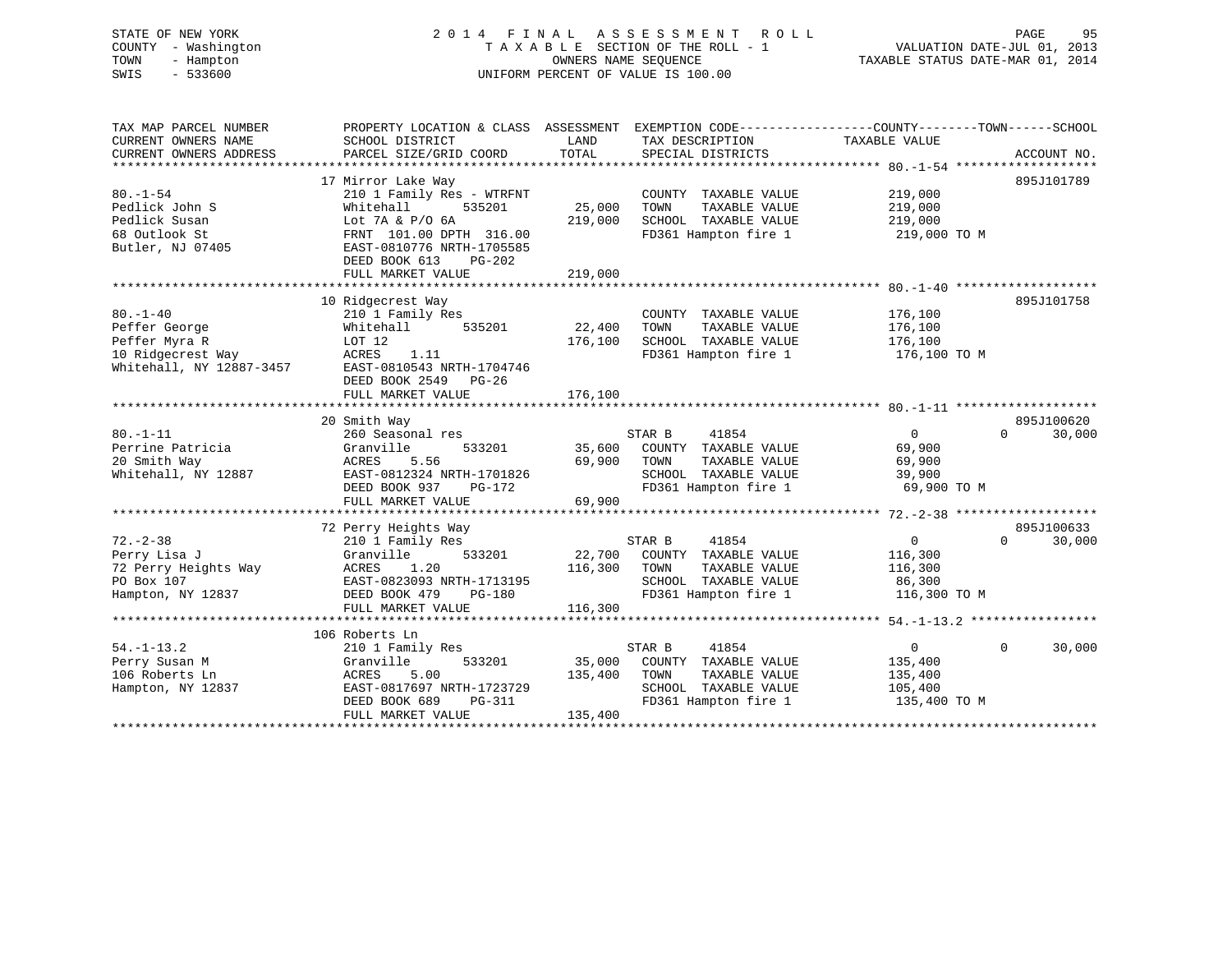# STATE OF NEW YORK 2 0 1 4 F I N A L A S S E S S M E N T R O L L PAGE 96 COUNTY - Washington T A X A B L E SECTION OF THE ROLL - 1 VALUATION DATE-JUL 01, 2013 TOWN - Hampton OWNERS NAME SEQUENCE TAXABLE STATUS DATE-MAR 01, 2014 SWIS - 533600 UNIFORM PERCENT OF VALUE IS 100.00

| TAX MAP PARCEL NUMBER<br>CURRENT OWNERS NAME                              | SCHOOL DISTRICT                                                              | PROPERTY LOCATION & CLASS ASSESSMENT EXEMPTION CODE---------------COUNTY-------TOWN-----SCHOOL<br>LAND<br>TAX DESCRIPTION | TAXABLE VALUE                        |
|---------------------------------------------------------------------------|------------------------------------------------------------------------------|---------------------------------------------------------------------------------------------------------------------------|--------------------------------------|
| CURRENT OWNERS ADDRESS                                                    | PARCEL SIZE/GRID COORD                                                       | TOTAL<br>SPECIAL DISTRICTS                                                                                                | ACCOUNT NO.                          |
|                                                                           | 1988 County Route 18                                                         |                                                                                                                           | 895J100585                           |
| $71. - 1 - 1.6$                                                           | 260 Seasonal res                                                             | COUNTY TAXABLE VALUE                                                                                                      | 65,500                               |
| Petersen Kenneth W                                                        | Granville<br>533201                                                          | TAXABLE VALUE<br>28,800<br>TOWN                                                                                           | 65,500                               |
| 10 Burns Ave                                                              | 4.30<br>ACRES                                                                | 65,500<br>SCHOOL TAXABLE VALUE                                                                                            | 65,500                               |
| Hicksville, NY 11801                                                      | EAST-0811157 NRTH-1713777                                                    | FD361 Hampton fire 1 65,500 TO M                                                                                          |                                      |
|                                                                           | DEED BOOK 475<br>PG-344                                                      |                                                                                                                           |                                      |
|                                                                           | FULL MARKET VALUE                                                            | 65,500                                                                                                                    |                                      |
|                                                                           |                                                                              |                                                                                                                           |                                      |
|                                                                           | 2312 State Route 22A                                                         |                                                                                                                           | 895J100203                           |
| $81 - 2 - 3$                                                              | 210 1 Family Res                                                             | STAR B<br>41854                                                                                                           | $\overline{0}$<br>$\Omega$<br>30,000 |
| Petty Ernest G<br>Petty Ernest G<br>2312 State Route 22A                  | 533201<br>Granville                                                          | 22,300 COUNTY TAXABLE VALUE                                                                                               | 36,700                               |
|                                                                           | ACRES<br>1.10                                                                | 36,700<br>TOWN<br>TAXABLE VALUE                                                                                           | 36,700                               |
| Hampton, NY 12837                                                         | EAST-0822658 NRTH-1705225                                                    | SCHOOL TAXABLE VALUE                                                                                                      | 6,700                                |
|                                                                           | DEED BOOK 787 PG-326                                                         | FD361 Hampton fire 1                                                                                                      | 36,700 TO M                          |
|                                                                           | FULL MARKET VALUE                                                            | 36,700                                                                                                                    |                                      |
|                                                                           |                                                                              |                                                                                                                           |                                      |
|                                                                           | 512 Hills Pond Rd                                                            |                                                                                                                           | 895J100202                           |
| $71. - 1 - 9$                                                             | 271 Mfg housings                                                             | STAR B<br>41854                                                                                                           | $\overline{0}$<br>$\Omega$<br>30,000 |
| Petty Gordon J Jr                                                         | Granville<br>533201                                                          | 70,800<br>COUNTY TAXABLE VALUE                                                                                            | 131,400                              |
| Petty Ralph H                                                             | 477/879                                                                      | TAXABLE VALUE<br>131,400<br>TOWN                                                                                          | 131,400                              |
| 512 Hills Pond Rd                                                         | ACRES 40.80                                                                  | SCHOOL TAXABLE VALUE                                                                                                      | 101,400                              |
| Whitehall, NY 12887                                                       | EAST-0814561 NRTH-1712832<br>DEED BOOK 836<br>PG-299                         | FD361 Hampton fire 1                                                                                                      | 131,400 TO M                         |
|                                                                           | FULL MARKET VALUE                                                            | 131,400                                                                                                                   |                                      |
|                                                                           |                                                                              |                                                                                                                           |                                      |
|                                                                           | 24 By The Way                                                                |                                                                                                                           |                                      |
| $53. -1 - 7.20$                                                           | 270 Mfg housing                                                              | 41834<br>STAR EN                                                                                                          | $\overline{0}$<br>$\Omega$<br>53,400 |
|                                                                           |                                                                              | 21,900 COUNTY TAXABLE VALUE                                                                                               | 53,400                               |
|                                                                           | 270 Mfg housing<br>Granville           533201<br>FRNT   205.00 DPTH   210.00 | 53,400 TOWN<br>TAXABLE VALUE                                                                                              | 53,400                               |
| --ro include S Sr<br>Phillips Elaine A<br>24 By The Way:<br>24 By The Way | EAST-0814261 NRTH-1721060                                                    | SCHOOL TAXABLE VALUE                                                                                                      | $\bigcirc$                           |
| Hampton, NY 12837                                                         | DEED BOOK 3206 PG-246                                                        | SCHOOL TAXABLE VALUE<br>FD361 Hampton fire 1                                                                              | 53,400 TO M                          |
|                                                                           | FULL MARKET VALUE                                                            | 53,400                                                                                                                    |                                      |
|                                                                           |                                                                              |                                                                                                                           |                                      |
|                                                                           | 342&344 South Rd                                                             |                                                                                                                           |                                      |
| $81. - 1 - 2.1$                                                           | 240 Rural res                                                                | STAR EN MH 41844                                                                                                          | 20,000<br>0<br>$\Omega$              |
| Pietryka Michael E                                                        | Granville<br>533201                                                          | 80,400 STAR B<br>41854                                                                                                    | $\mathbf{0}$<br>30,000<br>$\Omega$   |
| Pietryka Bridget L                                                        | 2 STAR EXP                                                                   | 269,700<br>COUNTY TAXABLE VALUE                                                                                           | 269,700                              |
| 344 South Rd                                                              | ACRES 51.30                                                                  | TOWN<br>TAXABLE VALUE                                                                                                     | 269,700                              |
| Whitehall, NY 12887                                                       | EAST-0819955 NRTH-1704957                                                    | SCHOOL TAXABLE VALUE                                                                                                      | 219,700                              |
|                                                                           | $PG-112$<br>DEED BOOK 946                                                    | FD361 Hampton fire 1                                                                                                      | 269,700 TO M                         |
|                                                                           | FULL MARKET VALUE                                                            | 269,700                                                                                                                   |                                      |
|                                                                           |                                                                              |                                                                                                                           |                                      |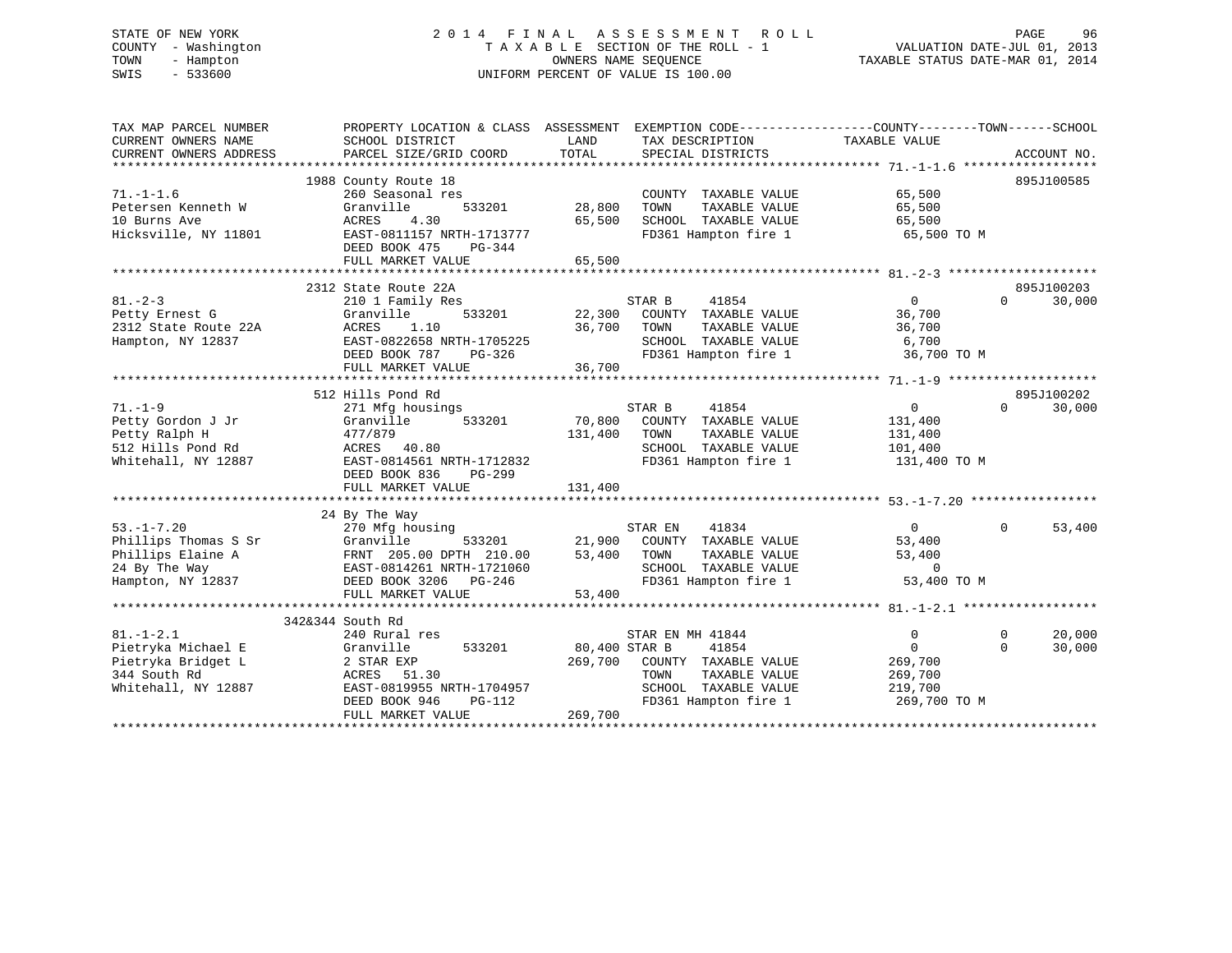# STATE OF NEW YORK 2 0 1 4 F I N A L A S S E S S M E N T R O L L PAGE 97 COUNTY - Washington T A X A B L E SECTION OF THE ROLL - 1 VALUATION DATE-JUL 01, 2013 TOWN - Hampton OWNERS NAME SEQUENCE TAXABLE STATUS DATE-MAR 01, 2014 SWIS - 533600 UNIFORM PERCENT OF VALUE IS 100.00

| TAX MAP PARCEL NUMBER<br>CURRENT OWNERS NAME<br>CURRENT OWNERS ADDRESS                           | PROPERTY LOCATION & CLASS ASSESSMENT<br>SCHOOL DISTRICT<br>PARCEL SIZE/GRID COORD                                                                                       | LAND<br>TOTAL              | EXEMPTION CODE----------------COUNTY-------TOWN------SCHOOL<br>TAX DESCRIPTION<br>SPECIAL DISTRICTS                                                | TAXABLE VALUE                                                                | ACCOUNT NO.                      |
|--------------------------------------------------------------------------------------------------|-------------------------------------------------------------------------------------------------------------------------------------------------------------------------|----------------------------|----------------------------------------------------------------------------------------------------------------------------------------------------|------------------------------------------------------------------------------|----------------------------------|
| $62. -1 - 30.1$<br>Ploof David M<br>Ploof Rebecca R<br>103 Hickey Rd<br>Hampton, NY 12837        | 103 Hickey Rd<br>210 1 Family Res<br>Granville<br>533201<br>ACRES<br>9.95<br>EAST-0813308 NRTH-1716323<br>DEED BOOK 827<br>PG-214<br>FULL MARKET VALUE                  | 40,000<br>81,300<br>81,300 | 41854<br>STAR B<br>COUNTY TAXABLE VALUE<br>TOWN<br>TAXABLE VALUE<br>SCHOOL TAXABLE VALUE<br>FD361 Hampton fire 1                                   | $\Omega$<br>81,300<br>81,300<br>51,300<br>81,300 TO M                        | $\Omega$<br>30,000               |
| $62. - 1 - 36$<br>Ploof David M<br>103 Hickey Rd<br>Hampton, NY 12837                            | 15 Ouiet Way<br>322 Rural vac>10<br>Granville<br>533201<br>ACRES 16.65<br>EAST-0812303 NRTH-1715837<br>DEED BOOK 916<br>$PG-201$<br>FULL MARKET VALUE                   | 13,500<br>13,500<br>13,500 | COUNTY TAXABLE VALUE<br>TOWN<br>TAXABLE VALUE<br>SCHOOL TAXABLE VALUE<br>FD361 Hampton fire 1                                                      | 13,500<br>13,500<br>13,500<br>13,500 TO M                                    | 895J100650                       |
| $38. - 1 - 20$<br>Poalino Concetto F<br>Poalino Shirley<br>6 Cemetery St<br>Fair Haven, VT 05743 | 103 Vladyka Woods Rd<br>240 Rural res<br>Whitehall<br>535201<br>ACRES 114.00<br>EAST-0805960 NRTH-1739933<br>DEED BOOK 392<br>PG-487<br>FULL MARKET VALUE               | 100,800<br>152,500         | STAR EN<br>41834<br>COUNTY TAXABLE VALUE<br>TOWN<br>TAXABLE VALUE<br>SCHOOL TAXABLE VALUE<br>CA001 Cons agri dst 1<br>152,500 FD362 Hampton fire 2 | $\overline{0}$<br>152,500<br>152,500<br>88,300<br>152,500 TO<br>152,500 TO M | 895J100206<br>$\Omega$<br>64,200 |
| $62. -1 - 7$<br>Powers Gary R Sr<br>973 Burts Pit Rd<br>PO Box 60114<br>Florence, MA 01062       | Hickey Rd OFF<br>322 Rural vac>10<br>Granville<br>533201<br>ACRES 10.10<br>EAST-0811430 NRTH-1719186<br>DEED BOOK 474<br>PG-953<br>FULL MARKET VALUE                    | 15,800<br>15,800<br>15,800 | COUNTY TAXABLE VALUE<br>TOWN<br>TAXABLE VALUE<br>SCHOOL TAXABLE VALUE<br>FD361 Hampton fire 1                                                      | 15,800<br>15,800<br>15,800<br>15,800 TO M                                    | 895J100627                       |
| $72. - 1 - 21$<br>Pratt Arthur G III<br>Pratt Jody<br>2398 County Route 18<br>Hampton, NY 12837  | 2398 County Route 18<br>210 1 Family Res<br>Granville<br>533201<br>763/20<br>ACRES<br>1.20<br>EAST-0820103 NRTH-1711045<br>DEED BOOK 760<br>PG-222<br>FULL MARKET VALUE | 22,700<br>81,700<br>81,700 | 41854<br>STAR B<br>COUNTY TAXABLE VALUE<br>TOWN<br>TAXABLE VALUE<br>SCHOOL TAXABLE VALUE<br>FD361 Hampton fire 1                                   | $\overline{0}$<br>81,700<br>81,700<br>51,700<br>81,700 TO M                  | 895J100102<br>$\Omega$<br>30,000 |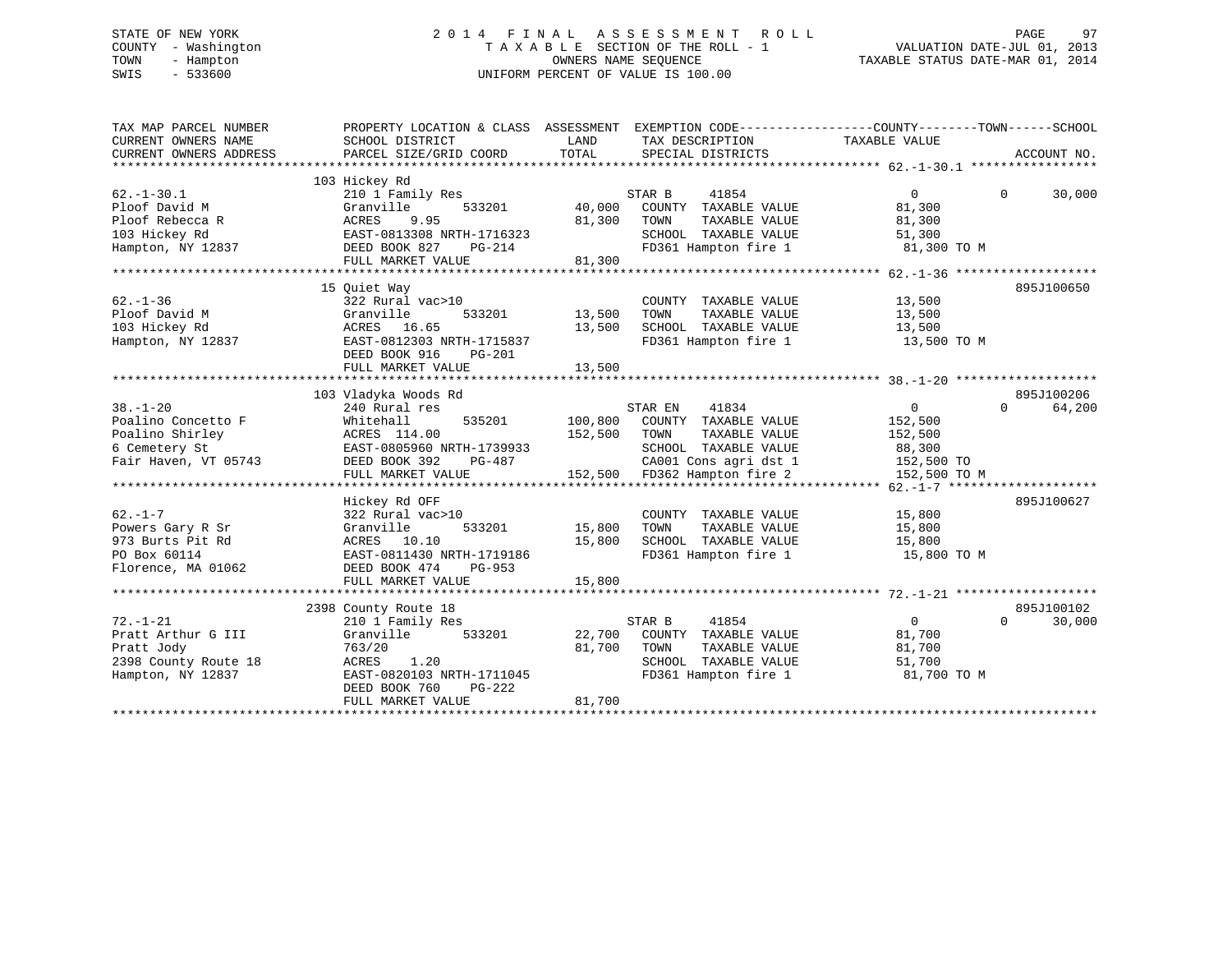| STATE OF NEW YORK<br>COUNTY - Washington<br>TOWN<br>- Hampton<br>$-533600$<br>SWIS |                                                                                                                    |               | 2014 FINAL ASSESSMENT ROLL<br>TAXABLE SECTION OF THE ROLL - 1<br>OWNERS NAME SEQUENCE<br>UNIFORM PERCENT OF VALUE IS 100.00 | VALUATION DATE-JUL 01, 2013<br>TAXABLE STATUS DATE-MAR 01, 2014 | PAGE<br>98             |
|------------------------------------------------------------------------------------|--------------------------------------------------------------------------------------------------------------------|---------------|-----------------------------------------------------------------------------------------------------------------------------|-----------------------------------------------------------------|------------------------|
| TAX MAP PARCEL NUMBER<br>CURRENT OWNERS NAME                                       | PROPERTY LOCATION & CLASS ASSESSMENT EXEMPTION CODE----------------COUNTY-------TOWN-----SCHOOL<br>SCHOOL DISTRICT | LAND          | TAX DESCRIPTION TAXABLE VALUE                                                                                               |                                                                 |                        |
| CURRENT OWNERS ADDRESS                                                             | PARCEL SIZE/GRID COORD                                                                                             | TOTAL         | SPECIAL DISTRICTS                                                                                                           |                                                                 | ACCOUNT NO.            |
|                                                                                    | 161 Hills Pond Rd                                                                                                  |               |                                                                                                                             |                                                                 |                        |
| $71. - 1 - 15.4$                                                                   | 210 1 Family Res                                                                                                   |               | 41854<br>STAR B                                                                                                             | $\overline{0}$                                                  | $\Omega$<br>30,000     |
| Pratt Doran                                                                        | Granville<br>533201                                                                                                | 36,900        | COUNTY TAXABLE VALUE                                                                                                        | 194,000                                                         |                        |
| Pratt Yvonne                                                                       | Lot 1                                                                                                              | 194,000       | TAXABLE VALUE<br>TOWN                                                                                                       | 194,000                                                         |                        |
| PO Box 125                                                                         | FRNT 232.00 DPTH                                                                                                   |               | SCHOOL TAXABLE VALUE                                                                                                        | 164,000                                                         |                        |
| Middle Granville, NY 12849                                                         | ACRES 6.72                                                                                                         |               | FD361 Hampton fire 1                                                                                                        | 194,000 TO M                                                    |                        |
|                                                                                    | EAST-0815611 NRTH-1708560                                                                                          |               |                                                                                                                             |                                                                 |                        |
|                                                                                    | DEED BOOK 674<br>PG-104                                                                                            |               |                                                                                                                             |                                                                 |                        |
|                                                                                    | FULL MARKET VALUE                                                                                                  | 194,000       |                                                                                                                             |                                                                 |                        |
|                                                                                    |                                                                                                                    |               |                                                                                                                             |                                                                 |                        |
|                                                                                    | Hills Pond Rd                                                                                                      |               |                                                                                                                             |                                                                 |                        |
| $71. - 1 - 15.11$                                                                  | 322 Rural vac>10                                                                                                   |               | COUNTY TAXABLE VALUE                                                                                                        | 50,600                                                          |                        |
| Pratt Doran                                                                        | Granville 533201                                                                                                   | 50,600        | TOWN<br>TAXABLE VALUE                                                                                                       | 50,600                                                          |                        |
| Pratt Yvonne                                                                       | Lot 2                                                                                                              | 50,600        | SCHOOL TAXABLE VALUE                                                                                                        | 50,600                                                          |                        |
| PO Box 125                                                                         | Filed Sub # 12241                                                                                                  |               | FD361 Hampton fire 1                                                                                                        | 50,600 TO M                                                     |                        |
| Middle Granville, NY 12849                                                         | FRNT 70.00 DPTH                                                                                                    |               |                                                                                                                             |                                                                 |                        |
|                                                                                    | ACRES 28.25                                                                                                        |               |                                                                                                                             |                                                                 |                        |
|                                                                                    | EAST-0815341 NRTH-1706687                                                                                          |               |                                                                                                                             |                                                                 |                        |
|                                                                                    | PG-104<br>DEED BOOK 674                                                                                            |               |                                                                                                                             |                                                                 |                        |
|                                                                                    | FULL MARKET VALUE                                                                                                  | 50,600        |                                                                                                                             |                                                                 |                        |
|                                                                                    |                                                                                                                    |               |                                                                                                                             |                                                                 |                        |
|                                                                                    | Hills Pond Rd OFF                                                                                                  |               |                                                                                                                             |                                                                 | 895J100132             |
| $71. - 1 - 18$                                                                     | 322 Rural vac>10                                                                                                   |               | COUNTY TAXABLE VALUE                                                                                                        | 7,000                                                           |                        |
| Pratt Doran                                                                        | 533201<br>Granville                                                                                                | 7,000         | TAXABLE VALUE<br>TOWN                                                                                                       | 7,000                                                           |                        |
| Pratt Yvonne                                                                       | ACRES 14.79                                                                                                        | 7,000         | SCHOOL TAXABLE VALUE                                                                                                        | 7,000                                                           |                        |
| PO Box 125                                                                         | EAST-0814410 NRTH-1706768                                                                                          |               | FD361 Hampton fire 1                                                                                                        | 7,000 TO M                                                      |                        |
| Middle Granville, NY 12849 DEED BOOK 674                                           | PG-104                                                                                                             |               |                                                                                                                             |                                                                 |                        |
|                                                                                    | FULL MARKET VALUE                                                                                                  | 7,000         |                                                                                                                             |                                                                 |                        |
|                                                                                    |                                                                                                                    |               |                                                                                                                             |                                                                 |                        |
|                                                                                    | 160 Hills Pond Rd                                                                                                  |               |                                                                                                                             |                                                                 |                        |
| $71. - 1 - 15.10$                                                                  | 210 1 Family Res                                                                                                   |               | 41854<br>STAR B                                                                                                             | $\overline{0}$                                                  | $\mathbf{0}$<br>30,000 |
| Pratt Doran J Jr                                                                   | Granville 533201                                                                                                   | 34,000        | COUNTY TAXABLE VALUE                                                                                                        | 307,400                                                         |                        |
| 160 Hills Pond Rd                                                                  | Sub Div Lot 1                                                                                                      | 307,400       | TOWN<br>TAXABLE VALUE                                                                                                       | 307,400                                                         |                        |
| PO Box 152                                                                         | 770/59                                                                                                             |               | SCHOOL TAXABLE VALUE                                                                                                        | 277,400                                                         |                        |
| Hampton, NY 12837                                                                  | ACRES<br>8.27                                                                                                      |               | FD361 Hampton fire 1                                                                                                        | 307,400 TO M                                                    |                        |
|                                                                                    | EAST-0816256 NRTH-1705561                                                                                          |               |                                                                                                                             |                                                                 |                        |
|                                                                                    | DEED BOOK 577 PG-252                                                                                               |               |                                                                                                                             |                                                                 |                        |
|                                                                                    | FULL MARKET VALUE                                                                                                  | 307,400       |                                                                                                                             |                                                                 |                        |
|                                                                                    | *************************                                                                                          |               |                                                                                                                             |                                                                 |                        |
|                                                                                    | 138 Golf Course Rd                                                                                                 |               |                                                                                                                             |                                                                 | 895J100558             |
| $38. - 1 - 8.2$                                                                    | 270 Mfg housing                                                                                                    |               | STAR EN MH 41844                                                                                                            | $\overline{0}$                                                  | $\Omega$<br>18,800     |
| Pratt Malcom                                                                       | Whitehall                                                                                                          | 535201 15,000 | COUNTY TAXABLE VALUE                                                                                                        | 18,800                                                          |                        |
| 138 Golf Course Rd                                                                 | FRNT 250.00 DPTH 150.00                                                                                            | 18,800        | TOWN<br>TAXABLE VALUE                                                                                                       | 18,800                                                          |                        |
| Whitehall, NY 12887                                                                | EAST-0810217 NRTH-1737070                                                                                          |               | SCHOOL TAXABLE VALUE                                                                                                        | $\overline{0}$                                                  |                        |
|                                                                                    | DEED BOOK 460 PG-211                                                                                               |               | FD362 Hampton fire 2                                                                                                        | 18,800 TO M                                                     |                        |

DEED BOOK 460 PG-211 FD362 Hampton fire 2<br>FULL MARKET VALUE 18,800

\*\*\*\*\*\*\*\*\*\*\*\*\*\*\*\*\*\*\*\*\*\*\*\*\*\*\*\*\*\*\*\*\*\*\*\*\*\*\*\*\*\*\*\*\*\*\*\*\*\*\*\*\*\*\*\*\*\*\*\*\*\*\*\*\*\*\*\*\*\*\*\*\*\*\*\*\*\*\*\*\*\*\*\*\*\*\*\*\*\*\*\*\*\*\*\*\*\*\*\*\*\*\*\*\*\*\*\*\*\*\*\*\*\*\*\*\*\*\*\*\*\*\*\*\*\*\*\*\*\*\*\*

FULL MARKET VALUE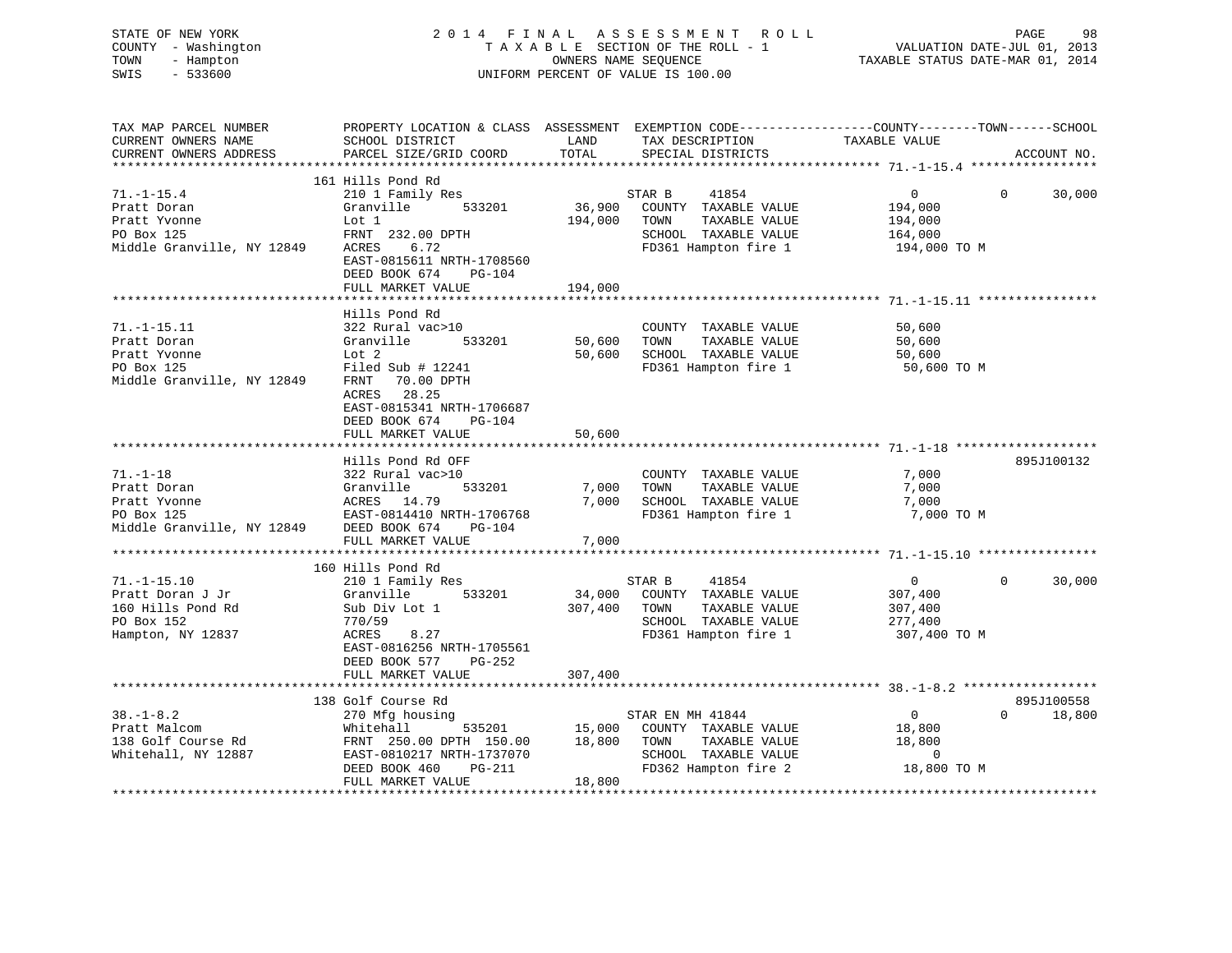# STATE OF NEW YORK 2 0 1 4 F I N A L A S S E S S M E N T R O L L PAGE 99 COUNTY - Washington T A X A B L E SECTION OF THE ROLL - 1 VALUATION DATE-JUL 01, 2013 TOWN - Hampton OWNERS NAME SEQUENCE TAXABLE STATUS DATE-MAR 01, 2014 SWIS - 533600 UNIFORM PERCENT OF VALUE IS 100.00

| TAX MAP PARCEL NUMBER<br>CURRENT OWNERS NAME<br>CURRENT OWNERS ADDRESS                 | SCHOOL DISTRICT<br>PARCEL SIZE/GRID COORD                                                       | LAND<br>TAX DESCRIPTION<br>TOTAL<br>SPECIAL DISTRICTS                                      | PROPERTY LOCATION & CLASS ASSESSMENT EXEMPTION CODE-----------------COUNTY-------TOWN------SCHOOL<br>TAXABLE VALUE<br>ACCOUNT NO. |
|----------------------------------------------------------------------------------------|-------------------------------------------------------------------------------------------------|--------------------------------------------------------------------------------------------|-----------------------------------------------------------------------------------------------------------------------------------|
|                                                                                        | 3102 State Route 22A                                                                            |                                                                                            | 895J100022                                                                                                                        |
| $54. - 1 - 9$<br>Pritchard Kay K<br>Pritchard George W                                 | 210 1 Family Res<br>Granville<br>533201<br>1.76<br>ACRES                                        | VET WAR C 41122<br>24,500 VET WAR T 41123<br>119,300 STAR B<br>41854                       | 17,895<br>$\overline{0}$<br>0<br>17,895<br>$\overline{0}$<br>$\Omega$<br>$\overline{0}$<br>$\Omega$<br>30,000                     |
| 3102 State Route 22A<br>Hampton, NY 12837                                              | EAST-0821149 NRTH-1723462<br>DEED BOOK 2941<br>PG-282<br>FULL MARKET VALUE                      | COUNTY TAXABLE VALUE<br>TOWN<br>TAXABLE VALUE<br>SCHOOL TAXABLE VALUE<br>119,300           | 101,405<br>101,405<br>89,300                                                                                                      |
|                                                                                        |                                                                                                 | FD361 Hampton fire 1                                                                       | 119,300 TO M                                                                                                                      |
|                                                                                        |                                                                                                 |                                                                                            |                                                                                                                                   |
| $71.4 - 2 - 16$<br>Provencher Living Trust Rober Granville<br>Provencher Robert TRSTEE | 1022 West Way<br>260 Seasonal res - WTRFNT<br>533201<br>$1/2$ LOT 3                             | COUNTY TAXABLE VALUE<br>20,300<br>TOWN<br>TAXABLE VALUE<br>112,300<br>SCHOOL TAXABLE VALUE | 895J100103<br>112,300<br>112,300<br>112,300                                                                                       |
| 102 Brunswick Ave<br>West Hartford, CT 06107                                           | $71. - 2 - 16$<br>FRNT 75.00 DPTH 410.00<br>EAST-0815925 NRTH-1706901<br>DEED BOOK 903<br>PG-31 | FD361 Hampton fire 1                                                                       | 112,300 TO M                                                                                                                      |
|                                                                                        | FULL MARKET VALUE                                                                               | 112,300                                                                                    |                                                                                                                                   |
|                                                                                        |                                                                                                 |                                                                                            |                                                                                                                                   |
|                                                                                        | 1060 West Way                                                                                   |                                                                                            | 895J100111                                                                                                                        |
| $71.4 - 2 - 6$                                                                         | 260 Seasonal res - WTRFNT                                                                       | STAR B<br>41854                                                                            | $\overline{0}$<br>$\Omega$<br>30,000                                                                                              |
| Putz David G                                                                           | Granville<br>533201                                                                             | 27,100<br>COUNTY TAXABLE VALUE                                                             | 224,200                                                                                                                           |
| Putz Kathleen M                                                                        | LOT 12                                                                                          | 224,200<br>TAXABLE VALUE<br>TOWN                                                           | 224,200                                                                                                                           |
| PO Box 137                                                                             | $71. - 2 - 6$                                                                                   | SCHOOL TAXABLE VALUE                                                                       | 194,200                                                                                                                           |
| Hampton, NY 12837                                                                      | FRNT 101.00 DPTH 271.00<br>EAST-0815290 NRTH-1707629<br>DEED BOOK 571<br>$PG-34$                | FD361 Hampton fire 1                                                                       | 224,200 TO M                                                                                                                      |
|                                                                                        | FULL MARKET VALUE                                                                               | 224,200                                                                                    |                                                                                                                                   |
|                                                                                        |                                                                                                 |                                                                                            |                                                                                                                                   |
| $72. - 1 - 6$                                                                          | 23 Dailey Way<br>210 1 Family Res                                                               | COUNTY TAXABLE VALUE                                                                       | 895J100420<br>126,600                                                                                                             |
| Pycz Joseph Z                                                                          | Granville<br>533201                                                                             | 30,100<br>TAXABLE VALUE<br>TOWN                                                            | 126,600                                                                                                                           |
| 22 Dailey Way                                                                          | ACRES<br>3.50                                                                                   | 126,600<br>SCHOOL TAXABLE VALUE                                                            | 126,600                                                                                                                           |
| Hampton, NY 12837                                                                      | EAST-0821892 NRTH-1711124<br>DEED BOOK 1741 PG-29<br>FULL MARKET VALUE                          | FD361 Hampton fire 1                                                                       | 126,600 TO M                                                                                                                      |
|                                                                                        |                                                                                                 | 126,600                                                                                    |                                                                                                                                   |
|                                                                                        | 83 Staso Ln                                                                                     |                                                                                            | 895J101778                                                                                                                        |
| $72. - 2 - 16.1$                                                                       | 210 1 Family Res                                                                                | STAR B<br>41854                                                                            | $\overline{0}$<br>$\Omega$<br>30,000                                                                                              |
| Pyenta Christopher J                                                                   | Granville<br>533201                                                                             | 21,600<br>COUNTY TAXABLE VALUE                                                             | 93,900                                                                                                                            |
| PO Box 68                                                                              | FRNT 200.00 DPTH 208.00                                                                         | 93,900<br>TAXABLE VALUE<br>TOWN                                                            | 93,900                                                                                                                            |
| Hampton, NY 12837                                                                      | EAST-0822156 NRTH-1708571<br>DEED BOOK 833<br>PG-312                                            | SCHOOL TAXABLE VALUE<br>FD361 Hampton fire 1<br>93,900                                     | 63,900<br>93,900 TO M                                                                                                             |
|                                                                                        | FULL MARKET VALUE                                                                               |                                                                                            |                                                                                                                                   |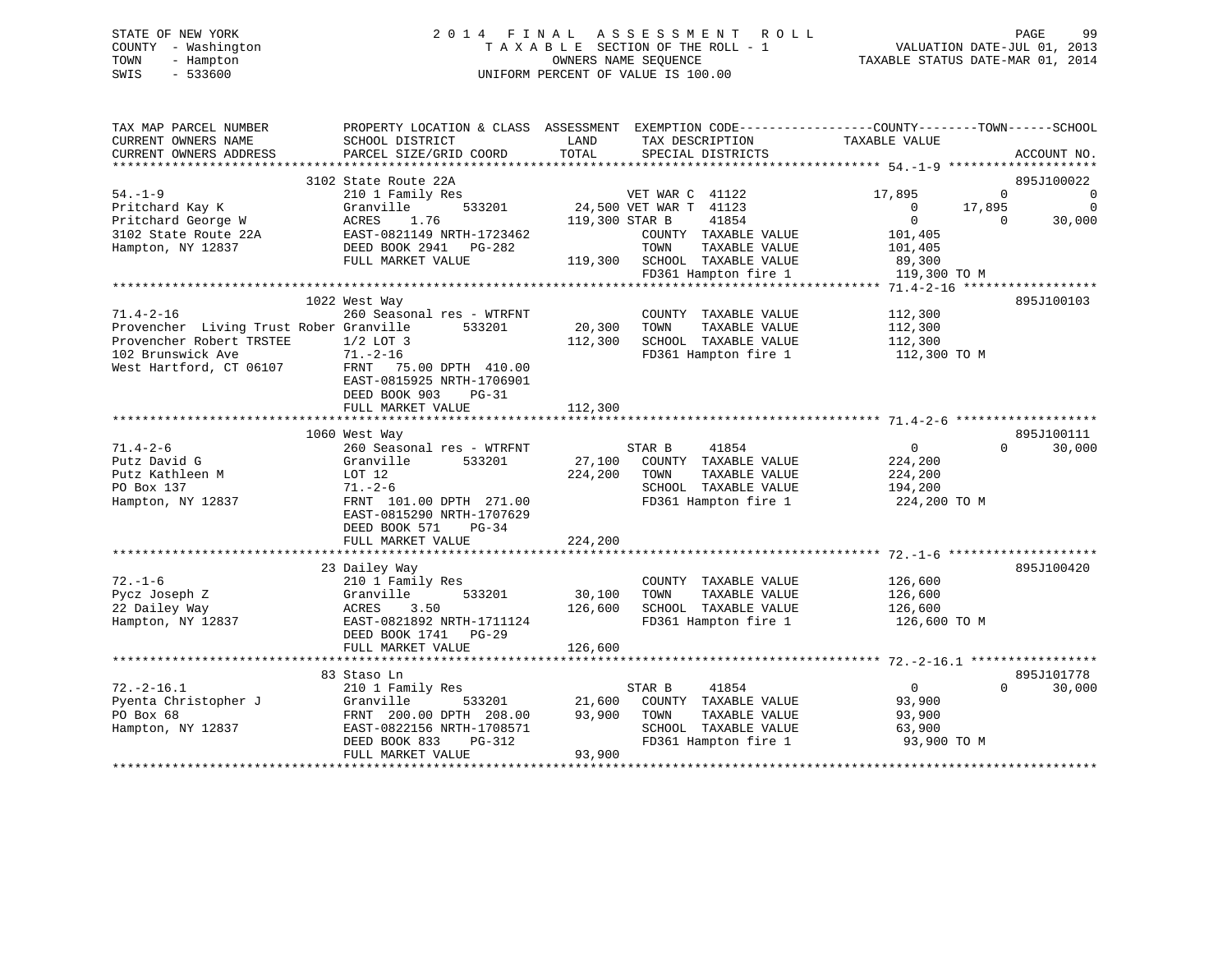| STATE OF NEW YORK<br>COUNTY - Washington         |                                                                                                  |              | 2014 FINAL ASSESSMENT ROLL<br>TAXABLE SECTION OF THE ROLL - 1 | VALUATION DATE-JUL 01, 2013      | 100<br>PAGE        |
|--------------------------------------------------|--------------------------------------------------------------------------------------------------|--------------|---------------------------------------------------------------|----------------------------------|--------------------|
| TOWN<br>- Hampton<br>SWIS<br>$-533600$           |                                                                                                  |              | OWNERS NAME SEOUENCE<br>UNIFORM PERCENT OF VALUE IS 100.00    | TAXABLE STATUS DATE-MAR 01, 2014 |                    |
|                                                  |                                                                                                  |              |                                                               |                                  |                    |
| TAX MAP PARCEL NUMBER<br>CURRENT OWNERS NAME     | PROPERTY LOCATION & CLASS ASSESSMENT EXEMPTION CODE----------------COUNTY-------TOWN------SCHOOL |              |                                                               |                                  |                    |
|                                                  | SCHOOL DISTRICT                                                                                  | LAND         | TAX DESCRIPTION                                               | TAXABLE VALUE                    |                    |
|                                                  |                                                                                                  |              |                                                               |                                  |                    |
|                                                  | 2180 State Route 22A                                                                             |              |                                                               |                                  | 895J100048         |
| $81. - 2 - 19$                                   | 210 1 Family Res                                                                                 |              | COUNTY TAXABLE VALUE                                          | 65,500                           |                    |
| Ouinn Kevin                                      | 533201<br>Granville                                                                              | 24,000       | TAXABLE VALUE<br>TOWN                                         | 65,500                           |                    |
| PO Box 4133                                      | 2 Ad                                                                                             |              | 65,500 SCHOOL TAXABLE VALUE                                   | 65,500                           |                    |
| Queensbury, NY 12804                             | ACRES 1.60                                                                                       |              | FD361 Hampton fire 1                                          | 65,500 TO M                      |                    |
|                                                  | EAST-0823139 NRTH-1702058                                                                        |              |                                                               |                                  |                    |
|                                                  | DEED BOOK 3332 PG-140                                                                            |              |                                                               |                                  |                    |
|                                                  | FULL MARKET VALUE                                                                                | 65,500       |                                                               |                                  |                    |
|                                                  |                                                                                                  |              |                                                               |                                  |                    |
|                                                  | 1026 West Way                                                                                    |              |                                                               |                                  | 895J100016         |
| $71.4 - 2 - 15$                                  | 260 Seasonal res - WTRFNT                                                                        |              | COUNTY TAXABLE VALUE                                          | 101,400                          |                    |
| Ouinn Michael and Source of the Muslim State     | Granville<br>533201                                                                              | 20,300       | TOWN<br>TAXABLE VALUE                                         | 101,400                          |                    |
| Quinn Katharine                                  | $1/2$ LOT 3                                                                                      | 101,400      | SCHOOL TAXABLE VALUE                                          | 101,400                          |                    |
| 629 Four Winds Rd<br>North Ferrisburgh, VT 05473 | $71. - 2 - 15$<br>FRNT 75.00 DPTH 410.00                                                         |              | FD361 Hampton fire 1 101,400 TO M                             |                                  |                    |
|                                                  | EAST-0815878 NRTH-1706961                                                                        |              |                                                               |                                  |                    |
|                                                  | DEED BOOK 3013 PG-67                                                                             |              |                                                               |                                  |                    |
|                                                  | FULL MARKET VALUE                                                                                | 101,400      |                                                               |                                  |                    |
|                                                  |                                                                                                  |              |                                                               |                                  |                    |
|                                                  | 199 South Rd                                                                                     |              |                                                               |                                  | 895J100681         |
| $81. - 1 - 1.3$                                  | 210 1 Family Res                                                                                 |              | 41854<br>STAR B                                               | $0 \qquad \qquad$                | $\Omega$<br>30,000 |
| Ramey Eric                                       | Granville                                                                                        |              | 533201 37,000 COUNTY TAXABLE VALUE                            | 142,900                          |                    |
| Prenevost Kristen                                | 7.00<br>ACRES                                                                                    | 142,900 TOWN | TAXABLE VALUE                                                 | 142,900                          |                    |
| PO Box 124                                       | EAST-0817239 NRTH-1704483                                                                        |              | SCHOOL TAXABLE VALUE                                          | 112,900                          |                    |
| Hampton, NY 12837                                | DEED BOOK 864<br>PG-288                                                                          |              | FD361 Hampton fire 1 142,900 TO M                             |                                  |                    |
|                                                  | FULL MARKET VALUE                                                                                | 142,900      |                                                               |                                  |                    |
|                                                  |                                                                                                  |              |                                                               |                                  |                    |
|                                                  | 11933/1935 State Route 4 33 PCT OF VALUE USED FOR EXEMPTION PURPOSES                             |              |                                                               |                                  | 895J100218         |

45.-1-32 240 Rural res VET WAR CT 41121 5,108 5,108 0 Ramey Gary Richard -LE- Whitehall 535201 70,200 STAR B 41854 0 0 30,000 Ramey Patricia N -LE- FRNT 650.00 DPTH 103,200 COUNTY TAXABLE VALUE 98,092 11931 State Route 4 ACRES 37.00 TOWN TAXABLE VALUE 98,092 Whitehall, NY 12887 EAST-0806798 NRTH-1730696 SCHOOL TAXABLE VALUE 73,200 DEED BOOK 859 PG-140 FD362 Hampton fire 2 103,200 TO M EAST-0806798 NRIH-175005.<br>DEED BOOK 859 PG-140 103,200 \*\*\*\*\*\*\*\*\*\*\*\*\*\*\*\*\*\*\*\*\*\*\*\*\*\*\*\*\*\*\*\*\*\*\*\*\*\*\*\*\*\*\*\*\*\*\*\*\*\*\*\*\*\*\*\*\*\*\*\*\*\*\*\*\*\*\*\*\*\*\*\*\*\*\*\*\*\*\*\*\*\*\*\*\*\*\*\*\*\*\*\*\*\*\*\*\*\*\*\*\*\*\* 45.-1-32.1 \*\*\*\*\*\*\*\*\*\*\*\*\*\*\*\*\* 11931 State Route 4 45.-1-32.1 210 1 Family Res STAR B 41854 0 0 30,000 Ramey Richard D Whitehall 535201 28,700 COUNTY TAXABLE VALUE 190,000 11931 State Route 4 ACRES 3.06 190,000 TOWN TAXABLE VALUE 190,000 Whitehall, NY 12887 EAST-0806260 NRTH-1730595 SCHOOL TAXABLE VALUE 160,000 DEED BOOK 3080 PG-173 FD362 Hampton fire 2 190,000 TO M FULL MARKET VALUE 190,000

\*\*\*\*\*\*\*\*\*\*\*\*\*\*\*\*\*\*\*\*\*\*\*\*\*\*\*\*\*\*\*\*\*\*\*\*\*\*\*\*\*\*\*\*\*\*\*\*\*\*\*\*\*\*\*\*\*\*\*\*\*\*\*\*\*\*\*\*\*\*\*\*\*\*\*\*\*\*\*\*\*\*\*\*\*\*\*\*\*\*\*\*\*\*\*\*\*\*\*\*\*\*\*\*\*\*\*\*\*\*\*\*\*\*\*\*\*\*\*\*\*\*\*\*\*\*\*\*\*\*\*\*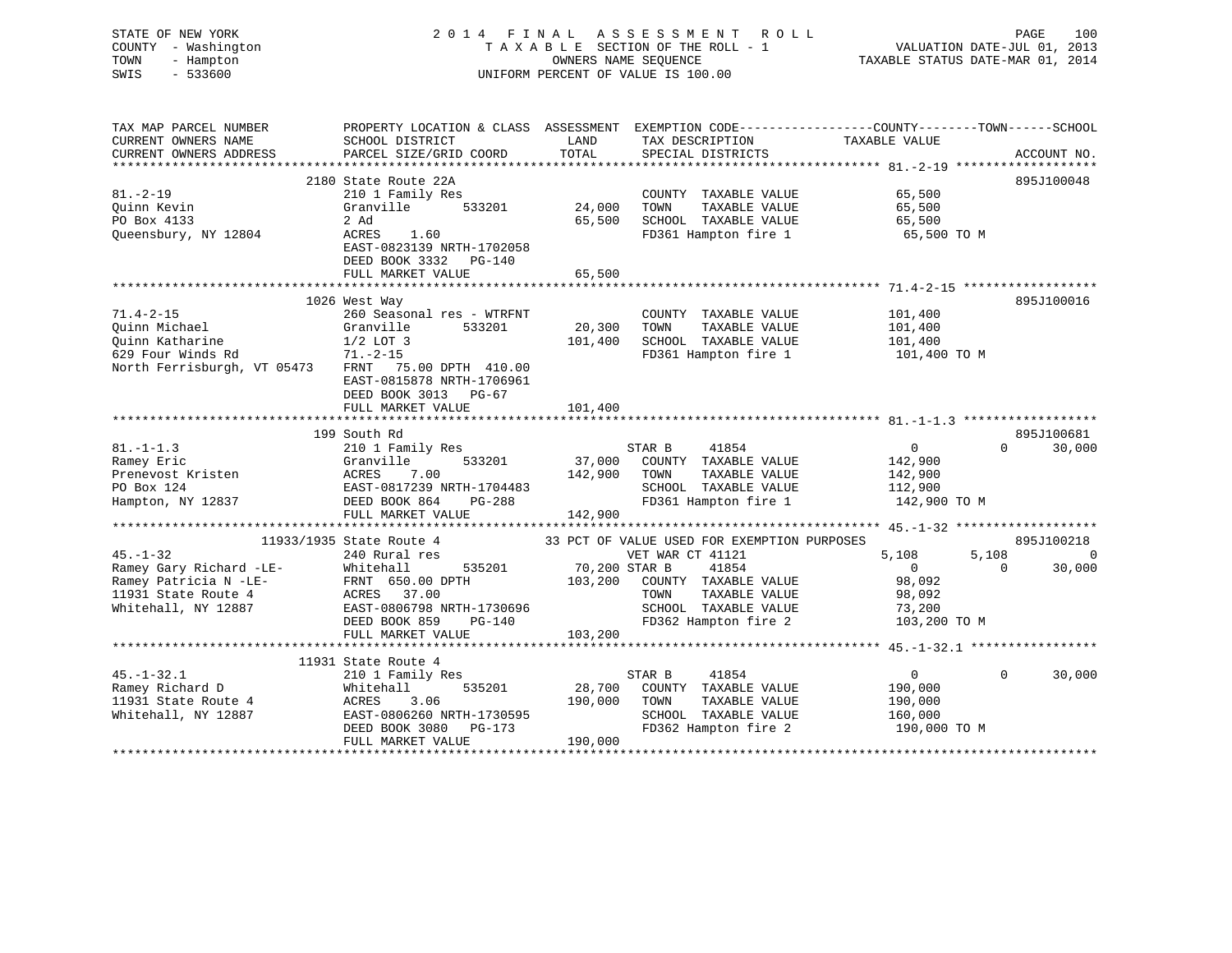# STATE OF NEW YORK 2 0 1 4 F I N A L A S S E S S M E N T R O L L PAGE 101 COUNTY - Washington T A X A B L E SECTION OF THE ROLL - 1 VALUATION DATE-JUL 01, 2013 TOWN - Hampton OWNERS NAME SEQUENCE TAXABLE STATUS DATE-MAR 01, 2014 SWIS - 533600 UNIFORM PERCENT OF VALUE IS 100.00

| TAX MAP PARCEL NUMBER                            | PROPERTY LOCATION & CLASS ASSESSMENT EXEMPTION CODE---------------COUNTY-------TOWN------SCHOOL |                |                                      |                  |                    |
|--------------------------------------------------|-------------------------------------------------------------------------------------------------|----------------|--------------------------------------|------------------|--------------------|
| CURRENT OWNERS NAME                              | SCHOOL DISTRICT                                                                                 | LAND<br>TOTAL  | TAX DESCRIPTION<br>SPECIAL DISTRICTS | TAXABLE VALUE    |                    |
| CURRENT OWNERS ADDRESS                           | PARCEL SIZE/GRID COORD                                                                          |                |                                      |                  | ACCOUNT NO.        |
|                                                  | 2620 State Route 22A                                                                            |                |                                      |                  | 895L100168         |
| $72.2 - 3 - 20$                                  | 210 1 Family Res                                                                                |                | 41854<br>STAR B                      | $\overline{0}$   | 30,000<br>$\Omega$ |
| Rathbun Dawn                                     | Granville<br>533201                                                                             | 18,500         | COUNTY TAXABLE VALUE                 | 70,400           |                    |
| 2620 State Route 22A                             | $72. - 3 - 20$                                                                                  | 70,400         | TOWN<br>TAXABLE VALUE                | 70,400           |                    |
| PO Box 112                                       | FRNT 245.00 DPTH 115.00                                                                         |                | SCHOOL TAXABLE VALUE                 | 40,400           |                    |
| Hampton, NY 12837                                | EAST-0823464 NRTH-1712200                                                                       |                | FD361 Hampton fire 1                 | 70,400 TO M      |                    |
|                                                  |                                                                                                 |                |                                      |                  |                    |
|                                                  | DEED BOOK 2778 PG-311                                                                           | 70,400         |                                      |                  |                    |
|                                                  | FULL MARKET VALUE                                                                               |                |                                      |                  |                    |
|                                                  | 1689 County Route 11                                                                            |                |                                      |                  |                    |
|                                                  |                                                                                                 |                |                                      |                  |                    |
| $38. - 1 - 10.1$                                 | 240 Rural res                                                                                   |                | COUNTY TAXABLE VALUE                 | 197,100          |                    |
| Read Allen                                       | Whitehall                                                                                       | 535201 102,600 | TAXABLE VALUE<br>TOWN                | 197,100          |                    |
| 1689 County Route 11                             | ACRES 119.48                                                                                    | 197,100        | SCHOOL TAXABLE VALUE                 | 197,100          |                    |
| Whitehall, NY 12887                              | EAST-0809608 NRTH-1738777                                                                       |                | CA001 Cons agri dst 1                | 197,100 TO       |                    |
|                                                  | DEED BOOK 2999 PG-192                                                                           |                | FD362 Hampton fire 2                 | 197,100 TO M     |                    |
|                                                  | FULL MARKET VALUE                                                                               | 197,100        |                                      |                  |                    |
|                                                  |                                                                                                 |                |                                      |                  |                    |
|                                                  | 11909 State Route 4                                                                             |                |                                      |                  | 895J100261         |
| $45. - 1 - 31$                                   | 424 Night club                                                                                  |                | COUNTY TAXABLE VALUE                 | 272,000          |                    |
| Realty Expansion Inc                             | Whitehall<br>535201                                                                             | 20,100         | TOWN<br>TAXABLE VALUE                | 272,000          |                    |
| c/o Finius T Fubberbuster<br>11909 State Route 4 | 2.00<br>ACRES                                                                                   | 272,000        | SCHOOL TAXABLE VALUE 272,000         |                  |                    |
| 11909 State Route 4                              | EAST-0807023 NRTH-1729955                                                                       |                | FD362 Hampton fire 2                 | 272,000 TO M     |                    |
| Whitehall, NY 12887                              | DEED BOOK 693<br>PG-203                                                                         |                |                                      |                  |                    |
|                                                  | FULL MARKET VALUE                                                                               | 272,000        |                                      |                  |                    |
|                                                  |                                                                                                 |                |                                      |                  |                    |
|                                                  | 2056 County Route 18                                                                            |                |                                      |                  |                    |
| $71. - 1 - 2.3$                                  | 270 Mfg housing                                                                                 |                | COUNTY TAXABLE VALUE                 | 31,900           |                    |
| Reed George                                      | 533201<br>Granville                                                                             | 22,000         | TOWN<br>TAXABLE VALUE                | 31,900           |                    |
| 54 York St Ext                                   | Sub Div Lot 1                                                                                   | 31,900         | SCHOOL TAXABLE VALUE                 | 31,900           |                    |
| Poultney, VT 05764                               | ACRES<br>1.00                                                                                   |                | FD361 Hampton fire 1                 | 31,900 TO M      |                    |
|                                                  | EAST-0812851 NRTH-1713794                                                                       |                |                                      |                  |                    |
|                                                  | DEED BOOK 2017 PG-79                                                                            |                |                                      |                  |                    |
|                                                  | FULL MARKET VALUE                                                                               | 31,900         |                                      |                  |                    |
|                                                  |                                                                                                 |                |                                      |                  |                    |
|                                                  | 35 Queens Way                                                                                   |                |                                      |                  | 895J100219         |
| $71. - 1 - 2$                                    | 120 Field crops                                                                                 |                | AGRI-D IND 41730                     | 29,669<br>29,669 | 29,669             |
| Reed Leonard                                     | Granville<br>533201                                                                             | 96,000 STAR EN | 41834                                | $\overline{0}$   | 64,200<br>$\Omega$ |
| 35 Oueens Way                                    | ACRES 99.30                                                                                     | 228,500        | COUNTY TAXABLE VALUE                 | 198,831          |                    |
| Whitehall, NY 12887                              | EAST-0812650 NRTH-1712582                                                                       |                | TOWN<br>TAXABLE VALUE                | 198,831          |                    |
|                                                  | DEED BOOK 951<br>PG-144                                                                         |                | SCHOOL TAXABLE VALUE                 | 134,631          |                    |
| MAY BE SUBJECT TO PAYMENT                        | FULL MARKET VALUE                                                                               |                | 228,500 FD361 Hampton fire 1         | 228,500 TO M     |                    |
| UNDER AGDIST LAW TIL 2021                        |                                                                                                 |                |                                      |                  |                    |
| *********************                            |                                                                                                 |                |                                      |                  |                    |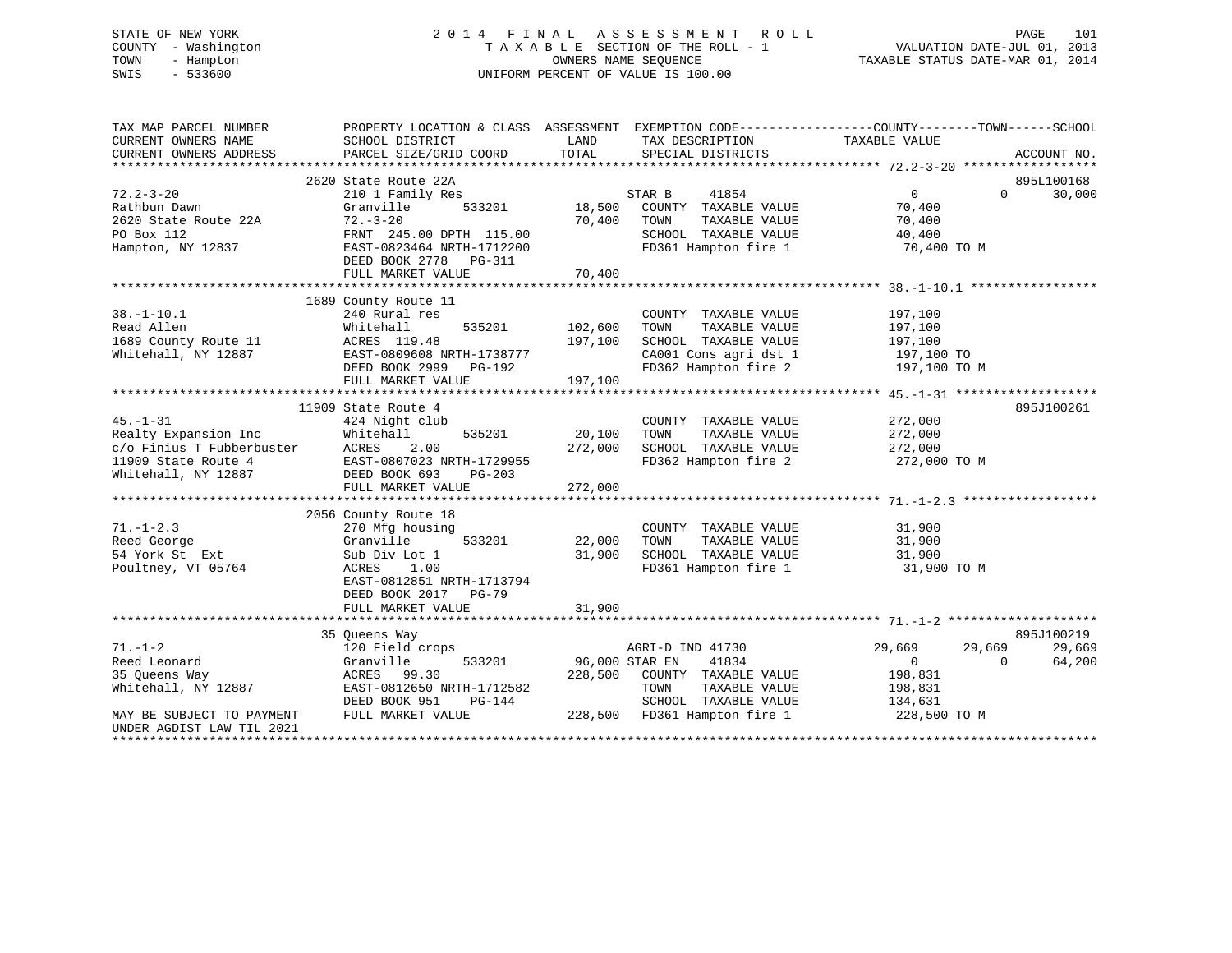| STATE OF NEW YORK<br>COUNTY - Washington<br>TOWN<br>- Hampton<br>SWIS<br>$-533600$ |                                                                                                                     |             | 2014 FINAL ASSESSMENT ROLL<br>T A X A B L E SECTION OF THE ROLL - 1<br>OWNERS NAME SEOUENCE<br>UNIFORM PERCENT OF VALUE IS 100.00 |                                            | PAGE<br>102<br>VALUATION DATE-JUL 01, 2013<br>TAXABLE STATUS DATE-MAR 01, 2014 |
|------------------------------------------------------------------------------------|---------------------------------------------------------------------------------------------------------------------|-------------|-----------------------------------------------------------------------------------------------------------------------------------|--------------------------------------------|--------------------------------------------------------------------------------|
| TAX MAP PARCEL NUMBER<br>CURRENT OWNERS NAME                                       | PROPERTY LOCATION & CLASS ASSESSMENT EXEMPTION CODE----------------COUNTY-------TOWN------SCHOOL<br>SCHOOL DISTRICT | LAND        | TAX DESCRIPTION TAXABLE VALUE                                                                                                     |                                            |                                                                                |
| CURRENT OWNERS ADDRESS                                                             | PARCEL SIZE/GRID COORD                                                                                              | TOTAL       | SPECIAL DISTRICTS                                                                                                                 |                                            | ACCOUNT NO.                                                                    |
| ***********************                                                            |                                                                                                                     |             |                                                                                                                                   |                                            |                                                                                |
|                                                                                    | 2078 County Route 18                                                                                                |             |                                                                                                                                   |                                            |                                                                                |
| $71. - 1 - 2.4$                                                                    | 314 Rural vac<10                                                                                                    |             | COUNTY TAXABLE VALUE                                                                                                              | 14,000                                     |                                                                                |
| Reed Leonard                                                                       | 533201<br>Granville                                                                                                 | 14,000      | TOWN<br>TAXABLE VALUE                                                                                                             | 14,000                                     |                                                                                |
| 35 Queens Way<br>Whitehall, NY 12887                                               | Sub Div Lot 2<br>ACRES 1.34                                                                                         |             | 14,000 SCHOOL TAXABLE VALUE<br>FD361 Hampton fire 1 14,000 TO M                                                                   | 14,000                                     |                                                                                |
|                                                                                    | EAST-0813504 NRTH-1713567<br>DEED BOOK 512 PG-204                                                                   |             |                                                                                                                                   |                                            |                                                                                |
|                                                                                    | FULL MARKET VALUE                                                                                                   | 14,000      |                                                                                                                                   |                                            |                                                                                |
|                                                                                    |                                                                                                                     |             |                                                                                                                                   |                                            |                                                                                |
| $72. - 1 - 16.3$                                                                   | 412 South Rd<br>270 Mfg housing                                                                                     |             | 41834<br>STAR EN                                                                                                                  | $\overline{0}$                             | $\Omega$<br>64,200                                                             |
| Reed Linda                                                                         | 270 Mrg nousing<br>Granville 533201<br>ACRES 1.89<br>EAST-0819877 NRTH-1706906                                      |             | 24,900 COUNTY TAXABLE VALUE                                                                                                       | 93,900                                     |                                                                                |
| PO Box 168                                                                         |                                                                                                                     |             | 93,900 TOWN<br>TAXABLE VALUE                                                                                                      | 93,900                                     |                                                                                |
| Hampton, NY 12837                                                                  |                                                                                                                     |             | SCHOOL TAXABLE VALUE                                                                                                              | 29,700                                     |                                                                                |
|                                                                                    | DEED BOOK 896<br>PG-109                                                                                             |             | FD361 Hampton fire 1 93,900 TO M                                                                                                  |                                            |                                                                                |
|                                                                                    | FULL MARKET VALUE                                                                                                   | 93,900      |                                                                                                                                   |                                            |                                                                                |
|                                                                                    |                                                                                                                     |             |                                                                                                                                   |                                            |                                                                                |
| $71. - 1 - 2.1$                                                                    | 449 Hills Pond Rd<br>270 Mfg housing                                                                                |             | 41854<br>STAR B                                                                                                                   | $\sim$ 0                                   | $0 \t 30,000$                                                                  |
|                                                                                    | 533201                                                                                                              |             | 26,600 COUNTY TAXABLE VALUE                                                                                                       | 80,400                                     |                                                                                |
|                                                                                    |                                                                                                                     | 80,400 TOWN | TAXABLE VALUE                                                                                                                     |                                            |                                                                                |
| Reed Deborah<br>449 Hills Pond Rd<br>Whitel II                                     |                                                                                                                     |             | SCHOOL TAXABLE VALUE                                                                                                              | 80,400<br>50,400                           |                                                                                |
|                                                                                    |                                                                                                                     |             | SCHOOL TAXABLE VALUE<br>FD361 Hampton fire 1                                                                                      | 80,400 TO M                                |                                                                                |
|                                                                                    | FULL MARKET VALUE                                                                                                   | 80,400      |                                                                                                                                   |                                            |                                                                                |
|                                                                                    |                                                                                                                     |             |                                                                                                                                   |                                            |                                                                                |
|                                                                                    | 2154 County Route 18                                                                                                |             |                                                                                                                                   |                                            | 895J101800                                                                     |
| $71. - 1 - 8.1$<br>Reed Thomas                                                     | 270 Mfg housing<br>Granville 533201                                                                                 |             | VET COM C 41132                                                                                                                   | 15,175<br>$\overline{0}$                   | $\sim$ 0<br>$\mathbf{0}$<br>$\overline{0}$                                     |
| PO Box 1322                                                                        | ROW 604/216                                                                                                         |             | 22,200 VET COM T 41133<br>60,700 VET DIS C 41142                                                                                  |                                            | 15,175<br>$\overline{0}$<br>$\sim$ 0                                           |
| Rutland, VT 05701                                                                  | ROW removed 2402/233                                                                                                |             | VET DIS T 41143                                                                                                                   | $24,280$<br>0                              |                                                                                |
|                                                                                    | ACRES<br>1.06                                                                                                       |             | STAR EN<br>41834                                                                                                                  |                                            | $24,280$ 0<br>0 60,700                                                         |
|                                                                                    | EAST-0815242 NRTH-1713418                                                                                           |             | COUNTY TAXABLE VALUE                                                                                                              | $\begin{array}{c}0\\21,245\\21\end{array}$ |                                                                                |
|                                                                                    | DEED BOOK 2847 PG-151                                                                                               |             | TOWN<br>TAXABLE VALUE                                                                                                             |                                            |                                                                                |
|                                                                                    | FULL MARKET VALUE                                                                                                   |             | 60,700 SCHOOL TAXABLE VALUE                                                                                                       |                                            |                                                                                |
|                                                                                    |                                                                                                                     |             |                                                                                                                                   |                                            |                                                                                |
|                                                                                    |                                                                                                                     |             |                                                                                                                                   |                                            |                                                                                |
| $72. - 1 - 16.2$                                                                   | 426 South Rd<br>312 Vac w/imprv                                                                                     |             | COUNTY TAXABLE VALUE                                                                                                              | 40,500                                     |                                                                                |
| Reed Timothy                                                                       | 533201<br>Granville                                                                                                 | 25,100      | TOWN TAXABLE VALUE                                                                                                                | 40,500                                     |                                                                                |
| PO Box 175                                                                         | ACRES<br>5.06                                                                                                       |             | 40,500 SCHOOL TAXABLE VALUE                                                                                                       | 40,500                                     |                                                                                |
| Poultney, VT 05764                                                                 | EAST-0820083 NRTH-1707221                                                                                           |             | FD361 Hampton fire 1                                                                                                              | 40,500 TO M                                |                                                                                |
|                                                                                    | DEED BOOK 897<br>PG-135                                                                                             |             |                                                                                                                                   |                                            |                                                                                |
|                                                                                    | FULL MARKET VALUE                                                                                                   | 40,500      |                                                                                                                                   |                                            |                                                                                |
|                                                                                    |                                                                                                                     |             |                                                                                                                                   |                                            |                                                                                |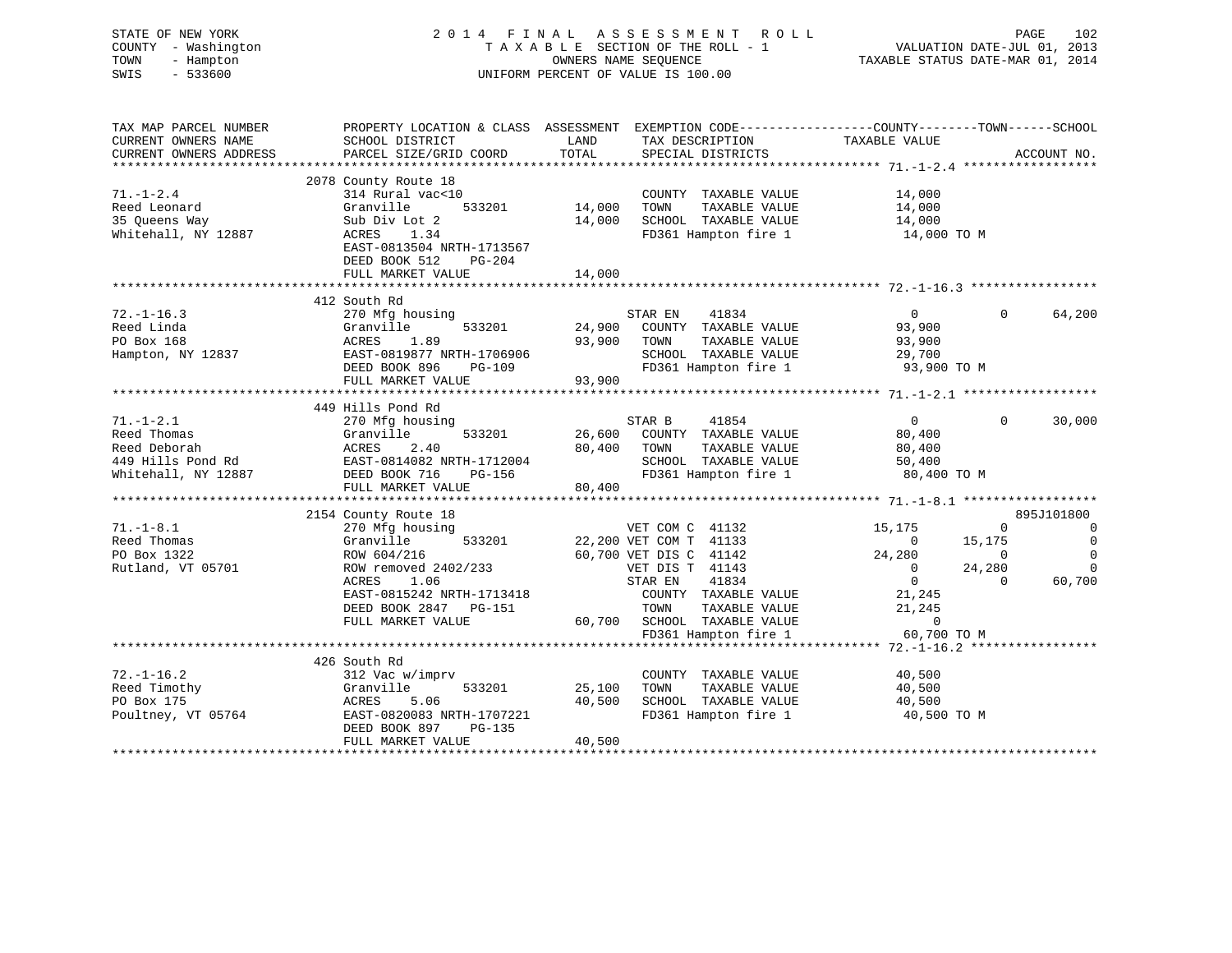# STATE OF NEW YORK 2 0 1 4 F I N A L A S S E S S M E N T R O L L PAGE 103 COUNTY - Washington T A X A B L E SECTION OF THE ROLL - 1 VALUATION DATE-JUL 01, 2013 TOWN - Hampton OWNERS NAME SEQUENCE TAXABLE STATUS DATE-MAR 01, 2014 SWIS - 533600 UNIFORM PERCENT OF VALUE IS 100.00

| TAX MAP PARCEL NUMBER<br>CURRENT OWNERS NAME<br>CURRENT OWNERS ADDRESS                            | PROPERTY LOCATION & CLASS ASSESSMENT EXEMPTION CODE---------------COUNTY-------TOWN------SCHOOL<br>SCHOOL DISTRICT<br>PARCEL SIZE/GRID COORD                                                         | LAND<br>TOTAL                 | TAX DESCRIPTION TAXABLE VALUE<br>SPECIAL DISTRICTS                                                                                           |                                                                    | ACCOUNT NO.        |
|---------------------------------------------------------------------------------------------------|------------------------------------------------------------------------------------------------------------------------------------------------------------------------------------------------------|-------------------------------|----------------------------------------------------------------------------------------------------------------------------------------------|--------------------------------------------------------------------|--------------------|
| $62. - 1 - 26.3$<br>Reichle Maureen A<br>30 Old Orchard Rd<br>Wading River, NY 11792              | 2155 County Route 18<br>323 Vacant rural<br>Granville<br>533201<br>ACRES 157.30<br>EAST-0815081 NRTH-1716193<br>DEED BOOK 885<br>PG-123<br>FULL MARKET VALUE                                         | 124,000<br>124,000<br>124,000 | COUNTY TAXABLE VALUE<br>TOWN<br>TAXABLE VALUE<br>SCHOOL TAXABLE VALUE<br>FD361 Hampton fire 1 124,000 TO M                                   | 124,000<br>124,000<br>124,000                                      |                    |
|                                                                                                   | 229 Hickey Rd                                                                                                                                                                                        |                               |                                                                                                                                              |                                                                    |                    |
| $62. - 1 - 17.1$<br>Reutling Fredric<br>Reutling Jacqueline<br>229 Hickey Rd<br>Hampton, NY 12837 | 270 Mfg housing<br>Granville<br>533201<br>ACRES<br>1.80<br>EAST-0814154 NRTH-1719296<br>DEED BOOK 668<br>PG-151<br>FULL MARKET VALUE                                                                 | 69,300<br>69,300              | 41854<br>STAR B<br>24,600 COUNTY TAXABLE VALUE<br>TOWN<br>TAXABLE VALUE<br>SCHOOL TAXABLE VALUE<br>FD361 Hampton fire 1                      | $\overline{0}$<br>69,300<br>69,300<br>39,300<br>69,300 TO M        | $\Omega$<br>30,000 |
|                                                                                                   | 15 Wicked Hollow Way                                                                                                                                                                                 |                               |                                                                                                                                              |                                                                    | 895J100579         |
| $62. - 1 - 17$<br>Reutling Jacqueline<br>229 Hickey Rd<br>Hampton, NY 12837                       | 270 Mfg housing<br>Granville<br>533201<br>ACRES<br>4.60<br>EAST-0813871 NRTH-1719453<br>DEED BOOK 2729 PG-115<br>FULL MARKET VALUE                                                                   | 33,700<br>38,500<br>38,500    | COUNTY TAXABLE VALUE<br>TOWN<br>TAXABLE VALUE<br>SCHOOL TAXABLE VALUE                                                                        | 38,500<br>38,500<br>38,500<br>FD361 Hampton fire 1 38,500 TO M     |                    |
|                                                                                                   | 2360 State Route 22A                                                                                                                                                                                 |                               |                                                                                                                                              |                                                                    | 895J100023         |
| $81. - 2 - 2$<br>Rice Danny<br>2360 State Route 22A<br>Hampton, NY 12837                          | 210 1 Family Res<br>Granville<br>FRNT 94.00 DPTH 170.00<br>EAST-0822568 NRTH-1705397<br>DEED BOOK 2260 PG-282<br>FULL MARKET VALUE                                                                   | 53,400                        | STAR B<br>41854<br>533201 13,600 COUNTY TAXABLE VALUE<br>TH 170.00 53,400 TOWN TAXABLE VALUE<br>SCHOOL TAXABLE VALUE<br>FD361 Hampton fire 1 | $0 \qquad \qquad$<br>53,400<br>53,400<br>23,400<br>53,400 TO M     | $\Omega$<br>30,000 |
|                                                                                                   |                                                                                                                                                                                                      |                               |                                                                                                                                              |                                                                    |                    |
| $80. - 1 - 45$<br>Rich Bradford W<br>Rich Linda L<br>2102 E Sentry Ridge Ct<br>Tucson, AZ 85718   | 12 Lakeview Way<br>210 1 Family Res - WTRFNT<br>535201<br>Whitehall<br>LOT 17<br>Row 578/329<br>FRNT 100.00 DPTH 289.00<br>EAST-0810862 NRTH-1705102<br>DEED BOOK 578<br>PG-326<br>FULL MARKET VALUE | 25,000<br>210,200<br>210,200  | COUNTY TAXABLE VALUE<br>TAXABLE VALUE<br>TOWN<br>SCHOOL TAXABLE VALUE                                                                        | 210,200<br>210,200<br>210,200<br>FD361 Hampton fire 1 210,200 TO M | 895J101761         |
|                                                                                                   |                                                                                                                                                                                                      |                               |                                                                                                                                              |                                                                    |                    |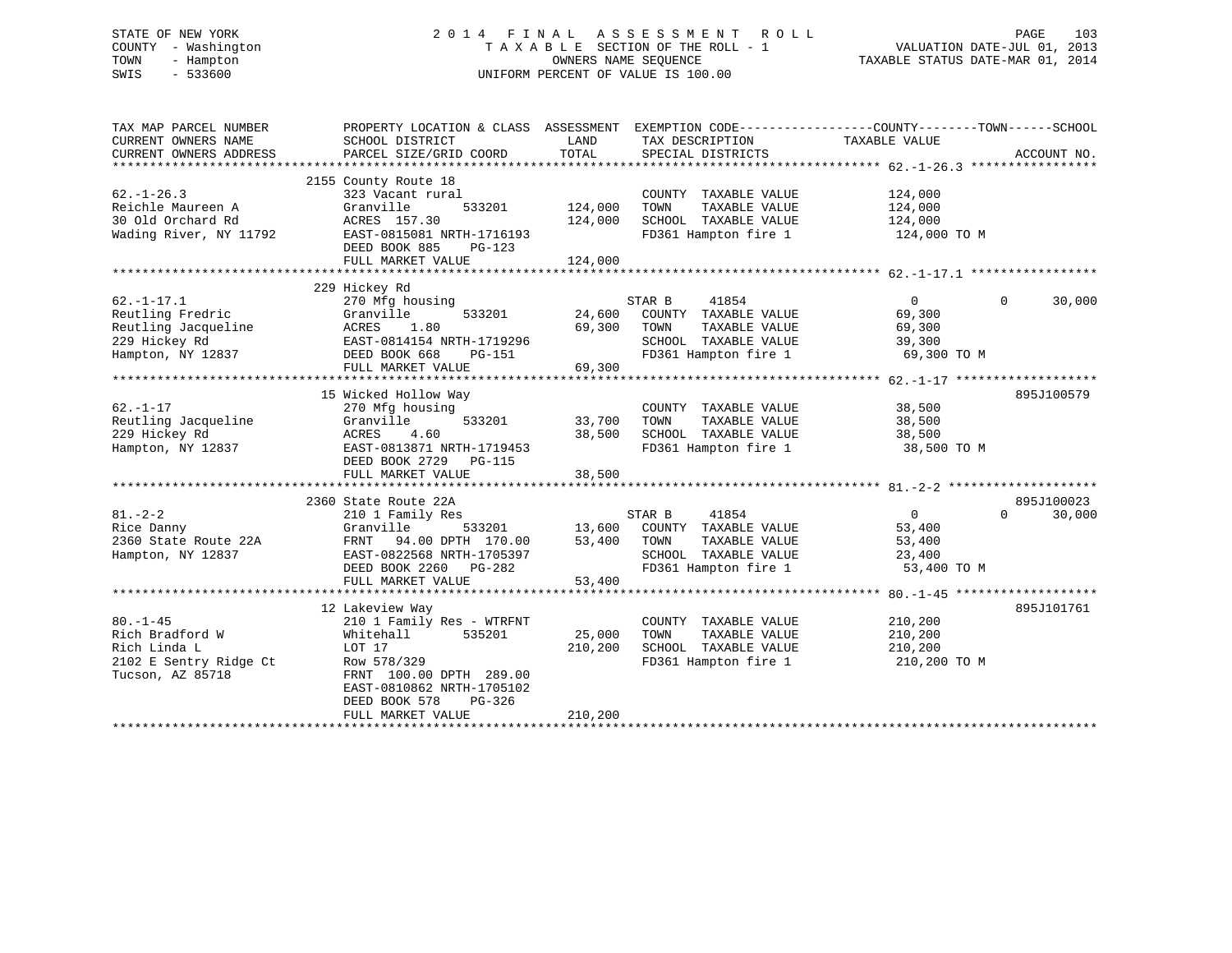# STATE OF NEW YORK 2 0 1 4 F I N A L A S S E S S M E N T R O L L PAGE 104 COUNTY - Washington T A X A B L E SECTION OF THE ROLL - 1 VALUATION DATE-JUL 01, 2013 TOWN - Hampton OWNERS NAME SEQUENCE TAXABLE STATUS DATE-MAR 01, 2014 SWIS - 533600 UNIFORM PERCENT OF VALUE IS 100.00

| TAX MAP PARCEL NUMBER<br>CURRENT OWNERS NAME                                                         | PROPERTY LOCATION & CLASS ASSESSMENT EXEMPTION CODE----------------COUNTY-------TOWN------SCHOOL<br>SCHOOL DISTRICT                                                   | LAND                       | TAX DESCRIPTION                                                                                                  | TAXABLE VALUE                                                               |             |
|------------------------------------------------------------------------------------------------------|-----------------------------------------------------------------------------------------------------------------------------------------------------------------------|----------------------------|------------------------------------------------------------------------------------------------------------------|-----------------------------------------------------------------------------|-------------|
| CURRENT OWNERS ADDRESS                                                                               | PARCEL SIZE/GRID COORD                                                                                                                                                | TOTAL                      | SPECIAL DISTRICTS                                                                                                |                                                                             | ACCOUNT NO. |
|                                                                                                      | 43 Greenfield Ln                                                                                                                                                      |                            |                                                                                                                  |                                                                             |             |
| $72. - 2 - 7.4$<br>Richards Timothy<br>Richards Eileen<br>43 Greenfield Ln<br>Hampton, NY 12837      | 240 Rural res<br>Granville<br>533201<br>LOT 3 - 713/155 Hwy Appro<br>ACRES 18.23<br>EAST-0823743 NRTH-1710620<br>DEED BOOK 672<br>PG-155                              | 48,200<br>162,600          | 41854<br>STAR B<br>COUNTY TAXABLE VALUE<br>TOWN<br>TAXABLE VALUE<br>SCHOOL TAXABLE VALUE<br>FD361 Hampton fire 1 | $\overline{0}$<br>$\Omega$<br>162,600<br>162,600<br>132,600<br>162,600 TO M | 30,000      |
|                                                                                                      | FULL MARKET VALUE                                                                                                                                                     | 162,600                    |                                                                                                                  |                                                                             |             |
|                                                                                                      |                                                                                                                                                                       |                            |                                                                                                                  |                                                                             |             |
| $71. - 1 - 15.3$<br>Ritchie Michael<br>Ritchie Annette<br>167 Hills Pond Rd<br>Whitehall, NY 12887   | Hills Pond Rd<br>311 Res vac land<br>Granville<br>533201<br>FRNT 125.00 DPTH 470.00<br>EAST-0815822 NRTH-1705901<br>DEED BOOK 668<br>PG-148<br>FULL MARKET VALUE      | 1,000<br>1,000<br>1,000    | COUNTY TAXABLE VALUE<br>TAXABLE VALUE<br>TOWN<br>SCHOOL TAXABLE VALUE<br>FD361 Hampton fire 1                    | 1,000<br>1,000<br>1,000<br>1,000 TO M                                       |             |
|                                                                                                      |                                                                                                                                                                       |                            |                                                                                                                  |                                                                             |             |
| $71. - 1 - 15.6$<br>Ritchie Michael<br>Ritchie Annette D<br>167 Hills Pond Rd<br>Whitehall, NY 12887 | 176 Hills Pond Rd<br>270 Mfg housing<br>533201<br>Granville<br>Subdiv Lot E<br>ACRES 23.00<br>EAST-0816921 NRTH-1705798<br>DEED BOOK 770<br>PG-56                     | 43,000<br>72,100           | COUNTY TAXABLE VALUE<br>TOWN<br>TAXABLE VALUE<br>SCHOOL TAXABLE VALUE<br>FD361 Hampton fire 1                    | 72,100<br>72,100<br>72,100<br>72,100 TO M                                   |             |
|                                                                                                      | FULL MARKET VALUE                                                                                                                                                     | 72,100                     |                                                                                                                  |                                                                             |             |
|                                                                                                      |                                                                                                                                                                       |                            |                                                                                                                  |                                                                             |             |
| $71. - 1 - 16.1$<br>Ritchie Michael<br>Ritchie Annette<br>167 Hills Pond Rd<br>Whitehall, NY 12887   | 175 Hills Pond Rd<br>270 Mfg housing<br>533201<br>Granville<br>FRNT 235.00 DPTH 230.00<br>EAST-0816046 NRTH-1706152<br>DEED BOOK 705<br>PG-342<br>FULL MARKET VALUE   | 22,800<br>28,400<br>28,400 | COUNTY TAXABLE VALUE<br>TOWN<br>TAXABLE VALUE<br>SCHOOL TAXABLE VALUE<br>FD361 Hampton fire 1                    | 28,400<br>28,400<br>28,400<br>28,400 TO M                                   | 895J100700  |
|                                                                                                      |                                                                                                                                                                       |                            |                                                                                                                  |                                                                             |             |
| $71. - 1 - 15$<br>Ritchie Michael D<br>Ritchie Annette D<br>167 Hills Pond Rd<br>Whitehall, NY 12887 | Hills Pond Rd<br>322 Rural vac>10<br>533201<br>Granville<br>Subdiv Lot F<br>ACRES 15.03<br>EAST-0817054 NRTH-1706507<br>DEED BOOK 868<br>$PG-40$<br>FULL MARKET VALUE | 37,000<br>37,000<br>37,000 | COUNTY TAXABLE VALUE<br>TAXABLE VALUE<br>TOWN<br>SCHOOL TAXABLE VALUE<br>FD361 Hampton fire 1                    | 37,000<br>37,000<br>37,000<br>37,000 TO M                                   | 895J100229  |
|                                                                                                      |                                                                                                                                                                       |                            |                                                                                                                  |                                                                             |             |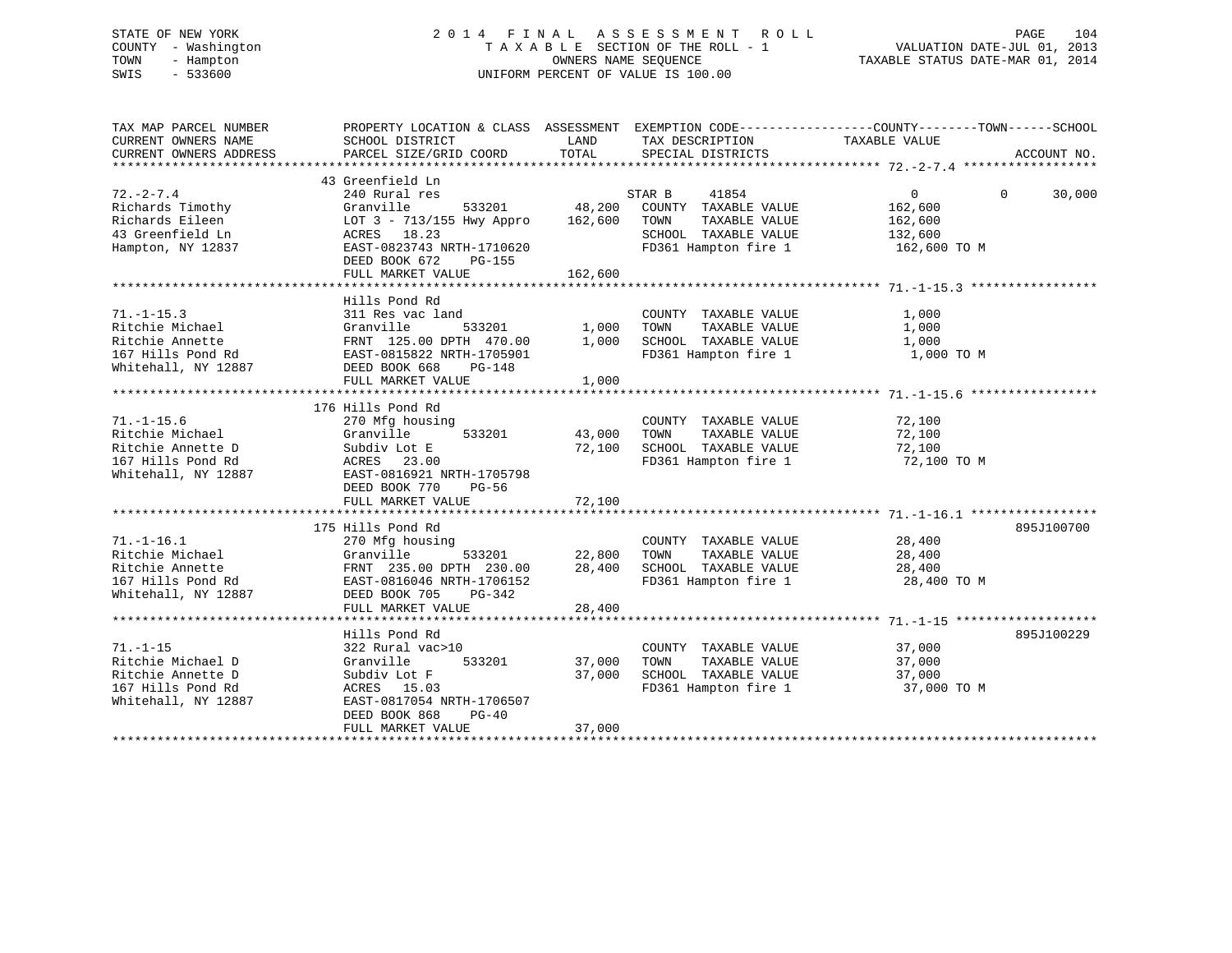| STATE OF NEW YORK<br>COUNTY - Washington<br>- Hampton<br>TOWN<br>SWIS<br>$-533600$ |                                                                                                      |                  | 2014 FINAL ASSESSMENT ROLL<br>TAXABLE SECTION OF THE ROLL - 1<br>OWNERS NAME SEQUENCE<br>UNIFORM PERCENT OF VALUE IS 100.00 | PAGE<br>105<br>VALUATION DATE-JUL 01, 2013<br>TAXABLE STATUS DATE-MAR 01, 2014                                                 |
|------------------------------------------------------------------------------------|------------------------------------------------------------------------------------------------------|------------------|-----------------------------------------------------------------------------------------------------------------------------|--------------------------------------------------------------------------------------------------------------------------------|
| TAX MAP PARCEL NUMBER<br>CURRENT OWNERS NAME<br>CURRENT OWNERS ADDRESS             | SCHOOL DISTRICT<br>PARCEL SIZE/GRID COORD                                                            | LAND<br>TOTAL    | TAX DESCRIPTION<br>SPECIAL DISTRICTS                                                                                        | PROPERTY LOCATION & CLASS ASSESSMENT EXEMPTION CODE---------------COUNTY-------TOWN-----SCHOOL<br>TAXABLE VALUE<br>ACCOUNT NO. |
|                                                                                    | 167 Hills Pond Rd                                                                                    |                  |                                                                                                                             | 895J100573                                                                                                                     |
| $71. - 1 - 16$                                                                     | 210 1 Family Res                                                                                     |                  | 41854<br>STAR B                                                                                                             | $\overline{0}$<br>$\mathbf{0}$<br>30,000                                                                                       |
| Ritchie Michael D                                                                  | 533201<br>Granville                                                                                  | 25,600           | COUNTY TAXABLE VALUE                                                                                                        | 74,300                                                                                                                         |
| Ritchie Annette D                                                                  | $Ex$ & Res In $453/706$                                                                              |                  | 74,300 TOWN<br>TAXABLE VALUE                                                                                                | 74,300                                                                                                                         |
| 167 Hills Pond Rd                                                                  | 650/227                                                                                              |                  | SCHOOL TAXABLE VALUE                                                                                                        | 44,300                                                                                                                         |
| Whitehall, NY 12887                                                                | FRNT 310.00 DPTH 365.00<br>EAST-0815933 NRTH-1705966<br>DEED BOOK 644<br>PG-236<br>FULL MARKET VALUE | 74,300           | FD361 Hampton fire 1                                                                                                        | 74,300 TO M                                                                                                                    |
|                                                                                    |                                                                                                      |                  |                                                                                                                             |                                                                                                                                |
|                                                                                    | 2184 State Route 22A                                                                                 |                  |                                                                                                                             | 895J100129                                                                                                                     |
| $81. - 2 - 18$                                                                     | 312 Vac w/imprv                                                                                      |                  | COUNTY TAXABLE VALUE                                                                                                        | 11,400                                                                                                                         |
| Rivers Theresa                                                                     | Granville<br>533201                                                                                  | 11,000           | TOWN<br>TAXABLE VALUE                                                                                                       | 11,400                                                                                                                         |
| 202 Howe Rd                                                                        | ACRES 1.90                                                                                           |                  | 11,400 SCHOOL TAXABLE VALUE                                                                                                 | 11,400                                                                                                                         |
| Lake Luzerne, NY 12846                                                             | EAST-0823184 NRTH-1702298<br>DEED BOOK 3015 PG-245<br>FULL MARKET VALUE                              | 11,400           | FD361 Hampton fire 1                                                                                                        | 11,400 TO M                                                                                                                    |
|                                                                                    |                                                                                                      |                  |                                                                                                                             |                                                                                                                                |
|                                                                                    | State Route 22A                                                                                      |                  |                                                                                                                             | 895J100173                                                                                                                     |
| $81. - 2 - 23$                                                                     | 322 Rural vac>10                                                                                     |                  | COUNTY TAXABLE VALUE                                                                                                        | 59,000                                                                                                                         |
| RJF-VNCS Real Estate LLC                                                           | Granville<br>533201                                                                                  | 59,000           | TAXABLE VALUE<br>TOWN                                                                                                       | 59,000                                                                                                                         |
| 30 Temple St Ste 400                                                               | 615/78 ROW 696/318                                                                                   | 59,000           | SCHOOL TAXABLE VALUE                                                                                                        | 59,000                                                                                                                         |
| Nashua, NH 03060                                                                   | May be subject to ag pena                                                                            |                  | CA001 Cons agri dst 1                                                                                                       | 59,000 TO                                                                                                                      |
| MAY BE SUBJECT TO PAYMENT<br>UNDER AGDIST LAW TIL 2015                             | until 2015<br>ACRES 35.90<br>EAST-0823424 NRTH-1699806<br>DEED BOOK 2860 PG-200                      |                  | FD361 Hampton fire 1                                                                                                        | 59,000 TO M                                                                                                                    |
|                                                                                    | FULL MARKET VALUE                                                                                    | 59,000           |                                                                                                                             |                                                                                                                                |
|                                                                                    |                                                                                                      |                  |                                                                                                                             |                                                                                                                                |
|                                                                                    | State Route 22A W/off                                                                                |                  |                                                                                                                             |                                                                                                                                |
| $81. - 2 - 23.3$                                                                   | 322 Rural vac>10                                                                                     |                  | COUNTY TAXABLE VALUE                                                                                                        | 61,300                                                                                                                         |
| RJF-VNCS Real Estate LLC                                                           | Granville 533201                                                                                     | 61,300<br>61,300 | TOWN<br>TAXABLE VALUE<br>SCHOOL TAXABLE VALUE                                                                               | 61,300                                                                                                                         |
| 30 Temple St Ste 400<br>Nashua, NH 03060                                           | May be subject to ag pena<br>until 2015                                                              |                  | FD361 Hampton fire 1                                                                                                        | 61,300<br>61,300 TO M                                                                                                          |
|                                                                                    | ACRES 50.90<br>EAST-0820528 NRTH-1699675<br>DEED BOOK 2860 PG-206<br>FULL MARKET VALUE               | 61,300           |                                                                                                                             |                                                                                                                                |
|                                                                                    | ***************************                                                                          |                  |                                                                                                                             |                                                                                                                                |
|                                                                                    | 459 South Rd                                                                                         |                  |                                                                                                                             |                                                                                                                                |
| $72. - 1 - 13.1$                                                                   | 314 Rural vac<10                                                                                     |                  | COUNTY TAXABLE VALUE                                                                                                        | 12,000                                                                                                                         |
| Roberts Kathleen                                                                   | 533201<br>Granville<br>Granv:<br>ACRES                                                               | 12,000           | TAXABLE VALUE<br>TOWN                                                                                                       | 12,000                                                                                                                         |
| Shortsleeve Phillip                                                                | 1.73                                                                                                 | 12,000           | SCHOOL TAXABLE VALUE                                                                                                        | 12,000                                                                                                                         |
| Box 155<br>Hampton, NY 12837                                                       | EAST-0819877 NRTH-1708133<br>DEED BOOK 765<br>PG-178<br>FULL MARKET VALUE                            | 12,000           | FD361 Hampton fire 1                                                                                                        | 12,000 TO M                                                                                                                    |
|                                                                                    |                                                                                                      |                  |                                                                                                                             |                                                                                                                                |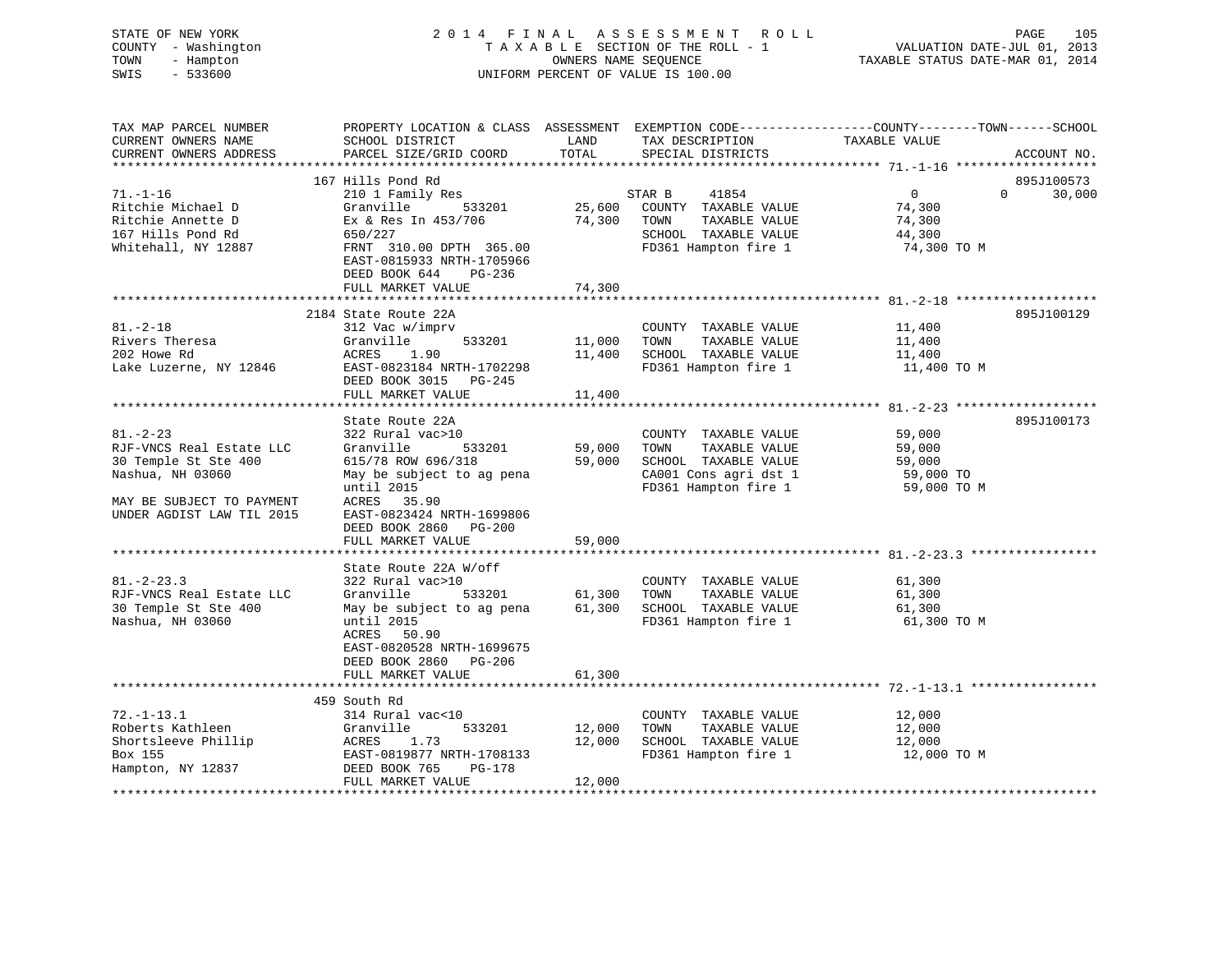# STATE OF NEW YORK 2 0 1 4 F I N A L A S S E S S M E N T R O L L PAGE 106 COUNTY - Washington T A X A B L E SECTION OF THE ROLL - 1 VALUATION DATE-JUL 01, 2013 TOWN - Hampton OWNERS NAME SEQUENCE TAXABLE STATUS DATE-MAR 01, 2014 SWIS - 533600 UNIFORM PERCENT OF VALUE IS 100.00

| TAX MAP PARCEL NUMBER                | PROPERTY LOCATION & CLASS ASSESSMENT EXEMPTION CODE----------------COUNTY-------TOWN------SCHOOL |                       |                                                        |                      |          |                |
|--------------------------------------|--------------------------------------------------------------------------------------------------|-----------------------|--------------------------------------------------------|----------------------|----------|----------------|
| CURRENT OWNERS NAME                  | SCHOOL DISTRICT                                                                                  | LAND                  | TAX DESCRIPTION                                        | TAXABLE VALUE        |          |                |
| CURRENT OWNERS ADDRESS               | PARCEL SIZE/GRID COORD                                                                           | TOTAL                 | SPECIAL DISTRICTS                                      |                      |          | ACCOUNT NO.    |
|                                      |                                                                                                  |                       |                                                        |                      |          |                |
|                                      | 465 South Rd                                                                                     |                       |                                                        |                      |          | 895J100232     |
| $72. -1 - 13$                        | 210 1 Family Res                                                                                 |                       | STAR B<br>41854                                        | $\overline{0}$       | $\Omega$ | 30,000         |
| Roberts Kathleen J<br>Cardiff Alta J | Granville                                                                                        |                       | 533201 23,000 COUNTY TAXABLE VALUE<br>TAXABLE VALUE    | 59,400               |          |                |
|                                      | FRNT 130.00 DPTH 240.00 59,400 TOWN<br>FRNT 130.00 DPTH 240.00<br>EAST-0819971 NRTH-1708305      |                       | SCHOOL TAXABLE VALUE 29,400                            | 59,400               |          |                |
|                                      |                                                                                                  |                       |                                                        |                      |          |                |
| Hampton, NY 12837 DEED BOOK 922      |                                                                                                  |                       |                                                        |                      |          |                |
|                                      |                                                                                                  |                       |                                                        |                      |          |                |
|                                      | 50 Camp Way                                                                                      |                       |                                                        |                      |          | 895J100611     |
| $53. - 1 - 18$                       | 260 Seasonal res                                                                                 |                       | COUNTY TAXABLE VALUE                                   | 63,400               |          |                |
| Roberts Ronald J                     | 533201 30,200                                                                                    |                       | TOWN                                                   | 63,400               |          |                |
| Roberts Karen                        | Granville<br>ACRES 30.41                                                                         | 63,400                | TAXABLE VALUE<br>TAXABLE VALUE<br>SCHOOL TAXABLE VALUE | 63,400               |          |                |
|                                      |                                                                                                  |                       | FD361 Hampton fire 1 63,400 TO M                       |                      |          |                |
|                                      | PO Box 46 EAST-0812479 NRTH-1721832<br>Middle Granville, NY 12849 DEED BOOK 553 PG-127           |                       |                                                        |                      |          |                |
|                                      | FULL MARKET VALUE                                                                                | 63,400                |                                                        |                      |          |                |
|                                      |                                                                                                  |                       |                                                        |                      |          |                |
|                                      | County Route 21                                                                                  |                       |                                                        |                      |          | 895J100152     |
| $80. - 1 - 2.2$                      | 322 Rural vac>10                                                                                 |                       | COUNTY TAXABLE VALUE 38,500                            |                      |          |                |
| Robillard Linda M                    | Granville 533201                                                                                 | 38,500 TOWN           |                                                        |                      |          |                |
| Robillard Maurice J                  | LOT 4                                                                                            | 38,500                |                                                        |                      |          |                |
| PO Box 176                           | ACRES 24.80                                                                                      |                       | FD361 Hampton fire 1 38,500 TO M                       |                      |          |                |
| Hampton, NY 12837                    | EAST-0814504 NRTH-1702321                                                                        |                       |                                                        |                      |          |                |
|                                      | DEED BOOK 762<br>PG-149                                                                          |                       |                                                        |                      |          |                |
|                                      | FULL MARKET VALUE                                                                                | 38,500                |                                                        |                      |          |                |
|                                      |                                                                                                  |                       |                                                        |                      |          |                |
|                                      | 71 South Rd                                                                                      |                       |                                                        |                      |          | 895J100105     |
| $80. - 1 - 4$                        | 210 1 Family Res                                                                                 |                       | VET COM CT 41131                                       | 33,100               | 33,100   | $\overline{0}$ |
|                                      |                                                                                                  | 533201 35,000 STAR EN | 41834                                                  |                      | $\Omega$ | 64,200         |
|                                      |                                                                                                  |                       | 132,400 COUNTY TAXABLE VALUE                           | 0<br>99,300          |          |                |
|                                      |                                                                                                  |                       | TOWN                                                   | TAXABLE VALUE 99,300 |          |                |
| Hampton, NY 12837                    |                                                                                                  |                       |                                                        |                      |          |                |
|                                      |                                                                                                  |                       |                                                        |                      |          |                |
|                                      |                                                                                                  |                       |                                                        |                      |          |                |
|                                      | 1080 West Way                                                                                    |                       |                                                        |                      |          | 895J100269     |
| $71.4 - 2 - 2$                       | 260 Seasonal res - WTRFNT                                                                        |                       | STAR B<br>41854                                        | $\overline{0}$       | $\Omega$ | 30,000         |
| Robinson Deborah T                   | 533201<br>Granville                                                                              |                       | 29,700 COUNTY TAXABLE VALUE                            | 207,100              |          |                |
| PO Box 17                            | Lot 17                                                                                           | 207,100               | TOWN<br>TAXABLE VALUE                                  | 207,100              |          |                |
| Poultney, VT 05764                   | 71.-2-2                                                                                          |                       | SCHOOL TAXABLE VALUE                                   | 177,100              |          |                |
|                                      | ACRES<br>2.40                                                                                    |                       | FD361 Hampton fire 1                                   | 207,100 TO M         |          |                |
|                                      | EAST-0815003 NRTH-1707919                                                                        |                       |                                                        |                      |          |                |
|                                      | DEED BOOK 829<br>PG-280                                                                          |                       |                                                        |                      |          |                |
|                                      | FULL MARKET VALUE                                                                                | 207,100               |                                                        |                      |          |                |
|                                      |                                                                                                  |                       |                                                        |                      |          |                |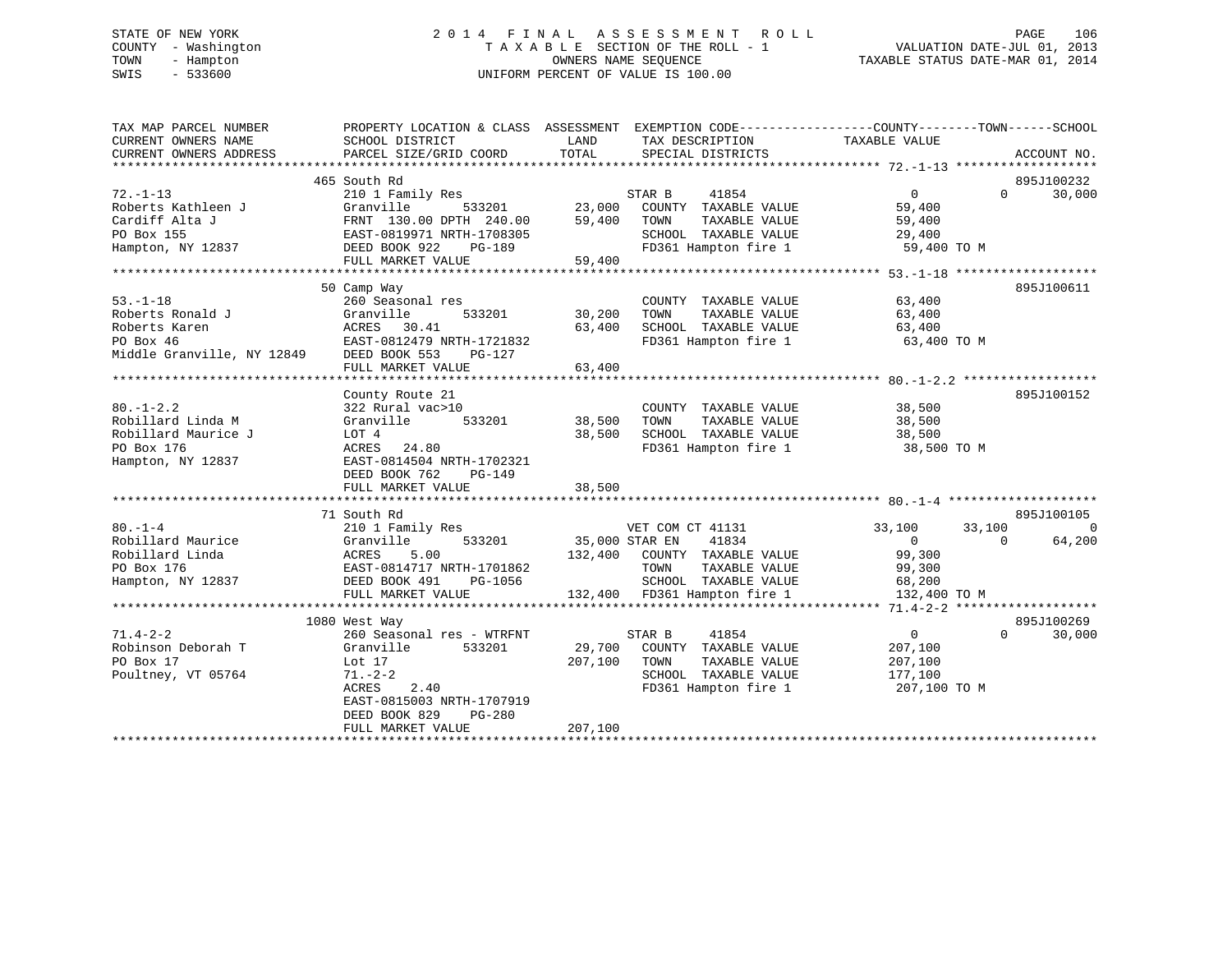# STATE OF NEW YORK 2 0 1 4 F I N A L A S S E S S M E N T R O L L PAGE 107 COUNTY - Washington T A X A B L E SECTION OF THE ROLL - 1 VALUATION DATE-JUL 01, 2013 TOWN - Hampton OWNERS NAME SEQUENCE TAXABLE STATUS DATE-MAR 01, 2014 SWIS - 533600 UNIFORM PERCENT OF VALUE IS 100.00

| TAX MAP PARCEL NUMBER<br>CURRENT OWNERS NAME | PROPERTY LOCATION & CLASS ASSESSMENT<br>SCHOOL DISTRICT | LAND    | TAX DESCRIPTION             | EXEMPTION CODE-----------------COUNTY-------TOWN------SCHOOL<br>TAXABLE VALUE |                         |
|----------------------------------------------|---------------------------------------------------------|---------|-----------------------------|-------------------------------------------------------------------------------|-------------------------|
| CURRENT OWNERS ADDRESS                       | PARCEL SIZE/GRID COORD                                  | TOTAL   | SPECIAL DISTRICTS           |                                                                               | ACCOUNT NO.             |
|                                              |                                                         |         |                             |                                                                               |                         |
|                                              | Carlton Rd                                              |         |                             |                                                                               | 895J101808              |
| $45. - 1 - 5.1$                              | 692 Road/str/hwy                                        |         | COUNTY TAXABLE VALUE        | 300                                                                           |                         |
| Robson Lance                                 | Whitehall<br>535201                                     | 300     | TAXABLE VALUE<br>TOWN       | 300                                                                           |                         |
| Robson Anita                                 | 50.00 DPTH 300.00<br>FRNT                               | 300     | SCHOOL TAXABLE VALUE        | 300                                                                           |                         |
| 700 W Center St Unit 7                       | EAST-0804684 NRTH-1734580                               |         | FD362 Hampton fire 2        | 300 TO M                                                                      |                         |
| W Brigewater, MA 02379                       | DEED BOOK 2836 PG-124                                   |         |                             |                                                                               |                         |
|                                              | FULL MARKET VALUE                                       | 300     |                             |                                                                               |                         |
|                                              |                                                         |         |                             |                                                                               |                         |
|                                              | Carlton Rd                                              |         |                             |                                                                               |                         |
| $45. - 1 - 5.7$                              | 314 Rural vac<10                                        |         | COUNTY TAXABLE VALUE        | 19,000                                                                        |                         |
| Robson Lance                                 | 535201<br>Whitehall                                     | 19,000  | TOWN<br>TAXABLE VALUE       | 19,000                                                                        |                         |
| Robson Anita                                 | Sub Lot 6                                               | 19,000  | SCHOOL TAXABLE VALUE        | 19,000                                                                        |                         |
| 700 W Center St Unit 7                       | ACRES<br>2.84                                           |         | FD362 Hampton fire 2        | 19,000 TO M                                                                   |                         |
| W Bridgewater, MA 02379                      | EAST-0804700 NRTH-1734797                               |         |                             |                                                                               |                         |
|                                              | DEED BOOK 2836 PG-124                                   |         |                             |                                                                               |                         |
|                                              | FULL MARKET VALUE                                       | 19,000  |                             |                                                                               |                         |
|                                              |                                                         |         |                             |                                                                               |                         |
|                                              | 11975 State Route 4                                     |         |                             |                                                                               | 895J100419              |
| $45. - 1 - 9$                                | 210 1 Family Res                                        |         | VET WAR C 41122             | 12,390                                                                        | $\Omega$<br>$\mathbf 0$ |
| Rogers Donald S                              | 535201<br>Whitehall                                     |         | 35,900 VET WAR T 41123      | $\overline{\phantom{0}}$<br>12,390                                            | $\mathbf 0$             |
| 11975 State Route 4                          | ACRES<br>5.90                                           |         | 82,600 STAR EN<br>41834     | $\overline{0}$                                                                | 64,200<br>$\Omega$      |
| Whitehall, NY 12887                          | EAST-0807450 NRTH-1731559                               |         | COUNTY TAXABLE VALUE        | 70,210                                                                        |                         |
|                                              | DEED BOOK 944<br>PG-154                                 |         | TOWN<br>TAXABLE VALUE       | 70,210                                                                        |                         |
|                                              | FULL MARKET VALUE                                       |         | 82,600 SCHOOL TAXABLE VALUE | 18,400                                                                        |                         |
|                                              |                                                         |         | FD361 Hampton fire 1        | 82,600 TO M                                                                   |                         |
|                                              |                                                         |         |                             |                                                                               |                         |
|                                              | 43 Rainbow Way                                          |         |                             |                                                                               | 895J100547              |
| $81. - 1 - 34$                               | 260 Seasonal res                                        |         | COUNTY TAXABLE VALUE        | 79,100                                                                        |                         |
| Rohrman Paulette A                           | 533201<br>Granville                                     | 31,800  | TOWN<br>TAXABLE VALUE       | 79,100                                                                        |                         |
| 18 Highland Ave                              | 4.00<br>ACRES                                           | 79,100  | SCHOOL TAXABLE VALUE        | 79,100                                                                        |                         |
| Chappaqua, NY 10514                          | EAST-0818110 NRTH-1701888                               |         | FD361 Hampton fire 1        | 79,100 TO M                                                                   |                         |
|                                              | DEED BOOK 2931 PG-81                                    |         |                             |                                                                               |                         |
|                                              | FULL MARKET VALUE                                       | 79,100  |                             |                                                                               |                         |
|                                              |                                                         |         |                             |                                                                               |                         |
|                                              | 1702 County Route 21                                    |         |                             |                                                                               | 875J101783              |
| $80. - 1 - 48$                               | 210 1 Family Res - WTRFNT                               |         | COUNTY TAXABLE VALUE        | 179,600                                                                       |                         |
| Roncone Dominick                             | 535201<br>Whitehall                                     | 25,000  | TAXABLE VALUE<br>TOWN       | 179,600                                                                       |                         |
| Roncone Diane                                | Sect 2 Lot 10A                                          | 179,600 | SCHOOL TAXABLE VALUE        | 179,600                                                                       |                         |
| 11 Red Creek Cir                             | FRNT 156.00 DPTH 309.00                                 |         | FD361 Hampton fire 1        | 179,600 TO M                                                                  |                         |
| Hampton Bays, NY 11946                       | EAST-0810991 NRTH-1704799                               |         |                             |                                                                               |                         |
|                                              | DEED BOOK 2576 PG-266                                   |         |                             |                                                                               |                         |
|                                              | FULL MARKET VALUE                                       | 179,600 |                             |                                                                               |                         |
|                                              |                                                         |         |                             |                                                                               |                         |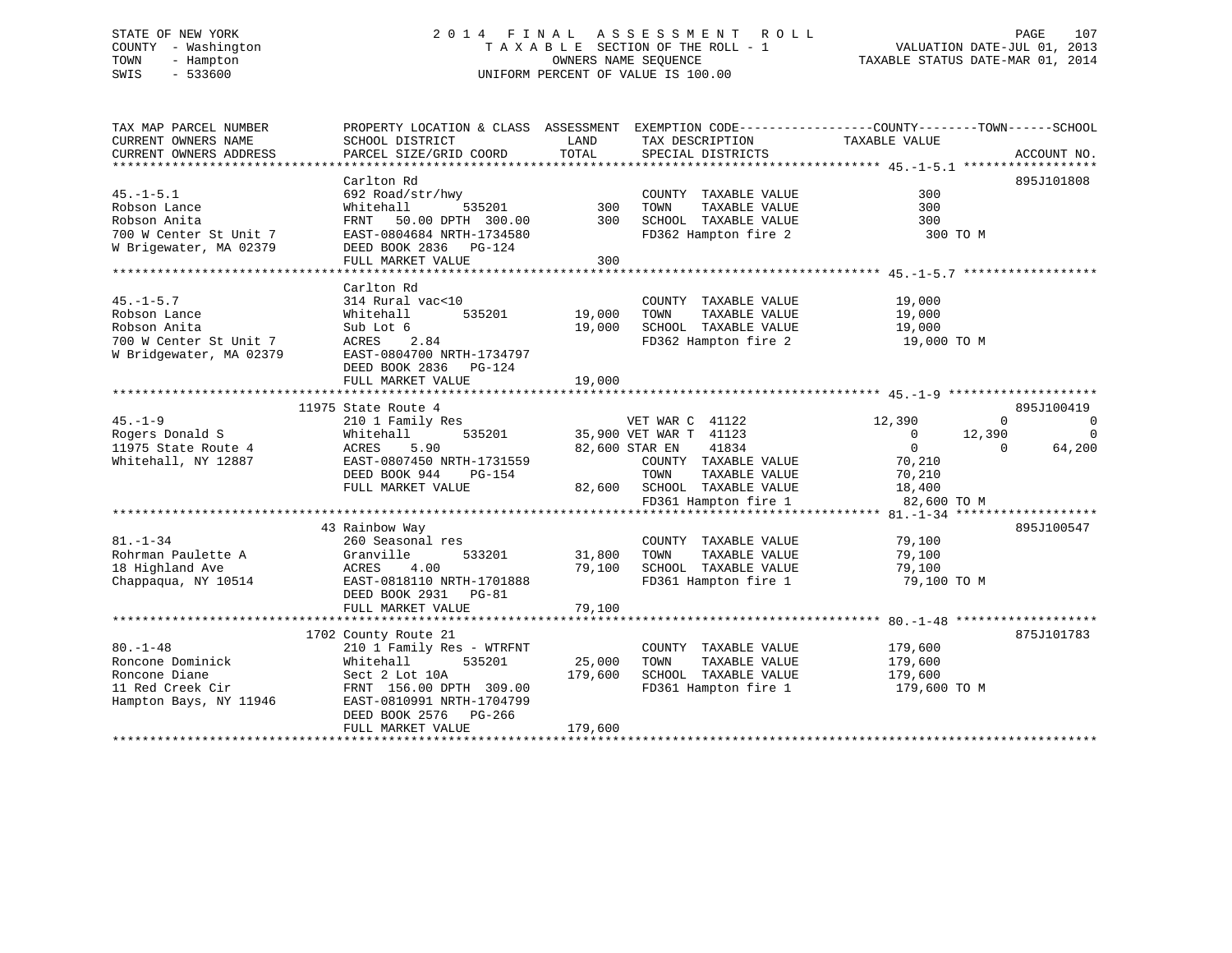# STATE OF NEW YORK 2 0 1 4 F I N A L A S S E S S M E N T R O L L PAGE 108 COUNTY - Washington T A X A B L E SECTION OF THE ROLL - 1 VALUATION DATE-JUL 01, 2013 TOWN - Hampton OWNERS NAME SEQUENCE TAXABLE STATUS DATE-MAR 01, 2014 SWIS - 533600 UNIFORM PERCENT OF VALUE IS 100.00

| TAX MAP PARCEL NUMBER<br>CURRENT OWNERS NAME<br>CURRENT OWNERS ADDRESS | PROPERTY LOCATION & CLASS ASSESSMENT<br>SCHOOL DISTRICT<br>PARCEL SIZE/GRID COORD | LAND<br>TOTAL   | EXEMPTION CODE-----------------COUNTY-------TOWN------SCHOOL<br>TAX DESCRIPTION<br>SPECIAL DISTRICTS | TAXABLE VALUE      |          | ACCOUNT NO.    |
|------------------------------------------------------------------------|-----------------------------------------------------------------------------------|-----------------|------------------------------------------------------------------------------------------------------|--------------------|----------|----------------|
|                                                                        |                                                                                   |                 |                                                                                                      |                    |          |                |
|                                                                        | 474 Hickey Rd                                                                     |                 |                                                                                                      |                    |          | 895J100414     |
| $63. - 1 - 14$                                                         | 240 Rural res                                                                     |                 | STAR B<br>41854                                                                                      | $\overline{0}$     | $\Omega$ | 30,000         |
| Roof Priscilla A                                                       | Granville<br>533201                                                               | 46,400          | COUNTY TAXABLE VALUE                                                                                 | 226,400            |          |                |
| Holmes Naomi R<br>474 Hickey Rd                                        | Forest Tax 3399/119<br>ACRES 15.38                                                | 226,400         | TAXABLE VALUE<br>TOWN<br>SCHOOL TAXABLE VALUE                                                        | 226,400<br>196,400 |          |                |
| Hampton, NY 12837                                                      | EAST-0820159 NRTH-1720116                                                         |                 | CA001 Cons agri dst 1                                                                                | 226,400 TO         |          |                |
|                                                                        | DEED BOOK 773<br>PG-297                                                           |                 | FD361 Hampton fire 1                                                                                 | 226,400 TO M       |          |                |
| MAY BE SUBJECT TO PAYMENT                                              | FULL MARKET VALUE                                                                 | 226,400         |                                                                                                      |                    |          |                |
| UNDER RPTL480A UNTIL 2023                                              |                                                                                   |                 |                                                                                                      |                    |          |                |
|                                                                        |                                                                                   |                 |                                                                                                      |                    |          |                |
|                                                                        | Hickey Rd                                                                         |                 |                                                                                                      |                    |          |                |
| $63. - 1 - 14.1$                                                       | 322 Rural vac>10                                                                  |                 | FOR 480A<br>47460                                                                                    | 103,200            | 103,200  | 103,200        |
| Roof Priscilla A                                                       | Granville<br>533201                                                               | 129,200         | COUNTY TAXABLE VALUE                                                                                 | 26,000             |          |                |
| Holmes Naomi R                                                         | Forest Tax 3399/119                                                               | 129,200         | TAXABLE VALUE<br>TOWN                                                                                | 26,000             |          |                |
| 474 Hickey Rd                                                          | ACRES 190.40                                                                      |                 | SCHOOL TAXABLE VALUE                                                                                 | 26,000             |          |                |
| Hampton, NY 12837                                                      | EAST-0818726 NRTH-1719404                                                         |                 | CA001 Cons agri dst 1                                                                                | 129,200 TO         |          |                |
|                                                                        | DEED BOOK 773<br>PG-297                                                           |                 | FD361 Hampton fire 1                                                                                 | 129,200 TO M       |          |                |
| MAY BE SUBJECT TO PAYMENT                                              | FULL MARKET VALUE                                                                 | 129,200         |                                                                                                      |                    |          |                |
| UNDER RPTL480A UNTIL 2023                                              |                                                                                   |                 |                                                                                                      |                    |          |                |
|                                                                        |                                                                                   |                 |                                                                                                      |                    |          |                |
|                                                                        | 175 Hickey Rd                                                                     |                 |                                                                                                      |                    |          | 895J100712     |
| $62. - 1 - 32.3$                                                       | 270 Mfg housing                                                                   |                 | 41854<br>STAR B                                                                                      | $\overline{0}$     | $\Omega$ | 30,000         |
| Root Joseph                                                            | Granville<br>533201                                                               | 35,000          | COUNTY TAXABLE VALUE                                                                                 | 66,400             |          |                |
| Root Mary Lou                                                          | 5.00<br>ACRES                                                                     | 66,400          | TOWN<br>TAXABLE VALUE                                                                                | 66,400             |          |                |
| 175 Hickey Rd                                                          | EAST-0813718 NRTH-1718283                                                         |                 | SCHOOL TAXABLE VALUE                                                                                 | 36,400             |          |                |
| Hampton, NY 12837                                                      | DEED BOOK 600<br>PG-54                                                            |                 | FD361 Hampton fire 1                                                                                 | 66,400 TO M        |          |                |
|                                                                        | FULL MARKET VALUE                                                                 | 66,400          |                                                                                                      |                    |          |                |
|                                                                        | 11 Hampton Heights Way                                                            |                 |                                                                                                      |                    |          | 895J100586     |
| $80. - 1 - 12$                                                         | 210 1 Family Res                                                                  |                 | VET WAR CT 41121                                                                                     | 19,470             | 19,470   | $\overline{0}$ |
| Ross John A                                                            | 533201<br>Granville                                                               |                 | 35,000 AGED-CO/TN 41801                                                                              | 27,583             | 27,583   | $\Omega$       |
| Ross Lillian E                                                         | 5.01<br>ACRES                                                                     | 129,800 STAR EN | 41834                                                                                                | $\overline{0}$     | $\Omega$ | 64,200         |
| PO Box 8                                                               | EAST-0811905 NRTH-1701855                                                         |                 | COUNTY TAXABLE VALUE                                                                                 | 82,747             |          |                |
| Hampton, NY 12837                                                      | DEED BOOK 553<br>$PG-95$                                                          |                 | TOWN<br>TAXABLE VALUE                                                                                | 82,747             |          |                |
|                                                                        | FULL MARKET VALUE                                                                 | 129,800         | SCHOOL TAXABLE VALUE                                                                                 | 65,600             |          |                |
|                                                                        |                                                                                   |                 | FD361 Hampton fire 1                                                                                 | 129,800 TO M       |          |                |
|                                                                        |                                                                                   |                 |                                                                                                      |                    |          |                |
|                                                                        | 271 Hills Pond Rd                                                                 |                 |                                                                                                      |                    |          |                |
| $71. - 1 - 14.92$                                                      | 312 Vac w/imprv - WTRFNT                                                          |                 | COUNTY TAXABLE VALUE                                                                                 | 36,800             |          |                |
| Rountree Charles R                                                     | Granville<br>533201                                                               | 19,800          | TOWN<br>TAXABLE VALUE                                                                                | 36,800             |          |                |
| Roundtree Renee D                                                      | LF 66'                                                                            | 36,800          | SCHOOL TAXABLE VALUE                                                                                 | 36,800             |          |                |
| 17 Leominster St                                                       | Filed Subdivision 27A-71                                                          |                 | FD361 Hampton fire 1                                                                                 | 36,800 TO M        |          |                |
| Westminster, MA 01473                                                  | ACRES<br>1.23                                                                     |                 |                                                                                                      |                    |          |                |
|                                                                        | EAST-0816203 NRTH-1708048                                                         |                 |                                                                                                      |                    |          |                |
|                                                                        | DEED BOOK 2884<br>PG-313                                                          |                 |                                                                                                      |                    |          |                |
|                                                                        | FULL MARKET VALUE                                                                 | 36,800          |                                                                                                      |                    |          |                |
|                                                                        |                                                                                   |                 |                                                                                                      |                    |          |                |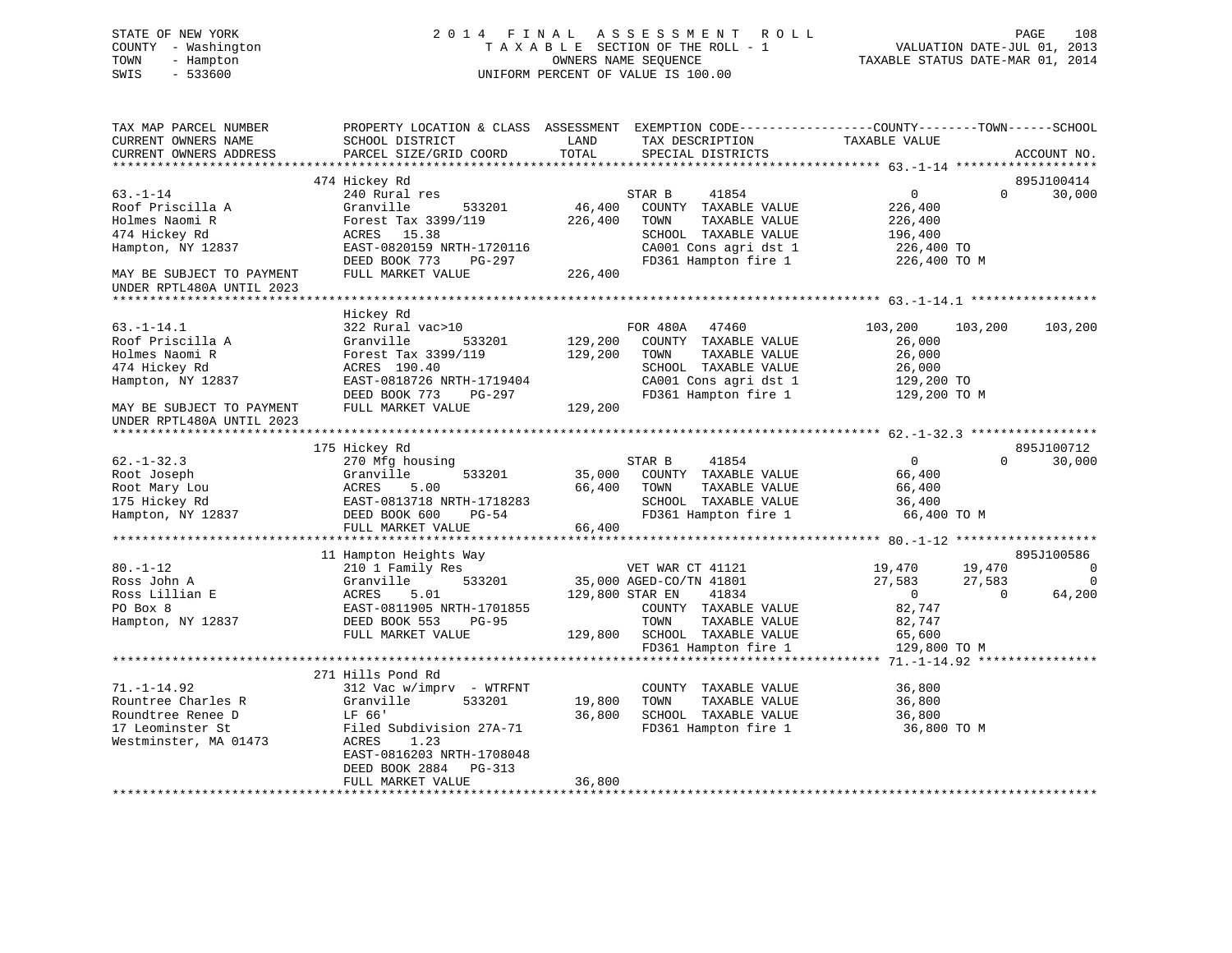# STATE OF NEW YORK 2 0 1 4 F I N A L A S S E S S M E N T R O L L PAGE 109 COUNTY - Washington T A X A B L E SECTION OF THE ROLL - 1 VALUATION DATE-JUL 01, 2013 TOWN - Hampton OWNERS NAME SEQUENCE TAXABLE STATUS DATE-MAR 01, 2014 SWIS - 533600 UNIFORM PERCENT OF VALUE IS 100.00

| TAX MAP PARCEL NUMBER<br>CURRENT OWNERS NAME<br>CURRENT OWNERS ADDRESS | PROPERTY LOCATION & CLASS ASSESSMENT<br>SCHOOL DISTRICT<br>PARCEL SIZE/GRID COORD | LAND<br>TOTAL |         | TAX DESCRIPTION<br>SPECIAL DISTRICTS | EXEMPTION CODE----------------COUNTY-------TOWN------SCHOOL<br>TAXABLE VALUE |          | ACCOUNT NO. |
|------------------------------------------------------------------------|-----------------------------------------------------------------------------------|---------------|---------|--------------------------------------|------------------------------------------------------------------------------|----------|-------------|
|                                                                        | 1731 County Route 21                                                              |               |         |                                      |                                                                              |          | 895J101756  |
| $80. - 1 - 37$                                                         | 210 1 Family Res                                                                  |               | STAR B  | 41854                                | $\overline{0}$                                                               | $\Omega$ | 30,000      |
| Ruest Kellie R                                                         | 535201<br>Whitehall                                                               | 19,700        |         | COUNTY TAXABLE VALUE                 | 137,600                                                                      |          |             |
| 1731 County Route 21                                                   | LOT 9                                                                             | 137,600       | TOWN    | TAXABLE VALUE                        | 137,600                                                                      |          |             |
| Whitehall, NY 12887                                                    | FRNT 160.00 DPTH 202.00                                                           |               |         | SCHOOL TAXABLE VALUE                 | 107,600                                                                      |          |             |
|                                                                        | EAST-0810232 NRTH-1705211                                                         |               |         | FD361 Hampton fire 1                 | 137,600 TO M                                                                 |          |             |
|                                                                        | DEED BOOK 2804 PG-339                                                             |               |         |                                      |                                                                              |          |             |
|                                                                        | FULL MARKET VALUE                                                                 | 137,600       |         |                                      |                                                                              |          |             |
|                                                                        |                                                                                   |               |         |                                      |                                                                              |          |             |
|                                                                        | 1623 County Route 21                                                              |               |         |                                      |                                                                              |          | 895J101734  |
| $80. - 1 - 29$                                                         | 210 1 Family Res                                                                  |               |         | COUNTY TAXABLE VALUE                 | 155,600                                                                      |          |             |
| Ruest Scott                                                            | 535201<br>Whitehall                                                               | 22,400        | TOWN    | TAXABLE VALUE                        | 155,600                                                                      |          |             |
| PO Box 4341                                                            | LOT 1                                                                             | 155,600       |         | SCHOOL TAXABLE VALUE                 | 155,600                                                                      |          |             |
| Bomoseen, VT 05732                                                     | 1.12<br>ACRES                                                                     |               |         | FD361 Hampton fire 1                 | 155,600 TO M                                                                 |          |             |
|                                                                        | EAST-0810784 NRTH-1704560                                                         |               |         |                                      |                                                                              |          |             |
|                                                                        | DEED BOOK 3159 PG-56                                                              |               |         |                                      |                                                                              |          |             |
|                                                                        | FULL MARKET VALUE                                                                 | 155,600       |         |                                      |                                                                              |          |             |
|                                                                        |                                                                                   |               |         |                                      |                                                                              |          |             |
|                                                                        | State Route 22A                                                                   |               |         |                                      |                                                                              |          | 895J100286  |
| $54. - 1 - 3.1$                                                        | 105 Vac farmland                                                                  |               | AG DIST | 41720                                | 9,119                                                                        | 9,119    | 9,119       |
| Ruigrok Daniel                                                         | 533201<br>Granville                                                               |               |         | 32,500 COUNTY TAXABLE VALUE          | 23,381                                                                       |          |             |
| Ruigrok Deborah                                                        | ACRES 54.20                                                                       | 32,500        | TOWN    | TAXABLE VALUE                        | 23,381                                                                       |          |             |
| 2935 State Route 22A                                                   | EAST-0819256 NRTH-1726427                                                         |               |         | SCHOOL TAXABLE VALUE                 | 23,381                                                                       |          |             |
| Hampton, NY 12837                                                      | DEED BOOK 3374 PG-253                                                             |               |         | CA001 Cons agri dst 1                | 23,381 TO                                                                    |          |             |
|                                                                        | FULL MARKET VALUE                                                                 | 32,500        |         | 9,119 EX                             |                                                                              |          |             |
| MAY BE SUBJECT TO PAYMENT                                              |                                                                                   |               |         | FD361 Hampton fire 1                 | 32,500 TO M                                                                  |          |             |
| UNDER AGDIST LAW TIL 2018                                              |                                                                                   |               |         |                                      |                                                                              |          |             |
|                                                                        |                                                                                   |               |         |                                      |                                                                              |          |             |
|                                                                        | State Route 22A                                                                   |               |         |                                      |                                                                              |          | 895J100401  |
| $54. - 1 - 3.2$                                                        | 105 Vac farmland                                                                  |               | AG DIST | 41720                                | 2,494                                                                        | 2,494    | 2,494       |
| Ruigrok Daniel                                                         | Granville<br>533201                                                               | 7,300         |         | COUNTY TAXABLE VALUE                 | 4,806                                                                        |          |             |
| Ruigrok Deborah                                                        | ACRES 13.80                                                                       | 7,300         | TOWN    | TAXABLE VALUE                        | 4,806                                                                        |          |             |
| 2935 State Route 22A                                                   | EAST-0820512 NRTH-1726326                                                         |               |         | SCHOOL TAXABLE VALUE                 | 4,806                                                                        |          |             |
| Hampton, NY 12837                                                      | DEED BOOK 3374 PG-253                                                             |               |         | CA001 Cons agri dst 1                | 4,806 TO                                                                     |          |             |
|                                                                        | FULL MARKET VALUE                                                                 | 7,300         |         | 2,494 EX                             |                                                                              |          |             |
| MAY BE SUBJECT TO PAYMENT<br>UNDER AGDIST LAW TIL 2018                 |                                                                                   |               |         | FD361 Hampton fire 1                 | 7,300 TO M                                                                   |          |             |
|                                                                        |                                                                                   |               |         |                                      |                                                                              |          |             |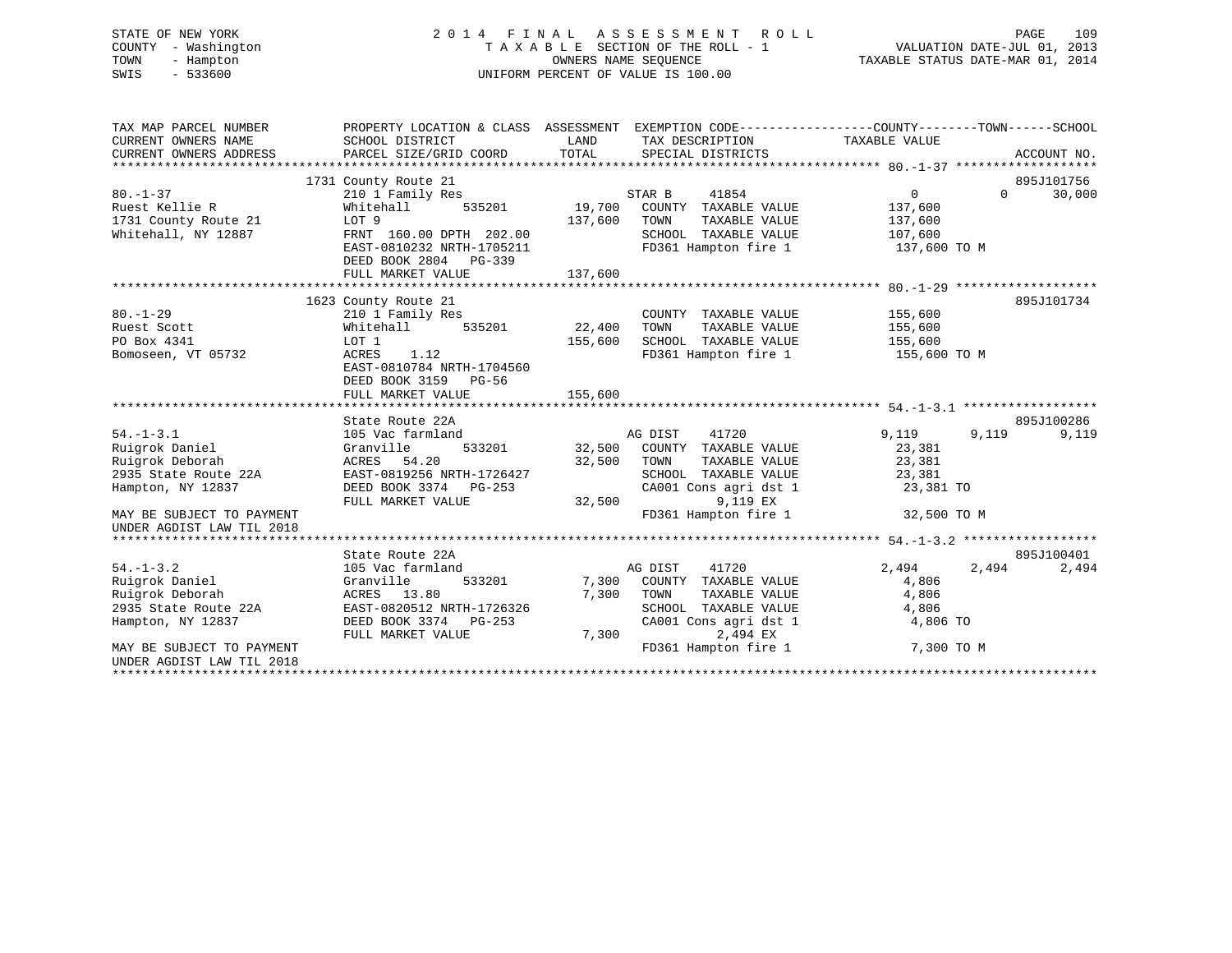# STATE OF NEW YORK 2 0 1 4 F I N A L A S S E S S M E N T R O L L PAGE 110 COUNTY - Washington T A X A B L E SECTION OF THE ROLL - 1 VALUATION DATE-JUL 01, 2013 TOWN - Hampton OWNERS NAME SEQUENCE TAXABLE STATUS DATE-MAR 01, 2014 SWIS - 533600 UNIFORM PERCENT OF VALUE IS 100.00

| TAX MAP PARCEL NUMBER<br>CURRENT OWNERS NAME<br>CURRENT OWNERS ADDRESS | PROPERTY LOCATION & CLASS ASSESSMENT<br>SCHOOL DISTRICT<br>PARCEL SIZE/GRID COORD | LAND<br>TOTAL  | EXEMPTION CODE-----------------COUNTY-------TOWN------SCHOOL<br>TAX DESCRIPTION<br>SPECIAL DISTRICTS | TAXABLE VALUE    | ACCOUNT NO.        |
|------------------------------------------------------------------------|-----------------------------------------------------------------------------------|----------------|------------------------------------------------------------------------------------------------------|------------------|--------------------|
|                                                                        |                                                                                   |                |                                                                                                      |                  |                    |
|                                                                        | 2935 State Route 22A                                                              |                |                                                                                                      |                  |                    |
| $63. -1 - 4.4$                                                         | 112 Dairy farm                                                                    |                | 41720<br>AG DIST                                                                                     | 90,855<br>90,855 | 90,855             |
| Ruigrok Daniel                                                         | Granville<br>533201                                                               | 187,500 STAR B | 41854                                                                                                | $\Omega$         | 30,000<br>$\Omega$ |
| Ruigrok Deborah                                                        | ACRES 142.40                                                                      | 352,000        | COUNTY TAXABLE VALUE                                                                                 | 261,145          |                    |
| 2935 State Route 22A                                                   | EAST-0822556 NRTH-1720361                                                         |                | TOWN<br>TAXABLE VALUE                                                                                | 261,145          |                    |
| Hampton, NY 12837                                                      | DEED BOOK 916<br>PG-61                                                            |                | SCHOOL TAXABLE VALUE                                                                                 | 231,145          |                    |
|                                                                        | FULL MARKET VALUE                                                                 | 352,000        | CA001 Cons agri dst 1                                                                                | 261,145 TO       |                    |
| MAY BE SUBJECT TO PAYMENT                                              |                                                                                   |                | 90,855 EX                                                                                            |                  |                    |
| UNDER AGDIST LAW TIL 2018                                              |                                                                                   |                | FD361 Hampton fire 1                                                                                 | 352,000 TO M     |                    |
|                                                                        |                                                                                   |                |                                                                                                      |                  |                    |
|                                                                        | 54 Hickey Rd                                                                      |                |                                                                                                      |                  | 875J101723         |
| $62. - 1 - 27.1$                                                       | 270 Mfg housing                                                                   |                | STAR B<br>41854                                                                                      | $\overline{0}$   | $\Omega$<br>30,000 |
| Sady Donald A                                                          | Granville<br>533201                                                               | 25,800         | COUNTY TAXABLE VALUE                                                                                 | 64,200           |                    |
| Sady Darlene J                                                         | 2461/200                                                                          | 64,200         | TOWN<br>TAXABLE VALUE                                                                                | 64,200           |                    |
| 54 Hickey Rd                                                           | ACRES<br>1.00                                                                     |                | SCHOOL TAXABLE VALUE                                                                                 | 34,200           |                    |
| Hampton, NY 12837                                                      | EAST-0813671 NRTH-1714946                                                         |                | FD361 Hampton fire 1                                                                                 | 64,200 TO M      |                    |
|                                                                        | DEED BOOK 558<br>PG-166                                                           |                |                                                                                                      |                  |                    |
|                                                                        | FULL MARKET VALUE                                                                 | 64,200         |                                                                                                      |                  |                    |
|                                                                        |                                                                                   |                |                                                                                                      |                  |                    |
|                                                                        | 371 Hills Pond Rd                                                                 |                |                                                                                                      |                  |                    |
| $71. - 1 - 23.7$                                                       | 270 Mfg housing                                                                   |                | 41854<br>STAR B                                                                                      | $\mathbf{0}$     | $\Omega$<br>30,000 |
| Sady Herbert Jr                                                        | Granville<br>533201                                                               | 22,300         | COUNTY TAXABLE VALUE                                                                                 | 62,900           |                    |
| Sady Shelly                                                            | FRNT 100.00 DPTH 477.00                                                           | 62,900         | TOWN<br>TAXABLE VALUE                                                                                | 62,900           |                    |
| 371 Hills Pond Rd                                                      | EAST-0814899 NRTH-1710272                                                         |                | SCHOOL TAXABLE VALUE                                                                                 | 32,900           |                    |
| Whitehall, NY 12887                                                    | DEED BOOK 688<br>$PG-18$                                                          |                | FD361 Hampton fire 1                                                                                 | 62,900 TO M      |                    |
|                                                                        | FULL MARKET VALUE                                                                 | 62,900         |                                                                                                      |                  |                    |
|                                                                        |                                                                                   |                |                                                                                                      |                  |                    |
|                                                                        | Hills Pond Rd                                                                     |                |                                                                                                      |                  | 895J101806         |
| $71. - 1 - 23.6$                                                       | 314 Rural vac<10                                                                  |                | COUNTY TAXABLE VALUE                                                                                 | 12,500           |                    |
| Sady Herbert R SR-LE-                                                  |                                                                                   |                |                                                                                                      | 12,500           |                    |
|                                                                        | 533201<br>Granville                                                               | 12,500         | TAXABLE VALUE<br>TOWN                                                                                |                  |                    |
| Sady Herbert R JR                                                      | 1.00<br>ACRES                                                                     | 12,500         | SCHOOL TAXABLE VALUE                                                                                 | 12,500           |                    |
| 371 Hills Pond Rd                                                      | EAST-0814957 NRTH-1710188                                                         |                | FD361 Hampton fire 1                                                                                 | 12,500 TO M      |                    |
| Whitehall, NY 12887                                                    | DEED BOOK 886<br>PG-312                                                           |                |                                                                                                      |                  |                    |
|                                                                        | FULL MARKET VALUE                                                                 | 12,500         |                                                                                                      |                  |                    |
|                                                                        |                                                                                   |                |                                                                                                      |                  |                    |
|                                                                        | 365 Hills Pond Rd                                                                 |                |                                                                                                      |                  | 895J101774         |
| $71. - 1 - 23.4$                                                       | 210 1 Family Res                                                                  |                | STAR B<br>41854                                                                                      | $\Omega$         | $\Omega$<br>30,000 |
| Sady Robert W                                                          | Granville<br>533201                                                               | 22,000         | COUNTY TAXABLE VALUE                                                                                 | 110,100          |                    |
| 365 Hills Pond Rd                                                      | ACRES<br>1.00                                                                     | 110,100        | TAXABLE VALUE<br>TOWN                                                                                | 110,100          |                    |
| Whitehall, NY 12887                                                    | EAST-0815001 NRTH-1710100                                                         |                | SCHOOL TAXABLE VALUE                                                                                 | 80,100           |                    |
|                                                                        | DEED BOOK 3340<br>PG-188                                                          |                | FD361 Hampton fire 1                                                                                 | 110,100 TO M     |                    |
|                                                                        | FULL MARKET VALUE                                                                 | 110,100        |                                                                                                      |                  |                    |
|                                                                        |                                                                                   |                |                                                                                                      |                  |                    |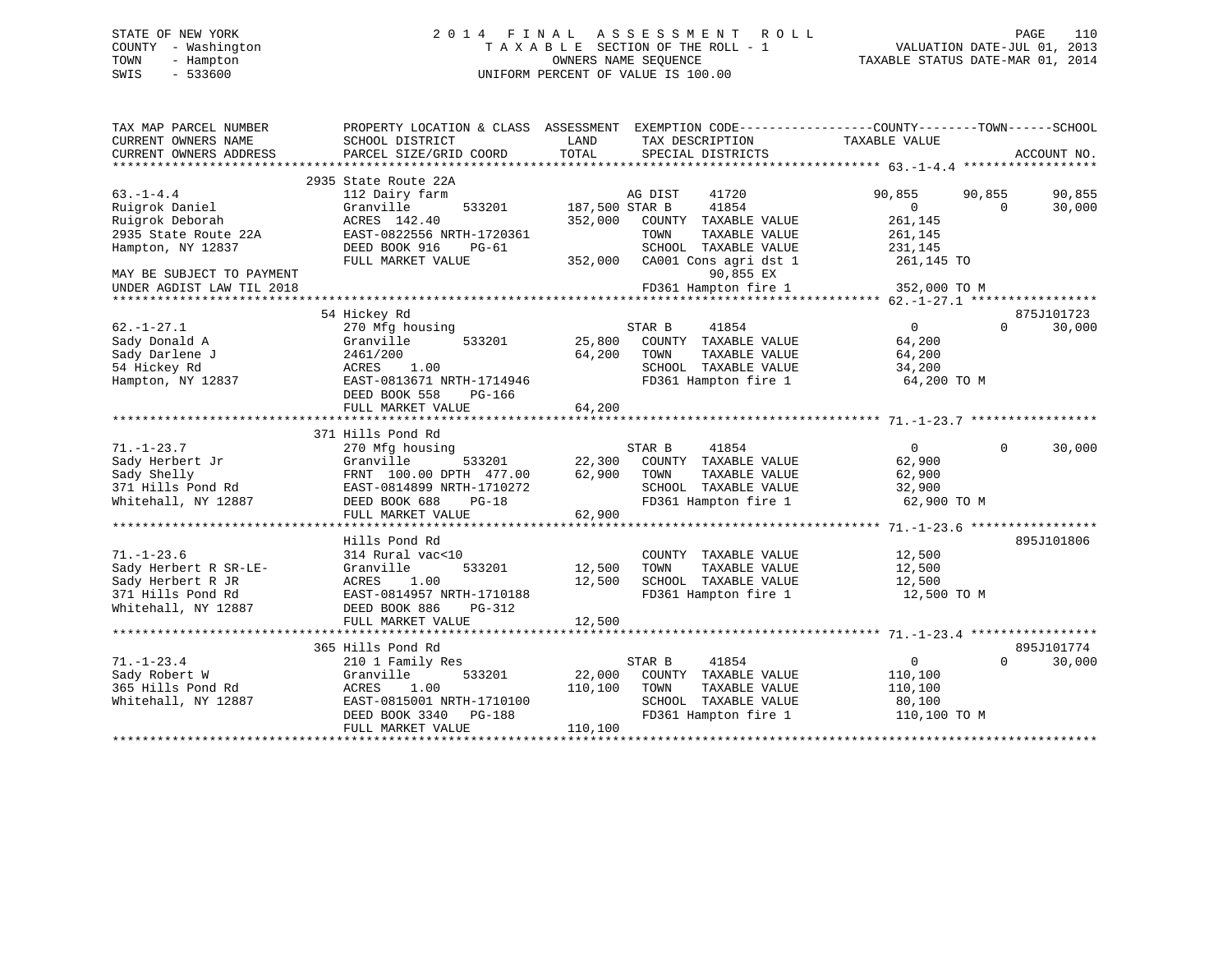# STATE OF NEW YORK 2 0 1 4 F I N A L A S S E S S M E N T R O L L PAGE 111 COUNTY - Washington T A X A B L E SECTION OF THE ROLL - 1 VALUATION DATE-JUL 01, 2013 TOWN - Hampton OWNERS NAME SEQUENCE TAXABLE STATUS DATE-MAR 01, 2014 SWIS - 533600 UNIFORM PERCENT OF VALUE IS 100.00

| TAX MAP PARCEL NUMBER  | PROPERTY LOCATION & CLASS ASSESSMENT |        | EXEMPTION CODE-----------------COUNTY-------TOWN------SCHOOL |               |                    |
|------------------------|--------------------------------------|--------|--------------------------------------------------------------|---------------|--------------------|
| CURRENT OWNERS NAME    | SCHOOL DISTRICT                      | LAND   | TAX DESCRIPTION                                              | TAXABLE VALUE |                    |
| CURRENT OWNERS ADDRESS | PARCEL SIZE/GRID COORD               | TOTAL  | SPECIAL DISTRICTS                                            |               | ACCOUNT NO.        |
|                        | Hills Pond Rd                        |        |                                                              |               | 895J101775         |
| $71. - 1 - 23.5$       | 314 Rural vac<10                     |        | COUNTY TAXABLE VALUE                                         | 16,000        |                    |
| Sady Robert W          | Granville<br>533201                  | 16,000 | TOWN<br>TAXABLE VALUE                                        | 16,000        |                    |
| 365 Hills Pond Rd      | 2.00<br>ACRES                        | 16,000 | SCHOOL TAXABLE VALUE                                         | 16,000        |                    |
| Whitehall, NY 12887    | EAST-0815072 NRTH-1709966            |        | FD361 Hampton fire 1                                         | 16,000 TO M   |                    |
|                        | DEED BOOK 3340 PG-188                |        |                                                              |               |                    |
|                        | FULL MARKET VALUE                    | 16,000 |                                                              |               |                    |
|                        |                                      |        |                                                              |               |                    |
|                        | 76 County Route 20                   |        |                                                              |               | 895J100175         |
| $81 - 2 - 8$           | 220 2 Family Res                     |        | STAR B<br>41854                                              | $\Omega$      | $\Omega$<br>30,000 |
| Saltis John J          | Granville<br>533201                  | 26,600 | COUNTY TAXABLE VALUE                                         | 72,100        |                    |
| 76 County Route 20     | Easement 3296/229                    | 72,100 | TOWN<br>TAXABLE VALUE                                        | 72,100        |                    |
| Hampton, NY 12837      | ACRES<br>2.40                        |        | SCHOOL TAXABLE VALUE                                         | 42,100        |                    |
|                        | EAST-0824313 NRTH-1705186            |        | FD361 Hampton fire 1                                         | 72,100 TO M   |                    |
|                        | DEED BOOK 904<br>PG-307              |        |                                                              |               |                    |
|                        | FULL MARKET VALUE                    | 72,100 |                                                              |               |                    |
|                        |                                      |        |                                                              |               |                    |
|                        | County Route 20 OFF                  |        |                                                              |               |                    |
| $81. - 2 - 9.1$        | 314 Rural vac<10                     |        | COUNTY TAXABLE VALUE                                         | 3,800         |                    |
| Saltis John J          | Granville<br>533201                  | 3,800  | TOWN<br>TAXABLE VALUE                                        | 3,800         |                    |
| 76 County Route 20     | 2685/150                             | 3,800  | SCHOOL TAXABLE VALUE                                         | 3,800         |                    |
| Hampton, NY 12837      | Easement 3296/229                    |        | FD361 Hampton fire 1                                         | 3,800 TO M    |                    |
|                        | 1.12<br>ACRES                        |        |                                                              |               |                    |
|                        | EAST-0824429 NRTH-1704582            |        |                                                              |               |                    |
|                        | DEED BOOK 2685 PG-150                |        |                                                              |               |                    |
|                        | FULL MARKET VALUE                    | 3,800  |                                                              |               |                    |
|                        |                                      |        |                                                              |               |                    |
|                        | 36 By The Way                        |        |                                                              |               |                    |
| $53. - 1 - 7.19$       | 210 1 Family Res                     |        | COUNTY TAXABLE VALUE                                         | 22,700        |                    |
| Saunders Charles E     | Granville<br>533201                  | 22,000 | TOWN<br>TAXABLE VALUE                                        | 22,700        |                    |
| Saunders Beulah M      | FRNT 208.00 DPTH 208.00              | 22,700 | SCHOOL TAXABLE VALUE                                         | 22,700        |                    |
| PO Box 89              | EAST-0814242 NRTH-1720733            |        | FD361 Hampton fire 1                                         | 22,700 TO M   |                    |
| Cherry Plain, NY 12040 | DEED BOOK 2201 PG-311                |        |                                                              |               |                    |
|                        | FULL MARKET VALUE                    | 22,700 |                                                              |               |                    |
|                        |                                      |        |                                                              |               |                    |
|                        | Hickey Rd OFF                        |        |                                                              |               | 895J100043         |
| $53. - 1 - 7.1$        | 314 Rural vac<10                     |        | COUNTY TAXABLE VALUE                                         | 2,500         |                    |
| Saunders Charles E Jr  | 533201<br>Granville                  | 2,500  | TAXABLE VALUE<br>TOWN                                        | 2,500         |                    |
| Saunders Beulah        | ACRES<br>3.70                        | 2,500  | SCHOOL TAXABLE VALUE                                         | 2,500         |                    |
| PO Box 89              | EAST-0814038 NRTH-1720916            |        | FD361 Hampton fire 1                                         | 2,500 TO M    |                    |
| Cherry Plain, NY 12040 | DEED BOOK 858<br>PG-282              |        |                                                              |               |                    |
|                        | FULL MARKET VALUE                    | 2,500  |                                                              |               |                    |
|                        |                                      |        |                                                              |               |                    |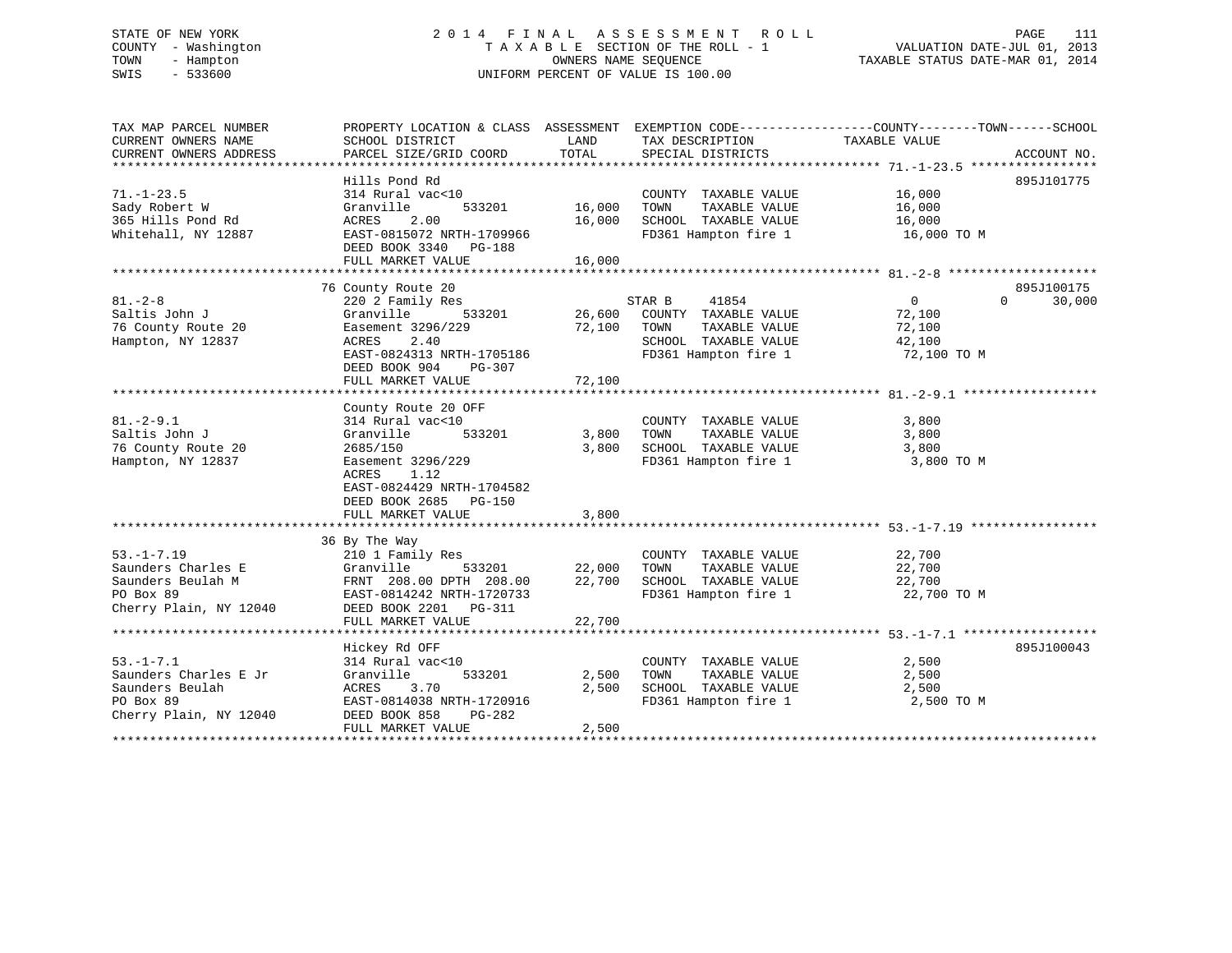# STATE OF NEW YORK 2 0 1 4 F I N A L A S S E S S M E N T R O L L PAGE 112 COUNTY - Washington T A X A B L E SECTION OF THE ROLL - 1 VALUATION DATE-JUL 01, 2013 TOWN - Hampton OWNERS NAME SEQUENCE TAXABLE STATUS DATE-MAR 01, 2014 SWIS - 533600 UNIFORM PERCENT OF VALUE IS 100.00

| TAX MAP PARCEL NUMBER<br>CURRENT OWNERS NAME<br>CURRENT OWNERS ADDRESS | PROPERTY LOCATION & CLASS ASSESSMENT<br>SCHOOL DISTRICT<br>PARCEL SIZE/GRID COORD | LAND<br>TOTAL | EXEMPTION CODE-----------------COUNTY-------TOWN------SCHOOL<br>TAX DESCRIPTION<br>SPECIAL DISTRICTS | TAXABLE VALUE  |          | ACCOUNT NO. |
|------------------------------------------------------------------------|-----------------------------------------------------------------------------------|---------------|------------------------------------------------------------------------------------------------------|----------------|----------|-------------|
|                                                                        | 1533 County Route 11                                                              |               |                                                                                                      |                |          | 895J100149  |
| $38. - 1 - 17$                                                         | 240 Rural res                                                                     |               | STAR EN<br>41834                                                                                     | $\overline{0}$ | $\Omega$ | 64,200      |
| Sawin Living Trust                                                     | 535201<br>Whitehall                                                               | 67,700        | COUNTY TAXABLE VALUE                                                                                 | 177,000        |          |             |
| PO Box 215                                                             | ACRES 38.30                                                                       | 177,000       | TOWN<br>TAXABLE VALUE                                                                                | 177,000        |          |             |
| Fair Haven, VT 05743                                                   | EAST-0805136 NRTH-1737470                                                         |               | SCHOOL TAXABLE VALUE                                                                                 | 112,800        |          |             |
|                                                                        | DEED BOOK 2101 PG-177                                                             |               | FD362 Hampton fire 2                                                                                 | 177,000 TO M   |          |             |
|                                                                        | FULL MARKET VALUE                                                                 | 177,000       |                                                                                                      |                |          |             |
|                                                                        |                                                                                   |               |                                                                                                      |                |          |             |
|                                                                        | 236 Hills Pond Rd                                                                 |               |                                                                                                      |                |          |             |
| $71. - 1 - 14.101$                                                     | 270 Mfg housing                                                                   |               | STAR B<br>41854                                                                                      | $\overline{0}$ | $\Omega$ | 30,000      |
| Saxton Keith                                                           | Granville<br>533201                                                               | 20,000        | COUNTY TAXABLE VALUE                                                                                 | 31,900         |          |             |
| 236 Hills Pond Rd                                                      | 9.36<br>ACRES                                                                     | 31,900        | TAXABLE VALUE<br>TOWN                                                                                | 31,900         |          |             |
| PO Box 78                                                              | EAST-0817255 NRTH-1707487                                                         |               | SCHOOL TAXABLE VALUE                                                                                 | 1,900          |          |             |
| Hampton, NY 12837                                                      | DEED BOOK 3348<br>$PG-85$                                                         |               | FD361 Hampton fire 1                                                                                 | 31,900 TO M    |          |             |
|                                                                        | FULL MARKET VALUE                                                                 | 31,900        |                                                                                                      |                |          |             |
|                                                                        |                                                                                   |               |                                                                                                      |                |          |             |
|                                                                        | South Rd                                                                          |               |                                                                                                      |                |          | 895J100595  |
| $81. - 1 - 29$                                                         | 314 Rural vac<10                                                                  |               | COUNTY TAXABLE VALUE                                                                                 | 22,500         |          |             |
| Saxton Susan                                                           | 533201<br>Granville                                                               | 22,500        | TAXABLE VALUE<br>TOWN                                                                                | 22,500         |          |             |
| PO Box 78                                                              | 4.00<br>ACRES                                                                     | 22,500        | SCHOOL TAXABLE VALUE                                                                                 | 22,500         |          |             |
| Hampton, NY 12837                                                      | EAST-0817923 NRTH-1703231                                                         |               | FD361 Hampton fire 1                                                                                 | 22,500 TO M    |          |             |
|                                                                        | DEED BOOK 2459 PG-14                                                              |               |                                                                                                      |                |          |             |
|                                                                        | FULL MARKET VALUE                                                                 | 22,500        |                                                                                                      |                |          |             |
|                                                                        |                                                                                   |               |                                                                                                      |                |          |             |
|                                                                        | 142 South Rd                                                                      |               |                                                                                                      |                |          | 895J100569  |
| $81. - 1 - 44$                                                         | 210 1 Family Res                                                                  |               | STAR B<br>41854                                                                                      | $\overline{0}$ | $\Omega$ | 30,000      |
| Saxton Susan                                                           | 533201<br>Granville                                                               | 31,800        | COUNTY TAXABLE VALUE                                                                                 | 71,200         |          |             |
| 142 South Rd                                                           | 4.00<br>ACRES                                                                     | 71,200        | TOWN<br>TAXABLE VALUE                                                                                | 71,200         |          |             |
| PO Box 78                                                              | EAST-0816622 NRTH-1702514                                                         |               | SCHOOL TAXABLE VALUE                                                                                 | 41,200         |          |             |
| Hampton, NY 12837                                                      | $PG-200$<br>DEED BOOK 665                                                         |               | FD361 Hampton fire 1                                                                                 | 71,200 TO M    |          |             |
|                                                                        | FULL MARKET VALUE                                                                 | 71,200        |                                                                                                      |                |          |             |
|                                                                        |                                                                                   |               |                                                                                                      |                |          |             |
|                                                                        | 12022 State Route 4                                                               |               |                                                                                                      |                |          | 895J101814  |
| $45. - 1 - 25.5$                                                       | 210 1 Family Res                                                                  |               | STAR B<br>41854                                                                                      | $\mathbf{0}$   | $\Omega$ | 30,000      |
| Sbardella Dennis P                                                     | 535201<br>Whitehall                                                               | 25,300        | COUNTY TAXABLE VALUE                                                                                 | 104,400        |          |             |
| Sbardella Patricia                                                     | 2.00<br>ACRES                                                                     | 104,400       | TOWN<br>TAXABLE VALUE                                                                                | 104,400        |          |             |
| 12022 State Route 4                                                    | EAST-0808399 NRTH-1731958                                                         |               | SCHOOL TAXABLE VALUE                                                                                 | 74,400         |          |             |
| Whitehall, NY 12887                                                    | DEED BOOK 628<br>$PG-23$                                                          |               | FD362 Hampton fire 2                                                                                 | 104,400 TO M   |          |             |
|                                                                        | FULL MARKET VALUE                                                                 | 104,400       |                                                                                                      |                |          |             |
|                                                                        |                                                                                   |               |                                                                                                      |                |          |             |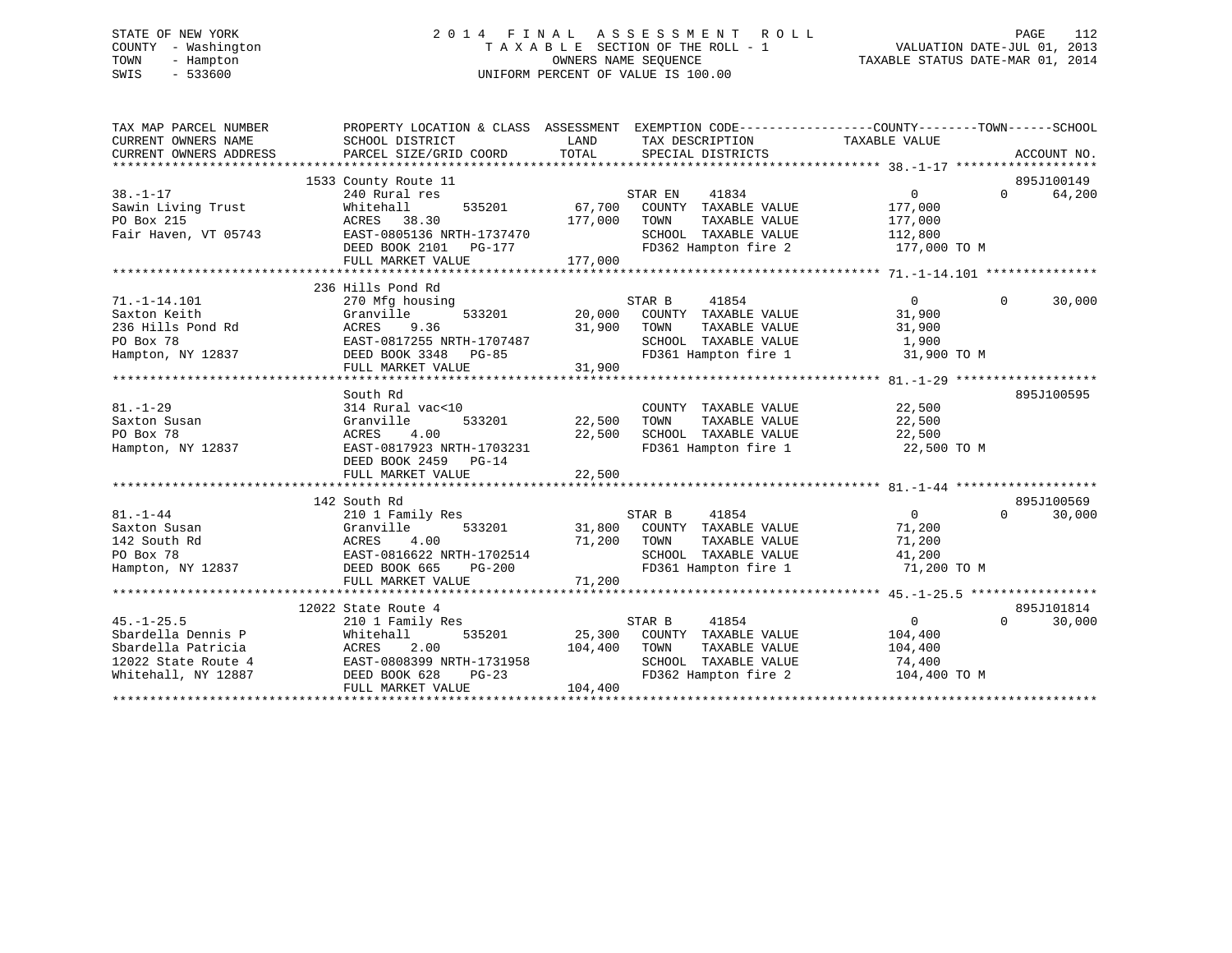# STATE OF NEW YORK 2 0 1 4 F I N A L A S S E S S M E N T R O L L PAGE 113 COUNTY - Washington T A X A B L E SECTION OF THE ROLL - 1 VALUATION DATE-JUL 01, 2013 TOWN - Hampton OWNERS NAME SEQUENCE TAXABLE STATUS DATE-MAR 01, 2014 SWIS - 533600 UNIFORM PERCENT OF VALUE IS 100.00

| TAX MAP PARCEL NUMBER<br>CURRENT OWNERS NAME<br>CURRENT OWNERS ADDRESS | PROPERTY LOCATION & CLASS ASSESSMENT EXEMPTION CODE----------------COUNTY-------TOWN------SCHOOL<br>SCHOOL DISTRICT<br>PARCEL SIZE/GRID COORD | LAND<br>TOTAL                     | TAX DESCRIPTION<br>SPECIAL DISTRICTS | TAXABLE VALUE      |                    | ACCOUNT NO.      |
|------------------------------------------------------------------------|-----------------------------------------------------------------------------------------------------------------------------------------------|-----------------------------------|--------------------------------------|--------------------|--------------------|------------------|
|                                                                        |                                                                                                                                               |                                   |                                      |                    |                    |                  |
|                                                                        | 12092 State Route 4                                                                                                                           |                                   |                                      |                    |                    | 895J100247       |
| $45. - 1 - 25.1$                                                       | 240 Rural res                                                                                                                                 |                                   | AG BUILD<br>41700                    | 7,500              | 7,500              | 7,500            |
| Sbardella Dominic V -LE-<br>Sbardella Dolores P -LE-                   | 535201<br>Whitehall<br>ACRES<br>84.20                                                                                                         | 91,100 AG DIST<br>204,500 STAR EN | 41720<br>41834                       | 38,745<br>$\Omega$ | 38,745<br>$\Omega$ | 38,745<br>64,200 |
| 12092 State Route 4                                                    | EAST-0808990 NRTH-1731770                                                                                                                     |                                   | COUNTY TAXABLE VALUE                 | 158,255            |                    |                  |
| Whitehall, NY 12887                                                    | DEED BOOK 2459 PG-334                                                                                                                         |                                   | TOWN<br>TAXABLE VALUE                | 158,255            |                    |                  |
|                                                                        | FULL MARKET VALUE                                                                                                                             | 204,500                           | SCHOOL TAXABLE VALUE                 | 94,055             |                    |                  |
| MAY BE SUBJECT TO PAYMENT                                              |                                                                                                                                               |                                   | CA001 Cons agri dst 1                | 165,755 TO         |                    |                  |
| UNDER AGDIST LAW TIL 2018                                              |                                                                                                                                               |                                   | 38,745 EX                            |                    |                    |                  |
|                                                                        |                                                                                                                                               |                                   | FD362 Hampton fire 2                 | 204,500 TO M       |                    |                  |
|                                                                        |                                                                                                                                               |                                   |                                      |                    |                    |                  |
|                                                                        | 141 Manchester Rd                                                                                                                             |                                   |                                      |                    |                    | 895J100205       |
| $38. - 1 - 5$                                                          | 240 Rural res                                                                                                                                 |                                   | 41720<br>AG DIST                     | 41,539             | 41,539             | 41,539           |
| Sbardella Karl                                                         | 535201<br>Whitehall                                                                                                                           | 141,000                           | COUNTY TAXABLE VALUE                 | 493,261            |                    |                  |
| Sbardella Donna                                                        | ROW 942/144                                                                                                                                   | 534,800                           | TAXABLE VALUE<br>TOWN                | 493,261            |                    |                  |
| PO Box 127                                                             | ACRES 180.40                                                                                                                                  |                                   | SCHOOL TAXABLE VALUE                 | 493,261            |                    |                  |
| Fair Haven, VT 05743                                                   | EAST-0808728 NRTH-1741120                                                                                                                     |                                   | CA001 Cons agri dst 1                | 493,261 TO         |                    |                  |
|                                                                        | DEED BOOK 1966<br>$PG-1$                                                                                                                      |                                   | 41,539 EX                            |                    |                    |                  |
| MAY BE SUBJECT TO PAYMENT                                              | FULL MARKET VALUE                                                                                                                             | 534,800                           | FD362 Hampton fire 2                 | 534,800 TO M       |                    |                  |
| UNDER AGDIST LAW TIL 2018                                              |                                                                                                                                               |                                   |                                      |                    |                    |                  |
|                                                                        | 1419 Carvers Falls Ln                                                                                                                         |                                   |                                      |                    |                    | 895J101714       |
| $31. - 1 - 10$                                                         |                                                                                                                                               |                                   | 41834<br>STAR EN                     | $\overline{0}$     | $\Omega$           | 64,200           |
| Schaff Edward J                                                        | 210 1 Family Res<br>535201<br>Whitehall                                                                                                       | 35,100                            | COUNTY TAXABLE VALUE                 | 83,000             |                    |                  |
| Coburn Jane W                                                          | ACRES<br>5.08                                                                                                                                 | 83,000                            | TOWN<br>TAXABLE VALUE                | 83,000             |                    |                  |
| 1419 Carvers Falls Ln                                                  | EAST-0808128 NRTH-1746737                                                                                                                     |                                   | SCHOOL TAXABLE VALUE                 | 18,800             |                    |                  |
| Whitehall, NY 12887                                                    | DEED BOOK 881<br>PG-308                                                                                                                       |                                   | FD362 Hampton fire 2                 | 83,000 TO M        |                    |                  |
|                                                                        | FULL MARKET VALUE                                                                                                                             | 83,000                            |                                      |                    |                    |                  |
|                                                                        |                                                                                                                                               |                                   |                                      |                    |                    |                  |
|                                                                        | 1123 East Way                                                                                                                                 |                                   |                                      |                    |                    | 895J101729       |
| $71. - 1 - 14.32$                                                      | 260 Seasonal res - WTRFNT                                                                                                                     |                                   | COUNTY TAXABLE VALUE                 | 212,300            |                    |                  |
| Schiavo Salvatore                                                      | Granville<br>533201                                                                                                                           | 47,600                            | TOWN<br>TAXABLE VALUE                | 212,300            |                    |                  |
| Mccarthy Keith                                                         | 599/88                                                                                                                                        | 212,300                           | SCHOOL TAXABLE VALUE                 | 212,300            |                    |                  |
| 28 Kenaware Ave                                                        | 6.03<br>ACRES                                                                                                                                 |                                   | FD361 Hampton fire 1                 | 212,300 TO M       |                    |                  |
| Delmar, NY 12054                                                       | EAST-0815781 NRTH-1708583                                                                                                                     |                                   |                                      |                    |                    |                  |
|                                                                        | DEED BOOK 841<br>$PG-5$                                                                                                                       |                                   |                                      |                    |                    |                  |
|                                                                        | FULL MARKET VALUE                                                                                                                             | 212,300                           |                                      |                    |                    |                  |
|                                                                        |                                                                                                                                               |                                   |                                      |                    |                    |                  |
|                                                                        | 246 South Rd                                                                                                                                  |                                   |                                      |                    |                    | 895J100536       |
| $81. - 1 - 28$                                                         | 210 1 Family Res                                                                                                                              |                                   | COUNTY TAXABLE VALUE                 | 111,900            |                    |                  |
| Schubart Barbara K                                                     | 533201<br>Granville                                                                                                                           | 36,700                            | TAXABLE VALUE<br>TOWN                | 111,900            |                    |                  |
| 44 Merrick Rd                                                          | ACRES<br>6.65                                                                                                                                 | 111,900                           | SCHOOL TAXABLE VALUE                 | 111,900            |                    |                  |
| Amityville, NY 11701                                                   | EAST-0818287 NRTH-1703525                                                                                                                     |                                   | FD361 Hampton fire 1                 | 111,900 TO M       |                    |                  |
|                                                                        | DEED BOOK 935<br>PG-282                                                                                                                       |                                   |                                      |                    |                    |                  |
|                                                                        | FULL MARKET VALUE                                                                                                                             | 111,900                           |                                      |                    |                    |                  |
|                                                                        |                                                                                                                                               |                                   |                                      |                    |                    |                  |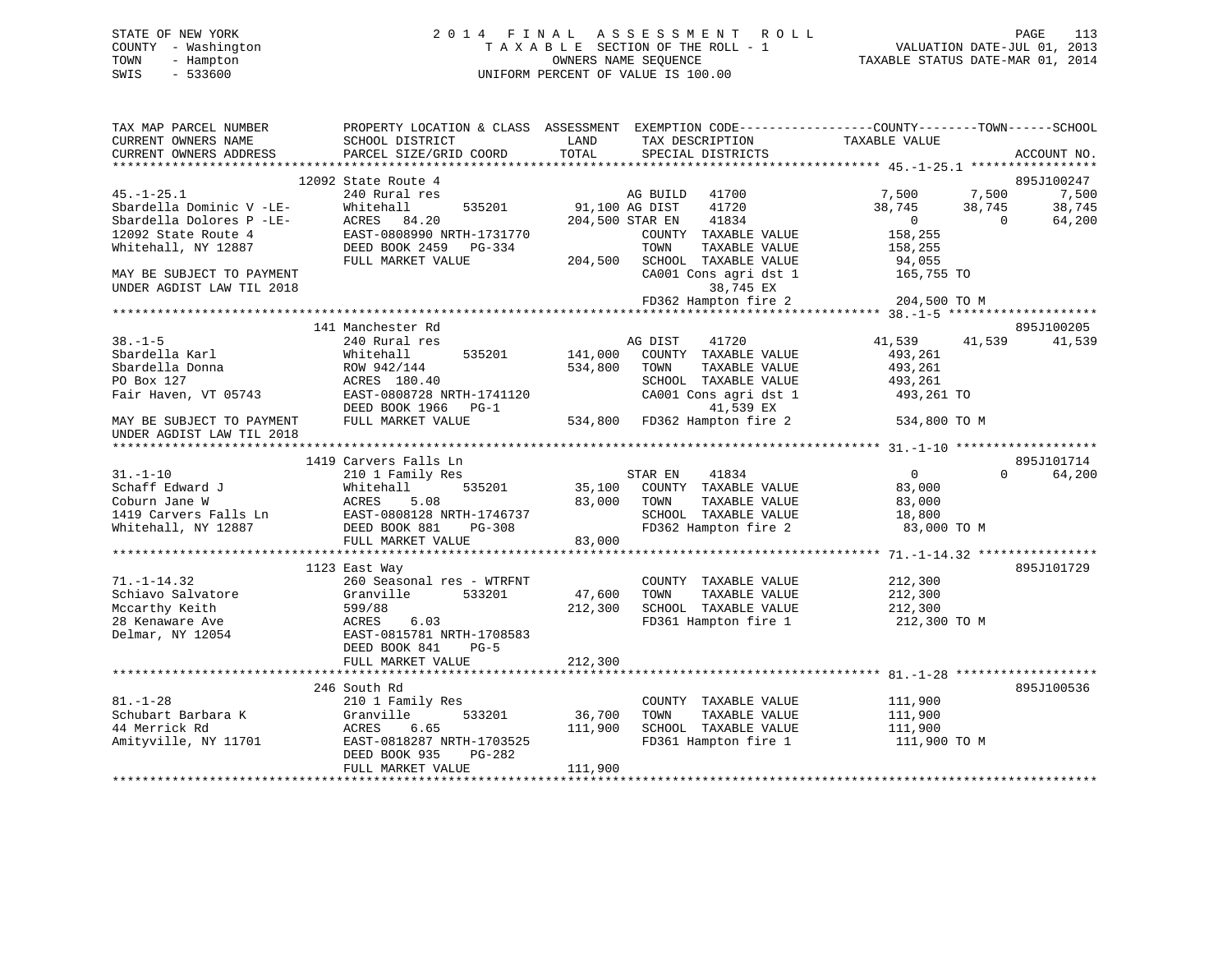#### STATE OF NEW YORK 2014 FINAL ASSESSMENT ROLL COUNTY - Washington T A X A B L E SECTION OF THE ROLL - 1 TOWN - Hampton OWNERS NAME SEQUENCE TAXABLE STATUS DATE-MAR 01, 2014 SWIS - 533600 UNIFORM PERCENT OF VALUE IS 100.00

VALUATION DATE-JUL 01, 2013

| TAX MAP PARCEL NUMBER<br>CURRENT OWNERS NAME<br>CURRENT OWNERS ADDRESS | PROPERTY LOCATION & CLASS ASSESSMENT<br>SCHOOL DISTRICT<br>PARCEL SIZE/GRID COORD | LAND<br><b>TOTAL</b> | EXEMPTION CODE-----------------COUNTY-------TOWN------SCHOOL<br>TAX DESCRIPTION<br>SPECIAL DISTRICTS | TAXABLE VALUE | ACCOUNT NO. |
|------------------------------------------------------------------------|-----------------------------------------------------------------------------------|----------------------|------------------------------------------------------------------------------------------------------|---------------|-------------|
| *************************                                              |                                                                                   |                      |                                                                                                      |               |             |
|                                                                        | Ridgecrest Way                                                                    |                      |                                                                                                      |               | 875J101785  |
| $80. -1 - 50$                                                          | 311 Res vac land                                                                  |                      | COUNTY TAXABLE VALUE                                                                                 | 9,500         |             |
| Schwarz John M                                                         | 535201<br>Whitehall                                                               | 9,500                | TOWN<br>TAXABLE VALUE                                                                                | 9,500         |             |
| Schwarz Theresa A                                                      | Lot 1A                                                                            | 9,500                | SCHOOL TAXABLE VALUE                                                                                 | 9,500         |             |
| PO Box 9                                                               | FRNT 150.00 DPTH 221.00                                                           |                      | FD361 Hampton fire 1                                                                                 | 9,500 TO M    |             |
| Hampton, NY 12837                                                      | EAST-0809873 NRTH-1705227<br>DEED BOOK 952<br>$PG-314$                            |                      |                                                                                                      |               |             |
|                                                                        | FULL MARKET VALUE                                                                 | 9,500                |                                                                                                      |               |             |
|                                                                        |                                                                                   |                      |                                                                                                      |               |             |
|                                                                        | 53 Ridgecrest Way                                                                 |                      |                                                                                                      |               | 895J101786  |
| $80. - 1 - 51$                                                         | 240 Rural res                                                                     |                      | COUNTY TAXABLE VALUE                                                                                 | 253,500       |             |
| Schwarz John M                                                         | Whitehall<br>535201                                                               | 44,800               | TOWN<br>TAXABLE VALUE                                                                                | 253,500       |             |
| Schwarz Theresa                                                        | 787-314                                                                           | 253,500              | SCHOOL TAXABLE VALUE                                                                                 | 253,500       |             |
| PO Box 9                                                               | 786-203 786-206                                                                   |                      | FD361 Hampton fire 1                                                                                 | 253,500 TO M  |             |
| Hampton, NY 12837                                                      | 14.82<br>ACRES<br>EAST-0809477 NRTH-1705468                                       |                      |                                                                                                      |               |             |
|                                                                        | DEED BOOK 617<br>$PG-163$                                                         |                      |                                                                                                      |               |             |
|                                                                        | FULL MARKET VALUE                                                                 | 253,500              |                                                                                                      |               |             |
|                                                                        | 1164 North Quivey Hill Ln                                                         |                      |                                                                                                      |               | 895J100532  |
| $81. - 1 - 4$                                                          | 210 1 Family Res                                                                  |                      | COUNTY TAXABLE VALUE                                                                                 | 101,400       |             |
| Scory Anthony                                                          | Granville<br>533201                                                               | 36,100               | TAXABLE VALUE<br>TOWN                                                                                | 101,400       |             |
| Panebianco Patricia                                                    | 6.14<br>ACRES                                                                     | 101,400              | SCHOOL TAXABLE VALUE                                                                                 | 101,400       |             |
| 1164 N Quivey Hill Ln                                                  | EAST-0819330 NRTH-1703481                                                         |                      | FD361 Hampton fire 1                                                                                 | 101,400 TO M  |             |
| Whitehall, NY 12887                                                    | DEED BOOK 945<br>PG-101                                                           |                      |                                                                                                      |               |             |
|                                                                        | FULL MARKET VALUE                                                                 | 101,400              |                                                                                                      |               |             |
|                                                                        |                                                                                   |                      |                                                                                                      |               |             |
|                                                                        | 333 South Rd                                                                      |                      |                                                                                                      |               | 895J100001  |
| $81. - 1 - 2$                                                          | 270 Mfg housing                                                                   |                      | COUNTY TAXABLE VALUE                                                                                 | 39,400        |             |
| Scory Anthony P                                                        | Granville<br>533201                                                               | 34,300               | TAXABLE VALUE<br>TOWN                                                                                | 39,400        |             |
| Panebianco Patricia                                                    | ACRES<br>14.30                                                                    | 39,400               | SCHOOL TAXABLE VALUE                                                                                 | 39,400        |             |
| PO Box 92                                                              | EAST-0818936 NRTH-1705030                                                         |                      | FD361 Hampton fire 1                                                                                 | 39,400 TO M   |             |
| Hampton, NY 12837                                                      | DEED BOOK 1700<br>$PG-258$                                                        |                      |                                                                                                      |               |             |
|                                                                        | FULL MARKET VALUE                                                                 | 39,400               |                                                                                                      |               |             |
|                                                                        |                                                                                   |                      |                                                                                                      |               |             |
|                                                                        | Wicked Hollow Way                                                                 |                      |                                                                                                      |               | 895J100581  |
| $62. - 1 - 6$                                                          | 322 Rural vac>10                                                                  |                      | COUNTY TAXABLE VALUE                                                                                 | 22,000        |             |
| Sharon Gary C                                                          | Granville<br>533201                                                               | 22,000               | TOWN<br>TAXABLE VALUE                                                                                | 22,000        |             |
| Sharon Cecilia A                                                       | ACRES 10.10                                                                       | 22,000               | SCHOOL TAXABLE VALUE                                                                                 | 22,000        |             |
| 4005 Vermont Route 31                                                  | EAST-0811784 NRTH-1719646                                                         |                      | FD361 Hampton fire 1                                                                                 | 22,000 TO M   |             |
| Poultney, VT 05764                                                     | DEED BOOK 468<br>PG-999                                                           |                      |                                                                                                      |               |             |
|                                                                        | FULL MARKET VALUE                                                                 | 22,000               |                                                                                                      |               |             |
|                                                                        |                                                                                   |                      |                                                                                                      |               |             |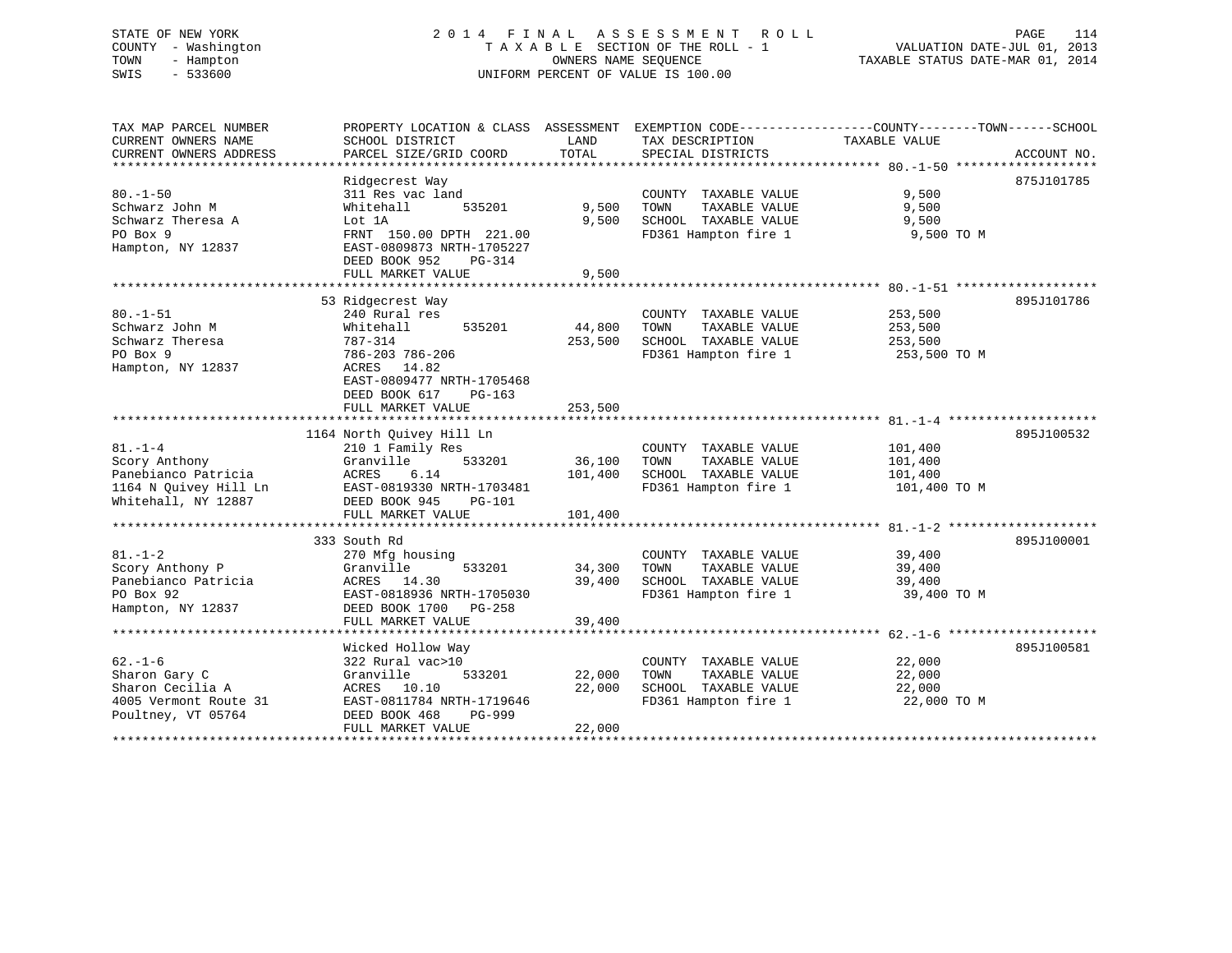# STATE OF NEW YORK 2 0 1 4 F I N A L A S S E S S M E N T R O L L PAGE 115 COUNTY - Washington T A X A B L E SECTION OF THE ROLL - 1 VALUATION DATE-JUL 01, 2013 TOWN - Hampton OWNERS NAME SEQUENCE TAXABLE STATUS DATE-MAR 01, 2014 SWIS - 533600 UNIFORM PERCENT OF VALUE IS 100.00

| TAX MAP PARCEL NUMBER<br>CURRENT OWNERS NAME<br>CURRENT OWNERS ADDRESS | SCHOOL DISTRICT<br>PARCEL SIZE/GRID COORD | PROPERTY LOCATION & CLASS ASSESSMENT EXEMPTION CODE---------------COUNTY-------TOWN-----SCHOOL<br>LAND<br>TAX DESCRIPTION<br>TOTAL<br>SPECIAL DISTRICTS | TAXABLE VALUE<br>ACCOUNT NO.         |
|------------------------------------------------------------------------|-------------------------------------------|---------------------------------------------------------------------------------------------------------------------------------------------------------|--------------------------------------|
|                                                                        |                                           |                                                                                                                                                         |                                      |
|                                                                        | 2118 County Route 18                      |                                                                                                                                                         | 895J100251                           |
| $71. - 1 - 5.1$                                                        | 210 1 Family Res                          | VET WAR CT 41121                                                                                                                                        | 12,720<br>12,720<br>$\Omega$         |
| Shaw Robert D                                                          | Granville<br>533201                       | 41854<br>14,600 STAR B                                                                                                                                  | $\Omega$<br>30,000<br>$\Omega$       |
| PO Box 153                                                             | 611/268,795/345                           | 84,800<br>COUNTY TAXABLE VALUE                                                                                                                          | 72,080                               |
| Hampton, NY 12837                                                      | 2.10<br>ACRES                             | TOWN<br>TAXABLE VALUE                                                                                                                                   | 72,080                               |
|                                                                        | EAST-0814538 NRTH-1713407                 | SCHOOL TAXABLE VALUE                                                                                                                                    | 54,800                               |
|                                                                        | DEED BOOK 456<br>PG-749                   | FD361 Hampton fire 1                                                                                                                                    | 84,800 TO M                          |
|                                                                        | FULL MARKET VALUE                         | 84,800                                                                                                                                                  |                                      |
|                                                                        |                                           |                                                                                                                                                         |                                      |
|                                                                        | Hills Pond Rd                             |                                                                                                                                                         | 895J100253                           |
| $80. -1 - 3$                                                           | 720 Mine/quarry                           | COUNTY TAXABLE VALUE                                                                                                                                    | 114,800                              |
| Sheldon Slate Products Co                                              | Granville<br>533201                       | 114,800<br>TAXABLE VALUE<br>TOWN                                                                                                                        | 114,800                              |
| 143 Fox Rd                                                             | 444/461                                   | 114,800<br>SCHOOL TAXABLE VALUE                                                                                                                         | 114,800                              |
| PO Box 199                                                             | ACRES 255.10                              | FD361 Hampton fire 1                                                                                                                                    | 114,800 TO M                         |
| Middle Granville, NY 12849                                             | EAST-0814640 NRTH-1704417                 |                                                                                                                                                         |                                      |
|                                                                        | DEED BOOK 3395 PG-266                     |                                                                                                                                                         |                                      |
| PRIOR OWNER ON 3/01/2014                                               | FULL MARKET VALUE                         | 114,800                                                                                                                                                 |                                      |
| Sheldon Slate Products                                                 |                                           |                                                                                                                                                         |                                      |
|                                                                        |                                           |                                                                                                                                                         |                                      |
|                                                                        | Hickey Rd OFF                             |                                                                                                                                                         | 895J100638                           |
| $62. - 1 - 10$                                                         | 322 Rural vac>10                          | COUNTY TAXABLE VALUE                                                                                                                                    | 15,700                               |
| Sherman Doris                                                          | 533201<br>Granville                       | TOWN<br>TAXABLE VALUE                                                                                                                                   | 15,700                               |
| Sherman Randy                                                          |                                           | 15,700                                                                                                                                                  |                                      |
|                                                                        | 502/98                                    | SCHOOL TAXABLE VALUE<br>15,700                                                                                                                          | 15,700                               |
| 2574 Avenida DeIsidro                                                  | ACRES 10.01                               | FD361 Hampton fire 1                                                                                                                                    | 15,700 TO M                          |
| Sante Fe, NM 87505                                                     | EAST-0812193 NRTH-1718909                 |                                                                                                                                                         |                                      |
|                                                                        | DEED BOOK 502<br>PG-842                   |                                                                                                                                                         |                                      |
|                                                                        | FULL MARKET VALUE                         | 15,700                                                                                                                                                  |                                      |
|                                                                        |                                           |                                                                                                                                                         |                                      |
|                                                                        | 1975 County Route 18                      |                                                                                                                                                         | 895J101746                           |
| $62. - 1 - 39.2$                                                       | 270 Mfg housing                           | 41854<br>STAR B                                                                                                                                         | $\overline{0}$<br>$\Omega$<br>30,000 |
| Sherwood Sherry                                                        | Whitehall<br>535201                       | COUNTY TAXABLE VALUE<br>10,700                                                                                                                          | 42,300                               |
| 1975 County Route 18                                                   | FRNT 200.00 DPTH 200.00                   | 42,300<br>TOWN<br>TAXABLE VALUE                                                                                                                         | 42,300                               |
| Whitehall, NY 12887                                                    | EAST-0810870 NRTH-1714274                 | SCHOOL TAXABLE VALUE                                                                                                                                    | 12,300                               |
|                                                                        | DEED BOOK 900<br>PG-197                   | FD361 Hampton fire 1                                                                                                                                    | 42,300 TO M                          |
|                                                                        | FULL MARKET VALUE                         | 42,300                                                                                                                                                  |                                      |
|                                                                        |                                           |                                                                                                                                                         |                                      |
|                                                                        | 267 Manchester Rd                         |                                                                                                                                                         | 895J100255                           |
| $38. - 1 - 4$                                                          | 210 1 Family Res                          | 41854<br>STAR B                                                                                                                                         | $\overline{0}$<br>$\Omega$<br>30,000 |
| Short Evan Michael                                                     | Whitehall<br>535201                       | 13,000<br>COUNTY TAXABLE VALUE                                                                                                                          | 58,500                               |
| Short Joanne                                                           | FRNT 100.00 DPTH 150.00                   | 58,500<br>TOWN<br>TAXABLE VALUE                                                                                                                         | 58,500                               |
| 267 Manchester Rd                                                      | EAST-0808219 NRTH-1743347                 | SCHOOL TAXABLE VALUE                                                                                                                                    | 28,500                               |
| Whitehall, NY 12887                                                    | DEED BOOK 2637<br>$PG-18$                 | FD362 Hampton fire 2                                                                                                                                    | 58,500 TO M                          |
|                                                                        | FULL MARKET VALUE                         | 58,500                                                                                                                                                  |                                      |
|                                                                        |                                           |                                                                                                                                                         |                                      |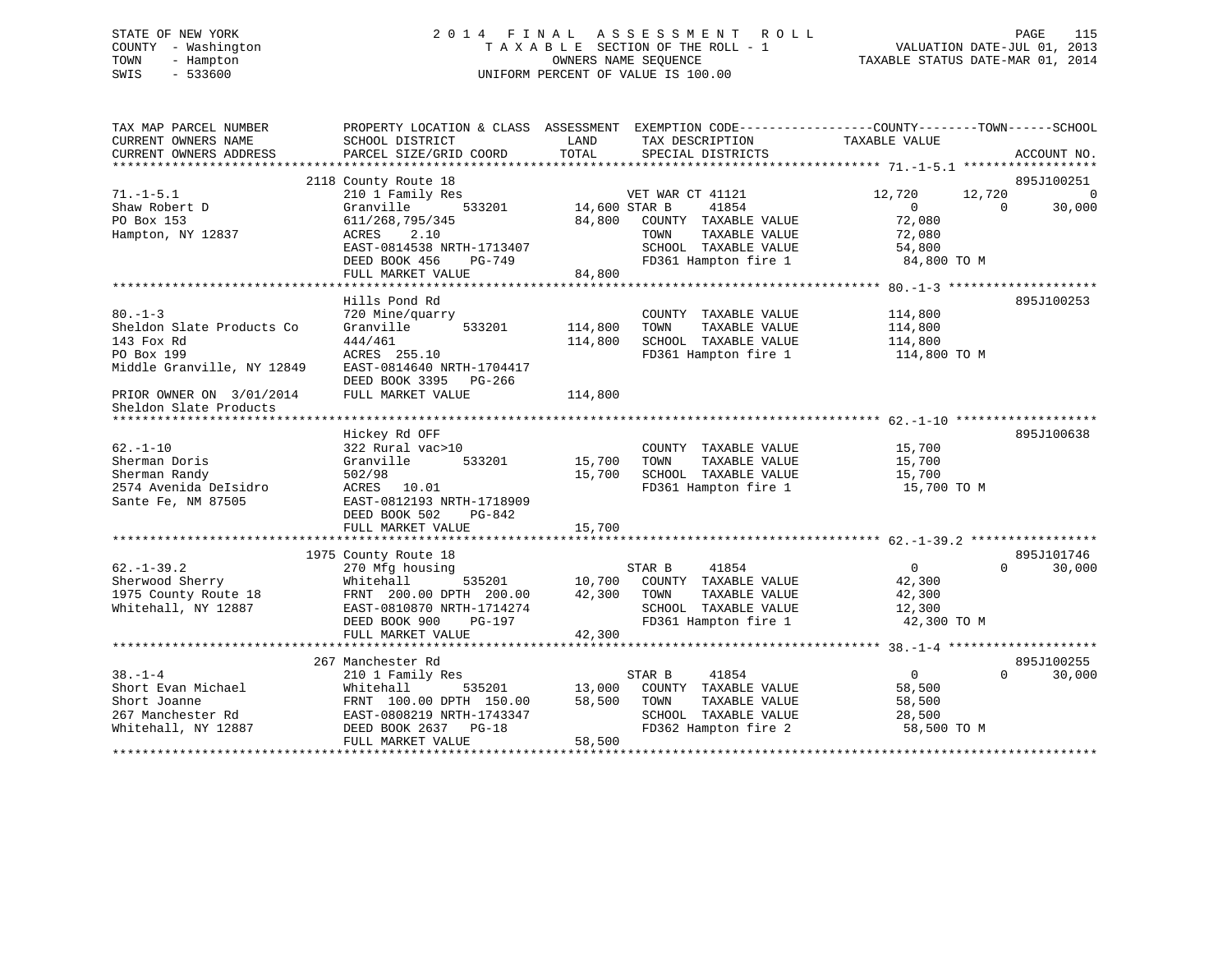# STATE OF NEW YORK 2 0 1 4 F I N A L A S S E S S M E N T R O L L PAGE 116 COUNTY - Washington T A X A B L E SECTION OF THE ROLL - 1 VALUATION DATE-JUL 01, 2013 TOWN - Hampton OWNERS NAME SEQUENCE TAXABLE STATUS DATE-MAR 01, 2014 SWIS - 533600 UNIFORM PERCENT OF VALUE IS 100.00

| TAX MAP PARCEL NUMBER<br>CURRENT OWNERS NAME                | PROPERTY LOCATION & CLASS ASSESSMENT EXEMPTION CODE---------------COUNTY-------TOWN-----SCHOOL<br>SCHOOL DISTRICT                                                                                                                        |         | LAND TAX DESCRIPTION TAXABLE VALUE COORD TOTAL SPECIAL DISTRICTS              |                                                           |                    |
|-------------------------------------------------------------|------------------------------------------------------------------------------------------------------------------------------------------------------------------------------------------------------------------------------------------|---------|-------------------------------------------------------------------------------|-----------------------------------------------------------|--------------------|
| CURRENT OWNERS ADDRESS                                      | PARCEL SIZE/GRID COORD                                                                                                                                                                                                                   |         |                                                                               |                                                           | ACCOUNT NO.        |
|                                                             | 212 Vladyka Woods Rd                                                                                                                                                                                                                     |         |                                                                               |                                                           | 895J100704         |
| $38. - 1 - 3.1$                                             | 210 1 Family Res                                                                                                                                                                                                                         |         | 1<br>535201 16,800 COUNTY TAXABLE VALUE<br>535201 16,800 COUNTY TAXABLE VALUE | $\overline{0}$                                            | 30,000<br>$\Omega$ |
|                                                             |                                                                                                                                                                                                                                          |         |                                                                               |                                                           |                    |
|                                                             |                                                                                                                                                                                                                                          |         |                                                                               |                                                           |                    |
|                                                             |                                                                                                                                                                                                                                          |         |                                                                               |                                                           |                    |
|                                                             |                                                                                                                                                                                                                                          |         |                                                                               |                                                           |                    |
|                                                             |                                                                                                                                                                                                                                          |         |                                                                               |                                                           |                    |
|                                                             | 38.-1-3.1 (1997)<br>Short Robert M (1908) Mitchall (1908) 2011 16,800 COUNTY TAXABLE VALUE<br>212 Vladyka Woods Rd (1908) FRNT 150.00 DPTH 150.00 (33,400 TOWN TAXABLE VALUE (29,400 SCHOOL)<br>212 Vladyka Woods Rd (29) EAST-08075     |         |                                                                               |                                                           |                    |
|                                                             | 269 & 279 Manchester Rd                                                                                                                                                                                                                  |         |                                                                               |                                                           | 895J100274         |
|                                                             |                                                                                                                                                                                                                                          |         | AG DIST<br>41720                                                              | 58,533<br>58,533                                          | 58,533             |
|                                                             | 535201 120,200                                                                                                                                                                                                                           |         | COUNTY TAXABLE VALUE                                                          | 130,467                                                   |                    |
|                                                             |                                                                                                                                                                                                                                          | 189,000 | TAXABLE VALUE<br>TOWN                                                         | 130,467                                                   |                    |
|                                                             |                                                                                                                                                                                                                                          |         | SCHOOL TAXABLE VALUE                                                          | 130,467                                                   |                    |
|                                                             |                                                                                                                                                                                                                                          |         | CA001 Cons agri dst 1                                                         | 130,467 TO                                                |                    |
|                                                             |                                                                                                                                                                                                                                          |         |                                                                               |                                                           |                    |
| MAY BE SUBJECT TO PAYMENT                                   | DEED BOOK 2736 PG-135 58,533 EX<br>FULL MARKET VALUE 189,000 FD362 Hampton fire 2 189,000 TO M                                                                                                                                           |         |                                                                               |                                                           |                    |
| UNDER AGDIST LAW TIL 2018                                   |                                                                                                                                                                                                                                          |         |                                                                               |                                                           |                    |
|                                                             |                                                                                                                                                                                                                                          |         |                                                                               |                                                           |                    |
|                                                             | 244 Vladyka Woods Rd                                                                                                                                                                                                                     |         |                                                                               |                                                           | 895J101715         |
| $38. - 1 - 3.2$                                             | 270 Mfg housing                                                                                                                                                                                                                          |         | 1<br>535201 16,800 COUNTY TAXABLE VALUE<br>16,800 COUNTY TAXABLE VALUE        | $\overline{0}$                                            | $\Omega$<br>30,000 |
|                                                             | 38.-1-3.2<br>Short William H (Mitehall 535201 16,800 COUNT<br>Short Becky FRNT 150.00 DPTH 150.00 30,500 TOWN<br>244 Vladyka Woods Rd EAST-0807941 NRTH-1742604 SCHOO:<br>Whitehall, NY 12887 DEED BOOK 536 PG-210 FD362<br>THE MONTH MA |         |                                                                               | 30,500                                                    |                    |
|                                                             |                                                                                                                                                                                                                                          |         | TAXABLE VALUE                                                                 | 30,500                                                    |                    |
|                                                             |                                                                                                                                                                                                                                          |         |                                                                               |                                                           |                    |
|                                                             |                                                                                                                                                                                                                                          |         | SCHOOL TAXABLE VALUE 500<br>FD362 Hampton fire 2 30,500 TO M                  |                                                           |                    |
|                                                             | FULL MARKET VALUE                                                                                                                                                                                                                        | 30,500  |                                                                               |                                                           |                    |
|                                                             |                                                                                                                                                                                                                                          |         |                                                                               |                                                           |                    |
|                                                             | Manchester Rd                                                                                                                                                                                                                            |         |                                                                               |                                                           |                    |
| $38. - 1 - 6.2$                                             | 322 Rural vac>10                                                                                                                                                                                                                         |         | COUNTY TAXABLE VALUE                                                          |                                                           |                    |
| Sirjane Christopher -LE-                                    | vac>10<br>535201 35,000<br>:2<br>Whitehall                                                                                                                                                                                               |         | TOWN                                                                          |                                                           |                    |
| Sirjane Bruce                                               | Sub Div Lot 2                                                                                                                                                                                                                            | 35,000  | SCHOOL TAXABLE VALUE                                                          | TAXABLE VALUE<br>TAXABLE VALUE 35,000<br>- ******* 35,000 |                    |
| c/o Bruce Sirjane<br>114 Kelley Hill Rd<br>Pawlet, VT 05761 | ACRES 12.60                                                                                                                                                                                                                              |         | FD362 Hampton fire 2 35,000 TO M                                              |                                                           |                    |
|                                                             | EAST-0811125 NRTH-1740191                                                                                                                                                                                                                |         |                                                                               |                                                           |                    |
|                                                             | DEED BOOK 2747 PG-11                                                                                                                                                                                                                     |         |                                                                               |                                                           |                    |
|                                                             | FULL MARKET VALUE                                                                                                                                                                                                                        | 35,000  |                                                                               |                                                           |                    |
|                                                             |                                                                                                                                                                                                                                          |         |                                                                               |                                                           |                    |
|                                                             | Manchester Rd                                                                                                                                                                                                                            |         |                                                                               |                                                           |                    |
| $38. - 1 - 6.3$                                             | 322 Rural vac>10                                                                                                                                                                                                                         |         | COUNTY TAXABLE VALUE                                                          | 38,500                                                    |                    |
| Sirjane Christopher -LE-                                    | 535201 38,500<br>Whitehall                                                                                                                                                                                                               |         | TOWN                                                                          | TAXABLE VALUE 38,500                                      |                    |
| Sirjane CW                                                  | Sub Div Lot 3                                                                                                                                                                                                                            | 38,500  |                                                                               |                                                           |                    |
| 21 Sirjane Rd                                               | ACRES 15.70                                                                                                                                                                                                                              |         |                                                                               |                                                           |                    |
| Whitehall, NY 12887                                         | EAST-0810926 NRTH-1740969                                                                                                                                                                                                                |         |                                                                               |                                                           |                    |
|                                                             | DEED BOOK 2747 PG-6                                                                                                                                                                                                                      |         |                                                                               |                                                           |                    |
|                                                             | FULL MARKET VALUE                                                                                                                                                                                                                        | 38,500  |                                                                               |                                                           |                    |
|                                                             |                                                                                                                                                                                                                                          |         |                                                                               |                                                           |                    |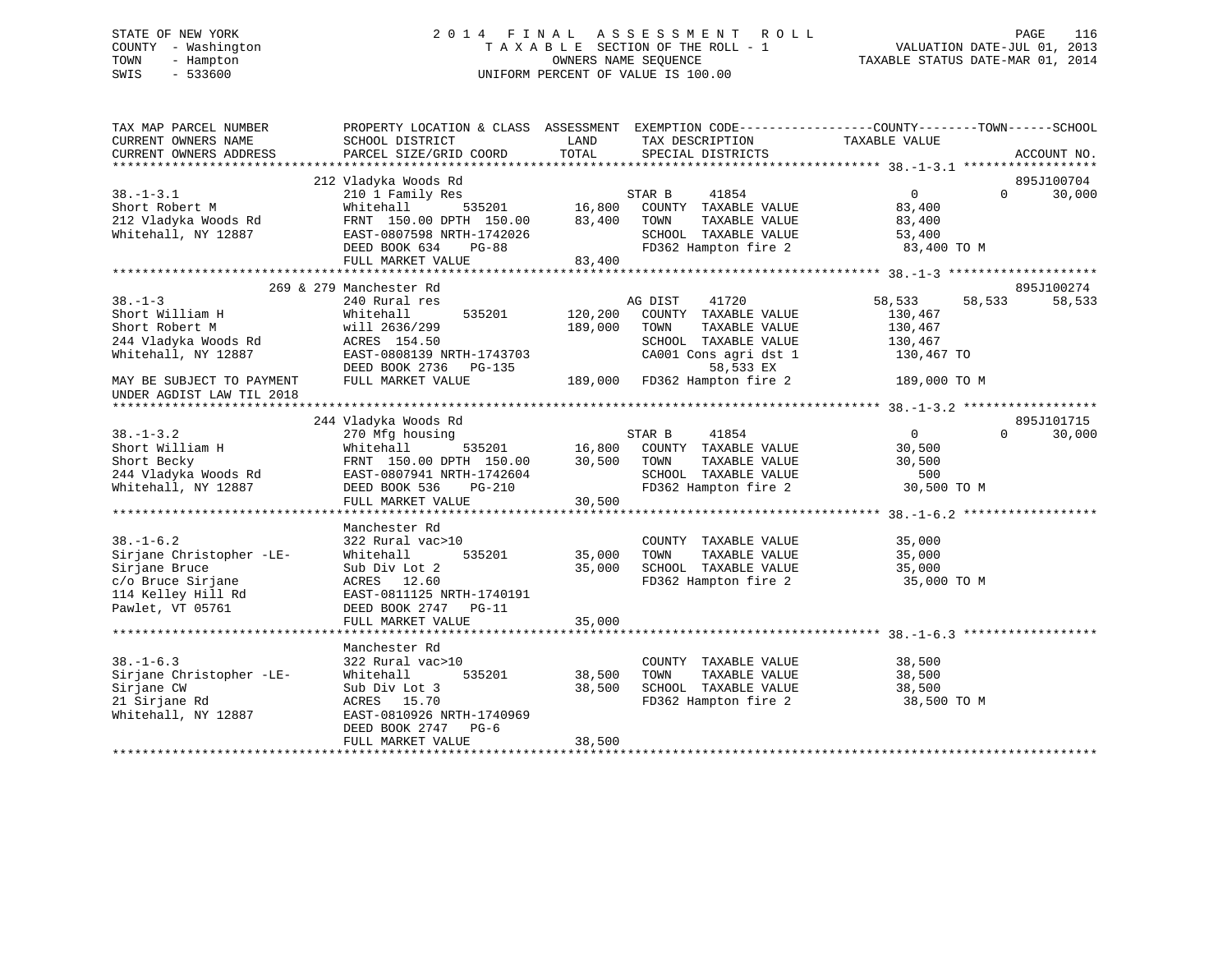# STATE OF NEW YORK 2 0 1 4 F I N A L A S S E S S M E N T R O L L PAGE 117 COUNTY - Washington T A X A B L E SECTION OF THE ROLL - 1 VALUATION DATE-JUL 01, 2013 TOWN - Hampton OWNERS NAME SEQUENCE TAXABLE STATUS DATE-MAR 01, 2014 SWIS - 533600 UNIFORM PERCENT OF VALUE IS 100.00

| TAX MAP PARCEL NUMBER<br>CURRENT OWNERS NAME<br>CURRENT OWNERS ADDRESS                                     | PROPERTY LOCATION & CLASS ASSESSMENT<br>SCHOOL DISTRICT<br>PARCEL SIZE/GRID COORD                                                                        | LAND<br>TAX DESCRIPTION<br>TOTAL<br>SPECIAL DISTRICTS                                                                                 | EXEMPTION CODE-----------------COUNTY-------TOWN------SCHOOL<br>TAXABLE VALUE<br>ACCOUNT NO. |
|------------------------------------------------------------------------------------------------------------|----------------------------------------------------------------------------------------------------------------------------------------------------------|---------------------------------------------------------------------------------------------------------------------------------------|----------------------------------------------------------------------------------------------|
|                                                                                                            |                                                                                                                                                          |                                                                                                                                       |                                                                                              |
| $38. - 1 - 6$                                                                                              | 21 Sirjane Ln<br>210 1 Family Res                                                                                                                        | VET COM CT 41131                                                                                                                      | 895J100287<br>29,275<br>29,275<br>0                                                          |
| Sirjane Christopher W<br>Sirjane CW<br>21 Sirjane Ln<br>Whitehall, NY 12887                                | Whitehall<br>535201<br>Sub Div Lot 1<br>bndy agmt 2747/19<br>2.68<br>ACRES                                                                               | 27,500 STAR B<br>41854<br>117,100<br>COUNTY TAXABLE VALUE<br>TAXABLE VALUE<br>TOWN<br>SCHOOL TAXABLE VALUE                            | 30,000<br>$\overline{0}$<br>$\Omega$<br>87,825<br>87,825<br>87,100                           |
|                                                                                                            | EAST-0811353 NRTH-1739899<br>DEED BOOK 2747 PG-1<br>FULL MARKET VALUE                                                                                    | FD362 Hampton fire 2<br>117,100                                                                                                       | 117,100 TO M                                                                                 |
|                                                                                                            |                                                                                                                                                          |                                                                                                                                       |                                                                                              |
| $38. - 1 - 7.1$<br>Sirjane Nadine<br>Sirjane CW<br>c/o Nadine Sirjane<br>PO Box 91<br>Fair Haven, VT 05743 | 33 Sirjane Ln<br>270 Mfg housing<br>Whitehall<br>535201<br>507-808;1779/309 Esmt2747<br>bndy agmnt $2747/19$<br>ACRES 18.00<br>EAST-0811301 NRTH-1739428 | STAR EN MH 41844<br>49,300<br>COUNTY TAXABLE VALUE<br>69,000<br>TAXABLE VALUE<br>TOWN<br>SCHOOL TAXABLE VALUE<br>FD362 Hampton fire 2 | 895J100705<br>$\Omega$<br>60,100<br>$\Omega$<br>69,000<br>69,000<br>8,900<br>69,000 TO M     |
|                                                                                                            | DEED BOOK 2747<br>$PG-19$                                                                                                                                |                                                                                                                                       |                                                                                              |
|                                                                                                            | FULL MARKET VALUE                                                                                                                                        | 69,000                                                                                                                                |                                                                                              |
|                                                                                                            | 316 Hills Pond Rd                                                                                                                                        | 83 PCT OF VALUE USED FOR EXEMPTION PURPOSES                                                                                           | 895J100652                                                                                   |
| $71. - 1 - 14.2$<br>Six Wayne<br>Six Patricia                                                              | 240 Rural res<br>533201<br>Granville<br>23.62<br>ACRES                                                                                                   | VET WAR CT 41121<br>53,600 STAR EN<br>41834<br>199,700<br>COUNTY TAXABLE VALUE                                                        | 24,863<br>24,863<br>0<br>64,200<br>$\Omega$<br>$\mathbf{0}$<br>174,837                       |
| PO Box 84<br>Hampton, NY 12837                                                                             | EAST-0816819 NRTH-1709201<br>DEED BOOK 501<br>PG-836<br>FULL MARKET VALUE                                                                                | TAXABLE VALUE<br>TOWN<br>SCHOOL TAXABLE VALUE<br>199,700<br>FD361 Hampton fire 1                                                      | 174,837<br>135,500<br>199,700 TO M                                                           |
|                                                                                                            |                                                                                                                                                          |                                                                                                                                       |                                                                                              |
| $72. - 2 - 7.1$<br>Slade Lloyd W                                                                           | State Route 22A<br>322 Rural vac>10<br>Granville<br>533201                                                                                               | COUNTY TAXABLE VALUE<br>35,500<br>TOWN<br>TAXABLE VALUE                                                                               | 895J100159<br>35,500<br>35,500                                                               |
| Slade Hope W<br>277 Endless Brook Rd<br>Poultney, VT 05764-4400                                            | Lot 2 713/158 Hwy Approp<br>ACRES 13.72<br>EAST-0823266 NRTH-1710647<br>DEED BOOK 672<br>$PG-35$<br>FULL MARKET VALUE                                    | 35,500<br>SCHOOL TAXABLE VALUE<br>FD361 Hampton fire 1<br>35,500                                                                      | 35,500<br>35,500 TO M                                                                        |
|                                                                                                            |                                                                                                                                                          |                                                                                                                                       |                                                                                              |
|                                                                                                            | 1729 County Route 21                                                                                                                                     |                                                                                                                                       | 895J101736                                                                                   |
| $80. - 1 - 38$<br>Slichko Evan T<br>1729 County Route 21<br>Whitehall, NY 12887                            | 210 1 Family Res<br>535201<br>Whitehall<br>LOT 10<br>1.38<br>ACRES<br>EAST-0810334 NRTH-1705021<br>DEED BOOK 952<br><b>PG-148</b>                        | STAR B<br>41854<br>23,200<br>COUNTY TAXABLE VALUE<br>159,600<br>TAXABLE VALUE<br>TOWN<br>SCHOOL TAXABLE VALUE<br>FD361 Hampton fire 1 | $\overline{0}$<br>$\Omega$<br>30,000<br>159,600<br>159,600<br>129,600<br>159,600 TO M        |
|                                                                                                            | FULL MARKET VALUE                                                                                                                                        | 159,600                                                                                                                               |                                                                                              |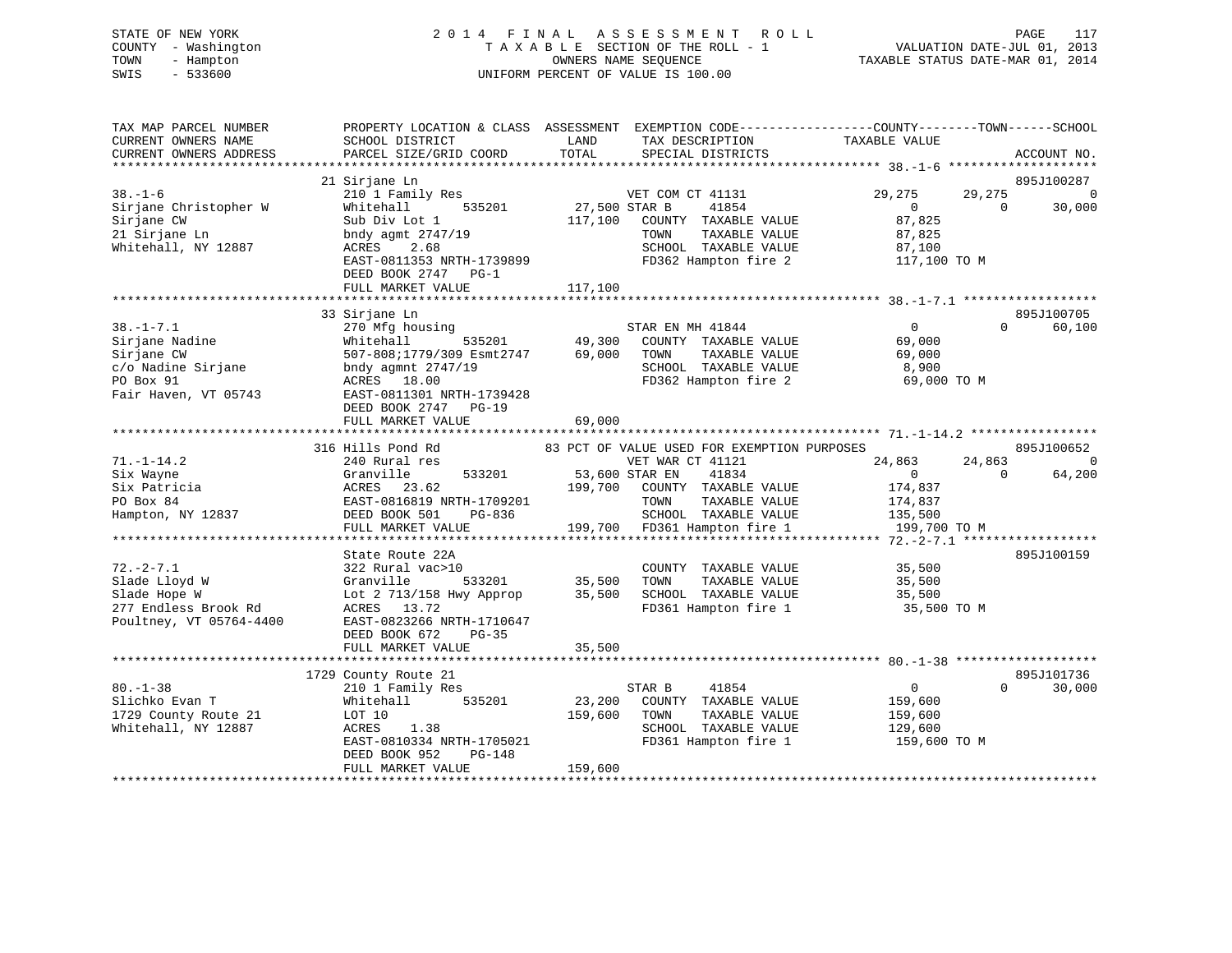| STATE OF NEW YORK<br>COUNTY - Washington<br>TOWN<br>- Hampton<br>$-533600$<br>SWIS                |                                                                                                                                                                         |                            | 2014 FINAL ASSESSMENT ROLL<br>TAXABLE SECTION OF THE ROLL - 1<br>OWNERS NAME SEQUENCE<br>UNIFORM PERCENT OF VALUE IS 100.00               | PAGE<br>118<br>VALUATION DATE-JUL 01, 2013<br>TAXABLE STATUS DATE-MAR 01, 2014                                                  |
|---------------------------------------------------------------------------------------------------|-------------------------------------------------------------------------------------------------------------------------------------------------------------------------|----------------------------|-------------------------------------------------------------------------------------------------------------------------------------------|---------------------------------------------------------------------------------------------------------------------------------|
| TAX MAP PARCEL NUMBER<br>CURRENT OWNERS NAME<br>CURRENT OWNERS ADDRESS<br>*********************** | SCHOOL DISTRICT<br>PARCEL SIZE/GRID COORD                                                                                                                               | LAND<br>TOTAL              | TAX DESCRIPTION<br>SPECIAL DISTRICTS                                                                                                      | PROPERTY LOCATION & CLASS ASSESSMENT EXEMPTION CODE----------------COUNTY-------TOWN-----SCHOOL<br>TAXABLE VALUE<br>ACCOUNT NO. |
|                                                                                                   | 16 Greenfield Ln                                                                                                                                                        |                            |                                                                                                                                           | 895J100017                                                                                                                      |
| $72.2 - 3 - 8$<br>Smith Cheryl N<br>167 Palfrey St<br>Watertown, MA 02472                         | 210 1 Family Res<br>Granville<br>533201<br>$72 - 3 - 8$<br>FRNT 41.00 DPTH 244.00<br>EAST-0824034 NRTH-1712235<br>DEED BOOK 2001 PG-89                                  | 11,400<br>81,300           | COUNTY TAXABLE VALUE<br>TOWN<br>TAXABLE VALUE<br>SCHOOL TAXABLE VALUE<br>FD361 Hampton fire 1                                             | 81,300<br>81,300<br>81,300<br>81,300 TO M                                                                                       |
|                                                                                                   | FULL MARKET VALUE                                                                                                                                                       | 81,300                     |                                                                                                                                           |                                                                                                                                 |
| $81. - 1 - 30$<br>Smith Ellen L<br>218 South Rd<br>Whitehall, NY 12887                            | 218 South Rd<br>210 1 Family Res<br>533201<br>Granville<br>ACRES<br>4.00<br>EAST-0817714 NRTH-1703203<br>DEED BOOK 2838 PG-323                                          | 31,800<br>93,900           | COUNTY TAXABLE VALUE<br>TAXABLE VALUE<br>TOWN<br>SCHOOL TAXABLE VALUE<br>FD361 Hampton fire 1                                             | 895J100435<br>93,900<br>93,900<br>93,900<br>93,900 TO M                                                                         |
|                                                                                                   | FULL MARKET VALUE                                                                                                                                                       | 93,900                     |                                                                                                                                           |                                                                                                                                 |
|                                                                                                   |                                                                                                                                                                         |                            |                                                                                                                                           |                                                                                                                                 |
| $54. - 1 - 14.5$<br>Smith Janice<br>13 Krall Rd<br>Hampton, NY 12837                              | 13 Krall Rd<br>170 Nursery<br>533201<br>Granville<br>878-344 RELINQUISH ROW<br>Sub DIv Lot 1<br>ACRES 12.33<br>EAST-0820282 NRTH-1724741<br>DEED BOOK 867<br>PG-54      | 37,300<br>158,900          | STAR B<br>41854<br>COUNTY TAXABLE VALUE<br>TOWN<br>TAXABLE VALUE<br>SCHOOL TAXABLE VALUE<br>CA001 Cons agri dst 1<br>FD361 Hampton fire 1 | $\overline{0}$<br>$\Omega$<br>30,000<br>158,900<br>158,900<br>128,900<br>158,900 TO<br>158,900 TO M                             |
|                                                                                                   | FULL MARKET VALUE                                                                                                                                                       | 158,900                    |                                                                                                                                           |                                                                                                                                 |
| $71. - 1 - 21$<br>Smith Leroy<br>Smith Linda<br>81 Dresden Rd<br>Whitehall, NY 12887              | Hills Pond Rd OFF<br>314 Rural vac<10<br>533201<br>Granville<br>698/36<br>ACRES<br>6.00<br>EAST-0814321 NRTH-1707392<br>DEED BOOK 713<br>PG-301                         | 3,000<br>3,000             | COUNTY TAXABLE VALUE<br>TAXABLE VALUE<br>TOWN<br>SCHOOL TAXABLE VALUE<br>FD361 Hampton fire 1                                             | 895J100031<br>3,000<br>3,000<br>3,000<br>3,000 TO M                                                                             |
|                                                                                                   | FULL MARKET VALUE                                                                                                                                                       | 3,000                      |                                                                                                                                           |                                                                                                                                 |
|                                                                                                   | **************************                                                                                                                                              |                            |                                                                                                                                           |                                                                                                                                 |
| $45. - 1 - 10$<br>Smith Robert W<br>PO Box 756<br>Broadalbin, NY 12025                            | 11977 State Route 4<br>260 Seasonal res<br>Whitehall<br>535201<br>456/400<br>ACRES<br>2.80<br>EAST-0807750 NRTH-1731715<br>DEED BOOK 456<br>PG-396<br>FULL MARKET VALUE | 17,900<br>23,600<br>23,600 | COUNTY TAXABLE VALUE<br>TAXABLE VALUE<br>TOWN<br>SCHOOL TAXABLE VALUE<br>FD362 Hampton fire 2                                             | 895J100260<br>23,600<br>23,600<br>23,600<br>23,600 TO M                                                                         |
|                                                                                                   |                                                                                                                                                                         | <b>++++++++++++++++</b>    |                                                                                                                                           |                                                                                                                                 |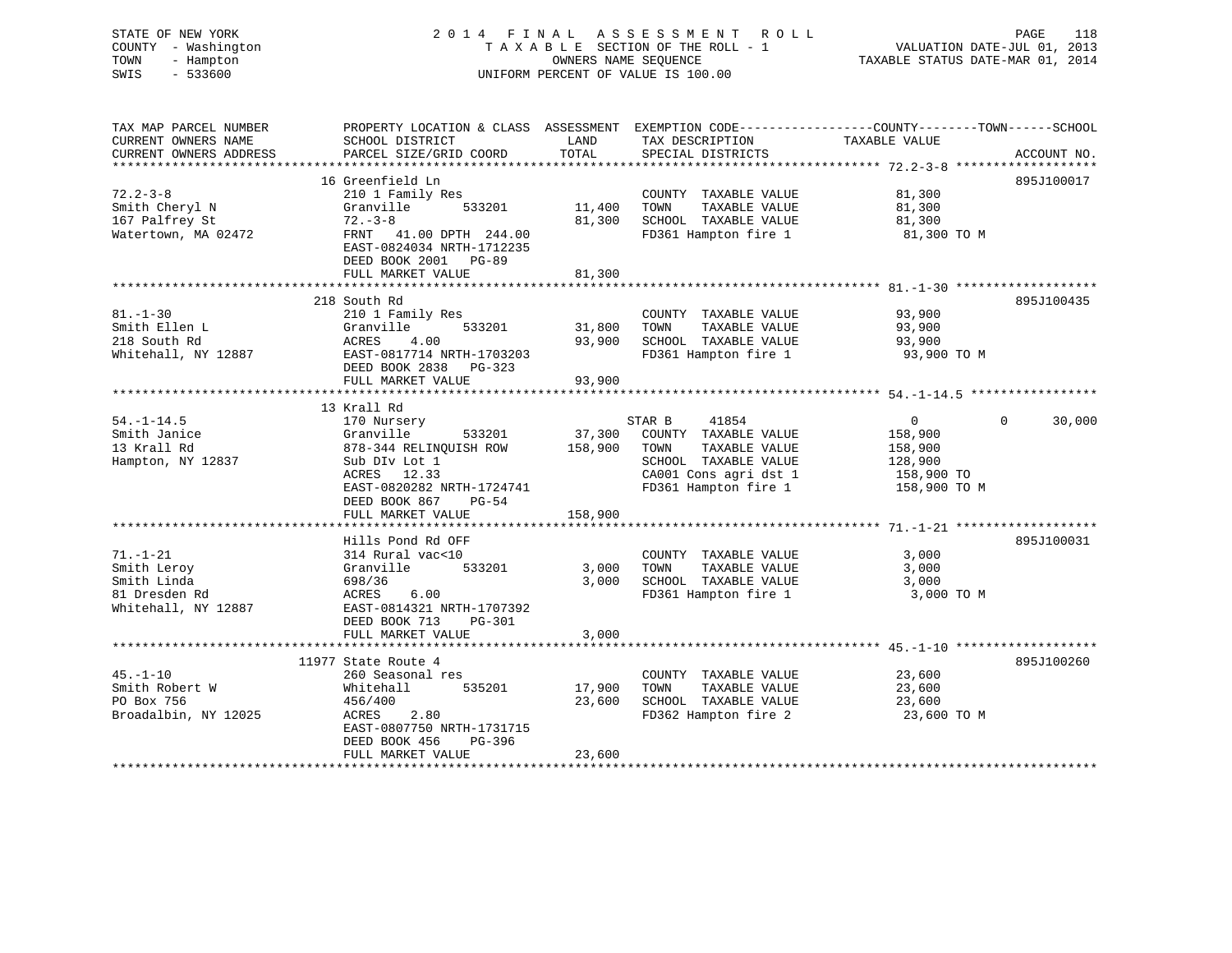# STATE OF NEW YORK 2 0 1 4 F I N A L A S S E S S M E N T R O L L PAGE 119 COUNTY - Washington T A X A B L E SECTION OF THE ROLL - 1 VALUATION DATE-JUL 01, 2013 TOWN - Hampton OWNERS NAME SEQUENCE TAXABLE STATUS DATE-MAR 01, 2014 SWIS - 533600 UNIFORM PERCENT OF VALUE IS 100.00

| TAX MAP PARCEL NUMBER<br>CURRENT OWNERS NAME<br>CURRENT OWNERS ADDRESS | PROPERTY LOCATION & CLASS ASSESSMENT EXEMPTION CODE----------------COUNTY-------TOWN------SCHOOL<br>SCHOOL DISTRICT<br>PARCEL SIZE/GRID COORD | LAND<br>TOTAL | TAX DESCRIPTION<br>SPECIAL DISTRICTS          | TAXABLE VALUE  |                | ACCOUNT NO.    |
|------------------------------------------------------------------------|-----------------------------------------------------------------------------------------------------------------------------------------------|---------------|-----------------------------------------------|----------------|----------------|----------------|
|                                                                        | Hills Pond Rd OFF                                                                                                                             |               |                                               |                |                | 895J100259     |
| $71. - 1 - 13$<br>Smith Romaine J -LE-                                 | 314 Rural vac<10<br>Granville<br>533201                                                                                                       | 4,000         | COUNTY TAXABLE VALUE<br>TOWN<br>TAXABLE VALUE | 4,000<br>4,000 |                |                |
| Smith Dorothy W -LE-                                                   | ACRES<br>5.40                                                                                                                                 | 4,000         | SCHOOL TAXABLE VALUE                          | 4,000          |                |                |
| 2402 County Route 18<br>Whitehall, NY 12887                            | EAST-0816532 NRTH-1710165<br>DEED BOOK 2517 PG-306                                                                                            |               | FD361 Hampton fire 1                          | 4,000 TO M     |                |                |
|                                                                        | FULL MARKET VALUE                                                                                                                             | 4,000         |                                               |                |                |                |
|                                                                        | 2402 County Route 18                                                                                                                          |               |                                               |                |                | 895J100258     |
| $72. - 1 - 20$                                                         | 210 1 Family Res                                                                                                                              |               | VET COM CT 41131                              | 12,875         | 12,875         | $\overline{0}$ |
| Smith Romaine J -LE-                                                   | Granville<br>533201                                                                                                                           |               | 12,100 AGED-CO/TN 41801                       | 19,313         | 19,313         | $\overline{0}$ |
| Smith Dorothy W -LE-                                                   | FRNT 85.00 DPTH 152.00                                                                                                                        |               | 51,500 AGED-SCH 41804                         | $\overline{0}$ | $\overline{0}$ | 18,025         |
| 2402 County Route 18                                                   | EAST-0820257 NRTH-1711042                                                                                                                     |               | 41834<br>STAR EN                              | $\overline{0}$ | $\Omega$       | 33,475         |
| Whitehall, NY 12887                                                    | DEED BOOK 2517 PG-306                                                                                                                         |               | COUNTY TAXABLE VALUE                          | 19,312         |                |                |
|                                                                        | FULL MARKET VALUE                                                                                                                             |               | 51,500 TOWN<br>TAXABLE VALUE                  | 19,312         |                |                |
|                                                                        |                                                                                                                                               |               | SCHOOL TAXABLE VALUE                          | $\overline{0}$ |                |                |
|                                                                        |                                                                                                                                               |               | FD361 Hampton fire 1                          | 51,500 TO M    |                |                |
|                                                                        |                                                                                                                                               |               |                                               |                |                |                |
|                                                                        | 208 Roberts Ln                                                                                                                                |               |                                               |                |                | 895J100140     |
| $53. -1 - 5$                                                           | 240 Rural res                                                                                                                                 |               | 41834<br>STAR EN                              | $\overline{0}$ | $\Omega$       | 64,200         |
| Sofia Dianne                                                           | Granville<br>533201                                                                                                                           |               | 72,000 COUNTY TAXABLE VALUE                   | 362,800        |                |                |
| PO Box 132                                                             | ACRES 41.92                                                                                                                                   | 362,800 TOWN  | TAXABLE VALUE                                 | 362,800        |                |                |
| Poultney, VT 05741                                                     | EAST-0815280 NRTH-1724357                                                                                                                     |               | SCHOOL TAXABLE VALUE                          | 298,600        |                |                |
|                                                                        | DEED BOOK 2380 PG-220                                                                                                                         |               | FD361 Hampton fire 1 362,800 TO M             |                |                |                |
|                                                                        | FULL MARKET VALUE                                                                                                                             | 362,800       |                                               |                |                |                |
|                                                                        |                                                                                                                                               |               |                                               |                |                |                |
|                                                                        | 42 Wicked Hollow Way                                                                                                                          |               |                                               |                |                | 895J101769     |
| $62. -1 - 15.1$                                                        | 210 1 Family Res                                                                                                                              |               | STAR B<br>41854                               | 0              | $\Omega$       | 30,000         |
| Spaulding Peter ETAL                                                   | 533201<br>Granville                                                                                                                           |               | 31,300 COUNTY TAXABLE VALUE                   | 73,400         |                |                |
| Spaulding Karen ETAL                                                   | 3.87 BANK<br>ACRES<br>185                                                                                                                     | 73,400        | TOWN<br>TAXABLE VALUE                         | 73,400         |                |                |
| 42 Wicked Hollow Way                                                   | EAST-0813696 NRTH-1720451                                                                                                                     |               | SCHOOL TAXABLE VALUE                          | 43,400         |                |                |
| Hampton, NY 12837                                                      | DEED BOOK 704<br>PG-131                                                                                                                       |               | FD361 Hampton fire 1                          | 73,400 TO M    |                |                |
|                                                                        | FULL MARKET VALUE                                                                                                                             | 73,400        |                                               |                |                |                |
|                                                                        | 66 Golf Course Rd                                                                                                                             |               |                                               |                |                | 895J100698     |
| $45. - 1 - 22.2$                                                       | 270 Mfg housing                                                                                                                               |               | COUNTY TAXABLE VALUE                          | 14,700         |                |                |
| Stannard Family Trust                                                  | Whitehall<br>535201                                                                                                                           | 13,000        | TAXABLE VALUE<br>TOWN                         | 14,700         |                |                |
| c/o Stannard Family Trust dba FRNT 100.00 DPTH 150.00                  |                                                                                                                                               | 14,700        | SCHOOL TAXABLE VALUE                          | 14,700         |                |                |
| Fernwood Girls                                                         | EAST-0810414 NRTH-1735442                                                                                                                     |               | FD362 Hampton fire 2                          | 14,700 TO M    |                |                |
| PO Box 22                                                              | DEED BOOK 736<br>PG-75                                                                                                                        |               |                                               |                |                |                |
| Fair Haven, VT 05743                                                   | FULL MARKET VALUE                                                                                                                             | 14,700        |                                               |                |                |                |
|                                                                        |                                                                                                                                               |               |                                               |                |                |                |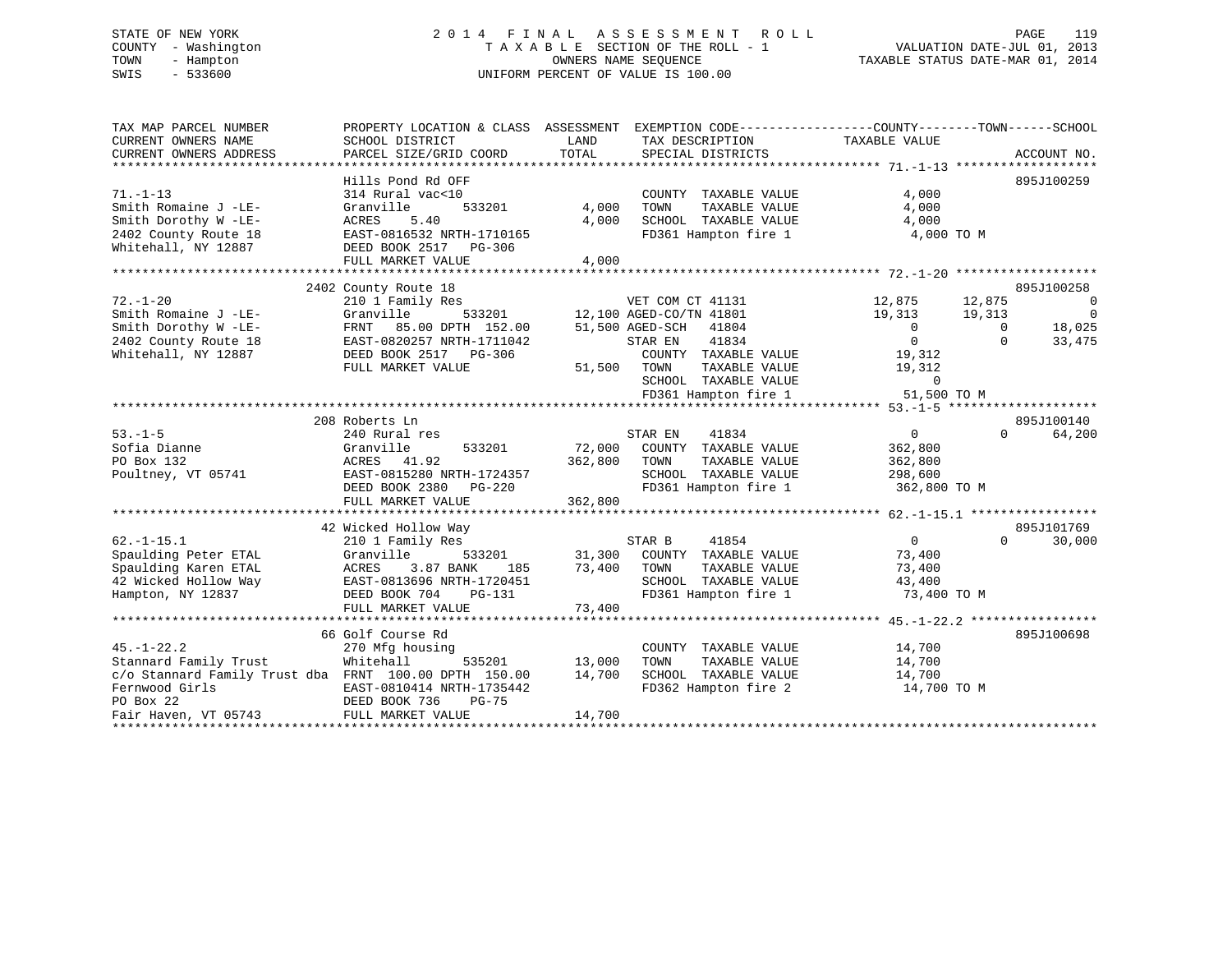# STATE OF NEW YORK 2 0 1 4 F I N A L A S S E S S M E N T R O L L PAGE 120 COUNTY - Washington T A X A B L E SECTION OF THE ROLL - 1 VALUATION DATE-JUL 01, 2013 TOWN - Hampton OWNERS NAME SEQUENCE TAXABLE STATUS DATE-MAR 01, 2014 SWIS - 533600 UNIFORM PERCENT OF VALUE IS 100.00

| TAX MAP PARCEL NUMBER<br>CURRENT OWNERS NAME<br>CURRENT OWNERS ADDRESS                                                                                    | PROPERTY LOCATION & CLASS ASSESSMENT<br>SCHOOL DISTRICT<br>PARCEL SIZE/GRID COORD                                                                                                                 | LAND<br>TOTAL                | TAX DESCRIPTION<br>SPECIAL DISTRICTS                                                                                                                | EXEMPTION CODE-----------------COUNTY-------TOWN------SCHOOL<br>TAXABLE VALUE<br>ACCOUNT NO.                            |
|-----------------------------------------------------------------------------------------------------------------------------------------------------------|---------------------------------------------------------------------------------------------------------------------------------------------------------------------------------------------------|------------------------------|-----------------------------------------------------------------------------------------------------------------------------------------------------|-------------------------------------------------------------------------------------------------------------------------|
| *********************                                                                                                                                     |                                                                                                                                                                                                   |                              |                                                                                                                                                     |                                                                                                                         |
| $45. - 1 - 22.3$<br>Stannard Family Trust<br>c/o Stannard Family Trust dba FRNT 100.00 DPTH 200.00<br>Fernwood Girls<br>PO Box 22<br>Fair Haven, VT 05743 | Golf Course Rd<br>311 Res vac land<br>Whitehall<br>535201<br>EAST-0810580 NRTH-1735564<br>DEED BOOK 953<br>$PG-6$<br>FULL MARKET VALUE                                                            | 2,000<br>2,000<br>2,000      | COUNTY TAXABLE VALUE<br>TAXABLE VALUE<br>TOWN<br>SCHOOL TAXABLE VALUE<br>FD362 Hampton fire 2                                                       | 2,000<br>2,000<br>2,000<br>2,000 TO M                                                                                   |
|                                                                                                                                                           |                                                                                                                                                                                                   |                              |                                                                                                                                                     |                                                                                                                         |
| $45. - 1 - 22.4$<br>Stannard Family Trust<br>c/o Stannard Family Trust dba FRNT 120.00 DPTH 200.00<br>Fernwood Girls<br>PO Box 22<br>Fair Haven, VT 05743 | Golf Course Rd<br>311 Res vac land<br>Whitehall<br>535201<br>EAST-0810574 NRTH-1735446<br>DEED BOOK 736<br>$PG-72$<br>FULL MARKET VALUE                                                           | 2,000<br>2,000<br>2,000      | COUNTY TAXABLE VALUE<br>TAXABLE VALUE<br>TOWN<br>SCHOOL TAXABLE VALUE<br>FD362 Hampton fire 2                                                       | 2,000<br>2,000<br>2,000<br>2,000 TO M                                                                                   |
|                                                                                                                                                           | 2145 State Route 22A                                                                                                                                                                              |                              |                                                                                                                                                     | 895J100264                                                                                                              |
| $81. - 2 - 21$<br>Stark Richard<br>Stark Frances<br>5 Ballard Rd<br>Hampton, NY 12837                                                                     | 210 1 Family Res<br>Granville<br>533201<br>FRNT 140.00 DPTH 200.00<br>EAST-0822642 NRTH-1701501<br>DEED BOOK 942<br>PG-324<br>FULL MARKET VALUE                                                   | 18,500<br>66,000<br>66,000   | COUNTY TAXABLE VALUE<br>TAXABLE VALUE<br>TOWN<br>SCHOOL TAXABLE VALUE<br>FD361 Hampton fire 1                                                       | 66,000<br>66,000<br>66,000<br>66,000 TO M                                                                               |
|                                                                                                                                                           |                                                                                                                                                                                                   |                              |                                                                                                                                                     |                                                                                                                         |
| $72. - 2 - 21$<br>Stark Richard E<br>Stark Frances<br>5 Ballard Rd<br>Hampton, NY 12837                                                                   | 5 Ballard Rd<br>210 1 Family Res<br>Granville<br>533201<br>ACRES<br>2.40<br>EAST-0821951 NRTH-1710328<br>DEED BOOK 443<br>PG-1073<br>FULL MARKET VALUE                                            | 96,600                       | CW_10_VET/ 41151<br>26,600 STAR EN<br>41834<br>COUNTY TAXABLE VALUE<br>TOWN<br>TAXABLE VALUE<br>SCHOOL TAXABLE VALUE<br>96,600 FD361 Hampton fire 1 | 895J100423<br>8,000<br>8,000<br>$\Omega$<br>64,200<br>$\Omega$<br>$\Omega$<br>88,600<br>88,600<br>32,400<br>96,600 TO M |
|                                                                                                                                                           |                                                                                                                                                                                                   |                              |                                                                                                                                                     |                                                                                                                         |
| $62. - 1 - 38$<br>Stark Roscoe<br>Stark June<br>2015 County Route 18<br>Whitehall, NY 12887                                                               | 2015 County Route 18<br>240 Rural res<br>Granville<br>533201<br>ACRES<br>47.81<br>EAST-0811987 NRTH-1714852<br>DEED BOOK 627<br>PG-171<br>FULL MARKET VALUE                                       | 77,800<br>166,500<br>166,500 | 41834<br>STAR EN<br>COUNTY TAXABLE VALUE<br>TOWN<br>TAXABLE VALUE<br>SCHOOL TAXABLE VALUE<br>FD361 Hampton fire 1                                   | 895J100256<br>0<br>$\Omega$<br>64,200<br>166,500<br>166,500<br>102,300<br>166,500 TO M                                  |
|                                                                                                                                                           |                                                                                                                                                                                                   |                              |                                                                                                                                                     |                                                                                                                         |
| $80. - 1 - 55$<br>Stec Gregory A Trustee<br>Stec Lisa F Trustee<br>155 E 29th St Apt 17G<br>New York, NY 10016                                            | 19 Mirror Lake Way<br>210 1 Family Res - WTRFNT<br>535201<br>Whitehall<br>$P/O$ Lot $6A$<br>FRNT 201.00 DPTH 324.00<br>EAST-0810693 NRTH-1705676<br>DEED BOOK 3342<br>PG-268<br>FULL MARKET VALUE | 25,000<br>166,100<br>166,100 | COUNTY TAXABLE VALUE<br>TOWN<br>TAXABLE VALUE<br>SCHOOL TAXABLE VALUE<br>FD361 Hampton fire 1                                                       | 895J101789<br>166,100<br>166,100<br>166,100<br>166,100 TO M                                                             |
|                                                                                                                                                           |                                                                                                                                                                                                   |                              |                                                                                                                                                     |                                                                                                                         |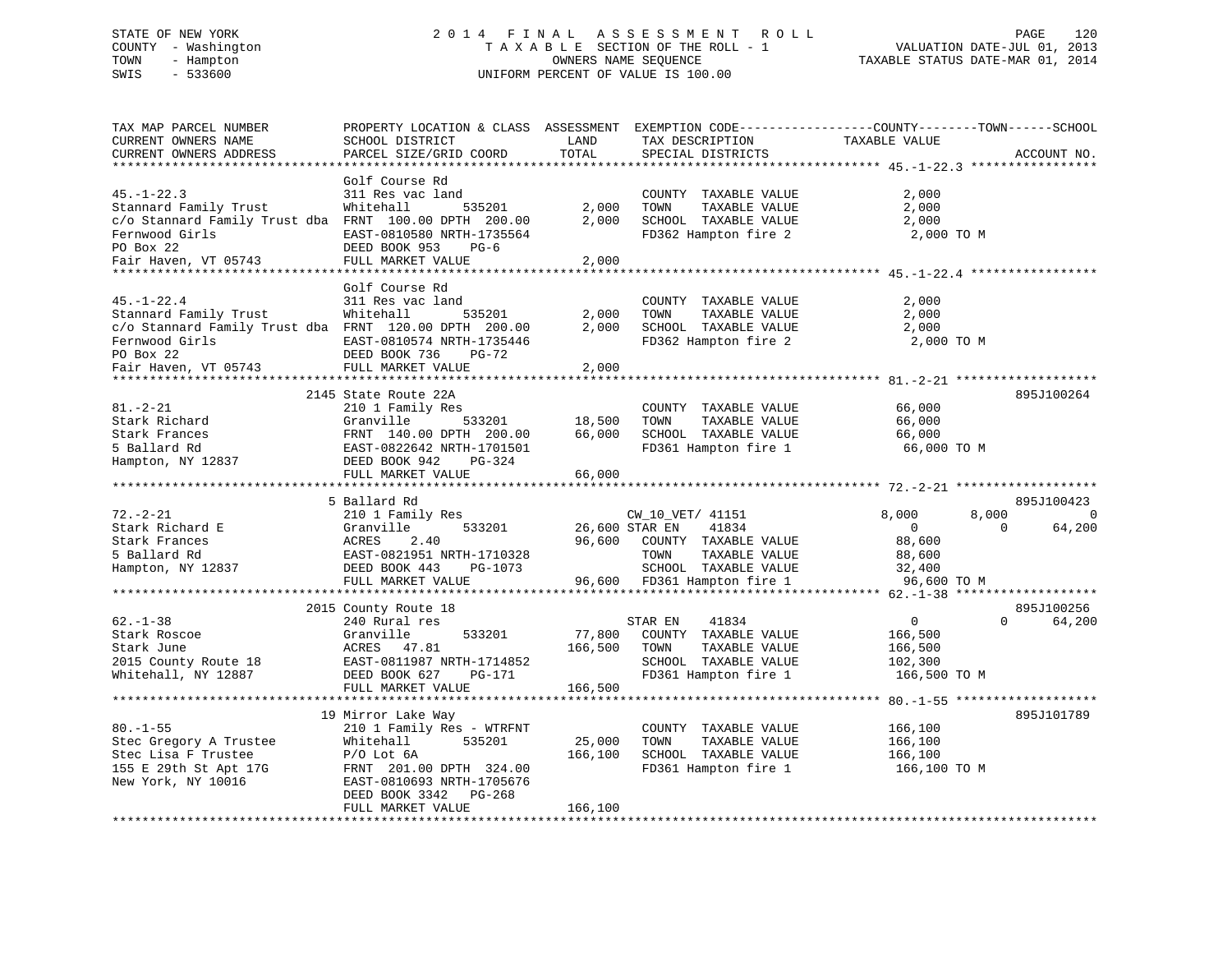# STATE OF NEW YORK 2 0 1 4 F I N A L A S S E S S M E N T R O L L PAGE 121 COUNTY - Washington T A X A B L E SECTION OF THE ROLL - 1 VALUATION DATE-JUL 01, 2013 TOWN - Hampton OWNERS NAME SEQUENCE TAXABLE STATUS DATE-MAR 01, 2014 SWIS - 533600 UNIFORM PERCENT OF VALUE IS 100.00

| TAX MAP PARCEL NUMBER<br>CURRENT OWNERS NAME<br>CURRENT OWNERS ADDRESS | PROPERTY LOCATION & CLASS ASSESSMENT EXEMPTION CODE----------------COUNTY-------TOWN------SCHOOL<br>SCHOOL DISTRICT<br>PARCEL SIZE/GRID COORD | LAND<br>TOTAL | TAX DESCRIPTION<br>SPECIAL DISTRICTS          | TAXABLE VALUE         |          | ACCOUNT NO. |
|------------------------------------------------------------------------|-----------------------------------------------------------------------------------------------------------------------------------------------|---------------|-----------------------------------------------|-----------------------|----------|-------------|
|                                                                        |                                                                                                                                               |               |                                               |                       |          |             |
|                                                                        | 1549 County Route 21                                                                                                                          |               |                                               |                       |          | 895J100658  |
| $80. -1 - 8$                                                           | 210 1 Family Res                                                                                                                              |               | STAR B<br>41854                               | $\overline{0}$        | $\Omega$ | 30,000      |
| Stevens Sheila                                                         | 533201<br>Granville                                                                                                                           | 28,500        | COUNTY TAXABLE VALUE                          | 58,500                |          |             |
| 1549 County Route 21                                                   | 866-187                                                                                                                                       | 58,500        | TOWN<br>TAXABLE VALUE                         | 58,500                |          |             |
| Whitehall, NY 12887                                                    | 3.00<br>ACRES<br>EAST-0812895 NRTH-1701476                                                                                                    |               | SCHOOL TAXABLE VALUE<br>FD361 Hampton fire 1  | 28,500<br>58,500 TO M |          |             |
|                                                                        | DEED BOOK 477<br>PG-658                                                                                                                       |               |                                               |                       |          |             |
|                                                                        | FULL MARKET VALUE                                                                                                                             | 58,500        |                                               |                       |          |             |
|                                                                        |                                                                                                                                               |               |                                               |                       |          |             |
|                                                                        | 18 Greenfield Ln                                                                                                                              |               |                                               |                       |          | 895J100127  |
| $72.2 - 3 - 9$                                                         | 210 1 Family Res                                                                                                                              |               | STAR B<br>41854                               | $\overline{0}$        | $\Omega$ | 30,000      |
| Stoddard George                                                        | 533201<br>Granville                                                                                                                           |               | 15,400 COUNTY TAXABLE VALUE                   | 59,400                |          |             |
| Stoddard Sherry                                                        | $72 - 3 - 9$                                                                                                                                  | 59,400 TOWN   | TAXABLE VALUE                                 | 59,400                |          |             |
| 18 Greenfield Ln                                                       | FRNT 48.00 DPTH 244.00                                                                                                                        |               | SCHOOL TAXABLE VALUE                          | 29,400                |          |             |
| Hampton, NY 12837                                                      | EAST-0823960 NRTH-1712245                                                                                                                     |               | FD361 Hampton fire 1                          | 59,400 TO M           |          |             |
|                                                                        | DEED BOOK 1865 PG-79                                                                                                                          |               |                                               |                       |          |             |
|                                                                        | FULL MARKET VALUE                                                                                                                             | 59,400        |                                               |                       |          |             |
|                                                                        |                                                                                                                                               |               |                                               |                       |          |             |
|                                                                        | 27 Hampton Heights Way                                                                                                                        |               |                                               |                       |          | 895J100621  |
| $80. - 1 - 17$                                                         | 210 1 Family Res                                                                                                                              |               | STAR B<br>41854                               | $\overline{0}$        | $\Omega$ | 30,000      |
| Stratton Helene                                                        | Granville 533201                                                                                                                              |               | 35,000 COUNTY TAXABLE VALUE                   | 117,600               |          |             |
| 27 Hampton Heights Way<br>Whitehall, NY 12837                          | LOT 10<br>ACRES<br>5.01                                                                                                                       | 117,600       | TAXABLE VALUE<br>TOWN<br>SCHOOL TAXABLE VALUE | 117,600<br>87,600     |          |             |
|                                                                        | EAST-0811543 NRTH-1701465                                                                                                                     |               | FD361 Hampton fire 1                          | 117,600 TO M          |          |             |
|                                                                        | DEED BOOK 2143 PG-102                                                                                                                         |               |                                               |                       |          |             |
|                                                                        | FULL MARKET VALUE                                                                                                                             | 117,600       |                                               |                       |          |             |
|                                                                        |                                                                                                                                               |               |                                               |                       |          |             |
|                                                                        | 152 Rainbow Way                                                                                                                               |               |                                               |                       |          | 895J100660  |
| $81. - 1 - 17$                                                         | 260 Seasonal res                                                                                                                              |               | COUNTY TAXABLE VALUE                          | 69,900                |          |             |
| Strickland Living Trust                                                | Granville<br>533201                                                                                                                           | 16,700        | TOWN<br>TAXABLE VALUE                         | 69,900                |          |             |
| 75 West Point Ter                                                      | ACRES<br>4.50                                                                                                                                 | 69,900        | SCHOOL TAXABLE VALUE                          | 69,900                |          |             |
| West Hartford Conn, 06107 EAST-0816754 NRTH-1700641                    |                                                                                                                                               |               | FD361 Hampton fire 1                          | 69,900 TO M           |          |             |
|                                                                        | DEED BOOK 838<br>PG-223                                                                                                                       |               |                                               |                       |          |             |
|                                                                        | FULL MARKET VALUE                                                                                                                             | 69,900        |                                               |                       |          |             |
|                                                                        |                                                                                                                                               |               |                                               |                       |          |             |
|                                                                        | County Route 21 OFF                                                                                                                           |               |                                               |                       |          |             |
| $71.3 - 2 - 6$                                                         | 311 Res vac land - WTRFNT                                                                                                                     |               | COUNTY TAXABLE VALUE                          | 26,000                |          |             |
| Strutz Paul                                                            | 535201<br>Whitehall                                                                                                                           | 26,000        | TAXABLE VALUE<br>TOWN                         | 26,000                |          |             |
| Strutz John W Jr                                                       | Subdiv 15B                                                                                                                                    | 26,000        | SCHOOL TAXABLE VALUE                          | 26,000                |          |             |
| PO Box 265                                                             | $80. - 2 - 6$                                                                                                                                 |               | FD361 Hampton fire 1                          | 26,000 TO M           |          |             |
| East Wallingford, VT 05742                                             | FRNT 196.00 DPTH 234.00                                                                                                                       |               |                                               |                       |          |             |
|                                                                        | EAST-0809877 NRTH-1706858<br>DEED BOOK 807<br>PG-263                                                                                          |               |                                               |                       |          |             |
|                                                                        | FULL MARKET VALUE                                                                                                                             | 26,000        |                                               |                       |          |             |
|                                                                        |                                                                                                                                               |               |                                               |                       |          |             |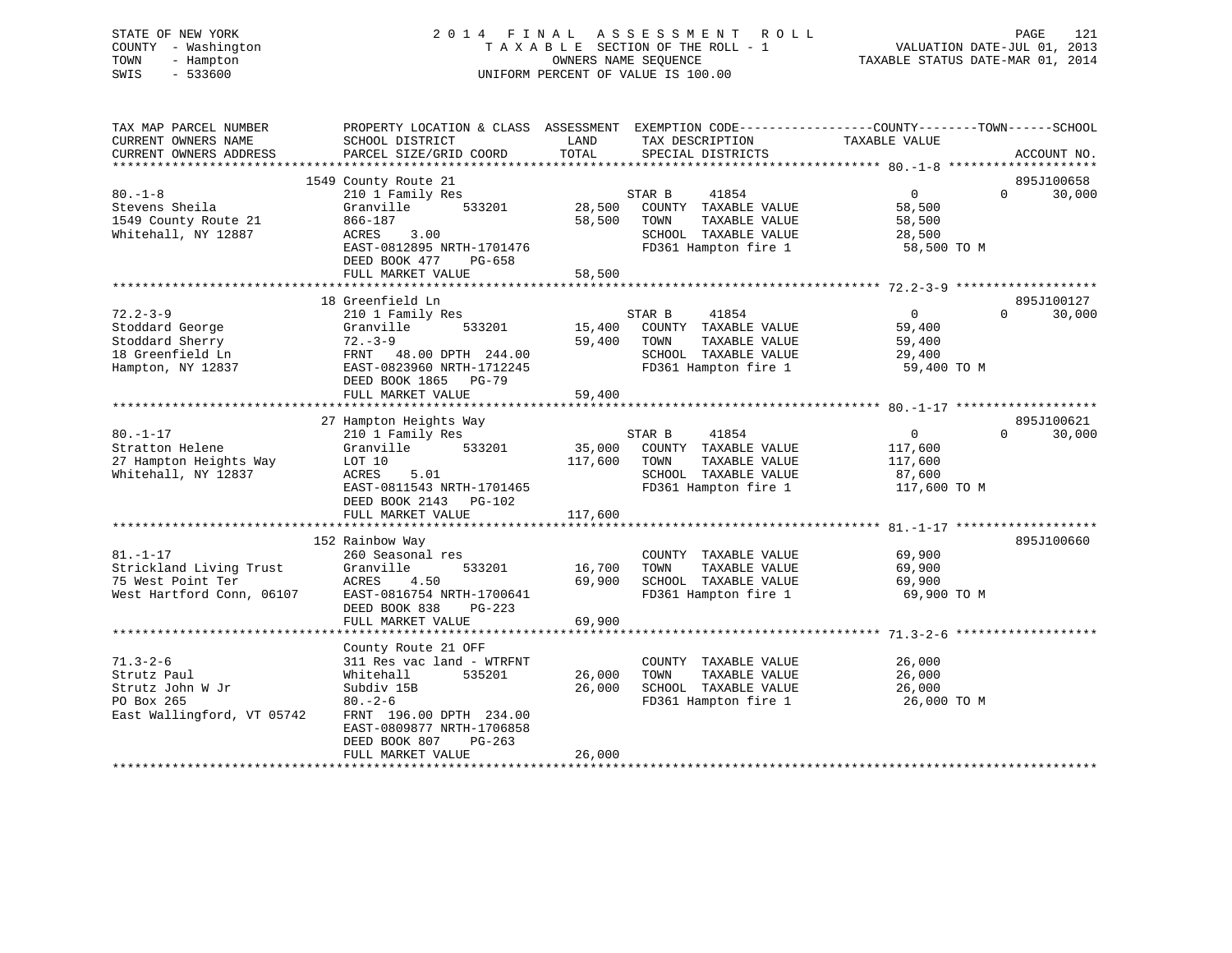# STATE OF NEW YORK 2 0 1 4 F I N A L A S S E S S M E N T R O L L PAGE 122 COUNTY - Washington T A X A B L E SECTION OF THE ROLL - 1 VALUATION DATE-JUL 01, 2013 TOWN - Hampton OWNERS NAME SEQUENCE TAXABLE STATUS DATE-MAR 01, 2014 SWIS - 533600 UNIFORM PERCENT OF VALUE IS 100.00

| TAX MAP PARCEL NUMBER<br>CURRENT OWNERS NAME<br>CURRENT OWNERS ADDRESS                                      | PROPERTY LOCATION & CLASS ASSESSMENT EXEMPTION CODE----------------COUNTY-------TOWN------SCHOOL<br>SCHOOL DISTRICT<br>PARCEL SIZE/GRID COORD                                                           | LAND<br>TOTAL                | TAX DESCRIPTION<br>SPECIAL DISTRICTS                                                                                   | TAXABLE VALUE                                                  | ACCOUNT NO.        |
|-------------------------------------------------------------------------------------------------------------|---------------------------------------------------------------------------------------------------------------------------------------------------------------------------------------------------------|------------------------------|------------------------------------------------------------------------------------------------------------------------|----------------------------------------------------------------|--------------------|
| $31. - 1 - 3.10$<br>Sweeney Daniel T<br>Sweeney Andrea<br>1386 Carvers Falls Ln<br>Whitehall, NY 12887      | 1386 Carvers Falls Ln<br>210 1 Family Res<br>Whitehall<br>535201<br>710/193<br>ACRES<br>1.70<br>EAST-0808590 NRTH-1745963<br>DEED BOOK 644<br>PG-227<br>FULL MARKET VALUE                               | 24,300<br>120,200<br>120,200 | 41854<br>STAR B<br>COUNTY TAXABLE VALUE<br>TOWN<br>TAXABLE VALUE<br>SCHOOL TAXABLE VALUE<br>FD361 Hampton fire 1       | $\overline{0}$<br>120,200<br>120,200<br>90,200<br>120,200 TO M | $\Omega$<br>30,000 |
| $31. - 1 - 1$<br>Sweeney Virginia M Trust<br>Sweeney Frank A Trustee<br>PO Box 3296<br>Westport, MA 02790   | 215 Carvers Falls Rd<br>260 Seasonal res<br>535201<br>Whitehall<br>Frank A &Virginia M Sween<br>Trust 3196/27<br>ACRES 168.50<br>EAST-0804096 NRTH-1746683<br>DEED BOOK 3196 PG-27<br>FULL MARKET VALUE | 94,400<br>143,800<br>143,800 | COUNTY TAXABLE VALUE<br>TOWN<br>TAXABLE VALUE<br>SCHOOL TAXABLE VALUE<br>FD362 Hampton fire 2                          | 143,800<br>143,800<br>143,800<br>143,800 TO M                  | 895J100091         |
| $38. - 1 - 1.1$<br>Sweeney Virginia M Trust<br>Sweeney Frank A Trustee<br>PO Box 3296<br>Westport, MA 02790 | Carvers Falls Rd<br>323 Vacant rural<br>Whitehall<br>535201<br>Frank A & Virginia M Swee<br>Trust 3196/27<br>ACRES 40.70<br>EAST-0803572 NRTH-1744619<br>DEED BOOK 3196 PG-27<br>FULL MARKET VALUE      | 19,000<br>19,000<br>19,000   | COUNTY TAXABLE VALUE<br>TAXABLE VALUE<br>TOWN<br>SCHOOL TAXABLE VALUE<br>CA001 Cons agri dst 1<br>FD362 Hampton fire 2 | 19,000<br>19,000<br>19,000<br>19,000 TO<br>19,000 TO M         |                    |
| $72. - 1 - 19$<br>Taran Barbara M<br>3043 Vermont Route 153<br>West Pawlet, VT 05775                        | 485 South Rd<br>240 Rural res<br>Granville<br>533201<br>ACRES 79.84<br>EAST-0819210 NRTH-1708846<br>DEED BOOK 3081<br>PG-31<br>FULL MARKET VALUE                                                        | 98,700<br>175,200<br>175,200 | COUNTY TAXABLE VALUE<br>TAXABLE VALUE<br>TOWN<br>SCHOOL TAXABLE VALUE<br>FD361 Hampton fire 1                          | 175,200<br>175,200<br>175,200<br>175,200 TO M                  | 895J100267         |
| $72. - 2 - 14$<br>Taran Barbara M<br>Taran Stephen M<br>3043 Vermont Route 153<br>West Pawlet, VT 05775     | State Route 22A OFF<br>720 Mine/quarry<br>Granville<br>533201<br>719/148<br>ACRES 17.00<br>EAST-0823238 NRTH-1706339<br>DEED BOOK 3081<br>PG-35<br>FULL MARKET VALUE                                    | 27,000<br>27,000<br>27,000   | COUNTY TAXABLE VALUE<br>TOWN<br>TAXABLE VALUE<br>SCHOOL TAXABLE VALUE<br>FD361 Hampton fire 1                          | 27,000<br>27,000<br>27,000<br>27,000 TO M                      | 895J100208         |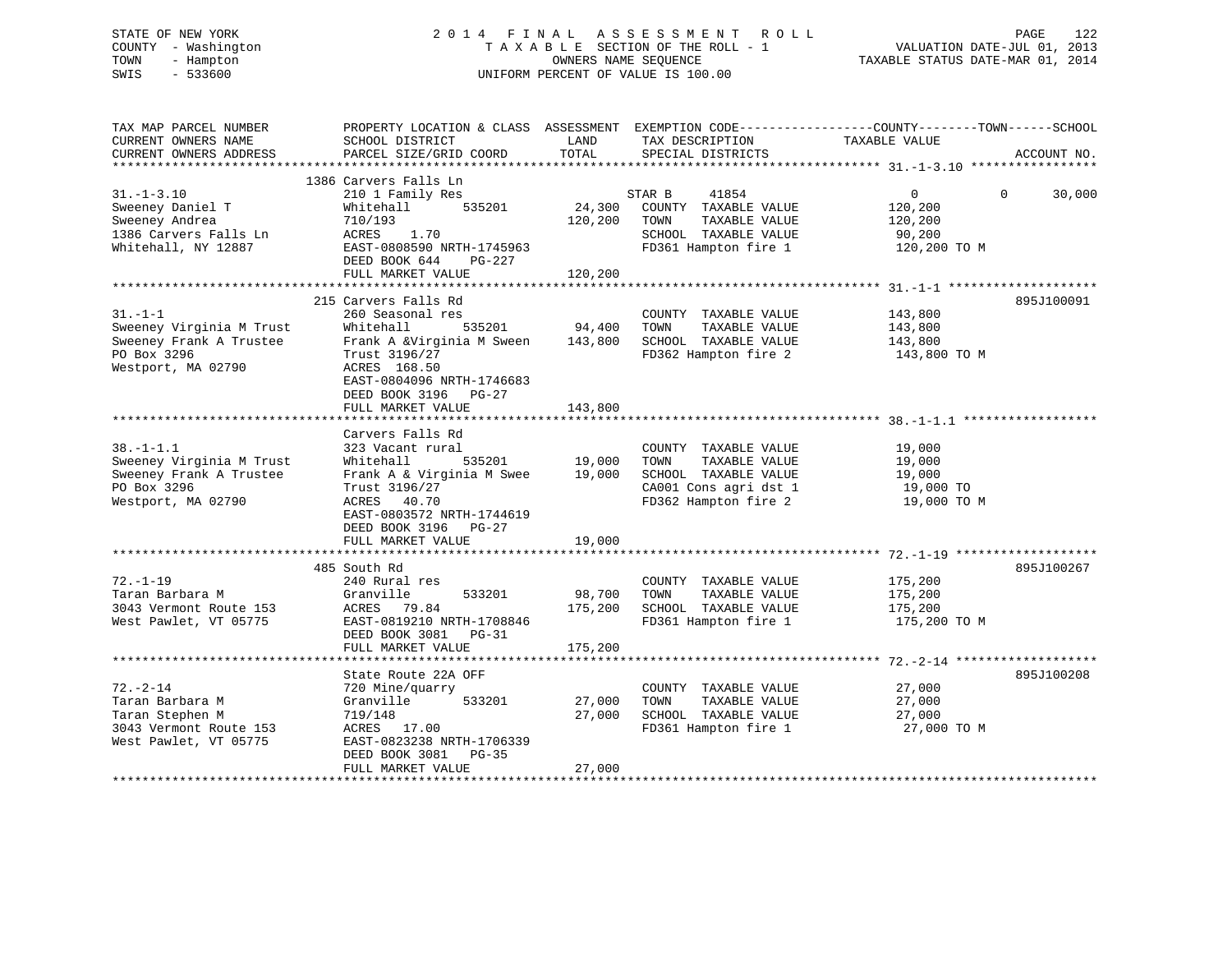# STATE OF NEW YORK 2 0 1 4 F I N A L A S S E S S M E N T R O L L PAGE 123 COUNTY - Washington T A X A B L E SECTION OF THE ROLL - 1 VALUATION DATE-JUL 01, 2013 TOWN - Hampton OWNERS NAME SEQUENCE TAXABLE STATUS DATE-MAR 01, 2014 SWIS - 533600 UNIFORM PERCENT OF VALUE IS 100.00

| TAX MAP PARCEL NUMBER<br>CURRENT OWNERS NAME<br>CURRENT OWNERS ADDRESS                                    | PROPERTY LOCATION & CLASS ASSESSMENT<br>SCHOOL DISTRICT<br>PARCEL SIZE/GRID COORD                                                                                                               | LAND<br>TOTAL                | TAX DESCRIPTION<br>SPECIAL DISTRICTS                                                                                   | EXEMPTION CODE-----------------COUNTY-------TOWN------SCHOOL<br>TAXABLE VALUE | ACCOUNT NO.        |
|-----------------------------------------------------------------------------------------------------------|-------------------------------------------------------------------------------------------------------------------------------------------------------------------------------------------------|------------------------------|------------------------------------------------------------------------------------------------------------------------|-------------------------------------------------------------------------------|--------------------|
| $71. - 1 - 14.51$<br>Taran Christopher John<br>244 Hills Pond Rd<br>Hampton, NY 12837                     | 244 Hills Pond Rd<br>210 1 Family Res<br>Granville<br>533201<br>ACRES<br>9.36<br>EAST-0817141 NRTH-1707834<br>DEED BOOK 2212 PG-35<br>FULL MARKET VALUE                                         | 39,400<br>141,600<br>141,600 | COUNTY TAXABLE VALUE<br>TAXABLE VALUE<br>TOWN<br>SCHOOL TAXABLE VALUE<br>FD361 Hampton fire 1                          | 141,600<br>141,600<br>141,600<br>141,600 TO M                                 |                    |
|                                                                                                           |                                                                                                                                                                                                 |                              |                                                                                                                        |                                                                               |                    |
| $72. - 1 - 19.1$<br>Taran Joseph<br>Taran Tamme<br>PO Box 49<br>Hampton, NY 12837                         | 494 South Rd<br>210 1 Family Res<br>533201<br>Granville<br>ACRES<br>4.73<br>EAST-0820653 NRTH-1708856<br>DEED BOOK 694<br>PG-294<br>FULL MARKET VALUE                                           | 34,100<br>272,200<br>272,200 | 41854<br>STAR B<br>COUNTY TAXABLE VALUE<br>TAXABLE VALUE<br>TOWN<br>SCHOOL TAXABLE VALUE<br>FD361 Hampton fire 1       | $\overline{0}$<br>272,200<br>272,200<br>242,200<br>272,200 TO M               | $\Omega$<br>30,000 |
|                                                                                                           | County Route 18 OFF                                                                                                                                                                             |                              |                                                                                                                        |                                                                               | 895J100696         |
| $72. - 1 - 22.1$<br>Tatko Raymond S<br>Box 76<br>Middle Granville, NY 12849                               | 720 Mine/quarry<br>533201<br>Granville<br>556/241<br>ACRES 10.17<br>EAST-0819474 NRTH-1710773<br>DEED BOOK 502<br>$PG-204$<br>FULL MARKET VALUE                                                 | 7,500<br>7,500<br>7,500      | COUNTY TAXABLE VALUE<br>TOWN<br>TAXABLE VALUE<br>SCHOOL TAXABLE VALUE<br>CA001 Cons agri dst 1<br>FD361 Hampton fire 1 | 7,500<br>7,500<br>7,500<br>7,500 TO<br>7,500 TO M                             |                    |
|                                                                                                           | 39 Smith Way                                                                                                                                                                                    |                              |                                                                                                                        |                                                                               | 895J100623         |
| $80. - 1 - 10$<br>Taylor Lawrence<br>39 Smith Way<br>Whitehall, NY 12887                                  | 260 Seasonal res<br>Granville<br>533201<br>6.00 BANK<br>ACRES<br>40<br>EAST-0812248 NRTH-1701367<br>DEED BOOK 2104 PG-339<br>FULL MARKET VALUE                                                  | 36,000<br>69,000<br>69,000   | STAR B<br>41854<br>COUNTY TAXABLE VALUE<br>TOWN<br>TAXABLE VALUE<br>SCHOOL TAXABLE VALUE<br>FD361 Hampton fire 1       | 0<br>69,000<br>69,000<br>39,000<br>69,000 TO M                                | $\Omega$<br>30,000 |
|                                                                                                           |                                                                                                                                                                                                 |                              |                                                                                                                        |                                                                               |                    |
| $71.4 - 2 - 10$<br>Tedeschi James A<br>Tedeschi James A Jr<br>532 Long Beach Rd<br>St James L I, NY 11780 | West Way<br>311 Res vac land - WTRFNT<br>533201<br>Granville<br>LOT 8<br>$71. - 2 - 10$<br>FRNT 102.00 DPTH 241.00<br>EAST-0815553 NRTH-1707324<br>DEED BOOK 667<br>PG-107<br>FULL MARKET VALUE | 25,500<br>25,500<br>25,500   | COUNTY TAXABLE VALUE<br>TAXABLE VALUE<br>TOWN<br>SCHOOL TAXABLE VALUE<br>FD361 Hampton fire 1                          | 25,500<br>25,500<br>25,500<br>25,500 TO M                                     | 895J100268         |
|                                                                                                           |                                                                                                                                                                                                 |                              |                                                                                                                        |                                                                               |                    |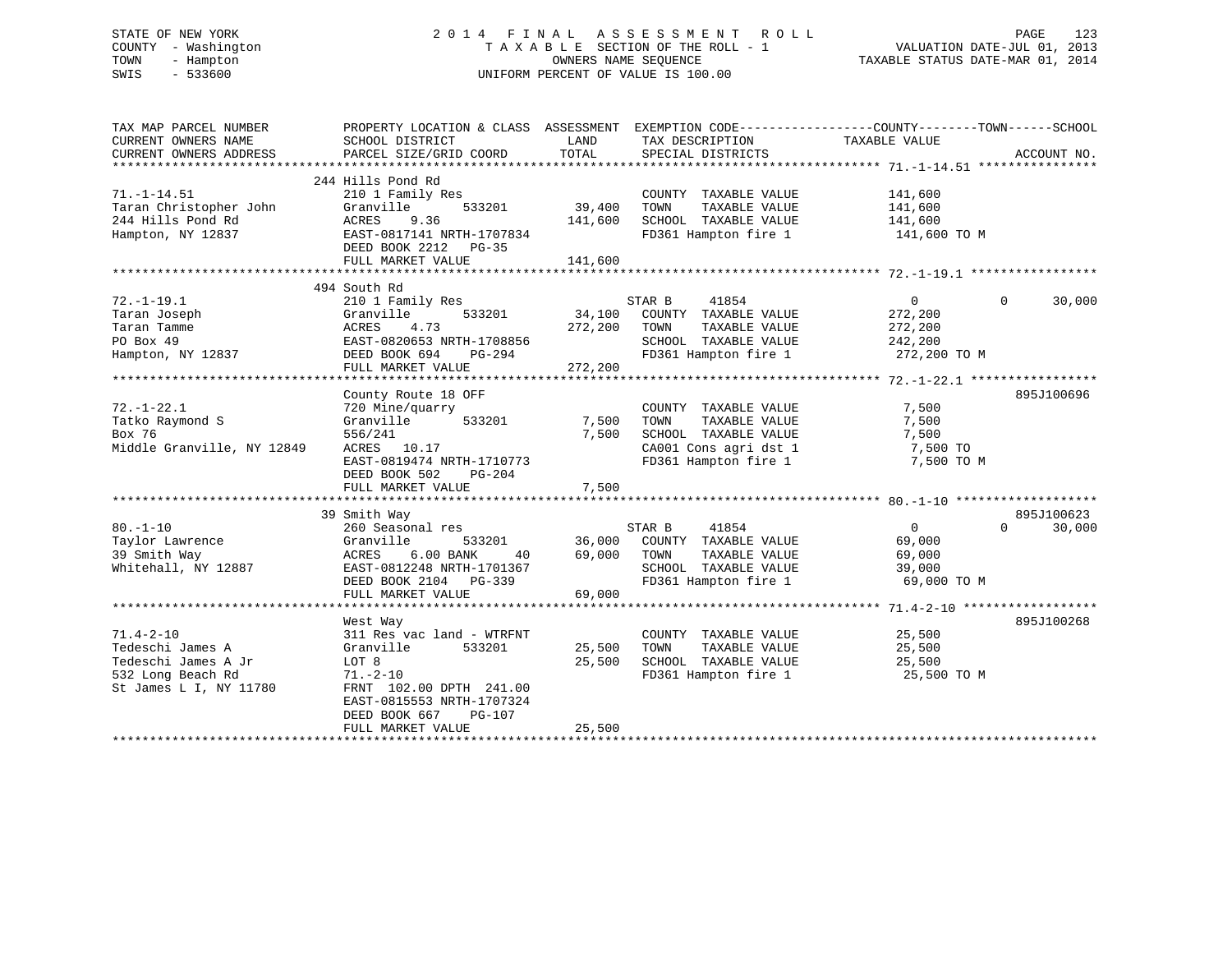# STATE OF NEW YORK 2 0 1 4 F I N A L A S S E S S M E N T R O L L PAGE 124 COUNTY - Washington T A X A B L E SECTION OF THE ROLL - 1 VALUATION DATE-JUL 01, 2013 TOWN - Hampton OWNERS NAME SEQUENCE TAXABLE STATUS DATE-MAR 01, 2014 SWIS - 533600 UNIFORM PERCENT OF VALUE IS 100.00

| TAX MAP PARCEL NUMBER       |                           |        |                       | PROPERTY LOCATION & CLASS ASSESSMENT EXEMPTION CODE----------------COUNTY-------TOWN------SCHOOL |
|-----------------------------|---------------------------|--------|-----------------------|--------------------------------------------------------------------------------------------------|
| CURRENT OWNERS NAME         | SCHOOL DISTRICT           | LAND   | TAX DESCRIPTION       | TAXABLE VALUE                                                                                    |
| CURRENT OWNERS ADDRESS      | PARCEL SIZE/GRID COORD    | TOTAL  | SPECIAL DISTRICTS     | ACCOUNT NO.                                                                                      |
|                             |                           |        |                       |                                                                                                  |
|                             | 1051 North Ouivey Hill Ln |        |                       | 895J100430                                                                                       |
| $81. - 1 - 15$              | 314 Rural vac<10          |        | COUNTY TAXABLE VALUE  | 23,000                                                                                           |
| Terrio James                | Granville<br>533201       | 23,000 | TOWN<br>TAXABLE VALUE | 23,000                                                                                           |
| Terrio Kathleen             | 4.00<br>ACRES             | 23,000 | SCHOOL TAXABLE VALUE  | 23,000                                                                                           |
| 49 East Main St             | EAST-0817654 NRTH-1700465 |        | FD361 Hampton fire 1  | 23,000 TO M                                                                                      |
| Granville, NY 12832         | DEED BOOK 719<br>PG-325   |        |                       |                                                                                                  |
|                             | FULL MARKET VALUE         | 23,000 |                       |                                                                                                  |
|                             |                           |        |                       |                                                                                                  |
|                             | Forest Hill Way           |        |                       |                                                                                                  |
| $71. - 1 - 29.1$            | 311 Res vac land          |        | COUNTY TAXABLE VALUE  | 5,000                                                                                            |
| The Main Street Express LLC | Granville<br>533201       | 5,000  | TOWN<br>TAXABLE VALUE | 5,000                                                                                            |
| 770 Bedford Ridge Rd        | FRNT 350.00 DPTH 328.00   | 5,000  | SCHOOL TAXABLE VALUE  | 5,000                                                                                            |
| Mt Kisco, NY 10549          | EAST-0810196 NRTH-1706828 |        | FD361 Hampton fire 1  | 5,000 TO M                                                                                       |
|                             | DEED BOOK 3394 PG-249     |        |                       |                                                                                                  |
| PRIOR OWNER ON 3/01/2014    | FULL MARKET VALUE         | 5,000  |                       |                                                                                                  |
| Felice Lucille              |                           |        |                       |                                                                                                  |
|                             |                           |        |                       |                                                                                                  |
|                             | County Route 21           |        |                       | 895J100014                                                                                       |
| $71. - 1 - 30.1$            | 311 Res vac land          |        | COUNTY TAXABLE VALUE  | 19,000                                                                                           |
| The Main Street Express LLC | Whitehall<br>535201       | 19,000 | TOWN<br>TAXABLE VALUE | 19,000                                                                                           |
| 770 Bedford Ridge Rd        | Sect 4 Lot 1              | 19,000 | SCHOOL TAXABLE VALUE  | 19,000                                                                                           |
| Mt Kisco, NY 10549          | 680/39 Row Agmt           |        | FD361 Hampton fire 1  | 19,000 TO M                                                                                      |
|                             | ACRES<br>4.20             |        |                       |                                                                                                  |
| PRIOR OWNER ON 3/01/2014    | EAST-0809503 NRTH-1707237 |        |                       |                                                                                                  |
| Felice Lucille              | DEED BOOK 3394 PG-249     |        |                       |                                                                                                  |
|                             | FULL MARKET VALUE         | 19,000 |                       |                                                                                                  |
|                             |                           |        |                       |                                                                                                  |
|                             | County Route 21 OFF       |        |                       |                                                                                                  |
| $71. - 1 - 30.3$            | 311 Res vac land          |        | COUNTY TAXABLE VALUE  | 18,500                                                                                           |
| The Main Street Express LLC | 535201<br>Whitehall       | 18,500 | TOWN<br>TAXABLE VALUE | 18,500                                                                                           |
| 770 Bedford Ridge Rd        | Sect 4 Lot 2              | 18,500 | SCHOOL TAXABLE VALUE  | 18,500                                                                                           |
| Mt Kisco, NY 10549          | ACRES<br>3.98             |        | FD361 Hampton fire 1  | 18,500 TO M                                                                                      |
|                             | EAST-0809851 NRTH-1707322 |        |                       |                                                                                                  |
| PRIOR OWNER ON 3/01/2014    | DEED BOOK 3394 PG-249     |        |                       |                                                                                                  |
| Felice Lucille              | FULL MARKET VALUE         | 18,500 |                       |                                                                                                  |
|                             |                           |        |                       |                                                                                                  |
|                             | County Route 21 OFF       |        |                       |                                                                                                  |
| $71. - 1 - 30.4$            | 323 Vacant rural          |        | COUNTY TAXABLE VALUE  | 25,000                                                                                           |
| The Main Street Express LLC | 535201<br>Whitehall       | 25,000 | TOWN<br>TAXABLE VALUE | 25,000                                                                                           |
| 770 Bedford Ridge Rd        | Sect 4 Lot 3              | 25,000 | SCHOOL TAXABLE VALUE  | 25,000                                                                                           |
| Mt Kisco, NY 10549          | ACRES 38.69               |        | FD361 Hampton fire 1  | 25,000 TO M                                                                                      |
|                             | EAST-0809447 NRTH-1708296 |        |                       |                                                                                                  |
| PRIOR OWNER ON 3/01/2014    | DEED BOOK 3394<br>PG-249  |        |                       |                                                                                                  |
| Felice Lucille              | FULL MARKET VALUE         | 25,000 |                       |                                                                                                  |
|                             |                           |        |                       |                                                                                                  |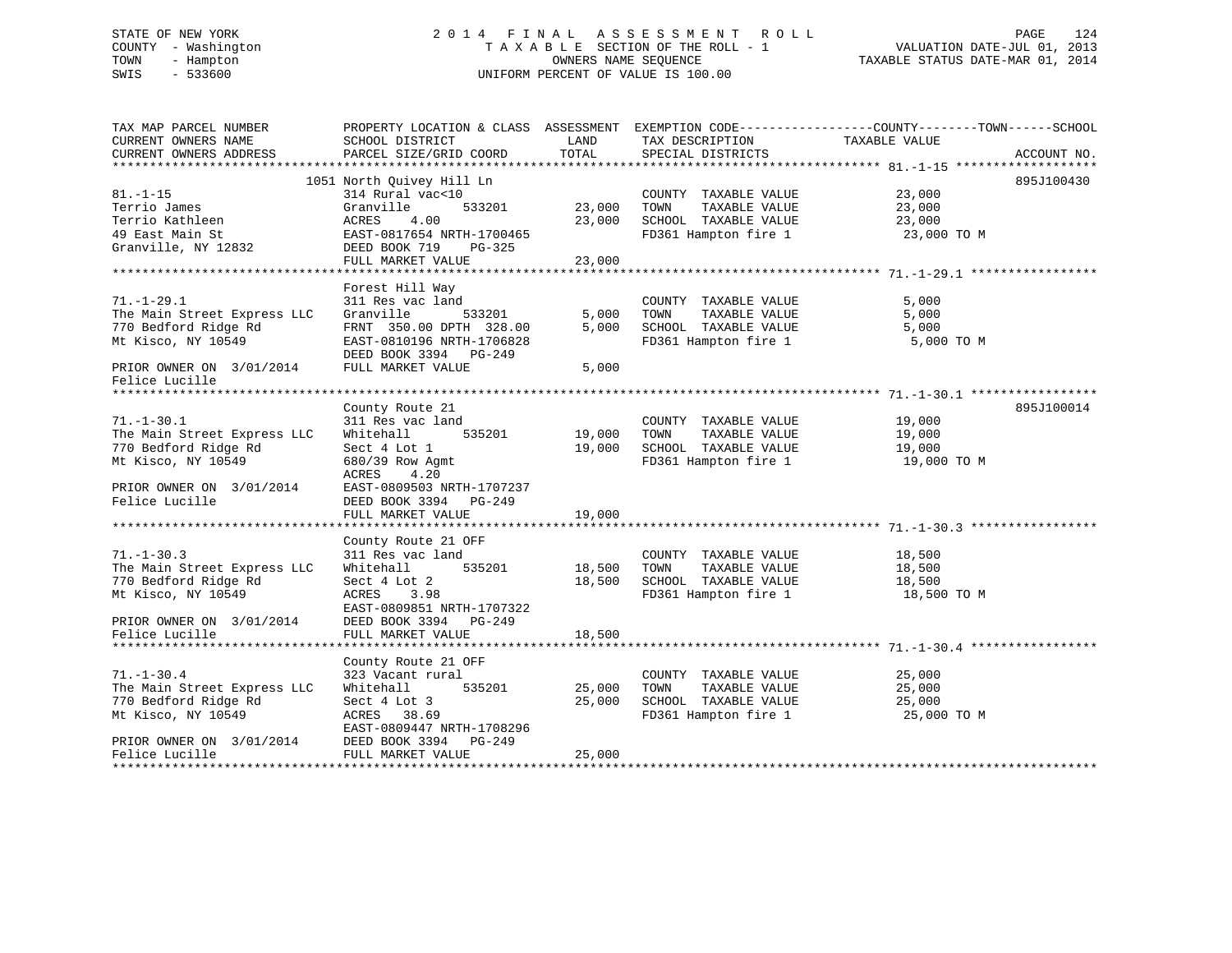# STATE OF NEW YORK 2 0 1 4 F I N A L A S S E S S M E N T R O L L PAGE 125 COUNTY - Washington T A X A B L E SECTION OF THE ROLL - 1 VALUATION DATE-JUL 01, 2013 TOWN - Hampton OWNERS NAME SEQUENCE TAXABLE STATUS DATE-MAR 01, 2014 SWIS - 533600 UNIFORM PERCENT OF VALUE IS 100.00

| TAX MAP PARCEL NUMBER<br>CURRENT OWNERS NAME<br>CURRENT OWNERS ADDRESS                                                                    | SCHOOL DISTRICT<br>PARCEL SIZE/GRID COORD                                                                                                                                                        | LAND<br>TOTAL         | TAX DESCRIPTION<br>SPECIAL DISTRICTS                                                                        | PROPERTY LOCATION & CLASS ASSESSMENT EXEMPTION CODE----------------COUNTY-------TOWN-----SCHOOL<br>TAXABLE VALUE<br>ACCOUNT NO. |
|-------------------------------------------------------------------------------------------------------------------------------------------|--------------------------------------------------------------------------------------------------------------------------------------------------------------------------------------------------|-----------------------|-------------------------------------------------------------------------------------------------------------|---------------------------------------------------------------------------------------------------------------------------------|
| **********************                                                                                                                    |                                                                                                                                                                                                  |                       |                                                                                                             |                                                                                                                                 |
| $71. - 1 - 30.5$<br>The Main Street Express LLC<br>770 Bedford Ridge Rd<br>Mt Kisco, NY 10549                                             | County Route 21<br>311 Res vac land<br>Whitehall<br>535201<br>Sect 4 Lot 4<br>ACRES 5.10                                                                                                         | 21,000 TOWN<br>21,000 | COUNTY TAXABLE VALUE<br>TAXABLE VALUE<br>SCHOOL TAXABLE VALUE                                               | 21,000<br>21,000<br>21,000<br>FD361 Hampton fire 1 21,000 TO M                                                                  |
| PRIOR OWNER ON 3/01/2014<br>Felice Lucille                                                                                                | EAST-0809225 NRTH-1707584<br>DEED BOOK 3394 PG-249<br>FULL MARKET VALUE                                                                                                                          | 21,000                |                                                                                                             |                                                                                                                                 |
|                                                                                                                                           | County Route 21                                                                                                                                                                                  |                       |                                                                                                             |                                                                                                                                 |
| $71. - 1 - 30.6$<br>The Main Street Express LLC<br>770 Bedford Ridge Rd<br>Mt Kisco, NY 10549<br>PRIOR OWNER ON 3/01/2014                 | 311 Res vac land<br>535201<br>Whitehall<br>Sect 4 Lot 5<br>ACRES 10.09<br>EAST-0808713 NRTH-1707962<br>DEED BOOK 3394 PG-249                                                                     |                       | COUNTY TAXABLE VALUE<br>29,000 TOWN<br>TAXABLE VALUE<br>29,000 SCHOOL TAXABLE VALUE<br>FD361 Hampton fire 1 | 29,000<br>29,000<br>29,000<br>29,000 TO M                                                                                       |
| Felice Lucille                                                                                                                            | FULL MARKET VALUE                                                                                                                                                                                | 29,000                |                                                                                                             |                                                                                                                                 |
|                                                                                                                                           |                                                                                                                                                                                                  |                       |                                                                                                             |                                                                                                                                 |
| $71.3 - 2 - 1$<br>The Main Street Express LLC<br>770 Bedford Ridge Rd<br>Mt Kisco, NY 10549<br>PRIOR OWNER ON 3/01/2014<br>Felice Lucille | County Route 21<br>311 Res vac land - WTRFNT<br>Whitehall<br>535201<br>Subdiv Lot 21B<br>Sect 3<br>$80. -2 - 1$<br>FRNT 319.00 DPTH 178.00<br>EAST-0809667 NRTH-1706334<br>DEED BOOK 3394 PG-249 |                       | COUNTY TAXABLE VALUE<br>26,000 TOWN<br>TAXABLE VALUE<br>26,000 SCHOOL TAXABLE VALUE                         | 26,000<br>26,000<br>26,000<br>FD361 Hampton fire 1 26,000 TO M                                                                  |
|                                                                                                                                           | FULL MARKET VALUE                                                                                                                                                                                | 26,000                |                                                                                                             |                                                                                                                                 |
|                                                                                                                                           |                                                                                                                                                                                                  |                       |                                                                                                             |                                                                                                                                 |
| $71.3 - 2 - 2$<br>The Main Street Express LLC<br>770 Bedford Ridge Rd<br>Mt Kisco, NY 10549<br>PRIOR OWNER ON 3/01/2014<br>Felice Lucille | County Route 21<br>311 Res vac land - WTRFNT<br>Whitehall<br>535201<br>Subdiv Lot 19B<br>Sect 3<br>$80 - 2 - 2$<br>FRNT 291.00 DPTH 289.00<br>EAST-0809585 NRTH-1706546<br>DEED BOOK 3394 PG-249 | 26,000                | COUNTY TAXABLE VALUE<br>TOWN<br>TAXABLE VALUE<br>26,000 SCHOOL TAXABLE VALUE<br>FD361 Hampton fire 1        | 26,000<br>26,000<br>26,000<br>26,000 TO M                                                                                       |
|                                                                                                                                           | FULL MARKET VALUE                                                                                                                                                                                | 26,000                |                                                                                                             |                                                                                                                                 |
|                                                                                                                                           |                                                                                                                                                                                                  |                       |                                                                                                             |                                                                                                                                 |
| $71.3 - 2 - 3$<br>The Main Street Express LLC<br>770 Bedford Ridge Rd<br>Mt Kisco, NY 10549                                               | County Route 21 OFF<br>314 Rural vac<10 - WTRFNT<br>Whitehall 535201<br>Subdiv 18B<br>$80 - 2 - 3$<br>ACRES 1.11                                                                                 | 26,000                | COUNTY TAXABLE VALUE<br>TAXABLE VALUE<br>TOWN<br>26,000 SCHOOL TAXABLE VALUE<br>FD361 Hampton fire 1        | 26,000<br>26,000<br>26,000<br>26,000 TO M                                                                                       |
| PRIOR OWNER ON 3/01/2014<br>Felice Lucille                                                                                                | EAST-0809537 NRTH-1706726<br>DEED BOOK 3394 PG-249<br>FULL MARKET VALUE                                                                                                                          | 26,000                |                                                                                                             |                                                                                                                                 |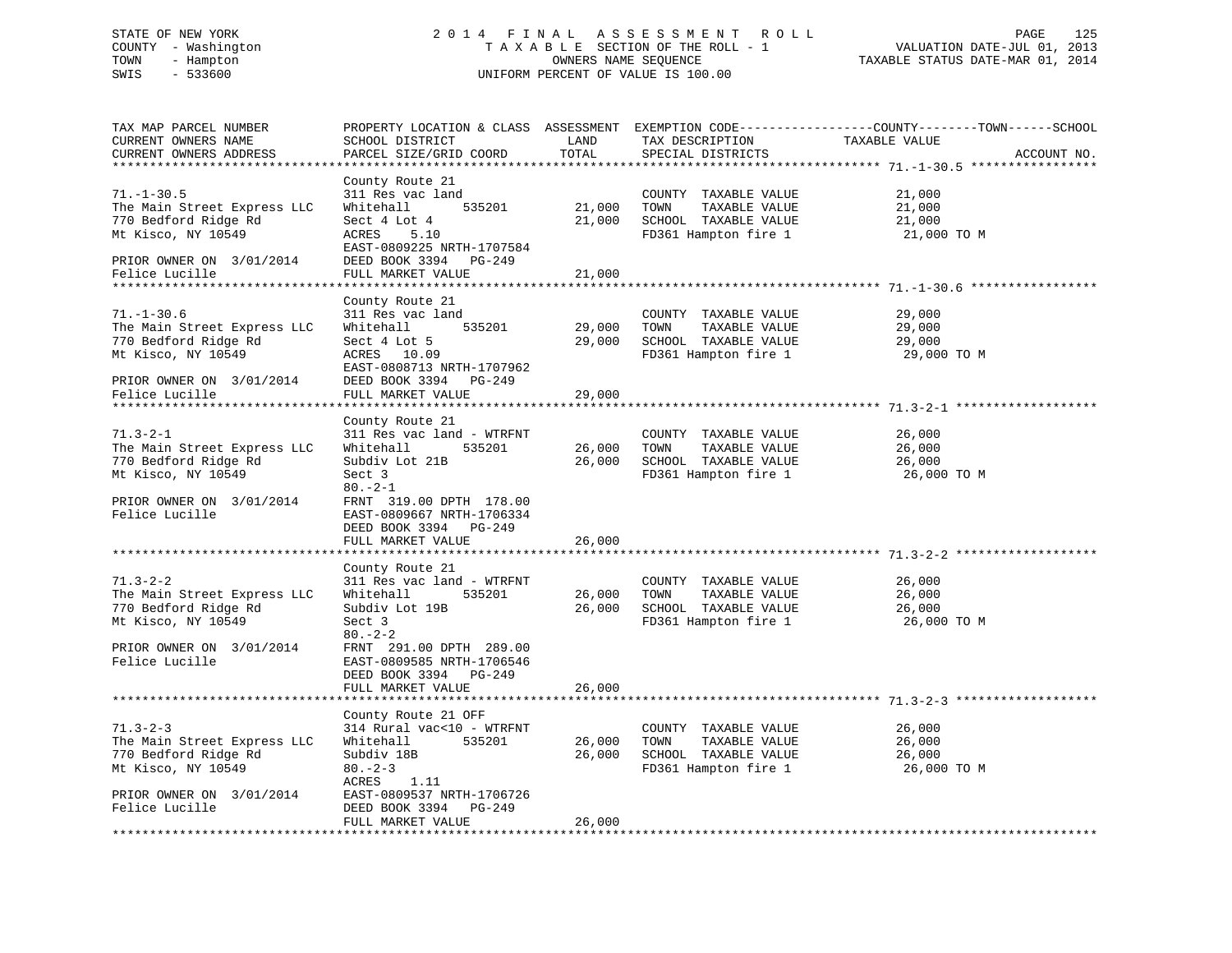# STATE OF NEW YORK 2 0 1 4 F I N A L A S S E S S M E N T R O L L PAGE 126 COUNTY - Washington T A X A B L E SECTION OF THE ROLL - 1 VALUATION DATE-JUL 01, 2013 TOWN - Hampton OWNERS NAME SEQUENCE TAXABLE STATUS DATE-MAR 01, 2014 SWIS - 533600 UNIFORM PERCENT OF VALUE IS 100.00

TAX MAP PARCEL NUMBER PROPERTY LOCATION & CLASS ASSESSMENT EXEMPTION CODE------------------COUNTY--------TOWN------SCHOOL

CURRENT OWNERS ADDRESS PARCEL SIZE/GRID COORD TOTAL SPECIAL DISTRICTS ACCOUNT NO. \*\*\*\*\*\*\*\*\*\*\*\*\*\*\*\*\*\*\*\*\*\*\*\*\*\*\*\*\*\*\*\*\*\*\*\*\*\*\*\*\*\*\*\*\*\*\*\*\*\*\*\*\*\*\*\*\*\*\*\*\*\*\*\*\*\*\*\*\*\*\*\*\*\*\*\*\*\*\*\*\*\*\*\*\*\*\*\*\*\*\*\*\*\*\*\*\*\*\*\*\*\*\* 71.3-2-4 \*\*\*\*\*\*\*\*\*\*\*\*\*\*\*\*\*\*\*

CURRENT OWNERS NAME SCHOOL DISTRICT LAND TAX DESCRIPTION TAXABLE VALUE

County Route 21<br>314 Rural vac<10 - WTRFNT 71.3-2-4 314 Rural vac<10 - WTRFNT COUNTY TAXABLE VALUE 26,000 The Main Street Express LLC Whitehall 535201 26,000 TOWN TAXABLE VALUE 26,000 770 Bedford Ridge Rd Subdiv Lot 17B 26,000 SCHOOL TAXABLE VALUE 26,000 Mt Kisco, NY 10549 80.-2-4 FD361 Hampton fire 1 26,000 TO M ACRES 1.53 PRIOR OWNER ON 3/01/2014 EAST-0809488 NRTH-1706892 FRIOR OWNER ON 5, 01, 2011<br>Felice Lucille DEED BOOK 3394 PG-249 FULL MARKET VALUE 26,000 \*\*\*\*\*\*\*\*\*\*\*\*\*\*\*\*\*\*\*\*\*\*\*\*\*\*\*\*\*\*\*\*\*\*\*\*\*\*\*\*\*\*\*\*\*\*\*\*\*\*\*\*\*\*\*\*\*\*\*\*\*\*\*\*\*\*\*\*\*\*\*\*\*\*\*\*\*\*\*\*\*\*\*\*\*\*\*\*\*\*\*\*\*\*\*\*\*\*\*\*\*\*\* 71.3-2-5 \*\*\*\*\*\*\*\*\*\*\*\*\*\*\*\*\*\*\* County Route 21 OFF 71.3-2-5 314 Rural vac<10 - WTRFNT COUNTY TAXABLE VALUE 26,000 The Main Street Express LLC Whitehall 535201 26,000 TOWN TAXABLE VALUE 26,000 770 Bedford Ridge Rd Subdiv 16B 26,000 SCHOOL TAXABLE VALUE 26,000 Mt Kisco, NY 10549 80.-2-5 FD361 Hampton fire 1 26,000 TO M ACRES 1.31 PRIOR OWNER ON 3/01/2014 EAST-0809685 NRTH-1706900 Felice Lucille DEED BOOK 3394 PG-249 FULL MARKET VALUE 26,000 \*\*\*\*\*\*\*\*\*\*\*\*\*\*\*\*\*\*\*\*\*\*\*\*\*\*\*\*\*\*\*\*\*\*\*\*\*\*\*\*\*\*\*\*\*\*\*\*\*\*\*\*\*\*\*\*\*\*\*\*\*\*\*\*\*\*\*\*\*\*\*\*\*\*\*\*\*\*\*\*\*\*\*\*\*\*\*\*\*\*\*\*\*\*\*\*\*\*\*\*\*\*\* 71.3-3-1 \*\*\*\*\*\*\*\*\*\*\*\*\*\*\*\*\*\*\* 10 Forest Hill Way 71.3-3-1 210 1 Family Res - WTRFNT COUNTY TAXABLE VALUE 186,600 The Main Street Express LLC Whitehall 535201 25,000 TOWN TAXABLE VALUE 186,600 770 Bedford Ridge Rd Subdiv Lot 14B 186,600 SCHOOL TAXABLE VALUE 186,600 Mt Kisco, NY 10549 80.-3-1 FD361 Hampton fire 1 186,600 TO M 770 Bedford Ridge Rd<br>Mt Kisco, NY 10549 80.-3-1<br>ACRES 1.04  $\begin{array}{lll}\n\text{O} & \text{O} & -5 - 1 \\
\text{ACRES} & & 1.04\n\end{array}$ PRIOR OWNER ON 3/01/2014 EAST-0810077 NRTH-1706871 Felice Lucille DEED BOOK 3394 PG-249 FULL MARKET VALUE 186,600 \*\*\*\*\*\*\*\*\*\*\*\*\*\*\*\*\*\*\*\*\*\*\*\*\*\*\*\*\*\*\*\*\*\*\*\*\*\*\*\*\*\*\*\*\*\*\*\*\*\*\*\*\*\*\*\*\*\*\*\*\*\*\*\*\*\*\*\*\*\*\*\*\*\*\*\*\*\*\*\*\*\*\*\*\*\*\*\*\*\*\*\*\*\*\*\*\*\*\*\*\*\*\* 71.3-3-2 \*\*\*\*\*\*\*\*\*\*\*\*\*\*\*\*\*\*\* Forest Hill Way 71.3-3-2 311 Res vac land - WTRFNT COUNTY TAXABLE VALUE 26,000 The Main Street Express LLC Whitehall 535201 26,000 TOWN TAXABLE VALUE 26,000 770 Bedford Ridge Rd Subdiv Lot 13B 26,000 SCHOOL TAXABLE VALUE 26,000 Mt Kisco, NY 10549 Sect 3 FD361 Hampton fire 1 26,000 TO M  $80. -3-2$  PRIOR OWNER ON 3/01/2014 FRNT 221.00 DPTH 240.00 Felice Lucille EAST-0810146 NRTH-1706601 DEED BOOK 3394 PG-249 FULL MARKET VALUE 26,000 \*\*\*\*\*\*\*\*\*\*\*\*\*\*\*\*\*\*\*\*\*\*\*\*\*\*\*\*\*\*\*\*\*\*\*\*\*\*\*\*\*\*\*\*\*\*\*\*\*\*\*\*\*\*\*\*\*\*\*\*\*\*\*\*\*\*\*\*\*\*\*\*\*\*\*\*\*\*\*\*\*\*\*\*\*\*\*\*\*\*\*\*\*\*\*\*\*\*\*\*\*\*\* 71.3-3-15 \*\*\*\*\*\*\*\*\*\*\*\*\*\*\*\*\*\* County Route 21 71.3-3-15 311 Res vac land - WTRFNT COUNTY TAXABLE VALUE 26,000 The Main Street Express LLC Whitehall 535201 26,000 TOWN TAXABLE VALUE 26,000 770 Bedford Ridge Rd Subdiv Lot 1B 26,000 SCHOOL TAXABLE VALUE 26,000 Mt Kisco, NY 10549 Sect 3 FD361 Hampton fire 1 26,000 TO M 80.-3-15 PRIOR OWNER ON 3/01/2014 FRNT 230.00 DPTH 121.00 Felice Lucille EAST-0810076 NRTH-1705791 DEED BOOK 3394 PG-249 FULL MARKET VALUE 26,000 \*\*\*\*\*\*\*\*\*\*\*\*\*\*\*\*\*\*\*\*\*\*\*\*\*\*\*\*\*\*\*\*\*\*\*\*\*\*\*\*\*\*\*\*\*\*\*\*\*\*\*\*\*\*\*\*\*\*\*\*\*\*\*\*\*\*\*\*\*\*\*\*\*\*\*\*\*\*\*\*\*\*\*\*\*\*\*\*\*\*\*\*\*\*\*\*\*\*\*\*\*\*\*\*\*\*\*\*\*\*\*\*\*\*\*\*\*\*\*\*\*\*\*\*\*\*\*\*\*\*\*\*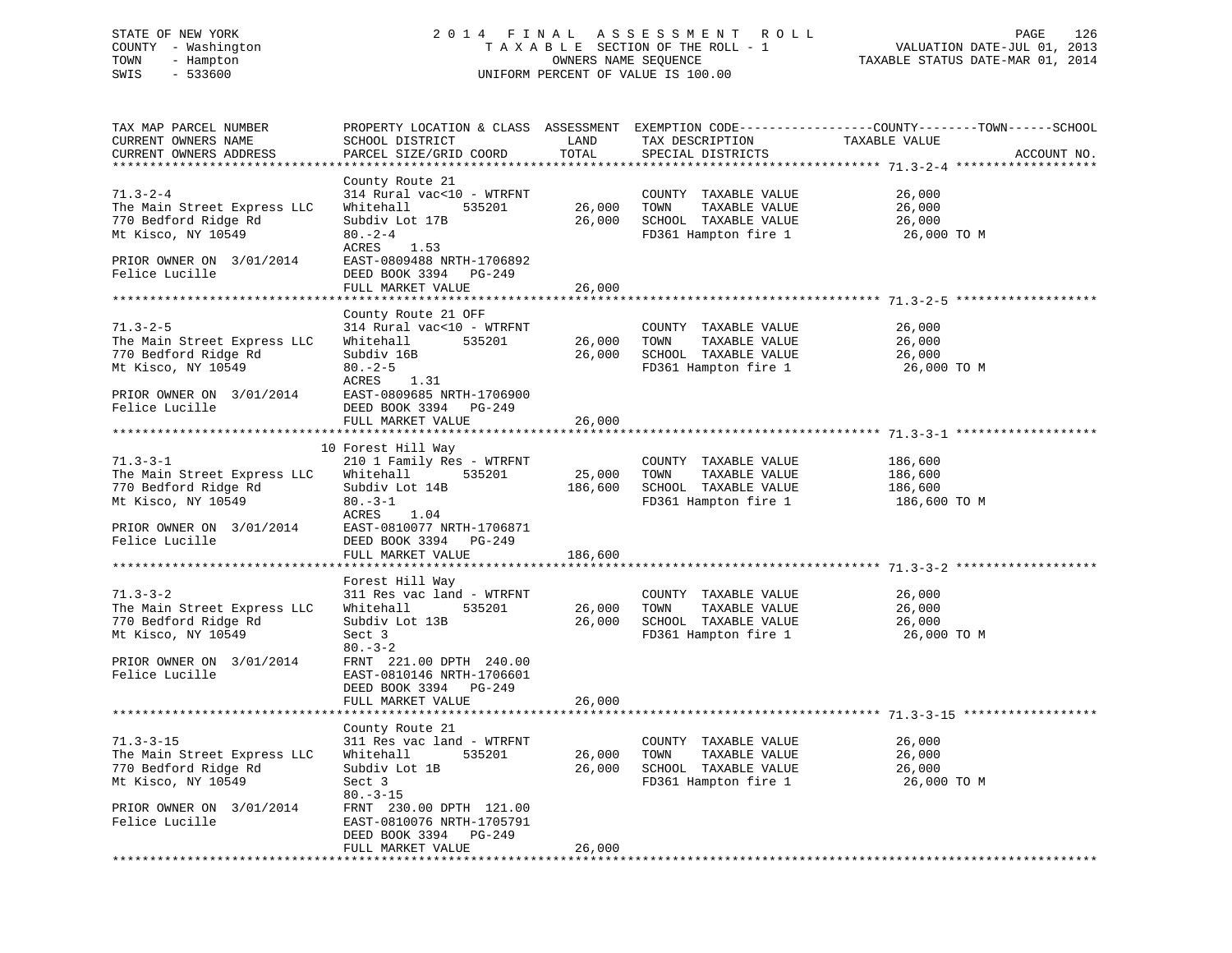| STATE OF NEW YORK<br>COUNTY - Washington<br>TOWN<br>- Hampton<br>$-533600$<br>SWIS |                                                                                                                                                                 | OWNERS NAME SEQUENCE        | 2014 FINAL ASSESSMENT<br><b>ROLL</b><br>TAXABLE SECTION OF THE ROLL - 1<br>UNIFORM PERCENT OF VALUE IS 100.00    | PAGE<br>127<br>VALUATION DATE-JUL 01, 2013<br>TAXABLE STATUS DATE-MAR 01, 2014                                                   |
|------------------------------------------------------------------------------------|-----------------------------------------------------------------------------------------------------------------------------------------------------------------|-----------------------------|------------------------------------------------------------------------------------------------------------------|----------------------------------------------------------------------------------------------------------------------------------|
| TAX MAP PARCEL NUMBER<br>CURRENT OWNERS NAME<br>CURRENT OWNERS ADDRESS             | SCHOOL DISTRICT<br>PARCEL SIZE/GRID COORD                                                                                                                       | LAND<br>TOTAL               | TAX DESCRIPTION<br>SPECIAL DISTRICTS                                                                             | PROPERTY LOCATION & CLASS ASSESSMENT EXEMPTION CODE----------------COUNTY-------TOWN------SCHOOL<br>TAXABLE VALUE<br>ACCOUNT NO. |
| $81. - 1 - 1.2$<br>Theys Margaret A<br>PO Box 3<br>Erwinna, PA 18920               | 207 South Rd<br>260 Seasonal res<br>Granville<br>533201<br>2456/121<br>7.00<br>ACRES<br>EAST-0817400 NRTH-1704486<br>DEED BOOK 2948 PG-117<br>FULL MARKET VALUE | 23,000<br>47,700<br>47,700  | COUNTY TAXABLE VALUE<br>TAXABLE VALUE<br>TOWN<br>SCHOOL TAXABLE VALUE<br>FD361 Hampton fire 1                    | 895J100680<br>47,700<br>47,700<br>47,700<br>47,700 TO M                                                                          |
|                                                                                    |                                                                                                                                                                 |                             |                                                                                                                  |                                                                                                                                  |
| $71. - 1 - 14.1$<br>Thomas John C<br>PO Box 133<br>Hampton, NY 12837               | 320 Hills Pond Rd<br>240 Rural res<br>Granville<br>533201<br>740/199<br>ACRES 31.90<br>EAST-0817015 NRTH-1709702<br>DEED BOOK 763<br>PG-156                     | 51,900<br>142,400           | STAR B<br>41854<br>COUNTY TAXABLE VALUE<br>TAXABLE VALUE<br>TOWN<br>SCHOOL TAXABLE VALUE<br>FD361 Hampton fire 1 | 895J100300<br>$\overline{0}$<br>$\Omega$<br>30,000<br>142,400<br>142,400<br>112,400<br>142,400 TO M                              |
|                                                                                    | FULL MARKET VALUE                                                                                                                                               | 142,400                     |                                                                                                                  |                                                                                                                                  |
|                                                                                    |                                                                                                                                                                 |                             |                                                                                                                  |                                                                                                                                  |
| $45. - 1 - 12$<br>Thomas Leslie E<br>11 Dewey Rd<br>Whitehall, NY 12887            | 11 Dewey Rd<br>210 1 Family Res<br>535201<br>Whitehall<br>2.00<br>ACRES<br>EAST-0808077 NRTH-1732129<br>DEED BOOK 695<br>PG-77<br>FULL MARKET VALUE             | 25,300<br>65,500<br>65,500  | COUNTY TAXABLE VALUE<br>TOWN<br>TAXABLE VALUE<br>SCHOOL TAXABLE VALUE<br>FD362 Hampton fire 2                    | 895J100263<br>65,500<br>65,500<br>65,500<br>65,500 TO M                                                                          |
|                                                                                    |                                                                                                                                                                 |                             |                                                                                                                  |                                                                                                                                  |
| $45. - 1 - 25.4$<br>Thomas Leslie E<br>11 Dewey Rd<br>Whitehall, NY 12887          | Chapman Rd<br>314 Rural vac<10<br>535201<br>Whitehall<br>ACRES<br>6.50<br>EAST-0807780 NRTH-1732415<br>DEED BOOK 881<br>$PG-54$                                 | 14,000<br>14,000            | COUNTY TAXABLE VALUE<br>TAXABLE VALUE<br>TOWN<br>SCHOOL TAXABLE VALUE<br>FD361 Hampton fire 1                    | 895J100682<br>14,000<br>14,000<br>14,000<br>14,000 TO M                                                                          |
|                                                                                    | FULL MARKET VALUE                                                                                                                                               | 14,000                      |                                                                                                                  |                                                                                                                                  |
|                                                                                    | 20 Manor Ln                                                                                                                                                     |                             |                                                                                                                  | 895J100079                                                                                                                       |
| $54. - 1 - 6$<br>Thomas Matthew<br>PO Box 626<br>Bomoseen, VT 05732                | 449 Other Storag<br>Granville<br>533201<br>4.70<br>ACRES<br>EAST-0820830 NRTH-1725255<br>DEED BOOK 1778<br>PG-273<br>FULL MARKET VALUE                          | 9,700<br>115,000<br>115,000 | COUNTY TAXABLE VALUE<br>TOWN<br>TAXABLE VALUE<br>SCHOOL TAXABLE VALUE<br>FD361 Hampton fire 1                    | 115,000<br>115,000<br>115,000<br>115,000 TO M                                                                                    |
|                                                                                    |                                                                                                                                                                 |                             |                                                                                                                  |                                                                                                                                  |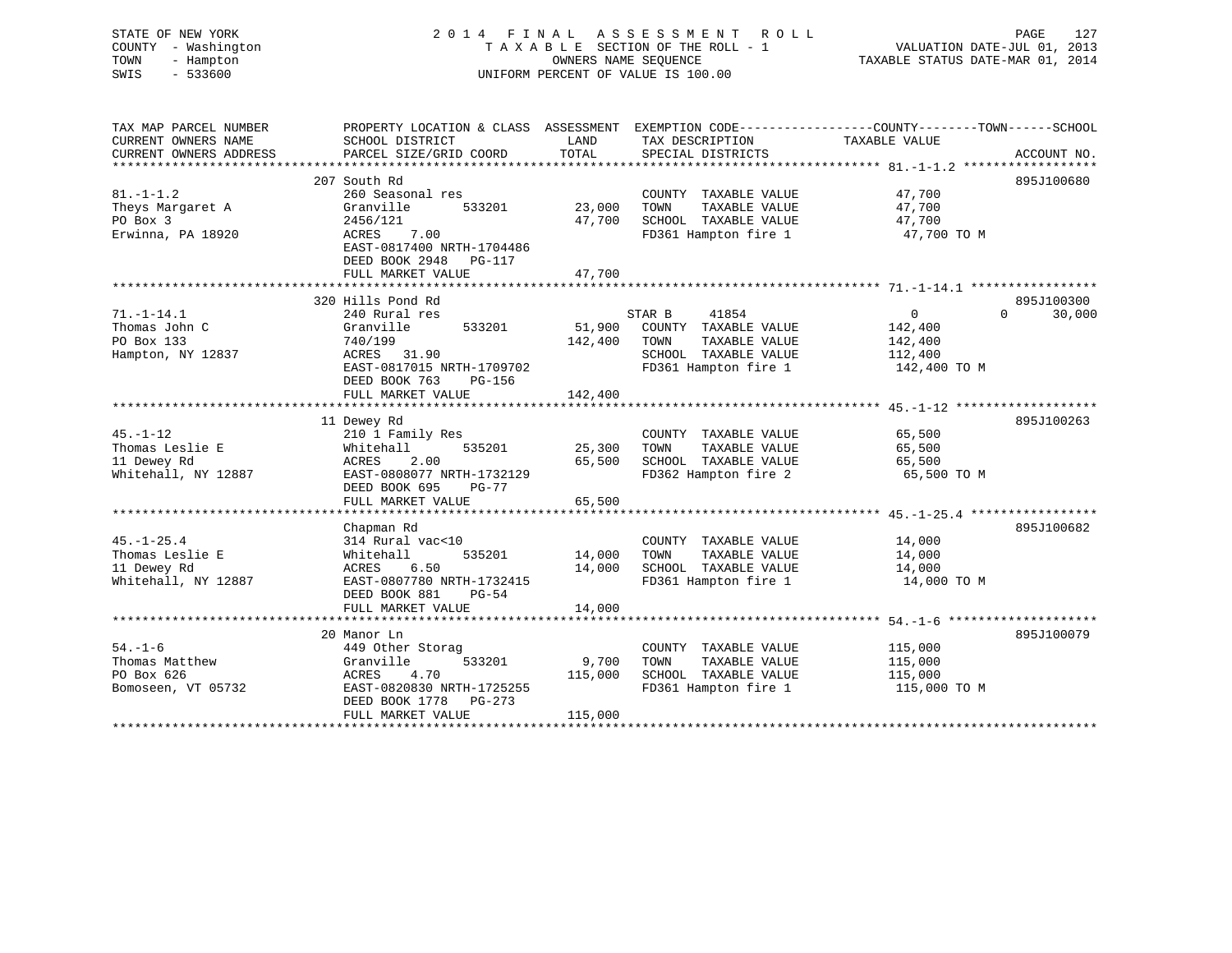#### STATE OF NEW YORK 2 0 1 4 F I N A L A S S E S S M E N T R O L L PAGE 128COUNTY - Washington T A X A B L E SECTION OF THE ROLL - 1 TOWN - Hampton OWNERS NAME SEQUENCE TAXABLE STATUS DATE-MAR 01, 2014 SWIS - 533600 UNIFORM PERCENT OF VALUE IS 100.00

VALUATION DATE-JUL 01, 2013

| TAX MAP PARCEL NUMBER                 | PROPERTY LOCATION & CLASS ASSESSMENT EXEMPTION CODE----------------COUNTY-------TOWN-----SCHOOL     |                       |                                              |                    |                     |
|---------------------------------------|-----------------------------------------------------------------------------------------------------|-----------------------|----------------------------------------------|--------------------|---------------------|
| CURRENT OWNERS NAME                   | SCHOOL DISTRICT                                                                                     | LAND                  | TAX DESCRIPTION                              | TAXABLE VALUE      |                     |
| CURRENT OWNERS ADDRESS                | PARCEL SIZE/GRID COORD                                                                              | TOTAL                 | SPECIAL DISTRICTS                            |                    | ACCOUNT NO.         |
|                                       |                                                                                                     |                       |                                              |                    |                     |
|                                       | 41 Ridgecrest Way                                                                                   |                       |                                              |                    | 895J101754          |
| $80. - 1 - 35$                        | 210 1 Family Res                                                                                    |                       | COUNTY TAXABLE VALUE                         | 131,900<br>131,900 |                     |
| Tiernan Charles E                     | Whitehall<br>535201                                                                                 | 22,000                | TOWN<br>TAXABLE VALUE                        |                    |                     |
| Tiernan Claire K                      | $P/O$ 7                                                                                             | 131,900               | SCHOOL TAXABLE VALUE                         | 131,900            |                     |
| PO Box 516                            | ACRES<br>1.00                                                                                       |                       | FD361 Hampton fire 1                         | 131,900 TO M       |                     |
| Ivoryton, CT 06442-0516               | EAST-0809928 NRTH-1705050                                                                           |                       |                                              |                    |                     |
|                                       | DEED BOOK 582<br><b>PG-194</b>                                                                      |                       |                                              |                    |                     |
|                                       |                                                                                                     |                       |                                              |                    |                     |
|                                       |                                                                                                     |                       |                                              |                    |                     |
|                                       | LOT 8 Faesh Pat                                                                                     |                       |                                              |                    | 895J100695          |
| $71. - 1 - 24$                        | 314 Rural vac<10                                                                                    |                       | COUNTY TAXABLE VALUE                         | 2,500              |                     |
| Towne Karen                           | 533201<br>Granville                                                                                 | 2,500                 | TOWN<br>TAXABLE VALUE                        | 2,500              |                     |
| 26 Windigo Ln                         | ACRES<br>5.50                                                                                       | 2,500                 | SCHOOL TAXABLE VALUE                         | 2,500              |                     |
| Farmington, NY 14425                  | EAST-0813601 NRTH-1709217                                                                           |                       | FD361 Hampton fire 1                         | 2,500 TO M         |                     |
|                                       | DEED BOOK 500<br>PG-1094                                                                            |                       |                                              |                    |                     |
|                                       | FULL MARKET VALUE                                                                                   | 2,500                 |                                              |                    |                     |
|                                       |                                                                                                     |                       |                                              |                    |                     |
|                                       | 86 Golf Course Rd                                                                                   |                       |                                              |                    | 895J100270          |
| $45. - 1 - 19$                        | 210 1 Family Res                                                                                    |                       | VET WAR CT 41121                             | 7,485              | 7,485<br>$\bigcirc$ |
| Townsend Sandra -LE-                  | Whitehall                                                                                           | 535201 13,400 STAR EN | 41834                                        | $\overline{0}$     | 49,900<br>$\Omega$  |
| Townsend Robert E                     |                                                                                                     |                       |                                              | 42,415             |                     |
| 86 Golf Course Rd                     | FRNT 125.00 DPTH 125.00 49,900 COUNTY TAXABLE VALUE<br>EAST-0810319 NRTH-1735896 TOWN TAXABLE VALUE |                       | TAXABLE VALUE                                | 42,415             |                     |
| Whitehall, NY 12887                   | DEED BOOK 908                                                                                       |                       | SCHOOL TAXABLE VALUE 0                       |                    |                     |
|                                       | FULL MARKET VALUE                                                                                   |                       | PG-193<br>EUE 49,900 FD362 Hampton fire 2    | 49,900 TO M        |                     |
|                                       |                                                                                                     |                       |                                              |                    |                     |
|                                       | 117 Campbell Ln                                                                                     |                       |                                              |                    | 895J100222          |
| $72. - 2 - 33$                        | 449 Other Storag                                                                                    |                       | COUNTY TAXABLE VALUE                         | 33,700             |                     |
|                                       |                                                                                                     | 533201 6,000          | TAXABLE VALUE<br>TOWN                        |                    |                     |
| Trombley John A<br>Trombley John A Jr | Granville                                                                                           |                       |                                              | 33,700             |                     |
|                                       | 713/143 Hwy Approp                                                                                  | $33,700$<br>$13.00$   | SCHOOL TAXABLE VALUE<br>FD361 Hampton fire 1 | 33,700             |                     |
| 1549 Pencil Mill Rd                   | FRNT 152.00 DPTH 213.00                                                                             |                       |                                              | $33,700$ TO M      |                     |
| Castleton, VT 05735                   | EAST-0824354 NRTH-1712652                                                                           |                       |                                              |                    |                     |
|                                       | DEED BOOK 3283 PG-310                                                                               |                       |                                              |                    |                     |
|                                       | FULL MARKET VALUE                                                                                   | 33,700                |                                              |                    |                     |
|                                       |                                                                                                     |                       |                                              |                    |                     |
|                                       | 137 Chapman Rd                                                                                      |                       |                                              |                    | 895J100059          |
| $45. - 1 - 13$                        | 220 2 Family Res                                                                                    |                       | COUNTY TAXABLE VALUE 141,100                 |                    |                     |
| Troutman William L                    | 535201<br>Whitehall                                                                                 | 34,200                | TOWN<br>TAXABLE VALUE                        | 141,100            |                     |
| 137 Chapman Rd                        | 4.75<br>ACRES                                                                                       | 141,100               | SCHOOL TAXABLE VALUE                         | 141,100            |                     |
| Whitehall, NY 12887                   | EAST-0808489 NRTH-1733214                                                                           |                       | FD362 Hampton fire 2 141,100 TO M            |                    |                     |
|                                       | DEED BOOK 897<br>$PG-114$                                                                           |                       |                                              |                    |                     |
|                                       | FULL MARKET VALUE                                                                                   | 141,100               |                                              |                    |                     |
|                                       |                                                                                                     |                       |                                              |                    |                     |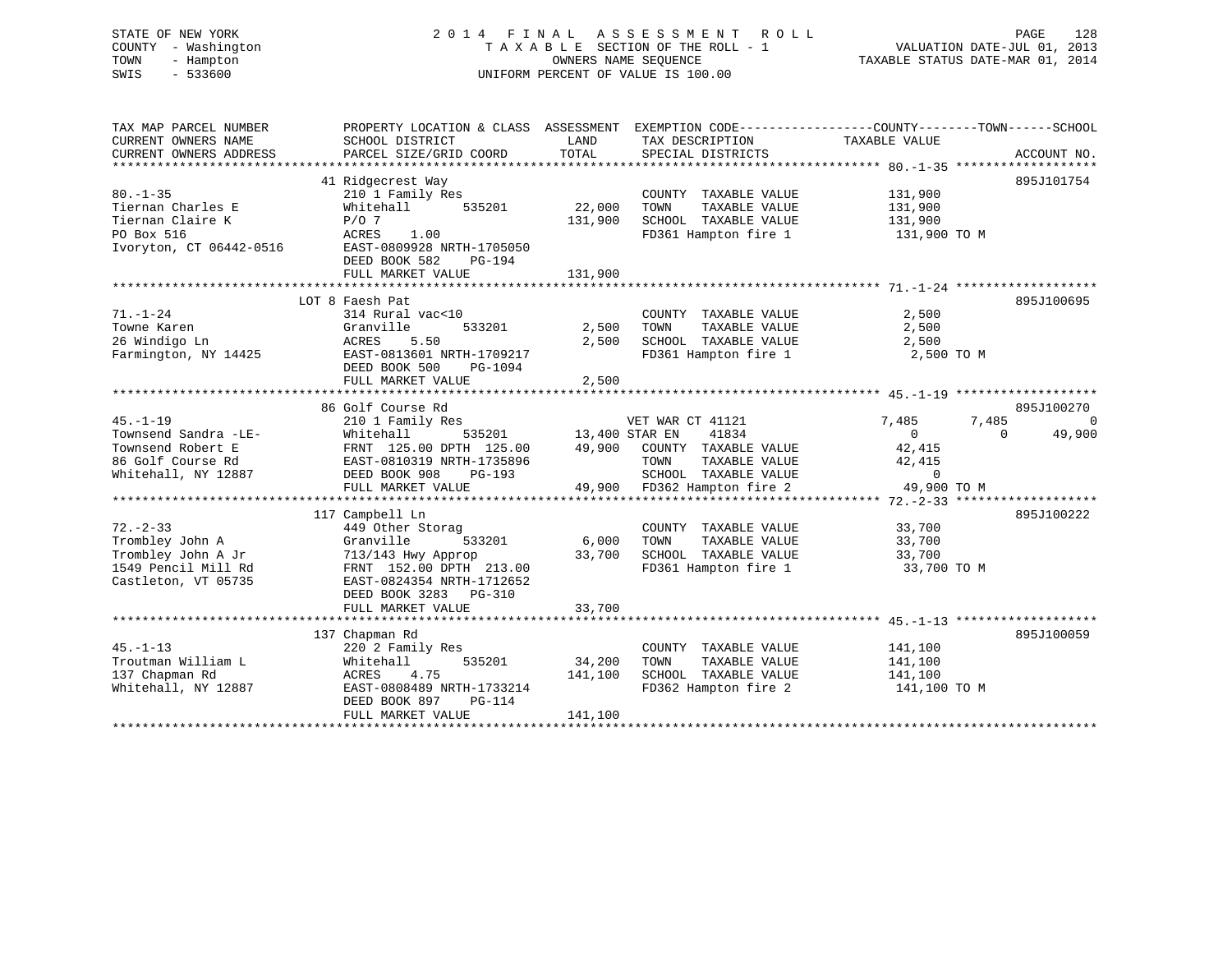# STATE OF NEW YORK 2 0 1 4 F I N A L A S S E S S M E N T R O L L PAGE 129 COUNTY - Washington T A X A B L E SECTION OF THE ROLL - 1 VALUATION DATE-JUL 01, 2013 TOWN - Hampton OWNERS NAME SEQUENCE TAXABLE STATUS DATE-MAR 01, 2014 SWIS - 533600 UNIFORM PERCENT OF VALUE IS 100.00

| SCHOOL DISTRICT<br>PARCEL SIZE/GRID COORD                                                                                                                                                               | LAND<br>TOTAL                                                                                                                   | TAX DESCRIPTION<br>SPECIAL DISTRICTS                                                                                            | TAXABLE VALUE                                                                           | ACCOUNT NO.                                                                                                                                                                                                                                                                                                              |
|---------------------------------------------------------------------------------------------------------------------------------------------------------------------------------------------------------|---------------------------------------------------------------------------------------------------------------------------------|---------------------------------------------------------------------------------------------------------------------------------|-----------------------------------------------------------------------------------------|--------------------------------------------------------------------------------------------------------------------------------------------------------------------------------------------------------------------------------------------------------------------------------------------------------------------------|
| 323 Vacant rural<br>Whitehall<br>535201<br>FULL MARKET VALUE                                                                                                                                            | 108,000<br>108,000<br>108,000                                                                                                   | COUNTY TAXABLE VALUE<br>TAXABLE VALUE<br>TOWN<br>SCHOOL TAXABLE VALUE                                                           | 108,000<br>108,000<br>108,000<br>108,000 TO<br>108,000 TO M                             | 895J100093                                                                                                                                                                                                                                                                                                               |
|                                                                                                                                                                                                         |                                                                                                                                 |                                                                                                                                 |                                                                                         | 895J100706                                                                                                                                                                                                                                                                                                               |
| 151 Fruit crop<br>535201<br>Whitehall<br>ACRES 177.70<br>EAST-0806985 NRTH-1726991<br>DEED BOOK 797<br>PG-326<br>FULL MARKET VALUE                                                                      | 134,400<br>253,700                                                                                                              | COUNTY TAXABLE VALUE<br>TOWN<br>TAXABLE VALUE<br>SCHOOL TAXABLE VALUE                                                           | 13,319<br>13,319<br>240,381<br>240,381<br>253,700                                       | $\Omega$                                                                                                                                                                                                                                                                                                                 |
|                                                                                                                                                                                                         |                                                                                                                                 |                                                                                                                                 |                                                                                         |                                                                                                                                                                                                                                                                                                                          |
| 314 Rural vac<10<br>Granville<br>533201<br>ACRES<br>1.09<br>DEED BOOK 920<br>PG-290<br>FULL MARKET VALUE                                                                                                | 13,000<br>13,000<br>13,000                                                                                                      | COUNTY TAXABLE VALUE<br>TAXABLE VALUE<br>TOWN<br>SCHOOL TAXABLE VALUE                                                           | 13,000<br>13,000<br>13,000<br>13,000 TO M                                               |                                                                                                                                                                                                                                                                                                                          |
|                                                                                                                                                                                                         |                                                                                                                                 |                                                                                                                                 |                                                                                         |                                                                                                                                                                                                                                                                                                                          |
| 210 1 Family Res - WTRFNT<br>Granville<br>533201<br>Life Estate 3137/325<br>John & Brenda VanDeusen<br>$71. - 3 - 5$<br>FRNT<br>70.00 DPTH 140.00<br>EAST-0815654 NRTH-1708324<br>DEED BOOK 3137 PG-325 | 191,800                                                                                                                         | 41834<br>COUNTY TAXABLE VALUE<br>TAXABLE VALUE<br>TOWN<br>SCHOOL TAXABLE VALUE<br>FD361 Hampton fire 1                          | $\overline{0}$<br>191,800<br>191,800<br>127,600<br>191,800 TO M                         | 895J100272<br>$\Omega$<br>64,200                                                                                                                                                                                                                                                                                         |
| FULL MARKET VALUE                                                                                                                                                                                       | 191,800                                                                                                                         |                                                                                                                                 |                                                                                         |                                                                                                                                                                                                                                                                                                                          |
|                                                                                                                                                                                                         |                                                                                                                                 |                                                                                                                                 |                                                                                         |                                                                                                                                                                                                                                                                                                                          |
| 210 1 Family Res<br>533201<br>Granville<br>Easement 3201/301<br>1.30<br>ACRES<br>EAST-0819598 NRTH-1724547<br>DEED BOOK 3212<br>PG-187<br>FULL MARKET VALUE                                             | 23,300<br>112,800<br>112,800                                                                                                    | 41854<br>COUNTY TAXABLE VALUE<br>TOWN<br>TAXABLE VALUE<br>SCHOOL TAXABLE VALUE<br>CA001 Cons agri dst 1<br>FD361 Hampton fire 1 | $0 \qquad \qquad$<br>112,800<br>112,800<br>82,800<br>112,800 TO<br>112,800 TO M         | $\Omega$<br>30,000                                                                                                                                                                                                                                                                                                       |
|                                                                                                                                                                                                         | LOT 1&2 Taylor Pat<br>15 Douglas Way<br>324 Hills Pond Rd<br>EAST-0815582 NRTH-1709866<br>1137 East Way<br>3187 State Route 22A |                                                                                                                                 | PROPERTY LOCATION & CLASS ASSESSMENT<br>VET COM CT 41131<br>STAR EN<br>18,900<br>STAR B | EXEMPTION CODE-----------------COUNTY-------TOWN------SCHOOL<br>CA001 Cons agri dst 1<br>FD362 Hampton fire 2<br>21 PCT OF VALUE USED FOR EXEMPTION PURPOSES<br>CA001 Cons agri dst 1 253,700 TO<br>253,700 EZ015 Empire Zone-Site 15 253,700 TO<br>253,700 TO FD362 Hampton fire 2 253,700 TO M<br>FD361 Hampton fire 1 |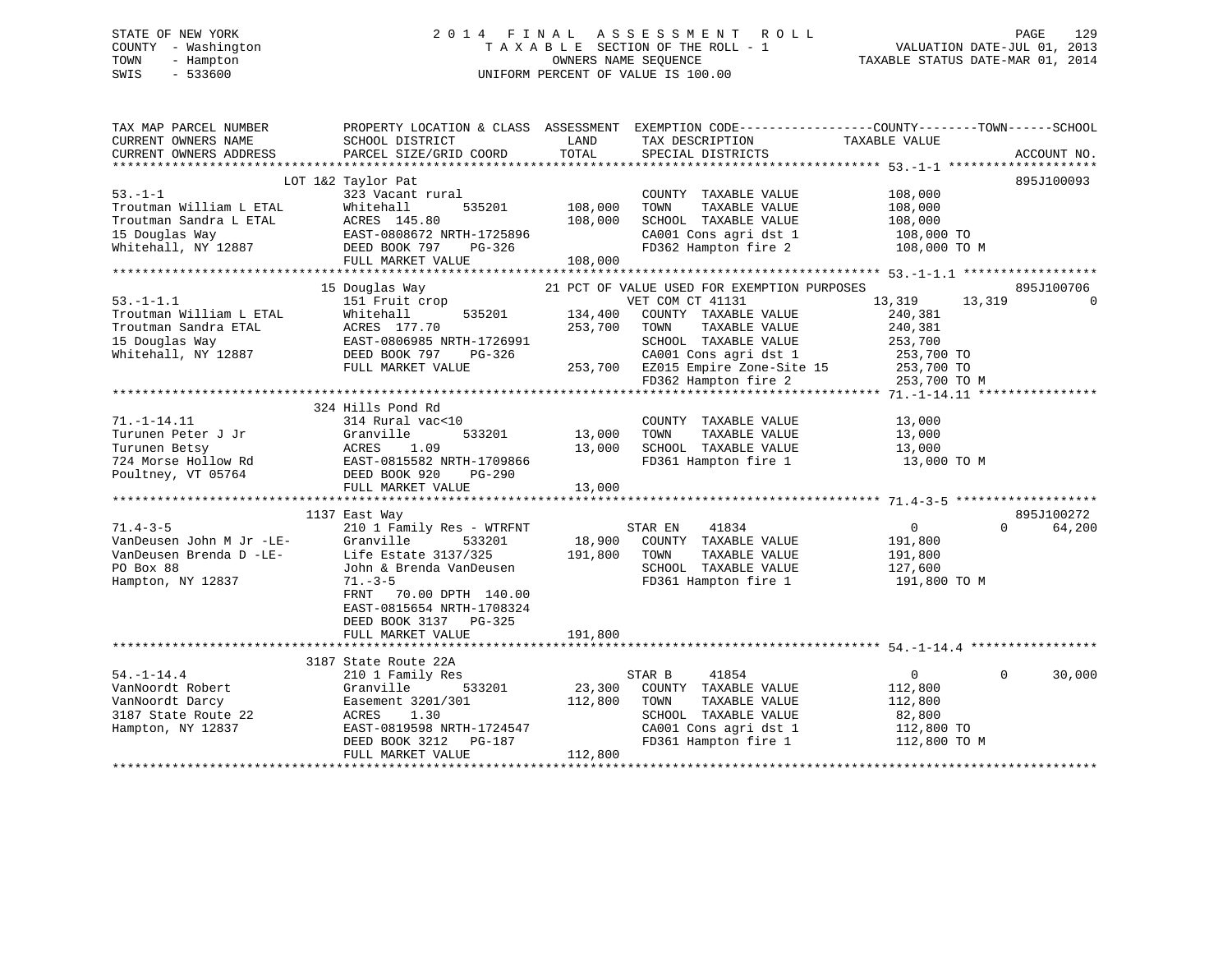# STATE OF NEW YORK 2 0 1 4 F I N A L A S S E S S M E N T R O L L PAGE 130 COUNTY - Washington T A X A B L E SECTION OF THE ROLL - 1 VALUATION DATE-JUL 01, 2013 TOWN - Hampton OWNERS NAME SEQUENCE TAXABLE STATUS DATE-MAR 01, 2014 SWIS - 533600 UNIFORM PERCENT OF VALUE IS 100.00

| TAX MAP PARCEL NUMBER<br>CURRENT OWNERS NAME<br>CURRENT OWNERS ADDRESS                                  | PROPERTY LOCATION & CLASS ASSESSMENT<br>SCHOOL DISTRICT<br>PARCEL SIZE/GRID COORD                                                                                                                 | LAND<br>TOTAL                        | TAX DESCRIPTION<br>SPECIAL DISTRICTS                                                                                       | EXEMPTION CODE-----------------COUNTY-------TOWN------SCHOOL<br>TAXABLE VALUE                  | ACCOUNT NO.                        |
|---------------------------------------------------------------------------------------------------------|---------------------------------------------------------------------------------------------------------------------------------------------------------------------------------------------------|--------------------------------------|----------------------------------------------------------------------------------------------------------------------------|------------------------------------------------------------------------------------------------|------------------------------------|
| $54. - 1 - 14.7$<br>VanNoordt Robert<br>VanNoordt Darcy<br>3187 State Route 22<br>Hampton, NY 12837     | State Route 22A<br>322 Rural vac>10<br>Granville<br>533201<br>Filed Subdy 12166<br>Easement 3201/301<br>ACRES<br>15.50<br>EAST-0819287 NRTH-1724617<br>DEED BOOK 3212 PG-187<br>FULL MARKET VALUE | 30,600<br>30,600<br>30,600           | COUNTY TAXABLE VALUE<br>TAXABLE VALUE<br>TOWN<br>SCHOOL TAXABLE VALUE<br>CA001 Cons agri dst 1<br>FD361 Hampton fire 1     | 30,600<br>30,600<br>30,600<br>30,600 TO<br>30,600 TO M                                         |                                    |
|                                                                                                         |                                                                                                                                                                                                   |                                      |                                                                                                                            |                                                                                                |                                    |
| $81. - 2 - 10$<br>Vladyka Bernard<br>Vladyka Joan<br>21 County Route 20<br>Hampton, NY 12837            | 21 County Route 20<br>210 1 Family Res<br>533201<br>Granville<br>4.80<br>ACRES<br>EAST-0823631 NRTH-1703999<br>DEED BOOK 789<br>PG-331<br>FULL MARKET VALUE                                       | 34,400 STAR EN<br>131,600<br>131,600 | VET WAR CT 41121<br>41834<br>COUNTY TAXABLE VALUE<br>TOWN<br>TAXABLE VALUE<br>SCHOOL TAXABLE VALUE<br>FD361 Hampton fire 1 | 19,740<br>19,740<br>$\overline{0}$<br>$\Omega$<br>111,860<br>111,860<br>67,400<br>131,600 TO M | 895J100060<br>$\bigcirc$<br>64,200 |
|                                                                                                         |                                                                                                                                                                                                   |                                      |                                                                                                                            |                                                                                                |                                    |
| $62. -1 - 1$<br>Vladyka Richard C<br>PO Box 73<br>North Granville, NY 12854                             | County Route 18 OFF<br>910 Priv forest<br>535201<br>Whitehall<br>ACRES 179.00<br>EAST-0809613 NRTH-1719165<br>DEED BOOK 916<br>PG-292<br>FULL MARKET VALUE                                        | 52,400<br>52,400<br>52,400           | COUNTY TAXABLE VALUE<br>TOWN<br>TAXABLE VALUE<br>SCHOOL TAXABLE VALUE<br>FD361 Hampton fire 1                              | 52,400<br>52,400<br>52,400<br>52,400 TO M                                                      | 895J100225                         |
|                                                                                                         |                                                                                                                                                                                                   |                                      |                                                                                                                            |                                                                                                |                                    |
| $62. - 1 - 50$<br>Vladyka Richard C<br>PO Box 73<br>North Granville, NY 12854 EAST-0808891 NRTH-1716478 | 1855 County Route 18<br>314 Rural vac<10<br>535201<br>Whitehall<br>ACRES<br>8.70<br>DEED BOOK 916<br>PG-292<br>FULL MARKET VALUE                                                                  | 19,000<br>19,000<br>19,000           | COUNTY TAXABLE VALUE<br>TAXABLE VALUE<br>TOWN<br>SCHOOL TAXABLE VALUE<br>FD361 Hampton fire 1                              | 19,000<br>19,000<br>19,000<br>19,000 TO M                                                      | 895J100224                         |
|                                                                                                         |                                                                                                                                                                                                   |                                      |                                                                                                                            |                                                                                                |                                    |
| $63. - 1 - 10.2$<br>Wade Frederick M<br>Wade Daphane A<br>2881 State Route 22A<br>Hampton, NY 12837     | 2881 State Route 22A<br>270 Mfg housing<br>533201<br>Granville<br>1.10<br>ACRES<br>EAST-0822227 NRTH-1718038<br>DEED BOOK 476<br>PG-283<br>FULL MARKET VALUE                                      | 22,300<br>29,300<br>29,300           | 41854<br>STAR B<br>COUNTY TAXABLE VALUE<br>TAXABLE VALUE<br>TOWN<br>SCHOOL TAXABLE VALUE                                   | $\overline{0}$<br>29,300<br>29,300<br>$\mathbf 0$<br>FD361 Hampton fire 1 29,300 TO M          | 895J100617<br>29,300<br>$\Omega$   |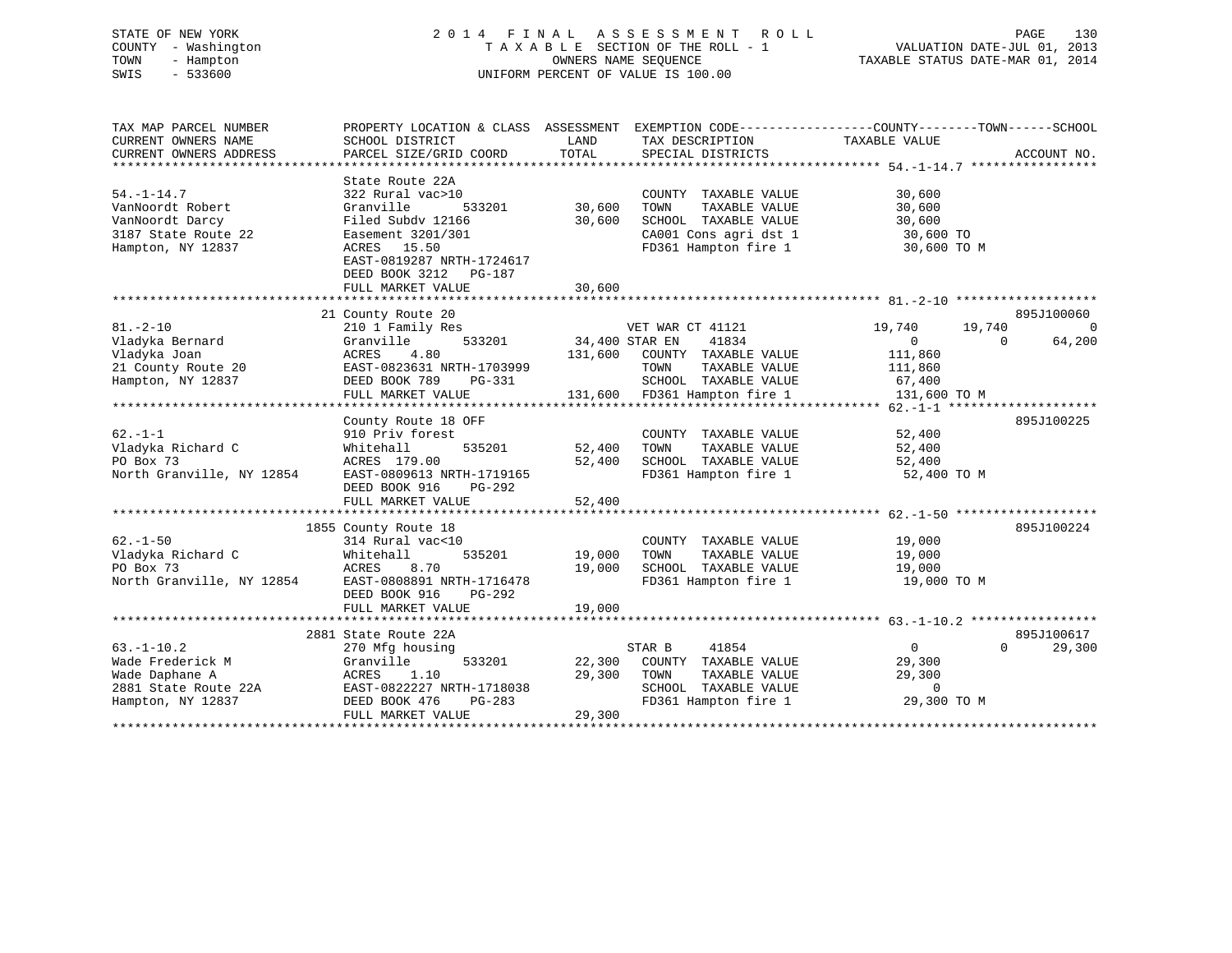# STATE OF NEW YORK 2 0 1 4 F I N A L A S S E S S M E N T R O L L PAGE 131 COUNTY - Washington T A X A B L E SECTION OF THE ROLL - 1 VALUATION DATE-JUL 01, 2013 TOWN - Hampton OWNERS NAME SEQUENCE TAXABLE STATUS DATE-MAR 01, 2014 SWIS - 533600 UNIFORM PERCENT OF VALUE IS 100.00

| TAX MAP PARCEL NUMBER<br>CURRENT OWNERS NAME<br>CURRENT OWNERS ADDRESS                                         | PROPERTY LOCATION & CLASS ASSESSMENT<br>SCHOOL DISTRICT<br>PARCEL SIZE/GRID COORD                                                                                       | LAND<br>TOTAL                | EXEMPTION CODE-----------------COUNTY-------TOWN------SCHOOL<br>TAX DESCRIPTION<br>SPECIAL DISTRICTS                               | TAXABLE VALUE                                                                       | ACCOUNT NO.                      |
|----------------------------------------------------------------------------------------------------------------|-------------------------------------------------------------------------------------------------------------------------------------------------------------------------|------------------------------|------------------------------------------------------------------------------------------------------------------------------------|-------------------------------------------------------------------------------------|----------------------------------|
| $81. - 2 - 6$<br>Walker Burke<br>Walker Patrice<br>30 Great Rd<br>Acton, MA 01720-5684                         | 37 County Route 20<br>210 1 Family Res<br>533201<br>Granville<br>ACRES<br>9.60<br>EAST-0823574 NRTH-1704959<br>DEED BOOK 1794 PG-90<br>FULL MARKET VALUE                | 39,600<br>191,400<br>191,400 | COUNTY TAXABLE VALUE<br>TOWN<br>TAXABLE VALUE<br>SCHOOL TAXABLE VALUE<br>FD361 Hampton fire 1                                      | 191,400<br>191,400<br>191,400<br>191,400 TO M                                       | 895J100099                       |
| $72. - 1 - 18.2$<br>Wanamaker Ronald<br>Wanamaker Carlyle E<br>440 South Rd<br>PO Box 105<br>Hampton, NY 12837 | 440 South Rd<br>270 Mfg housing<br>533201<br>Granville<br>584/304:2763/133<br>ACRES<br>1.49<br>EAST-0820064 NRTH-1707559<br>DEED BOOK 2763 PG-133<br>FULL MARKET VALUE  | 23,600<br>79,500<br>79,500   | 41854<br>STAR B<br>COUNTY TAXABLE VALUE<br>TAXABLE VALUE<br>TOWN<br>SCHOOL TAXABLE VALUE<br>FD361 Hampton fire 1                   | $\overline{0}$<br>79,500<br>79,500<br>49,500<br>79,500 TO M                         | 895J101777<br>30,000<br>$\Omega$ |
|                                                                                                                | 192 South Rd                                                                                                                                                            |                              |                                                                                                                                    |                                                                                     | 895J100562                       |
| $81. - 1 - 50.2$<br>Wananaker Carlyle<br>Wanamaker Alice<br>192 South Rd<br>PO Box 38<br>Hampton, NY 12837     | 210 1 Family Res<br>Granville<br>533201<br>ACRES<br>6.10<br>EAST-0817124 NRTH-1703159<br>DEED BOOK 717<br>PG-148<br>FULL MARKET VALUE                                   | 36,100 STAR EN<br>182,300    | VET WAR CT 41121<br>41834<br>COUNTY TAXABLE VALUE<br>TOWN<br>TAXABLE VALUE<br>SCHOOL TAXABLE VALUE<br>182,300 FD361 Hampton fire 1 | 27,345<br>27,000<br>$\overline{0}$<br>154,955<br>155,300<br>118,100<br>182,300 TO M | $\Omega$<br>64,200<br>$\Omega$   |
|                                                                                                                |                                                                                                                                                                         |                              |                                                                                                                                    |                                                                                     |                                  |
| $72. - 1 - 4$<br>Washburn Alfred E<br>Washburn Penny L<br>2521 County Route 18<br>Whitehall, NY 12887          | 2521 County Route 18<br>210 1 Family Res<br>533201<br>Granville<br>LOT 1<br>1.67<br>ACRES<br>EAST-0822465 NRTH-1711544<br>DEED BOOK 3313<br>PG-162<br>FULL MARKET VALUE | 24,200<br>130,400<br>130,400 | STAR B<br>41854<br>COUNTY TAXABLE VALUE<br>TOWN<br>TAXABLE VALUE<br>SCHOOL TAXABLE VALUE<br>FD361 Hampton fire 1                   | 0<br>130,400<br>130,400<br>100,400<br>130,400 TO M                                  | 895J100418<br>$\Omega$<br>30,000 |
|                                                                                                                |                                                                                                                                                                         |                              |                                                                                                                                    |                                                                                     |                                  |
| $81. - 1 - 21$<br>Watkins Joseph W<br>Watkins Margaret E<br>1089 Ouivey Hill Rd<br>Whitehall, NY 12887         | 1089 North Quivey Hill Ln<br>210 1 Family Res<br>533201<br>Granville<br>6.80<br>ACRES<br>EAST-0818572 NRTH-1701264<br>PG-999<br>DEED BOOK 455<br>FULL MARKET VALUE      | 36,800<br>248,700<br>248,700 | 41854<br>STAR B<br>COUNTY TAXABLE VALUE<br>TOWN<br>TAXABLE VALUE<br>SCHOOL TAXABLE VALUE<br>FD361 Hampton fire 1                   | $\Omega$<br>248,700<br>248,700<br>218,700<br>248,700 TO M                           | 895J100434<br>30,000<br>$\Omega$ |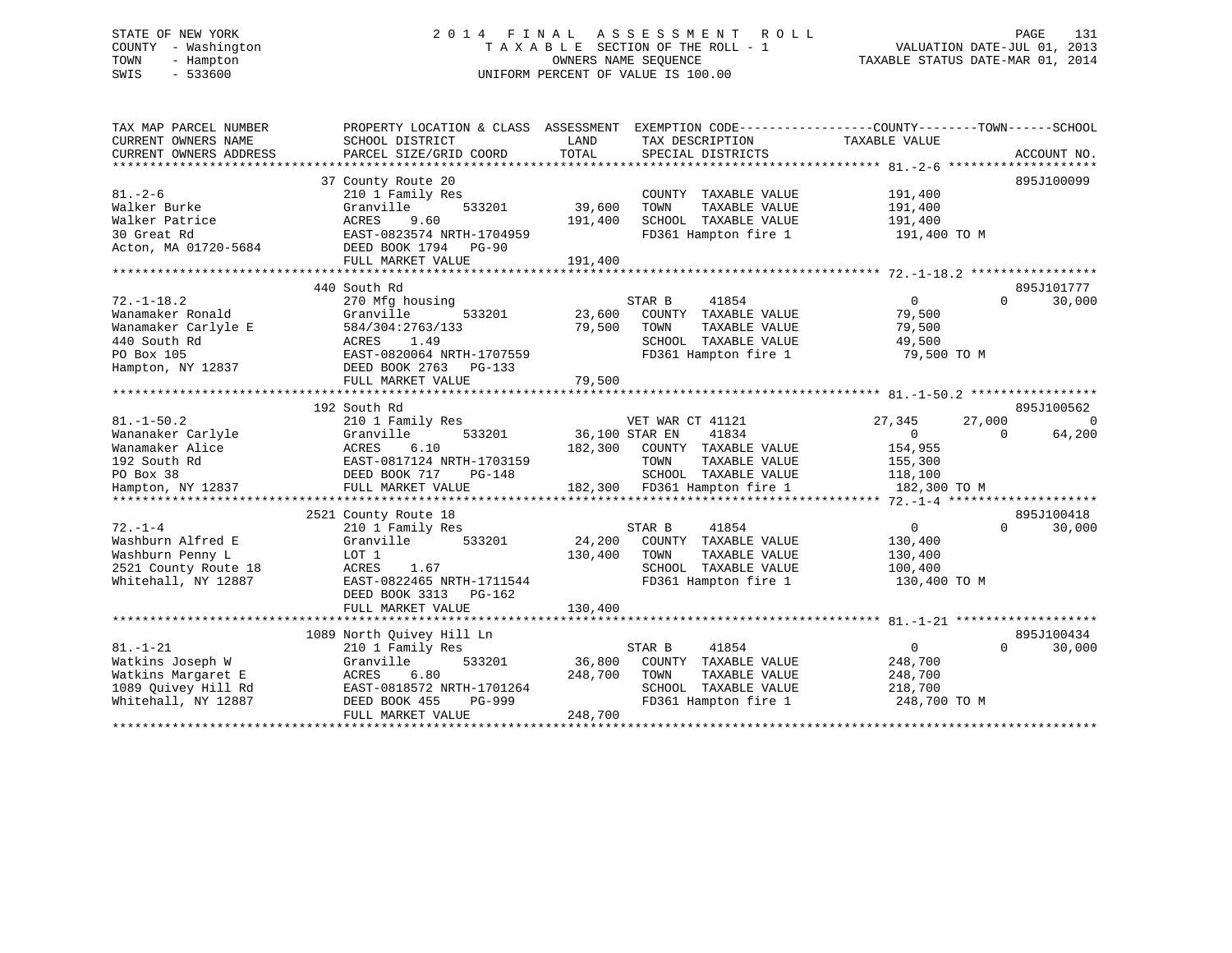# STATE OF NEW YORK 2 0 1 4 F I N A L A S S E S S M E N T R O L L PAGE 132 COUNTY - Washington T A X A B L E SECTION OF THE ROLL - 1 VALUATION DATE-JUL 01, 2013 TOWN - Hampton OWNERS NAME SEQUENCE TAXABLE STATUS DATE-MAR 01, 2014 SWIS - 533600 UNIFORM PERCENT OF VALUE IS 100.00

| TAX MAP PARCEL NUMBER<br>CURRENT OWNERS NAME | PROPERTY LOCATION & CLASS ASSESSMENT EXEMPTION CODE---------------COUNTY-------TOWN-----SCHOOL<br>SCHOOL DISTRICT | LAND<br>TOTAL | TAX DESCRIPTION              | TAXABLE VALUE |                    |
|----------------------------------------------|-------------------------------------------------------------------------------------------------------------------|---------------|------------------------------|---------------|--------------------|
| CURRENT OWNERS ADDRESS                       | PARCEL SIZE/GRID COORD                                                                                            |               | SPECIAL DISTRICTS            |               | ACCOUNT NO.        |
|                                              | 120 Campbell Ln                                                                                                   |               |                              |               | 895J100201         |
| $72 - 2 - 1$                                 | 240 Rural res                                                                                                     |               | STAR B<br>41854              | $\mathbf{0}$  | 30,000<br>$\Omega$ |
| Weeden Roger                                 | Granville<br>533201                                                                                               | 45,200        | COUNTY TAXABLE VALUE         | 133,300       |                    |
| Weeden Heather                               | ACRES 15.20                                                                                                       | 133,300       | TOWN<br>TAXABLE VALUE        | 133,300       |                    |
| 120 Campbell Ln                              | EAST-0825114 NRTH-1713087                                                                                         |               | SCHOOL TAXABLE VALUE         | 103,300       |                    |
| Hampton, NY 12837                            | DEED BOOK 2054 PG-58                                                                                              |               | CA001 Cons agri dst 1        | 133,300 TO    |                    |
|                                              | FULL MARKET VALUE                                                                                                 |               | 133,300 FD361 Hampton fire 1 | 133,300 TO M  |                    |
|                                              | 44 Greenfield Ln                                                                                                  |               |                              |               | 895J100550         |
| $72.2 - 3 - 18$                              | 230 3 Family Res                                                                                                  |               | COUNTY TAXABLE VALUE         | 83,400        |                    |
| Weeden Roger F Jr                            | Granville<br>533201                                                                                               | 17,400        | TAXABLE VALUE<br>TOWN        | 83,400        |                    |
| Weeden Heather P                             | $72. - 3 - 18$                                                                                                    | 83,400        | SCHOOL TAXABLE VALUE         | 83,400        |                    |
| 120 Campbell Ln                              | FRNT 136.00 DPTH 184.00                                                                                           |               | FD361 Hampton fire 1         |               |                    |
| Hampton, NY 12837                            | EAST-0823388 NRTH-1711989<br>DEED BOOK 3184 PG-290                                                                |               |                              | 83,400 TO M   |                    |
|                                              | FULL MARKET VALUE                                                                                                 | 83,400        |                              |               |                    |
|                                              |                                                                                                                   |               |                              |               |                    |
|                                              | 451 Hickey Rd                                                                                                     |               |                              |               |                    |
| $54. - 1 - 13.3$                             | 314 Rural vac<10                                                                                                  |               | COUNTY TAXABLE VALUE         | 19,500        |                    |
| Weeden Roger Jr                              | Granville<br>533201                                                                                               | 19,500        | TOWN<br>TAXABLE VALUE        | 19,500        |                    |
| Weeden Heather                               | ACRES<br>3.02                                                                                                     | 19,500        | SCHOOL TAXABLE VALUE         | 19,500        |                    |
| 120 Campbell Ln                              | EAST-0818301 NRTH-1721271                                                                                         |               | FD361 Hampton fire 1         | 19,500 TO M   |                    |
| Hampton, NY 12837                            | DEED BOOK 863<br>PG-115                                                                                           |               |                              |               |                    |
|                                              | FULL MARKET VALUE                                                                                                 | 19,500        |                              |               |                    |
|                                              |                                                                                                                   |               |                              |               |                    |
|                                              | 1012 West Way                                                                                                     |               |                              |               | 895J100070         |
| $71.4 - 2 - 19$                              | 210 1 Family Res - WTRFNT                                                                                         |               | COUNTY TAXABLE VALUE         | 159,900       |                    |
| Wells Fargo Bank NA                          | Granville<br>533201                                                                                               | 32,000        | TOWN<br>TAXABLE VALUE        | 159,900       |                    |
| 1 Home Campus                                | $71. - 2 - 19$                                                                                                    | 159,900       | SCHOOL TAXABLE VALUE         | 159,900       |                    |
| Des Moines, IA 50328                         | ACRES 1.60<br>EAST-0816240 NRTH-1706786<br>DEED BOOK 3336<br>PG-190<br>FULL MARKET VALUE                          | 159,900       | FD361 Hampton fire 1         | 159,900 TO M  |                    |
|                                              |                                                                                                                   |               |                              |               |                    |
|                                              | 1049 North Quivey Hill Ln                                                                                         |               |                              |               | 895J100538         |
| $81. - 1 - 38$                               | 260 Seasonal res                                                                                                  |               | COUNTY TAXABLE VALUE         | 76,900        |                    |
| Welsh Rebecca A                              | Granville<br>533201                                                                                               | 40,000        | TAXABLE VALUE<br>TOWN        | 76,900        |                    |
| PO Box 201                                   | ACRES 10.00                                                                                                       | 76,900        | SCHOOL TAXABLE VALUE         | 76,900        |                    |
| Sharon, CT 05059-0201                        | EAST-0817568 NRTH-1701270<br>DEED BOOK 1953 PG-300                                                                |               | FD361 Hampton fire 1         | 76,900 TO M   |                    |
|                                              | FULL MARKET VALUE                                                                                                 | 76,900        |                              |               |                    |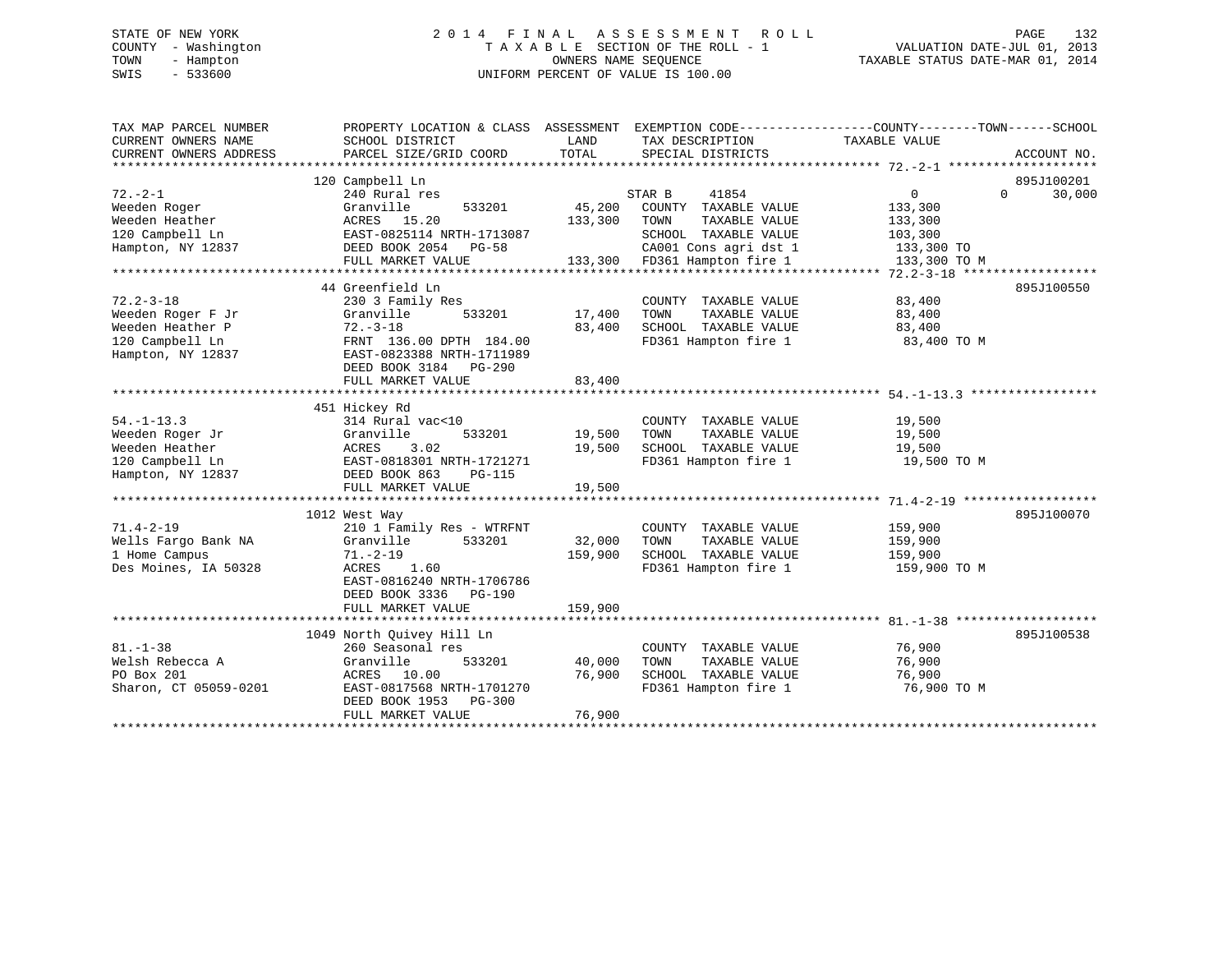# STATE OF NEW YORK 2 0 1 4 F I N A L A S S E S S M E N T R O L L PAGE 133 COUNTY - Washington T A X A B L E SECTION OF THE ROLL - 1 VALUATION DATE-JUL 01, 2013 TOWN - Hampton OWNERS NAME SEQUENCE TAXABLE STATUS DATE-MAR 01, 2014 SWIS - 533600 UNIFORM PERCENT OF VALUE IS 100.00

| TAX MAP PARCEL NUMBER<br>CURRENT OWNERS NAME<br>CURRENT OWNERS ADDRESS | PROPERTY LOCATION & CLASS ASSESSMENT<br>SCHOOL DISTRICT<br>PARCEL SIZE/GRID COORD | LAND<br>TOTAL | EXEMPTION CODE-----------------COUNTY-------TOWN------SCHOOL<br>TAX DESCRIPTION<br>SPECIAL DISTRICTS | TAXABLE VALUE    | ACCOUNT NO.        |
|------------------------------------------------------------------------|-----------------------------------------------------------------------------------|---------------|------------------------------------------------------------------------------------------------------|------------------|--------------------|
|                                                                        |                                                                                   |               |                                                                                                      |                  |                    |
|                                                                        | 22 Greenfield Ln                                                                  |               |                                                                                                      |                  | 895J100289         |
| $72.2 - 3 - 11$                                                        | 220 2 Family Res                                                                  |               | VET COM CT 41131                                                                                     | 19,450<br>19,450 | $\Omega$           |
| West Don                                                               | Granville<br>533201                                                               |               | 41834<br>16,100 STAR EN                                                                              | $\overline{0}$   | 64,200<br>$\Omega$ |
| West June                                                              | 403/253                                                                           | 77,800        | COUNTY TAXABLE VALUE                                                                                 | 58,350           |                    |
| 22 Greenfield Ln                                                       | $72. - 3 - 11$                                                                    |               | TOWN<br>TAXABLE VALUE                                                                                | 58,350           |                    |
| Hampton, NY 12837                                                      | FRNT 124.00 DPTH 190.00                                                           |               | SCHOOL TAXABLE VALUE                                                                                 | 13,600           |                    |
|                                                                        | EAST-0823868 NRTH-1712143                                                         |               | FD361 Hampton fire 1                                                                                 | 77,800 TO M      |                    |
|                                                                        | DEED BOOK 402<br>PG-665                                                           |               |                                                                                                      |                  |                    |
|                                                                        | FULL MARKET VALUE                                                                 | 77,800        |                                                                                                      |                  |                    |
|                                                                        |                                                                                   |               |                                                                                                      |                  |                    |
|                                                                        | Hills Pond Rd                                                                     |               |                                                                                                      |                  | 8979900006         |
| $71.4 - 2 - 23$                                                        | 692 Road/str/hwy                                                                  |               | COUNTY TAXABLE VALUE                                                                                 | 2,300            |                    |
| West Side Rd Council Of Hmpton Granville                               | 533201                                                                            | 2,300         | TOWN<br>TAXABLE VALUE                                                                                | 2,300            |                    |
| Attn: David Putz                                                       | Private Road                                                                      | 2,300         | SCHOOL TAXABLE VALUE                                                                                 | 2,300            |                    |
| PO Box 137                                                             | $71. - 2 - 23$                                                                    |               | FD361 Hampton fire 1                                                                                 | 2,300 TO M       |                    |
| Hampton, NY 12837                                                      | 2.30<br>ACRES                                                                     |               |                                                                                                      |                  |                    |
|                                                                        | EAST-0815601 NRTH-1707379                                                         |               |                                                                                                      |                  |                    |
|                                                                        | DEED BOOK 613<br>PG-187                                                           |               |                                                                                                      |                  |                    |
|                                                                        | FULL MARKET VALUE                                                                 | 2,300         |                                                                                                      |                  |                    |
|                                                                        | **************************                                                        | **********    |                                                                                                      |                  |                    |
|                                                                        | Hickey Rd OFF                                                                     |               |                                                                                                      |                  | 895J100645         |
| $62. - 1 - 12$                                                         | 322 Rural vac>10                                                                  |               | COUNTY TAXABLE VALUE                                                                                 | 17,000           |                    |
| White Barry                                                            | 533201<br>Granville                                                               | 17,000        | TAXABLE VALUE<br>TOWN                                                                                | 17,000           |                    |
| White Nita                                                             | 11.56<br>ACRES                                                                    | 17,000        | SCHOOL TAXABLE VALUE                                                                                 | 17,000           |                    |
| PO Box 14                                                              | EAST-0813070 NRTH-1719267                                                         |               | FD361 Hampton fire 1                                                                                 | 17,000 TO M      |                    |
| Hampton, NY 12837                                                      | DEED BOOK 3024 PG-208                                                             |               |                                                                                                      |                  |                    |
|                                                                        | FULL MARKET VALUE                                                                 | 17,000        |                                                                                                      |                  |                    |
|                                                                        |                                                                                   |               |                                                                                                      |                  |                    |
|                                                                        | 46 Rough Way                                                                      |               |                                                                                                      |                  | 895J101725         |
| $62. - 1 - 32.6$                                                       | 270 Mfg housing                                                                   |               | COUNTY TAXABLE VALUE                                                                                 | 63,100           |                    |
| White Barry                                                            | Granville<br>533201                                                               | 13,100        | TAXABLE VALUE<br>TOWN                                                                                | 63,100           |                    |
| 78 Rough Way                                                           | 4.49<br>ACRES                                                                     | 63,100        | SCHOOL TAXABLE VALUE                                                                                 | 63,100           |                    |
| PO Box 14                                                              | EAST-0812846 NRTH-1718948                                                         |               | FD361 Hampton fire 1                                                                                 | 63,100 TO M      |                    |
| Hampton, NY 12837                                                      | DEED BOOK 1736 PG-226                                                             |               |                                                                                                      |                  |                    |
|                                                                        | FULL MARKET VALUE                                                                 | 63,100        |                                                                                                      |                  |                    |
|                                                                        |                                                                                   |               |                                                                                                      |                  |                    |
|                                                                        | Hickey Rd OFF                                                                     |               |                                                                                                      |                  | 895J100608         |
| $62. - 1 - 32$                                                         | 322 Rural vac>10                                                                  |               | COUNTY TAXABLE VALUE                                                                                 | 12,500           |                    |
|                                                                        |                                                                                   |               |                                                                                                      |                  |                    |
| White Barry R                                                          | Granville<br>533201                                                               | 12,500        | TAXABLE VALUE<br>TOWN<br>SCHOOL TAXABLE VALUE                                                        | 12,500           |                    |
| White Nita M                                                           | ACRES 15.07                                                                       | 12,500        |                                                                                                      | 12,500           |                    |
| PO Box 14                                                              | EAST-0812465 NRTH-1718021                                                         |               | FD361 Hampton fire 1                                                                                 | 12,500 TO M      |                    |
| Hampton, NY 12837                                                      | DEED BOOK 870<br>$PG-30$                                                          |               |                                                                                                      |                  |                    |
|                                                                        | FULL MARKET VALUE                                                                 | 12,500        |                                                                                                      |                  |                    |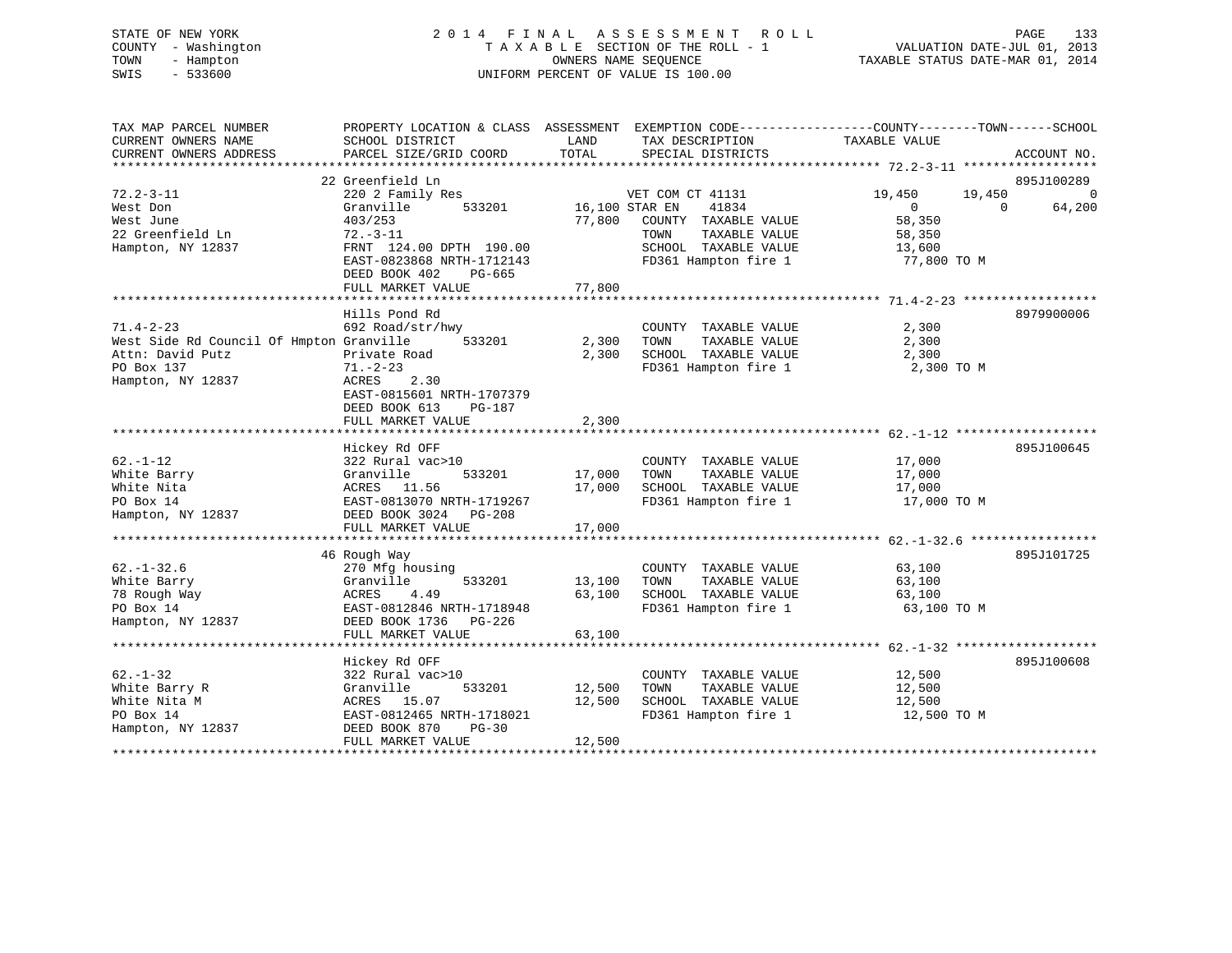# STATE OF NEW YORK 2 0 1 4 F I N A L A S S E S S M E N T R O L L PAGE 134 COUNTY - Washington T A X A B L E SECTION OF THE ROLL - 1 VALUATION DATE-JUL 01, 2013 TOWN - Hampton OWNERS NAME SEQUENCE TAXABLE STATUS DATE-MAR 01, 2014 SWIS - 533600 UNIFORM PERCENT OF VALUE IS 100.00

| TAX MAP PARCEL NUMBER<br>CURRENT OWNERS NAME | PROPERTY LOCATION & CLASS ASSESSMENT<br>SCHOOL DISTRICT | LAND           | TAX DESCRIPTION        | EXEMPTION CODE-----------------COUNTY-------TOWN------SCHOOL<br>TAXABLE VALUE |             |
|----------------------------------------------|---------------------------------------------------------|----------------|------------------------|-------------------------------------------------------------------------------|-------------|
| CURRENT OWNERS ADDRESS                       | PARCEL SIZE/GRID COORD                                  | TOTAL          | SPECIAL DISTRICTS      |                                                                               | ACCOUNT NO. |
|                                              |                                                         |                |                        |                                                                               |             |
|                                              | 25 Rough Way                                            |                |                        |                                                                               | 895J100712  |
| $62. - 1 - 32.4$                             | 240 Rural res                                           |                | COUNTY TAXABLE VALUE   | 76,900                                                                        |             |
| White Barry R                                | 533201<br>Granville                                     | 40,600         | TOWN<br>TAXABLE VALUE  | 76,900                                                                        |             |
| White Nita M                                 | 10.63<br>ACRES                                          | 76,900         | SCHOOL TAXABLE VALUE   | 76,900                                                                        |             |
| PO Box 14                                    | EAST-0813042 NRTH-1717893                               |                | FD361 Hampton fire 1   | 76,900 TO M                                                                   |             |
| Hampton, NY 12837                            | DEED BOOK 879<br>PG-315                                 |                |                        |                                                                               |             |
|                                              | FULL MARKET VALUE                                       | 76,900         |                        |                                                                               |             |
|                                              |                                                         |                |                        |                                                                               |             |
|                                              | 79 Rough Way                                            |                |                        |                                                                               | 895J101724  |
| $62. - 1 - 32.5$                             | 260 Seasonal res                                        |                | COUNTY TAXABLE VALUE   | 46,300                                                                        |             |
| White Barry R                                | 533201<br>Granville                                     | 35,000         | TOWN<br>TAXABLE VALUE  | 46,300                                                                        |             |
| White Nita M                                 | 5.00<br>ACRES                                           | 46,300         | SCHOOL TAXABLE VALUE   | 46,300                                                                        |             |
| PO Box 14                                    | EAST-0813241 NRTH-1718593                               |                | FD361 Hampton fire 1   | 46,300 TO M                                                                   |             |
| Hampton, NY 12837                            | DEED BOOK 3170<br>PG-288                                |                |                        |                                                                               |             |
|                                              | FULL MARKET VALUE                                       | 46,300         |                        |                                                                               |             |
|                                              |                                                         |                |                        |                                                                               |             |
|                                              | 137 Hills Pond Rd                                       |                |                        |                                                                               |             |
| $71. -1 - 15.5$                              | 210 1 Family Res                                        |                | VET COM C 41132        | 37,700<br>$\Omega$                                                            |             |
| White Eric                                   | Granville<br>533201                                     |                | 35,100 VET COM T 41133 | $\overline{0}$<br>37,700                                                      | $\mathbf 0$ |
| White Katherine                              | 5.05<br>ACRES                                           | 150,800 STAR B | 41854                  | $\Omega$<br>$\Omega$                                                          | 30,000      |
| 137 Hills Pond Rd                            | EAST-0815408 NRTH-1705532                               |                | COUNTY TAXABLE VALUE   | 113,100                                                                       |             |
| Whitehall, NY 12887                          | DEED BOOK 3218<br>PG-46                                 |                | TOWN<br>TAXABLE VALUE  | 113,100                                                                       |             |
|                                              | FULL MARKET VALUE                                       | 150,800        | SCHOOL TAXABLE VALUE   | 120,800                                                                       |             |
|                                              |                                                         |                | FD361 Hampton fire 1   | 150,800 TO M                                                                  |             |
|                                              |                                                         |                |                        |                                                                               |             |
|                                              | 78 Rough Way                                            |                |                        |                                                                               | 895J101726  |
| $62. - 1 - 32.7$                             | 210 1 Family Res                                        |                | STAR B<br>41854        | $\overline{0}$<br>$\Omega$                                                    | 30,000      |
| White Nita M                                 | Granville<br>533201                                     | 29,000         | COUNTY TAXABLE VALUE   | 127,100                                                                       |             |
| PO Box 14                                    | ACRES<br>5.96                                           | 127,100        | TOWN<br>TAXABLE VALUE  | 127,100                                                                       |             |
| Hampton, NY 12837                            | EAST-0812800 NRTH-1718621                               |                | SCHOOL TAXABLE VALUE   | 97,100                                                                        |             |
|                                              | DEED BOOK 674<br>PG-235                                 |                | FD361 Hampton fire 1   | 127,100 TO M                                                                  |             |
|                                              | FULL MARKET VALUE                                       | 127,100        |                        |                                                                               |             |
|                                              |                                                         |                |                        |                                                                               |             |
|                                              | 2858 State Route 22A                                    |                |                        |                                                                               | 895J100687  |
| $63. -1 - 10.3$                              | 280 Res Multiple                                        |                | COUNTY TAXABLE VALUE   | 65,000                                                                        |             |
| Whitney Jami                                 | Granville<br>533201                                     | 23,100         | TAXABLE VALUE<br>TOWN  | 65,000                                                                        |             |
| 169 Dublin Rd                                | ACRES<br>1.35                                           | 65,000         | SCHOOL TAXABLE VALUE   | 65,000                                                                        |             |
| Granville, NY 12832                          | EAST-0822810 NRTH-1717720                               |                | FD361 Hampton fire 1   | 65,000 TO M                                                                   |             |
|                                              | DEED BOOK 3017<br>PG-292                                |                |                        |                                                                               |             |
|                                              | FULL MARKET VALUE                                       | 65,000         |                        |                                                                               |             |
|                                              |                                                         |                |                        |                                                                               |             |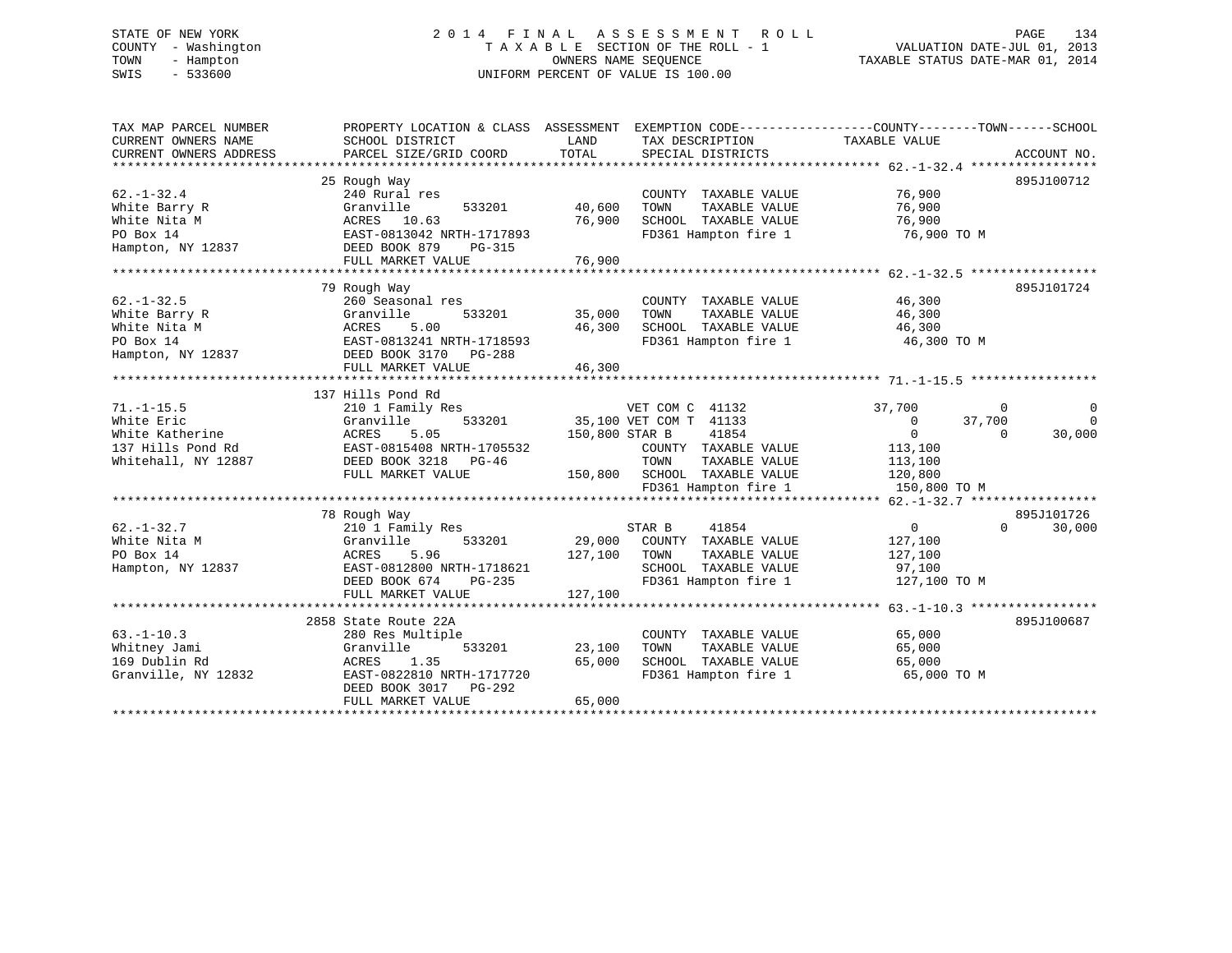# STATE OF NEW YORK 2 0 1 4 F I N A L A S S E S S M E N T R O L L PAGE 135 COUNTY - Washington T A X A B L E SECTION OF THE ROLL - 1 VALUATION DATE-JUL 01, 2013 TOWN - Hampton OWNERS NAME SEQUENCE TAXABLE STATUS DATE-MAR 01, 2014 SWIS - 533600 UNIFORM PERCENT OF VALUE IS 100.00

| TAX MAP PARCEL NUMBER<br>CURRENT OWNERS NAME<br>CURRENT OWNERS ADDRESS<br>*********************              | PROPERTY LOCATION & CLASS ASSESSMENT<br>SCHOOL DISTRICT<br>PARCEL SIZE/GRID COORD                                                                                                              | LAND<br>TAX DESCRIPTION<br>TOTAL<br>SPECIAL DISTRICTS                                                                                            | EXEMPTION CODE-----------------COUNTY-------TOWN------SCHOOL<br>TAXABLE VALUE<br>ACCOUNT NO.       |
|--------------------------------------------------------------------------------------------------------------|------------------------------------------------------------------------------------------------------------------------------------------------------------------------------------------------|--------------------------------------------------------------------------------------------------------------------------------------------------|----------------------------------------------------------------------------------------------------|
| $62. - 1 - 18$<br>Whittemore Ralena<br>Fosmer Stanley<br>14 Wicked Hollow Way<br>Hampton, NY 12837           | 14 Wicked Hollow Way<br>210 1 Family Res<br>Granville<br>533201<br>ACRES<br>5.48<br>EAST-0814197 NRTH-1719738<br>DEED BOOK 3090 PG-287<br>FULL MARKET VALUE                                    | STAR B<br>41854<br>35,500<br>COUNTY TAXABLE VALUE<br>50,700<br>TAXABLE VALUE<br>TOWN<br>SCHOOL TAXABLE VALUE<br>FD361 Hampton fire 1<br>50,700   | 895J100642<br>30,000<br>0<br>$\Omega$<br>50,700<br>50,700<br>20,700<br>50,700 TO M                 |
| $53. - 1 - 7.16$<br>Whittemore Ralph<br>Bennett Beverly<br>RD 1 Box 37<br>Hampton, NY 12837                  | 256 Hickey Rd<br>314 Rural vac<10<br>Granville<br>533201<br>5.02<br>ACRES<br>EAST-0814945 NRTH-1719805<br>DEED BOOK 487<br>PG-714<br>FULL MARKET VALUE                                         | COUNTY TAXABLE VALUE<br>18,500<br>TAXABLE VALUE<br>TOWN<br>18,500<br>SCHOOL TAXABLE VALUE<br>FD361 Hampton fire 1<br>18,500                      | 895J100665<br>18,500<br>18,500<br>18,500<br>18,500 TO M                                            |
| $62. - 1 - 19$<br>Whittemore Ralph<br>Bennett Beverly<br>236 Hickey Rd<br>Hampton, NY 12837                  | 236 Hickey Rd<br>210 1 Family Res<br>533201<br>Granville<br><b>ACRES</b><br>5.00<br>EAST-0814422 NRTH-1719197<br>DEED BOOK 483<br>PG-420<br>FULL MARKET VALUE<br>***************************** | STAR EN<br>41834<br>COUNTY TAXABLE VALUE<br>35,000<br>66,400<br>TOWN<br>TAXABLE VALUE<br>SCHOOL TAXABLE VALUE<br>FD361 Hampton fire 1<br>66,400  | 895J100566<br>$\Omega$<br>$\Omega$<br>64,200<br>66,400<br>66,400<br>2,200<br>66,400 TO M           |
| $53. - 1 - 7.15$<br>Whittemore Ralph F<br>272 Hickey Rd<br>Hampton, NY 12837                                 | 272 Hickey Rd<br>312 Vac w/imprv<br>533201<br>Granville<br>ACRES<br>5.46<br>EAST-0814899 NRTH-1720138<br>DEED BOOK 782<br>$PG-59$<br>FULL MARKET VALUE                                         | COUNTY TAXABLE VALUE<br>15,300<br>TOWN<br>TAXABLE VALUE<br>15,900<br>SCHOOL TAXABLE VALUE<br>FD361 Hampton fire 1<br>15,900                      | A95J100664<br>15,900<br>15,900<br>15,900<br>15,900 TO M                                            |
| $38. - 1 - 2.1$<br>Williams Albert V Jr<br>Christy Marjorie E<br>230 Carvers Falls Rd<br>Whitehall, NY 12887 | 230 Carvers Falls Rd<br>210 1 Family Res<br>Whitehall<br>535201<br>ACRES<br>3.14<br>EAST-0805521 NRTH-1744853<br>PG-87<br>DEED BOOK 945<br>FULL MARKET VALUE                                   | 41854<br>STAR B<br>29,000<br>COUNTY TAXABLE VALUE<br>121,100<br>TOWN<br>TAXABLE VALUE<br>SCHOOL TAXABLE VALUE<br>FD362 Hampton fire 2<br>121,100 | 895J101762<br>$\Omega$<br>30,000<br>$\overline{0}$<br>121,100<br>121,100<br>91,100<br>121,100 TO M |
| $72. - 2 - 30$<br>Williams Colin<br>PO Box 53<br>Hampton, NY 12837                                           | 2611 State Route 22A<br>270 Mfg housing<br>Granville<br>533201<br>FRNT 210.00 DPTH 210.00<br>EAST-0823218 NRTH-1712076<br>DEED BOOK 921<br>PG-96<br>FULL MARKET VALUE                          | 41854<br>STAR B<br>11,000<br>COUNTY TAXABLE VALUE<br>14,000<br>TOWN<br>TAXABLE VALUE<br>SCHOOL TAXABLE VALUE<br>FD361 Hampton fire 1<br>14,000   | 895J100190<br>$\mathbf 0$<br>$\Omega$<br>14,000<br>14,000<br>14,000<br>$\Omega$<br>14,000 TO M     |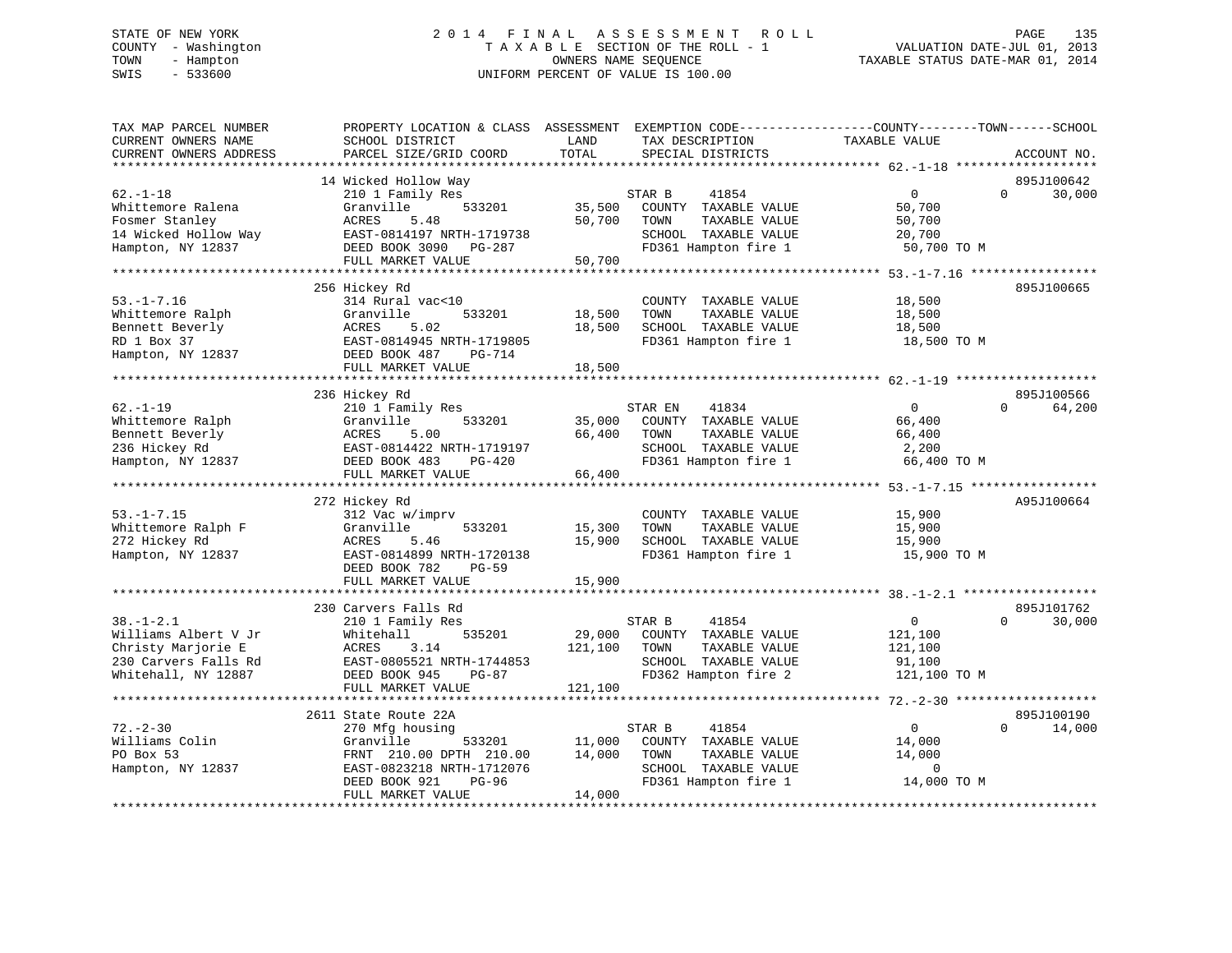# STATE OF NEW YORK 2 0 1 4 F I N A L A S S E S S M E N T R O L L PAGE 136 COUNTY - Washington T A X A B L E SECTION OF THE ROLL - 1 VALUATION DATE-JUL 01, 2013 TOWN - Hampton OWNERS NAME SEQUENCE TAXABLE STATUS DATE-MAR 01, 2014 SWIS - 533600 UNIFORM PERCENT OF VALUE IS 100.00

| TAX MAP PARCEL NUMBER<br>CURRENT OWNERS NAME<br>CURRENT OWNERS ADDRESS                          | PROPERTY LOCATION & CLASS ASSESSMENT<br>SCHOOL DISTRICT<br>PARCEL SIZE/GRID COORD                              | LAND<br>TOTAL    | EXEMPTION CODE-----------------COUNTY-------TOWN------SCHOOL<br>TAX DESCRIPTION<br>SPECIAL DISTRICTS             | TAXABLE VALUE                                             |          | ACCOUNT NO. |
|-------------------------------------------------------------------------------------------------|----------------------------------------------------------------------------------------------------------------|------------------|------------------------------------------------------------------------------------------------------------------|-----------------------------------------------------------|----------|-------------|
|                                                                                                 |                                                                                                                |                  |                                                                                                                  |                                                           |          |             |
|                                                                                                 | 136 South Rd                                                                                                   |                  |                                                                                                                  |                                                           |          | 895J100602  |
| $81. - 1 - 45$<br>Williams Daniel Jr<br>Rodd Jacquelyn A<br>136 South Rd<br>Whitehall, NY 12887 | 210 1 Family Res<br>533201<br>Granville<br>ACRES<br>8.37<br>EAST-0816507 NRTH-1702143<br>DEED BOOK 3154 PG-286 | 38,400<br>96,600 | STAR B<br>41854<br>COUNTY TAXABLE VALUE<br>TAXABLE VALUE<br>TOWN<br>SCHOOL TAXABLE VALUE<br>FD361 Hampton fire 1 | $\mathbf{0}$<br>96,600<br>96,600<br>66,600<br>96,600 TO M | $\Omega$ | 30,000      |
|                                                                                                 | FULL MARKET VALUE                                                                                              | 96,600           |                                                                                                                  |                                                           |          |             |
|                                                                                                 |                                                                                                                |                  |                                                                                                                  |                                                           |          |             |
|                                                                                                 | 2471 County Route 18                                                                                           |                  |                                                                                                                  |                                                           |          | 895J100088  |
| $72. - 1 - 9$                                                                                   | 210 1 Family Res                                                                                               |                  | STAR B<br>41854                                                                                                  | $\overline{0}$                                            | $\Omega$ | 30,000      |
| Williams James B Jr                                                                             | 533201<br>Granville                                                                                            | 17,600           | COUNTY TAXABLE VALUE                                                                                             | 119,800                                                   |          |             |
| Wyman Celena S                                                                                  | FRNT 228.00 DPTH 110.00                                                                                        | 119,800          | TOWN<br>TAXABLE VALUE                                                                                            | 119,800                                                   |          |             |
| PO Box 36                                                                                       | EAST-0821507 NRTH-1710479                                                                                      |                  | SCHOOL TAXABLE VALUE                                                                                             | 89,800                                                    |          |             |
| Hampton, NY 12837                                                                               | DEED BOOK 2542 PG-94                                                                                           |                  | FD361 Hampton fire 1                                                                                             | 119,800 TO M                                              |          |             |
|                                                                                                 | FULL MARKET VALUE                                                                                              | 119,800          |                                                                                                                  |                                                           |          |             |
|                                                                                                 |                                                                                                                |                  |                                                                                                                  |                                                           |          |             |
|                                                                                                 | 29 Wicked Hollow Way                                                                                           |                  |                                                                                                                  |                                                           |          | 895J100648  |
| $62. - 1 - 16$                                                                                  | 270 Mfg housing                                                                                                |                  | COUNTY TAXABLE VALUE                                                                                             | 55,500                                                    |          |             |
| Williams Joseph                                                                                 | Granville<br>533201                                                                                            | 36,900           | TOWN<br>TAXABLE VALUE                                                                                            | 55,500                                                    |          |             |
| Williams Pamela                                                                                 | ROW 587/211                                                                                                    | 55,500           | SCHOOL TAXABLE VALUE                                                                                             | 55,500                                                    |          |             |
| PO Box 80                                                                                       | ACRES<br>6.87                                                                                                  |                  | FD361 Hampton fire 1                                                                                             | 55,500 TO M                                               |          |             |
| Poultney, VT 05764                                                                              | EAST-0813497 NRTH-1719570                                                                                      |                  |                                                                                                                  |                                                           |          |             |
|                                                                                                 | DEED BOOK 1956 PG-313                                                                                          |                  |                                                                                                                  |                                                           |          |             |
|                                                                                                 | FULL MARKET VALUE<br>*************************************                                                     | 55,500           |                                                                                                                  |                                                           |          |             |
|                                                                                                 |                                                                                                                |                  |                                                                                                                  |                                                           |          |             |
| $62. - 1 - 25.1$                                                                                | 162 Hickey Rd                                                                                                  |                  |                                                                                                                  |                                                           |          | 895J101815  |
|                                                                                                 | 270 Mfg housing                                                                                                |                  | COUNTY TAXABLE VALUE                                                                                             | 35,900                                                    |          |             |
| Williams Joseph<br>Williams Pamela                                                              | Granville<br>533201<br>FRNT 235.00 DPTH 110.00                                                                 | 18,300<br>35,900 | TAXABLE VALUE<br>TOWN<br>SCHOOL TAXABLE VALUE                                                                    | 35,900                                                    |          |             |
| PO Box 80                                                                                       | EAST-0814091 NRTH-1717553                                                                                      |                  | FD361 Hampton fire 1                                                                                             | 35,900<br>35,900 TO M                                     |          |             |
| Poultney, VT 05764                                                                              | DEED BOOK 2491 PG-130                                                                                          |                  |                                                                                                                  |                                                           |          |             |
|                                                                                                 | FULL MARKET VALUE                                                                                              | 35,900           |                                                                                                                  |                                                           |          |             |
|                                                                                                 |                                                                                                                |                  |                                                                                                                  |                                                           |          |             |
|                                                                                                 | South Rd                                                                                                       |                  |                                                                                                                  |                                                           |          |             |
| $72. - 1 - 16.4$                                                                                | 323 Vacant rural                                                                                               |                  | COUNTY TAXABLE VALUE                                                                                             | 61,000                                                    |          |             |
| Williams Joseph                                                                                 | Granville<br>533201                                                                                            | 61,000           | TOWN<br>TAXABLE VALUE                                                                                            | 61,000                                                    |          |             |
| Williams Pamela                                                                                 | 38.22<br>ACRES                                                                                                 | 61,000           | SCHOOL TAXABLE VALUE                                                                                             | 61,000                                                    |          |             |
| PO Box 80                                                                                       | EAST-0820224 NRTH-1706357                                                                                      |                  | FD361 Hampton fire 1                                                                                             | 61,000 TO M                                               |          |             |
| Poultney, VT 05764                                                                              | DEED BOOK 3336 PG-91                                                                                           |                  |                                                                                                                  |                                                           |          |             |
|                                                                                                 | FULL MARKET VALUE                                                                                              | 61,000           |                                                                                                                  |                                                           |          |             |
|                                                                                                 |                                                                                                                |                  |                                                                                                                  |                                                           |          |             |
|                                                                                                 | South Rd                                                                                                       |                  |                                                                                                                  |                                                           |          |             |
| $72. - 1 - 16.5$                                                                                | 314 Rural vac<10                                                                                               |                  | COUNTY TAXABLE VALUE                                                                                             | 6,100                                                     |          |             |
| Williams Joseph                                                                                 | 533201<br>Granville                                                                                            | 6,100            | TAXABLE VALUE<br>TOWN                                                                                            | 6,100                                                     |          |             |
| Williams Pamela                                                                                 | 1.04<br>ACRES                                                                                                  | 6,100            | SCHOOL TAXABLE VALUE                                                                                             | 6,100                                                     |          |             |
| 203 Hickey Rd                                                                                   | EAST-0819451 NRTH-1706701                                                                                      |                  | FD361 Hampton fire 1                                                                                             | 6,100 TO M                                                |          |             |
| Hampton, NY 12837                                                                               | DEED BOOK 2650 PG-20                                                                                           |                  |                                                                                                                  |                                                           |          |             |
|                                                                                                 | FULL MARKET VALUE                                                                                              | 6,100            |                                                                                                                  |                                                           |          |             |
|                                                                                                 |                                                                                                                |                  |                                                                                                                  |                                                           |          |             |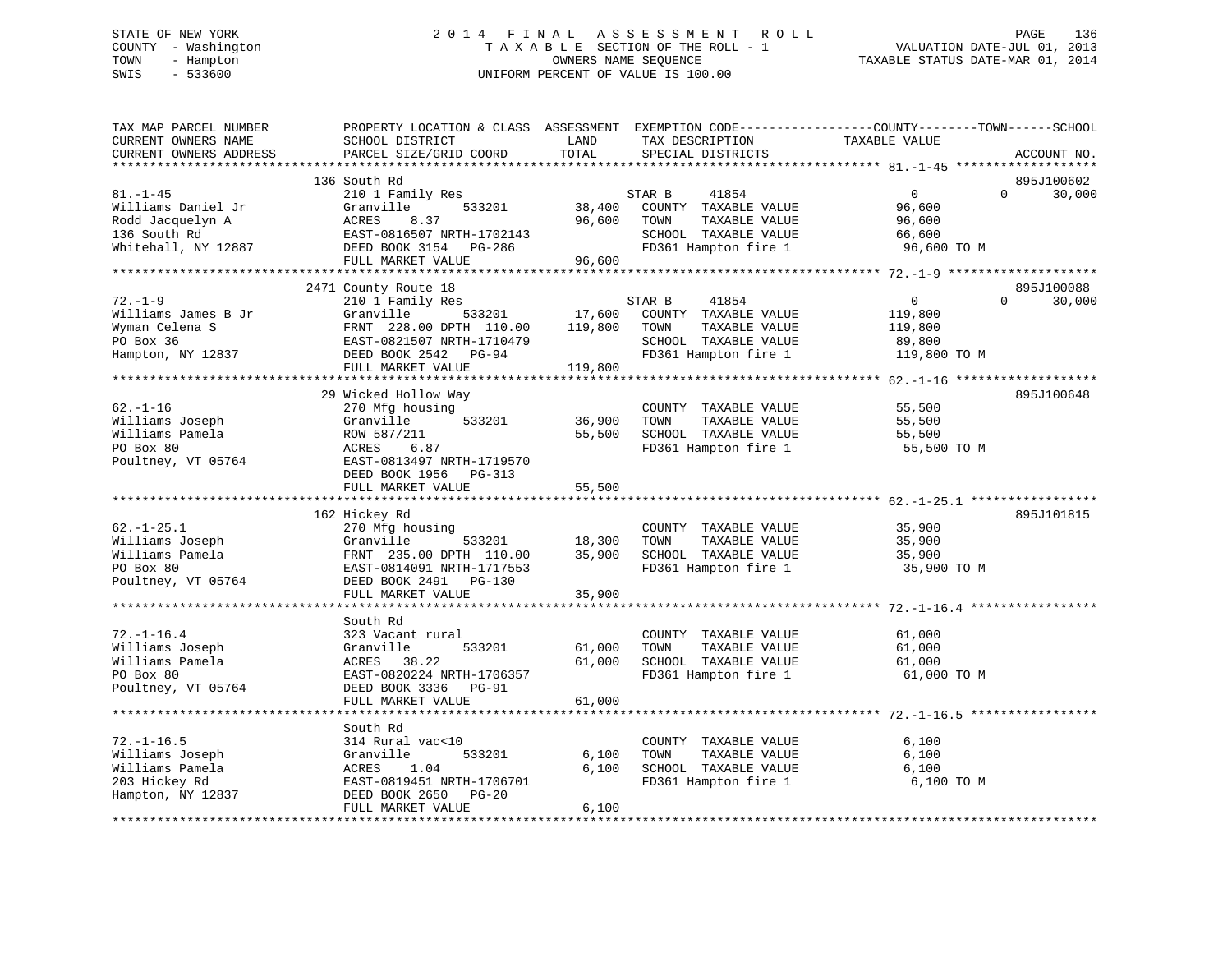# STATE OF NEW YORK 2 0 1 4 F I N A L A S S E S S M E N T R O L L PAGE 137 COUNTY - Washington T A X A B L E SECTION OF THE ROLL - 1 VALUATION DATE-JUL 01, 2013 TOWN - Hampton OWNERS NAME SEQUENCE TAXABLE STATUS DATE-MAR 01, 2014 SWIS - 533600 UNIFORM PERCENT OF VALUE IS 100.00

| TAX MAP PARCEL NUMBER<br>CURRENT OWNERS NAME<br>CURRENT OWNERS ADDRESS                         | PROPERTY LOCATION & CLASS ASSESSMENT EXEMPTION CODE----------------COUNTY-------TOWN-----SCHOOL<br>SCHOOL DISTRICT<br>PARCEL SIZE/GRID COORD                          | LAND<br>TOTAL                     | TAX DESCRIPTION<br>SPECIAL DISTRICTS                                                                             | TAXABLE VALUE                                               | ACCOUNT NO.                      |
|------------------------------------------------------------------------------------------------|-----------------------------------------------------------------------------------------------------------------------------------------------------------------------|-----------------------------------|------------------------------------------------------------------------------------------------------------------|-------------------------------------------------------------|----------------------------------|
| $53. - 1 - 7.2$<br>Williams Joseph A<br>Williams Pamela A<br>PO Box 10<br>Poultney, VT 05764   | Hickey Rd<br>314 Rural vac<10<br>533201<br>Granville<br>ACRES<br>5.71<br>EAST-0814562 NRTH-1720899<br>DEED BOOK 2898 PG-53<br>FULL MARKET VALUE                       | 27,000<br>27,000<br>27,000        | COUNTY TAXABLE VALUE<br>TAXABLE VALUE<br>TOWN<br>SCHOOL TAXABLE VALUE<br>FD361 Hampton fire 1                    | 27,000<br>27,000<br>27,000<br>27,000 TO M                   | 895J100549                       |
| $62. - 1 - 20$<br>Williams Joseph A<br>Williams Pamela A<br>PO Box 80<br>Poultney, VT 05764    | 211 Hickey Rd<br>210 1 Family Res<br>533201<br>Granville<br>5.04<br>ACRES<br>EAST-0813862 NRTH-1719024<br>DEED BOOK 875<br>PG-63<br>FULL MARKET VALUE                 | 35,000<br>43,200<br>43,200        | COUNTY TAXABLE VALUE<br>TAXABLE VALUE<br>TOWN<br>SCHOOL TAXABLE VALUE<br>FD361 Hampton fire 1                    | 43,200<br>43,200<br>43,200<br>43,200 TO M                   | 895J100582                       |
| $62. - 1 - 21$<br>Williams Joseph A<br>Williams Pamela A                                       | 203 Hickey Rd<br>210 1 Family Res<br>Granville<br>533201<br>ACRES<br>5.76                                                                                             | 167,800                           | STAR B<br>41854<br>35,800 COUNTY TAXABLE VALUE<br>TOWN<br>TAXABLE VALUE                                          | $\overline{0}$<br>167,800<br>167,800                        | 895J100649<br>$\Omega$<br>30,000 |
| PO Box 80<br>Poultney, VT 05764                                                                | EAST-0813829 NRTH-1718624<br>PG-96<br>DEED BOOK 718<br>FULL MARKET VALUE                                                                                              | 167,800                           | SCHOOL TAXABLE VALUE<br>FD361 Hampton fire 1                                                                     | 137,800<br>167,800 TO M                                     |                                  |
| $62. - 1 - 31$<br>Williams Joseph A<br>Williams Pamela A<br>203 Hickey Rd<br>Hampton, NY 12837 | 119 Hickey Rd<br>322 Rural vac>10<br>Granville<br>9.96<br>ACRES<br>EAST-0813347 NRTH-1717275<br>DEED BOOK 2156 PG-242<br>FULL MARKET VALUE                            | 533201 14,500<br>14,500<br>14,500 | COUNTY TAXABLE VALUE<br>TOWN<br>TAXABLE VALUE<br>SCHOOL TAXABLE VALUE<br>FD361 Hampton fire 1                    | 14,500<br>14,500<br>14,500<br>14,500 TO M                   | 895J100643                       |
| $80. -1 - 2.9$<br>Willson Scott<br>1574 County Route 21<br>Whitehall, NY 12887                 | 1574 County Route 21<br>270 Mfg housing<br>533201<br>Granville<br>LOT 2<br>ACRES 10.93<br>EAST-0813063 NRTH-1702480<br>DEED BOOK 948<br>$PG-128$<br>FULL MARKET VALUE | 40,900<br>90,900<br>90,900        | STAR B<br>41854<br>COUNTY TAXABLE VALUE<br>TOWN<br>TAXABLE VALUE<br>SCHOOL TAXABLE VALUE<br>FD361 Hampton fire 1 | $\overline{0}$<br>90,900<br>90,900<br>60,900<br>90,900 TO M | $\Omega$<br>30,000               |
|                                                                                                |                                                                                                                                                                       |                                   |                                                                                                                  |                                                             |                                  |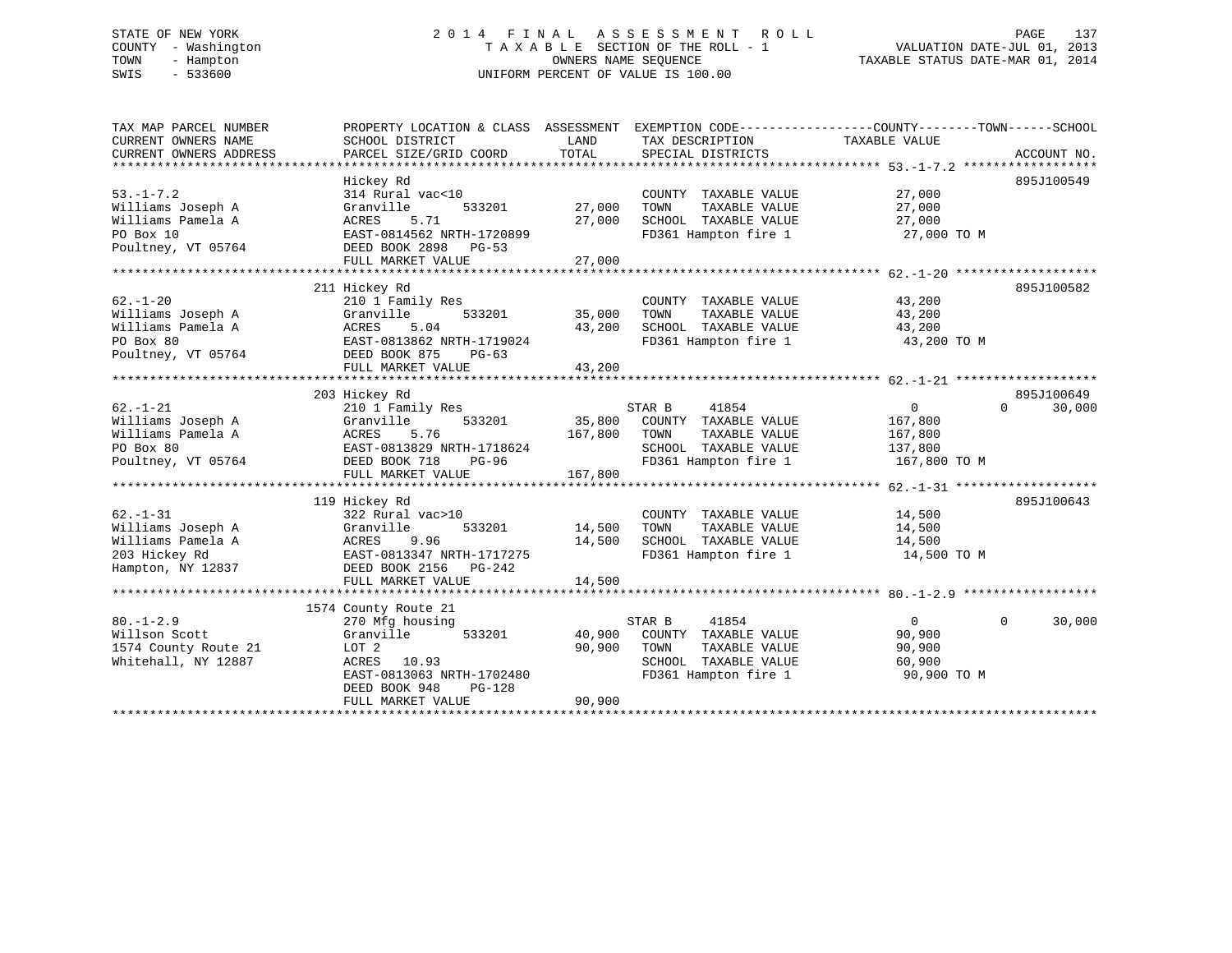| STATE OF NEW YORK<br>COUNTY - Washington<br>TOWN<br>- Hampton<br>$-533600$<br>SWIS    |                                                                                                                                                                          | OWNERS NAME SEOUENCE | 2014 FINAL ASSESSMENT ROLL<br>TAXABLE SECTION OF THE ROLL - 1<br>UNIFORM PERCENT OF VALUE IS 100.00                    | PAGE<br>138<br>VALUATION DATE-JUL 01, 2013<br>TAXABLE STATUS DATE-MAR 01, 2014                                                   |
|---------------------------------------------------------------------------------------|--------------------------------------------------------------------------------------------------------------------------------------------------------------------------|----------------------|------------------------------------------------------------------------------------------------------------------------|----------------------------------------------------------------------------------------------------------------------------------|
| TAX MAP PARCEL NUMBER<br>CURRENT OWNERS NAME<br>CURRENT OWNERS ADDRESS                | SCHOOL DISTRICT<br>PARCEL SIZE/GRID COORD                                                                                                                                | LAND<br>TOTAL        | TAX DESCRIPTION<br>SPECIAL DISTRICTS                                                                                   | PROPERTY LOCATION & CLASS ASSESSMENT EXEMPTION CODE----------------COUNTY-------TOWN------SCHOOL<br>TAXABLE VALUE<br>ACCOUNT NO. |
| **********************                                                                |                                                                                                                                                                          |                      |                                                                                                                        |                                                                                                                                  |
| $81. - 2 - 23.1$<br>Winter Dave<br>Winter Beth<br>50 Furnace St<br>Poultney, VT 05764 | 101 Prouty Rd<br>322 Rural vac>10<br>Granville<br>533201<br>May be subject to ag pena<br>until 2015<br>ACRES 20.09<br>EAST-0821872 NRTH-1699790<br>DEED BOOK 2859 PG-311 | 30,700<br>30,700     | COUNTY TAXABLE VALUE<br>TOWN<br>TAXABLE VALUE<br>SCHOOL TAXABLE VALUE<br>CA001 Cons agri dst 1<br>FD361 Hampton fire 1 | 30,700<br>30,700<br>30,700<br>30,700 TO<br>30,700 TO M                                                                           |
|                                                                                       | FULL MARKET VALUE                                                                                                                                                        | 30,700               |                                                                                                                        |                                                                                                                                  |
|                                                                                       | County Route 21 OFF                                                                                                                                                      |                      |                                                                                                                        | 895J100078                                                                                                                       |
| $71. - 1 - 31$<br>Wood Timothy<br>18 Louis Dr<br>Katonah, NY 10536                    | 910 Priv forest<br>535201<br>Whitehall<br>ROW 837-315<br>ACRES 189.10<br>EAST-0808989 NRTH-1711176                                                                       | 85,100<br>85,100     | COUNTY TAXABLE VALUE<br>TOWN<br>TAXABLE VALUE<br>SCHOOL TAXABLE VALUE<br>FD361 Hampton fire 1                          | 85,100<br>85,100<br>85,100<br>85,100 TO M                                                                                        |
|                                                                                       | DEED BOOK 2587 PG-101<br>FULL MARKET VALUE                                                                                                                               | 85,100               |                                                                                                                        |                                                                                                                                  |
|                                                                                       | LOT 6 Faesh Pat                                                                                                                                                          |                      |                                                                                                                        | 895J100077                                                                                                                       |
| $71. - 1 - 32$<br>Wood Timothy<br>18 Louis Dr<br>Katonah, NY 10536                    | 910 Priv forest<br>Granville<br>533201<br>ROW 837-315<br>ACRES 85.30<br>EAST-0810777 NRTH-1710240<br>DEED BOOK 2587 PG-101                                               | 38,400<br>38,400     | COUNTY TAXABLE VALUE<br>TOWN<br>TAXABLE VALUE<br>SCHOOL TAXABLE VALUE<br>FD361 Hampton fire 1                          | 38,400<br>38,400<br>38,400<br>38,400 TO M                                                                                        |
|                                                                                       | FULL MARKET VALUE                                                                                                                                                        | 38,400               |                                                                                                                        |                                                                                                                                  |
| $62. - 1 - 28$<br>Woodbury Edward<br>2287 Route 30 N<br>Bomoseen, VT 05732            | Hickey Rd<br>314 Rural vac<10<br>Granville<br>533201<br>ACRES<br>1.98<br>EAST-0813964 NRTH-1716885<br>DEED BOOK 1855 PG-11                                               | 16,000<br>16,000     | COUNTY TAXABLE VALUE<br>TOWN<br>TAXABLE VALUE<br>SCHOOL TAXABLE VALUE<br>FD361 Hampton fire 1                          | 895J100644<br>16,000<br>16,000<br>16,000<br>16,000 TO M                                                                          |
|                                                                                       | FULL MARKET VALUE                                                                                                                                                        | 16,000               |                                                                                                                        |                                                                                                                                  |
|                                                                                       |                                                                                                                                                                          |                      |                                                                                                                        |                                                                                                                                  |
| $72. - 2 - 36$<br>Woods Robert W<br>145 Campbell Ln<br>Hampton, NY 12837              | 145 Campbell Ln<br>210 1 Family Res<br>Granville<br>533201<br>713/145 Hwy Approp<br>ACRES<br>2.10<br>EAST-0824096 NRTH-1713445                                           | 25,600<br>39,400     | COUNTY TAXABLE VALUE<br>TAXABLE VALUE<br>TOWN<br>SCHOOL TAXABLE VALUE<br>FD361 Hampton fire 1                          | 895J100297<br>39,400<br>39,400<br>39,400<br>39,400 TO M                                                                          |
|                                                                                       | DEED BOOK 656<br>PG-113<br>FULL MARKET VALUE                                                                                                                             | 39,400               |                                                                                                                        |                                                                                                                                  |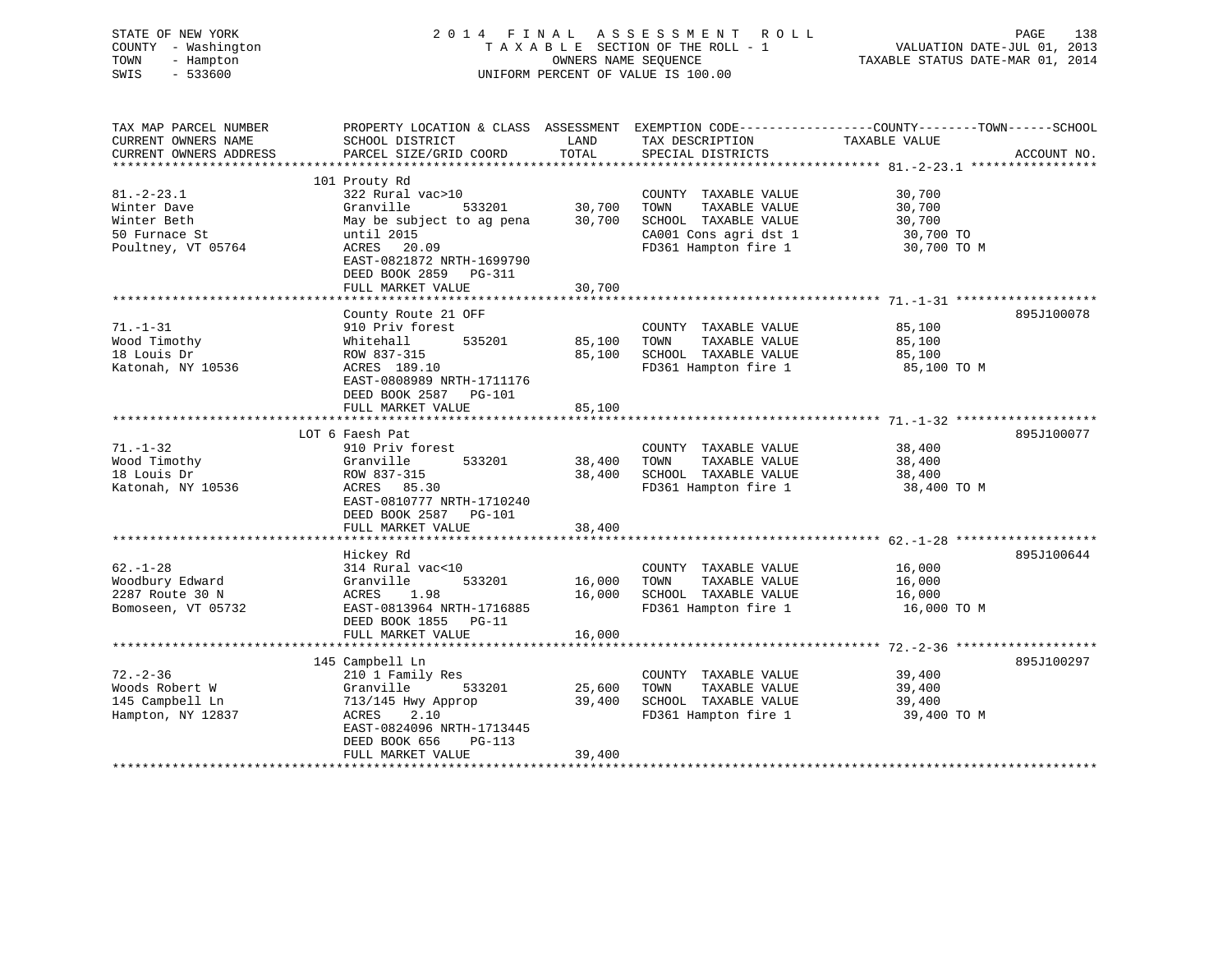| STATE OF NEW YORK<br>COUNTY - Washington<br>TOWN<br>- Hampton<br>SWIS<br>$-533600$ | 2014 FINAL ASSESSMENT                                                                                                                         | UNIFORM PERCENT OF VALUE IS 100.00 |               | R O L L<br>T A X A B L E SECTION OF THE ROLL - 1<br>OWNERS NAME SEQUENCE | ----<br>VALUATION DATE-JUL 01, 2013<br>TAXABLE STATUS DATE-MAR 01, 2014 |              | PAGE<br>139 |
|------------------------------------------------------------------------------------|-----------------------------------------------------------------------------------------------------------------------------------------------|------------------------------------|---------------|--------------------------------------------------------------------------|-------------------------------------------------------------------------|--------------|-------------|
| TAX MAP PARCEL NUMBER<br>CURRENT OWNERS NAME<br>CURRENT OWNERS ADDRESS             | PROPERTY LOCATION & CLASS ASSESSMENT EXEMPTION CODE----------------COUNTY-------TOWN------SCHOOL<br>SCHOOL DISTRICT<br>PARCEL SIZE/GRID COORD | LAND<br>TOTAL                      |               | SPECIAL DISTRICTS                                                        | TAX DESCRIPTION TAXABLE VALUE                                           |              | ACCOUNT NO. |
|                                                                                    | 2721 State Route 22A                                                                                                                          |                                    |               |                                                                          |                                                                         |              | 895J100025  |
| $63. - 1 - 7$                                                                      | 210 1 Family Res                                                                                                                              |                                    |               | COUNTY TAXABLE VALUE                                                     | 93,400                                                                  |              |             |
| Yorkmont Farm Inc                                                                  | 533201<br>Granville                                                                                                                           |                                    |               | 26,900 TOWN TAXABLE VALUE<br>93,400 SCHOOL TAXABLE VALUE                 | 93,400                                                                  |              |             |
| 2809 State Route 22A                                                               | 713/146 Hwy Approp                                                                                                                            |                                    |               |                                                                          | 93,400                                                                  |              |             |
| Hampton, NY 12837                                                                  | ACRES<br>2.50<br>EAST-0823623 NRTH-1714243<br>DEED BOOK 3268 PG-46<br>FULL MARKET VALUE                                                       | 93,400                             |               | FD361 Hampton fire 1                                                     | 93,400 TO M                                                             |              |             |
|                                                                                    |                                                                                                                                               |                                    |               |                                                                          |                                                                         |              |             |
|                                                                                    | 2809 State Route 22A                                                                                                                          |                                    |               |                                                                          |                                                                         |              | 895J100198  |
| $63. -1 - 10.1$                                                                    | 112 Dairy farm                                                                                                                                |                                    | AG DIST 41720 |                                                                          | 21,610                                                                  | 21,610       | 21,610      |
| Yorkmont Farm Inc                                                                  | Granville                                                                                                                                     | 533201 263,700 STAR B              |               | 41854                                                                    | $\sim$ 0                                                                | $\sim$ 0     | 30,000      |
| 2809 State Route 22A                                                               | Inc Farm-2 STAR exemption 651,900 STAR B                                                                                                      |                                    |               | 41854                                                                    | $\mathbf 0$                                                             | $\mathbf{0}$ | 30,000      |
| Hampton, NY 12837                                                                  | 713/147 Hwy Apporp                                                                                                                            |                                    |               | SILO EXMP 42100                                                          | 32,604                                                                  | 32,604       | 32,604      |
|                                                                                    | ACRES 521.70                                                                                                                                  |                                    | TOWN          | COUNTY TAXABLE VALUE                                                     | 597,686                                                                 |              |             |
| MAY BE SUBJECT TO PAYMENT<br>UNDER AGDIST LAW TIL 2018                             | EAST-0822762 NRTH-1715841<br>DEED BOOK 463 PG-579                                                                                             |                                    |               | TAXABLE VALUE<br>SCHOOL TAXABLE VALUE                                    | 597,686<br>537,686                                                      |              |             |
|                                                                                    | FULL MARKET VALUE                                                                                                                             |                                    |               | 651,900 CA001 Cons agri dst 1<br>54,214 EX                               | 597,686 TO                                                              |              |             |
|                                                                                    |                                                                                                                                               |                                    |               | FD361 Hampton fire 1<br>32,604 EX                                        | 619,296 TO M                                                            |              |             |
|                                                                                    |                                                                                                                                               |                                    |               |                                                                          |                                                                         |              |             |
|                                                                                    | State Route 22A OFF                                                                                                                           |                                    |               |                                                                          |                                                                         |              | 895J100567  |
| $72. - 2 - 39$                                                                     | 322 Rural vac>10                                                                                                                              |                                    |               | COUNTY TAXABLE VALUE                                                     | 12,500                                                                  |              |             |
| Yorkmont Farms Inc                                                                 | 533201<br>Granville<br>ACRES 11.20                                                                                                            | 12,500                             | TOWN          | TAXABLE VALUE                                                            | 12,500                                                                  |              |             |
| ATT:Kevin Perry<br>2809 State Route 22A                                            | EAST-0822853 NRTH-1712848                                                                                                                     | 12,500                             |               | SCHOOL TAXABLE VALUE<br>CA001 Cons agri dst 1                            | 12,500<br>12,500 TO                                                     |              |             |
| Hampton, NY 12837                                                                  | DEED BOOK 2145 PG-246                                                                                                                         |                                    |               | FD361 Hampton fire 1                                                     | 12,500 TO M                                                             |              |             |
|                                                                                    | FULL MARKET VALUE                                                                                                                             | 12,500                             |               |                                                                          |                                                                         |              |             |
|                                                                                    |                                                                                                                                               |                                    |               |                                                                          |                                                                         |              |             |
|                                                                                    | Perry Heights Way                                                                                                                             |                                    |               |                                                                          |                                                                         |              |             |
| $72. - 2 - 39.1$                                                                   | 692 Road/str/hwy                                                                                                                              |                                    |               | COUNTY TAXABLE VALUE                                                     | 500                                                                     |              |             |
| Yorkmont Farms Inc                                                                 | 533201<br>Granville                                                                                                                           | 500                                | TOWN          | TAXABLE VALUE                                                            | 500                                                                     |              |             |
| ATT:Kevin Perry                                                                    | FRNT 50.00 DPTH 690.00                                                                                                                        | 500                                |               | SCHOOL TAXABLE VALUE                                                     | 500                                                                     |              |             |
| 2809 State Route 22A                                                               | EAST-0822760 NRTH-1711937                                                                                                                     |                                    |               | FD361 Hampton fire 1                                                     | 500 TO M                                                                |              |             |
| Hampton, NY 12837                                                                  | DEED BOOK 2145 PG-246<br>FULL MARKET VALUE                                                                                                    | 500                                |               |                                                                          |                                                                         |              |             |
|                                                                                    |                                                                                                                                               |                                    |               |                                                                          |                                                                         |              |             |
|                                                                                    | Carvers Falls Ln                                                                                                                              |                                    |               |                                                                          |                                                                         |              | 895J100561  |
| $31. - 1 - 3.3$                                                                    | 311 Res vac land                                                                                                                              |                                    |               | COUNTY TAXABLE VALUE                                                     | 2,300                                                                   |              |             |
| Young James P                                                                      | 535201                                                                                                                                        | 2,300                              | TOWN          | TAXABLE VALUE                                                            | 2,300                                                                   |              |             |
| Young Maureen L                                                                    | Whitehall 535201<br>FRNT 131.00 DPTH 236.00                                                                                                   | 2,300                              |               | SCHOOL TAXABLE VALUE                                                     | 2,300                                                                   |              |             |
| 1462 Carvers Falls Ln<br>Whitehall, NY 12887                                       | EAST-0808805 NRTH-1747544<br>DEED BOOK 461<br>PG-369                                                                                          |                                    |               | FD362 Hampton fire 2                                                     | 2,300 TO M                                                              |              |             |
|                                                                                    | FULL MARKET VALUE                                                                                                                             | 2,300                              |               |                                                                          |                                                                         |              |             |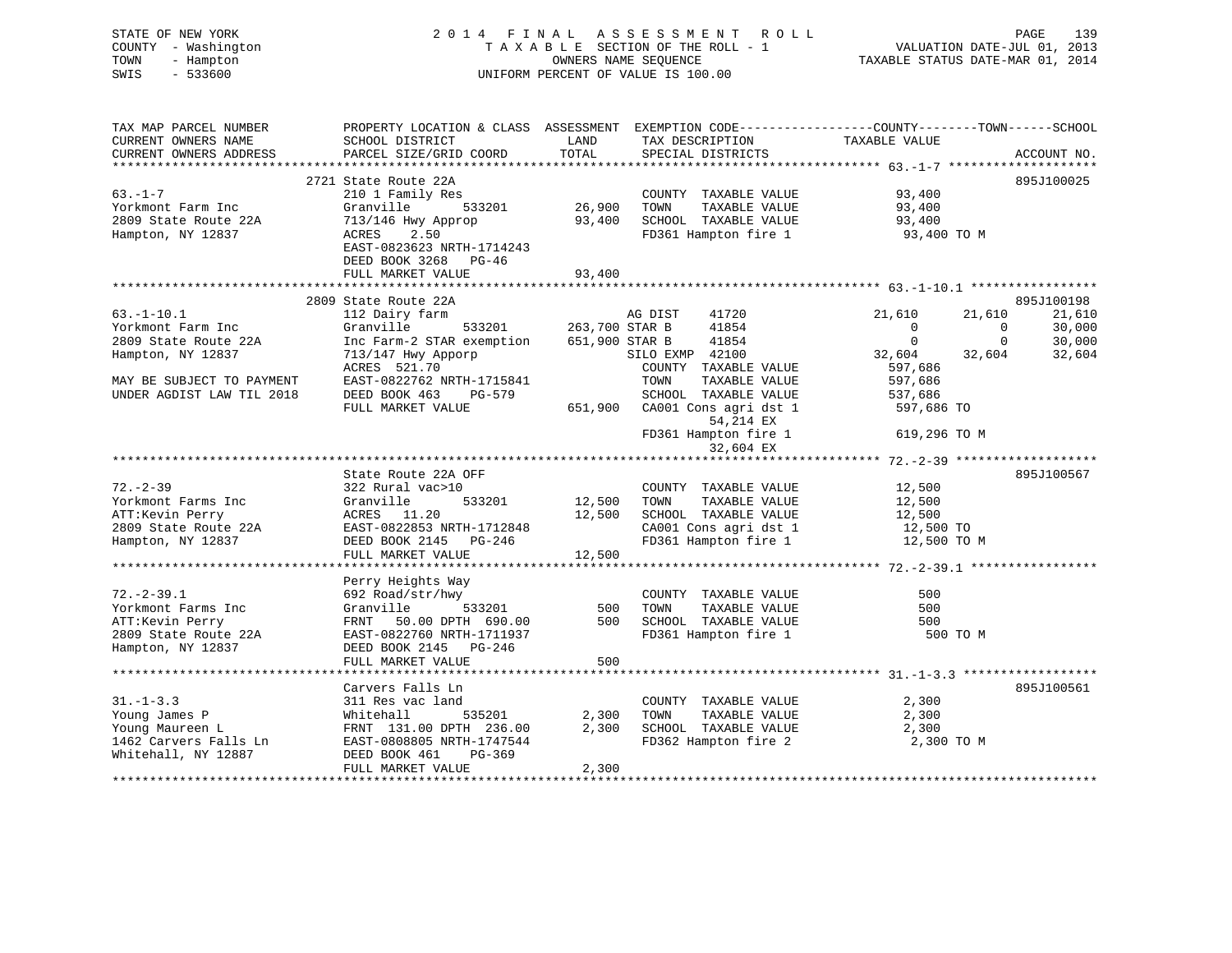# STATE OF NEW YORK 2 0 1 4 F I N A L A S S E S S M E N T R O L L PAGE 140 COUNTY - Washington T A X A B L E SECTION OF THE ROLL - 1 VALUATION DATE-JUL 01, 2013 TOWN - Hampton OWNERS NAME SEQUENCE TAXABLE STATUS DATE-MAR 01, 2014 SWIS - 533600 UNIFORM PERCENT OF VALUE IS 100.00

| TAX MAP PARCEL NUMBER<br>CURRENT OWNERS NAME<br>CURRENT OWNERS ADDRESS                              | PROPERTY LOCATION & CLASS ASSESSMENT EXEMPTION CODE----------------COUNTY-------TOWN------SCHOOL<br>SCHOOL DISTRICT<br>PARCEL SIZE/GRID COORD                                          | LAND<br>TOTAL                | TAX DESCRIPTION TAXABLE VALUE<br>SPECIAL DISTRICTS                                                                                |                                                                              |                    | ACCOUNT NO.              |
|-----------------------------------------------------------------------------------------------------|----------------------------------------------------------------------------------------------------------------------------------------------------------------------------------------|------------------------------|-----------------------------------------------------------------------------------------------------------------------------------|------------------------------------------------------------------------------|--------------------|--------------------------|
| $31. - 1 - 3.4$<br>Young James P<br>Young Maureen L<br>1462 Carvers Falls Ln<br>Whitehall, NY 12887 | 1462 Carvers Falls Ln<br>210 1 Family Res<br>Whitehall<br>ACRES 4.55<br>n EAST-0808510 NRTH-1747677<br>DEED BOOK 461 PG-366<br>FULL MARKET VALUE                                       | STAR B<br>124,100<br>124,100 | 41854<br>33,500 COUNTY TAXABLE VALUE<br>TAXABLE VALUE<br>TOWN<br>SCHOOL TAXABLE VALUE 94,100<br>FD362 Hampton fire 2 124,100 TO M | 0<br>124,100<br>124,100                                                      | $\Omega$           | 895J100560<br>30,000     |
|                                                                                                     |                                                                                                                                                                                        |                              |                                                                                                                                   |                                                                              |                    |                          |
| $72. - 1 - 7$<br>Yurchak Andrew Jr<br>PO Box 97<br>Hampton, NY 12837                                | 17 Dailey Way<br>210 1 Family Res<br>Granville<br>3.30<br>124,100<br>ACRES<br>EAST-0821775 NRTH-1710853<br>DEED BOOK 1747 PG-130                                                       |                              | STAR EN<br>41834<br>533201 29,500 COUNTY TAXABLE VALUE 124,100<br>TOWN<br>SCHOOL TAXABLE VALUE 59,900<br>FD361 Hampton fire 1     | $\Omega$<br>TAXABLE VALUE 124,100<br>124,100 TO M                            | $\Omega$           | 895J100421<br>64,200     |
|                                                                                                     | 2116 County Route 18                                                                                                                                                                   |                              |                                                                                                                                   |                                                                              |                    | 895J100299               |
| $71. - 1 - 6$<br>Zeimet Rose M -LE-<br>Panoushek Ronda M<br>PO Box 18<br>Hampton, NY 12837          | 210 1 Family Res<br>533201<br>Granville<br>583/37<br>Life Estate 3073/127<br>Rose M Zeimet<br>ACRES<br>1.20<br>EAST-0814565 NRTH-1713639<br>DEED BOOK 3073 PG-127<br>FULL MARKET VALUE | 22,700 STAR EN<br>125,400    | VET WAR CT 41121<br>41834<br>125,400 COUNTY TAXABLE VALUE<br>TOWN<br>SCHOOL TAXABLE VALUE 61,200<br>FD361 Hampton fire 1          | 18,810<br>$\overline{0}$<br>106,590<br>TAXABLE VALUE 106,590<br>125,400 TO M | 18,810<br>$\Omega$ | $\overline{0}$<br>64,200 |
|                                                                                                     |                                                                                                                                                                                        |                              |                                                                                                                                   |                                                                              |                    |                          |
| $62. - 1 - 27.3$<br>Zekus Steven<br>Sady Cristen<br>54 Hickey Rd<br>Hampton, NY 12837               | 56 Hickey Rd<br>270 Mfg housing<br>Granville<br>533201<br>1.12<br>ACRES<br>EAST-0813654 NRTH-1715110<br>DEED BOOK 2694 PG-303<br>FULL MARKET VALUE                                     | STAR B<br>84,500<br>84,500   | 41854<br>22,000 COUNTY TAXABLE VALUE<br>TAXABLE VALUE<br>TOWN<br>SCHOOL TAXABLE VALUE<br>FD361 Hampton fire 1                     | $0 \qquad \qquad$<br>84,500<br>84,500<br>54,500<br>84,500 TO M               | $\Omega$           | 30,000                   |
|                                                                                                     |                                                                                                                                                                                        |                              |                                                                                                                                   |                                                                              |                    |                          |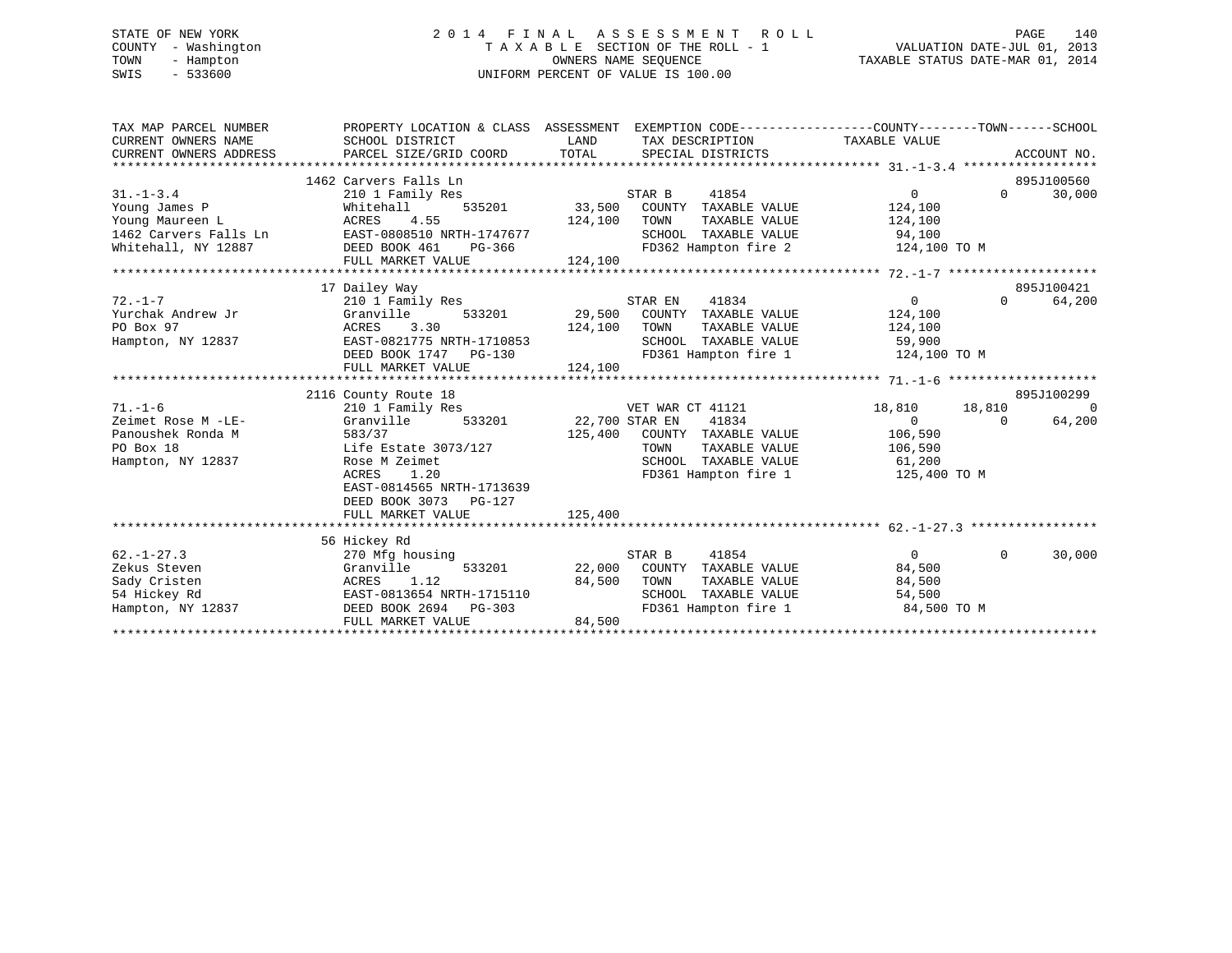#### R O L L S U B S E C T I O N - - T O T A L S

#### \*\*\* S P E C I A L D I S T R I C T S U M M A R Y \*\*\*

| CODE | DISTRICT NAME        | TOTAL<br>PARCELS | EXTENSION<br>TYPE | EXTENSION<br>VALUE | AD VALOREM<br>VALUE | EXEMPT<br>AMOUNT | TAXABLE<br>VALUE |
|------|----------------------|------------------|-------------------|--------------------|---------------------|------------------|------------------|
|      | EZ005 Empire Zone 5  |                  | 1 TOTAL           |                    | 268,500             |                  | 268,500          |
|      | CA001 Cons agri dst  |                  | 76 TOTAL          |                    | 12329,500           | 939,512          | 11389,988        |
|      | EZ015 Empire Zone-Si |                  | 2 TOTAL           |                    | 352,000             |                  | 352,000          |
|      | FD361 Hampton fire 1 |                  | 595 TOTAL M       |                    | 50858,300           | 73,513           | 50784,787        |
|      | FD362 Hampton fire 2 |                  | 120 TOTAL M       |                    | 12170,600           | 3,472            | 12167,128        |

#### \*\*\* S C H O O L D I S T R I C T S U M M A R Y \*\*\*

| CODE             | DISTRICT NAME          | TOTAL<br>PARCELS | ASSESSED<br>LAND      | ASSESSED<br>TOTAL      | EXEMPT<br>AMOUNT   | TOTAL<br>TAXABLE       | <b>STAR</b><br>AMOUNT | <b>STAR</b><br>TAXABLE |
|------------------|------------------------|------------------|-----------------------|------------------------|--------------------|------------------------|-----------------------|------------------------|
| 533201<br>535201 | Granville<br>Whitehall | 505<br>210       | 15704,600<br>7161,500 | 43763,200<br>19265,700 | 887,194<br>663,203 | 42876,006<br>18602,497 | 7280,290<br>2921,890  | 35595,716<br>15680,607 |
|                  | SUB-TOTAL              | 715              | 22866,100             | 63028,900              | 1550,397           | 61478,503              | 10202,180             | 51276,323              |
|                  | TOTAL                  | 715              | 22866,100             | 63028,900              | 1550,397           | 61478,503              | 10202,180             | 51276,323              |

#### \*\*\* S Y S T E M C O D E S S U M M A R Y \*\*\*

#### NO SYSTEM EXEMPTIONS AT THIS LEVEL

#### \*\*\* E X E M P T I O N S U M M A R Y \*\*\*

| CODE  | DESCRIPTION | TOTAL<br>PARCELS | COUNTY  | TOWN    | SCHOOL |
|-------|-------------|------------------|---------|---------|--------|
| 41121 | VET WAR CT  | 18               | 301,884 | 301,539 |        |
| 41122 | VET WAR C   | 5                | 84,572  |         |        |
| 41123 | VET WAR T   |                  |         | 81,572  |        |
| 41131 | VET COM CT  | 14               | 412,844 | 399,019 |        |
| 41132 | VET COM C   | 8                | 200,175 |         |        |
| 41133 | VET COM T   | 8                |         | 200,175 |        |
| 41141 | VET DIS CT  |                  | 237,925 | 230,275 |        |
| 41142 | VET DIS C   | 6                | 160,987 |         |        |
| 41143 | VET DIS T   | 6                |         | 160,987 |        |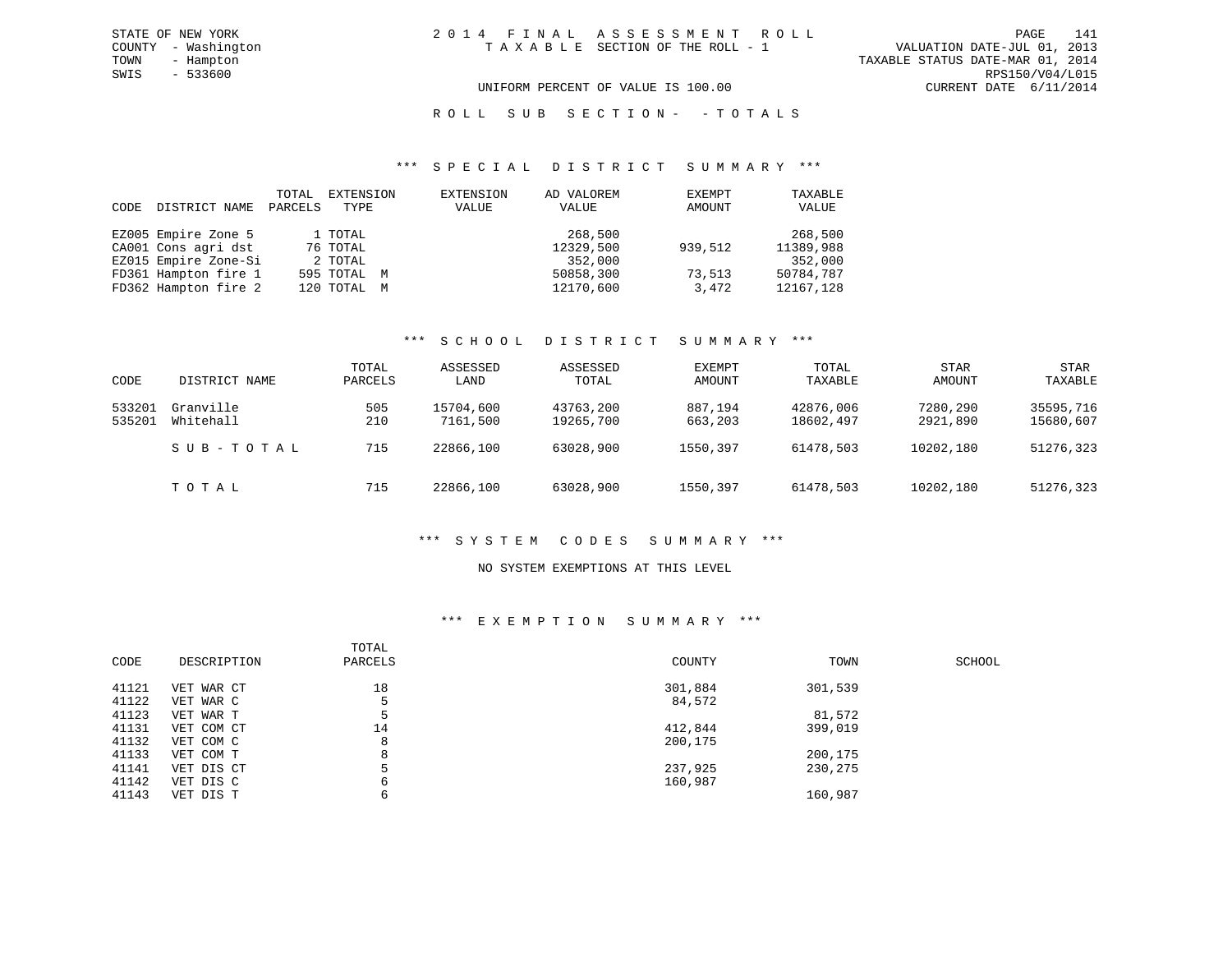| STATE OF NEW YORK   | 2014 FINAL ASSESSMENT ROLL         | 142<br>PAGE                      |
|---------------------|------------------------------------|----------------------------------|
| COUNTY - Washington | TAXABLE SECTION OF THE ROLL - 1    | VALUATION DATE-JUL 01, 2013      |
| TOWN<br>- Hampton   |                                    | TAXABLE STATUS DATE-MAR 01, 2014 |
| SWIS<br>$-533600$   |                                    | RPS150/V04/L015                  |
|                     | UNIFORM PERCENT OF VALUE IS 100.00 | CURRENT DATE 6/11/2014           |

ROLL SUB SECTION - - TOTALS

#### \*\*\* E X E M P T I O N S U M M A R Y \*\*\*

|       |                 | TOTAL   |          |          |               |
|-------|-----------------|---------|----------|----------|---------------|
| CODE  | DESCRIPTION     | PARCELS | COUNTY   | TOWN     | <b>SCHOOL</b> |
| 41151 | $CW_10_VET/$    |         | 22,200   | 22,200   |               |
| 41700 | AG BUILD        |         | 7,500    | 7,500    | 7,500         |
| 41720 | AG DIST         | 26      | 862,527  | 862,527  | 862,527       |
| 41730 | AGRI-D IND      |         | 29,669   | 29,669   | 29,669        |
| 41800 | AGED-ALL        |         | 163,480  | 163,480  | 203,046       |
| 41801 | AGED-CO/TN      |         | 222,391  | 222,391  |               |
| 41804 | AGED-SCH        | 4       |          |          | 51,901        |
| 41834 | STAR EN         | 72      |          |          | 4403,180      |
| 41844 | STAR EN MH      |         |          |          | 98,900        |
| 41854 | STAR B          | 188     |          |          | 5651,700      |
| 41864 | STAR B MH       |         |          |          | 48,400        |
| 41931 | DISAB-C/T       |         | 52,700   | 52,700   |               |
| 42100 | SILO EXMP       |         | 76,985   | 76,985   | 76,985        |
| 47460 | <b>FOR 480A</b> |         | 318,769  | 318,769  | 318,769       |
|       | TOTAL           | 397     | 3154,608 | 3129,788 | 11752,577     |

#### \*\*\* G R A N D T O T A L S \*\*\*

| ROLL<br><b>SEC</b> | DESCRIPTION | TOTAL<br>PARCELS | ASSESSED<br><b>LAND</b> | ASSESSED<br>TOTAL | TAXABLE<br>COUNTY | TAXABLE<br>TOWN | TAXABLE<br>SCHOOL | STAR<br>TAXABLE |
|--------------------|-------------|------------------|-------------------------|-------------------|-------------------|-----------------|-------------------|-----------------|
|                    | TAXABLE     |                  | 22866,100               | 63028,900         | 59874,292         | 59899,112       | 61478,503         | 51276,323       |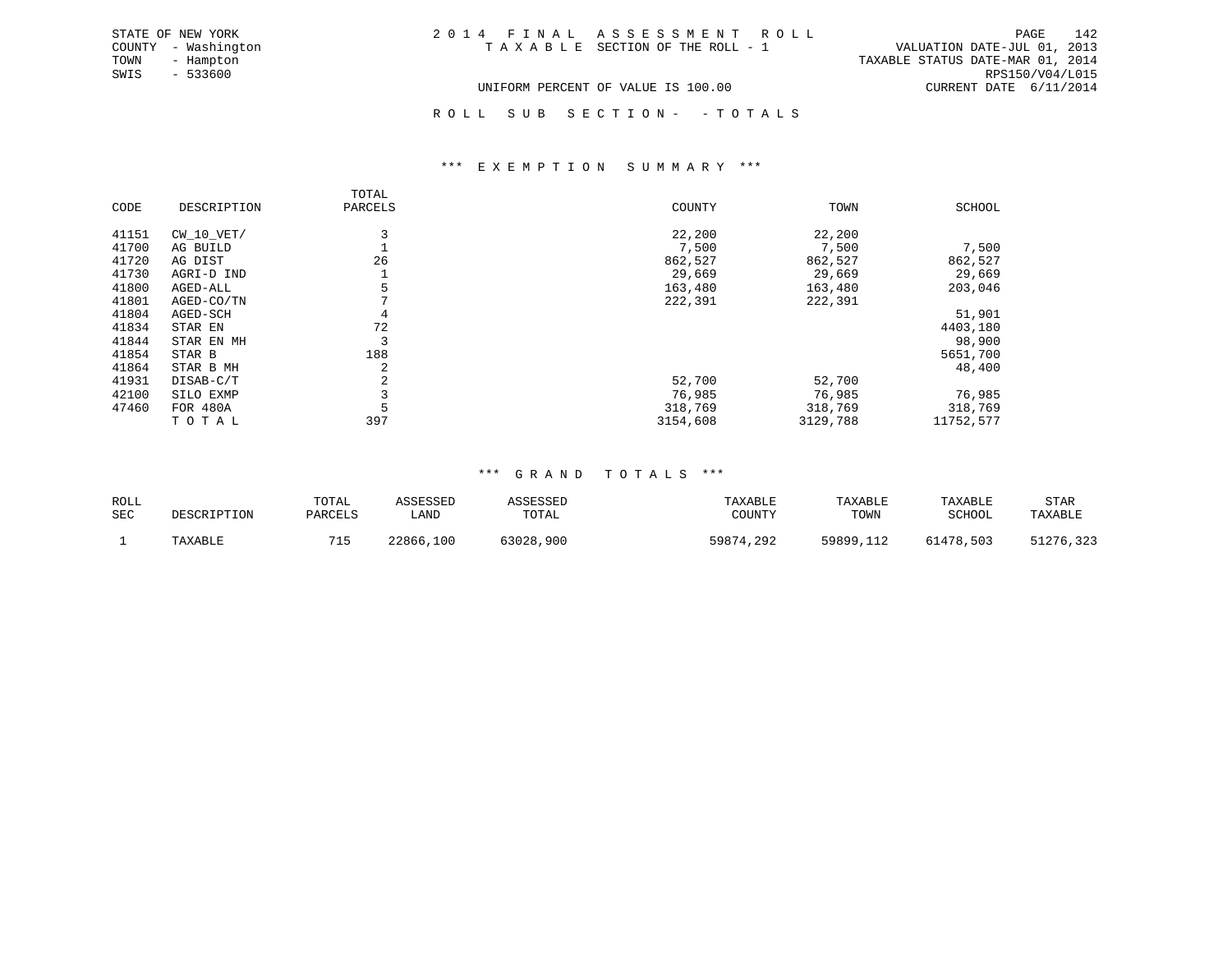|      | STATE OF NEW YORK   | 2014 FINAL ASSESSMENT ROLL |                                    |                                  | PAGE                   | 143 |
|------|---------------------|----------------------------|------------------------------------|----------------------------------|------------------------|-----|
|      | COUNTY - Washington |                            | TAXABLE SECTION OF THE ROLL - 1    | VALUATION DATE-JUL 01, 2013      |                        |     |
| TOWN | - Hampton           |                            |                                    | TAXABLE STATUS DATE-MAR 01, 2014 |                        |     |
| SWIS | $-533600$           |                            | UNIFORM PERCENT OF VALUE IS 100.00 |                                  | RPS150/V04/L015        |     |
|      |                     |                            |                                    |                                  | CURRENT DATE 6/11/2014 |     |
|      |                     |                            |                                    |                                  |                        |     |

#### ROLL SECTION TOTALS

#### \*\*\* S P E C I A L D I S T R I C T S U M M A R Y \*\*\*

| CODE | DISTRICT NAME        | TOTAL<br>PARCELS | EXTENSION<br>TYPE | EXTENSION<br>VALUE | AD VALOREM<br>VALUE | EXEMPT<br>AMOUNT | TAXABLE<br>VALUE |
|------|----------------------|------------------|-------------------|--------------------|---------------------|------------------|------------------|
|      | EZ005 Empire Zone 5  |                  | 1 TOTAL           |                    | 268,500             |                  | 268,500          |
|      | CA001 Cons agri dst  |                  | 76 TOTAL          |                    | 12329,500           | 939,512          | 11389,988        |
|      | EZ015 Empire Zone-Si |                  | 2 TOTAL           |                    | 352,000             |                  | 352,000          |
|      | FD361 Hampton fire 1 |                  | 595 TOTAL M       |                    | 50858,300           | 73,513           | 50784,787        |
|      | FD362 Hampton fire 2 |                  | 120 TOTAL M       |                    | 12170,600           | 3,472            | 12167,128        |

#### \*\*\* S C H O O L D I S T R I C T S U M M A R Y \*\*\*

| CODE             | DISTRICT NAME          | TOTAL<br>PARCELS | ASSESSED<br>LAND      | ASSESSED<br>TOTAL      | EXEMPT<br>AMOUNT   | TOTAL<br>TAXABLE       | <b>STAR</b><br>AMOUNT | <b>STAR</b><br>TAXABLE |
|------------------|------------------------|------------------|-----------------------|------------------------|--------------------|------------------------|-----------------------|------------------------|
| 533201<br>535201 | Granville<br>Whitehall | 505<br>210       | 15704,600<br>7161,500 | 43763,200<br>19265,700 | 887,194<br>663,203 | 42876,006<br>18602,497 | 7280,290<br>2921,890  | 35595,716<br>15680,607 |
|                  | SUB-TOTAL              | 715              | 22866,100             | 63028,900              | 1550,397           | 61478,503              | 10202,180             | 51276,323              |
|                  | TOTAL                  | 715              | 22866,100             | 63028,900              | 1550,397           | 61478,503              | 10202,180             | 51276,323              |

#### \*\*\* S Y S T E M C O D E S S U M M A R Y \*\*\*

#### NO SYSTEM EXEMPTIONS AT THIS LEVEL

#### \*\*\* E X E M P T I O N S U M M A R Y \*\*\*

| CODE  | DESCRIPTION | TOTAL<br>PARCELS | COUNTY  | TOWN    | SCHOOL |
|-------|-------------|------------------|---------|---------|--------|
| 41121 | VET WAR CT  | 18               | 301,884 | 301,539 |        |
| 41122 | VET WAR C   |                  | 84,572  |         |        |
| 41123 | VET WAR T   |                  |         | 81,572  |        |
| 41131 | VET COM CT  | 14               | 412,844 | 399,019 |        |
| 41132 | VET COM C   | 8                | 200,175 |         |        |
| 41133 | VET COM T   | 8                |         | 200,175 |        |
| 41141 | VET DIS CT  |                  | 237,925 | 230,275 |        |
| 41142 | VET DIS C   | 6                | 160,987 |         |        |
| 41143 | VET DIS T   | 6                |         | 160,987 |        |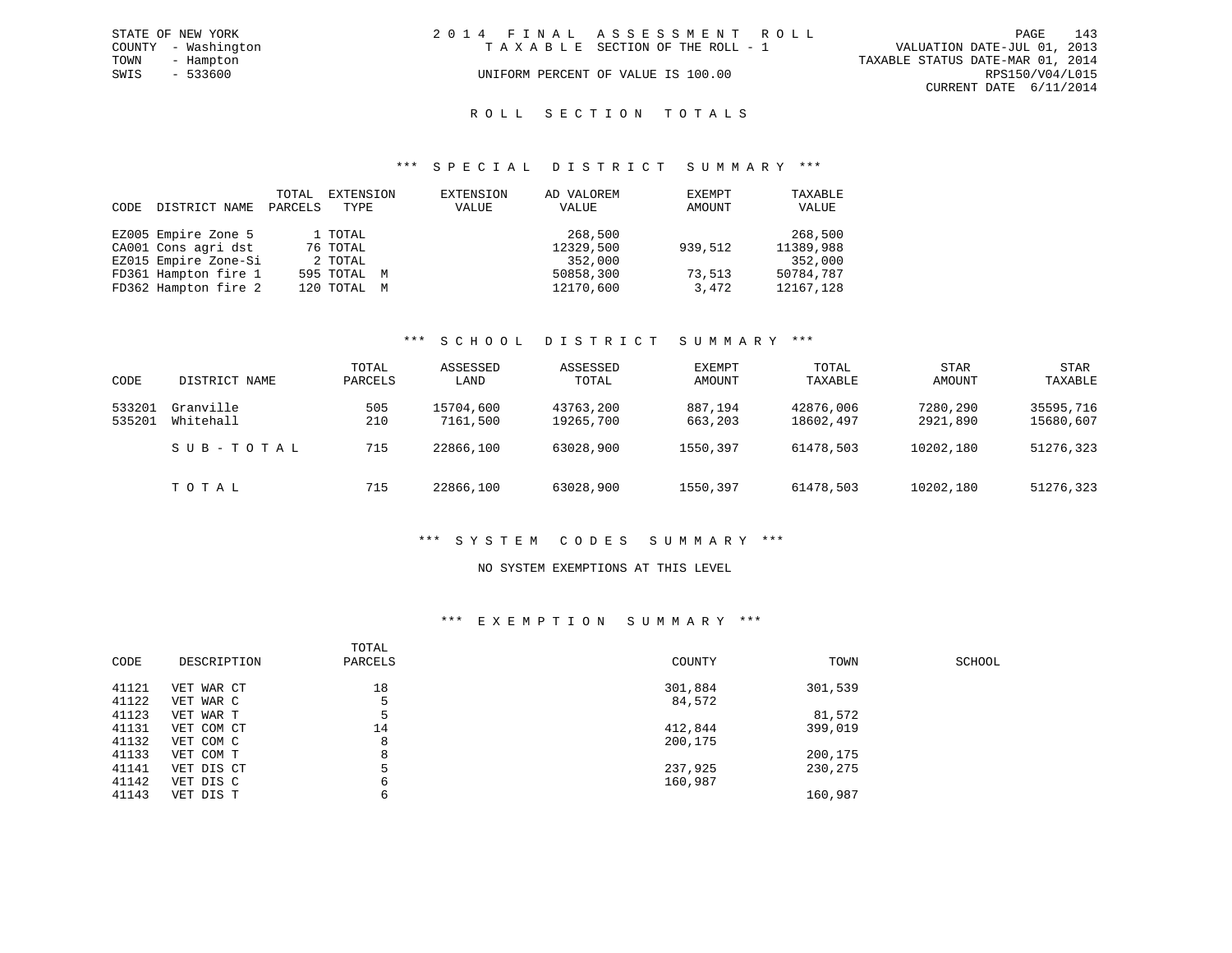|      | STATE OF NEW YORK   | 2014 FINAL ASSESSMENT ROLL |                                    |                                  | PAGE            | 144 |
|------|---------------------|----------------------------|------------------------------------|----------------------------------|-----------------|-----|
|      | COUNTY - Washington |                            | TAXABLE SECTION OF THE ROLL - 1    | VALUATION DATE-JUL 01, 2013      |                 |     |
| TOWN | - Hampton           |                            |                                    | TAXABLE STATUS DATE-MAR 01, 2014 |                 |     |
| SWIS | $-533600$           |                            | UNIFORM PERCENT OF VALUE IS 100.00 |                                  | RPS150/V04/L015 |     |
|      |                     |                            |                                    | CURRENT DATE 6/11/2014           |                 |     |
|      |                     |                            |                                    |                                  |                 |     |

#### R O L L S E C T I O N T O T A L S

#### \*\*\* E X E M P T I O N S U M M A R Y \*\*\*

|       |              | TOTAL   |          |          |               |
|-------|--------------|---------|----------|----------|---------------|
| CODE  | DESCRIPTION  | PARCELS | COUNTY   | TOWN     | <b>SCHOOL</b> |
| 41151 | $CW_10_VET/$ |         | 22,200   | 22,200   |               |
| 41700 | AG BUILD     |         | 7,500    | 7,500    | 7,500         |
| 41720 | AG DIST      | 26      | 862,527  | 862,527  | 862,527       |
| 41730 | AGRI-D IND   |         | 29,669   | 29,669   | 29,669        |
| 41800 | AGED-ALL     |         | 163,480  | 163,480  | 203,046       |
| 41801 | AGED-CO/TN   |         | 222,391  | 222,391  |               |
| 41804 | AGED-SCH     | 4       |          |          | 51,901        |
| 41834 | STAR EN      | 72      |          |          | 4403,180      |
| 41844 | STAR EN MH   |         |          |          | 98,900        |
| 41854 | STAR B       | 188     |          |          | 5651,700      |
| 41864 | STAR B MH    |         |          |          | 48,400        |
| 41931 | DISAB-C/T    |         | 52,700   | 52,700   |               |
| 42100 | SILO EXMP    |         | 76,985   | 76,985   | 76,985        |
| 47460 | FOR 480A     |         | 318,769  | 318,769  | 318,769       |
|       | TOTAL        | 397     | 3154,608 | 3129,788 | 11752,577     |

#### \*\*\* G R A N D T O T A L S \*\*\*

| ROLL       | DESCRIPTION | TOTAL   | ASSESSED  | ASSESSED  | TAXABLE   | TAXABLE   | TAXABLE   | STAR      |
|------------|-------------|---------|-----------|-----------|-----------|-----------|-----------|-----------|
| <b>SEC</b> |             | PARCELS | LAND      | TOTAL     | COUNTY    | TOWN      | SCHOOL    | TAXABLE   |
|            | TAXABLE     | 71 E    | 22866,100 | 63028,900 | 59874,292 | 59899,112 | 61478,503 | 51276,323 |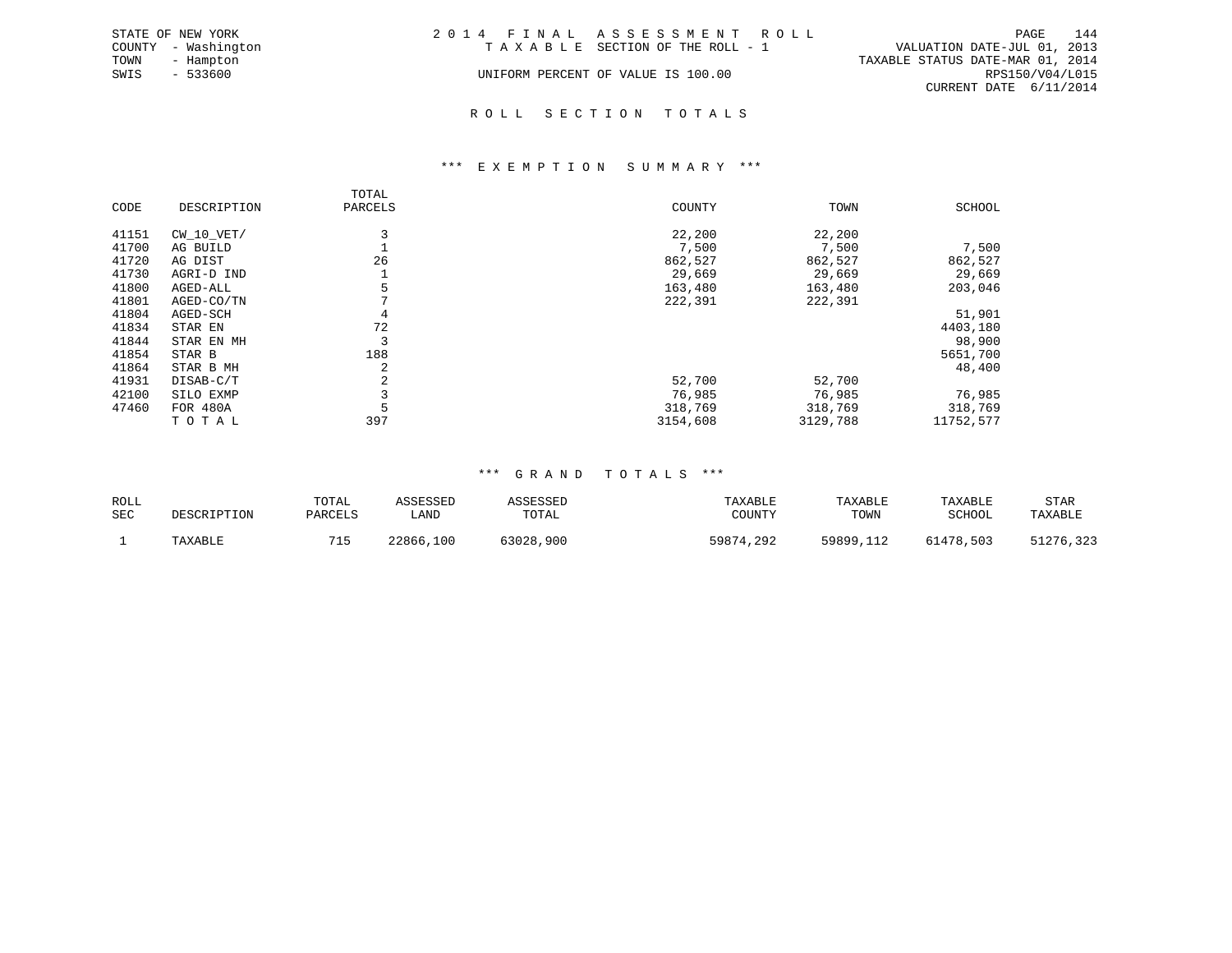# STATE OF NEW YORK 2 0 1 4 F I N A L A S S E S S M E N T R O L L PAGE 145 COUNTY - Washington SPECIAL FRANCHISE SECTION OF THE ROLL - 5 VALUATION DATE-JUL 01, 2013 TOWN - Hampton OWNERS NAME SEQUENCE TAXABLE STATUS DATE-MAR 01, 2014 SWIS - 533600 UNIFORM PERCENT OF VALUE IS 100.00

| TAX MAP PARCEL NUMBER<br>CURRENT OWNERS NAME<br>CURRENT OWNERS ADDRESS | SCHOOL DISTRICT<br>PARCEL SIZE/GRID COORD | LAND<br>TOTAL | TAX DESCRIPTION<br>SPECIAL DISTRICTS | PROPERTY LOCATION & CLASS ASSESSMENT EXEMPTION CODE----------------COUNTY-------TOWN------SCHOOL<br>TAXABLE VALUE<br>ACCOUNT NO. |
|------------------------------------------------------------------------|-------------------------------------------|---------------|--------------------------------------|----------------------------------------------------------------------------------------------------------------------------------|
|                                                                        |                                           |               |                                      |                                                                                                                                  |
|                                                                        | Special Franchise Town                    |               |                                      | 8950300322                                                                                                                       |
| $500. -15 - 3. -1$                                                     | 861 Elec & gas                            |               | COUNTY TAXABLE VALUE                 | 472,387                                                                                                                          |
| National Grid                                                          | Granville<br>533201                       | $\Omega$      | TAXABLE VALUE<br>TOWN                | 472,387                                                                                                                          |
| Real Estate Tax Dept                                                   | Apport For Sch 52%                        | 472,387       | SCHOOL TAXABLE VALUE                 | 472,387                                                                                                                          |
| 300 Erie Boulevard West                                                | Parcel 1 Of 2                             |               | FD361 Hampton fire 1                 | 297,604 TO M                                                                                                                     |
| Syracuse, NY 13202                                                     | FULL MARKET VALUE                         | 472,387       | FD362 Hampton fire 2                 | 174,783 TO M                                                                                                                     |
|                                                                        |                                           |               |                                      |                                                                                                                                  |
|                                                                        | Special Franchise Town                    |               |                                      | 8976300505                                                                                                                       |
| $500. -15 - 3. -2$                                                     | 861 Elec & gas                            |               | COUNTY TAXABLE VALUE                 | 436,050                                                                                                                          |
| National Grid                                                          | 535201<br>Whitehall                       | $\Omega$      | TOWN<br>TAXABLE VALUE                | 436,050                                                                                                                          |
| Real Estate Tax Dept                                                   | Apport For Sch 48%                        | 436,050       | SCHOOL TAXABLE VALUE                 | 436,050                                                                                                                          |
| 300 Erie Boulevard West                                                | Parcel 2 Of 2                             |               | FD361 Hampton fire 1                 | 274,712 TO M                                                                                                                     |
| Syarcuse, NY 13202                                                     | FULL MARKET VALUE                         | 436,050       | FD362 Hampton fire 2                 | 161,339 TO M                                                                                                                     |
|                                                                        |                                           |               |                                      |                                                                                                                                  |
|                                                                        | Special Franchise Town                    |               |                                      | 8950300321                                                                                                                       |
| $500. -60 - 3. -1$                                                     | 866 Telephone                             |               | COUNTY TAXABLE VALUE                 | 76,224                                                                                                                           |
| Verizon New York Inc                                                   | Granville<br>533201                       | $\Omega$      | TAXABLE VALUE<br>TOWN                | 76,224                                                                                                                           |
| PO Box 2749                                                            | Apport For Sch 64%                        | 76,224        | TAXABLE VALUE<br>SCHOOL              | 76,224                                                                                                                           |
| Addison, TX 75001                                                      | Parcel 1 Of 2                             |               | FD361 Hampton fire 1                 | 48,021 TO M                                                                                                                      |
|                                                                        | FULL MARKET VALUE                         | 76,224        | FD362 Hampton fire 2                 | 28,203 TO M                                                                                                                      |
|                                                                        |                                           |               |                                      |                                                                                                                                  |
|                                                                        | Special Franchise Town                    |               |                                      | 8976300515                                                                                                                       |
| $500 - 60 - 3 - 2$                                                     | 866 Telephone                             |               | COUNTY TAXABLE VALUE                 | 42,876                                                                                                                           |
| Verizon New York Inc                                                   | Whitehall<br>535201                       | $\Omega$      | TOWN<br>TAXABLE VALUE                | 42,876                                                                                                                           |
| PO Box 2749                                                            | Apport For Sch 36%                        | 42,876        | SCHOOL TAXABLE VALUE                 | 42,876                                                                                                                           |
| Addison, TX 75001                                                      | Parcel 2 Of 2                             |               | FD361 Hampton fire 1                 | 27,012 TO M                                                                                                                      |
|                                                                        | FULL MARKET VALUE                         | 42,876        | FD362 Hampton fire 2                 | 15,864 TO M                                                                                                                      |
|                                                                        |                                           |               |                                      |                                                                                                                                  |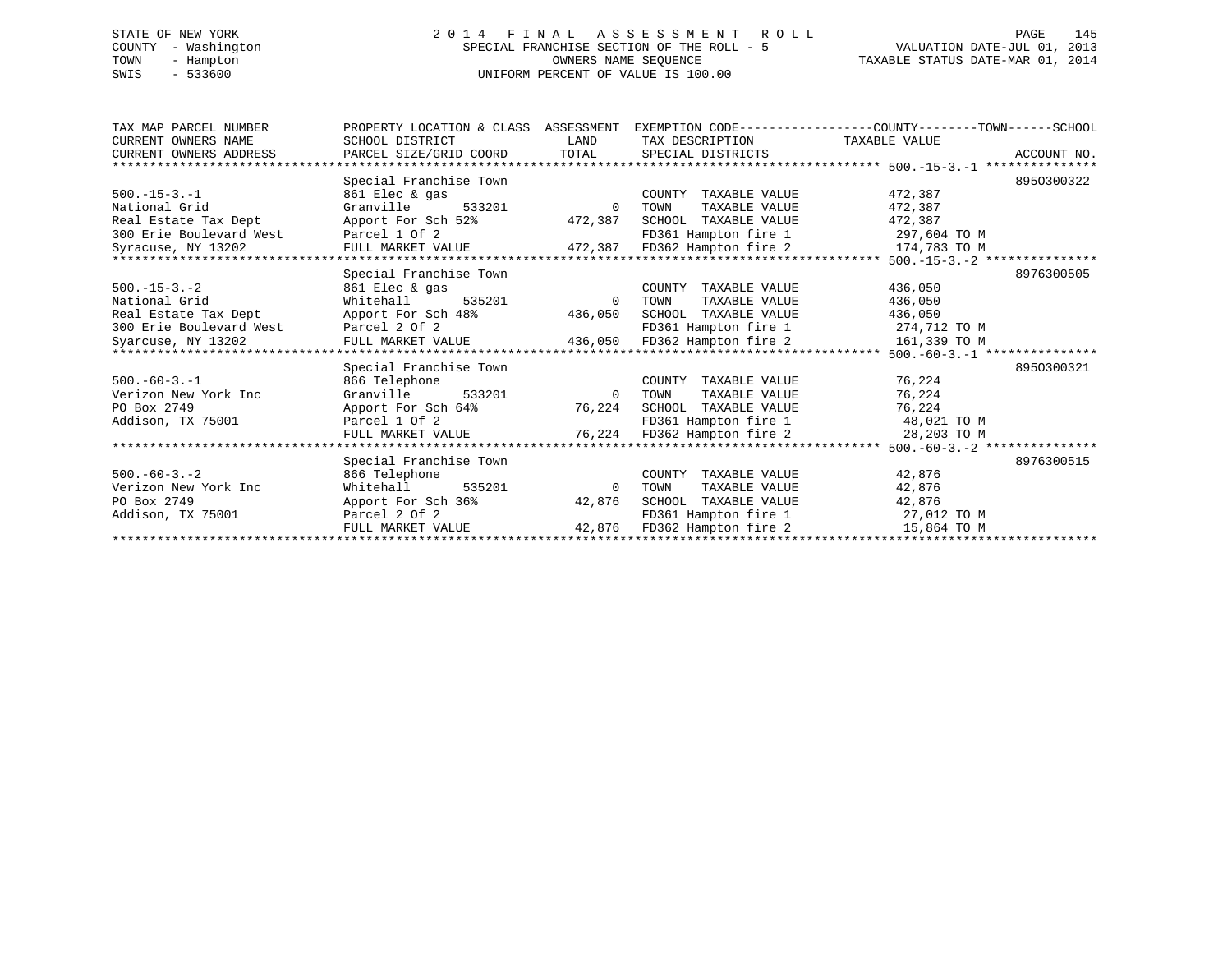| 2014 FINAL ASSESSMENT ROLL |                                           |                                  | PAGE                        | 146 |
|----------------------------|-------------------------------------------|----------------------------------|-----------------------------|-----|
|                            | SPECIAL FRANCHISE SECTION OF THE ROLL - 5 |                                  | VALUATION DATE-JUL 01, 2013 |     |
|                            |                                           | TAXABLE STATUS DATE-MAR 01, 2014 |                             |     |
|                            |                                           |                                  | RPS150/V04/L015             |     |
|                            | UNIFORM PERCENT OF VALUE IS 100.00        |                                  | CURRENT DATE 6/11/2014      |     |

| CODE DISTRICT NAME                           | TOTAL<br>PARCELS | EXTENSION<br>TYPE      | EXTENSION<br>VALUE | AD VALOREM<br><b>VALUE</b> | EXEMPT<br>AMOUNT | TAXABLE<br>VALUE   |
|----------------------------------------------|------------------|------------------------|--------------------|----------------------------|------------------|--------------------|
| FD361 Hampton fire 1<br>FD362 Hampton fire 2 |                  | 4 ТОТАЬ М<br>4 TOTAL M |                    | 647.349<br>380,189         |                  | 647,349<br>380,189 |

STATE OF NEW YORK COUNTY - Washington TOWN - Hampton  $SWIS$  - 533600

### \*\*\* S C H O O L D I S T R I C T S U M M A R Y \*\*\*

| CODE             | DISTRICT NAME          | TOTAL<br>PARCELS | ASSESSED<br>LAND | ASSESSED<br>TOTAL  | EXEMPT<br>AMOUNT | TOTAL<br>TAXABLE   | STAR<br>AMOUNT | <b>STAR</b><br>TAXABLE |
|------------------|------------------------|------------------|------------------|--------------------|------------------|--------------------|----------------|------------------------|
| 533201<br>535201 | Granville<br>Whitehall | 2                |                  | 548,611<br>478,926 |                  | 548,611<br>478,926 |                | 548,611<br>478,926     |
|                  | SUB-TOTAL              | 4                |                  | 1027,537           |                  | 1027,537           |                | 1027,537               |
|                  | TOTAL                  | 4                |                  | 1027,537           |                  | 1027,537           |                | 1027,537               |

#### \*\*\* S Y S T E M C O D E S S U M M A R Y \*\*\*

#### NO SYSTEM EXEMPTIONS AT THIS LEVEL

#### \*\*\* E X E M P T I O N S U M M A R Y \*\*\*

### NO EXEMPTIONS AT THIS LEVEL

| ROLL |                   | TOTAL   | ASSESSED | `SSESSED     | TAXABLE      | TAXABLE  | TAXABLE  | <b>STAR</b> |
|------|-------------------|---------|----------|--------------|--------------|----------|----------|-------------|
| SEC  | DESCRIPTION       | PARCELS | `AND     | TOTAL        | COUNTY       | TOWN     | SCHOOL   | TAXABLE     |
|      | SPECIAL FRANCHISE |         |          | ⊥027<br>,537 | 1027<br>,537 | 1027.537 | 1027,537 | 1027,537    |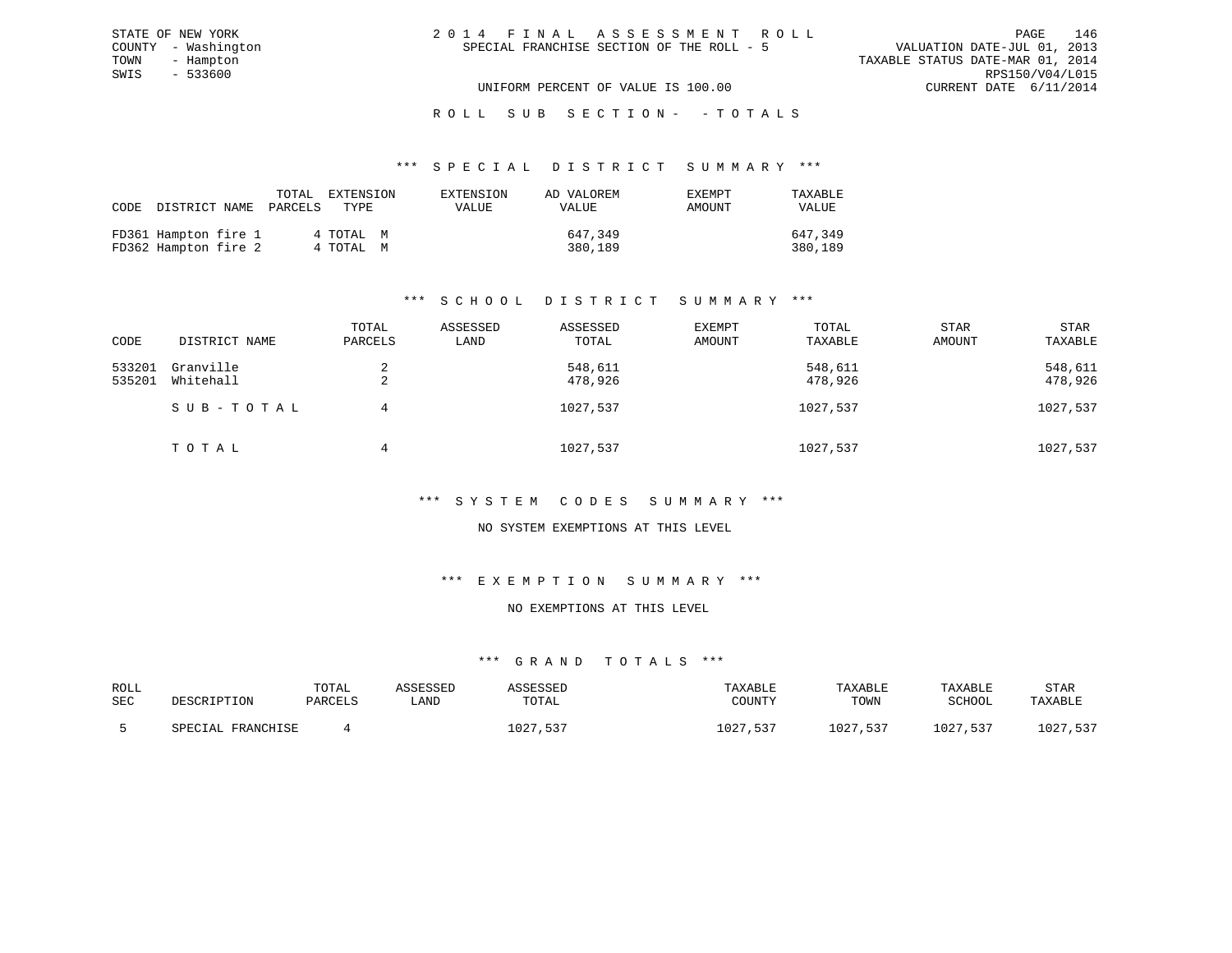| STATE OF NEW YORK   | 2014 FINAL ASSESSMENT ROLL                | 147<br>PAGE                      |
|---------------------|-------------------------------------------|----------------------------------|
| COUNTY - Washington | SPECIAL FRANCHISE SECTION OF THE ROLL - 5 | VALUATION DATE-JUL 01, 2013      |
| TOWN<br>- Hampton   |                                           | TAXABLE STATUS DATE-MAR 01, 2014 |
| SWIS<br>$-533600$   | UNIFORM PERCENT OF VALUE IS 100.00        | RPS150/V04/L015                  |
|                     |                                           | CURRENT DATE 6/11/2014           |
|                     |                                           |                                  |

# ROLL SECTION TOTALS

#### \*\*\* S P E C I A L D I S T R I C T S U M M A R Y \*\*\*

| CODE |                                              | TOTAL<br>DISTRICT NAME PARCELS | EXTENSION<br>TYPE      | EXTENSION<br>VALUE | AD VALOREM<br>VALUE | <b>EXEMPT</b><br>AMOUNT | TAXABLE<br>VALUE   |
|------|----------------------------------------------|--------------------------------|------------------------|--------------------|---------------------|-------------------------|--------------------|
|      | FD361 Hampton fire 1<br>FD362 Hampton fire 2 |                                | 4 ТОТАЬ М<br>4 TOTAL M |                    | 647,349<br>380,189  |                         | 647,349<br>380,189 |

### \*\*\* S C H O O L D I S T R I C T S U M M A R Y \*\*\*

| CODE             | DISTRICT NAME          | TOTAL<br>PARCELS | ASSESSED<br>LAND | ASSESSED<br>TOTAL  | <b>EXEMPT</b><br>AMOUNT | TOTAL<br>TAXABLE   | <b>STAR</b><br>AMOUNT | STAR<br>TAXABLE    |
|------------------|------------------------|------------------|------------------|--------------------|-------------------------|--------------------|-----------------------|--------------------|
| 533201<br>535201 | Granville<br>Whitehall | △                |                  | 548,611<br>478,926 |                         | 548,611<br>478,926 |                       | 548,611<br>478,926 |
|                  | SUB-TOTAL              | 4                |                  | 1027,537           |                         | 1027,537           |                       | 1027,537           |
|                  | ТОТАЬ                  | 4                |                  | 1027,537           |                         | 1027,537           |                       | 1027,537           |

#### \*\*\* S Y S T E M C O D E S S U M M A R Y \*\*\*

#### NO SYSTEM EXEMPTIONS AT THIS LEVEL

#### \*\*\* E X E M P T I O N S U M M A R Y \*\*\*

#### NO EXEMPTIONS AT THIS LEVEL

| ROLL |                   | TOTAL   | ASSESSED | `SSESSED     | TAXABLE      | TAXABLE  | TAXABLE  | <b>STAR</b> |
|------|-------------------|---------|----------|--------------|--------------|----------|----------|-------------|
| SEC  | DESCRIPTION       | PARCELS | `AND     | TOTAL        | COUNTY       | TOWN     | SCHOOL   | TAXABLE     |
|      | SPECIAL FRANCHISE |         |          | ⊥027<br>,537 | 1027<br>,537 | 1027.537 | 1027,537 | 1027,537    |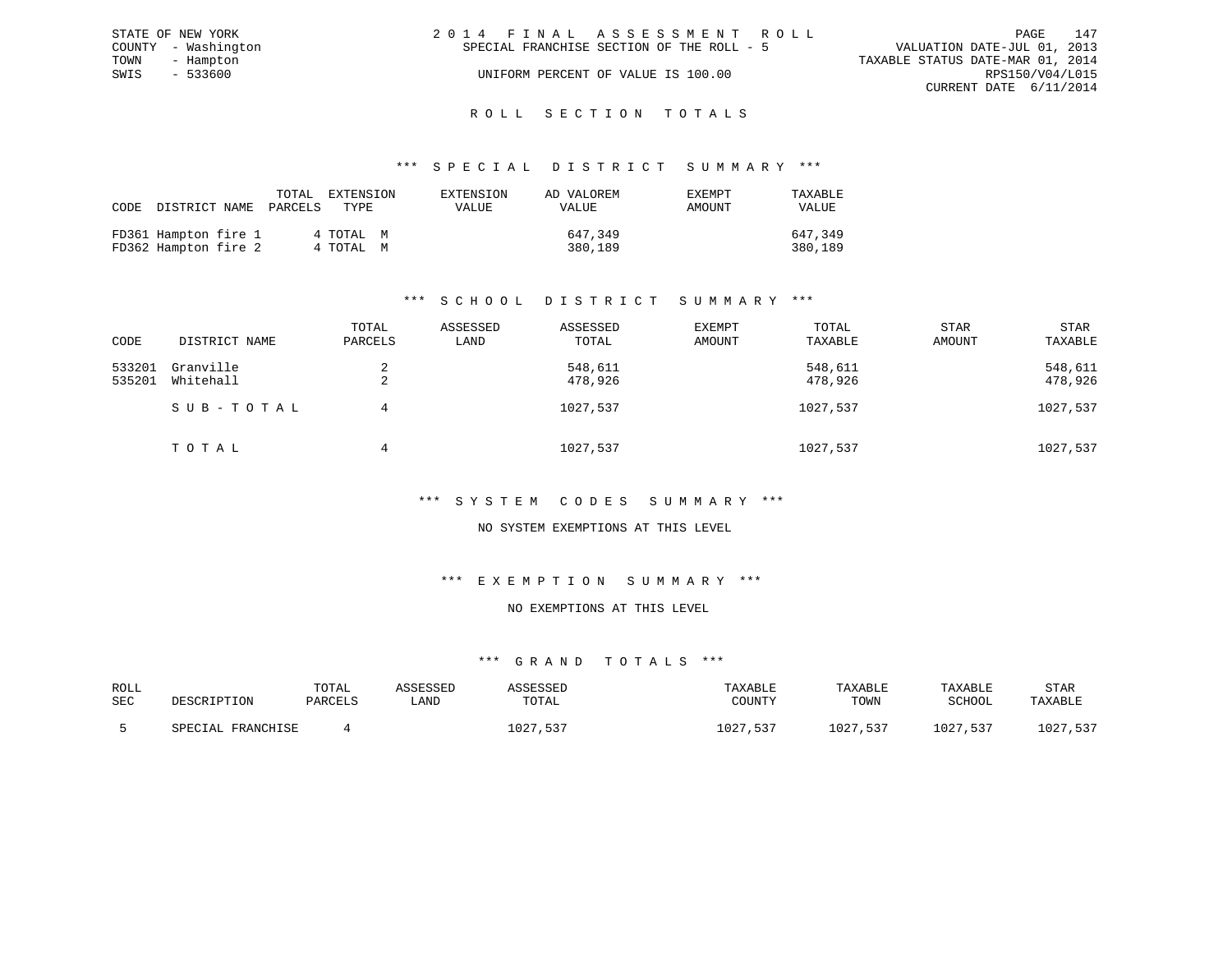### STATE OF NEW YORK 2 0 1 4 F I N A L A S S E S S M E N T R O L L PAGE 148COUNTY - Washington UTILITY & R.R. SECTION OF THE ROLL - 6 VALUATION DATE-JUL 01, 2013 TOWN - Hampton OWNERS NAME SEQUENCE TAXABLE STATUS DATE-MAR 01, 2014 SWIS - 533600 UNIFORM PERCENT OF VALUE IS 100.00

| TAX MAP PARCEL NUMBER<br>CURRENT OWNERS NAME     | PROPERTY LOCATION & CLASS ASSESSMENT<br>SCHOOL DISTRICT | LAND               | TAX DESCRIPTION       | EXEMPTION CODE-----------------COUNTY-------TOWN------SCHOOL<br>TAXABLE VALUE |             |
|--------------------------------------------------|---------------------------------------------------------|--------------------|-----------------------|-------------------------------------------------------------------------------|-------------|
| CURRENT OWNERS ADDRESS<br>********************** | PARCEL SIZE/GRID COORD                                  | TOTAL              | SPECIAL DISTRICTS     |                                                                               | ACCOUNT NO. |
|                                                  | County Route 21                                         |                    |                       |                                                                               | 895N200604  |
| $71. - 1 - 30.2$                                 | 831 Tele Comm                                           |                    | COUNTY TAXABLE VALUE  | 40,800                                                                        |             |
| Armadillo Holdings Corporation Whitehall         | 535201                                                  | 12,200             | TOWN<br>TAXABLE VALUE | 40,800                                                                        |             |
| 1150 Airport Dr Ste 105                          | App. Factor 1.00                                        | 40,800             | SCHOOL TAXABLE VALUE  | 40,800                                                                        |             |
| South Burlington, VT 05403                       | ACRES<br>1.55                                           |                    | FD361 Hampton fire 1  | 40,800 TO M                                                                   |             |
|                                                  | EAST-0809204 NRTH-1707227                               |                    |                       |                                                                               |             |
|                                                  | DEED BOOK 2485<br>PG-330                                |                    |                       |                                                                               |             |
|                                                  | FULL MARKET VALUE                                       | 40,800             |                       |                                                                               |             |
|                                                  |                                                         |                    |                       |                                                                               |             |
|                                                  | 1487 Carvers Falls Ln                                   |                    |                       |                                                                               | 895N200305  |
| $31. - 1 - 6$                                    | 874 Elec-hydro                                          |                    | COUNTY TAXABLE VALUE  | 48,500                                                                        |             |
| Central Vt Pub Ser Corp                          | Whitehall<br>535201                                     | 48,500             | TOWN<br>TAXABLE VALUE | 48,500                                                                        |             |
| c/o Green Mountain Power                         | App. Factor 1.00                                        | 48,500             | SCHOOL TAXABLE VALUE  | 48,500                                                                        |             |
| Accounts Payable                                 | ACRES 80.70                                             |                    | FD362 Hampton fire 2  | 48,500 TO M                                                                   |             |
| 2154 Post Rd                                     | EAST-0808744 NRTH-1746215                               |                    |                       |                                                                               |             |
| Rutland, VT 05701                                | DEED BOOK 199<br><b>PG-185</b>                          |                    |                       |                                                                               |             |
|                                                  | FULL MARKET VALUE<br>***********************            | 48,500<br>******** |                       |                                                                               |             |
|                                                  | Manchester Rd OFF                                       |                    |                       |                                                                               | 895J101811  |
| $38. - 1 - 6.1$                                  | 380 Pub Util Vac                                        |                    | COUNTY TAXABLE VALUE  | 15,000                                                                        |             |
| Central Vt Pub Ser Corp                          | 535201<br>Whitehall                                     | 15,000             | TOWN<br>TAXABLE VALUE | 15,000                                                                        |             |
| Company Code 108000                              | App. Factor 1.00                                        | 15,000             | SCHOOL TAXABLE VALUE  | 15,000                                                                        |             |
| c/o Green Mountain Power                         | ACRES<br>7.00                                           |                    | FD362 Hampton fire 2  | 15,000 TO M                                                                   |             |
| Accounts Payable                                 | EAST-0811628 NRTH-1740394                               |                    |                       |                                                                               |             |
| 2154 Post Rd                                     | DEED BOOK 199<br><b>PG-185</b>                          |                    |                       |                                                                               |             |
| Rutland, VT 05701                                | FULL MARKET VALUE                                       | 15,000             |                       |                                                                               |             |
| ***********************                          | ***************************                             |                    |                       |                                                                               |             |
|                                                  | Electric Transmission                                   |                    |                       |                                                                               | 895N200304  |
| $636. -9999 - 108. - 1027$                       | 882 Elec Trans Imp                                      |                    | COUNTY TAXABLE VALUE  | 146,200                                                                       |             |
| Central Vt Pub Ser Corp                          | Whitehall<br>535201                                     | $\Omega$           | TOWN<br>TAXABLE VALUE | 146,200                                                                       |             |
| Company Code 108000                              | 888888                                                  | 146,200            | SCHOOL TAXABLE VALUE  | 146,200                                                                       |             |
| c/o Green Mountain Power                         | App. Factor 1.00                                        |                    | FD362 Hampton fire 2  | 146,200 TO M                                                                  |             |
| Accounts Payable                                 | Crvs Flls Strt To Vt Line                               |                    |                       |                                                                               |             |
| 2154 Post Rd                                     | FULL MARKET VALUE                                       | 146,200            |                       |                                                                               |             |
| Rutland, VT 05701                                |                                                         |                    |                       |                                                                               |             |
| ****************************                     |                                                         |                    |                       |                                                                               |             |
|                                                  | Outside Plant                                           |                    |                       |                                                                               | 895N200302  |
| $636. -9999 - 108. - 1887$                       | 874 Elec-hydro                                          |                    | COUNTY TAXABLE VALUE  | 2400,100                                                                      |             |
| Central Vt Pub Ser Corp                          | Whitehall<br>535201                                     | 0                  | TOWN<br>TAXABLE VALUE | 2400,100                                                                      |             |
| Company Code 108000                              | 888888                                                  | 2400,100           | SCHOOL TAXABLE VALUE  | 2400,100                                                                      |             |
| c/o Green Mountain Power                         | App. Factor 1.00                                        |                    | FD362 Hampton fire 2  | 2400,100 TO M                                                                 |             |
| Accounts Payable                                 | Dam/pwr St/pnstock/gen Eq                               |                    |                       |                                                                               |             |
| 2154 Post Rd                                     | FULL MARKET VALUE                                       | 2400,100           |                       |                                                                               |             |
| Rutland, VT 05701<br>***************             |                                                         |                    |                       |                                                                               |             |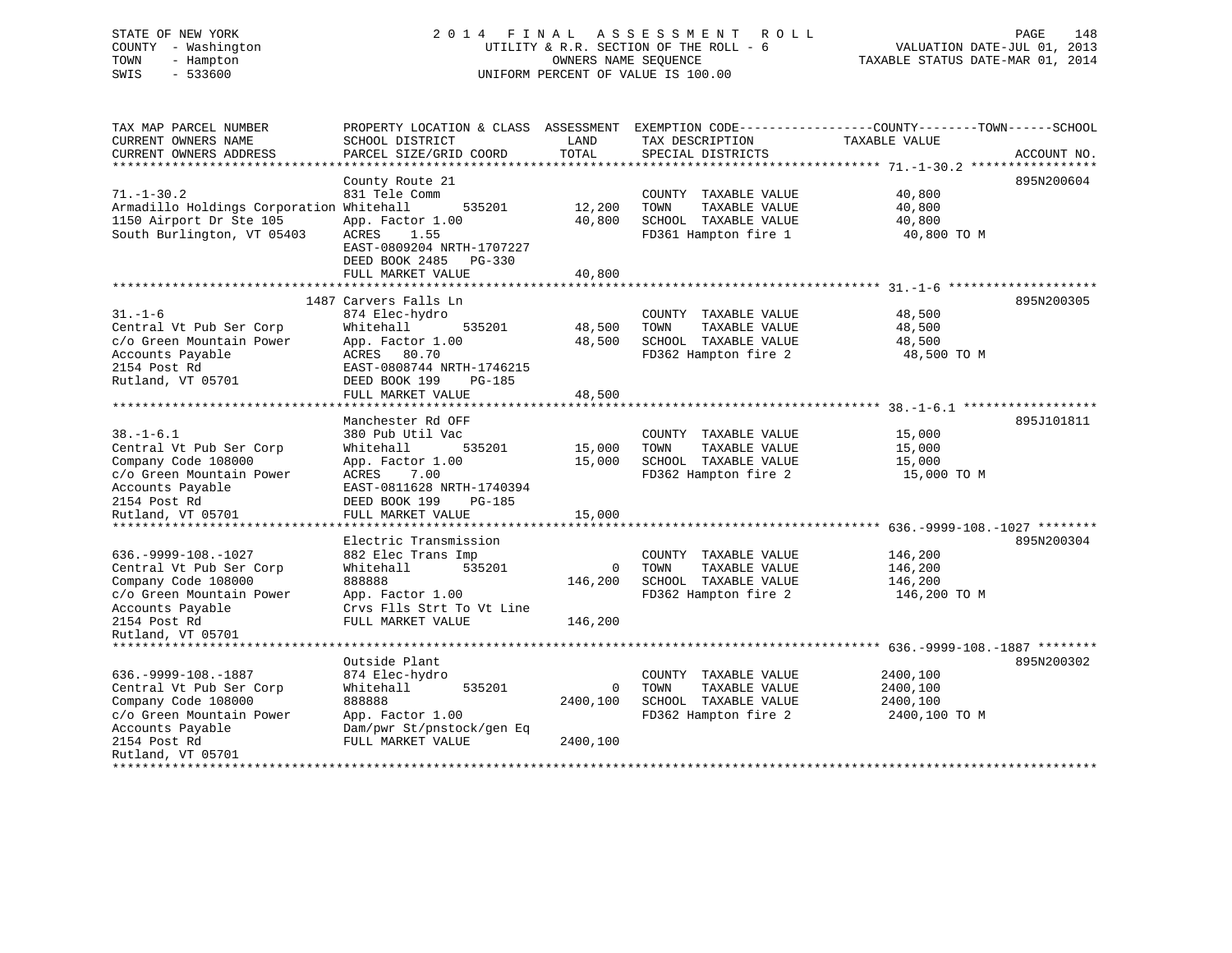# STATE OF NEW YORK 2 0 1 4 F I N A L A S S E S S M E N T R O L L PAGE 149 COUNTY - Washington UTILITY & R.R. SECTION OF THE ROLL - 6 VALUATION DATE-JUL 01, 2013 TOWN - Hampton OWNERS NAME SEQUENCE TAXABLE STATUS DATE-MAR 01, 2014 SWIS - 533600 UNIFORM PERCENT OF VALUE IS 100.00

| TAX MAP PARCEL NUMBER<br>CURRENT OWNERS NAME<br>CURRENT OWNERS ADDRESS | PROPERTY LOCATION & CLASS ASSESSMENT<br>SCHOOL DISTRICT<br>PARCEL SIZE/GRID COORD                 | LAND<br><b>TOTAL</b> | TAX DESCRIPTION<br>SPECIAL DISTRICTS                                  | EXEMPTION CODE----------------COUNTY-------TOWN------SCHOOL<br>TAXABLE VALUE | ACCOUNT NO. |
|------------------------------------------------------------------------|---------------------------------------------------------------------------------------------------|----------------------|-----------------------------------------------------------------------|------------------------------------------------------------------------------|-------------|
|                                                                        |                                                                                                   |                      |                                                                       |                                                                              |             |
| $53. - 1 - 3$<br>National Grid<br>Company Code 132350                  | Whitehall/north Rutland<br>882 Elec Trans Imp<br>Whitehall<br>535201<br>912296                    | 191,400<br>191,400   | COUNTY TAXABLE VALUE<br>TOWN<br>TAXABLE VALUE<br>SCHOOL TAXABLE VALUE | 191,400<br>191,400<br>191,400                                                | 895N200311  |
| Real Estate Tax<br>300 Erie Boulevard West<br>Syracuse, NY 13202-4718  | App. Factor 1.0000<br>Trans Line<br>ACRES 33.10<br>EAST-0812810 NRTH-1725721<br>FULL MARKET VALUE | 191,400              | FD361 Hampton fire 1                                                  | 191,400 TO M                                                                 |             |
|                                                                        |                                                                                                   |                      |                                                                       |                                                                              |             |
|                                                                        | WHITEHALL-BLISSVILLE 7                                                                            |                      |                                                                       |                                                                              |             |
| 636. - 9999 - 132. 350 - 1007                                          | 882 Elec Trans Imp                                                                                |                      | COUNTY TAXABLE VALUE                                                  | 42,135                                                                       |             |
| National Grid                                                          | Whitehall<br>535201                                                                               | $\overline{0}$       | TOWN<br>TAXABLE VALUE                                                 | 42,135                                                                       |             |
| Real Esate Tax                                                         | WHITEHALL-BLISSVILLE 7                                                                            | 42,135               | SCHOOL TAXABLE VALUE                                                  | 42,135                                                                       |             |
| 300 Erie Boulevard West                                                | FULL MARKET VALUE                                                                                 | 42,135               |                                                                       |                                                                              |             |
| Syracuse, NY 13202-4718                                                |                                                                                                   |                      |                                                                       |                                                                              |             |
|                                                                        |                                                                                                   |                      |                                                                       |                                                                              |             |
| 636. - 9999 - 132. 350 - 1886                                          | Outside Plant<br>884 Elec Dist Out                                                                |                      | COUNTY TAXABLE VALUE                                                  | 234,728                                                                      | 895N200310  |
| National Grid                                                          | Granville<br>533201                                                                               | $\mathbf 0$          | TOWN<br>TAXABLE VALUE                                                 | 234,728                                                                      |             |
| Company Code 132350                                                    | 888888                                                                                            | 234,728              | SCHOOL TAXABLE VALUE                                                  | 234,728                                                                      |             |
| Real Estate Tax                                                        | App. Factor .4500                                                                                 |                      | FD362 Hampton fire 2                                                  | 234,728 TO M                                                                 |             |
| 300 Erie Boulevard West                                                | Poles Wires Etc                                                                                   |                      |                                                                       |                                                                              |             |
| Syracuse, NY 13202-4718                                                | FULL MARKET VALUE                                                                                 | 234,728              |                                                                       |                                                                              |             |
|                                                                        |                                                                                                   |                      |                                                                       |                                                                              |             |
|                                                                        | Outside Plant                                                                                     |                      |                                                                       |                                                                              | 8975200515  |
| 636. - 9999 - 132. 350 - 1887                                          | 884 Elec Dist Out                                                                                 |                      | COUNTY TAXABLE VALUE                                                  | 286,889                                                                      |             |
| National Grid                                                          | Whitehall<br>535201                                                                               | $\overline{0}$       | TAXABLE VALUE<br>TOWN                                                 | 286,889                                                                      |             |
| Company Code 132350                                                    | 888888                                                                                            | 286,889              | SCHOOL TAXABLE VALUE                                                  | 286,889                                                                      |             |
| Real Estate Tax<br>300 Erie Boulevard West                             | App. Factor .5500<br>Poles Wires Etc                                                              |                      | FD362 Hampton fire 2                                                  | 286,889 TO M                                                                 |             |
| Syracuse, NY 13202-4718                                                | FULL MARKET VALUE                                                                                 | 286,889              |                                                                       |                                                                              |             |
|                                                                        |                                                                                                   |                      |                                                                       |                                                                              |             |
|                                                                        | South Rd OFF                                                                                      |                      |                                                                       |                                                                              | 895N200313  |
| $72. - 1 - 12$                                                         | 822 Water supply                                                                                  |                      | COUNTY TAXABLE VALUE                                                  | 1,200                                                                        |             |
| Poultney Water Works                                                   | Granville<br>533201                                                                               | 1,200                | TOWN<br>TAXABLE VALUE                                                 | 1,200                                                                        |             |
| Poultney, VT 05764                                                     | EAST-0818145 NRTH-1708525                                                                         | 1,200                | SCHOOL TAXABLE VALUE                                                  | 1,200                                                                        |             |
|                                                                        | FULL MARKET VALUE                                                                                 | 1,200                | FD361 Hampton fire 1                                                  | 1,200 TO M                                                                   |             |
|                                                                        |                                                                                                   |                      |                                                                       |                                                                              |             |
|                                                                        | Public Service Town So Rd                                                                         |                      |                                                                       |                                                                              | 895N200314  |
| $600 - 22 - 1$                                                         | 822 Water supply                                                                                  |                      | COUNTY TAXABLE VALUE                                                  | 1,800                                                                        |             |
| Poultney Water Works                                                   | Granville<br>533201                                                                               | $\overline{0}$       | TOWN<br>TAXABLE VALUE                                                 | 1,800                                                                        |             |
| Poultney, VT 05764                                                     | Dam                                                                                               | 1,800                | SCHOOL TAXABLE VALUE                                                  | 1,800                                                                        |             |
|                                                                        | FULL MARKET VALUE                                                                                 | 1,800                | FD361 Hampton fire 1                                                  | 1,800 TO M                                                                   |             |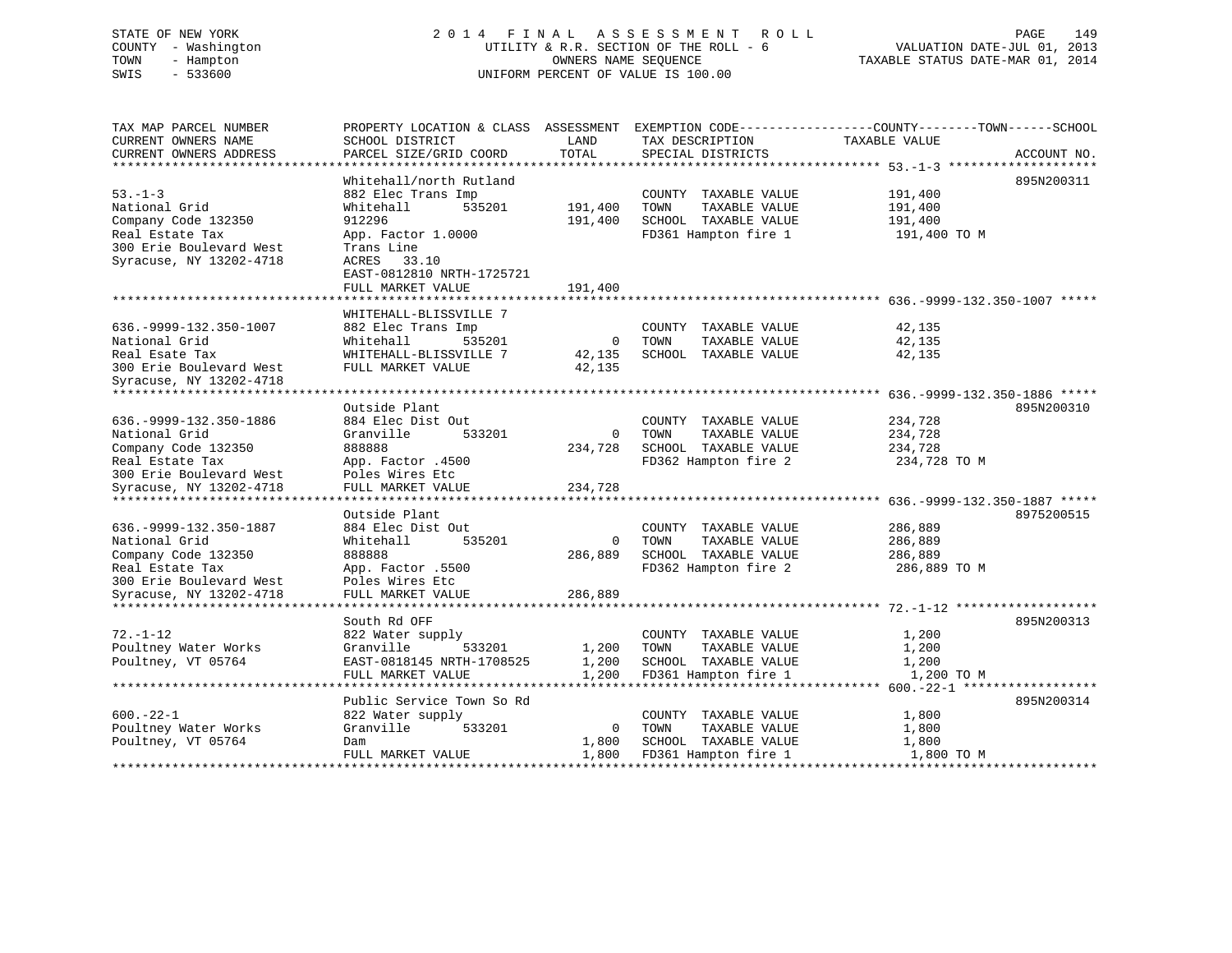# STATE OF NEW YORK 2 0 1 4 F I N A L A S S E S S M E N T R O L L PAGE 150 COUNTY - Washington UTILITY & R.R. SECTION OF THE ROLL - 6 VALUATION DATE-JUL 01, 2013 TOWN - Hampton OWNERS NAME SEQUENCE TAXABLE STATUS DATE-MAR 01, 2014 SWIS - 533600 UNIFORM PERCENT OF VALUE IS 100.00

| TAX MAP PARCEL NUMBER         | PROPERTY LOCATION & CLASS ASSESSMENT |                |                       | EXEMPTION CODE-----------------COUNTY-------TOWN------SCHOOL |  |
|-------------------------------|--------------------------------------|----------------|-----------------------|--------------------------------------------------------------|--|
| CURRENT OWNERS NAME           | SCHOOL DISTRICT                      | LAND           | TAX DESCRIPTION       | TAXABLE VALUE                                                |  |
| CURRENT OWNERS ADDRESS        | PARCEL SIZE/GRID COORD               | TOTAL          | SPECIAL DISTRICTS     | ACCOUNT NO.                                                  |  |
|                               |                                      |                |                       |                                                              |  |
|                               | Public Service Town So Rd            |                |                       | 895N200315                                                   |  |
| $600 - 22 - 2$                | 822 Water supply                     |                | COUNTY TAXABLE VALUE  | 1,800                                                        |  |
| Poultney Water Works          | Granville<br>533201                  | $\overline{0}$ | TOWN<br>TAXABLE VALUE | 1,800                                                        |  |
| Poultney, VT 05764            | Pipe Line                            | 1,800          | SCHOOL TAXABLE VALUE  | 1,800                                                        |  |
|                               | FULL MARKET VALUE                    | 1,800          | FD361 Hampton fire 1  | 1,800 TO M                                                   |  |
|                               |                                      |                |                       |                                                              |  |
|                               | Public Service Town So Rd            |                |                       | 895N200316                                                   |  |
| $600 - 22 - 3$                | 822 Water supply                     |                | COUNTY TAXABLE VALUE  | 1,800                                                        |  |
| Poultney Water Works          | Granville<br>533201                  | $\overline{0}$ | TOWN<br>TAXABLE VALUE | 1,800                                                        |  |
| Poultney, VT 05764            | Water Rights                         | 1,800          | SCHOOL TAXABLE VALUE  | 1,800                                                        |  |
|                               | FULL MARKET VALUE                    | 1,800          | FD361 Hampton fire 1  | 1,800 TO M                                                   |  |
|                               | **********************               |                |                       |                                                              |  |
|                               | Public Service Town Hl               |                |                       | 895N200318                                                   |  |
| $600. -22 - 5$                | 822 Water supply                     |                | COUNTY TAXABLE VALUE  | 1,800                                                        |  |
| Poultney Water Works          | Granville<br>533201                  | $\Omega$       | TOWN<br>TAXABLE VALUE | 1,800                                                        |  |
| Poultney, VT 05764            | Water Rights                         | 1,800          | SCHOOL TAXABLE VALUE  | 1,800                                                        |  |
|                               | FULL MARKET VALUE                    | 1,800          | FD361 Hampton fire 1  | 1,800 TO M                                                   |  |
|                               |                                      |                |                       |                                                              |  |
|                               | Outside Plant                        |                |                       | 895N200317                                                   |  |
| 636. - 9999 - 237. 500 - 1036 | 826 Water Transm                     |                | COUNTY TAXABLE VALUE  | 1,200                                                        |  |
| Poultney Water Works          | 533201<br>Granville                  | $\Omega$       | TOWN<br>TAXABLE VALUE | 1,200                                                        |  |
| Company Code 237500           | 888888                               | 1,200          | SCHOOL TAXABLE VALUE  | 1,200                                                        |  |
| Poultney, VT 05764            | App. Factor 1.0000                   |                | FD361 Hampton fire 1  | 1,200 TO M                                                   |  |
|                               | Pipe Line/town Hill                  |                |                       |                                                              |  |
|                               | FULL MARKET VALUE                    | 1,200          |                       |                                                              |  |
|                               |                                      |                |                       |                                                              |  |
|                               | Outside Plant                        |                |                       | 8975200525                                                   |  |
| 636. - 9999 - 631. 900 - 1886 | 836 Telecom. eq.                     |                | COUNTY TAXABLE VALUE  | 17,495                                                       |  |
| Verizon New York Inc          | 533201<br>Granville                  | $\Omega$       | TAXABLE VALUE<br>TOWN | 17,495                                                       |  |
| PO Box 2749                   | 888888                               | 17,495         | SCHOOL TAXABLE VALUE  | 17,495                                                       |  |
| Addison, TX 75001             | App. Factor .6300                    |                | FD361 Hampton fire 1  | 17,495 TO M                                                  |  |
|                               | Poles Wires Etc                      |                |                       |                                                              |  |
|                               | FULL MARKET VALUE                    | 17,495         |                       |                                                              |  |
|                               |                                      |                |                       |                                                              |  |
|                               | Outside Plant                        |                |                       | 895N200312                                                   |  |
| 636. - 9999 - 631. 900 - 1887 | 836 Telecom. eq.                     |                | COUNTY TAXABLE VALUE  | 10,275                                                       |  |
| Verizon New York Inc          | Whitehall<br>535201                  | $\Omega$       | TOWN<br>TAXABLE VALUE | 10,275                                                       |  |
| Attn: Company Code 631900     | 888888                               | 10,275         | SCHOOL TAXABLE VALUE  | 10,275                                                       |  |
| PO Box 2749                   | App. Factor .3700                    |                | FD361 Hampton fire 1  | 10,275 TO M                                                  |  |
| Addison, TX 75001             | Poles Wires Etc                      |                |                       |                                                              |  |
|                               | FULL MARKET VALUE                    | 10,275         |                       |                                                              |  |
|                               | **********************               |                |                       |                                                              |  |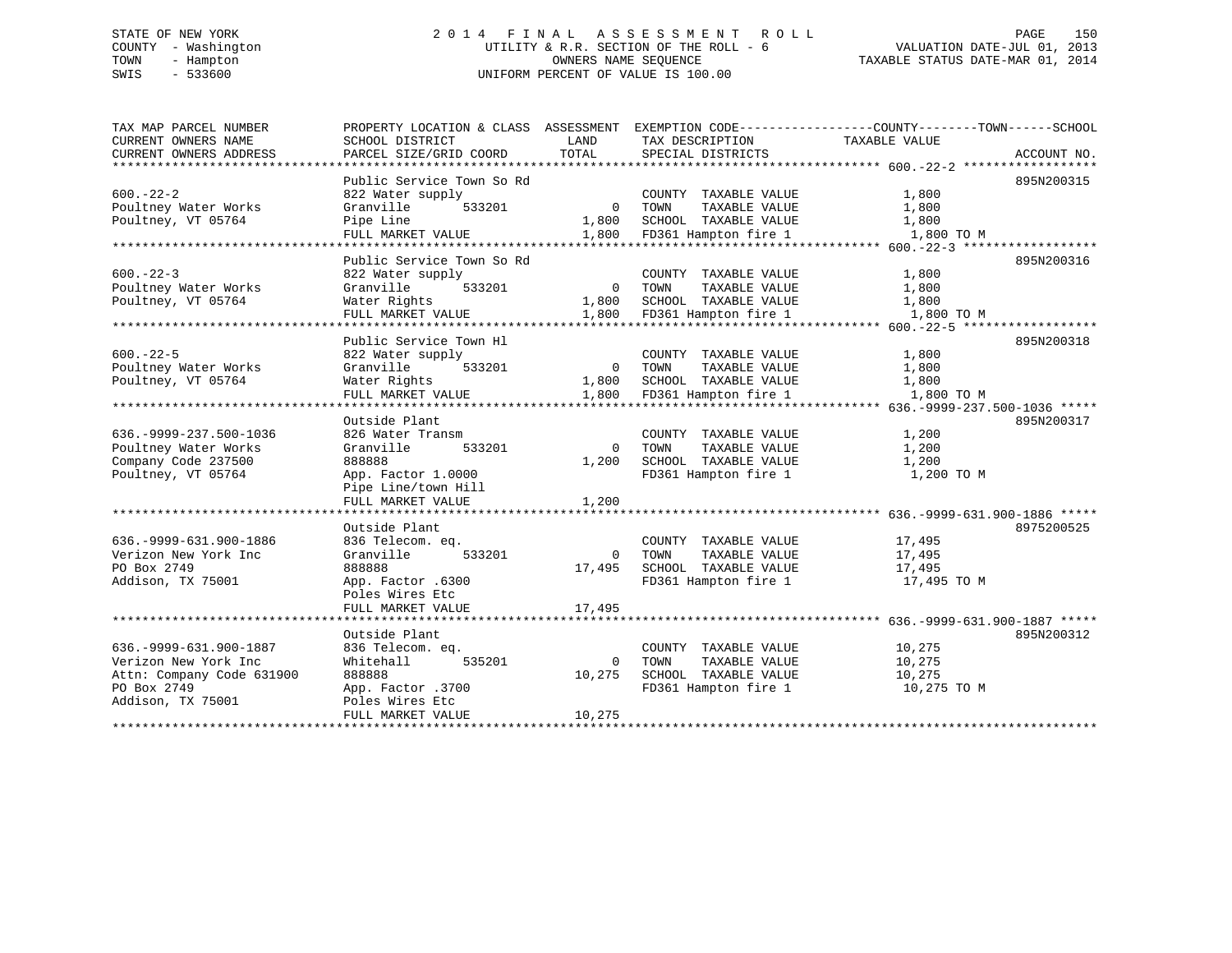| 2014 FINAL ASSESSMENT ROLL             | 151<br>PAGE                      |
|----------------------------------------|----------------------------------|
| UTILITY & R.R. SECTION OF THE ROLL - 6 | VALUATION DATE-JUL 01, 2013      |
|                                        | TAXABLE STATUS DATE-MAR 01, 2014 |
|                                        | RPS150/V04/L015                  |
| UNIFORM PERCENT OF VALUE IS 100.00     | CURRENT DATE 6/11/2014           |

# ROLL SUB SECTION - - TOTALS

#### \*\*\* S P E C I A L D I S T R I C T S U M M A R Y \*\*\*

| CODE DISTRICT NAME PARCELS                   |  | TOTAL EXTENSION<br>түрг т | EXTENSION<br><b>VALUE</b> | AD VALOREM<br>VALUE | EXEMPT<br>AMOUNT | TAXABLE<br>VALUE    |
|----------------------------------------------|--|---------------------------|---------------------------|---------------------|------------------|---------------------|
| FD361 Hampton fire 1<br>FD362 Hampton fire 2 |  | 10 TOTAL M<br>6 ТОТАL М   |                           | 269,570<br>3131,417 |                  | 269,570<br>3131,417 |

### \*\*\* S C H O O L D I S T R I C T S U M M A R Y \*\*\*

| CODE             | DISTRICT NAME          | TOTAL<br>PARCELS | ASSESSED<br>LAND | ASSESSED<br>TOTAL   | EXEMPT<br>AMOUNT | TOTAL<br>TAXABLE    | <b>STAR</b><br>AMOUNT | <b>STAR</b><br>TAXABLE |
|------------------|------------------------|------------------|------------------|---------------------|------------------|---------------------|-----------------------|------------------------|
| 533201<br>535201 | Granville<br>Whitehall | 8<br>9           | 1,200<br>267,100 | 261,823<br>3181,299 |                  | 261,823<br>3181,299 |                       | 261,823<br>3181,299    |
|                  | SUB-TOTAL              | 17               | 268,300          | 3443,122            |                  | 3443,122            |                       | 3443,122               |
|                  | TOTAL                  | 17               | 268,300          | 3443,122            |                  | 3443,122            |                       | 3443,122               |

#### \*\*\* S Y S T E M C O D E S S U M M A R Y \*\*\*

#### NO SYSTEM EXEMPTIONS AT THIS LEVEL

#### \*\*\* E X E M P T I O N S U M M A R Y \*\*\*

### NO EXEMPTIONS AT THIS LEVEL

| ROLL<br>SEC | DESCRIPTION                         | TOTAL<br>PARCELS | \SSESSED<br>∟AND | SSESSED<br>TOTAL | TAXABLE<br>COUNTY    | TAXABLE<br>TOWN | TAXABLE<br>SCHOOL | STAR<br>TAXABLE |
|-------------|-------------------------------------|------------------|------------------|------------------|----------------------|-----------------|-------------------|-----------------|
|             | <b>LITIES &amp; N.C.</b><br>ז דידיז |                  | 300<br>268       | 3443,122         | 3443<br>າາາ<br>, 144 | 3443,122        | .122<br>3443      | .122<br>$7442$  |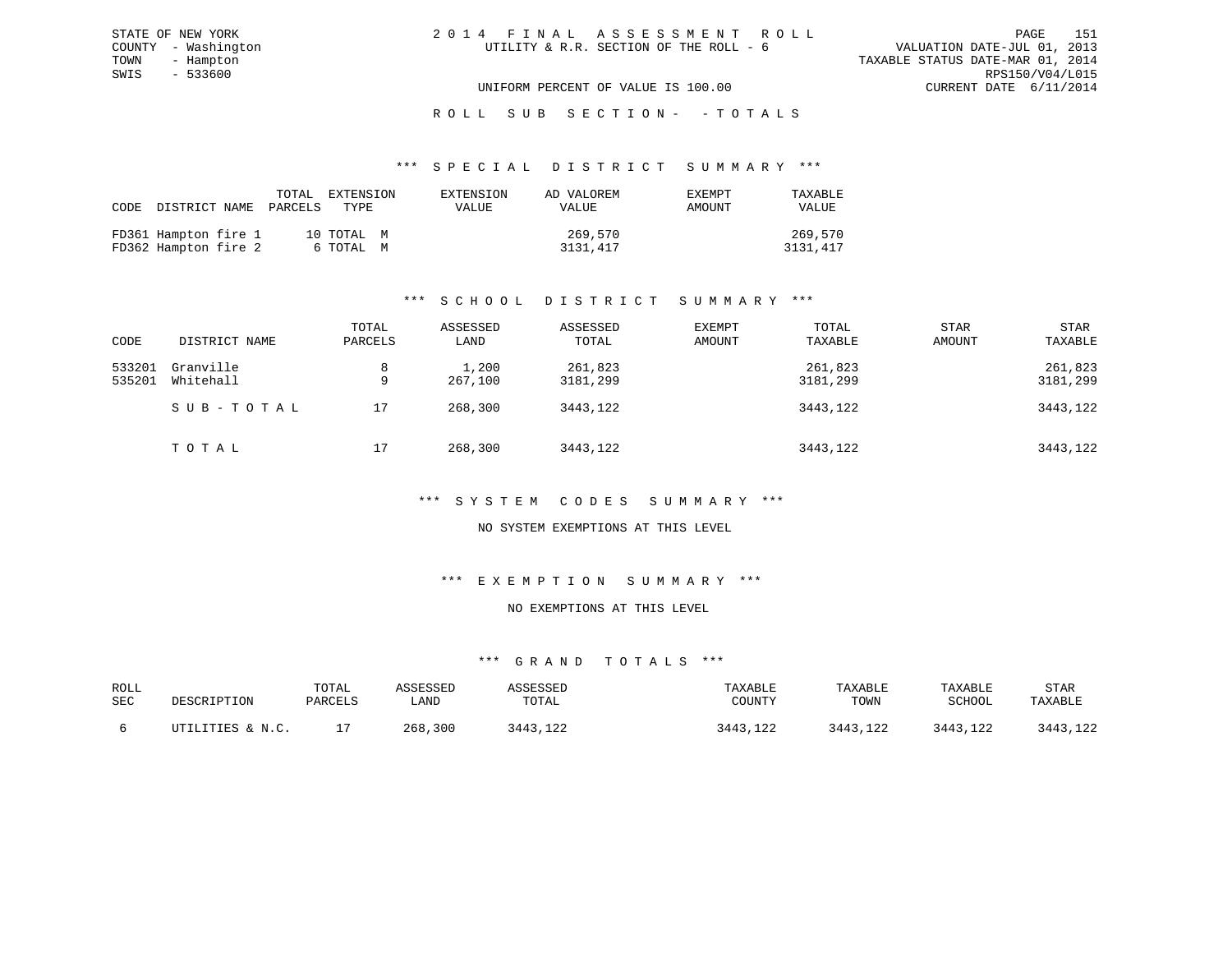| STATE OF NEW YORK   | 2014 FINAL ASSESSMENT ROLL             | 152<br>PAGE                      |
|---------------------|----------------------------------------|----------------------------------|
| COUNTY - Washington | UTILITY & R.R. SECTION OF THE ROLL - 6 | VALUATION DATE-JUL 01, 2013      |
| TOWN - Hampton      |                                        | TAXABLE STATUS DATE-MAR 01, 2014 |
| SWIS<br>$-533600$   | UNIFORM PERCENT OF VALUE IS 100.00     | RPS150/V04/L015                  |
|                     |                                        | CURRENT DATE 6/11/2014           |
|                     |                                        |                                  |

# ROLL SECTION TOTALS

#### \*\*\* S P E C I A L D I S T R I C T S U M M A R Y \*\*\*

| CODE | DISTRICT NAME                                | TOTAL<br>PARCELS | EXTENSION<br>TYPE.      | EXTENSION<br>VALUE | AD VALOREM<br>VALUE | <b>EXEMPT</b><br>AMOUNT | TAXABLE<br><b>VALUE</b> |
|------|----------------------------------------------|------------------|-------------------------|--------------------|---------------------|-------------------------|-------------------------|
|      | FD361 Hampton fire 1<br>FD362 Hampton fire 2 |                  | 10 TOTAL M<br>6 ТОТАЬ М |                    | 269,570<br>3131,417 |                         | 269,570<br>3131,417     |

### \*\*\* S C H O O L D I S T R I C T S U M M A R Y \*\*\*

| CODE             | DISTRICT NAME          | TOTAL<br>PARCELS | ASSESSED<br>LAND | ASSESSED<br>TOTAL   | EXEMPT<br>AMOUNT | TOTAL<br>TAXABLE    | <b>STAR</b><br>AMOUNT | <b>STAR</b><br>TAXABLE |
|------------------|------------------------|------------------|------------------|---------------------|------------------|---------------------|-----------------------|------------------------|
| 533201<br>535201 | Granville<br>Whitehall | 8<br>9           | 1,200<br>267,100 | 261,823<br>3181,299 |                  | 261,823<br>3181,299 |                       | 261,823<br>3181,299    |
|                  | SUB-TOTAL              | 17               | 268,300          | 3443,122            |                  | 3443,122            |                       | 3443,122               |
|                  | TOTAL                  | 17               | 268,300          | 3443,122            |                  | 3443,122            |                       | 3443,122               |

#### \*\*\* S Y S T E M C O D E S S U M M A R Y \*\*\*

#### NO SYSTEM EXEMPTIONS AT THIS LEVEL

#### \*\*\* E X E M P T I O N S U M M A R Y \*\*\*

#### NO EXEMPTIONS AT THIS LEVEL

| ROLL<br>SEC | DESCRIPTION      | TOTAL<br>PARCELS | ∖SSESSED<br>LAND | <i><b>\SSESSED</b></i><br>TOTAL | TAXABLE<br>COUNTY | TAXABLE<br>TOWN | TAXABLE<br>SCHOOL | STAR<br>TAXABLE |
|-------------|------------------|------------------|------------------|---------------------------------|-------------------|-----------------|-------------------|-----------------|
|             | UTILITIES & N.C. | <u>ــ</u>        | , 300<br>268.    | 7A12<br>443,122                 | 3443,122          | 3443,122        | 3443,122          | 3443,122        |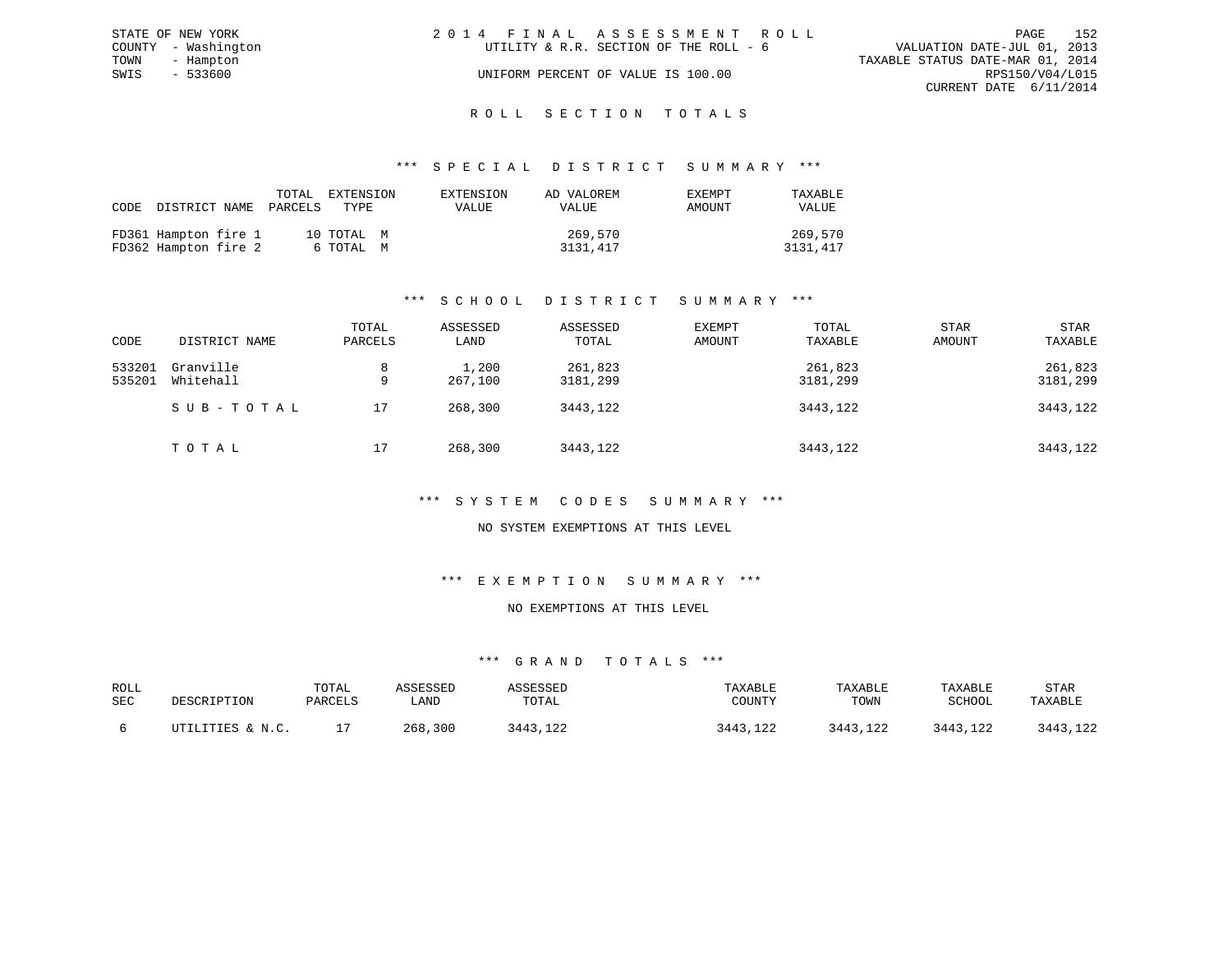| STATE OF NEW YORK<br>COUNTY<br>- Washington<br>TOWN<br>- Hampton<br>$-533600$<br>SWIS | FINAL ASSESSMENT ROLL<br>2 0 1 4<br>CEILING RAILROAD SECTION OF THE ROLL - 7<br>UNIFORM PERCENT OF VALUE IS 100.00 | 153<br>PAGE<br>VALUATION DATE-JUL 01, 2013<br>TAXABLE STATUS DATE-MAR 01, 2014 |                                               |                                                                                                |
|---------------------------------------------------------------------------------------|--------------------------------------------------------------------------------------------------------------------|--------------------------------------------------------------------------------|-----------------------------------------------|------------------------------------------------------------------------------------------------|
| TAX MAP PARCEL NUMBER                                                                 |                                                                                                                    |                                                                                |                                               | PROPERTY LOCATION & CLASS ASSESSMENT EXEMPTION CODE---------------COUNTY-------TOWN-----SCHOOL |
| CURRENT OWNERS NAME<br>CURRENT OWNERS ADDRESS                                         | SCHOOL DISTRICT                                                                                                    | LAND<br>TOTAL                                                                  | TAX DESCRIPTION<br>SPECIAL DISTRICTS          | TAXABLE VALUE<br>ACCOUNT NO.                                                                   |
|                                                                                       | PARCEL SIZE/GRID COORD                                                                                             |                                                                                |                                               |                                                                                                |
|                                                                                       | Public Service Town                                                                                                |                                                                                |                                               | 895N200301                                                                                     |
| $45. - 1 - 15$                                                                        | 842 Ceiling rr                                                                                                     |                                                                                | COUNTY TAXABLE VALUE                          | 158,270                                                                                        |
| Clarendon & Pittsford Rr                                                              | Whitehall<br>535201                                                                                                | 21,700                                                                         | TOWN<br>TAXABLE VALUE                         | 158,270                                                                                        |
| One Railway Ln                                                                        | Trans-Parcel 1 of 2                                                                                                | 158,270                                                                        | SCHOOL TAXABLE VALUE                          | 158,270                                                                                        |
| Burlington, VT 05401                                                                  | Apport For Sch 93%<br>$45. - 1 - 15. - 1$<br>ACRES 11.66<br>EAST-0807654 NRTH-1734493<br>DEED BOOK 498<br>PG-841   |                                                                                | FD362 Hampton fire 2                          | 158,270 TO M                                                                                   |
|                                                                                       | FULL MARKET VALUE                                                                                                  | 158,270                                                                        |                                               |                                                                                                |
|                                                                                       |                                                                                                                    |                                                                                |                                               |                                                                                                |
| $45. -1 - 15. -2$                                                                     | Public Service Town                                                                                                |                                                                                |                                               | 8975200505                                                                                     |
| Clarendon & Pittsford Rr                                                              | 842 Ceiling rr<br>Granville<br>533201                                                                              | 1,600                                                                          | COUNTY TAXABLE VALUE<br>TAXABLE VALUE<br>TOWN | 11,913<br>11,913                                                                               |
| One Railway Ln                                                                        | Apportioned For School 7%                                                                                          | 11,913                                                                         | SCHOOL TAXABLE VALUE                          | 11,913                                                                                         |
| Burlington, VT 05401                                                                  | Parcel 2 Of 2<br>EAST-0771680 NRTH-1309190                                                                         | FD362 Hampton fire 2                                                           |                                               | 11,913 TO M                                                                                    |
|                                                                                       | FULL MARKET VALUE                                                                                                  | 11,913                                                                         |                                               |                                                                                                |
|                                                                                       |                                                                                                                    |                                                                                |                                               |                                                                                                |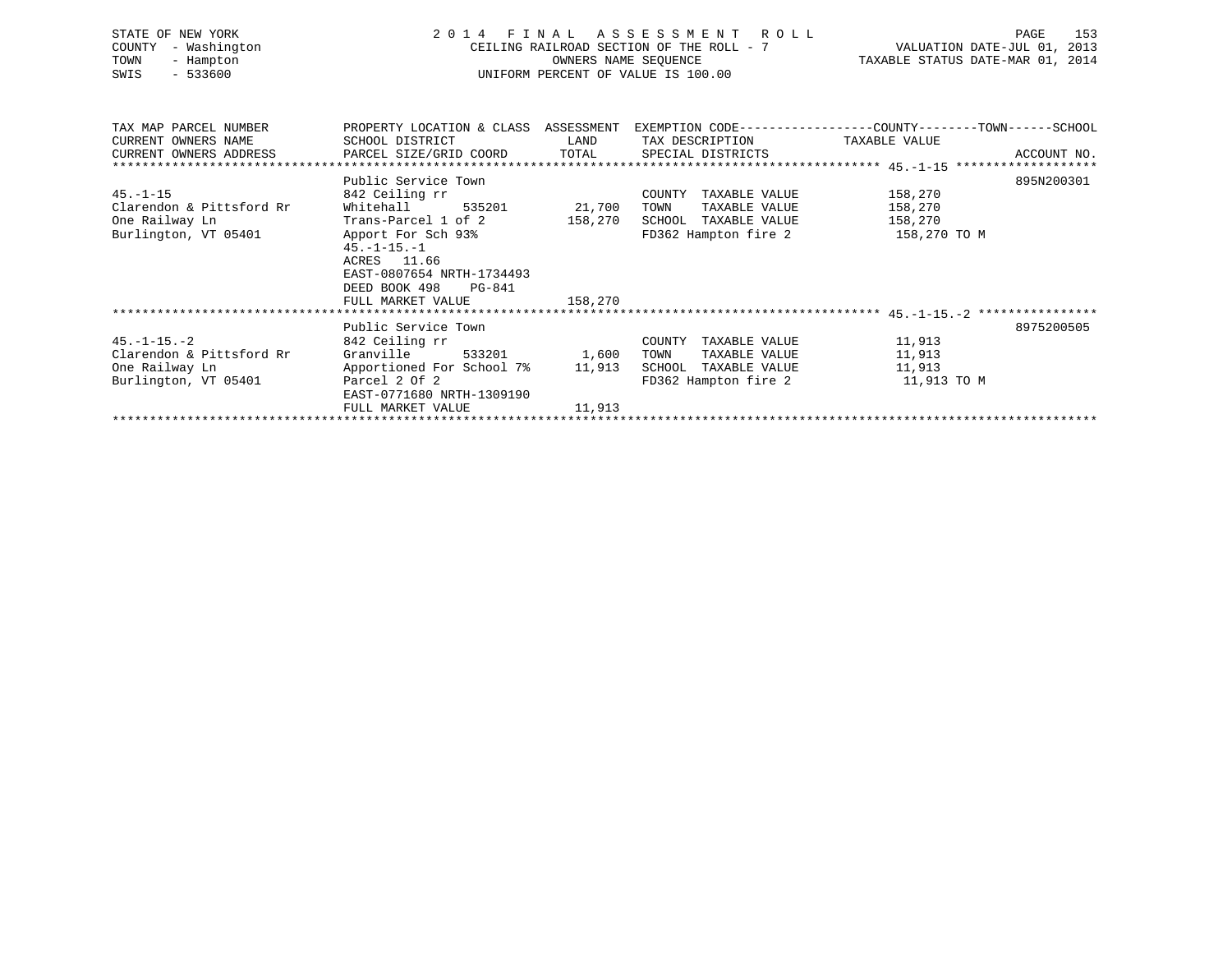| 2014 FINAL ASSESSMENT ROLL |                                          |                                  | PAGE                        | 154 |
|----------------------------|------------------------------------------|----------------------------------|-----------------------------|-----|
|                            | CEILING RAILROAD SECTION OF THE ROLL - 7 |                                  | VALUATION DATE-JUL 01, 2013 |     |
|                            |                                          | TAXABLE STATUS DATE-MAR 01, 2014 |                             |     |
|                            |                                          |                                  | RPS150/V04/L015             |     |
|                            | UNIFORM PERCENT OF VALUE IS 100.00       |                                  | CURRENT DATE 6/11/2014      |     |

|                            |  | TOTAL EXTENSION | EXTENSION | AD VALOREM | <b>EXEMPT</b> | TAXABLE      |
|----------------------------|--|-----------------|-----------|------------|---------------|--------------|
| CODE DISTRICT NAME PARCELS |  | TYPE.           | VALUE     | VALUE      | AMOUNT        | <b>VALUE</b> |
| FD362 Hampton fire 2       |  | 2 TOTAL M       |           | 170,183    |               | 170,183      |

STATE OF NEW YORK COUNTY - Washington TOWN - Hampton  $SWIS$  - 533600

#### \*\*\* S C H O O L D I S T R I C T S U M M A R Y \*\*\*

| CODE             | DISTRICT NAME          | TOTAL<br>PARCELS | ASSESSED<br>LAND | ASSESSED<br>TOTAL | EXEMPT<br>AMOUNT | TOTAL<br>TAXABLE  | STAR<br>AMOUNT | STAR<br>TAXABLE   |
|------------------|------------------------|------------------|------------------|-------------------|------------------|-------------------|----------------|-------------------|
| 533201<br>535201 | Granville<br>Whitehall |                  | 1,600<br>21,700  | 11,913<br>158,270 |                  | 11,913<br>158,270 |                | 11,913<br>158,270 |
|                  | SUB-TOTAL              | 2                | 23,300           | 170,183           |                  | 170,183           |                | 170,183           |
|                  | TOTAL                  | 2                | 23,300           | 170,183           |                  | 170,183           |                | 170,183           |

\*\*\* S Y S T E M C O D E S S U M M A R Y \*\*\*

NO SYSTEM EXEMPTIONS AT THIS LEVEL

\*\*\* E X E M P T I O N S U M M A R Y \*\*\*

#### NO EXEMPTIONS AT THIS LEVEL

| ROLL |                              | TOTAL   | CCFCCFD |       | TAXABLE      | TAXABLE    | TAXABLE   | STAR            |
|------|------------------------------|---------|---------|-------|--------------|------------|-----------|-----------------|
| SEC  | DESCRIPTION                  | PARCELS | LAND    | TOTAL | COUNTY       | TOWN       | SCHOOL    | TAXABLE         |
|      |                              |         |         |       |              |            |           |                 |
|      | RAILROADS<br>T.TNC<br>$\cap$ |         | 3,300   | 70.   | ,183<br>.70. | .70<br>183 | 70<br>183 | 170,183<br>دە⊥, |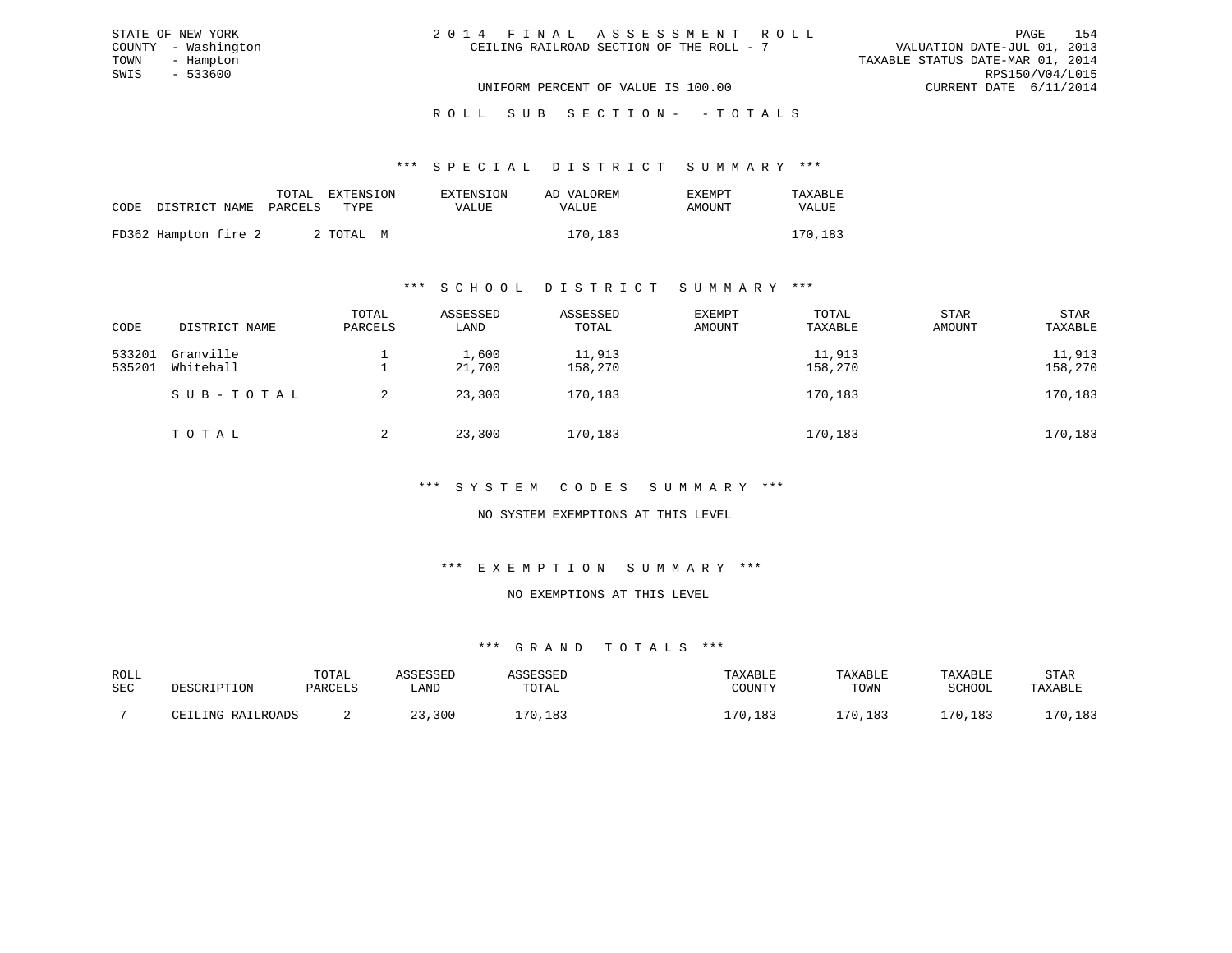|      | STATE OF NEW YORK   | 2014 FINAL ASSESSMENT ROLL               |                                  |                        | PAGE | - 155 |
|------|---------------------|------------------------------------------|----------------------------------|------------------------|------|-------|
|      | COUNTY - Washington | CEILING RAILROAD SECTION OF THE ROLL - 7 | VALUATION DATE-JUL 01, 2013      |                        |      |       |
| TOWN | - Hampton           |                                          | TAXABLE STATUS DATE-MAR 01, 2014 |                        |      |       |
| SWIS | $-533600$           | UNIFORM PERCENT OF VALUE IS 100.00       |                                  | RPS150/V04/L015        |      |       |
|      |                     |                                          |                                  | CURRENT DATE 6/11/2014 |      |       |
|      |                     |                                          |                                  |                        |      |       |

#### R O L L S E C T I O N T O T A L S

#### \*\*\* S P E C I A L D I S T R I C T S U M M A R Y \*\*\*

|                            |  | TOTAL EXTENSION | EXTENSION    | AD VALOREM | EXEMPT | TAXABLE |
|----------------------------|--|-----------------|--------------|------------|--------|---------|
| CODE DISTRICT NAME PARCELS |  | TYPE:           | <b>VALUE</b> | VALUE      | AMOUNT | VALUE   |
| FD362 Hampton fire 2       |  | 2 ТОТАЬ М       |              | 170,183    |        | 170,183 |

#### \*\*\* S C H O O L D I S T R I C T S U M M A R Y \*\*\*

| CODE             | DISTRICT NAME          | TOTAL<br>PARCELS | ASSESSED<br>LAND | ASSESSED<br>TOTAL | EXEMPT<br>AMOUNT | TOTAL<br>TAXABLE  | STAR<br>AMOUNT | STAR<br>TAXABLE   |
|------------------|------------------------|------------------|------------------|-------------------|------------------|-------------------|----------------|-------------------|
| 533201<br>535201 | Granville<br>Whitehall |                  | 1,600<br>21,700  | 11,913<br>158,270 |                  | 11,913<br>158,270 |                | 11,913<br>158,270 |
|                  | SUB-TOTAL              | 2                | 23,300           | 170,183           |                  | 170,183           |                | 170,183           |
|                  | TOTAL                  | 2                | 23,300           | 170,183           |                  | 170,183           |                | 170,183           |

#### \*\*\* S Y S T E M C O D E S S U M M A R Y \*\*\*

### NO SYSTEM EXEMPTIONS AT THIS LEVEL

## \*\*\* E X E M P T I O N S U M M A R Y \*\*\*

#### NO EXEMPTIONS AT THIS LEVEL

| ROLL |                   | TOTAL   | <i>COPOCP</i> |       | TAXABLE    | TAXABLE | TAXABLE       | STAR           |
|------|-------------------|---------|---------------|-------|------------|---------|---------------|----------------|
| SEC  | DESCRIPTION       | PARCELS | ∟AND          | TOTAL | COUNTY     | TOWN    | SCHOOL        | TAXABLE        |
|      |                   |         |               |       |            |         |               |                |
|      | CEILING RAILROADS |         | ,300          | .70.1 | ,183<br>70 | 170,183 | .70.<br>, 183 | 70 ا<br>/0,183 |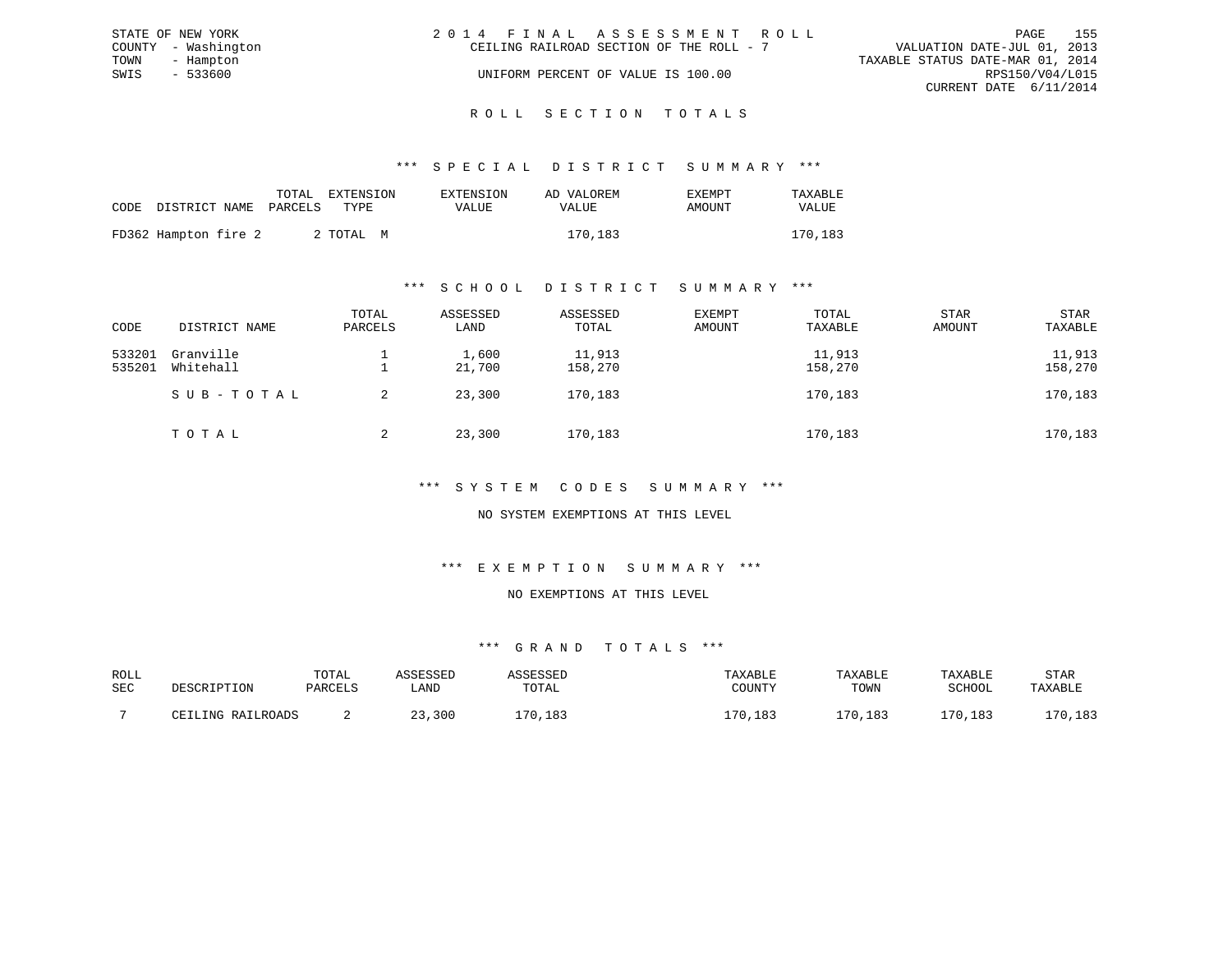### STATE OF NEW YORK 2 0 1 4 F I N A L A S S E S S M E N T R O L L PAGE 156COUNTY - Washington  $\begin{array}{ccc} \text{WHOLLY EXEMPT SECTION OF THE ROLL} - \text{8} \\ \text{TWN} - \text{Hampton} \end{array}$ TOWN - Hampton OWNERS NAME SEQUENCE TAXABLE STATUS DATE-MAR 01, 2014 SWIS - 533600 UNIFORM PERCENT OF VALUE IS 100.00

| TAX MAP PARCEL NUMBER<br>CURRENT OWNERS NAME<br>CURRENT OWNERS ADDRESS                                            | PROPERTY LOCATION & CLASS ASSESSMENT<br>SCHOOL DISTRICT<br>PARCEL SIZE/GRID COORD                                                | LAND<br>TAX DESCRIPTION<br>TOTAL<br>SPECIAL DISTRICTS                                                                                                           | EXEMPTION CODE-----------------COUNTY-------TOWN------SCHOOL<br>TAXABLE VALUE | ACCOUNT NO.          |
|-------------------------------------------------------------------------------------------------------------------|----------------------------------------------------------------------------------------------------------------------------------|-----------------------------------------------------------------------------------------------------------------------------------------------------------------|-------------------------------------------------------------------------------|----------------------|
| $38. - 1 - 14$                                                                                                    | 1592 County Route 11<br>620 Religious                                                                                            | NON-PR REL 25110                                                                                                                                                | 66,000<br>66,000                                                              | 8979900332<br>66,000 |
| Advent Church Soc<br>Hampton, NY 12837                                                                            | 535201<br>Whitehall<br>FRNT 213.00 DPTH 112.00<br>EAST-0806766 NRTH-1737151                                                      | 7,000<br>COUNTY TAXABLE VALUE<br>66,000<br>TOWN<br>TAXABLE VALUE<br>SCHOOL TAXABLE VALUE                                                                        | $\Omega$<br>$\Omega$<br>$\Omega$                                              |                      |
|                                                                                                                   | DEED BOOK 211<br>$PG-422$<br>FULL MARKET VALUE                                                                                   | FD362 Hampton fire 2<br>66,000<br>66,000 EX                                                                                                                     | 0 TO M                                                                        |                      |
|                                                                                                                   | 1614 County Route 11                                                                                                             |                                                                                                                                                                 |                                                                               | 895J100692           |
| $38. - 1 - 13.1$<br>Adventist Historic Prop<br>William Miller Home<br>1614 County Route 11<br>Whitehall, NY 12887 | 620 Religious<br>Whitehall<br>535201<br>ACRES 25.00<br>EAST-0806948 NRTH-1737040<br>DEED BOOK 502<br>PG-818<br>FULL MARKET VALUE | NON-PR REL 25110<br>55,000<br>COUNTY TAXABLE VALUE<br>TOWN<br>TAXABLE VALUE<br>172,500<br>SCHOOL TAXABLE VALUE<br>FD362 Hampton fire 2<br>172,500<br>172,500 EX | 172,500<br>172,500<br>$\Omega$<br>$\Omega$<br>$\Omega$<br>0 TO M              | 172,500              |
|                                                                                                                   | State Route 22A OFF                                                                                                              |                                                                                                                                                                 |                                                                               | 8979900333           |
| $54. - 1 - 11$<br>Cemetery<br>Hampton, NY 12837                                                                   | 695 Cemetery<br>Granville<br>533201<br>FRNT 168.00 DPTH 200.00<br>EAST-0821590 NRTH-1722777<br>FULL MARKET VALUE                 | TN CEM<br>13510<br>6,000<br>COUNTY TAXABLE VALUE<br>6,000<br>TOWN<br>TAXABLE VALUE<br>SCHOOL TAXABLE VALUE<br>6,000<br>FD361 Hampton fire 1<br>6,000 EX         | 6,000<br>6,000<br>0<br>$\Omega$<br>0 TO M                                     | 6,000                |
|                                                                                                                   |                                                                                                                                  |                                                                                                                                                                 |                                                                               |                      |
| $72. - 1 - 8$<br>Cemetery<br>Hampton, NY 12837                                                                    | Pratt Rd<br>695 Cemetery<br>Granville<br>533201<br>FRNT 195.00 DPTH 170.00<br>EAST-0821623 NRTH-1710644<br>FULL MARKET VALUE     | TN CEM<br>13510<br>6,000<br>COUNTY TAXABLE VALUE<br>6,000<br>TOWN<br>TAXABLE VALUE<br>SCHOOL TAXABLE VALUE<br>6.000<br>FD361 Hampton fire 1<br>6,000 EX         | 6,000<br>6.000<br>$\Omega$<br>$\Omega$<br>$\cap$<br>0 TO M                    | 8979900336<br>6,000  |
|                                                                                                                   |                                                                                                                                  |                                                                                                                                                                 |                                                                               |                      |
| $63. - 1 - 6$<br>Hampton Town Of<br>Hampton, NY 12837                                                             | State Route 22A<br>720 Mine/quarry<br>533201<br>Granville<br>2.20<br>ACRES<br>EAST-0823856 NRTH-1714641<br>FULL MARKET VALUE     | OTHER TOWN 13500<br>6,000<br>COUNTY TAXABLE VALUE<br>6,000<br>TOWN<br>TAXABLE VALUE<br>SCHOOL TAXABLE VALUE<br>6,000<br>FD361 Hampton fire 1<br>$6.000$ EX      | 6.000<br>6,000<br>0<br>$\Omega$<br>0 TO M                                     | 8979900338<br>6,000  |
|                                                                                                                   |                                                                                                                                  |                                                                                                                                                                 |                                                                               |                      |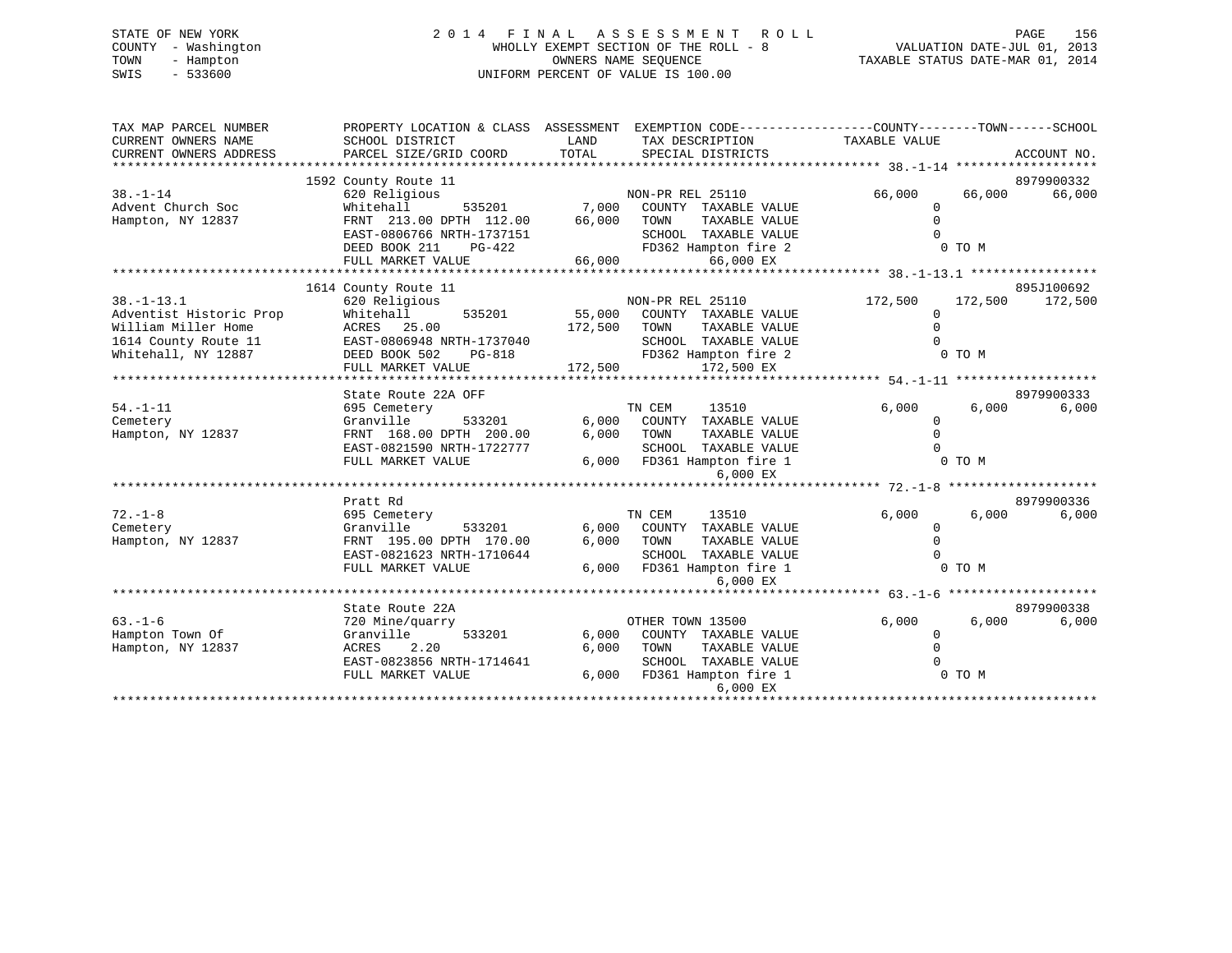| STATE OF NEW YORK<br>COUNTY - Washington<br>TOWN<br>- Hampton<br>SWIS<br>$-533600$ | 2 0 1 4                                                                                                             |         | FINAL ASSESSMENT<br>R O L L<br>WHOLLY EXEMPT SECTION OF THE ROLL - 8<br>OWNERS NAME SEOUENCE<br>UNIFORM PERCENT OF VALUE IS 100.00 | VALUATION DATE-JUL 01, 2013<br>TAXABLE STATUS DATE-MAR 01, 2014 | PAGE<br>157 |
|------------------------------------------------------------------------------------|---------------------------------------------------------------------------------------------------------------------|---------|------------------------------------------------------------------------------------------------------------------------------------|-----------------------------------------------------------------|-------------|
| TAX MAP PARCEL NUMBER<br>CURRENT OWNERS NAME                                       | PROPERTY LOCATION & CLASS ASSESSMENT EXEMPTION CODE----------------COUNTY-------TOWN------SCHOOL<br>SCHOOL DISTRICT | LAND    | TAX DESCRIPTION                                                                                                                    | TAXABLE VALUE                                                   |             |
| CURRENT OWNERS ADDRESS                                                             | PARCEL SIZE/GRID COORD                                                                                              | TOTAL   | SPECIAL DISTRICTS                                                                                                                  |                                                                 | ACCOUNT NO. |
| ********************                                                               | ************************                                                                                            |         |                                                                                                                                    |                                                                 |             |
|                                                                                    | 2520 County Route 18                                                                                                |         |                                                                                                                                    |                                                                 | 8979900340  |
| $72. - 2 - 24$                                                                     | 662 Police/fire                                                                                                     |         | VOL FIRE<br>26400                                                                                                                  | 76,100<br>76,100                                                | 76,100      |
| Hampton Town Of                                                                    | Granville<br>533201                                                                                                 | 6,000   | COUNTY TAXABLE VALUE                                                                                                               | $\mathbf{0}$                                                    |             |
| Hampton, NY 12837                                                                  | Firehouse                                                                                                           | 76,100  | TAXABLE VALUE<br>TOWN                                                                                                              | $\Omega$                                                        |             |
|                                                                                    | Postal Lease 755/139<br>1.00<br>ACRES                                                                               |         | SCHOOL TAXABLE VALUE                                                                                                               | $\Omega$<br>0 TO M                                              |             |
|                                                                                    | EAST-0822663 NRTH-1711242                                                                                           |         | FD361 Hampton fire 1<br>76,100 EX                                                                                                  |                                                                 |             |
|                                                                                    | DEED BOOK 395<br>PG-840                                                                                             |         |                                                                                                                                    |                                                                 |             |
|                                                                                    | FULL MARKET VALUE                                                                                                   | 76,100  |                                                                                                                                    |                                                                 |             |
|                                                                                    |                                                                                                                     |         |                                                                                                                                    |                                                                 |             |
|                                                                                    | 2629+2631 State Route 22A                                                                                           |         |                                                                                                                                    |                                                                 | 8979900339  |
| $72. - 2 - 32$                                                                     | 651 Highway gar                                                                                                     |         | OTHER TOWN 13500                                                                                                                   | 141,700<br>141,700                                              | 141,700     |
| Hampton Town Of                                                                    | Granville<br>533201                                                                                                 | 12,000  | COUNTY TAXABLE VALUE                                                                                                               | $\mathbf 0$                                                     |             |
| 2629 State Route 22A                                                               | Town Hall                                                                                                           | 141,700 | TAXABLE VALUE<br>TOWN                                                                                                              | $\Omega$                                                        |             |
| PO Box 125                                                                         | 713/149 Hwy Approp                                                                                                  |         | SCHOOL TAXABLE VALUE                                                                                                               | $\Omega$                                                        |             |
| Hampton, NY 12837                                                                  | 1.00<br>ACRES                                                                                                       |         | FD361 Hampton fire 1                                                                                                               | 0 TO M                                                          |             |
|                                                                                    | EAST-0823341 NRTH-1712486                                                                                           |         | 141,700 EX                                                                                                                         |                                                                 |             |
|                                                                                    | FULL MARKET VALUE                                                                                                   | 141,700 |                                                                                                                                    |                                                                 |             |
|                                                                                    | State Route 22A OFF                                                                                                 |         |                                                                                                                                    |                                                                 | 8979900335  |
| $81. - 2 - 11$                                                                     | 695 Cemetery                                                                                                        |         | TN CEM<br>13510                                                                                                                    | 6,000<br>6,000                                                  | 6,000       |
| Hooker Cemetery                                                                    | Granville<br>533201                                                                                                 | 6,000   | COUNTY TAXABLE VALUE                                                                                                               | $\mathbf 0$                                                     |             |
| Hampton, NY 12837                                                                  | FRNT 96.00 DPTH 90.00                                                                                               | 6,000   | TOWN<br>TAXABLE VALUE                                                                                                              | $\Omega$                                                        |             |
|                                                                                    | EAST-0823001 NRTH-1704055                                                                                           |         | SCHOOL TAXABLE VALUE                                                                                                               | $\Omega$                                                        |             |
|                                                                                    | FULL MARKET VALUE                                                                                                   | 6,000   | FD361 Hampton fire 1                                                                                                               | 0 TO M                                                          |             |
|                                                                                    |                                                                                                                     |         | 6,000 EX                                                                                                                           |                                                                 |             |
|                                                                                    |                                                                                                                     |         |                                                                                                                                    |                                                                 |             |
|                                                                                    | Golf Course Rd                                                                                                      |         |                                                                                                                                    |                                                                 | 8979900337  |
| $38. - 1 - 9$                                                                      | 695 Cemetery                                                                                                        |         | TN CEM<br>13510                                                                                                                    | 7,000<br>7,000                                                  | 7,000       |
| Miller Cemetery                                                                    | Whitehall<br>535201                                                                                                 | 7,000   | COUNTY TAXABLE VALUE                                                                                                               | $\mathbf 0$                                                     |             |
| Hampton, NY 12837                                                                  | FRNT 215.00 DPTH 93.00                                                                                              | 7,000   | TOWN<br>TAXABLE VALUE                                                                                                              | $\Omega$<br>$\Omega$                                            |             |
|                                                                                    | EAST-0810057 NRTH-1737109<br>FULL MARKET VALUE                                                                      | 7,000   | SCHOOL TAXABLE VALUE<br>FD362 Hampton fire 2                                                                                       | 0 TO M                                                          |             |
|                                                                                    |                                                                                                                     |         | 7,000 EX                                                                                                                           |                                                                 |             |
|                                                                                    |                                                                                                                     |         |                                                                                                                                    |                                                                 |             |
|                                                                                    | County Route 21                                                                                                     |         |                                                                                                                                    |                                                                 | 895J100155  |
| $80. - 1 - 2.4$                                                                    | 692 Road/str/hwy                                                                                                    |         | RPTL1138<br>41500                                                                                                                  | 12,000<br>12,000                                                | 12,000      |
| Mirror Lake Homeowners                                                             | Whitehall<br>535201                                                                                                 | 12,000  | COUNTY TAXABLE VALUE                                                                                                               | $\mathsf 0$                                                     |             |
| Route 4                                                                            | ACRES 27.10                                                                                                         | 12,000  | TAXABLE VALUE<br>TOWN                                                                                                              | $\mathbf 0$                                                     |             |
| Killington, VT 05751                                                               | EAST-0810574 NRTH-1705757                                                                                           |         | SCHOOL TAXABLE VALUE                                                                                                               | $\Omega$                                                        |             |
|                                                                                    | DEED BOOK 781<br>$PG-239$                                                                                           |         | FD361 Hampton fire 1                                                                                                               | 0 TO M                                                          |             |
|                                                                                    | FULL MARKET VALUE                                                                                                   | 12,000  | 12,000 EX                                                                                                                          |                                                                 |             |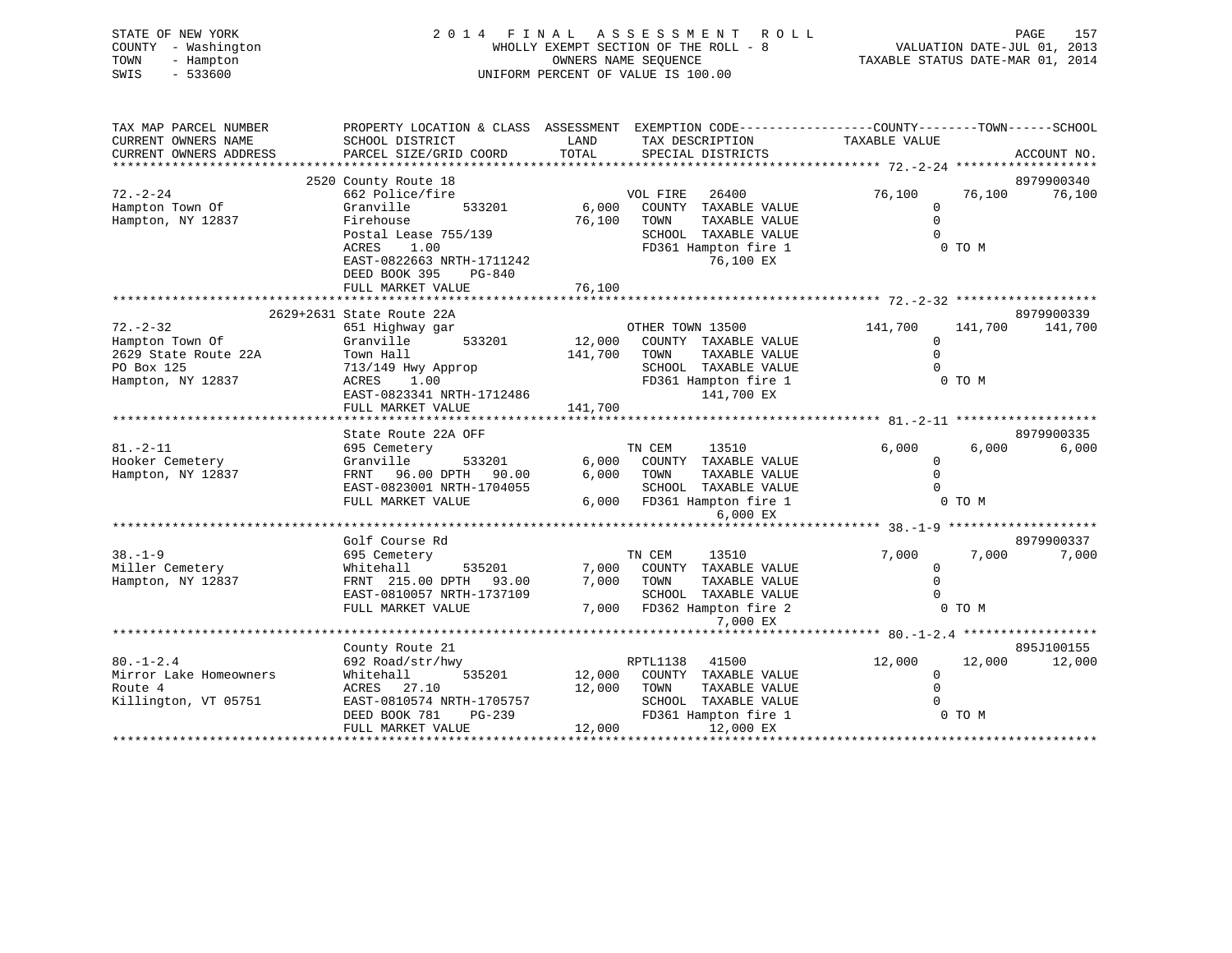### STATE OF NEW YORK 2014 FINAL ASSESSMENT ROLL PAGE 158 COUNTY - Washington COUNTY - Washington Summary Section OF THE ROLL - 8<br>TOWN - Hampton COUNTY - Mampton DATE-JUL 01, 2013 TOWN - Hampton OWNERS NAME SEQUENCE TAXABLE STATUS DATE-MAR 01, 2014 SWIS - 533600 UNIFORM PERCENT OF VALUE IS 100.00

| TAX MAP PARCEL NUMBER                                              | PROPERTY LOCATION & CLASS ASSESSMENT |             |                                   | EXEMPTION CODE-----------------COUNTY-------TOWN------SCHOOL |               |
|--------------------------------------------------------------------|--------------------------------------|-------------|-----------------------------------|--------------------------------------------------------------|---------------|
| CURRENT OWNERS NAME                                                | SCHOOL DISTRICT                      | <b>LAND</b> | TAX DESCRIPTION TAXABLE VALUE     |                                                              |               |
|                                                                    |                                      |             |                                   |                                                              |               |
|                                                                    |                                      |             |                                   |                                                              |               |
|                                                                    | Carvers Falls Rd                     |             |                                   |                                                              |               |
| $31.-1-1.1$                                                        | 910 Priv forest                      |             | NON-PR EDU 25120                  | 18,900                                                       | 18,900 18,900 |
| Nature Conservancy 61 Mhitehall 535201 18,900 COUNTY TAXABLE VALUE |                                      |             |                                   |                                                              |               |
| 195 New Karner Rd Ste 200 ACRES 41.90                              |                                      | 18,900      | TOWN<br>TAXABLE VALUE             |                                                              |               |
| Albany, NY 12205                                                   | EAST-0803918 NRTH-1748479            |             | SCHOOL TAXABLE VALUE              |                                                              |               |
|                                                                    | DEED BOOK 825<br>$PG-18$             |             | FD362 Hampton fire 2              | 0 TO M                                                       |               |
|                                                                    | FULL MARKET VALUE                    |             | 18,900 18,900 EX                  |                                                              |               |
|                                                                    |                                      |             |                                   |                                                              |               |
|                                                                    | 2243 State Route 22A                 |             |                                   |                                                              | 895J100098    |
| $81. - 2 - 12$                                                     | 614 Spec. school NY STATE            |             | 12100                             | 116,000<br>116,000                                           | 116,000       |
| New York State of Granville 533201 12,100 COUNTY TAXABLE VALUE     |                                      |             |                                   |                                                              |               |
|                                                                    |                                      |             | TOWN<br>TAXABLE VALUE             |                                                              |               |
| Albany, NY 12207                                                   | EAST-0822760 NRTH-1703580            |             | SCHOOL TAXABLE VALUE              |                                                              |               |
|                                                                    | DEED BOOK 603 PG-29                  |             | FD361 Hampton fire 1              | 0 TO M                                                       |               |
|                                                                    | FULL MARKET VALUE 116,000 116,000 EX |             |                                   |                                                              |               |
|                                                                    |                                      |             |                                   |                                                              |               |
|                                                                    | State Route 22A OFF                  |             |                                   |                                                              | 895N200689    |
| $81. - 2 - 22$                                                     | 682 Rec facility                     | NY STATE    | 12100                             | 7,800<br>7,800                                               | 7,800         |
| NYS Office Of Parks                                                | Granville                            |             | 533201 7,800 COUNTY TAXABLE VALUE |                                                              |               |
| Attn: Rec & Historic Presvtn                                       | ACRES 1.30                           | 7,800       | TOWN<br>TAXABLE VALUE             |                                                              |               |
| Empire State Plz Bldg 1                                            | EAST-0824293 NRTH-1699738            |             | TAXABLE VALUE<br>SCHOOL           |                                                              |               |
| Albany, NY 12238                                                   | DEED BOOK 638<br>PG-232              |             | FD362 Hampton fire 2              | 0 TO M                                                       |               |
|                                                                    | FULL MARKET VALUE                    |             | 7,800 7,800 EX                    |                                                              |               |
|                                                                    |                                      |             |                                   |                                                              |               |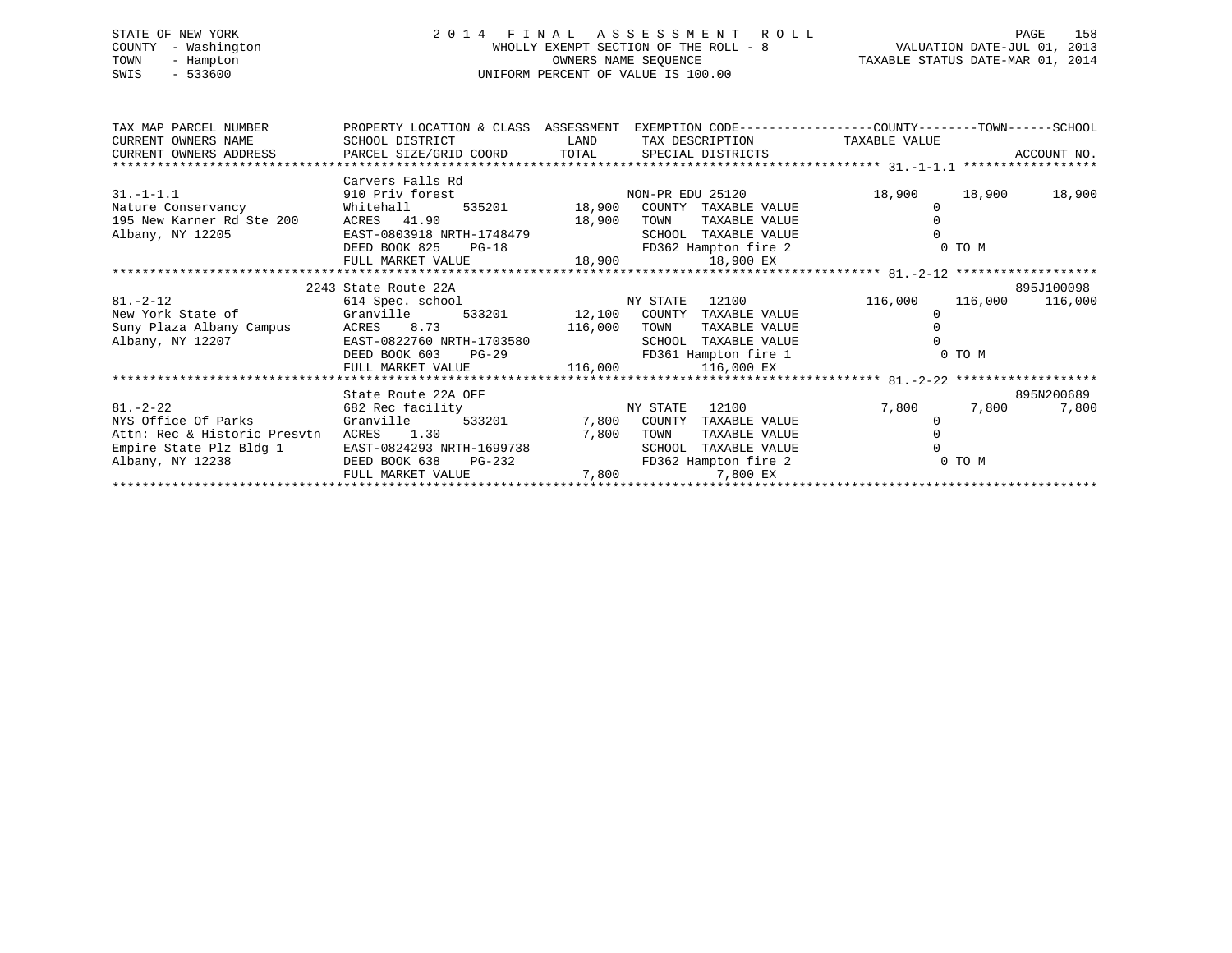| 2014 FINAL ASSESSMENT ROLL            | 159<br>PAGE                      |
|---------------------------------------|----------------------------------|
| WHOLLY EXEMPT SECTION OF THE ROLL - 8 | VALUATION DATE-JUL 01, 2013      |
|                                       | TAXABLE STATUS DATE-MAR 01, 2014 |
|                                       | RPS150/V04/L015                  |
| UNIFORM PERCENT OF VALUE IS 100.00    | CURRENT DATE 6/11/2014           |

| CODE |                                              | TOTAL<br>DISTRICT NAME PARCELS | EXTENSION<br>TYPE      | EXTENSION<br>VALUE | AD VALOREM<br>VALUE | <b>EXEMPT</b><br>AMOUNT | TAXABLE<br>VALUE |
|------|----------------------------------------------|--------------------------------|------------------------|--------------------|---------------------|-------------------------|------------------|
|      | FD361 Hampton fire 1<br>FD362 Hampton fire 2 |                                | 8 TOTAL M<br>5 TOTAL M |                    | 369,800<br>272,200  | 369,800<br>272,200      |                  |

STATE OF NEW YORK COUNTY - Washington TOWN - Hampton  $SWIS$  - 533600

### \*\*\* S C H O O L D I S T R I C T S U M M A R Y \*\*\*

| CODE             | DISTRICT NAME          | TOTAL<br>PARCELS | ASSESSED<br>LAND | ASSESSED<br>TOTAL  | EXEMPT<br>AMOUNT   | TOTAL<br>TAXABLE | <b>STAR</b><br>AMOUNT | STAR<br>TAXABLE |
|------------------|------------------------|------------------|------------------|--------------------|--------------------|------------------|-----------------------|-----------------|
| 533201<br>535201 | Granville<br>Whitehall | 8<br>5           | 61,900<br>99,900 | 365,600<br>276,400 | 365,600<br>276,400 |                  |                       |                 |
|                  | SUB-TOTAL              | 13               | 161,800          | 642,000            | 642,000            |                  |                       |                 |
|                  | тотаь                  | 13               | 161,800          | 642,000            | 642,000            |                  |                       |                 |

#### \*\*\* S Y S T E M C O D E S S U M M A R Y \*\*\*

#### NO SYSTEM EXEMPTIONS AT THIS LEVEL

#### \*\*\* E X E M P T I O N S U M M A R Y \*\*\*

|       |             | TOTAL   |         |         |         |
|-------|-------------|---------|---------|---------|---------|
| CODE  | DESCRIPTION | PARCELS | COUNTY  | TOWN    | SCHOOL  |
|       |             |         |         |         |         |
| 12100 | NY STATE    |         | 123,800 | 123,800 | 123,800 |
| 13500 | OTHER TOWN  |         | 147,700 | 147,700 | 147,700 |
| 13510 | TN CEM      | 4       | 25,000  | 25,000  | 25,000  |
| 25110 | NON-PR REL  |         | 238,500 | 238,500 | 238,500 |
| 25120 | NON-PR EDU  |         | 18,900  | 18,900  | 18,900  |
| 26400 | VOL FIRE    |         | 76,100  | 76,100  | 76,100  |
| 41500 | RPTL1138    |         | 12,000  | 12,000  | 12,000  |
|       | TOTAL       | 13      | 642,000 | 642,000 | 642,000 |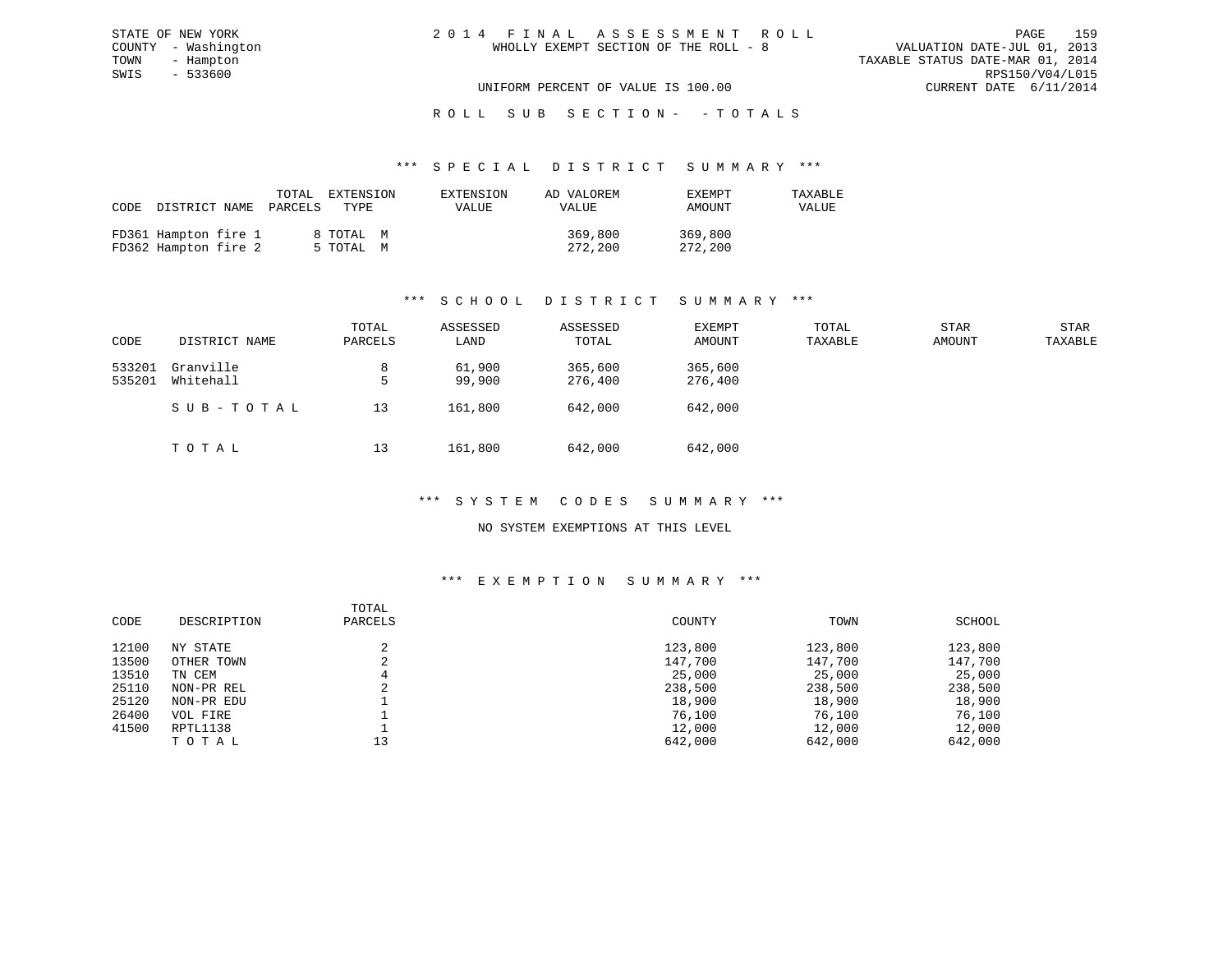| STATE OF NEW YORK   | 2014 FINAL ASSESSMENT ROLL            | 160<br>PAGE                      |
|---------------------|---------------------------------------|----------------------------------|
| COUNTY - Washington | WHOLLY EXEMPT SECTION OF THE ROLL - 8 | VALUATION DATE-JUL 01, 2013      |
| TOWN<br>- Hampton   |                                       | TAXABLE STATUS DATE-MAR 01, 2014 |
| SWIS<br>$-533600$   |                                       | RPS150/V04/L015                  |
|                     | UNIFORM PERCENT OF VALUE IS 100.00    | CURRENT DATE 6/11/2014           |
|                     |                                       |                                  |

R O L L S U B S E C T I O N - - T O T A L S

| ROLL |        | TOTAL   |              |              | .AXABLF | TAXABLE | TAXABLE | STAR    |
|------|--------|---------|--------------|--------------|---------|---------|---------|---------|
| SEC  |        | PARCELS | LAND         | TOTAL        | COUNTY  | TOWN    | SCHOOL  | TAXABLE |
|      | FYFMDT |         | . 61<br>,800 | - 42<br>.000 |         |         |         |         |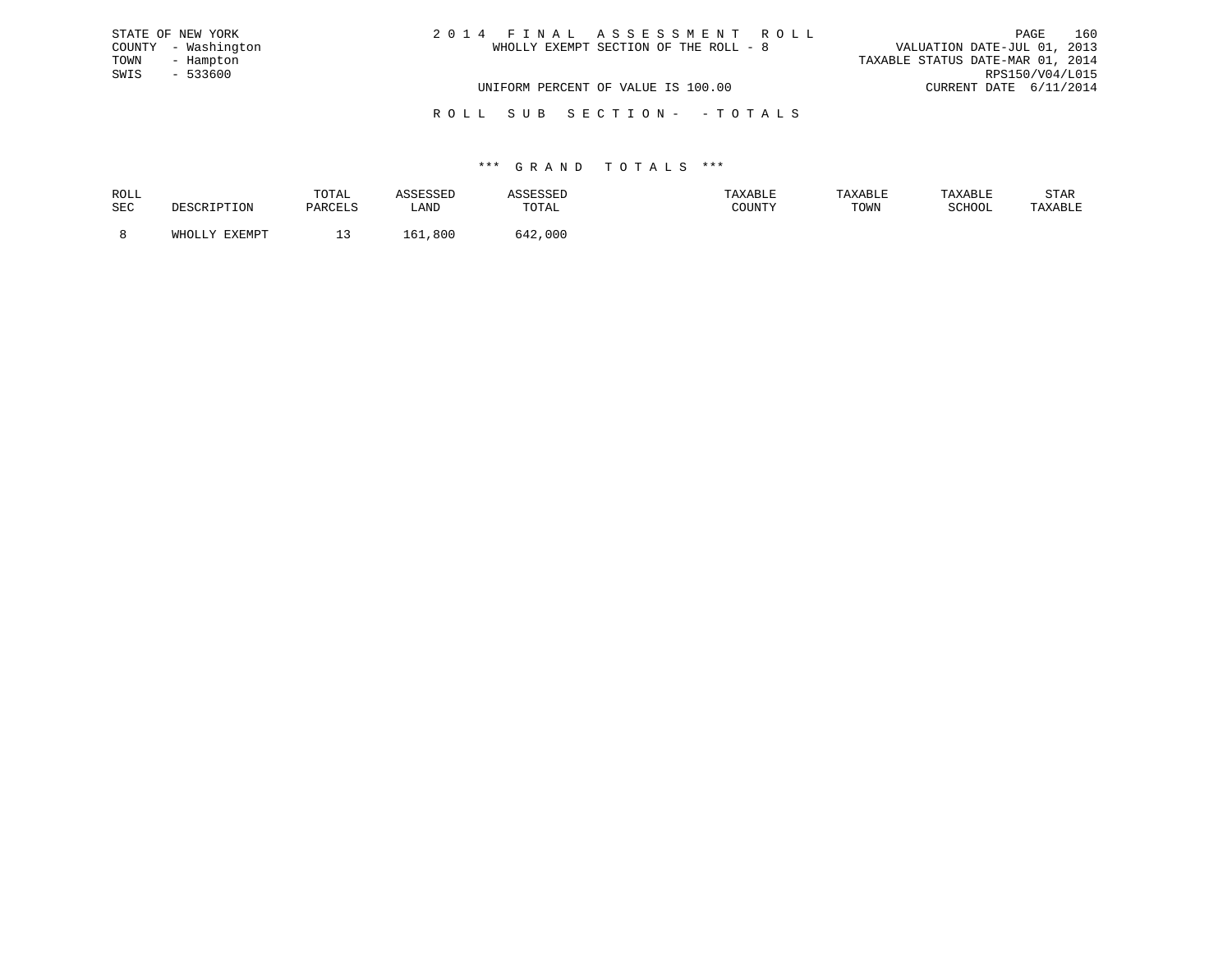|      | STATE OF NEW YORK   | 2014 FINAL ASSESSMENT ROLL |                                       |                                  |                        | PAGE | 161 |
|------|---------------------|----------------------------|---------------------------------------|----------------------------------|------------------------|------|-----|
|      | COUNTY - Washington |                            | WHOLLY EXEMPT SECTION OF THE ROLL - 8 | VALUATION DATE-JUL 01, 2013      |                        |      |     |
| TOWN | - Hampton           |                            |                                       | TAXABLE STATUS DATE-MAR 01, 2014 |                        |      |     |
| SWIS | $-533600$           |                            | UNIFORM PERCENT OF VALUE IS 100.00    |                                  | RPS150/V04/L015        |      |     |
|      |                     |                            |                                       |                                  | CURRENT DATE 6/11/2014 |      |     |
|      |                     |                            |                                       |                                  |                        |      |     |

# ROLL SECTION TOTALS

#### \*\*\* S P E C I A L D I S T R I C T S U M M A R Y \*\*\*

| CODE | DISTRICT NAME                                | TOTAL<br>PARCELS | EXTENSION<br>TYPE      | EXTENSION<br>VALUE | AD VALOREM<br>VALUE | EXEMPT<br>AMOUNT   | TAXABLE<br>VALUE |
|------|----------------------------------------------|------------------|------------------------|--------------------|---------------------|--------------------|------------------|
|      | FD361 Hampton fire 1<br>FD362 Hampton fire 2 |                  | 8 TOTAL M<br>5 TOTAL M |                    | 369,800<br>272,200  | 369,800<br>272,200 |                  |

### \*\*\* S C H O O L D I S T R I C T S U M M A R Y \*\*\*

| CODE             | DISTRICT NAME          | TOTAL<br>PARCELS | ASSESSED<br>LAND | ASSESSED<br>TOTAL  | EXEMPT<br>AMOUNT   | TOTAL<br>TAXABLE | <b>STAR</b><br>AMOUNT | STAR<br>TAXABLE |
|------------------|------------------------|------------------|------------------|--------------------|--------------------|------------------|-----------------------|-----------------|
| 533201<br>535201 | Granville<br>Whitehall | 8<br>5           | 61,900<br>99,900 | 365,600<br>276,400 | 365,600<br>276,400 |                  |                       |                 |
|                  | SUB-TOTAL              | 13               | 161,800          | 642,000            | 642,000            |                  |                       |                 |
|                  | TOTAL                  | 13               | 161,800          | 642,000            | 642,000            |                  |                       |                 |

#### \*\*\* S Y S T E M C O D E S S U M M A R Y \*\*\*

#### NO SYSTEM EXEMPTIONS AT THIS LEVEL

#### \*\*\* E X E M P T I O N S U M M A R Y \*\*\*

| CODE  | DESCRIPTION | TOTAL<br>PARCELS | COUNTY  | TOWN    | SCHOOL  |
|-------|-------------|------------------|---------|---------|---------|
| 12100 | NY STATE    |                  | 123,800 | 123,800 | 123,800 |
| 13500 | OTHER TOWN  |                  | 147,700 | 147,700 | 147,700 |
| 13510 | TN CEM      |                  | 25,000  | 25,000  | 25,000  |
| 25110 | NON-PR REL  |                  | 238,500 | 238,500 | 238,500 |
| 25120 | NON-PR EDU  |                  | 18,900  | 18,900  | 18,900  |
| 26400 | VOL FIRE    |                  | 76,100  | 76,100  | 76,100  |
| 41500 | RPTL1138    |                  | 12,000  | 12,000  | 12,000  |
|       | TOTAL       | 13               | 642,000 | 642,000 | 642,000 |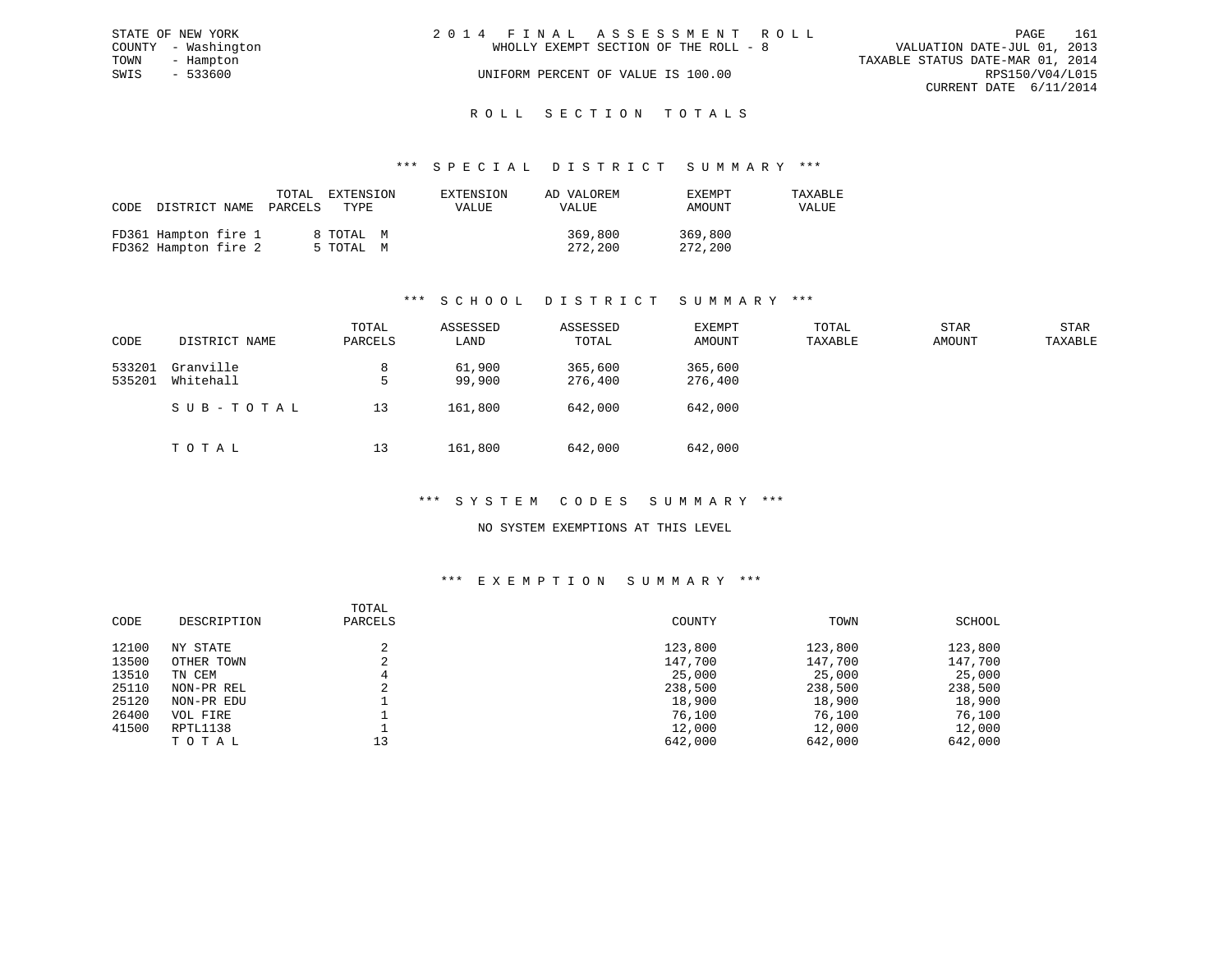|      | STATE OF NEW YORK   | 2014 FINAL ASSESSMENT ROLL            | PAGE                             | 162 |
|------|---------------------|---------------------------------------|----------------------------------|-----|
|      | COUNTY - Washington | WHOLLY EXEMPT SECTION OF THE ROLL - 8 | VALUATION DATE-JUL 01, 2013      |     |
| TOWN | - Hampton           |                                       | TAXABLE STATUS DATE-MAR 01, 2014 |     |
| SWIS | $-533600$           | UNIFORM PERCENT OF VALUE IS 100.00    | RPS150/V04/L015                  |     |
|      |                     |                                       | CURRENT DATE 6/11/2014           |     |
|      |                     |                                       |                                  |     |

R O L L S E C T I O N T O T A L S

| ROLL       |               | TOTAL                |                 |              | XABLF |      |        | STAR    |
|------------|---------------|----------------------|-----------------|--------------|-------|------|--------|---------|
| <b>SEC</b> |               | ס. זים <i>רו</i> ס ה | LANI            | ኮለጥአ`<br>◡⊥љ | CCT1  | TOWN | SCHOOL | 'AXABLE |
|            |               |                      |                 |              |       |      |        |         |
|            | <b>DVDMDL</b> | --                   | $\kappa$<br>800 | 000          |       |      |        |         |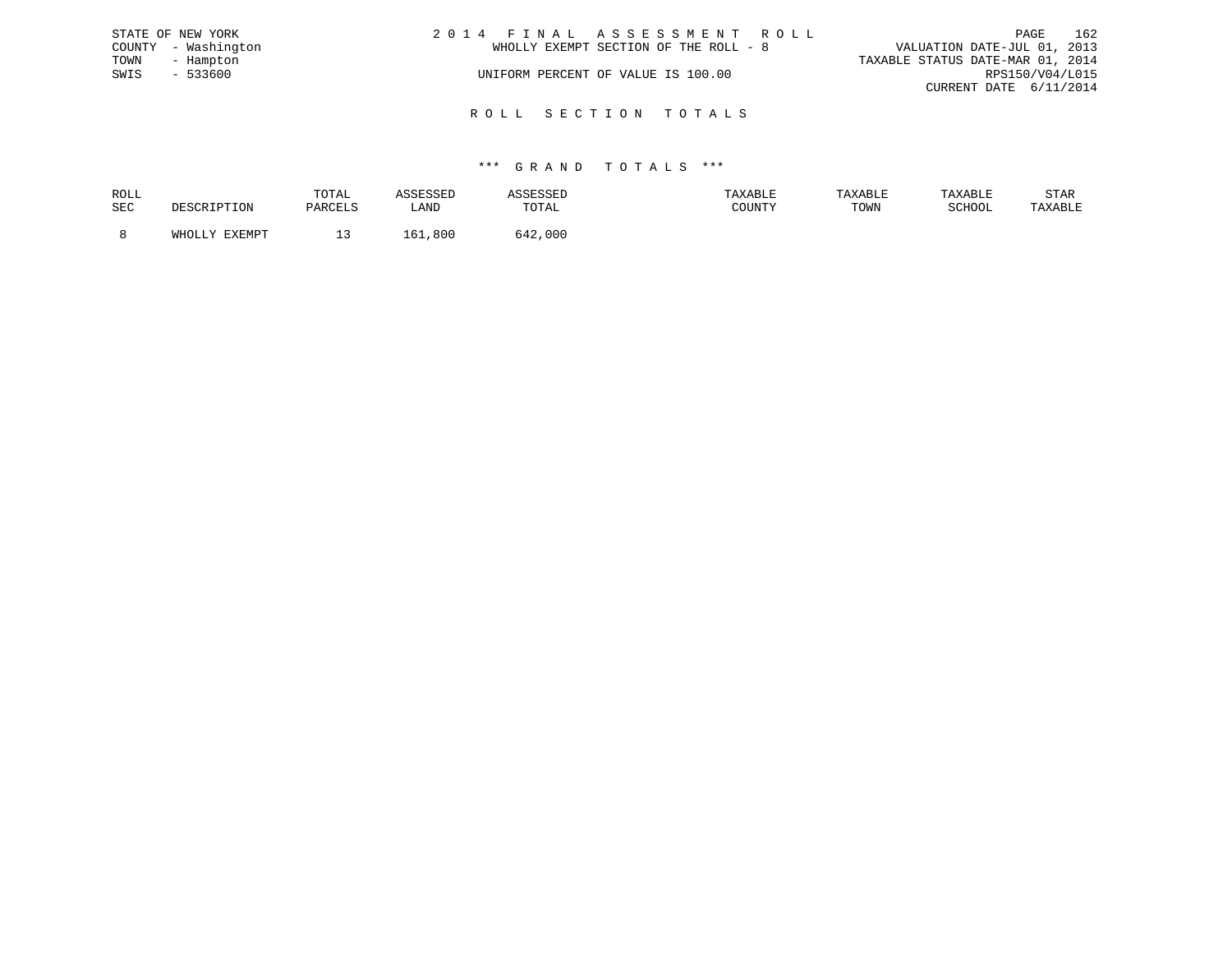| 2014 FINAL ASSESSMENT ROLL         |                                  | PAGE                        | 163 |
|------------------------------------|----------------------------------|-----------------------------|-----|
|                                    |                                  | VALUATION DATE-JUL 01, 2013 |     |
| SWIS TOTALS                        | TAXABLE STATUS DATE-MAR 01, 2014 |                             |     |
| UNIFORM PERCENT OF VALUE IS 100.00 |                                  | RPS150/V04/L015             |     |
|                                    |                                  | CURRENT DATE 6/11/2014      |     |
|                                    |                                  |                             |     |

| CODE | DISTRICT NAME        | TOTAL<br>PARCELS | EXTENSION<br>TYPE | EXTENSION<br>VALUE | AD VALOREM<br>VALUE | EXEMPT<br>AMOUNT | TAXABLE<br>VALUE |
|------|----------------------|------------------|-------------------|--------------------|---------------------|------------------|------------------|
|      | EZ005 Empire Zone 5  |                  | 1 TOTAL           |                    | 268,500             |                  | 268,500          |
|      | CA001 Cons agri dst  |                  | 76 TOTAL          |                    | 12329,500           | 939,512          | 11389,988        |
|      | EZ015 Empire Zone-Si |                  | 2 TOTAL           |                    | 352,000             |                  | 352,000          |
|      | FD361 Hampton fire 1 |                  | 617 TOTAL M       |                    | 52145,019           | 443, 313         | 51701,706        |
|      | FD362 Hampton fire 2 |                  | 137 TOTAL M       |                    | 16124,589           | 275,672          | 15848,917        |

STATE OF NEW YORK COUNTY - Washington TOWN - Hampton  $SWIS - 533600$ 

## \*\*\* S C H O O L D I S T R I C T S U M M A R Y \*\*\*

| CODE             | DISTRICT NAME          | TOTAL<br>PARCELS | ASSESSED<br>LAND      | ASSESSED<br>TOTAL      | EXEMPT<br>AMOUNT    | TOTAL<br>TAXABLE       | STAR<br>AMOUNT       | STAR<br>TAXABLE        |
|------------------|------------------------|------------------|-----------------------|------------------------|---------------------|------------------------|----------------------|------------------------|
| 533201<br>535201 | Granville<br>Whitehall | 524<br>227       | 15769,300<br>7550,200 | 44951,147<br>23360,595 | 1252,794<br>939,603 | 43698,353<br>22420,992 | 7280,290<br>2921,890 | 36418,063<br>19499,102 |
|                  | SUB-TOTAL              | 751              | 23319,500             | 68311,742              | 2192,397            | 66119,345              | 10202,180            | 55917,165              |
|                  | TOTAL                  | 751              | 23319,500             | 68311,742              | 2192,397            | 66119,345              | 10202,180            | 55917,165              |

#### \*\*\* S Y S T E M C O D E S S U M M A R Y \*\*\*

#### NO SYSTEM EXEMPTIONS AT THIS LEVEL

### \*\*\* E X E M P T I O N S U M M A R Y \*\*\*

| CODE  | DESCRIPTION | TOTAL<br>PARCELS | COUNTY  | TOWN    | SCHOOL  |
|-------|-------------|------------------|---------|---------|---------|
| 12100 | NY STATE    | $\sim$           | 123,800 | 123,800 | 123,800 |
| 13500 | OTHER TOWN  | $\sim$           | 147,700 | 147,700 | 147,700 |
| 13510 | TN CEM      | 4                | 25,000  | 25,000  | 25,000  |
| 25110 | NON-PR REL  | $\sim$           | 238,500 | 238,500 | 238,500 |
| 25120 | NON-PR EDU  |                  | 18,900  | 18,900  | 18,900  |
| 26400 | VOL FIRE    |                  | 76,100  | 76,100  | 76,100  |
| 41121 | VET WAR CT  | 18               | 301,884 | 301,539 |         |
| 41122 | VET WAR C   |                  | 84,572  |         |         |
| 41123 | VET WAR T   |                  |         | 81,572  |         |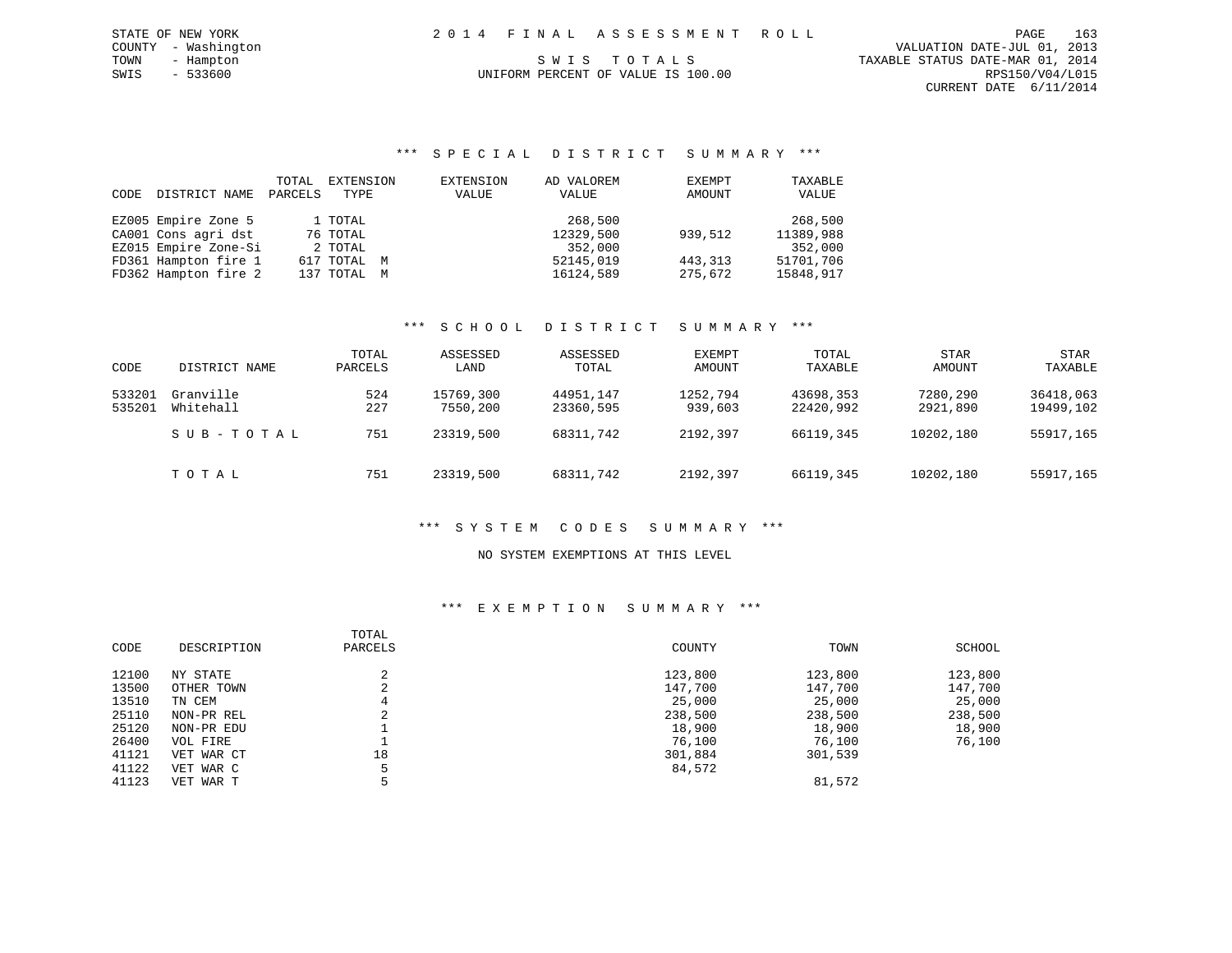TOWN - Hampton S W I S T O T A L S TAXABLE STATUS DATE-MAR 01, 2014 UNIFORM PERCENT OF VALUE IS 100.00

 COUNTY - Washington VALUATION DATE-JUL 01, 2013 CURRENT DATE 6/11/2014

#### \*\*\* E X E M P T I O N S U M M A R Y \*\*\*

|       |              | TOTAL   |          |          |           |
|-------|--------------|---------|----------|----------|-----------|
| CODE  | DESCRIPTION  | PARCELS | COUNTY   | TOWN     | SCHOOL    |
| 41131 | VET COM CT   | 14      | 412,844  | 399,019  |           |
| 41132 | VET COM C    | 8       | 200,175  |          |           |
| 41133 | VET COM T    | 8       |          | 200,175  |           |
| 41141 | VET DIS CT   | 5       | 237,925  | 230,275  |           |
| 41142 | VET DIS C    | 6       | 160,987  |          |           |
| 41143 | VET DIS T    | 6       |          | 160,987  |           |
| 41151 | $CW_10_VET/$ |         | 22,200   | 22,200   |           |
| 41500 | RPTL1138     |         | 12,000   | 12,000   | 12,000    |
| 41700 | AG BUILD     |         | 7,500    | 7,500    | 7,500     |
| 41720 | AG DIST      | 26      | 862,527  | 862,527  | 862,527   |
| 41730 | AGRI-D IND   |         | 29,669   | 29,669   | 29,669    |
| 41800 | AGED-ALL     | 5       | 163,480  | 163,480  | 203,046   |
| 41801 | AGED-CO/TN   |         | 222,391  | 222,391  |           |
| 41804 | AGED-SCH     | 4       |          |          | 51,901    |
| 41834 | STAR EN      | 72      |          |          | 4403,180  |
| 41844 | STAR EN MH   | 3       |          |          | 98,900    |
| 41854 | STAR B       | 188     |          |          | 5651,700  |
| 41864 | STAR B MH    | 2       |          |          | 48,400    |
| 41931 | DISAB-C/T    | 2       | 52,700   | 52,700   |           |
| 42100 | SILO EXMP    | 3       | 76,985   | 76,985   | 76,985    |
| 47460 | FOR 480A     | 5       | 318,769  | 318,769  | 318,769   |
|       | TOTAL        | 410     | 3796,608 | 3771,788 | 12394,577 |

| <b>ROLL</b> |                   | TOTAL   | ASSESSED  | ASSESSED  | TAXABLE   | TAXABLE   | TAXABLE   | <b>STAR</b> |
|-------------|-------------------|---------|-----------|-----------|-----------|-----------|-----------|-------------|
| <b>SEC</b>  | DESCRIPTION       | PARCELS | LAND      | TOTAL     | COUNTY    | TOWN      | SCHOOL    | TAXABLE     |
|             | TAXABLE           | 715     | 22866,100 | 63028,900 | 59874,292 | 59899,112 | 61478,503 | 51276,323   |
|             | SPECIAL FRANCHISE |         |           | 1027,537  | 1027,537  | 1027,537  | 1027,537  | 1027,537    |
| 6           | UTILITIES & N.C.  |         | 268,300   | 3443,122  | 3443,122  | 3443,122  | 3443,122  | 3443,122    |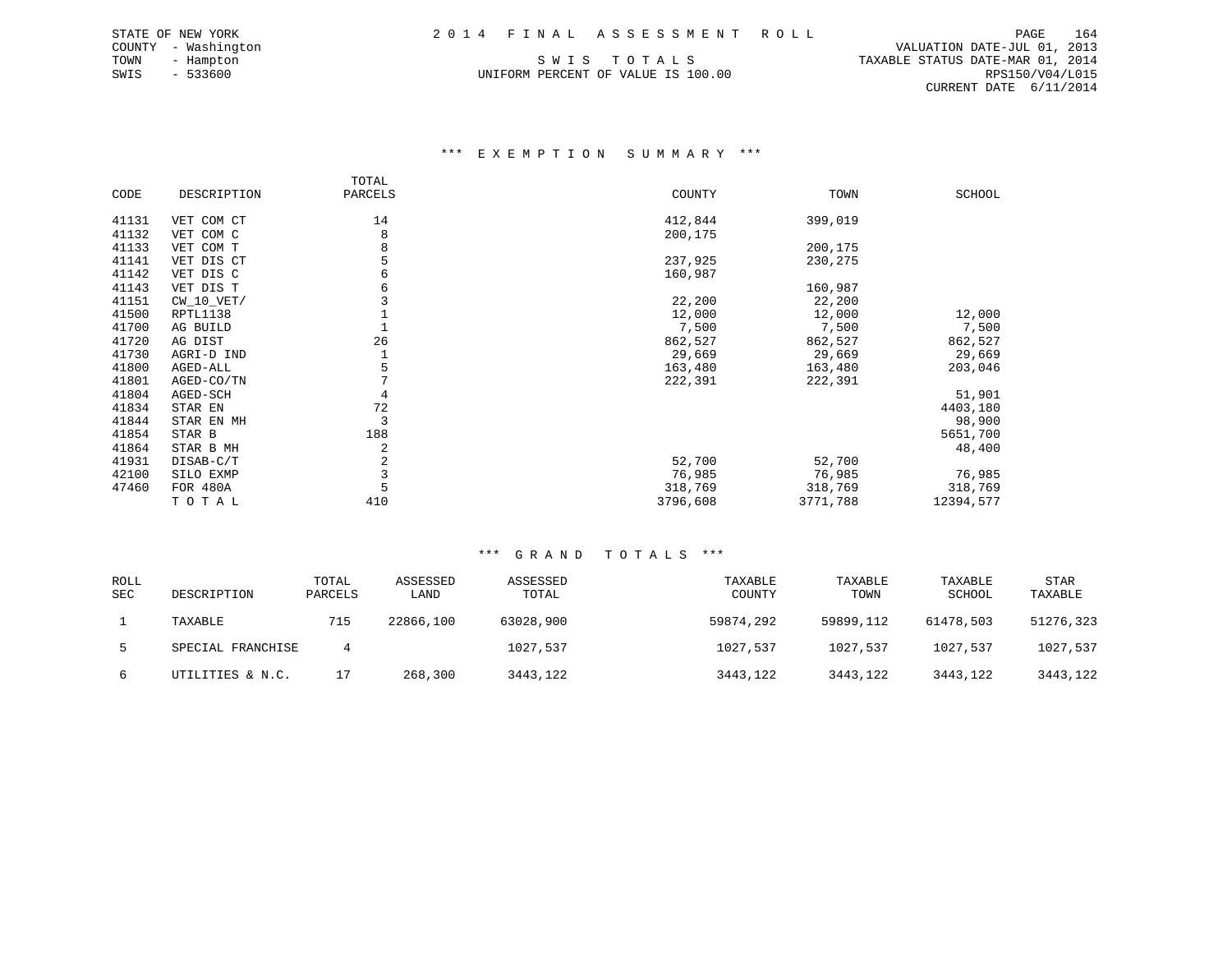|                                    | 165<br>PAGE                      |
|------------------------------------|----------------------------------|
|                                    | VALUATION DATE-JUL 01, 2013      |
| SWIS TOTALS                        | TAXABLE STATUS DATE-MAR 01, 2014 |
| UNIFORM PERCENT OF VALUE IS 100.00 | RPS150/V04/L015                  |
|                                    | CURRENT DATE 6/11/2014           |
|                                    | 2014 FINAL ASSESSMENT ROLL       |

#### \*\*\* G R A N D T O T A L S \*\*\*

| ROLL<br><b>SEC</b> | DESCRIPTION         | TOTAL<br>PARCELS | ASSESSED<br>LAND | ASSESSED<br>TOTAL | TAXABLE<br>COUNTY | TAXABLE<br>TOWN | TAXABLE<br>SCHOOL | STAR<br>TAXABLE |
|--------------------|---------------------|------------------|------------------|-------------------|-------------------|-----------------|-------------------|-----------------|
|                    | CEILING RAILROADS   | 2                | 23,300           | 170,183           | 170,183           | 170,183         | 170,183           | 170,183         |
| 8                  | WHOLLY EXEMPT       | 13               | 161,800          | 642,000           |                   |                 |                   |                 |
| $\star$            | TOTAL<br><b>SUB</b> | 751              | 23319,500        | 68311,742         | 64515,134         | 64539,954       | 66119,345         | 55917,165       |
| $***$              | GRAND TOTAL         | 751              | 23319,500        | 68311,742         | 64515,134         | 64539,954       | 66119,345         | 55917,165       |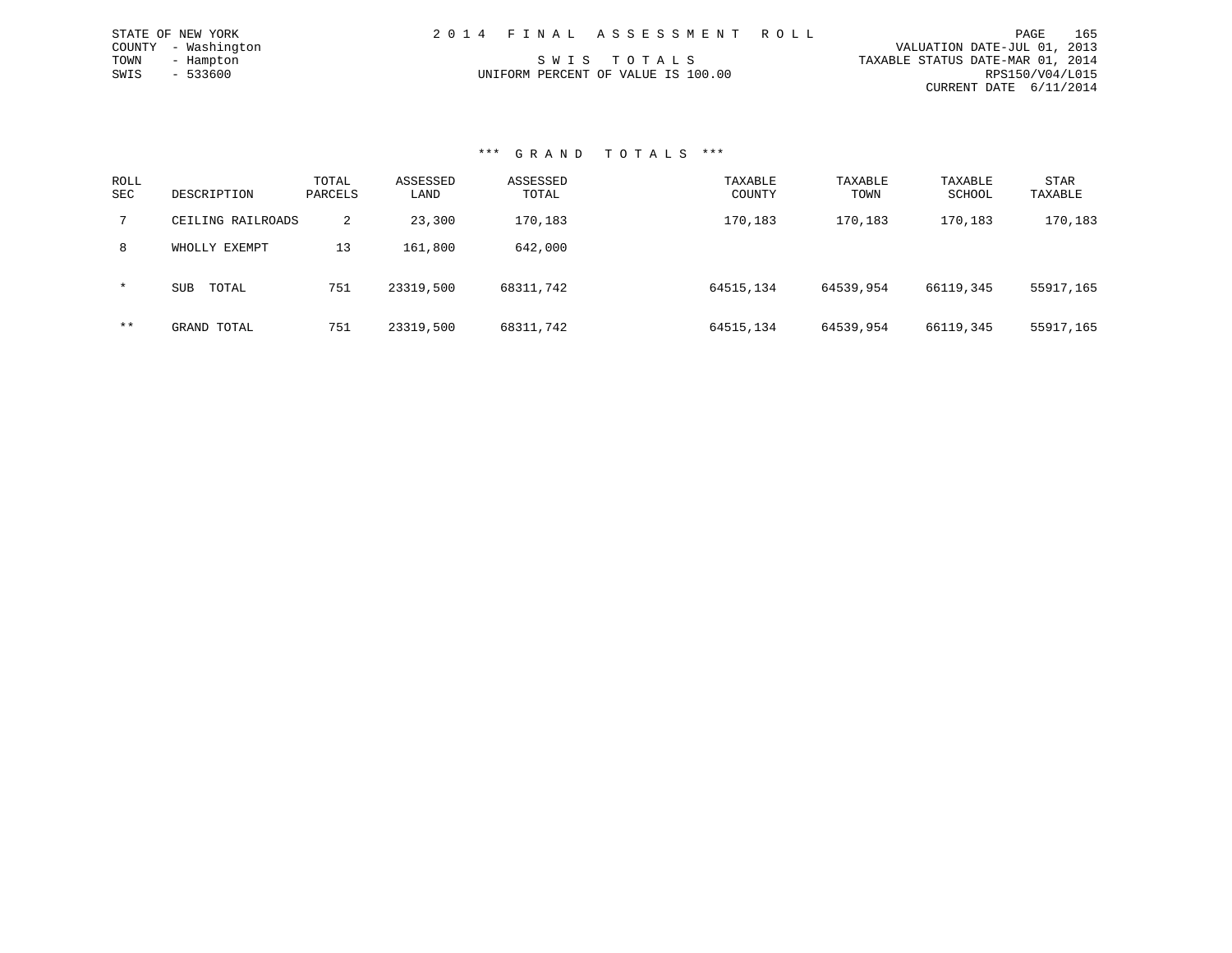| STATE OF NEW YORK   | 2014 FINAL ASSESSMENT ROLL         | 166<br>PAGE                      |
|---------------------|------------------------------------|----------------------------------|
| COUNTY - Washington | TOWN TOTALS                        | VALUATION DATE-JUL 01, 2013      |
| TOWN<br>- Hampton   |                                    | TAXABLE STATUS DATE-MAR 01, 2014 |
| SWIS<br>- 5336      | UNIFORM PERCENT OF VALUE IS 100.00 | RPS150/V04/L015                  |
|                     |                                    | CURRENT DATE 6/11/2014           |

|      |                      | TOTAL   | EXTENSION   | EXTENSION | AD VALOREM | EXEMPT  | TAXABLE   |
|------|----------------------|---------|-------------|-----------|------------|---------|-----------|
| CODE | DISTRICT NAME        | PARCELS | TYPE        | VALUE     | VALUE      | AMOUNT  | VALUE     |
|      |                      |         |             |           |            |         |           |
|      | EZ005 Empire Zone 5  |         | 1 TOTAL     |           | 268,500    |         | 268,500   |
|      | CA001 Cons agri dst  |         | 76 TOTAL    |           | 12329,500  | 939,512 | 11389,988 |
|      | EZ015 Empire Zone-Si |         | 2 TOTAL     |           | 352,000    |         | 352,000   |
|      | FD361 Hampton fire 1 |         | 617 TOTAL M |           | 52145,019  | 443,313 | 51701,706 |
|      | FD362 Hampton fire 2 |         | 137 TOTAL M |           | 16124,589  | 275,672 | 15848,917 |

### \*\*\* S C H O O L D I S T R I C T S U M M A R Y \*\*\*

| CODE             | DISTRICT NAME          | TOTAL<br>PARCELS | ASSESSED<br>LAND      | ASSESSED<br>TOTAL      | EXEMPT<br>AMOUNT    | TOTAL<br>TAXABLE       | STAR<br>AMOUNT       | STAR<br>TAXABLE        |
|------------------|------------------------|------------------|-----------------------|------------------------|---------------------|------------------------|----------------------|------------------------|
| 533201<br>535201 | Granville<br>Whitehall | 524<br>227       | 15769,300<br>7550,200 | 44951,147<br>23360,595 | 1252,794<br>939,603 | 43698,353<br>22420,992 | 7280,290<br>2921,890 | 36418,063<br>19499,102 |
|                  | SUB-TOTAL              | 751              | 23319,500             | 68311,742              | 2192,397            | 66119,345              | 10202,180            | 55917,165              |
|                  | TOTAL                  | 751              | 23319,500             | 68311,742              | 2192,397            | 66119,345              | 10202,180            | 55917,165              |

#### \*\*\* S Y S T E M C O D E S S U M M A R Y \*\*\*

#### NO SYSTEM EXEMPTIONS AT THIS LEVEL

#### \*\*\* E X E M P T I O N S U M M A R Y \*\*\*

| CODE  | DESCRIPTION | TOTAL<br>PARCELS                   | COUNTY  | TOWN    | SCHOOL  |
|-------|-------------|------------------------------------|---------|---------|---------|
| 12100 | NY STATE    | $\sim$<br>∠                        | 123,800 | 123,800 | 123,800 |
| 13500 | OTHER TOWN  | $\sim$<br>∠                        | 147,700 | 147,700 | 147,700 |
| 13510 | TN CEM      |                                    | 25,000  | 25,000  | 25,000  |
| 25110 | NON-PR REL  | $\sim$<br>$\overline{\phantom{a}}$ | 238,500 | 238,500 | 238,500 |
| 25120 | NON-PR EDU  |                                    | 18,900  | 18,900  | 18,900  |
| 26400 | VOL FIRE    |                                    | 76,100  | 76,100  | 76,100  |
| 41121 | VET WAR CT  | 18                                 | 301,884 | 301,539 |         |
| 41122 | VET WAR C   |                                    | 84,572  |         |         |
| 41123 | VET WAR T   |                                    |         | 81,572  |         |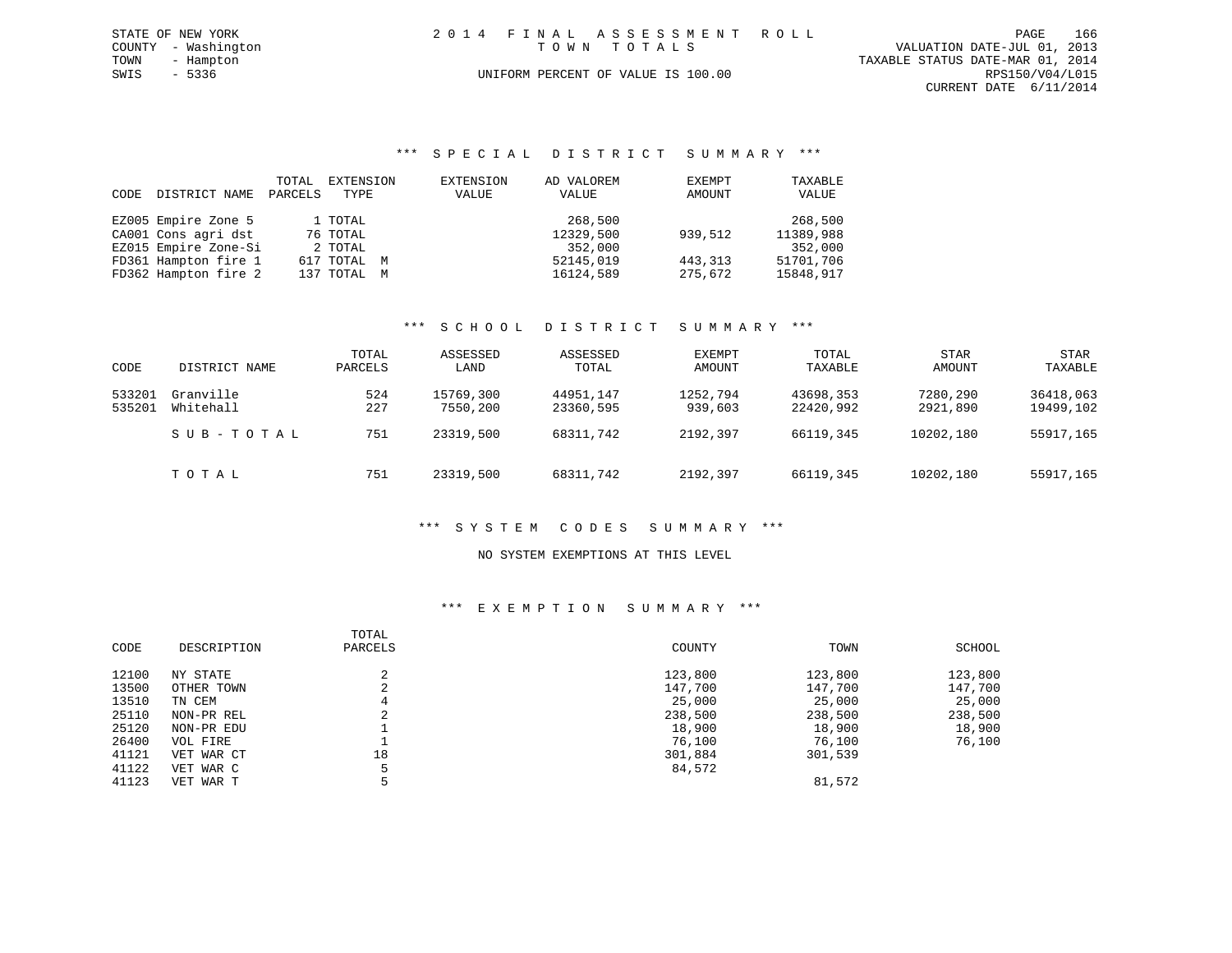|      | STATE OF NEW YORK   |  | 2014 FINAL ASSESSMENT ROLL         |                                  | PAGE            | 167 |
|------|---------------------|--|------------------------------------|----------------------------------|-----------------|-----|
|      | COUNTY - Washington |  | TOWN TOTALS                        | VALUATION DATE-JUL 01, 2013      |                 |     |
| TOWN | - Hampton           |  |                                    | TAXABLE STATUS DATE-MAR 01, 2014 |                 |     |
| SWIS | - 5336              |  | UNIFORM PERCENT OF VALUE IS 100.00 |                                  | RPS150/V04/L015 |     |
|      |                     |  |                                    | CURRENT DATE 6/11/2014           |                 |     |

#### \*\*\* E X E M P T I O N S U M M A R Y \*\*\*

|       |              | TOTAL   |          |          |           |
|-------|--------------|---------|----------|----------|-----------|
| CODE  | DESCRIPTION  | PARCELS | COUNTY   | TOWN     | SCHOOL    |
| 41131 | VET COM CT   | 14      | 412,844  | 399,019  |           |
| 41132 |              | 8       |          |          |           |
|       | VET COM C    |         | 200,175  |          |           |
| 41133 | VET COM T    | 8       |          | 200,175  |           |
| 41141 | VET DIS CT   | 5       | 237,925  | 230,275  |           |
| 41142 | VET DIS C    | 6       | 160,987  |          |           |
| 41143 | VET DIS T    | 6       |          | 160,987  |           |
| 41151 | $CW_10_VET/$ |         | 22,200   | 22,200   |           |
| 41500 | RPTL1138     |         | 12,000   | 12,000   | 12,000    |
| 41700 | AG BUILD     |         | 7,500    | 7,500    | 7,500     |
| 41720 | AG DIST      | 26      | 862,527  | 862,527  | 862,527   |
| 41730 | AGRI-D IND   |         | 29,669   | 29,669   | 29,669    |
| 41800 | AGED-ALL     | 5       | 163,480  | 163,480  | 203,046   |
|       |              |         |          |          |           |
| 41801 | AGED-CO/TN   |         | 222,391  | 222,391  |           |
| 41804 | AGED-SCH     | 4       |          |          | 51,901    |
| 41834 | STAR EN      | 72      |          |          | 4403,180  |
| 41844 | STAR EN MH   | 3       |          |          | 98,900    |
| 41854 | STAR B       | 188     |          |          | 5651,700  |
| 41864 | STAR B MH    | 2       |          |          | 48,400    |
| 41931 | DISAB-C/T    | 2       | 52,700   | 52,700   |           |
| 42100 | SILO EXMP    | 3       | 76,985   | 76,985   | 76,985    |
| 47460 | FOR 480A     | 5       | 318,769  | 318,769  | 318,769   |
|       | TOTAL        | 410     | 3796,608 | 3771,788 | 12394,577 |

| <b>ROLL</b><br><b>SEC</b> | DESCRIPTION       | TOTAL<br>PARCELS | ASSESSED<br>LAND | ASSESSED<br>TOTAL | TAXABLE<br>COUNTY | TAXABLE<br>TOWN | TAXABLE<br>SCHOOL | <b>STAR</b><br>TAXABLE |
|---------------------------|-------------------|------------------|------------------|-------------------|-------------------|-----------------|-------------------|------------------------|
|                           | TAXABLE           | 715              | 22866,100        | 63028,900         | 59874,292         | 59899,112       | 61478,503         | 51276,323              |
|                           | SPECIAL FRANCHISE | 4                |                  | 1027,537          | 1027,537          | 1027,537        | 1027,537          | 1027,537               |
| 6                         | UTILITIES & N.C.  |                  | 268,300          | 3443,122          | 3443,122          | 3443,122        | 3443,122          | 3443,122               |